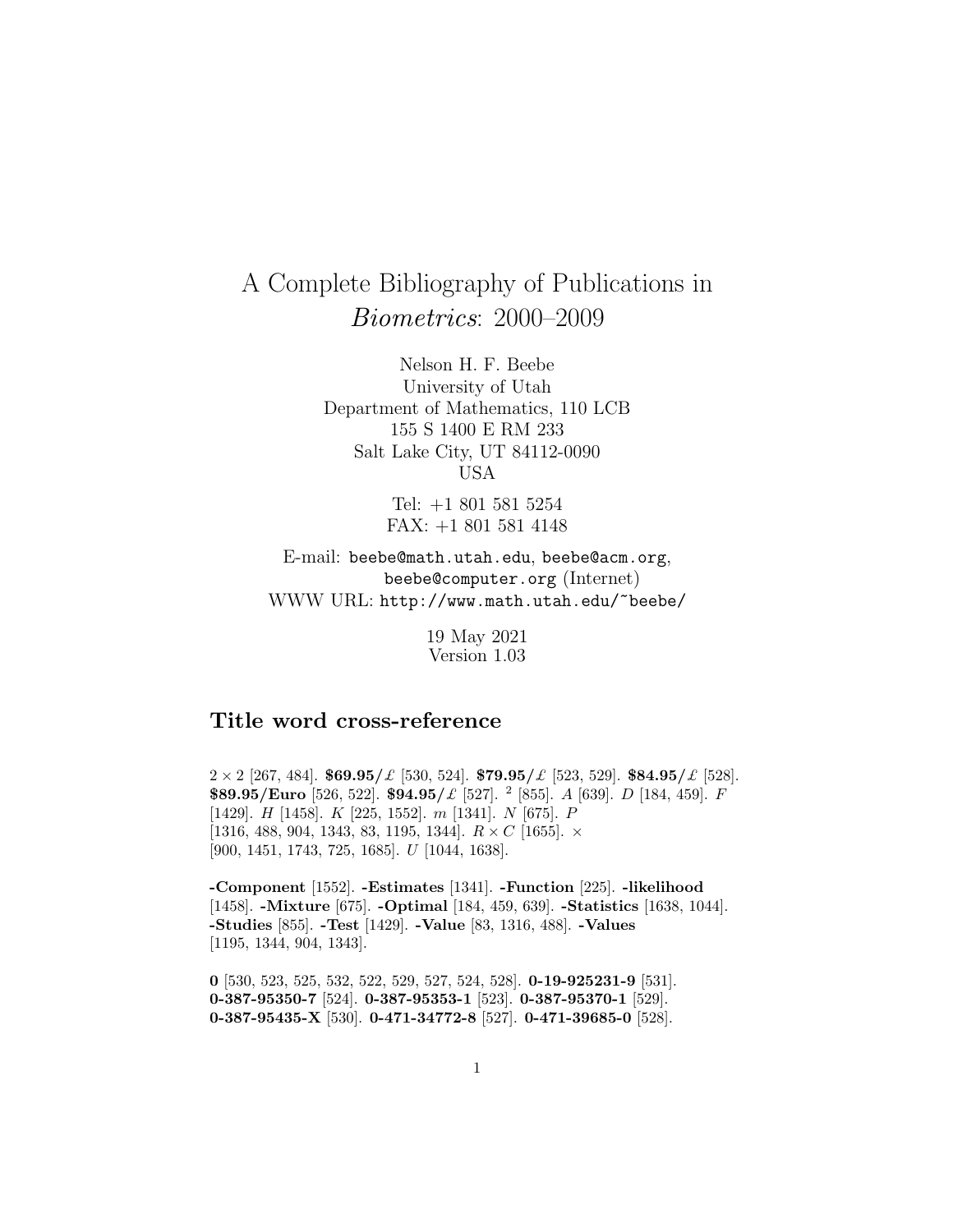**0-521-66578-7** [532]. **0-521-78165-5** [525]. **0-8176-4209-9** [522].

**1** [1141, 523, 42, 384, 1375, 1374, 529, 517, 1248]. **1-58488-469-X** [1141]. **1-59047-080-X** [1248]. **1997.** [559]. **1999** [521].

**2001** [560]. **2003** [561]. **2004** [1360]. **2005** [1012, 1916, 1571]. **2006** [1258]. **20th** [820]. **22.99/\$34.95** [531]. **24-Hours** [620]. **2nd** [1267, 1415, 1269, 1320, 1473, 1266, 1317, 1318, 1704, 1812, 1759, 1760, 1915, 1405, 1310, 1410, 1699, 1698, 1261, 1404, 1758, 1218, 1220, 1223, 1413].

**3** [526]. **3-7643-6514-5** [526]. **32.95/\$48.00** [532]. **3rd** [1584, 1816, 1911, 1815, 1749, 1260].

**4th** [1268, 1471, 1702, 1811].

**5** [526, 525]. **53** [559]. **55** [521]. **55.00/\$80.00** [525]. **57** [560]. **59** [561].

**60** [1360]. **60th** [1272]. **61** [1012, 1916, 1571]. **62** [1258]. **63** [1744].

**7** [532, 524].

**8** [527].

**9** [522].

**A.** [1584, 1643, 1585, 1701, 1704, 1868, 1760, 1913, 1316, 1905, 1903, 1746, 1752, 1754, 1907]. **Aalen** [560, 1803, 1497, 634]. **Abalone** [258]. **Aberrant** [603, 1550]. **Ability** [1357, 1617]. **Abnormality** [998]. **Abrams** [1078]. **Absence** [705, 911]. **Absolute** [1788, 559, 2]. **Abstract** [928]. **Abundance** [1236, 436, 435, 1098, 676, 1005, 1569, 1151, 724, 1734, 564, 568, 1641, 627, 6, 1836]. **Abundance-Based** [1098]. **Accelerated** [1769, 309, 1303, 999, 1167, 1723]. **Accidents** [64]. **Accommodating** [1099]. **Account** [719]. **Accounting** [708, 1342, 1161, 515, 9, 288, 571]. **Accumulation** [107, 1375, 890, 1877]. **Accuracy** [1399, 1124, 623, 837, 567, 1479, 36, 88, 1664, 177, 1886, 857, 1069, 1327]. **Accurate** [1199, 448, 481]. **Acid** [1501, 281]. **Acknowledgement** [1477, 1474]. **Acknowledgements** [195, 367, 496]. **Across** [1682, 1109]. **Activation** [1875]. **Active** [35]. **Activity** [1383, 1782, 177]. **Actually** [508]. **Acute** [1614]. **Adaptive** [839, 1373, 1408, 1785, 72, 344, 1841, 884, 715, 217, 313, 472, 1726, 1605, 316, 438, 1209, 883, 1119, 525, 1522, 1808]. **Additional** [271, 1843]. **Additive** [332, 424, 268, 1774, 590, 1371, 1049, 1060, 1497, 577, 1460, 750, 21, 1180, 1187, 560]. **Additive-Risk** [590]. **Address** [1321]. **Addressing** [239, 242]. **Adequacy** [309, 1448]. **Adjust** [56, 434]. **Adjusted** [1334, 311, 246, 419, 26, 859, 1831, 1600, 1287, 310, 1846]. **Adjusting**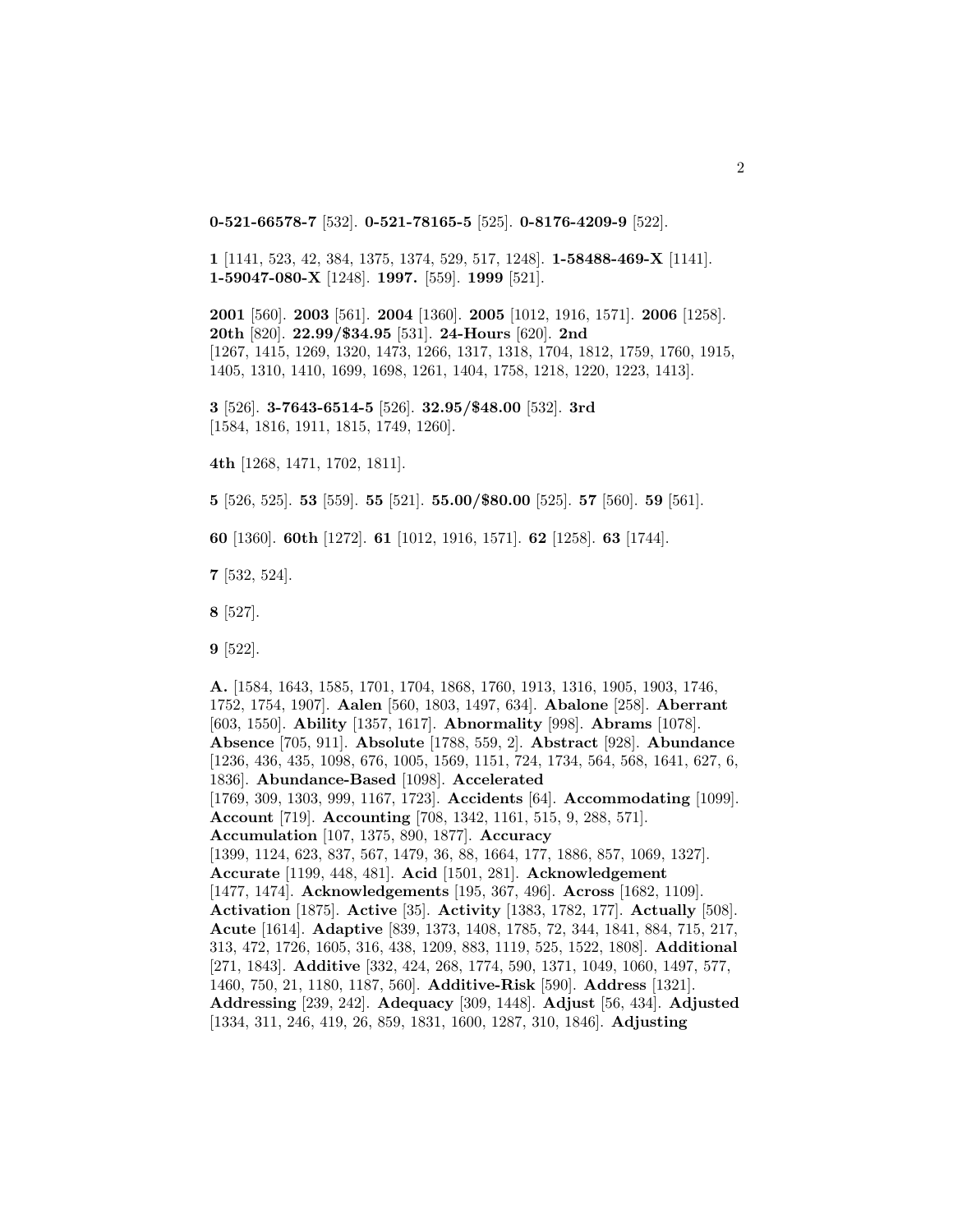[541, 66, 902, 218]. **Adjustment** [332, 959, 488, 305, 203, 1661, 1657, 1532]. **Adjustments** [1130, 83, 356, 349, 560, 1079]. **Adjuvant** [1849]. **Administrative** [1304]. **Adults** [1662]. **Advanced** [1874, 1236, 1075, 1248, 1641]. **Advances** [1912, 1696, 1575, 1813]. **Advantages** [313]. **Affect** [62, 183]. **Affecting** [298]. **AFLP** [1196]. **after** [588]. **Against** [1775, 224, 351]. **Age** [959, 1876, 1882, 427, 1068, 1668, 221, 249, 385, 339, 626, 76, 606, 419, 908, 10, 1001]. **Age-Adjusted** [419]. **Age-at-Harvest** [1668]. **Age-Dependent** [1882, 76, 1001]. **Age-Specific** [959, 339, 626, 10]. **Age-Structured** [606]. **Ageing** [1525]. **Agent** [880, 753, 1515]. **Agents** [681, 565, 1840]. **Aggregate** [476, 121]. **Aggregation** [1040]. **Aging** [40]. **Agreement** [275, 490, 1070, 1722, 1906]. **Agresti** [1473]. **Agriculture** [1220]. **AIDS** [1891, 372, 361, 112]. **Air** [1863, 1452, 1739]. **Akaike** [210]. **Akushevich** [1869]. **al** [492, 1919, 1920]. **Alaska** [627]. **Albert** [961]. **Alcoholism** [117]. **Algorithm** [1866, 895, 324, 1787, 685]. **Algorithms** [1129, 1578, 1041, 1441, 1844, 1374]. **Alho** [1221]. **All-or-None** [1796]. **All-or-Nothing** [508]. **Allele** [702, 703, 296]. **Allele-Frequency** [702]. **Allele-Sharing** [703, 296]. **Alleles** [299]. **Allelic** [158, 1278]. **Allelic-Loss** [158]. **Allowing** [291, 1353, 554]. **Alterations** [1454]. **Alternating** [131]. **Alternative** [267, 1729, 856]. **Alternatives** [1429, 224]. **Always** [534]. **Alzheimer** [1776]. **Amino** [1501, 281]. **Among** [490, 275, 1916, 833, 122, 549, 862, 580, 832]. **Amstrup** [1222]. **Analyses** [1225, 1227, 1268, 1911, 1130, 181, 1121, 1097, 556, 1849, 1374, 622, 696, 1095, 1396, 498, 501]. **analysi** [1920]. **Analysing** [1517]. **Analysis** [765, 208, 937, 1090, 1141, 1317, 1318, 1644, 1812, 1816, 1814, 1914, 1238, 241, 1486, 410, 64, 503, 1634, 291, 1458, 1730, 1609, 141, 1291, 649, 801, 1039, 1435, 1498, 1768, 1160, 107, 1366, 791, 1668, 772, 1450, 58, 56, 1351, 214, 793, 1301, 128, 66, 819, 1692, 279, 372, 28, 1790, 246, 407, 143, 1771, 773, 707, 1456, 78, 617, 1195, 570, 137, 1603, 165, 1756, 1412, 1803, 507, 1533, 277, 1282, 1465, 687, 160, 1568, 1864, 1343, 299, 620, 1799, 200, 1854, 492, 1191, 943, 829, 1630, 1659, 1577, 1295, 1479, 1502, 907, 582, 1447, 1625]. **Analysis** [1758, 587, 1695, 1260, 1107, 1061, 1723, 678, 147, 1652, 720, 1064, 1184, 1792, 1136, 672, 724, 749, 1452, 1776, 1767, 345, 606, 832, 1330, 1623, 1592, 462, 1200, 1118, 1716, 798, 948, 906, 1312, 1861, 1549, 1385, 1593, 26, 1185, 706, 452, 1111, 1601, 859, 538, 941, 166, 361, 1873, 529, 722, 1377, 916, 169, 426, 1378, 513, 1137, 411, 168, 1793, 1566, 1341, 951, 1737, 1344, 1830, 577, 824, 1073, 1413, 281, 1831, 1909, 432, 1367, 666, 1490, 1782, 1640, 1715, 588, 1264, 750, 1430, 1487, 897, 94, 1754, 1168, 1835, 1802, 1570, 197, 1162, 1259, 113, 70, 888]. **Analysis** [934, 1193, 1379, 1368, 1483, 1101, 416, 110, 1696, 917, 428, 408, 207, 1283, 1481, 1779, 1827, 117, 1198, 1212, 1277, 1558, 341, 1380, 1681, 413, 623, 504, 1919, 1085, 1473, 1271, 1868, 1521, 1310, 1810, 1910, 1747, 1075, 1222, 1752, 1865, 1584, 1757, 1806, 1468]. **Analyte** [273]. **Analytic** [760, 236, 1610]. **Analyze** [849, 1848]. **Analyzing** [1008, 699, 892, 258, 766, 1670, 580, 692, 939, 1391, 349, 751, 1009, 159, 415]. **and/or** [487]. **Andersen** [1271]. **Anderson** [1236, 1701, 1641]. **Andres**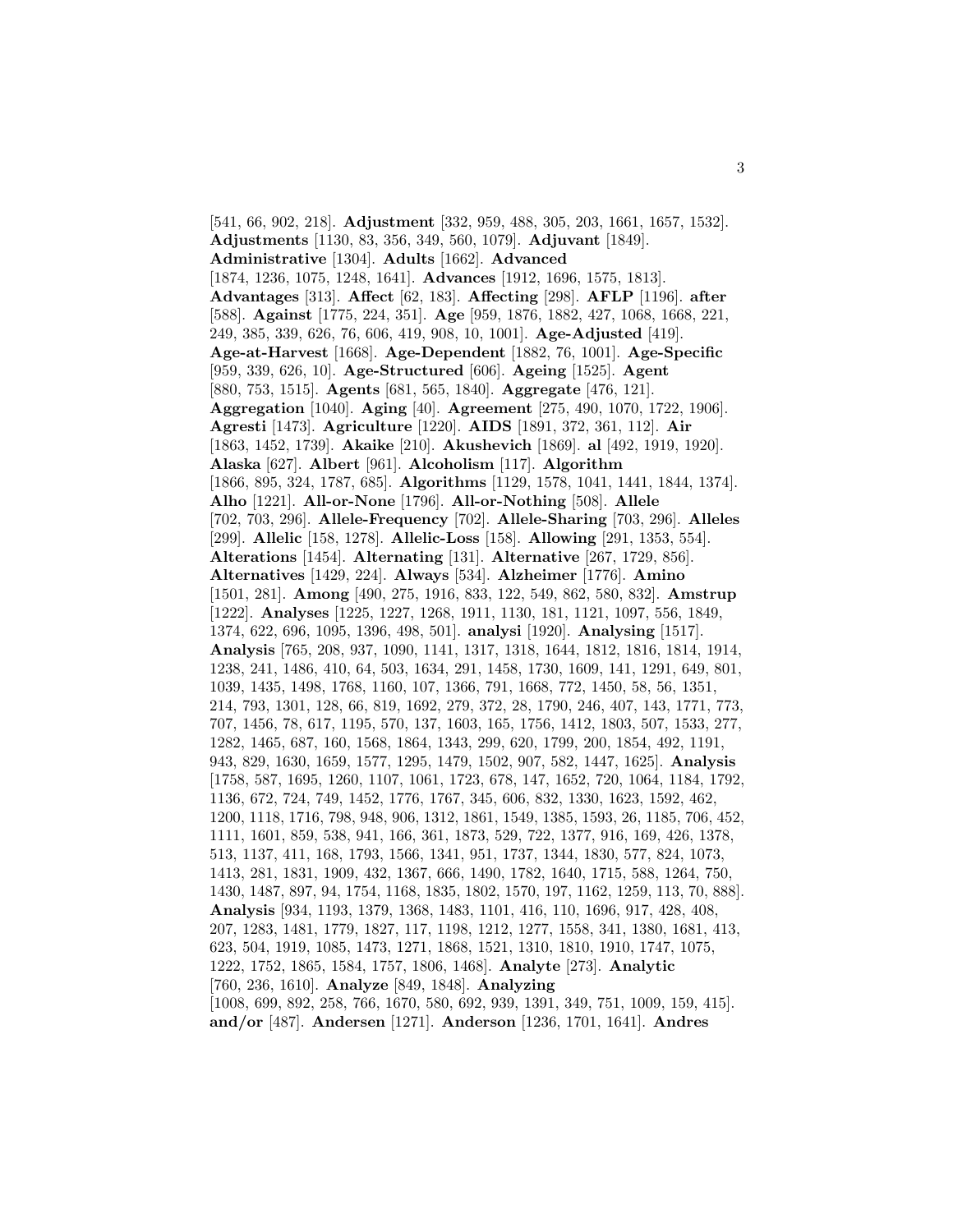#### [1909]. **Angular** [1346]. **Animal**

[436, 292, 83, 1569, 1151, 1625, 1789, 347, 996, 842, 1607]. **Animals** [568, 6, 1636]. **Ankerst** [1223]. **Anniversary** [1272]. **Annual** [1171, 35]. **ANOVA** [523, 1727, 609]. **Answer** [362]. **Answer-Until-Correct** [362]. **Antibody** [212]. **Antiretroviral** [1532]. **Antiviral** [42]. **Applicability** [491, 492]. **Application** [1741, 603, 424, 1486, 1173, 1053, 1045, 1874, 1882, 152, 1736, 1891, 372, 28, 896, 219, 60, 105, 1159, 665, 1568, 998, 1454, 1455, 1871, 1792, 1621, 1776, 580, 1449, 1677, 1826, 1623, 1599, 369, 1339, 1514, 723, 480, 361, 67, 1662, 893, 1378, 182, 1729, 680, 1831, 307, 1095, 1367, 1782, 1117, 252, 1392, 725, 260, 638, 1379, 1488, 1545, 748, 416, 1532, 585, 905, 942, 610, 1212, 1069]. **Applications** [278, 306, 1470, 175, 615, 1821, 1730, 586, 1342, 1195, 1910, 1753, 1371, 1758, 1853, 1614, 1618, 1710, 1666, 632, 1604, 822, 1873, 1115, 347, 1423, 634, 758, 1204, 1440, 932, 1249, 1277, 1846, 1267, 1761, 1811, 1578, 1407, 1410, 1577, 1083, 1459, 1076]. **Applied** [1638, 116, 226, 555, 1246, 824, 1528, 1812, 1810, 1261, 1799, 1583]. **Applying** [861]. **Approach** [332, 760, 785, 744, 489, 881, 918, 739, 919, 308, 541, 1876, 1798, 1669, 300, 228, 1882, 1160, 1543, 912, 569, 1425, 1097, 8, 1672, 741, 1854, 1188, 1659, 1885, 1742, 555, 548, 1447, 1414, 1049, 442, 740, 237, 1297, 1339, 256, 1671, 458, 1434, 29, 361, 421, 182, 1210, 640, 1661, 666, 460, 936, 742, 1157, 673, 88, 1059, 743, 828, 197, 1302, 894, 1368, 1546, 1300, 54, 408, 380, 550, 1676, 1840, 1194, 1293, 560, 528, 1318, 1869, 1406, 1466, 1219, 1801]. **Approaches** [1078, 278, 1399, 1356, 586, 215, 226, 1232, 313, 1111, 1557, 1681]. **Approximate** [1766, 252, 448, 31]. **Approximating** [130]. **Approximation** [1917, 1199, 1918, 944, 1887]. **Approximations** [350, 1426, 1208]. **Arancio** [1258]. **Arbitrarily** [1558]. **Archival** [1671]. **Arctic** [199]. **Area** [1735, 1068, 1062, 1125]. **Areal** [990]. **Areas** [1912]. **Arise** [1156]. **Arising** [980, 981, 982, 983, 984, 985, 979, 986, 987, 172]. **Arithmetic** [1572]. **Arm** [1533, 715, 798]. **Arm-in-Cage** [1533]. **Armed** [1622]. **Arms** [314]. **Arnason** [502]. **Arnason-Schwarz** [502]. **Arnold** [1813]. **Array** [1902, 766, 1844, 1377]. **Array-Based** [1844]. **Arrays** [1381, 1279, 571, 897]. **Article** [240]. **Articles** [927, 975, 1034, 1091, 1142, 1229, 1255, 1273, 1322, 1419, 1475]. **Ascertainment** [22]. **Aspects** [773, 896, 456]. **Assays** [278, 1554, 707, 360]. **Assemblages** [1877]. **Assess** [1202]. **Assessing** [278, 275, 711, 708, 946, 1195, 1783, 1050, 1279, 1894, 359, 1295, 1183, 1540, 1900, 1357, 1651, 993, 725, 1448, 1546, 857]. **Assessment** [297, 1130, 1044, 4, 1070, 1736, 1897, 623, 570, 1568, 1479, 515, 859, 67, 74, 1640, 172, 942]. **Associated** [912, 1434, 691, 1480, 1113]. **Association** [1123, 300, 1039, 1435, 1336, 1768, 129, 103, 608, 198, 267, 1172, 299, 1901, 1499, 832, 386, 745, 1834, 1835, 1547, 847]. **Associations** [1798, 1764]. **Assumed** [1659]. **Assuming** [1171]. **Assumptions** [1570]. **Asymptomatic** [994]. **Asymptotic** [1683, 1643]. **Asymptotically** [1848]. **Asymptotics**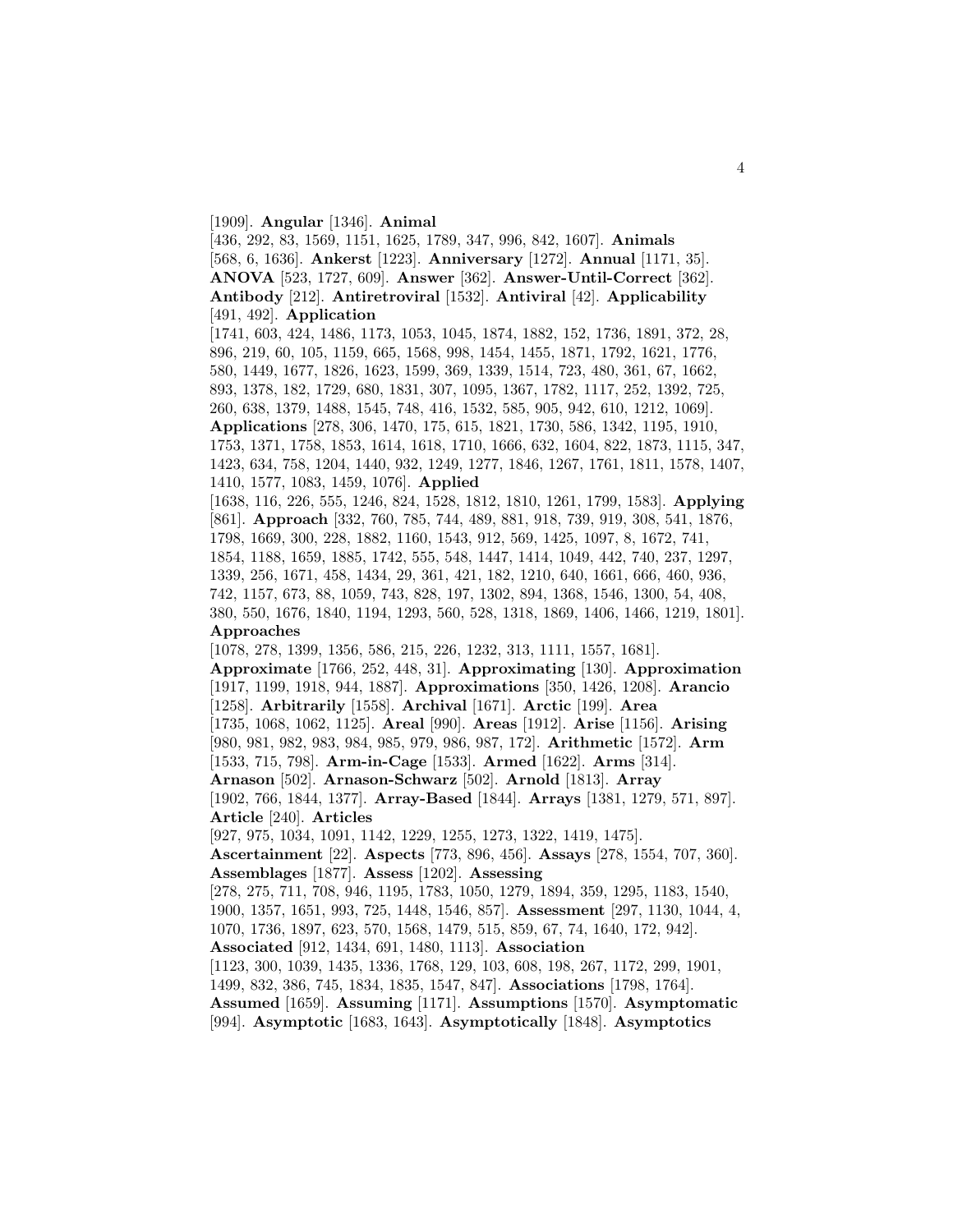[175, 1583]. **Asynchronous** [1792]. **Atkinson** [1082]. **Attributable** [952, 219, 893, 855]. **Attrition** [1370]. **AUC** [578]. **Augmentation** [182, 1737]. **Augmented** [1202, 251]. **Aureus** [1612]. **Author** [593, 138, 776, 1235, 726]. **Authors** [140, 365, 1686, 1401, 188, 326, 328, 400, 1309, 1233, 1403, 1127, 1688, 1684, 1627, 1629, 808, 1745, 1307]. **Autocorrelation** [1487]. **Autoregressive** [446, 1654, 545, 548, 321]. **Auxiliary** [271, 372, 1791, 200, 1890, 1201, 471, 1596, 413]. **Average** [1780, 1171, 1282]. **Averaging** [556, 1805]. **Axon** [135]. **Axon-Scaled** [135].

**B** [559, 521, 1012, 1225, 1141, 1085, 1268, 1318, 1416, 1813, 1868, 1911, 1405, 1310, 1221, 1809, 1695, 1260, 1526, 1222, 834]. **B-Spline** [834]. **B.** [1915, 1217, 1800, 1858, 1691, 1751]. **Background** [285]. **Baddeley** [1217]. **Bailey** [1903]. **Baker** [1916]. **Balaena** [469]. **Balakrishnan** [1813, 522]. **Balancing** [587]. **Balding** [1639]. **Band** [791, 232]. **Band-Recovery** [791]. **Bands** [636]. **Barbu** [1910]. **Barker** [1270]. **Barnett** [1815]. **Basal** [1447]. **Base** [255]. **Based** [297, 1065, 937, 1701, 1559, 615, 1098, 676, 1039, 1435, 1882, 453, 161, 935, 679,

1429, 23, 1005, 128, 66, 279, 717, 1354, 384, 139, 304, 1854, 1885, 567, 1841, 575, 1844, 852, 537, 546, 245, 368, 1166, 1666, 1592, 1503, 1549, 144, 1439, 398, 1893, 628, 171, 1720, 673, 1287, 317, 756, 1663, 828, 1180, 1835, 1547, 177, 16, 1545, 298, 1300, 1620, 408, 1889, 1532, 415, 1443, 1198, 1764, 318, 1873, 1574, 1582]. **Basel** [526]. **Baseline** [44, 1661, 383]. **Baseline-Risk** [44]. **Basford** [94]. **Basic** [1267]. **Basis** [385]. **Batch** [1372]. **Bayes**

[52, 723, 1851, 1593, 1542, 1766, 932, 1347, 1277]. **Bayes-Type** [1593]. **Bayesian** [744, 1585, 1645, 918, 919, 1079, 741, 1747, 1414, 740, 821, 1466, 1579, 742, 743, 528, 900, 839, 1486, 81, 881, 1373, 263, 1667, 1730, 739, 1609, 141, 586, 535, 1850, 1106, 959, 1876, 212, 1798, 98, 1874, 1345, 1721, 1543, 405, 912, 1668, 1884, 1829, 215, 705, 213, 1616, 214, 340, 467, 377, 569, 621, 542, 543, 506, 755, 840, 1154, 1425, 477, 853, 831, 134, 1880, 707, 8, 944, 505, 270, 1036, 1548, 618, 507, 576, 665, 997, 1284, 339, 626, 1332, 1674, 943, 1103, 247, 548, 582, 1447, 1384, 1061, 1608, 5, 442, 147, 237, 1037, 1896]. **Bayesian** [504, 1852, 544, 787, 148, 1851, 564, 1549, 1385, 32, 1305, 706, 762, 668, 1189, 265, 426, 182, 1246, 1210, 854, 1830, 805, 771, 666, 667, 669, 1895, 1395, 1487, 1112, 897, 830, 1438, 31, 1485, 1879, 37, 1739, 110, 1001, 1389, 1675, 54, 1875, 905, 850, 887, 1163, 1293, 910, 639, 1114, 1515, 1078, 1415, 1868, 1905, 1748, 1906, 1414, 1800, 1311, 1576]. **Bayesian-Frequentist** [1395]. **Be** [385, 697]. **Behavior** [1353, 680, 1607]. **Behavioral** [1128, 62, 1461, 996]. **Behrens** [902]. **Beijing** [1614]. **Below** [199]. **Below-Threshold** [199]. **Benchmark** [289, 859]. **Benefit** [1843]. **Benefits** [280]. **Berk** [1907]. **Berkson** [369]. **Bernoulli** [1392]. **Bertoin** [1690]. **Best** [126, 702, 1440]. **Beta** [122, 139, 1083, 19, 625]. **Beta-Binomial** [122, 139]. **Beta-Binomial-Poisson** [625]. **Beta-Logistic** [19]. **Betensky** [1917].

**Better** [1843]. **Between** [374, 1798, 475, 336, 221, 215, 392, 384, 1501, 299, 1333, 16, 264, 690, 1007, 1172, 838, 1051, 1159, 1295, 1871, 558, 1593, 625].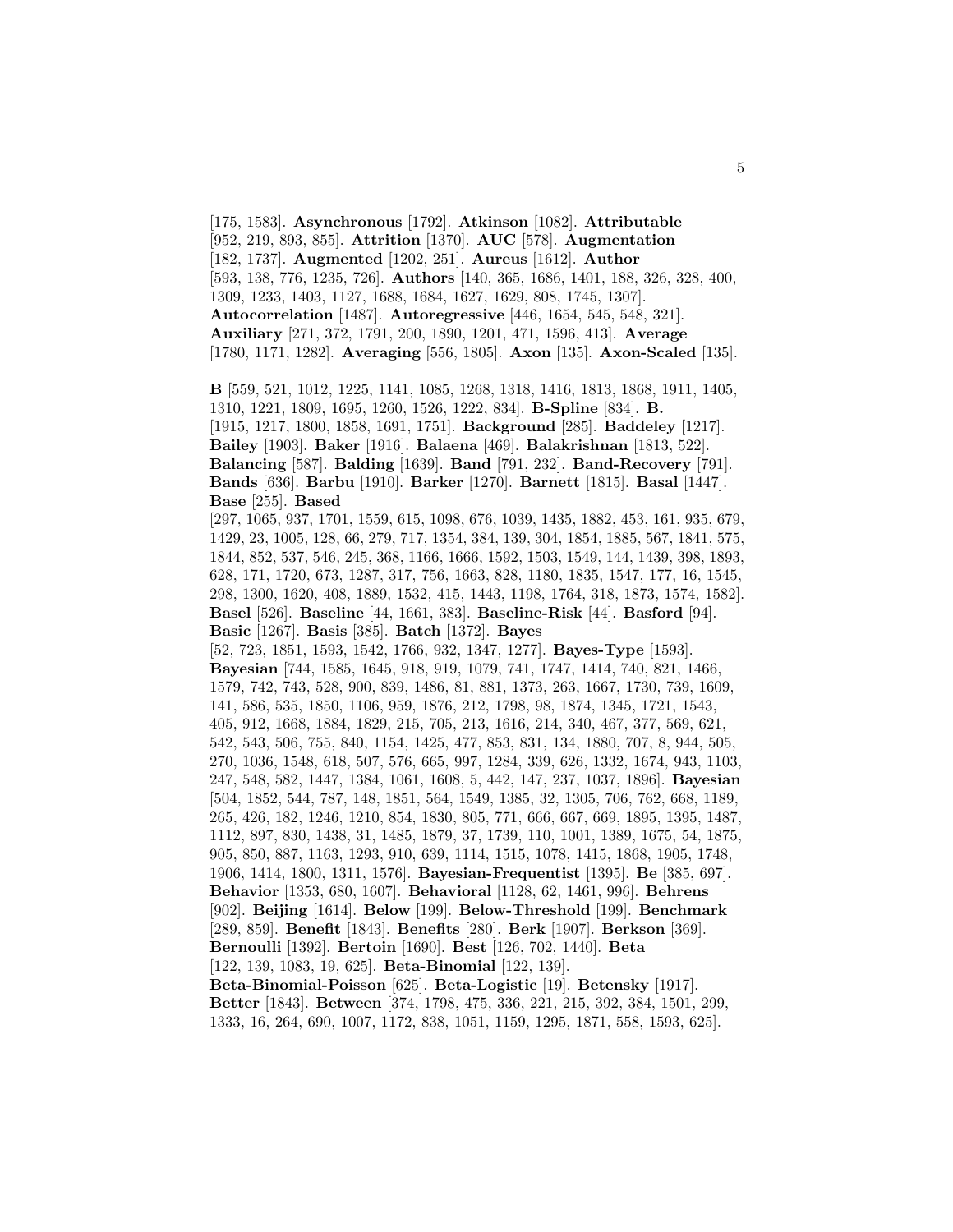**between-** [1159]. **between-Study** [1295]. **Beyond** [1695]. **Bi** [858]. **Bi-Factorial** [858]. **Biallelic** [1197, 757]. **Bias** [1164, 1130, 950, 959, 679, 66, 198, 1343, 1295, 515, 345, 1397, 1898, 764, 906, 18, 1593, 951, 846, 1796, 1595, 934, 114, 857, 1919, 1920]. **Bias-Corrected** [1397, 846]. **Biased** [839, 387, 814, 1201]. **Biased-Coin** [839]. **Bidirectional** [794]. **Binary** [85, 440, 446, 521, 603, 1550, 64, 486, 1500, 956, 772, 320, 793, 103, 1007, 457, 198, 102, 955, 131, 687, 998, 116, 259, 1765, 1823, 555, 1806, 672, 1000, 50, 1597, 860, 1514, 82, 1185, 452, 1391, 166, 1003, 1299, 358, 426, 347, 3, 411, 1566, 316, 1326, 499, 383, 1168, 789, 992, 416, 1056, 770]. **Binding** [485, 281]. **Binomial** [1680, 1358, 12, 122, 139, 151, 30, 558, 261, 584, 224, 846, 21, 260, 625]. **Bio** [827]. **Bio-X** [827]. **Bioassay** [182]. **Bioassays** [175]. **Bioavailability** [1816]. **Bioconductor** [1214]. **Bioequivalence** [1816, 1243, 1407]. **Bioinformatics** [1228, 1129, 1346, 827, 1703, 1527, 1750, 1696, 1214]. **Biologic** [1505]. **Biological** [1236, 1155, 652, 456, 1641]. **Biologists** [1587]. **Biology** [1214, 526, 1144, 252, 526, 1260, 1260, 1262]. **Biomarker** [440, 1554, 881, 1544]. **Biomarkers** [834, 1290, 1617, 1069]. **Biomedical** [1762, 1696]. **Biometric** [1530, 1588, 1647, 1705, 1531, 1589, 1648, 1706, 1325]. **Biometrical** [96, 1513]. **Biometrics** [48, 1744, 827, 95, 187, 189, 325, 327, 329, 399, 807, 1402, 1687, 1126, 774, 775, 454, 1072, 592]. **Biometry** [1709, 827, 1086]. **Bioprocessing** [1094]. **Biosciences** [1637]. **Biostatistics** [1215, 1748, 827, 1760]. **Biphasic** [42]. **Biplot** [916, 917]. **Biplots** [720]. **Bird** [959, 626]. **Birds** [362]. **Birkh¨auser** [526, 522]. **Births** [1738]. **Bishop** [1639]. **Biswas** [1696]. **Bivand** [1799]. **Bivariate** [1123, 300, 651, 1660, 1495, 1159, 613, 886, 630, 1853, 1346, 1185, 166, 1663, 650, 942]. **Bladder** [1454]. **Blanke** [1693]. **Block** [56, 551, 1516, 393, 1391]. **Blocking** [137]. **Blood** [620]. **Boca** [1141]. **Boelen** [1905]. **B¨ohning** [1806]. **Bolker** [1809]. **Bolstad** [1645]. **Bone** [1599]. **Book** [965, 1078, 1014, 1236, 46, 93, 495, 972, 973, 974, 1228, 1088, 1089, 1086, 1225, 1227, 1087, 1090, 1141, 1226, 1085, 1267, 1415, 1268, 1470, 1471, 1269, 1320, 1473, 1319, 1266, 1317, 1472, 1270, 1417, 1271, 1318, 1416, 1528, 1584, 1643, 1646, 1642, 1644, 1585, 1703, 1527, 1586, 1645, 1587, 1701, 1702, 1704, 1529, 1757, 1812, 1813, 1868, 1759, 1762, 1869, 1816, 1866, 1911, 1815, 1760, 1761, 1915, 1870, 1867, 1912, 1913, 1811, 1814, 1914, 864, 1213, 1128, 1523, 1693, 1572, 1405, 530, 925, 777, 865, 1639]. **Book** [1574, 1573, 1634, 594, 1521, 1074, 1021, 778, 1019, 1080, 1316, 866, 728, 596, 1310, 1408, 867, 1409, 1458, 523, 1519, 868, 1863, 1463, 1077, 1079, 1905, 1904, 1755, 809, 1578, 1580, 1407, 1862, 969, 1018, 1810, 654, 1749, 1081, 1697, 1016, 1632, 729, 811, 924, 1214, 730, 1518, 1859, 1082, 526, 922, 1215, 1692, 657, 1221, 779, 1633, 1631, 1809, 1410, 1024, 780, 1638, 1522, 963, 1699, 1216, 1855, 966, 1698, 1903, 1756, 1412, 1803, 1910, 1690, 1516, 1525, 1261, 967, 1748, 1906, 1465, 781, 964, 1524, 1023, 1020, 595, 1864, 1747, 782, 1753, 1799, 1520, 731, 1217, 1854]. **Book** [732, 1025, 1406, 1808, 1630, 1577, 1404, 1758, 1414, 1695, 1806, 733, 1260, 1265,

869, 1083, 659, 812, 1800, 783, 597, 1459, 1637, 1750, 1636, 1218, 1526, 1805,

6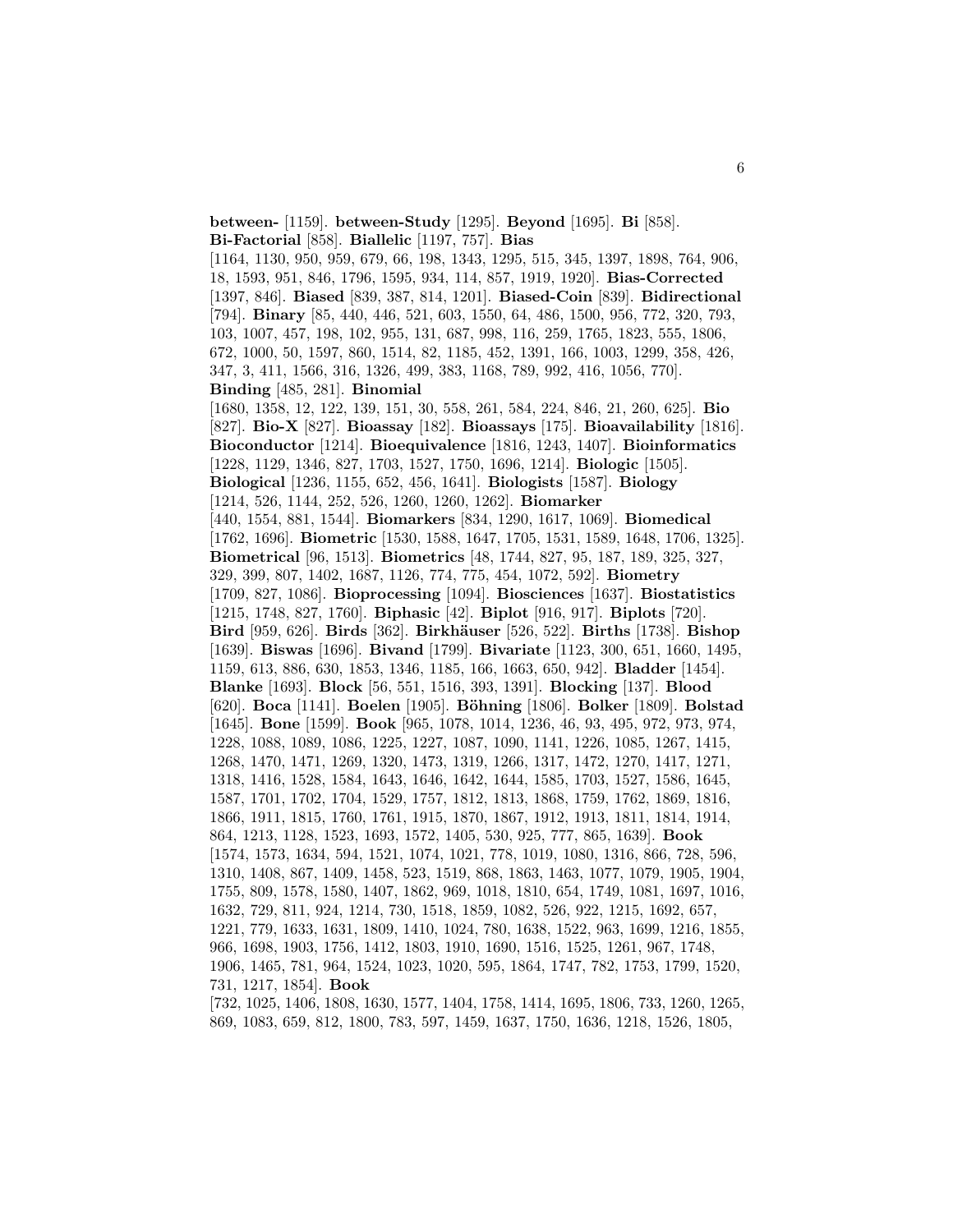962, 821, 1075, 1411, 598, 525, 1312, 1466, 1469, 1467, 1861, 1807, 1022, 656, 1313, 532, 1860, 1314, 522, 1464, 735, 810, 870, 1575, 1311, 529, 871, 1219, 1462, 1801, 734, 872, 1220, 1076, 1576, 1858, 142, 193, 238, 283, 331, 366, 401, 429, 455, 562, 599, 1015, 531, 1746, 527, 1579, 1222, 1223, 970, 1248, 1073, 1635, 1413, 1517, 1641, 1857, 1909, 968, 1752, 923, 1640, 1856, 1460, 524, 873, 1581, 1468]. **Book** [1264, 1582, 1315, 1754, 921, 1689, 658, 1700, 1908, 1694, 1802, 1013, 1865, 736, 920, 874, 1259, 1583, 655, 1461, 1224, 1804, 737, 1262, 528, 1017, 1696, 875, 1907, 1263, 1691, 1751, 876, 877]. **Boosted** [1355]. **Boosting** [1887, 1180, 685]. **Bootstrap** [297, 72, 464, 914, 1260, 516, 915, 814, 227, 1646]. **Borchers** [1236, 1641]. **Borgan** [560, 559, 1803]. **Bosc** [1693]. **Boston** [522]. **Both** [23, 761]. **Bound** [679]. **Boundaries** [605, 1622]. **Bounded** [1838]. **Bounds** [1785, 1594, 680]. **Bov´e** [1918]. **Bowhead** [627, 469]. **Brain** [1846]. **Branching** [1213]. **Braun**

[1413]. **Brazzale** [1583]. **BRCA1** [1882]. **Breast** [1916, 833, 615, 1792, 1339, 1675]. **Breastfeeding** [1445]. **Breastmilk** [517]. **Breeding** [889, 347, 10, 94]. **Bregman** [1012, 1011, 1010]. **Breslow** [450]. **Bridge** [1662]. **Bridging** [1395]. **Brief** [533, 600, 660, 738, 784, 813, 825, 878, 926, 971, 1026, 1027, 1028, 1029, 1030, 1031, 1032, 1084, 1250, 1140]. **Briggs** [1465]. **Broemeling** [1748, 1906]. **Brown** [1261]. **Buck** [1632]. **Buckeridge** [1801]. **Buckland** [1236, 1641]. **Buckley** [1493]. **Buckley-James** [1493]. **building** [1854]. **Bulmer** [1086]. **Buncher** [1749]. **Burgess** [1642]. **Burnham** [1236, 1641].

**C** [521, 1266, 1528, 1529, 1757, 1813, 1816, 1870, 523, 1463, 1862, 1749, 1632, 1215, 1410, 1522, 1698, 1525, 1414, 1218, 1469, 532, 522, 529, 1219, 1729, 1222, 1073, 1641, 1752, 1264, 1583]. **C.** [1870, 1912, 1639]. **C.-D** [1525]. **Cage** [1533]. **Cai** [1917]. **Calculating** [1232, 1010, 1011, 1796, 1012]. **Calculation** [289, 803, 1457, 769]. **Calculations** [1698, 681, 1503, 26, 173]. **Calibration** [152, 273, 1676]. **Cambridge** [1903, 525, 532]. **Campbell** [1702]. **Campolongo** [1909]. **Canal** [905]. **Cancer**

[1916, 157, 833, 615, 586, 1874, 28, 1494, 1849, 1454, 431, 1792, 1682, 715, 248, 288, 805, 307, 994, 1480, 1389, 1675, 1228, 1869]. **Candidate** [1882, 1665]. **Cannings** [1639]. **Cannot** [385]. **Canonical** [785, 1776]. **Can't** [1572, 128]. **Capture** [291, 1353, 1538, 62, 427, 931, 549, 958, 1425, 1152, 1234, 1151, 643, 548, 346, 1670, 290, 644, 832, 1786, 63, 607, 957, 502, 891, 1737, 1222, 10, 179, 1300, 1506, 1394, 996, 1004, 652]. **capture-recapture** [652]. **CAR** [990]. **Carcinogenesis** [603, 1486, 478]. **Carcinogenicity** [83, 477]. **Care** [1078]. **Carey** [1214]. **Cariboni** [1909]. **Carlin** [1868]. **Carlo** [1699, 1260, 1041, 1710, 1789, 1249]. **Carol** [522]. **Carolina** [1248]. **Carrier** [1831]. **Carroll** [1266]. **Cary** [1248]. **Cascades** [1624]. **Case** [561, 1042, 1863, 803, 1457, 212, 1040, 1039, 1435, 1386, 1882, 1721, 1884, 1351, 28, 1672, 277, 151, 1288, 795, 1885, 510, 1883, 648, 1232, 1441, 1723, 1203, 1677, 345, 1592, 462, 1200, 493, 767, 203, 1385, 1593, 1111, 1010, 696, 1011, 993, 909, 1219, 689, 855, 432, 667, 1490, 1287, 260, 1162, 1583, 751, 757,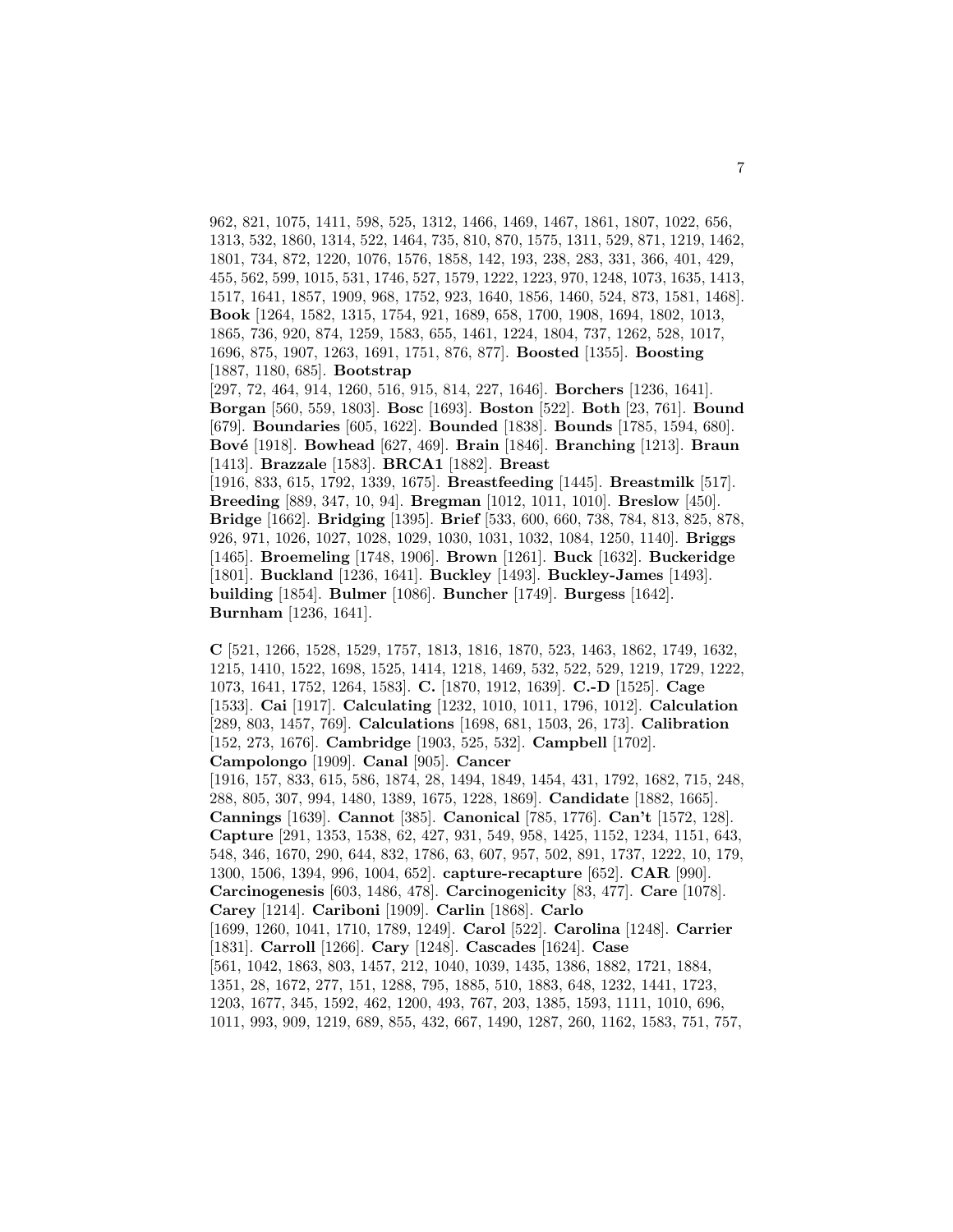942, 1198, 559, 1012, 2, 821]. **Case-Cohort** [803, 1457, 1232, 1723, 1677, 1200, 993]. **Case-Control** [1042, 212, 1040, 1039, 1435, 1386, 1882, 1884, 1351, 28, 1672, 277, 1288, 795, 1885, 510, 1883, 648, 345, 1592, 462, 493, 203, 1385, 1593, 1111, 1010, 696, 1011, 909, 432, 667, 1490, 1287, 260, 751, 1198, 561, 559, 1012, 2]. **Case-Only** [1040, 689, 1162]. **Casella** [1694]. **Cases** [25]. **Catch** [234, 257]. **Categorical** [1473, 690, 1874, 618, 412, 272, 1049, 500, 1311, 364, 55, 1308, 1681, 1073]. **Categorizing** [718]. **Causal** [1472, 357, 991, 1571, 336, 1817, 1719, 1780, 370, 570, 1177, 1784, 514, 1096, 1797, 508, 746, 1246, 689, 1818, 1396]. **Cause** [355, 1657, 40]. **Cause-Specific** [1657]. **Caused** [764]. **Causes** [208, 1450]. **Cautionary** [709, 772, 558]. **Caveats** [104]. **Cay** [6]. **CD4** [105]. **cDNA** [766]. **Cell** [105, 849, 480, 317]. **Censored** [937, 357, 424, 693, 447, 374, 574, 309, 378, 1683, 286, 935, 1350, 1660, 23, 945, 755, 68, 1724, 1495, 463, 165, 136, 1412, 49, 464, 829, 697, 1107, 1136, 500, 111, 245, 144, 244, 423, 206, 24, 29, 361, 375, 73, 1565, 750, 1168, 37, 1120, 54, 312, 1558, 333]. **Censoring** [208, 845, 1725, 465, 566, 236, 377, 407, 239, 242, 617, 1292, 433, 1659, 204, 1331, 907, 1330, 798, 112, 250, 758, 444, 1212]. **Census** [436]. **Center** [989]. **Center-Specific** [989]. **Century** [96, 820]. **Cerebellum** [1379]. **Cerioli** [1082]. **Certificates** [168]. **Cessation** [1852]. **CGH** [1902, 1377]. **Chain** [567, 147, 255, 996, 842]. **Chains** [332, 1910, 560]. **Challenge** [1894]. **Challenges** [1088]. **Chambers** [1914]. **Chan** [1758]. **Chance** [1245]. **Chang** [1808, 1522]. **Change** [1171, 385, 90, 1484, 450]. **Changepoint** [131, 1066]. **Changes** [692, 1542]. **Chao** [1423]. **Chaoqun** [1578]. **Character** [385, 298]. **Characteristic** [1062, 164]. **Characteristics** [161]. **Characterization** [1349]. **Characterizing** [384, 105, 1375, 1352]. **Charge** [162]. **Chaudhary** [1584]. **Checking** [1291, 223, 835, 368, 1605]. **Checks** [1081]. **Chemical** [318]. **Chemoinformatics** [1301]. **Chemoprevention** [155]. **Chemotherapy** [1874]. **Chernick** [1646]. **Cheung** [1318]. **Chevret** [1464]. **Chi** [475, 58]. **Chi-square** [58]. **Chi-Squared** [475]. **Chiasmata** [415]. **Child** [1367]. **Childhood** [219]. **Children** [1662]. **ChIP** [1880, 1548, 1380]. **ChIP-Chip** [1880, 1548, 1380]. **Choice** [1642, 1795, 516]. **Choose** [1757]. **Choosing** [575]. **Chop** [1842]. **Chop-Lump** [1842]. **Chow** [1816, 1522, 1698]. **Chromosomal** [491, 254, 492]. **Chronic** [25, 89, 848, 116]. **Chuang** [1463]. **Chuang-Stein** [1463]. **Circadian** [1008, 359, 609, 1009]. **Circular** [1619, 717, 1354]. **Circular-Circular** [1354]. **Circular-Linear** [1619, 1354]. **Claeskens** [1805]. **Class** [278, 709, 1353, 1489, 1902, 519, 154, 1191, 1431, 1781, 612, 1555, 1287, 1886, 380, 850, 887, 520]. **Classes** [672, 1357]. **Classical** [369, 388, 313]. **Classification** [384, 629, 1855, 30, 1479, 1637, 1666, 1376, 82, 1062, 1726]. **Classified** [1068]. **Clinical** [1078, 785, 1470, 1269, 1320, 839, 699, 1408, 337, 1821, 1500, 1850, 1580, 170, 378, 1622, 488, 1697, 1859, 1387, 372, 143, 1522, 86, 1698, 276, 576, 1243, 314, 1406, 1338, 1841, 678, 20, 715, 1797, 91, 692, 373, 882, 313, 1662, 1219, 1462, 112, 854, 1223, 324, 554, 1718, 861, 1162, 677, 1696, 883, 1163, 1119, 1596].

8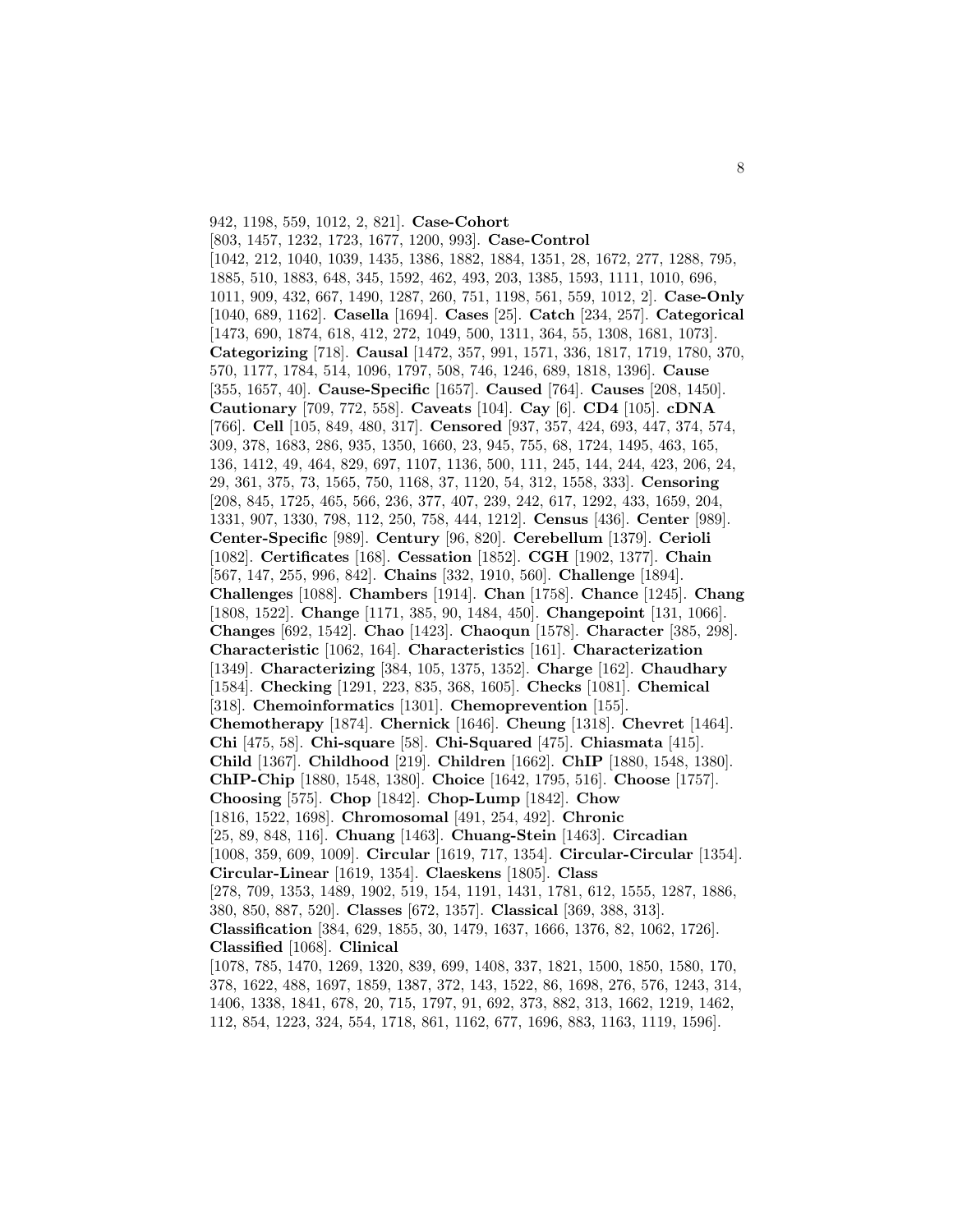**Clinicians** [1317, 1317]. **Clipped** [1788]. **Clonal** [849]. **Clonality** [1348, 1651]. **Clones** [1156]. **Closed** [350, 549, 958, 1608, 1786, 63, 957, 1423, 841]. **Closed-Form** [350]. **Closure** [858]. **Cluster** [956, 72, 344, 1683, 1366, 1350, 793, 569, 28, 955, 1159, 1678, 87, 274, 1299, 411, 1108, 499, 92, 501, 1443, 1764, 1904, 1637]. **Cluster-Correlated** [92]. **Cluster-Randomized** [87]. **Clustered** [1768, 1160, 710, 1551, 236, 556, 1603, 1772, 500, 462, 692, 1200, 939, 452, 1601, 1003, 411, 1211, 1058, 992, 1483, 501]. **Clustering** [1491, 1578, 134, 998, 254, 1763, 1822, 1377, 1115, 640, 1367, 1287, 828, 1545, 1620, 1194]. **Clusters** [5, 252, 1872, 1427, 430, 1908]. **Co** [661, 826]. **Co-Editors** [661, 826]. **Coagulation** [1690]. **Coarsened** [1511]. **Coarsening** [1212]. **Codominant** [115]. **Coefficient** [490, 614, 1292, 1722, 1161, 786, 1371, 1652, 1452, 82, 908, 1100, 16, 770]. **Coefficients** [133, 1159, 100, 1553, 355, 1557, 663]. **Cognition** [1245]. **Cognitive** [1066, 1186]. **Cohort** [803, 1457, 228, 1039, 1770, 1232, 1723, 580, 1677, 462, 1200, 993]. **Coin** [839, 387]. **Collapsing** [1727]. **Collision** [1196, 1156]. **Colon** [603, 1486]. **Colorectal** [1916, 833, 1874]. **Column** [129, 1048]. **Combination** [1725, 831, 1338, 38]. **Combinations** [157, 1840]. **Combine** [1736]. **Combined** [1199]. **Combining** [940, 59, 77, 249, 1288, 1849, 1375, 1374, 232, 1376, 449, 313, 1062, 222, 725, 380, 1544]. **Comment** [518, 1917, 1918, 1744, 1509, 1919, 186, 1920]. **Comments** [956, 955]. **Common** [1043, 688, 1533, 537, 790]. **Community** [1669, 416, 806]. **Community-Intervention** [806]. **Companion** [1085]. **Comparability** [802]. **Comparative** [315, 1903, 1841, 1661, 645, 1277]. **Compare** [1853, 164]. **Compared** [716]. **Comparing** [900, 1680, 1042, 489, 1301, 838, 1501, 474, 1682, 1900, 1599, 1877, 1514, 1095, 1664, 1059, 1617]. **Comparison** [135, 1500, 308, 27, 566, 42, 721, 829, 1441, 580, 1797, 1397, 1786, 305, 1176, 1851, 1439, 1651, 1893, 588, 856]. **Comparisons** [940, 862, 50, 1296, 244, 1211, 1058, 1729, 1440]. **Compartment** [269]. **Compatibility** [1299, 757]. **Competing** [208, 1498, 1768, 637, 536, 204, 852, 355, 305, 939, 554, 1168]. **Competition** [56]. **Complete** [1124, 56, 380]. **Completed** [835]. **Completed-Data** [835]. **Completely** [1817, 1818]. **Complex** [556, 952, 1670, 1881, 118, 702, 552]. **Compliance** [374, 315, 1781, 508]. **Complicated** [1298]. **Component** [916, 893, 110, 917, 1552, 585]. **Components** [818, 614, 844, 1398, 76, 539]. **Composite** [378]. **Composition** [255]. **Compound** [893, 1108]. **Compton** [1634]. **Computational** [1214, 1577, 1144, 1414, 1010, 1575, 1011, 1012, 1759, 1762, 1264]. **Computations** [913]. **Computer** [1260]. **Computer-Intensive** [1260]. **Concentration** [582, 1447]. **Concentrations** [199]. **Concept** [1176]. **Conception** [840]. **Concepts** [1410, 532, 861, 1074]. **Concordance** [319, 490, 614, 1292]. **Condition** [404]. **Conditional** [291, 391, 759, 1435, 1386, 710, 215, 1654, 1603, 662, 1610, 148, 1385, 73, 55, 1095, 15, 579, 885].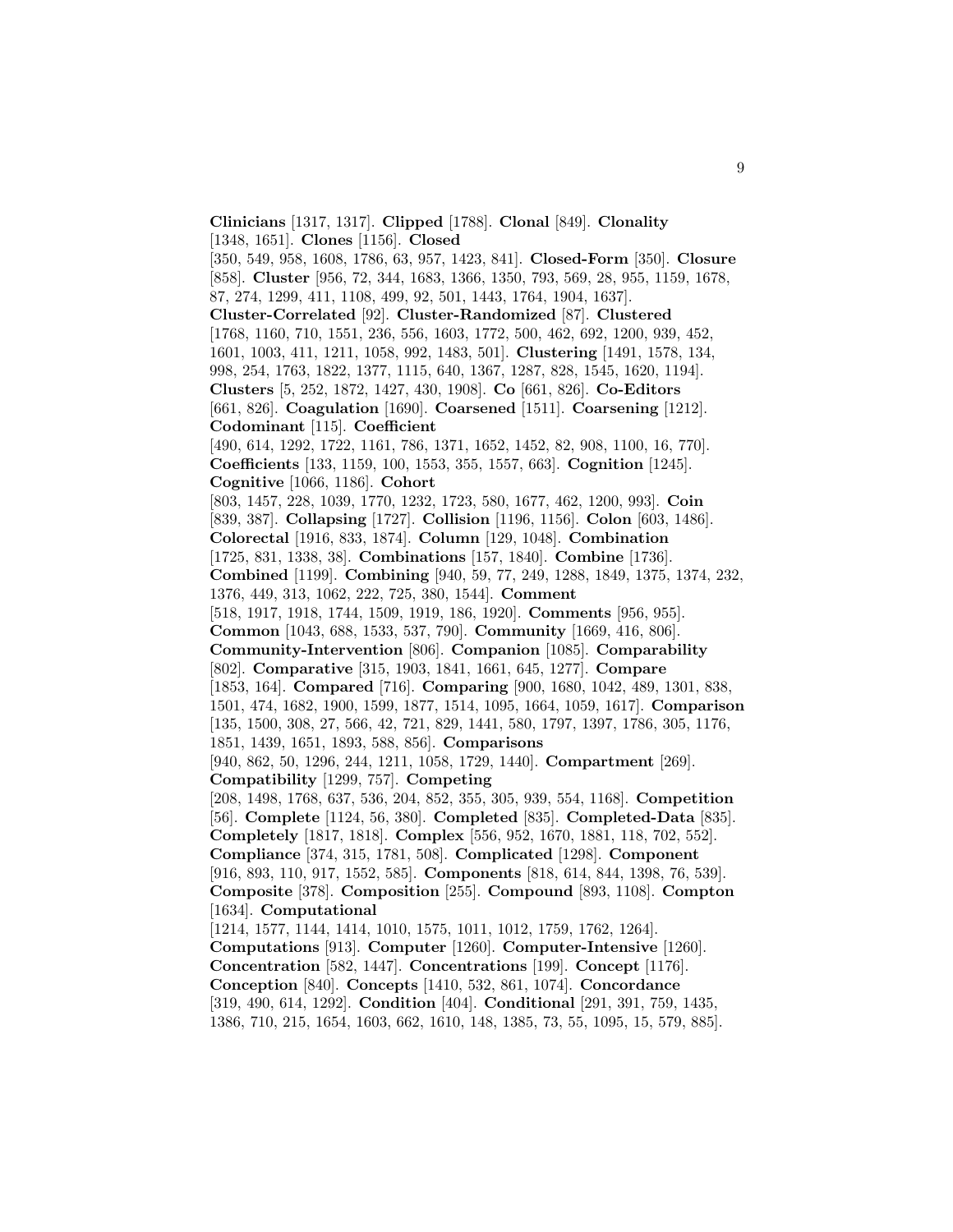**Conditional-Cumulant-of-Exposure** [15]. **Conditionally** [545, 394]. **Conditioning** [1743]. **Conditions** [1070, 848, 385]. **Conducting** [208]. **Confidence** [323, 900, 1680, 636, 1785, 792, 72, 1343, 575, 1615, 421, 1378, 1442, 1341, 627, 725, 260, 1120, 162, 770]. **Confounded** [1594]. **Confounders** [1780]. **Confounding** [541, 1161, 383, 1570, 1595]. **Congdon** [1311, 1415]. **Conjugate** [285, 507]. **Conjunction** [1673]. **Connections** [104]. **Consequences** [127]. **Conservative** [1439]. **Considerations** [1244, 611, 395, 727]. **Consortium** [1883]. **Constant** [1171, 1614]. **Constants** [448]. **Constrained** [605, 185, 542, 1650, 1381]. **Constraints** [354, 745]. **Construct** [1757]. **Constructed** [1354]. **Construction** [1642, 680, 1048]. **Consultant** [929, 976, 1092, 1143, 1230, 1256, 1274, 1323, 1420, 1476, 1590]. **Consumed** [1871]. **Contact** [748]. **Contain** [227]. **Containing** [162]. **Contaminated** [1830]. **Contingency** [900, 129, 77, 1685, 1840]. **Continual** [451, 398, 557, 1293]. **Continuation** [104]. **Continuous** [57, 1053, 1730, 1507, 1838, 956, 955, 474, 786, 1854, 1444, 1885, 1331, 903, 1742, 1000, 301, 1716, 1671, 261, 718, 1658, 153, 71, 1837, 552, 751, 1300, 1394, 390, 1004, 942, 1119, 420, 1691]. **Continuous-Time** [1671, 1300]. **Continuum** [1689]. **Contour** [226]. **Contralateral** [1792]. **Contrast** [463]. **Contributions** [497]. **Control** [1042, 759, 212, 1040, 1039, 1435, 1386, 1882, 1622, 1884, 1351, 28, 1672, 277, 1288, 795, 902, 1885, 510, 1883, 648, 1203, 345, 1592, 462, 493, 478, 203, 1385, 1593, 1111, 1010, 1893, 696, 1011, 909, 432, 667, 1490, 830, 1287, 260, 751, 1198, 847, 561, 559, 1012, 2]. **Control-Versus-Treatment** [1893]. **Controlled** [1269, 1320]. **Controlling** [280, 1504]. **Controls** [28, 18]. **Controversy** [397, 591, 1395]. **Conventional** [1671]. **Convex** [123]. **Convolution** [684]. **Cook** [1697, 1692, 1630]. **Copula** [1659, 1434]. **Copulas** [1715]. **Copy** [1711]. **Core** [1414]. **Coregionalized** [1173]. **Cormack** [1053, 607, 1536]. **Coronary** [1782]. **Correct** [1164, 362]. **Corrected** [1397, 846, 936]. **Correcting** [53, 764, 112, 16]. **Correction** [194, 284, 402, 560, 561, 559, 521, 863, 1012, 1916, 1571, 363, 475, 1672, 1360, 1258, 124, 934, 114, 1919, 1920]. **Corrections** [47]. **Correlated** [1584, 1550, 1486, 489, 1498, 1366, 320, 476, 687, 1770, 1890, 544, 1439, 1715, 484, 92, 1283, 883, 933]. **Correlating** [360]. **Correlation** [785, 521, 603, 319, 490, 614, 1292, 1776, 500, 628, 3, 1831, 434, 16, 1886, 857, 770]. **Correlations** [52, 1776, 75, 650]. **Correspondence** [43, 282, 978, 526, 1864]. **Corresponding** [1600]. **Cost** [1559, 447, 1121, 1465, 1623, 483, 642, 727, 1120, 333]. **Cost-Effectiveness** [1121, 1465, 1120, 333]. **Costs** [111, 422]. **Count** [97, 418, 1207, 98, 405, 912, 1897, 1184, 1851, 666, 1430, 641]. **Counterfactual** [1006]. **Counts** [48, 675]. **Course** [1345, 1116, 1713]. **Courses** [1387]. **Covariables** [30]. **Covariance** [1757, 1106, 353, 56, 844, 773, 1652, 1397, 211, 448, 1878]. **Covariate** [332, 560, 79, 1057, 1656, 1728, 474, 200, 949, 1432, 1328, 1900, 90, 305, 203, 1658, 993, 1661, 1831, 936, 1600, 1655, 473, 1657, 1168, 1162, 15, 251, 789,

10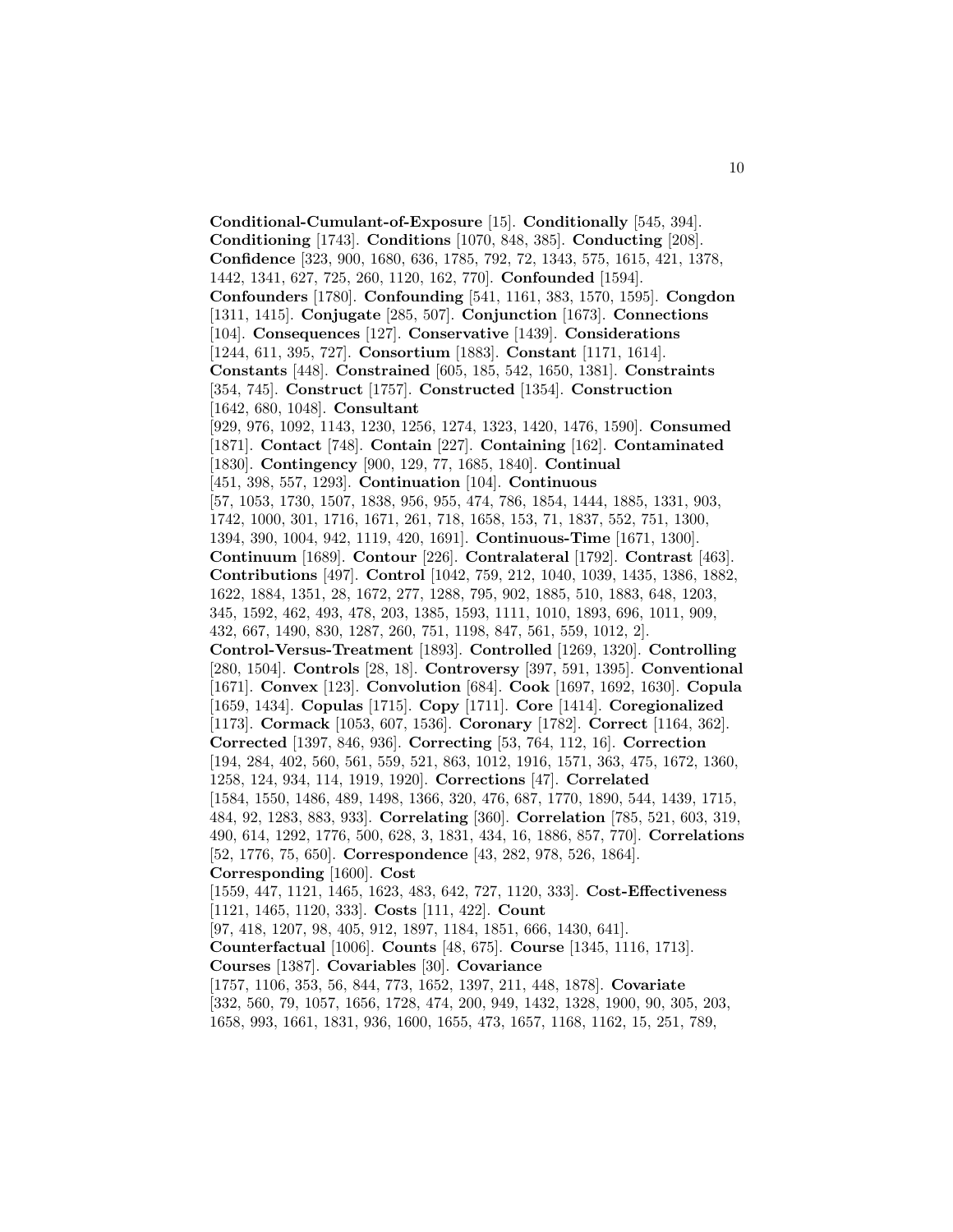380, 1532, 1537, 1329]. **Covariate-Adjusted** [1600]. **Covariate-Dependent** [789]. **Covariates** [424, 1053, 950, 201, 800, 379, 943, 1167, 643, 1670, 53, 500, 662, 712, 1890, 938, 1060, 1898, 622, 183, 951, 1737, 55, 1565, 1095, 1888, 646, 1663, 70, 1201, 1493, 1394, 898, 1004, 1596, 413, 698]. **Cowling** [518]. **Cowpea** [1455]. **Cows** [747]. **Cox** [1417, 621, 209, 1000, 671, 1337, 1497, 908, 29, 375, 146, 634, 36, 33, 251]. **Crainiceanu** [1266]. **CRC** [1141]. **Creel** [59]. **Cretaceous** [186]. **Criteria** [1586, 989, 1071]. **Criterion** [1667, 1181, 39, 210, 37, 1277, 639]. **Critical** [351, 448]. **Cross** [467, 1375, 1710, 691]. **Cross-Sectional** [467, 1375, 691]. **Crossclassified** [1487]. **Crosses** [1777]. **Crossing** [1599]. **Crossover** [1853]. **Crossovers** [253]. **Crowley** [1223]. **Crude** [493]. **Cryer** [1758]. **Crypt** [603, 1550]. **CT** [479]. **Cumulant** [15]. **Cumulative** [683, 1040, 852, 368, 1598, 752]. **Cure** [693, 233, 586, 300, 651, 201, 1450, 247, 1190, 1852, 34, 33, 650, 905, 887]. **Cure-Mixture** [300]. **Cure-Rate** [586]. **Current** [1169, 249, 377]. **Curve** [1735, 1173, 128, 1410, 86, 890, 398, 51, 1062, 1125, 797, 183]. **Curve-Free** [86, 398]. **Curves** [1356, 79, 396, 107, 799, 239, 242, 49, 837, 1652, 14, 1621, 123, 1599, 1877, 423, 229, 1793, 164, 1069, 911, 652]. **Curving** [293]. **Cutpoint** [718]. **Cycle** [340]. **Cycles** [7]. **Cycling** [842]. **cygnus** [427].

**Cytogenetic** [442]. **Cytotoxic** [880].

**D** [1078, 1236, 521, 1090, 1470, 1471, 1266, 1472, 1270, 1417, 1318, 1642, 1701, 1702, 1812, 1762, 1693, 1639, 1316, 1863, 1580, 1407, 1862, 1697, 1632, 1518, 1215, 1692, 1699, 1525, 1524, 1577, 1404, 1758, 1806, 1260, 1218, 1360, 1219, 1801, 1258, 1858, 527, 1223, 1248, 1641, 1909, 1865, 1259, 1262, 1263, 1751]. **D.** [1693, 1692, 1221, 1748, 1861, 1579, 1640]. **Dabo** [1860]. **Dabo-Niang** [1860]. **D'Agostino** [1463]. **Dahm** [492]. **Daily** [177, 1739]. **Dairy** [747]. **Daneshkhah** [1632]. **Daniels** [1747]. **Dasgupta** [1643]. **Data** [765, 636, 97, 85, 306, 446, 1008, 1554, 342, 1237, 937, 521, 1227, 1141, 1251, 1473, 1584, 1868, 1814, 1914, 357, 603, 1550, 418, 424, 1042, 1486, 699, 410, 693, 447, 991, 1571, 271, 64, 503, 291, 1353, 563, 57, 615, 1316, 436, 374, 1489, 1373, 1310, 1437, 79, 583, 141, 535, 289, 1199, 616, 574, 212, 258, 292, 27, 1040, 98, 25, 309, 1057, 1435, 1386, 1498, 1882, 1817, 1768, 1160, 378, 901, 1105, 405, 1656, 912, 180, 1683, 1358, 1366, 1068, 791, 1668, 772, 935, 1350, 1660, 1810, 320, 1884, 1736, 1897, 23, 58]. **Data** [1169, 1303, 1551, 1902, 766, 945, 223, 1351, 1556, 214, 793, 1859, 1082, 236, 249, 467, 377, 755, 701, 1154, 819, 608, 1602, 1692, 279, 68, 372, 1790, 1354, 262, 1809, 407, 457, 556, 1361, 1771, 1880, 835, 629, 617, 1195, 1495, 414, 1603, 165, 136, 1756, 618, 800, 219, 1242, 1159, 476, 1288, 121, 1849, 49, 412, 1375, 1568, 1747, 794, 1799, 998, 786, 199, 200, 1191, 1188, 1280, 1281, 464, 829, 1286, 204, 76, 1151, 1371, 849, 247, 272, 35, 555, 907, 990, 548, 1625, 1839, 1806, 1770, 1132, 100, 704, 1260, 346, 1107, 470, 1670]. **Data** [1871, 852, 1775, 1049, 431, 147, 1304, 1055, 409, 1184, 1136, 724, 301, 749, 1431, 1452, 406, 500, 1449, 1677, 1826, 1881, 1767, 345, 245, 695, 1653, 232,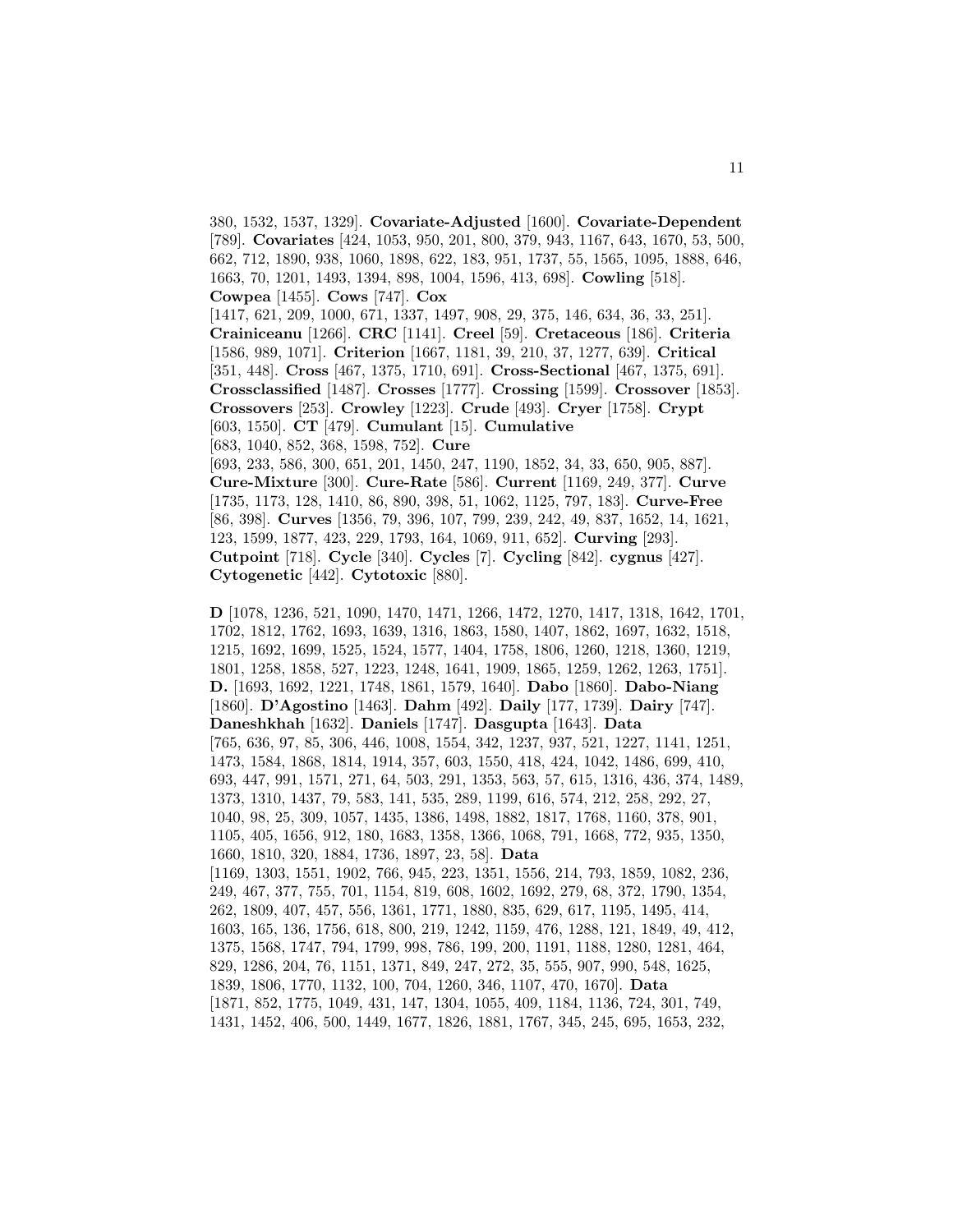13, 644, 832, 75, 167, 1190, 1067, 1330, 1433, 1623, 1666, 1890, 504, 462, 692, 1200, 553, 860, 1060, 1604, 1346, 1716, 1610, 1075, 1851, 261, 1549, 1385, 1305, 144, 939, 1185, 1512, 452, 1111, 158, 423, 1601, 859, 101, 206, 1738, 11, 1391, 352, 166, 696, 24, 29, 361, 375, 1102, 1825, 1003, 1299, 1873, 67, 1732, 358, 746, 1285, 1658, 1189, 628, 691, 1377, 916, 394, 426, 1186, 1115, 1714, 1378, 182, 513, 1100, 364, 1513, 73]. **Data** [1122, 1246, 790, 1605, 1137, 3, 1566, 1211, 1058, 153, 612, 951, 1737, 1567, 1830, 577, 1326, 824, 1073, 805, 1565, 10, 281, 1308, 1831, 1887, 1372, 432, 1367, 1453, 666, 1490, 1818, 349, 71, 460, 1117, 1600, 1557, 1715, 588, 499, 750, 1430, 1487, 1713, 94, 444, 1287, 1832, 40, 1485, 260, 1139, 638, 828, 861, 172, 754, 888, 992, 1009, 934, 1120, 1379, 1368, 1493, 1488, 1535, 1545, 1483, 1787, 1101, 416, 92, 501, 645, 917, 1174, 312, 1889, 1676, 1794, 850, 843, 1481, 253, 415, 1779, 1778, 469, 842, 7, 302, 641, 663, 1277, 1558, 333, 341, 910, 885, 1380, 1681, 162]. **Data** [420, 1114, 933, 770, 559, 2, 652, 1919, 1920, 1812, 1633, 1412, 1465, 1312, 1311, 1746, 1517, 1315, 1754, 1088, 1578, 1524, 1577, 1219, 1413]. **Database** [397, 546, 591, 1395]. **Databases** [1304]. **Datasets** [1523, 1774, 222]. **Datta** [1750, 1696]. **Davey** [1757]. **Davies** [529]. **Davis** [1073]. **Davison** [1583]. **Day** [1580]. **Dealing** [682, 1046]. **Dean** [1226]. **Death** [120, 1780, 1361, 1724, 78, 168]. **Deaths** [1738]. **December** [560, 1012, 1916, 1571]. **Deciphering** [1144]. **Decision** [61, 237, 343, 554, 438]. **Decision-Theoretic** [343, 554]. **Decline** [105, 1066, 186]. **Declining** [234]. **Decoding** [318]. **Decompose** [1109]. **Decompositions** [609]. **Deconvolution** [582, 248, 1382]. **Defensible** [1559]. **Defined** [1211]. **Definition** [176]. **Delayed** [258, 22]. **Dementia** [1066]. **Dem´etrio** [521]. **DeMets** [1697, 1219]. **Demidenko** [1076]. **Demographic** [436, 606, 832]. **Demography** [1221]. **Demystifying** [1340]. **Dense** [1667]. **Density** [571]. **Deonier** [1264]. **Dependence** [291, 374, 1451, 1902, 215, 1007, 1525, 1839, 625]. **Dependent** [1882, 161, 58, 465, 566, 407, 617, 49, 1659, 76, 907, 712, 445, 1623, 938, 798, 1296, 206, 628, 112, 1178, 1565, 666, 1430, 1139, 172, 789, 1001, 1212, 1069, 420]. **Depth** [1577]. **Derived** [892, 1304]. **Describing** [256]. **Descriptive** [417]. **Design** [440, 1124, 1228, 1317, 1521, 1850, 280, 1616, 1522, 125, 1533, 665, 1808, 1338, 630, 1502, 1853, 346, 611, 678, 1901, 232, 462, 993, 909, 674, 642, 1752, 387, 482, 1175, 883, 471, 639, 1515, 1644, 1411, 1694, 1644, 1816, 1903, 1220]. **Design-Unbiased** [125]. **Designed** [1534]. **Designing** [324, 422]. **Designs** [1399, 1741, 839, 441, 1199, 1145, 649, 228, 1040, 1882, 170, 753, 56, 793, 1387, 1202, 315, 1361, 1094, 952, 576, 536, 999, 858, 17, 184, 716, 50, 216, 715, 217, 1337, 1200, 373, 118, 313, 206, 393, 335, 398, 941, 459, 1505, 316, 1370, 386, 745, 1834, 343, 554, 473, 677, 1048, 1516]. **Despite** [1848]. **Detect** [1451, 1357, 9, 352, 1872]. **Detectability** [294]. **Detected** [1170]. **Detecting** [221, 1619, 1484, 1434, 487, 1063]. **Detection** [1554, 1683, 1350, 1654, 134, 1436, 5, 1539, 644, 360, 767, 274, 371, 804, 1108, 1047, 287, 1908, 1617, 1833, 1764]. **Determination**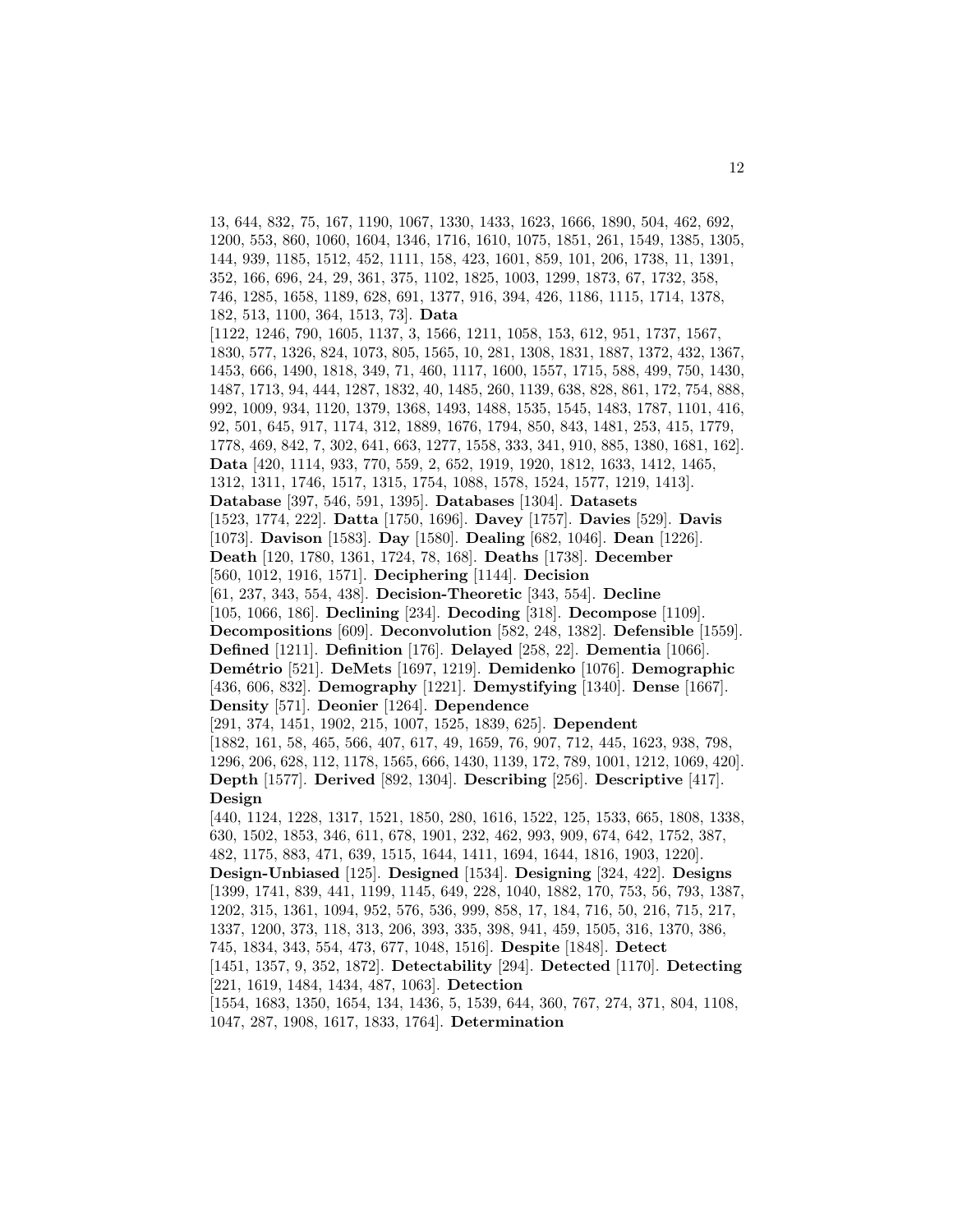[427, 705, 126, 237, 633, 1370, 482]. **Determining** [880, 1564, 1427]. **Deutsch** [1862]. **Development** [1521, 1407, 1581, 1314]. **Developmental** [214, 1097, 1003]. **Developments** [4, 143]. **Deviation** [1788]. **Devlin** [190, 191]. **Diagnosis** [249, 519, 154, 1765, 1481, 520]. **Diagnostic** [278, 709, 1399, 1507, 161, 215, 705, 1619, 623, 1748, 49, 515, 50, 1357, 146, 527, 334, 725, 1664, 481, 163, 1886, 162, 1081]. **Diagnostics** [1155, 1721, 602, 1847, 671, 1720]. **Diagonal** [1873]. **DIC** [1851]. **Dichotomization** [474]. **Dichotomous** [1010, 668, 1011, 1012]. **Dieckmann** [525]. **Dietary** [1514]. **Differ** [417]. **Difference** [44, 336, 392, 45, 558]. **Differences** [22, 1828, 159, 487]. **Different** [1554, 1387, 1116, 580]. **Differential** [1755, 1195, 1036, 1279, 1037, 1740, 1370, 1832, 1546, 1194, 1711]. **Differentially** [493, 512, 571, 1120, 1833]. **Diffusion** [944]. **Diggle** [1574]. **Dilution** [707, 567]. **Dimension** [829, 1621]. **Dimensional** [1167, 1844, 14, 1666, 1060, 1873, 851, 1493, 1545, 416]. **Dimensionality** [513, 1804]. **Dimensions** [77, 1693]. **Dinosaur** [186]. **Direct** [1594, 1782]. **Directed** [536]. **Directions** [4, 143, 1088]. **Dirichlet** [1569, 339]. **Discontinuities** [5]. **Discovery** [1226, 1880, 1381, 830, 1438, 638, 1263, 1382]. **Discrete** [323, 1251, 57, 475, 1722, 474, 786, 1132, 147, 500, 1312, 624, 146, 513, 250, 552, 851, 1537, 698]. **Discrete-Valued** [475, 698]. **Discriminant** [417, 629, 1716, 538, 1873, 513]. **Discriminatory** [722, 1617]. **Discussion** [1033, 1253, 1418, 241, 918, 919, 980, 981, 982, 983, 984, 985, 240, 1818, 986, 987]. **Discussions** [1148, 242, 1149, 741, 1560, 1146, 740, 1561, 1508, 1147, 1362, 1562, 742, 1363, 743, 1819, 1364]. **Disease** [1124, 561, 1042, 25, 453, 221, 213, 467, 376, 1654, 1171, 134, 243, 1533, 105, 476, 299, 116, 510, 5, 431, 546, 1800, 1776, 787, 1357, 684, 1206, 386, 745, 771, 667, 1782, 163, 1481, 430, 1482, 1801]. **Disease-Mapping** [1206]. **Disease-Prevalence** [453]. **Disease-Specific** [561, 510]. **Diseases** [300, 1177, 1636, 525, 1059, 650]. **Disequilibrium** [1881]. **Disomy** [341]. **Dispersion** [846]. **Dispersions** [1065]. **Dissimilarity** [255]. **Distance** [1236, 1065, 913, 57, 1099, 294, 1733, 720, 1064, 632, 538, 1641, 1552]. **Distance-Based** [1065]. **Distinct** [1005]. **Distinguishing** [155]. **Distributed** [1391, 1739]. **Distribution** [1042, 1725, 1683, 12, 279, 796, 886, 1331, 1083, 1542, 130, 1108, 1170, 252, 947, 677, 757, 1481, 253, 415, 1]. **Distributional** [1570]. **Distributions** [323, 1207, 566, 717, 1354, 1650, 721, 1196, 285, 230, 245, 373, 1346, 1002, 265, 627, 428, 302, 625, 1518]. **Diurnal** [220]. **Diversity** [838, 1709, 186]. **Diving** [568]. **Dmitrienko** [1463]. **DN** [397]. **DNA** [744, 1867, 530, 918, 919, 1910, 741, 740, 742, 743, 739, 485, 591, 456, 1137, 1395, 416, 1836, 255, 1711, 1519, 1752]. **Do** [1316, 1576]. **Dobson** [1815]. **Domain** [1384]. **Domains** [1879, 1298]. **Dominance** [1774, 1621]. **Dominici** [1863]. **Doncaster** [1757]. **Don't** [128]. **Dose** [636, 881, 1730, 940, 289, 687, 536, 858, 1674, 1894, 630, 1742, 1792, 32, 335, 941, 1464, 1615, 1505, 1440, 387, 317, 565, 756, 1663, 851, 1163, 1840, 1515, 1314]. **Dose-Escalation** [1515]. **Dose-Finding**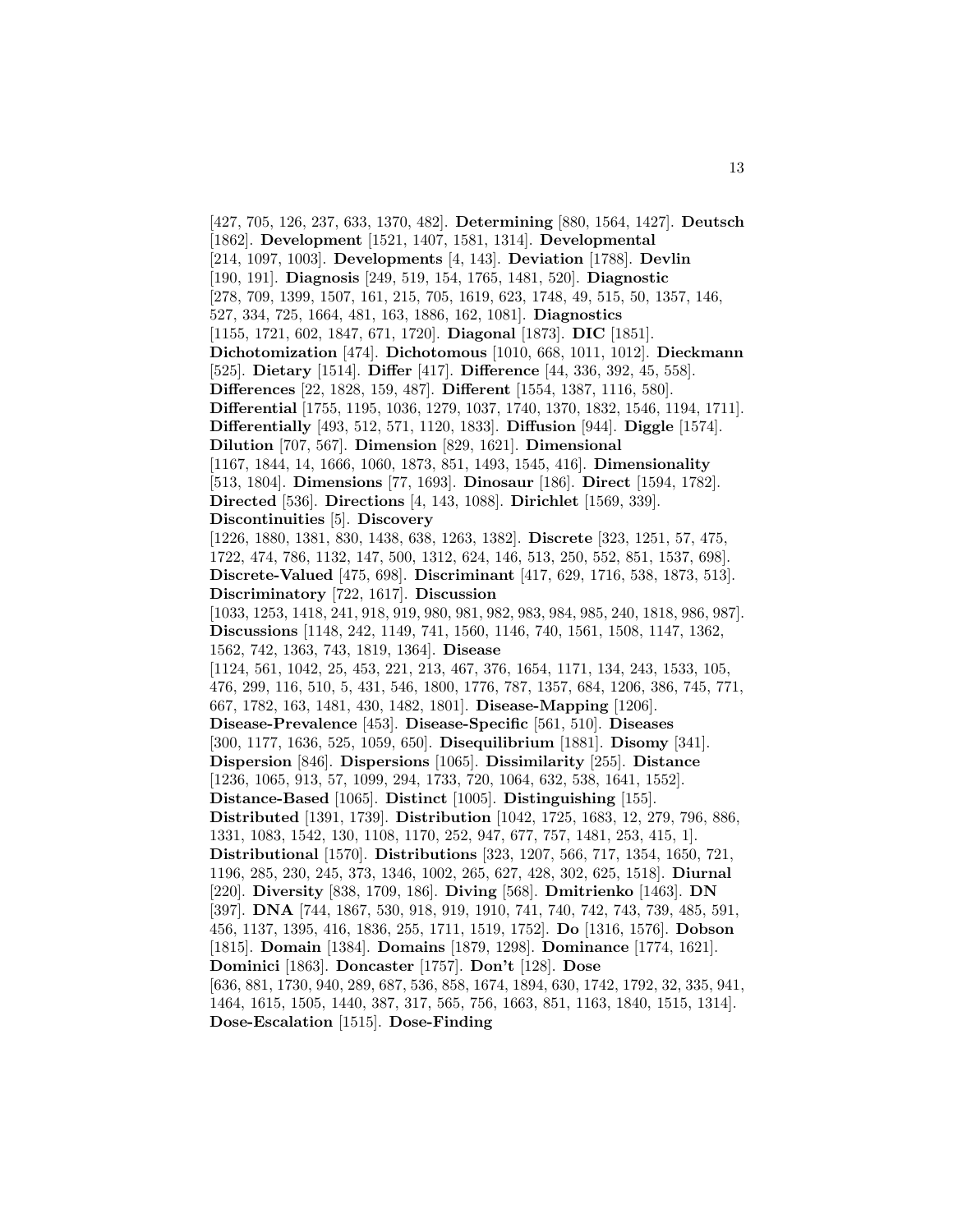[881, 630, 335, 941, 1464, 1505, 317, 565, 756, 1163]. **Dose-Response** [1730, 940, 536, 1615, 1440]. **Doses** [1387]. **Dosimetry** [442, 288]. **Double** [1741, 241, 1099, 239, 242, 568, 171]. **Double-Observer** [1099]. **Double-Platform** [568]. **Double-Sampling** [1741]. **Doubly** [991, 1571, 1107, 361, 750, 1493]. **Dougherty** [1700]. **Down** [387]. **Dramatic** [1442]. **Drawbacks** [272, 1308]. **Drop** [198, 40, 383]. **Drop-Out** [40, 383]. **Drop-Outs** [198]. **Dropout** [97, 181, 602, 786, 612, 1555, 197, 1056, 1778]. **Dropouts** [612, 951, 1794]. **Drs** [492]. **Drug** [1226, 1521, 708, 1407, 1375, 1183, 1540, 1314, 1532]. **Dual** [1176]. **Dual-Endpoint** [1176]. **Dudoit** [1214, 1753]. **Due** [286, 234, 1780, 1361]. **Duncan** [1410]. **Dunson** [1858]. **Duration** [340, 697, 994]. **During** [39, 415, 253]. **Durrett** [1867, 530]. **Dynamic** [765, 1500, 1692, 1103, 1340, 1189, 394, 1315]. **Dynamical** [1624, 1446]. **Dynamics** [1838, 42, 853, 665, 1847, 525, 1204].

**E.** [815, 1215]. **E.-J.** [815]. **Early** [157, 1539, 371, 684, 487]. **Early-** [684]. **East** [6]. **Ebola** [1203]. **Ecological** [1080, 262, 1288, 1568, 1517, 498, 1809]. **Ecologists** [1238]. **Ecology** [1857]. **Edgington** [1467]. **Edited** [1236, 1228, 1225, 1226, 1128, 1215, 1216, 1217, 1220, 1222, 1223, 1224, 1088, 1227, 1320, 1319, 1317, 1271, 1318, 1813, 1762, 1912, 1213, 1639, 1074, 1316, 1310, 1463, 1905, 1749, 1214, 1221, 1633, 1261, 1404, 1260, 1083, 1218, 1312, 1313, 1860, 1314, 1464, 1575, 1311, 1219, 1801, 1858, 1315, 1259, 1461, 1262, 1696, 1263]. **Edition** [1251, 1320, 1318, 1267, 1415, 1268, 1471, 1269, 1473, 1266, 1317, 1584, 1702, 1704, 1812, 1759, 1816, 1911, 1815, 1760, 1915, 1811, 1405, 1310, 1749, 1410, 1699, 1698, 1261, 1404, 1758, 1260, 1218, 1220, 1223, 1413]. **editor** [532, 960, 187, 189, 325, 327, 329, 330, 399, 533, 600, 660, 601, 738, 784, 813, 825, 878, 926, 971, 1026, 1027, 1028, 1029, 1030, 1031, 1032, 1084, 1250, 1402, 1687, 1744, 1126, 774, 775, 454, 1140, 1072, 494, 961, 592]. **Editors** [525, 522, 807, 1254, 815, 653, 661, 826, 1478, 816, 1708, 817]. **Eeden** [1469]. **Effect** [950, 1719, 150, 1780, 1342, 243, 1765, 1110, 389, 635, 1797, 1597, 508, 908, 218, 158, 700, 1400, 1858, 1178, 1006, 466, 1889, 1778, 1329]. **Effective** [611, 1564]. **Effectiveness** [1121, 1465, 1120, 333]. **Effects** [1356, 357, 64, 503, 1353, 563, 1458, 79, 1594, 604, 895, 1899, 1817, 427, 152, 935, 12, 221, 1556, 155, 506, 109, 796, 570, 381, 474, 1282, 151, 664, 665, 1568, 794, 116, 1177, 1894, 1369, 53, 514, 409, 1792, 132, 1428, 1067, 1328, 90, 1610, 305, 11, 459, 24, 1658, 993, 364, 1206, 229, 855, 640, 1536, 1766, 1857, 1782, 1818, 439, 222, 646, 40, 383, 31, 70, 609, 789, 888, 1224, 1598, 1739, 1675, 1552, 54, 312, 408, 1347, 1063, 207, 1827, 302, 413, 1472]. **Efficacy** [1841, 1176, 756, 1163]. **Efficacy-Toxicity** [756]. **Efficacy/Toxicity** [1841]. **Efficiency** [1559, 271, 17, 1479, 395, 1593, 642, 88, 176, 1596]. **Efficient** [119, 1199, 801, 611, 1618, 1482]. **Effort** [257]. **Efron** [1456]. **Efron-Type** [1456]. **EIC** [516]. **Eight** [1176]. **Eisenberg** [1634]. **Eiser** [1632]. **election** [58]. **Electromagnetic** [219]. **Elementary** [1585]. **Eliciting** [1632]. **Ellison** [1080]. **EM-Boosting** [685]. **EMA** [1568]. **Emerging** [1614]. **Emigration**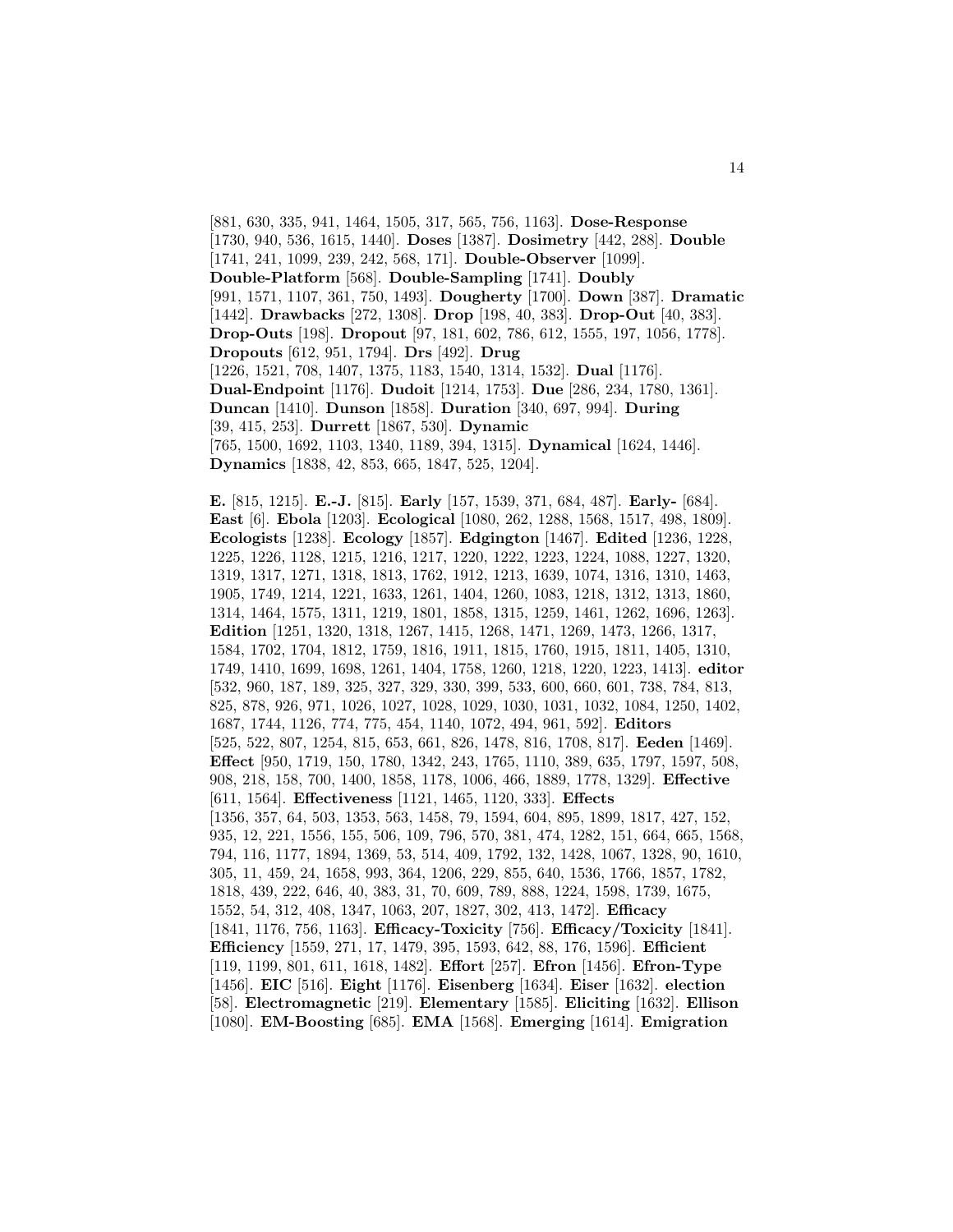[346, 232]. **Emphasis** [474]. **Empirical** [1736, 1631, 1244, 1593, 1125, 1201, 1347, 420]. **Encompassing** [1497]. **Encounter** [1733]. **End** [1043]. **Endpoint** [1500, 1824, 567, 1432, 1176, 1505]. **Endpoints** [760, 337, 1495, 1665, 505, 259, 678, 1071, 694, 1360, 854, 250, 1247, 205]. **Engineers** [1529]. **Enhanced** [1280, 443, 1546]. **Entropy** [1710]. **Entry** [699, 39, 906]. **Environment** [1385, 1593, 349, 1547, 892, 1573]. **Environmental** [48, 1572, 1634, 1863, 385, 1592, 222, 1259, 1175]. **Epidemic** [1613, 1614, 1203]. **Epidemics** [388]. **Epidemiologic** [1074, 133, 1802]. **Epidemiological** [289, 286]. **Epidemiology** [1131, 1863, 1079, 1045, 290, 824, 179, 1696, 1270, 1405, 1800]. **Epigenetic** [1454]. **Episode** [1332]. **Episodically** [1871]. **Epistatic** [1347]. **eQTL** [1436, 1038]. **Equal** [82]. **Equality** [23, 354, 310]. **Equation** [1416, 60, 1466, 1740, 1720, 88]. **Equations** [1755, 185, 457, 511, 1603, 1397, 1391, 210, 266, 1488, 550]. **Equilibrium** [1881, 757]. **Equivalence** [1207, 259, 716, 1900, 1662, 482]. **Equivalence/Noninferiority** [482]. **Eradication** [89]. **Erosion** [700]. **Error** [278, 709, 1266, 759, 1079, 1045, 41, 682, 1456, 1289, 800, 1791, 1672, 902, 1823, 1441, 1871, 53, 949, 1449, 1553, 1428, 1205, 90, 369, 764, 203, 1197, 1102, 1825, 202, 936, 473, 1204, 1290, 897, 124, 1488]. **Error-in-Variable** [897]. **Errors** [303, 294, 109, 952, 643, 389, 500, 712, 1328, 1592, 1355, 425]. **Errors-in-Variables** [303]. **Erythrocytes** [480]. **Escalation** [1515]. **Essays** [1912]. **Essentials** [1089]. **Establish** [716]. **Establishing** [482, 757]. **Estimate** [357, 436, 1361, 346, 691, 312]. **Estimated** [332, 895, 1890, 448, 469, 560]. **Estimates** [1155, 453, 1429, 1005, 109, 1295, 1304, 63, 1341, 1157, 1443]. **Estimating** [709, 1399, 1356, 1124, 1236, 521, 1042, 563, 57, 44, 1624, 614, 435, 228, 1040, 1054, 1882, 453, 185, 213, 549, 128, 1171, 1733, 457, 198, 385, 239, 242, 511, 1603, 121, 567, 697, 174, 514, 1499, 1776, 1797, 355, 1397, 493, 890, 1734, 11, 1391, 210, 266, 893, 3, 675, 1178, 1641, 1170, 932, 88, 1480, 631, 1547, 1302, 992, 934, 1120, 1193, 1488, 1598, 6, 1739, 1836, 1300, 752, 1347, 1394, 1773, 550, 471, 1004, 253, 333, 1511, 1382, 1919, 1920]. **Estimation** [636, 559, 338, 991, 1571, 233, 1730, 616, 1769, 959, 1098, 25, 311, 403, 676, 845, 1541, 1817, 792, 1719, 1725, 108, 161, 59, 1728, 120, 465, 1169, 234, 257, 637, 578, 392, 844, 1154, 1780, 1342, 156, 315, 1724, 125, 1650, 276, 80, 219, 1791, 1446, 1292, 52, 1375, 304, 116, 795, 1674, 886, 1177, 1103, 1165, 1167, 204, 1331, 76, 1151, 643, 1608, 1055, 2, 301, 389, 635, 443, 662, 75, 445, 632, 373, 553, 860, 787, 87, 767, 702, 1469, 882, 564, 889, 82, 572, 423, 1179, 1738, 568, 375, 1825, 1828, 34, 248, 1714, 1258, 1210, 149, 183, 1729]. **Estimation** [10, 627, 1349, 994, 669, 296, 19, 1818, 719, 1657, 1393, 1837, 33, 1438, 638, 177, 16, 754, 92, 1158, 1506, 1552, 1889, 550, 114, 585, 231, 883, 1537, 382, 641, 1482, 911, 770]. **Estimator** [350, 1052, 862, 508, 211, 1593, 1423, 846, 677, 16, 251, 1535, 295].

**Estimators** [353, 356, 479, 516, 1397, 148, 723]. **Estrous** [842]. **Ette** [1520].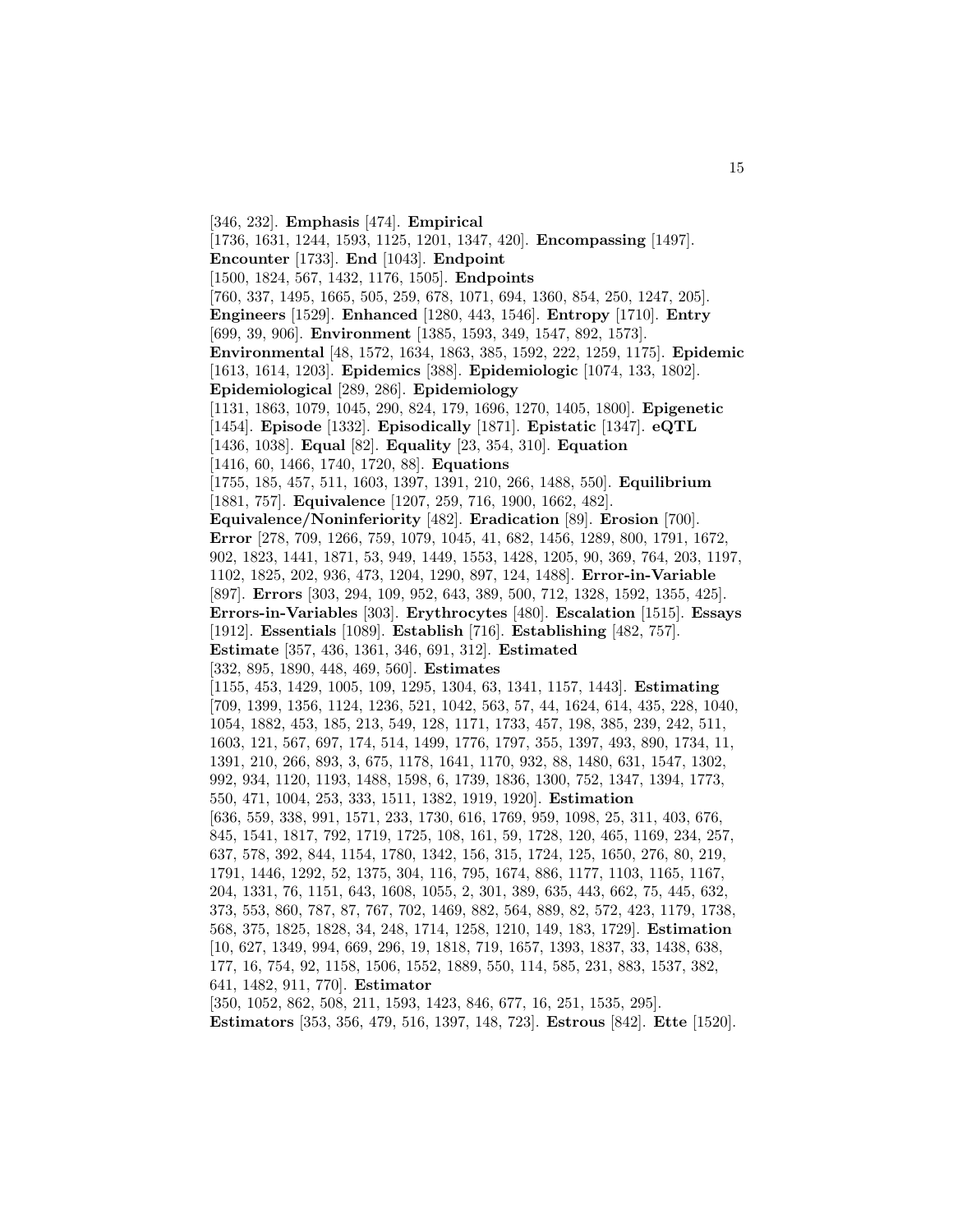## **Evaluate** [319, 451]. **Evaluating**

[61, 490, 1507, 1665, 1444, 1885, 1871, 216, 722, 788, 1886, 1329]. **Evaluation** [760, 1294, 1905, 235, 989, 831, 226, 1205, 1176, 31, 1247, 205, 806, 1078]. **Event** [332, 1237, 1271, 1812, 699, 410, 615, 27, 935, 1450, 701, 414, 1803, 1332, 672, 500, 763, 1190, 1623, 419, 908, 1512, 1601, 1828, 1189, 1108, 250, 1138, 460, 1676, 1558, 560]. **Events** [1457, 378, 128, 78, 617, 1333, 245, 763, 798, 1170, 1600, 1283, 1827, 1630, 1404]. **Everitt** [1225, 1141, 1911, 1915, 1085, 1268]. **Eveson** [653]. **Evett** [191]. **Evidence** [1316, 286, 1244, 1701, 1526]. **Evidential** [591]. **Evolution** [1241, 1575, 1186, 1468, 530, 1867]. **Exact** [1785, 616, 792, 901, 320, 1451, 687, 647, 299, 259, 1597, 419, 558, 1893, 351, 484, 1312]. **Exam** [371]. **Examination** [1339]. **Example** [1123]. **Examples** [1755]. **Excel** [1075]. **Exceptional** [1519]. **Excess** [1871, 1566]. **Excessive** [692]. **Exchangeable** [1768, 1299, 499]. **Existing** [1095]. **Expanding** [468]. **Expectancy** [35]. **Expected** [1426, 1796, 422, 1488]. **Experienced** [699]. **Experiment** [583, 1516, 1339]. **Experimental** [1644, 1777, 1613, 665, 1411, 1178, 1752, 1175, 1515]. **Experimentation** [1226]. **Experiments** [1642, 1644, 616, 1345, 1534, 155, 551, 590, 137, 1094, 1548, 768, 1533, 1894, 1502, 1503, 1740, 1671, 456, 512, 1220, 674, 1344, 1300, 996, 1004, 1903, 1464]. **Expert** [1632]. **Explained** [1216, 36, 1006, 466]. **Explanatory** [682]. **Explicit** [1538]. **Exploitation** [59]. **Exploiting** [1728, 1593]. **Exploration** [79, 916, 645, 917]. **Exploratory** [910]. **Exploring** [1839, 261, 1344, 1082]. **Exponentially** [1846]. **Exposure** [286, 506, 219, 277, 160, 90, 493, 1010, 1011, 1490, 222, 1290, 287, 177, 15, 1012]. **Exposure-Time-Response** [160]. **Exposures** [1592]. **Expressed** [512, 571, 1833]. **Expression** [881, 1437, 766, 819, 1436, 629, 1195, 1036, 1116, 1279, 1280, 1502, 1038, 1037, 916, 1115, 1576, 1832, 645, 917, 1194, 1114, 1711]. **Expressions** [1546]. **Extended** [457, 746, 1404]. **Extending** [1667, 860, 1224]. **Extension** [1053, 516, 891, 1211]. **Extensions** [1853, 1231, 1423, 634, 1857, 1845, 1866]. **Extinction** [1213]. **Extra** [418, 261]. **Extra-Binomial** [261]. **Extra-Poisson** [418]. **Extrapolation** [805]. **Extrema** [1117]. **Extremes** [1404]. **F** [1408, 1519, 1077, 1516, 1260, 1222, 1517, 1857, 1909, 524]. **F.**

[1863, 1630, 1312, 1860, 1856, 1581]. **Factor** [1727, 236, 1383, 421]. **Factorial** [858]. **Factors** [1164, 701, 1276, 1061, 1851, 1766, 932]. **Faenza** [1339]. **Failure** [765, 374, 1769, 1498, 1366, 1660, 931, 1303, 637, 1602, 407, 136, 1412, 800, 536, 1281, 1167, 1770, 1107, 1723, 1890, 355, 462, 1200, 146, 854, 1367, 750, 1168, 850, 843]. **Failure-Time** [462, 146, 854]. **Falk** [1404]. **Fallout** [1449, 369]. **False** [1504, 830, 725, 1438, 638, 752, 1382]. **False-Negative** [725]. **False-Positive** [752]. **Familial** [300, 1040, 457, 1776, 650, 430, 117]. **Families** [457, 516, 552, 1193]. **Family**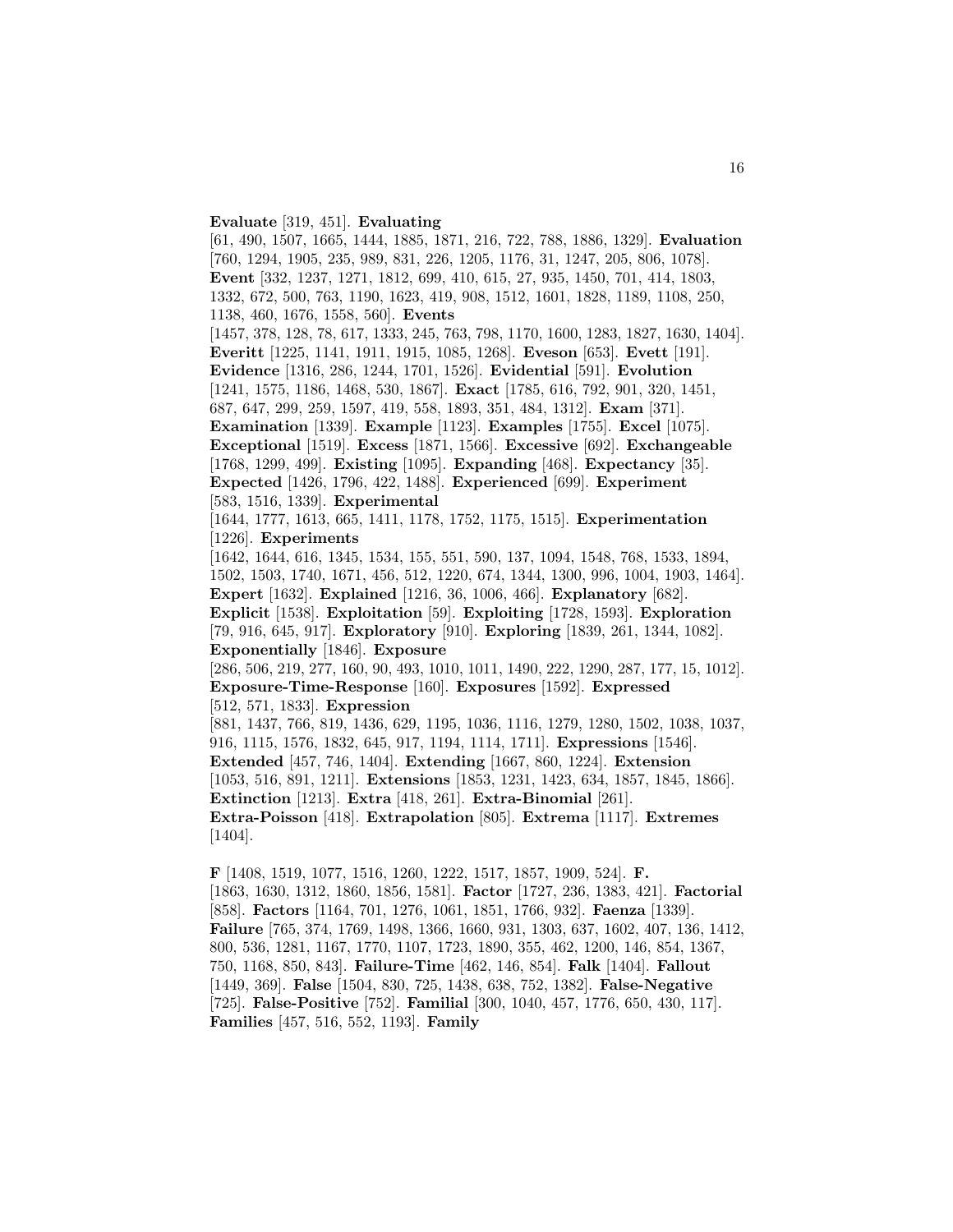[1040, 116, 795, 1110, 1111, 1513, 432, 1547, 751, 1675]. **Family-Based** [1547]. **Family-Specific** [1111]. **Far** [137]. **Faraway** [1224]. **Farrell** [815]. **Fast** [1821]. **Fatal** [1059]. **Fatality** [1614]. **Fayers** [1640]. **FDR** [1158]. **Feasibility** [317]. **Feasible** [1124]. **Feature** [1191, 1666]. **Feature-Specific** [1191]. **Features** [1381]. **Fecundability** [150]. **Federer** [1516]. **Feedback** [99, 1607]. **Fekjær** [560]. **Female** [1831]. **Ferraty** [1860]. **Fertility** [41, 340]. **Fertilization** [61]. **Fetal** [1895]. **Fever** [388]. **Field** [1587, 137, 349]. **Fielding** [1637]. **Fields** [219]. **Fill** [66]. **Final** [588]. **Finding** [881, 17, 630, 1742, 1314, 335, 941, 1464, 1505, 387, 317, 565, 756, 1663, 851, 1163, 1840]. **Fine** [1172, 1696]. **Fingerprints** [416]. **Finite** [632, 1671, 182, 1443, 1409]. **Finite-State** [1671]. **First** [363, 427, 747, 249]. **First-Order** [363]. **Firth** [521]. **Fish** [1155, 676]. **Fisher** [902]. **Fisheries** [723]. **Fit** [711, 58, 1619, 799, 139, 590, 1182, 1335, 995, 502, 73, 1605, 797, 522]. **Fitness** [768, 1740]. **Fitted** [219]. **Fitting** [185, 42, 1104, 1610, 227, 652]. **Fixed** [1899, 221, 1369, 1206]. **Fjeld** [1634]. **Fleas** [853]. **Flexibility** [1282]. **Flexible** [834, 713, 605, 1145, 1891, 249, 1548, 1672, 613, 1165, 1055, 1828, 1834, 1290, 487, 302]. **Florida** [1141]. **Flowgraph** [1237]. **Fluorescence** [1793]. **FMR1** [1831]. **fMRI** [1875]. **Foci** [603, 1550]. **Focused** [1181]. **Folate** [585]. **Follow** [561, 647, 35, 510, 445, 168, 1686, 1684]. **Follow-Up** [647, 35, 445, 168, 561, 510]. **Following** [1785, 792, 91, 288]. **Follows** [140, 365, 138, 1401, 188, 326, 328, 400, 1309, 1233, 1403, 1127, 1688, 776, 1627, 1629, 1235, 726, 808, 1745, 1307]. **Food** [1044, 1736]. **Foods** [1871]. **Forcing** [1847]. **Forecasting** [1221]. **Foreman** [191]. **Forestry** [60]. **Form** [350, 1165, 671]. **Forms** [65]. **Formula** [836, 1600]. **Formulation** [1536]. **Forum** [929, 976, 1092, 1143, 1230, 1256, 1274, 1323, 1420, 1476, 1590]. **Forward** [1082]. **Four** [1853]. **Fraction** [651, 679, 247, 650]. **Fractional** [1854, 118]. **Fractions** [219, 893, 887]. **Fragile** [491, 254, 492]. **Fragment** [1196]. **Fragmentation** [1690]. **Frailties** [747]. **Frailty** [1882, 379, 433, 1333, 1107, 406, 395, 763, 1189, 790, 149, 673, 650, 1300, 1394, 905, 850, 117, 641]. **Frailty-Model-Based** [1882]. **Framework** [1068, 1625, 1662]. **Frameworks** [1784]. **Francis** [1141, 1086]. **Francis/CRC** [1141]. **Frangakis** [240]. **Free** [1735, 86, 398]. **Free-Response** [1735]. **Freedman** [1012]. **Freedom** [681]. **Frequencies** [1197]. **Frequency** [702, 1278, 253]. **Frequentist** [900, 519, 1395, 520]. **Frequently** [1450]. **Friedman** [1219]. **FROC** [1735]. **Fr¨uhwirth** [1409]. **Fr¨uhwirth-Schnatter** [1409]. **FSR** [1821]. **Full** [895]. **Function** [1882, 80, 160, 1847, 795, 1742, 1496, 697, 852, 1666, 225, 1302, 888, 992, 1448]. **Functional** [1486, 270, 381, 1116, 671, 1549, 1002, 1793, 1830, 1372, 1832, 40, 383, 1485, 1754, 761, 1773, 1712, 585, 1878, 1329, 1310, 1860]. **Functions** [1730, 759, 683, 23, 463, 148, 1100, 934, 1773, 310, 1919, 1920]. **Fundamentals** [1462]. **Fungal** [226]. **Funnel** [66]. **Funnel-Plot-Based** [66].

**Furberg** [1219]. **Furosemide** [235]. **Further** [157]. **Future** [1088, 48, 4, 143, 1275, 1572].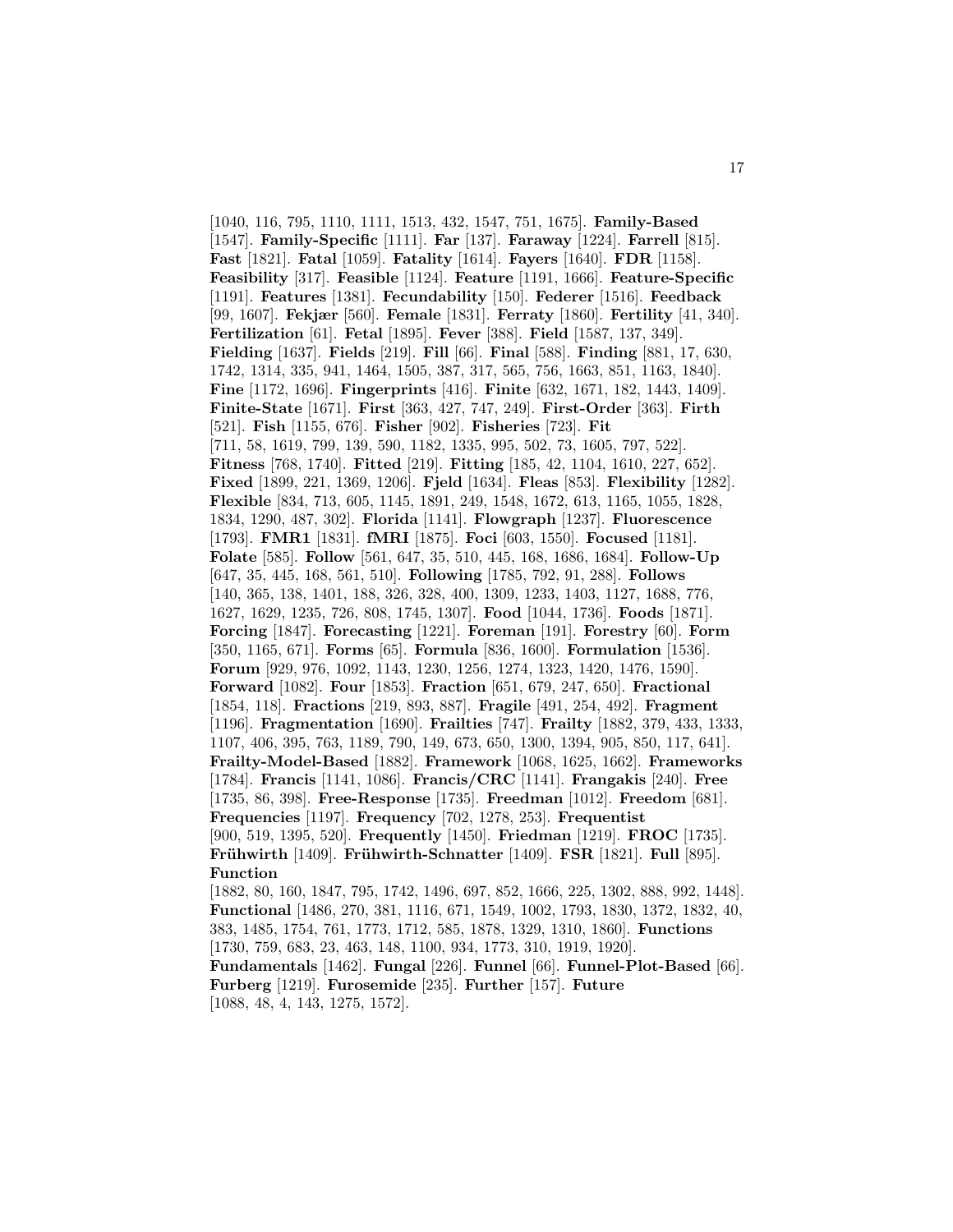**G** [521, 1089, 1087, 1090, 1141, 1270, 1869, 1866, 1911, 1814, 1916, 1573, 1578, 1859, 526, 1406, 1265, 1218, 1805, 1807, 1073, 1635, 1517, 1857]. **G.** [1586, 1815, 653, 1859, 1750, 1694]. **Gain** [271, 553, 1400]. **Gaining** [280]. **Gains** [18]. **Galecki** [1695]. **Galton** [1086]. **Galwey** [1695]. **Game** [680]. **Gamma** [1567, 850, 641]. **Gamma-Frailty** [641]. **Gan** [1578]. **Gap** [1333, 245, 1395, 1427]. **Garthwaite** [1632]. **Gasca** [526]. **Gascuel** [1575]. **Gatelli** [1909]. **Gaussian** [1489, 1160, 75, 1822, 1372, 1715]. **GE** [916, 917]. **GE-Biplot** [916, 917]. **Gear** [234]. **GEE** [319, 75, 211]. **Geisser** [1417]. **Gene** [1437, 1882, 766, 819, 629, 1036, 1279, 1280, 1502, 1144, 1037, 1385, 1593, 916, 1115, 1576, 386, 745, 1112, 1713, 638, 1835, 1547, 1546, 645, 917, 1833, 1194, 1751, 1114, 1711]. **Gene-Disease** [386, 745]. **Gene-Environment** [1385, 1593, 1547]. **Gene-Trait** [1835]. **GeneChip** [897]. **General** [1160, 791, 637, 354, 1625, 1046, 749, 393, 746, 421, 1555, 727, 1886, 887]. **Generalizability** [861]. **Generalization** [992]. **Generalizations** [822]. **Generalized** [1815, 424, 1044, 417, 1106, 899, 614, 1777, 405, 185, 542, 457, 1398, 385, 109, 1603, 507, 1381, 1679, 902, 943, 1765, 990, 1183, 537, 1055, 1459, 662, 13, 1428, 1397, 458, 352, 210, 995, 1714, 1567, 577, 1888, 173, 178, 540, 1180, 1224, 1187, 806, 382, 663, 1764, 933, 1458, 1460]. **Generating** [1297]. **Generation** [1088, 1426]. **Genes** [1882, 1116, 158, 1434, 512, 1278, 571, 1113, 298, 1833]. **Genetic** [297, 1916, 833, 1199, 1774, 385, 838, 116, 587, 1433, 553, 256, 1157, 159, 847, 1077]. **Genetically** [551]. **Genetics** [96, 114, 910, 1226, 1639]. **Genome** [1501, 896, 1381, 1883, 1276, 1901, 1117, 1264]. **Genome-Wide** [1883, 1276, 1901]. **Genomes** [1144]. **Genomewide** [1834]. **Genomic** [1880, 1195, 998, 1191, 1192, 1277, 847, 1700]. **Genomics** [1753]. **Genotype** [1040, 384, 1197, 757, 1836]. **Genotypes** [1455, 1592]. **Genotypic** [342]. **Genotyping** [1197]. **Gentleman** [1214]. **Geoadditive** [1795]. **Geochemistry** [1731]. **Geocoding** [1511]. **Geodetic** [913]. **Geographic** [1908]. **Geometric** [1059]. **Geometry** [1577]. **George** [192]. **Geostatistics** [1574, 1862, 1582]. **Gerbils** [853]. **Germination** [108]. **Germination-Growth** [108]. **Get** [128]. **GGobi** [1692]. **Gibbs** [182]. **Giovanna** [1920]. **Gjessing** [1803]. **Glidden** [1215]. **GLM** [51]. **Global** [1909]. **GM** [896]. **Gold** [278, 709, 1356, 705, 911]. **Gollery** [1703]. **Gomez** [1799]. **Gomez-Rubio** [1799]. **Gompertzian** [156]. **Gone** [137]. **G¨onen** [1582]. **Good** [680]. **Goodness** [711, 58, 799, 139, 590, 1182, 1335, 995, 502, 797, 522]. **Goodness-of-Fit** [711, 58, 799, 139, 590, 1182, 995, 502, 522]. **Gotelli** [1080]. **Grace** [1416]. **Grades** [1293]. **Grafen** [531]. **Graphical** [79, 1507, 17, 916, 94, 645, 917]. **Graphics** [1692, 1413, 1523]. **Graphs** [1357]. **Great** [853]. **Green** [1580]. **Greenacre** [1864]. **Gregoire** [1573]. **Groesen** [1689]. **Group** [937, 64, 1785, 605, 1899, 904, 276, 30, 1441, 1844, 678, 884, 20, 1296, 313, 144, 1211, 1661, 324, 439, 1664, 1379]. **Grouped** [180, 1677, 1620]. **Grouping** [286]. **Groups** [336, 1501, 1853, 580, 557]. **Growth** [619, 1213, 1173, 258, 108,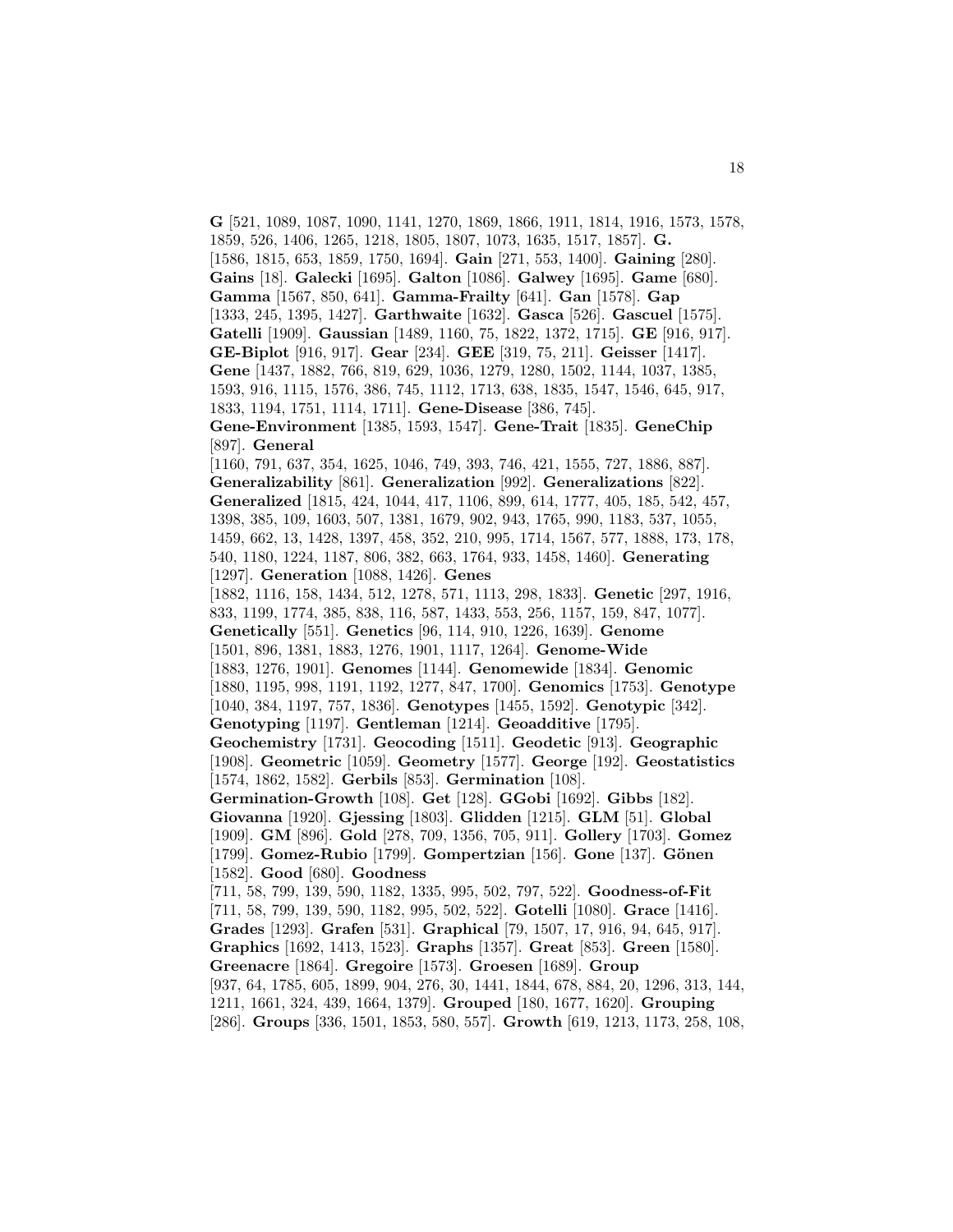799, 155, 755, 156, 1410, 1455, 1652, 1484, 804, 1895, 754, 761, 652]. **Gu** [523]. **Guide** [1317, 1270, 1646, 1238, 1216, 1695, 823, 824, 1463]. **Guidelines** [235]. **Gupta** [1083]. **Gustafson** [1079].

**H** [560, 1088, 1317, 1523, 1572, 1571, 1573, 1080, 1905, 1632, 1803, 1261, 1465, 1861, 527]. **H.** [1317, 1587, 1757, 1761, 1904, 1698, 1637, 1315]. **Habitat** [547]. **Habits** [1455]. **Haccou** [1213]. **Haenszel** [992]. **Hails** [531]. **Handbook** [1225, 1268, 1759, 1131, 1240, 1227, 1470, 1471, 1703, 1911, 1639, 1083, 1222, 1223]. **Handle** [1717]. **Haplotype** [1039, 1435, 299, 1592, 1197, 1198]. **Haplotype-Based** [1039, 1435, 1592, 1198]. **Hardy** [1041, 1881, 532, 757]. **Hardy-Weinberg** [1041, 1881, 757]. **Harlamov** [1691]. **Harman** [1635]. **Harmonic** [1008, 1009]. **Harvest** [1668]. **Hauschke** [1407]. **Hayes** [1904]. **Hazard** [1917, 574, 1918, 463, 80, 1282, 795, 395, 148, 1657]. **Hazards** [309, 180, 1450, 465, 1829, 376, 68, 1494, 904, 136, 800, 613, 1165, 1770, 1000, 671, 1166, 1190, 508, 461, 1497, 624, 375, 936, 750, 33, 145, 1598, 698]. **Health** [1078, 1702, 980, 1068, 981, 982, 983, 984, 985, 1871, 1452, 1604, 544, 1801, 979, 986, 987, 1634, 1863]. **Health-Care** [1078]. **Healthy** [1515]. **Heart** [1782]. **Heavy** [1756]. **Heavy-Tailed** [1756]. **Heckman** [19]. **Held** [1918]. **Helge** [1912]. **Hellinger** [632, 1552]. **Hematopoiesis** [269]. **Hemodialysis** [1826]. **Hemophiliacs** [424]. **Herald** [6]. **Herbicide** [175]. **Heredity** [1086]. **Heritability** [350]. **Herpesvirus** [691]. **Hesketh** [1268, 1704]. **Heterogeneity** [1353, 44, 1099, 1569, 701, 65, 1608, 395, 607, 547, 719]. **Heterogeneous** [958, 644, 957, 1047]. **Heteroscedastic** [1448]. **Heumann** [1912]. **Hidden** [711, 1703, 1902, 1880, 106, 1910, 105, 147, 341]. **Hierarchical** [1486, 708, 1373, 535, 1876, 1345, 1774, 1548, 618, 1381, 476, 1288, 52, 1678, 1116, 1352, 254, 1103, 990, 1800, 1374, 544, 1851, 668, 1370, 1830, 1453, 1112, 1875, 231]. **Hierarchical-Clustering** [254]. **Hierarchically** [749]. **High** [1167, 1666, 1060, 1873, 513, 571, 1493, 1545, 416]. **High-Density** [571]. **High-Dimensional** [1167, 1666, 1060, 1873, 1493, 1545, 416]. **Highly** [299, 1439, 481]. **Hinkelmann** [1644]. **Hirji** [1312]. **Hispanic** [1776]. **Historical** [478, 168]. **Histories** [332, 560]. **History** [1271, 1074, 1040, 1803, 116, 1110, 514, 1275, 1109, 684, 1675]. **HIV** [338, 42, 384, 570, 1446, 1445, 665, 1375, 1281, 1103, 514, 580, 1677, 1374, 256, 1176, 1740, 335, 1662, 517, 1095]. **HIV-1** [42, 384, 1375, 1374, 517]. **HIV-Infected** [1662]. **Hjort** [1805]. **Hofmann** [1523]. **Hogan** [1747]. **Hoijtink** [1905]. **Holm** [1916]. **Homeostasis** [359]. **Homogeneity** [1065, 1775, 20, 1881, 45, 633, 393]. **Hong** [1371, 1614]. **Honour** [1912]. **Hormone** [582, 1447, 1297, 1063, 7]. **Hormones** [1798]. **Horses** [235]. **Hoshmand** [1220]. **Hosmer** [1812]. **Hospital** [1123, 1612]. **Host** [122]. **Hothorn** [1225]. **Hours** [620]. **Household** [563]. **Housing** [222]. **HPD** [1685]. **Hu** [1408]. **Huber** [1214, 522]. **Huber-Carol** [522]. **Huesler** [1404]. **Human** [424, 1634, 41, 691, 114]. **Humans** [362, 1636]. **Hunting** [52]. **Hwang** [1744]. **Hybrid** [1055, 1056, 1778]. **Hybridization** [1277]. **Hyper**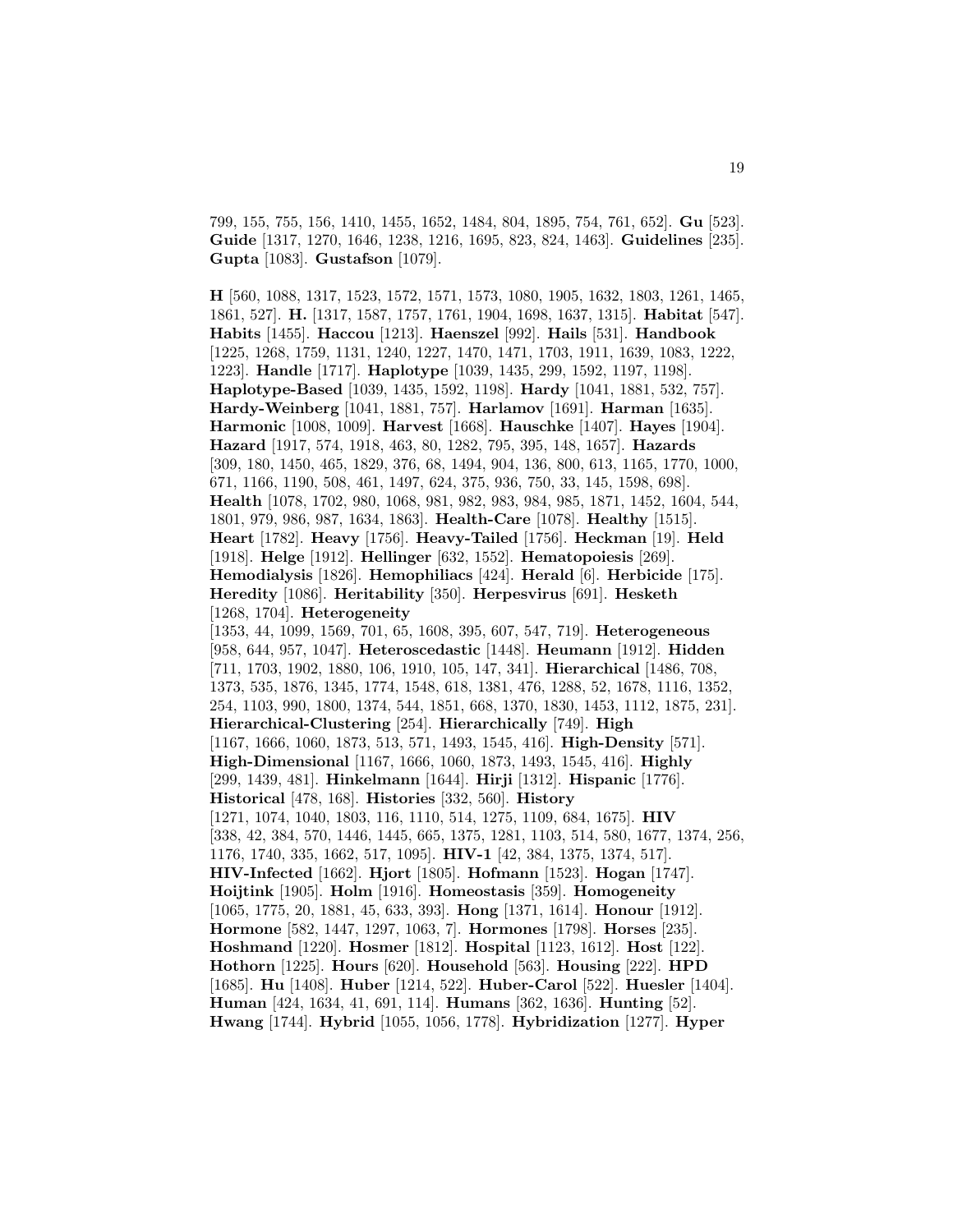[723]. **Hyper-Parameters** [723]. **Hyphae** [226]. **Hypotheses** [342, 1673, 621, 30, 91, 1905]. **Hypothesis** [1043, 1156, 1848, 856].

**I.** [1908]. **I/II** [881, 1338, 1163]. **Iacus** [1755]. **IBS** [1272, 1709]. **Identifiability** [1817, 1234, 1818]. **Identification** [491, 492, 273, 1441, 1740, 1349, 571, 1194]. **Identified** [126, 1453]. **Identify** [771]. **Identifying** [157, 1116, 254, 1843, 828, 1113]. **Idiosyncrasy** [239, 242]. **Ieno** [1517, 1857]. **II** [881, 378, 1616, 1338, 468, 903, 237, 1428, 343, 554, 550, 1163]. **IIA** [715]. **III** [468]. **Illian** [1861]. **Illness** [120, 1724]. **Illness-Death** [120]. **Illnesses** [116]. **Illustrated** [94]. **Image** [797]. **Images** [479]. **Imaging** [270]. **Immigration** [1738]. **Immune** [1202]. **Immunodeficiency** [424]. **Immunohistochemical** [278]. **Impact** [1164, 769, 39, 861]. **Impacts** [1079]. **Imperfect** [1445]. **Implementation** [1808, 588, 1515]. **Implementations** [605]. **Implications** [1295, 1479]. **Implicit** [1180]. **Important** [1780]. **Imprecise** [686]. **Imprinting** [1192]. **Improve** [1849, 1375]. **Improved** [211, 171, 1833]. **Improving** [1005, 1157, 1596]. **Imputation** [1399, 772, 372, 835, 199, 167, 355, 29, 361, 1718, 898, 1845]. **Incidence** [683, 467, 376, 219, 852, 431, 450, 1480]. **Incomplete** [1044, 1489, 1543, 1656, 710, 772, 551, 457, 200, 75, 1246, 1887, 841, 1393, 444, 16, 380, 1511]. **Incomplete-Data** [1246]. **Incorporating** [258, 622, 588, 1655, 1836]. **Incorporation** [268, 128, 553, 640, 1833]. **Incorrectly** [1848]. **Increased** [65]. **Increasing** [177]. **Incremental** [1479, 1120, 333]. **Independence** [264, 391, 690, 475, 1728, 223, 1051, 1385, 1593, 334]. **Independent** [556, 558, 1391, 1170, 260, 428, 1681]. **Independent-Block** [1391]. **Index** [1735, 1424, 176]. **Indicators** [672, 1000]. **Indices** [1098, 1669, 676, 262]. **Individual** [838, 999, 116, 1670, 53, 1536, 1737, 177]. **Individual-Level** [53]. **Individualizing** [1874]. **Individuals** [549, 1734]. **Indrayan** [1760]. **Induced** [376, 1711]. **Induction** [1635]. **Industry** [1226, 1749]. **Infant** [1445]. **Infected** [42, 1662, 517]. **Infection** [424, 563, 691]. **Infections** [89, 748]. **Infectious** [681, 1636, 525]. **Infectivity** [517]. **Inference** [275, 1701, 1761, 991, 1571, 81, 615, 263, 1437, 1755, 212, 269, 98, 336, 1386, 1719, 901, 542, 556, 370, 102, 1650, 1495, 721, 414, 944, 270, 1036, 1533, 412, 304, 1772, 1165, 1496, 1455, 1203, 443, 1096, 1618, 217, 1328, 1592, 1852, 860, 1604, 558, 1740, 32, 1305, 1789, 1102, 51, 1125, 1100, 1576, 1246, 951, 250, 1117, 499, 444, 484, 481, 1685, 539, 1302, 789, 1001, 1389, 430, 698, 1417, 1089, 1417, 1631, 1693]. **Inferences** [621, 840, 463, 997, 575, 537, 859, 746, 1832, 1596]. **Inferring** [1671, 158, 1278]. **Inflated** [151, 914, 1184, 224, 915, 947]. **Influence** [1155, 1721, 555, 352, 1888, 197]. **Influencing** [1061]. **Influential** [352]. **Informatics** [1801]. **Information** [1294, 1667, 1543, 1181, 1154, 137, 285, 1849, 200, 1280, 1144, 587, 1384, 1792, 553, 478, 703, 210, 1400, 1344, 1655, 1843, 37, 579, 380, 1277, 1586]. **Informative** [97, 446, 1905, 1366, 181, 236, 377, 433, 769, 1767, 695, 1330, 1623, 951, 1830, 250, 758, 383, 501]. **Informatively** [697]. **Infusion**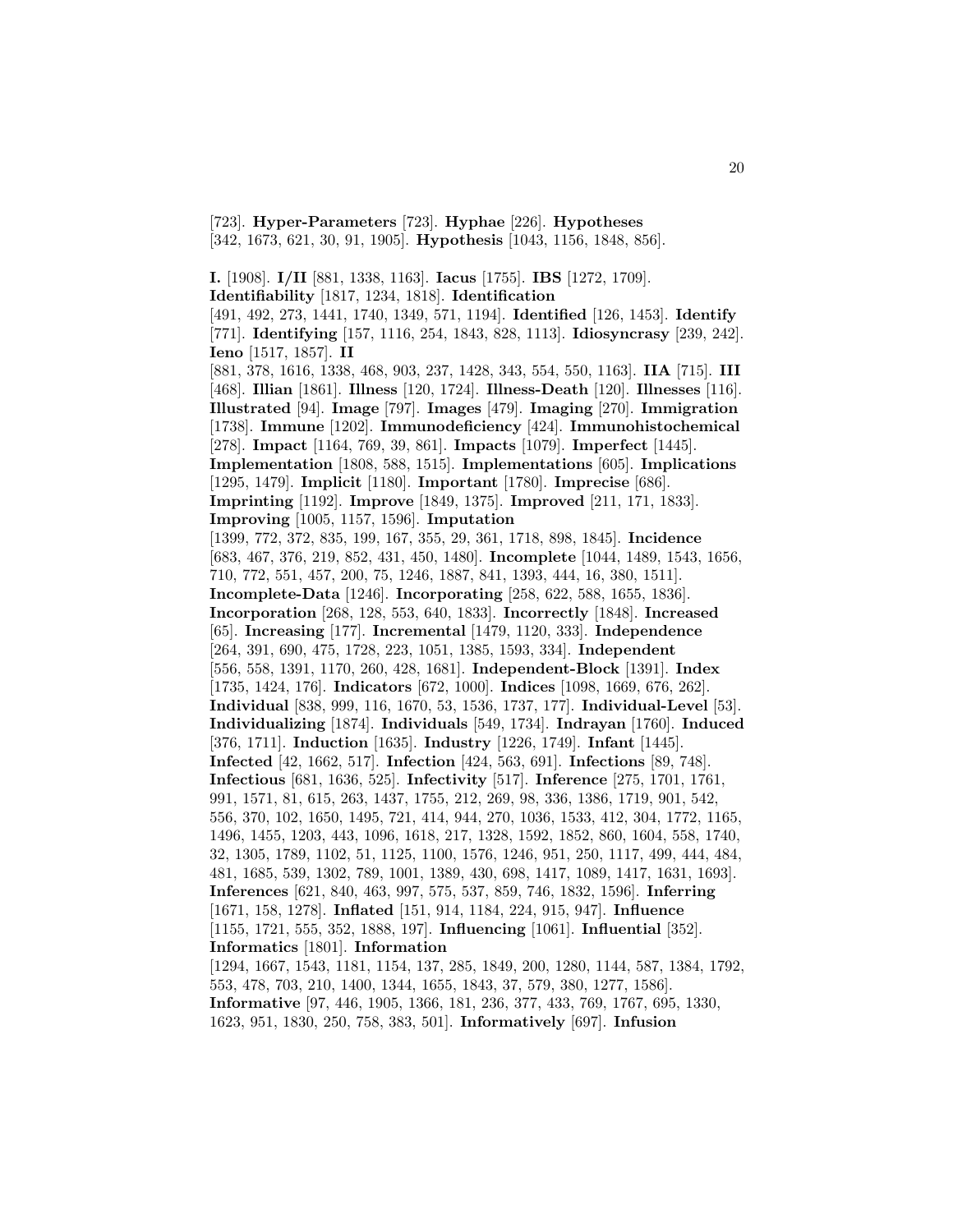[317, 438]. **Inheritance** [115]. **Inhomogeneous** [1351, 1772, 1302]. **Initial** [90]. **Initiated** [1156]. **Initiative** [980, 981, 982, 983, 984, 985, 986, 987, 979]. **Injury** [64]. **Input** [1361]. **Insecticide** [182]. **Insemination** [747]. **Instability** [158]. **Instability-Selection** [158]. **Institute** [1248]. **Instrument** [174]. **Instruments** [1514]. **Integer** [272]. **Integrated** [465, 60, 470]. **Integrating** [436]. **Integration** [1710]. **Intensity** [541, 1511]. **Intensity-Score** [541]. **Intensive** [1633, 1260]. **Inter** [1875]. **Inter-Subject** [1875]. **Interacting** [853, 1384]. **Interaction** [221, 127, 1183, 1540, 118, 351, 610]. **Interactions** [268, 122, 1547, 1162]. **Interactive** [1128, 1692]. **Interacts** [395]. **Interdisciplinary** [1869]. **Interest** [299]. **Interesting** [1587]. **Interim** [882, 169]. **Intermediate** [1814, 1594, 1724]. **Intermittent** [695]. **Internal** [280]. **International** [1325]. **Interobserver** [275]. **Interplot** [56]. **Interpolation** [831]. **Interpretation** [1227, 51, 1640]. **Interpreting** [132]. **Interval** [424, 693, 374, 1667, 574, 25, 895, 1777, 792, 286, 1660, 392, 755, 68, 407, 1724, 165, 136, 1412, 204, 1331, 575, 1190, 82, 423, 29, 375, 73, 725, 770]. **Interval-Based** [575]. **Interval-Censored** [424, 693, 374, 574, 286, 1660, 755, 68, 165, 136, 1412, 423, 29, 375]. **Intervals** [323, 900, 1680, 72, 1343, 1615, 1378, 1442, 1341, 260, 1120, 162]. **Intervention** [157, 1203, 1367, 806]. **Intestinal** [1156]. **Intra** [838]. **Intra-Individual** [838]. **Intraclass** [521, 392, 633, 3, 770]. **Intrareader** [857]. **Intrauterine** [804]. **Introduction** [1473, 1644, 1815, 1129, 1410, 1138, 1460, 1264, 1269, 1320, 1527, 1645, 1697, 1631, 1695, 1750, 1865]. **Introductory** [1085, 1216]. **Intuitive** [1316]. **Invariant** [342, 609, 1187]. **Invasions** [1352]. **Inverse** [1628, 344, 1674, 1492, 112, 251]. **Investigate** [861]. **Investigating** [485]. **Investigation** [1532]. **Investigators** [1462]. **invited** [1254]. **IPCW** [112]. **Irizarry** [1214]. **Irradiation** [288]. **Irregular** [626]. **Irreversible** [120]. **ISBN** [1141, 530, 523, 526, 525, 532, 522, 529, 531, 527, 1248, 524, 528]. **Isotonic** [706, 387]. **Isotope** [480]. **Isotropy** [1050]. **Israel** [526]. **Issues** [980, 981, 982, 1410, 983, 984, 985, 979, 642, 986, 987, 652]. **Item** [1454, 1443]. **Iterated** [1764]. **Iterative** [829, 1374]. **IV** [821]. **ix** [526]. **Izenman** [1855]. **J** [1078, 1236, 1085, 1267, 1471, 1269, 1320, 1266, 1416, 1642, 1702, 1757,

1813, 1866, 1815, 1761, 1870, 1914, 1639, 1574, 1571, 1521, 1080, 1310, 1458, 1904, 653, 1632, 1221, 1633, 1638, 1698, 1412, 1747, 1799, 1520, 1406, 1630, 1404, 1758, 1414, 1260, 1265, 1459, 1636, 525, 1861, 1801, 1223, 1413, 1641, 1857, 1909, 1856, 94, 1259, 1461, 1224, 1804, 1262, 528, 1696]. **J.** [1702, 1869, 1816, 1814, 1574, 815, 1578, 1749, 1855, 1690, 1753, 1313, 1222, 1689, 1224]. **J.-P.** [1816]. **J.-Y.** [1749]. **Jaakko** [1916]. **Jagers** [1213]. **James** [1493]. **Jarvis** [1572]. **Jenkinson** [1632]. **Jensen** [1217]. **Jiang** [1459]. **Joffe** [561]. **Joint** [303, 586, 535, 956, 1874, 1105, 602, 569, 608, 1602, 1104, 246, 1880, 955, 1188, 1281, 1333, 1824, 1331, 1066, 1841, 672, 1776, 1432, 1826, 1767, 1330, 790, 1566, 460, 1557, 1715, 1827]. **Jointly** [881, 1556]. **Jolly**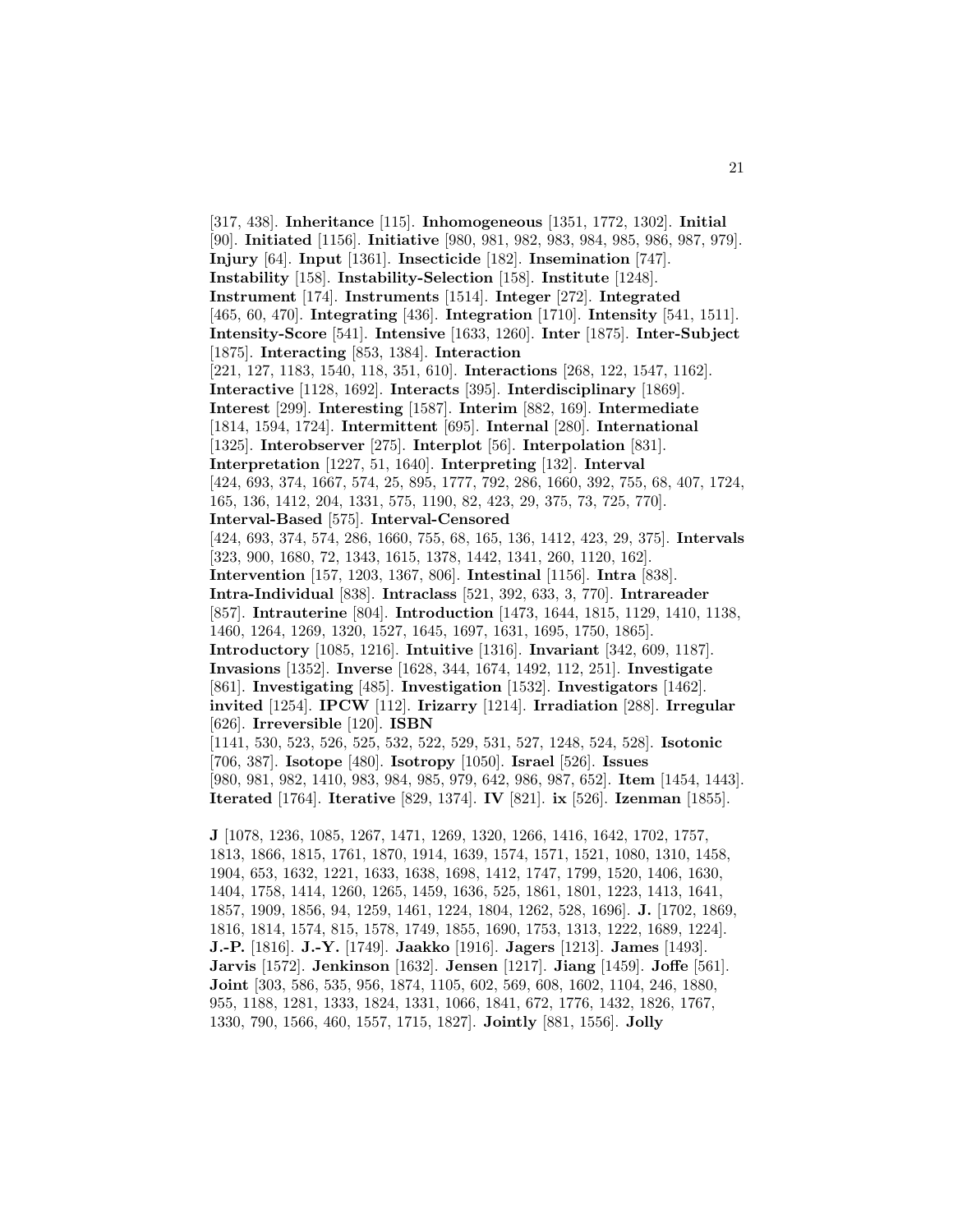[1053, 607, 1536, 192, 1153, 1425]. **Joshi** [1088]. **Journal** [1164]. **Journals** [196]. **Judgement** [1534, 686]. **Judgements** [1632]. **Judgment** [1535]. **Julious** [817]. **June** [559]. **Jureckova** [1313]. **Jurisica** [1263]. **Just** [1453]. **Just-Identified** [1453].

**K.** [1318, 1803, 1758]. **K.-A** [1576]. **K.-S.** [1758]. **Kaplan** [937, 1500, 128, 244, 307]. **Kappa** [489, 81, 392, 1722, 82, 633]. **Kappas** [1604]. **Kaprio** [1916]. **Kargupta** [1088]. **Katz** [1317]. **Kazakhstan** [853]. **Keeling** [1636]. **Keiding** [1271]. **Kempthorne** [1644]. **Kennedy** [1814]. **Kenward** [1859]. **Kernel** [1433, 628]. **Kernel-Based** [628]. **Khan** [1862]. **Khattree** [1762]. **Killup** [1216]. **Kin** [228]. **Kin-Cohort** [228]. **Kinetic** [944]. **Kinetics** [1383, 480, 585]. **King** [1516]. **Kitagawa** [1586]. **Klein** [1090]. **Kleinbaum** [1090, 1270]. **Klugkist** [1905]. **Knowledge** [277, 362, 1263]. **Known** [1554, 360]. **Koch** [1073]. **Kodlin** [863]. **Kokko** [1587]. **Kong** [1371, 1614]. **Konishi** [1586]. **Kosorok** [1631]. **Kowalski** [1638]. **KPSS** [1606]. **Kravchenko** [1869]. **Krishnan** [1866]. **Kroese** [1699]. **Kroonenberg** [1810]. **Kuhnert** [1806]. **Kulkarni** [1635].

**L** [1236, 1012, 1089, 1266, 1585, 1759, 1316, 1904, 1410, 1748, 1360, 1219, 1462, 1222, 1641, 1101]. **L-Splines** [1101]. **L.** [1642, 1572, 1634, 1697, 1633, 1906, 1577, 1805, 1801, 1641]. **Laake** [1236, 1641]. **Laan** [1753]. **Labeled** [480]. **Labeled-Cell** [480]. **Labeling** [480]. **Lack** [1619]. **Lack-of-Fit** [1619]. **Lag** [1739]. **Lagged** [357]. **Lai** [1525]. **Lan** [1406]. **Langholz** [559]. **Large** [1523, 1693, 953, 1774, 954, 1514, 640]. **Large-Sample** [640]. **Larose** [1524]. **Laslett** [653]. **LASSO** [1303]. **Late** [170, 820, 906, 684, 487]. **Late-Onset** [170]. **Late-Stage** [684]. **Latent** [278, 446, 709, 1353, 1489, 161, 1902, 543, 1410, 519, 154, 835, 794, 1191, 1824, 1823, 672, 1000, 301, 749, 695, 1653, 1852, 589, 1186, 1858, 153, 612, 1895, 54, 1872, 1886, 380, 1840, 520, 933, 1607]. **Latent-Class** [1489]. **Latent-Model** [1824]. **Latent-State** [1607]. **Latent-Variable** [1823]. **Lattice** [178]. **Lattice-Ordered** [178]. **Lattices** [1839]. **Lawless** [1630]. **Laws** [1404]. **Lawson** [1800, 1405]. **Lazar** [1754]. **Lead** [39, 222, 1480, 1389]. **Lead-in** [39]. **Learning** [1090, 1750, 1726, 1635, 685, 1907, 1855]. **Least** [489, 1303, 829, 1433, 434]. **Least-Squares** [489, 1433]. **Lecture** [1272]. **Lee** [1458, 1804, 1466]. **Left** [907, 375]. **Left-Truncated** [375]. **Lemeshow** [1812, 1811]. **Length** [1196, 1381]. **Length-Constrained** [1381]. **Lesion** [755]. **Letter** [960, 1402, 1687, 1744, 1126, 774, 775, 816, 454, 1072, 961, 592, 817, 653]. **Leuangthong** [1862]. **Leukemia** [219]. **Level** [708, 340, 1678, 53, 301, 90, 461, 32, 1185, 1211, 1453]. **Levels** [1727, 212, 421, 434]. **Levene** [65, 393]. **Levie** [1075]. **Levy** [1811]. **Lewis** [1226]. **Li** [1081]. **Liberty** [616]. **Library** [1379]. **Lichtenstein** [1916]. **Life** [1334, 1701, 1529, 1757, 845, 1216, 35, 1496, 1892, 26, 1109, 531, 1640]. **Life-History** [1109]. **Lifetime** [336, 1002, 310]. **Likelihood**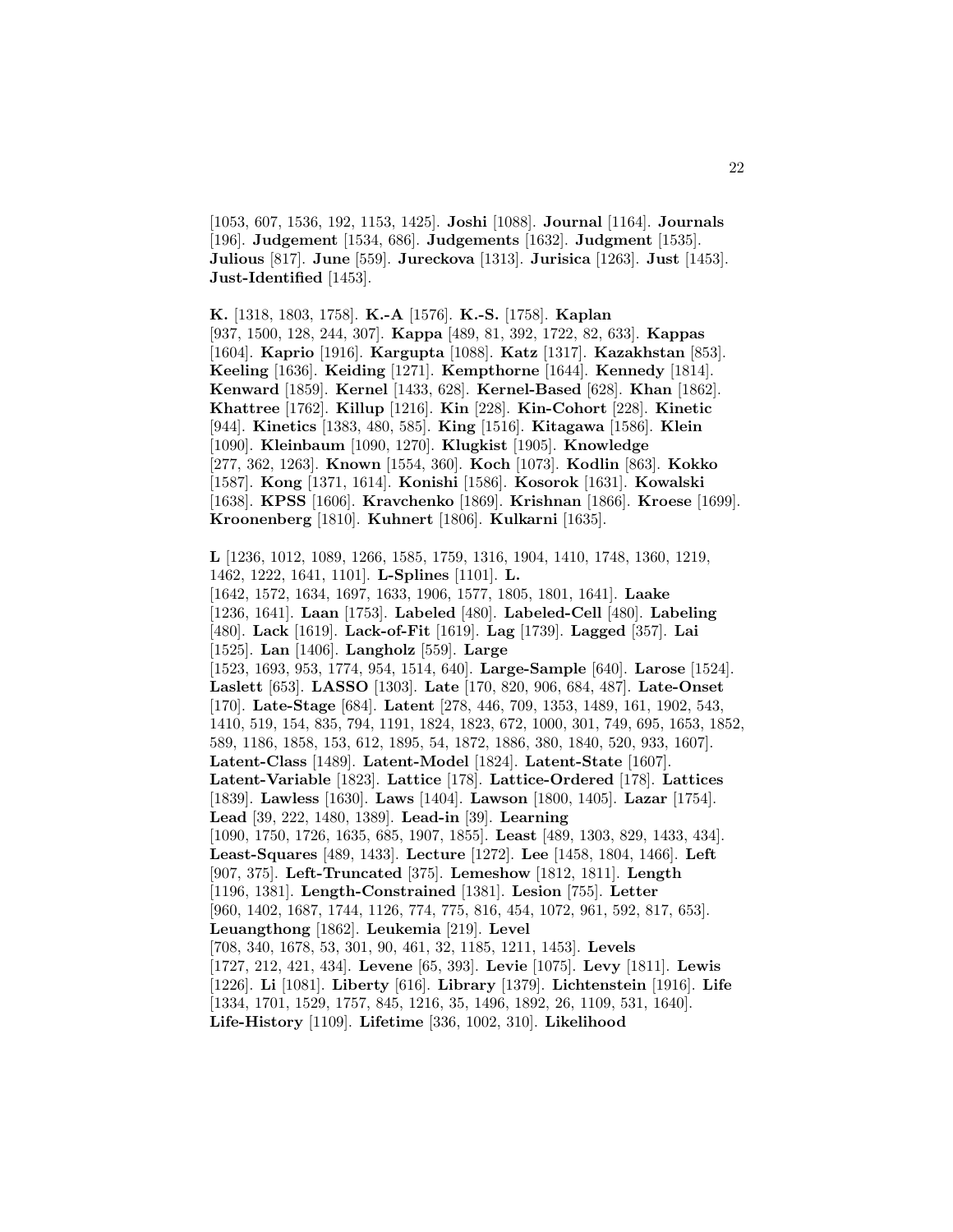[175, 1538, 1155, 228, 201, 1435, 1736, 747, 279, 139, 106, 230, 1446, 613, 412, 209, 304, 200, 1188, 464, 204, 301, 749, 1677, 1297, 1890, 69, 879, 63, 1125, 1714, 149, 846, 202, 173, 460, 499, 1157, 646, 673, 425, 448, 481, 1180, 1617, 789, 894, 1201, 298, 428, 1300, 1293, 420, 1846, 1806, 1458]. **Likelihood-Based** [279, 139, 1180, 298, 1300]. **Likelihood-Ratio** [106]. **Likelihoods** [1359, 627]. **Limit** [287, 1617]. **Limitation** [383]. **Limits** [1554, 360, 571]. **Limnios** [1910]. **Line** [518, 1422, 294, 403, 953, 293, 802, 622, 764, 348, 954, 568, 472]. **Linear** [1815, 1912, 1458, 350, 1106, 899, 604, 1777, 108, 405, 1429, 1619, 542, 354, 1215, 1354, 1398, 109, 796, 1289, 80, 943, 1765, 1369, 1459, 662, 84, 1428, 1433, 702, 458, 352, 24, 995, 394, 1714, 1567, 1766, 1248, 1888, 173, 1453, 1856, 177, 1224, 898, 806, 302, 382, 663, 1482, 1764, 933, 1695, 1319, 1459]. **Linkage** [703, 552, 1192, 1193]. **Links** [1006]. **List** [290, 389, 179, 841, 1537]. **Lists** [290, 1710, 179, 841]. **Literature** [128]. **Literature-Based** [128]. **Littell** [1218]. **Liu** [1816, 1577]. **Lives** [1529]. **Load** [570, 360]. **Lobsters** [427]. **Local** [264, 1155, 76, 555, 352, 628, 1888, 1117, 197, 227, 550, 1212]. **Localization** [8, 1276]. **Location** [1568, 1792, 158, 746, 1278, 1875]. **Location-Specific** [1792]. **Locations** [1833, 1511]. **LOCF** [772]. **Loci** [1777, 945, 1436, 299, 1038, 1190, 9, 669, 761, 1347, 1712, 1878]. **Locus** [8, 115, 894, 1113, 757]. **Log** [836, 721, 647, 112, 1248, 1600, 487, 428]. **Log-Rank** [836, 647, 112, 1600, 487]. **Logistic** [1543, 1181, 1215, 1182, 200, 184, 1369, 132, 1898, 762, 73, 19, 439, 1290, 40, 383, 124, 15, 761, 1544, 413]. **Logit** [12]. **Logit-Normal** [12]. **Loglinear** [674]. **Lognormal** [1155]. **Lombardo** [1801]. **Long** [1500, 308, 1326, 631]. **Long-** [631]. **Long-Term** [1500, 308]. **Longitudinal** [85, 446, 1554, 1252, 1704, 1489, 486, 586, 535, 834, 899, 1105, 772, 1556, 602, 608, 1602, 1633, 1104, 198, 1603, 1242, 999, 412, 1747, 786, 1188, 1103, 1824, 76, 1132, 100, 514, 1055, 1431, 662, 949, 1432, 1826, 1767, 695, 1653, 445, 167, 1067, 1330, 1623, 504, 1604, 1716, 1002, 1512, 452, 101, 459, 1102, 1825, 67, 804, 993, 394, 1186, 1714, 1100, 790, 1605, 1566, 153, 612, 951, 1370, 1326, 824, 1895, 71, 460, 1557, 444, 40, 383, 70, 888, 934, 1368, 1488, 1101, 1056, 1889, 1878, 1676, 1794, 1778, 7, 302, 663, 1329, 885, 1327, 1919, 1920, 1461]. **Loss** [616, 791, 1153, 1280, 158, 1278]. **Louis** [1868]. **Low** [636, 396, 1894, 1298, 1187]. **Low-Dose** [636, 1894]. **Low-Rank** [1298, 1187]. **Lump** [1842]. **Lunardon** [1920]. **Lung** [116]. **Lymphocyte** [438].

**M** [561, 521, 1086, 1090, 1266, 1317, 1270, 1318, 1584, 1646, 1702, 1813, 1814, 1523, 1639, 1571, 1080, 1578, 653, 1859, 1082, 526, 1221, 1631, 1522, 1525, 1747, 1753, 1406, 1404, 1414, 1265, 1636, 525, 522, 1360, 1073, 1517, 1909, 1640, 1264, 528, 1696]. **M.** [1703, 1645, 1914, 1755, 1810, 1809, 1638, 1864, 1808, 1575, 1219, 1576, 1857, 1582, 1804]. **Machin** [1318, 1702, 1580, 1640]. **Machine** [1750]. **Machines** [1433]. **MacKinnon** [1865]. **Magnetic** [270]. **Magnusson** [1087]. **Mahalanobis** [57]. **Main** [473]. **Maindonald** [1413]. **Major** [298]. **Making** [438]. **Malaria** [893]. **Malthusian** [1208].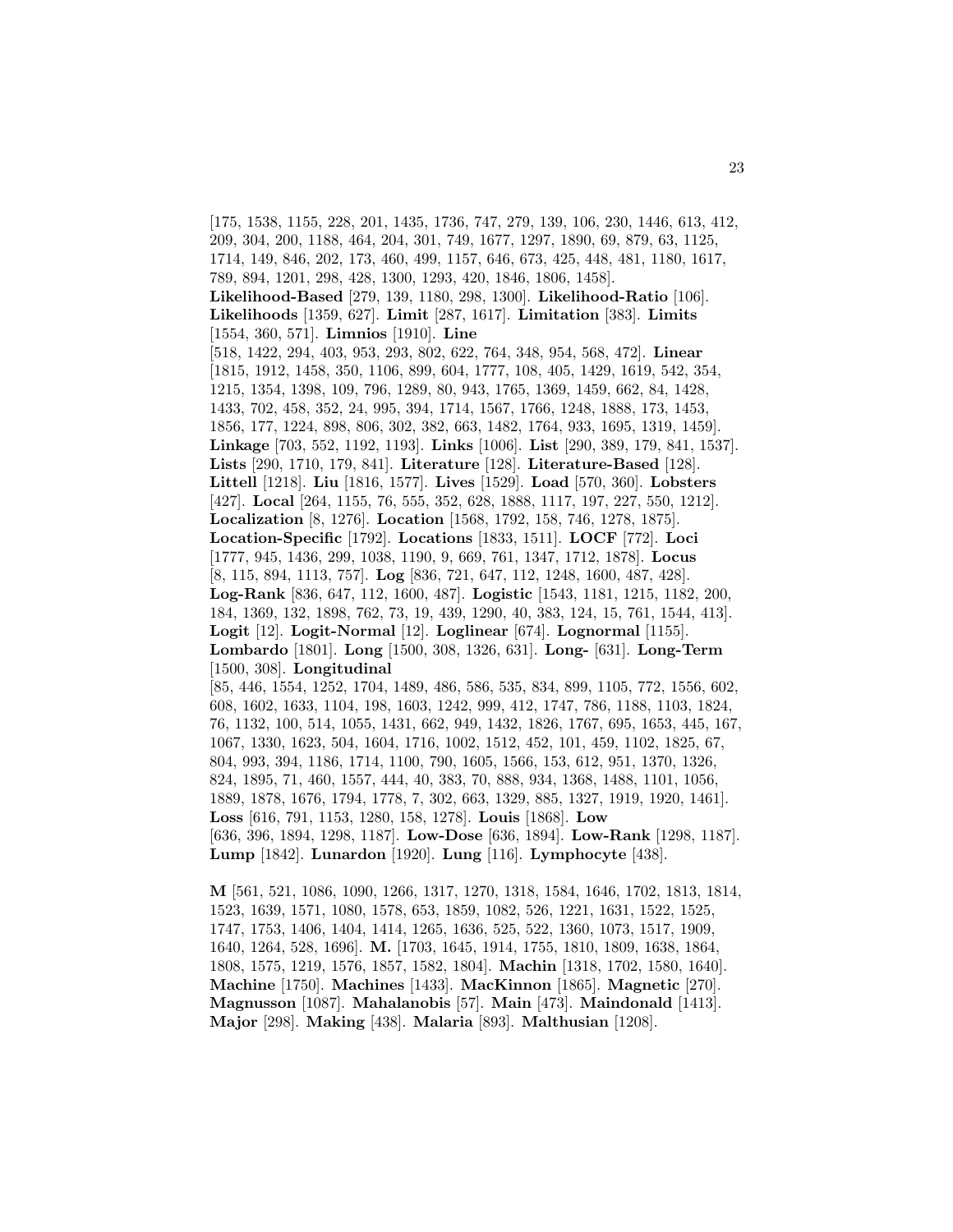**Mammalian** [1144]. **Mammography** [857]. **Management** [525]. **Manifold** [1855]. **Manly** [1222, 1260]. **Mantel** [992]. **Manton** [1869]. **Many** [1555]. **Mapping** [1667, 895, 1777, 1884, 221, 945, 896, 1038, 431, 1800, 1190, 321, 787, 1206, 1112, 894, 761, 1712, 1878, 1751]. **Maps** [5, 1157]. **Marasinghe** [1814]. **March** [561, 521, 1360]. **Marginal** [391, 690, 899, 228, 1366, 772, 1771, 800, 795, 1770, 1775, 514, 82, 1299, 71, 1655, 501]. **Marginalized** [412, 1326, 789]. **Marginally** [458]. **Marin** [1414]. **Marine** [220]. **Mark** [436, 258, 791, 59, 1771, 1331, 1734, 1738, 674, 1836]. **Mark-Recapture** [791, 59, 1738, 674]. **Mark-Recapture-Recovery** [436, 258]. **Mark-Recapture-Type** [1836]. **Mark-Resight** [791, 1734]. **Marked** [1306, 1771, 1051, 1734, 714]. **Marker** [1294, 49, 1444, 553, 1357, 908, 1400, 1006, 466]. **Markers** [297, 785, 157, 1667, 1725, 1196, 105, 1885, 1376, 788, 1327]. **Markov** [560, 1703, 1409, 1910, 1691, 332, 711, 1353, 161, 710, 465, 1902, 1612, 1724, 1880, 106, 414, 105, 1381, 1611, 147, 1431, 1781, 255, 1675, 996, 842, 341, 1910]. **Markovich** [1756]. **Marks** [1051]. **Marrow** [1599]. **Martinez** [1759]. **Martinussen** [1315]. **Masking** [145]. **Mass** [1549, 1122]. **Matched** [649, 1435, 648, 580, 345, 1597, 203, 1010, 696, 1011, 1341, 667, 1490, 482, 751, 1198, 1012, 1472]. **Matched-Pair** [649, 482]. **Matching** [1479, 938, 18]. **Maternal** [1445]. **Maternal-Infant** [1445]. **Math** [1087]. **Mathematical** [1813, 526, 1575]. **Mathematics** [1903]. **MATLAB(R)** [1759]. **Matrices** [353]. **Matrix** [1352, 448]. **Matter** [1739]. **Matthews** [1320, 1269]. **Maximally** [119, 1679, 130]. **Maximin** [17, 459]. **Maximization** [1666]. **Maximum** [1538, 880, 201, 1446, 613, 200, 204, 301, 749, 723, 63, 1714, 846, 202, 307, 1157, 646, 673, 425, 1617, 298, 856]. **Maximum-Tolerated** [880]. **May** [1812, 697]. **mBIC** [1667]. **McClish** [527]. **McCulloch** [1215]. **Mcdonald** [1222]. **McLachlan** [1866]. **McNemar** [1231]. **McNemar's** [860, 130]. **Mean** [1334, 336, 845, 1070, 1279, 697, 537, 1621, 1179, 1258, 448, 287, 1535, 1174, 1443, 162]. **Mean-Variance** [1279]. **Means** [721, 1455, 111, 1828, 1378, 178, 428, 1607]. **Measure** [466]. **Measured** [950, 1281, 1000, 500, 712]. **Measurement** [1045, 294, 41, 682, 1289, 800, 1791, 1672, 1823, 643, 1871, 53, 1135, 949, 1449, 1553, 1205, 1328, 1592, 90, 764, 203, 1305, 1102, 1825, 202, 936, 473, 1204, 1290, 425, 124, 1488, 1266, 1079]. **Measurements** [785, 1602, 620, 199, 662, 70, 16, 1676, 529]. **Measures** [1215, 1456, 1906, 174, 722, 177, 255, 933, 437]. **Measuring** [1336, 1722, 703, 797]. **Mechanisms** [48, 99, 1297]. **Med** [65]. **Median** [447, 543, 1496, 1794]. **Mediation** [1396, 1865]. **Medical** [1141, 1164, 1316, 1849, 50, 111, 1623, 823, 1802, 333, 1702, 1760, 1915]. **Medicine** [1316, 497, 527, 1261, 1748, 1581]. **Meier** [937, 1500, 128, 244, 307]. **Meiosis** [253, 415]. **Melanoma** [450]. **Membership** [1211]. **Memory** [1776]. **Menardi** [1920]. **Mendelian** [1110]. **Menopause** [908]. **Menstrual** [340, 7]. **Menten** [1383]. **Mesbah** [522]. **Meta** [760, 1130, 1609, 128, 623, 66, 1343, 1295, 504, 1610, 1779, 1806].

24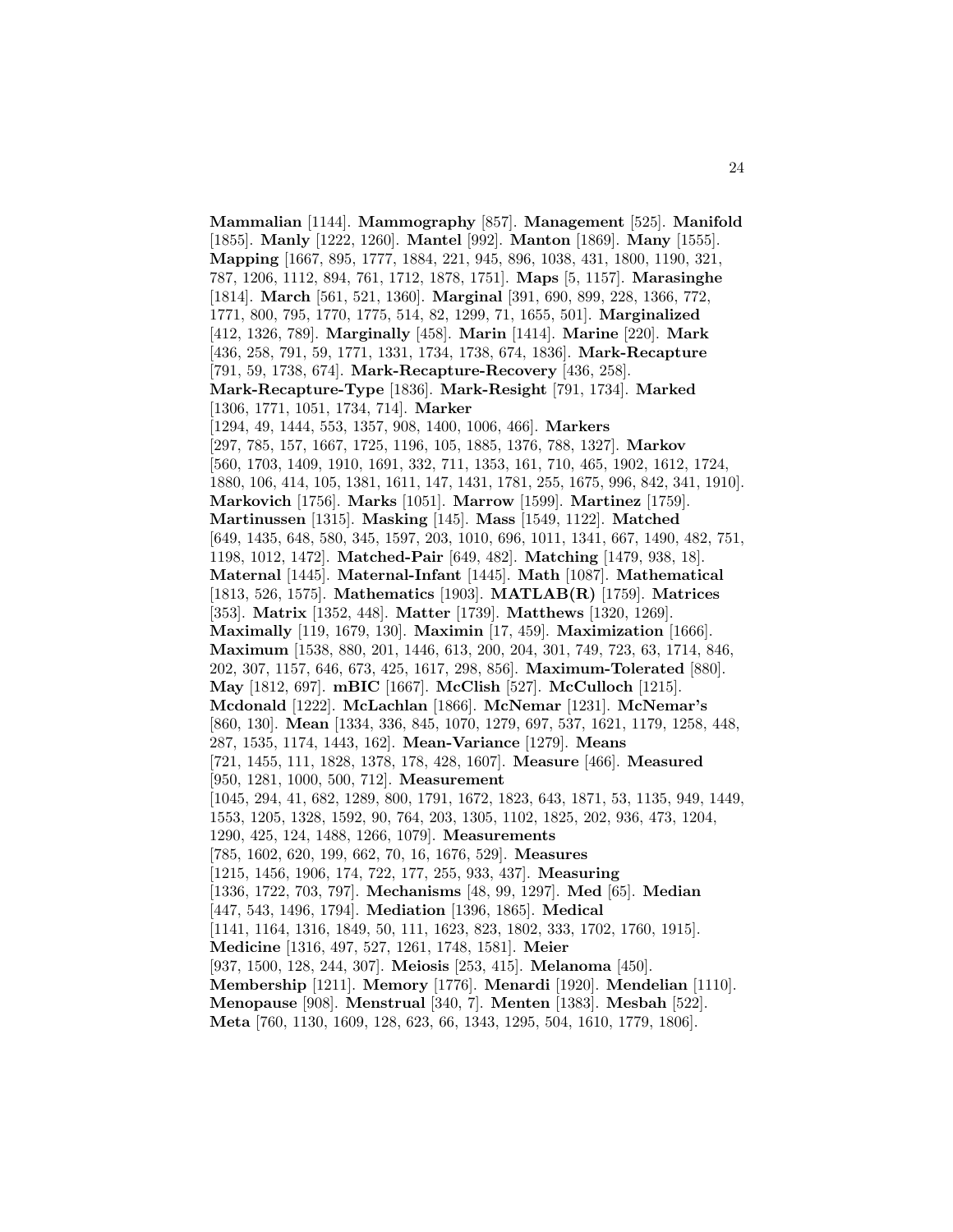**Meta-Analyses** [1130]. **Meta-Analysis**

[1609, 128, 66, 1343, 1295, 1779, 623, 504, 1806]. **Meta-Analytic** [760, 1610]. **Methicillin** [1612]. **Methicillin-Resistant** [1612]. **Method** [1624, 451, 66, 682, 86, 17, 575, 537, 1046, 1677, 1890, 1484, 1010, 398, 557, 568, 1011, 1115, 1178, 719, 15, 751, 1193, 1201, 1493, 1788, 298, 1347, 1004, 1293, 1845, 420, 1012, 1699]. **Methodology** [1530, 1588, 1647, 1705, 1521, 69, 6]. **Methods** [518, 208, 1226, 1646, 1868, 1762, 1811, 1405, 1074, 1538, 1863, 1422, 201, 1435, 1407, 1697, 945, 1121, 793, 1215, 477, 1522, 590, 629, 1241, 1906, 1524, 613, 1375, 492, 1103, 1260, 1038, 1384, 1134, 1792, 1797, 1337, 355, 1176, 1807, 144, 1313, 206, 879, 1464, 995, 1299, 529, 527, 296, 588, 439, 646, 841, 1664, 1718, 124, 1139, 645, 1532, 415, 532, 1528, 1642, 1814]. **Methylation** [1752]. **Metric** [1064]. **Metz** [525]. **MICE** [1349]. **Michaelis** [1383]. **Michailidis** [1750]. **Microarray** [1345, 1303, 819, 1280, 704, 611, 1118, 1503, 456, 1434, 512, 1378, 1117, 1713, 638, 1545]. **Microarrays** [1036, 1502, 485, 1137, 1752]. **Microbial** [912, 416]. **microRNA** [1710]. **Microtus** [1053]. **Migration** [1671]. **Miles** [1078]. **Milliken** [1218]. **Million** [1523]. **M´inguez** [1813]. **Minima** [227]. **Minimax** [184]. **Minimize** [422]. **Minimizing** [227]. **Minimum** [632, 538, 1506, 1552]. **Mining** [1088, 1524, 298]. **Mining-Next** [1088]. **Mink** [610]. **Misclassification** [950, 1079, 102, 277, 1046, 452, 584, 1488]. **Misclassified** [1304, 493, 860, 426, 347, 698]. **Mises** [230, 1346]. **Mismatches** [290, 179]. **Mismeasured** [474, 624]. **Mismeasurement** [474]. **Misreported** [1110].

**Missing**

[85, 991, 1571, 201, 1057, 1817, 901, 637, 77, 1780, 1361, 1724, 835, 379, 199, 943, 35, 695, 167, 1328, 355, 1898, 1716, 166, 746, 168, 1746, 951, 55, 577, 680, 1888, 1453, 1490, 1818, 646, 15, 251, 1488, 1174, 1889, 898, 1779, 1859, 1747]. **Missingness** [446, 696, 1717]. **Misspecification** [1765, 1823, 1428, 439, 888]. **Mitra** [1750]. **Mixed** [1008, 1319, 57, 350, 1106, 892, 604, 405, 152, 1429, 354, 1104, 1398, 796, 381, 1261, 664, 665, 1568, 1765, 1695, 1049, 53, 1055, 301, 749, 662, 84, 1428, 1067, 1328, 1433, 1218, 1610, 589, 458, 1549, 1390, 1601, 538, 11, 352, 459, 24, 995, 394, 1714, 1513, 229, 1766, 349, 40, 383, 789, 1009, 1224, 1101, 1187, 1063, 806, 1778, 302, 382, 663, 1329, 1482, 1764, 1076, 1857]. **Mixed-Effect** [1778]. **Mixed-Effects** [665, 1568, 1067, 1328, 1610, 24, 789]. **Mixture** [708, 1489, 486, 1207, 1409, 1609, 300, 1777, 181, 549, 958, 230, 304, 704, 1276, 695, 1190, 504, 1786, 69, 1822, 939, 67, 34, 957, 893, 182, 74, 1555, 675, 1895, 1392, 287, 1552, 1114, 625]. **Mixtures** [1207, 786, 632, 369, 890, 1346, 118, 261, 265, 63]. **Mizon** [1497]. **MLE** [1001]. **MLEs** [895]. **MM** [1429]. **MM-Estimates** [1429]. **Model** [85, 446, 1319, 410, 291, 708, 233, 1489, 486, 1053, 535, 834, 350, 1291, 1769, 1624, 269, 435, 309, 845, 1336, 1882, 427, 451, 108, 1543, 1068, 791, 710, 1660, 1153, 848, 1897, 1450, 181, 120, 1169, 1902, 1891, 122, 249, 376, 621, 1425, 354, 1602, 1654, 156, 581, 519, 477, 831, 139, 154, 1436, 1880, 835, 125, 796,

136, 1548, 618, 243, 800, 768, 1282, 476, 131, 837, 1568, 1854, 1279, 433, 1167,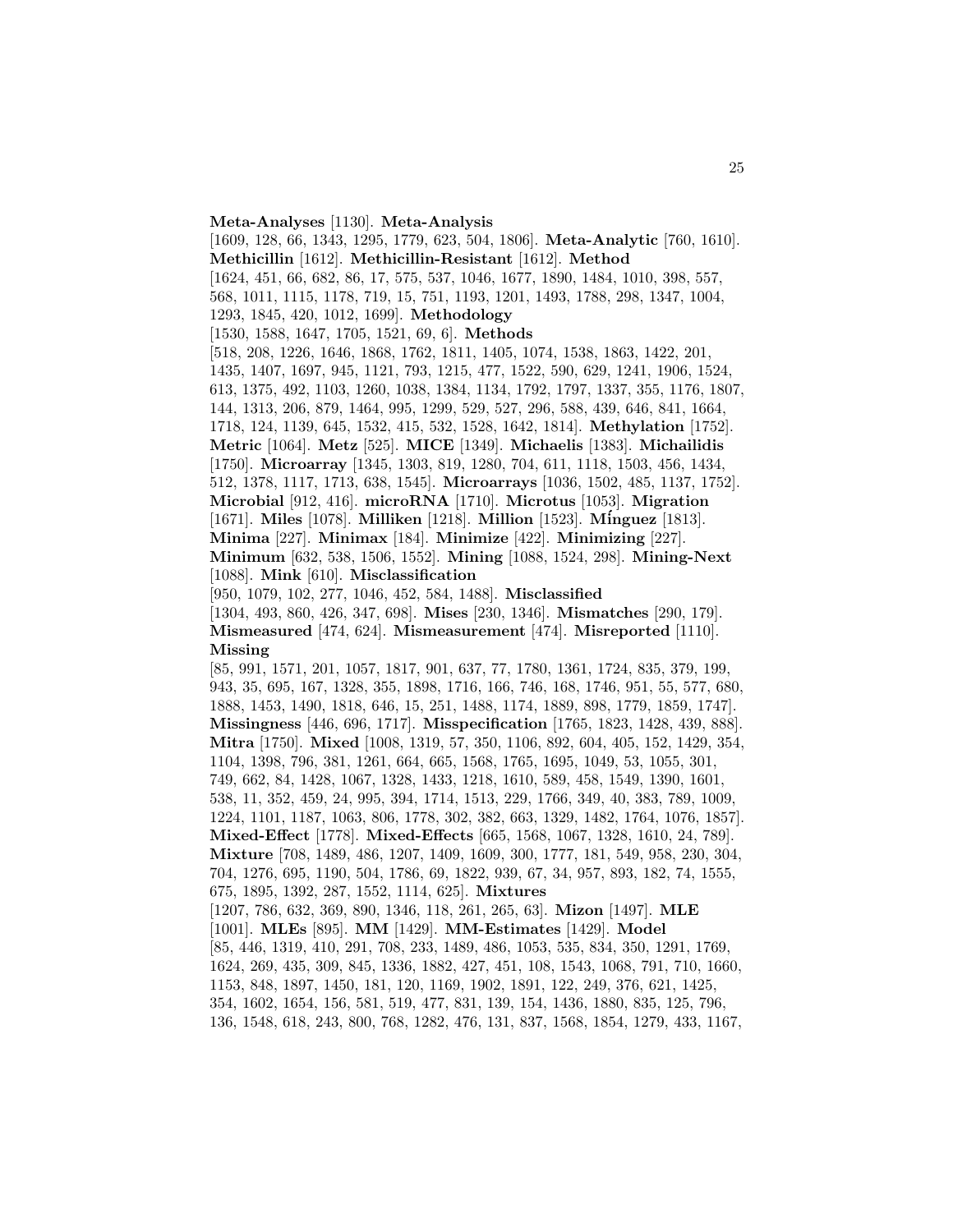1333, 1765, 1824, 1823, 1885, 849, 1066, 914, 704, 184, 470, 1670, 1608, 1049, 1795, 1183, 1540, 1723, 1652, 1499, 409, 132, 1000, 485, 749, 1203, 671, 443]. **Model** [662, 712, 949, 1553, 1826, 1374, 84, 368, 1653, 1781, 232, 1190, 1067, 1805, 355, 1335, 1740, 822, 82, 908, 939, 1390, 522, 398, 24, 266, 375, 1003, 67, 34, 746, 691, 1377, 684, 607, 502, 1186, 893, 1714, 1513, 74, 1605, 347, 1858, 224, 915, 1566, 612, 1536, 1766, 202, 634, 758, 19, 1895, 936, 439, 1655, 1204, 750, 1837, 1112, 33, 897, 287, 1485, 1717, 814, 70, 1224, 1545, 145, 1101, 650, 1056, 227, 159, 761, 1675, 1620, 1872, 1394, 1875, 1886, 390, 1443, 520, 842, 117, 641, 910, 1380, 639, 1114, 1607, 698, 1701, 1574, 1805, 1582]. **Model-Based** [1885, 398, 1545, 1620, 1443, 1574, 1582]. **Model-building** [1854]. **Model-Checking** [368]. **Model-Unbiased** [125]. **Modeling** [97, 278, 306, 619, 1356, 1554, 1252, 1470, 1416, 1704, 1812, 1550, 913, 1173, 319, 881, 303, 583, 940, 713, 1731, 1876, 1798, 300, 956, 1874, 1345, 1725, 1884, 12, 1303, 1829, 215, 1556, 602, 1569, 1518, 41, 340, 467, 569, 506, 755, 608, 279, 1007, 1104, 1774, 1410, 134, 1880, 1152, 955, 1242, 105, 1445, 339, 626, 1747, 794, 1332, 220, 1188, 1281, 1611, 1066, 100, 704, 1276, 1871, 852, 442, 14, 1055, 409, 1800, 1539, 1037, 406, 1767, 832, 1297, 544, 369, 906, 256, 1424, 388, 1466, 1740, 480, 158, 101, 668, 371, 1285, 265, 1513]. **Modeling** [1246, 790, 1605, 517, 612, 404, 1536, 1372, 667, 460, 1557, 1278, 1832, 1689, 1180, 609, 1379, 650, 1262, 1875, 996, 1878, 1676, 610, 625, 1607, 1586, 1813, 1636]. **Modelling** [1240, 1854, 1695, 1861, 1415, 1587]. **Models** [709, 1008, 711, 1237, 1334, 1251, 1266, 1703, 1757, 1867, 1912, 424, 530, 1239, 693, 991, 1571, 1353, 615, 1458, 1609, 1519, 586, 683, 1155, 1106, 892, 1838, 899, 1045, 292, 688, 651, 201, 604, 1057, 1899, 1777, 1105, 1721, 1070, 405, 180, 1358, 152, 161, 1429, 268, 491, 1619, 42, 549, 958, 1612, 799, 747, 236, 377, 542, 543, 150, 103, 68, 1354, 1809, 1104, 1398, 385, 682, 109, 831, 590, 106, 944, 1289, 80, 1533, 1446, 1910, 99, 381, 1381, 1261, 1159, 1282, 664, 665, 1288, 1284, 613, 104, 412, 379, 545, 786, 1234, 1116]. **Models** [1352, 200, 1454, 943, 1165, 1765, 1824, 1823, 1371, 643, 247, 990, 548, 1695, 1132, 1110, 346, 802, 1369, 1133, 1795, 53, 514, 1055, 301, 1459, 1431, 1452, 1776, 406, 395, 662, 1432, 1618, 695, 1166, 13, 1428, 763, 1328, 1433, 1900, 123, 504, 632, 1060, 1786, 461, 69, 764, 1497, 1610, 1822, 624, 1851, 458, 573, 1359, 1549, 1512, 1789, 1601, 206, 11, 352, 459, 995, 1102, 1825, 1311, 146, 1189, 804, 248, 63, 607, 957, 394, 891, 1115, 182, 1076, 1100, 364, 73, 1206, 229, 149, 674, 1848, 1729, 153, 1555, 675, 1047, 1737, 1567, 1720, 55, 577, 1326, 1248, 1565, 1857]. **Models** [771, 1888, 173, 1453, 349, 71, 1460, 646, 673, 932, 1392, 444, 40, 383, 1396, 1315, 21, 1879, 540, 163, 172, 37, 1461, 177, 789, 1009, 1448, 1739, 110, 1187, 1836, 255, 1506, 1889, 898, 996, 1063, 806, 207, 231, 1794, 905, 850, 887, 843, 1544, 1778, 1827, 302, 382, 610, 663, 1329, 1482, 1764, 341, 847, 885, 933, 523, 524, 1319, 1815, 1409, 1215, 1524, 1218, 1856, 1224, 1761, 1633]. **Models-Statistics** [1519]. **Moderate** [1326]. **Modern** [1266, 823, 531, 1638, 1855, 1411]. **Modes** [536, 1417]. **Modification** [1012, 423, 1010, 1011]. **Modified** [1667, 1722, 65, 1368, 1277]. **Molecular** [1241, 771, 252]. **Molecules** [1301]. **Molenaar** [1689]. **Molenberghs** [1859].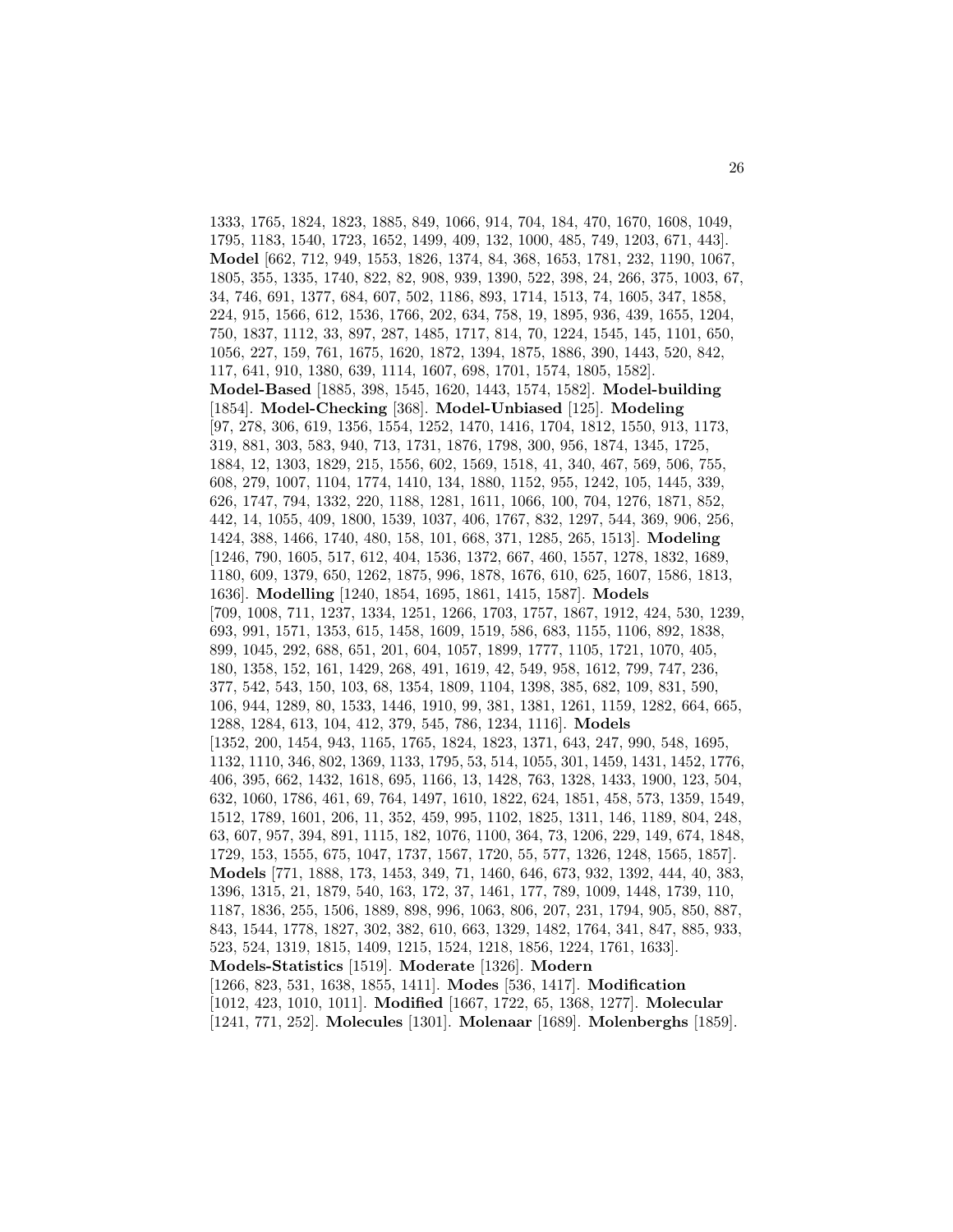**Moment** [1423]. **Momentary** [1568]. **Monahan** [1856]. **Monitor** [1741]. **Monitored** [20]. **Monitoring** [1500, 378, 314, 1406, 903, 144, 1219, 1462, 854, 1388]. **Monophyly** [932]. **Monotone** [1730, 209, 858, 1742, 1615]. **Monotonic** [799]. **Monte** [1699, 1260, 1041, 1710, 1789, 1249]. **Monte-Carlo** [1249]. **Montfort** [1461]. **Monthly** [1371]. **Morabia** [1074]. **Morbidity** [1869]. **Morphology** [1846]. **Mortality** [561, 1869, 1068, 1172, 510, 1539, 1671, 1739]. **Most** [342]. **Mothers** [517]. **Motif** [1880]. **Motor** [64, 1210]. **Moulton** [1904]. **Mourao** [1087]. **Mouse** [1379]. **Mover** [1390]. **Mover-Stayer** [1390]. **Moye** [1316, 1585, 1462]. **MRI** [1754]. **mRNA** [1710, 564, 1711]. **Muenchen** [1913]. **Muller** [1319, 1576]. **Multi** [892, 1622, 849, 841, 1379]. **Multi-Armed** [1622]. **Multi-environment** [892]. **Multi-Group** [1379]. **Multi-Library** [1379]. **Multi-List** [841]. **Multi-Type** [849]. **Multiallelic** [670]. **Multiarm** [1841]. **Multicategory** [1726]. **Multicenter** [44]. **Multiclass** [1437]. **Multidimensional** [1433]. **Multidimensionality** [291]. **Multievent** [891]. **Multifactorial** [720]. **Multilevel** [1252, 1160, 1398, 664, 1305, 1367, 1837, 207, 1704]. **Multilist** [1393]. **Multimarker** [1835]. **Multimarker-Based** [1835]. **Multimodel** [1740]. **Multinomial** [1719, 1182, 771]. **Multiple** [1399, 1554, 785, 275, 490, 81, 615, 391, 690, 337, 1667, 940, 834, 27, 1669, 895, 1777, 753, 935, 12, 129, 766, 215, 543, 755, 1602, 1387, 372, 556, 835, 505, 1036, 131, 687, 314, 1332, 199, 678, 716, 672, 1000, 1432, 84, 167, 355, 1376, 1716, 274, 633, 1439, 29, 361, 1189, 694, 1360, 153, 1344, 627, 1349, 667, 719, 1440, 1718, 40, 383, 31, 1879, 638, 754, 1872, 205, 1532, 1293, 1544, 7, 1069, 1753]. **Multiple-Agent** [753]. **Multiple-Cause** [40]. **Multiple-Changepoint** [131]. **Multiple-Community** [1669]. **Multiple-Interval** [895]. **Multiple-Peak** [1349]. **Multiple-Recapture** [754]. **Multiple-Record** [719]. **Multiple-Test** [1344]. **Multiple-Testing** [766]. **Multiplicative** [1556, 764, 349]. **Multiplicities** [708]. **Multiplicity** [155, 859, 1287]. **Multiplicity-Adjusted** [859]. **Multiply** [580]. **Multiresolution** [1173]. **Multiresponse** [94]. **Multiscale** [1122]. **Multisite** [502]. **Multistage** [1169, 1205]. **Multistate** [1237, 710, 1660, 1425, 1653, 1512, 1658, 891]. **Multivariable** [1317, 1854]. **Multivariate** [765, 1065, 1227, 1085, 1319, 1105, 12, 1612, 844, 1082, 236, 377, 701, 150, 103, 1104, 1855, 136, 505, 800, 1722, 664, 104, 794, 199, 1577, 990, 273, 1231, 1775, 409, 724, 1776, 167, 1067, 504, 762, 24, 1186, 364, 149, 673, 1392, 416, 645, 1174, 380, 850, 843, 942, 933]. **Multiway** [1810]. **Musings** [820]. **Muskrat** [610]. **Muskrat-Mink** [610]. **Mutation** [1110, 572]. **Mutations** [1375, 1281]. **Muth** [1267]. **Mutual** [475]. **mysticetus** [469].

**N** [1269, 1320, 1270, 1271, 1528, 1813, 1634, 1695, 1805, 522, 527, 1579, 1517, 1857, 1460, 1581, 1754, 1259]. **N.** [1762, 1756, 1910, 1583]. **Nadarajah** [1083]. **Nagl** [1228]. **Naik** [1762]. **Naitee** [1314]. **Na¨ıve** [814]. **Nason** [1807]. **Natural** [1416, 1573, 514, 684, 1220]. **Nature** [1244, 1526]. **Near** [292].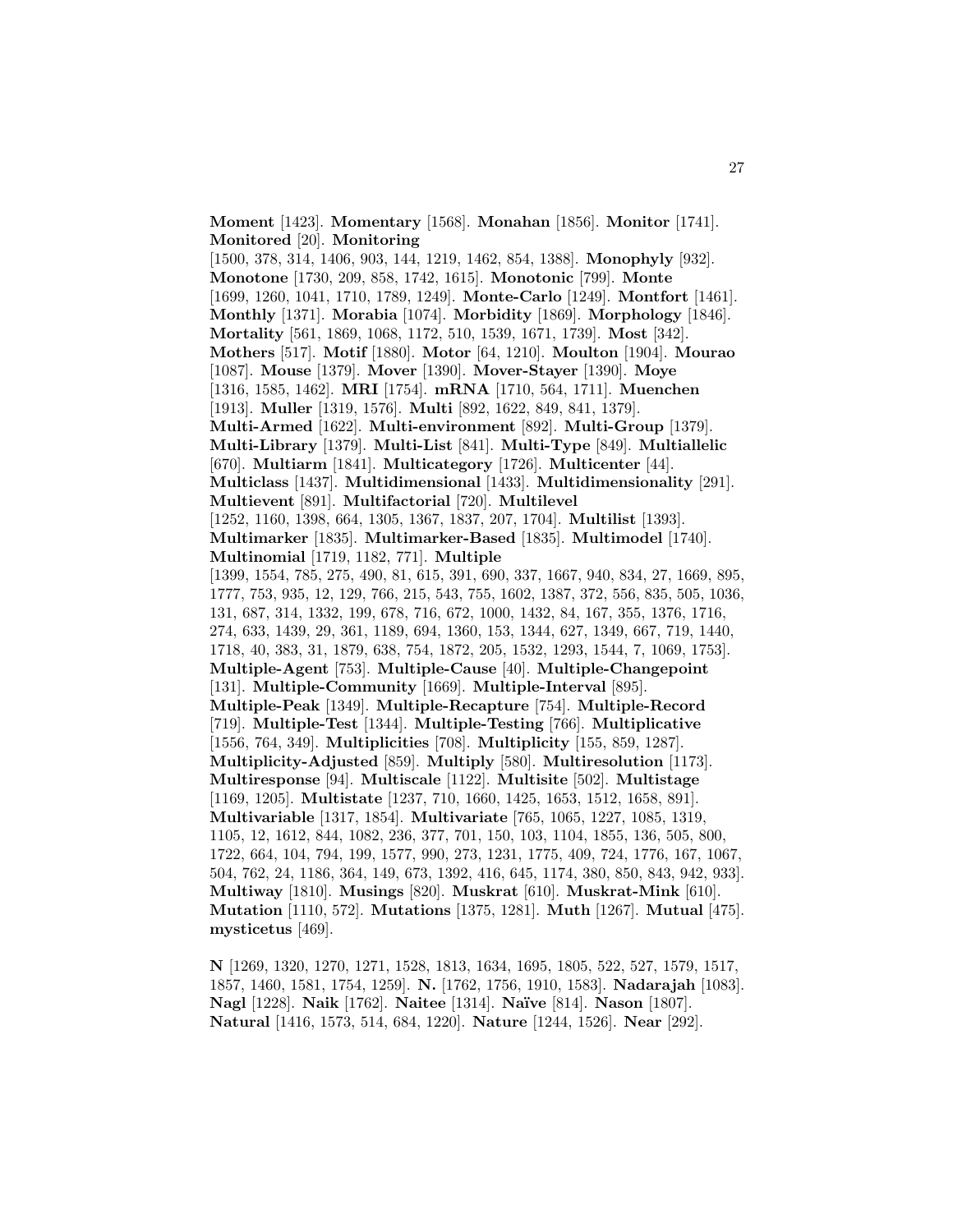**Near-Singularity** [292]. **Nearly** [225]. **Need** [1741]. **Needed** [1451]. **Negative** [224, 846, 725, 21]. **Nelder** [1458]. **Nepal** [1367]. **Nest** [959, 1876]. **Nest-Specific** [1876]. **Nested** [1039, 1781, 1879, 559, 2]. **Nesting** [339, 626, 6]. **Network** [1832]. **Neurochemical** [135]. **Neurotoxicology** [942]. **Nevada** [1449, 369]. **Newborns** [116]. **Next** [1088]. **Neyman** [1302]. **Neyman-Scott** [1302]. **Niang** [1860]. **Niche** [1518]. **Nicola** [1920]. **Niels** [1916]. **Nikulin** [522]. **Ninan** [1258]. **Nitrogen** [61]. **No** [946, 1597, 692]. **Noisy** [229]. **Non** [1160, 465, 414]. **Non-Gaussian** [1160]. **Non-Markov** [465, 414]. **Nonadherence** [1342, 1796]. **Noncompliance** [1817, 769, 1781, 1797, 798, 948, 879, 67, 746, 112, 1818, 1718]. **Nonconjugate** [110]. **Nonconstant** [1447]. **None** [1796]. **Nonhomogeneous** [1611, 1601]. **Nonidentifiability** [644, 1626]. **Nonignorable** [85, 208, 486, 1817, 618, 786, 515, 696, 612, 1555, 577, 1490, 1818, 646, 1717, 1488, 1056, 1778, 1212]. **Nonignorably** [943, 166]. **Noninferiority** [509, 649, 259, 1900, 482]. **Noninteger** [1308]. **Nonlinear** [1008, 1266, 175, 152, 185, 799, 664, 665, 1847, 53, 1134, 1618, 13, 1328, 11, 1186, 425, 1009, 1175, 1063, 231, 1870, 1804]. **Nonmelanoma** [28]. **Nonmonotone** [1717]. **Nonnegative** [717, 1354]. **Nonnormal** [1482]. **Nonoverlapping** [252]. **Nonparametric** [1471, 1528, 233, 1730, 79, 1609, 1768, 396, 108, 120, 1169, 1829, 566, 1556, 1121, 1724, 78, 1292, 902, 886, 204, 1331, 1496, 1133, 442, 1134, 245, 1296, 32, 144, 244, 423, 206, 34, 1658, 1542, 265, 229, 1661, 994, 1117, 1655, 178, 1438, 1664, 1249, 814, 113, 1224, 1535, 1158, 1712, 1878, 295, 641, 911, 1711, 1382, 1756]. **Nonproportional** [1829, 904, 1598]. **Nonrandom** [197]. **Nonrandomized** [1177]. **Nonrare** [1457]. **Nonresponse** [486, 618, 879, 668, 1718, 1443]. **Nonstandard** [1070]. **Nonstationary** [603, 101]. **Nonsuperiority** [1900]. **Nonzero** [887]. **Nordic** [1916, 833]. **Normal** [839, 12, 721, 537, 448, 428]. **Normality** [16]. **Normality-Based** [16]. **Normalization** [1280, 1118]. **Normalized** [579]. **North** [1248, 6]. **Note** [709, 330, 601, 1306, 1628, 772, 1398, 904, 1504, 493, 558, 1359, 694, 1360, 92]. **Nothing** [508]. **Novel** [1124]. **Novikov** [1012]. **Nuclear** [552]. **Nucleotide** [485]. **Nuisance** [271, 534, 856]. **Number** [435, 1426, 128, 623, 1007, 1052, 1504, 1734, 18, 1210, 1427, 625, 1711]. **Numbers** [1358, 526, 1404, 1179, 1258]. **Numerical** [831]. **Nutrient** [16]. **Nutritional** [1045].

**O** [560, 1572, 1310, 1862, 896, 1803, 1575, 1258]. **O.** [1644, 1218]. **Oakley** [1632]. **Oberman** [1012]. **Objective** [1742]. **Objectives** [227]. **O'Brien** [902]. **Observation** [710, 1613, 848, 1533, 1767, 1430]. **Observational** [1780, 697, 1623, 1341, 1178]. **Observations** [1334, 311, 1724, 831, 463, 116, 1296, 883]. **Observed** [935, 385, 719, 1168, 70, 757]. **Observer** [1099]. **Observers** [490]. **Obtained** [1296]. **Obuchowski** [527]. **Occupancy** [1359, 1047]. **Occupation** [465, 1169]. **Occupational** [287]. **Occurrence** [1332]. **Occurrences** [419].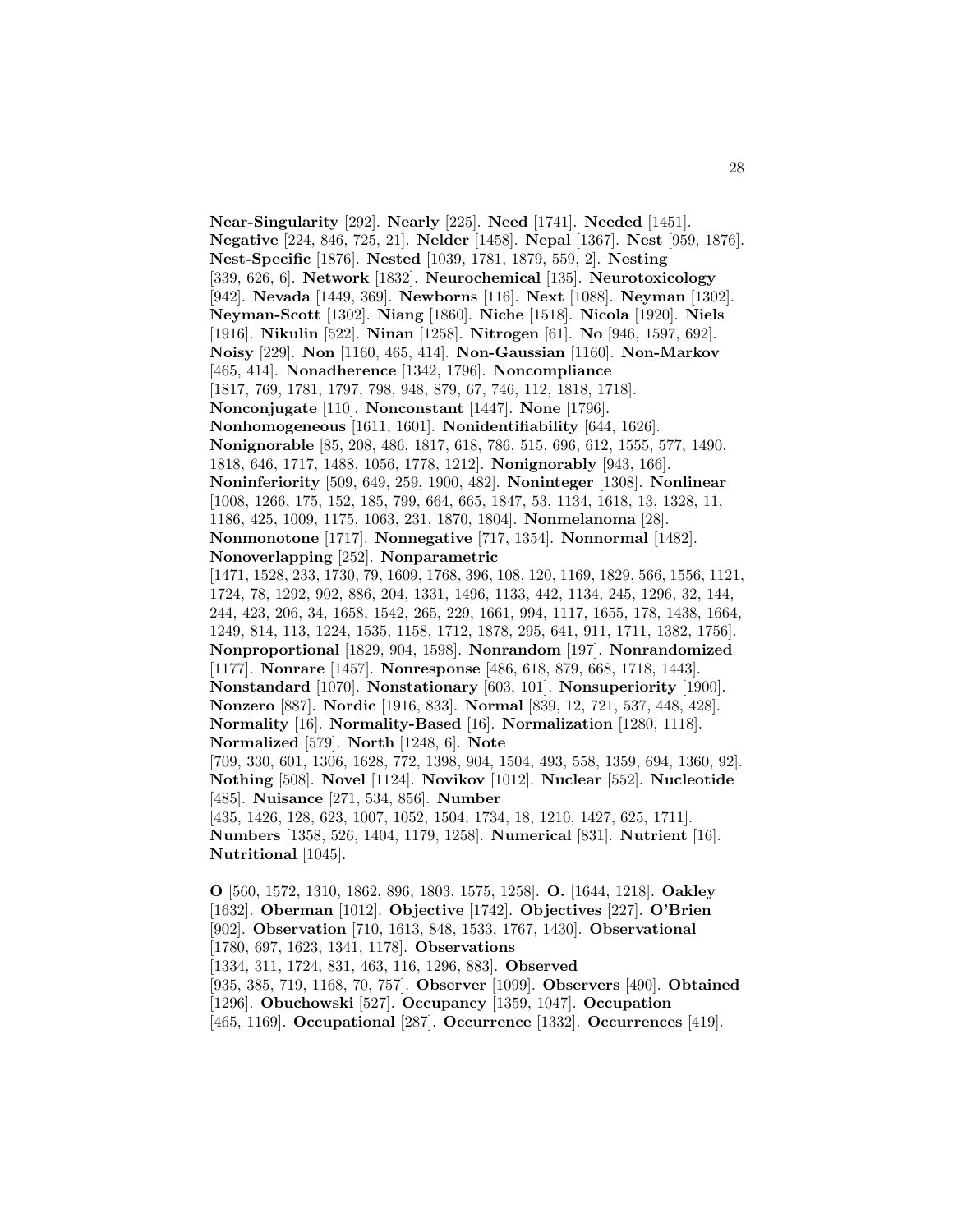**Odds** [1336, 180, 1284, 409, 493, 73, 689, 260, 1163]. **oeni** [896]. **Off** [1593, 627]. **Offs** [756]. **O'Hagan** [1632]. **Oligonucleotide** [1279, 1117, 571]. **Omnibus** [305]. **Oncology** [903, 343, 565, 1223]. **One** [337, 89, 694, 1360, 448]. **One-Sample** [89]. **One-Sided** [337, 694, 1360, 448]. **Onghena** [1467]. **Only** [1040, 689, 1095, 1162, 1787, 856]. **Onset** [619, 1042, 170, 755, 1481]. **Open** [1151, 346, 832, 607, 550, 471]. **Operating** [161, 1062, 164]. **Operatorial** [1860]. **Optimal** [1642, 759, 1850, 1725, 1613, 56, 1616, 315, 576, 184, 216, 1340, 483, 459, 421, 316, 677, 1175, 487, 639]. **Optimality** [449]. **Optimization** [1199, 185, 371, 176]. **Order** [363, 1351, 621, 542, 1775, 1621, 358]. **Order-Constrained** [542]. **Order-Preserving** [1621]. **Order-Restricted** [621]. **Ordered** [27, 272, 557, 1308, 178, 1440, 1681]. **Ordering** [1455, 1357]. **Orderings** [997]. **Orders** [1265]. **Ordinal** [306, 1356, 608, 1742, 100, 1775, 1431, 1067, 1542, 680, 439, 40, 540, 54]. **Organism** [768]. **Organisms** [122]. **Orthonormal** [1109]. **OSCAR** [1491]. **Other** [1587, 829, 177]. **Oud** [1461]. **Our** [1275]. **Outbreak** [563, 1043]. **Outcome** [1123, 1719, 1350, 1452, 445, 860, 544, 1434, 577, 1843, 751, 1329, 420, 770]. **Outcome-Dependent** [445, 420]. **Outcomes** [956, 1874, 569, 543, 1097, 955, 687, 630, 1742, 1841, 1784, 1871, 84, 87, 624, 589, 244, 166, 411, 153, 680, 1095, 383, 1663, 1879, 380, 942, 1119, 1640]. **Outcrossing** [159]. **Outputation** [556]. **Outputs** [831]. **Outs** [198]. **Overall** [490]. **Overdiagnosis** [1480]. **Overdispersed** [1851, 19]. **Overdispersion** [914, 915]. **Overidentified** [1453]. **Overlap** [295]. **Overlapping** [1682]. **Overviews** [20]. **Oxford** [531]. **P** [1078, 1236, 1415, 1319, 1271, 1528, 1757, 1868, 1811, 1213, 1128, 1574, 1079, 1905, 653, 1810, 1632, 1520, 1854, 1414, 1411, 1467, 1576, 1641, 1640, 1581, 1908, 1696]. **P.** [1816, 1699, 1636, 1807, 1311, 1223, 961, 1865]. **p53** [278]. **Pair** [649, 482]. **Paired** [937, 23, 259, 50, 860, 144, 244, 411, 1058]. **Pairs** [1384, 1597]. **Pairwise** [1437, 1104, 304]. **Panel** [410, 688, 848, 1601, 666, 1430, 1889, 641]. **Panel-Count** [666]. **Panulims**

[427]. **Paper** [1033, 1253, 1418, 1254]. **Paradigm** [760, 1783]. **Paradis** [1468]. **Parallel** [1338]. **Parameter**

[1624, 792, 156, 276, 1375, 464, 445, 553, 1469, 1208, 689, 846, 1717, 856]. **Parameterization** [364]. **Parameters** [323, 1680, 271, 436, 417, 534, 542, 198, 80, 1103, 132, 662, 832, 723, 70, 754, 1620]. **Parametric** [1471, 1417, 693, 583, 108, 249, 150, 768, 1885, 1134, 516, 1564, 758, 1717, 1158, 550, 390, 1443]. **Parentage** [587]. **Parker** [1012, 1010]. **Parmar** [1318]. **Part** [1566, 1502, 206]. **Partial** [1673, 1303, 578, 747, 277, 121, 464, 829, 362, 1455, 1714, 149, 1393, 1063].

**Partially** [1399, 1618, 1168, 550, 685]. **Particle** [1732]. **Particles** [1172]. **Particular** [299]. **Particulate** [1739]. **Partitioning** [1884, 213, 1114]. **Partly** [1773, 885]. **Past** [48, 4, 143]. **Path** [293]. **Pathway** [1433]. **Patient**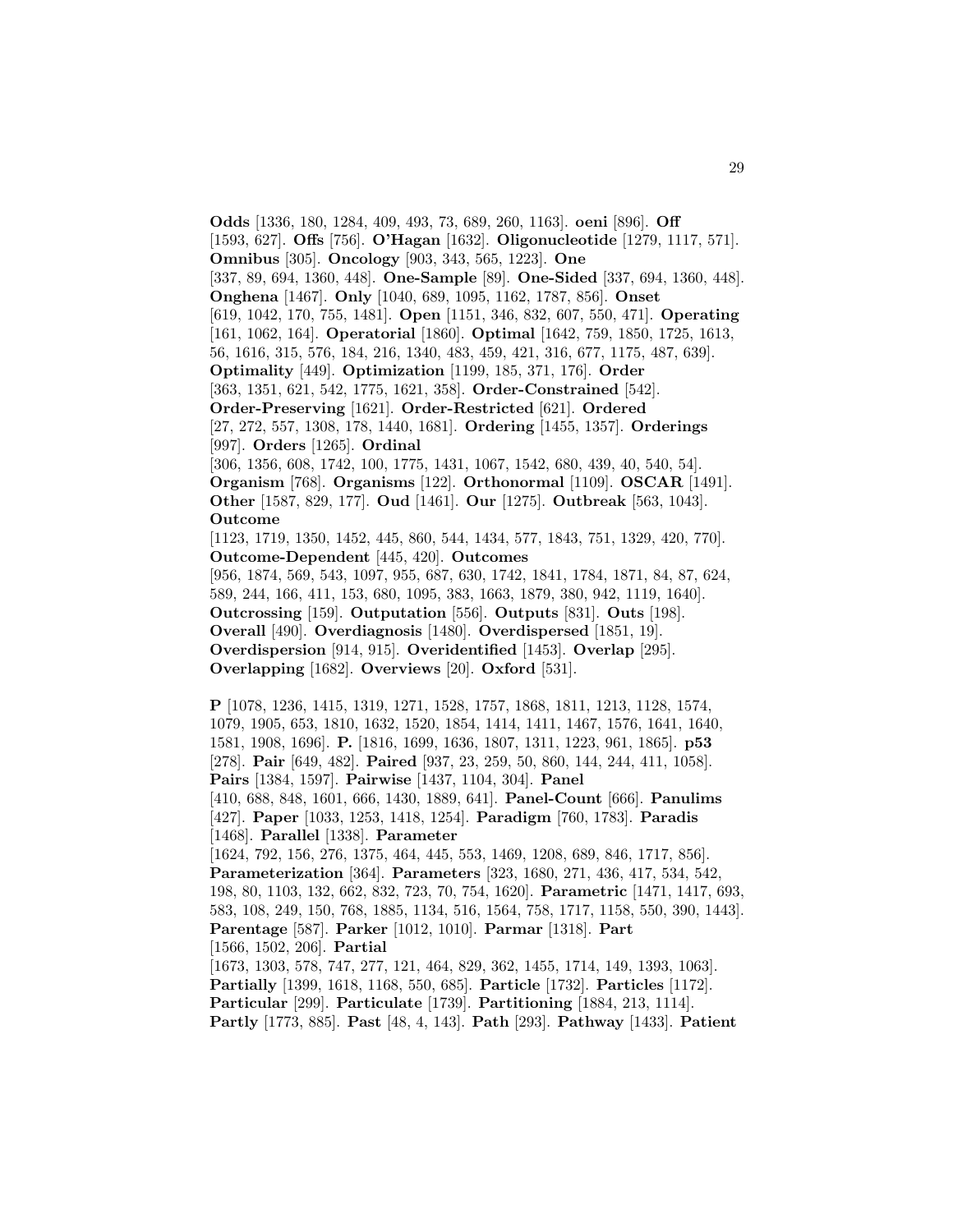[1850, 1303, 989, 1640, 1663, 1482, 788]. **Patient-Reported** [1640]. **Patient-Specific** [1663, 1482]. **Patients** [42]. **Pattern** [486, 181, 637, 695, 1555]. **Pattern-Mixture** [486]. **Patterns** [1869, 359, 256, 828, 1861]. **Paul** [1916]. **Paulson** [1470]. **Pawitan** [1458]. **pbk** [531]. **Peak** [1349]. **Pearson** [1199, 475]. **Pebesma** [1799]. **Pedigree** [297, 889, 1325]. **Pedigrees** [702, 894]. **Penalized** [574, 747, 511, 629, 999, 1191, 1454, 464, 149, 1493, 1620, 1845]. **Penalty** [464]. **Penetrance** [228, 1882, 1193]. **Peng** [1863]. **pennsylvanicus** [1053]. **Penttinen** [1861]. **People** [1587]. **PEPFAR** [1741]. **Peptide** [281]. **Peptide-Binding** [281]. **Percent** [1171]. **Perfectly** [950]. **Performance** [900, 958, 1161, 957, 1565]. **Perinatal** [338]. **Period** [39]. **Periodic** [311, 1533, 1001, 1389, 7]. **Periodontal** [1605]. **Periods** [935]. **Perkins** [1750]. **Permanent** [232]. **Permutation** [342, 1398, 9, 164]. **Persistence** [547]. **Perspective** [1294, 1266, 1579, 1907]. **Perspectives** [820, 1246]. **Peto** [423]. **Petronis** [1752]. **Pharmaceutical** [1267, 1470, 1749, 1463]. **Pharmacodynamic** [303]. **Pharmacokinetic** [303, 443, 712, 13, 1662, 1567, 38]. **Pharmacokinetic/Pharmacodynamic** [303]. **Pharmacology** [1243, 1520]. **Pharmacometrics** [1520]. **Phase** [1728, 1502, 767, 881, 170, 378, 396, 753, 1616, 1387, 86, 576, 1338, 468, 903, 237, 715, 343, 554, 565, 1163]. **Phenotype** [384, 281]. **Philosophical** [1244]. **Photo** [627]. **Photoidentification** [469]. **Phylogenetic** [1374, 1109]. **Phylogenetics** [1468]. **Phylogeny** [932]. **Physical** [896, 1782, 1689]. **Picek** [1313]. **Pigeot** [1407]. **Pilkey** [1572]. **Pilkey-Jarvis** [1572]. **Pilot** [440, 280]. **Pioneer** [1086]. **Pioneers** [820]. **Placebo** [39]. **Placement** [722]. **Planning** [551, 315, 1344]. **Plant** [1422, 94, 176]. **Plasma** [585]. **Platform** [568]. **Plot** [1507, 66, 1516]. **Plots** [1619, 835]. **Plus** [1085, 121]. **Pocket** [1270]. **Point** [264, 1306, 1155, 1351, 1301, 519, 1771, 1803, 1050, 1051, 1606, 1772, 254, 1896, 1861, 714, 669, 1287, 225, 520, 1511]. **Points** [1051, 1296]. **Poisson** [1917, 1918, 915, 418, 279, 151, 914, 632, 1601, 224, 1108, 947, 1552, 641, 625]. **Polacheck** [653]. **Policies** [373, 677]. **Pollock** [232]. **Pollutants** [199]. **Pollution** [1863, 1452, 1739]. **Polya** [1609]. **Polyclonal** [1156]. **Polydesigns** [1096]. **Polymerase** [567]. **Polymorphic** [299]. **Polynomial** [1165]. **Polynomials** [1854]. **Polytomous** [301]. **Pools** [163, 318]. **Popular** [1295]. **Population** [1869, 303, 417, 4, 1054, 1882, 453, 549, 1005, 958, 853, 219, 999, 1455, 587, 1608, 389, 443, 712, 606, 644, 832, 1626, 1786, 1424, 957, 1423, 675, 296, 1204, 1393, 1837, 38, 1300, 1394, 550, 585, 471, 1004, 1537, 1443]. **Population-Based** [1882, 453]. **Populations** [1811, 838, 220, 1151, 849, 681, 537, 1789, 1378, 841, 1236, 1213, 1077, 1641]. **Positions** [895]. **Positive** [1438, 752]. **Positives** [1504]. **Possible** [1555]. **Possibly** [1770, 1716]. **Post** [1534, 137, 686, 1095]. **Post-Randomization** [1095]. **Post-Stratification** [1534, 686]. **Posterior** [1437, 167, 1206]. **Postmortem** [1392]. **Poststratified** [1535]. **Posttest** [773, 635]. **Potency** [1183]. **Potent** [318]. **Potential** [1097]. **Potentially** [208, 577]. **Pothole** [404]. **Power** [759, 803, 1457, 1678, 65, 1232, 395, 1729, 173]. **Powerful**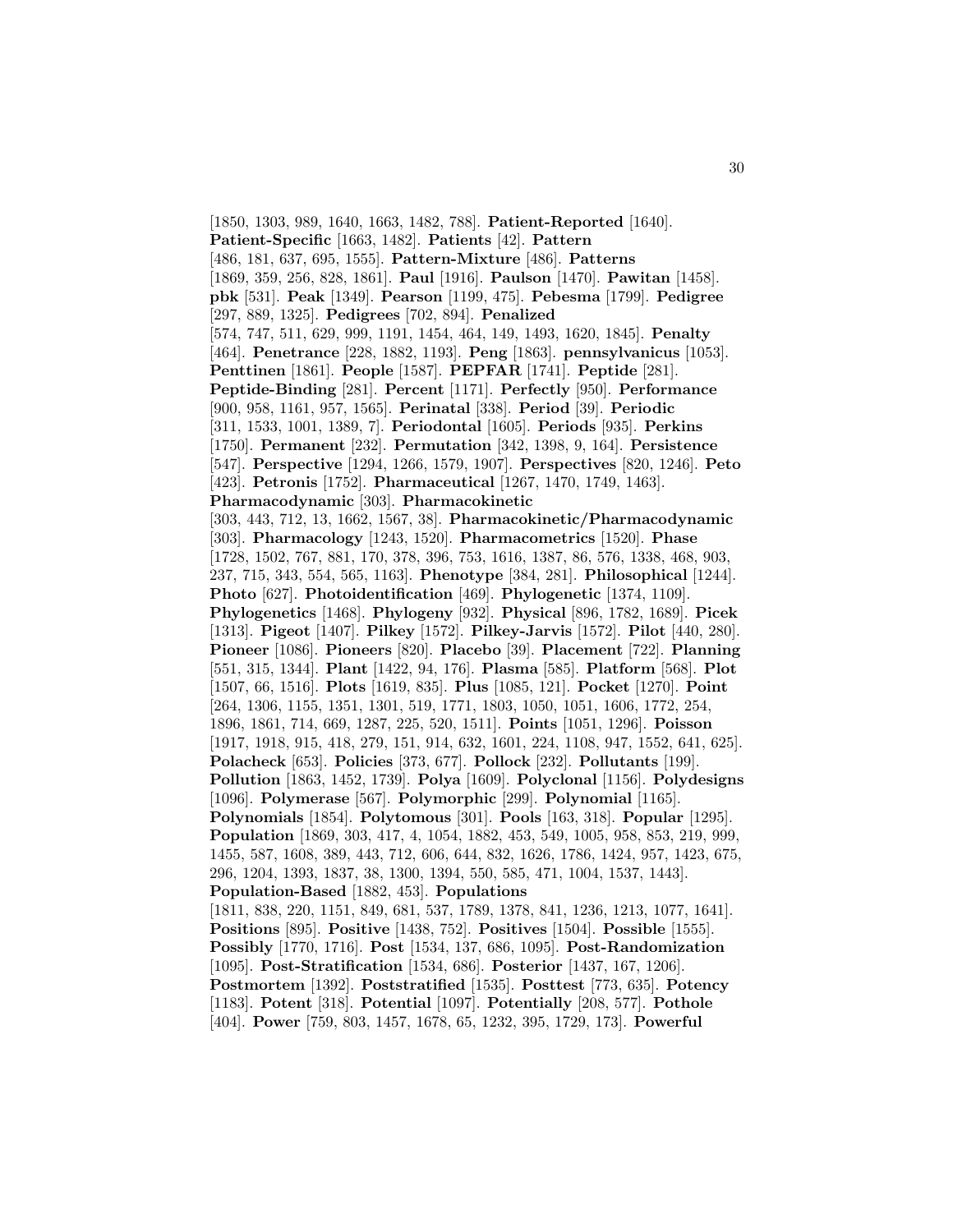[342, 1548, 1597]. **pp**

[1141, 530, 523, 526, 525, 532, 522, 529, 531, 527, 1248, 524]. **Practical** [1317, 1318, 1463, 127, 1414, 1695, 823, 824]. **Practice** [1531, 1589, 1648, 1706, 1239, 1135, 1756, 1864]. **Practitioners** [1646]. **Pragmatic** [1854]. **Prairie** [404]. **Pre** [343]. **Pre-Phase** [343]. **Precision** [545]. **Predator** [1624]. **Predator-Prey** [1624]. **Predict** [1572, 222]. **Predicting** [1303, 1384, 764, 1002]. **Prediction** [1529, 1693, 405, 1181, 152, 384, 1456, 60, 1110, 388, 248, 1729, 1843, 382, 1845]. **Prediction-Based** [384]. **Prediction-Focused** [1181]. **Predictions** [946, 1518, 664, 797, 524]. **Predictive** [98, 1897, 701, 837, 50, 36, 1565]. **Predictiveness** [1444, 1885]. **Predictor** [794, 718, 1542]. **Predictors** [1491, 840, 474, 1062, 631]. **Pregnancy** [580]. **Premature** [931]. **Premutation** [1831]. **Prentice** [760, 1071]. **Prescott** [1261]. **Presence** [1594, 845, 234, 566, 41, 1154, 1602, 239, 242, 617, 1445, 1441, 1670, 1608, 1781, 1623, 1599, 1763, 668, 1828, 1490, 473, 1168, 1192, 1787, 1598, 857]. **Presence-Only** [1787]. **Present** [48, 856]. **Preserving** [1621, 1396]. **Presidential** [1321]. **Press** [1141, 525, 532, 531, 528]. **Pressure** [620]. **Pretest** [773, 635]. **Pretest-Posttest** [773, 635]. **Prevalence** [1042, 453, 705, 1304, 767, 163]. **Prevention** [1130, 615, 307]. **Prey** [1624]. **Primary** [1824, 678, 1432]. **Primer** [1701, 1080, 1856, 1316, 1909]. **Principal** [370, 1361, 1665, 1339, 916, 1782, 917, 585]. **Principles** [1417]. **Printing** [177]. **Prions** [573]. **Prior** [1569, 1154, 285, 545, 1564]. **Priors** [507, 339, 504, 1605, 1830]. **Probabilistic** [1669, 1903, 1245]. **Probabilities** [62, 465, 1169, 1891, 840, 102, 414, 1196, 277, 121, 485, 644, 1047, 10, 1632]. **Probability** [1761, 1437, 491, 1007, 82, 538, 112, 251, 1001, 579, 176, 625, 530, 1643, 1867]. **Proband** [751]. **Probit** [771, 1886]. **Problem** [89, 1862, 209, 902, 591]. **Problematic** [95]. **Problems** [536, 1449, 1887, 1469]. **Procedure** [1541, 1621, 1010, 1011, 171, 1012]. **Procedures** [275, 59, 491, 42, 1753, 858, 1618, 51, 176, 1471]. **Process** [263, 1569, 1612, 581, 385, 1771, 1724, 1803, 1051, 105, 1824, 1601, 1484, 1186, 183, 1372, 1170, 1168, 1773, 1511, 1691]. **Processes** [264, 1213, 1306, 475, 710, 1613, 1351, 1240, 1631, 1050, 1606, 1772, 1611, 1432, 1896, 1390, 668, 714, 225, 1302, 1690, 1259]. **Processing** [1122, 1700]. **Product** [1187]. **Production** [135]. **Profile** [620, 1806, 481, 1773]. **Profile-Likelihood** [481]. **Profiles** [1104, 1116, 1280, 582, 1447, 1329]. **Profiling** [1113]. **Progenies** [115]. **Prognostic** [1434, 1565, 1069]. **Program** [752]. **Programming** [1914]. **Programs** [1539, 371]. **Progression** [467, 243, 105, 1281, 1675, 1482]. **Progressive** [710, 1533]. **Proof** [1176]. **Proof-of-Concept** [1176]. **Propensity** [357, 938, 1845]. **Properties** [670, 211, 1651]. **Proportion** [699, 1054, 304, 1006, 466, 1506]. **Proportional** [845, 180, 1450, 376, 68, 1494, 136, 243, 1284, 613, 1165, 409, 1000, 671, 111, 1166, 1190, 508, 461, 624, 375, 73, 71, 936, 33, 145, 698]. **Proportions**

[900, 1500, 479, 1041, 558, 19, 482, 1685]. **Proposal** [502]. **Proschan** [1406].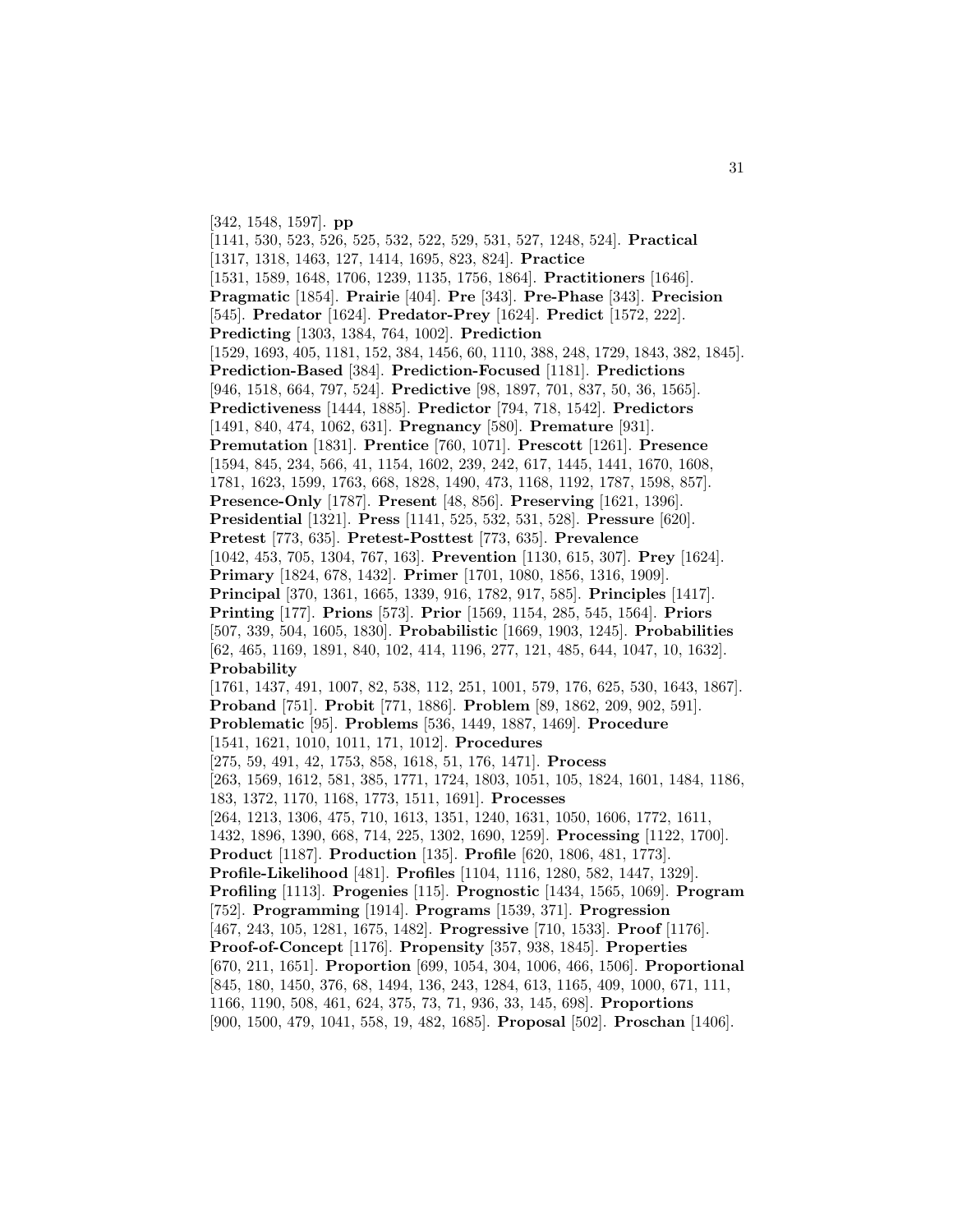**Prospective** [1375, 1514, 680, 994, 1327]. **Prostate** [1916, 833, 1480]. **Protease** [1666]. **Protective** [212]. **Protein** [1384, 1346]. **Proteomic** [1549]. **Proteomics** [1576, 1263]. **Protocols** [177]. **Proximity** [1436]. **PSA** [1480]. **Pseudo** [1334, 1297]. **Pseudo-Likelihood** [1297]. **Pseudo-Observations** [1334]. **Pseudolikelihood** [1368]. **Pseudopartial** [1890]. **Pseudopartial-Likelihood** [1890]. **Pseudovalues** [852]. **Psychiatric** [555]. **Psychology** [1245]. **Public** [1801]. **Publication** [1164, 1130, 679, 66, 1343, 1295]. **Pulsatile** [1798, 582, 1447, 1063]. **Pursuit** [525]. **Putting** [285].

**Q** [26]. **Q-TWiST** [26]. **Qiu** [1744]. **QTL** [895]. **Quadrat** [1154, 1052]. **Quadratic** [1100]. **Qualification** [1135]. **Qualified** [115]. **Qualitative** [351]. **Quality** [1334, 311, 246, 26, 1581, 310, 1640]. **Quality-Adjusted** [311, 246, 310]. **Quality-of-Life-Adjusted** [1334, 26]. **Quantal** [636, 48, 859]. **Quantification** [1071, 571]. **Quantifying** [912, 450, 1400, 1565, 1192]. **Quantile** [79, 1280, 1892, 1662, 1546, 843]. **Quantitative** [1777, 945, 1436, 8, 1520, 30, 1038, 1190, 9, 74, 669, 894, 1113, 159, 298, 761, 1347, 1712, 1878, 942, 1634]. **Quantitative-Trait-Locus** [894]. **Quantities** [677]. **Quasi** [1155, 434, 1293]. **Quasi-Least** [434]. **Quasi-Likelihood** [1155, 1293]. **Questionnaire** [794]. **Queueing** [848].

## **R**

[1078, 1236, 1089, 1085, 1266, 1472, 1417, 1762, 1913, 530, 1634, 1521, 1863, 815, 1463, 1904, 1755, 1749, 1632, 1214, 1692, 1699, 1903, 1261, 1465, 1799, 1630, 1577, 1404, 1806, 1218, 1075, 531, 1641, 1264, 1583, 1224, 1907, 1225, 1584, 1870, 1914, 1809, 1799, 1808, 1758, 1807, 1313, 1413, 1857, 1460, 1468, 1913]. **R.** [1227, 1646, 1813, 1759, 1867, 1631, 1220, 1700, 1696]. **R.-D** [1404]. **Rabe** [1268, 1704]. **Rabe-Hesketh** [1268, 1704]. **Race** [235]. **Radiation** [1792]. **Radio** [931, 547]. **Radio-Tag** [931]. **Rakow** [1632]. **Ramsay** [1310]. **Random** [619, 1356, 64, 503, 233, 263, 1458, 713, 604, 1899, 427, 1358, 12, 221, 1556, 150, 109, 796, 133, 1161, 151, 1765, 1066, 1369, 409, 132, 1428, 1156, 364, 1766, 439, 1204, 646, 70, 609, 789, 1675, 1552, 54, 1889, 207, 390, 1004, 1827, 302, 413, 1690, 1858]. **Random-Effect** [1765]. **Random-Effect-Based** [1889]. **Random-Effects** [1428, 439, 1675]. **Randomised** [1904]. **Randomization** [1408, 892, 257, 1841, 1337, 373, 1095, 677, 1119, 1388, 1260, 1467]. **Randomization-Derived** [892]. **Randomized** [785, 1269, 1320, 1500, 1817, 1622, 1728, 862, 1678, 468, 1797, 508, 87, 798, 948, 1339, 879, 1848, 250, 994, 1818, 1718, 883, 1596]. **Rank** [937, 1551, 836, 647, 304, 1853, 144, 112, 640, 1211, 1058, 1729, 1600, 1396, 1298, 1483, 1187, 487]. **Rank-Based** [937, 304, 144]. **Ranked** [441, 322, 801, 1054, 1710, 483, 1893, 727]. **Ranked-Set** [801]. **Ranking** [1503, 1713]. **Rankings** [686]. **Rao** [363]. **Rapidly** [1059]. **Rare** [1404, 419, 1138, 6]. **Rasch** [291]. **Rasch-Type** [291]. **Ratcliff** [815]. **Rate**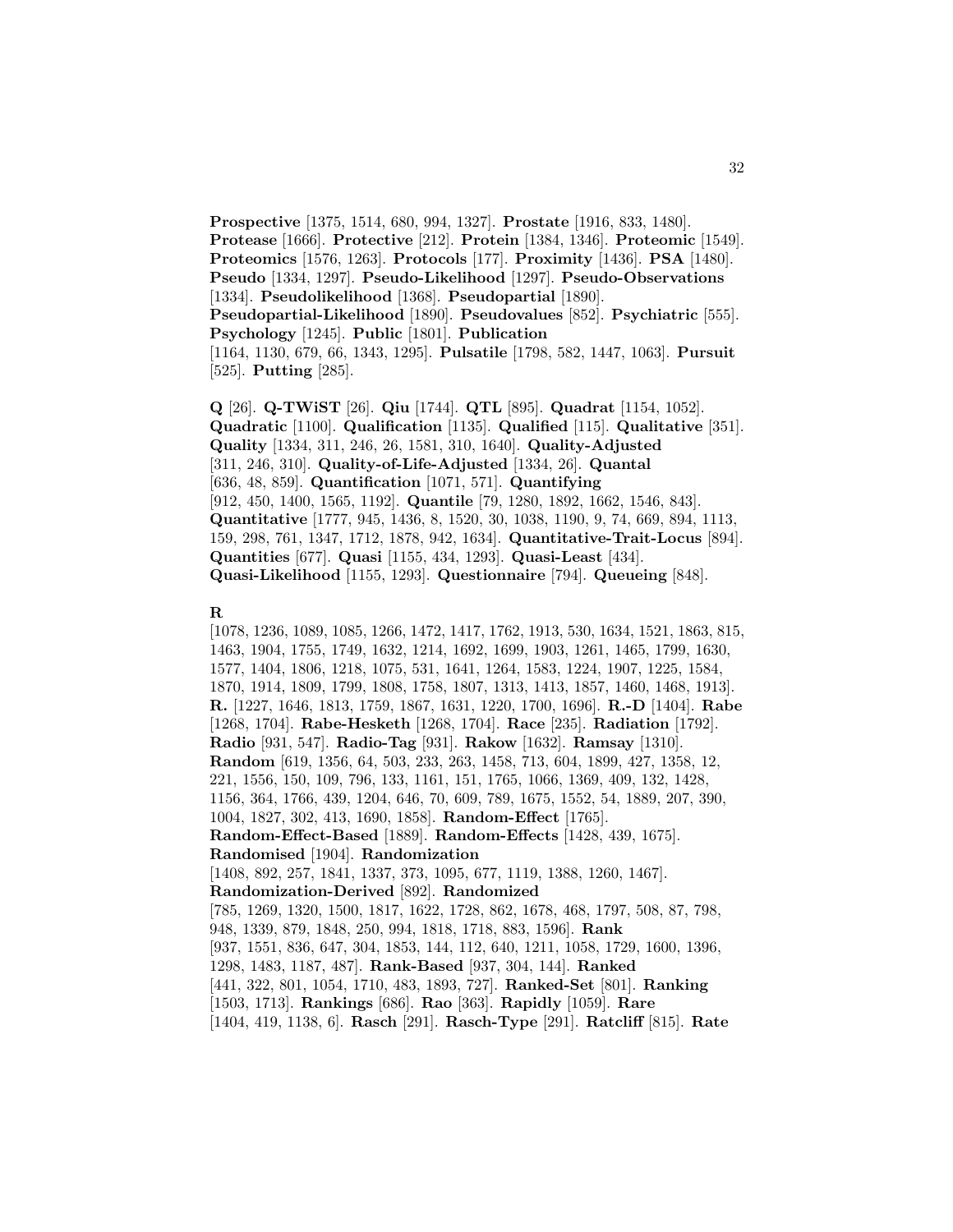[693, 586, 649, 201, 59, 234, 155, 1733, 1614, 90, 32, 34, 830, 725, 905, 1382]. **Raters** [275]. **Rates** [616, 959, 378, 549, 1171, 476, 52, 580, 1682, 321, 544, 1671, 572, 1738, 1370, 1438, 638, 748, 1482]. **Ratio** [350, 649, 1336, 106, 1791, 230, 104, 689, 173, 448, 484, 482, 725, 260, 1617, 428, 579, 114]. **Rationale** [492]. **Ratios** [219, 493, 532, 1657, 1120, 1163, 333]. **Raton** [1141]. **Rattanasiri** [1806]. **Ratto** [1909]. **Ray** [479]. **Reaction** [930, 977, 1035, 1093, 1257, 1324, 1421, 1591, 1649, 1707, 583, 567]. **Reaction-Based** [567]. **Reader** [930, 977, 1035, 1093, 1257, 1324, 1421, 1591, 1649, 1707]. **Real** [388]. **Real-Time** [388]. **Really** [1316]. **Reanalysis** [288]. **Reasoning** [1316, 1245, 1635]. **Reassessment** [451, 398, 557, 169, 1293]. **Recapture** [291, 1353, 436, 1538, 258, 62, 791, 931, 59, 958, 1425, 1152, 1234, 1151, 643, 548, 346, 470, 1670, 290, 644, 832, 1786, 1738, 63, 607, 957, 502, 891, 674, 1737, 1222, 10, 179, 754, 1836, 1300, 1506, 1394, 996, 390, 1004, 652]. **Received** [508, 588]. **Receiver** [1062, 164]. **Receiving** [1719]. **Recombination** [253, 415]. **Reconstructing** [1575]. **Reconstruction** [297, 1383]. **Record** [719]. **Records** [1849, 889]. **Recovery** [503, 436, 141, 616, 258, 292, 791, 137, 470, 232, 1671]. **Recovery/Recapture** [470]. **Recruitment** [1155]. **Recurrence** [886, 113]. **Recurrent** [410, 935, 848, 1771, 78, 617, 1177, 1333, 1630, 763, 1601, 1828, 1600, 1283, 1827]. **Recurrent-Event** [410]. **Redetermination** [437]. **Reduce** [1280]. **Reduced** [627]. **Reduction** [829, 1621, 1898, 18, 513, 1804]. **Reestimation** [792, 882]. **Referees** [1477]. **Reference** [1155]. **Refinement** [884]. **Reflection** [760]. **Regimes** [1340]. **Region** [221, 1900, 404]. **Regional** [1731, 1671]. **Regions** [953, 1682, 348, 954, 421]. **Registration** [797]. **Registries** [453]. **Registry** [1849, 805]. **Regression** [1334, 1470, 1812, 1870, 447, 175, 1628, 1373, 1491, 950, 574, 1291, 1918, 309, 801, 1057, 1899, 1543, 1070, 1181, 1619, 1891, 578, 799, 543, 150, 608, 246, 682, 1771, 1494, 1855, 1152, 1182, 165, 80, 60, 1159, 1161, 151, 999, 209, 200, 1854, 464, 1165, 1659, 914, 1892, 1695, 1770, 648, 802, 1107, 852, 1049, 1795, 1046, 132, 724, 1492, 1374, 111, 1067, 1433, 1900, 123, 1592, 1337, 355, 632, 1898, 369, 256, 1514, 589, 1002, 218, 706, 762, 700, 29, 361, 146, 584, 1285, 1115, 73, 224, 915, 1793, 1848, 55, 202, 36, 1355, 1372, 19, 1715, 1655]. **Regression** [473, 524, 387, 1290, 425, 750, 1430, 40, 383, 1315, 124, 1835, 163, 498, 15, 70, 251, 1224, 1448, 1483, 54, 408, 1773, 898, 1907, 1676, 1794, 843, 390, 1481, 1544, 7, 1558, 413, 1917, 1215]. **Regressions** [133, 507]. **Regular** [927, 975, 1034, 1091, 1142, 1229, 1255, 1273, 1322, 1419, 1475, 225]. **Regularization** [1620]. **Regularizations** [1628, 1492]. **Regularized** [1769, 1167]. **Regulation** [222]. **Regulatory** [235, 1144]. **Reid** [1583]. **Reiss** [1404]. **Rejoinder** [744, 1563, 1510, 815, 1150, 956, 1820, 653, 958, 242, 1365, 954, 1011, 988, 915, 961, 1009, 1920, 917, 520, 817]. **Relapse** [693]. **Related** [1912, 1735, 551, 1784, 677, 1461]. **Relatedness** [342]. **Relating** [281]. **Relationship** [384]. **Relationships** [160, 1871]. **Relative** [1124, 1040, 279, 285, 1165, 1183, 564, 703]. **Relatives** [116]. **Reliability**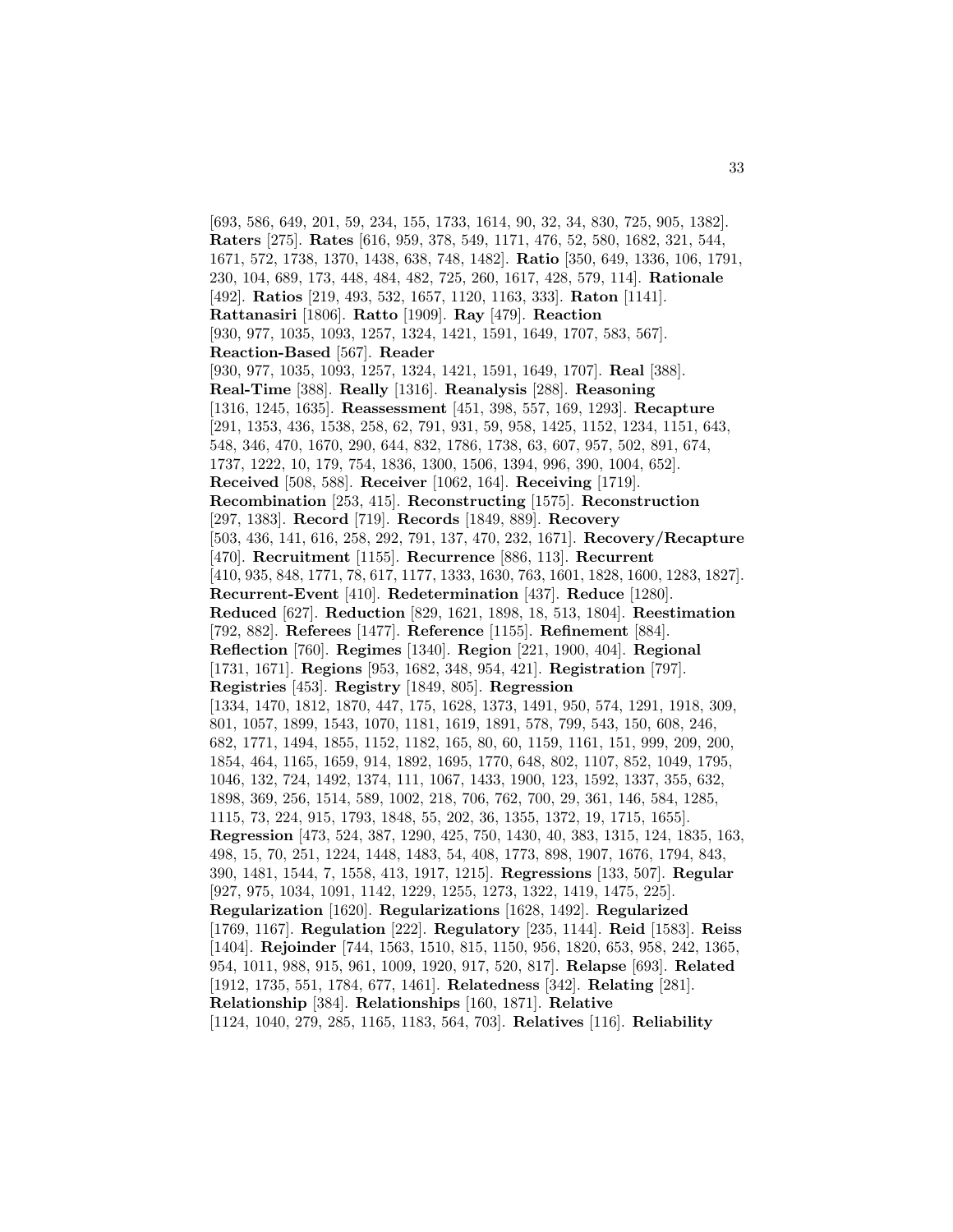[1910, 1205, 642, 861, 1525, 1529, 1579]. **Reliable** [1506, 1635]. **Remaining** [1002]. **Remission** [376]. **REML** [350]. **Removal** [1005]. **Removal-Based** [1005]. **Removals** [390]. **Renewal** [1170]. **Reparameterizing** [181]. **Repeated** [97, 1356, 785, 1215, 102, 1894, 174, 798, 1305, 529, 752, 933, 437]. **Replacement** [1734]. **Replicated** [441, 675, 1713]. **Replied** [365, 138, 1686, 1401, 188, 326, 328, 400, 1309, 1233, 1403, 1127, 1688, 1684, 776, 1627, 1629, 1235, 726, 808, 1745, 1307]. **Reply** [593, 1918, 492, 190]. **Report** [738, 825, 661, 826, 1478, 1708]. **Reported** [1640]. **Reporting** [616]. **Reports** [533, 660, 784, 813, 878, 926, 971, 1026, 1027, 1028, 1029, 1030, 1031, 1032, 1084, 1250, 1140, 600]. **Reproducibility** [319]. **Requirements** [1678]. **Requiring** [271]. **Resampling** [411, 1139, 828, 1532]. **Resampling-Based** [828, 1532]. **Research** [676, 315, 1756, 1604, 532, 1762, 1698, 1802]. **Researchers** [1646]. **Residual** [1040, 845, 1161, 1496, 1892, 1206, 1720]. **Residual-Based** [1720]. **Residuals** [68, 368, 1764]. **Resight** [791, 1734]. **Resistance** [1375, 1281, 182]. **Resistant** [1612]. **Resolvable** [1048]. **Resonance** [270]. **Resource** [58, 1625]. **Resources** [1573]. **Respect** [989]. **Respiratory** [116, 1614]. **Responded** [140]. **Response** [636, 1735, 1408, 1730, 940, 62, 1057, 103, 1202, 1094, 687, 536, 160, 858, 1454, 1674, 1765, 1823, 697, 100, 1183, 1540, 14, 32, 452, 859, 1003, 1615, 1542, 421, 316, 1326, 1440, 40, 1175, 996, 1119, 191, 1]. **Response-Adaptive** [1408, 1119]. **Responses** [839, 690, 486, 12, 129, 198, 102, 35, 1328, 1716, 74, 347, 1442, 646, 383, 1056, 1889]. **Responsiveness** [174]. **Restarting** [227]. **Restricted** [1334, 336, 257, 621, 1289, 1900, 1469]. **Restriction** [804]. **Restrictions** [358]. **Restrictive** [39]. **Results** [440]. **Retrospective** [1770, 941]. **Review** [1078, 1236, 1228, 1088, 1089, 1086, 1225, 1227, 1087, 1090, 1141, 1226, 1267, 1415, 1268, 1470, 1471, 1269, 1320, 1473, 1319, 1266, 1317, 1472, 1270, 1271, 1318, 1416, 1528, 1584, 1643, 1646, 1642, 1644, 1585, 1703, 1527, 1586, 1645, 1587, 1701, 1702, 1704, 1529, 1757, 1812, 1813, 1868, 1759, 1762, 1869, 1816, 1866, 1911, 1815, 1760, 1761, 1915, 1870, 1867, 1912, 1913, 1811, 1814, 1914, 1213, 1128, 1523, 1693, 1572, 1405, 530, 1639, 1574, 1573, 1634, 1521, 1074, 1080, 1310, 1408, 1409, 1458, 523, 1519, 1863, 1463, 1077]. **Review** [1079, 1905, 1904, 1755, 196, 1578, 1580, 1407, 1862, 1810, 1749, 1081, 1697, 1632, 1214, 1518, 1859, 1082, 526, 1215, 1692, 1221, 1633, 1631, 1809, 1410, 1638, 1522, 1699, 1216, 1855, 1698, 1903, 1756, 1412, 1803, 1910, 1690, 1516, 1525, 1261, 1748, 1906, 1465, 1524, 1864, 1747, 1753, 1799, 1520, 1217, 1854, 1406, 1808, 1630, 1577, 1404, 1758, 1414, 1806, 1265, 1083, 1800, 1459, 1637, 1750, 1636, 1218, 1526, 1805, 821, 1075, 1411, 525, 1312, 1466, 1469, 1467, 1861, 1807, 1313, 532, 1860, 1314, 522, 1464, 1575, 1311, 529, 1219, 1462, 1801, 1220, 1076, 1576, 1858, 531, 1746, 527, 1579, 1222]. **Review** [1223, 1248, 1073, 1635, 1413, 1517, 1641, 1857, 1909, 1752, 1640, 1856, 1460, 524, 1581, 1468, 1264, 94, 1582, 1315, 1754, 1689, 1700, 1908, 1694, 1802, 1865, 1259, 1583, 1461, 1224, 1804, 1262, 528, 1696, 1907, 1263, 1691, 1751]. **Reviews**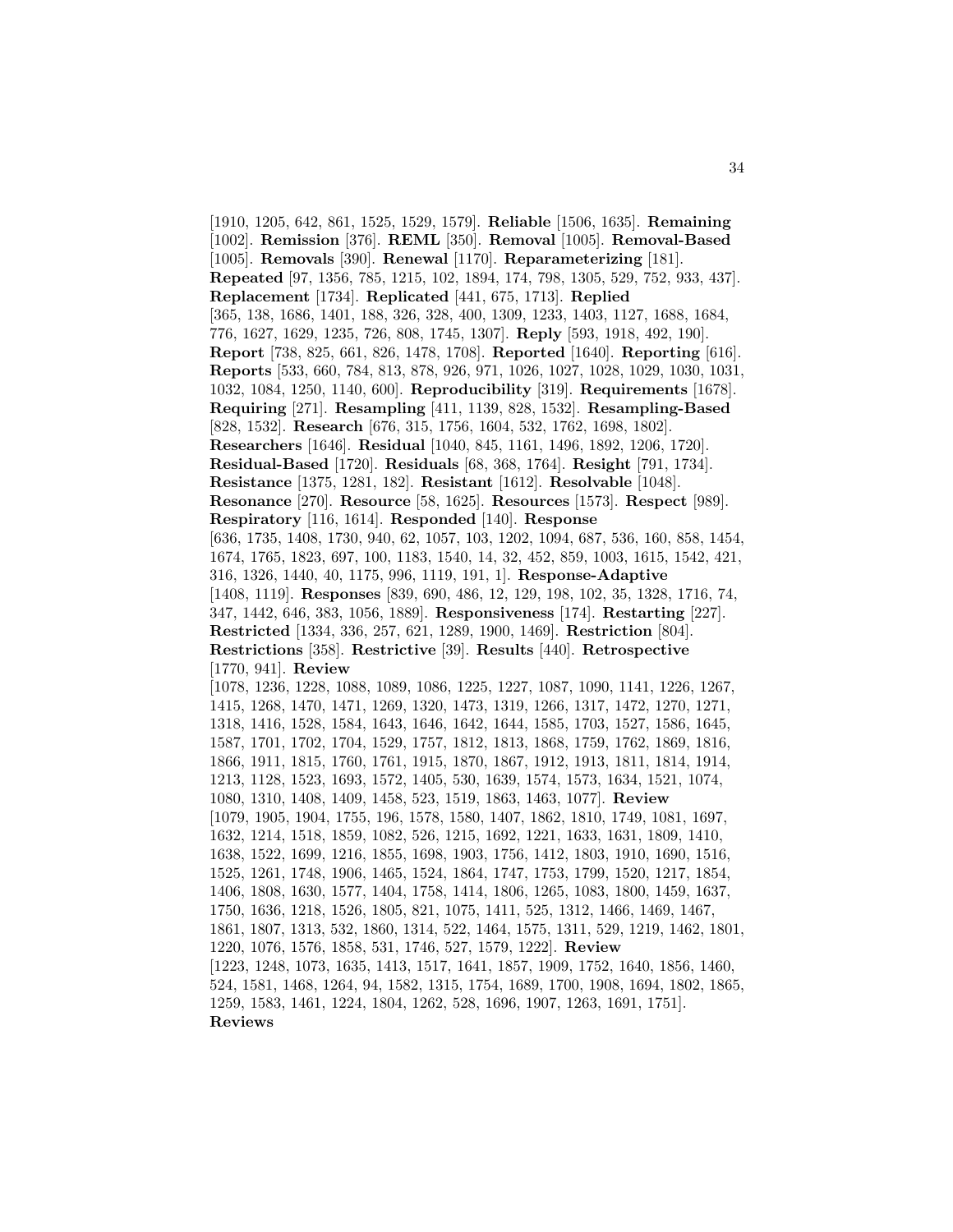[965, 1014, 93, 495, 972, 973, 974, 1085, 1417, 864, 925, 777, 865, 594, 1021, 778, 1019, 1316, 866, 728, 596, 867, 868, 809, 969, 1018, 654, 1016, 729, 811, 924, 730, 922, 657, 779, 1024, 780, 963, 966, 967, 781, 964, 1023, 1020, 595, 782, 731, 732, 1025, 1695, 733, 1260, 869, 659, 812, 783, 597, 962, 598, 1022, 656, 735, 810, 870, 871, 734, 872, 193, 238, 283, 331, 366, 429, 562, 599, 1015, 970, 968, 923, 873, 921, 658, 1013, 736, 920, 874, 655, 737, 1017, 875, 876, 877, 46, 142, 401, 455]. **Revised** [1251, 1404]. **Revisit** [45]. **Revisited** [1188, 1395, 1158]. **Reweighting** [1374]. **Rhythms** [1008, 609, 1009]. **Riani** [1082]. **Ribeiro** [1574]. **Richard** [1497]. **Richness** [1154]. **Ridout** [521]. **Right** [239, 242, 464, 829, 907, 1330]. **Right-Censored** [464, 829]. **Ring** [503, 141]. **Ring-Recovery** [503, 141]. **Risk** [636, 1634, 1044, 44, 1040, 1736, 989, 213, 590, 952, 507, 1165, 884, 45, 1060, 449, 859, 691, 74, 1579, 484, 752, 942, 559, 2]. **Risks** [1498, 1768, 637, 1654, 1783, 285, 204, 852, 1499, 355, 305, 939, 1285, 1168]. **Ritz** [1870]. **Robert** [1414]. **Robin** [1519]. **Robust** [991, 1571, 935, 1429, 844, 414, 1036, 1577, 1883, 346, 1901, 232, 1919, 1118, 458, 674, 351, 1600, 934, 1920, 92, 231, 471, 639, 1313]. **Robustified** [1714]. **Robustness** [709, 1282, 1824, 1304, 69]. **ROC** [1356, 1735, 1291, 49, 837, 1885, 1666, 123, 1376, 1357, 51, 1125, 183, 1069, 911]. **ROC-Based** [1666]. **Rock** [427]. **Rodent** [477]. **Rodolphe** [1519]. **Roff** [1260]. **Rogerson** [1908]. **Rohani** [1636]. **Role** [760]. **Root** [905]. **Rosenberger** [1408]. **Rotary** [177]. **Rousset** [1077]. **Row** [1048]. **Row-Column** [1048]. **Royston** [1854]. **Rubin** [1472, 240]. **Rubinsteina** [1699]. **Rubio** [1799]. **Rule** [417]. **Rules** [61, 605]. **Ruppert** [1266]. **Ryan** [1411].

**S** [1236, 521, 1225, 1141, 1085, 1268, 1470, 1269, 1417, 1586, 1702, 1704, 1529, 1812, 1816, 1811, 1316, 1409, 1519, 815, 1755, 1580, 1215, 1410, 1522, 1698, 1910, 1753, 1799, 1083, 1750, 1466, 1467, 1860, 522, 1464, 529, 1801, 1222, 1073, 1641, 961, 1752, 1460, 1264, 528, 1696]. **S-Plus** [1085]. **S.** [1228, 1226, 1320, 1812, 1911, 1811, 1580, 1214, 1216, 1758, 1806, 1635, 1909, 1802]. **S.-C** [1816, 1522, 1698, 1752]. **S.-Y** [1466]. **Saban´es** [1918]. **Sabelis** [525]. **Safety** [708]. **SAGE** [564, 1379]. **Saisana** [1909]. **Saltelli** [1909]. **Sample** [323, 1559, 308, 803, 649, 27, 89, 792, 901, 1451, 705, 836, 356, 1342, 838, 721, 505, 952, 1678, 126, 1279, 769, 575, 681, 237, 217, 87, 211, 1503, 882, 1564, 26, 633, 1010, 1011, 169, 640, 1729, 1370, 745, 1796, 173, 1600, 1655, 444, 482, 1583, 1174, 437, 1012, 1698]. **Sample-Size** [633, 437]. **Sampled** [229, 1193]. **Samples** [322, 1098, 1036, 121, 1514, 1893, 260, 163, 1836, 1443]. **Sampling** [1236, 1741, 1472, 241, 441, 322, 1099, 801, 1054, 1386, 72, 344, 1005, 1154, 28, 953, 1733, 239, 242, 1289, 1052, 293, 764, 1734, 767, 348, 954, 483, 472, 171, 182, 1641, 1209, 727, 751, 1201, 420, 1811, 1573]. **Sandwich** [356]. **Sarabia** [1813]. **SAS** [1584, 1913, 1463, 1808, 1248, 1073, 1790, 1141, 1911, 1248, 1814]. **SAS(R)** [1218]. **Satorra** [1461]. **Saturation** [234]. **Sauerbrei** [1854]. **Saunders** [1529]. **Saveliev** [1857]. **Scalar** [1329]. **Scale** [1568, 1187].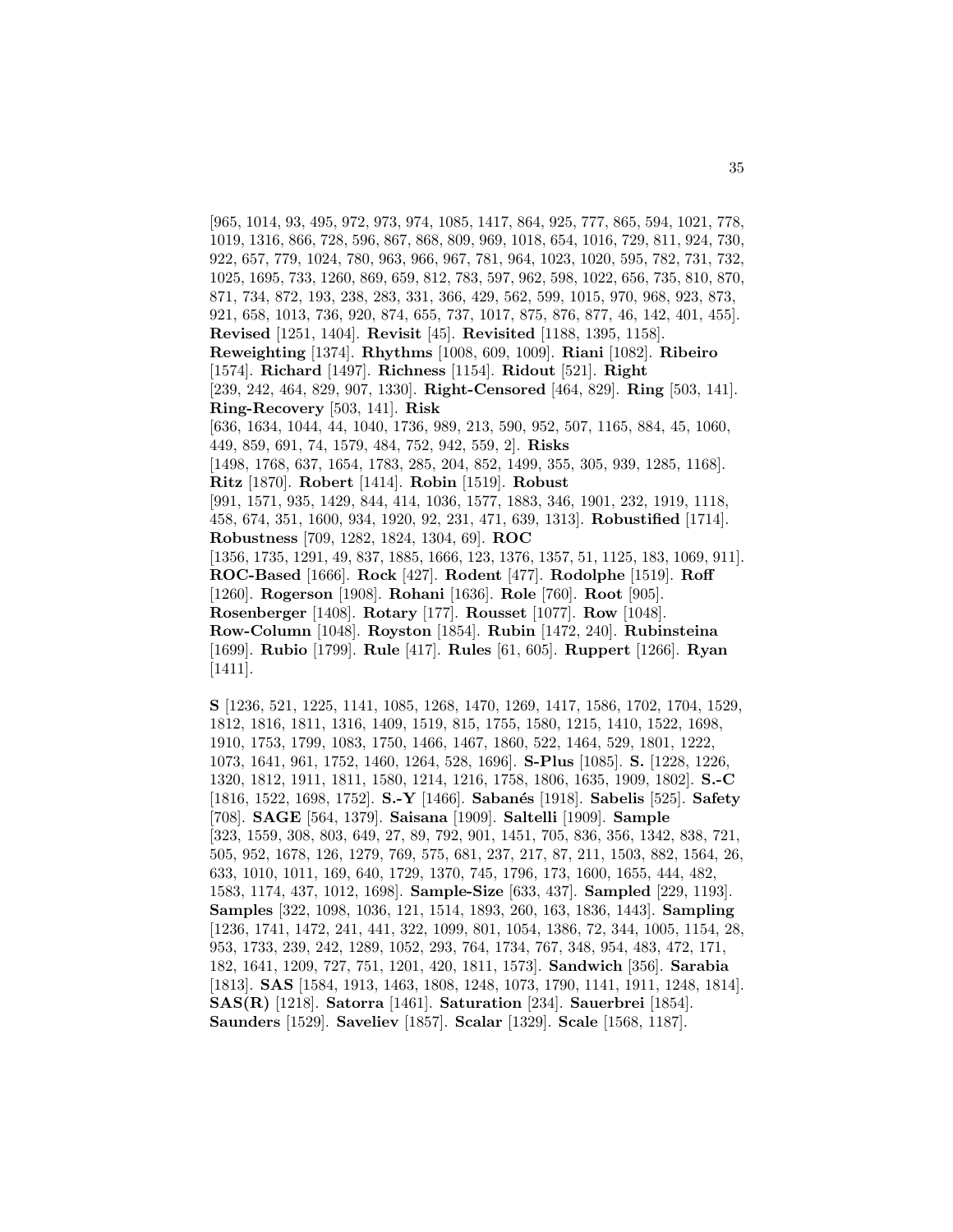**Scale-Invariant** [1187]. **Scaled** [135, 84]. **Scaling** [1064]. **Scalp** [288]. **Scan** [1286, 1883, 546]. **Scanning** [1501]. **Scatter** [1763]. **Schabenberger** [1218]. **Schafer** [1633]. **Schbath** [1519]. **Schedule** [880]. **Scheike** [1315]. **Scheme** [1055, 420]. **Schemes** [1201]. **Scherer** [363]. **Schizophrenia** [1392]. **Schnatter** [1409]. **Schwarz** [502]. **Science** [1520]. **Sciences** [1701, 1696, 531, 1470, 1702, 1757, 1128, 1220, 1689, 1461]. **Scientific** [676, 1244, 1075]. **Scientists** [1572, 528, 1529, 1216]. **Score** [541, 1683, 1776, 1166, 938, 449, 633, 224, 936, 539, 1681]. **Score-Independent** [1681]. **Scores** [357, 585]. **Scoring** [272, 1308]. **Scott** [363, 1302]. **Screening** [1124, 1673, 119, 25, 1616, 118, 449, 248, 307, 994, 343, 1480, 1001, 1389, 752, 1226]. **Seabird** [6]. **Seamlessly** [468]. **Search** [397, 591, 1395, 1112, 1082]. **Seber** [1053, 1153, 1425, 607, 1536]. **Second** [1351]. **Second-Order** [1351]. **Secondary** [276, 91]. **Secretion** [1297]. **Secretion-Generating** [1297]. **Secretions** [1063]. **Sectional** [467, 1375, 1732, 691]. **See** [128]. **Seemingly** [1045]. **Segal** [1696]. **Segmentation** [744, 918, 739, 919, 741, 226, 740, 1377, 742, 743]. **Segmentation/Clustering** [1377]. **Segmented** [802, 473]. **Segments** [131]. **Segregation** [114, 117]. **SEIR** [1203]. **Selected** [239, 242, 1679, 889, 1378, 130, 1095, 894]. **Selecting** [701, 512, 788]. **Selection** [1491, 1727, 1821, 1077, 1850, 1106, 899, 604, 1874, 1622, 1181, 1656, 989, 1891, 464, 1625, 470, 1369, 1795, 345, 1666, 1805, 1503, 1822, 1740, 158, 718, 266, 547, 577, 771, 1796, 1180, 1545, 416, 1620, 898, 176, 910, 1858]. **Selective** [1113]. **Self** [1090, 713, 239, 242, 14, 1339, 422]. **Self-Designing** [422]. **Self-Examination** [1339]. **Self-Learning** [1090]. **Self-Modeling** [14]. **Self-Selected** [239, 242]. **Selvin** [1802]. **Semi** [1910, 1717, 1691, 1910]. **Semi-Markov** [1910, 1691, 1910]. **Semi-Parametric** [1717]. **Semiautomatic** [226]. **Semicompeting** [1783, 1499, 1285]. **Semicontinuous** [949]. **Semiparametric** [1550, 410, 308, 535, 683, 616, 845, 1057, 1336, 1728, 945, 214, 1631, 617, 1495, 1152, 165, 1284, 795, 1151, 247, 907, 648, 1133, 1540, 409, 1184, 635, 406, 1826, 1374, 1653, 516, 1328, 1433, 1118, 369, 1385, 480, 1305, 939, 1185, 1825, 1189, 893, 202, 667, 460, 1557, 425, 1664, 113, 751, 1201, 312, 1773, 1283, 1676, 1004, 1443, 1827, 7, 1558, 420, 1746]. **Semiparametrically** [540]. **Semivarying** [1371]. **Sensitivity** [208, 451, 181, 570, 1747, 1659, 1064, 723, 1341, 1095, 1909, 1782, 1570, 197, 498, 1001, 1212]. **Separability** [1306, 714]. **Separation** [1898]. **September** [1258]. **Sequence** [744, 1867, 530, 918, 739, 919, 1880, 838, 741, 1381, 131, 1853, 740, 281, 742, 743, 255]. **Sequences** [1501, 998, 1177, 485]. **Sequential** [306, 937, 509, 1785, 605, 403, 792, 170, 1622, 488, 904, 276, 678, 91, 313, 144, 941, 1178, 324, 588, 439, 1664, 579, 1388]. **Sequentially** [20]. **Serfling** [1577]. **Serial** [707, 245, 910]. **Series** [98, 1903, 99, 199, 1758, 1134, 216, 1326, 524, 1607, 1081].

**Series-Nonparametric** [1134]. **Serum** [163]. **Service** [1529, 544]. **Set** [441, 322, 801, 1054, 483, 1893, 727]. **Sets** [1301]. **Setting** [1783]. **Several**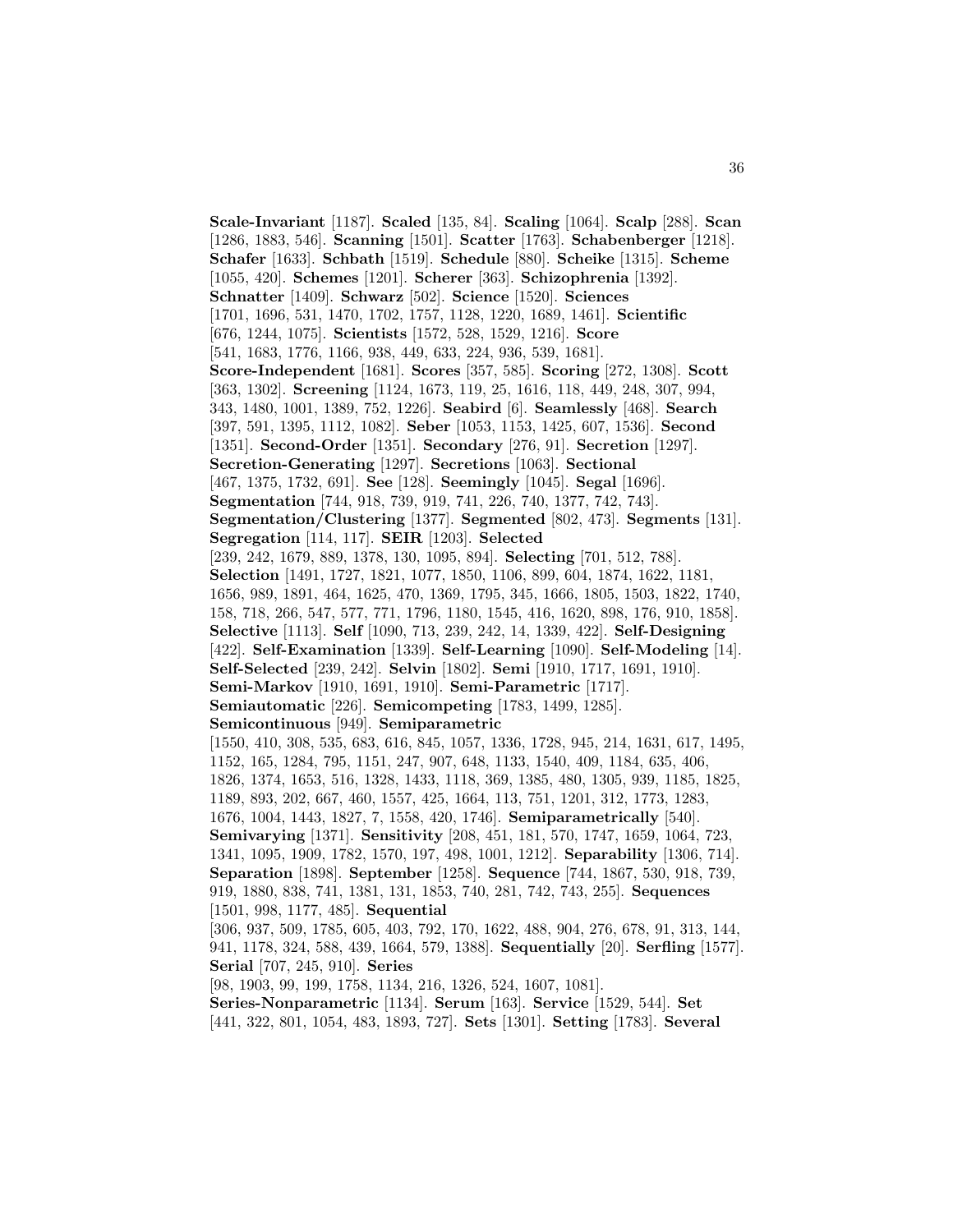[537, 290, 449]. **Severe** [1614]. **Severity** [64, 1332]. **Sex** [532]. **Sexual** [1604]. **Shaked** [1265]. **Shalabh** [1912]. **Shantikumar** [1265]. **Shao** [1698]. **Shape** [609]. **Shape-Invariant** [609]. **Shared** [1449, 763, 1003, 1717, 850]. **Sharing** [703, 296]. **Sharp** [1378]. **Sheep** [1061]. **Sheskin** [1471]. **Shiboski** [1215]. **Shmulevich** [1700]. **Short** [631]. **Short-Term** [631]. **Shoukri** [1584]. **Should** [133]. **Shrinkage** [1491, 353, 564, 1593, 1873, 585]. **Shrinkage-based** [1873]. **Shrunken** [1195]. **Sided** [337, 694, 1360, 448]. **Sides** [761]. **Siegmund** [1751]. **Sigmund** [525]. **Sign** [1595]. **Signal** [1700]. **Signatures** [771]. **Signed** [1551, 1058]. **Signed-Rank** [1551]. **Significance** [1118]. **Significant** [1654]. **Silverman** [1310]. **SIMEX** [1046]. **Similarity** [1098, 1669, 262, 1835]. **Simon** [1316]. **Simple** [1559, 451, 1622, 268, 129, 66, 952, 426, 324, 1212]. **Simplex** [118]. **Simplifying** [1359]. **Simulation** [1240, 167, 1138, 124, 1755, 1699]. **Simultaneous** [1680, 937, 1491, 1727, 463, 1328, 767, 1378, 1194]. **Simultaneously** [125]. **Single** [1173, 81, 753, 1783, 115, 715, 371]. **Single-** [1173, 753]. **Single-Arm** [715]. **Single-Locus** [115]. **Singpurwalla** [1579]. **Singularity** [292]. **Site** [1449, 1359, 1047, 369]. **Sites** [491, 254, 492]. **Sivakumar** [1088]. **Size** [803, 294, 956, 792, 280, 1451, 705, 549, 569, 836, 1342, 1650, 1698, 955, 1678, 126, 769, 575, 681, 587, 1608, 389, 237, 644, 217, 87, 1503, 882, 1564, 26, 483, 633, 1010, 1011, 169, 1423, 1729, 1370, 675, 745, 1796, 173, 296, 1600, 482, 501, 1174, 1300, 1394, 550, 471, 1004, 1537, 437, 1012]. **Size/Power** [803]. **Sizes** [1559, 1366, 1279, 87, 1626, 1299, 1732, 499, 1872]. **Skill** [946, 1507]. **Skin** [28]. **Skrondal** [1704]. **Sliced** [1628, 1492]. **Small** [323, 649, 356, 953, 721, 1279, 1404, 87, 211, 348, 954, 444, 1583, 1174]. **Small-Sample** [323, 649, 356, 721, 211, 444]. **Smeeton** [1528]. **Smith** [1857, 1089, 1517]. **Smoking** [1852]. **Smooth** [799, 796, 947, 1558]. **Smoothers** [628]. **Smoothing** [747, 1166, 321, 1424, 1299, 248, 1206, 609, 1298, 610, 523]. **Smoothly** [1788]. **Smooths** [1187]. **SMR** [168]. **Soay** [1061]. **Society** [1325]. **Software** [185, 1513, 1695, 1914]. **Sojourn** [25]. **Solution** [209, 1898]. **Solutions** [1214]. **Solved** [1862]. **Some** [1155, 773]. **Sound** [1145]. **Source** [1043]. **Sources** [1569, 861]. **Souvaine** [1577]. **Space** [1049, 1469, 1789, 1536, 805, 1259, 851]. **Space-Time** [1049, 805, 1259]. **Sparse** [1485, 992]. **Spatia** [262]. **Spatial** [518, 603, 1306, 1238, 1405, 693, 913, 1731, 475, 405, 1683, 1350, 1884, 223, 1351, 1654, 1774, 831, 1172, 134, 137, 1050, 1606, 52, 1772, 545, 1799, 1286, 1839, 1800, 406, 1896, 321, 1861, 1512, 1605, 797, 1108, 404, 714, 349, 1487, 1287, 1048, 1875, 415, 382, 1764, 1511]. **Spatial-Temporal** [1306, 714]. **Spatially** [1486, 1173, 1538, 1005, 476, 544, 1391, 1605, 675, 933]. **Spatiotemporal** [581, 270, 1352, 1390, 610]. **Speciated** [1172]. **Species** [435, 1098, 1154, 581, 853, 1052, 890, 1877, 159, 295]. **Specific** [561, 959, 1876, 956, 989, 569, 955, 339, 626, 1191, 510, 431, 1792, 662, 1111, 1828, 10, 1657, 1663, 1482]. **Specificity** [122]. **Specified** [458, 32, 1848].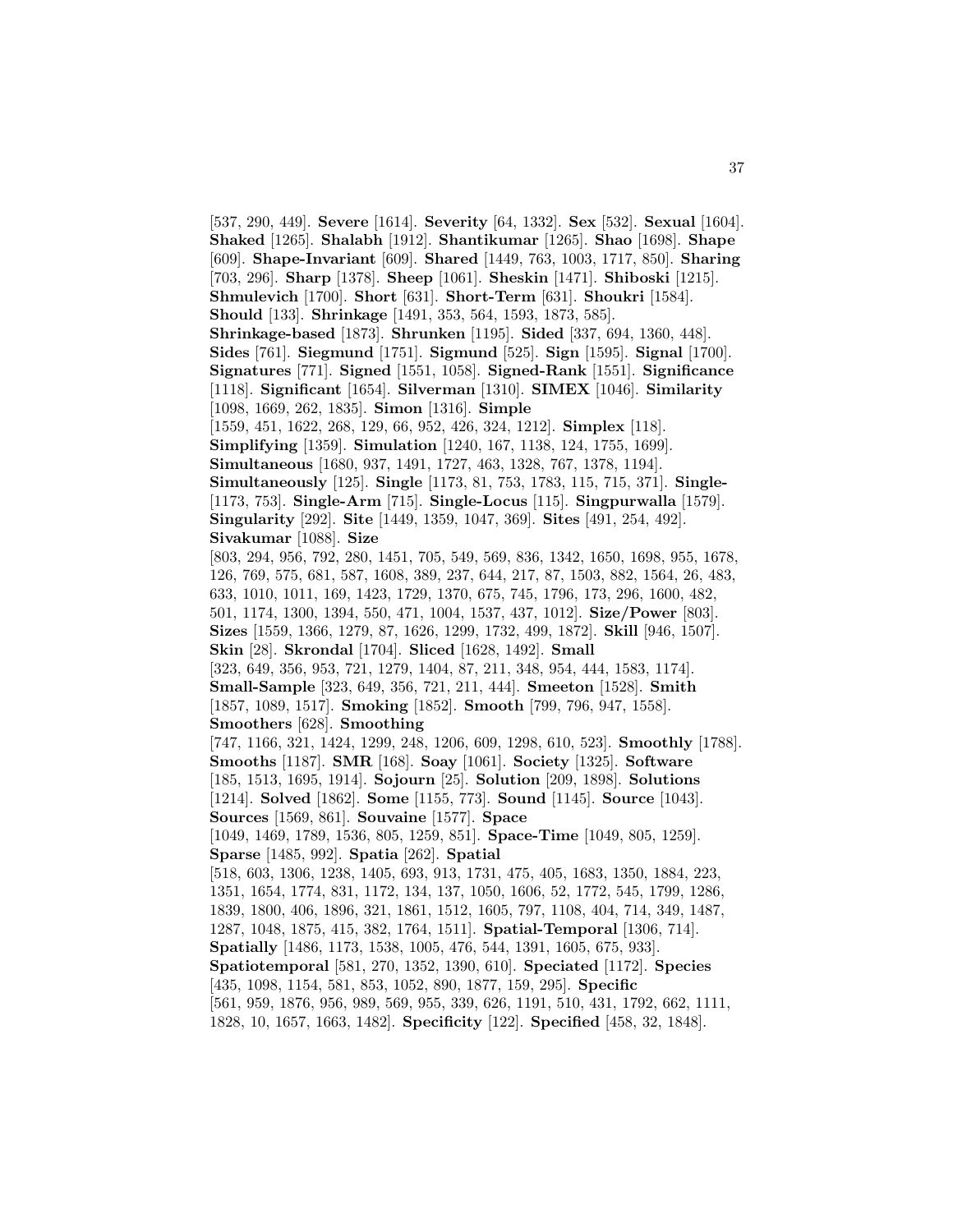**Specifying** [1605]. **Spectrometry** [1549, 1122]. **Spencer** [1221]. **Spiegelhalter** [1078]. **Spline** [615, 523, 834, 574, 160, 1165, 443, 1166, 321, 1601, 609, 1063, 1845]. **Spline-Based** [615, 1166]. **Spline-Enhanced** [443]. **Splines** [1373, 747, 999, 648, 1297, 1298, 1101]. **Split** [793, 1516]. **Split-Cluster** [793]. **Spontaneous** [572]. **Spread** [581]. **Sprent** [1528]. **Springer** [530, 523, 529, 524]. **SPSS** [1913, 1227]. **Spurious** [227]. **square** [58]. **Squared** [475]. **Squares** [489, 1303, 829, 1433, 434]. **Stable** [828]. **Stage** [119, 1199, 1669, 1541, 1160, 120, 465, 1169, 28, 1177, 431, 1901, 715, 217, 1337, 373, 684, 1505, 386, 745, 771, 422, 677, 1676, 231, 1443, 1329]. **Stage-Specific** [431]. **Stain** [591]. **Standard** [278, 709, 1356, 705, 109, 952, 716, 622, 1513, 911]. **Staphylococcus** [1612]. **Stapleton** [1761]. **Stata** [1252, 1268, 1704]. **State** [477, 1533, 1852, 1671, 1390, 1789, 1536, 1607]. **State-Space** [1789, 1536]. **Stated** [1642]. **States** [891, 667]. **Stationarity** [1606]. **Statistic** [363, 1199, 836, 1286, 1883, 546, 579, 1427]. **Statistical** [1089, 1225, 1267, 1415, 1268, 1471, 1317, 1417, 1528, 1586, 1813, 1911, 1761, 1814, 135, 1239, 1639, 1348, 497, 196, 980, 269, 649, 235, 491, 981, 1697, 982, 1121, 793, 1518, 1301, 819, 983, 1855, 1903, 1412, 896, 1241, 984, 1678, 985, 1630, 1695, 1244, 1038, 1383, 1792, 485, 1203, 1618, 1526, 1313, 1156, 1484, 1662, 979, 1635, 1752, 986, 1754, 987, 1865, 255, 430, 1198, 341, 318, 652, 1316, 529, 527, 1141, 1405, 1316, 1863, 1221, 1465, 1406, 1861, 1464, 1462, 1581, 1908, 1694, 1259, 1696, 1907]. **Statisticians** [1217]. **Statistics** [760, 1267, 1643, 1702, 1759, 1915, 1128, 1044, 1519, 1463, 1079, 1683, 392, 1240, 1243, 1679, 1853, 1807, 244, 633, 823, 1439, 130, 1729, 531, 1223, 1600, 1751, 856, 1085, 1585, 1645, 1080, 1638, 1414, 821, 1860, 1583, 1087, 1749, 1216]. **Status** [1169, 249, 377, 1724]. **Stayer** [1390]. **Steel** [1575]. **Stefansky** [1266]. **Stein** [1463]. **Steinijans** [1407]. **Step** [768]. **Step-Stress** [768]. **Stepwise** [1541, 1615, 1505, 176]. **Stereology** [1217]. **Steven** [817]. **Stewart** [1319]. **Stochastic** [1755, 435, 1240, 156, 581, 944, 820, 849, 1775, 1203, 1887, 1112, 1525, 1265, 1262]. **Stock** [1155, 222]. **Stockwell** [1518]. **Stokes** [1073]. **Stopped** [588]. **Stopping** [605]. **Stoyan** [1861]. **Strain** [896]. **Strategies** [1573, 1747]. **Strategy** [766]. **Stratification** [1534, 370, 1361, 686, 1339, 1178, 1393]. **Stratified** [948, 633, 113, 1388]. **Stratum** [1782]. **Street** [1642]. **Streibig** [1870]. **Strength** [1709, 822]. **Stress** [768, 822]. **Stress-Strength** [822]. **Stroup** [1218]. **Structural** [99, 1823, 514, 1484, 1102, 1720, 484, 725, 1416, 1466]. **Structure** [1077, 54, 1878, 318]. **Structured** [1049, 606, 540]. **Structures** [688, 352, 1886]. **Strycker** [1410]. **Stuart** [1916]. **Studies** [1741, 1164, 81, 44, 1538, 940, 803, 1457, 1039, 89, 1407, 286, 679, 931, 705, 623, 150, 1780, 477, 773, 1494, 1672, 339, 626, 1747, 795, 1885, 1479, 587, 1770, 611, 648, 1232, 514, 1901, 580, 1677, 695, 1710, 445, 167, 1592, 493, 87, 821, 1786, 203, 882, 1593, 633, 218, 703, 1010, 335, 1434, 361, 1003, 1011, 1662, 1615, 993, 1219, 547, 168, 855, 1341, 386, 745, 1661, 250, 577, 680, 1178, 1834, 1796, 432, 642, 667,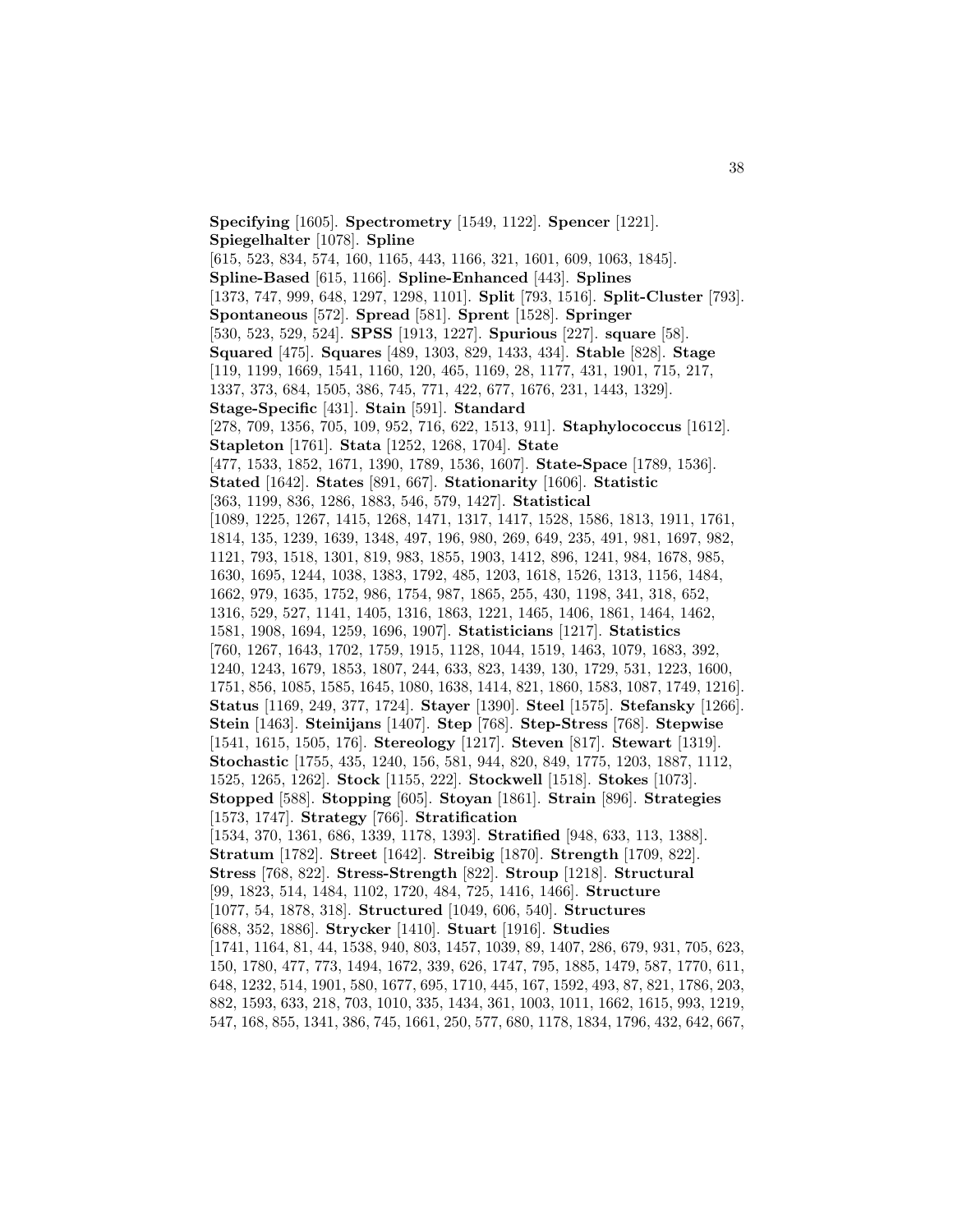554, 1440, 1392, 1547, 38, 1583, 751, 390, 1779, 1198, 847, 437, 1012, 1816, 1859]. **Study** [440, 561, 1317, 157, 1863, 1850, 1882, 42, 28, 151, 1295, 555, 510, 697, 1792, 1776, 1203, 635, 1826, 1205, 1604, 1514, 700, 1782, 473, 40, 124, 1379, 645, 1394, 905, 1515]. **Study/Validation** [473]. **Studying** [768]. **Stulajter** [524]. **Subdivided** [1077]. **Subject** [97, 85, 446, 204, 1331, 643, 1652, 662, 1797, 452, 746, 1617, 1875]. **Subject-Specific** [662]. **Subjectivity** [528]. **Subjects** [699, 1387, 1843]. **Subpopulations** [1005]. **Subsampling** [315]. **Subsequent** [879]. **Subset** [998, 1095]. **Substantial** [18]. **Substantiate** [681]. **Substudy** [426]. **Subunit** [956, 569, 955, 1211]. **Subunit-Specific** [956, 569, 955]. **Success** [1007, 52, 625]. **Suggestion** [1112]. **Suicide** [1371]. **Sullivan** [1270]. **Sum** [1853, 640, 1211, 1729]. **Summands** [1179, 1258]. **Summaries** [606]. **Summary** [1735]. **Sums** [717, 1354, 1179, 1258]. **Sun** [1412]. **Superiority** [509, 716]. **Superiority/Equivalence** [716]. **Supervised** [1491, 685]. **Supplemented** [909]. **Suppressor** [158, 1278]. **Supremum** [836]. **Surface** [1094, 1183, 1540]. **Surfaces** [421]. **Surrogacy** [1783]. **Surrogate** [760, 785, 1294, 1495, 1665, 1784, 1071, 1400, 1006, 1247, 466, 205]. **Surveillance** [546, 804, 1801, 1908, 1537]. **Survey** [59, 257, 219, 1881]. **Surveys** [518, 1099, 1422, 294, 403, 676, 681, 627]. **Survival** [306, 1741, 937, 1334, 1812, 241, 79, 308, 535, 834, 959, 1876, 651, 309, 311, 1874, 1105, 1721, 180, 23, 1303, 1829, 566, 1891, 1556, 1602, 1215, 68, 372, 22, 246, 143, 239, 242, 1456, 80, 507, 1722, 1282, 339, 626, 49, 837, 1188, 1177, 1333, 1286, 1659, 204, 1331, 247, 769, 907, 1061, 147, 1499, 409, 1136, 406, 1677, 1826, 1599, 373, 1060, 87, 1610, 906, 144, 26, 244, 423, 700, 1434, 1658, 790, 1566, 634, 1565, 432, 1557, 673, 897, 1315, 37, 677, 1493, 1696, 487, 408, 207, 887, 469, 310, 885, 1090, 1271, 1318, 1803, 1802]. **Survival-Time** [566]. **Survivor** [1780]. **Survivors** [308, 862, 631]. **Susceptibility** [1916, 833, 1197, 1532]. **Swayne** [1692]. **Swine** [388]. **Switching** [1409]. **Symmetrically** [172]. **Syndrome** [1614]. **Synthesis** [286]. **System** [1103, 1537, 1073]. **Systems** [48, 1838, 465, 719, 1262, 1416].

**T** [1236, 1868, 1573, 653, 1697, 1633, 1410, 1516, 1524, 1406, 1695, 1750, 1411, 1222, 1641, 1909, 1315, 317]. **T-cell** [317]. **T.** [1225, 1866, 1573, 1632, 1695, 1314]. **Table** [484, 725, 1685, 1840]. **Tables** [900, 1451, 129, 77, 267, 1743, 1655]. **Tag** [616, 791, 931, 1153, 1671]. **Tag-Recovery** [616, 1671]. **Tagging** [1671]. **Tail** [1437]. **Tailed** [1756]. **Takes** [719]. **Tanur** [528]. **Tarantola** [1909]. **Tasks** [362]. **Tavaré** [1264]. **Taylor** [1141]. **Technique** [1507, 451]. **Techniques** [940, 1855, 829, 1136, 1637, 368]. **Technological** [456]. **Technology** [571]. **Telemetry** [931, 1625, 547]. **Tell** [1316]. **Temporal** [1306, 1670, 321, 274, 797, 714, 1773]. **Temporary** [346, 232]. **Tensor** [1187]. **Teratology** [261]. **Term** [1500, 308, 631]. **Terminal** [763, 1623, 1283, 1827]. **Terminating** [1332, 1828]. **Termination** [666]. **Terms** [1008, 1009]. **Tessellation** [263]. **Test** [417, 1043, 83, 280, 1429, 320, 670, 1551, 129, 705,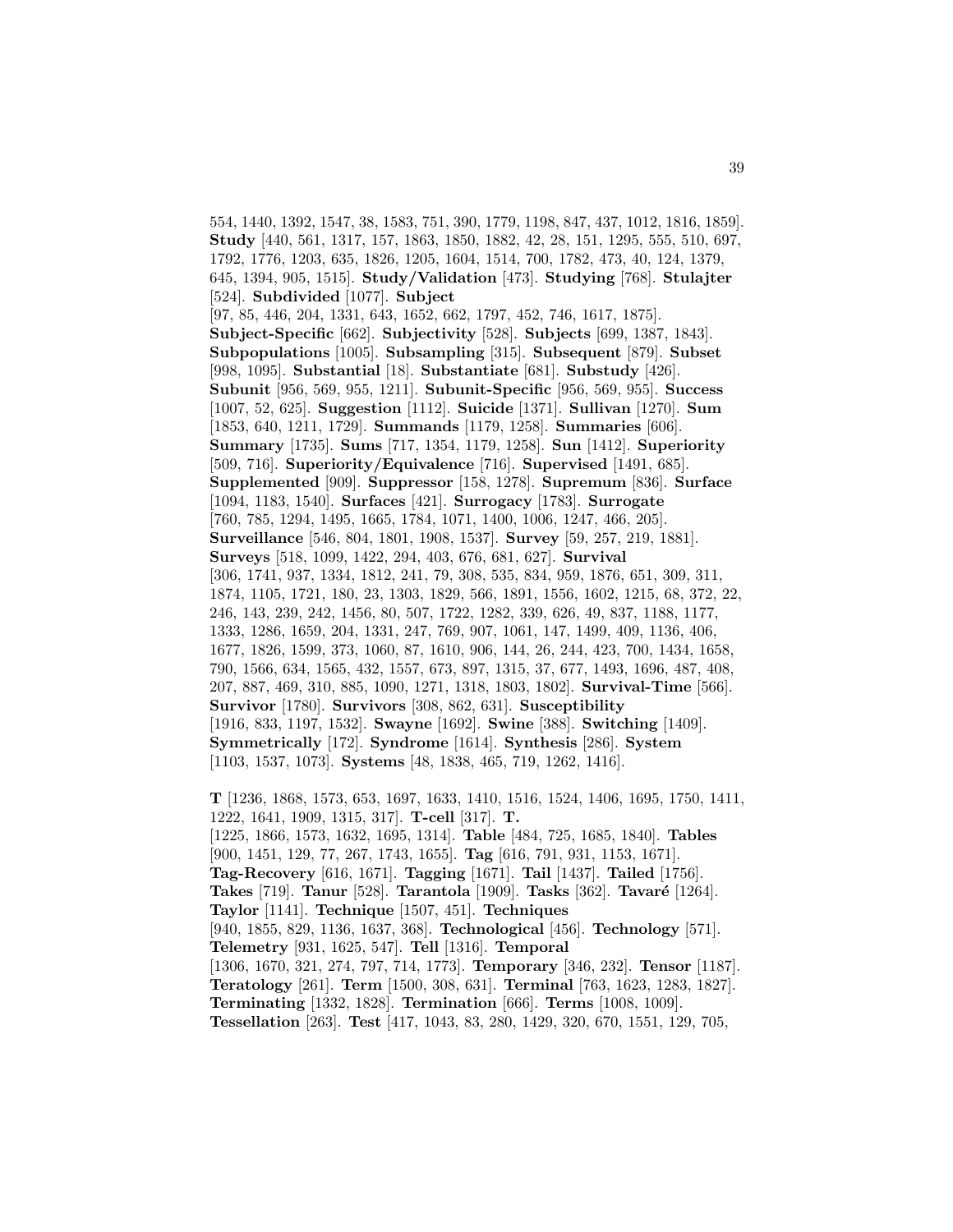799, 623, 139, 1182, 1606, 1445, 65, 299, 902, 1441, 1901, 1614, 20, 1449, 1597, 860, 478, 369, 1497, 633, 1156, 1439, 1893, 1299, 502, 224, 640, 1211, 1058, 1729, 1344, 178, 448, 552, 164, 1174, 579, 752, 162, 1231]. **Testing** [264, 1529, 603, 1306, 418, 374, 391, 690, 475, 688, 1899, 23, 766, 66, 22, 904, 115, 505, 131, 1753, 126, 30, 1455, 1441, 1844, 1775, 716, 500, 1881, 91, 1335, 9, 1542, 224, 1766, 714, 334, 19, 186, 1657, 287, 638, 1547, 1532, 310, 856, 1711]. **Tests** [1399, 1356, 342, 1124, 1065, 937, 1348, 337, 509, 1785, 1507, 180, 161, 935, 215, 1619, 356, 1398, 1842, 267, 838, 1501, 106, 230, 1051, 647, 259, 567, 30, 914, 515, 50, 245, 1166, 45, 419, 1296, 449, 305, 522, 393, 1651, 358, 1658, 694, 1360, 1505, 915, 112, 1341, 1848, 307, 334, 173, 351, 932, 725, 1664, 1287, 947, 481, 1249, 163, 539, 1617, 757, 487, 579, 1886, 1388, 1467]. **Text** [1090]. **Textbook** [1702, 1580]. **Their** [417, 1098, 895, 1910, 1440, 1249, 861, 1120, 1459, 1618]. **Theoretic** [343, 554]. **Theory** [1294, 1319, 1643, 1642, 1761, 1239, 1408, 1578, 1454, 1808, 1135, 822, 1076, 1746, 861, 1635]. **Therapies** [42, 1849, 1338]. **Therapy** [1228, 905]. **There** [1098]. **Theus** [1523]. **Thickness** [450]. **Thomas** [1641, 1236]. **Thompson** [1526]. **Three** [708, 120, 477, 1533, 1678, 1844, 1357, 645]. **Three-Dimensional** [1844]. **Three-Level** [708]. **Three-Stage** [120]. **Three-State** [477, 1533]. **Threshold** [688, 199, 704, 347]. **Thresholding** [830]. **Thresholds** [623]. **Thyroid** [288]. **Tidal** [1621]. **Tight** [828]. **Tiling** [1381]. **Tilted** [1846]. **Tilting** [196]. **Timber** [664]. **Time** [765, 1237, 1334, 1812, 357, 424, 699, 693, 1353, 615, 374, 583, 713, 616, 1769, 62, 98, 25, 1498, 1345, 152, 1366, 1068, 1660, 1450, 1081, 1303, 566, 602, 747, 506, 701, 407, 136, 1412, 800, 99, 160, 49, 1116, 199, 1281, 886, 1167, 1611, 1331, 1770, 1107, 1049, 1723, 1134, 672, 1452, 500, 712, 245, 1781, 1190, 1890, 462, 938, 1200, 1296, 388, 1671, 1002, 146, 1189, 854, 250, 1178, 805, 1565, 1367, 460, 1557, 524, 750, 1657, 1837, 1713, 1480, 1168, 1259, 1389, 1300, 579, 408, 1394, 1676, 850, 843, 390, 1004, 1558, 1069, 1607, 1, 1758]. **Time-at-Liberty** [616]. **Time-Course** [1116]. **Time-Dependent** [49, 712, 938, 1178, 1565, 1069]. **Time-Lagged** [357]. **Time-Series** [199]. **Time-to-Event** [1237, 1812, 699, 615, 672, 500, 1190, 250, 460, 1676, 1558]. **Time-to-Relapse** [693]. **Time-Varying** [424, 506, 1452, 1781, 1002, 1557, 1657, 408]. **Times** [233, 308, 196, 1613, 1533, 1722, 1333, 1767, 1623, 798, 1555, 1170, 1430, 113]. **Timing** [338]. **Tissue** [479, 1392]. **Tolerance** [396]. **Tolerated** [880]. **Toluene** [177]. **Too** [137]. **Tool** [1212]. **Tools** [1605, 1137]. **Topsoil** [1731]. **Toutenburg** [1912]. **Toxicities** [170]. **Toxicity** [881, 396, 1097, 903, 1841, 1003, 317, 756, 1163, 1293]. **Toxicology** [48, 214, 1175]. **Trade** [1593, 756]. **Trade-Off** [1593]. **Trade-Offs** [756]. **Training** [417]. **Trait** [1777, 945, 1436, 8, 1038, 1190, 9, 1109, 669, 1835, 894, 1113, 761, 1347, 1712, 1878]. **Traits** [385, 1653, 552]. **Trajectories** [1002, 761]. **Tramontano** [1527]. **Transcription** [1276, 1383]. **Transcriptional** [1113]. **Transcripts** [564]. **Transect** [518, 1422, 294, 403, 953, 293, 622, 764, 348, 954, 568, 472]. **Transform**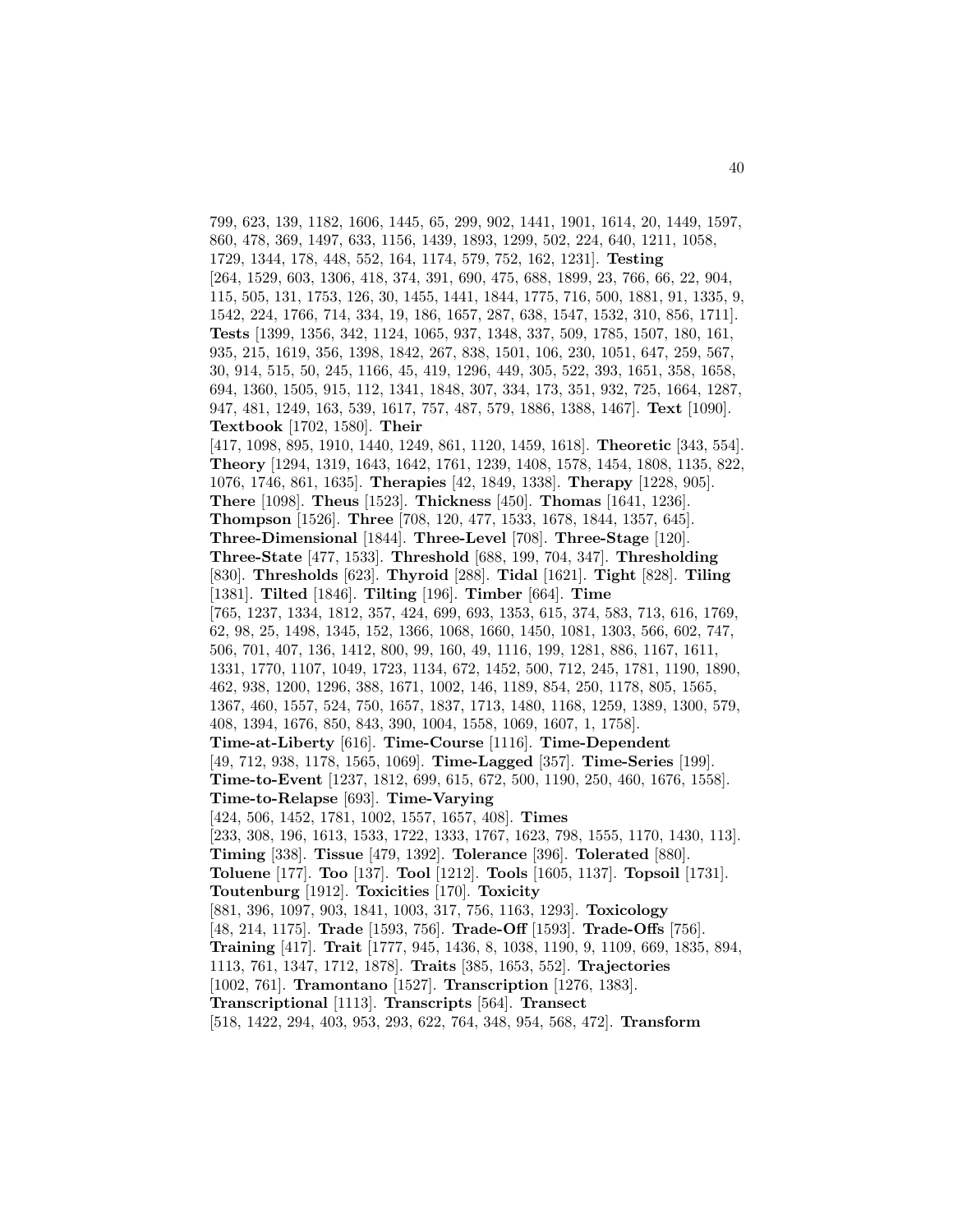[1109, 513, 761]. **Transform-Both-Sides** [761]. **Transformation** [1611, 1610, 1827]. **Transformations** [713, 11]. **Transformed** [80, 1282]. **Transfusion** [691]. **Transition** [465, 1724, 121, 412, 1375, 1653, 589, 1102, 1825, 1001]. **Transitional** [85, 1512]. **Translations** [928]. **Translators** [1474]. **Transmission** [338, 563, 1612, 1445, 117]. **Transplantation** [1599]. **Trawl** [676]. **Treated** [42]. **Treatment** [357, 1874, 1719, 1622, 935, 989, 127, 243, 862, 126, 1177, 697, 514, 716, 635, 395, 1797, 1597, 508, 373, 1340, 879, 393, 1893, 1828, 1442, 1178, 788, 1006, 1718, 31, 1162, 677, 466, 1598, 312, 1228]. **Treatment-Covariate** [1162]. **Treatment-Specific** [1828]. **Treatments** [551, 1853, 716, 216, 1599, 1059]. **Tree** [1609, 115, 546, 1109, 408]. **Tree-Based** [546, 408]. **Trees** [724, 1355, 673]. **Trend** [418, 83, 320, 670, 478, 419, 706, 349, 113]. **Trends** [1682, 1424, 805, 1480]. **Trial** [699, 881, 615, 1500, 372, 1774, 1783, 276, 1338, 468, 508, 1176, 112, 680, 994, 1367, 588, 438, 861, 94]. **Trials** [1078, 785, 208, 839, 1316, 337, 1821, 586, 892, 649, 1817, 792, 170, 378, 396, 1622, 1358, 753, 488, 1728, 1616, 1007, 1387, 143, 1202, 1842, 86, 570, 576, 862, 314, 1678, 1406, 903, 1841, 769, 678, 237, 20, 1677, 715, 1797, 91, 692, 373, 798, 948, 313, 879, 1662, 1219, 1462, 1505, 316, 1848, 854, 324, 307, 1095, 1818, 343, 554, 1718, 422, 317, 565, 1162, 677, 1696, 806, 883, 1163, 1119, 1596, 625, 1269, 1320, 1408, 1904, 1580, 1697, 1522]. **Triangular** [265]. **Triggers** [157]. **Trigonometric** [717, 1354]. **Trim** [66]. **Trophic** [122]. **Truncated** [64, 1207, 1136, 1514, 375]. **Truncation** [204, 907, 1335, 444, 1168]. **Trust** [1883]. **Tsay** [1749]. **Tsiatis** [1746]. **Tu** [1638]. **Tukey** [94]. **Tumor** [619, 155, 156, 1650, 1652, 1792, 158, 1651, 1278, 444, 1675]. **Tumorigenicity** [590]. **Tumors** [278, 629, 1156]. **Turner** [1521]. **Twin** [1790, 1159, 76, 1513]. **Twins** [1916, 833]. **TWiST** [26]. **Two** [264, 119, 690, 308, 1199, 269, 475, 27, 1669, 336, 1541, 1160, 901, 1728, 566, 28, 463, 838, 505, 230, 1177, 1295, 1502, 1853, 174, 1901, 14, 301, 1621, 580, 715, 217, 1900, 1337, 1397, 373, 360, 461, 798, 1296, 767, 591, 558, 1185, 1390, 1505, 893, 1566, 1211, 386, 745, 1661, 179, 334, 1453, 434, 482, 725, 422, 565, 260, 677, 851, 428, 1174, 1676, 231, 1840, 1537, 1443, 1329, 1681]. **Two-Arm** [798]. **Two-Compartment** [269]. **Two-Component** [893]. **Two-Dimensional** [14, 851]. **Two-Group** [1296, 1211, 1661]. **Two-Level** [301, 461, 1185, 1453]. **Two-List** [1537]. **Two-Part** [1566]. **Two-Phase** [1728, 1502, 767]. **Two-Sample** [308, 27, 901, 838, 505, 1174]. **Two-Stage** [119, 1199, 1669, 1541, 1160, 28, 1177, 1901, 715, 217, 1337, 373, 1505, 386, 745, 422, 677, 1676, 231, 1443, 1329]. **Two-Stain** [591]. **Two-State** [1390]. **Type** [291, 356, 1456, 849, 1593, 1788, 1836, 902, 1428]. **Types** [637, 1602].

**U** [525]. **U.S** [1869]. **U.S.** [404]. **Umbrella** [997, 1357]. **Umesh** [363]. **UMPU** [267]. **Unbalanced** [1054, 716, 1726]. **Unbiased** [125, 702, 260]. **Uncertain** [891, 1632]. **Uncertainty** [912, 1281, 1670, 1608, 1449, 288, 1836]. **Uncommon** [1442]. **Unconditional** [259, 1597, 558, 55, 484]. **Uncontrolled**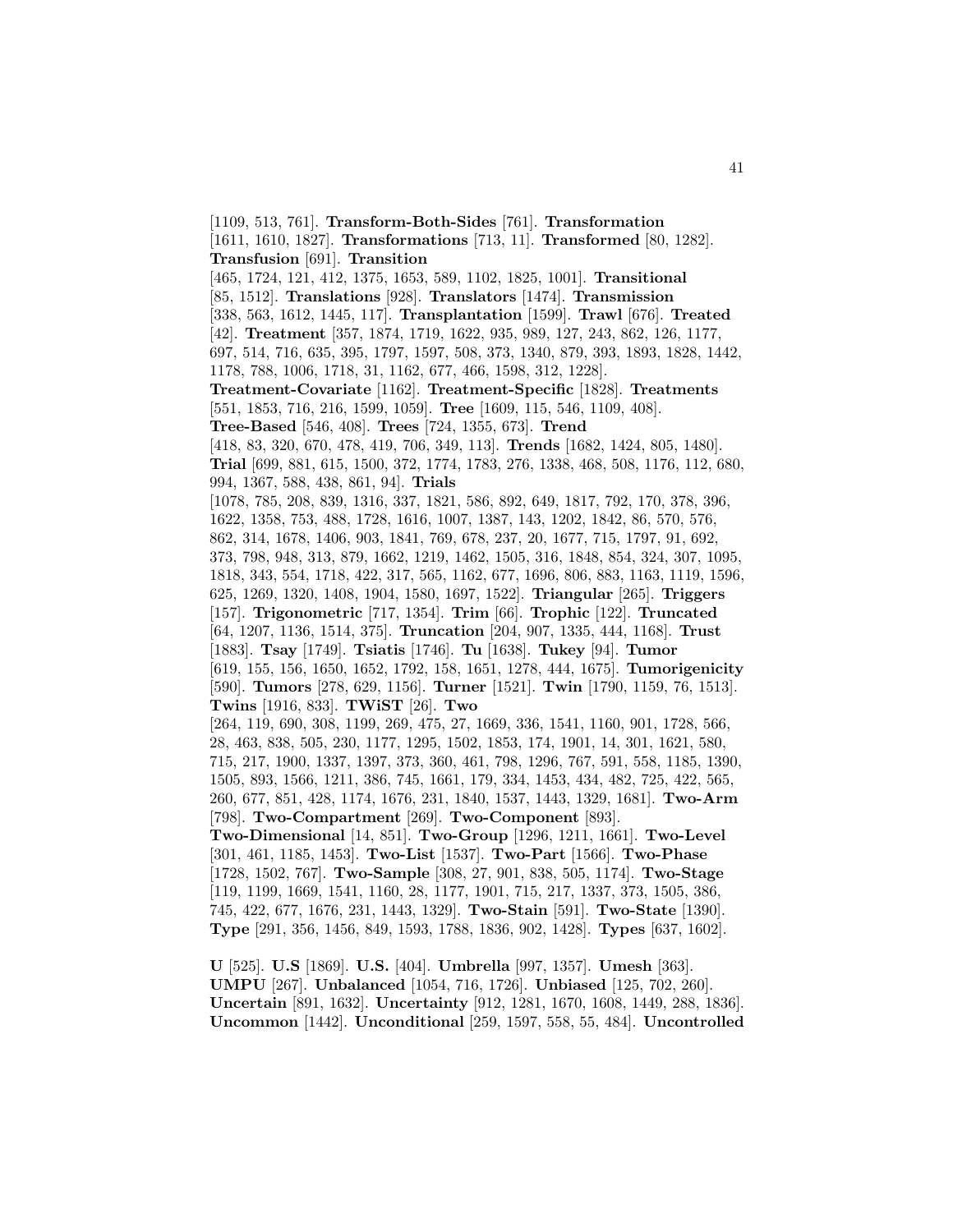[218]. **Underdispersed** [279]. **Underlying** [761]. **Understand** [1159]. **Understanding** [117]. **Undervalued** [497]. **Unequal** [322, 647, 1299]. **Unequally** [229]. **Unexamined** [773]. **Unidentifiable** [1450]. **Unified** [1458, 1406, 1742, 63, 1300, 390, 1194]. **Uniform** [1335]. **Uniparental** [341]. **Unit** [127, 1210]. **Unit-Treatment** [127]. **Unity** [95]. **Univariate** [1227, 1319, 1756, 1292]. **University** [525, 532, 531]. **Unknown** [699, 427, 1652, 1734, 1179, 1258]. **Unlabeled** [1301]. **Unmasked** [145]. **Unmeasured** [1595]. **Unmodeled** [1099]. **Unobserved** [1569, 719]. **Unpaired** [23]. **Unphased** [1592]. **Unpublished** [679]. **Unrecognized** [395]. **Unrelated** [1045]. **Unseen** [1098]. **Until** [362]. **Unusual** [1123]. **Unwin** [1523]. **Up-and-Down** [387]. **Upper** [186]. **US\$34.95** [1248]. **US\$79.95/**£ [1141]. **Use** [651, 396, 235, 223, 133, 1910, 30, 395, 478, 9, 916, 434, 539, 917, 471]. **Useless** [1572]. **Users** [1913]. **Using** [1008, 342, 1334, 1225, 1141, 1252, 1268, 1704, 1911, 1164, 503, 1609, 1199, 1463, 605, 616, 892, 1876, 212, 1435, 1882, 1070, 405, 1181, 12, 931, 1736, 1303, 1351, 1214, 1569, 1654, 372, 356, 1790, 239, 242, 1783, 115, 944, 768, 1722, 1159, 160, 1279, 1808, 1151, 567, 1695, 1806, 704, 346, 1383, 1384, 174, 514, 485, 1776, 406, 1374, 504, 1376, 890, 764, 1610, 1734, 261, 564, 1549, 889, 244, 1391, 51, 1062, 265, 628, 248, 63, 1505, 1186, 513, 1513, 73, 547, 74, 797, 411, 149, 1848, 1108, 612, 1737, 1766, 1248, 1073, 19, 349, 1715, 524, 387]. **Using** [750, 841, 1713, 1009, 1101, 1836, 761, 408, 1427, 550, 1063, 685, 1163, 1481, 1482, 1596, 341, 1382, 1881, 1851, 1413, 1085]. **Utility** [1666]. **Utilization** [544]. **Utilizing** [357].

**V** [1213, 1407, 1214, 1215, 1910, 1259]. **V.** [1862, 1799]. **Vaccine** [563, 586, 1202, 1842, 570, 1894, 1677, 1176, 1095]. **Valentine** [1573]. **Valid** [1848]. **Validation** [785, 426, 473]. **Validity** [522]. **Value** [83, 488, 1479, 591, 1316]. **Valued** [475, 698]. **Values** [1195, 904, 1343, 50, 889, 746, 722, 1344, 351]. **Vannucci** [1576]. **Variability** [297, 418, 1342, 9, 1875]. **Variable** [1491, 1821, 899, 1874, 1181, 1656, 543, 1410, 1823, 1331, 1795, 537, 1000, 301, 749, 90, 1822, 18, 1858, 153, 771, 1895, 897, 1180, 1545, 416, 1620, 898, 933]. **Variables** [303, 690, 1594, 372, 682, 538, 1355, 1843, 471, 1854]. **Variance** [1757, 818, 350, 614, 1070, 453, 1342, 1733, 1774, 1398, 65, 1279, 76, 1295, 882, 26, 393, 1109, 171, 539, 888, 1448, 92, 110, 1695]. **Variance-Function** [888]. **Variances** [534, 895]. **Variate** [1791]. **Variation** [1213, 220, 256, 261, 36, 861]. **Variations** [1516]. **Varicella** [748]. **Varies** [294]. **Varieties** [176]. **Variety** [892, 349]. **Variogram** [223]. **Various** [847]. **Vary** [989, 549]. **Varying** [424, 1173, 623, 506, 786, 100, 1183, 1652, 1452, 1553, 1781, 1296, 1002, 908, 1100, 1557, 499, 1657, 748, 1872, 408, 663]. **Varying-Coefficient** [908, 1100]. **Vatutin** [1213]. **Vector** [448]. **Vedel** [1217]. **Vehicle** [64]. **Verification** [1124, 515, 183, 857]. **Verified** [1399]. **Verleysen** [1804]. **Version** [633]. **Versus** [1893, 1453, 1123]. **Very** [513].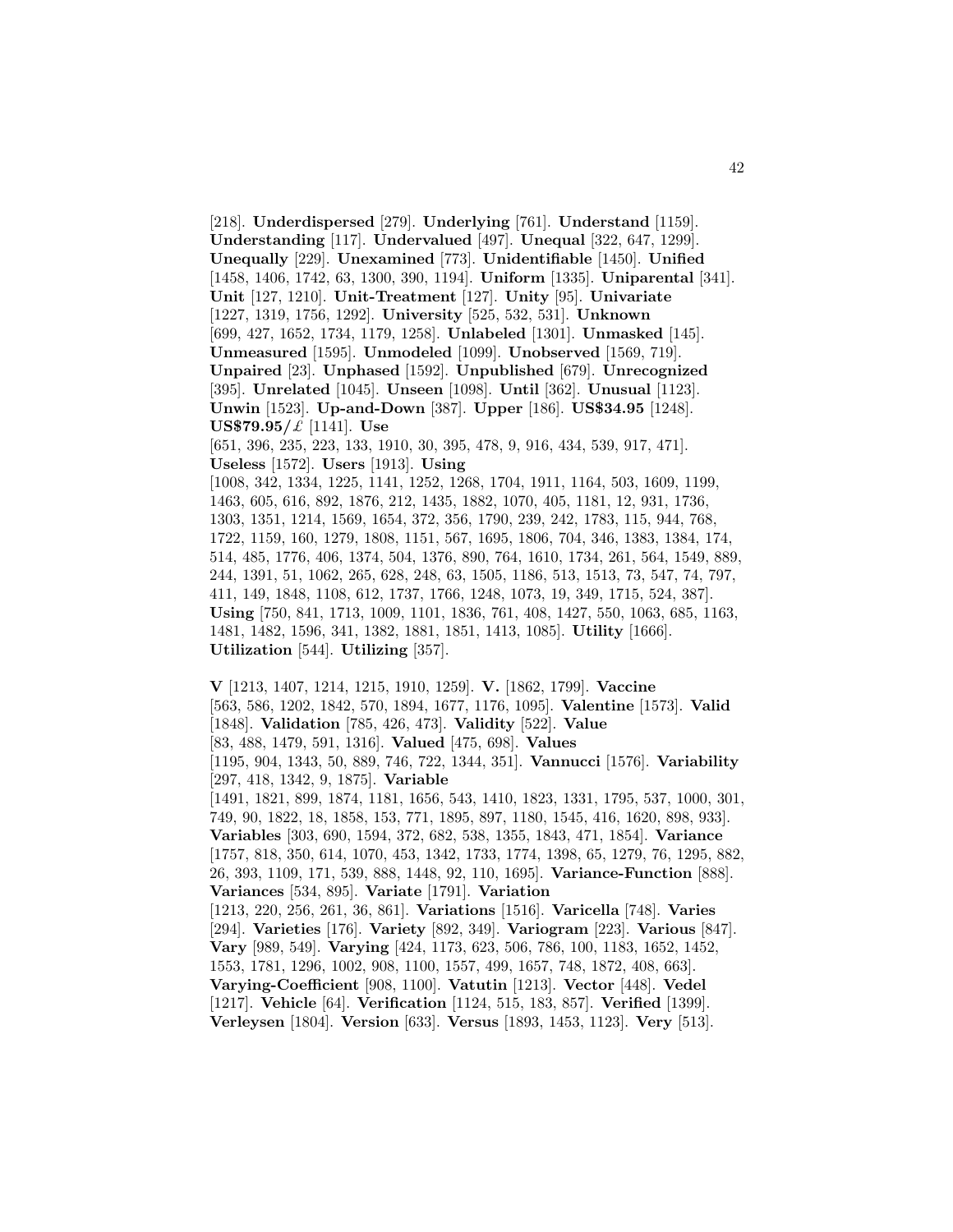**Verzani** [1085]. **vi** [1141]. **Via** [372, 1877, 1830, 1620, 319, 1458, 8, 1611, 1055, 1710, 182, 790, 482, 1113, 806]. **View** [519, 254, 520, 1803]. **vii** [1248]. **viii** [530]. **Viral** [89, 42, 570, 360, 1740]. **Virulence** [525]. **Virus** [424]. **Visit** [374]. **Visits** [626]. **Visual** [172]. **Visualizing** [1523]. **Vitamin** [1367]. **Vito** [526]. **Vittinghoff** [1215]. **Volterra** [526]. **Volume** [1644, 1123, 1621, 821]. **Volunteers** [1515].

**W** [1087, 1645, 1812, 1759, 1814, 1310, 1408, 1081, 1214, 1516, 1695, 1218, 525, 532, 94]. **W.** [1319, 1747, 1854]. **Wagenmakers** [815]. **Wald** [356]. **Wald-Type** [356]. **Walk** [536, 1204]. **Walker** [1857]. **Walls** [1633]. **Walters** [1702]. **Wang** [1698, 1919, 1752]. **Waning** [506]. **Ward** [1612]. **Waterman** [1264]. **Wavelet** [1549, 513, 830, 1807]. **Wavelet-Based** [1549]. **Web** [1209]. **WECARE** [1792]. **Weed** [1173]. **Weight** [160]. **Weighted** [937, 489, 83, 1722, 1677, 69, 244, 1726, 112, 307, 16, 251, 1483, 1788, 487, 1427]. **Weights** [814]. **Weinberg** [1041, 1881, 757]. **Weir** [191]. **Welch** [1695]. **Wellcome** [1883]. **West** [1695]. **Western** [427]. **Wetland** [404]. **Whales** [627, 469]. **Where** [1199, 294, 697]. **Whether** [126]. **which** [1170]. **While** [280]. **Who** [1843]. **Wide** [1883, 1276, 1901]. **Wigle** [1263]. **Wilcoxon** [640, 1058, 1729, 1788]. **Wilcoxon-Type** [1788]. **Wild** [1789]. **Wildlife** [4, 1668]. **Wiley** [527, 528]. **Wilkinson** [1262]. **Willan** [1465]. **Williams** [1128, 1520]. **Willis** [19]. **Windmills** [196]. **Winkel** [1581]. **Withdrawal** [152]. **Within** [1652, 411, 1159, 1770]. **Within-Cluster** [411, 1159]. **Within-Subject** [1652]. **Without** [25, 278, 709, 1356, 1087, 1725, 1171, 500]. **without/with** [500]. **Wittes** [1406]. **Wolfinger** [1218]. **Wombling** [1896]. **Women** [980, 981, 982, 983, 984, 985, 580, 986, 987, 1675, 979]. **Wood** [1460]. **Words** [1519, 1519]. **World** [1135]. **Wu** [1578].

**X** [1638, 527, 528, 1141, 530, 479, 827, 1248]. **X-Ray** [479]. **X.-H** [527]. **Xenograft** [444]. **Xie** [1525]. **xiii** [523, 532]. **xix** [524]. **xv** [531, 527]. **xvii** [525]. **xxiv** [529]. **xxxiii** [522].

**Y.** [1749]. **Yakir** [1751]. **Yamada** [1908]. **Yeast** [573, 1117]. **Yes** [946]. **Yes/No** [946]. **Yesha** [1088]. **Yield** [664, 723, 176]. **York** [530, 523, 529, 527, 524, 528]. **Young** [1089].

**Z** [1915]. **Zelterman** [1248]. **Zero** [151, 914, 1184, 224, 915, 484, 725, 947, 887]. **Zero-Inflated** [151, 914, 1184, 224, 915, 947]. **Zeros** [1871, 1566, 162]. **Zhang** [1581]. **Zhou** [527]. **Zidek** [1259]. **Zuur** [1517, 1857].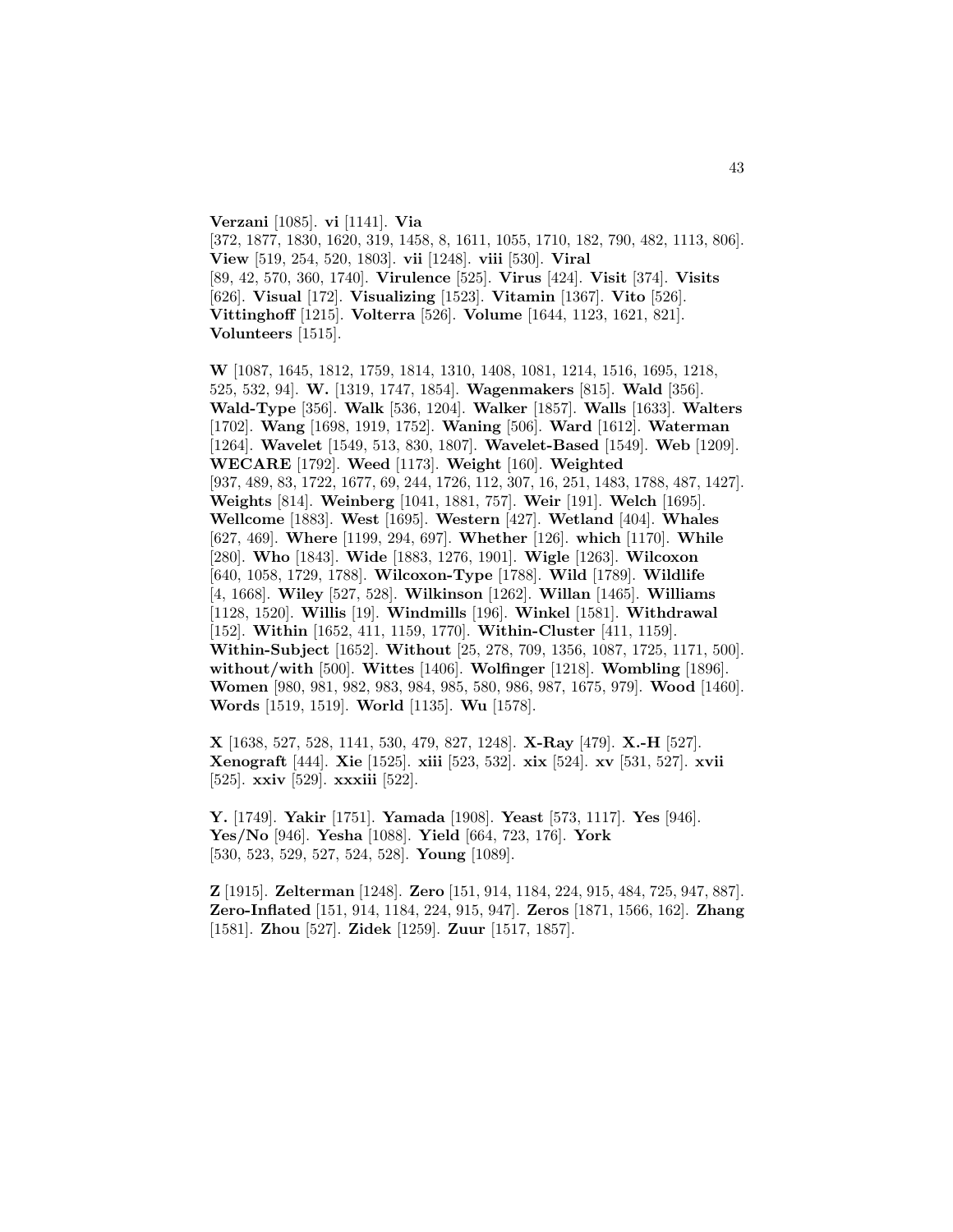# **References**

## **Kodlin:1967:NRT**

[1] D. Kodlin. A new response time distribution. Biometrics, 23(??):227– 239, 1967. CODEN BIOMB6. ISSN 0006-341X (print), 1541-0420 (electronic). See correction [863].

### **Langholz:1997:EAR**

[2] B. Langholz and Ø. Borgan. Estimation of absolute risk from nested casecontrol data. Biometrics, 53(??):767–774, June 1997. CODEN BIOMB6. ISSN 0006-341X (print), 1541-0420 (electronic). See correction [559].

# **Ridout:1999:EIC**

[3] Martin S. Ridout, Clarice G. B. Demétrio, and David Firth. Estimating intraclass correlation for binary data. Biometrics, 55(1):137–148, March 1999. CODEN BIOMB6. ISSN 0006-341X (print), 1541-0420 (electronic). See correction [521].

## **Buckland:2000:WPA**

[4] S. T. Buckland, I. B. J. Goudie, and D. L. Borchers. Wildlife population assessment: Past developments and future directions. Biometrics, 56(1): 1–12, March 2000. CODEN BIOMB6. ISSN 0006-341X (print), 1541- 0420 (electronic).

# **Knorr-Held:2000:BDC**

[5] Leonhard Knorr-Held and Günter Raßer. Bayesian detection of clusters and discontinuities in disease maps. Biometrics, 56(1):13–21, March 2000. CODEN BIOMB6. ISSN 0006-341X (print), 1541-0420 (electronic).

### **Welsh:2000:MEA**

[6] A. H. Welsh, R. B. Cunningham, and R. L. Chambers. Methodology for estimating the abundance of rare animals: Seabird nesting on North East herald cay. *Biometrics*, 56(1):22–30, March 2000. CODEN BIOMB6. ISSN 0006-341X (print), 1541-0420 (electronic).

## **Zhang:2000:SRP**

[7] Daowen Zhang, Xihong Lin, and MaryFran Sowers. Semiparametric regression for periodic longitudinal hormone data from multiple menstrual cycles. Biometrics, 56(1):31–39, March 2000. CODEN BIOMB6. ISSN 0006-341X (print), 1541-0420 (electronic).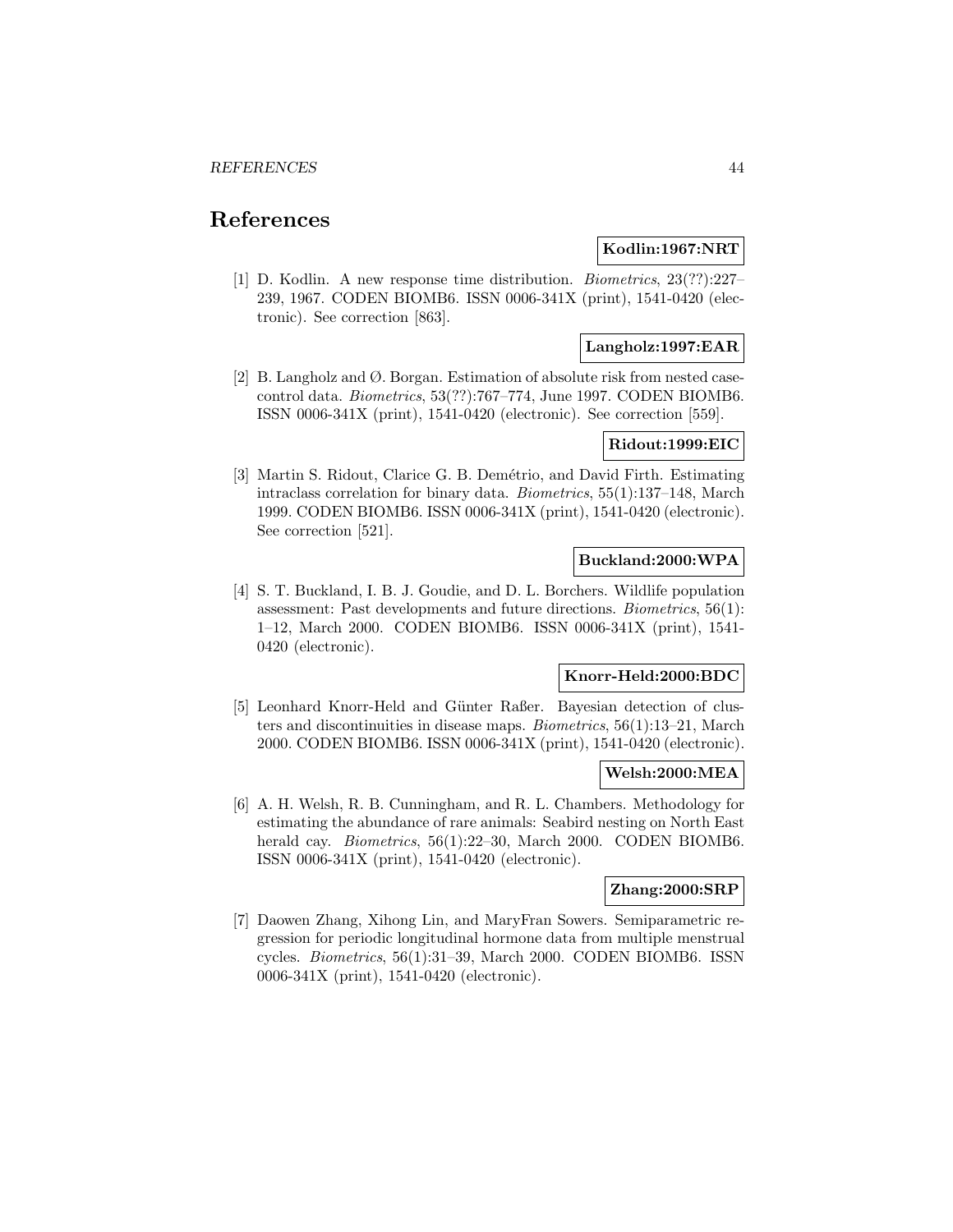#### **George:2000:LQT**

[8] A. W. George, K. L. Mengersen, and G. P. Davis. Localization of a quantitative trait locus via a Bayesian approach. Biometrics, 56(1):40– 51, March 2000. CODEN BIOMB6. ISSN 0006-341X (print), 1541-0420 (electronic).

## **Nettleton:2000:AVU**

[9] Dan Nettleton and R. W. Doerge. Accounting for variability in the use of permutation testing to detect quantitative trait loci. Biometrics, 56 (1):52–58, March 2000. CODEN BIOMB6. ISSN 0006-341X (print), 1541-0420 (electronic).

#### **Schwarz:2000:EAS**

[10] Carl J. Schwarz and A. Neil Arnason. Estimation of age-specific breeding probabilities from capture–recapture data. Biometrics, 56(1):59–64, March 2000. CODEN BIOMB6. ISSN 0006-341X (print), 1541-0420 (electronic).

# **Oberg:2000:EDT**

[11] Ann Oberg and Marie Davidian. Estimating data transformations in nonlinear mixed effects models. Biometrics, 56(1):65–72, March 2000. CODEN BIOMB6. ISSN 0006-341X (print), 1541-0420 (electronic).

## **Coull:2000:REM**

[12] Brent A. Coull and Alan Agresti. Random effects modeling of multiple binomial responses using the multivariate binomial logit-normal distribution. Biometrics, 56(1):73–80, March 2000. CODEN BIOMB6. ISSN 0006-341X (print), 1541-0420 (electronic).

#### **Lindsey:2000:GNM**

[13] J. K. Lindsey, W. D. Byrom, J. Wang, P. Jarvis, and B. Jones. Generalized nonlinear models for pharmacokinetic data. Biometrics, 56(1): 81–88, March 2000. CODEN BIOMB6. ISSN 0006-341X (print), 1541- 0420 (electronic).

## **Ladd:2000:SMT**

[14] William M. Ladd and Mary J. Lindstrom. Self-modeling for twodimensional response curves. Biometrics, 56(1):89–97, March 2000. CO-DEN BIOMB6. ISSN 0006-341X (print), 1541-0420 (electronic).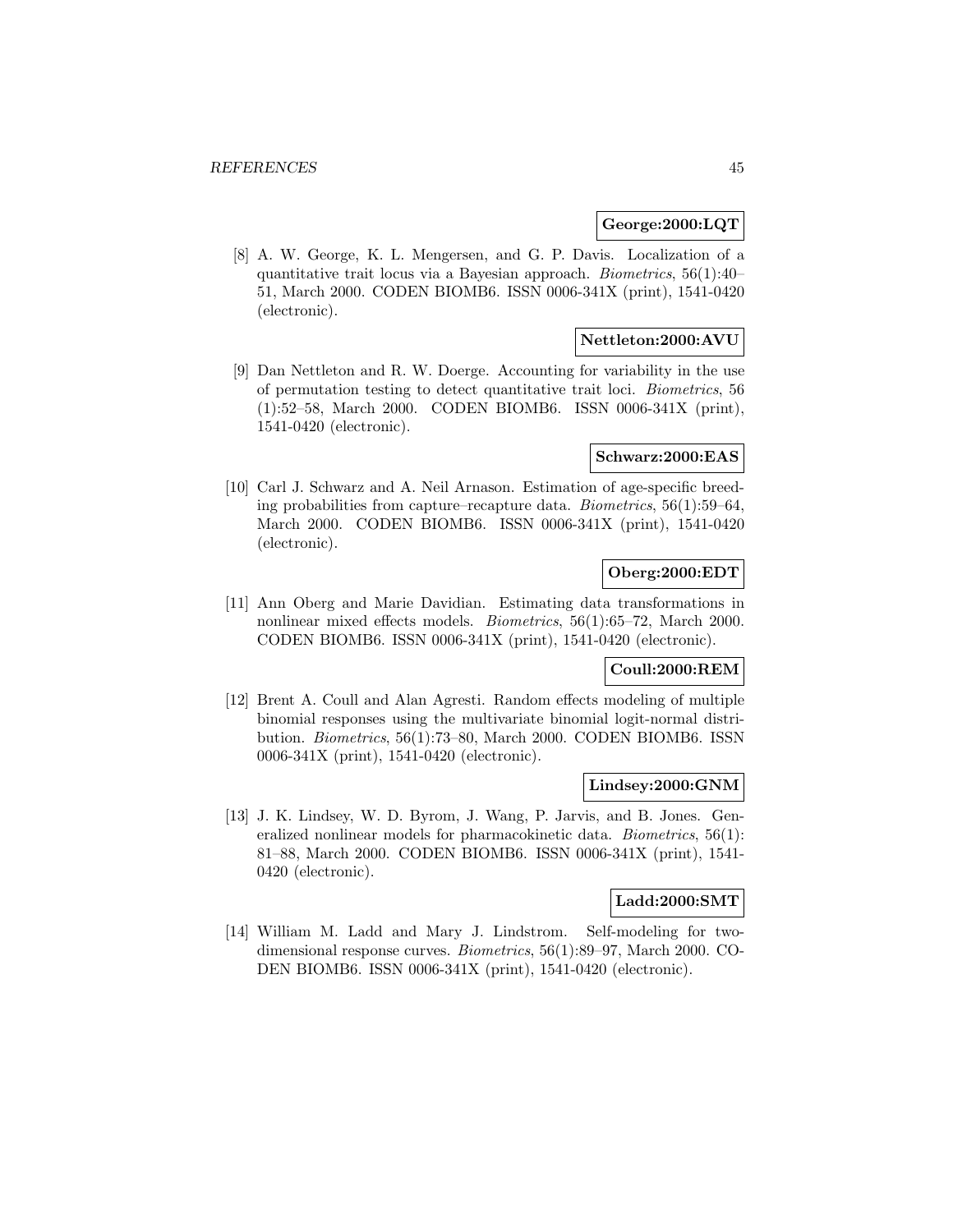### **Wang:2000:CCE**

[15] C. Y. Wang and Wen-Tao Huang. Conditional-cumulant-of-exposure method in logistic missing covariate regression. Biometrics, 56(1):98– 105, March 2000. CODEN BIOMB6. ISSN 0006-341X (print), 1541-0420 (electronic).

# **Wang:2000:WNB**

[16] C. Y. Wang. Weighted normality-based estimator in correcting correlation coefficient estimation between incomplete nutrient measurements. Biometrics, 56(1):106–112, March 2000. CODEN BIOMB6. ISSN 0006- 341X (print), 1541-0420 (electronic).

### **Imhof:2000:GMF**

[17] Lorens Imhof and Weng Kee Wong. A graphical method for finding maximin efficiency designs. Biometrics, 56(1):113–117, March 2000. CODEN BIOMB6. ISSN 0006-341X (print), 1541-0420 (electronic).

## **Ming:2000:SGB**

[18] Kewei Ming and Paul R. Rosenbaum. Substantial gains in bias reduction from matching with a variable number of controls. Biometrics, 56(1):118– 124, March 2000. CODEN BIOMB6. ISSN 0006-341X (print), 1541-0420 (electronic).

# **Slaton:2000:ETO**

[19] Terra L. Slaton, Walter W. Piegorsch, and Stephen D. Durham. Estimation and testing with overdispersed proportions using the beta-logistic regression model of Heckman and Willis. Biometrics, 56(1):125–133, March 2000. CODEN BIOMB6. ISSN 0006-341X (print), 1541-0420 (electronic).

### **Li:2000:HTO**

[20] Zhengqing Li and Yan Li. A homogeneity test in overviews with group sequentially monitored clinical trials. Biometrics, 56(1):134–138, March 2000. CODEN BIOMB6. ISSN 0006-341X (print), 1541-0420 (electronic).

#### **Thurston:2000:NBA**

[21] Sally W. Thurston, M. P. Wand, and John K. Wiencke. Negative binomial additive models. Biometrics, 56(1):139–144, March 2000. CODEN BIOMB6. ISSN 0006-341X (print), 1541-0420 (electronic).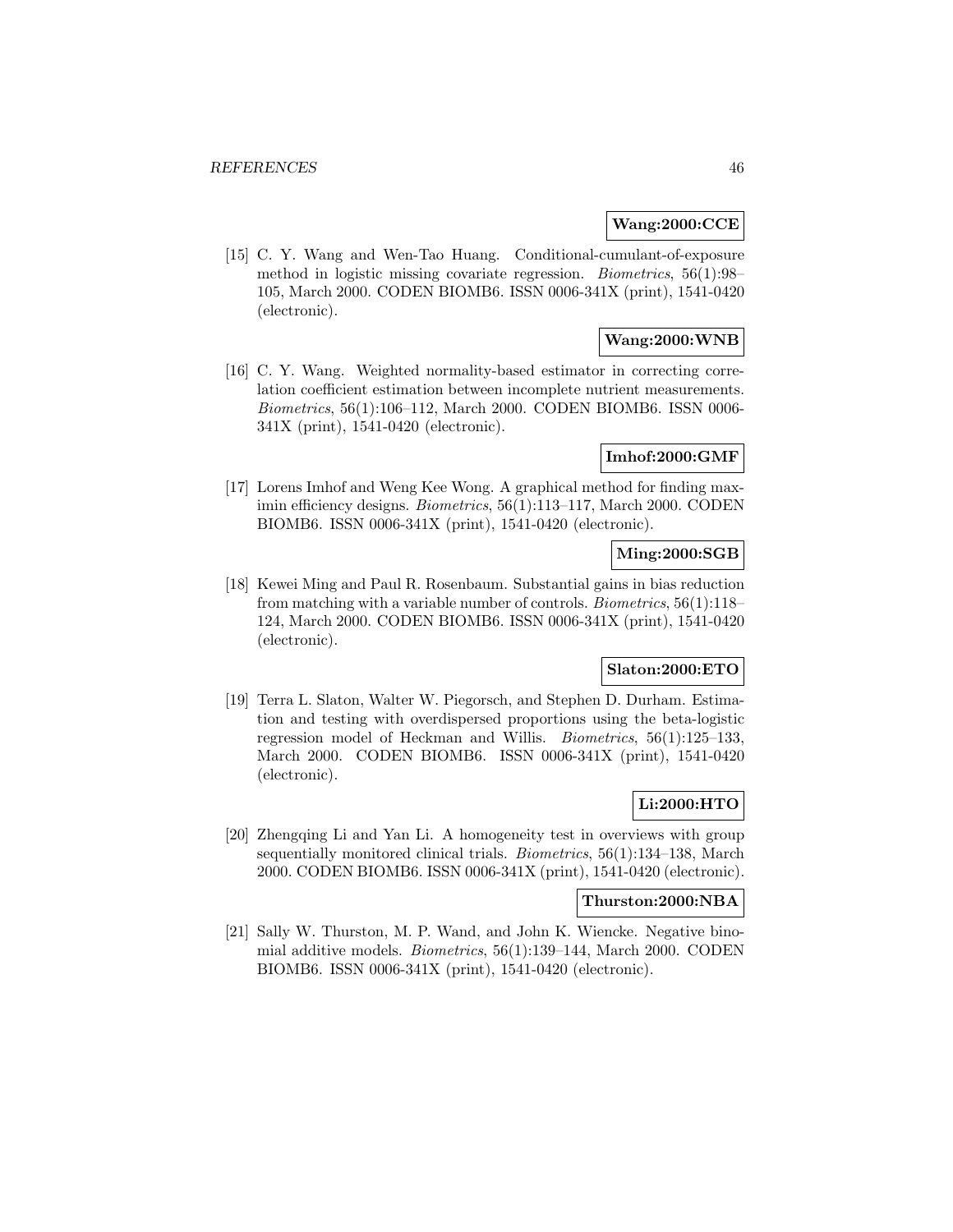### **Fine:2000:TDS**

[22] Jason P. Fine and Anastasios A. Tsiatis. Testing for differences in survival with delayed ascertainment. Biometrics, 56(1):145–153, March 2000. CODEN BIOMB6. ISSN 0006-341X (print), 1541-0420 (electronic).

## **Dallas:2000:TES**

[23] Michael J. Dallas and P. V. Rao. Testing equality of survival functions based on both paired and unpaired censored data. Biometrics, 56(1):154– 159, March 2000. CODEN BIOMB6. ISSN 0006-341X (print), 1541-0420 (electronic).

# **Pan:2000:LME**

[24] Wei Pan and Thomas A. Louis. A linear mixed-effects model for multivariate censored data. Biometrics, 56(1):160–166, March 2000. CODEN BIOMB6. ISSN 0006-341X (print), 1541-0420 (electronic).

## **Chen:2000:EST**

[25] Tony H. H. Chen, H. S. Kuo, M. F. Yen, M. S. Lai, L. Tabar, and S. W. Duffy. Estimation of sojourn time in chronic disease screening without data on interval cases. Biometrics, 56(1):167–172, March 2000. CODEN BIOMB6. ISSN 0006-341X (print), 1541-0420 (electronic).

## **Murray:2000:VSS**

[26] Susan Murray and Bernard Cole. Variance and sample size calculations in quality-of-life-adjusted survival analysis (Q-TWiST). Biometrics, 56 (1):173–182, March 2000. CODEN BIOMB6. ISSN 0006-341X (print), 1541-0420 (electronic).

### **Chang:2000:TSC**

[27] Shu-Hui Chang. A two-sample comparison for multiple ordered event data. Biometrics, 56(1):183–189, March 2000. CODEN BIOMB6. ISSN 0006-341X (print), 1541-0420 (electronic).

#### **Fears:2000:ATS**

[28] Thomas R. Fears and Mitchell H. Gail. Analysis of a two-stage casecontrol study with cluster sampling of controls: Application to nonmelanoma skin cancer. Biometrics, 56(1):190–198, March 2000. CODEN BIOMB6. ISSN 0006-341X (print), 1541-0420 (electronic).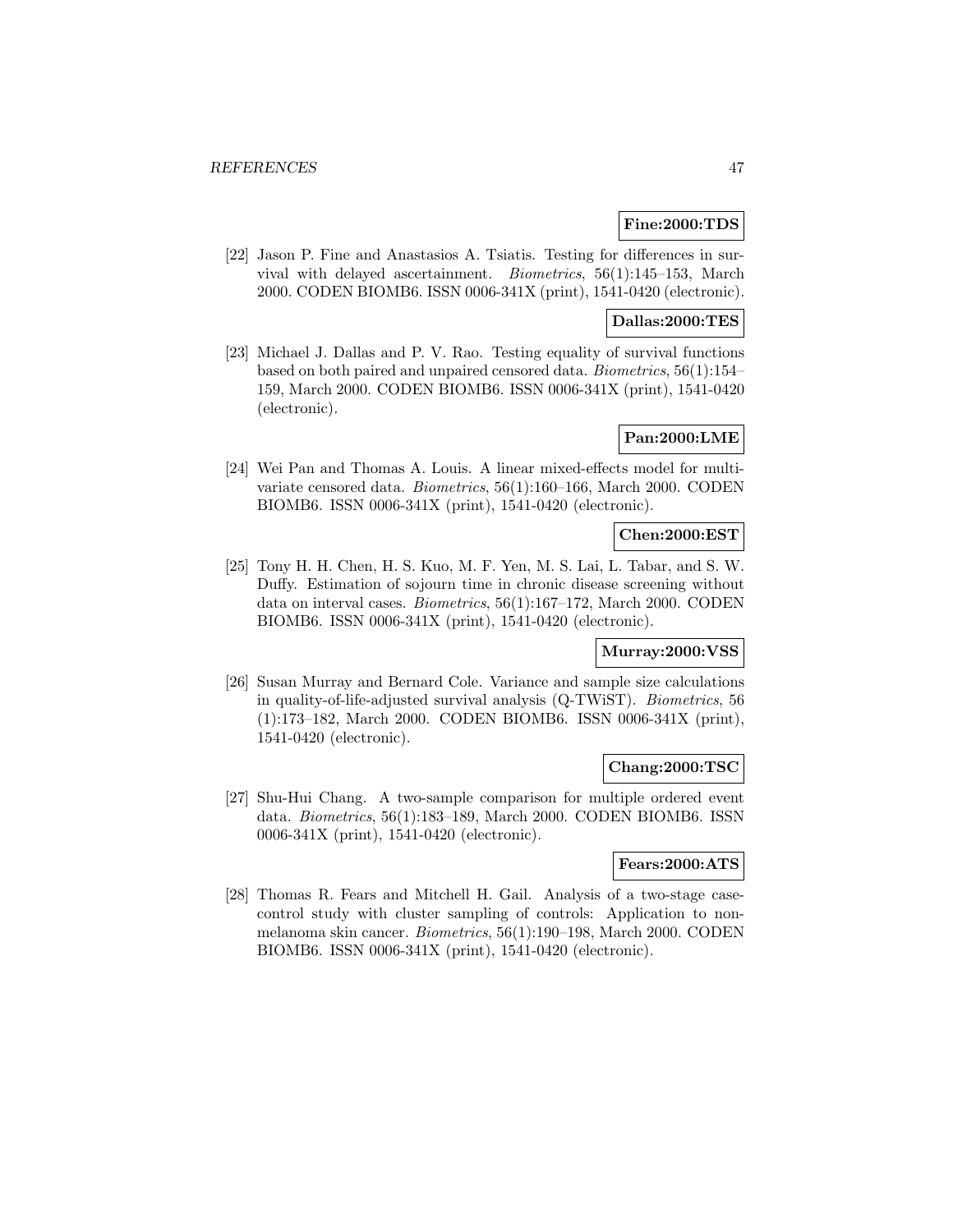## **Pan:2000:MIA**

[29] Wei Pan. A multiple imputation approach to Cox regression with interval-censored data. Biometrics, 56(1):199–203, March 2000. CO-DEN BIOMB6. ISSN 0006-341X (print), 1541-0420 (electronic).

## **Hung:2000:UBG**

[30] Ming-Chin Hung and William H. Swallow. Use of binomial group testing in tests of hypotheses for classification or quantitative covariables. Biometrics, 56(1):204–212, March 2000. CODEN BIOMB6. ISSN 0006-341X (print), 1541-0420 (electronic).

## **Thall:2000:ABE**

[31] Peter F. Thall, Richard M. Simon, and Yu Shen. Approximate Bayesian evaluation of multiple treatment effects. Biometrics, 56(1):213–219, March 2000. CODEN BIOMB6. ISSN 0006-341X (print), 1541-0420 (electronic).

### **Mukhopadhyay:2000:BNI**

[32] Saurabh Mukhopadhyay. Bayesian nonparametric inference on the dose level with specified response rate. Biometrics, 56(1):220–226, March 2000. CODEN BIOMB6. ISSN 0006-341X (print), 1541-0420 (electronic).

### **Sy:2000:ECP**

[33] Judy P. Sy and Jeremy M. G. Taylor. Estimation in a Cox proportional hazards cure model. *Biometrics*, 56(1):227–236, March 2000. CODEN BIOMB6. ISSN 0006-341X (print), 1541-0420 (electronic).

# **Peng:2000:NMM**

[34] Yingwei Peng and Keith B. G. Dear. A nonparametric mixture model for cure rate estimation. Biometrics, 56(1):237–243, March 2000. CODEN BIOMB6. ISSN 0006-341X (print), 1541-0420 (electronic).

### **Izmirlian:2000:ALE**

[35] Grant Izmirlian, Dwight Brock, Luigi Ferrucci, and Caroline Phillips. Active life expectancy from annual follow-up data with missing responses. Biometrics, 56(1):244–248, March 2000. CODEN BIOMB6. ISSN 0006- 341X (print), 1541-0420 (electronic).

#### **Schemper:2000:PAE**

[36] Michael Schemper and Robin Henderson. Predictive accuracy and explained variation in Cox regression. Biometrics, 56(1):249–255, March 2000. CODEN BIOMB6. ISSN 0006-341X (print), 1541-0420 (electronic).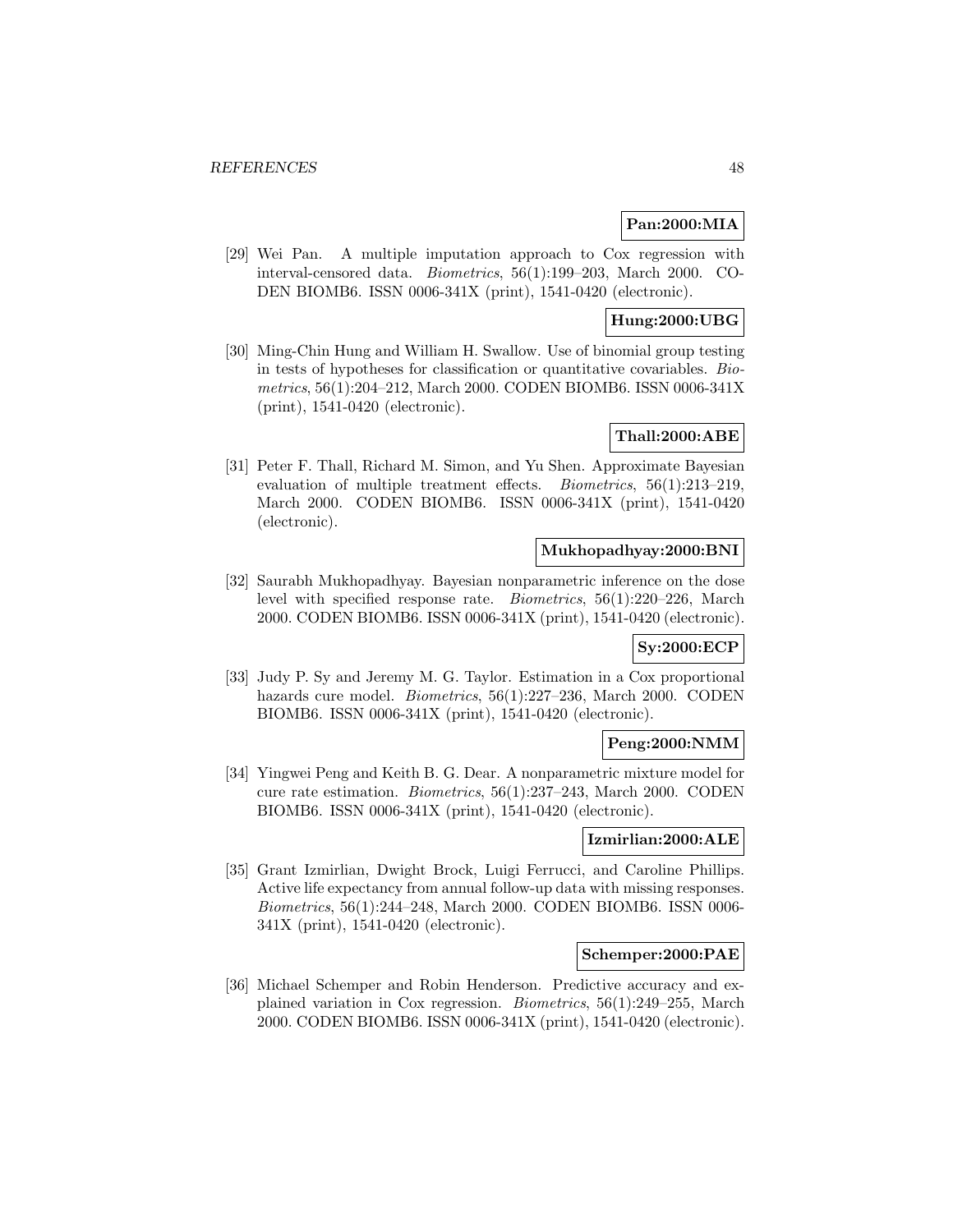#### **Volinsky:2000:BIC**

[37] Chris T. Volinsky and Adrian E. Raftery. Bayesian information criterion for censored survival models. Biometrics, 56(1):256–262, March 2000. CODEN BIOMB6. ISSN 0006-341X (print), 1541-0420 (electronic).

### **Wakefield:2000:CPP**

[38] Jonathan Wakefield and Nargis Rahman. The combination of population pharmacokinetic studies. Biometrics, 56(1):263–270, March 2000. CODEN BIOMB6. ISSN 0006-341X (print), 1541-0420 (electronic).

### **Landin:2000:IRE**

[39] R. Landin, D. J. DeBrota, T. A. DeVries, W. Z. Potter, and M. A. Demitrack. The impact of restrictive entry criterion during the placebo lead-in period. Biometrics, 56(1):271–278, March 2000. CODEN BIOMB6. ISSN 0006-341X (print), 1541-0420 (electronic).

#### **TenHave:2000:MEL**

[40] Thomas R. Ten Have, Michael E. Miller, Beth A. Reboussin, and Margaret K. James. Mixed effects logistic regression models for longitudinal ordinal functional response data with multiple-cause drop-out from the longitudinal study of aging. Biometrics, 56(1):279–287, March 2000. CO-DEN BIOMB6. ISSN 0006-341X (print), 1541-0420 (electronic).

## **Dunson:2000:MHF**

[41] David B. Dunson and Clarice R. Weinberg. Modeling human fertility in the presence of measurement error. Biometrics, 56(1):288–292, March 2000. CODEN BIOMB6. ISSN 0006-341X (print), 1541-0420 (electronic).

#### **Ding:2000:CSM**

[42] A. Adam Ding and Hulin Wu. A comparison study of models and fitting procedures for biphasic viral dynamics in HIV-1 infected patients treated with antiviral therapies. Biometrics, 56(1):293–300, March 2000. CODEN BIOMB6. ISSN 0006-341X (print), 1541-0420 (electronic).

#### **Anonymous:2000:Ca**

[43] Anonymous. Correspondence. Biometrics, 56(1):301–303, March 2000. CODEN BIOMB6. ISSN 0006-341X (print), 1541-0420 (electronic).

## **Bohning:2000:ERD**

[44] Dankmar Böhning and Jesus Sarol Jr. Estimating risk difference in multicenter studies under baseline-risk heterogeneity. Biometrics, 56(1):304–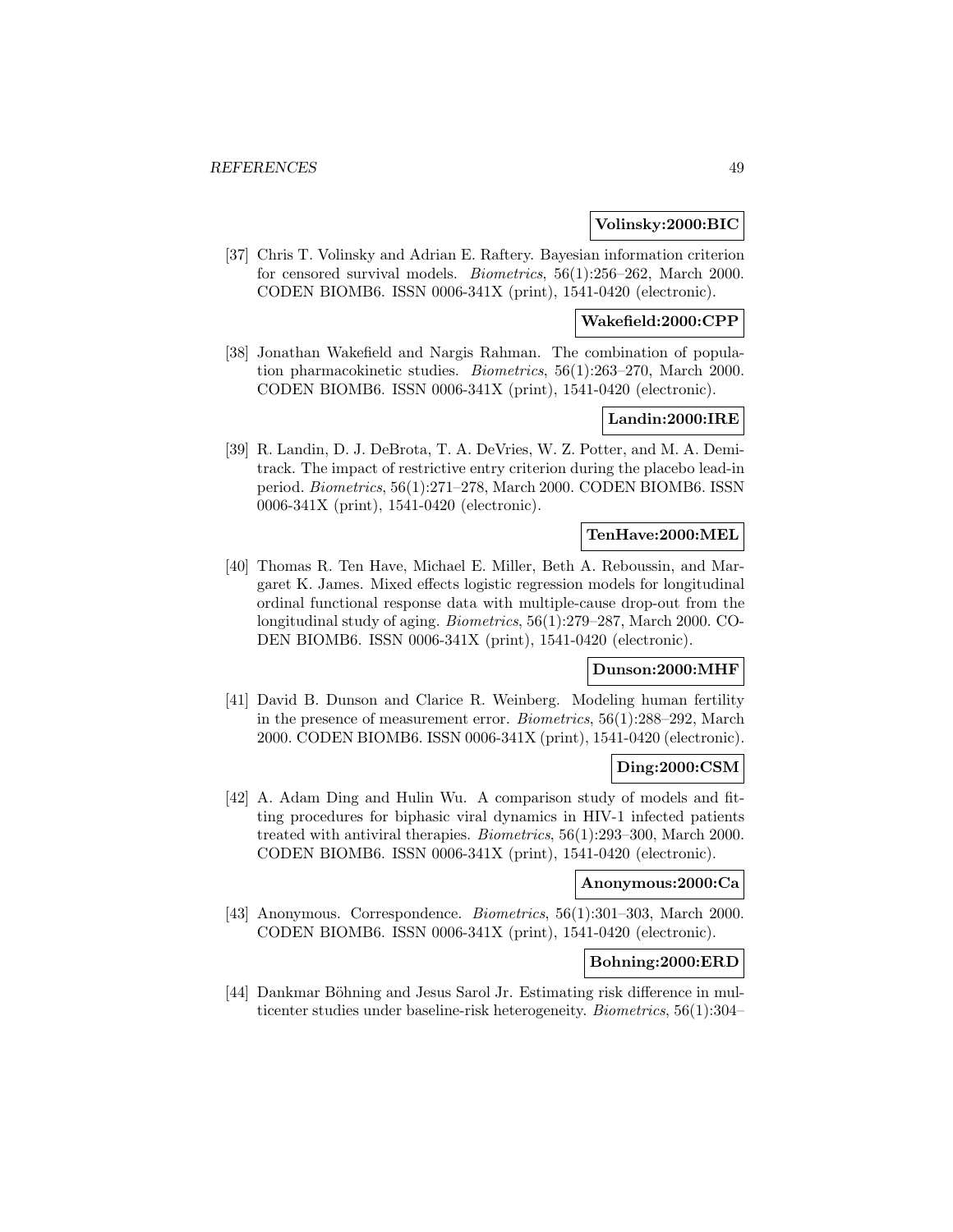308, March 2000. CODEN BIOMB6. ISSN 0006-341X (print), 1541-0420 (electronic).

## **Lui:2000:RTH**

[45] Kung-Jong Lui and Colleen Kelly. A revisit on tests for homogeneity of the risk difference. Biometrics, 56(1):309–315, March 2000. CODEN BIOMB6. ISSN 0006-341X (print), 1541-0420 (electronic).

# **Anonymous:2000:BRa**

[46] Anonymous. Book reviews. Biometrics, 56(1):316–323, March 2000. CODEN BIOMB6. ISSN 0006-341X (print), 1541-0420 (electronic).

#### **Anonymous:2000:Cb**

[47] Anonymous. Corrections. Biometrics, 56(1):324–325, March 2000. CO-DEN BIOMB6. ISSN 0006-341X (print), 1541-0420 (electronic).

### **Bailer:2000:QCM**

[48] A. John Bailer and Walter W. Piegorsch. From quantal counts to mechanisms and systems: The past, present, and future of biometrics in environmental toxicology. Biometrics, 56(2):327–336, June 2000. CODEN BIOMB6. ISSN 0006-341X (print), 1541-0420 (electronic).

## **Heagerty:2000:TDR**

[49] Patrick J. Heagerty, Thomas Lumley, and Margaret S. Pepe. Timedependent ROC curves for censored survival data and a diagnostic marker. Biometrics, 56(2):337–344, June 2000. CODEN BIOMB6. ISSN 0006-341X (print), 1541-0420 (electronic).

### **Leisenring:2000:CPV**

[50] Wendy Leisenring, Todd Alono, and Margaret Sullivan Pepe. Comparisons of predictive values of binary medical diagnostic tests for paired designs. Biometrics, 56(2):345–351, June 2000. CODEN BIOMB6. ISSN 0006-341X (print), 1541-0420 (electronic).

## **Pepe:2000:IRC**

[51] Margaret Sullivan Pepe. An interpretation for the ROC curve and inference using GLM procedures. Biometrics, 56(2):352–359, June 2000. CODEN BIOMB6. ISSN 0006-341X (print), 1541-0420 (electronic).

# **He:2000:HBE**

[52] Zhuoqiong He and Dongchu Sun. Hierarchical Bayes estimation of hunting success rates with spatial correlations. Biometrics, 56(2):360–367,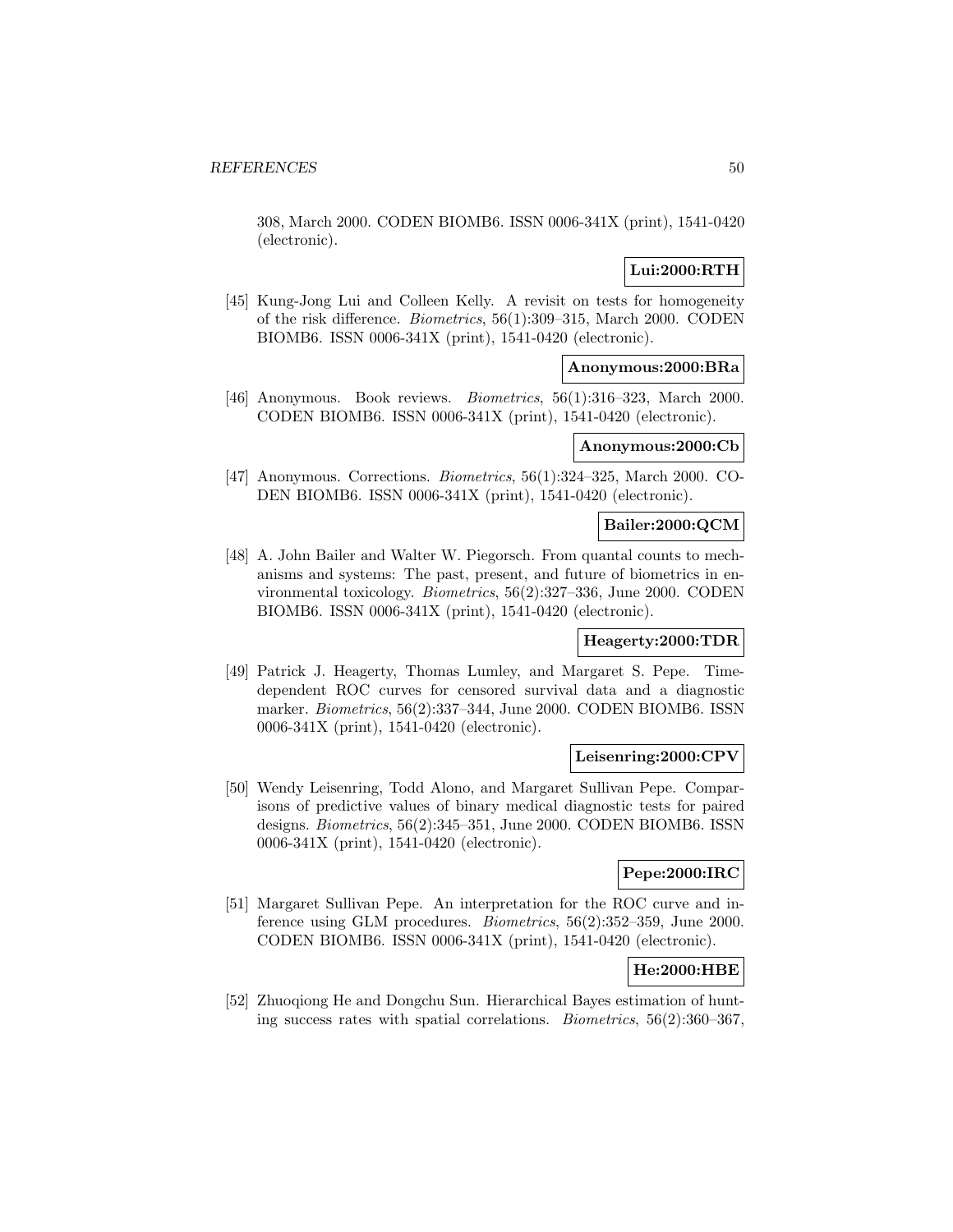June 2000. CODEN BIOMB6. ISSN 0006-341X (print), 1541-0420 (electronic).

## **Ko:2000:CME**

[53] Hyejin Ko and Marie Davidian. Correcting for measurement error in individual-level covariates in nonlinear mixed effects models. Biometrics, 56(2):368–375, June 2000. CODEN BIOMB6. ISSN 0006-341X (print), 1541-0420 (electronic).

## **Xie:2000:REC**

[54] Minge Xie, Douglas G. Simpson, and Raymond J. Carroll. Random effects in censored ordinal regression: Latent structure and Bayesian approach. Biometrics, 56(2):376–383, June 2000. CODEN BIOMB6. ISSN 0006-341X (print), 1541-0420 (electronic).

## **Satten:2000:CUC**

[55] Glen A. Satten and Raymond J. Carroll. Conditional and unconditional categorical regression models with missing covariates. Biometrics, 56 (2):384–388, June 2000. CODEN BIOMB6. ISSN 0006-341X (print), 1541-0420 (electronic).

# **David:2000:OCB**

[56] Olivier David, Hervé Monod, and Joël Amoussou. Optimal complete block designs to adjust for interplot competition with a covariance analysis. Biometrics, 56(2):389–393, June 2000. CODEN BIOMB6. ISSN 0006-341X (print), 1541-0420 (electronic).

#### **Bedrick:2000:EMD**

[57] Edward J. Bedrick, Jodi Lapidus, and Joseph F. Powell. Estimating the Mahalanobis distance from mixed continuous and discrete data. Biometrics, 56(2):394–401, June 2000. CODEN BIOMB6. ISSN 0006-341X (print), 1541-0420 (electronic).

### **Dasgupta:2000:CSG**

[58] Nairanjana Dasgupta and J. Richard Alldredge. A chi-square goodnessof-fit analysis of dependent resource election data. Biometrics, 56(2): 402–408, June 2000. CODEN BIOMB6. ISSN 0006-341X (print), 1541- 0420 (electronic).

## **Dahiya:2000:EER**

[59] Ram C. Dahiya, Shampa Saha, and Hassan Lakkis. Estimation of exploitation rate by combining mark-recapture procedures with a creel sur-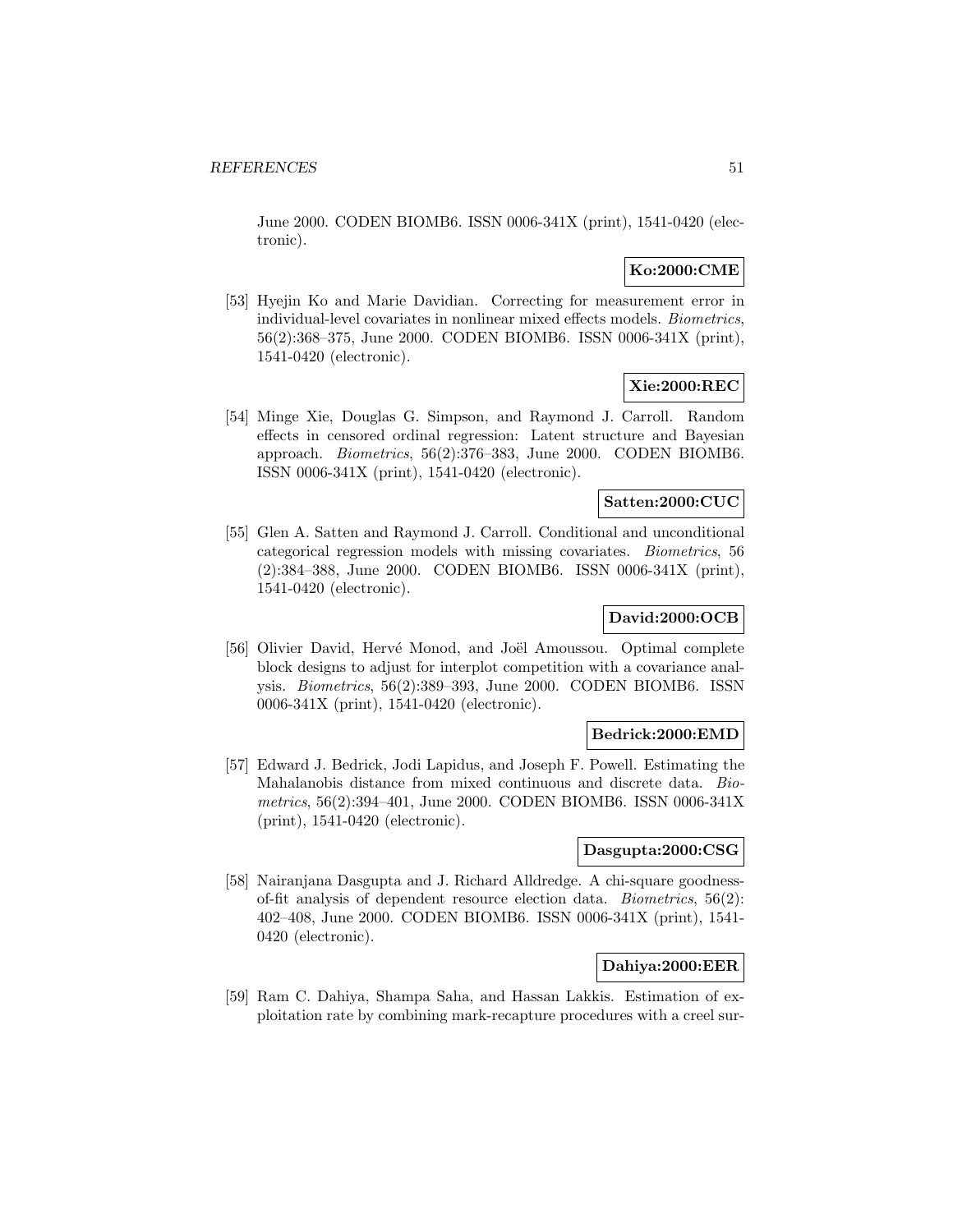vey. Biometrics, 56(2):409–413, June 2000. CODEN BIOMB6. ISSN 0006-341X (print), 1541-0420 (electronic).

### **Gregoire:2000:PIR**

[60] Timothy G. Gregoire, Oliver Schabenberger, and Fanzhi Kong. Prediction from an integrated regression equation: a forestry application. Biometrics, 56(2):414–419, June 2000. CODEN BIOMB6. ISSN 0006-341X (print), 1541-0420 (electronic).

#### **Antoniadou:2000:EDR**

[61] T. Antoniadou and D. Wallach. Evaluating decision rules for nitrogen fertilization. Biometrics, 56(2):420–426, June 2000. CODEN BIOMB6. ISSN 0006-341X (print), 1541-0420 (electronic).

# **Chao:2000:CRW**

[62] Anne Chao, Wenten Chu, and Chiu-Hsieh Hsu. Capture–recapture when time and behavioral response affect capture probabilities. Biometrics, 56 (2):427–433, June 2000. CODEN BIOMB6. ISSN 0006-341X (print), 1541-0420 (electronic).

# **Pledger:2000:UML**

[63] Shirley Pledger. Unified maximum likelihood estimates for closed capture–recapture models using mixtures. Biometrics, 56(2):434–442, June 2000. CODEN BIOMB6. ISSN 0006-341X (print), 1541-0420 (electronic).

#### **Barry:2000:AGT**

[64] S. C. Barry and T. J. O'Neill. The analysis of group truncated binary data with random effects: Injury severity in motor vehicle accidents. Biometrics, 56(2):443–450, June 2000. CODEN BIOMB6. ISSN 0006- 341X (print), 1541-0420 (electronic).

## **Hines:2000:IPM**

[65] W. G. S. Hines and R. J. O'Hara Hines. Increased power with modified forms of the Levene (med) test for heterogeneity of variance. Biometrics, 56(2):451–454, June 2000. CODEN BIOMB6. ISSN 0006-341X (print), 1541-0420 (electronic).

### **Duval:2000:TFS**

[66] Sue Duval and Richard Tweedie. Trim and fill: a simple funnel-plot-based method of testing and adjusting for publication bias in meta-analysis. Biometrics, 56(2):455–463, June 2000. CODEN BIOMB6. ISSN 0006- 341X (print), 1541-0420 (electronic).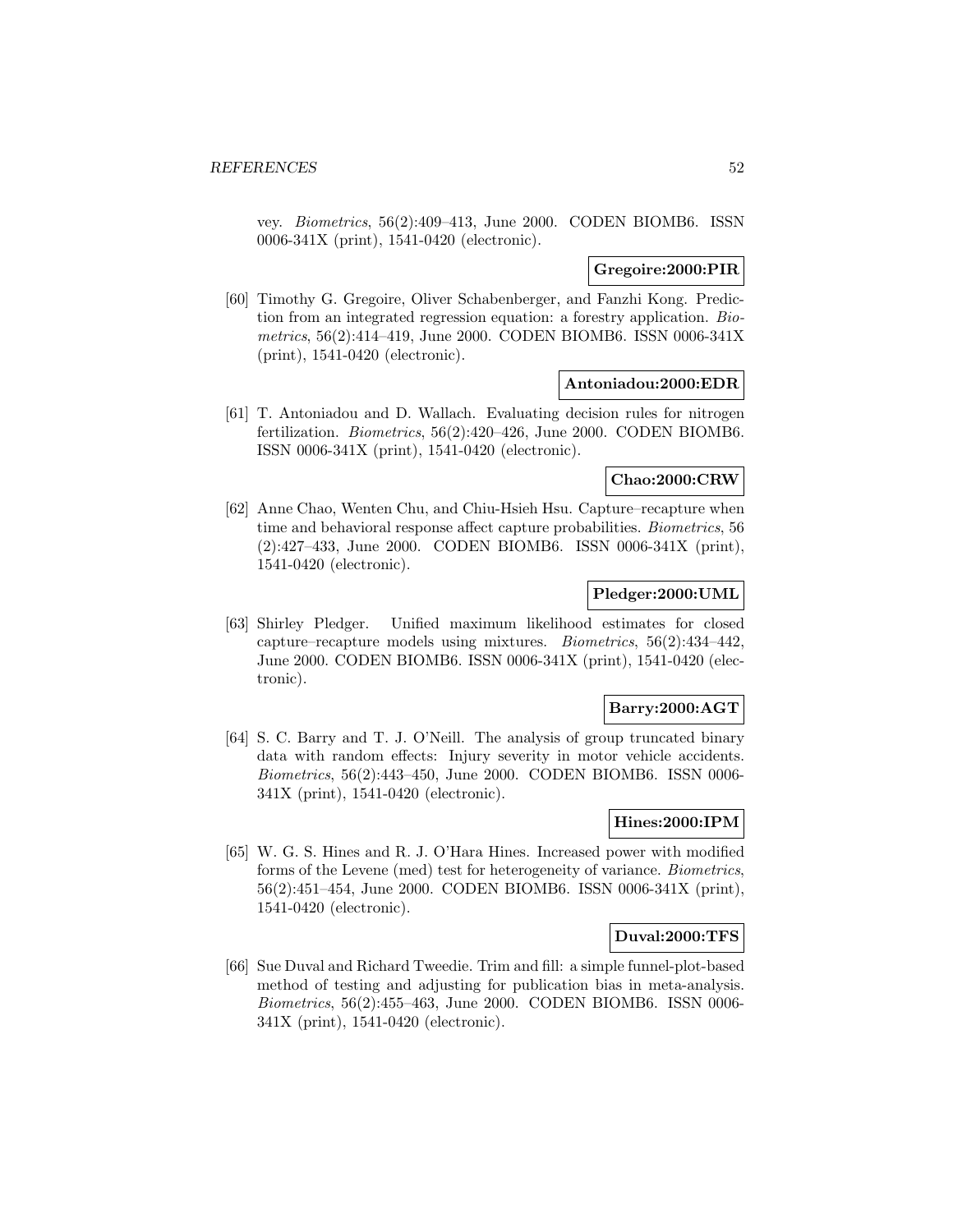#### **Pauler:2000:MML**

[67] Donna K. Pauler and Nan M. Laird. A mixture model for longitudinal data with application to assessment of noncompliance. Biometrics, 56 (2):464–472, June 2000. CODEN BIOMB6. ISSN 0006-341X (print), 1541-0420 (electronic).

### **Farrington:2000:RPH**

[68] C. P. Farrington. Residuals for proportional hazards models with interval-censored survival data. Biometrics, 56(2):473–482, June 2000. CODEN BIOMB6. ISSN 0006-341X (print), 1541-0420 (electronic).

## **Markatou:2000:MMR**

[69] Marianthi Markatou. Mixture models, robustness, and the weighted likelihood methodology. Biometrics, 56(2):483–486, June 2000. CODEN BIOMB6. ISSN 0006-341X (print), 1541-0420 (electronic).

### **Wang:2000:RAW**

[70] C. Y. Wang, Naisyin Wang, and Suojin Wang. Regression analysis when covariates are regression parameters of a random effects model for observed longitudinal measurements. Biometrics, 56(2):487–495, June 2000. CODEN BIOMB6. ISSN 0006-341X (print), 1541-0420 (electronic).

### **Song:2000:MML**

[71] Peter Xue-Kun Song and Ming Tan. Marginal models for longitudinal continuous proportional data. Biometrics, 56(2):496–502, June 2000. CODEN BIOMB6. ISSN 0006-341X (print), 1541-0420 (electronic).

#### **Christman:2000:BCI**

[72] Mary C. Christman and Jeffrey S. Pontius. Bootstrap confidence intervals for adaptive cluster sampling. Biometrics, 56(2):503–510, June 2000. CODEN BIOMB6. ISSN 0006-341X (print), 1541-0420 (electronic).

#### **Rabinowitz:2000:UCL**

[73] Daniel Rabinowitz, Rebecca A. Betensky, and Anastasios A. Tsiatis. Using conditional logistic regression to fit proportional odds models to interval censored data. Biometrics, 56(2):511–518, June 2000. CODEN BIOMB6. ISSN 0006-341X (print), 1541-0420 (electronic).

# **Razzaghi:2000:RAQ**

[74] Mehdi Razzaghi and Ralph L. Kodell. Risk assessment for quantitative responses using a mixture model. Biometrics, 56(2):519–527, June 2000. CODEN BIOMB6. ISSN 0006-341X (print), 1541-0420 (electronic).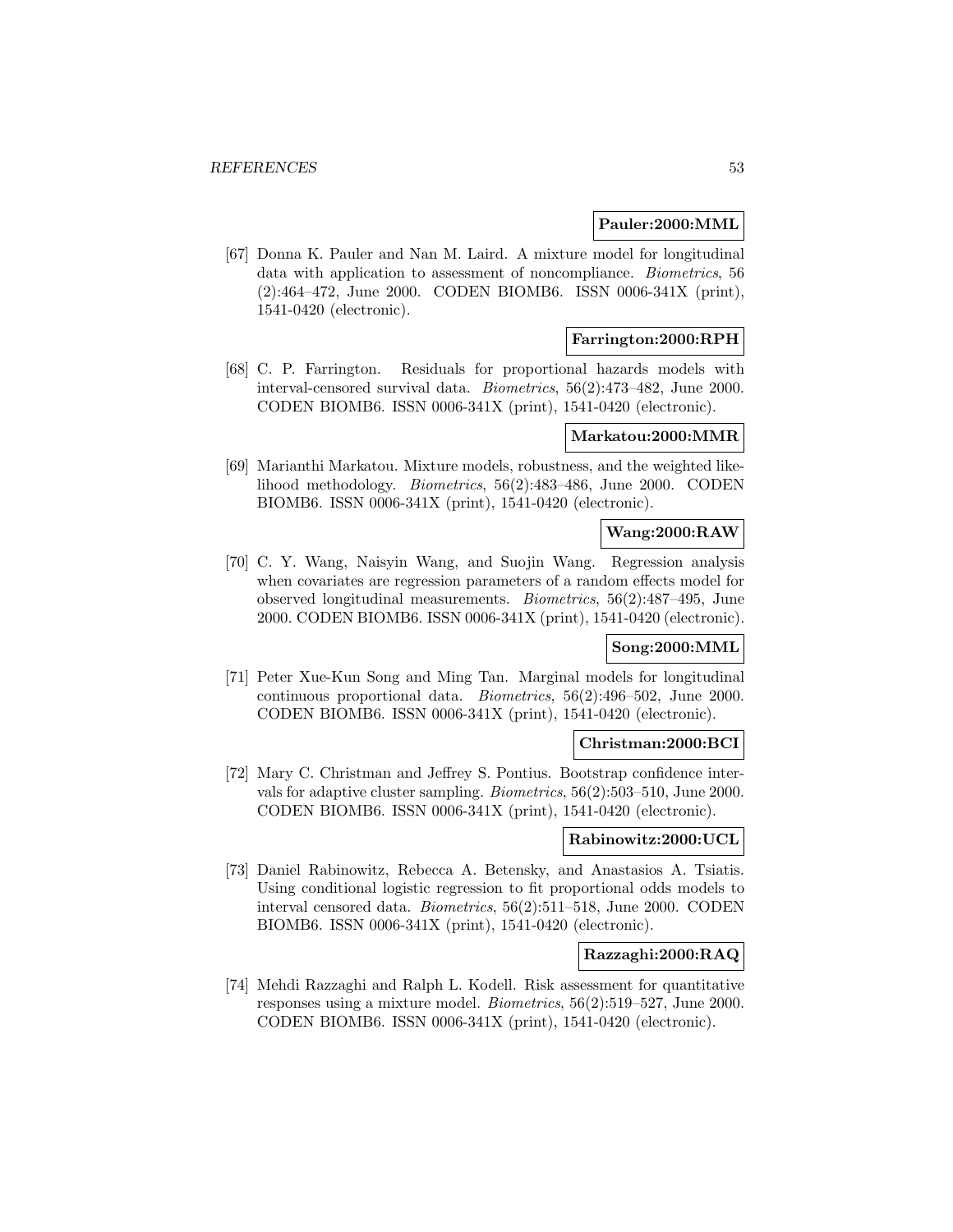#### **Lipsitz:2000:GGE**

[75] Stuart R. Lipsitz, Geert Molenberghs, Garrett M. Fitzmaurice, and Joseph Ibrahim. GEE with Gaussian estimation of the correlations when data are incomplete. Biometrics, 56(2):528–536, June 2000. CODEN BIOMB6. ISSN 0006-341X (print), 1541-0420 (electronic).

## **Huggins:2000:LEA**

[76] Richard Huggins. Local estimation of age-dependent variance components from longitudinal twin data. Biometrics, 56(2):537–545, June 2000. CODEN BIOMB6. ISSN 0006-341X (print), 1541-0420 (electronic).

#### **Dominici:2000:CCT**

[77] Francesca Dominici. Combining contingency tables with missing dimensions. Biometrics, 56(2):546–553, June 2000. CODEN BIOMB6. ISSN 0006-341X (print), 1541-0420 (electronic).

#### **Ghosh:2000:NAR**

[78] Debashis Ghosh and D. Y. Lin. Nonparametric analysis of recurrent events and death. Biometrics, 56(2):554–562, June 2000. CODEN BIOMB6. ISSN 0006-341X (print), 1541-0420 (electronic).

### **Bowman:2000:GEC**

[79] A. W. Bowman and E. M. Wright. Graphical exploration of covariate effects on survival data through nonparametric quantile curves. Biometrics, 56(2):563–570, June 2000. CODEN BIOMB6. ISSN 0006-341X (print), 1541-0420 (electronic).

### **Gray:2000:ERP**

[80] Robert J. Gray. Estimation of regression parameters and the hazard function in transformed linear survival models. Biometrics, 56(2):571– 576, June 2000. CODEN BIOMB6. ISSN 0006-341X (print), 1541-0420 (electronic).

# **Basu:2000:BIK**

[81] Sanjib Basu, Mousumi Banerjee, and Ananda Sen. Bayesian inference for kappa from single and multiple studies. Biometrics, 56(2):577–582, June 2000. CODEN BIOMB6. ISSN 0006-341X (print), 1541-0420 (electronic).

## **Nam:2000:IEK**

[82] Jun-Mo Nam. Interval estimation of the kappa coefficient with binary classification and an equal marginal probability model. Biometrics, 56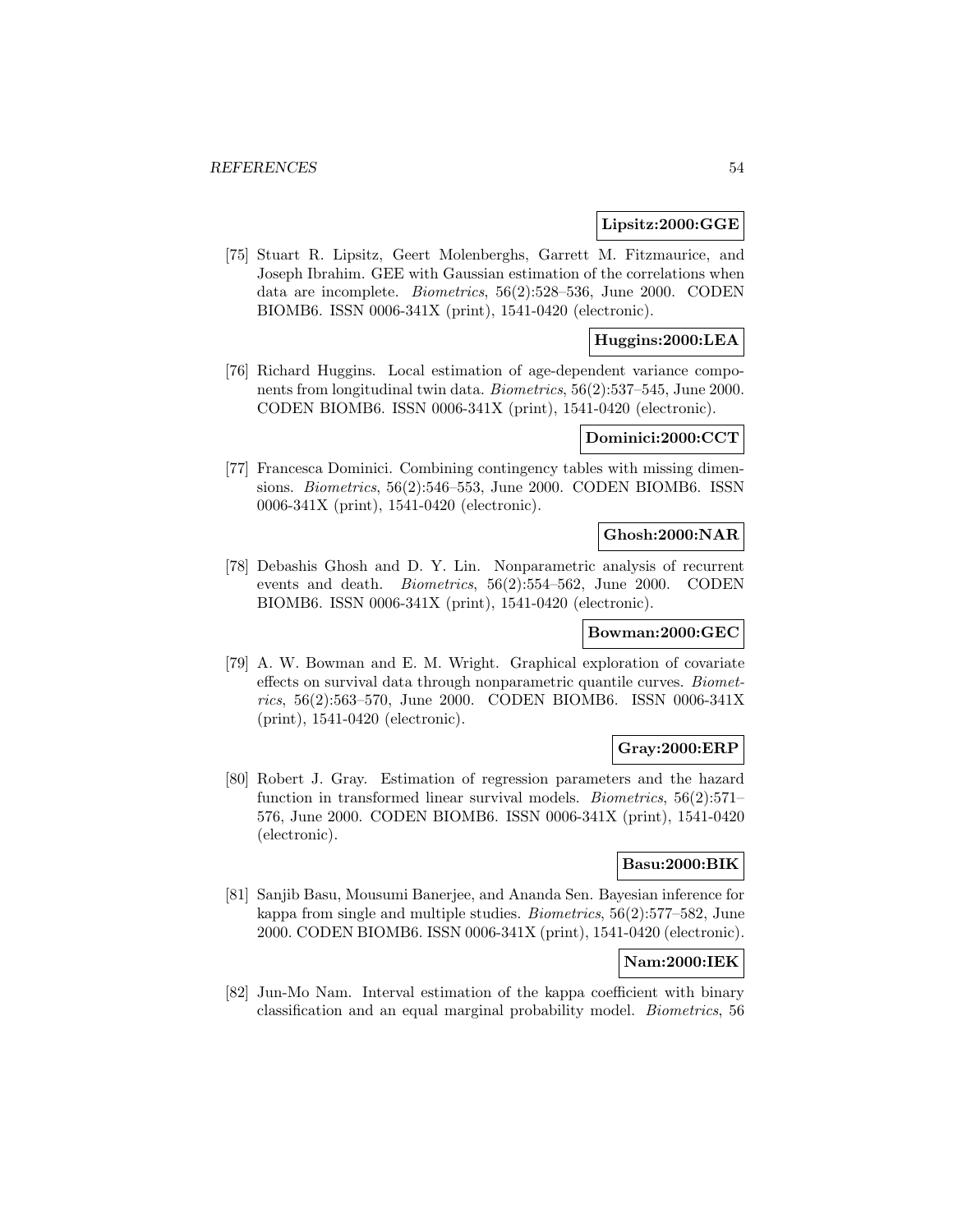(2):583–585, June 2000. CODEN BIOMB6. ISSN 0006-341X (print), 1541-0420 (electronic).

## **Chen:2000:WVA**

[83] James J. Chen, Karl K. Lin, Mohammad Huque, and Ramin B. Arani. Weighted p-value adjustments for animal carcinogenicity trend test. Biometrics, 56(2):586–592, June 2000. CODEN BIOMB6. ISSN 0006-341X (print), 1541-0420 (electronic).

# **Lin:2000:SLM**

[84] Xihong Lin, Louise Ryan, Mary Sammel, Daowen Zhang, Chantana Padungtod, and Xiping Xu. A scaled linear mixed model for multiple outcomes. Biometrics, 56(2):593–601, June 2000. CODEN BIOMB6. ISSN 0006-341X (print), 1541-0420 (electronic).

### **Albert:2000:TML**

[85] Paul S. Albert. A transitional model for longitudinal binary data subject to nonignorable missing data. Biometrics, 56(2):602–608, June 2000. CODEN BIOMB6. ISSN 0006-341X (print), 1541-0420 (electronic).

### **Gasparini:2000:CFM**

[86] Mauro Gasparini and Jeffrey Eisele. A curve-free method for Phase I clinical trials. Biometrics, 56(2):609–615, June 2000. CODEN BIOMB6. ISSN 0006-341X (print), 1541-0420 (electronic).

#### **Manatunga:2000:SSE**

[87] Amita K. Manatunga and Shande Chen. Sample size estimation for survival outcomes in cluster-randomized studies with small cluster sizes. Biometrics, 56(2):616–621, June 2000. CODEN BIOMB6. ISSN 0006- 341X (print), 1541-0420 (electronic).

#### **Sutradhar:2000:AEE**

[88] Brajendra C. Sutradhar and Kalyan Das. On the accuracy of efficiency of estimating equation approach. Biometrics, 56(2):622–625, June 2000. CODEN BIOMB6. ISSN 0006-341X (print), 1541-0420 (electronic).

#### **Cheng:2000:OSP**

[89] Debbie M. Cheng and Stephen W. Lagakos. The one-sample problem from eradication studies of chronic viral infections. Biometrics, 56(2): 626–633, June 2000. CODEN BIOMB6. ISSN 0006-341X (print), 1541- 0420 (electronic).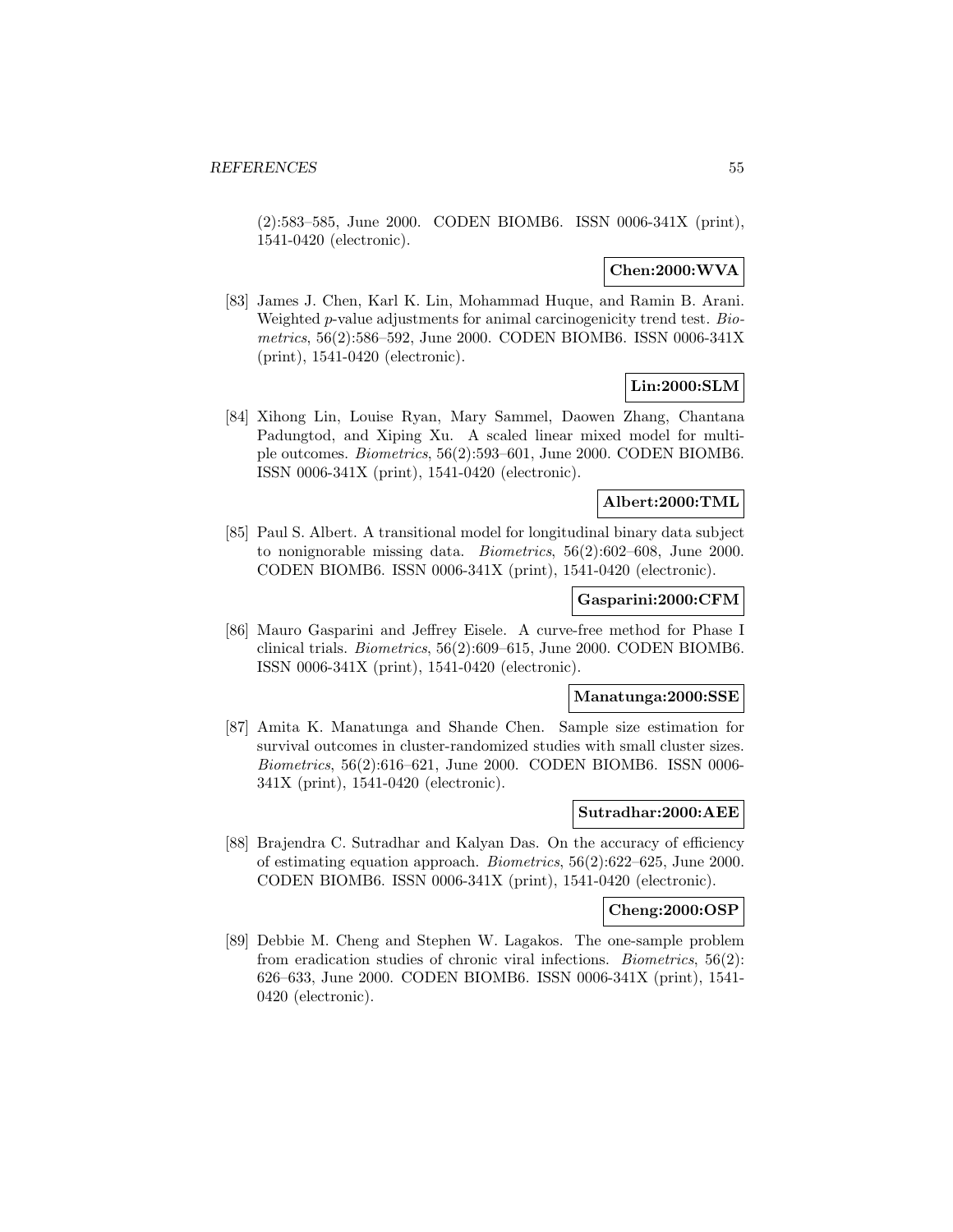## **Lyles:2000:ECM**

[90] Robert H. Lyles and Glen McFarlane. Effects of covariate measurement error in the initial level and rate of change of an exposure variable. Biometrics, 56(2):634–639, June 2000. CODEN BIOMB6. ISSN 0006-341X (print), 1541-0420 (electronic).

# **Liu:2000:TSH**

[91] Aiyi Liu, Ming Tan, James M. Boyett, and Xiaoping Xiong. Testing secondary hypotheses following sequential clinical trials. Biometrics, 56 (2):640–644, June 2000. CODEN BIOMB6. ISSN 0006-341X (print), 1541-0420 (electronic).

#### **Williams:2000:NRV**

[92] Rick L. Williams. A note on robust variance estimation for clustercorrelated data. Biometrics, 56(2):645–646, June 2000. CODEN BIOMB6. ISSN 0006-341X (print), 1541-0420 (electronic).

#### **Anonymous:2000:BRb**

[93] Anonymous. Book reviews. Biometrics, 56(2):647–648, June 2000. CO-DEN BIOMB6. ISSN 0006-341X (print), 1541-0420 (electronic).

# **Talbot:2000:RGA**

[94] M. Talbot. Review: Graphical Analysis of Multiresponse Data: Illustrated with a Plant Breeding Trial, by K. E. Basford and J. W. Tukey. Biometrics, 56(2):649–650, June 2000. CODEN BIOMB6. ISSN 0006- 341X (print), 1541-0420 (electronic). URL http://www.jstor.org/ stable/2677019.

### **Stigler:2000:PUB**

[95] Stephen M. Stigler. The problematic unity of biometrics. Biometrics, 56(3):653–658, September 2000. CODEN BIOMB6. ISSN 0006-341X (print), 1541-0420 (electronic).

## **Elston:2000:CBG**

[96] Robert C. Elston and Elizabeth A. Thompson. A century of biometrical genetics. Biometrics, 56(3):659–666, September 2000. CODEN BIOMB6. ISSN 0006-341X (print), 1541-0420 (electronic).

#### **Albert:2000:MRC**

[97] Paul S. Albert and Dean A. Follmann. Modeling repeated count data subject to informative dropout. Biometrics, 56(3):667–677, September 2000. CODEN BIOMB6. ISSN 0006-341X (print), 1541-0420 (electronic).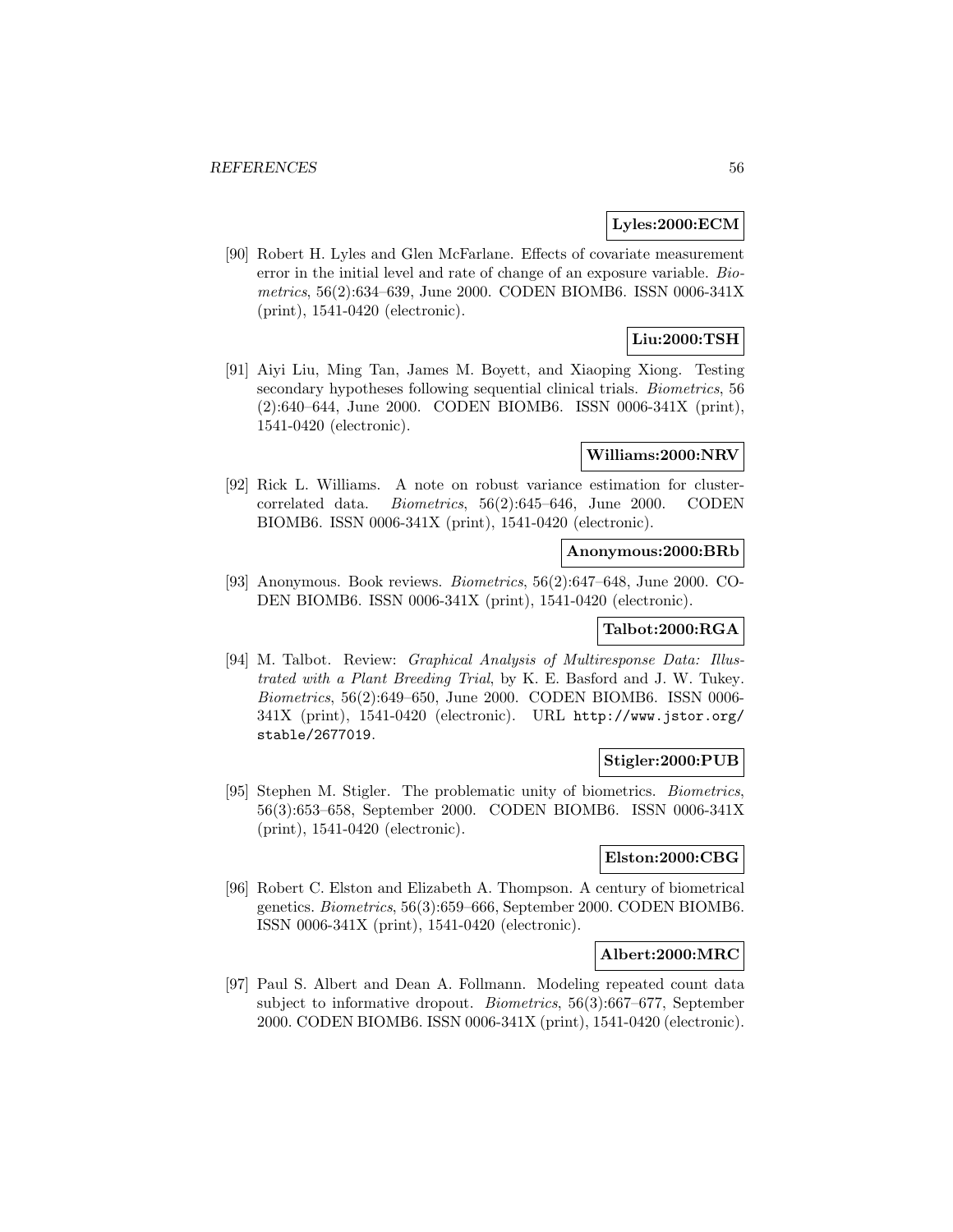## **Chen:2000:BPI**

[98] Ming-Hui Chen and Joseph G. Ibrahim. Bayesian predictive inference for time series count data. Biometrics, 56(3):678–685, September 2000. CODEN BIOMB6. ISSN 0006-341X (print), 1541-0420 (electronic).

## **Guo:2000:STS**

[99] Wensheng Guo and Morton B. Brown. Structural time series models with feedback mechanisms. *Biometrics*, 56(3):686–691, September 2000. CODEN BIOMB6. ISSN 0006-341X (print), 1541-0420 (electronic).

## **Kauermann:2000:MLD**

[100] Göran Kauermann. Modeling longitudinal data with ordinal response by varying coefficients. Biometrics, 56(3):692–698, September 2000. CO-DEN BIOMB6. ISSN 0006-341X (print), 1541-0420 (electronic).

### **Nunez-Anton:2000:MNL**

[101] Vicente Núñez-Antón and Dale L. Zimmerman. Modeling nonstationary longitudinal data. Biometrics, 56(3):699–705, September 2000. CODEN BIOMB6. ISSN 0006-341X (print), 1541-0420 (electronic).

## **Fujisawa:2000:IAM**

[102] Hironori Fujisawa and Shizue Izumi. Inference about misclassification probabilities from repeated binary responses. Biometrics, 56(3):706–711, September 2000. CODEN BIOMB6. ISSN 0006-341X (print), 1541-0420 (electronic).

#### **Ekholm:2000:AMM**

[103] Anders Ekholm, John W. McDonald, and Peter W. F. Smith. Association models for a multivariate binary response. Biometrics, 56(3):712–718, September 2000. CODEN BIOMB6. ISSN 0006-341X (print), 1541-0420 (electronic).

### **Heagerty:2000:MCR**

[104] Patrick J. Heagerty and Scott L. Zeger. Multivariate continuation ratio models: Connections and caveats. Biometrics, 56(3):719–732, September 2000. CODEN BIOMB6. ISSN 0006-341X (print), 1541-0420 (electronic).

#### **Guihenneuc-Jouyaux:2000:MMD**

[105] Chantal Guihenneuc-Jouyaux, Sylvia Richardson, and Ira M. Longini Jr. Modeling markers of disease progression by a hidden Markov process: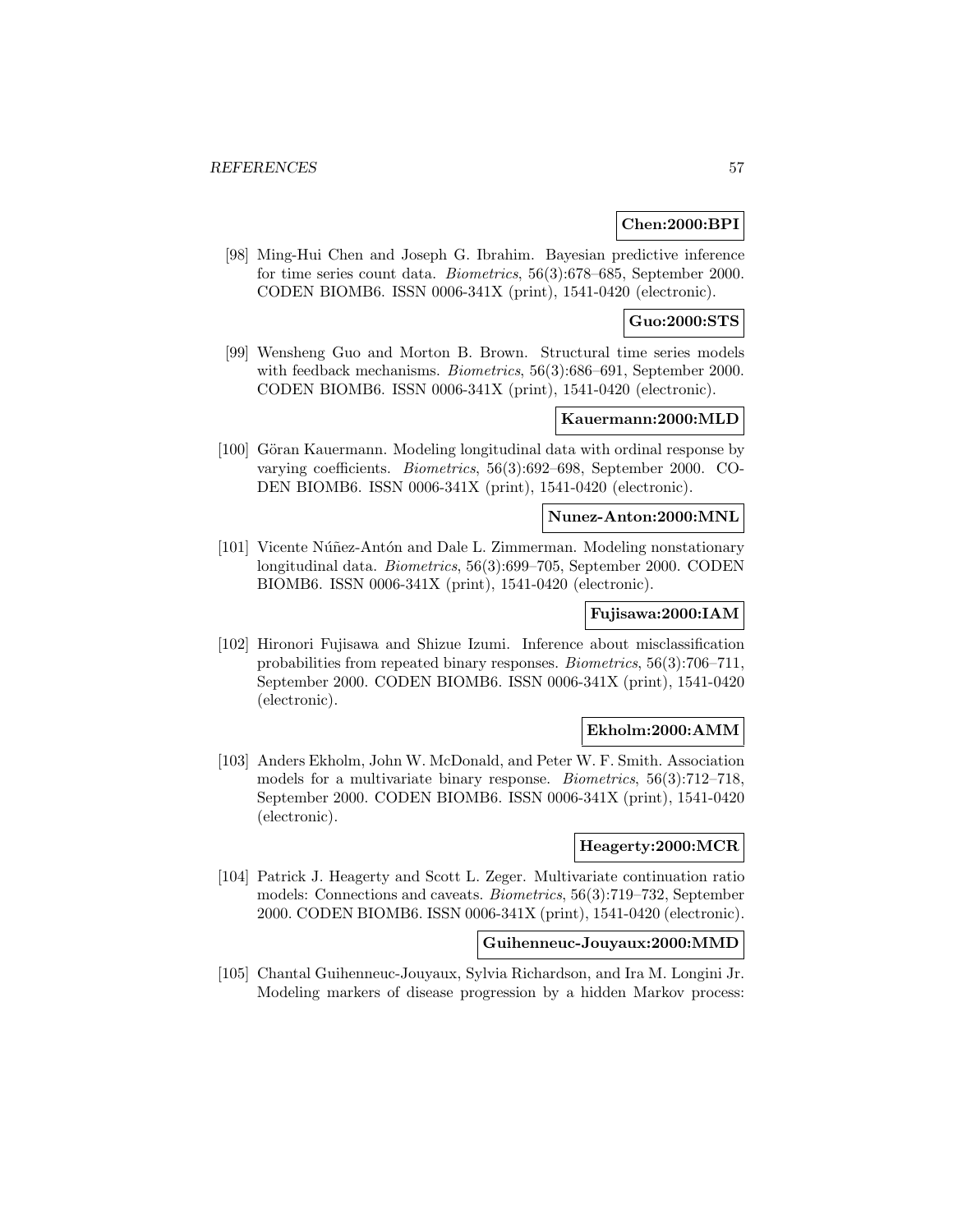Application to characterizing CD4 cell decline. Biometrics, 56(3):733– 741, September 2000. CODEN BIOMB6. ISSN 0006-341X (print), 1541- 0420 (electronic).

# **Giudici:2000:LRT**

[106] Paolo Giudici, Tobias Ryden, and Pierre Vandekerkhove. Likelihoodratio tests for hidden Markov models. Biometrics, 56(3):742–747, September 2000. CODEN BIOMB6. ISSN 0006-341X (print), 1541-0420 (electronic).

### **Christen:2000:AAC**

[107] J. Andrés Christen and Miguel Nakamura. On the analysis of accumulation curves. Biometrics, 56(3):748–754, September 2000. CODEN BIOMB6. ISSN 0006-341X (print), 1541-0420 (electronic).

## **Chiu:2000:NPE**

[108] S. N. Chiu, M. P. Quine, and M. Stewart. Nonparametric and parametric estimation for a linear germination-growth model. Biometrics, 56(3): 755–760, September 2000. CODEN BIOMB6. ISSN 0006-341X (print), 1541-0420 (electronic).

### **Friedl:2000:SEE**

[109] Herwig Friedl and Göran Kauermann. Standard errors for EM estimates in generalized linear models with random effects. Biometrics, 56(3): 761–767, September 2000. CODEN BIOMB6. ISSN 0006-341X (print), 1541-0420 (electronic).

### **Wolfinger:2000:NBA**

[110] Russell D. Wolfinger and Robert E. Kass. Nonconjugate Bayesian analysis of variance component models. Biometrics, 56(3):768–774, September 2000. CODEN BIOMB6. ISSN 0006-341X (print), 1541-0420 (electronic).

# **Lin:2000:PMR**

[111] D. Y. Lin. Proportional means regression for censored medical costs. Biometrics, 56(3):775–778, September 2000. CODEN BIOMB6. ISSN 0006-341X (print), 1541-0420 (electronic).

#### **Robins:2000:CND**

[112] James M. Robins and Dianne M. Finkelstein. Correcting for noncompliance and dependent censoring in an AIDS clinical trial with inverse probability of censoring weighted (IPCW) log-rank tests. Biometrics, 56(3):779–788, September 2000. CODEN BIOMB6. ISSN 0006-341X (print), 1541-0420 (electronic).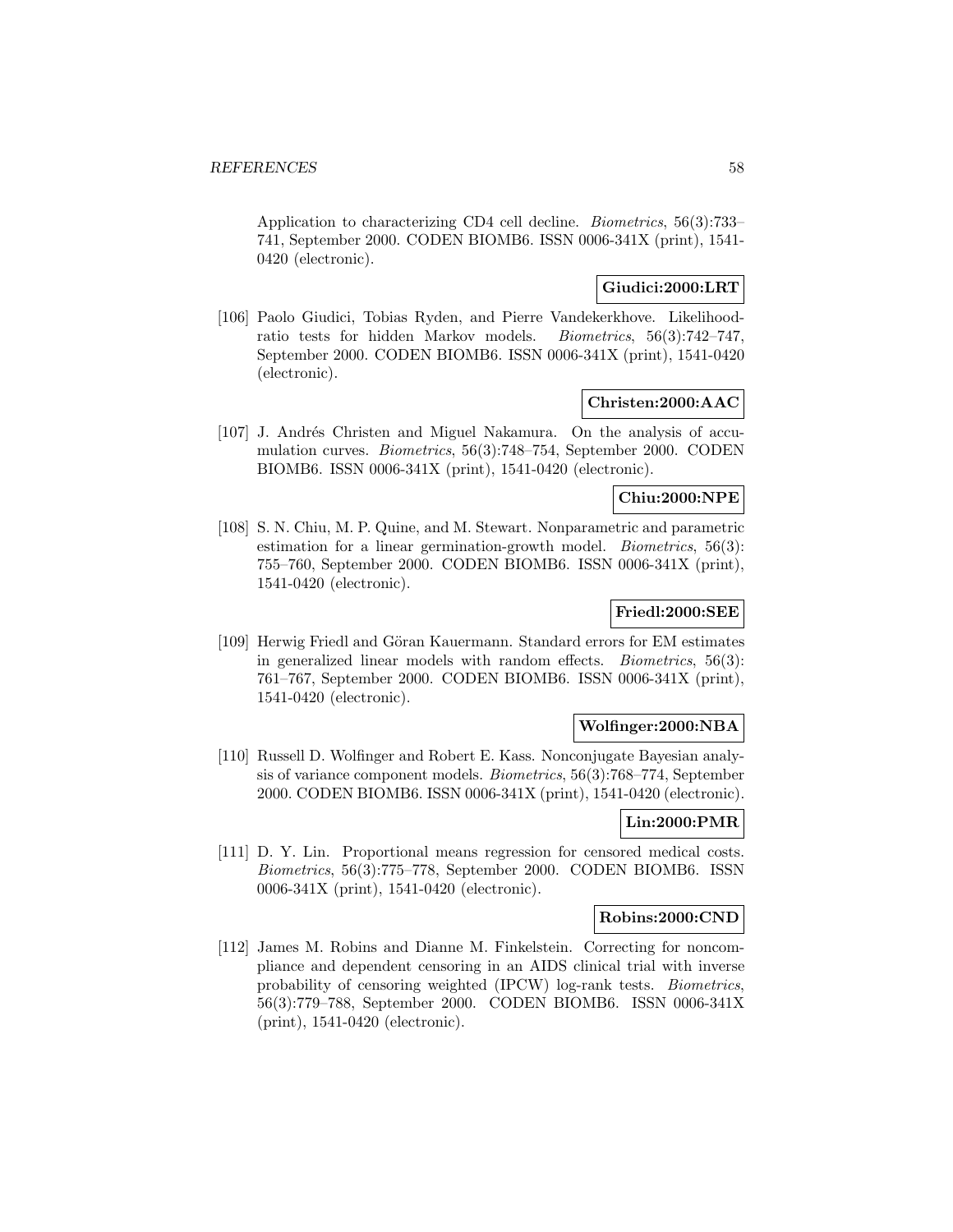### **Wang:2000:NST**

[113] Mei-Cheng Wang and Ying-Qing Chen. Nonparametric and semiparametric trend analysis for stratified recurrence times. *Biometrics*, 56(3): 789–794, September 2000. CODEN BIOMB6. ISSN 0006-341X (print), 1541-0420 (electronic).

# **Yao:2000:BCS**

[114] Yi-Ching Yao and John Jen Tai. Bias correction for segregation ratio estimation in human genetics. Biometrics, 56(3):795–800, September 2000. CODEN BIOMB6. ISSN 0006-341X (print), 1541-0420 (electronic).

## **Gillet:2000:QTS**

[115] Elizabeth M. Gillet and Hans-Rolf Gregorius. Qualified testing of singlelocus codominant inheritance using single tree progenies. Biometrics, 56(3):801–807, September 2000. CODEN BIOMB6. ISSN 0006-341X (print), 1541-0420 (electronic).

### **Houwing-Duistermaat:2000:EIG**

[116] Jeanine J. Houwing-Duistermaat, Hans C. van Houwelingen, and J. Peter de Winter. Estimation of individual genetic effects from binary observations on relatives applied to a family history of respiratory illnesses and chronic lung disease of newborns. Biometrics, 56(3):808–814, September 2000. CODEN BIOMB6. ISSN 0006-341X (print), 1541-0420 (electronic).

#### **Zhang:2000:FMS**

[117] Heping Zhang and Kathleen Merikangas. A frailty model of segregation analysis: Understanding the familial transmission of alcoholism. Biometrics, 56(3):815–823, September 2000. CODEN BIOMB6. ISSN 0006- 341X (print), 1541-0420 (electronic).

### **McConkey:2000:FSD**

[118] Brendan J. McConkey, Paul G. Mezey, D. George Dixon, and Bruce M. Greenberg. Fractional simplex designs for interaction screening in complex mixtures. Biometrics, 56(3):824–832, September 2000. CODEN BIOMB6. ISSN 0006-341X (print), 1541-0420 (electronic).

#### **Berger:2000:MET**

[119] Toby Berger, James W. Mandell, and P. Subrahmanya. Maximally efficient two-stage screening. Biometrics, 56(3):833–840, September 2000. CODEN BIOMB6. ISSN 0006-341X (print), 1541-0420 (electronic).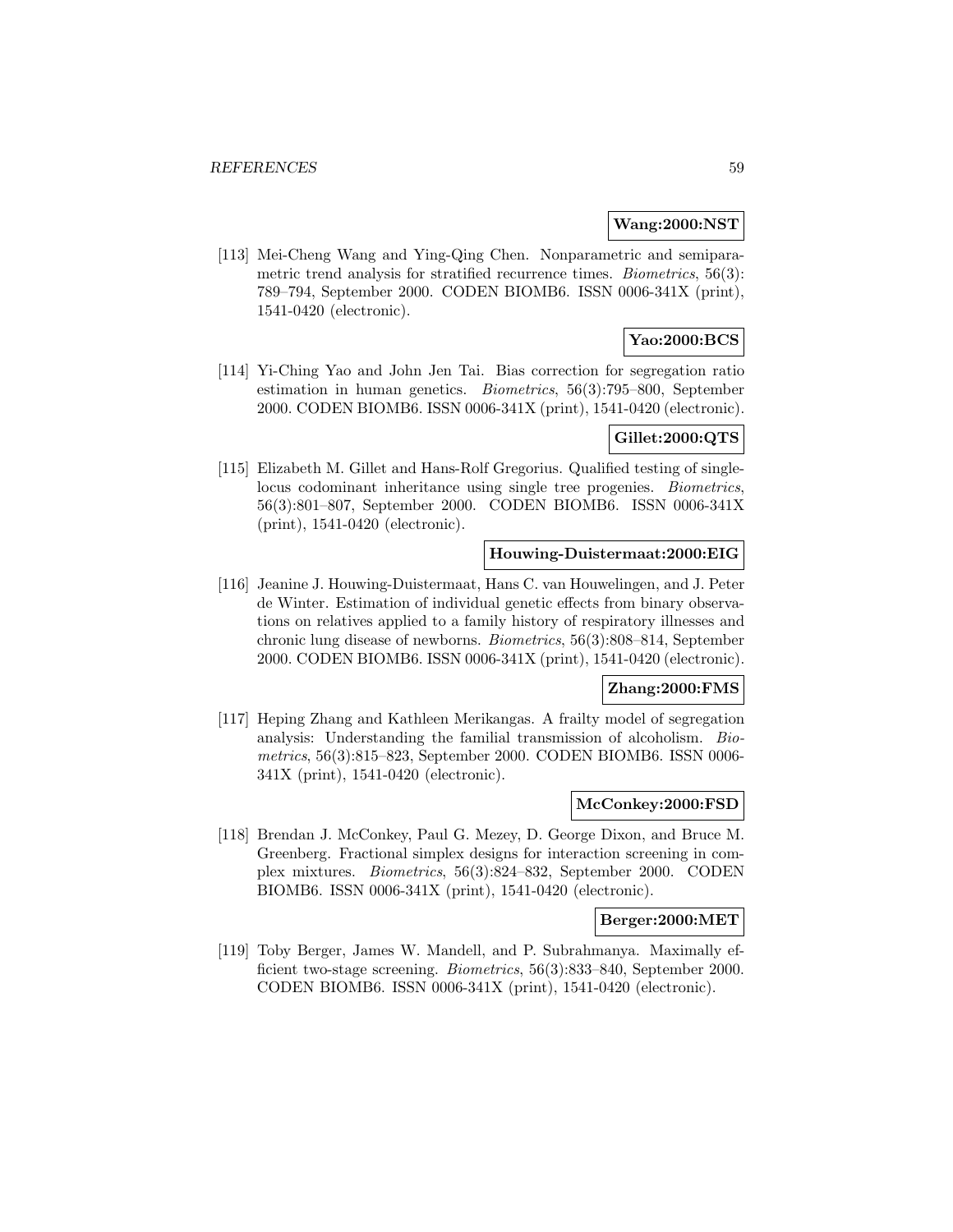### **Datta:2000:NET**

[120] Somnath Datta, Glen A. Satten, and Susmita Datta. Nonparametric estimation for the three-stage irreversible illness-death model. Biometrics, 56(3):841–847, September 2000. CODEN BIOMB6. ISSN 0006-341X (print), 1541-0420 (electronic).

# **Hawkins:2000:ETP**

[121] D. L. Hawkins and Chien-Pai Han. Estimating transition probabilities from aggregate samples plus partial transition data. Biometrics, 56(3): 848–854, September 2000. CODEN BIOMB6. ISSN 0006-341X (print), 1541-0420 (electronic).

### **Diserud:2000:BBM**

[122] Ola H. Diserud and Rode Ødegaard. The beta-binomial model for host specificity among organisms in trophic interactions. *Biometrics*, 56(3): 855–861, September 2000. CODEN BIOMB6. ISSN 0006-341X (print), 1541-0420 (electronic).

# **Lloyd:2000:RMC**

[123] Chris J. Lloyd. Regression models for convex ROC curves. Biometrics, 56(3):862–867, September 2000. CODEN BIOMB6. ISSN 0006-341X (print), 1541-0420 (electronic).

# **Thoresen:2000:SSM**

[124] Magne Thoresen and Petter Laake. A simulation study of measurement error correction methods in logistic regression. Biometrics, 56(3):868– 872, September 2000. CODEN BIOMB6. ISSN 0006-341X (print), 1541- 0420 (electronic).

#### **Gerow:2000:SMU**

[125] Ken Gerow and Charles E. McCulloch. Simultaneously model-unbiased, design-unbiased estimation. Biometrics, 56(3):873–878, September 2000. CODEN BIOMB6. ISSN 0006-341X (print), 1541-0420 (electronic).

### **Horn:2000:SSD**

[126] Manfred Horn, Rudiger Vollandt, and Charles W. Dunnett. Sample size determination for testing whether an identified treatment is best. Biometrics, 56(3):879–881, September 2000. CODEN BIOMB6. ISSN 0006- 341X (print), 1541-0420 (electronic).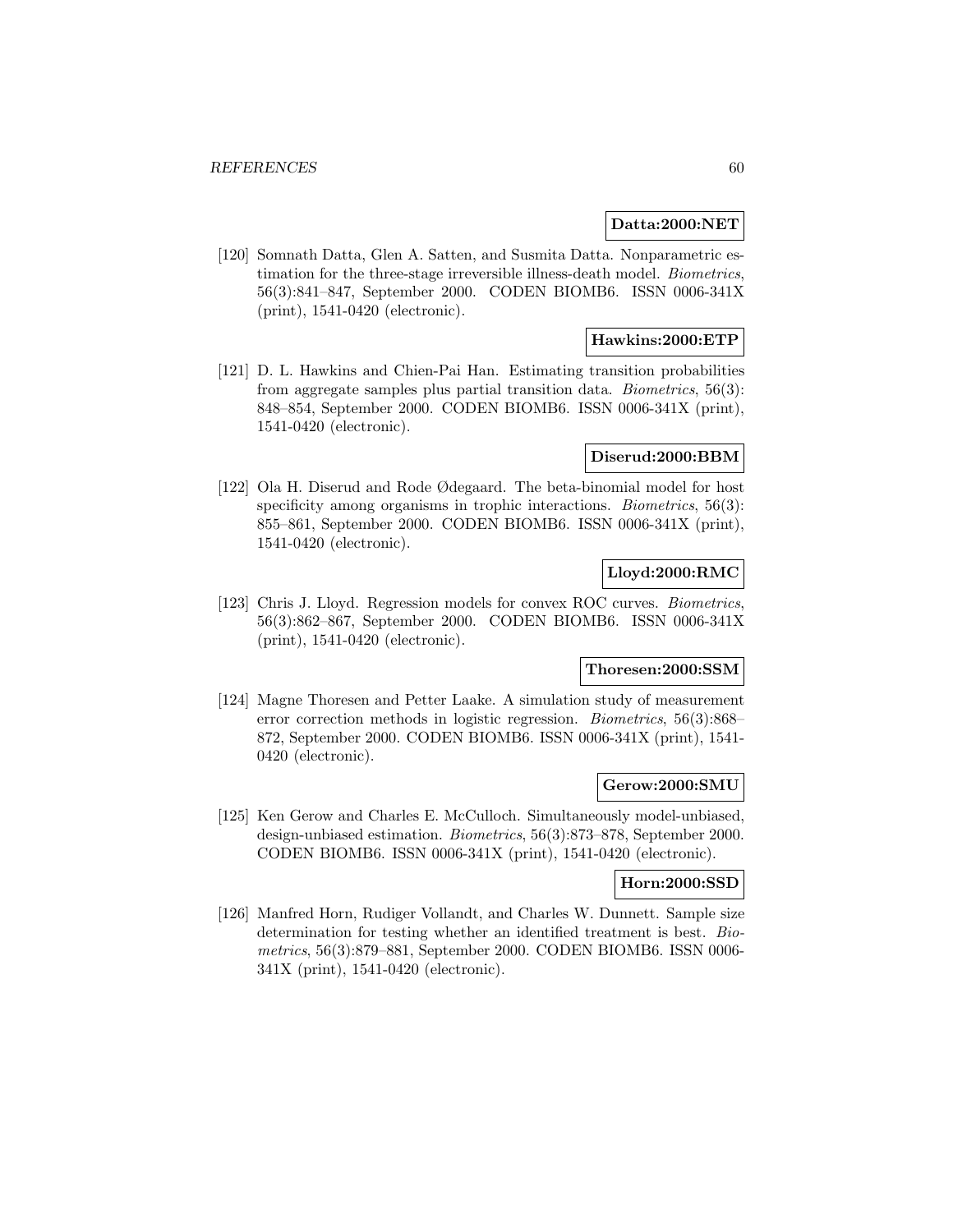### **Gadbury:2000:UTI**

[127] Gary L. Gadbury and Hari K. Iyer. Unit-treatment interaction and its practical consequences. Biometrics, 56(3):882–885, September 2000. CO-DEN BIOMB6. ISSN 0006-341X (print), 1541-0420 (electronic).

## **Duchateau:2000:ENE**

[128] Luc Duchateau, Laurence Collette, Richard Sylvester, and Jean-Pierre Pignon. Estimating number of events from the Kaplan–Meier curve for incorporation in a literature-based meta-analysis: What you don't see you can't get! Biometrics, 56(3):886–892, September 2000. CODEN BIOMB6. ISSN 0006-341X (print), 1541-0420 (electronic).

## **Decady:2000:STA**

[129] Y. J. Decady and D. R. Thomas. A simple test of association for contingency tables with multiple column responses. Biometrics, 56(3):893–896, September 2000. CODEN BIOMB6. ISSN 0006-341X (print), 1541-0420 (electronic).

## **Rabinowitz:2000:ADM**

[130] Daniel Rabinowitz and Rebecca A. Betensky. Approximating the distribution of maximally selected McNemar's statistics. Biometrics, 56(3): 897–902, September 2000. CODEN BIOMB6. ISSN 0006-341X (print), 1541-0420 (electronic).

### **Halpern:2000:MCT**

[131] Aaron L. Halpern. Multiple-changepoint testing for an alternating segments model of a binary sequence. Biometrics, 56(3):903–908, September 2000. CODEN BIOMB6. ISSN 0006-341X (print), 1541-0420 (electronic).

### **Larsen:2000:IPL**

[132] Klaus Larsen, Jørgen Holm Petersen, Esben Budtz-Jørgensen, and Lars Endahl. Interpreting parameters in the logistic regression model with random effects. Biometrics, 56(3):909–914, September 2000. CODEN BIOMB6. ISSN 0006-341X (print), 1541-0420 (electronic).

#### **Greenland:2000:WSE**

[133] Sander Greenland. When should epidemiologic regressions use random coefficients? Biometrics, 56(3):915–921, September 2000. CODEN BIOMB6. ISSN 0006-341X (print), 1541-0420 (electronic).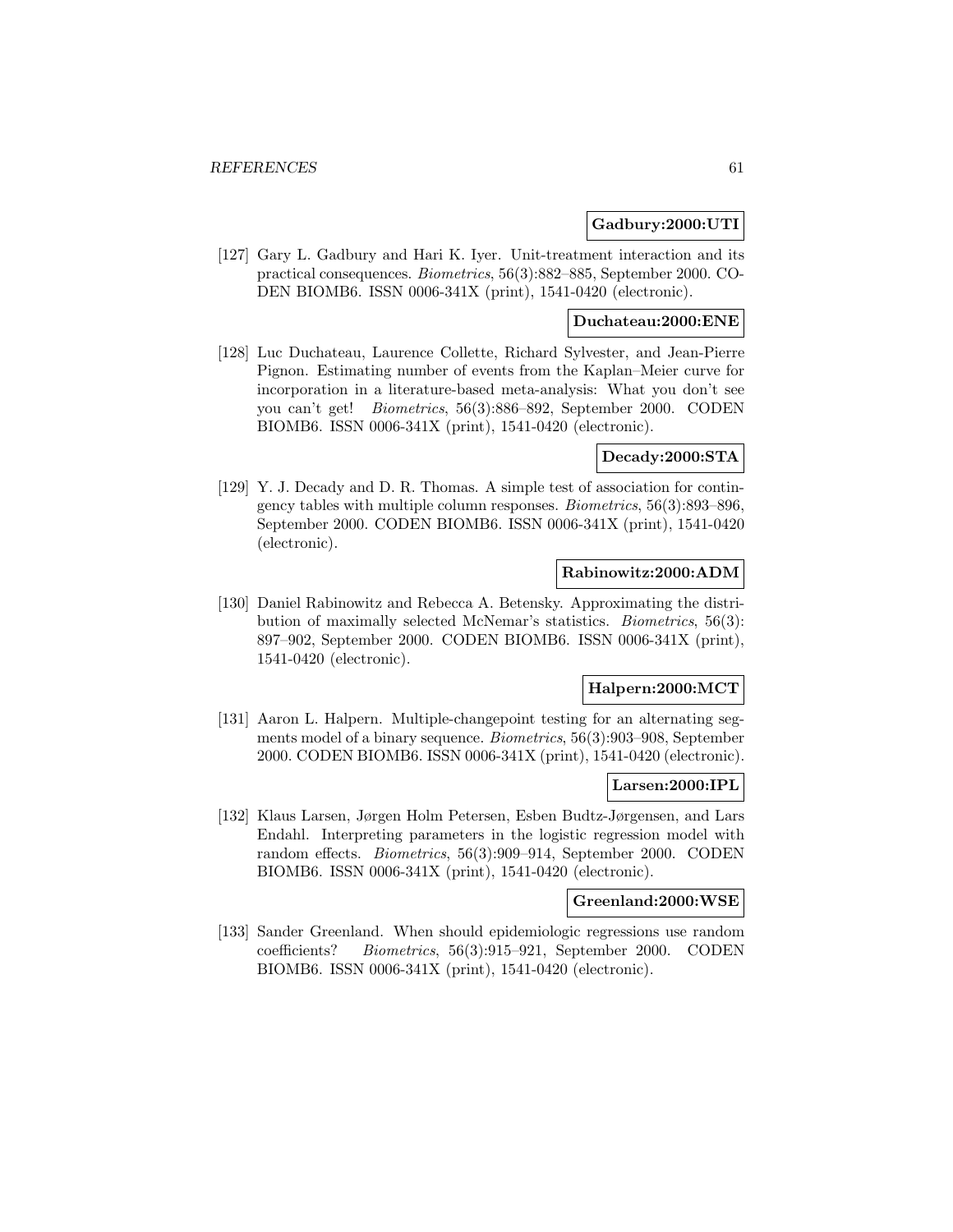#### **Gangnon:2000:BDM**

[134] Ronald E. Gangnon and Murray K. Clayton. Bayesian detection and modeling of spatial disease clustering. Biometrics, 56(3):922–935, September 2000. CODEN BIOMB6. ISSN 0006-341X (print), 1541-0420 (electronic).

# **Baileru:2000:SCA**

[135] A. John Baileru, Siyu Liu, Michelle L. Smith, and Lori G. Isaacson. Statistical comparison of axon-scaled neurochemical production. Biometrics, 56(3):936–939, September 2000. CODEN BIOMB6. ISSN 0006-341X (print), 1541-0420 (electronic).

### **Goggins:2000:PHM**

[136] William B. Goggins and Dianne M. Finkelstein. A proportional hazards model for multivariate interval-censored failure time data. Biometrics, 56(3):940–943, September 2000. CODEN BIOMB6. ISSN 0006-341X (print), 1541-0420 (electronic).

## **Gilmour:2000:PBG**

[137] Arthur R. Gilmour. Post blocking gone too far! recovery of information and spatial analysis in field experiments. Biometrics, 56(3):944–945, September 2000. CODEN BIOMB6. ISSN 0006-341X (print), 1541-0420 (electronic).

#### **Federer:2000:ARF**

[138] Walter T. Federer. The author replied as follows. *Biometrics*, 56(3): 945–946, September 2000. CODEN BIOMB6. ISSN 0006-341X (print), 1541-0420 (electronic).

### **Garren:2000:LBG**

[139] Steven T. Garren, Richard L. Smith, and Walter W. Piegorsch. On a likelihood-based goodness-of-fit test of the beta-binomial model. Biometrics, 56(3):947–949, September 2000. CODEN BIOMB6. ISSN 0006- 341X (print), 1541-0420 (electronic).

### **Brooks:2000:ARF**

[140] Steve Brooks, Byron Morgan, and Martin Ridout. The authors responded as follows. Biometrics, 56(3):950, September 2000. CODEN BIOMB6. ISSN 0006-341X (print), 1541-0420 (electronic).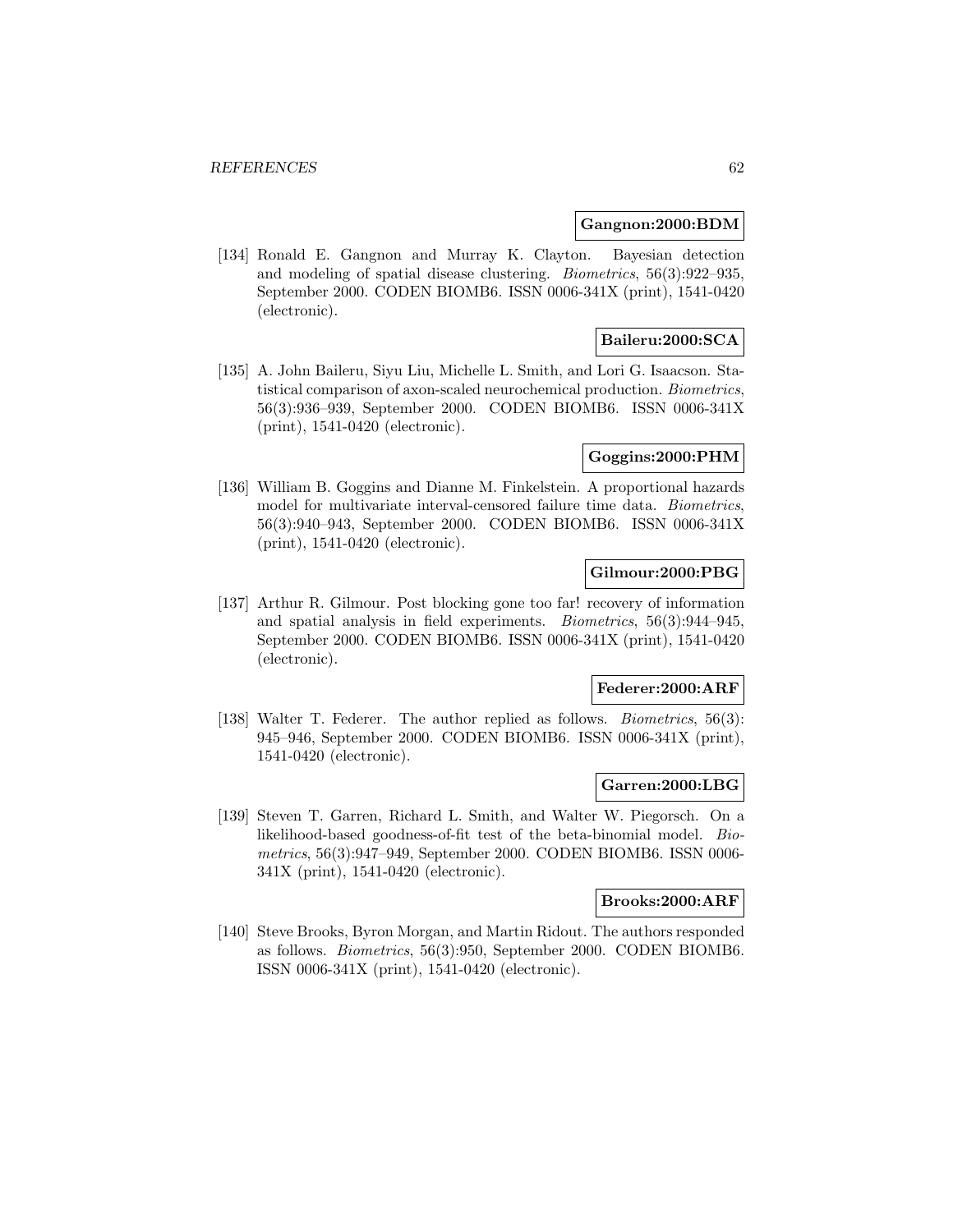#### **Brooks:2000:BAR**

[141] S. P. Brooks, E. A. Catchpole, B. J. T. Morgan, and S. C. Barry. On the Bayesian analysis of ring-recovery data. Biometrics, 56(3):951–956, September 2000. CODEN BIOMB6. ISSN 0006-341X (print), 1541-0420 (electronic).

## **Ridout:2000:BRa**

[142] M. S. Ridout. Book reviews. Biometrics, 56(3):957–967, September 2000. CODEN BIOMB6. ISSN 0006-341X (print), 1541-0420 (electronic).

## **Fleming:2000:SAC**

[143] Thomas R. Fleming and D. Y. Lin. Survival analysis in clinical trials: Past developments and future directions. Biometrics, 56(4):971–983, December 2000. CODEN BIOMB6. ISSN 0006-341X (print), 1541-0420 (electronic).

#### **Murray:2000:NRB**

[144] Susan Murray. Nonparametric rank-based methods for group sequential monitoring of paired censored survival data. Biometrics, 56(4):984–990, December 2000. CODEN BIOMB6. ISSN 0006-341X (print), 1541-0420 (electronic).

# **Wei:2000:MUP**

[145] Wen Hsiang Wei and Michael R. Kosorok. Masking unmasked in the proportional hazards model. Biometrics, 56(4):991–995, December 2000. CODEN BIOMB6. ISSN 0006-341X (print), 1541-0420 (electronic).

## **Parker:2000:DCR**

[146] Corette B. Parker and Elizabeth R. Belong. A diagnostic for Cox regression with discrete failure-time models. Biometrics, 56(4):996–1001, December 2000. CODEN BIOMB6. ISSN 0006-341X (print), 1541-0420 (electronic).

### **Kozumi:2000:BAD**

[147] Hideo Kozumi. Bayesian analysis of discrete survival data with a hidden Markov chain. Biometrics, 56(4):1002–1006, December 2000. CODEN BIOMB6. ISSN 0006-341X (print), 1541-0420 (electronic).

#### **McKeague:2000:BEC**

[148] Ian W. McKeague and Mourad Tighiouart. Bayesian estimators for conditional hazard functions. Biometrics, 56(4):1007–1015, December 2000. CODEN BIOMB6. ISSN 0006-341X (print), 1541-0420 (electronic).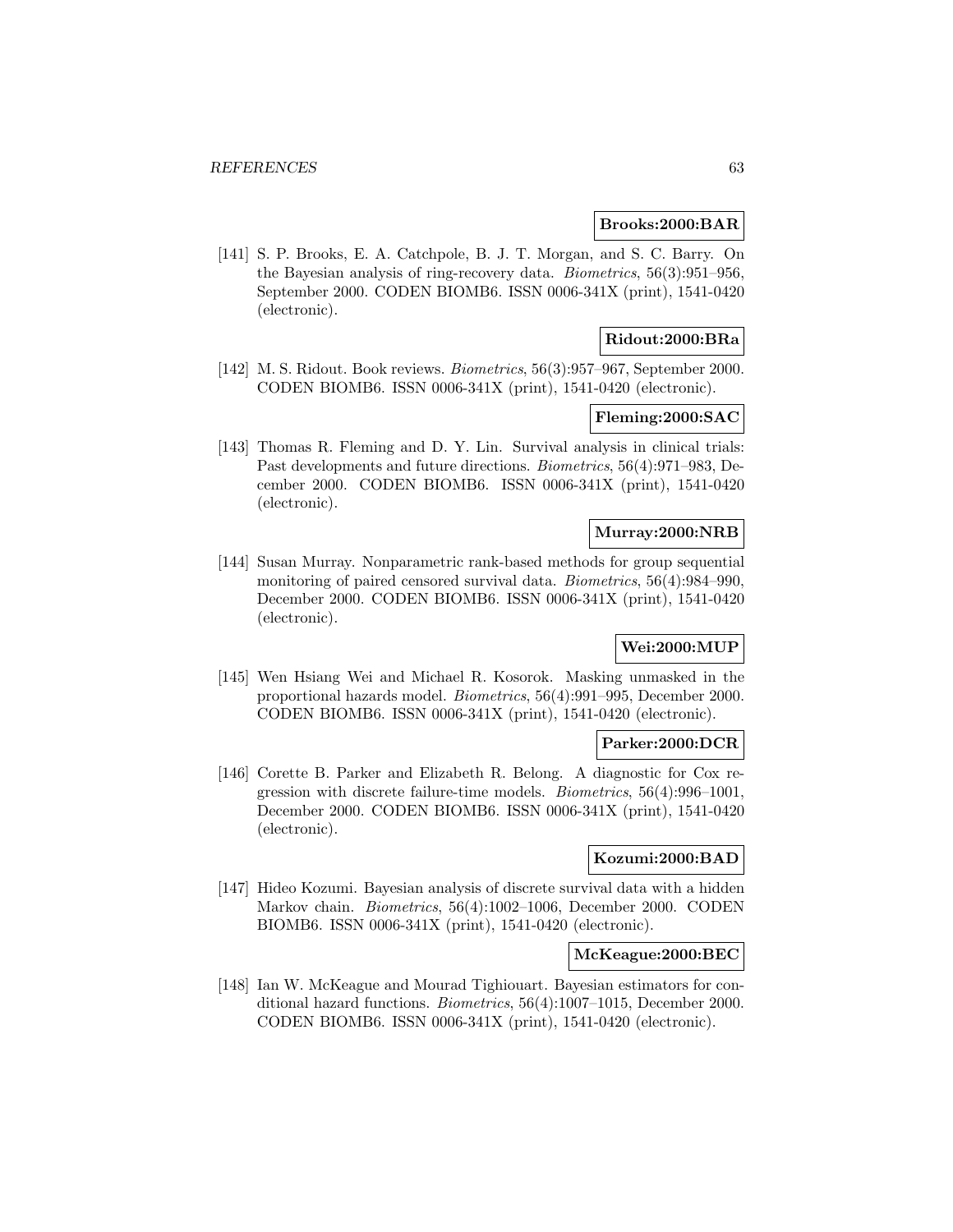#### **Ripatti:2000:EMF**

[149] Samuli Ripatti and Juni Palmgren. Estimation of multivariate frailty models using penalized partial likelihood. Biometrics, 56(4):1016–1022, December 2000. CODEN BIOMB6. ISSN 0006-341X (print), 1541-0420 (electronic).

## **Ecochard:2000:MPR**

[150] René Ecochard and David G. Clayton. Multivariate parametric random effect regression models for fecundability studies. Biometrics, 56(4):1023– 1029, December 2000. CODEN BIOMB6. ISSN 0006-341X (print), 1541- 0420 (electronic).

## **Hall:2000:ZIP**

[151] Daniel B. Hall. Zero-inflated Poisson and binomial regression with random effects: a case study. Biometrics, 56(4):1030–1039, December 2000. CODEN BIOMB6. ISSN 0006-341X (print), 1541-0420 (electronic).

### **Concordet:2000:CNM**

[152] Didier Concordet and Olivier G. Nunez. Calibration for nonlinear mixed effects models: an application to the withdrawal time prediction. Biometrics, 56(4):1040–1046, December 2000. CODEN BIOMB6. ISSN 0006-341X (print), 1541-0420 (electronic).

# **Roy:2000:LVM**

[153] Jason Roy and Xihong Lin. Latent variable models for longitudinal data with multiple continuous outcomes. *Biometrics*, 56(4):1047-1054, December 2000. CODEN BIOMB6. ISSN 0006-341X (print), 1541-0420 (electronic).

#### **Garrett:2000:LCM**

[154] Elizabeth S. Garrett and Scott L. Zeger. Latent class model diagnosis. Biometrics, 56(4):1055–1067, December 2000. CODEN BIOMB6. ISSN 0006-341X (print), 1541-0420 (electronic).

#### **Dunson:2000:DET**

[155] David B. Dunson and Gregg E. Dinse. Distinguishing effects on tumor multiplicity and growth rate in chemoprevention experiments. Biometrics, 56(4):1068–1075, December 2000. CODEN BIOMB6. ISSN 0006- 341X (print), 1541-0420 (electronic).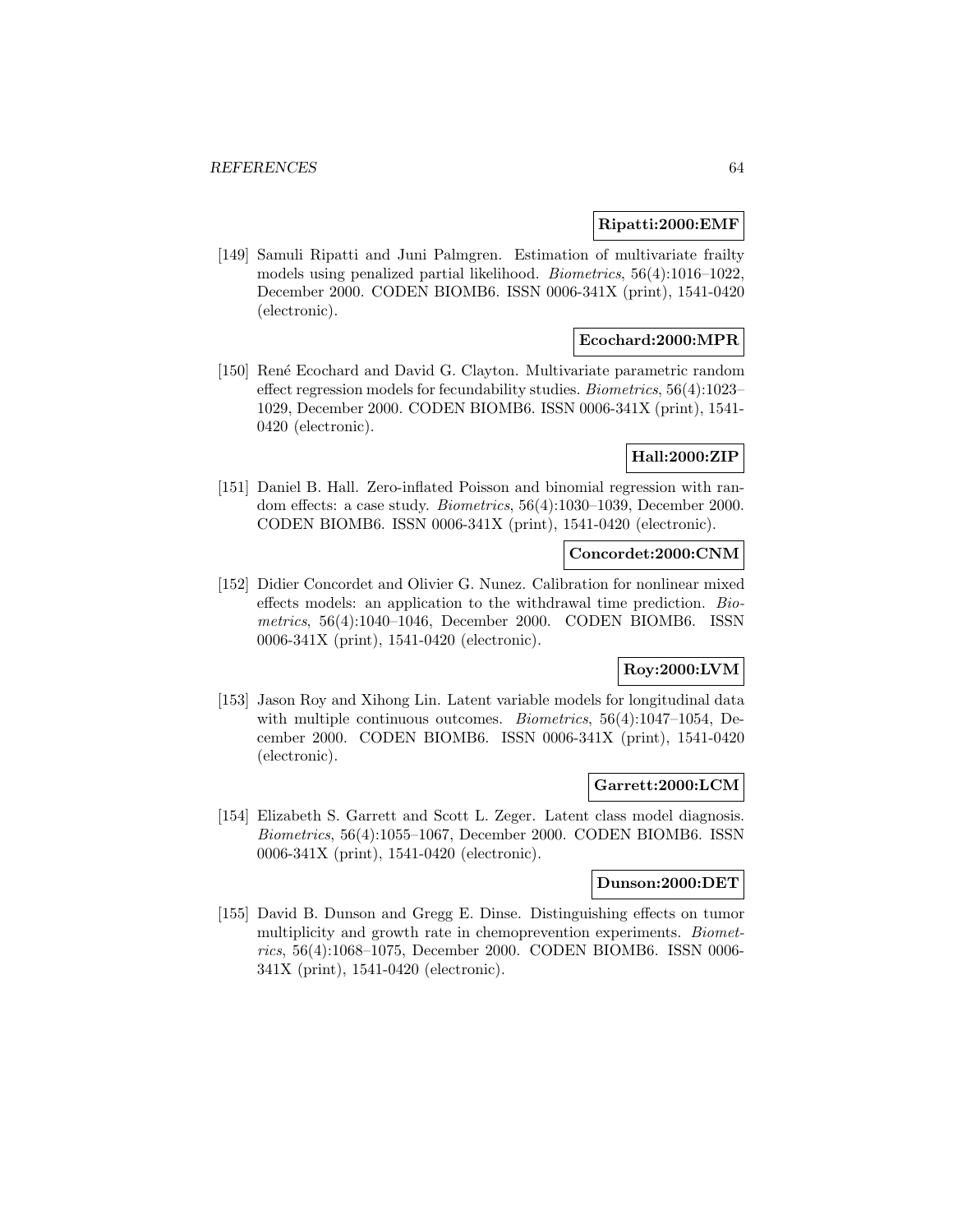#### **Ferrante:2000:PEG**

[156] L. Ferrante, S. Bompadre, L. Possati, and L. Leone. Parameter estimation in a Gompertzian stochastic model for tumor growth. Biometrics, 56(4):1076–1081, December 2000. CODEN BIOMB6. ISSN 0006-341X (print), 1541-0420 (electronic).

## **Baker:2000:ICC**

[157] Stuart G. Baker. Identifying combinations of cancer markers for further study as triggers of early intervention. Biometrics, 56(4):1082–1087, December 2000. CODEN BIOMB6. ISSN 0006-341X (print), 1541-0420 (electronic).

### **Newton:2000:ILE**

[158] Michael A. Newton and Yoonjung Lee. Inferring the location and effect of tumor suppressor genes by instability-selection modeling of allelic-loss data. Biometrics, 56(4):1088–1097, December 2000. CODEN BIOMB6. ISSN 0006-341X (print), 1541-0420 (electronic).

# **Wu:2000:QGM**

[159] Rongling Wu and Bailian Li. A quantitative genetic model for analyzing species differences in outcrossing species. Biometrics, 56(4):1098–1104, December 2000. CODEN BIOMB6. ISSN 0006-341X (print), 1541-0420 (electronic).

#### **Hauptmann:2000:AET**

[160] Michael Hauptmann, Jürgen Wellmann, Jay H. Lubin, Philip S. Rosenberg, and Lothar Kreienbrock. Analysis of exposure-time-response relationships using a spline weight function. Biometrics, 56(4):1105–1108, December 2000. CODEN BIOMB6. ISSN 0006-341X (print), 1541-0420 (electronic).

# **Cook:2000:EOC**

[161] Richard J. Cook, Edmund T. M. Ng, and Maureen O. Meade. Estimation of operating characteristics for dependent diagnostic tests based on latent Markov models. Biometrics, 56(4):1109–1117, December 2000. CODEN BIOMB6. ISSN 0006-341X (print), 1541-0420 (electronic).

# **Zhou:2000:CIM**

[162] Xiao-Hua Zhou and Wanzhu Tu. Confidence intervals for the mean of diagnostic test charge data containing zeros. Biometrics, 56(4):1118– 1125, December 2000. CODEN BIOMB6. ISSN 0006-341X (print), 1541- 0420 (electronic).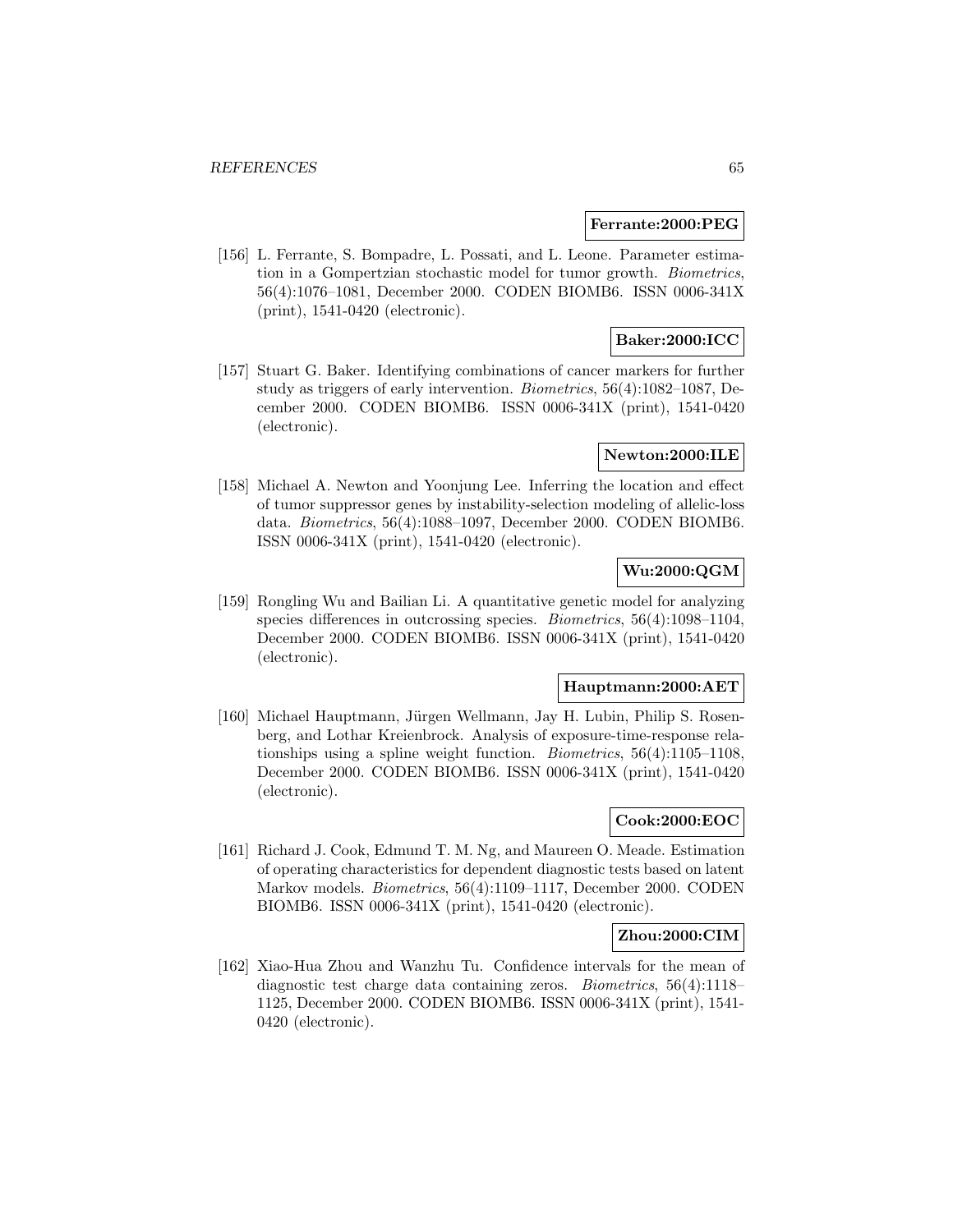#### **Vansteelandt:2000:RMD**

[163] S. Vansteelandt, E. Goetghebeur, and T. Verstraeten. Regression models for disease prevalence with diagnostic tests on pools of serum samples. Biometrics, 56(4):1126–1133, December 2000. CODEN BIOMB6. ISSN 0006-341X (print), 1541-0420 (electronic).

### **Venkatraman:2000:PTC**

[164] E. S. Venkatraman. A permutation test to compare receiver operating characteristic curves. Biometrics, 56(4):1134–1138, December 2000. CO-DEN BIOMB6. ISSN 0006-341X (print), 1541-0420 (electronic).

# **Goetghebeur:2000:SRA**

[165] Els Goetghebeur and Louise Ryan. Semiparametric regression analysis of interval-censored data. Biometrics, 56(4):1139–1144, December 2000. CODEN BIOMB6. ISSN 0006-341X (print), 1541-0420 (electronic).

#### **Paik:2000:BBD**

[166] Myunghee Cho Paik, Ralph Sacco, and I.-Feng Lin. Bivariate binary data analysis with nonignorably missing outcomes. *Biometrics*, 56(4): 1145–1156, December 2000. CODEN BIOMB6. ISSN 0006-341X (print), 1541-0420 (electronic).

# **Liu:2000:MIP**

[167] Minzhi Liu, Jeremy M. G. Taylor, and Thomas R. Belin. Multiple imputation and posterior simulation for multivariate missing data in longitudinal studies. Biometrics, 56(4):1157–1163, December 2000. CODEN BIOMB6. ISSN 0006-341X (print), 1541-0420 (electronic).

#### **Rittgen:2000:SAH**

[168] Werner Rittgen and Nikolaus Becker. SMR analysis of historical followup studies with missing death certificates. Biometrics, 56(4):1164–1169, December 2000. CODEN BIOMB6. ISSN 0006-341X (print), 1541-0420 (electronic).

# **Posch:2000:IAS**

[169] Martin Posch and Peter Bauer. Interim analysis and sample size reassessment. Biometrics, 56(4):1170–1176, December 2000. CODEN BIOMB6. ISSN 0006-341X (print), 1541-0420 (electronic).

# **Cheung:2000:SDP**

[170] Ying Kuen Cheung and Rick Chappell. Sequential designs for Phase I clinical trials with late-onset toxicities. Biometrics, 56(4):1177–1182,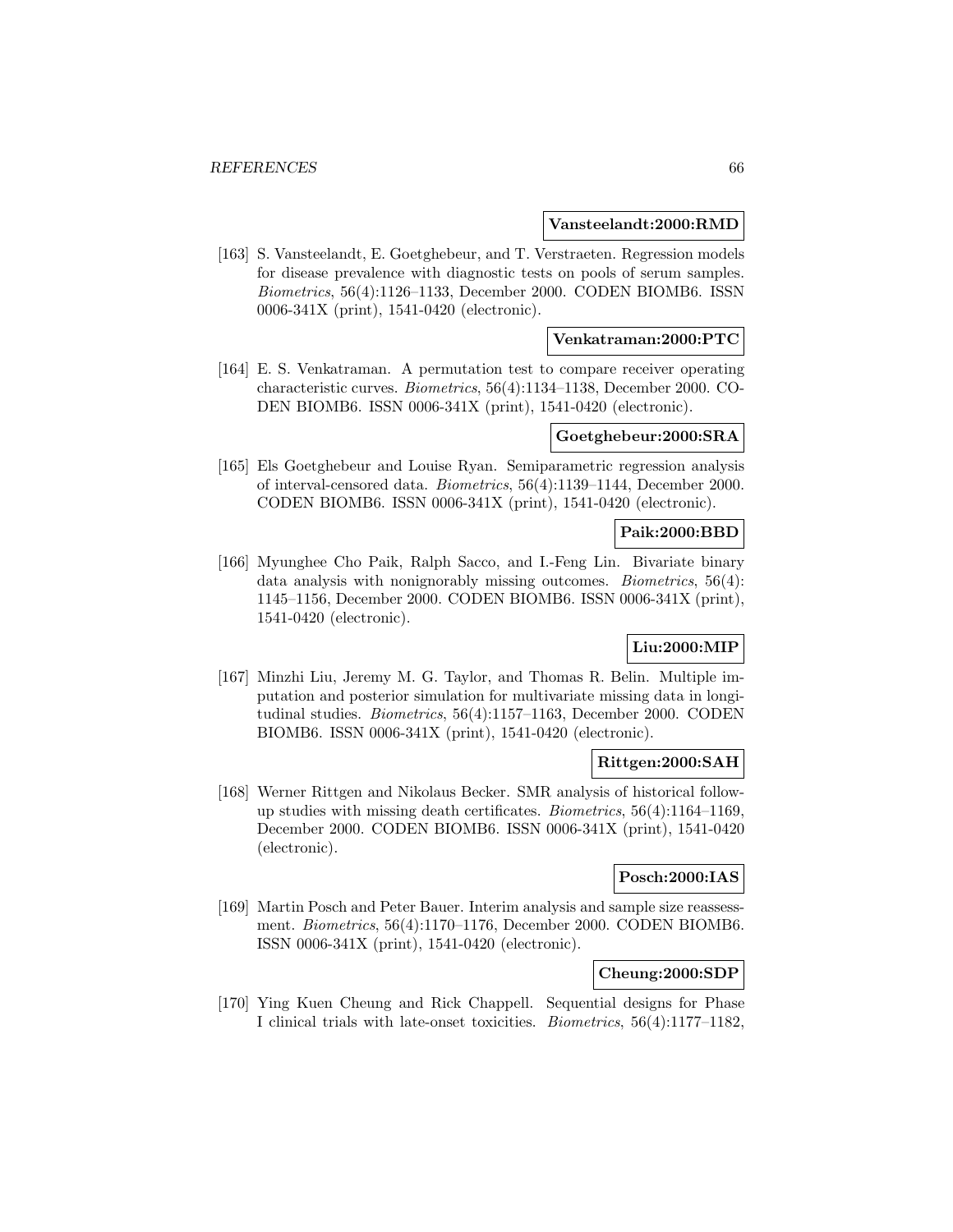December 2000. CODEN BIOMB6. ISSN 0006-341X (print), 1541-0420 (electronic).

### **Proschan:2000:IDS**

[171] Michael A. Proschan and Janet Wittes. An improved double sampling procedure based on the variance. Biometrics, 56(4):1183–1187, December 2000. CODEN BIOMB6. ISSN 0006-341X (print), 1541-0420 (electronic).

# **Viana:2000:SDM**

[172] Marlos Viana and Ingram Olkin. Symmetrically dependent models arising in visual assessment data. Biometrics, 56(4):1188–1191, December 2000. CODEN BIOMB6. ISSN 0006-341X (print), 1541-0420 (electronic).

# **Shieh:2000:PSS**

[173] Gwowen Shieh. On power and sample size calculations for likelihood ratio tests in generalized linear models. Biometrics, 56(4):1192–1196, December 2000. CODEN BIOMB6. ISSN 0006-341X (print), 1541-0420 (electronic).

# **King:2000:ERI**

[174] Madeleine King and Annette Dobson. Estimating the responsiveness of an instrument using more than two repeated measures. Biometrics, 56(4):1197–1203, December 2000. CODEN BIOMB6. ISSN 0006-341X (print), 1541-0420 (electronic).

## **Bellio:2000:ALA**

[175] R. Bellio, J. E. Jensen, and P. Seiden. Applications of likelihood asymptotics for nonlinear regression in herbicide bioassays. Biometrics, 56(4): 1204–1212, December 2000. CODEN BIOMB6. ISSN 0006-341X (print), 1541-0420 (electronic).

#### **Yonezawa:2000:DPE**

[176] Katsuei Yonezawa, Takuro Ishii, and Kentaro Yano. Definition of the probability efficiency index for optimization of the stepwise yield selection procedures of plant varieties. Biometrics, 56(4):1213–1217, December 2000. CODEN BIOMB6. ISSN 0006-341X (print), 1541-0420 (electronic).

## **Wameling:2000:ITE**

[177] A. Wameling, M. Schäper, J. Kunert, M. Blaszkewicz, C. van Thriel, M. Zupanic, and A. Seeber. Individual toluene exposure in rotary printing: Increasing accuracy of estimation by linear models based on protocols of daily activity and other measures. Biometrics, 56(4):1218–1221,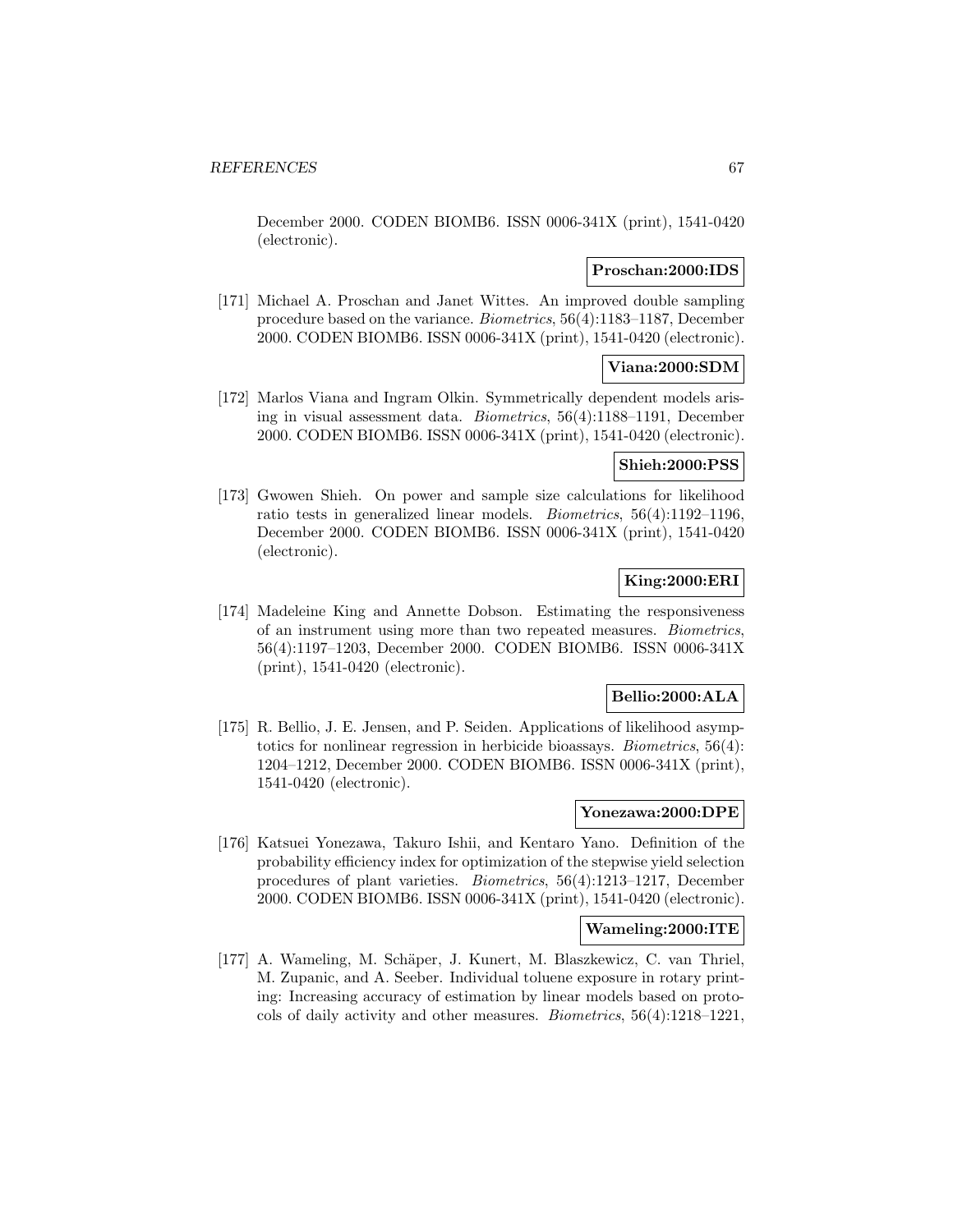December 2000. CODEN BIOMB6. ISSN 0006-341X (print), 1541-0420 (electronic).

## **Strand:2000:GNT**

[178] Matthew Strand. A generalized nonparametric test for lattice-ordered means. Biometrics, 56(4):1222–1226, December 2000. CODEN BIOMB6. ISSN 0006-341X (print), 1541-0420 (electronic).

# **Seber:2000:CRE**

[179] George A. F. Seber, John T. Huakau, and David Simmons. Capture– recapture, epidemiology, and list mismatches: Two lists. Biometrics, 56(4):1227–1232, December 2000. CODEN BIOMB6. ISSN 0006-341X (print), 1541-0420 (electronic).

# **Colosimo:2000:TPH**

[180] Enrico A. Colosimo, Liciana V. A. S. Chalita, and Clarice G. B. Demétrio. Tests of proportional hazards and proportional odds models for grouped survival data. Biometrics, 56(4):1233–1240, December 2000. CODEN BIOMB6. ISSN 0006-341X (print), 1541-0420 (electronic).

#### **Daniels:2000:RPM**

[181] Michael J. Daniels and Joseph W. Hogan. Reparameterizing the pattern mixture model for sensitivity analyses under informative dropout. Biometrics, 56(4):1241–1248, December 2000. CODEN BIOMB6. ISSN 0006-341X (print), 1541-0420 (electronic).

# **Qu:2000:BAF**

[182] Pingping Qu and Yinsheng Qu. A Bayesian approach to finite mixture models in bioassay via data augmentation and Gibbs sampling and its application to insecticide resistance. Biometrics, 56(4):1249–1255, December 2000. CODEN BIOMB6. ISSN 0006-341X (print), 1541-0420 (electronic).

### **Rodenberg:2000:RCE**

[183] Cindy Rodenberg and Xiao-Hua Zhou. ROC curve estimation when covariates affect the verification process. Biometrics, 56(4):1256–1262, December 2000. CODEN BIOMB6. ISSN 0006-341X (print), 1541-0420 (electronic).

# **King:2000:MOD**

[184] Joy King and Weng-Kee Wong. Minimax D-optimal designs for the logistic model. Biometrics, 56(4):1263–1267, December 2000. CODEN BIOMB6. ISSN 0006-341X (print), 1541-0420 (electronic).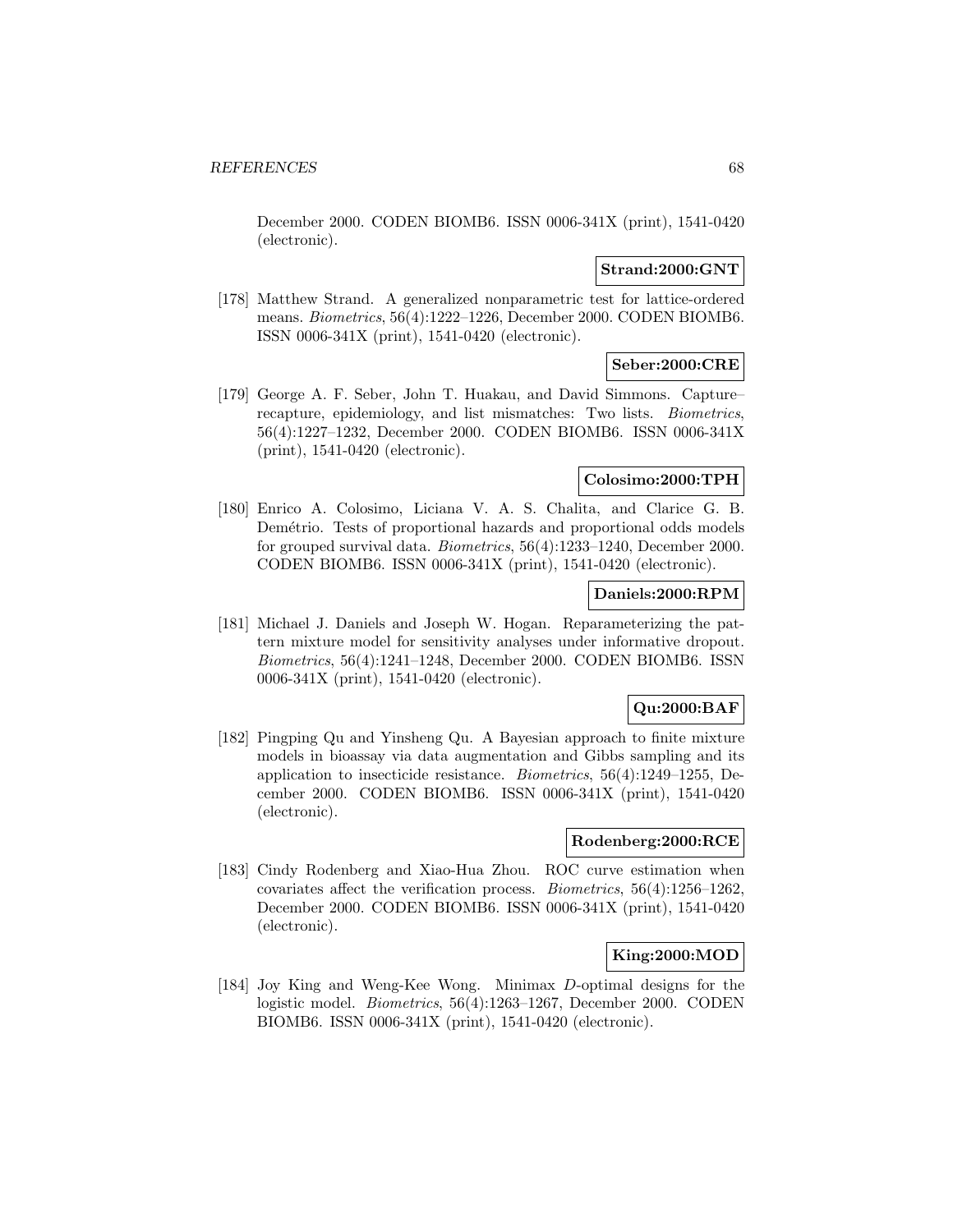#### **Contreras:2000:FNC**

[185] Martha Contreras and Louise M. Ryan. Fitting nonlinear and constrained generalized estimating equations with optimization software. Biometrics, 56(4):1268–1271, December 2000. CODEN BIOMB6. ISSN 0006-341X (print), 1541-0420 (electronic).

### **Solow:2000:CTD**

[186] Andrew R. Solow. A comment on testing for a decline in Upper Cretaceous dinosaur diversity. Biometrics, 56(4):1272–1273, December 2000. CODEN BIOMB6. ISSN 0006-341X (print), 1541-0420 (electronic).

## **Anonymous:2000:EBa**

[187] Anonymous. To the Editor of Biometrics. Biometrics, 56(4):1274–1275, December 2000. CODEN BIOMB6. ISSN 0006-341X (print), 1541-0420 (electronic).

#### **Anonymous:2000:ARF**

[188] Anonymous. The authors replied as follows. Biometrics, 56(4):1275– 1276, December 2000. CODEN BIOMB6. ISSN 0006-341X (print), 1541- 0420 (electronic).

#### **Anonymous:2000:EBb**

[189] Anonymous. To the Editor of Biometrics. Biometrics, 56(4):1276, December 2000. CODEN BIOMB6. ISSN 0006-341X (print), 1541-0420 (electronic).

#### **Anonymous:2000:RD**

[190] Anonymous. A reply by Devlin. Biometrics, 56(4):1277, December 2000. CODEN BIOMB6. ISSN 0006-341X (print), 1541-0420 (electronic).

#### **Anonymous:2000:RDE**

[191] Anonymous. A response to Devlin by Evett, Foreman, and Weir. Biometrics, 56(4):1277, December 2000. CODEN BIOMB6. ISSN 0006-341X (print), 1541-0420 (electronic).

## **Cormack:2000:GJ**

[192] Rachard M. Cormack. George Jolly. Biometrics, 56(4):1278, December 2000. CODEN BIOMB6. ISSN 0006-341X (print), 1541-0420 (electronic).

## **Ridout:2000:BRb**

[193] M. S. Ridout. Book reviews. Biometrics, 56(4):1279–1294, December 2000. CODEN BIOMB6. ISSN 0006-341X (print), 1541-0420 (electronic).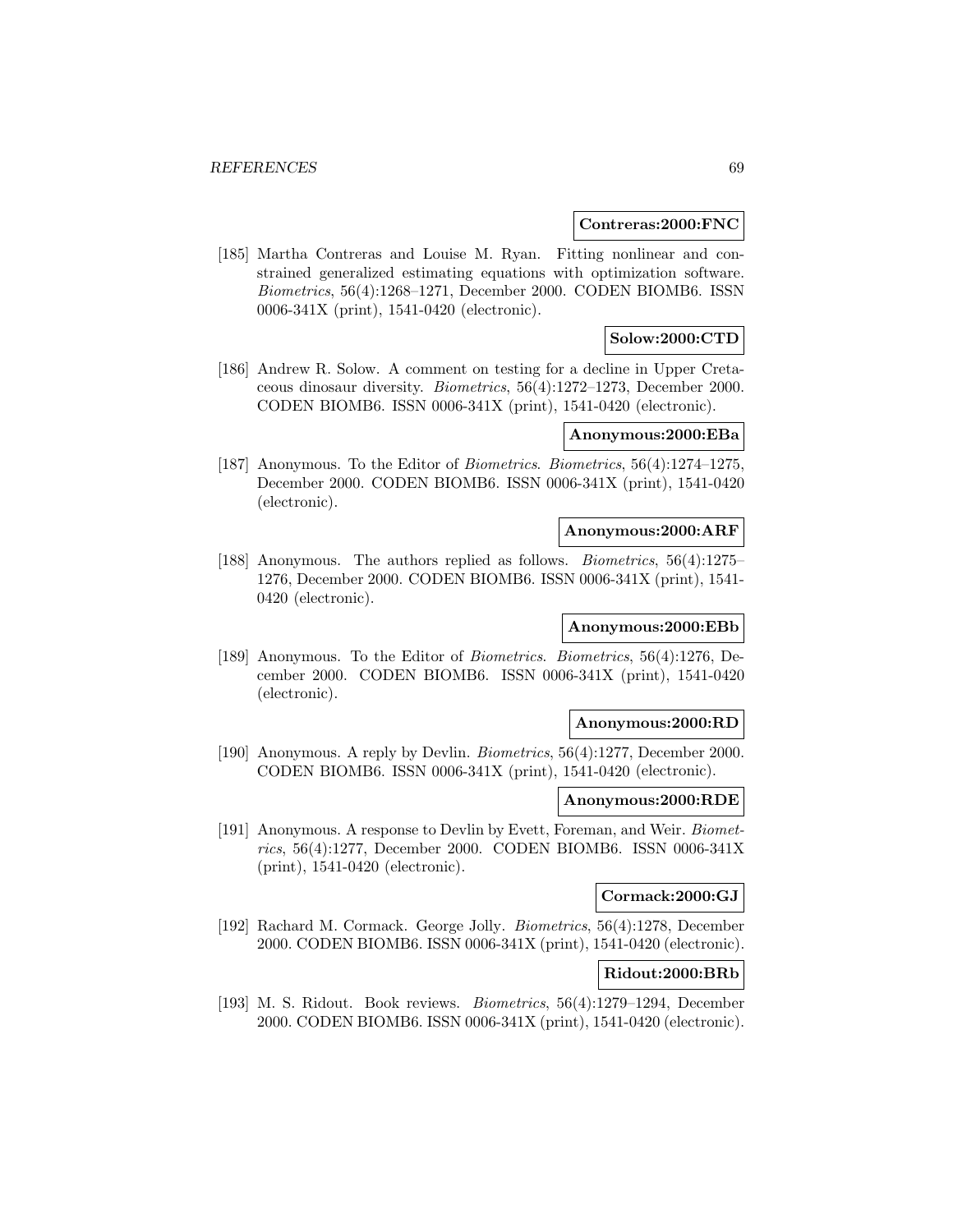#### **Anonymous:2000:Cc**

[194] Anonymous. Correction. Biometrics, 56(4):1294, December 2000. CO-DEN BIOMB6. ISSN 0006-341X (print), 1541-0420 (electronic).

## **Anonymous:2000:A**

[195] Anonymous. Acknowledgements. Biometrics, 56(4):1295, December 2000. CODEN BIOMB6. ISSN 0006-341X (print), 1541-0420 (electronic).

#### **Carroll:2001:RTS**

[196] Raymond J. Carroll. Review times in statistical journals: Tilting at windmills? *Biometrics*, 57(1):1–6, March 2001. CODEN BIOMB6. ISSN 0006-341X (print), 1541-0420 (electronic).

### **Verbeke:2001:SAN**

[197] Geert Verbeke, Geert Molenberghs, Herbert Thijs, Emmanuel Lesaffre, and Michael G. Kenward. Sensitivity analysis for nonrandom dropout: a local influence approach. Biometrics, 57(1):7–14, March 2001. CODEN BIOMB6. ISSN 0006-341X (print), 1541-0420 (electronic).

## **Fitzmaurice:2001:BEA**

[198] Garrett M. Fitzmaurice, Stuart R. Lipsitz, Geert Molenberghs, and Joseph G. Ibrahim. Bias in estimating association parameters for longitudinal binary responses with drop-outs. Biometrics, 57(1):15–21, March 2001. CODEN BIOMB6. ISSN 0006-341X (print), 1541-0420 (electronic).

## **Hopke:2001:MIM**

[199] Philip K. Hopke, Chuanhai Liu, and Donald B. Rubin. Multiple imputation for multivariate data with missing and below-threshold measurements: Time-series concentrations of pollutants in the Arctic. Biometrics, 57(1):22–33, March 2001. CODEN BIOMB6. ISSN 0006-341X (print), 1541-0420 (electronic).

### **Horton:2001:MLA**

[200] Nicholas J. Horton and Nan M. Laird. Maximum likelihood analysis of logistic regression models with incomplete covariate data and auxiliary information. Biometrics, 57(1):34–42, March 2001. CODEN BIOMB6. ISSN 0006-341X (print), 1541-0420 (electronic).

## **Chen:2001:MLM**

[201] Ming-Hui Chen and Joseph G. Ibrahim. Maximum likelihood methods for cure rate models with missing covariates. Biometrics, 57(1):43–52,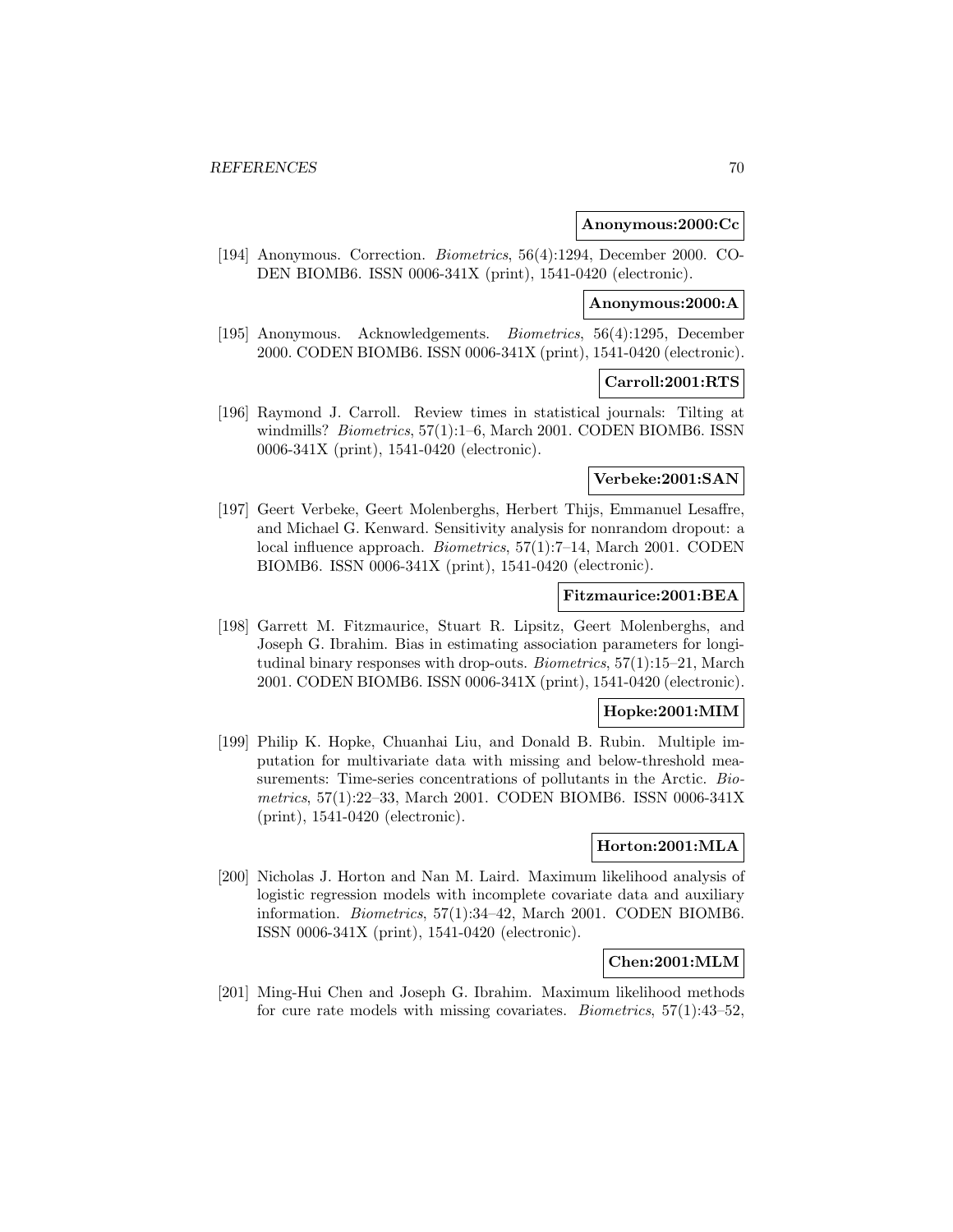March 2001. CODEN BIOMB6. ISSN 0006-341X (print), 1541-0420 (electronic).

### **Schafer:2001:SML**

[202] Daniel W. Schafer. Semiparametric maximum likelihood for measurement error model regression. Biometrics, 57(1):53–61, March 2001. CO-DEN BIOMB6. ISSN 0006-341X (print), 1541-0420 (electronic).

# **McShane:2001:CME**

[203] Lisa M. McShane, Douglas N. Midthune, Joanne F. Dorgan, Laurence S. Freedman, and Raymond J. Carroll. Covariate measurement error adjustment for matched case-control studies. Biometrics, 57(1):62–73, March 2001. CODEN BIOMB6. ISSN 0006-341X (print), 1541-0420 (electronic).

## **Hudgens:2001:NML**

[204] Michael G. Hudgens, Glen A. Satten, and Ira M. Longini Jr. Nonparametric maximum likelihood estimation for competing risks survival data subject to interval censoring and truncation. Biometrics, 57(1):74–80, March 2001. CODEN BIOMB6. ISSN 0006-341X (print), 1541-0420 (electronic).

# **Xu:2001:EMS**

[205] Jane Xu and Scott L. Zeger. The evaluation of multiple surrogate endpoints. Biometrics, 57(1):81–87, March 2001. CODEN BIOMB6. ISSN 0006-341X (print), 1541-0420 (electronic).

#### **OGorman:2001:NMM**

[206] John T. O'Gorman and Michael G. Akritas. Nonparametric models and methods for designs with dependent censored data: Part I. Biometrics, 57(1):88–95, March 2001. CODEN BIOMB6. ISSN 0006-341X (print), 1541-0420 (electronic).

## **Yau:2001:MMS**

[207] Kelvin K. W. Yau. Multilevel models for survival analysis with random effects. Biometrics, 57(1):96–102, March 2001. CODEN BIOMB6. ISSN 0006-341X (print), 1541-0420 (electronic).

#### **Andrea:2001:MCS**

[208] Rotnitzky Andrea, Daniel Scharfstein, Ting-Li Su, and James Robins. Methods for conducting sensitivity analysis of trials with potentially nonignorable competing causes of censoring. Biometrics, 57(1):103–113, March 2001. CODEN BIOMB6. ISSN 0006-341X (print), 1541-0420 (electronic).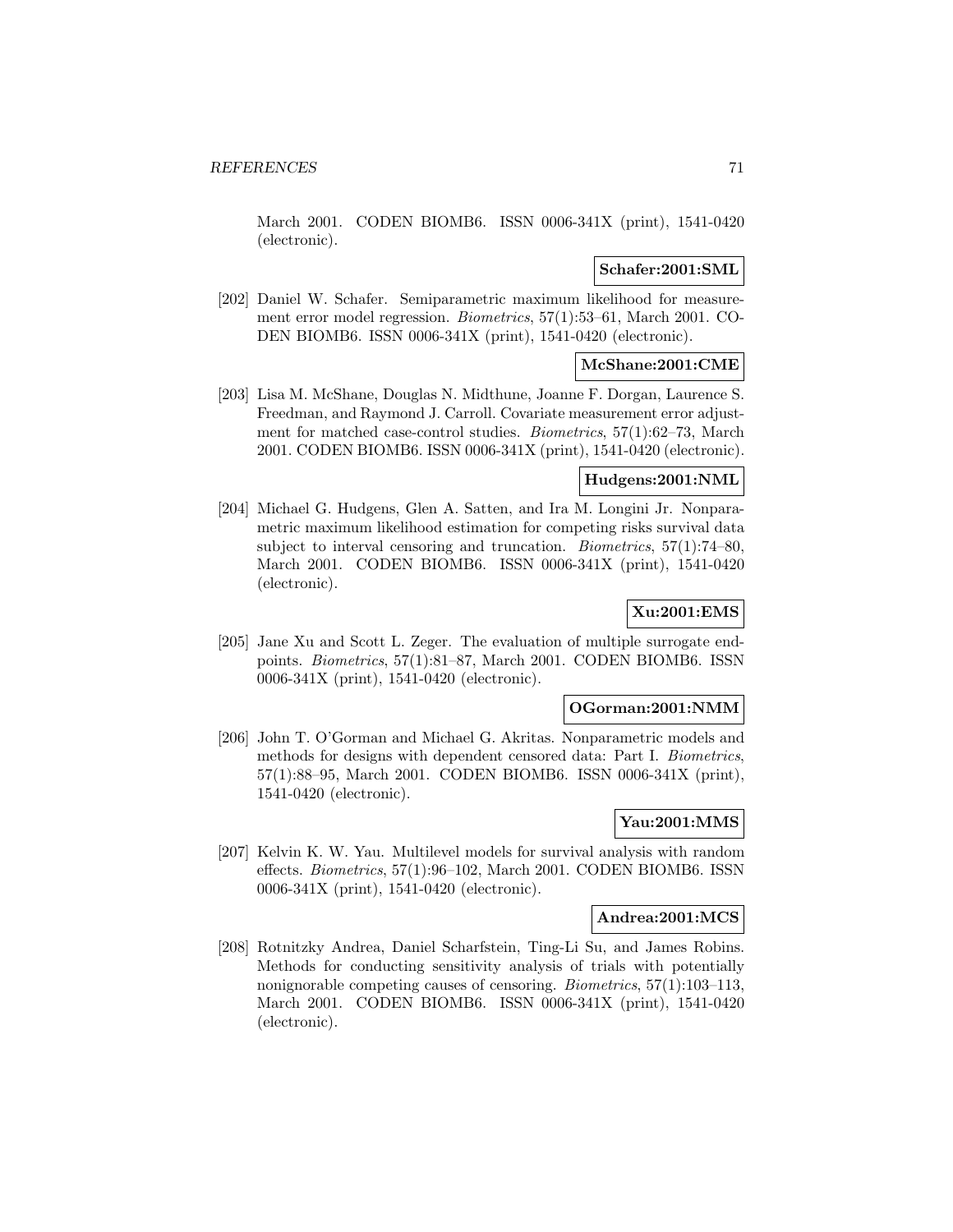#### **Heinze:2001:SPM**

[209] Georg Heinze and Michael Schemper. A solution to the problem of monotone likelihood in Cox regression. Biometrics, 57(1):114–119, March 2001. CODEN BIOMB6. ISSN 0006-341X (print), 1541-0420 (electronic).

## **Pan:2001:AIC**

[210] Wei Pan. Akaike's information criterion in generalized estimating equations. Biometrics, 57(1):120–125, March 2001. CODEN BIOMB6. ISSN 0006-341X (print), 1541-0420 (electronic).

## **Mancl:2001:CEG**

[211] Lloyd A. Mancl and Timothy A. DeRouen. A covariance estimator for GEE with improved small-sample properties. Biometrics, 57(1):126–134, March 2001. CODEN BIOMB6. ISSN 0006-341X (print), 1541-0420 (electronic).

## **Carey:2001:BIP**

[212] Vincent J. Carey, Carol J. Baker, and Richard Platt. Bayesian inference on protective antibody levels using case-control data. Biometrics, 57 (1):135–142, March 2001. CODEN BIOMB6. ISSN 0006-341X (print), 1541-0420 (electronic).

#### **Denison:2001:BPE**

[213] D. G. T. Denison and C. C. Holmes. Bayesian partitioning for estimating disease risk. Biometrics, 57(1):143–149, March 2001. CODEN BIOMB6. ISSN 0006-341X (print), 1541-0420 (electronic).

### **Dominici:2001:BSA**

[214] Francesca Dominici and Giovanni Parmigiani. Bayesian semiparametric analysis of developmental toxicology data. Biometrics, 57(1):150–157, March 2001. CODEN BIOMB6. ISSN 0006-341X (print), 1541-0420 (electronic).

### **Dendukuri:2001:BAM**

[215] Nandini Dendukuri and Lawrence Joseph. Bayesian approaches to modeling the conditional dependence between multiple diagnostic tests. Biometrics, 57(1):158–167, March 2001. CODEN BIOMB6. ISSN 0006-341X (print), 1541-0420 (electronic).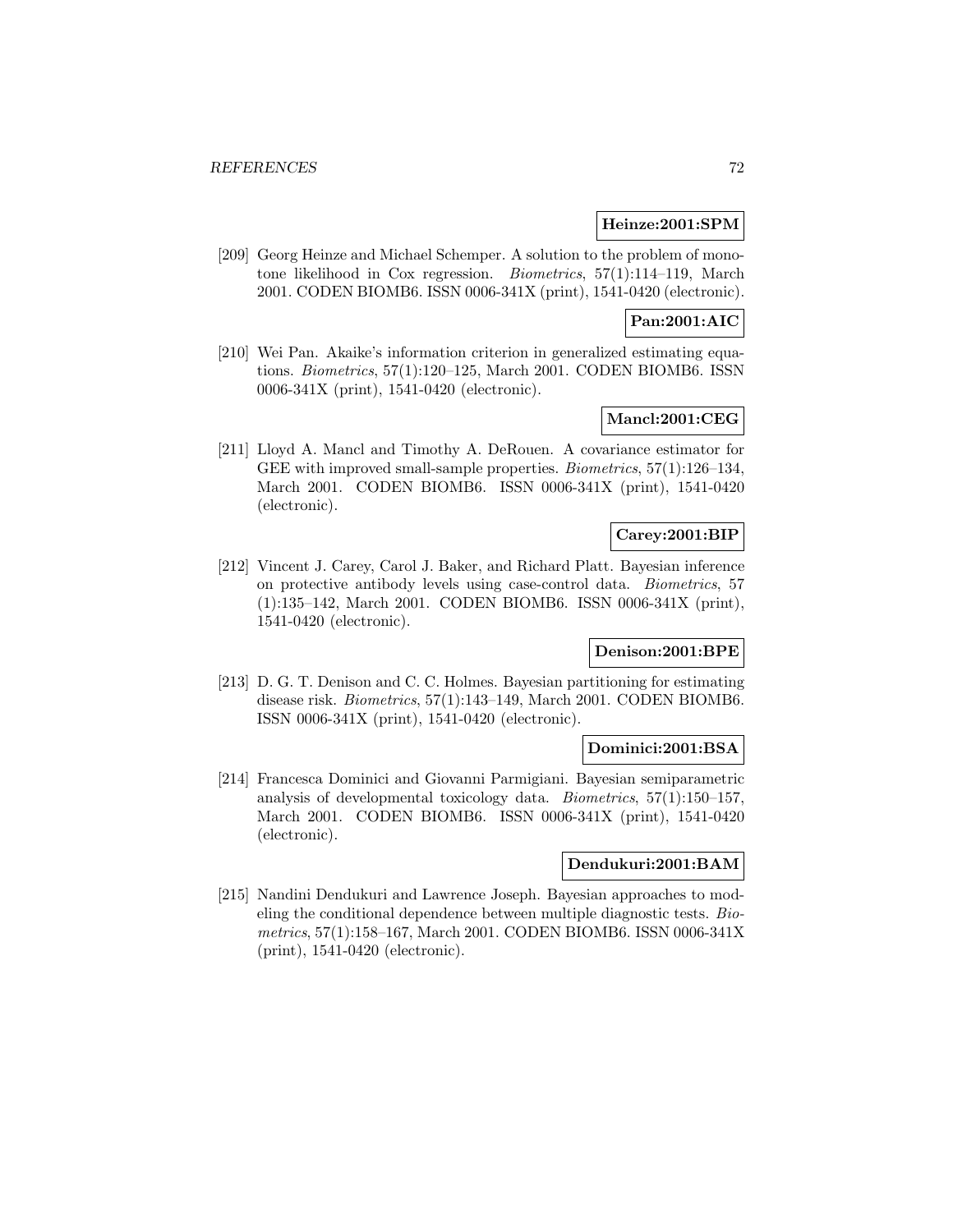### **Leung:2001:ODE**

[216] Denis Heng-Yan Leung and You-Gan Wang. Optimal designs for evaluating a series of treatments. Biometrics, 57(1):168–171, March 2001. CODEN BIOMB6. ISSN 0006-341X (print), 1541-0420 (electronic).

# **Liu:2001:SSI**

[217] Qing Liu and George Y. H. Chi. On sample size and inference for twostage adaptive designs. Biometrics, 57(1):172–177, March 2001. CODEN BIOMB6. ISSN 0006-341X (print), 1541-0420 (electronic).

# **Naranjo:2001:ARE**

[218] Joshua D. Naranjo and Joseph W. McKean. Adjusting for regression effect in uncontrolled studies. Biometrics, 57(1):178–181, March 2001. CODEN BIOMB6. ISSN 0006-341X (print), 1541-0420 (electronic).

#### **Greenland:2001:EPA**

[219] Sander Greenland. Estimation of population attributable fractions from fitted incidence ratios and exposure survey data, with an application to electromagnetic fields and childhood leukemia. Biometrics, 57(1):182– 188, March 2001. CODEN BIOMB6. ISSN 0006-341X (print), 1541-0420 (electronic).

# **Hjellvik:2001:MDV**

[220] Vidar Hjellvik, Olav Rune GodøS, and Dag TjøSstheim. Modeling diurnal variation of marine populations. Biometrics, 57(1):189–196, March 2001. CODEN BIOMB6. ISSN 0006-341X (print), 1541-0420 (electronic).

### **Dean:2001:DIB**

[221] C. B. Dean, M. D. Ugarte, and A. F. Militino. Detecting interaction between random region and fixed age effects in disease mapping. Biometrics, 57(1):197–202, March 2001. CODEN BIOMB6. ISSN 0006-341X (print), 1541-0420 (electronic).

### **Straws:2001:CDP**

[222] Warren J. Straws, Raymond J. Carroll, Steven M. Bortnick, John R. Menkedick, and Bradley D. Schultz. Combining datasets to predict the effects of regulation of environmental lead exposure in housing stock. Biometrics, 57(1):203–210, March 2001. CODEN BIOMB6. ISSN 0006- 341X (print), 1541-0420 (electronic).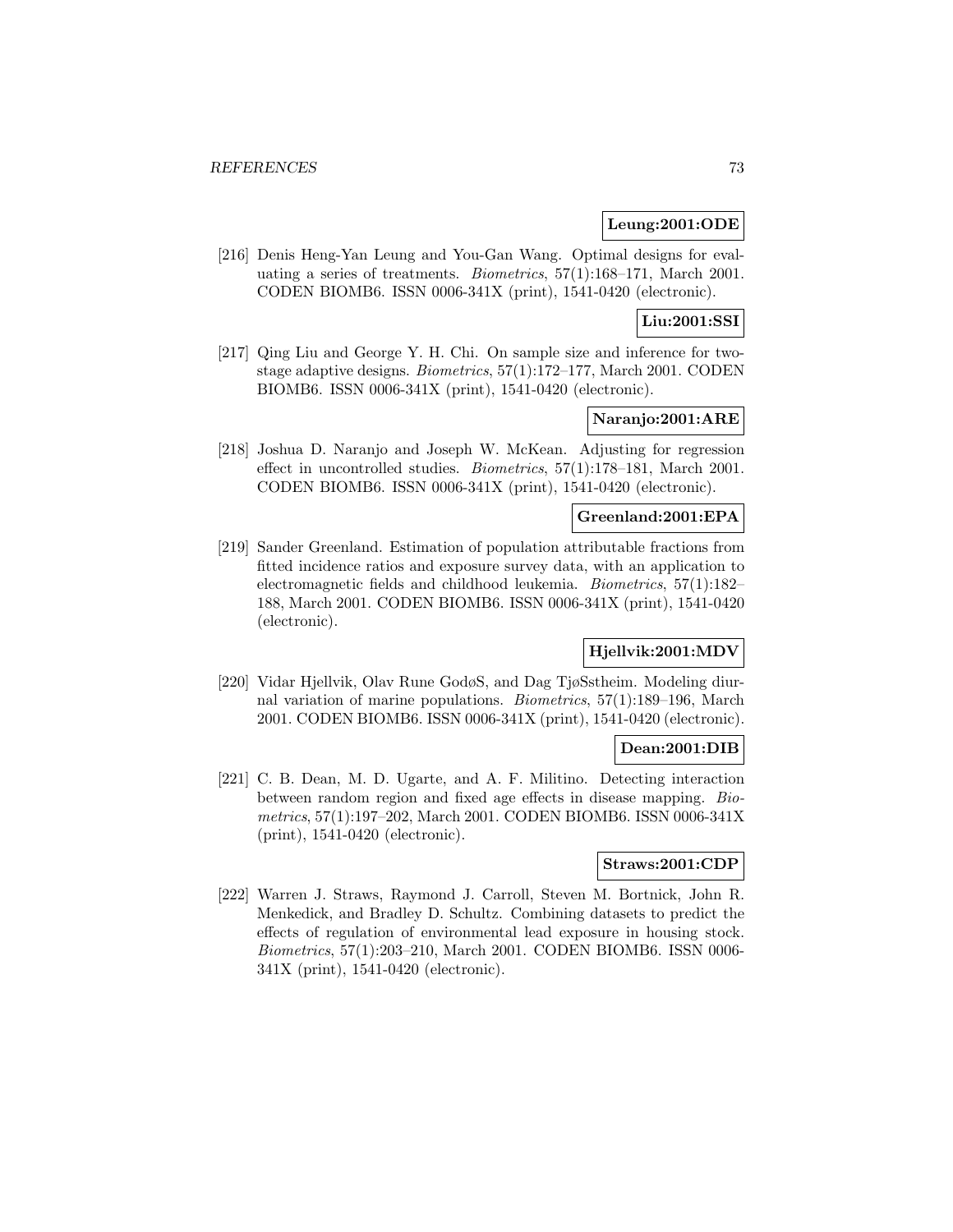### **Diblasi:2001:UVC**

[223] A. Diblasi and A. W. Bowman. On the use of the variogram in checking for independence in spatial data. Biometrics, 57(1):211–218, March 2001. CODEN BIOMB6. ISSN 0006-341X (print), 1541-0420 (electronic).

# **Ridout:2001:STT**

[224] Martin Ridout, John Hinde, and Clarice G. B. Demétrio. A score test for testing a zero-inflated Poisson regression model against zero-inflated negative binomial alternatives. Biometrics, 57(1):219–223, March 2001. CODEN BIOMB6. ISSN 0006-341X (print), 1541-0420 (electronic).

### **Taylor:2001:FNR**

[225] Charles C. Taylor, Ian L. Dryden, and Rahman Farnoosh. The Kfunction for nearly regular point processes. Biometrics, 57(1):224–231, March 2001. CODEN BIOMB6. ISSN 0006-341X (print), 1541-0420 (electronic).

# **Inglis:2001:ESA**

[226] Iain M. Inglis and Alison J. Gray. An evaluation of semiautomatic approaches to contour segmentation applied to fungal hyphae. Biometrics, 57(1):232–239, March 2001. CODEN BIOMB6. ISSN 0006-341X (print), 1541-0420 (electronic).

# **Wood:2001:MMF**

[227] Simon N. Wood. Minimizing model fitting objectives that contain spurious local minima by bootstrap restarting. Biometrics, 57(1):240–244, March 2001. CODEN BIOMB6. ISSN 0006-341X (print), 1541-0420 (electronic).

#### **Chatterjee:2001:MLA**

[228] Nilanjan Chatterjee and Sholom Wacholder. A marginal likelihood approach for estimating penetrance from kin-cohort designs. Biometrics, 57(1):245–252, March 2001. CODEN BIOMB6. ISSN 0006-341X (print), 1541-0420 (electronic).

# **Rice:2001:NME**

[229] John A. Rice and Colin O. Wu. Nonparametric mixed effects models for unequally sampled noisy curves. Biometrics, 57(1):253–259, March 2001. CODEN BIOMB6. ISSN 0006-341X (print), 1541-0420 (electronic).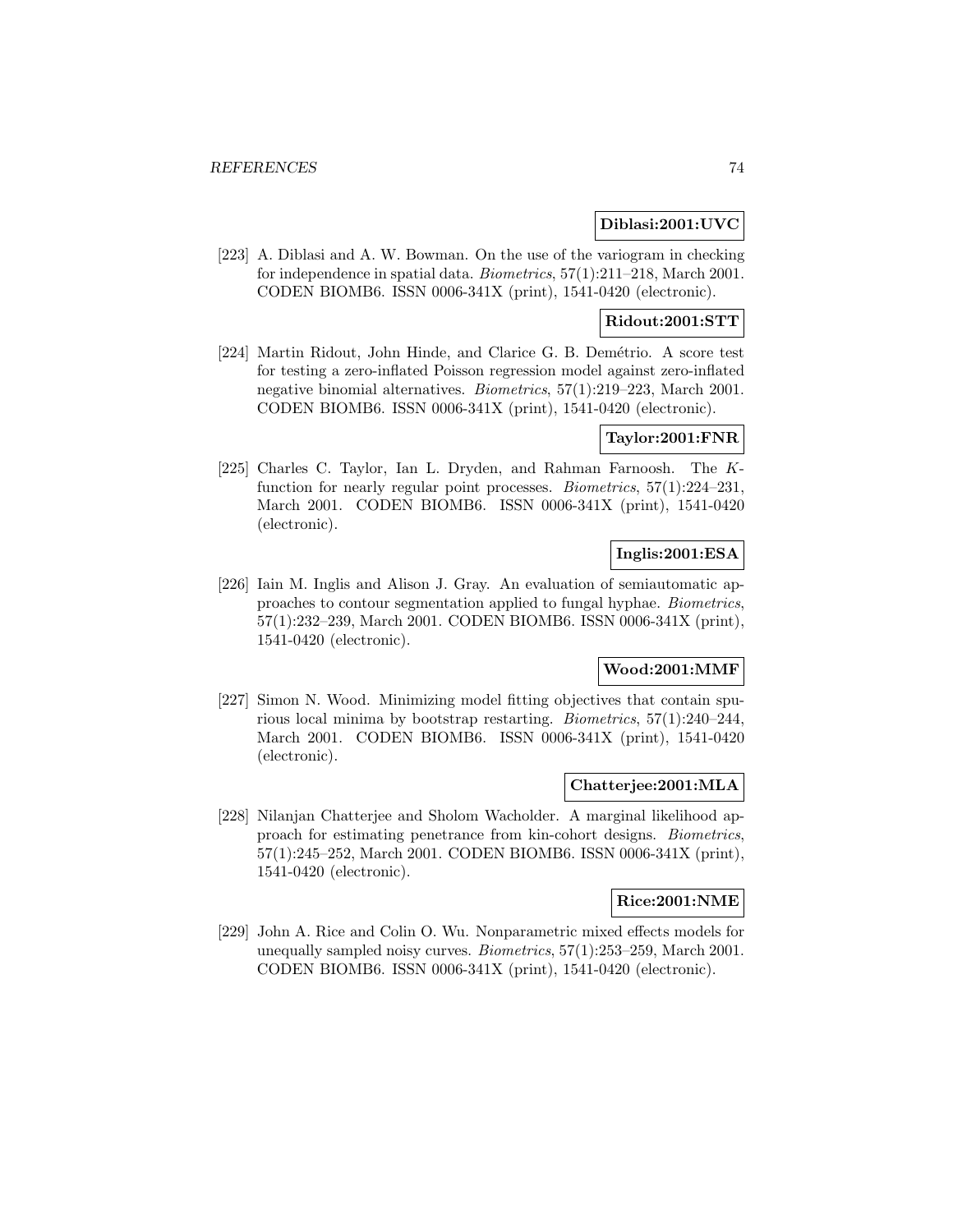#### **Grimshaw:2001:LRT**

[230] Scott D. Grimshaw, David G. Whiting, and Thomas H. Morris. Likelihood ratio tests for a mixture of two von Mises distributions. Biometrics, 57(1):260–265, March 2001. CODEN BIOMB6. ISSN 0006-341X (print), 1541-0420 (electronic).

# **Yeap:2001:RTS**

[231] Beow Yong Yeap and Marie Davidian. Robust two-stage estimation in hierarchical nonlinear models. *Biometrics*, 57(1):266–272, March 2001. CODEN BIOMB6. ISSN 0006-341X (print), 1541-0420 (electronic).

#### **Lindberg:2001:CBR**

[232] M. S. Lindberg, W. L. Kendall, J. E. Hines, and Michael G. Anderson. Combining band recovery data and Pollock's robust design to model temporary and permanent emigration. Biometrics, 57(1):273–281, March 2001. CODEN BIOMB6. ISSN 0006-341X (print), 1541-0420 (electronic).

### **Betensky:2001:NEC**

[233] Rebecca A. Betensky and David A. Schoenfeld. Nonparametric estimation in a cure model with random cure times. Biometrics, 57(1):282–286, March 2001. CODEN BIOMB6. ISSN 0006-341X (print), 1541-0420 (electronic).

# **Dauk:2001:CEP**

[234] Philip C. Dauk and Carl J. Schwarz. Catch estimation in the presence of declining catch rate due to Gear saturation. Biometrics, 57(1):287– 293, March 2001. CODEN BIOMB6. ISSN 0006-341X (print), 1541-0420 (electronic).

### **Chu:2001:SER**

[235] Karin K. Chu, Naisyin Wang, Scott Stanley, and Noah D. Cohen. Statistical evaluation of the regulatory guidelines for use of furosemide in race horses. Biometrics, 57(1):294–301, March 2001. CODEN BIOMB6. ISSN 0006-341X (print), 1541-0420 (electronic).

#### **Dunson:2001:FAM**

[236] David B. Dunson and Sally D. Perreault. Factor analytic models of clustered multivariate data with informative censoring. Biometrics, 57 (1):302–308, March 2001. CODEN BIOMB6. ISSN 0006-341X (print), 1541-0420 (electronic).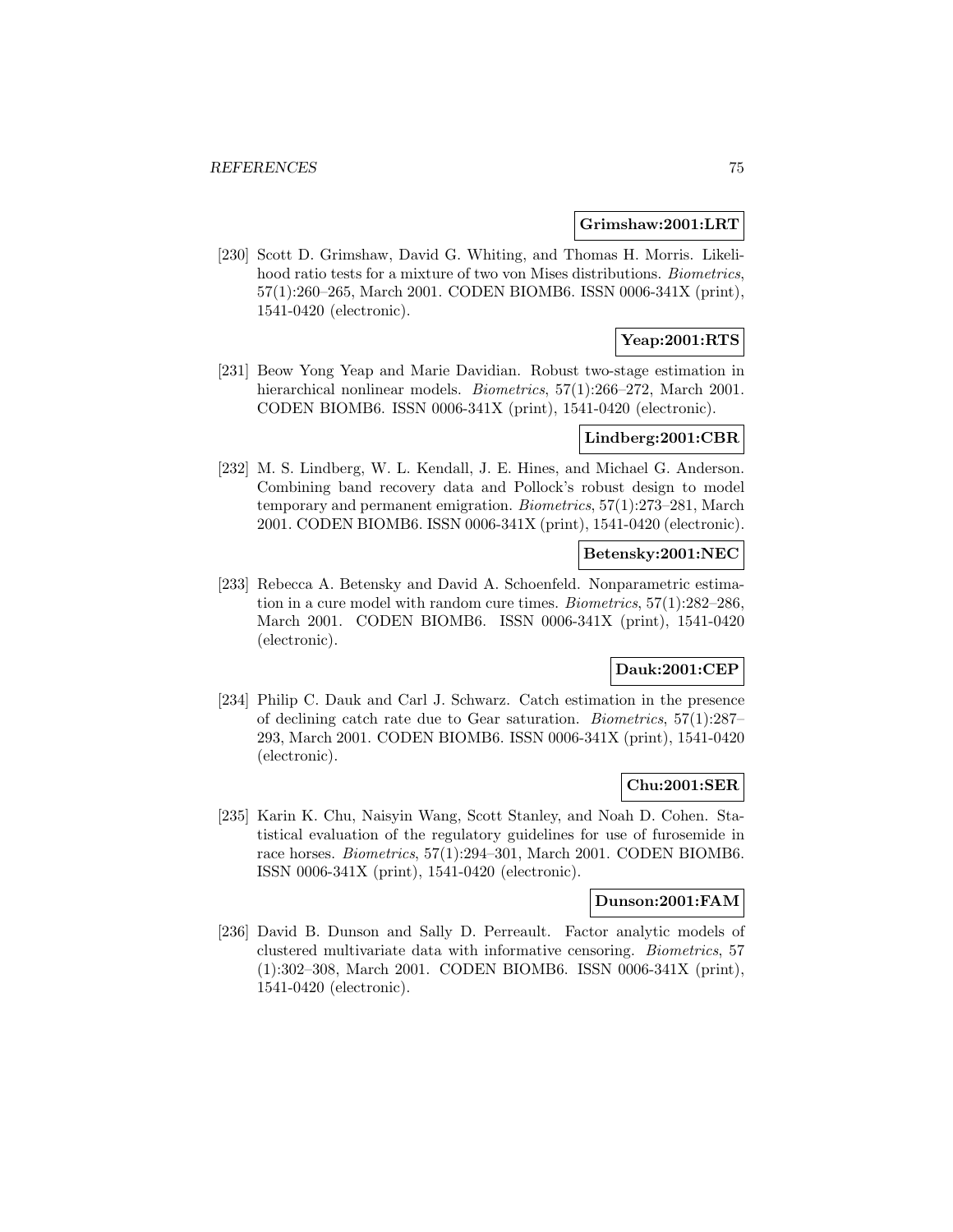#### **Leung:2001:BDA**

[237] Denis Heng-Yan Leung and You-Gan Wang. A Bayesian decision approach for sample size determination in Phase II trials. Biometrics, 57 (1):309–312, March 2001. CODEN BIOMB6. ISSN 0006-341X (print), 1541-0420 (electronic).

# **Ridout:2001:BRa**

[238] M. S. Ridout. Book reviews. Biometrics, 57(1):313–331, March 2001. CODEN BIOMB6. ISSN 0006-341X (print), 1541-0420 (electronic).

# **Frangakis:2001:AIE**

[239] Constantine E. Frangakis and Donald B. Rubin. Addressing an idiosyncrasy in estimating survival curves using double sampling in the presence of self-selected right censoring. Biometrics, 57(2):333–342, June 2001. CODEN BIOMB6. ISSN 0006-341X (print), 1541-0420 (electronic). See discussion [240, 241] and rejoinder [242].

# **Robins:2001:DFR**

[240] James Robins, Andrea Rotnitzky, and Marco Bonetti. Discussion of the Frangakis and Rubin article. Biometrics, 57(2):343–347, June 2001. CODEN BIOMB6. ISSN 0006-341X (print), 1541-0420 (electronic). See [239, 242].

# **Baker:2001:DDS**

[241] Stuart G. Baker. Discussion of double sampling for survival analysis. Biometrics, 57(2):348–350, June 2001. CODEN BIOMB6. ISSN 0006- 341X (print), 1541-0420 (electronic). See [239, 242].

# **Frangakis:2001:RDA**

[242] Constantine E. Frangakis and Donald B. Rubin. Rejoinder to discussions on addressing an idiosyncrasy in estimating survival curves using double sampling in the presence of self-selected right censoring. Biometrics, 57 (2):351–353, June 2001. CODEN BIOMB6. ISSN 0006-341X (print), 1541-0420 (electronic). See [239, 240, 241].

### **Greene:2001:MPT**

[243] Tom Greene. A model for a proportional treatment effect on disease progression. Biometrics, 57(2):354–360, June 2001. CODEN BIOMB6. ISSN 0006-341X (print), 1541-0420 (electronic).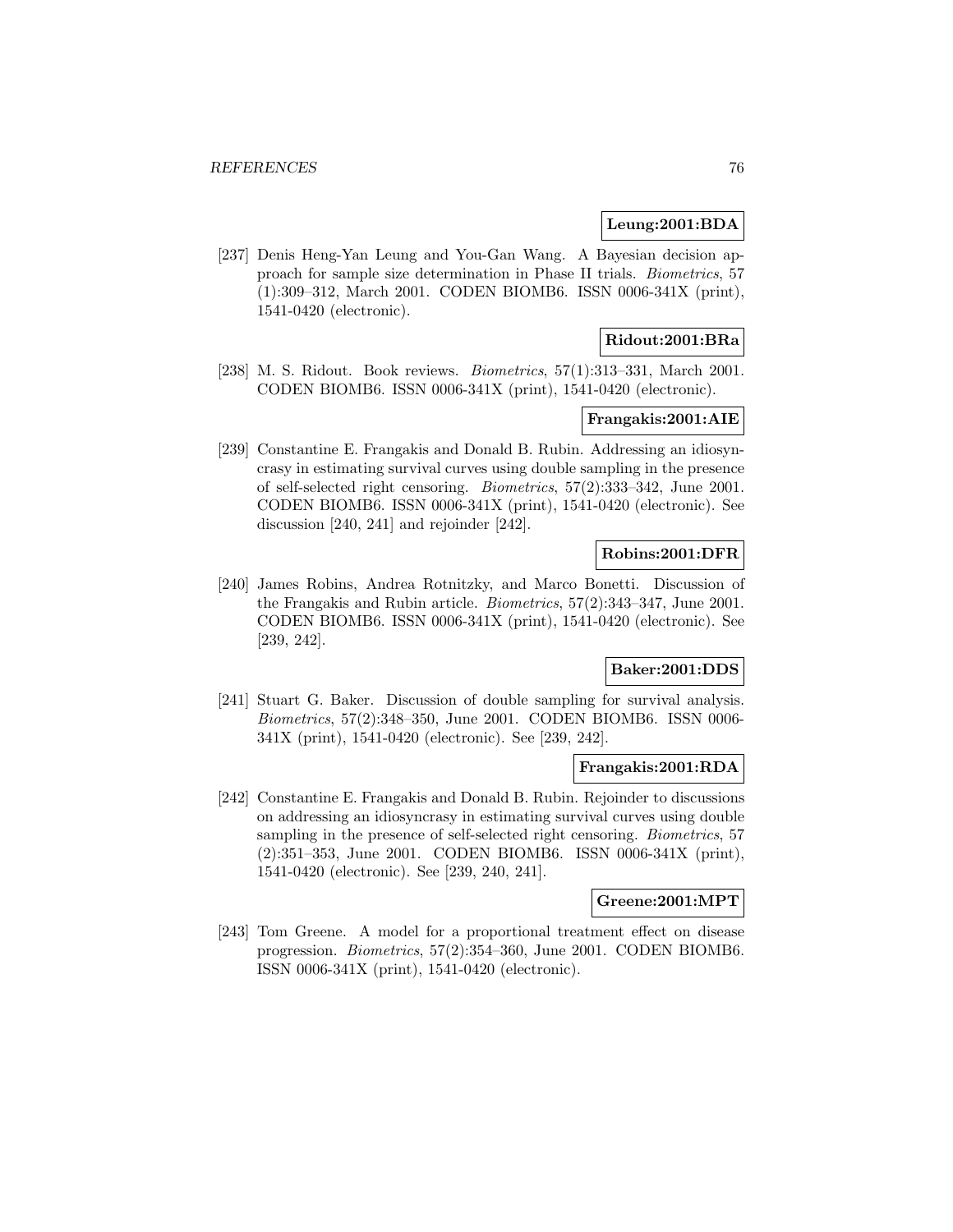#### **Murray:2001:UWK**

[244] Susan Murray. Using weighted Kaplan–Meier statistics in nonparametric comparisons of paired censored survival outcomes. Biometrics, 57(2): 361–368, June 2001. CODEN BIOMB6. ISSN 0006-341X (print), 1541- 0420 (electronic).

# **Lin:2001:NTG**

[245] D. Y. Lin and Zhiliang Ying. Nonparametric tests for the gap time distributions of serial events based on censored data. *Biometrics*, 57 (2):369–375, June 2001. CODEN BIOMB6. ISSN 0006-341X (print), 1541-0420 (electronic).

# **Fine:2001:JRA**

[246] Jason P. Fine and Richard D. Gelber. Joint regression analysis of survival and quality-adjusted survival. Biometrics, 57(2):376–382, June 2001. CODEN BIOMB6. ISSN 0006-341X (print), 1541-0420 (electronic).

### **Ibrahim:2001:BSM**

[247] Joseph G. Ibrahim, Ming-Hui Chen, and Debajyoti Sinha. Bayesian semiparametric models for survival data with a cure fraction. Biometrics, 57(2):383–388, June 2001. CODEN BIOMB6. ISSN 0006-341X (print), 1541-0420 (electronic).

# **Pinsky:2001:EPC**

[248] Paul F. Pinsky. Estimation and prediction for cancer screening models using deconvolution and smoothing. Biometrics, 57(2):389–395, June 2001. CODEN BIOMB6. ISSN 0006-341X (print), 1541-0420 (electronic).

### **Dunson:2001:FPM**

[249] David B. Dunson and Donna D. Baird. A flexible parametric model for combining current status and age at first diagnosis data. Biometrics, 57(2):396–403, June 2001. CODEN BIOMB6. ISSN 0006-341X (print), 1541-0420 (electronic).

# **Scharfstein:2001:IRS**

[250] Daniel Scharfstein, James M. Robins, Wesley Eddings, and Andrea Rotnitzky. Inference in randomized studies with informative censoring and discrete time-to-event endpoints. Biometrics, 57(2):404–413, June 2001. CODEN BIOMB6. ISSN 0006-341X (print), 1541-0420 (electronic).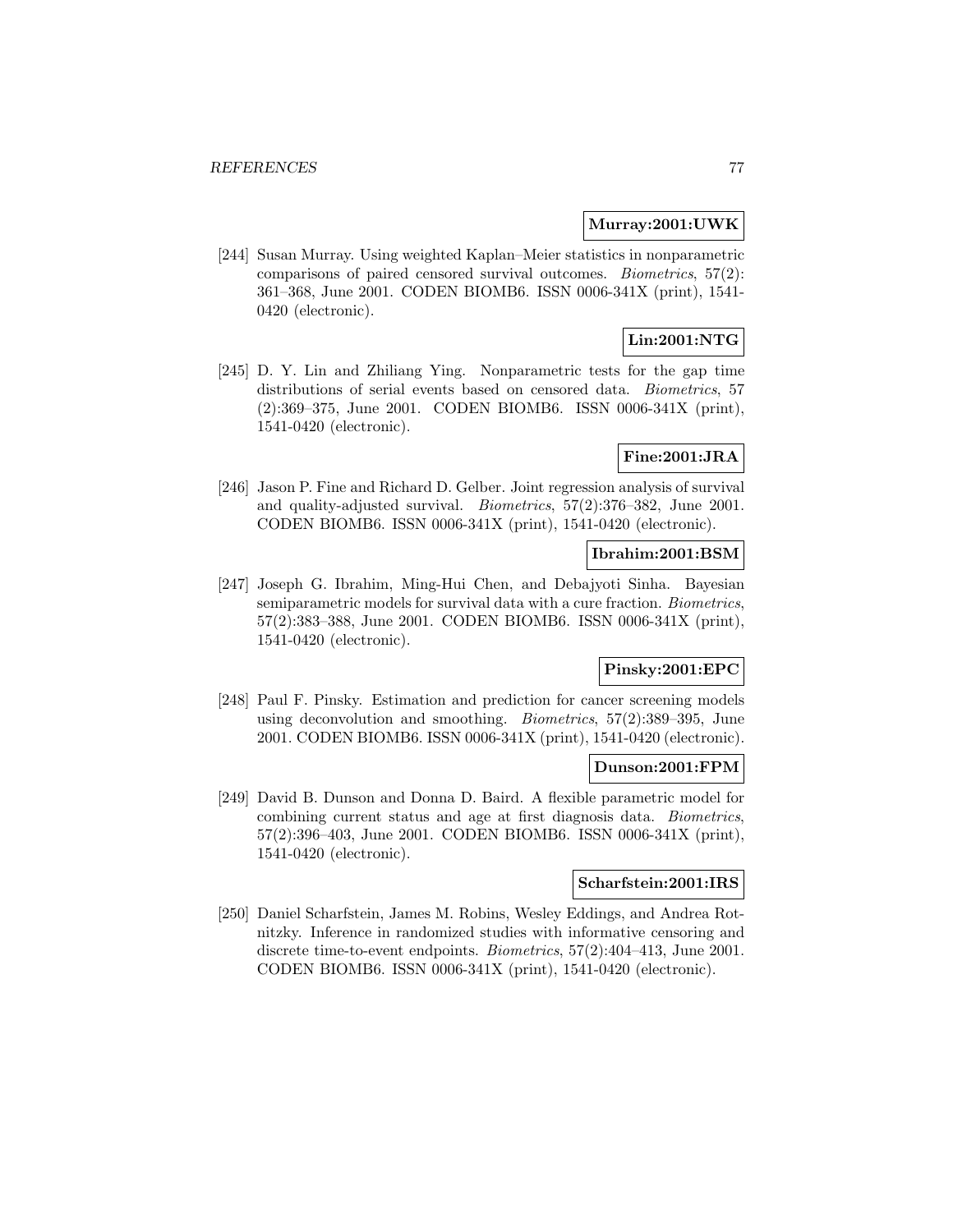### **Wang:2001:AIP**

[251] C. Y. Wang and Hua Yun Chen. Augmented inverse probability weighted estimator for Cox missing covariate regression. Biometrics, 57(2):414– 419, June 2001. CODEN BIOMB6. ISSN 0006-341X (print), 1541-0420 (electronic).

# **Su:2001:NCA**

[252] Xiaoping Su, Sylvan Wallenstein, and David Bishop. Nonoverlapping clusters: Approximate distribution and application to molecular biology. Biometrics, 57(2):420–426, June 2001. CODEN BIOMB6. ISSN 0006- 341X (print), 1541-0420 (electronic).

# **Yu:2001:EFD**

[253] Kai Yu and Eleanor Feingold. Estimating the frequency distribution of crossovers during meiosis from recombination data. Biometrics, 57(2): 427–434, June 2001. CODEN BIOMB6. ISSN 0006-341X (print), 1541- 0420 (electronic).

# **Hou:2001:ICF**

[254] Chia-Ding Hou, Jengtung Chiang, and John Jen Tai. Identifying chromosomal fragile sites from a hierarchical-clustering point of view. Biometrics, 57(2):435–440, June 2001. CODEN BIOMB6. ISSN 0006-341X (print), 1541-0420 (electronic).

### **Wu:2001:SMD**

[255] Tiee-Jian Wu, Ya-Ching Hsieh, and Lung-An Li. Statistical measures of DNA sequence dissimilarity under Markov chain models of base composition. Biometrics, 57(2):441–448, June 2001. CODEN BIOMB6. ISSN 0006-341X (print), 1541-0420 (electronic).

### **Mayer-Hamblett:2001:RMA**

[256] Nicole Mayer-Hamblett and Steve Self. A regression modeling approach for describing patterns of HIV genetic variation. Biometrics, 57(2):449– 460, June 2001. CODEN BIOMB6. ISSN 0006-341X (print), 1541-0420 (electronic).

#### **Dauk:2001:CER**

[257] Philip C. Dauk and Carl J. Schwarz. Catch estimation with restricted randomization in the effort survey. Biometrics, 57(2):461–468, June 2001. CODEN BIOMB6. ISSN 0006-341X (print), 1541-0420 (electronic).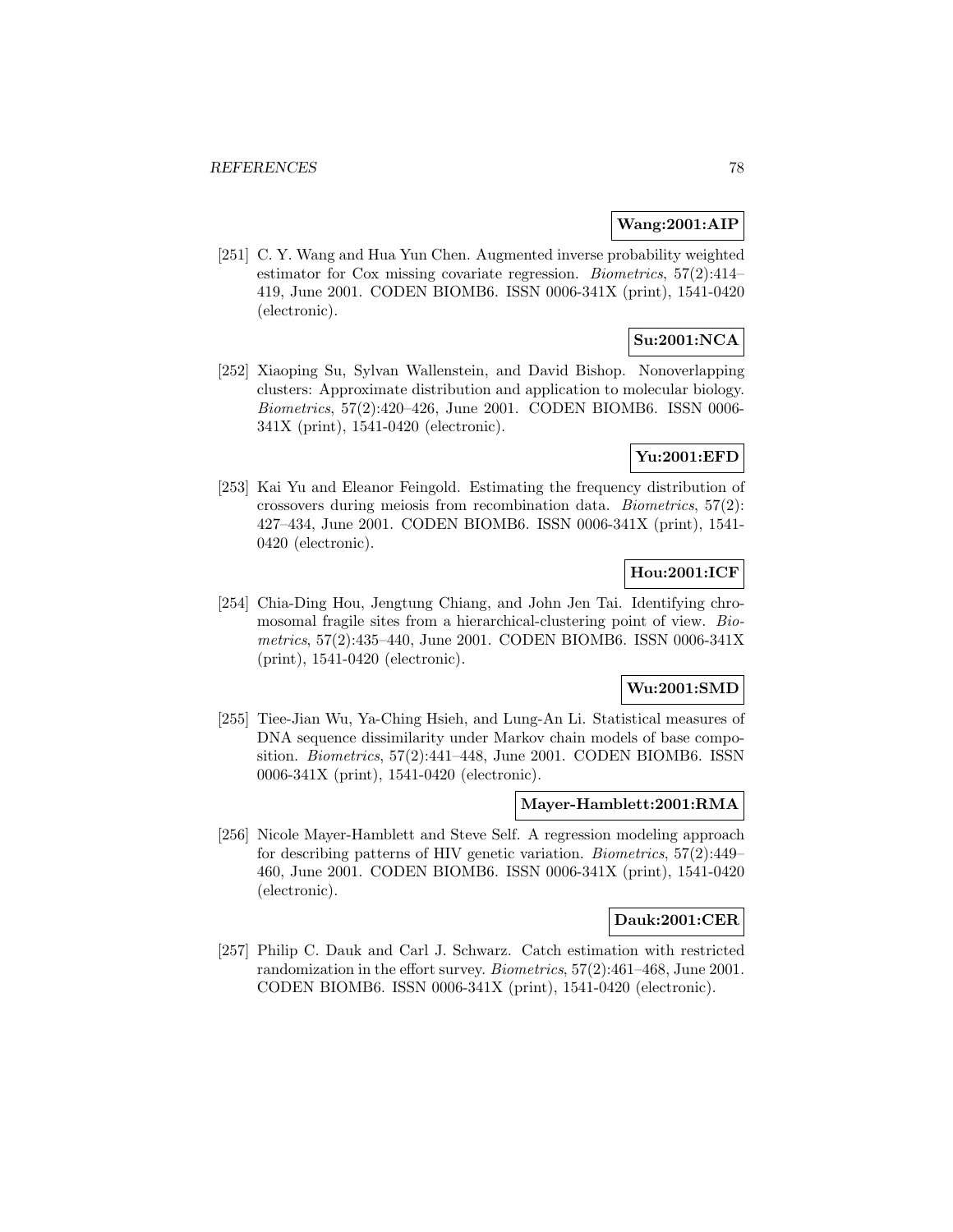#### **Catchpole:2001:AAM**

[258] E. A. Catchpole, S. N. Freeman, B. J. T. Morgan, and W. J. Nash. Abalone i: Analyzing mark-recapture-recovery data incorporating growth and delayed recovery. Biometrics, 57(2):469–477, June 2001. CODEN BIOMB6. ISSN 0006-341X (print), 1541-0420 (electronic).

### **Hsueh:2001:UET**

[259] Huey-Miin Hsueh, Jen-Pei Liu, and James J. Chen. Unconditional exact tests for equivalence or noninferiority for paired binary endpoints. Biometrics, 57(2):478–483, June 2001. CODEN BIOMB6. ISSN 0006-341X (print), 1541-0420 (electronic).

#### **Troendle:2001:UCI**

[260] James F. Troendle and Jennifer Frank. Unbiased confidence intervals for the odds ratio of two independent binomial samples with application to case-control data. Biometrics, 57(2):484–489, June 2001. CODEN BIOMB6. ISSN 0006-341X (print), 1541-0420 (electronic).

## **Moore:2001:EEB**

[261] Dirk F. Moore, Choon Keun Park, and Woollcott Smith. Exploring extra-binomial variation in teratology data using continuous mixtures. Biometrics, 57(2):490–494, June 2001. CODEN BIOMB6. ISSN 0006- 341X (print), 1541-0420 (electronic).

#### **Fewster:2001:SIS**

[262] R. M. Fewster and S. T. Buckland. Similarity indices for spatia i ecological data. Biometrics, 57(2):495–501, June 2001. CODEN BIOMB6. ISSN 0006-341X (print), 1541-0420 (electronic).

#### **Blackwell:2001:BIR**

[263] P. G. Blackwell. Bayesian inference for a random tessellation process. Biometrics, 57(2):502–507, June 2001. CODEN BIOMB6. ISSN 0006- 341X (print), 1541-0420 (electronic).

# **Allard:2001:TLI**

[264] Denis Allard, Anders Brix, and Joël Chadoeuf. Testing local independence between two point processes. Biometrics, 57(2):508–517, June 2001. CODEN BIOMB6. ISSN 0006-341X (print), 1541-0420 (electronic).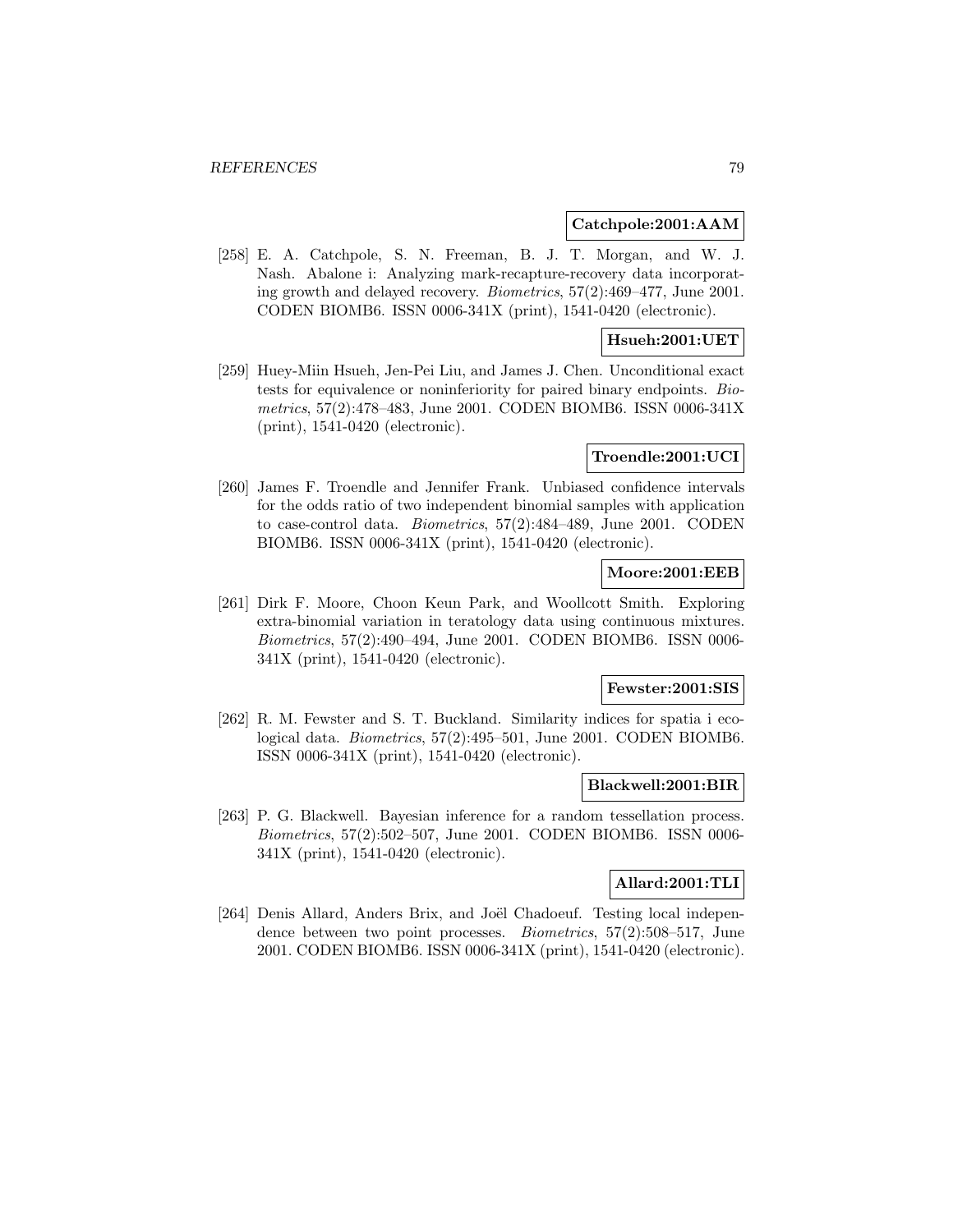### **Perron:2001:BNM**

[265] F. Perron and K. Mengersen. Bayesian nonparametric modeling using mixtures of triangular distributions. Biometrics, 57(2):518–528, June 2001. CODEN BIOMB6. ISSN 0006-341X (print), 1541-0420 (electronic).

# **Pan:2001:MSE**

[266] Wei Pan. Model selection in estimating equations. Biometrics, 57(2): 529–534, June 2001. CODEN BIOMB6. ISSN 0006-341X (print), 1541- 0420 (electronic).

# **Fuchs:2001:UAT**

[267] Camil Fuchs. UMPU and alternative tests for association in  $2 \times 2$  tables. Biometrics, 57(2):535–538, June 2001. CODEN BIOMB6. ISSN 0006- 341X (print), 1541-0420 (electronic).

# **Coull:2001:SII**

[268] Brent A. Coull, David Ruppert, and M. P. Wand. Simple incorporation of interactions into additive models. Biometrics, 57(2):539–545, June 2001. CODEN BIOMB6. ISSN 0006-341X (print), 1541-0420 (electronic).

# **Catlin:2001:SIT**

[269] Sandra N. Catlin, Janis L. Abkowitz, and Peter Guttorp. Statistical inference in a two-compartment model for hematopoiesis. Biometrics, 57(2):546–553, June 2001. CODEN BIOMB6. ISSN 0006-341X (print), 1541-0420 (electronic).

## **Gossl:2001:BSI**

[270] C. Gössl, D. P. Auer, and L. Fahrmeir. Bayesian spatiotemporal inference in functional magnetic resonance imaging. Biometrics, 57(2):554– 562, June 2001. CODEN BIOMB6. ISSN 0006-341X (print), 1541-0420 (electronic).

## **Barker:2001:EGA**

[271] Richard J. Barker and Laimonis Kavalieris. Efficiency gain from auxiliary data requiring additional nuisance parameters. Biometrics, 57(2):563– 566, June 2001. CODEN BIOMB6. ISSN 0006-341X (print), 1541-0420 (electronic).

#### **Ivanova:2001:DIS**

[272] Anastasia Ivanova and Vance W. Berger. Drawbacks to integer scoring for ordered categorical data. Biometrics, 57(2):567–570, June 2001. CODEN BIOMB6. ISSN 0006-341X (print), 1541-0420 (electronic).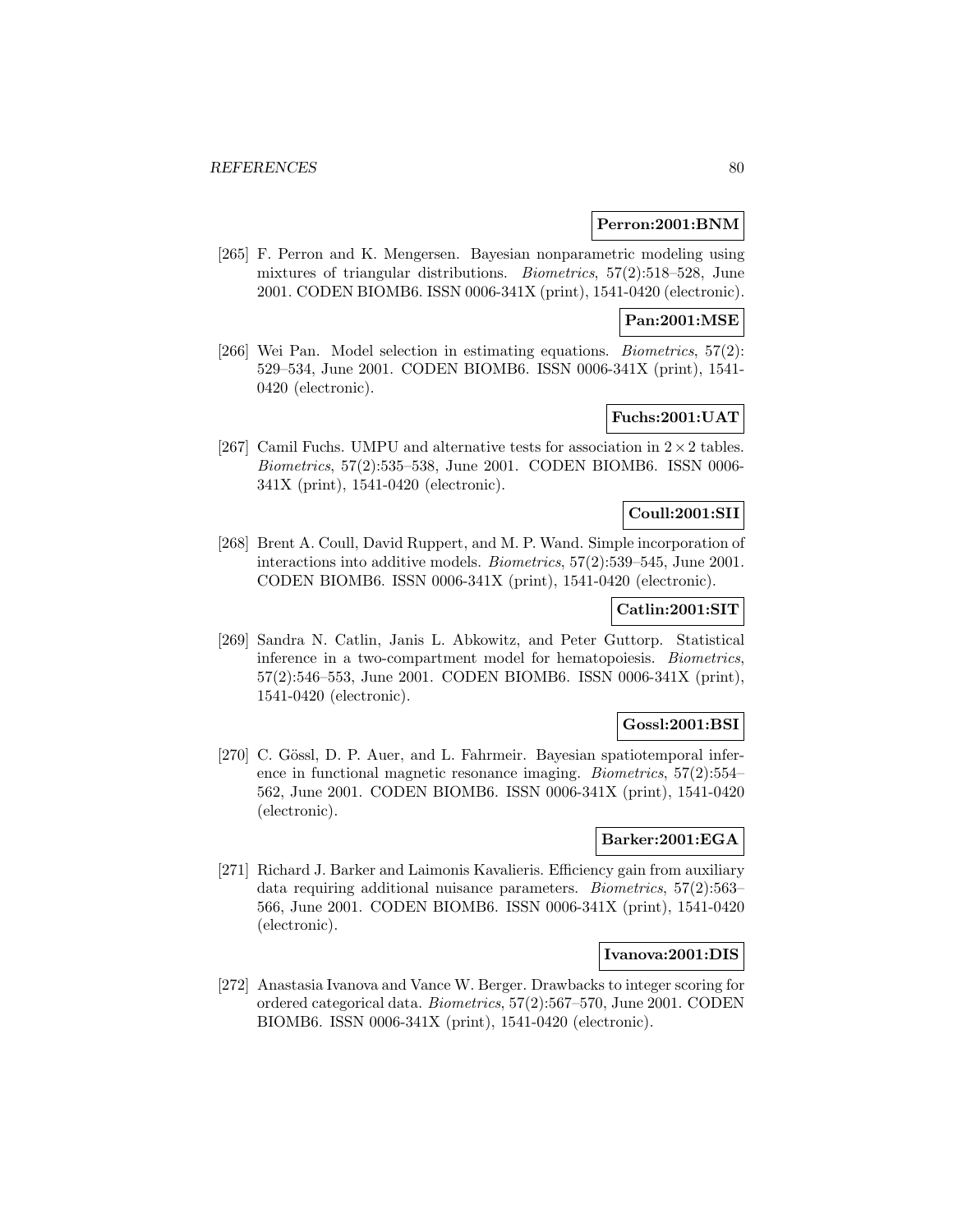### **Jones:2001:AIM**

[273] Geoffrey Jones and David M. Rocke. Analyte identification in multivariate calibration. Biometrics, 57(2):571–576, June 2001. CODEN BIOMB6. ISSN 0006-341X (print), 1541-0420 (electronic).

# **Molinari:2001:MTC**

[274] Nicolas Molinari, Chistophe Bonaldi, and Jean-Pierre Daurés. Multiple temporal cluster detection. Biometrics, 57(2):577–583, June 2001. CODEN BIOMB6. ISSN 0006-341X (print), 1541-0420 (electronic).

# **Altaye:2001:IPA**

[275] Mekibib Altaye, Allan Dormer, and Neil Klar. Inference procedures for assessing interobserver agreement among multiple raters. Biometrics, 57 (2):584–588, June 2001. CODEN BIOMB6. ISSN 0006-341X (print), 1541-0420 (electronic).

### **Gorfine:2001:ESP**

[276] Malka Gorfine. Estimation of a secondary parameter in a group sequential clinical trial. *Biometrics*, 57(2):589-597, June 2001. CODEN BIOMB6. ISSN 0006-341X (print), 1541-0420 (electronic).

# **Gustafson:2001:CCA**

[277] Paul Gustafson, Nhu D. Le, and Refik Saskin. Case-control analysis with partial knowledge of exposure misclassification probabilities. Biometrics, 57(2):598–609, June 2001. CODEN BIOMB6. ISSN 0006-341X (print), 1541-0420 (electronic).

# **Albert:2001:LCM**

[278] Paul S. Albert, Lisa M. McShane, Joanna H. Shih, and The U.S.National Cancer Institute Bladder Tumor Marker Network. Latent class modeling approaches for assessing diagnostic error without a gold standard: With applications to p53 immunohistochemical assays in bladder tumors. Biometrics, 57(2):610–619, June 2001. CODEN BIOMB6. ISSN 0006-341X (print), 1541-0420 (electronic).

#### **Faddy:2001:LBM**

[279] M. J. Faddy and R. J. Bosch. Likelihood-based modeling and analysis of data underdispersed relative to the Poisson distribution. Biometrics, 57(2):620–624, June 2001. CODEN BIOMB6. ISSN 0006-341X (print), 1541-0420 (electronic).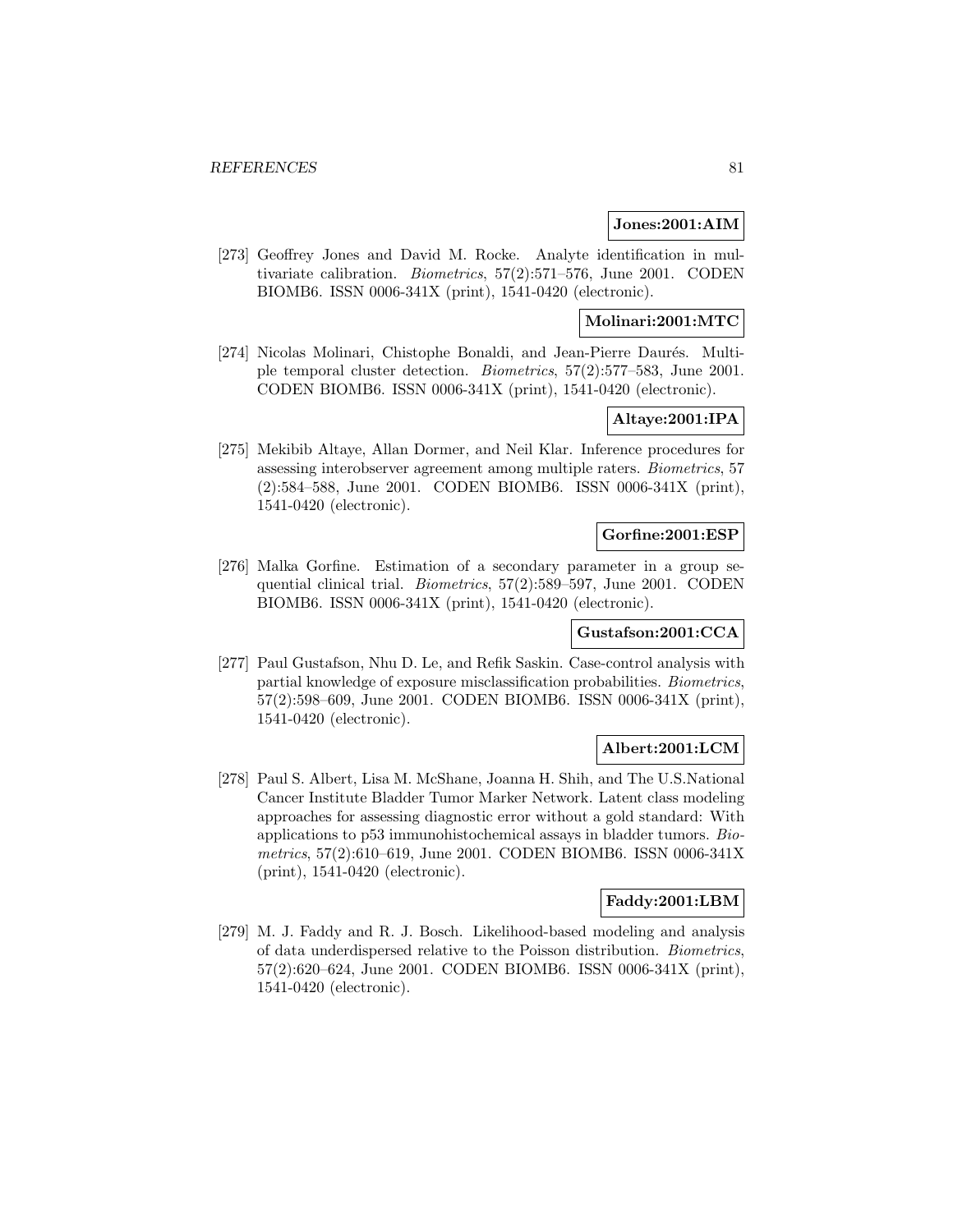### **Coffey:2001:CTS**

[280] Christopher S. Coffey and Keith E. Muller. Controlling test size while gaining the benefits of an internal pilot design. Biometrics, 57(2):625– 631, June 2001. CODEN BIOMB6. ISSN 0006-341X (print), 1541-0420 (electronic).

# **Segal:2001:RAA**

[281] Mark R. Segal, Michael P. Cummings, and Alan E. Hubbard. Relating amino acid sequence to phenotype: Analysis of peptide-binding data. Biometrics, 57(2):632–643, June 2001. CODEN BIOMB6. ISSN 0006- 341X (print), 1541-0420 (electronic).

### **Anonymous:2001:Ca**

[282] Anonymous. Correspondence. Biometrics, 57(2):643, June 2001. CO-DEN BIOMB6. ISSN 0006-341X (print), 1541-0420 (electronic).

# **Ridout:2001:BRb**

[283] M. S. Ridout. Book reviews. Biometrics, 57(2):644–658, June 2001. CODEN BIOMB6. ISSN 0006-341X (print), 1541-0420 (electronic).

# **Anonymous:2001:Cb**

[284] Anonymous. Correction. Biometrics, 57(2):659–660, June 2001. CODEN BIOMB6. ISSN 0006-341X (print), 1541-0420 (electronic).

# **Greenland:2001:PBI**

[285] Sander Greenland. Putting background information about relative risks into conjugate prior distributions. Biometrics, 57(3):663–670, September 2001. CODEN BIOMB6. ISSN 0006-341X (print), 1541-0420 (electronic).

#### **Cook:2001:SEE**

[286] Richard J. Cook, Babette B. Brumback, Melanie B. Wigg, and Louise M. Ryan. Synthesis of evidence from epidemiological studies with intervalcensored exposure due to grouping. Biometrics, 57(3):671–680, September 2001. CODEN BIOMB6. ISSN 0006-341X (print), 1541-0420 (electronic).

# **Taylor:2001:MMO**

[287] Douglas J. Taylor, Lawrence L. Kupper, Stephen M. Rappaport, and Robert H. Lyles. A mixture model for occupational exposure mean testing with a limit of detection. Biometrics, 57(3):681–688, September 2001. CODEN BIOMB6. ISSN 0006-341X (print), 1541-0420 (electronic).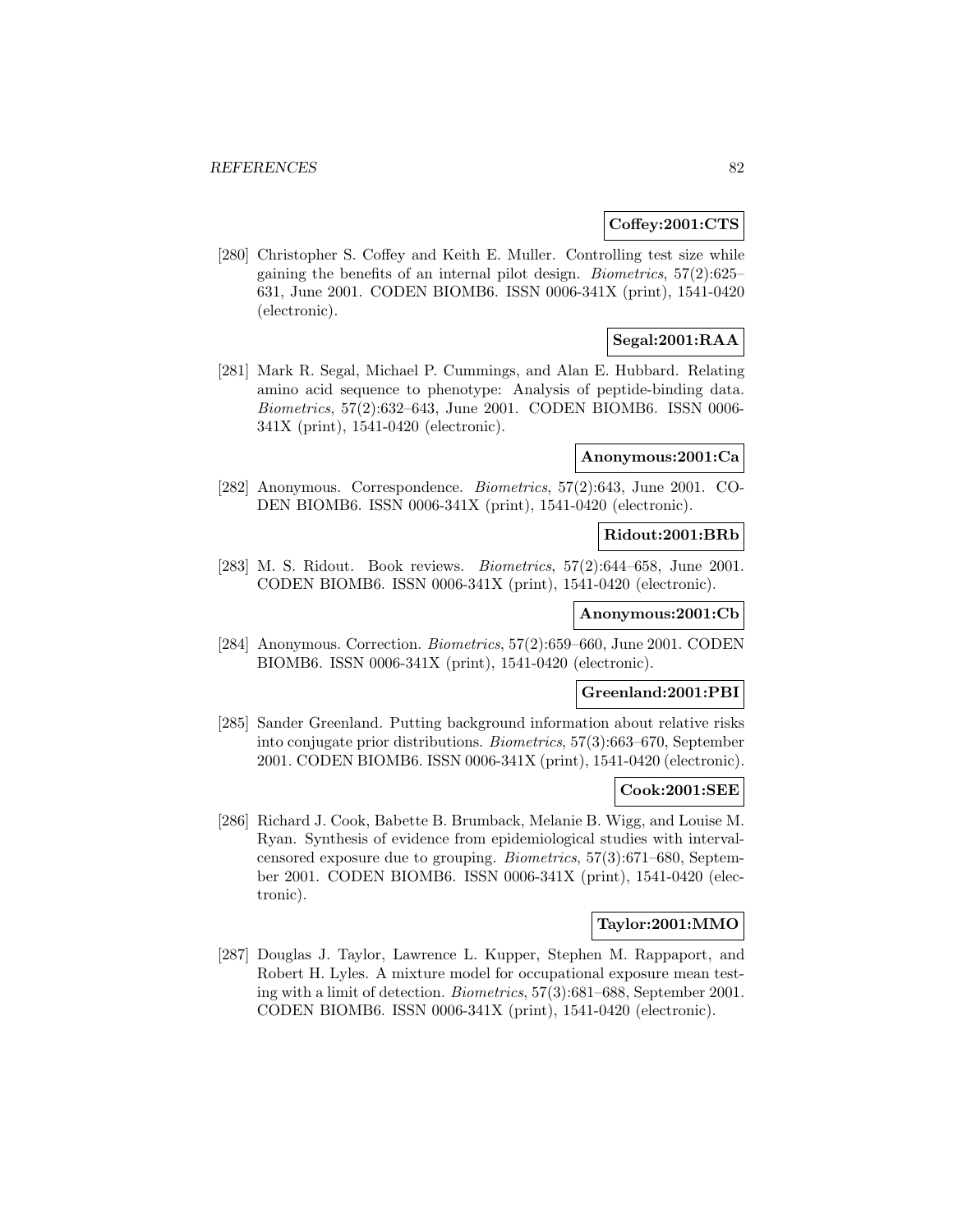#### **Schafer:2001:TCF**

[288] Daniel W. Schafer, Jay H. Lubin, Elaine Ron, Marilyn Stovall, and Raymond J. Carroll. Thyroid cancer following scalp irradiation: a reanalysis accounting for uncertainty in dosimetry. Biometrics, 57(3):689–697, September 2001. CODEN BIOMB6. ISSN 0006-341X (print), 1541-0420 (electronic).

### **Budtz-Jorgensen:2001:BDC**

[289] Esben Budtz-Jørgensen, Niels Keiding, and Philippe Grandjean. Benchmark dose calculation from epidemiological data. Biometrics, 57(3):698– 706, September 2001. CODEN BIOMB6. ISSN 0006-341X (print), 1541- 0420 (electronic).

#### **Lee:2001:CRE**

[290] Alan J. Lee, George A. F. Seber, Jennifer K. Holden, and John T. Huakau. Capture–recapture, epidemiology, and list mismatches: Several lists. Biometrics, 57(3):707–713, September 2001. CODEN BIOMB6. ISSN 0006-341X (print), 1541-0420 (electronic).

## **Bartolucci:2001:ACR**

[291] Francesco Bartolucci and Antonio Forcina. Analysis of capture–recapture data with a Rasch-type model allowing for conditional dependence and multidimensionality. Biometrics, 57(3):714–719, September 2001. CO-DEN BIOMB6. ISSN 0006-341X (print), 1541-0420 (electronic).

### **Catchpole:2001:NSM**

[292] E. A. Catchpole, P. M. Kgosi, and B. J. T. Morgan. On the nearsingularity of models for animal recovery data. Biometrics, 57(3):720– 726, September 2001. CODEN BIOMB6. ISSN 0006-341X (print), 1541- 0420 (electronic).

# **Hiby:2001:LTS**

[293] Lex Hiby and M. B. Krishna. Line transect sampling from a curving path. Biometrics, 57(3):727–731, September 2001. CODEN BIOMB6. ISSN 0006-341X (print), 1541-0420 (electronic).

#### **Chen:2001:MEL**

[294] Song Xi Chen and Ann Cowling. Measurement errors in line transect surveys where detectability varies with distance and size. *Biometrics*, 57(3):732–742, September 2001. CODEN BIOMB6. ISSN 0006-341X (print), 1541-0420 (electronic).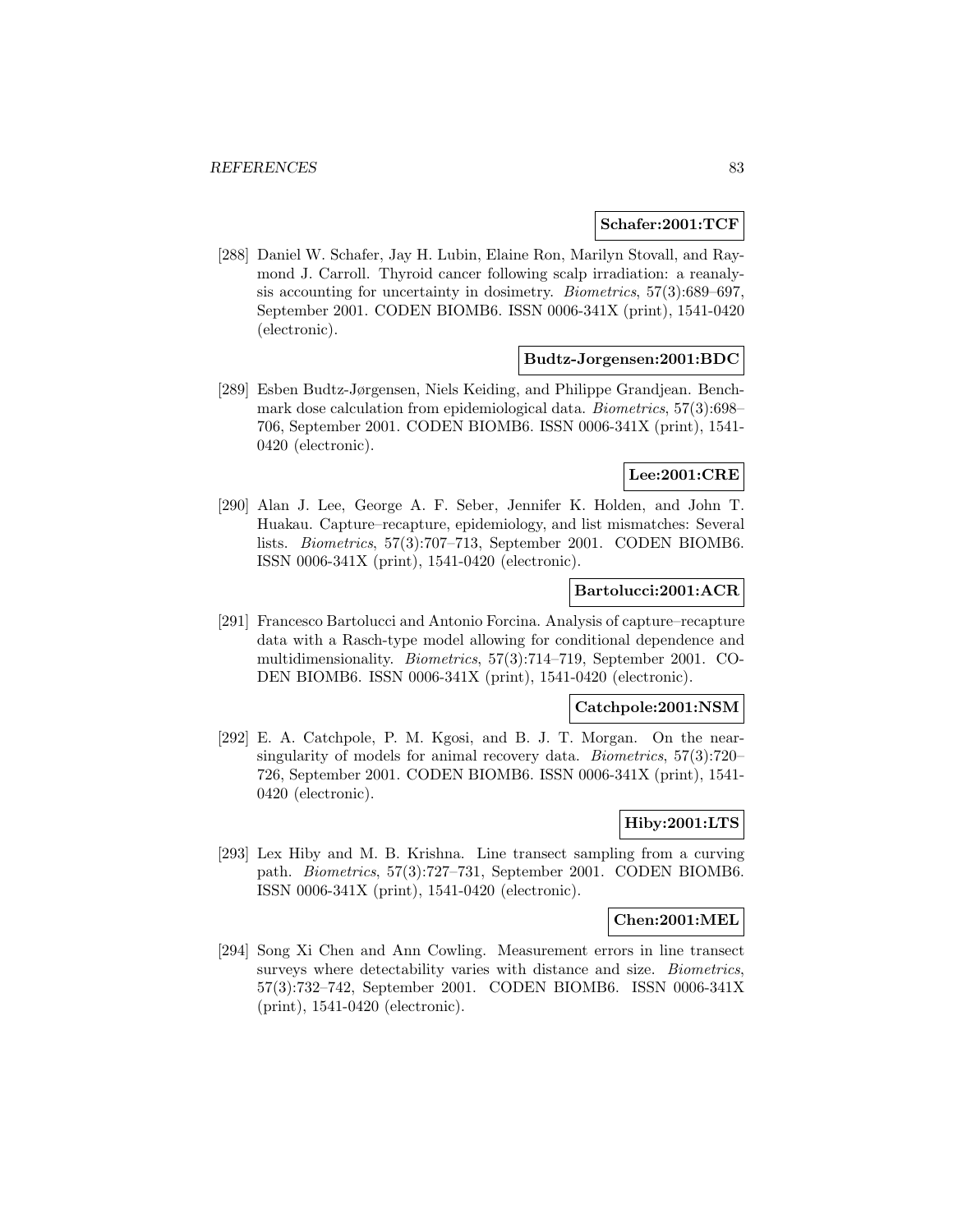# **Yue:2001:NES**

[295] Jack C. Yue, Murray K. Clayton, and Feng-Chang Lin. A nonparametric estimator of species overlap. Biometrics, 57(3):743–749, September 2001. CODEN BIOMB6. ISSN 0006-341X (print), 1541-0420 (electronic).

### **Skaug:2001:ASM**

[296] Hans Julius Skaug. Allele-sharing methods for estimation of population size. Biometrics, 57(3):750–756, September 2001. CODEN BIOMB6. ISSN 0006-341X (print), 1541-0420 (electronic).

# **Almudevar:2001:BAV**

[297] Anthony Almudevar. A bootstrap assessment of variability in pedigree reconstruction based on genetic markers. Biometrics, 57(3):757–763, September 2001. CODEN BIOMB6. ISSN 0006-341X (print), 1541-0420 (electronic).

# **Wu:2001:MLB**

[298] Rongling Wu, Bailian Li, Samuel S. Wu, and George Casella. A maximum likelihood-based method for mining major genes affecting a quantitative character. Biometrics, 57(3):764–768, September 2001. CODEN BIOMB6. ISSN 0006-341X (print), 1541-0420 (electronic).

# **Hirotsu:2001:ETA**

[299] Chihiro Hirotsu, Satoshi Aoki, Toshiya Inada, and Yoshie Kitao. An exact test for the association between the disease and alleles at highly polymorphic loci with particular interest in the haplotype analysis. Biometrics, 57(3):769–778, September 2001. CODEN BIOMB6. ISSN 0006- 341X (print), 1541-0420 (electronic).

#### **Chatterjee:2001:BCM**

[300] Nilanjan Chatterjee and Joanna Shih. A bivariate cure-mixture approach for modeling familial association in diseases. Biometrics, 57(3):779–786, September 2001. CODEN BIOMB6. ISSN 0006-341X (print), 1541-0420 (electronic).

# **Lee:2001:MLE**

[301] Sik-Yum Lee and Jian-Qing Shi. Maximum likelihood estimation of twolevel latent variable models with mixed continuous and polytomous data. Biometrics, 57(3):787–794, September 2001. CODEN BIOMB6. ISSN 0006-341X (print), 1541-0420 (electronic).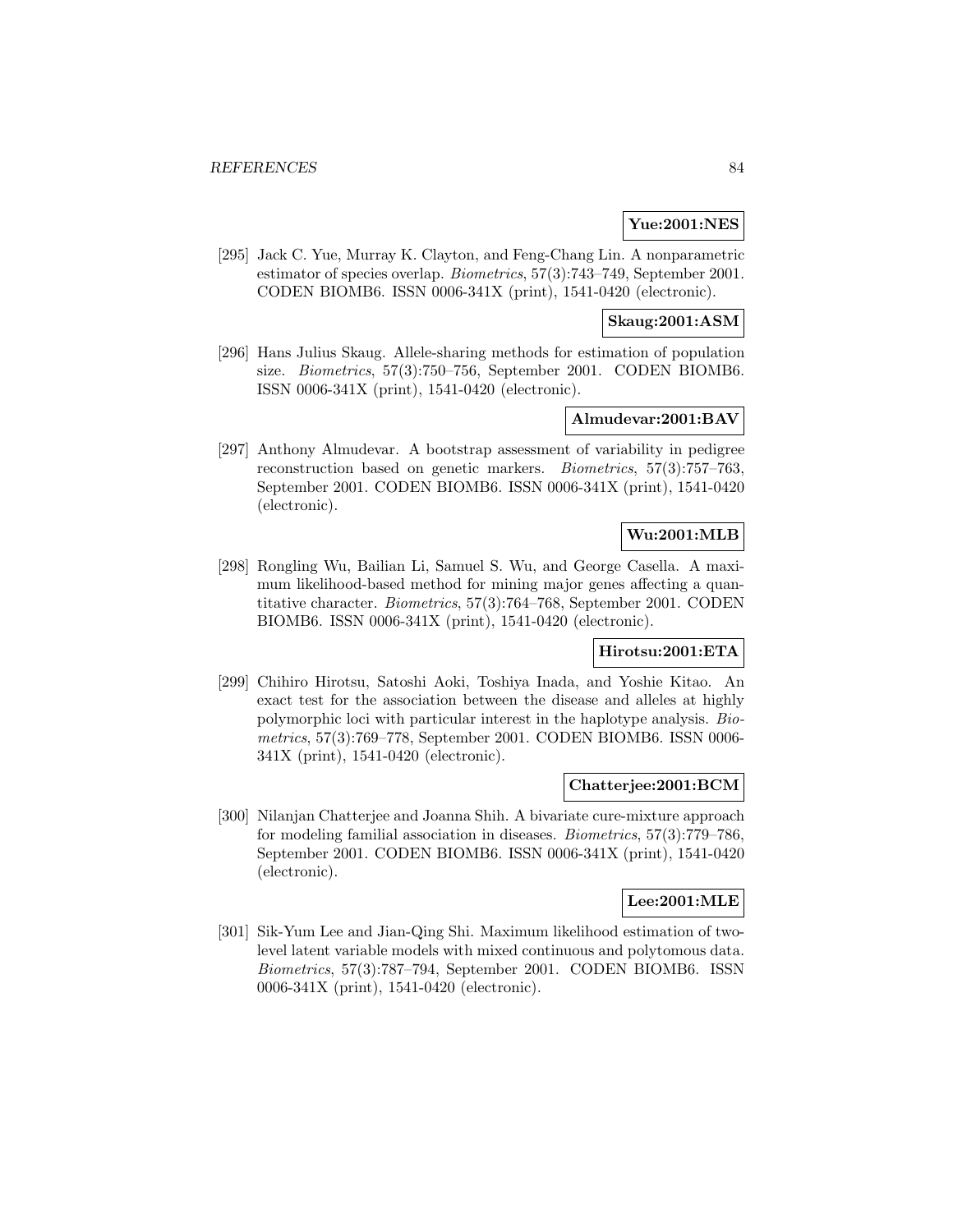### **Zhang:2001:LMM**

[302] Daowen Zhang and Marie Davidian. Linear mixed models with flexible distributions of random effects for longitudinal data. *Biometrics*, 57(3): 795–802, September 2001. CODEN BIOMB6. ISSN 0006-341X (print), 1541-0420 (electronic).

# **Bennett:2001:EVJ**

[303] James Bennett and Jon Wakefield. Errors-in-variables in joint population pharmacokinetic/pharmacodynamic modeling. Biometrics, 57(3):803– 812, September 2001. CODEN BIOMB6. ISSN 0006-341X (print), 1541- 0420 (electronic).

## **Heller:2001:PRB**

[304] Glenn Heller and Jing Qin. Pairwise rank-based likelihood for estimation and inference on the mixture proportion. Biometrics, 57(3):813–817, September 2001. CODEN BIOMB6. ISSN 0006-341X (print), 1541-0420 (electronic).

# **McKeague:2001:OTC**

[305] Ian W. McKeague, Peter B. Gilbert, and Phyllis J. Kanki. Omnibus tests for comparison of competing risks with adjustment for covariate effects. Biometrics, 57(3):818–828, September 2001. CODEN BIOMB6. ISSN 0006-341X (print), 1541-0420 (electronic).

#### **Albert:2001:SOM**

[306] James H. Albert and Siddhartha Chib. Sequential ordinal modeling with applications to survival data. Biometrics, 57(3):829–836, September 2001. CODEN BIOMB6. ISSN 0006-341X (print), 1541-0420 (electronic).

#### **Shen:2001:MWK**

[307] Yu Shen and Jianwen Cai. Maximum of the weighted Kaplan–Meier tests with application to cancer prevention and screening trials. Biometrics, 57(3):837–843, September 2001. CODEN BIOMB6. ISSN 0006-341X (print), 1541-0420 (electronic).

#### **Broet:2001:SAT**

[308] Philippe Broët, Yann De Rycke, Pascale Tubert-Bitter, Joseph Lellouch, Bernard Asselain, and Thierry Moreau. A semiparametric approach for the two-sample comparison of survival times with long-term survivors. Biometrics, 57(3):844–852, September 2001. CODEN BIOMB6. ISSN 0006-341X (print), 1541-0420 (electronic).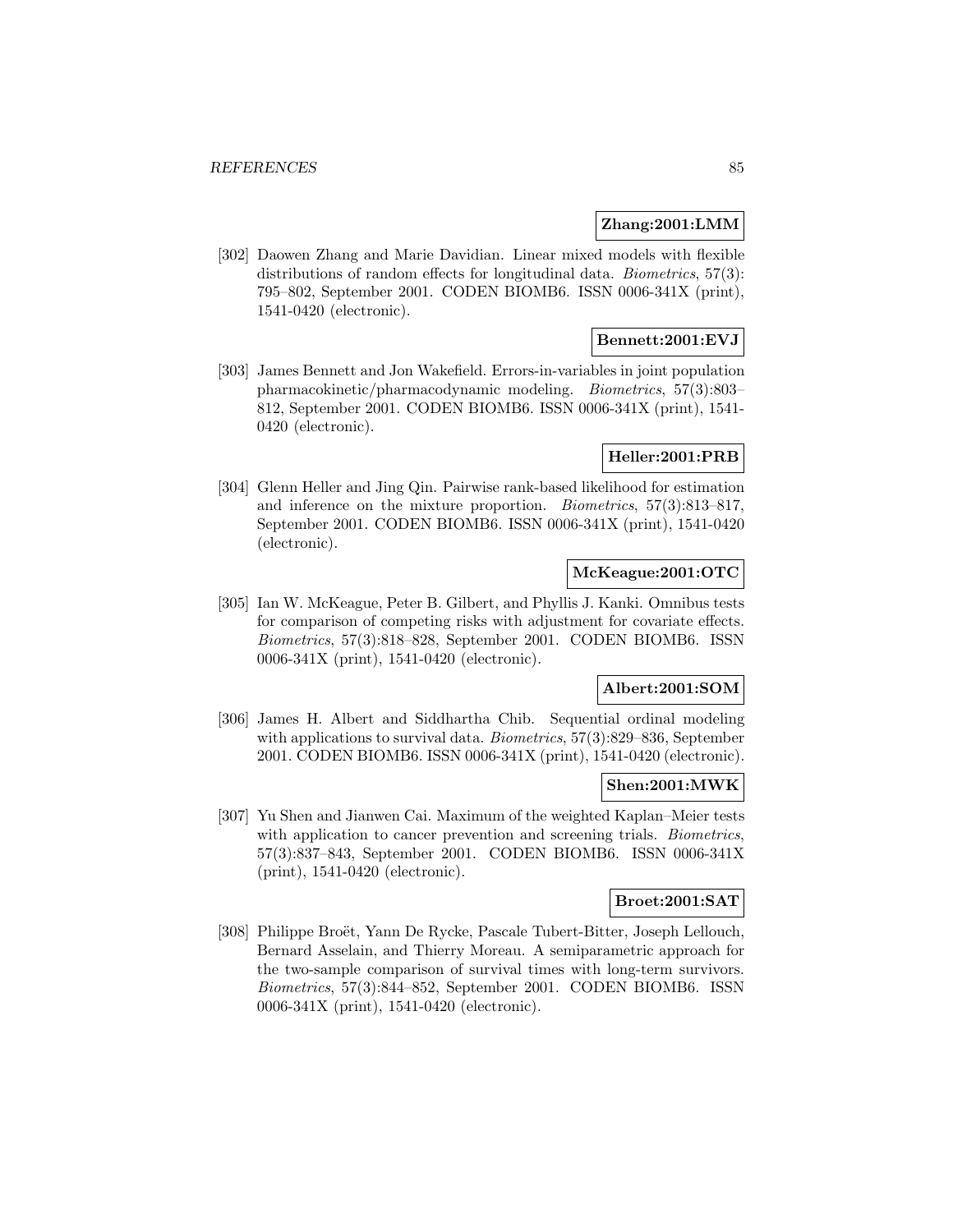# **Chen:2001:AHR**

[309] Ying Qing Chen. Accelerated hazards regression model and its adequacy for censored survival data. Biometrics, 57(3):853–860, September 2001. CODEN BIOMB6. ISSN 0006-341X (print), 1541-0420 (electronic).

# **Zhao:2001:TES**

[310] Hongwei Zhao and Anastasios A. Tsiatis. Testing equality of survival functions of quality-adjusted lifetime. Biometrics, 57(3):861–867, September 2001. CODEN BIOMB6. ISSN 0006-341X (print), 1541-0420 (electronic).

# **Chen:2001:QAS**

[311] Pai-Lien Chen and Pranab K. Sen. Quality-adjusted survival estimation with periodic observations. *Biometrics*, 57(3):868–874, September 2001. CODEN BIOMB6. ISSN 0006-341X (print), 1541-0420 (electronic).

## **Xu:2001:SET**

[312] Ronghui Xu and David P. Harrington. A semiparametric estimate of treatment effects with censored data. Biometrics, 57(3):875–885, September 2001. CODEN BIOMB6. ISSN 0006-341X (print), 1541-0420 (electronic).

# **Muller:2001:AGS**

[313] Hans-Helge Müller and Helmut Schäfer. Adaptive group sequential designs for clinical trials: Combining the advantages of adaptive and of classical group sequential approaches. Biometrics, 57(3):886–891, September 2001. CODEN BIOMB6. ISSN 0006-341X (print), 1541-0420 (electronic).

## **Hellmich:2001:MCT**

[314] Martin Hellmich. Monitoring clinical trials with multiple arms. Biometrics, 57(3):892–898, September 2001. CODEN BIOMB6. ISSN 0006- 341X (print), 1541-0420 (electronic).

# **Frangakis:2001:CSD**

[315] Constantine E. Frangakis and Stuart G. Baker. Compliance subsampling designs for comparative research: Estimation and optimal planning. Biometrics, 57(3):899–908, September 2001. CODEN BIOMB6. ISSN 0006-341X (print), 1541-0420 (electronic).

# **Rosenberger:2001:OAD**

[316] William F. Rosenberger, Nigel Stallard, Anastasia Ivanova, Cherice N. Harper, and Michelle L. Ricks. Optimal adaptive designs for binary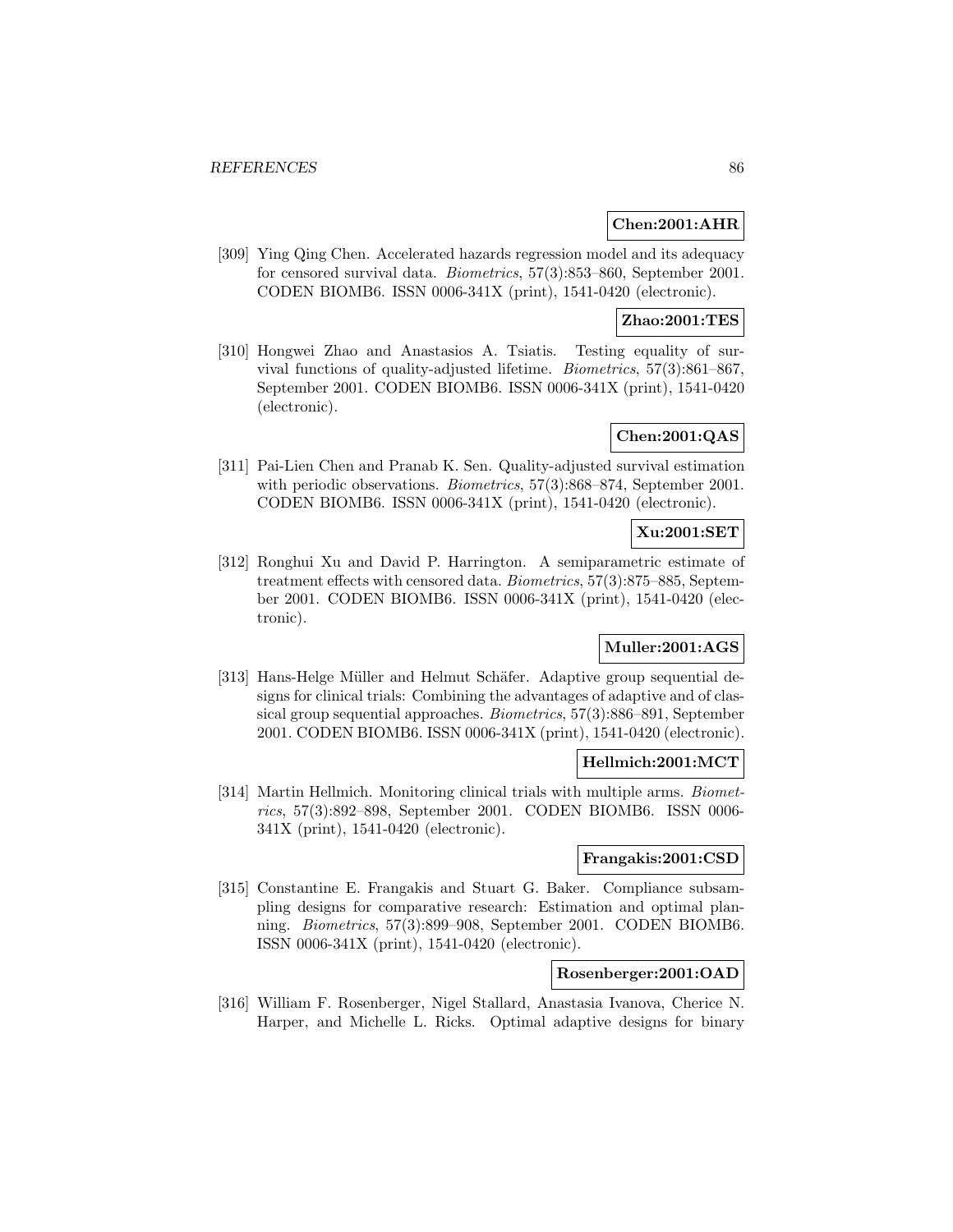response trials. Biometrics, 57(3):909–913, September 2001. CODEN BIOMB6. ISSN 0006-341X (print), 1541-0420 (electronic).

# **Thall:2001:DFB**

[317] Peter F. Thall, Hsi-Guang Sung, and Aniruddha Choudhury. Dosefinding based on feasibility and toxicity in T-cell infusion trials. Biometrics, 57(3):914–921, September 2001. CODEN BIOMB6. ISSN 0006- 341X (print), 1541-0420 (electronic).

# **Zhu:2001:SDP**

[318] Lei Zhu, Jacqueline M. Hughes-Oliver, and S. Stanley Young. Statistical decoding of potent pools based on chemical structure. Biometrics, 57(3): 922–930, September 2001. CODEN BIOMB6. ISSN 0006-341X (print), 1541-0420 (electronic).

# **Barnhart:2001:MCC**

[319] Huiman X. Barnhart and John M. Williamson. Modeling concordance correlation via GEE to evaluate reproducibility. Biometrics, 57(3):931– 940, September 2001. CODEN BIOMB6. ISSN 0006-341X (print), 1541- 0420 (electronic).

# **Corcoran:2001:ETT**

[320] Chris Corcoran, Louise Ryan, Pralay Senchaudhuri, Cyrus Mehta, Nitin Patel, and Geert Molenberghs. An exact trend test for correlated binary data. Biometrics, 57(3):941–948, September 2001. CODEN BIOMB6. ISSN 0006-341X (print), 1541-0420 (electronic).

### **MacNab:2001:ASS**

[321] Ying C. MacNab and C. B. Dean. Autoregressive spatial smoothing and temporal spline smoothing for mapping rates. Biometrics, 57(3):949–956, September 2001. CODEN BIOMB6. ISSN 0006-341X (print), 1541-0420 (electronic).

## **Bhoj:2001:RSS**

[322] Dinesh S. Bhoj. Ranked set sampling with unequal samples. Biometrics, 57(3):957–962, September 2001. CODEN BIOMB6. ISSN 0006-341X (print), 1541-0420 (electronic).

## **Agresti:2001:SSC**

[323] Alan Agresti and Yongyi Min. On small-sample confidence intervals for parameters in discrete distributions. Biometrics, 57(3):963–971, September 2001. CODEN BIOMB6. ISSN 0006-341X (print), 1541-0420 (electronic).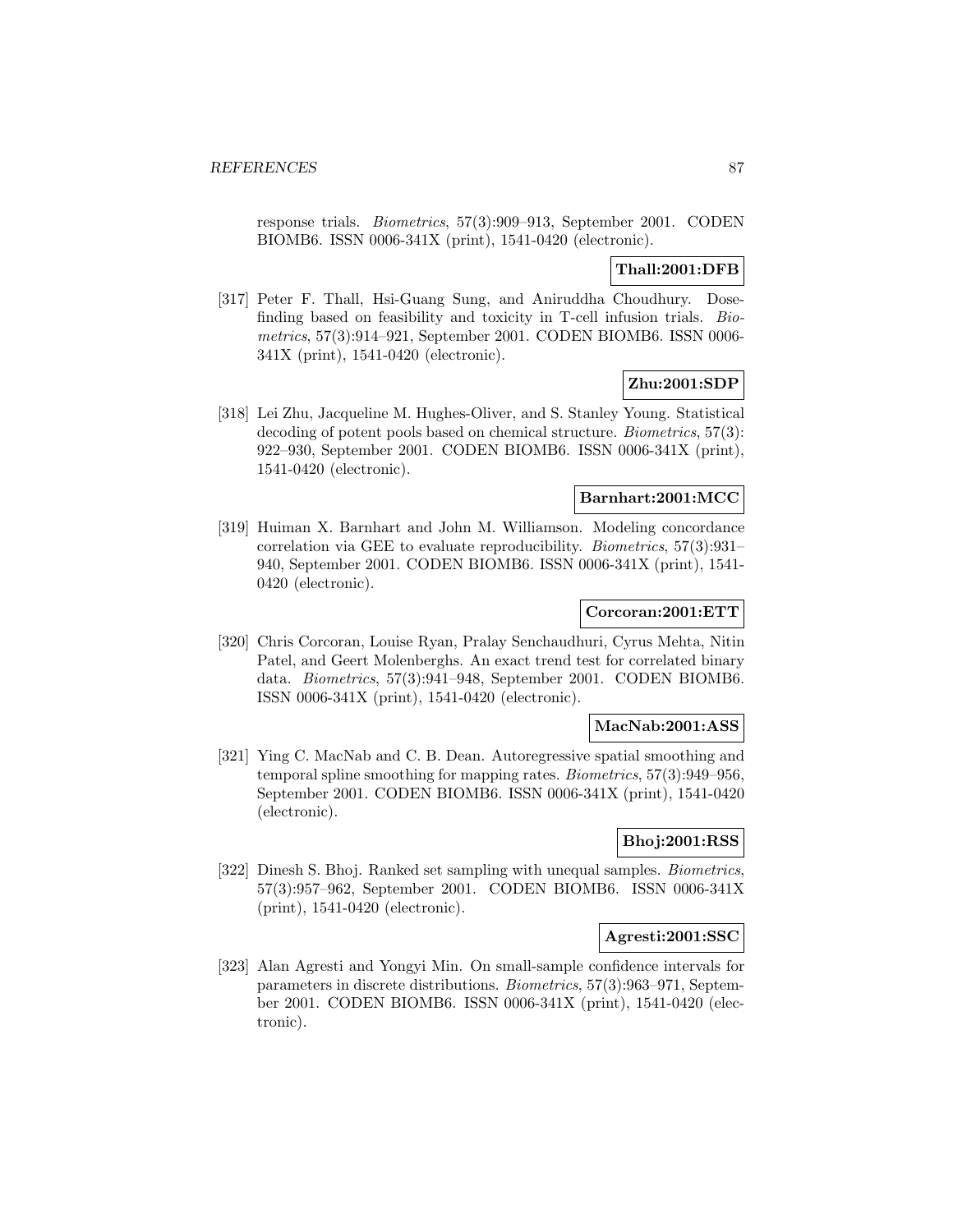#### **Schoenfeld:2001:SAD**

[324] David A. Schoenfeld. A simple algorithm for designing group sequential clinical trials. Biometrics, 57(3):972–974, September 2001. CODEN BIOMB6. ISSN 0006-341X (print), 1541-0420 (electronic).

#### **Anonymous:2001:EBa**

[325] Anonymous. To the Editor of Biometrics. Biometrics, 57(3):975, September 2001. CODEN BIOMB6. ISSN 0006-341X (print), 1541-0420 (electronic).

# **Anonymous:2001:ARFa**

[326] Anonymous. The authors replied as follows. Biometrics, 57(3):976, September 2001. CODEN BIOMB6. ISSN 0006-341X (print), 1541-0420 (electronic).

### **Anonymous:2001:EBb**

[327] Anonymous. To the Editor of Biometrics. Biometrics, 57(3):976–978, September 2001. CODEN BIOMB6. ISSN 0006-341X (print), 1541-0420 (electronic).

# **Anonymous:2001:ARFb**

[328] Anonymous. The authors replied as follows. *Biometrics*, 57(3):978–980, September 2001. CODEN BIOMB6. ISSN 0006-341X (print), 1541-0420 (electronic).

### **Anonymous:2001:EBc**

[329] Anonymous. To the Editor of Biometrics. Biometrics, 57(3):980, September 2001. CODEN BIOMB6. ISSN 0006-341X (print), 1541-0420 (electronic).

#### **Anonymous:2001:EN**

[330] Anonymous. Editor's note. Biometrics, 57(3):980, September 2001. CO-DEN BIOMB6. ISSN 0006-341X (print), 1541-0420 (electronic).

### **Ridout:2001:BRc**

[331] M. S. Ridout. Book reviews. Biometrics, 57(3):982–990, September 2001. CODEN BIOMB6. ISSN 0006-341X (print), 1541-0420 (electronic).

# **Aalen:2001:CAE**

[332] Odd O. Aalen, Ørnulf Borgan, and Harald Fekjær. Covariate adjustment of event histories estimated from Markov chains: The additive approach.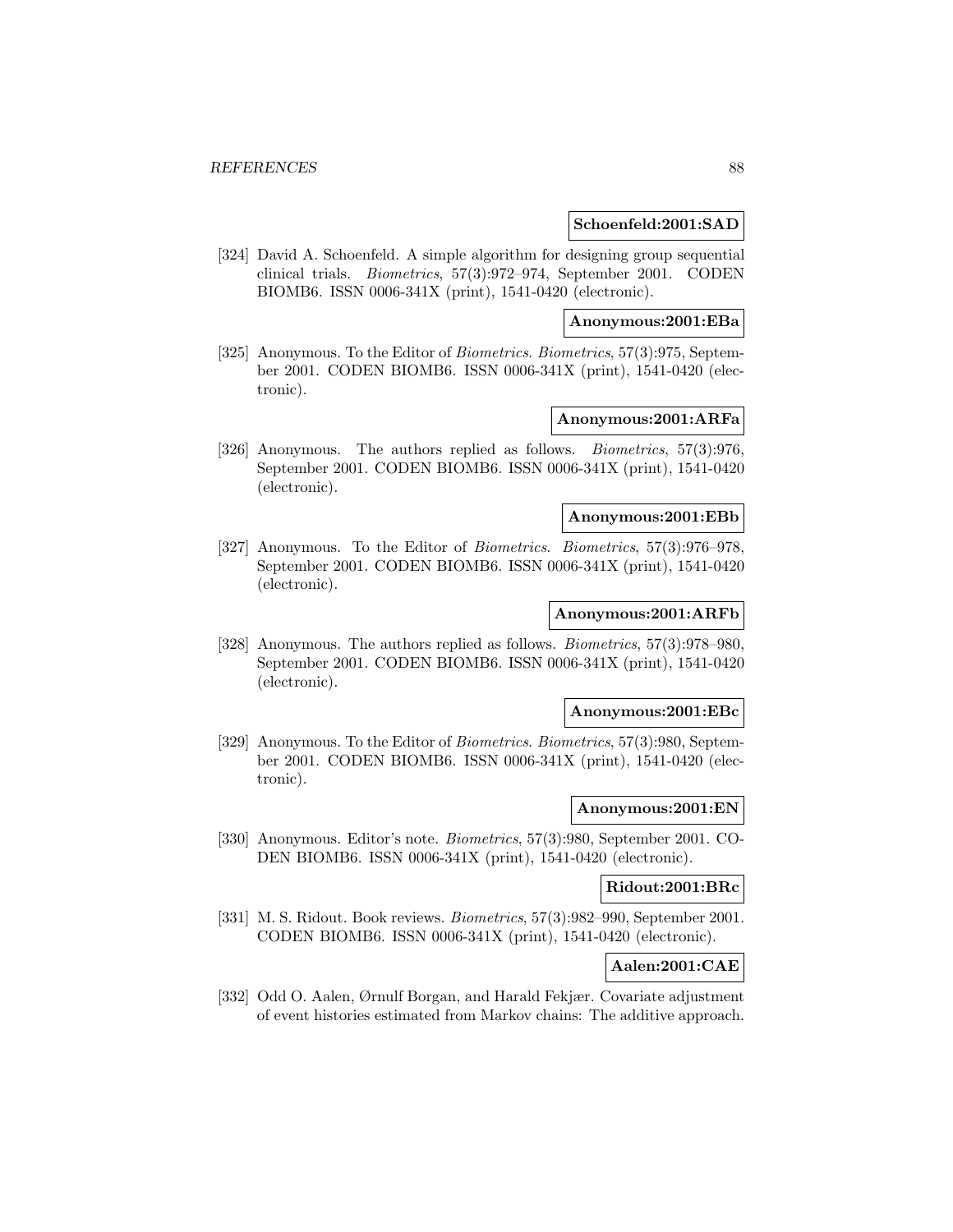Biometrics, 57(4):993–1001, December 2001. CODEN BIOMB6. ISSN 0006-341X (print), 1541-0420 (electronic). See correction [560].

# **Zhao:2001:EMC**

[333] Hongwei Zhao and Lili Tian. On estimating medical cost and incremental cost-effectiveness ratios with censored data. Biometrics, 57(4): 1002–1008, December 2001. CODEN BIOMB6. ISSN 0006-341X (print), 1541-0420 (electronic).

# **Shen:2001:TIT**

[334] Yu Shen, Dongfeng Wu, and Marvin Zelen. Testing the independence of two diagnostic tests. Biometrics, 57(4):1009–1017, December 2001. CODEN BIOMB6. ISSN 0006-341X (print), 1541-0420 (electronic).

## **OQuigley:2001:DFD**

[335] John O'Quigley, Michael D. Hughes, and Terry Fenton. Dose-finding designs for HIV studies. Biometrics, 57(4):1018–1029, December 2001. CODEN BIOMB6. ISSN 0006-341X (print), 1541-0420 (electronic).

#### **Chen:2001:CID**

[336] Pei-Yun Chen and Anastasios A. Tsiatis. Causal inference on the difference of the restricted mean lifetime between two groups. Biometrics, 57(4):1030–1038, December 2001. CODEN BIOMB6. ISSN 0006-341X (print), 1541-0420 (electronic).

# **Bloch:2001:OST**

[337] Daniel A. Bloch, Tze Leung Lai, and Pascale Tubert-Bitter. One-sided tests in clinical trials with multiple endpoints. Biometrics, 57(4):1039– 1047, December 2001. CODEN BIOMB6. ISSN 0006-341X (print), 1541- 0420 (electronic).

#### **Balasubramanian:2001:ETP**

[338] Raji Balasubramanian and Stephen W. Lagakos. Estimation of the timing of perinatal transmission of HIV. Biometrics, 57(4):1048–1058, December 2001. CODEN BIOMB6. ISSN 0006-341X (print), 1541-0420 (electronic).

### **He:2001:BMA**

[339] Chong Z. He, Dongchu Sun, and Yolande Tra. Bayesian modeling of agespecific survival in nesting studies under Dirichlet priors. Biometrics, 57(4):1059–1066, December 2001. CODEN BIOMB6. ISSN 0006-341X (print), 1541-0420 (electronic).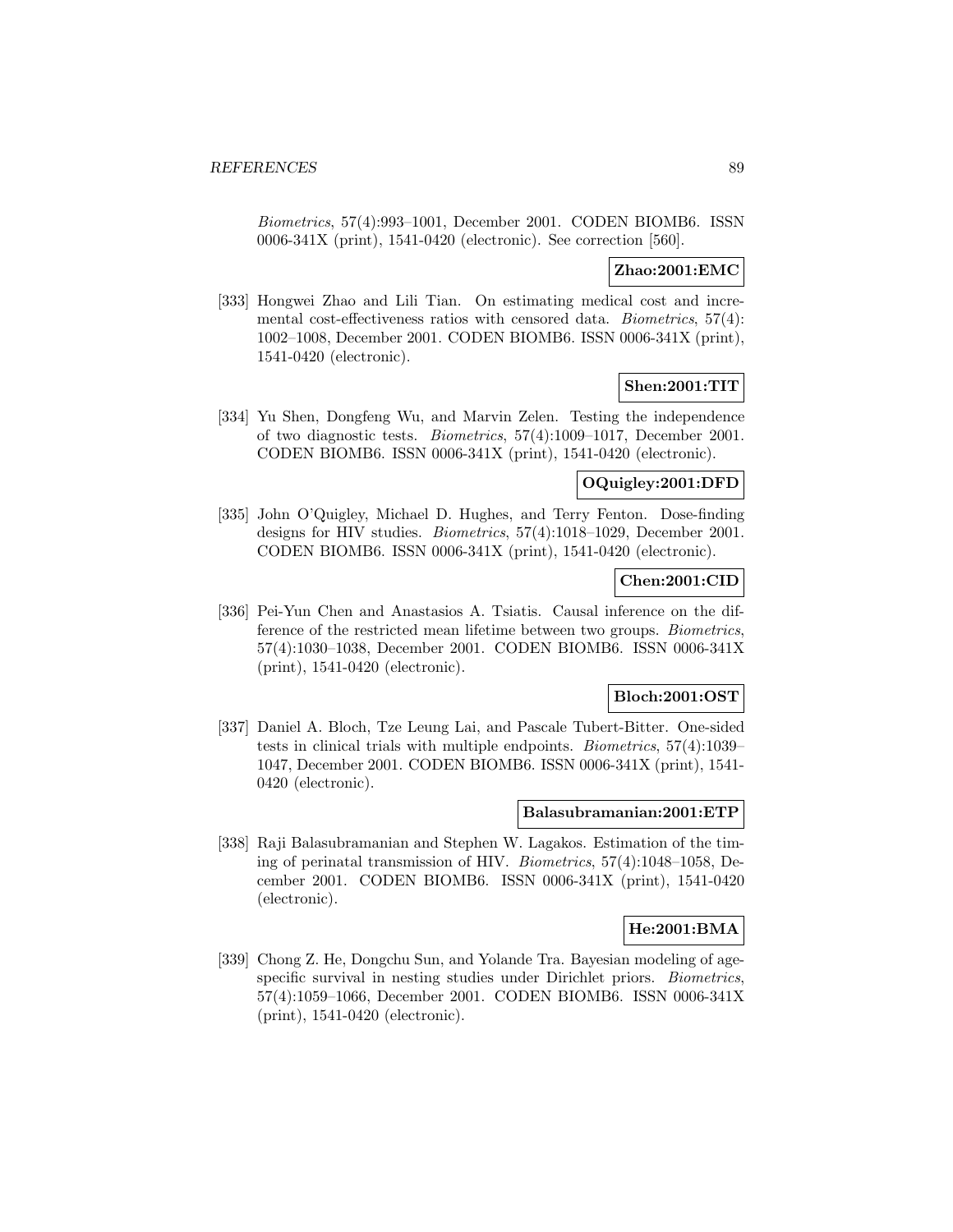### **Dunson:2001:BML**

[340] David B. Dunson. Bayesian modeling of the level and duration of fertility in the menstrual cycle. Biometrics, 57(4):1067–1073, December 2001. CODEN BIOMB6. ISSN 0006-341X (print), 1541-0420 (electronic).

### **Zhao:2001:SAU**

[341] H. Zhao, J. Li, and W. P. Robinson. Statistical analysis of uniparental disomy data using hidden Markov models. Biometrics, 57(4):1074–1079, December 2001. CODEN BIOMB6. ISSN 0006-341X (print), 1541-0420 (electronic).

# **Almudevar:2001:MPP**

[342] Anthony Almudevar. Most powerful permutation invariant tests for relatedness hypotheses using genotypic data. Biometrics, 57(4):1080–1088, December 2001. CODEN BIOMB6. ISSN 0006-341X (print), 1541-0420 (electronic).

# **Stallard:2001:DTD**

[343] Nigel Stallard and Peter F. Thall. Decision-theoretic designs for pre-Phase II screening trials in oncology. Biometrics, 57(4):1089–1095, December 2001. CODEN BIOMB6. ISSN 0006-341X (print), 1541-0420 (electronic).

# **Christman:2001:IAC**

[344] Mary C. Christman and Feng Lan. Inverse adaptive cluster sampling. Biometrics, 57(4):1096–1105, December 2001. CODEN BIOMB6. ISSN 0006-341X (print), 1541-0420 (electronic).

## **Lin:2001:MCC**

[345] I-Feng Lin and Myunghee Cho Paik. Matched case-control data analysis with selection bias. Biometrics, 57(4):1106–1112, December 2001. CODEN BIOMB6. ISSN 0006-341X (print), 1541-0420 (electronic).

#### **Kendall:2001:UOR**

[346] William L. Kendall and Rhema Bjorkland. Using open robust design models to estimate temporary emigration from capture–recapture data. Biometrics, 57(4):1113–1122, December 2001. CODEN BIOMB6. ISSN 0006-341X (print), 1541-0420 (electronic).

# **Rekaya:2001:TMM**

[347] R. Rekaya, K. A. Weigel, and D. Gianola. Threshold model for misclassified binary responses with applications to animal breeding. Biometrics,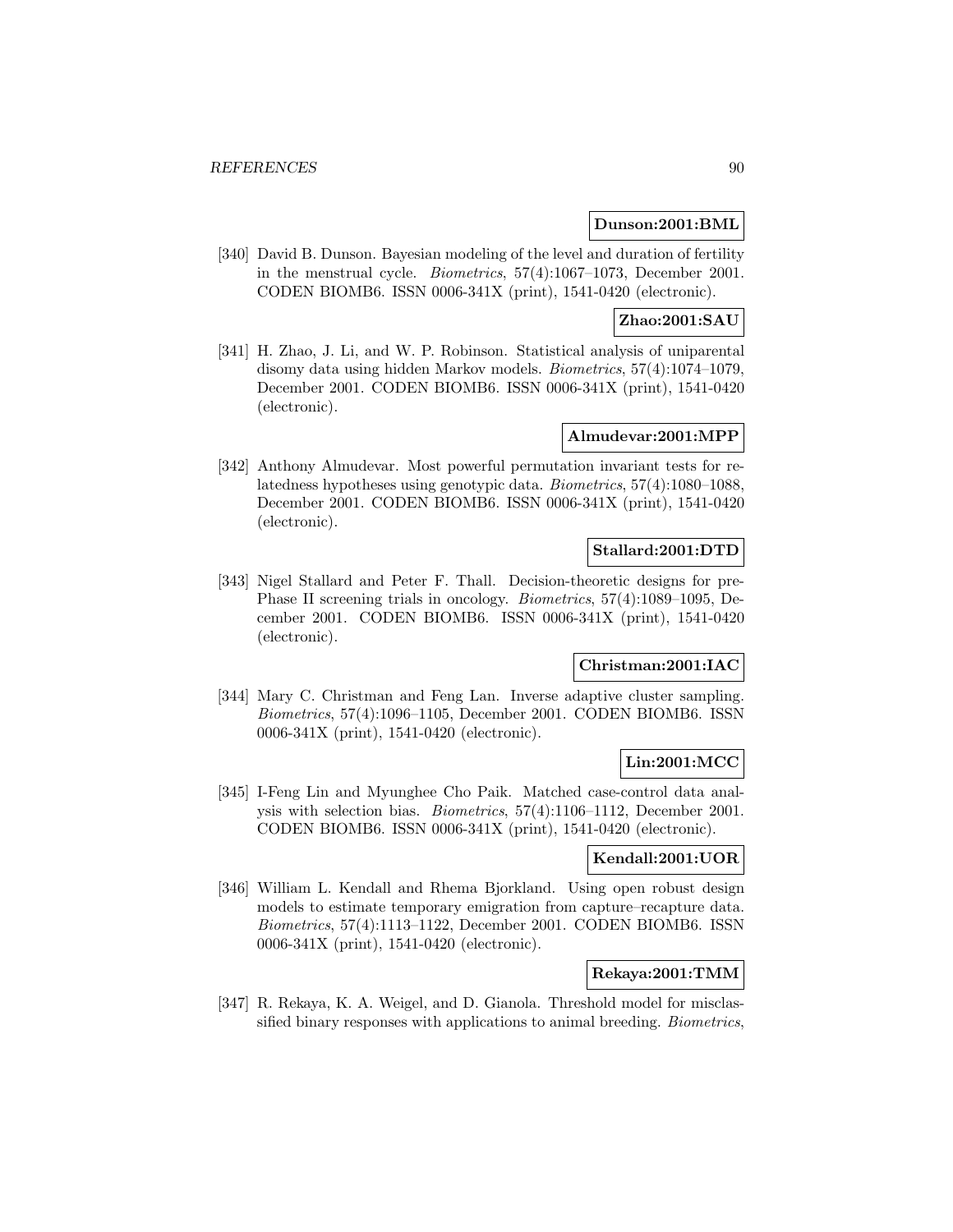57(4):1123–1129, December 2001. CODEN BIOMB6. ISSN 0006-341X (print), 1541-0420 (electronic).

### **Melville:2001:LTS**

[348] G. J. Melville and A. H. Welsh. Line transect sampling in small regions. Biometrics, 57(4):1130–1137, December 2001. CODEN BIOMB6. ISSN 0006-341X (print), 1541-0420 (electronic).

# **Smith:2001:AVE**

[349] Alison Smith, Brian Cullis, and Robin Thompson. Analyzing variety by environment data using multiplicative mixed models and adjustments for spatial field trend. Biometrics, 57(4):1138–1147, December 2001. CODEN BIOMB6. ISSN 0006-341X (print), 1541-0420 (electronic).

### **Burch:2001:CFA**

[350] Brent D. Burch and Ian R. Harris. Closed-form approximations to the REML estimator of a variance ratio (or heritability) in a mixed linear model. Biometrics, 57(4):1148–1156, December 2001. CODEN BIOMB6. ISSN 0006-341X (print), 1541-0420 (electronic).

# **Silvapulle:2001:TAQ**

[351] Mervyn J. Silvapulle. Tests against qualitative interaction: Exact critical values and robust tests. Biometrics, 57(4):1157–1165, December 2001. CODEN BIOMB6. ISSN 0006-341X (print), 1541-0420 (electronic).

#### **Ouwens:2001:LID**

[352] Mario J. N. M. Ouwens, Frans E. S. Tan, and Martijn P. F. Berger. Local influence to detect influential data structures for generalized linear mixed models. Biometrics, 57(4):1166–1172, December 2001. CODEN BIOMB6. ISSN 0006-341X (print), 1541-0420 (electronic).

#### **Daniels:2001:SEC**

[353] Michael J. Daniels and Robert E. Kass. Shrinkage estimators for covariance matrices. Biometrics, 57(4):1173–1184, December 2001. CODEN BIOMB6. ISSN 0006-341X (print), 1541-0420 (electronic).

### **Edwards:2001:LEC**

[354] Lloyd J. Edwards, Paul W. Stewart, Keith E. Muller, and Ronald W. Helms. Linear equality constraints in the general linear mixed model. Biometrics, 57(4):1185–1190, December 2001. CODEN BIOMB6. ISSN 0006-341X (print), 1541-0420 (electronic).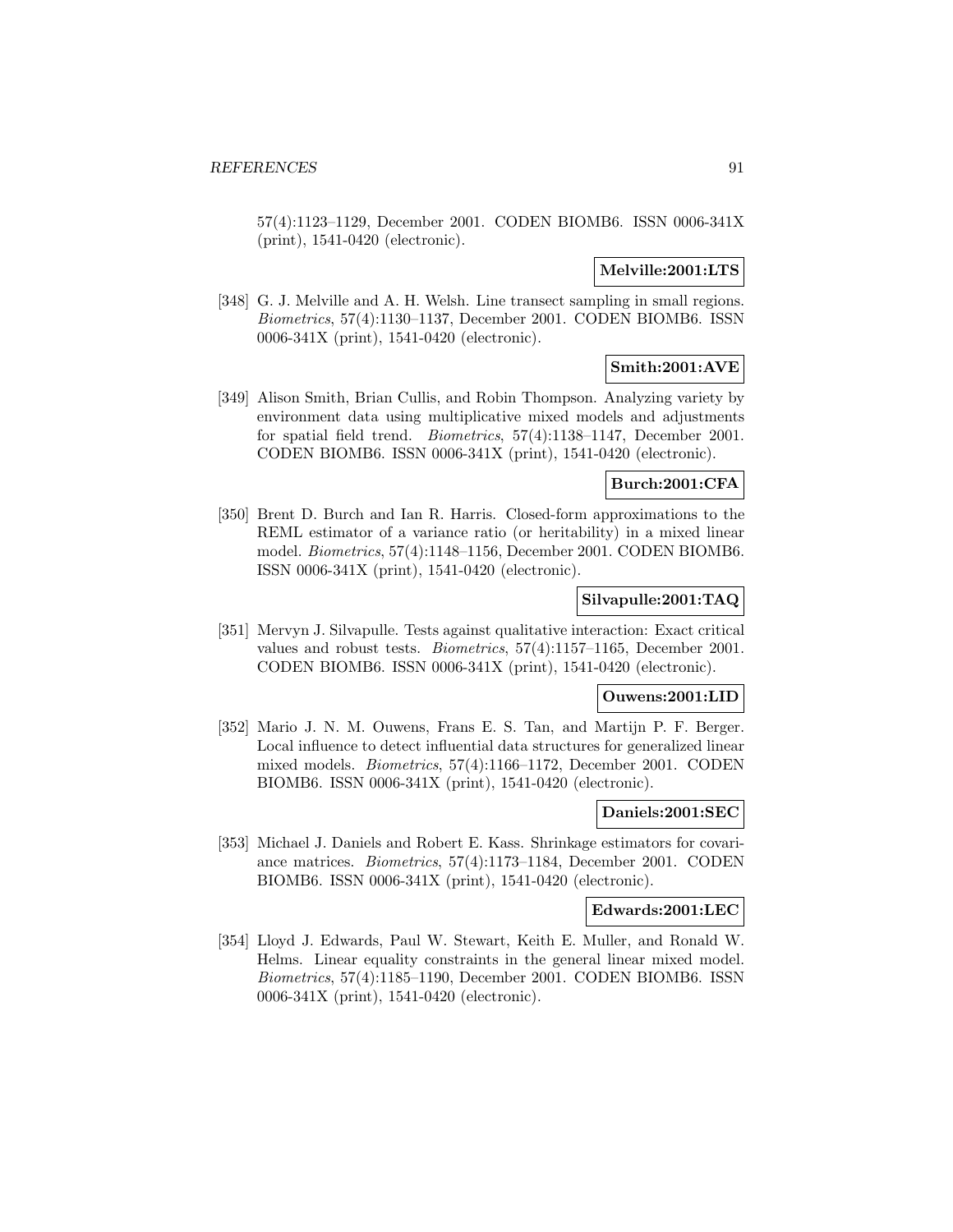# **Lu:2001:MIM**

[355] Kaifeng Lu and Anastasios A. Tsiatis. Multiple imputation methods for estimating regression coefficients in the competing risks model with missing cause of failure. Biometrics, 57(4):1191–1197, December 2001. CODEN BIOMB6. ISSN 0006-341X (print), 1541-0420 (electronic).

# **Fay:2001:SSA**

[356] Michael P. Fay and Barry I. Graubard. Small-sample adjustments for Wald-type tests using sandwich estimators. Biometrics, 57(4):1198–1206, December 2001. CODEN BIOMB6. ISSN 0006-341X (print), 1541-0420 (electronic).

# **Anstrom:2001:UPS**

[357] Kevin J. Anstrom and Anastasios A. Tsiatis. Utilizing propensity scores to estimate causal treatment effects with censored time-lagged data. Biometrics, 57(4):1207–1218, December 2001. CODEN BIOMB6. ISSN 0006-341X (print), 1541-0420 (electronic).

# **Peddada:2001:TOR**

[358] Shyamal D. Peddada, Katherine E. Prescott, and Mark Conaway. Tests for order restrictions in binary data. Biometrics, 57(4):1219–1227, December 2001. CODEN BIOMB6. ISSN 0006-341X (print), 1541-0420 (electronic).

### **Irizarry:2001:AHT**

[359] Rafael A. Irizarry, Clarke Tankersley, Robert Frank, and Susan Flanders. Assessing homeostasis through circadian patterns. Biometrics, 57(4): 1228–1237, December 2001. CODEN BIOMB6. ISSN 0006-341X (print), 1541-0420 (electronic).

# **Lyles:2001:CTV**

[360] Robert H. Lyles, Jovonne K. Williams, and Rutt Chuachoowong. Correlating two viral load assays with known detection limits. Biometrics, 57(4):1238–1244, December 2001. CODEN BIOMB6. ISSN 0006-341X (print), 1541-0420 (electronic).

# **Pan:2001:MIA**

[361] Wei Pan. A multiple imputation approach to regression analysis for doubly censored data with application to AIDS studies. Biometrics, 57 (4):1245–1250, December 2001. CODEN BIOMB6. ISSN 0006-341X (print), 1541-0420 (electronic).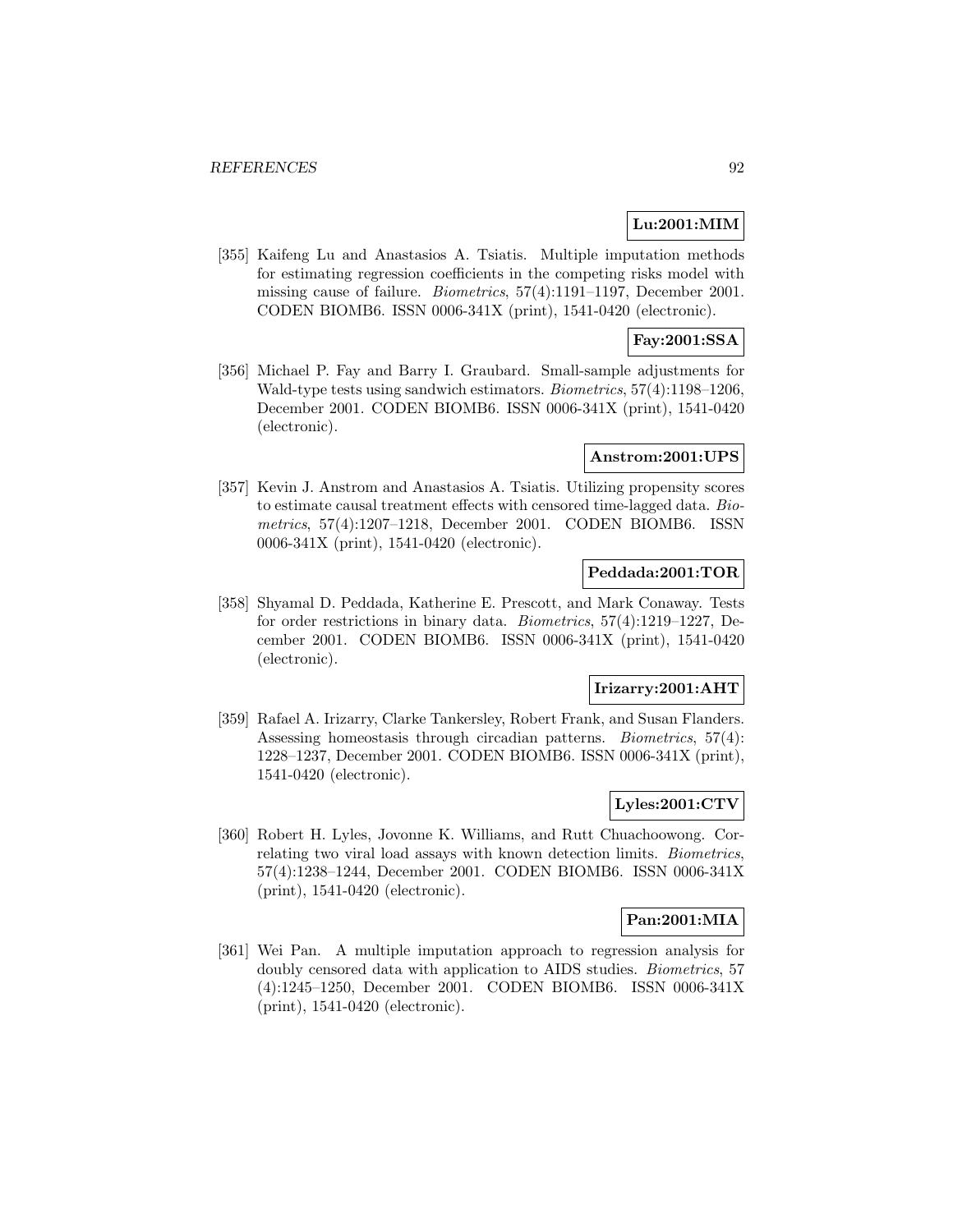### **Hutchinson:2001:PKA**

[362] T. P. Hutchinson. Partial knowledge and answer-until-correct tasks in birds and humans. Biometrics, 57(4):1251–1252, December 2001. CO-DEN BIOMB6. ISSN 0006-341X (print), 1541-0420 (electronic).

# **Bilder:2001:FOR**

[363] Christopher R. Bilder and Thomas M. Loughin. On the first-order Rao– Scott correction of the Umesh–Loughin–Scherer statistic. Biometrics, 57(4):1253–1255, December 2001. CODEN BIOMB6. ISSN 0006-341X (print), 1541-0420 (electronic).

# **Rabe-Hesketh:2001:PMR**

[364] S. Rabe-Hesketh and A. Skrondal. Parameterization of multivariate random effects models for categorical data. Biometrics, 57(4):1256–1263, December 2001. CODEN BIOMB6. ISSN 0006-341X (print), 1541-0420 (electronic).

# **Coull:2001:ARF**

[365] Brent A. Coull and Alan Agresti. The authors replied as follows. Biometrics, 57(4):1263–1264, December 2001. CODEN BIOMB6. ISSN 0006-341X (print), 1541-0420 (electronic).

# **Ridout:2001:BRd**

[366] M. S. Ridout. Book reviews. Biometrics, 57(4):1265–1278, December 2001. CODEN BIOMB6. ISSN 0006-341X (print), 1541-0420 (electronic).

## **Anonymous:2001:A**

[367] Anonymous. Acknowledgements. Biometrics, 57(4):1279–1280, December 2001. CODEN BIOMB6. ISSN 0006-341X (print), 1541-0420 (electronic).

# **Lin:2002:MCT**

[368] D. Y. Lin, L. J. Wei, and Z. Ying. Model-checking techniques based on cumulative residuals. Biometrics, 58(1):1–12, March 2002. CODEN BIOMB6. ISSN 0006-341X (print), 1541-0420 (electronic).

#### **Mallick:2002:SRM**

[369] Bani Mallick, F. Owen Hoffman, and Raymond J. Carroll. Semiparametric regression modeling with mixtures of Berkson and classical error, with application to fallout from the Nevada Test Site. *Biometrics*, 58 (1):13–20, March 2002. CODEN BIOMB6. ISSN 0006-341X (print), 1541-0420 (electronic).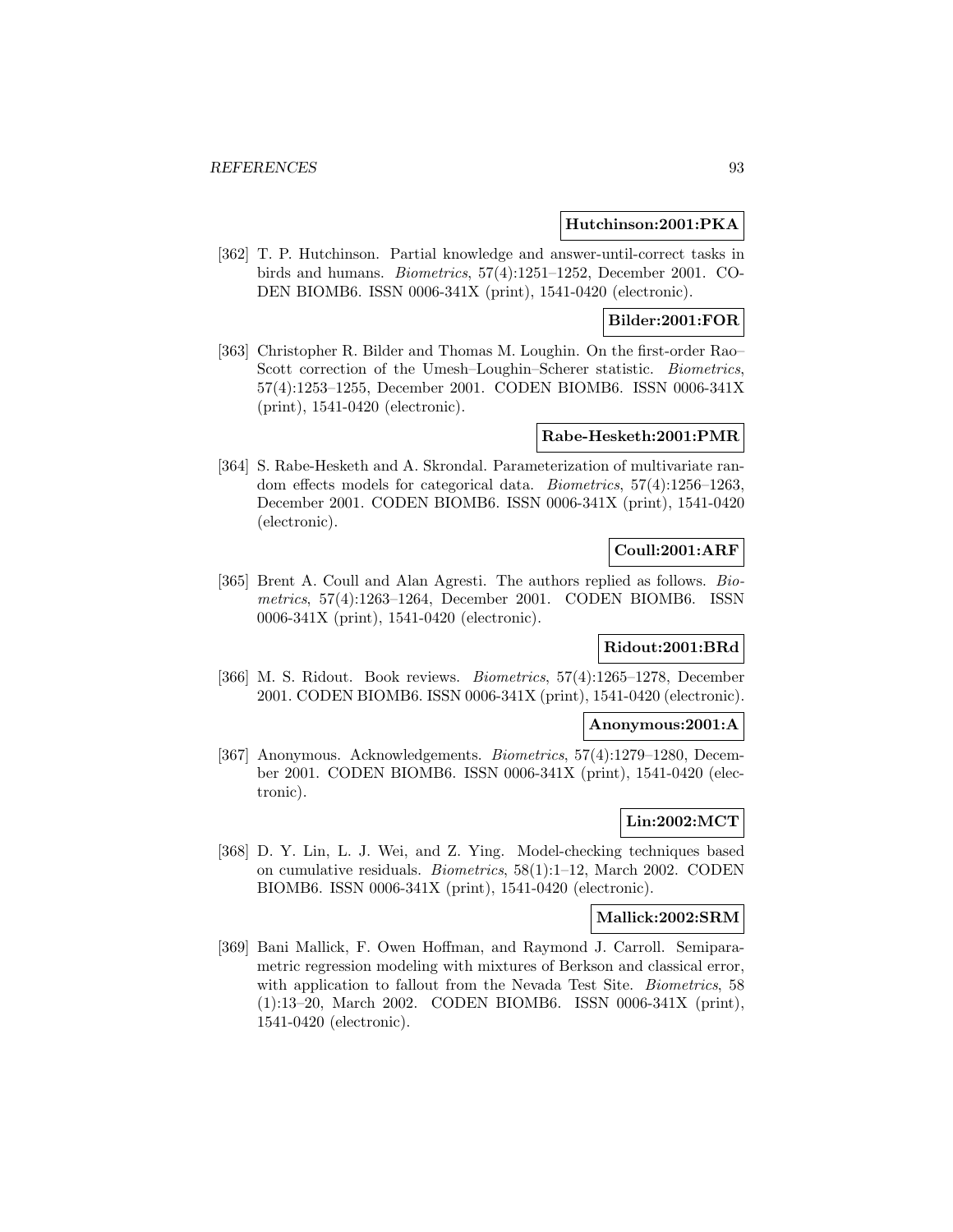#### **Frangakis:2002:PSC**

[370] Constantine E. Frangakis and Donald B. Rubin. Principal stratification in causal inference. Biometrics, 58(1):21–29, March 2002. CODEN BIOMB6. ISSN 0006-341X (print), 1541-0420 (electronic).

# **Parmigiani:2002:MOE**

[371] Giovanni Parmigiani, Steven Skates, and Marvin Zelen. Modeling and optimization in early detection programs with a single exam. Biometrics, 58(1):30–36, March 2002. CODEN BIOMB6. ISSN 0006-341X (print), 1541-0420 (electronic).

### **Faucett:2002:SAU**

[372] Cheryl L. Faucett, Nathaniel Schenker, and Jeremy M. G. Taylor. Survival analysis using auxiliary variables via multiple imputation, with application to AIDS clinical trial data. Biometrics, 58(1):37–47, March 2002. CODEN BIOMB6. ISSN 0006-341X (print), 1541-0420 (electronic).

### **Lunceford:2002:ESD**

[373] Jared K. Lunceford, Marie Davidian, and Anastasios A. Tsiatis. Estimation of survival distributions of treatment policies in two-stage randomization designs in clinical trials. Biometrics, 58(1):48–57, March 2002. CODEN BIOMB6. ISSN 0006-341X (print), 1541-0420 (electronic).

# **Betensky:2002:TDB**

[374] Rebecca A. Betensky and Dianne M. Finkelstein. Testing for dependence between failure time and visit compliance with interval-censored data. Biometrics, 58(1):58–63, March 2002. CODEN BIOMB6. ISSN 0006- 341X (print), 1541-0420 (electronic).

### **Pan:2002:ECP**

[375] Wei Pan and Rick Chappell. Estimation in the Cox proportional hazards model with left-truncated and interval-censored data. Biometrics, 58(1): 64–70, March 2002. CODEN BIOMB6. ISSN 0006-341X (print), 1541- 0420 (electronic).

# **Dunson:2002:PHM**

[376] David B. Dunson and Donna D. Baird. A proportional hazards model for incidence and induced remission of disease. Biometrics, 58(1):71–78, March 2002. CODEN BIOMB6. ISSN 0006-341X (print), 1541-0420 (electronic).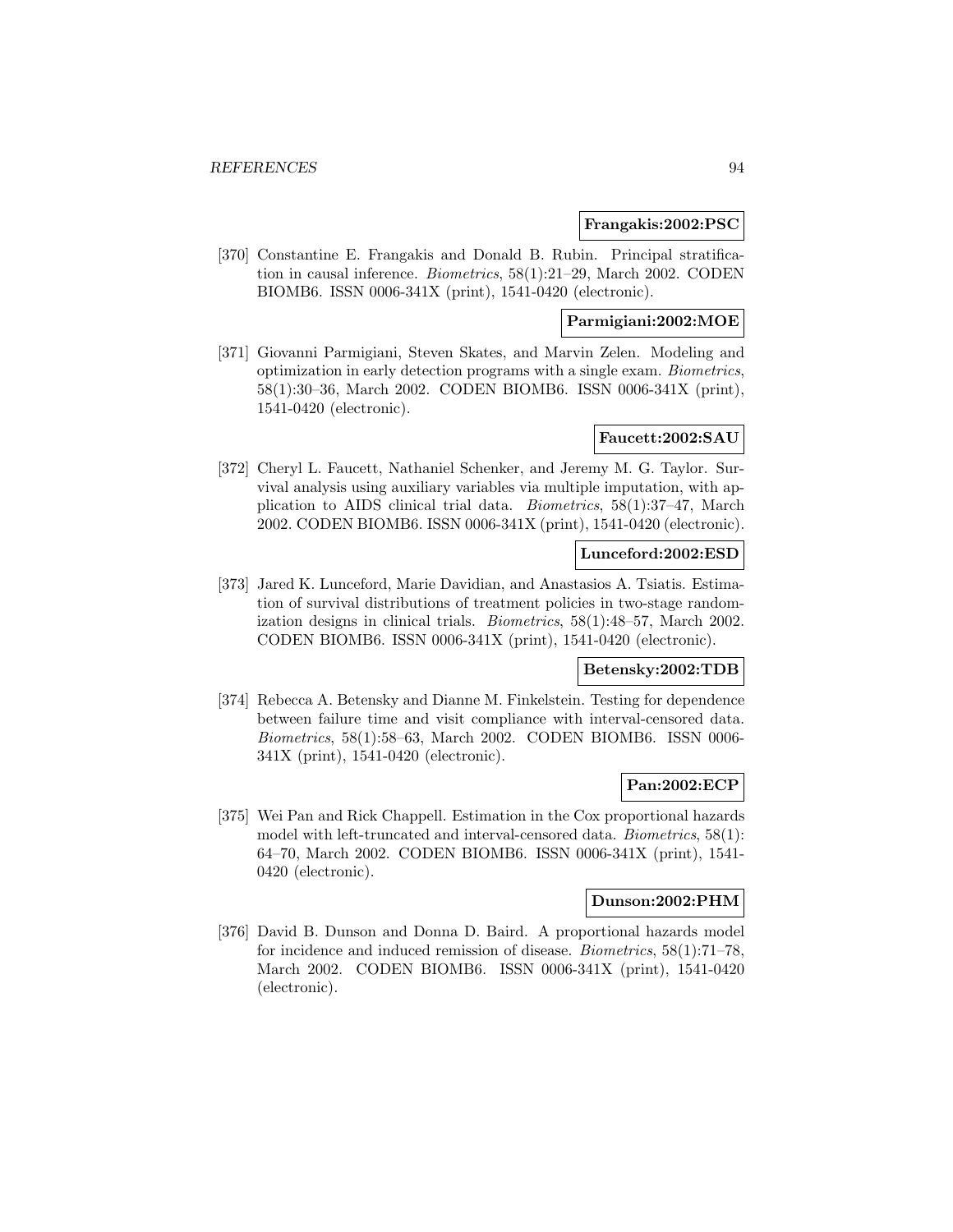#### **Dunson:2002:BMM**

[377] David B. Dunson and Gregg E. Dinse. Bayesian models for multivariate current status data with informative censoring. Biometrics, 58(1):79– 88, March 2002. CODEN BIOMB6. ISSN 0006-341X (print), 1541-0420 (electronic).

# **Cheung:2002:MRC**

[378] Ying Kuen Cheung and Peter F. Thall. Monitoring the rates of composite events with censored data in Phase II clinical trials. Biometrics, 58(1): 89–97, March 2002. CODEN BIOMB6. ISSN 0006-341X (print), 1541- 0420 (electronic).

### **Herring:2002:FMM**

[379] Amy H. Herring, Joseph G. Ibrahim, and Stuart R. Lipsitz. Frailty models with missing covariates. Biometrics, 58(1):98–109, March 2002. CODEN BIOMB6. ISSN 0006-341X (print), 1541-0420 (electronic).

# **Xue:2002:CCM**

[380] Qian-Li Xue and Karen Bandeen-Roche. Combining complete multivariate outcomes with incomplete covariate information: a latent class approach. Biometrics, 58(1):110–120, March 2002. CODEN BIOMB6. ISSN 0006-341X (print), 1541-0420 (electronic).

# **Guo:2002:FME**

[381] Wensheng Guo. Functional mixed effects models. *Biometrics*, 58(1):121-128, March 2002. CODEN BIOMB6. ISSN 0006-341X (print), 1541-0420 (electronic).

# **Zhang:2002:EPS**

[382] Hao Zhang. On estimation and prediction for spatial generalized linear mixed models. Biometrics, 58(1):129–136, March 2002. CODEN BIOMB6. ISSN 0006-341X (print), 1541-0420 (electronic).

### **TenHave:2002:MEL**

[383] Thomas R. Ten Have, Beth A. Reboussin, Michael E. Miller, and Allen Kunselman. Mixed effects logistic regression models for multiple longitudinal binary functional limitation responses with informative dropout and confounding by baseline outcomes. Biometrics, 58(1):137–144, March 2002. CODEN BIOMB6. ISSN 0006-341X (print), 1541-0420 (electronic).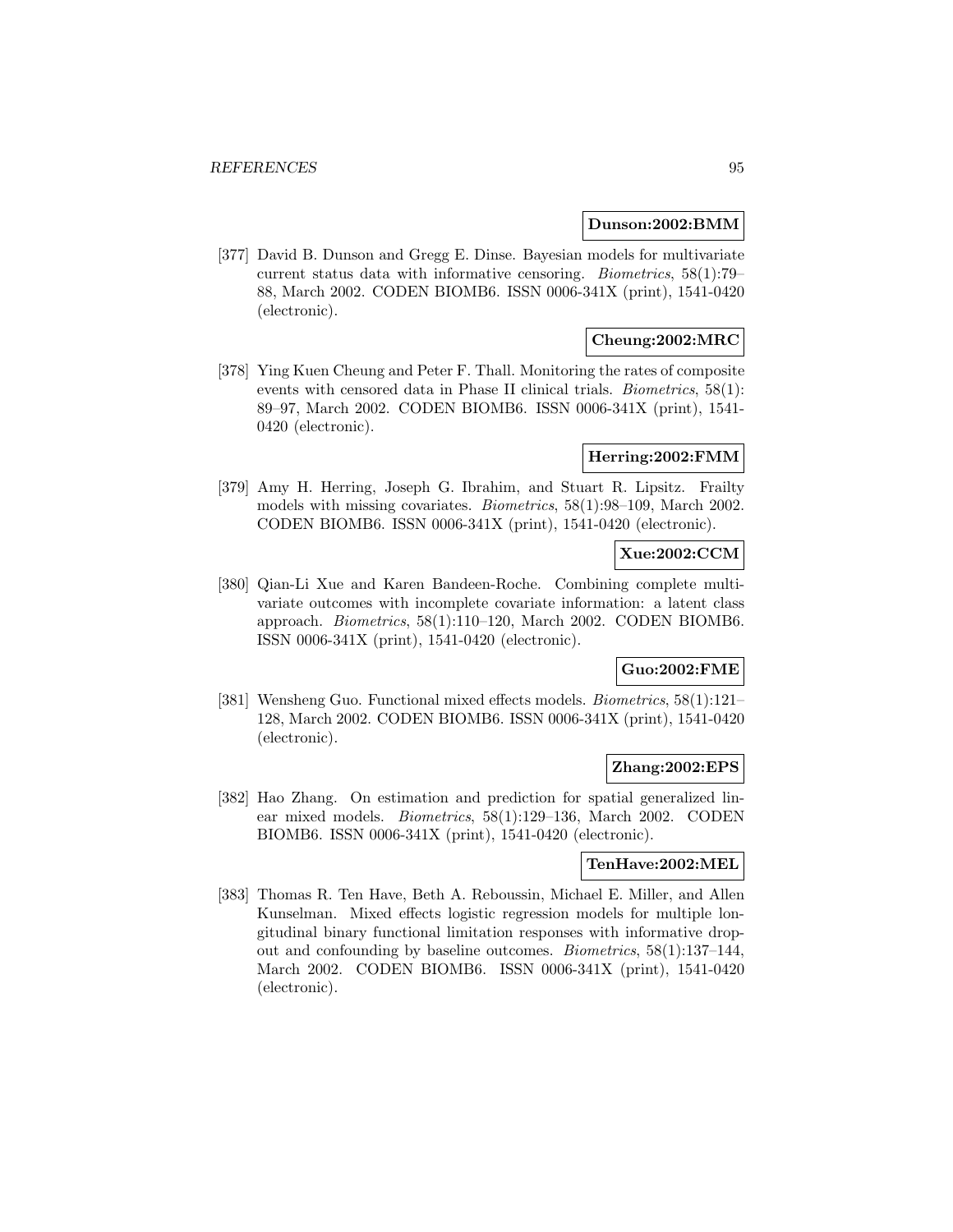### **Foulkes:2002:CRB**

[384] A. S. Foulkes and V. De Gruttola. Characterizing the relationship between HIV-1 genotype and phenotype: Prediction-based classification. Biometrics, 58(1):145–156, March 2002. CODEN BIOMB6. ISSN 0006- 341X (print), 1541-0420 (electronic).

# **Fletcher:2002:GCP**

[385] Scott D. Fletcher and Florence Jaffrezic. Generalized character process models: Estimating the genetic basis of traits that cannot be observed and that change with age or environmental conditions. Biometrics, 58 (1):157–162, March 2002. CODEN BIOMB6. ISSN 0006-341X (print), 1541-0420 (electronic).

#### **Satagopan:2002:TSD**

[386] Jaya M. Satagopan, David A. Verbel, E. S. Venkatraman, Kenneth E. Offit, and Colin B. Begg. Two-stage designs for gene-disease association studies. Biometrics, 58(1):163–170, March 2002. CODEN BIOMB6. ISSN 0006-341X (print), 1541-0420 (electronic).

### **Stylianou:2002:DFU**

[387] Mario Stylianou and Nancy Flournoy. Dose finding using the biased coin up-and-down design and isotonic regression. Biometrics, 58(1):171–177, March 2002. CODEN BIOMB6. ISSN 0006-341X (print), 1541-0420 (electronic).

### **Meester:2002:MRT**

[388] Ronald Meester, Jan de Koning, Mart C. M. de Jong, and Odo Diekmann. Modeling and real-time prediction of classical swine fever epidemics. Biometrics, 58(1):178–184, March 2002. CODEN BIOMB6. ISSN 0006-341X (print), 1541-0420 (electronic).

# **Lee:2002:ELE**

[389] Alan Lee. Effect of list errors on the estimation of population size. Biometrics, 58(1):185–191, March 2002. CODEN BIOMB6. ISSN 0006-341X (print), 1541-0420 (electronic).

# **Yip:2002:UPR**

[390] Paul S. F. Yip and Yan Wang. A unified parametric regression model for recapture studies with random removals in continuous time. Biometrics, 58(1):192–199, March 2002. CODEN BIOMB6. ISSN 0006-341X (print), 1541-0420 (electronic).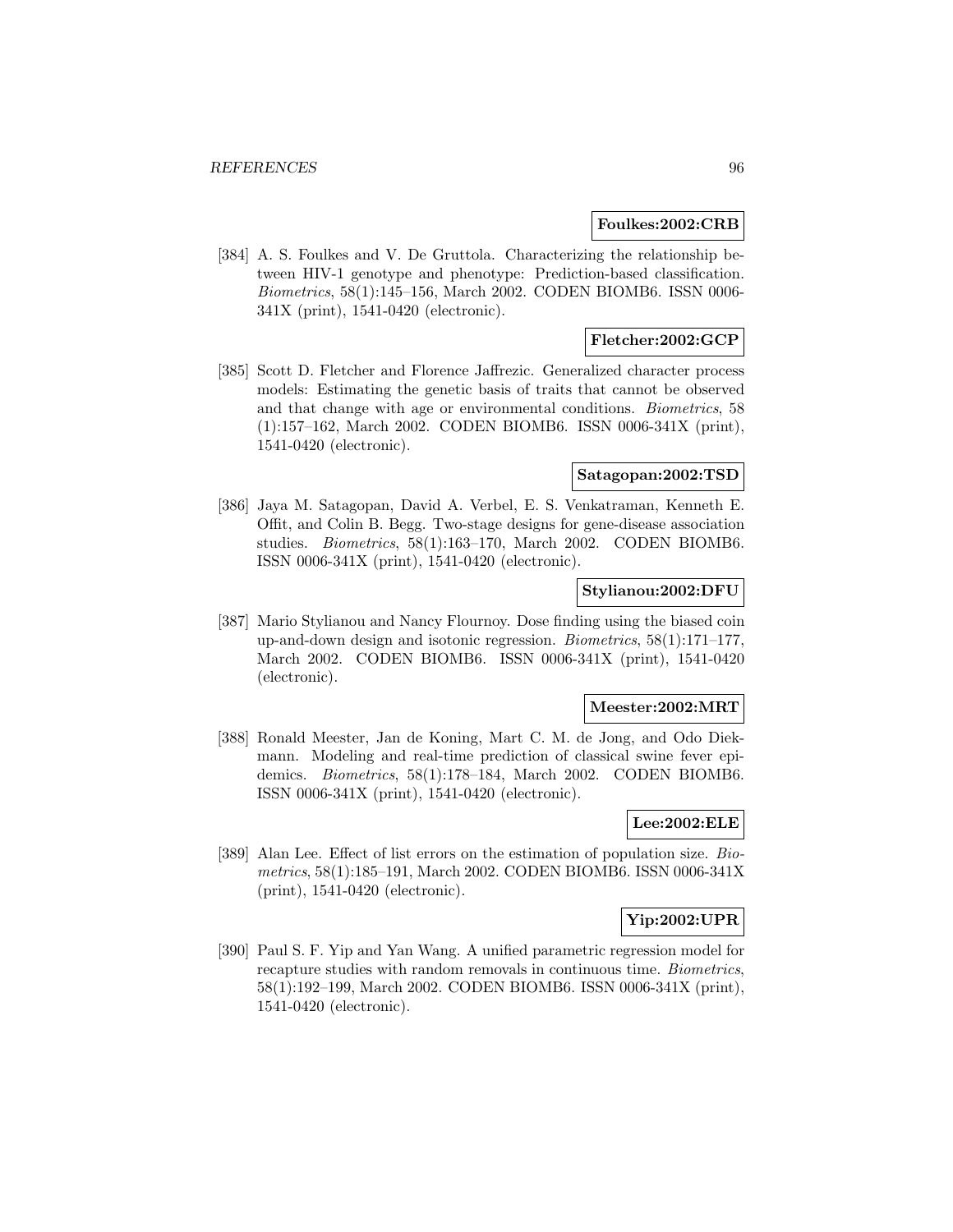### **Bilder:2002:TCM**

[391] Christopher R. Bilder and Thomas M. Loughin. Testing for conditional multiple marginal independence. Biometrics, 58(1):200–208, March 2002. CODEN BIOMB6. ISSN 0006-341X (print), 1541-0420 (electronic).

# **Dormer:2002:IED**

[392] Allan Dormer and Guangyong Zou. Interval estimation for a difference between intraclass kappa statistics. Biometrics, 58(1):209–215, March 2002. CODEN BIOMB6. ISSN 0006-341X (print), 1541-0420 (electronic).

# **ONeill:2002:LTH**

[393] Michael E. O'Neill and Ky L. Mathews. Levene tests of homogeneity of variance for general block and treatment designs. Biometrics, 58(1):216– 224, March 2002. CODEN BIOMB6. ISSN 0006-341X (print), 1541-0420 (electronic).

#### **Pourahmadi:2002:DCL**

[394] M. Pourahmadi and M. J. Daniels. Dynamic conditionally linear mixed models for longitudinal data. Biometrics, 58(1):225–231, March 2002. CODEN BIOMB6. ISSN 0006-341X (print), 1541-0420 (electronic).

## **Li:2002:UFH**

[395] Yi Li, Rebecca A. Betensky, David N. Louis, and J. Gregory Cairncross. The use of frailty hazard models for unrecognized heterogeneity that interacts with treatment: Considerations of efficiency and power. Biometrics, 58(1):232–236, March 2002. CODEN BIOMB6. ISSN 0006-341X (print), 1541-0420 (electronic).

#### **Cheung:2002:UNC**

[396] Ying Kuen Cheung. On the use of nonparametric curves in Phase I trials with low toxicity tolerance. Biometrics, 58(1):237–240, March 2002. CODEN BIOMB6. ISSN 0006-341X (print), 1541-0420 (electronic).

# **Balding:2002:DDS**

[397] David J. Balding. The DN a database search controversy. *Biometrics*, 58 (1):241–244, March 2002. CODEN BIOMB6. ISSN 0006-341X (print), 1541-0420 (electronic).

# **OQuigley:2002:CFM**

[398] John O'Quigley. Curve-free and model-based continual reassessment method designs. Biometrics, 58(1):245–249, March 2002. CODEN BIOMB6. ISSN 0006-341X (print), 1541-0420 (electronic).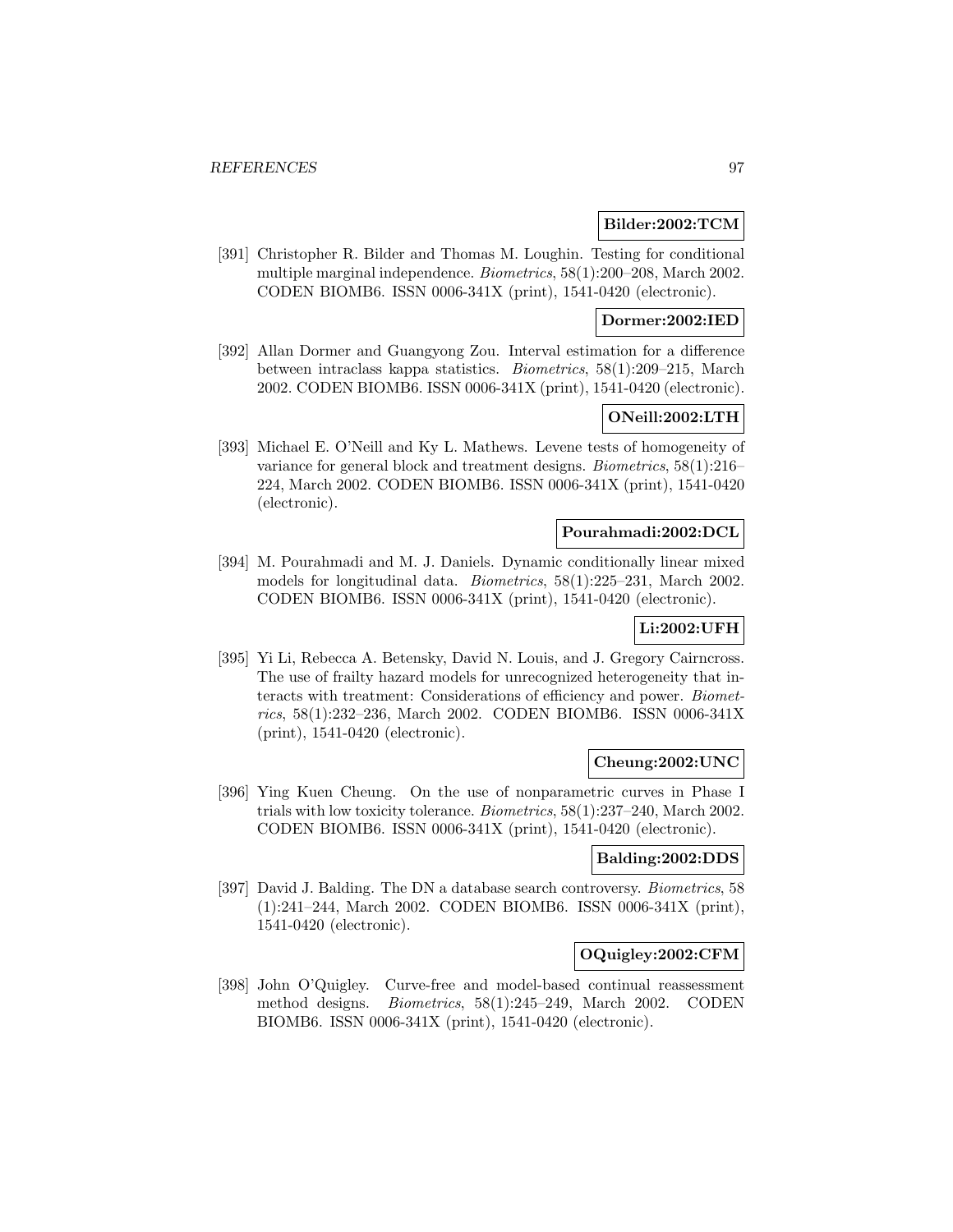#### **Anonymous:2002:EB**

[399] Anonymous. To the Editor of Biometrics. Biometrics, 58(1):250, March 2002. CODEN BIOMB6. ISSN 0006-341X (print), 1541-0420 (electronic).

#### **Anonymous:2002:ARF**

[400] Anonymous. The authors replied as follows. *Biometrics*, 58(1):250–251, March 2002. CODEN BIOMB6. ISSN 0006-341X (print), 1541-0420 (electronic).

#### **Ridout:2002:BRa**

[401] M. S. Ridout. Book reviews. Biometrics, 58(1):252–262, March 2002. CODEN BIOMB6. ISSN 0006-341X (print), 1541-0420 (electronic).

#### **Anonymous:2002:C**

[402] Anonymous. Correction. *Biometrics*, 58(1):262, March 2002. CODEN BIOMB6. ISSN 0006-341X (print), 1541-0420 (electronic).

## **Chen:2002:SEL**

[403] Song Xi Chen, Paul S. F. Yip, and Yong Zhou. Sequential estimation in line transect surveys. Biometrics, 58(2):263–269, June 2002. CODEN BIOMB6. ISSN 0006-341X (print), 1541-0420 (electronic).

## **Royle:2002:SMW**

[404] J. Andrew Royle, Mark D. Koneff, and Ron E. Reynolds. Spatial modeling of wetland condition in the U.S. prairie pothole region. Biometrics, 58(2):270–279, June 2002. CODEN BIOMB6. ISSN 0006-341X (print), 1541-0420 (electronic).

#### **Christensen:2002:BPS**

[405] Ole F. Christensen and Rasmus Waagepetersen. Bayesian prediction of spatial count data using generalized linear mixed models. Biometrics, 58(2):280–286, June 2002. CODEN BIOMB6. ISSN 0006-341X (print), 1541-0420 (electronic).

# **Li:2002:MSS**

[406] Yi Li and Louise Ryan. Modeling spatial survival data using semiparametric frailty models. Biometrics, 58(2):287–297, June 2002. CODEN BIOMB6. ISSN 0006-341X (print), 1541-0420 (electronic).

# **Finkelstein:2002:AFT**

[407] Dianne M. Finkelstein, William B. Goggins, and David A. Schoenfeld. Analysis of failure time data with dependent interval censoring. Bio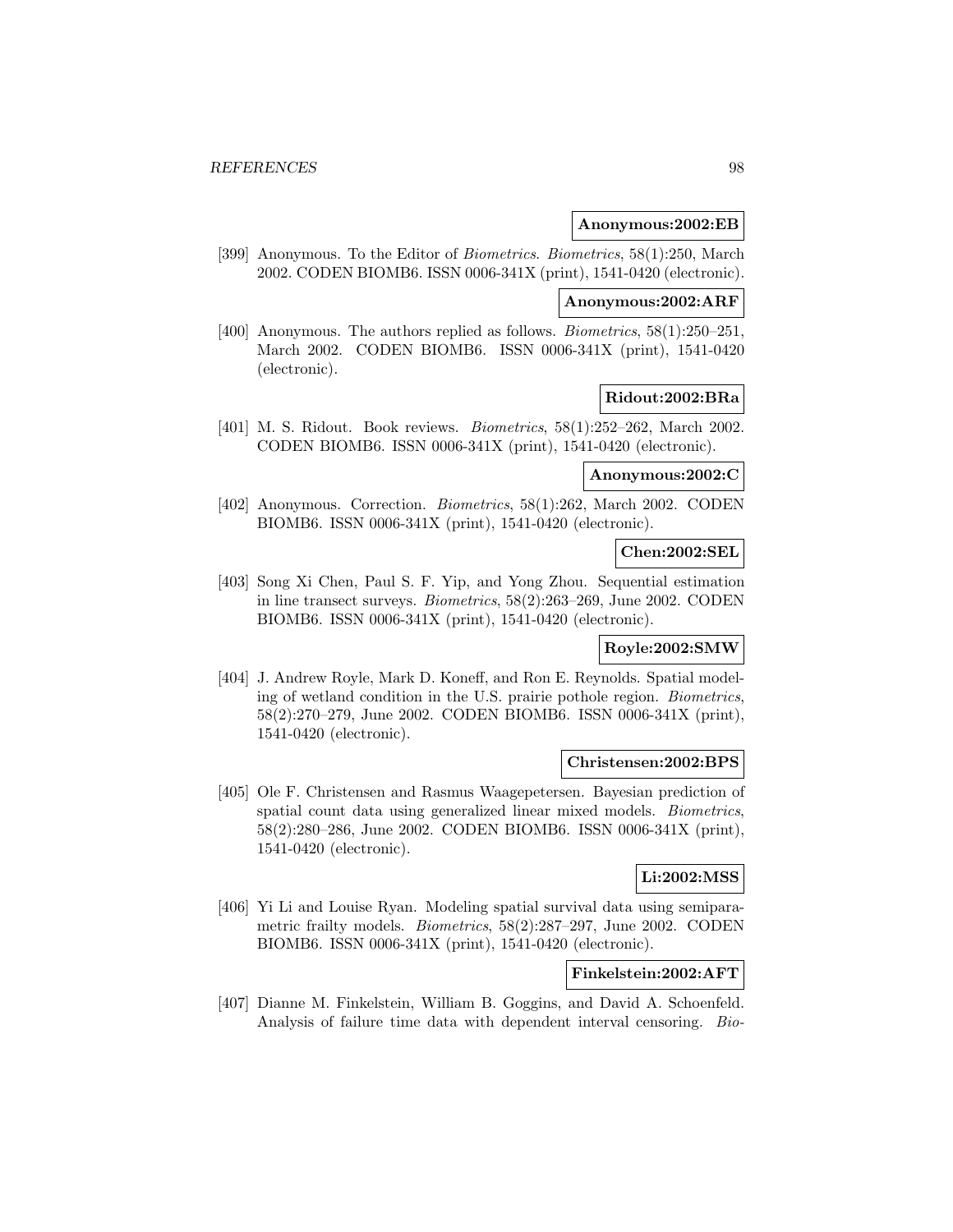metrics, 58(2):298–304, June 2002. CODEN BIOMB6. ISSN 0006-341X (print), 1541-0420 (electronic).

# **Xu:2002:SAT**

[408] Ronghui Xu and Sudeshna Adak. Survival analysis with time-varying regression effects using a tree-based approach. Biometrics, 58(2):305– 315, June 2002. CODEN BIOMB6. ISSN 0006-341X (print), 1541-0420 (electronic).

# **Lam:2002:MMS**

[409] K. F. Lam, Y. W. Lee, and T. L. Leung. Modeling multivariate survival data by a semiparametric random effects proportional odds model. Biometrics, 58(2):316–323, June 2002. CODEN BIOMB6. ISSN 0006-341X (print), 1541-0420 (electronic).

## **Balshaw:2002:SMA**

[410] Robert F. Balshaw and C. B. Dean. A semiparametric model for the analysis of recurrent-event panel data. Biometrics, 58(2):324–331, June 2002. CODEN BIOMB6. ISSN 0006-341X (print), 1541-0420 (electronic).

# **Rieger:2002:ACB**

[411] Randall H. Rieger and Clarice R. Weinberg. Analysis of clustered binary outcomes using within-cluster paired resampling. Biometrics, 58(2):332– 341, June 2002. CODEN BIOMB6. ISSN 0006-341X (print), 1541-0420 (electronic).

### **Heagerty:2002:MTM**

[412] Patrick J. Heagerty. Marginalized transition models and likelihood inference for longitudinal categorical data. Biometrics, 58(2):342–351, June 2002. CODEN BIOMB6. ISSN 0006-341X (print), 1541-0420 (electronic).

### **Zhou:2002:REL**

[413] Haibo Zhou, Jianwei Chen, and Jianwen Cai. Random effects logistic regression analysis with auxiliary covariates. Biometrics, 58(2):352–360, June 2002. CODEN BIOMB6. ISSN 0006-341X (print), 1541-0420 (electronic).

### **Glidden:2002:RIE**

[414] David V. Glidden. Robust inference for event probabilities with non-Markov event data. Biometrics, 58(2):361–368, June 2002. CODEN BIOMB6. ISSN 0006-341X (print), 1541-0420 (electronic).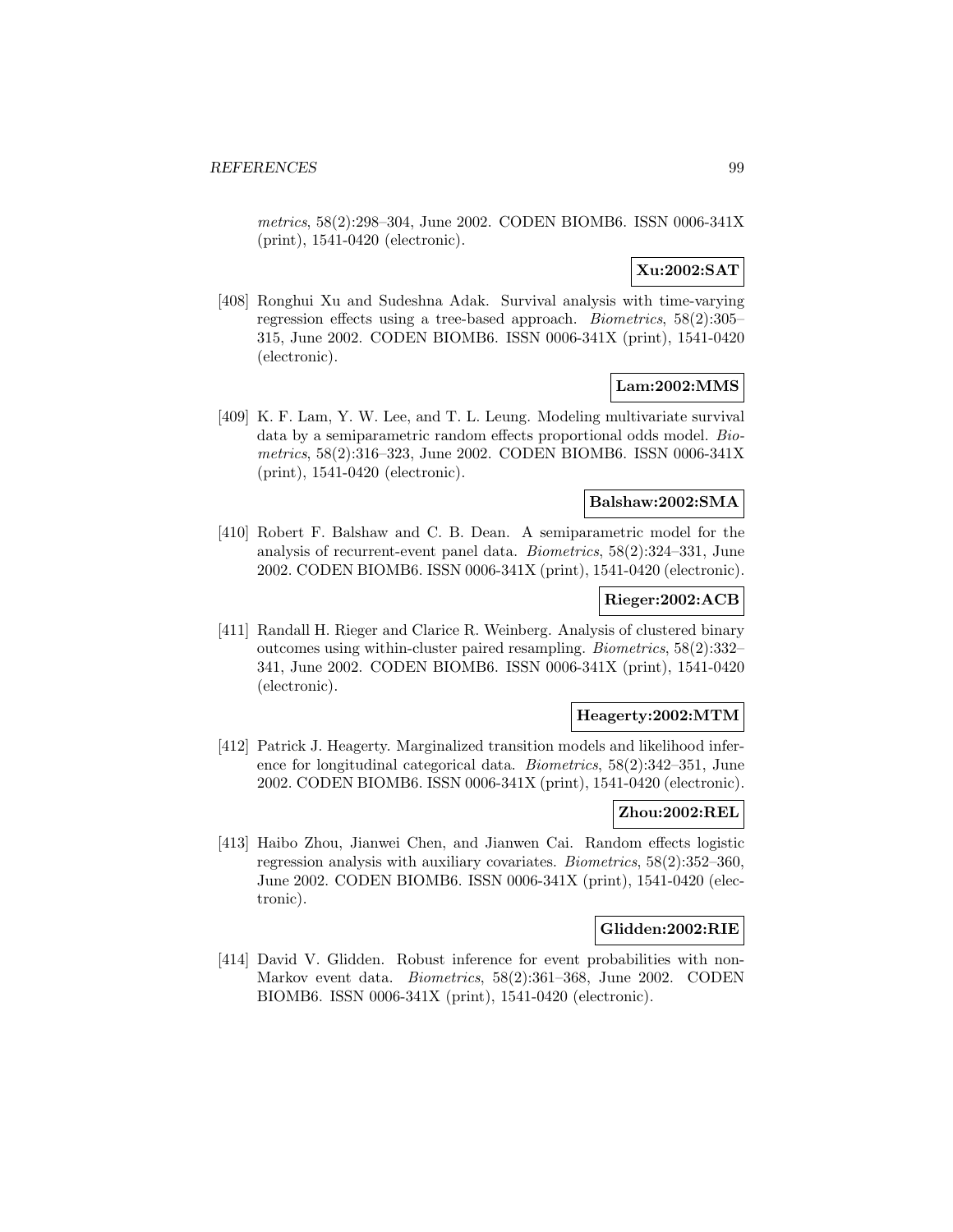# **Yu:2002:MAS**

[415] Kai Yu and Eleanor Feingold. Methods for analyzing the spatial distribution of chiasmata during meiosis based on recombination data. Biometrics, 58(2):369–377, June 2002. CODEN BIOMB6. ISSN 0006-341X (print), 1541-0420 (electronic).

# **Wilbur:2002:VSH**

[416] J. D. Wilbur, J. K. Ghosh, C. H. Nakatsu, S. M. Brouder, and R. W. Doerge. Variable selection in high-dimensional multivariate binary data with application to the analysis of microbial community DNA fingerprints. Biometrics, 58(2):378–386, June 2002. CODEN BIOMB6. ISSN 0006-341X (print), 1541-0420 (electronic).

#### **Biernacki:2002:GDR**

[417] Christophe Biernacki, Farid Beninel, and Vincent Bretagnolle. A generalized discriminant rule when training population and test population differ on their descriptive parameters. Biometrics, 58(2):387–397, June 2002. CODEN BIOMB6. ISSN 0006-341X (print), 1541-0420 (electronic).

## **Astuti:2002:TTC**

[418] Erni Tri Astuti and Takashi Yanagawa. Testing trend for count data with extra-Poisson variability. Biometrics, 58(2):398–402, June 2002. CODEN BIOMB6. ISSN 0006-341X (print), 1541-0420 (electronic).

## **Mancuso:2002:AAE**

[419] Jessica Y. Mancuso, Hongshik Ahn, James J. Chen, and James P. Mancuso. Age-adjusted exact trend tests in the event of rare occurrences. Biometrics, 58(2):403–412, June 2002. CODEN BIOMB6. ISSN 0006- 341X (print), 1541-0420 (electronic).

### **Zhou:2002:SEL**

[420] Haibo Zhou, M. A. Weaver, J. Qin, M. P. Longnecker, and M. C. Wang. A semiparametric empirical likelihood method for data from an outcomedependent sampling scheme with a continuous outcome. Biometrics, 58 (2):413–421, June 2002. CODEN BIOMB6. ISSN 0006-341X (print), 1541-0420 (electronic).

#### **Peterson:2002:GAC**

[421] John J. Peterson, Suntara Cahya, and Enrique del Castillo. A general approach to confidence regions for optimal factor levels of response surfaces. Biometrics, 58(2):422–431, June 2002. CODEN BIOMB6. ISSN 0006-341X (print), 1541-0420 (electronic).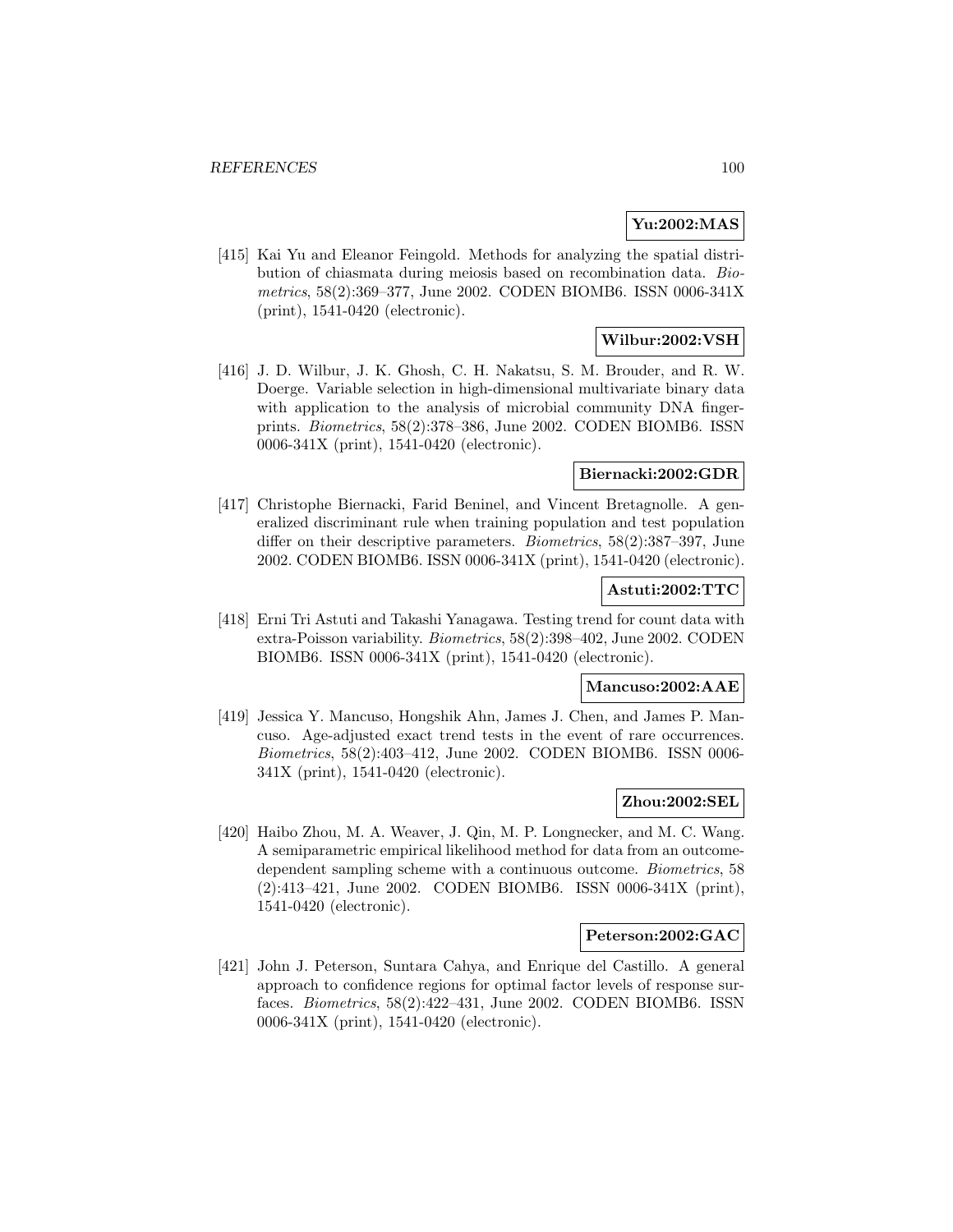### **Thach:2002:SDT**

[422] Chau T. Thach and Lloyd D. Fisher. Self-designing two-stage trials to minimize expected costs. *Biometrics*, 58(2):432–438, June 2002. CODEN BIOMB6. ISSN 0006-341X (print), 1541-0420 (electronic).

# **Ng:2002:MPN**

[423] Meei Pyng Ng. A modification of Peto's nonparametric estimation of survival curves for interval-censored data. Biometrics, 58(2):439–442, June 2002. CODEN BIOMB6. ISSN 0006-341X (print), 1541-0420 (electronic).

# **Bacchetti:2002:GAM**

[424] Peter Bacchetti and Christopher Quale. Generalized additive models with interval-censored data and time-varying covariates: Application to human immunodeficiency virus infection in hemophiliacs. Biometrics, 58(2):443–447, June 2002. CODEN BIOMB6. ISSN 0006-341X (print), 1541-0420 (electronic).

# **Suh:2002:SML**

[425] Eun-Young Suh and Daniel W. Schafer. Semiparametric maximum likelihood for nonlinear regression with measurement errors. Biometrics, 58 (2):448–453, June 2002. CODEN BIOMB6. ISSN 0006-341X (print), 1541-0420 (electronic).

### **Prescott:2002:SBA**

[426] Gordon J. Prescott and Paul H. Garthwaite. A simple Bayesian analysis of misclassified binary data with a validation substudy. Biometrics, 58 (2):454–458, June 2002. CODEN BIOMB6. ISSN 0006-341X (print), 1541-0420 (electronic).

# **Cheng:2002:DUA**

[427] Yuk W. Cheng and Anthony Y. C. Kuk. Determination of the unknown age at first capture of western rock lobsters (Panulims cygnus) by random effects model. Biometrics, 58(2):459–462, June 2002. CODEN BIOMB6. ISSN 0006-341X (print), 1541-0420 (electronic).

# **Wu:2002:LAR**

[428] Jianrong Wu, Guoyong Jiang, A. C. M. Wong, and Xiang Sun. Likelihood analysis for the ratio of means of two independent log–normal distributions. Biometrics, 58(2):463–469, June 2002. CODEN BIOMB6. ISSN 0006-341X (print), 1541-0420 (electronic).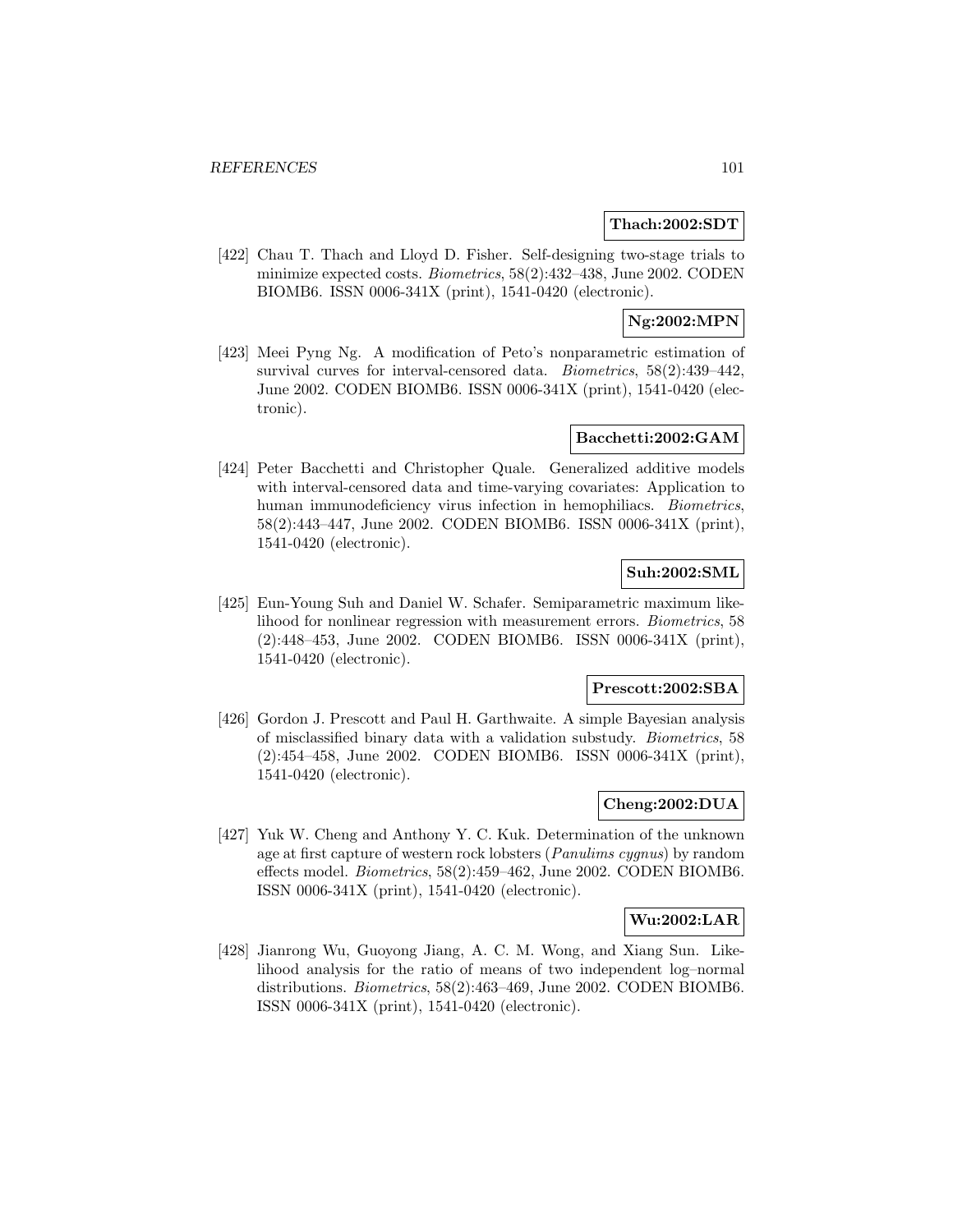### **Ridout:2002:BRb**

[429] M. S. Ridout. Book reviews. Biometrics, 58(2):470–479, June 2002. CODEN BIOMB6. ISSN 0006-341X (print), 1541-0420 (electronic).

# **Yu:2002:SIF**

[430] Chang Yu and Daniel Zelterman. Statistical inference for familial disease clusters. Biometrics, 58(3):481–491, September 2002. CODEN BIOMB6. ISSN 0006-341X (print), 1541-0420 (electronic).

#### **Knorr-Held:2002:DMS**

[431] Leonhard Knorr-Held, Günter Raßer, and Nikolaus Becker. Disease mapping of stage-specific cancer incidence data. Biometrics, 58(3):492–501, September 2002. CODEN BIOMB6. ISSN 0006-341X (print), 1541-0420 (electronic).

# **Shih:2002:ASD**

[432] Joanna H. Shih and Nilanjan Chatterjee. Analysis of survival data from case-control family studies. Biometrics, 58(3):502–509, September 2002. CODEN BIOMB6. ISSN 0006-341X (print), 1541-0420 (electronic).

# **Huang:2002:FMI**

[433] Xuelin Huang and Robert A. Wolfe. A frailty model for informative censoring. Biometrics, 58(3):510–520, September 2002. CODEN BIOMB6. ISSN 0006-341X (print), 1541-0420 (electronic).

# **Shults:2002:UQL**

[434] Justine Shults and Ardythe L. Morrow. Use of quasi-least squares to adjust for two levels of correlation. Biometrics, 58(3):521–530, September 2002. CODEN BIOMB6. ISSN 0006-341X (print), 1541-0420 (electronic).

### **Chao:2002:ENS**

[435] Anne Chao and John Bunge. Estimating the number of species in a stochastic abundance model. Biometrics, 58(3):531–539, September 2002. CODEN BIOMB6. ISSN 0006-341X (print), 1541-0420 (electronic).

# **Besbeas:2002:IMR**

[436] P. Besbeas, S. N. Freeman, B. J. T. Morgan, and E. A. Catchpole. Integrating mark-recapture-recovery and census data to estimate animal abundance and demographic parameters. Biometrics, 58(3):540–547, September 2002. CODEN BIOMB6. ISSN 0006-341X (print), 1541-0420 (electronic).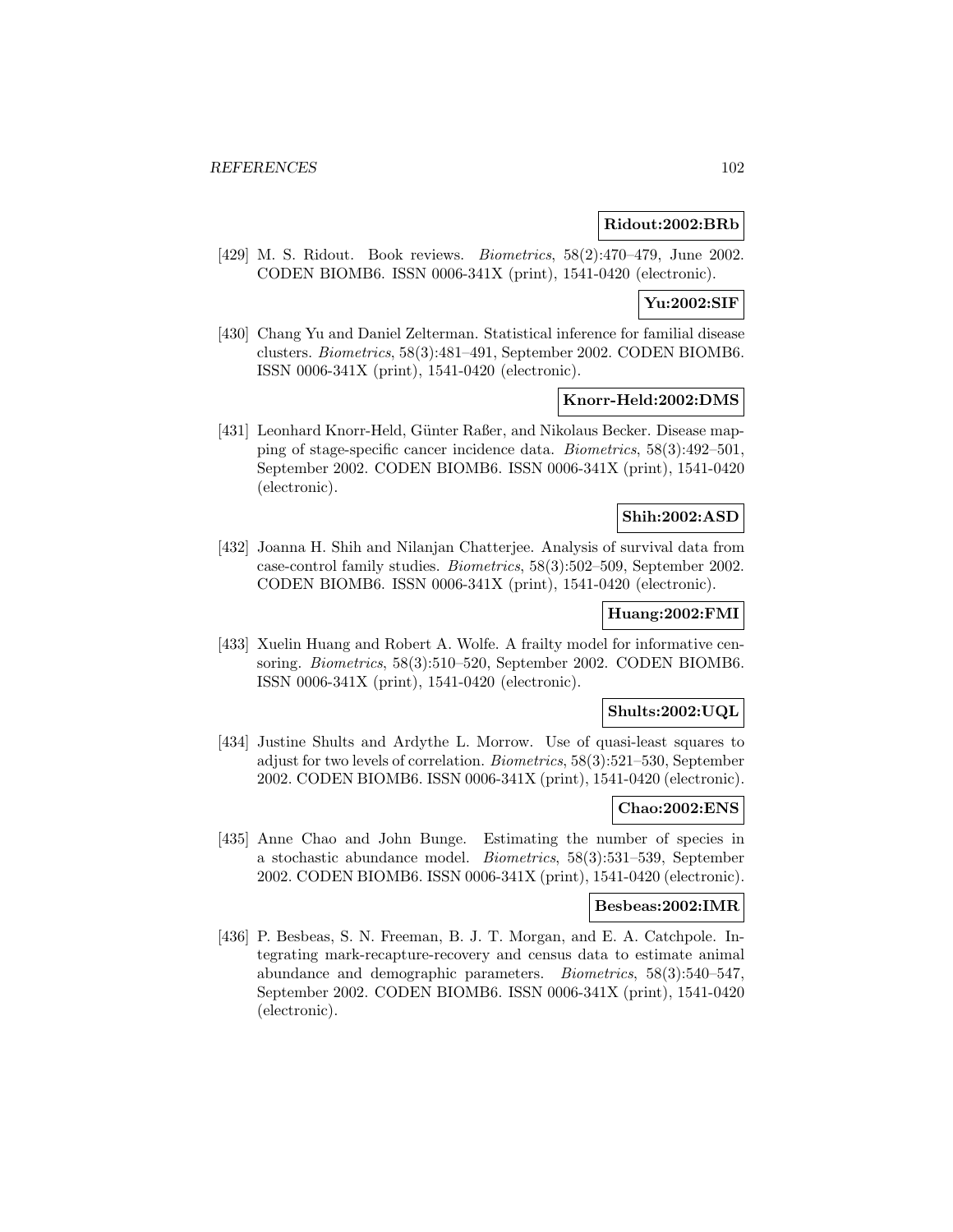### **Zucker:2002:SSR**

[437] David M. Zucker and Jonathan Denne. Sample-size redetermination for repeated measures studies. Biometrics, 58(3):548–559, September 2002. CODEN BIOMB6. ISSN 0006-341X (print), 1541-0420 (electronic).

# **Thall:2002:ADM**

[438] Peter F. Thall, Lurdes Y. T. Inoue, and Thomas G. Martin. Adaptive decision making in a lymphocyte infusion trial. Biometrics, 58(3):560– 568, September 2002. CODEN BIOMB6. ISSN 0006-341X (print), 1541- 0420 (electronic).

### **Spiessens:2002:GSM**

[439] Bart Spiessens, Emmanuel Lesaffre, Geert Verbeke, and KyungMann Kim. Group sequential methods for an ordinal logistic random-effects model under misspecification. Biometrics, 58(3):569–575, September 2002. CODEN BIOMB6. ISSN 0006-341X (print), 1541-0420 (electronic).

# **Albert:2002:DBB**

[440] Paul S. Albert, Lisa M. McShane, and Edward L. Korn. Design of a binary biomarker study from the results of a pilot study. Biometrics, 58(3):576–585, September 2002. CODEN BIOMB6. ISSN 0006-341X (print), 1541-0420 (electronic).

# **Barabesi:2002:RSS**

[441] Lucio Barabesi and Caterina Pisani. Ranked set sampling for replicated sampling designs. Biometrics, 58(3):586–592, September 2002. CODEN BIOMB6. ISSN 0006-341X (print), 1541-0420 (electronic).

# **Kottas:2002:NBM**

[442] Athanasios Kottas, Márcia D. Branco, and Alan E. Gelfand. A nonparametric Bayesian modeling approach for cytogenetic dosimetry. Biometrics, 58(3):593–600, September 2002. CODEN BIOMB6. ISSN 0006- 341X (print), 1541-0420 (electronic).

# **Li:2002:EIS**

[443] Lang Li, Morton B. Brown, Kyung-Hoon Lee, and Suneel Gupta. Estimation and inference for a spline-enhanced population pharmacokinetic model. Biometrics, 58(3):601–611, September 2002. CODEN BIOMB6. ISSN 0006-341X (print), 1541-0420 (electronic).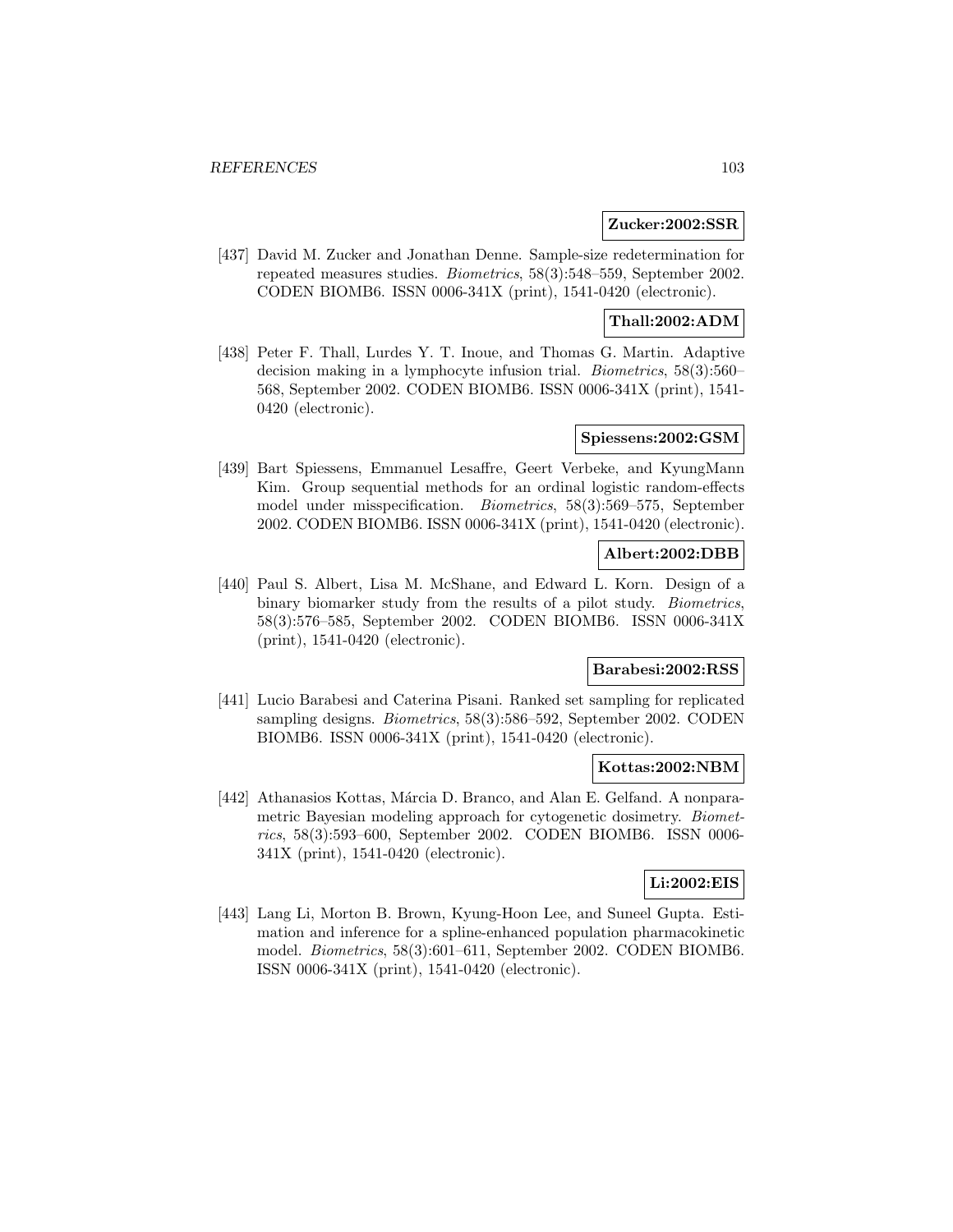# **Tan:2002:SSI**

[444] Ming Tan, Hong-Bin Fang, Guo-Liang Tian, and Peter J. Houghton. Small-sample inference for incomplete longitudinal data with truncation and censoring in tumor xenograft models. Biometrics, 58(3):612–620, September 2002. CODEN BIOMB6. ISSN 0006-341X (print), 1541-0420 (electronic).

# **Lipsitz:2002:PEL**

[445] Stuart R. Lipsitz, Garrett M. Fitzmaurice, Joseph G. Ibrahim, Richard Gelber, and Steven Lipshultz. Parameter estimation in longitudinal studies with outcome-dependent follow-up. Biometrics, 58(3):621–630, September 2002. CODEN BIOMB6. ISSN 0006-341X (print), 1541-0420 (electronic).

# **Albert:2002:LAM**

[446] Paul S. Albert, Dean A. Follmann, Shaohua A. Wang, and Edward B. Suh. A latent autoregressive model for longitudinal binary data subject to informative missingness. Biometrics, 58(3):631–642, September 2002. CODEN BIOMB6. ISSN 0006-341X (print), 1541-0420 (electronic).

## **Bang:2002:MRC**

[447] Heejung Bang and Anastasios A. Tsiatis. Median regression with censored cost data. Biometrics, 58(3):643–649, September 2002. CODEN BIOMB6. ISSN 0006-341X (print), 1541-0420 (electronic).

## **Tamhane:2002:ACC**

[448] Ajit C. Tamhane and Brent R. Logan. Accurate critical constants for the one-sided approximate likelihood ratio test of a normal mean vector when the covariance matrix is estimated. *Biometrics*, 58(3):650–656, September 2002. CODEN BIOMB6. ISSN 0006-341X (print), 1541-0420 (electronic).

## **McIntosh:2002:CSS**

[449] Martin W. McIntosh and Margaret Sullivan Pepe. Combining several screening tests: Optimality of the risk score. *Biometrics*, 58(3):657–664, September 2002. CODEN BIOMB6. ISSN 0006-341X (print), 1541-0420 (electronic).

# **Qin:2002:QCM**

[450] Jing Qin, Marianne Berwick, Rosie Ashbolt, and Terry Dwyer. Quantifying the change of melanoma incidence by breslow thickness. Biometrics,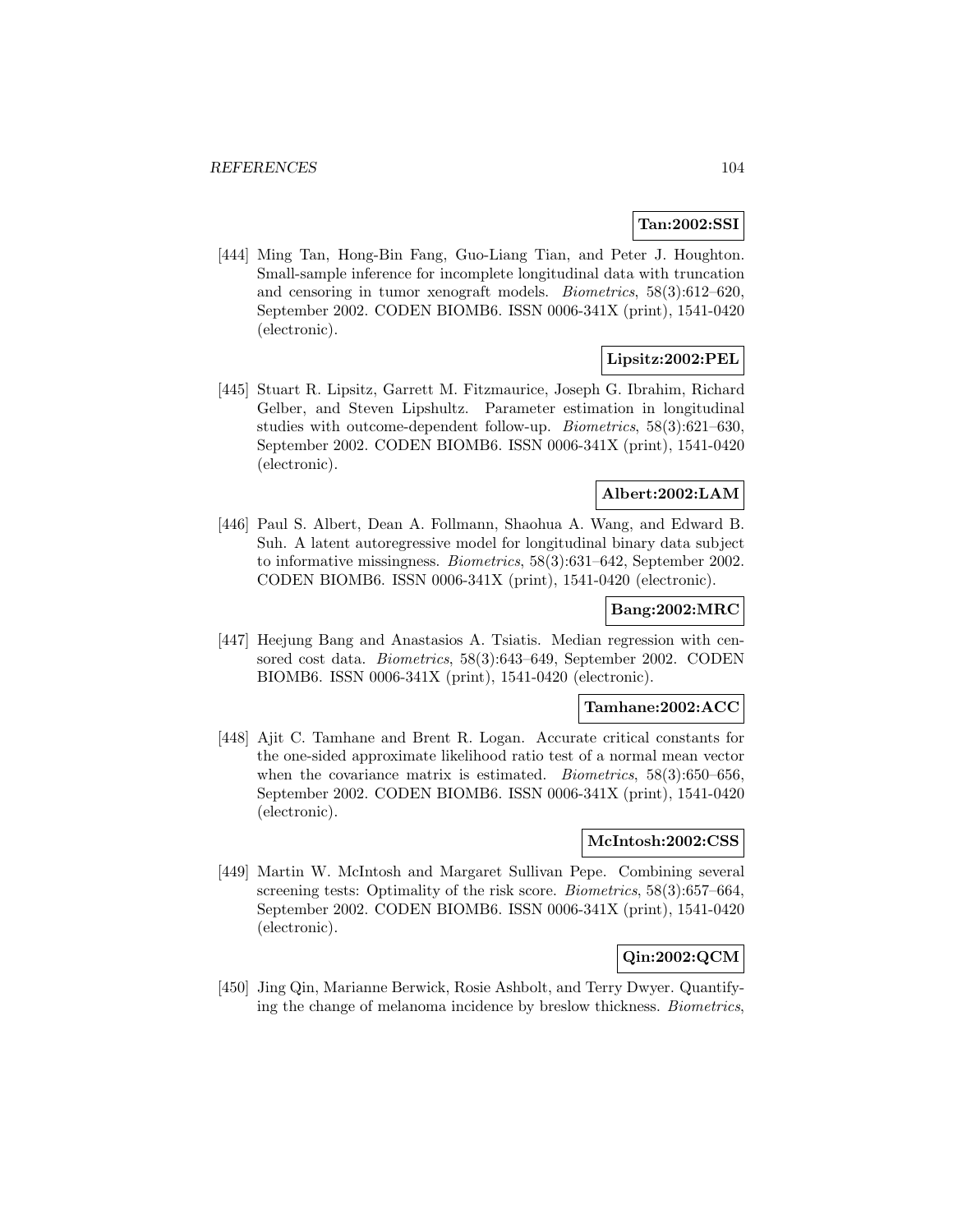58(3):665–670, September 2002. CODEN BIOMB6. ISSN 0006-341X (print), 1541-0420 (electronic).

### **Cheung:2002:STE**

[451] Ying Kuen Cheung and Rick Chappell. A simple technique to evaluate model sensitivity in the continual reassessment method. Biometrics, 58(3):671–674, September 2002. CODEN BIOMB6. ISSN 0006-341X (print), 1541-0420 (electronic).

# **Neuhaus:2002:ACL**

[452] John M. Neuhaus. Analysis of clustered and longitudinal binary data subject to response misclassification. Biometrics, 58(3):675–683, September 2002. CODEN BIOMB6. ISSN 0006-341X (print), 1541-0420 (electronic).

## **Clegg:2002:EVD**

[453] Limin X. Clegg, Mitchell H. Gail, and Eric J. Feuer. Estimating the variance of disease-prevalence estimates from population-based registries. Biometrics, 58(3):684–688, September 2002. CODEN BIOMB6. ISSN 0006-341X (print), 1541-0420 (electronic).

# **Kotz:2002:LEB**

[454] Samuel Kotz, Saralees Nadarajah, and J. K. Lindsey. Letter to the Editor of Biometrics. Biometrics, 58(3):689–690, September 2002. CODEN BIOMB6. ISSN 0006-341X (print), 1541-0420 (electronic).

#### **Ridout:2002:BRc**

[455] M. S. Ridout. Book reviews. Biometrics, 58(3):691–698, September 2002. CODEN BIOMB6. ISSN 0006-341X (print), 1541-0420 (electronic).

### **Nguyen:2002:DME**

[456] Danh V. Nguyen, A. Bulak Arpat, Naisyin Wang, and Raymond J. Carroll. DNA microarray experiments: Biological and technological aspects. Biometrics, 58(4):701–717, December 2002. CODEN BIOMB6. ISSN 0006-341X (print), 1541-0420 (electronic).

#### **FitzGerald:2002:EGE**

[457] Patrick E. B. FitzGerald. Extended generalized estimating equations for binary familial data with incomplete families. Biometrics, 58(4):718–726, December 2002. CODEN BIOMB6. ISSN 0006-341X (print), 1541-0420 (electronic).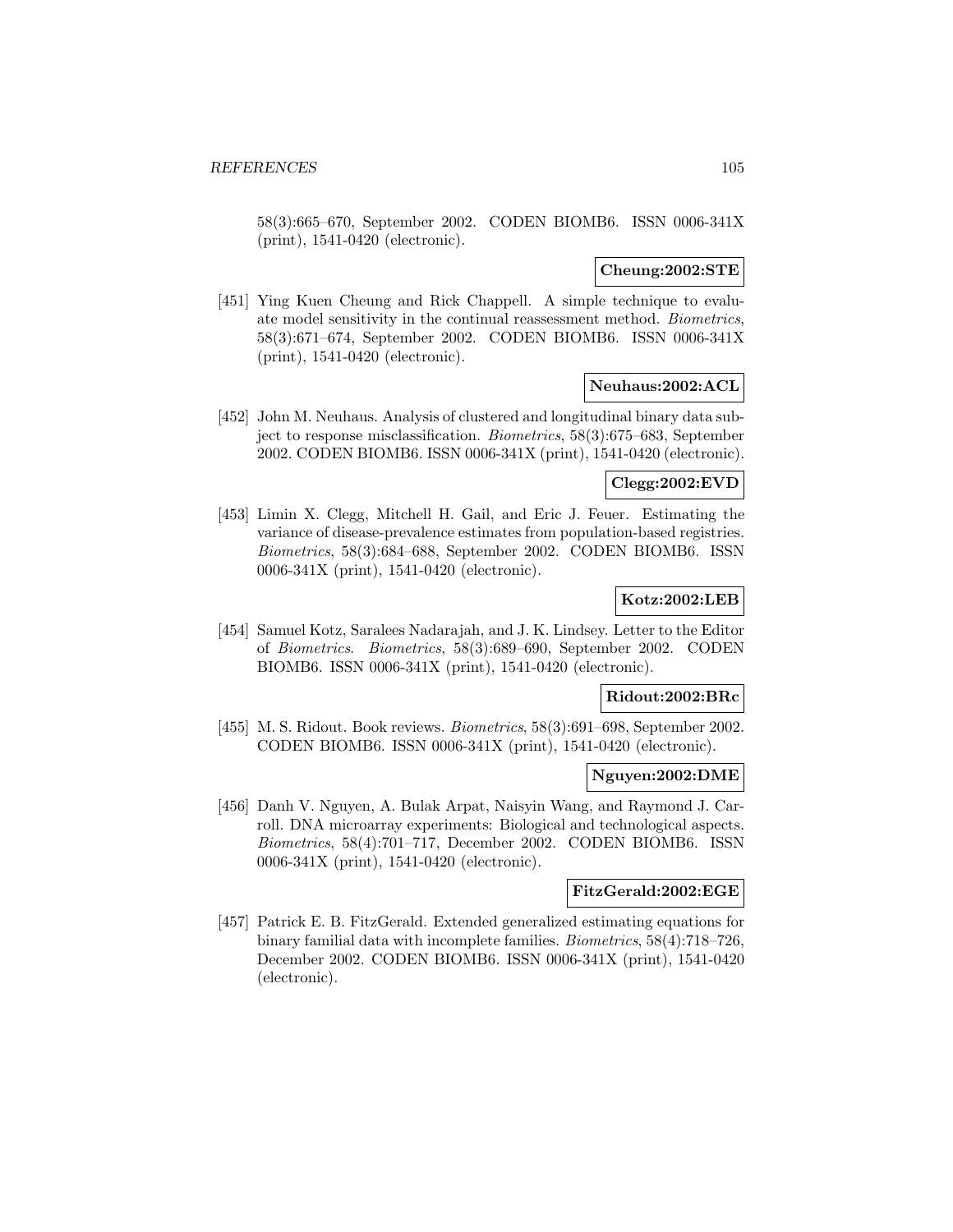### **Mills:2002:MSG**

[458] J. E. Mills, C. A. Field, and D. J. Dupuis. Marginally specified generalized linear mixed models: a robust approach. Biometrics, 58(4):727–734, December 2002. CODEN BIOMB6. ISSN 0006-341X (print), 1541-0420 (electronic).

# **Ouwens:2002:MOD**

[459] Mario J. N. M. Ouwens, Prans E. S. Tan, and Martijn P. F. Berger. Maximin D-optimal designs for longitudinal mixed effects models. Biometrics, 58(4):735–741, December 2002. CODEN BIOMB6. ISSN 0006-341X (print), 1541-0420 (electronic).

#### **Song:2002:SLA**

[460] Xiao Song, Marie Davidian, and Anastasios A. Tsiatis. A semiparametric likelihood approach to joint modeling of longitudinal and time-to-event data. Biometrics, 58(4):742–753, December 2002. CODEN BIOMB6. ISSN 0006-341X (print), 1541-0420 (electronic).

# **Maples:2002:TLP**

[461] Jerry J. Maples, Susan A. Murphy, and William G. Axinn. Two-level proportional hazards models. Biometrics, 58(4):754–763, December 2002. CODEN BIOMB6. ISSN 0006-341X (print), 1541-0420 (electronic).

# **Lu:2002:CCC**

[462] Shou-En Lu and Mei-Cheng Wang. Cohort case-control design and analysis for clustered failure-time data. Biometrics, 58(4):764–772, December 2002. CODEN BIOMB6. ISSN 0006-341X (print), 1541-0420 (electronic).

#### **Gilbert:2002:SIC**

[463] Peter B. Gilbert, L. J. Wei, Michael R. Kosorok, and John D. Clemens. Simultaneous inferences on the contrast of two hazard functions with censored observations. Biometrics, 58(4):773–780, December 2002. CODEN BIOMB6. ISSN 0006-341X (print), 1541-0420 (electronic).

# **Huang:2002:PPL**

[464] Jie Huang and David Harrington. Penalized partial likelihood regression for right-censored data with bootstrap selection of the penalty parameter. Biometrics, 58(4):781–791, December 2002. CODEN BIOMB6. ISSN 0006-341X (print), 1541-0420 (electronic).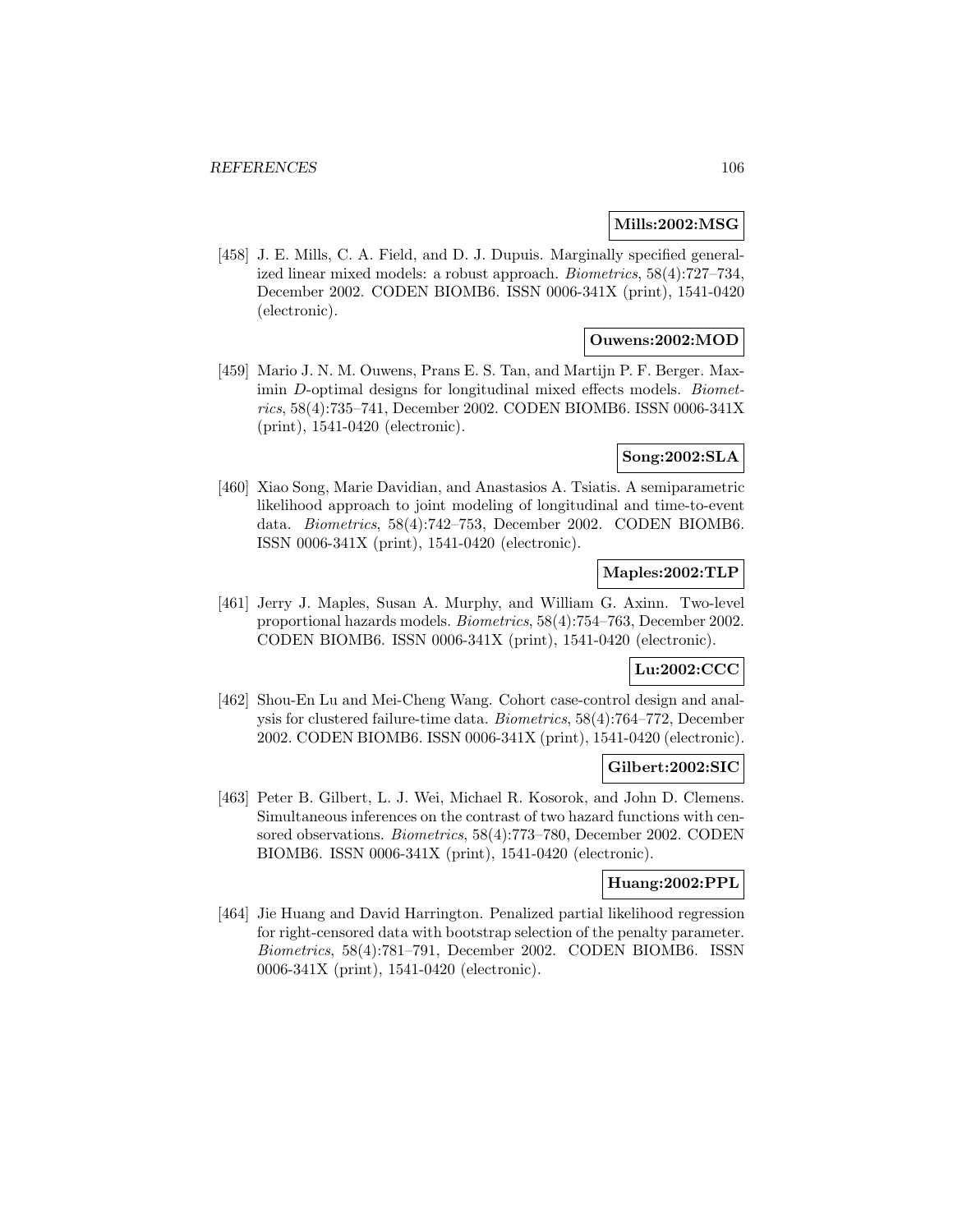#### **Datta:2002:EIT**

[465] Somnath Datta and Glen A. Satten. Estimation of integrated transition hazards and stage occupation probabilities for non-Markov systems under dependent censoring. Biometrics, 58(4):792–802, December 2002. CODEN BIOMB6. ISSN 0006-341X (print), 1541-0420 (electronic).

## **Wang:2002:MPT**

[466] Yue Wang and Jeremy M. G. Taylor. A measure of the proportion of treatment effect explained by a surrogate marker. Biometrics, 58(4): 803–812, December 2002. CODEN BIOMB6. ISSN 0006-341X (print), 1541-0420 (electronic).

#### **Dunson:2002:BMI**

[467] David B. Dunson and Donna D. Baird. Bayesian modeling of incidence and progression of disease from cross-sectional data. Biometrics, 58(4): 813–822, December 2002. CODEN BIOMB6. ISSN 0006-341X (print), 1541-0420 (electronic).

# **Inoue:2002:SER**

[468] Lurdes Y. T. Inoue, Peter F. Thall, and Donald A. Berry. Seamlessly expanding a randomized Phase II trial to Phase III. Biometrics, 58(4): 823–831, December 2002. CODEN BIOMB6. ISSN 0006-341X (print), 1541-0420 (electronic).

### **Zeh:2002:SBW**

[469] Judith Zeh, David Poole, Gary Miller, William Koski, Lisa Baraff, and David Hugh. Survival of bowhead whales, Balaena mysticetus, estimated from 1981–1998 photoidentification data. Biometrics, 58(4):832–840, December 2002. CODEN BIOMB6. ISSN 0006-341X (print), 1541-0420 (electronic).

# **King:2002:MSI**

[470] R. King and S. P. Brooks. Model selection for integrated recovery/ recapture data. Biometrics, 58(4):841–851, December 2002. CODEN BIOMB6. ISSN 0006-341X (print), 1541-0420 (electronic).

### **Yip:2002:RDU**

[471] Paul S. F. Yip, K. S. Chan, and Emmy C. Y. Wan. Robust design and the use of auxiliary variables in estimating population size for an open population. Biometrics, 58(4):852–861, December 2002. CODEN BIOMB6. ISSN 0006-341X (print), 1541-0420 (electronic).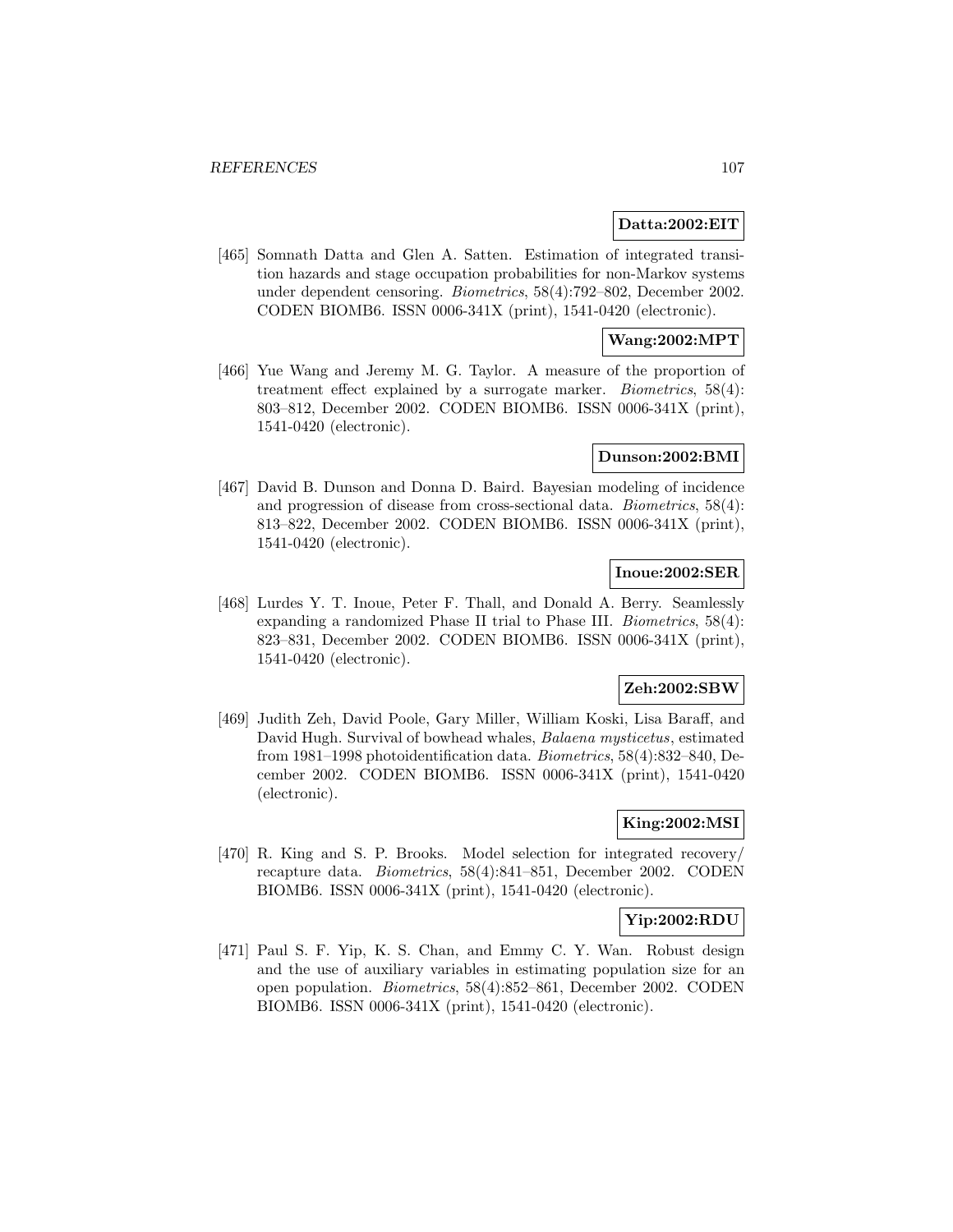### **Pollard:2002:ALT**

[472] J. H. Pollard, D. Palka, and S. T. Buckland. Adaptive line transect sampling. Biometrics, 58(4):862–870, December 2002. CODEN BIOMB6. ISSN 0006-341X (print), 1541-0420 (electronic).

# **Staudenmayer:2002:SRP**

[473] John Staudenmayer and Donna Spiegelman. Segmented regression in the presence of covariate measurement error in main study/validation study designs. Biometrics, 58(4):871–877, December 2002. CODEN BIOMB6. ISSN 0006-341X (print), 1541-0420 (electronic).

#### **Gustafson:2002:CEC**

[474] Paul Gustafson and Nhu D. Le. Comparing the effects of continuous and discrete covariate mismeasurement, with emphasis on the dichotomization of mismeasured predictors. Biometrics, 58(4):878–887, December 2002. CODEN BIOMB6. ISSN 0006-341X (print), 1541-0420 (electronic).

# **Cerioli:2002:TMI**

[475] Andrea Cerioli. Testing mutual independence between two discretevalued spatial processes: a correction to Pearson chi-squared. Biometrics, 58(4):888–897, December 2002. CODEN BIOMB6. ISSN 0006-341X (print), 1541-0420 (electronic).

# **Guthrie:2002:HAD**

[476] Katherine A. Guthrie, Lianne Sheppard, and Jon Wakefield. A hierarchical aggregate data model with spatially correlated disease rates. Biometrics, 58(4):898–905, December 2002. CODEN BIOMB6. ISSN 0006-341X (print), 1541-0420 (electronic).

#### **French:2002:BMT**

[477] Jonathan L. French and Joseph G. Ibrahim. Bayesian methods for a three-state model for rodent carcinogenicity studies. Biometrics, 58(4): 906–916, December 2002. CODEN BIOMB6. ISSN 0006-341X (print), 1541-0420 (electronic).

# **Ma:2002:UHC**

[478] Yanping Ma, Jianhua Guo, Ning-Zhong Shi, and Man-Lai Tang. On the use of historical control information for trend test in carcinogenesis. Biometrics, 58(4):917–927, December 2002. CODEN BIOMB6. ISSN 0006-341X (print), 1541-0420 (electronic).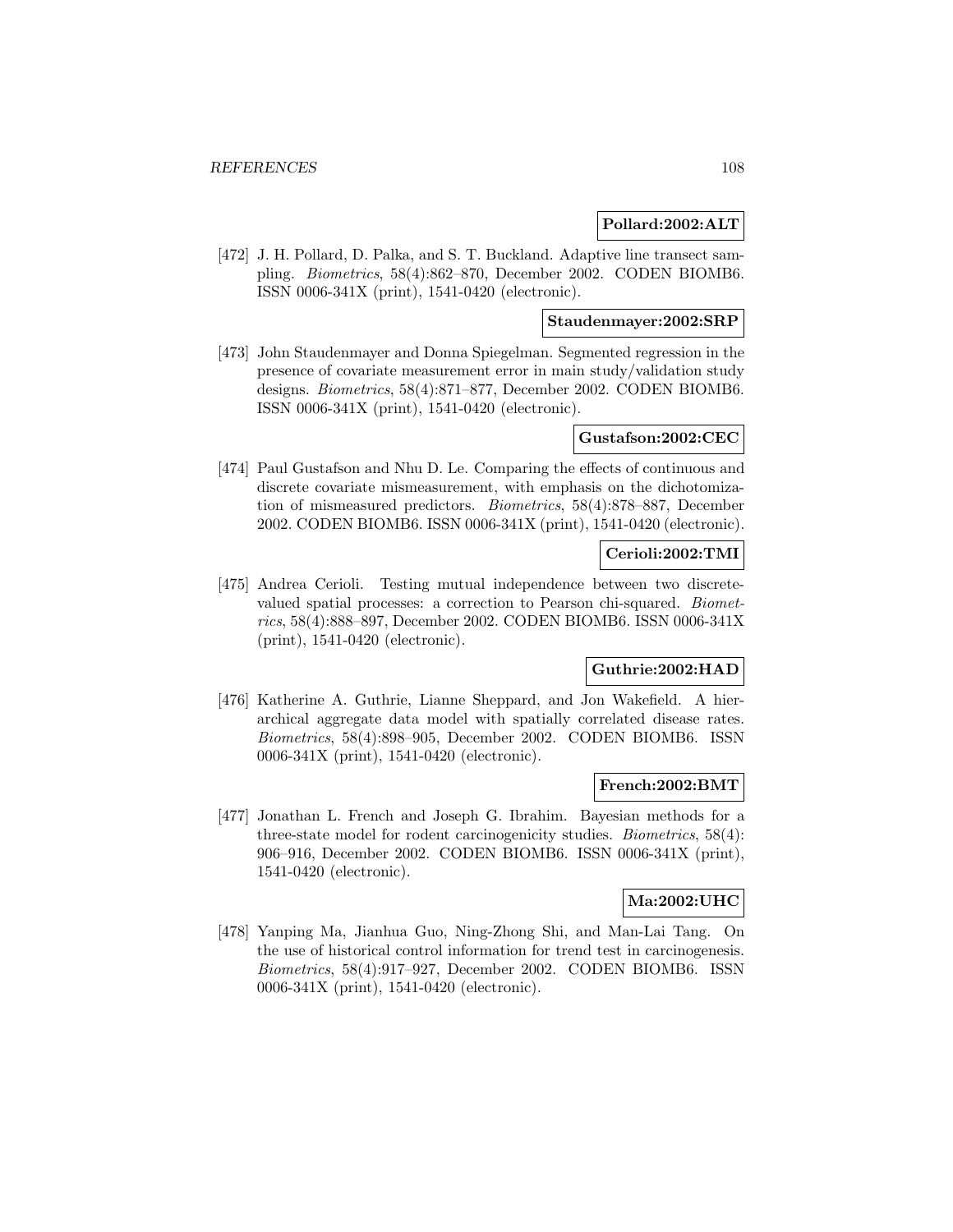## **Glasbey:2002:ETP**

[479] C. A. Glasbey and C. D. Robinson. Estimators of tissue proportions from X-ray CT images. Biometrics, 58(4):928–936, December 2002. CODEN BIOMB6. ISSN 0006-341X (print), 1541-0420 (electronic).

# **Muller:2002:SML**

[480] Hans-Georg Müller, Chun-Lung Su, Stephen R. Dueker, Yumei Lin, Andrew Clifford, Bruce A. Buchholz, and John S. Vogel. Semiparametric modeling of labeled-cell kinetics, with application to isotope labeling of erythrocytes. Biometrics, 58(4):937–945, December 2002. CODEN BIOMB6. ISSN 0006-341X (print), 1541-0420 (electronic).

# **Tsimikas:2002:PLI**

[481] John V. Tsimikas, Ronald J. Bosch, Brent A. Coull, and Hammou El Barmi. Profile-likelihood inference for highly accurate diagnostic tests. Biometrics, 58(4):946–956, December 2002. CODEN BIOMB6. ISSN 0006-341X (print), 1541-0420 (electronic).

# **Tang:2002:SSD**

[482] Man-Lai Tang, Nian-Sheng Tang, Ivan Siu-Fung Chan, and Ben Ping-Shing Chan. Sample size determination for establishing equivalence/ noninferiority via ratio of two proportions in matched-pair design. Biometrics, 58(4):957–963, December 2002. CODEN BIOMB6. ISSN 0006- 341X (print), 1541-0420 (electronic).

## **Nahhas:2002:RSS**

[483] Ramzi W. Nahhas, Douglas A. Wolfe, and Haiying Chen. Ranked set sampling: Cost and optimal set size. Biometrics, 58(4):964–971, December 2002. CODEN BIOMB6. ISSN 0006-341X (print), 1541-0420 (electronic).

# **Tang:2002:EUI**

[484] Nian-Sheng Tang and Man-Lai Tang. Exact unconditional inference for risk ratio in a correlated  $2 \times 2$  table with structural zero. *Biometrics*, 58(4):972–980, December 2002. CODEN BIOMB6. ISSN 0006-341X (print), 1541-0420 (electronic).

# **Lee:2002:SMI**

[485] Mei-Ling Ting Lee, Martha L. Bulyk, G. A. Whitmore, and George M. Church. A statistical model for investigating binding probabilities of DNA nucleotide sequences using microarrays. Biometrics, 58(4):981–988,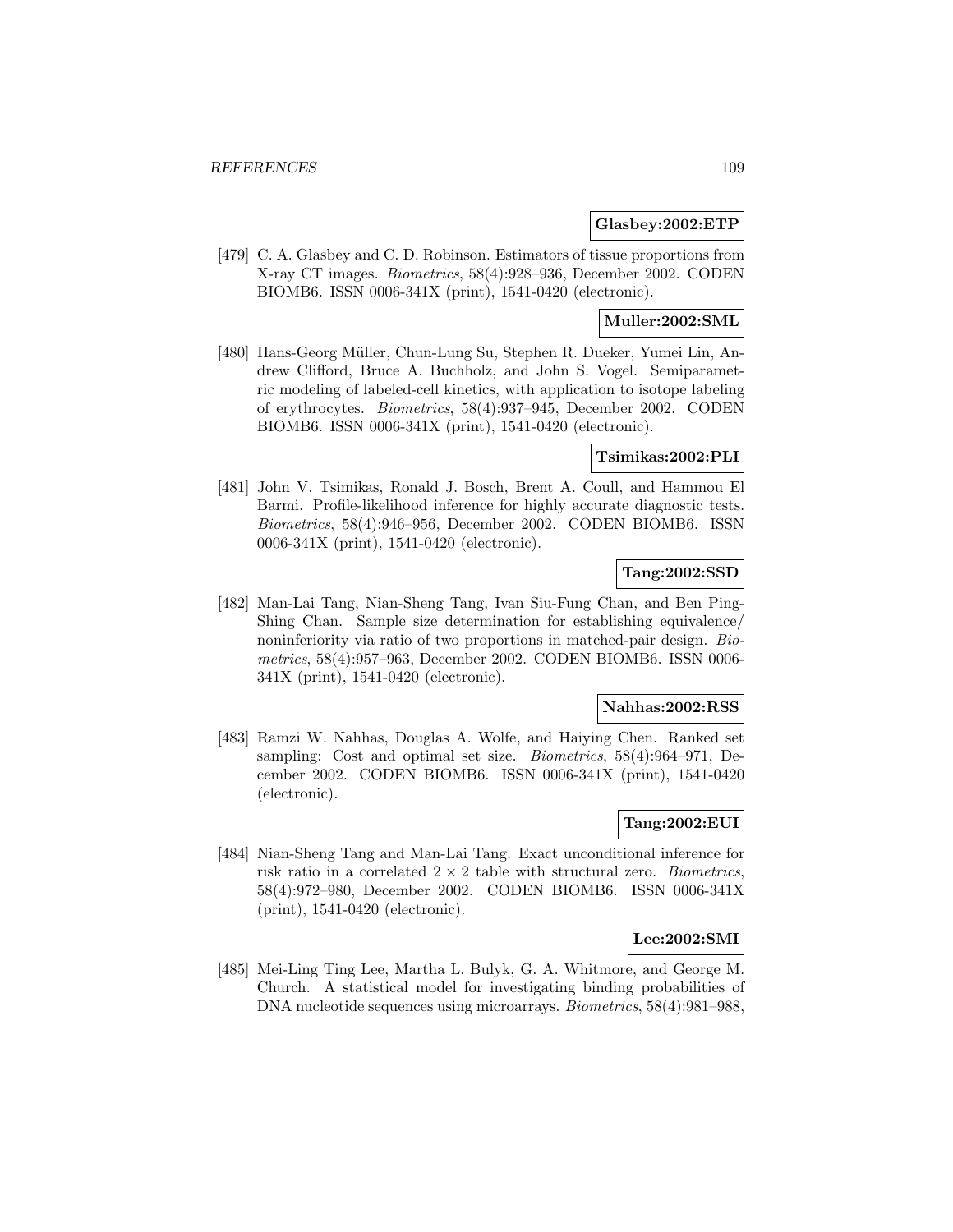December 2002. CODEN BIOMB6. ISSN 0006-341X (print), 1541-0420 (electronic).

### **Birmingham:2002:PMM**

[486] Jolene Birmingham and Garrett M. Fitzmaurice. A pattern-mixture model for longitudinal binary responses with nonignorable nonresponse. Biometrics, 58(4):989–996, December 2002. CODEN BIOMB6. ISSN 0006-341X (print), 1541-0420 (electronic).

### **Wu:2002:FWL**

[487] Lang Wu and Peter B. Gilbert. Flexible weighted log-rank tests optimal for detecting early and/or late survival differences. Biometrics, 58(4): 997–1004, December 2002. CODEN BIOMB6. ISSN 0006-341X (print), 1541-0420 (electronic).

### **Cook:2002:VAS**

[488] Thomas D. Cook. P-value adjustment in sequential clinical trials. Biometrics, 58(4):1005–1011, December 2002. CODEN BIOMB6. ISSN 0006-341X (print), 1541-0420 (electronic).

## **Barnhart:2002:WLS**

[489] Huiman X. Barnhart and John M. Williamson. Weighted least-squares approach for comparing correlated kappa. Biometrics, 58(4):1012–1019, December 2002. CODEN BIOMB6. ISSN 0006-341X (print), 1541-0420 (electronic).

### **Barnhart:2002:OCC**

[490] Huiman X. Barnhart, Michael Haber, and Jingli Song. Overall concordance correlation coefficient for evaluating agreement among multiple observers. Biometrics, 58(4):1020–1027, December 2002. CODEN BIOMB6. ISSN 0006-341X (print), 1541-0420 (electronic).

# **Dahm:2002:PMA**

[491] P. Fred Dahm, Ann W. Olmsted, and Ira F. Greenbaum. Probability models and the applicability of statistical procedures in the identification of chromosomal fragile sites. Biometrics, 58(4):1028–1031, December 2002. CODEN BIOMB6. ISSN 0006-341X (print), 1541-0420 (electronic). See reply [492].

# **Hou:2002:RAA**

[492] Chia-Ding Hou and John Jen Tai. Rationale and applicability of analysis methods for identification of chromosomal fragile sites  $-$  a reply to Drs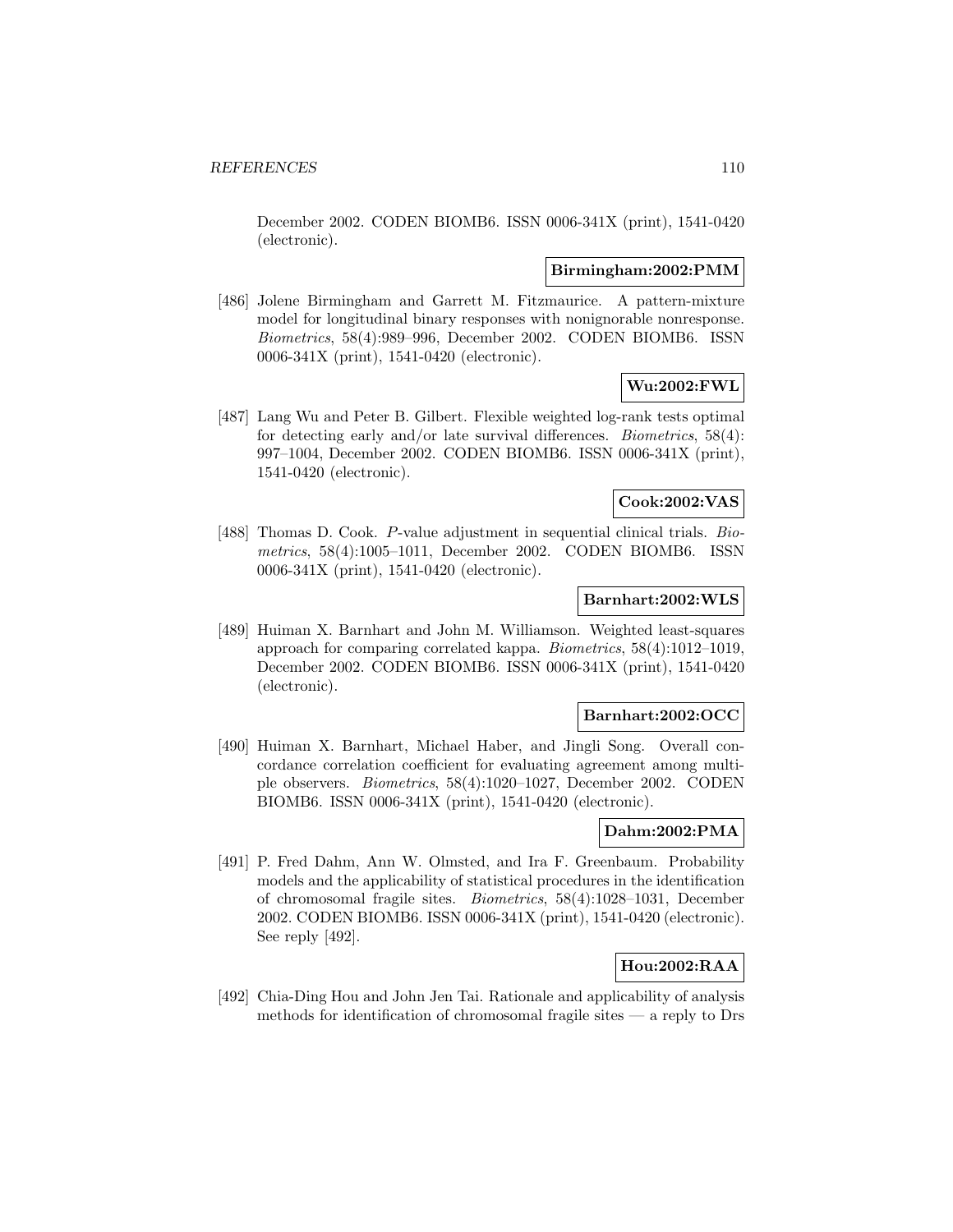Dahm et al. Biometrics, 58(4):1032–1033, December 2002. CODEN BIOMB6. ISSN 0006-341X (print), 1541-0420 (electronic). See [491].

## **Lyles:2002:NEC**

[493] Robert H. Lyles. A note on estimating crude odds ratios in case-control studies with differentially misclassified exposure. Biometrics, 58(4):1034– 1036, December 2002. CODEN BIOMB6. ISSN 0006-341X (print), 1541- 0420 (electronic).

# **Morrissey:2002:E**

[494] Mary Morrissey and Donna Spiegelman. To the Editor. Biometrics, 58(4):1036–1037, December 2002. CODEN BIOMB6. ISSN 0006-341X (print), 1541-0420 (electronic).

### **Anonymous:2002:BR**

[495] Anonymous. Book reviews. Biometrics, 58(4):1038–1048, December 2002. CODEN BIOMB6. ISSN 0006-341X (print), 1541-0420 (electronic).

# **Anonymous:2002:A**

[496] Anonymous. Acknowledgements. Biometrics, 58(4):1049–1050, December 2002. CODEN BIOMB6. ISSN 0006-341X (print), 1541-0420 (electronic).

### **Breslow:2003:SCM**

[497] Norman E. Breslow. Are statistical contributions to medicine undervalued? Biometrics, 59(1):1–8, March 2003. CODEN BIOMB6. ISSN 0006-341X (print), 1541-0420 (electronic).

### **Wakefield:2003:SAE**

[498] Jon Wakefield. Sensitivity analyses for ecological regression. *Biometrics*, 59(1):9–17, March 2003. CODEN BIOMB6. ISSN 0006-341X (print), 1541-0420 (electronic).

# **Stefanescu:2003:LIE**

[499] Catalina Stefanescu and Bruce W. Turnbull. Likelihood inference for exchangeable binary data with varying cluster sizes. Biometrics, 59(1): 18–24, March 2003. CODEN BIOMB6. ISSN 0006-341X (print), 1541- 0420 (electronic).

# **Li:2003:TCC**

[500] Yi Li and Xihong Lin. Testing the correlation for clustered categorical and censored discrete time-to-event data when covariates are measured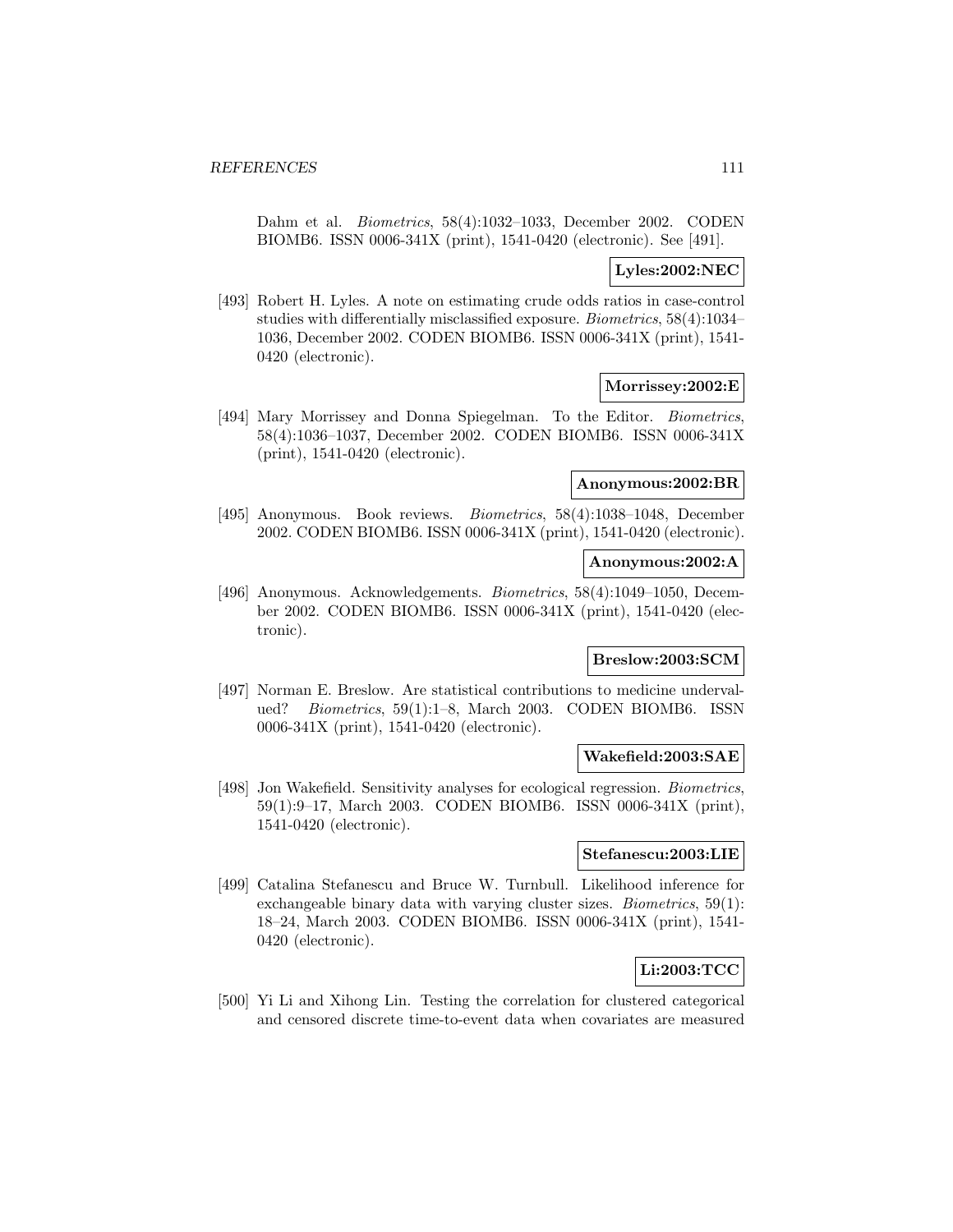without/with errors. *Biometrics*, 59(1):25–35, March 2003. CODEN BIOMB6. ISSN 0006-341X (print), 1541-0420 (electronic).

### **Williamson:2003:MAC**

[501] John M. Williamson, Somnath Datta, and Glen A. Satten. Marginal analyses of clustered data when cluster size is informative. Biometrics, 59(1):36–42, March 2003. CODEN BIOMB6. ISSN 0006-341X (print), 1541-0420 (electronic).

# **Pradel:2003:PGF**

[502] Roger Pradel, Claire M. A. Wintrebert, and Olivier Gimenez. A proposal for a goodness-of-fit test to the arnason-Schwarz multisite capture– recapture model. Biometrics, 59(1):43–53, March 2003. CODEN BIOMB6. ISSN 0006-341X (print), 1541-0420 (electronic).

# **Barry:2003:ARR**

[503] S. C. Barry, S. P. Brooks, E. A. Catchpole, and B. J. T. Morgan. The analysis of ring-recovery data using random effects. Biometrics, 59(1): 54–65, March 2003. CODEN BIOMB6. ISSN 0006-341X (print), 1541- 0420 (electronic).

# **Lopes:2003:BMA**

[504] Hedibert Freitas Lopes, Peter Müller, and Gary L. Rosner. Bayesian meta-analysis for longitudinal data models using multivariate mixture priors. Biometrics, 59(1):66–75, March 2003. CODEN BIOMB6. ISSN 0006-341X (print), 1541-0420 (electronic).

### **Gonen:2003:BMT**

[505] Mithat Gönen, Peter H. Westfall, and Wesley O. Johnson. Bayesian multiple testing for two-sample multivariate endpoints. Biometrics, 59 (1):76–82, March 2003. CODEN BIOMB6. ISSN 0006-341X (print), 1541-0420 (electronic).

### **Dunson:2003:BMT**

[506] David B. Dunson, Patricia Chulada, and Samuel J. Arbes, Jr. Bayesian modeling of time-varying and waning exposure effects. Biometrics, 59 (1):83–91, March 2003. CODEN BIOMB6. ISSN 0006-341X (print), 1541-0420 (electronic).

# **Greenland:2003:GCP**

[507] Sander Greenland. Generalized conjugate priors for Bayesian analysis of risk and survival regressions. Biometrics, 59(1):92–99, March 2003. CODEN BIOMB6. ISSN 0006-341X (print), 1541-0420 (electronic).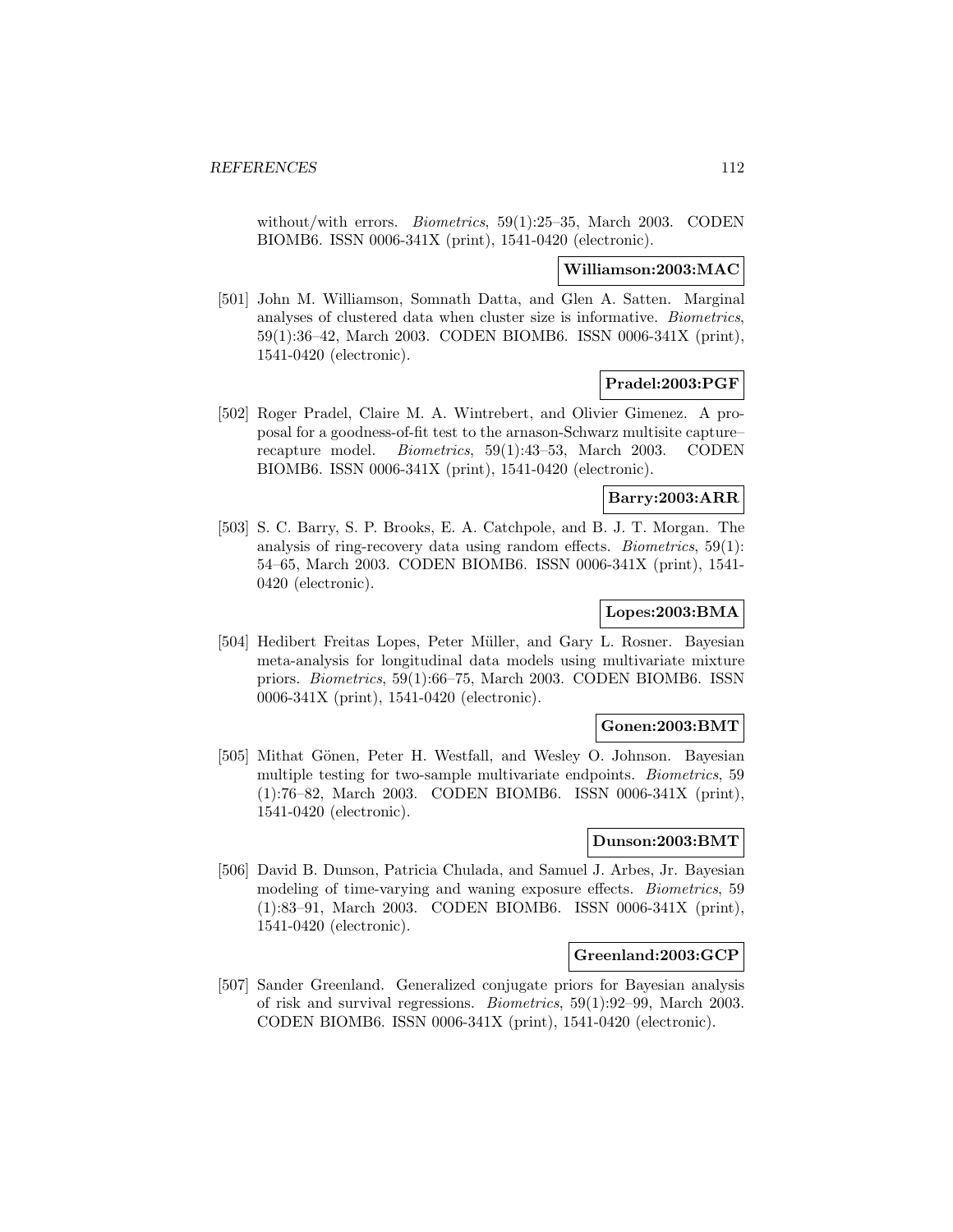## **Loeys:2003:CPH**

[508] T. Loeys and E. Goetghebeur. A causal proportional hazards estimator for the effect of treatment actually received in a randomized trial with allor-nothing compliance. Biometrics, 59(1):100–105, March 2003. CODEN BIOMB6. ISSN 0006-341X (print), 1541-0420 (electronic).

# **Brannath:2003:STN**

[509] W. Brannath, P. Bauer, W. Maurer, and M. Posch. Sequential tests for noninferiority and superiority. Biometrics, 59(1):106–114, March 2003. CODEN BIOMB6. ISSN 0006-341X (print), 1541-0420 (electronic).

## **Joffe:2003:CCF**

[510] Marshall M. Joffe. A case-control follow-up study for disease-specific mortality. Biometrics, 59(1):115–125, March 2003. CODEN BIOMB6. ISSN 0006-341X (print), 1541-0420 (electronic). See correction [561].

# **Fu:2003:PEE**

[511] Wenjiang J. Fu. Penalized estimating equations. Biometrics, 59(1):126– 132, March 2003. CODEN BIOMB6. ISSN 0006-341X (print), 1541-0420 (electronic).

## **Pepe:2003:SDE**

[512] Margaret Sullivan Pepe, Gary Longton, Garnet L. Anderson, and Michel Schummer. Selecting differentially expressed genes from microarray experiments. Biometrics, 59(1):133–142, March 2003. CODEN BIOMB6. ISSN 0006-341X (print), 1541-0420 (electronic).

## **Qu:2003:DRU**

[513] Yinsheng Qu, Bao ling Adam, Mark Thornquist, John D. Potter, Mary Lou Thompson, Yutaka Yasui, John Davis, Paul F. Schellhammer, Lisa Cazares, MaryAnn Clements, George L. Wright Jr., and Ziding Feng. Data reduction using a discrete wavelet transform in discriminant analysis of very high dimensionality data. Biometrics, 59(1):143–151, March 2003. CODEN BIOMB6. ISSN 0006-341X (print), 1541-0420 (electronic).

# **Ko:2003:ECT**

[514] Hyejin Ko, Joseph W. Hogan, and Kenneth H. Mayer. Estimating causal treatment effects from longitudinal HIV natural history studies using marginal structural models. Biometrics, 59(1):152–162, March 2003. CO-DEN BIOMB6. ISSN 0006-341X (print), 1541-0420 (electronic).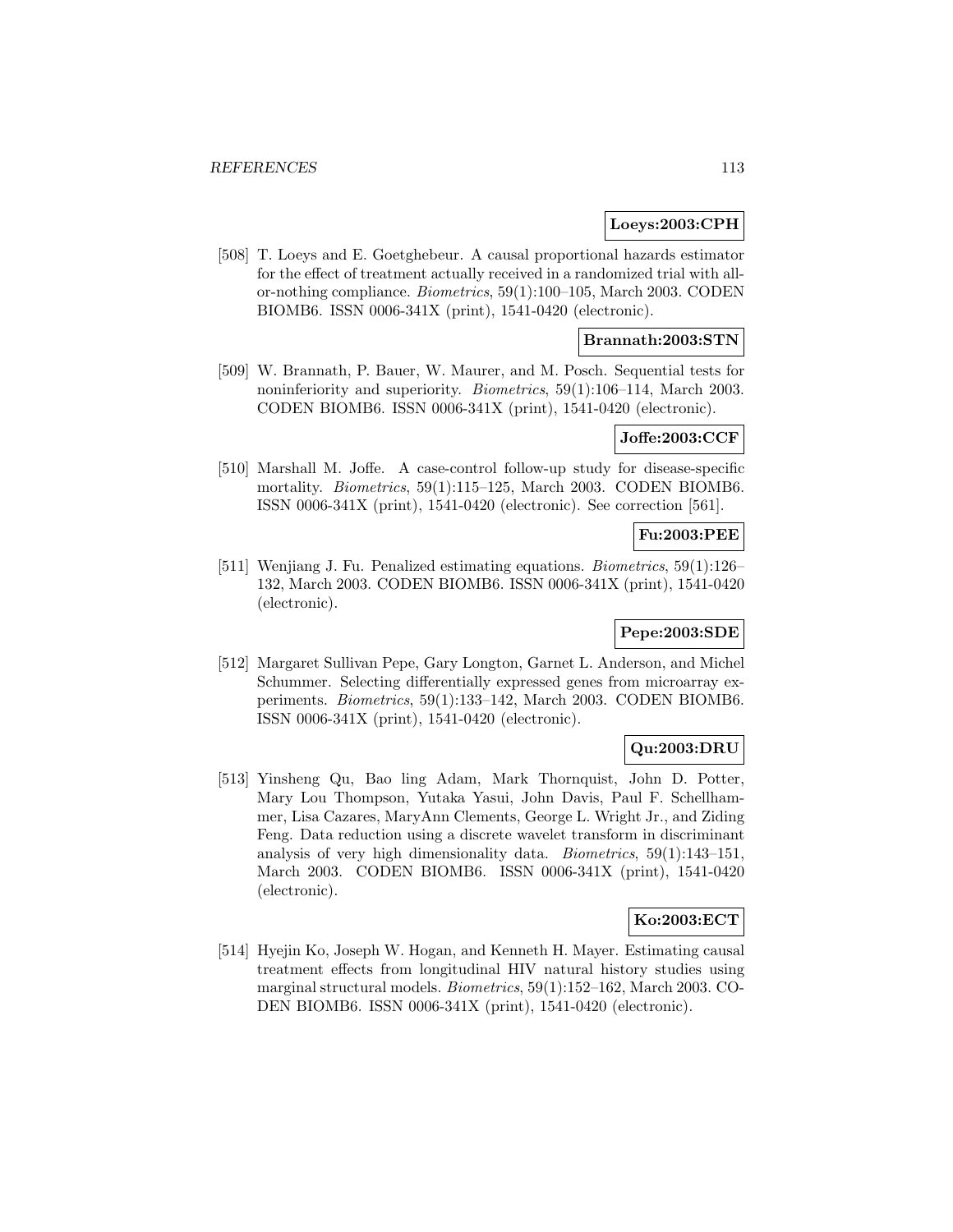### **Kosinski:2003:ANV**

[515] Andrzej S. Kosinski and Huiman X. Barnhart. Accounting for nonignorable verification bias in assessment of diagnostic tests. Biometrics, 59 (1):163–171, March 2003. CODEN BIOMB6. ISSN 0006-341X (print), 1541-0420 (electronic).

# **Liquet:2003:BCE**

[516] B. Liquet, C. Sakarovitch, and D. Commenges. Bootstrap choice of estimators in parametric and semiparametric families: an extension of EIC. Biometrics, 59(1):172–178, March 2003. CODEN BIOMB6. ISSN 0006- 341X (print), 1541-0420 (electronic).

#### **Richardson:2003:MBI**

[517] Barbra A. Richardson and James P. Hughes. Modeling breastmilk infectivity in HIV-1 infected mothers. Biometrics, 59(1):179–185, March 2003. CODEN BIOMB6. ISSN 0006-341X (print), 1541-0420 (electronic).

# **Aldrin:2003:CCS**

[518] Magne Aldrin, Marit Holden, and Tore Schweder. Comment on Cowling's "Spatial Methods for Line Transect Surveys". Biometrics, 59(1):186–188, March 2003. CODEN BIOMB6. ISSN 0006-341X (print), 1541-0420 (electronic).

# **Formann:2003:LCM**

[519] Anton K. Formann. Latent class model diagnosis from a frequentist point of view. Biometrics, 59(1):189–196, March 2003. CODEN BIOMB6. ISSN 0006-341X (print), 1541-0420 (electronic).

## **Zeger:2003:RLC**

[520] Scott L. Zeger and Elizabeth S. Garrett. Rejoinder to "Latent Class Model Diagnosis from a Frequentist Point of View". *Biometrics*, 59(1): 197–198, March 2003. CODEN BIOMB6. ISSN 0006-341X (print), 1541- 0420 (electronic).

## **Anonymous:2003:CEI**

[521] Anonymous. Correction to "Estimating Intraclass Correlation for Binary Data" by M. S. Ridout, C. G. B. Dem´etrio, and D. Firth; **55**, 137–148, March 1999. Biometrics, 59(1):199, March 2003. CODEN BIOMB6. ISSN 0006-341X (print), 1541-0420 (electronic). See [3].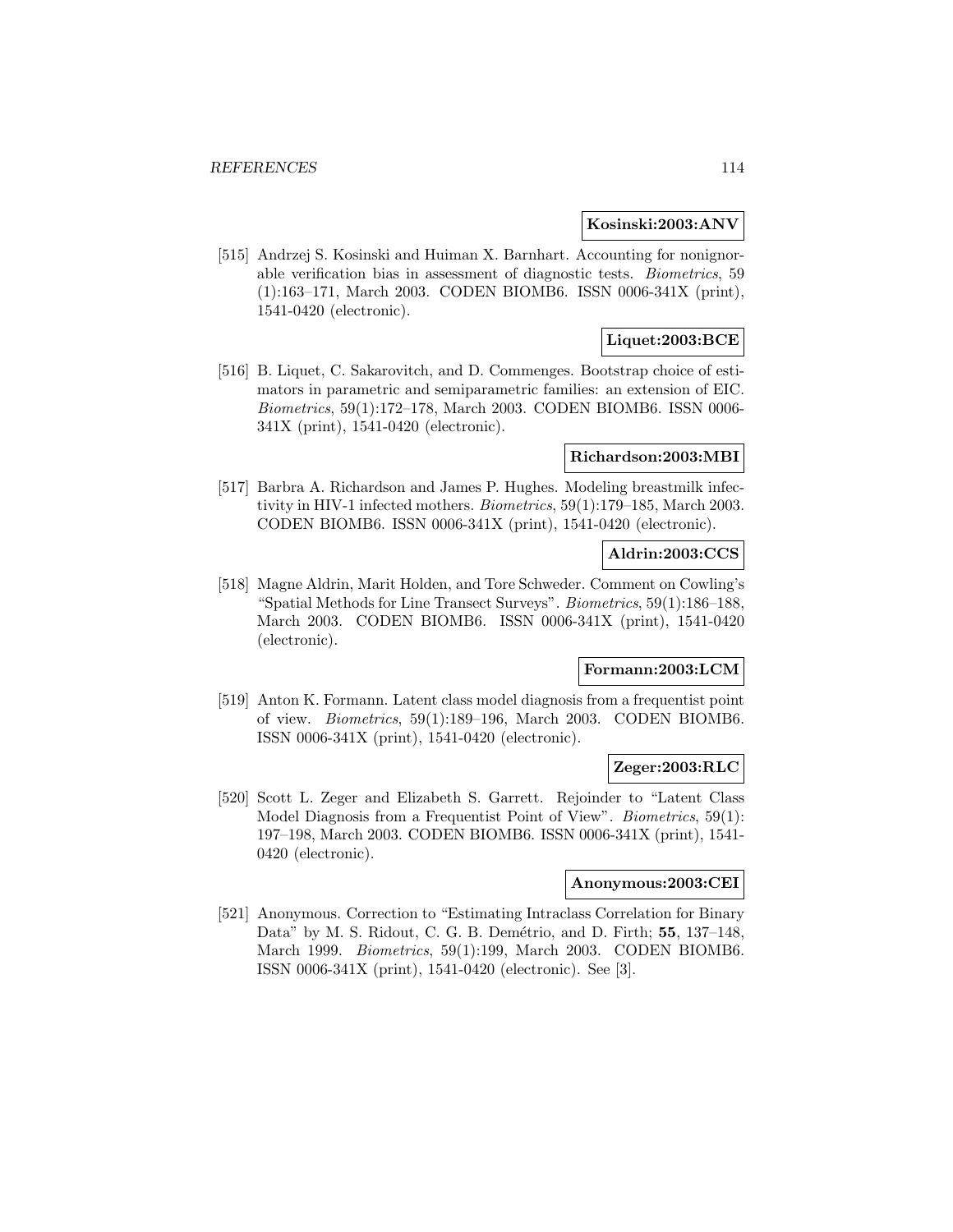#### **Nunez-Anton:2003:BRH**

[522] V. Núñez-Antón. Book review: Huber-Carol, C., Balakrishnan, N., Nikulin, M. S. and Mesbah, M. (Editors). Goodness-of-Fit Tests and *Model Validity.* Birkhäuser, Boston, 2002. xxxiii  $+507$  pp. \$89.95/Euro 136.00. ISBN 0-8176-4209-9. Biometrics, 59(1):200–201, March 2003. CODEN BIOMB6. ISSN 0006-341X (print), 1541-0420 (electronic).

# **Bowman:2003:BRG**

[523] A. W. Bowman. Book review: Gu, C., Smoothing Spline ANOVA Models. Springer, New York, 2002. xiii + 289 pp.  $$79.95/\text{\textsterling}56.00$ . ISBN 0-387-95353-1. Biometrics, 59(1):201–202, March 2003. CODEN BIOMB6. ISSN 0006-341X (print), 1541-0420 (electronic).

#### **Steel:2003:BRS**

[524] M. F. J. Steel. Book review: Stulajter, F., Predictions in Time Series Using Regression Models. Springer, New York, 2002.  $x\dot{x} + 231$  pp.  $$69.95/\text{\textsterling}52.50$ . ISBN 0-387-95350-7. *Biometrics*, 59(1):202, March 2003. CODEN BIOMB6. ISSN 0006-341X (print), 1541-0420 (electronic).

### **Medley:2003:BRD**

[525] G. F. Medley. Book review: Dieckmann, U., Metz, J. A. J., Sabelis, M. W. And Sigmund, K. (Editors). Adaptive Dynamics of Infectious Diseases: In Pursuit of Virulence Management. Cambridge University Press, Cambridge, 2002. xvii + 532 pp. £55.00/\$80.00. ISBN 0-521- 78165-5. Biometrics, 59(1):202–203, March 2003. CODEN BIOMB6. ISSN 0006-341X (print), 1541-0420 (electronic).

### **Edwards:2003:BRI**

[526] A. W. F. Edwards. Book review: Israel, G. and Gasca, A. M., The Biology of Numbers: The Correspondence of Vito Volterra on Mathematical Biology. Birkhäuser, Basel, 2002. ix  $+$  405 pp. \$89.95/Euro 74.00. ISBN 3-7643-6514-5. Biometrics, 59(1):203, March 2003. CODEN BIOMB6. ISSN 0006-341X (print), 1541-0420 (electronic).

### **Rudolfer:2003:BRZ**

[527] S. M. Rudolfer. Book review: Zhou, X.-H., Obuchowski, N. A. and Mc-Clish, D. K., Statistical Methods in Diagnostic Medicine. Wiley, New York, 2002. xv + 437 pp.  $$94.95/\text{\textsterling}70.50$ . ISBN 0-471-34772-8. Biometrics, 59(1):203–204, March 2003. CODEN BIOMB6. ISSN 0006-341X (print), 1541-0420 (electronic).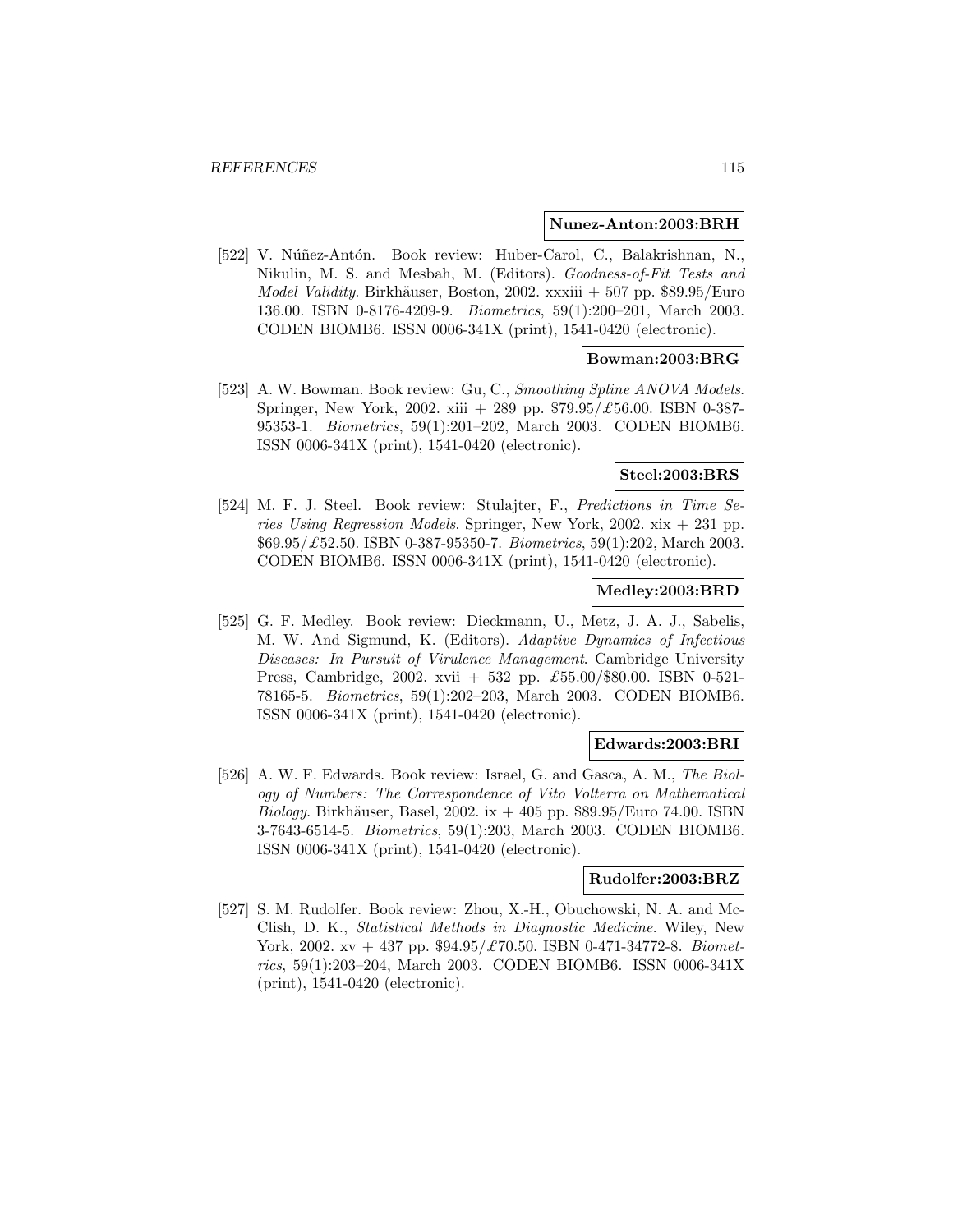#### **Woodward:2003:BRP**

[528] P. Woodward. Book review: Press, S. J. and Tanur, J. M., The Subjectivity of Scientists and the Bayesian Approach. Wiley, New York, 2001. x  $+ 274. $84.95/\pounds59.50. ISBN 0-471-39685-0. *Biometrics*, 59(1):204-205,$ March 2003. CODEN BIOMB6. ISSN 0006-341X (print), 1541-0420 (electronic).

# **Payne:2003:BRD**

[529] R. W. Payne. Book review: Davies, C. S., Statistical Methods for the Analysis of Repeated Measurements. Springer, New York, 2002. xxiv + 415 pp.  $$79.95/\text{\textsterling}56.00$ . ISBN 0-387-95370-1. Biometrics, 59(1):205-206, March 2003. CODEN BIOMB6. ISSN 0006-341X (print), 1541-0420 (electronic).

# **Balding:2003:BRD**

[530] D. J. Balding. Book review: Durrett, R., Probability Models for DNA Sequence Evolution. Springer, New York, 2002. viii  $+ 240$  pp. \$69.95/ £52.50. ISBN 0-387-95435-X. Biometrics, 59(1):206, March 2003. CO-DEN BIOMB6. ISSN 0006-341X (print), 1541-0420 (electronic).

### **Rothery:2003:BRG**

[531] P. Rothery. Book review: Grafen, A. and Hails, R. Modern Statistics for the Life Sciences. Oxford University Press, Oxford, 2002.  $xv + 351$  pp.  $£22.99$ /\$34.95. ISBN 0-19-925231-9 (pbk). *Biometrics*, 59(1):206-207, March 2003. CODEN BIOMB6. ISSN 0006-341X (print), 1541-0420 (electronic).

## **Neuhauser:2003:BRH**

[532] M. Neuhäuser. Book review: Hardy, I. C. W. (editor). Sex Ratios: Concepts and Research Methods. Cambridge University Press, Cambridge, 2002. xiii + 424 pp.  $\pounds 32.95/\pounds 48.00$ . ISBN 0-521-66578-7. Biometrics, 59 (1):207–208, March 2003. CODEN BIOMB6. ISSN 0006-341X (print), 1541-0420 (electronic).

# **Anonymous:2003:BREa**

[533] Anonymous. Brief reports by the Editor. Biometrics, 59(1):208–209, March 2003. CODEN BIOMB6. ISSN 0006-341X (print), 1541-0420 (electronic).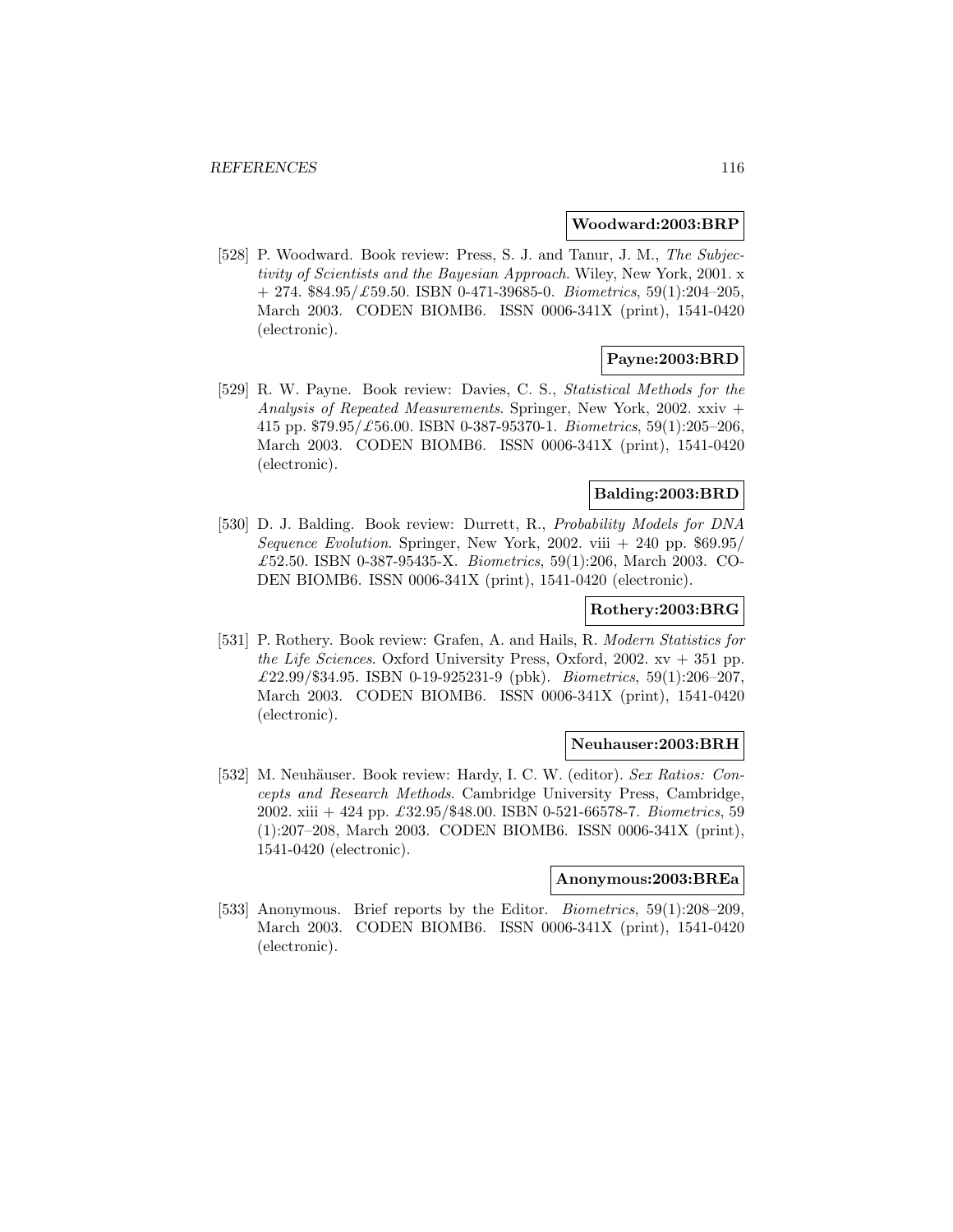## **Carroll:2003:VAN**

[534] Raymond J. Carroll. Variances are not always nuisance parameters. Biometrics, 59(2):211–220, June 2003. CODEN BIOMB6. ISSN 0006-341X (print), 1541-0420 (electronic).

# **Brown:2003:BSJ**

[535] Elizabeth R. Brown and Joseph G. Ibrahim. A Bayesian semiparametric joint hierarchical model for longitudinal and survival data. Biometrics, 59(2):221–228, June 2003. CODEN BIOMB6. ISSN 0006-341X (print), 1541-0420 (electronic).

# **Hardwick:2003:DWD**

[536] Janis Hardwick, Mary C. Meyer, and Quentin F. Stout. Directed walk designs for dose-response problems with competing failure modes. Biometrics, 59(2):229–236, June 2003. CODEN BIOMB6. ISSN 0006-341X (print), 1541-0420 (electronic).

## **Krishnamoorthy:2003:ICM**

[537] K. Krishnamoorthy and Yong Lu. Inferences on the common mean of several normal populations based on the generalized variable method. Biometrics, 59(2):237–247, June 2003. CODEN BIOMB6. ISSN 0006- 341X (print), 1541-0420 (electronic).

# **Nunez:2003:MDP**

[538] Marian Núñez, Angel Villarroya, and José María Oller. Minimum distance probability discriminant analysis for mixed variables. Biometrics, 59(2):248–253, June 2003. CODEN BIOMB6. ISSN 0006-341X (print), 1541-0420 (electronic).

### **Verbeke:2003:UST**

[539] Geert Verbeke and Geert Molenberghs. The use of score tests for inference on variance components. Biometrics, 59(2):254–262, June 2003. CODEN BIOMB6. ISSN 0006-341X (print), 1541-0420 (electronic).

# **Tutz:2003:GSS**

[540] Gerhard Tutz. Generalized semiparametrically structured ordinal models. Biometrics, 59(2):263–273, June 2003. CODEN BIOMB6. ISSN 0006-341X (print), 1541-0420 (electronic).

# **Brumback:2003:ISA**

[541] Babette Brumback, Sander Greenland, Mary Redman, Nancy Kiviat, and Paula Diehr. The intensity-score approach to adjusting for con-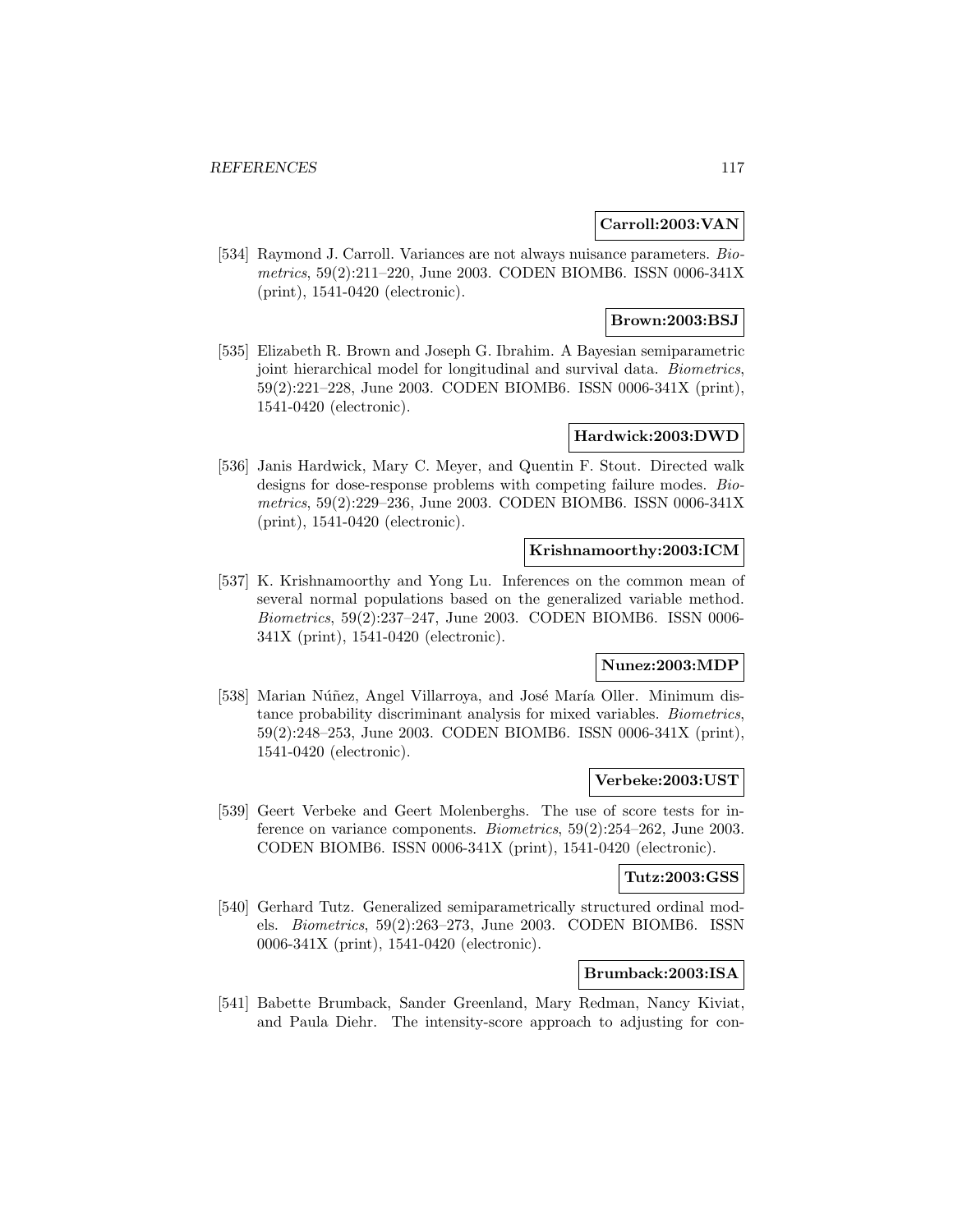founding. Biometrics, 59(2):274–285, June 2003. CODEN BIOMB6. ISSN 0006-341X (print), 1541-0420 (electronic).

### **Dunson:2003:BIO**

[542] David B. Dunson and Brian Neelon. Bayesian inference on orderconstrained parameters in generalized linear models. Biometrics, 59(2): 286–295, June 2003. CODEN BIOMB6. ISSN 0006-341X (print), 1541- 0420 (electronic).

### **Dunson:2003:BLV**

[543] David B. Dunson, M. Watson, and Jack A. Taylor. Bayesian latent variable models for median regression on multiple outcomes. Biometrics, 59(2):296–304, June 2003. CODEN BIOMB6. ISSN 0006-341X (print), 1541-0420 (electronic).

# **MacNab:2003:HBM**

[544] Ying C. MacNab. Hierarchical Bayesian modeling of spatially correlated health service outcome and utilization rates. *Biometrics*, 59(2):305–315, June 2003. CODEN BIOMB6. ISSN 0006-341X (print), 1541-0420 (electronic).

# **Hodges:2003:PCA**

[545] James S. Hodges, Bradley P. Carlin, and Qiao Fan. On the precision of the conditionally autoregressive prior in spatial models. Biometrics, 59(2):317–322, June 2003. CODEN BIOMB6. ISSN 0006-341X (print), 1541-0420 (electronic).

## **Kulldorff:2003:TBS**

[546] Martin Kulldorff, Zixing Fang, and Stephen J. Walsh. A tree-based scan statistic for database disease surveillance. Biometrics, 59(2):323– 331, June 2003. CODEN BIOMB6. ISSN 0006-341X (print), 1541-0420 (electronic).

### **Ramsey:2003:PHH**

[547] Fred L. Ramsey and Dale Usner. Persistence and heterogeneity in habitat selection studies using radio telemetry. Biometrics, 59(2):332–340, June 2003. CODEN BIOMB6. ISSN 0006-341X (print), 1541-0420 (electronic).

### **Johnson:2003:AMC**

[548] Devin S. Johnson and Jennifer A. Hoeting. Autoregressive models for capture–recapture data: a Bayesian approach. Biometrics, 59(2):341– 350, June 2003. CODEN BIOMB6. ISSN 0006-341X (print), 1541-0420 (electronic).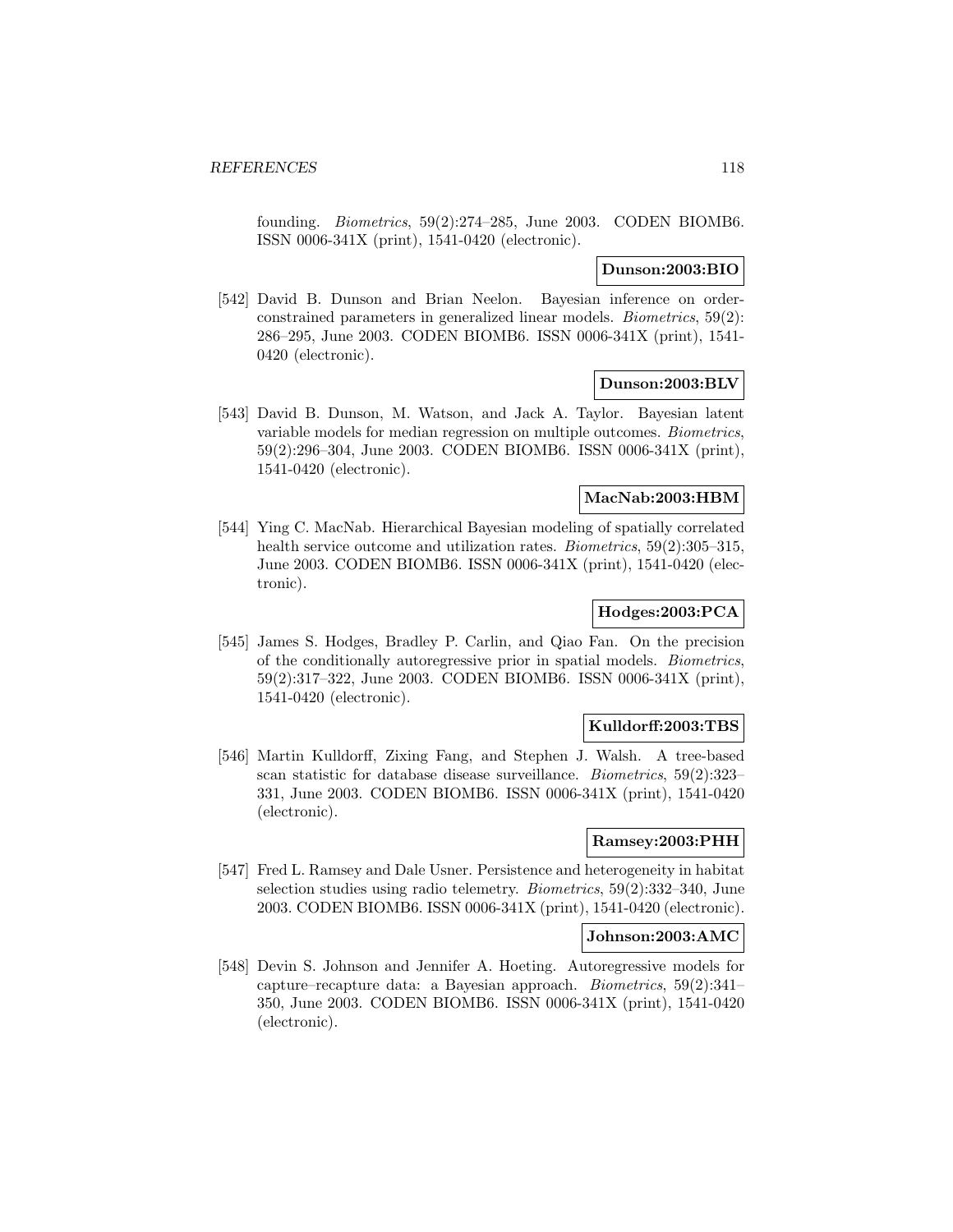#### **Dorazio:2003:MME**

[549] Robert M. Dorazio and J. Andrew Royle. Mixture models for estimating the size of a closed population when capture rates vary among individuals. Biometrics, 59(2):351–364, June 2003. CODEN BIOMB6. ISSN 0006-341X (print), 1541-0420 (electronic).

# **Yang:2003:ESO**

[550] Hsin-Chou Yang, Richard Huggins, and Austina S. S. Clark. Estimation of the size of an open population using local estimating equations II: a partially parametric approach. Biometrics, 59(2):365–374, June 2003. CODEN BIOMB6. ISSN 0006-341X (print), 1541-0420 (electronic).

# **Filho:2003:PIB**

[551] Júlio S. de S. Bueno Filho and Steven G. Gilmour. Planning incomplete block experiments when treatments are genetically related. Biometrics, 59(2):375–381, June 2003. CODEN BIOMB6. ISSN 0006-341X (print), 1541-0420 (electronic).

# **Tritchler:2003:TLC**

[552] David Tritchler, Ying Liu, and Shafagh Fallah. A test of linkage for complex discrete and continuous traits in nuclear families. Biometrics, 59(2):382–392, June 2003. CODEN BIOMB6. ISSN 0006-341X (print), 1541-0420 (electronic).

### **Luo:2003:IGG**

[553] Yuqun Luo and Shili Lin. Information gain for genetic parameter estimation with incorporation of marker data. Biometrics, 59(2):393–401, June 2003. CODEN BIOMB6. ISSN 0006-341X (print), 1541-0420 (electronic).

## **Stallard:2003:DTD**

[554] Nigel Stallard. Decision-theoretic designs for Phase II clinical trials allowing for competing studies. Biometrics, 59(2):402–409, June 2003. CODEN BIOMB6. ISSN 0006-341X (print), 1541-0420 (electronic).

#### **Jansen:2003:LIA**

[555] Ivy Jansen, Geert Molenberghs, Marc Aerts, Herbert Thijs, and Kristel Van Steen. A local influence approach applied to binary data from a psychiatric study. Biometrics, 59(2):410–419, June 2003. CODEN BIOMB6. ISSN 0006-341X (print), 1541-0420 (electronic).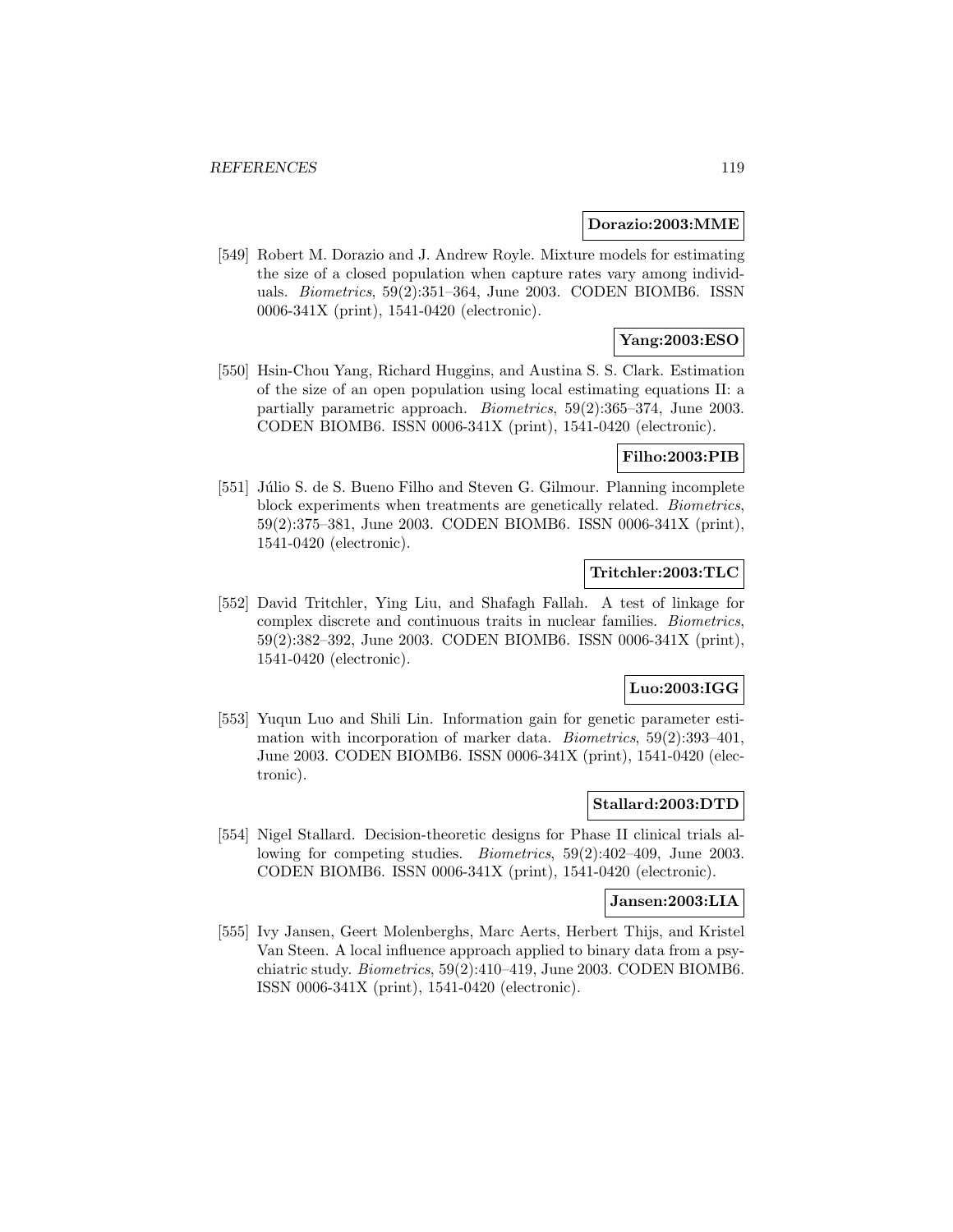#### **Follmann:2003:MOI**

[556] Dean Follmann, Michael Proschan, and Eric Leifer. Multiple outputation: Inference for complex clustered data by averaging analyses from independent data. Biometrics, 59(2):420–429, June 2003. CODEN BIOMB6. ISSN 0006-341X (print), 1541-0420 (electronic).

# **OQuigley:2003:CRM**

[557] John O'Quigley and Xavier Paoletti. Continual reassessment method for ordered groups. Biometrics, 59(2):430–440, June 2003. CODEN BIOMB6. ISSN 0006-341X (print), 1541-0420 (electronic).

### **Mehrotra:2003:CNE**

[558] Devan V. Mehrotra, Ivan S. F. Chan, and Roger L. Berger. A cautionary note on exact unconditional inference for a difference between two independent binomial proportions. Biometrics, 59(2):441–450, June 2003. CODEN BIOMB6. ISSN 0006-341X (print), 1541-0420 (electronic).

## **Anonymous:2003:CEA**

[559] Anonymous. Correction to "Estimation of absolute risk from nested casecontrol data" by B. Langholz and  $\varnothing$ . Borgan; **53**, 767–774, June 1997. Biometrics, 59(2):451, June 2003. CODEN BIOMB6. ISSN 0006-341X (print), 1541-0420 (electronic). See [2].

# **Anonymous:2003:CCA**

[560] Anonymous. Correction to "Covariate adjustments of event histories estimated from Markov chains: The additive approach" by O. O. Aalen, Ø. Borgan, and H. Fekjær; **57**, 993–1001, December 2001. Biometrics, 59(2):452–453, June 2003. CODEN BIOMB6. ISSN 0006-341X (print), 1541-0420 (electronic). See [332].

### **Anonymous:2003:CCC**

[561] Anonymous. Correction to "A Case-control Follow-up Study for Disease-Specific Mortality" by M. M. Joffe; **59**, 115–125, March 2003. Biometrics, 59(2):454, June 2003. CODEN BIOMB6. ISSN 0006-341X (print), 1541- 0420 (electronic). See [510].

### **Ridout:2003:BRa**

[562] M. S. Ridout. Book reviews. *Biometrics*, 59(2):455-465, June 2003. CODEN BIOMB6. ISSN 0006-341X (print), 1541-0420 (electronic).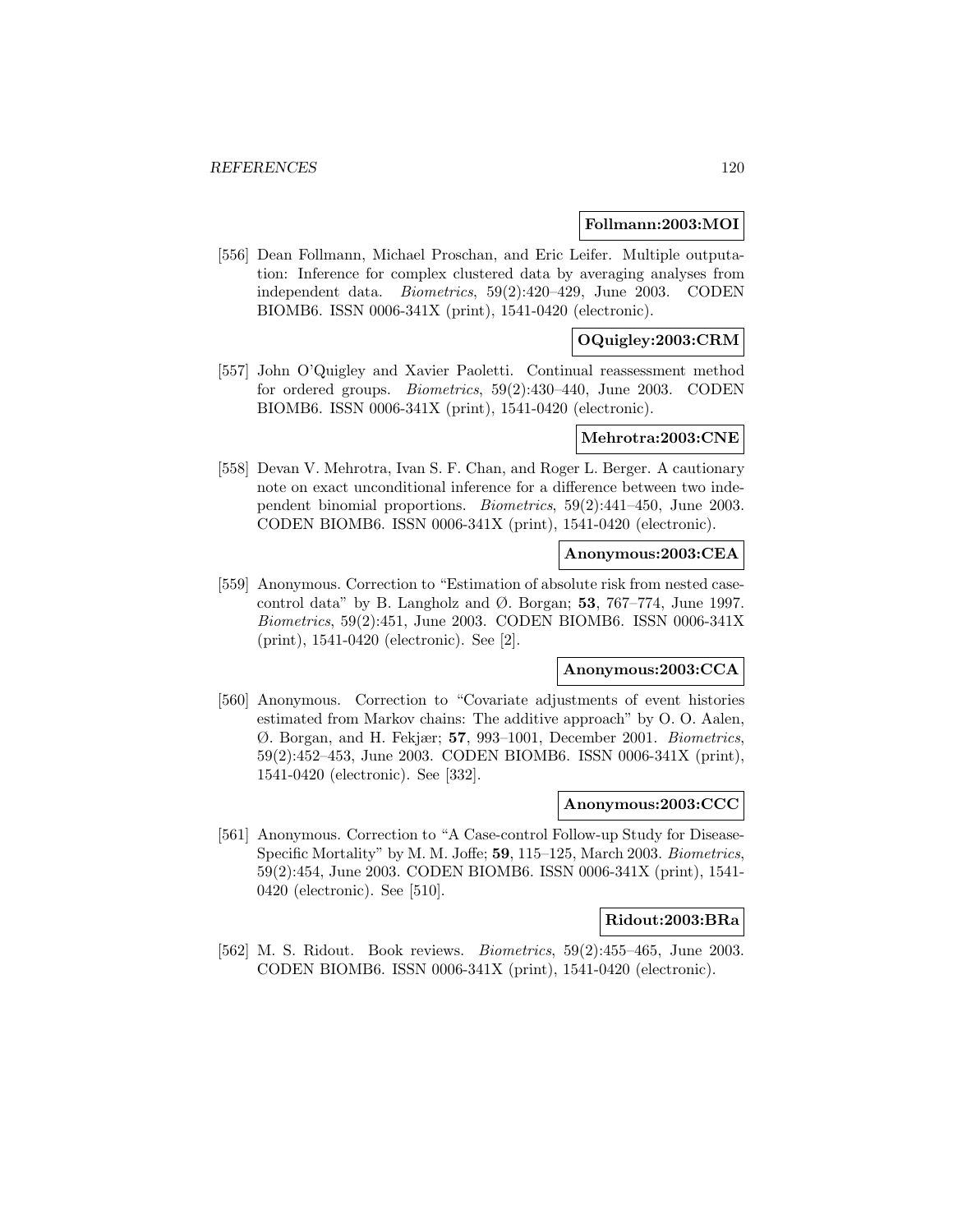### **Becker:2003:EVE**

[563] Niels G. Becker, Tom Britton, and Philip D. O'Neill. Estimating vaccine effects on transmission of infection from household outbreak data. Biometrics, 59(3):467–475, September 2003. CODEN BIOMB6. ISSN 0006-341X (print), 1541-0420 (electronic).

# **Morris:2003:BSE**

[564] Jeffrey S. Morris, Keith A. Baggerly, and Kevin R. Coombes. Bayesian shrinkage estimation of the relative abundance of mRNA transcripts using SAGE. Biometrics, 59(3):476–486, September 2003. CODEN BIOMB6. ISSN 0006-341X (print), 1541-0420 (electronic).

# **Thall:2003:DFT**

[565] Peter F. Thall, Randall E. Millikan, Peter Mueller, and Sang-Joon Lee. Dose-finding with two agents in Phase I oncology trials. Biometrics, 59(3):487–496, September 2003. CODEN BIOMB6. ISSN 0006-341X (print), 1541-0420 (electronic).

# **DiRienzo:2003:NCT**

[566] A. G. DiRienzo. Nonparametric comparison of two survival-time distributions in the presence of dependent censoring. Biometrics, 59(3): 497–504, September 2003. CODEN BIOMB6. ISSN 0006-341X (print), 1541-0420 (electronic).

### **Hughes:2003:EAP**

[567] James P. Hughes and Patricia Totten. Estimating the accuracy of polymerase chain reaction-based tests using endpoint dilution. Biometrics, 59(3):505–511, September 2003. CODEN BIOMB6. ISSN 0006-341X (print), 1541-0420 (electronic).

## **Okamura:2003:AED**

[568] Hiroshi Okamura, Toshihide Kitakado, Kazuhiko Hiramatsu, and Mitsuyo Mori. Abundance estimation of diving animals by the doubleplatform line transect method. Biometrics, 59(3):512–520, September 2003. CODEN BIOMB6. ISSN 0006-341X (print), 1541-0420 (electronic).

### **Dunson:2003:BAJ**

[569] David B. Dunson, Zhen Chen, and Jean Harry. A Bayesian approach for joint modeling of cluster size and subunit-specific outcomes. Biometrics, 59(3):521–530, September 2003. CODEN BIOMB6. ISSN 0006-341X (print), 1541-0420 (electronic). See comments [955] and rejoinder [956].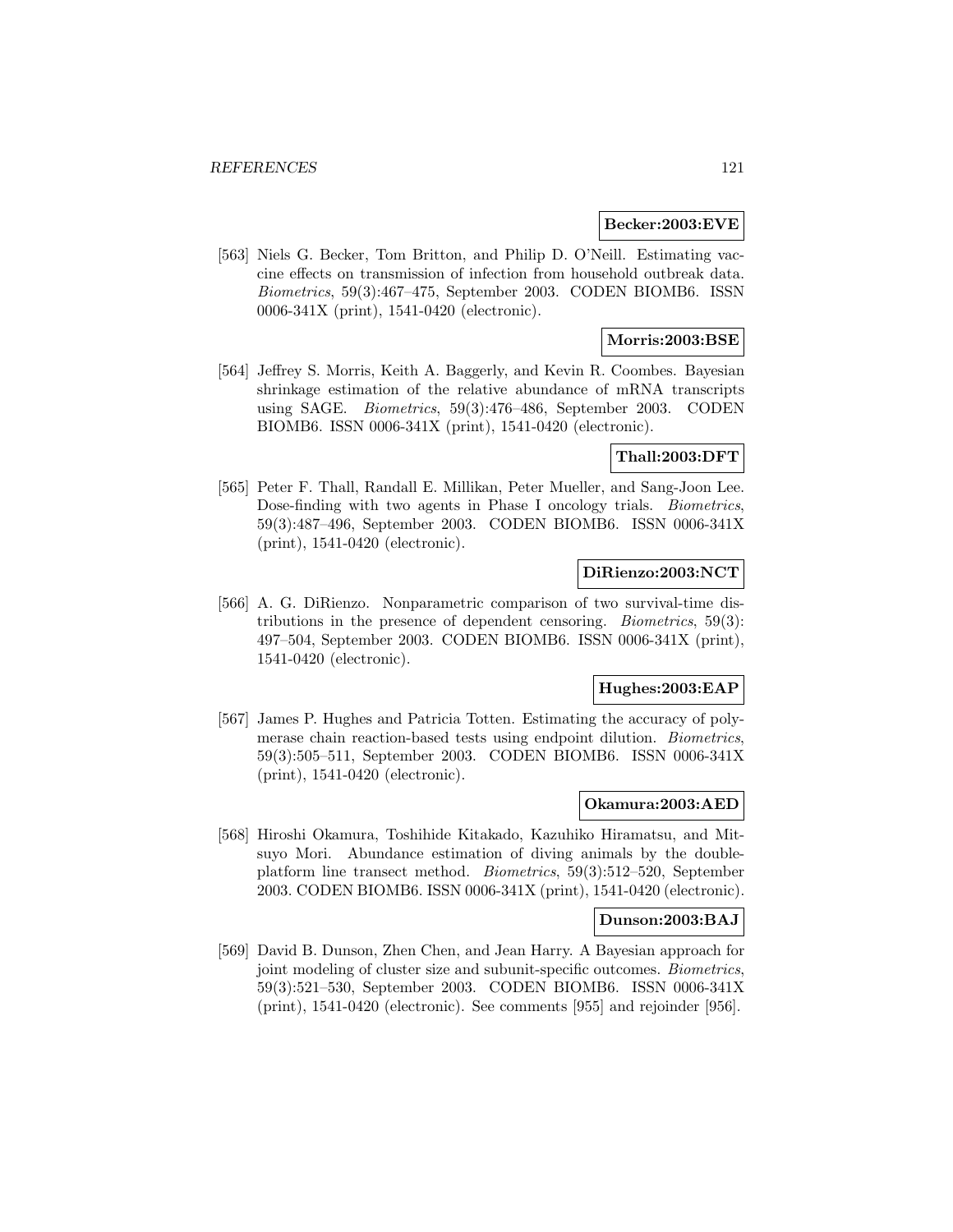#### **Gilbert:2003:SAA**

[570] Peter B. Gilbert, Ronald J. Bosch, and Michael G. Hudgens. Sensitivity analysis for the assessment of causal vaccine effects on viral load in HIV vaccine trials. Biometrics, 59(3):531–541, September 2003. CODEN BIOMB6. ISSN 0006-341X (print), 1541-0420 (electronic).

# **Tadesse:2003:IDE**

[571] Mahlet G. Tadesse, Joseph G. Ibrahim, and George L. Mutter. Identification of differentially expressed genes in high-density oligonucleotide arrays accounting for the quantification limits of the technology. Biometrics, 59(3):542–554, September 2003. CODEN BIOMB6. ISSN 0006- 341X (print), 1541-0420 (electronic).

### **Natarajan:2003:ESM**

[572] Loki Natarajan, Charles C. Berry, and Christoph Gasche. Estimation of spontaneous mutation rates. Biometrics, 59(3):555–561, September 2003. CODEN BIOMB6. ISSN 0006-341X (print), 1541-0420 (electronic).

# **Morgan:2003:MYP**

[573] B. J. T. Morgan, M. S. Ridout, and L. W. Ruddock. Models for yeast prions. Biometrics, 59(3):562–569, September 2003. CODEN BIOMB6. ISSN 0006-341X (print), 1541-0420 (electronic).

# **Cai:2003:HRI**

[574] Tianxi Cai and Rebecca A. Betensky. Hazard regression for intervalcensored data with penalized spline. Biometrics, 59(3):570–579, September 2003. CODEN BIOMB6. ISSN 0006-341X (print), 1541-0420 (electronic). See comments [1917].

#### **Jiroutek:2003:NMC**

[575] Michael R. Jiroutek, Keith E. Muller, Lawrence L. Kupper, and Paul W. Stewart. A new method for choosing sample size for confidence intervalbased inferences. Biometrics, 59(3):580–590, September 2003. CODEN BIOMB6. ISSN 0006-341X (print), 1541-0420 (electronic).

#### **Haines:2003:BOD**

[576] Linda M. Haines, Inna Perevozskaya, and William F. Rosenberger. Bayesian optimal designs for Phase I clinical trials. Biometrics, 59(3): 591–600, September 2003. CODEN BIOMB6. ISSN 0006-341X (print), 1541-0420 (electronic).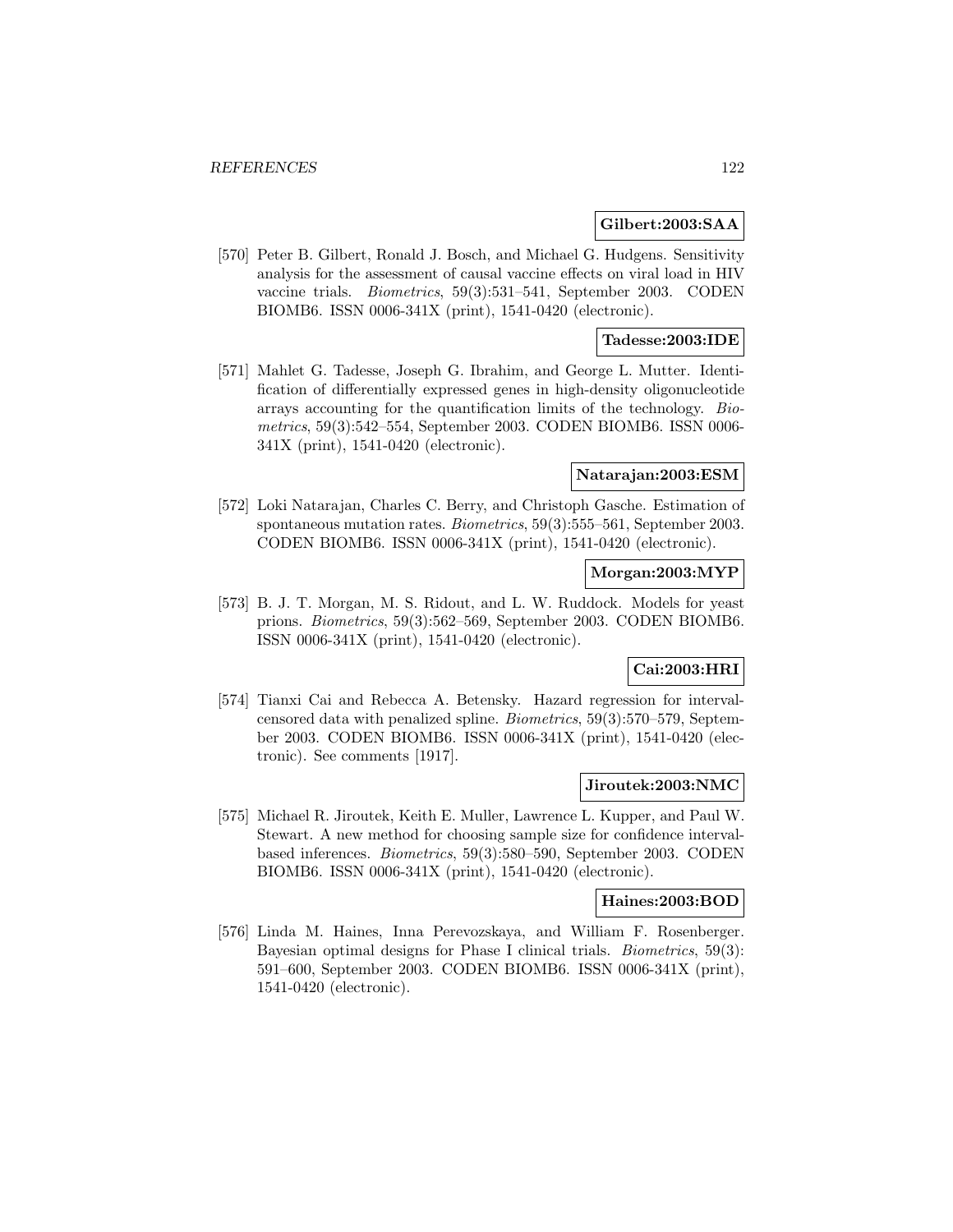#### **Scharfstein:2003:GAS**

[577] Daniel O. Scharfstein and Rafael A. Irizarry. Generalized additive selection models for the analysis of studies with potentially nonignorable missing outcome data. Biometrics, 59(3):601–613, September 2003. CO-DEN BIOMB6. ISSN 0006-341X (print), 1541-0420 (electronic).

# **Dodd:2003:PAE**

[578] Lori E. Dodd and Margaret S. Pepe. Partial AUC estimation and regression. Biometrics, 59(3):614–623, September 2003. CODEN BIOMB6. ISSN 0006-341X (print), 1541-0420 (electronic).

# **Xiong:2003:SCP**

[579] Xiaoping Xiong, Ming Tan, and James Boyett. Sequential conditional probability ratio tests for normalized test statistic on information time. Biometrics, 59(3):624–631, September 2003. CODEN BIOMB6. ISSN 0006-341X (print), 1541-0420 (electronic).

# **Li:2003:AMM**

[580] Yan Li, Daniel Zelterman, and Brian W. C. Forsyth. Analyzing multiply matched cohort studies with two different comparison groups: Application to pregnancy rates among  $HIV+$  women. *Biometrics*, 59(3):632–639, September 2003. CODEN BIOMB6. ISSN 0006-341X (print), 1541-0420 (electronic).

#### **Fewster:2003:SSP**

[581] R. M. Fewster. A spatiotemporal stochastic process model for species spread. Biometrics, 59(3):640–649, September 2003. CODEN BIOMB6. ISSN 0006-341X (print), 1541-0420 (electronic).

#### **Johnson:2003:BDA**

[582] Timothy D. Johnson. Bayesian deconvolution analysis of pulsatile hormone concentration profiles. Biometrics, 59(3):650–660, September 2003. CODEN BIOMB6. ISSN 0006-341X (print), 1541-0420 (electronic).

## **Braun:2003:PMR**

[583] W. John Braun, Valentin Rousson, William A. Simpson, and Jennifer Prokop. Parametric modeling of reaction time experiment data. Biometrics, 59(3):661–669, September 2003. CODEN BIOMB6. ISSN 0006- 341X (print), 1541-0420 (electronic).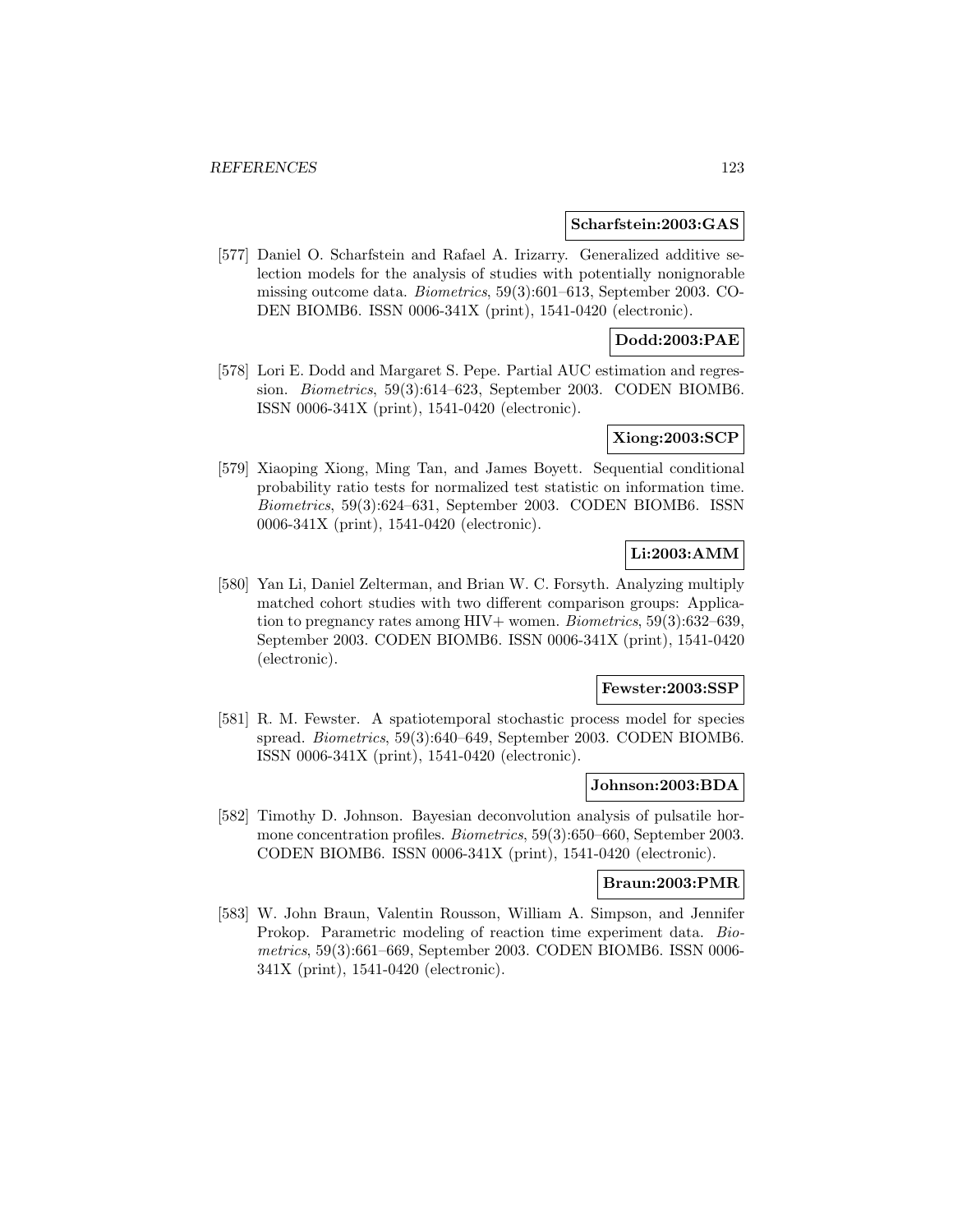## **Paulino:2003:BRM**

[584] Carlos Daniel Paulino, Paulo Soares, and John Neuhaus. Binomial regression with misclassification. Biometrics, 59(3):670–675, September 2003. CODEN BIOMB6. ISSN 0006-341X (print), 1541-0420 (electronic).

# **Yao:2003:SEF**

[585] Fang Yao, Hans-Georg Müller, Andrew J. Clifford, Steven R. Dueker, Jennifer Follett, Yumei Lin, Bruce A. Buchholz, and John S. Vogel. Shrinkage estimation for functional principal component scores with application to the population kinetics of plasma folate. Biometrics, 59(3): 676–685, September 2003. CODEN BIOMB6. ISSN 0006-341X (print), 1541-0420 (electronic).

# **Brown:2003:BAJ**

[586] Elizabeth R. Brown and Joseph G. Ibrahim. Bayesian approaches to joint cure-rate and longitudinal models with applications to cancer vaccine trials. Biometrics, 59(3):686–693, September 2003. CODEN BIOMB6. ISSN 0006-341X (print), 1541-0420 (electronic).

# **Jones:2003:BPS**

[587] Beatrix Jones. Balancing population size and genetic information in parentage analysis studies. Biometrics, 59(3):694–700, September 2003. CODEN BIOMB6. ISSN 0006-341X (print), 1541-0420 (electronic).

#### **Sooriyarachchi:2003:IDR**

[588] Marina Roshini Sooriyarachchi, John Whitehead, Kim Bolland, and Anne Whitehead. Incorporating data received after a sequential trial has stopped into the final analysis: Implementation and comparison of methods. Biometrics, 59(3):701–709, September 2003. CODEN BIOMB6. ISSN 0006-341X (print), 1541-0420 (electronic).

# **Miglioretti:2003:LTR**

[589] Diana L. Miglioretti. Latent transition regression for mixed outcomes. Biometrics, 59(3):710–720, September 2003. CODEN BIOMB6. ISSN 0006-341X (print), 1541-0420 (electronic).

### **Ghosh:2003:GFM**

[590] Debashis Ghosh. Goodness-of-fit methods for additive-risk models in tumorigenicity experiments. Biometrics, 59(3):721–726, September 2003. CODEN BIOMB6. ISSN 0006-341X (print), 1541-0420 (electronic).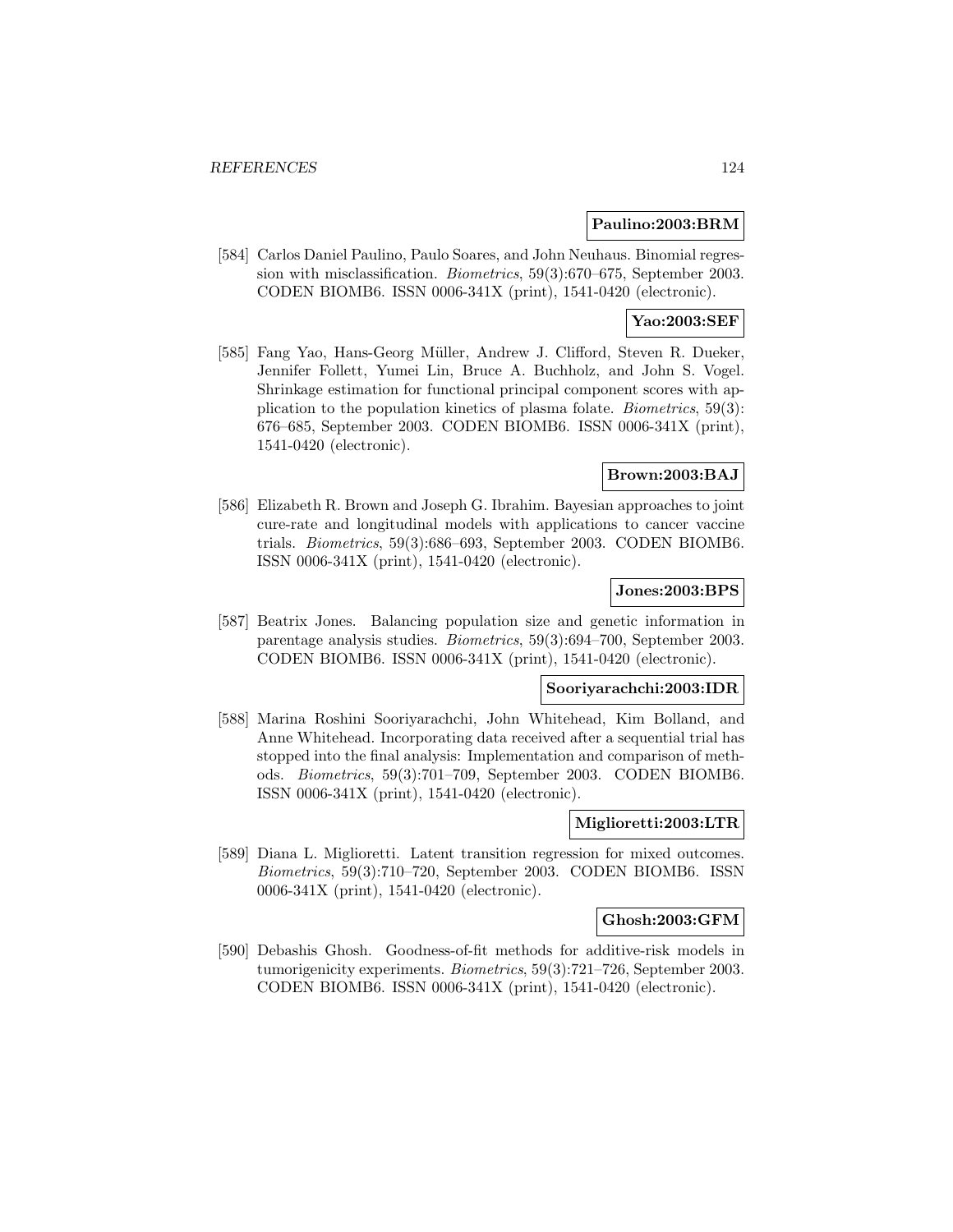### **Meester:2003:EVD**

[591] Ronald Meester and Marjan Sjerps. The evidential value in the DNA database search controversy and the two-stain problem. *Biometrics*, 59(3):727–732, September 2003. CODEN BIOMB6. ISSN 0006-341X (print), 1541-0420 (electronic).

## **Wallenstein:2003:LEB**

[592] Sylvan Wallenstein. Letter to the Editor of Biometrics. Biometrics, 59(3):733–734, September 2003. CODEN BIOMB6. ISSN 0006-341X (print), 1541-0420 (electronic).

## **Bonaldi:2003:AR**

[593] Christophe Bonaldi, Jean-Pierre Daurès, and Nicolas Molinari. Authors' reply. Biometrics, 59(3):734, September 2003. CODEN BIOMB6. ISSN 0006-341X (print), 1541-0420 (electronic).

#### **Basford:2003:BR**

[594] K. E. Basford. Book reviews: 1. Biometrics, 59(3):735–736, September 2003. CODEN BIOMB6. ISSN 0006-341X (print), 1541-0420 (electronic).

#### **Heimann:2003:BR**

[595] G. Heimann. Book reviews: 2. Biometrics, 59(3):736, September 2003. CODEN BIOMB6. ISSN 0006-341X (print), 1541-0420 (electronic).

# **Billheimer:2003:BR**

[596] D. Billheimer. Book reviews: 3. Biometrics, 59(3):736–737, September 2003. CODEN BIOMB6. ISSN 0006-341X (print), 1541-0420 (electronic).

## **Lee:2003:BR**

[597] J. C. Lee. Book reviews: 4. Biometrics, 59(3):737–738, September 2003. CODEN BIOMB6. ISSN 0006-341X (print), 1541-0420 (electronic).

### **Mead:2003:BR**

[598] A. Mead. Book reviews: 5. Biometrics, 59(3):738–739, September 2003. CODEN BIOMB6. ISSN 0006-341X (print), 1541-0420 (electronic).

### **Ridout:2003:BRb**

[599] M. S. Ridout. Book reviews: 6. Biometrics, 59(3):739, September 2003. CODEN BIOMB6. ISSN 0006-341X (print), 1541-0420 (electronic).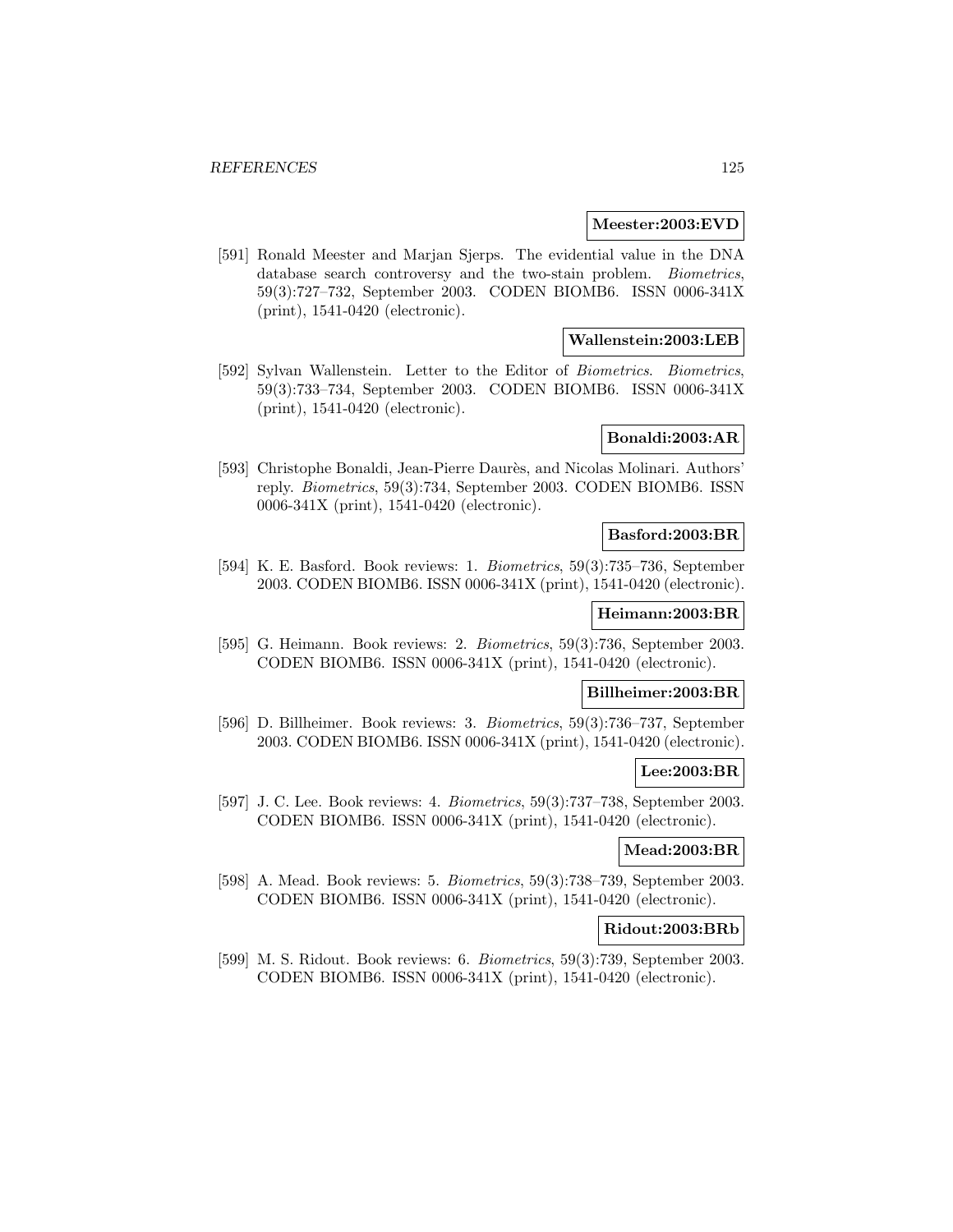#### **Anonymous:2003:BREb**

[600] Anonymous. Brief reports by the Editor. Biometrics, 59(3):740, September 2003. CODEN BIOMB6. ISSN 0006-341X (print), 1541-0420 (electronic).

### **Anonymous:2003:EN**

[601] Anonymous. Editor's note. Biometrics, 59(3):740, September 2003. CO-DEN BIOMB6. ISSN 0006-341X (print), 1541-0420 (electronic).

### **Dobson:2003:DJL**

[602] Angela Dobson and Robin Henderson. Diagnostics for joint longitudinal and dropout time modeling. Biometrics, 59(4):741–751, December 2003. CODEN BIOMB6. ISSN 0006-341X (print), 1541-0420 (electronic).

# **Apanasovich:2003:TSC**

[603] Tatiyana V. Apanasovich, Simon Sheather, Joanne R. Lupton, Natasa Popovic, Nancy D. Turner, Robert S. Chapkin, Leslie A. Braby, and Raymond J. Carroll. Testing for spatial correlation in nonstationary binary data, with application to aberrant crypt foci in colon carcinogenesis. Biometrics, 59(4):752–761, December 2003. CODEN BIOMB6. ISSN 0006-341X (print), 1541-0420 (electronic).

## **Chen:2003:RES**

[604] Zhen Chen and David B. Dunson. Random effects selection in linear mixed models. Biometrics, 59(4):762–769, December 2003. CODEN BIOMB6. ISSN 0006-341X (print), 1541-0420 (electronic).

### **Burington:2003:FIG**

[605] Bart E. Burington and Scott S. Emerson. Flexible implementations of group sequential stopping rules using constrained boundaries. Biometrics, 59(4):770–777, December 2003. CODEN BIOMB6. ISSN 0006-341X (print), 1541-0420 (electronic).

## **Link:2003:DAS**

[606] William A. Link, J. Andrew Royle, and Jeff S. Hatfield. Demographic analysis from summaries of an age-structured population. Biometrics, 59(4):778–785, December 2003. CODEN BIOMB6. ISSN 0006-341X (print), 1541-0420 (electronic).

# **Pledger:2003:OCR**

[607] Shirley Pledger, Kenneth H. Pollock, and James L. Norris. Open capture– recapture models with heterogeneity: I. Cormack–Jolly–Seber model.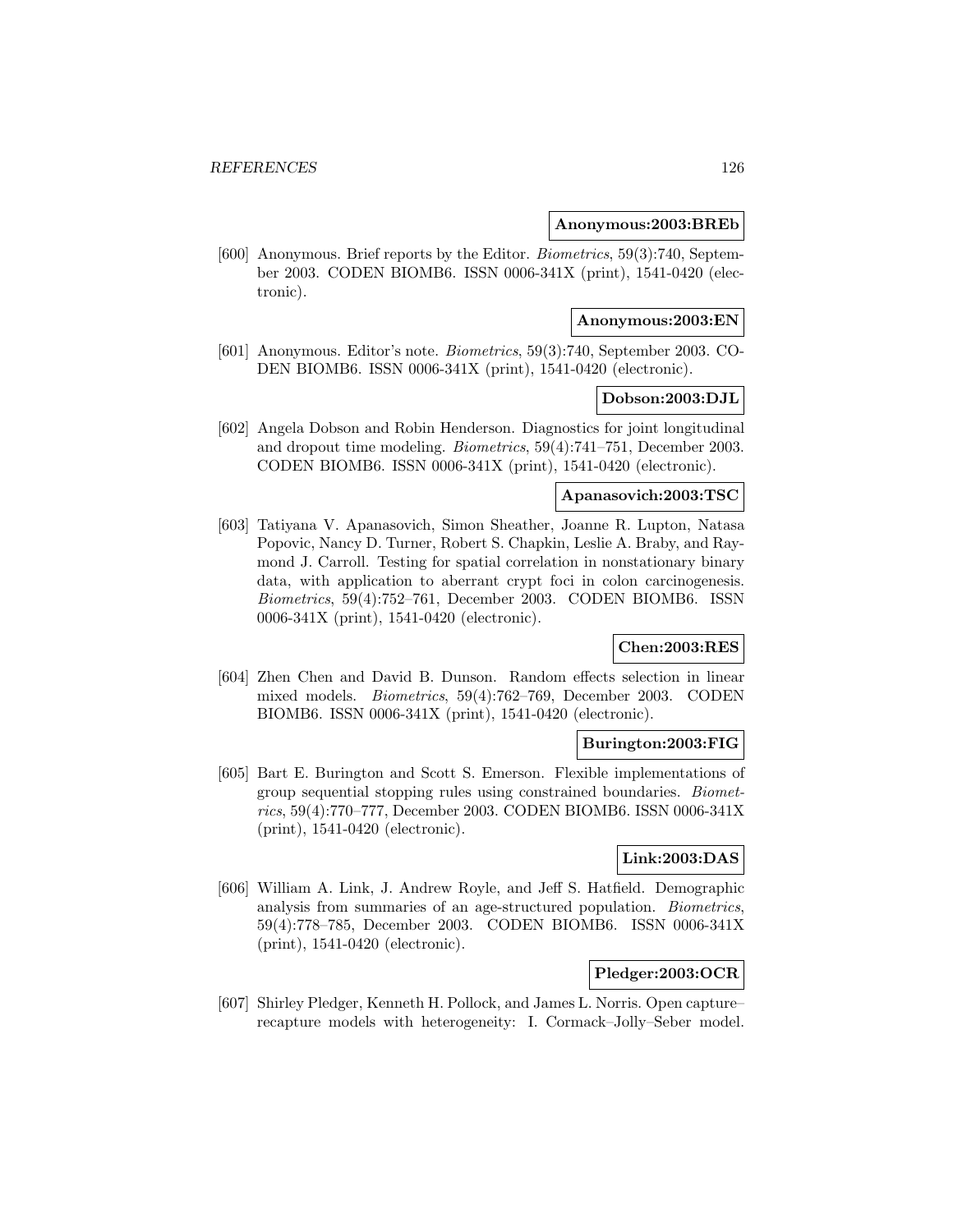Biometrics, 59(4):786–794, December 2003. CODEN BIOMB6. ISSN 0006-341X (print), 1541-0420 (electronic).

### **Ekholm:2003:JRA**

[608] Anders Ekholm, Jukka Jokinen, John W. McDonald, and Peter W. F. Smith. Joint regression and association modeling of longitudinal ordinal data. Biometrics, 59(4):795–803, December 2003. CODEN BIOMB6. ISSN 0006-341X (print), 1541-0420 (electronic).

## **Wang:2003:SIM**

[609] Yuedong Wang, Chunlei Ke, and Morton B. Brown. Shape-invariant modeling of circadian rhythms with random effects and smoothing spline ANOVA decompositions. Biometrics, 59(4):804–812, December 2003. CODEN BIOMB6. ISSN 0006-341X (print), 1541-0420 (electronic).

## **Zhang:2003:SSM**

[610] Wenyang Zhang, Qiwei Yao, Howell Tong, and Nils Chr. Stenseth. Smoothing for spatiotemporal models and its application to modeling muskrat-mink interaction. Biometrics, 59(4):813–821, December 2003. CODEN BIOMB6. ISSN 0006-341X (print), 1541-0420 (electronic).

# **Kerr:2003:DCE**

[611] M. Kathleen Kerr. Design considerations for efficient and effective microarray studies. Biometrics, 59(4):822–828, December 2003. CODEN BIOMB6. ISSN 0006-341X (print), 1541-0420 (electronic).

### **Roy:2003:MLD**

[612] Jason Roy. Modeling longitudinal data with nonignorable dropouts using a latent dropout class model. Biometrics, 59(4):829–836, December 2003. CODEN BIOMB6. ISSN 0006-341X (print), 1541-0420 (electronic).

# **He:2003:FML**

[613] Wenqing He and Jerald F. Lawless. Flexible maximum likelihood methods for bivariate proportional hazards models. Biometrics, 59(4):837– 848, December 2003. CODEN BIOMB6. ISSN 0006-341X (print), 1541- 0420 (electronic).

### **Carrasco:2003:EGC**

[614] Josep L. Carrasco and Lluís Jover. Estimating the generalized concordance correlation coefficient through variance components. Biometrics, 59(4):849–858, December 2003. CODEN BIOMB6. ISSN 0006-341X (print), 1541-0420 (electronic).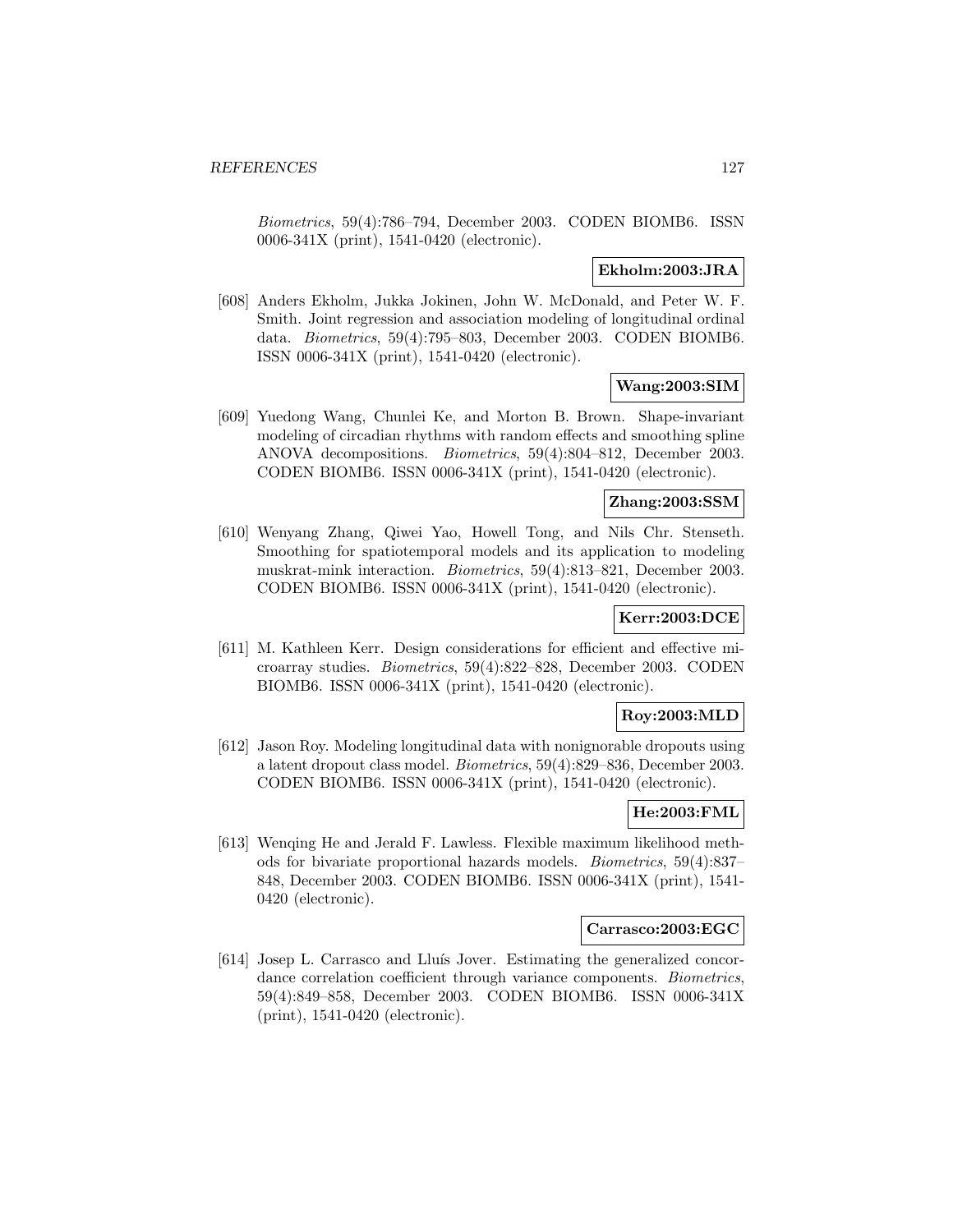#### **Berhane:2003:ISB**

[615] Kiros Berhane and Lisa A. Weissfeld. Inference in spline-based models for multiple time-to-event data, with applications to a breast cancer prevention trial. Biometrics, 59(4):859–868, December 2003. CODEN BIOMB6. ISSN 0006-341X (print), 1541-0420 (electronic).

# **Cadigan:2003:SET**

[616] N. G. Cadigan and J. Brattey. Semiparametric estimation of tag loss and reporting rates for tag-recovery experiments using exact time-at-Liberty data. Biometrics, 59(4):869–876, December 2003. CODEN BIOMB6. ISSN 0006-341X (print), 1541-0420 (electronic).

#### **Ghosh:2003:SAR**

[617] Debashis Ghosh and D. Y. Lin. Semiparametric analysis of recurrent events data in the presence of dependent censoring. Biometrics, 59(4): 877–885, December 2003. CODEN BIOMB6. ISSN 0006-341X (print), 1541-0420 (electronic).

# **Green:2003:BHM**

[618] Paul E. Green and Taesung Park. A Bayesian hierarchical model for categorical data with nonignorable nonresponse. Biometrics, 59(4):886– 896, December 2003. CODEN BIOMB6. ISSN 0006-341X (print), 1541- 0420 (electronic).

#### **Albert:2003:MTG**

[619] Paul S. Albert and Joanna H. Shih. Modeling tumor growth with random onset. Biometrics, 59(4):897–906, December 2003. CODEN BIOMB6. ISSN 0006-341X (print), 1541-0420 (electronic).

#### **Hirotsu:2003:PAH**

[620] Chihiro Hirotsu, Eri Ohta, Nobuyoshi Hirose, and Kenichiro Shimizu. Profile analysis of 24-hours measurements of blood pressure. Biometrics, 59(4):907–915, December 2003. CODEN BIOMB6. ISSN 0006-341X (print), 1541-0420 (electronic).

# **Dunson:2003:BIC**

[621] David B. Dunson and Amy H. Herring. Bayesian inferences in the Cox model for order-restricted hypotheses. Biometrics, 59(4):916–923, December 2003. CODEN BIOMB6. ISSN 0006-341X (print), 1541-0420 (electronic).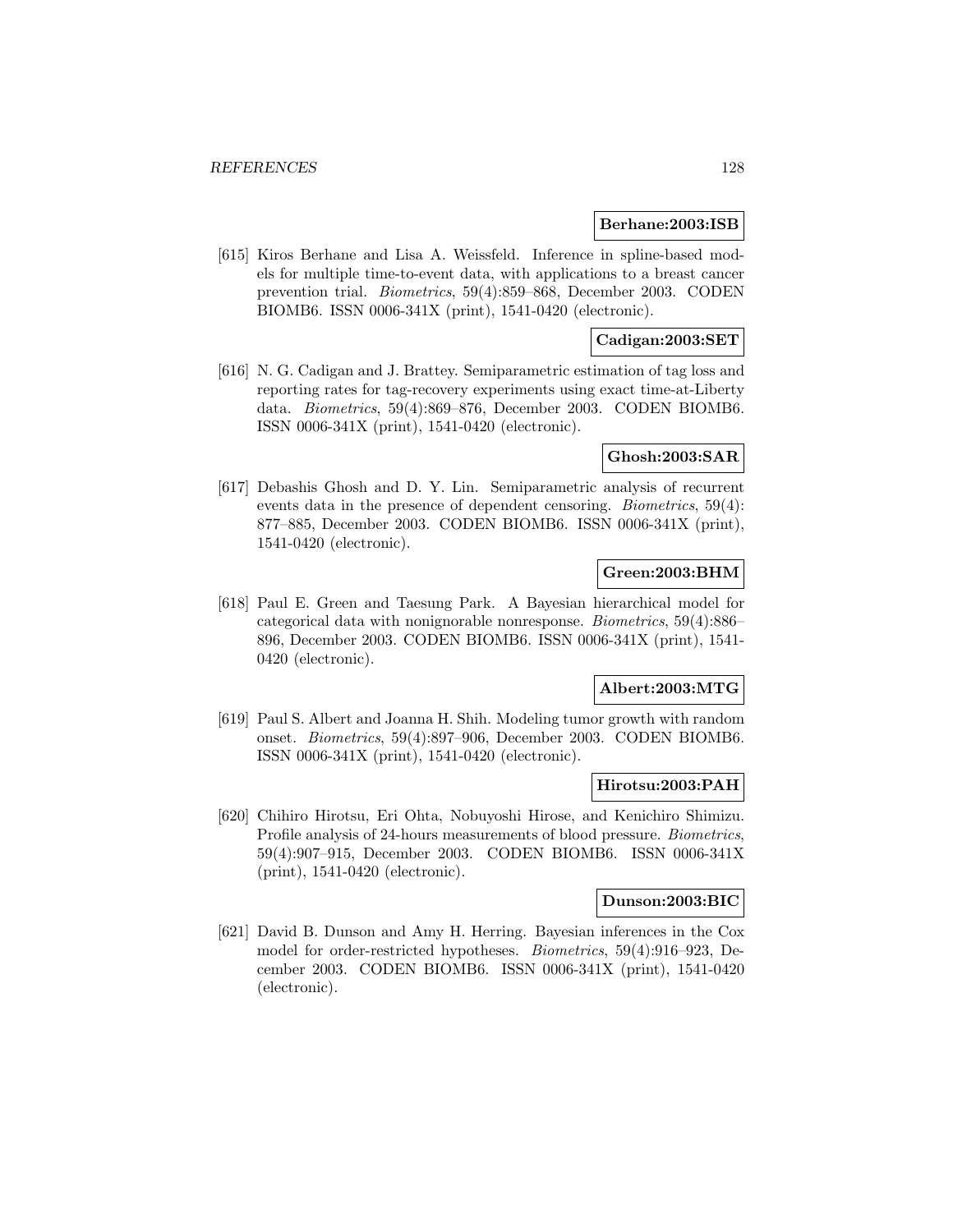#### **Marques:2003:ICS**

[622] Fernanda F. C. Marques and Stephen T. Buckland. Incorporating covariates into standard line transect analyses. Biometrics, 59(4):924–935, December 2003. CODEN BIOMB6. ISSN 0006-341X (print), 1541-0420 (electronic).

# **Dukic:2003:MAD**

[623] V. Dukic and C. Gatsonis. Meta-analysis of diagnostic test accuracy assessment studies with varying number of thresholds. Biometrics, 59(4): 936–946, December 2003. CODEN BIOMB6. ISSN 0006-341X (print), 1541-0420 (electronic).

### **Meier:2003:DPH**

[624] Amalia S. Meier, Barbra A. Richardson, and James P. Hughes. Discrete proportional hazards models for mismeasured outcomes. Biometrics, 59(4):947–954, December 2003. CODEN BIOMB6. ISSN 0006-341X (print), 1541-0420 (electronic).

# **Zhu:2003:MDB**

[625] Jun Zhu, Jens C. Eickhoff, and Mark S. Kaiser. Modeling the dependence between number of trials and success probability in beta-binomial-Poisson mixture distributions. Biometrics, 59(4):955–961, December 2003. CODEN BIOMB6. ISSN 0006-341X (print), 1541-0420 (electronic).

### **He:2003:BMA**

[626] Chong Z. He. Bayesian modeling of age-specific survival in bird nesting studies under irregular visits. Biometrics, 59(4):962–973, December 2003. CODEN BIOMB6. ISSN 0006-341X (print), 1541-0420 (electronic).

#### **Schweder:2003:AEM**

[627] Tore Schweder. Abundance estimation from multiple photo surveys: Confidence distributions and reduced likelihoods for bowhead whales off Alaska. Biometrics, 59(4):974–983, December 2003. CODEN BIOMB6. ISSN 0006-341X (print), 1541-0420 (electronic).

### **Peterson:2003:ULC**

[628] Derick R. Peterson, Hongwei Zhao, and Sara Eapen. Using local correlation in kernel-based smoothers for dependent data. Biometrics, 59(4): 984–991, December 2003. CODEN BIOMB6. ISSN 0006-341X (print), 1541-0420 (electronic).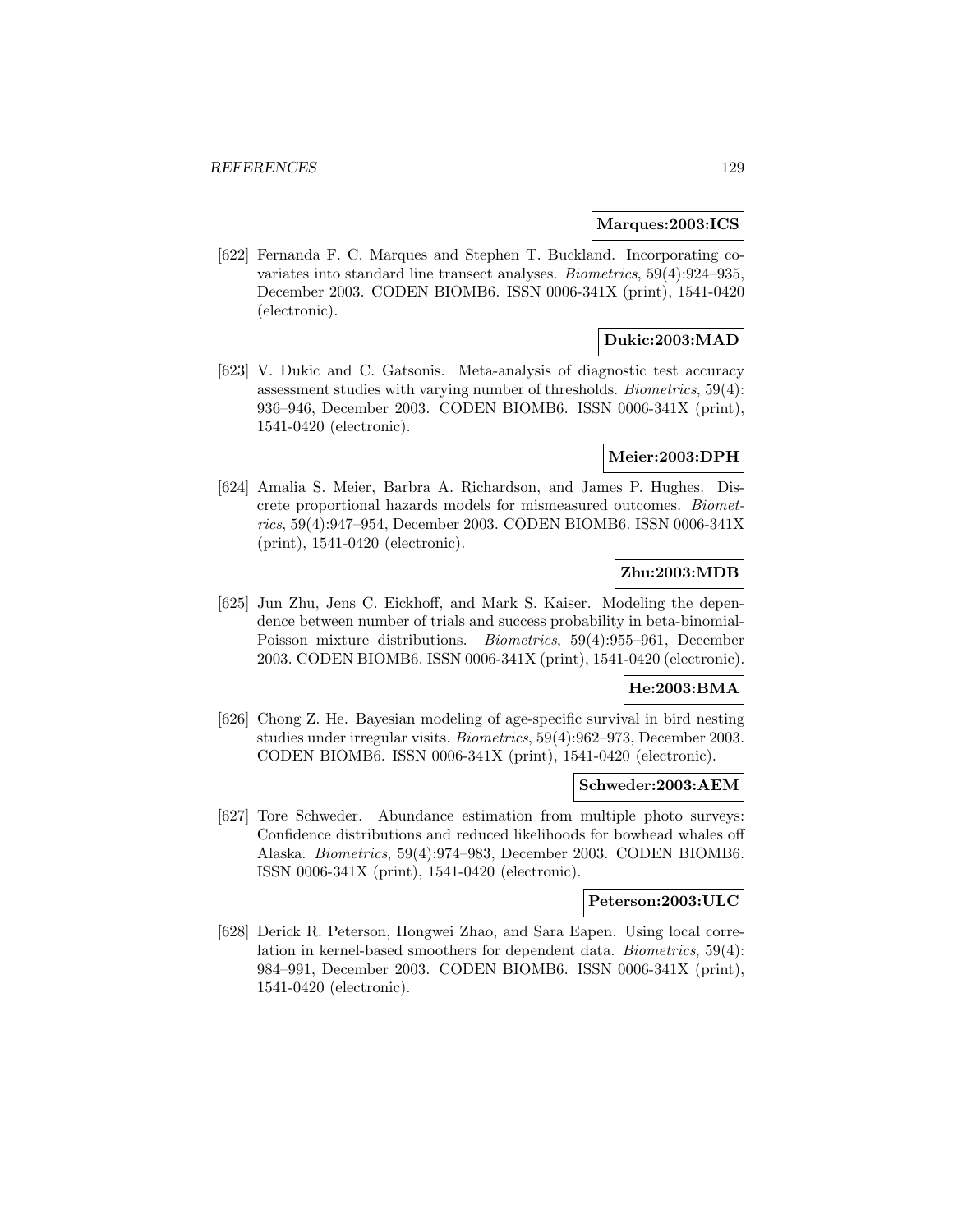### **Ghosh:2003:PDM**

[629] Debashis Ghosh. Penalized discriminant methods for the classification of tumors from gene expression data. Biometrics, 59(4):992–1000, December 2003. CODEN BIOMB6. ISSN 0006-341X (print), 1541-0420 (electronic).

# **Ivanova:2003:NDF**

[630] Anastasia Ivanova. A new dose-finding design for bivariate outcomes. Biometrics, 59(4):1001–1007, December 2003. CODEN BIOMB6. ISSN 0006-341X (print), 1541-0420 (electronic).

# **Tian:2003:EPL**

[631] L. Tian, W. Wang, and L. J. Wei. Estimating predictors for long- or short-term survivors. Biometrics, 59(4):1008–1015, December 2003. CO-DEN BIOMB6. ISSN 0006-341X (print), 1541-0420 (electronic).

### **Lu:2003:MHD**

[632] Zudi Lu, Yer Van Hui, and Andy H. Lee. Minimum Hellinger distance estimation for finite mixtures of Poisson regression models and its applications. Biometrics, 59(4):1016–1026, December 2003. CODEN BIOMB6. ISSN 0006-341X (print), 1541-0420 (electronic).

### **Nam:2003:HST**

[633] Jun mo Nam. Homogeneity score test for the intraclass version of the kappa statistics and sample-size determination in multiple or stratified studies. Biometrics, 59(4):1027–1035, December 2003. CODEN BIOMB6. ISSN 0006-341X (print), 1541-0420 (electronic).

### **Scheike:2003:EAC**

[634] Thomas H. Scheike and Mei-Jie Zhang. Extensions and applications of the Cox–Aalen survival model. Biometrics, 59(4):1036–1045, December 2003. CODEN BIOMB6. ISSN 0006-341X (print), 1541-0420 (electronic).

### **Leon:2003:SET**

[635] Selene Leon, Anastasios A. Tsiatis, and Marie Davidian. Semiparametric estimation of treatment effect in a pretest-posttest study. Biometrics, 59 (4):1046–1055, December 2003. CODEN BIOMB6. ISSN 0006-341X (print), 1541-0420 (electronic).

# **Al-Saidy:2003:CBL**

[636] Obaid M. Al-Saidy, Walter W. Piegorsch, R. Webster West, and Daniela K. Nitcheva. Confidence bands for low-dose risk estimation with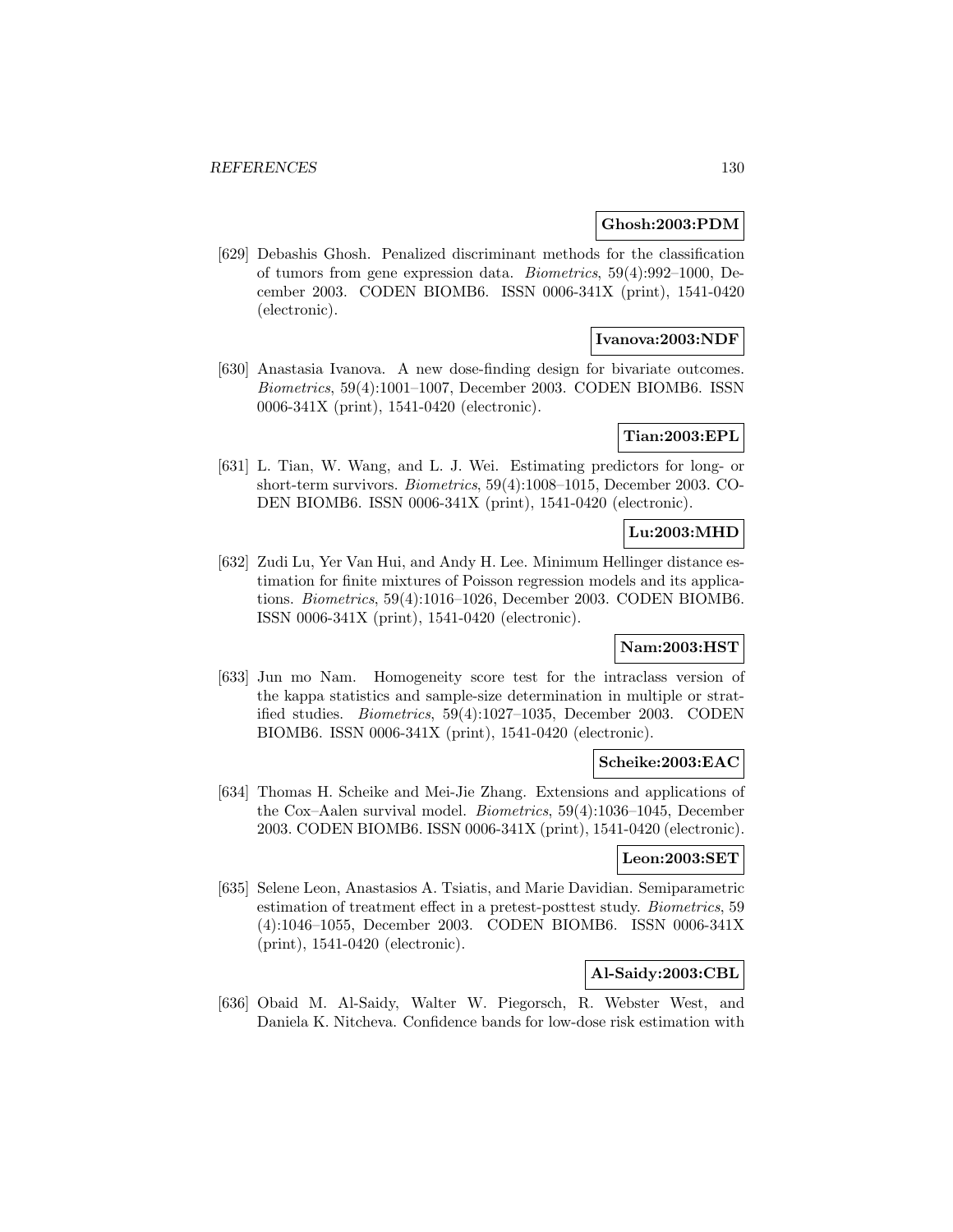quantal response data. Biometrics, 59(4):1056–1062, December 2003. CODEN BIOMB6. ISSN 0006-341X (print), 1541-0420 (electronic).

### **Dewanji:2003:ECR**

[637] Anup Dewanji and Debasis Sengupta. Estimation of competing risks with general missing pattern in failure types. Biometrics, 59(4):1063–1070, December 2003. CODEN BIOMB6. ISSN 0006-341X (print), 1541-0420 (electronic).

## **Tsai:2003:EFD**

[638] Chen-An Tsai, Huey miin Hsueh, and James J. Chen. Estimation of false discovery rates in multiple testing: Application to gene microarray data. Biometrics, 59(4):1071–1081, December 2003. CODEN BIOMB6. ISSN 0006-341X (print), 1541-0420 (electronic).

## **Zhou:2003:BOM**

[639] Xiaojie Zhou, Lawrence Joseph, David B. Wolfson, and Patrick Bélisle. A Bayesian A-optimal and model robust design criterion. Biometrics, 59(4):1082–1088, December 2003. CODEN BIOMB6. ISSN 0006-341X (print), 1541-0420 (electronic).

# **Rosner:2003:ICE**

[640] Bernard Rosner, Robert J. Glynn, and Mei-Ling Ting Lee. Incorporation of clustering effects for the Wilcoxon rank sum test: a largesample approach. Biometrics, 59(4):1089–1098, December 2003. CODEN BIOMB6. ISSN 0006-341X (print), 1541-0420 (electronic).

### **Zhang:2003:GFP**

[641] Ying Zhang and Mortaza Jamshidian. The gamma-frailty Poisson model for the nonparametric estimation of panel count data. Biometrics, 59(4): 1099–1106, December 2003. CODEN BIOMB6. ISSN 0006-341X (print), 1541-0420 (electronic).

### **Shoukri:2003:ICE**

[642] M. M. Shoukri, M. H. Asyali, and S. D. Walter. Issues of cost and efficiency in the design of reliability studies. Biometrics, 59(4):1107–1112, December 2003. CODEN BIOMB6. ISSN 0006-341X (print), 1541-0420 (electronic).

# **Hwang:2003:ECR**

[643] Wen-Han Hwang and Steve Y. H. Huang. Estimation in capture– recapture models when covariates are subject to measurement errors.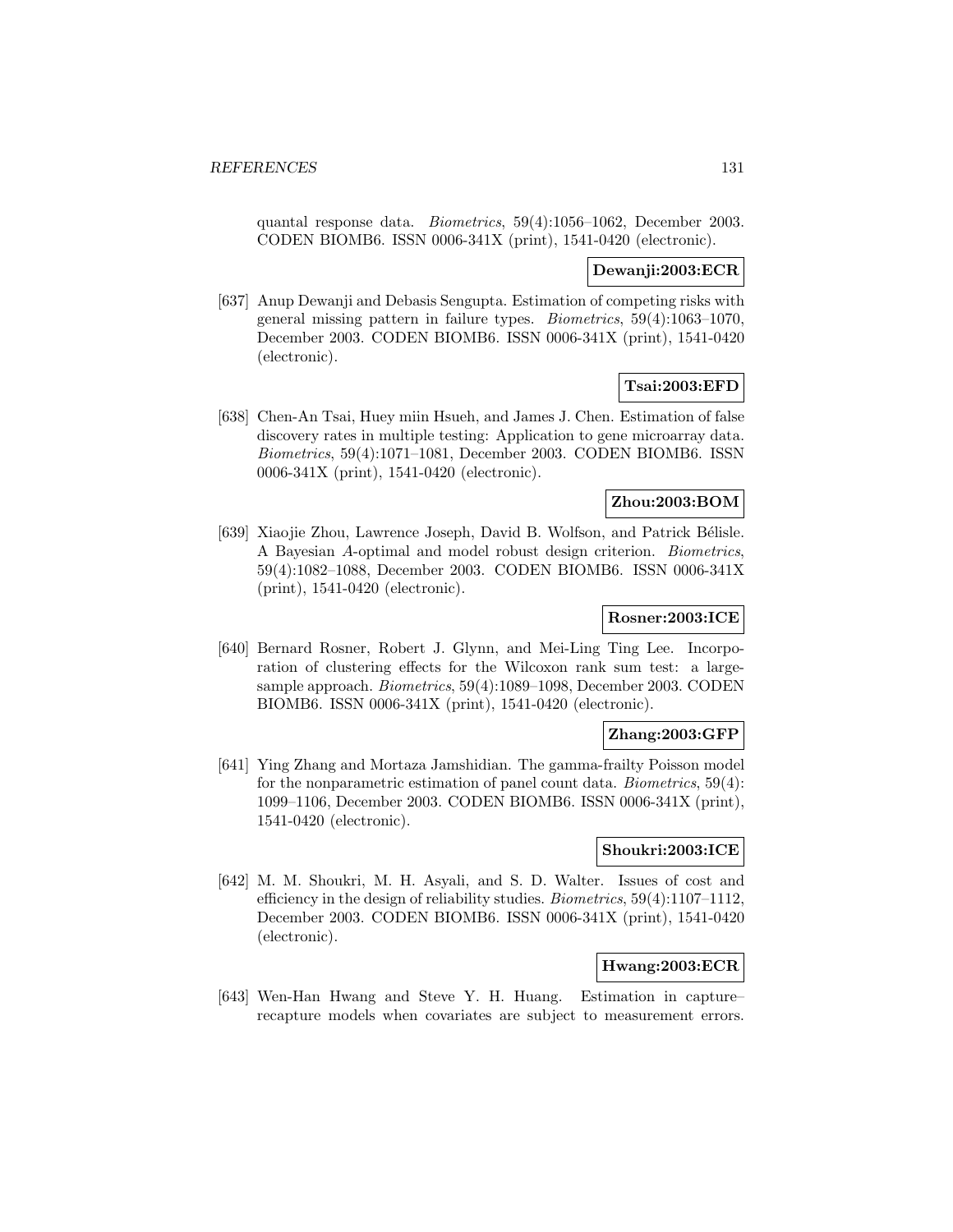Biometrics, 59(4):1113–1122, December 2003. CODEN BIOMB6. ISSN 0006-341X (print), 1541-0420 (electronic).

## **Link:2003:NPS**

[644] William A. Link. Nonidentifiability of population size from capture– recapture data with heterogeneous detection probabilities. Biometrics, 59(4):1123–1130, December 2003. CODEN BIOMB6. ISSN 0006-341X (print), 1541-0420 (electronic).

## **Wouters:2003:GEG**

[645] Luc Wouters, Hinrich W. Göhlmann, Luc Bijnens, Stefan U. Kass, Geert Molenberghs, and Paul J. Lewi. Graphical exploration of gene expression data: a comparative study of three multivariate methods. Biometrics, 59(4):1131–1139, December 2003. CODEN BIOMB6. ISSN 0006-341X (print), 1541-0420 (electronic).

## **Stubbendick:2003:MLM**

[646] Amy L. Stubbendick and Joseph G. Ibrahim. Maximum likelihood methods for nonignorable missing responses and covariates in random effects models. Biometrics, 59(4):1140–1150, December 2003. CODEN BIOMB6. ISSN 0006-341X (print), 1541-0420 (electronic).

### **Heinze:2003:ELR**

[647] Georg Heinze, Michael Gnant, and Michael Schemper. Exact log-rank tests for unequal follow-up. Biometrics, 59(4):1151–1157, December 2003. CODEN BIOMB6. ISSN 0006-341X (print), 1541-0420 (electronic).

## **Kim:2003:SRS**

[648] Inyoung Kim, Noah D. Cohen, and Raymond J. Carroll. Semiparametric regression splines in matched case-control studies. Biometrics, 59(4): 1158–1169, December 2003. CODEN BIOMB6. ISSN 0006-341X (print), 1541-0420 (electronic).

# **Chan:2003:SAN**

[649] Ivan S. F. Chan, Nian-Sheng Tang, Man-Lai Tang, and Ping-Shing Chan. Statistical analysis of noninferiority trials with a rate ratio in smallsample matched-pair designs. Biometrics, 59(4):1170–1177, December 2003. CODEN BIOMB6. ISSN 0006-341X (print), 1541-0420 (electronic).

# **Wienke:2003:BFM**

[650] Andreas Wienke, Paul Lichtenstein, and Anatoli I. Yashin. A bivariate frailty model with a cure fraction for modeling familial correlations in dis-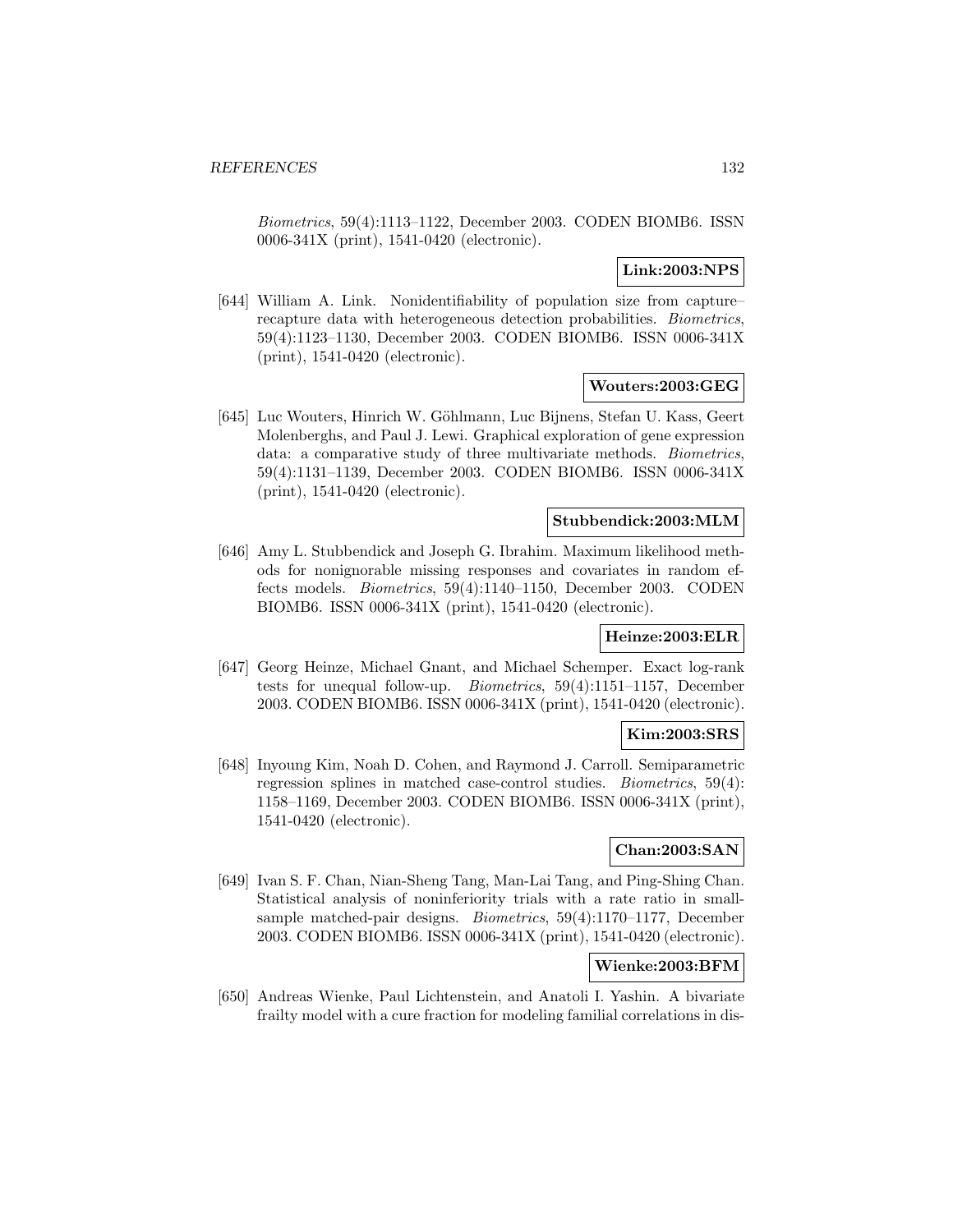eases. Biometrics, 59(4):1178–1183, December 2003. CODEN BIOMB6. ISSN 0006-341X (print), 1541-0420 (electronic).

### **Chatterjee:2003:UBS**

[651] Nilanjan Chatterjee and Joanna H. Shih. On use of bivariate survival models with cure fraction. Biometrics, 59(4):1184–1185, December 2003. CODEN BIOMB6. ISSN 0006-341X (print), 1541-0420 (electronic).

# **Laslett:2003:BSI**

[652] Geoff M. Laslett, J. Paige Eveson, and Tom Polacheck. Biological and statistical issues in fitting growth curves to capture-recapture data. Biometrics, 59(4):1186–1187, December 2003. CODEN BIOMB6. ISSN 0006-341X (print), 1541-0420 (electronic).

### **Cheng:2003:RLE**

[653] Yuk W. Cheng and Anthony Y. C. Kuk. Rejoinder to the letter to the Editors from G. M. Laslett, J. P. Eveson, and T. Polacheck. Biometrics, 59(4):1187–1189, December 2003. CODEN BIOMB6. ISSN 0006-341X (print), 1541-0420 (electronic).

# **Cottee:2003:BR**

[654] Michaela J. Cottee. Book reviews: 1. Biometrics, 59(4):1190–1191, December 2003. CODEN BIOMB6. ISSN 0006-341X (print), 1541-0420 (electronic).

### **Walker:2003:BR**

[655] S. G. Walker. Book reviews: 2. *Biometrics*, 59(4):1191, December 2003. CODEN BIOMB6. ISSN 0006-341X (print), 1541-0420 (electronic).

#### **Murray:2003:BR**

[656] S. Murray. Book reviews: 3. Biometrics, 59(4):1192–1193, December 2003. CODEN BIOMB6. ISSN 0006-341X (print), 1541-0420 (electronic).

# **Espejo:2003:BR**

[657] M. Ruiz Espejo. Book reviews: 4. Biometrics, 59(4):1193, December 2003. CODEN BIOMB6. ISSN 0006-341X (print), 1541-0420 (electronic).

# **Toutenburg:2003:BR**

[658] H. Toutenburg. Book reviews: 5. Biometrics, 59(4):1193–1194, December 2003. CODEN BIOMB6. ISSN 0006-341X (print), 1541-0420 (electronic).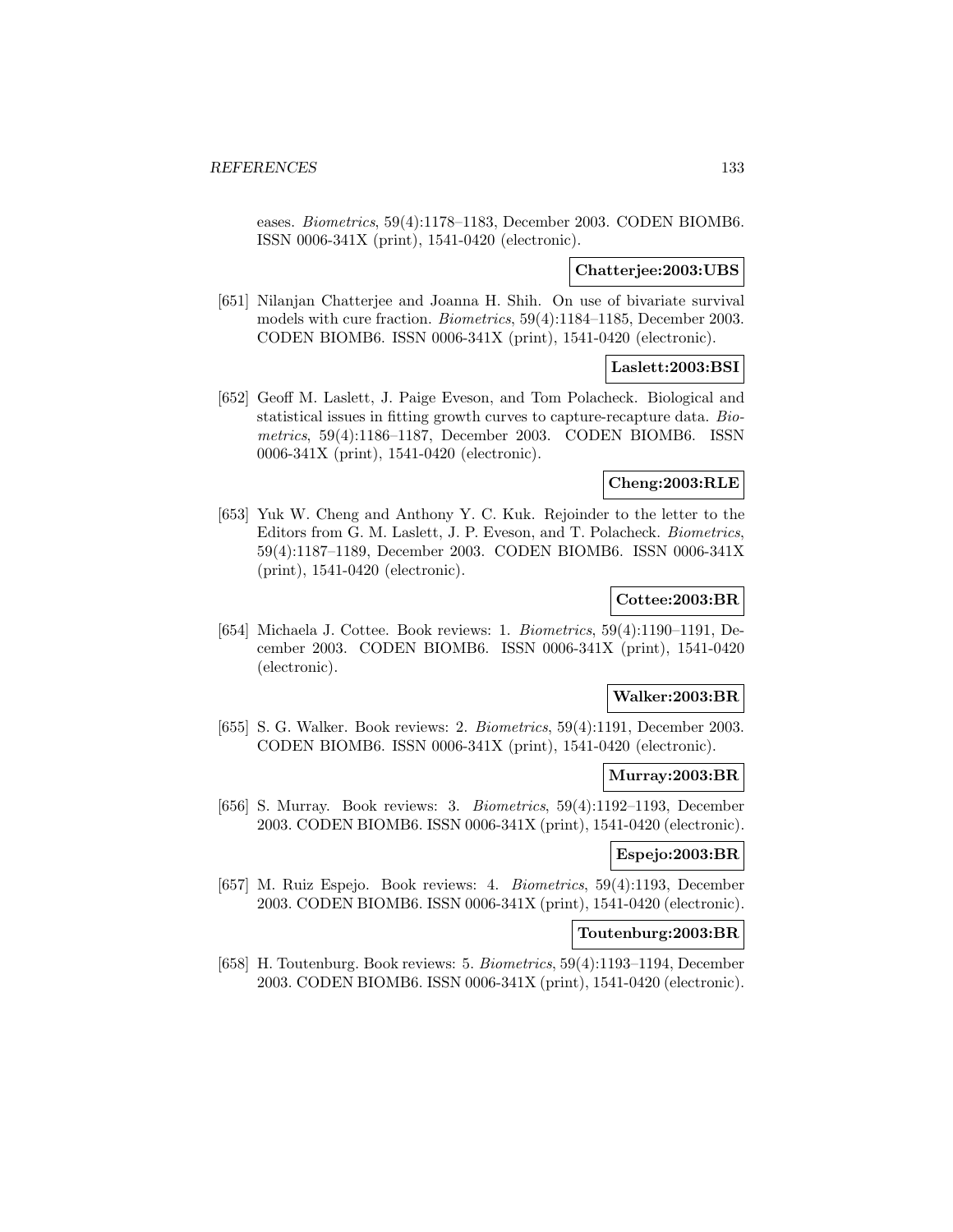### **Kubler:2003:BR**

[659] J. Kübler. Book reviews: 6. Biometrics, 59(4):1194–1195, December 2003. CODEN BIOMB6. ISSN 0006-341X (print), 1541-0420 (electronic).

#### **Anonymous:2003:BREc**

[660] Anonymous. Brief reports by the Editor. Biometrics, 59(4):1195–1196, December 2003. CODEN BIOMB6. ISSN 0006-341X (print), 1541-0420 (electronic).

### **Cullis:2004:RCE**

[661] Brian Cullis, Daniel Commenges, Mike Kenward, and Xihong Lin. Report of the Co-Editors — 2003. *Biometrics*,  $60(1)$ :vii–ix, March 2004. CODEN BIOMB6. ISSN 0006-341X (print), 1541-0420 (electronic).

# **Li:2004:CEG**

[662] Erning Li, Daowen Zhang, and Marie Davidian. Conditional estimation for generalized linear models when covariates are subject-specific parameters in a mixed model for longitudinal measurements. Biometrics, 60(1): 1–7, March 2004. CODEN BIOMB6. ISSN 0006-341X (print), 1541-0420 (electronic).

# **Zhang:2004:GLM**

[663] Daowen Zhang. Generalized linear mixed models with varying coefficients for longitudinal data. Biometrics, 60(1):8–15, March 2004. CODEN BIOMB6. ISSN 0006-341X (print), 1541-0420 (electronic).

### **Hall:2004:MMN**

[664] Daniel B. Hall and Michael Clutter. Multivariate multilevel nonlinear mixed effects models for timber yield predictions. Biometrics, 60(1):16– 24, March 2004. CODEN BIOMB6. ISSN 0006-341X (print), 1541-0420 (electronic).

# **Han:2004:BED**

[665] Cong Han and Kathryn Chaloner. Bayesian experimental design for nonlinear mixed-effects models with application to HIV dynamics. Biometrics, 60(1):25–33, March 2004. CODEN BIOMB6. ISSN 0006-341X (print), 1541-0420 (electronic).

# **Sinha:2004:BAA**

[666] Debajyoti Sinha and Tapabrata Maiti. A Bayesian approach for the analysis of panel-count data with dependent termination. Biometrics,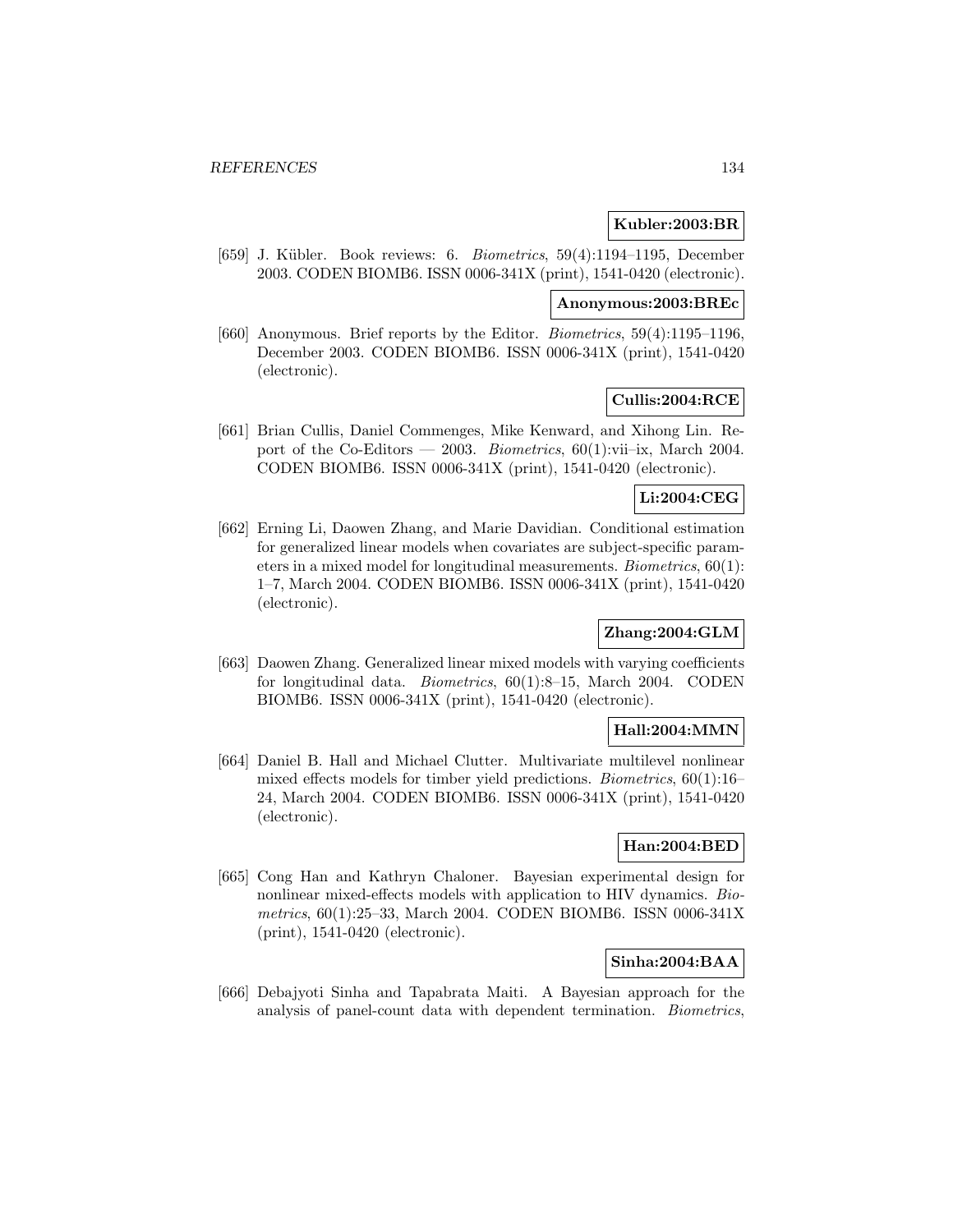60(1):34–40, March 2004. CODEN BIOMB6. ISSN 0006-341X (print), 1541-0420 (electronic).

# **Sinha:2004:BSM**

[667] Samiran Sinha, Bhramar Mukherjee, and Malay Ghosh. Bayesian semiparametric modeling for matched case-control studies with multiple disease states. Biometrics, 60(1):41–49, March 2004. CODEN BIOMB6. ISSN 0006-341X (print), 1541-0420 (electronic).

## **Oleson:2004:HBM**

[668] Jacob J. Oleson and Chong Z. He. Hierarchical Bayesian modeling in dichotomous processes in the presence of nonresponse. *Biometrics*, 60 (1):50–59, March 2004. CODEN BIOMB6. ISSN 0006-341X (print), 1541-0420 (electronic).

### **Sisson:2004:BPE**

[669] S. A. Sisson and M. A. Hurn. Bayesian point estimation of quantitative trait loci. Biometrics, 60(1):60–68, March 2004. CODEN BIOMB6. ISSN 0006-341X (print), 1541-0420 (electronic).

# **Czika:2004:PMT**

[670] Wendy Czika and B. S. Weir. Properties of the multiallelic trend test. Biometrics, 60(1):69–74, March 2004. CODEN BIOMB6. ISSN 0006- 341X (print), 1541-0420 (electronic).

### **Leon:2004:FFD**

[671] Larry F. León and Chih-Ling Tsai. Functional form diagnostics for Cox's proportional hazards model. Biometrics, 60(1):75–84, March 2004. CO-DEN BIOMB6. ISSN 0006-341X (print), 1541-0420 (electronic).

# **Larsen:2004:JAT**

[672] Klaus Larsen. Joint analysis of time-to-event and multiple binary indicators of latent classes. Biometrics, 60(1):85–92, March 2004. CODEN BIOMB6. ISSN 0006-341X (print), 1541-0420 (electronic).

# **Su:2004:MST**

[673] Xiaogang Su and Juanjuan Fan. Multivariate survival trees: a maximum likelihood approach based on frailty models. Biometrics, 60(1):93–99, March 2004. CODEN BIOMB6. ISSN 0006-341X (print), 1541-0420 (electronic).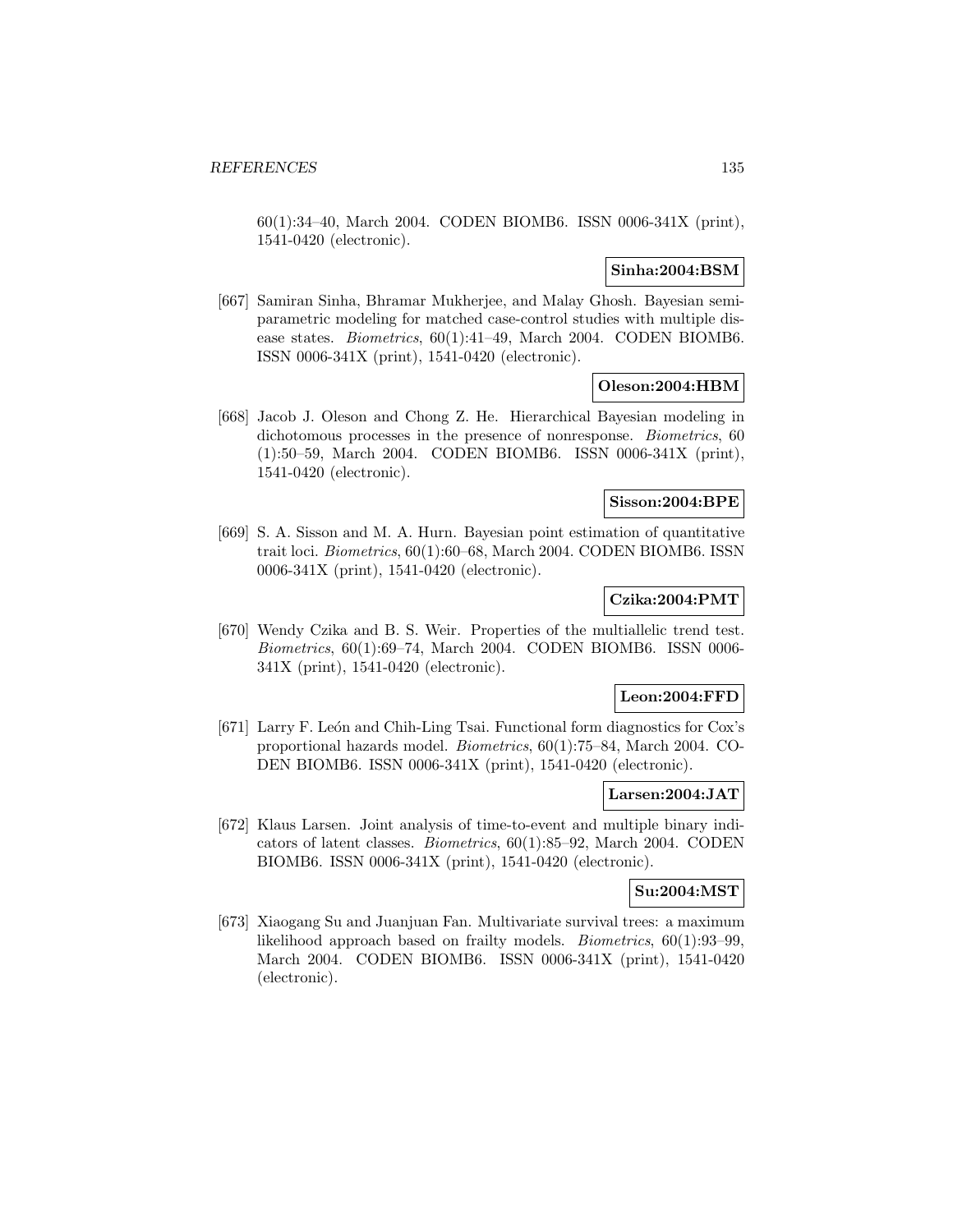### **Rivest:2004:LMR**

[674] Louis-Paul Rivest and Gaétan Daigle. Loglinear models for the robust design in mark-recapture experiments. Biometrics, 60(1):100–107, March 2004. CODEN BIOMB6. ISSN 0006-341X (print), 1541-0420 (electronic).

# **Royle:2004:MME**

[675] J. Andrew Royle. N-mixture models for estimating population size from spatially replicated counts. Biometrics, 60(1):108–115, March 2004. CO-DEN BIOMB6. ISSN 0006-341X (print), 1541-0420 (electronic).

# **Chen:2004:EFA**

[676] Jiahua Chen, Mary E. Thompson, and Changbao Wu. Estimation of fish abundance indices based on scientific research trawl surveys. Biometrics, 60(1):116–123, March 2004. CODEN BIOMB6. ISSN 0006-341X (print), 1541-0420 (electronic).

## **Wahed:2004:OES**

[677] Abdus S. Wahed and Anastasios A. Tsiatis. Optimal estimator for the survival distribution and related quantities for treatment policies in twostage randomization designs in clinical trials. *Biometrics*,  $60(1):124-133$ , March 2004. CODEN BIOMB6. ISSN 0006-341X (print), 1541-0420 (electronic).

# **Kosorok:2004:DAG**

[678] Michael R. Kosorok, Shi Yuanjun, and David L. DeMets. Design and analysis of group sequential clinical trials with multiple primary endpoints. Biometrics, 60(1):134–145, March 2004. CODEN BIOMB6. ISSN 0006-341X (print), 1541-0420 (electronic).

#### **Copas:2004:BPB**

[679] John Copas and Dan Jackson. A bound for publication bias based on the fraction of unpublished studies. Biometrics, 60(1):146–153, March 2004. CODEN BIOMB6. ISSN 0006-341X (print), 1541-0420 (electronic).

### **Scharfstein:2004:CBP**

[680] Daniel O. Scharfstein, Charles F. Manski, and James C. Anthony. On the construction of bounds in prospective studies with missing ordinal outcomes: Application to the good behavior game trial. Biometrics, 60 (1):154–164, March 2004. CODEN BIOMB6. ISSN 0006-341X (print), 1541-0420 (electronic).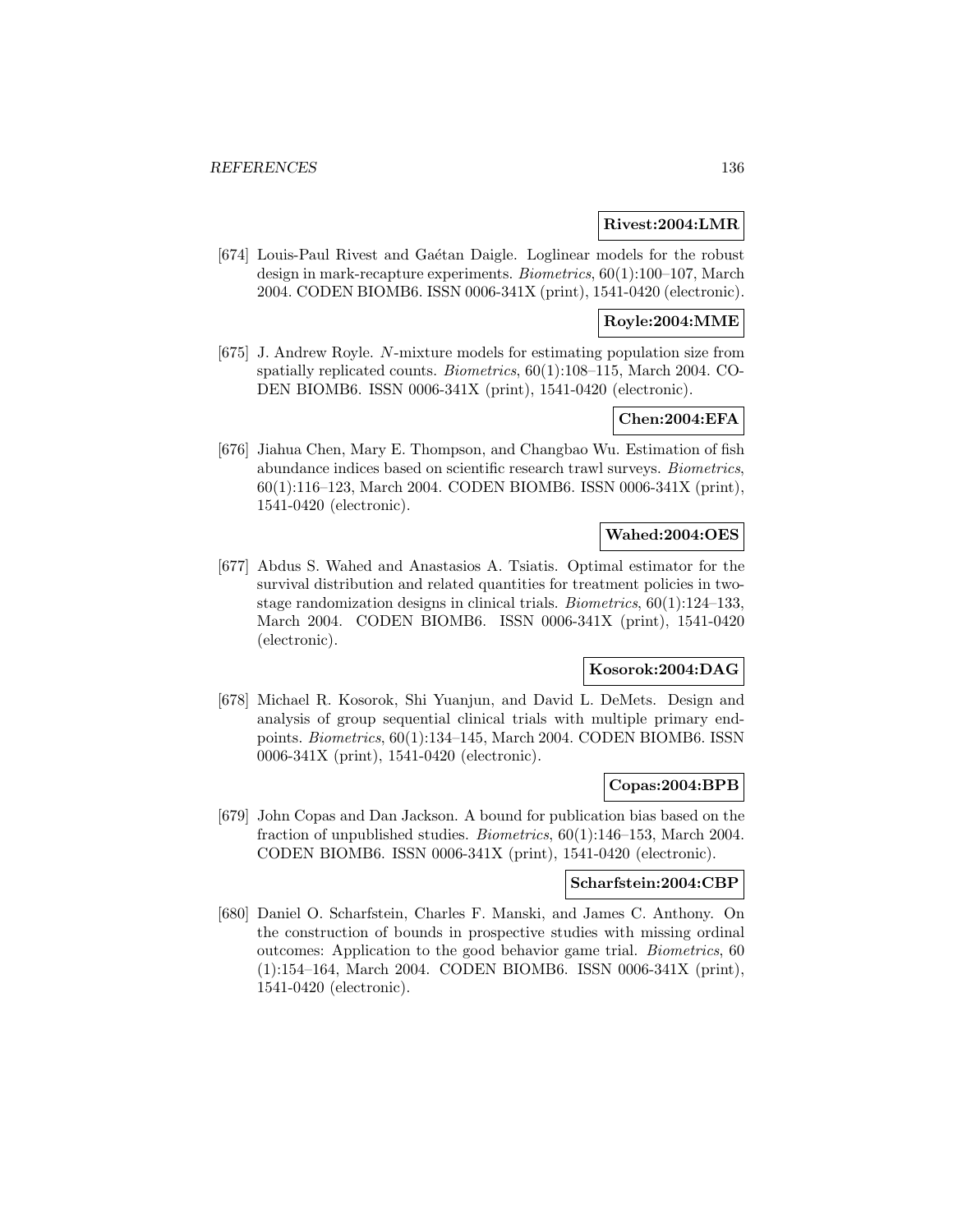#### **Johnson:2004:SSC**

[681] Wesley O. Johnson, Chun-Lung Su, Ian A. Gardner, and Ronald Christensen. Sample size calculations for surveys to substantiate freedom of populations from infectious agents. Biometrics, 60(1):165–171, March 2004. CODEN BIOMB6. ISSN 0006-341X (print), 1541-0420 (electronic).

# **Freedman:2004:NMD**

[682] Laurence S. Freedman, Vitaly Fainberg, Victor Kipnis, Douglas Midthune, and Raymond J. Carroll. A new method for dealing with measurement error in explanatory variables of regression models. Biometrics, 60(1):172–181, March 2004. CODEN BIOMB6. ISSN 0006-341X (print), 1541-0420 (electronic).

### **Bryant:2004:SMC**

[683] John Bryant and James J. Dignam. Semiparametric models for cumulative incidence functions. Biometrics, 60(1):182–190, March 2004. CO-DEN BIOMB6. ISSN 0006-341X (print), 1541-0420 (electronic).

# **Pinsky:2004:ELS**

[684] Paul F. Pinsky. An early- and late-stage convolution model for disease natural history. Biometrics, 60(1):191–198, March 2004. CODEN BIOMB6. ISSN 0006-341X (print), 1541-0420 (electronic).

## **Yasui:2004:PSL**

[685] Yutaka Yasui, Margaret Pepe, Li Hsu, Bao-Ling Adam, and Ziding Feng. Partially supervised learning using an EM-boosting algorithm. Biometrics, 60(1):199–206, March 2004. CODEN BIOMB6. ISSN 0006-341X (print), 1541-0420 (electronic).

#### **MacEachern:2004:JPS**

[686] Steven N. MacEachern, Elizabeth A. Stasny, and Douglas A. Wolfe. Judgement post-stratification with imprecise rankings. Biometrics, 60 (1):207–215, March 2004. CODEN BIOMB6. ISSN 0006-341X (print), 1541-0420 (electronic).

# **Han:2004:EAD**

[687] Karen E. Han, Paul J. Catalano, Pralay Senchaudhuri, and Cyrus Mehta. Exact analysis of dose response for multiple correlated binary outcomes. Biometrics, 60(1):216–224, March 2004. CODEN BIOMB6. ISSN 0006- 341X (print), 1541-0420 (electronic).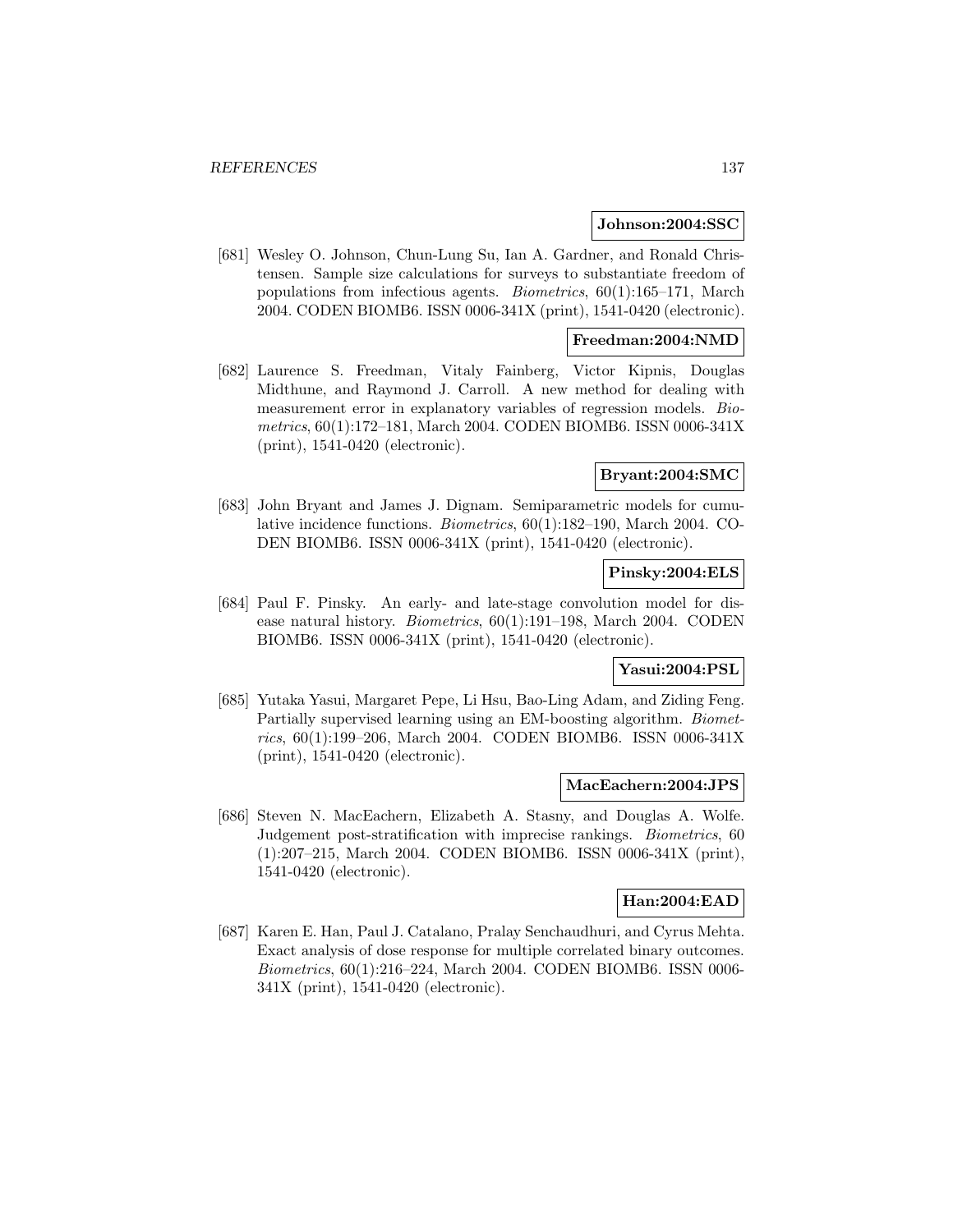### **Chan:2004:TCS**

[688] K. S. Chan, H. Tong, and N. Chr. Stenseth. Testing for common structures in a panel of threshold models. Biometrics, 60(1):225–232, March 2004. CODEN BIOMB6. ISSN 0006-341X (print), 1541-0420 (electronic).

### **Rosenbaum:2004:COO**

[689] Paul R. Rosenbaum. The case-only odds ratio as a causal parameter. Biometrics, 60(1):233–240, March 2004. CODEN BIOMB6. ISSN 0006- 341X (print), 1541-0420 (electronic).

# **Bilder:2004:TMI**

[690] Christopher R. Bilder and Thomas M. Loughin. Testing for marginal independence between two categorical variables with multiple responses. Biometrics, 60(1):241–248, March 2004. CODEN BIOMB6. ISSN 0006- 341X (print), 1541-0420 (electronic).

#### **Pfeiffer:2004:MER**

[691] Ruth M. Pfeiffer, Sam Mbulaiteye, and Eric Engels. A model to estimate risk of infection with human herpesvirus 8 associated with transfusion from cross-sectional data. Biometrics, 60(1):249–256, March 2004. CO-DEN BIOMB6. ISSN 0006-341X (print), 1541-0420 (electronic).

#### **Lu:2004:AEN**

[692] Shou-En Lu, Yong Lin, and Wei-Chung Joe Shih. Analyzing excessive no changes in clinical trials with clustered data. Biometrics, 60(1):257– 267, March 2004. CODEN BIOMB6. ISSN 0006-341X (print), 1541-0420 (electronic).

### **Banerjee:2004:PSC**

[693] Sudipto Banerjee and Bradley P. Carlin. Parametric spatial cure rate models for interval-censored time-to-relapse data. Biometrics, 60(1):268– 275, March 2004. CODEN BIOMB6. ISSN 0006-341X (print), 1541-0420 (electronic).

### **Perlman:2004:NOS**

[694] Michael D. Perlman and Lang Wu. A note on one-sided tests with multiple endpoints. Biometrics, 60(1):276–280, March 2004. CODEN BIOMB6. ISSN 0006-341X (print), 1541-0420 (electronic). See correction [1360].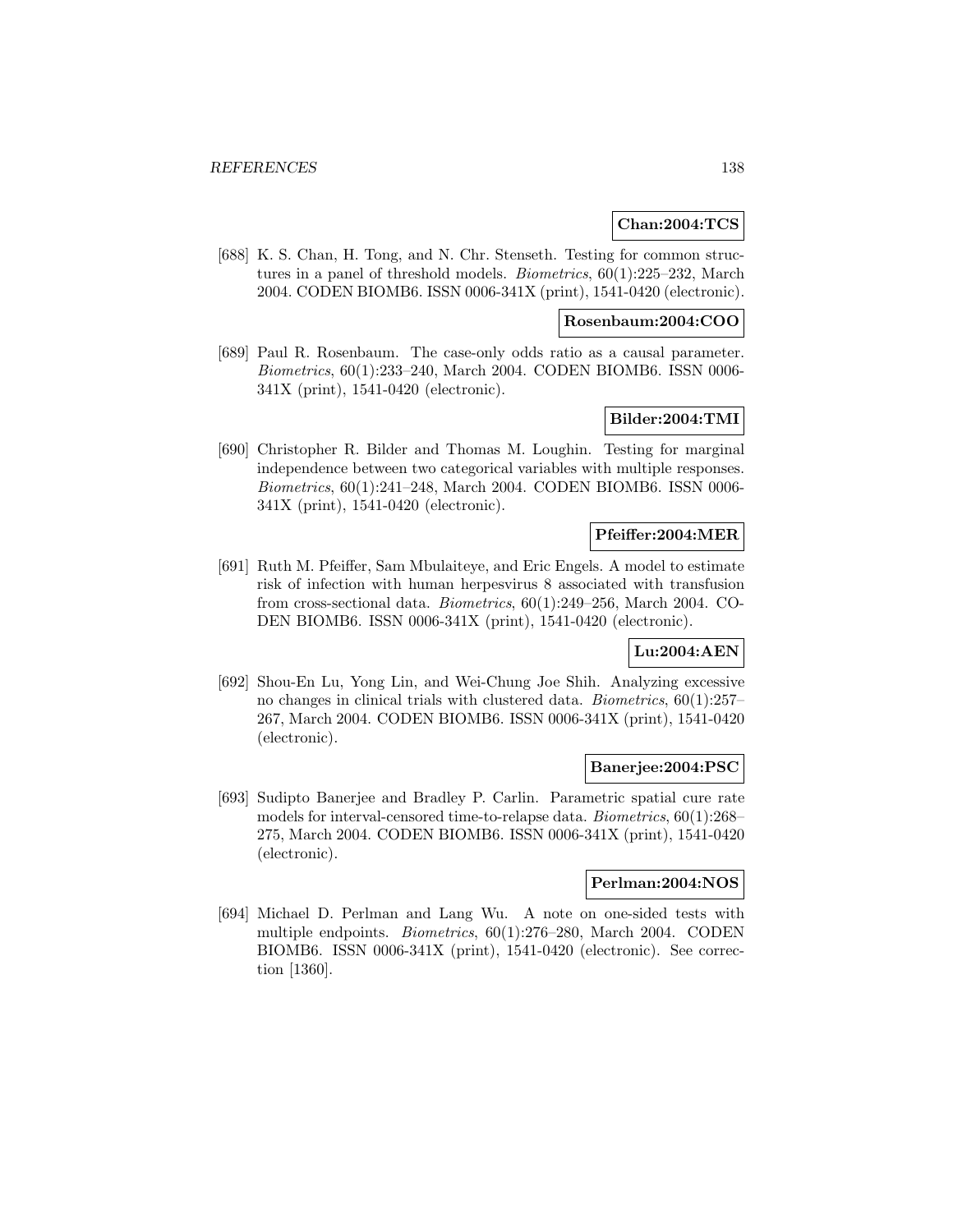## **Lin:2004:LPM**

[695] Haiqun Lin, Charles E. McCulloch, and Robert A. Rosenheck. Latent pattern mixture models for informative intermittent missing data in longitudinal studies. Biometrics, 60(2):295–305, June 2004. CODEN BIOMB6. ISSN 0006-341X (print), 1541-0420 (electronic).

# **Paik:2004:NMM**

[696] Myunghee Cho Paik. Nonignorable missingness in matched case-control data analyses. Biometrics, 60(2):306–314, June 2004. CODEN BIOMB6. ISSN 0006-341X (print), 1541-0420 (electronic).

### **Johnson:2004:EMR**

[697] Brent A. Johnson and Anastasios A. Tsiatis. Estimating mean response as a function of treatment duration in an observational study, where duration May be informatively censored. Biometrics, 60(2):315–323, June 2004. CODEN BIOMB6. ISSN 0006-341X (print), 1541-0420 (electronic).

# **Zucker:2004:IPH**

[698] David M. Zucker and Donna Spiegelman. Inference for the proportional hazards model with misclassified discrete-valued covariates. Biometrics, 60(2):324–334, June 2004. CODEN BIOMB6. ISSN 0006-341X (print), 1541-0420 (electronic).

# **Balasubramanian:2004:ATE**

[699] Raji Balasubramanian and Stephen W. Lagakos. Analyzing time-toevent data in a clinical trial when an unknown proportion of subjects has experienced the event at entry. Biometrics, 60(2):335–343, June 2004. CODEN BIOMB6. ISSN 0006-341X (print), 1541-0420 (electronic).

#### **OQuigley:2004:ERE**

[700] John O'Quigley and Loki Natarajan. Erosion of regression effect in a survival study. *Biometrics*,  $60(2):344-351$ , June 2004. CODEN BIOMB6. ISSN 0006-341X (print), 1541-0420 (electronic).

### **Dunson:2004:SFP**

[701] David B. Dunson and Zhen Chen. Selecting factors predictive of heterogeneity in multivariate event time data. Biometrics, 60(2):352–358, June 2004. CODEN BIOMB6. ISSN 0006-341X (print), 1541-0420 (electronic).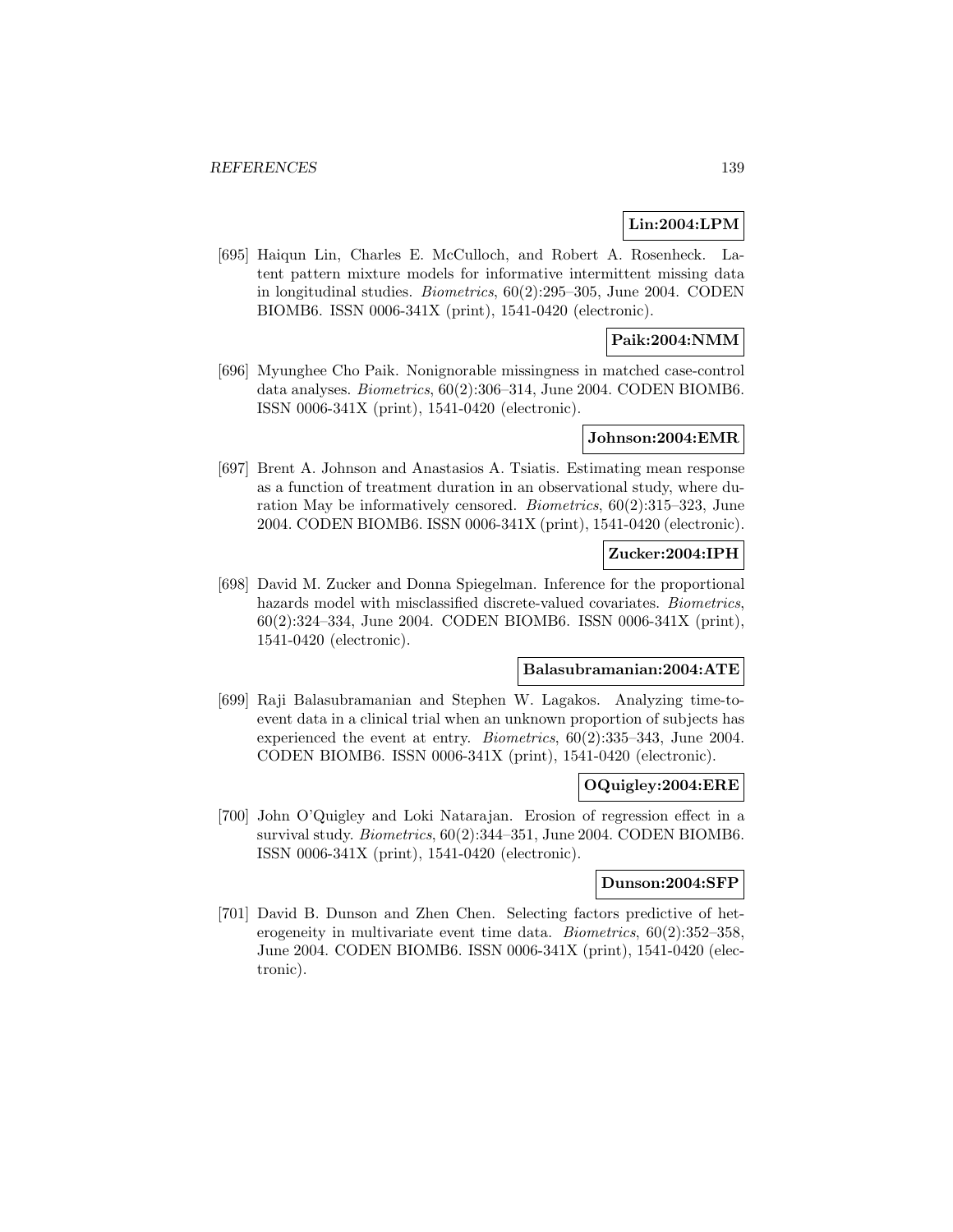### **McPeek:2004:BLU**

[702] Mary Sara McPeek, Xiaodong Wu, and Carole Ober. Best linear unbiased allele-frequency estimation in complex pedigrees. Biometrics, 60(2):359– 367, June 2004. CODEN BIOMB6. ISSN 0006-341X (print), 1541-0420 (electronic).

### **Nicolae:2004:MRI**

[703] Dan L. Nicolae and Augustine Kong. Measuring the relative information in allele-sharing linkage studies. Biometrics, 60(2):368–375, June 2004. CODEN BIOMB6. ISSN 0006-341X (print), 1541-0420 (electronic).

# **Kauermann:2004:MMD**

[704] Göran Kauermann and Paul Eilers. Modeling microarray data using a threshold mixture model. Biometrics, 60(2):376–387, June 2004. CO-DEN BIOMB6. ISSN 0006-341X (print), 1541-0420 (electronic).

### **Dendukuri:2004:BSS**

[705] Nandini Dendukuri, Elham Rahme, Patrick Bélisle, and Lawrence Joseph. Bayesian sample size determination for prevalence and diagnostic test studies in the absence of a gold standard test. Biometrics, 60(2):388–397, June 2004. CODEN BIOMB6. ISSN 0006-341X (print), 1541-0420 (electronic).

# **Neelon:2004:BIR**

[706] Brian Neelon and David B. Dunson. Bayesian isotonic regression and trend analysis. Biometrics, 60(2):398–406, June 2004. CODEN BIOMB6. ISSN 0006-341X (print), 1541-0420 (electronic).

#### **Gelman:2004:BAS**

[707] Andrew Gelman, Ginger L. Chew, and Michael Shnaidman. Bayesian analysis of serial dilution assays. Biometrics, 60(2):407–417, June 2004. CODEN BIOMB6. ISSN 0006-341X (print), 1541-0420 (electronic).

## **Berry:2004:AMA**

[708] Scott M. Berry and Donald A. Berry. Accounting for multiplicities in assessing drug safety: a three-level hierarchical mixture model. Biometrics, 60(2):418–426, June 2004. CODEN BIOMB6. ISSN 0006-341X (print), 1541-0420 (electronic).

# **Albert:2004:CNR**

[709] Paul S. Albert and Lori E. Dodd. A cautionary note on the robustness of latent class models for estimating diagnostic error without a gold stan-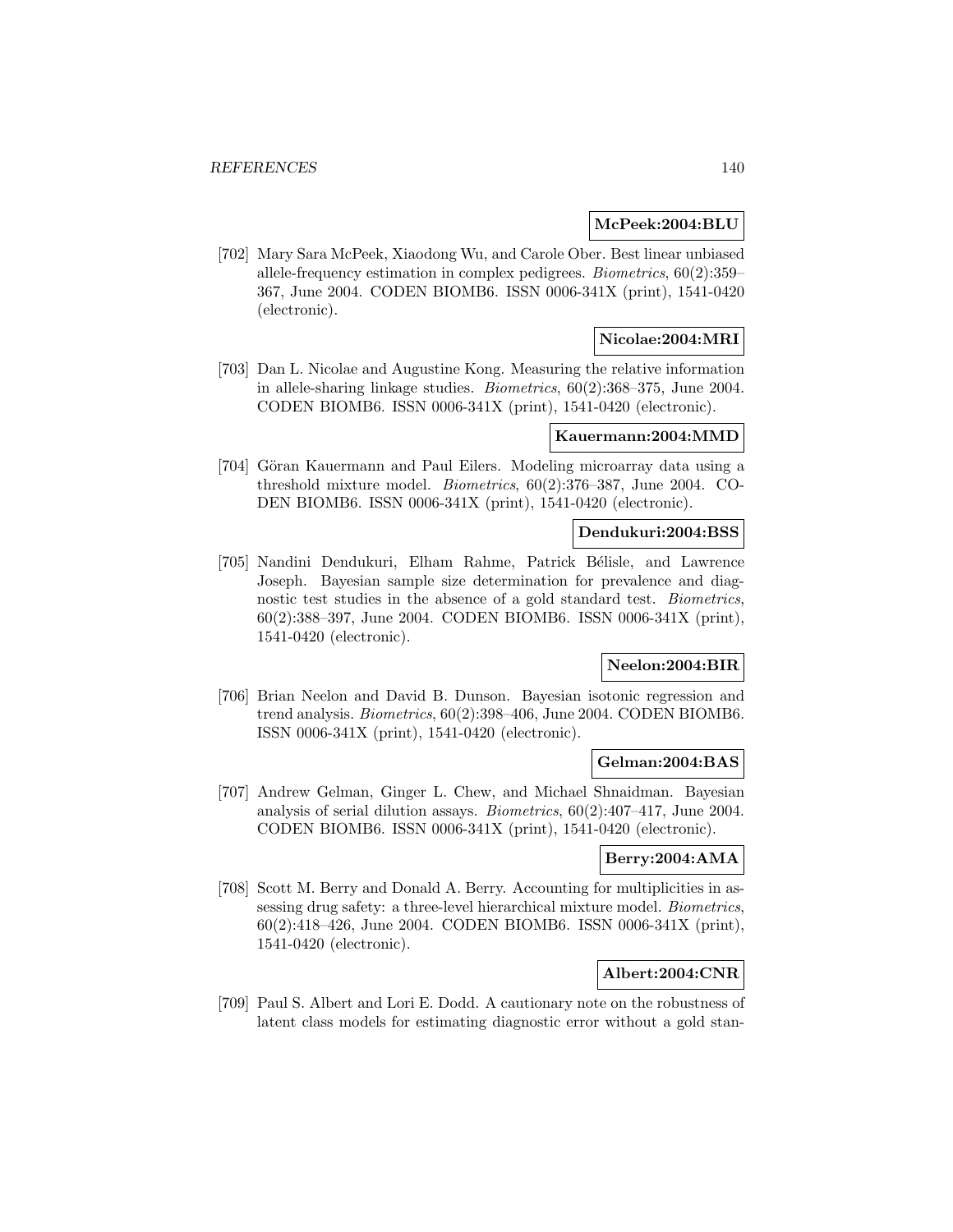dard. Biometrics, 60(2):427–435, June 2004. CODEN BIOMB6. ISSN 0006-341X (print), 1541-0420 (electronic).

# **Cook:2004:CMM**

[710] Richard J. Cook, Grace Y. Yi, Ker-Ai Lee, and Dafna D. Gladman. A conditional Markov model for clustered progressive multistate processes under incomplete observation. Biometrics, 60(2):436–443, June 2004. CODEN BIOMB6. ISSN 0006-341X (print), 1541-0420 (electronic).

# **Altman:2004:AGF**

[711] Rachel MacKay Altman. Assessing the goodness-of-fit of hidden Markov models. Biometrics, 60(2):444–450, June 2004. CODEN BIOMB6. ISSN 0006-341X (print), 1541-0420 (electronic).

# **Li:2004:PPM**

[712] Lang Li, Xihong Lin, Morton B. Brown, Suneel Gupta, and Kyung-Hoon Lee. A population pharmacokinetic model with time-dependent covariates measured with errors. Biometrics, 60(2):451–460, June 2004. CODEN BIOMB6. ISSN 0006-341X (print), 1541-0420 (electronic).

### **Brumback:2004:SMF**

[713] Lyndia C. Brumback and Mary J. Lindstrom. Self modeling with flexible, random time transformations. Biometrics, 60(2):461–470, June 2004. CODEN BIOMB6. ISSN 0006-341X (print), 1541-0420 (electronic).

# **Schoenberg:2004:TSS**

[714] Frederic Paik Schoenberg. Testing separability in spatial-temporal marked point processes. Biometrics, 60(2):471–481, June 2004. CO-DEN BIOMB6. ISSN 0006-341X (print), 1541-0420 (electronic).

# **Lin:2004:ATS**

[715] Yong Lin and Weichung J. Shih. Adaptive two-stage designs for singlearm Phase IIA cancer clinical trials. Biometrics, 60(2):482–490, June 2004. CODEN BIOMB6. ISSN 0006-341X (print), 1541-0420 (electronic).

# **Kwong:2004:MTE**

[716] Koon Shing Kwong, Siu Hung Cheung, and Wai Sum Chan. Multiple testing to establish superiority/equivalence of a new treatment compared with k standard treatments for unbalanced designs. *Biometrics*,  $60(2)$ : 491–498, June 2004. CODEN BIOMB6. ISSN 0006-341X (print), 1541- 0420 (electronic).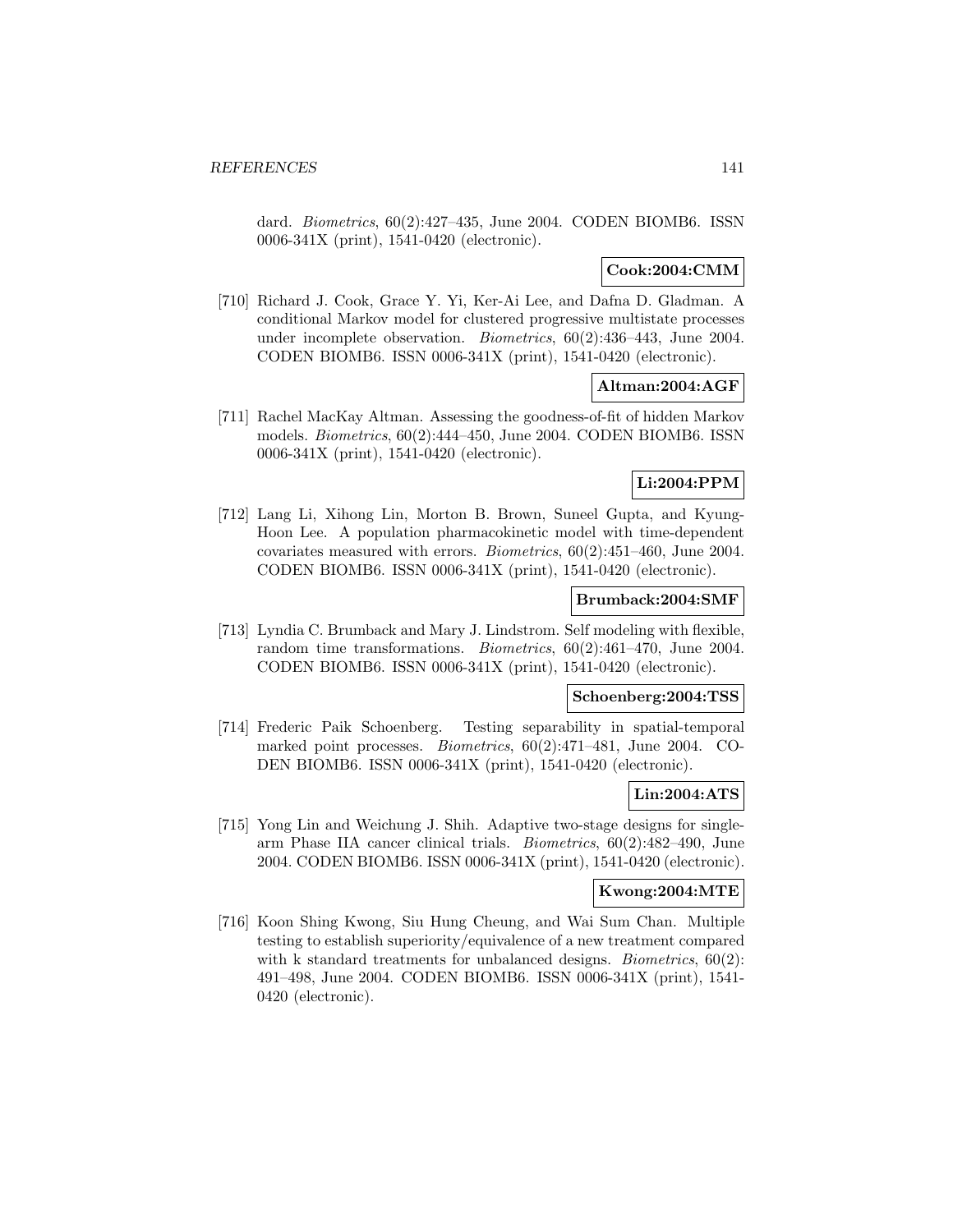#### **Fernandez-Duran:2004:CDB**

[717] J. J. Fernández-Durán. Circular distributions based on nonnegative trigonometric sums. Biometrics, 60(2):499–503, June 2004. CODEN BIOMB6. ISSN 0006-341X (print), 1541-0420 (electronic).

# **OBrien:2004:CSC**

[718] Sean M. O'Brien. Cutpoint selection for categorizing a continuous predictor. Biometrics, 60(2):504–509, June 2004. CODEN BIOMB6. ISSN 0006-341X (print), 1541-0420 (electronic).

### **Stanghellini:2004:MRS**

[719] Elena Stanghellini and Peter G. M. van der Heijden. A multiple-record systems estimation method that takes observed and unobserved heterogeneity into account. Biometrics, 60(2):510–516, June 2004. CODEN BIOMB6. ISSN 0006-341X (print), 1541-0420 (electronic).

### **Krzanowski:2004:BMA**

[720] W. J. Krzanowski. Biplots for multifactorial analysis of distance. Biometrics, 60(2):517–524, June 2004. CODEN BIOMB6. ISSN 0006-341X (print), 1541-0420 (electronic).

# **Gill:2004:SSI**

[721] Paramjit S. Gill. Small-sample inference for the comparison of means of log–normal distributions. Biometrics, 60(2):525–527, June 2004. CO-DEN BIOMB6. ISSN 0006-341X (print), 1541-0420 (electronic).

# **Pepe:2004:APV**

[722] Margaret Sullivan Pepe and Tianxi Cai. The analysis of placement values for evaluating discriminatory measures. Biometrics, 60(2):528–535, June 2004. CODEN BIOMB6. ISSN 0006-341X (print), 1541-0420 (electronic).

## **Millar:2004:SBE**

[723] Russell B. Millar. Sensitivity of Bayes estimators to hyper-parameters with an application to maximum yield from fisheries. *Biometrics*, 60 (2):536–542, June 2004. CODEN BIOMB6. ISSN 0006-341X (print), 1541-0420 (electronic).

#### **Larsen:2004:MRT**

[724] David R. Larsen and Paul L. Speckman. Multivariate regression trees for analysis of abundance data. Biometrics, 60(2):543–549, June 2004. CODEN BIOMB6. ISSN 0006-341X (print), 1541-0420 (electronic).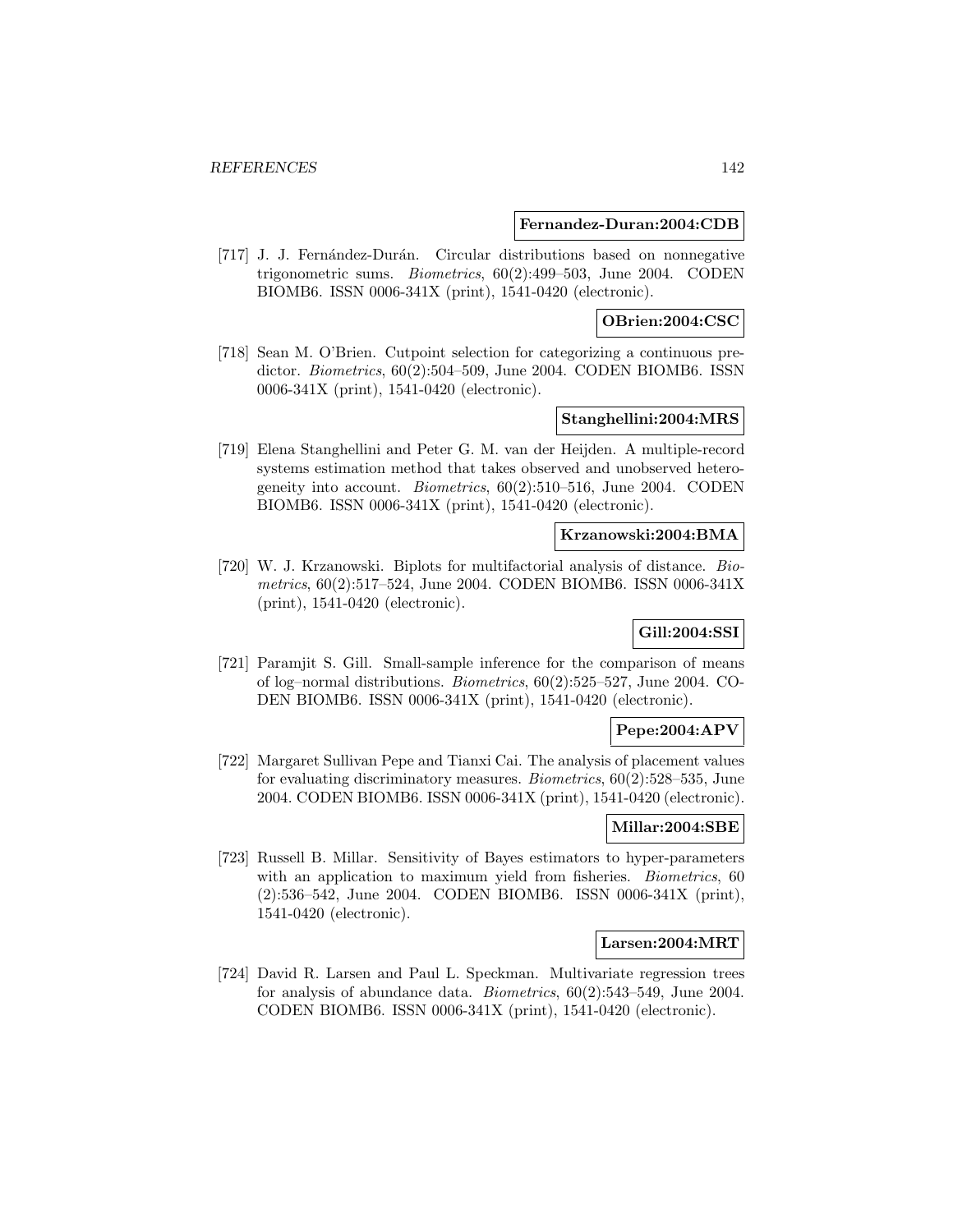### **Tang:2004:CIR**

[725] Man-Lai Tang, Nian-Sheng Tang, and Vincent J. Carey. Confidence interval for rate ratio in a  $2 \times 2$  table with structural zero: an application in assessing false-negative rate ratio when combining two diagnostic tests. Biometrics, 60(2):550–555, June 2004. CODEN BIOMB6. ISSN 0006- 341X (print), 1541-0420 (electronic).

# **Lui:2004:ARF**

[726] Kung-Jong Lui. The author replied as follows. Biometrics, 60(2):555, June 2004. CODEN BIOMB6. ISSN 0006-341X (print), 1541-0420 (electronic).

# **Wang:2004:GRS**

[727] You-Gan Wang, Zehua Chen, and Jianbin Liu. General ranked set sampling with cost considerations. Biometrics, 60(2):556–561, June 2004. CODEN BIOMB6. ISSN 0006-341X (print), 1541-0420 (electronic).

### **Bhattacharya:2004:BR**

[728] R. N. Bhattacharya. Book reviews: 1. Biometrics, 60(2):562–563, June 2004. CODEN BIOMB6. ISSN 0006-341X (print), 1541-0420 (electronic).

### **Didelez:2004:BRa**

[729] V. Didelez. Book reviews: 2. Biometrics, 60(2):563, June 2004. CODEN BIOMB6. ISSN 0006-341X (print), 1541-0420 (electronic).

## **Donev:2004:BR**

[730] A. Donev. Book reviews: 3. Biometrics, 60(2):564, June 2004. CODEN BIOMB6. ISSN 0006-341X (print), 1541-0420 (electronic).

#### **Homering:2004:BR**

[731] M. Homering. Book reviews: 4. Biometrics, 60(2):564–565, June 2004. CODEN BIOMB6. ISSN 0006-341X (print), 1541-0420 (electronic).

### **Hoyle:2004:BR**

[732] R. H. Hoyle. Book reviews: 5. Biometrics, 60(2):565–566, June 2004. CODEN BIOMB6. ISSN 0006-341X (print), 1541-0420 (electronic).

# **Katz:2004:BR**

[733] R. W. Katz. Book reviews: 6. Biometrics, 60(2):566–567, June 2004. CODEN BIOMB6. ISSN 0006-341X (print), 1541-0420 (electronic).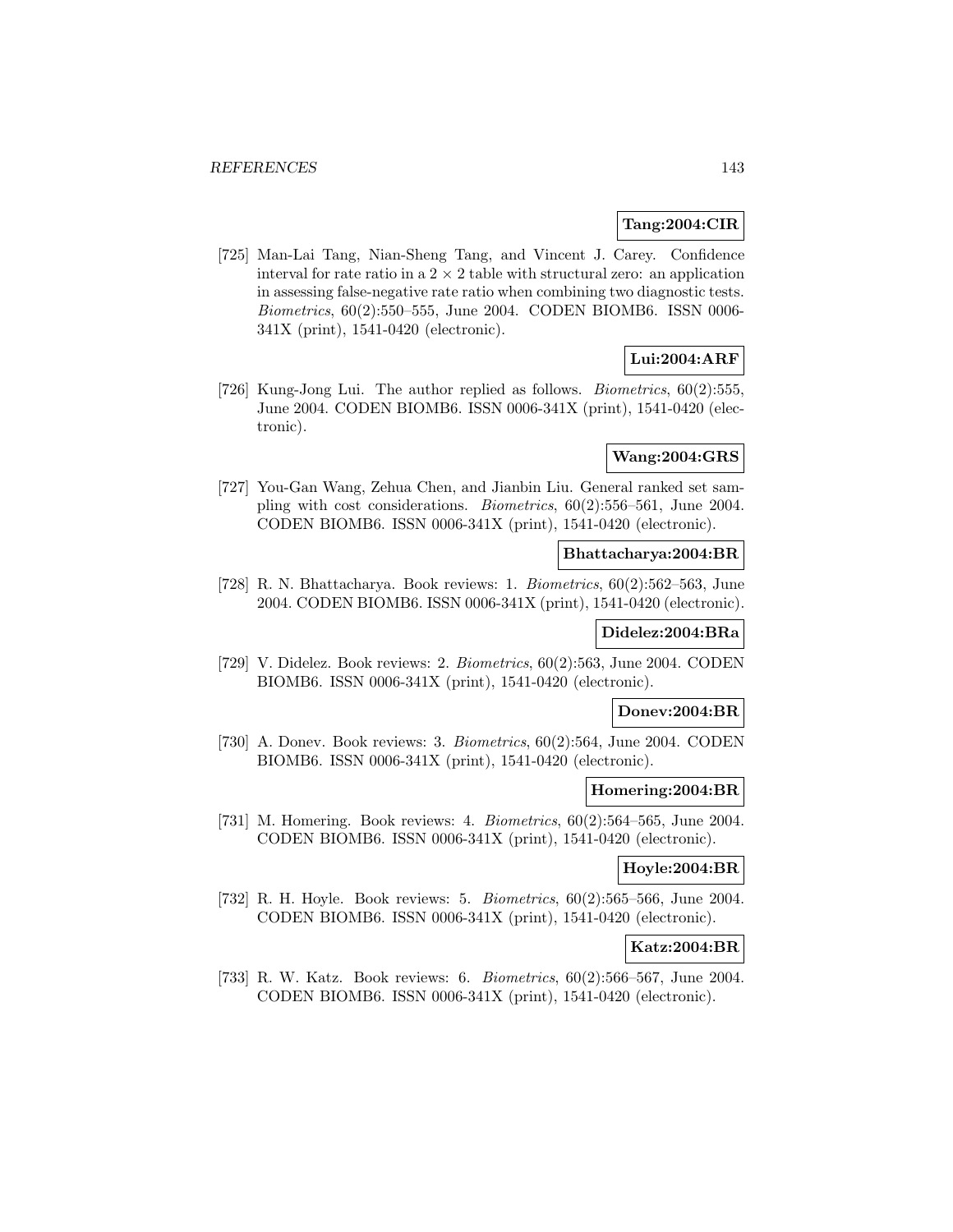## **Pohlabeln:2004:BR**

[734] H. Pohlabeln. Book reviews: 8. Biometrics, 60(2):567–568, June 2004. CODEN BIOMB6. ISSN 0006-341X (print), 1541-0420 (electronic).

## **Osius:2004:BRa**

[735] G. Osius. Book reviews: 7. Biometrics, 60(2):567–577, June 2004. CO-DEN BIOMB6. ISSN 0006-341X (print), 1541-0420 (electronic).

## **Verbeke:2004:BR**

[736] G. Verbeke and K. U. Leuven. Book reviews: 9. Biometrics, 60(2):568– 569, June 2004. CODEN BIOMB6. ISSN 0006-341X (print), 1541-0420 (electronic).

### **Wild:2004:BR**

[737] P. Wild. Book reviews: 10. *Biometrics*, 60(2):569–570, June 2004. CO-DEN BIOMB6. ISSN 0006-341X (print), 1541-0420 (electronic).

# **Anonymous:2004:BREa**

[738] Anonymous. Brief report by the Editor. Biometrics, 60(2):570–572, June 2004. CODEN BIOMB6. ISSN 0006-341X (print), 1541-0420 (electronic).

### **Boys:2004:BAD**

[739] Richard J. Boys and Daniel A. Henderson. A Bayesian approach to DNA sequence segmentation. Biometrics, 60(3):573–581, September 2004. CO-DEN BIOMB6. ISSN 0006-341X (print), 1541-0420 (electronic). See discussion [740, 741, 742, 743, 918, 919] and rejoinder [744].

#### **Lawrence:2004:DBA**

[740] Charles Lawrence and Ivan Auger. Discussions on "A Bayesian Approach to DNA Sequence Segmentation". Biometrics, 60(3):581–582, September 2004. CODEN BIOMB6. ISSN 0006-341X (print), 1541-0420 (electronic). See [739, 744].

### **Gupta:2004:DBA**

[741] Mayetri Gupta and Jun S. Liu. Discussions on "A Bayesian Approach to DNA Sequence Segmentation". Biometrics, 60(3):582–583, September 2004. CODEN BIOMB6. ISSN 0006-341X (print), 1541-0420 (electronic). See [739, 744].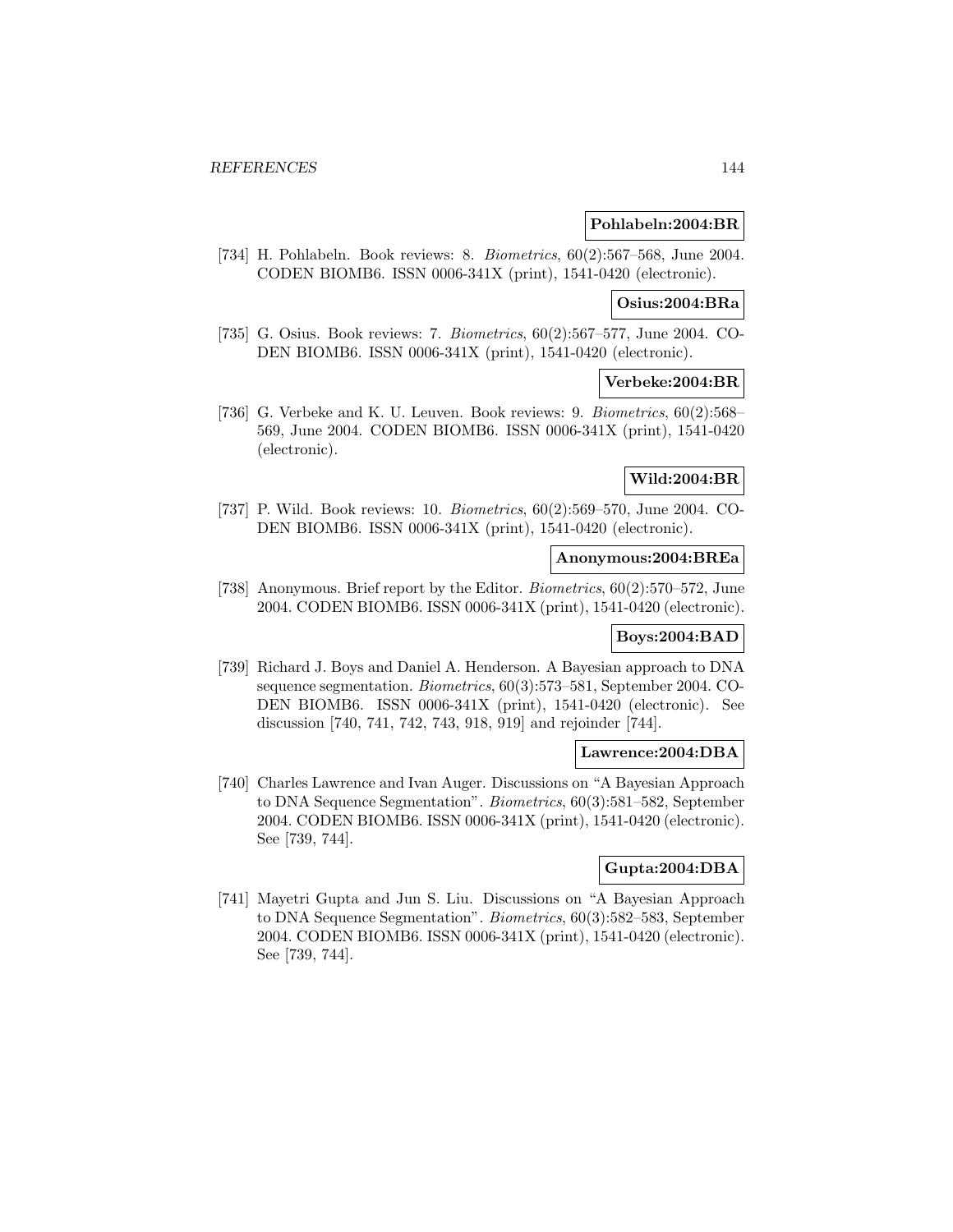### **Speed:2004:DBA**

[742] Terry Speed. Discussions on "A Bayesian Approach to DNA Sequence Segmentation". Biometrics, 60(3):583–584, September 2004. CODEN BIOMB6. ISSN 0006-341X (print), 1541-0420 (electronic). See [739, 744].

## **Thorne:2004:DBA**

[743] Jeffrey L. Thorne. Discussions on "A Bayesian Approach to DNA Sequence Segmentation". Biometrics, 60(3):584–585, September 2004. CO-DEN BIOMB6. ISSN 0006-341X (print), 1541-0420 (electronic). See [739, 744].

### **Anonymous:2004:RBA**

[744] Anonymous. Rejoinder to "A Bayesian Approach to DNA Sequence Segmentation". Biometrics, 60(3):585–588, September 2004. CO-DEN BIOMB6. ISSN 0006-341X (print), 1541-0420 (electronic). See [739, 740, 741, 742, 743].

### **Satagopan:2004:TSD**

[745] Jaya M. Satagopan, E. S. Venkatraman, and Colin B. Begg. Two-stage designs for gene-disease association studies with sample size constraints. Biometrics, 60(3):589–597, September 2004. CODEN BIOMB6. ISSN 0006-341X (print), 1541-0420 (electronic).

# **Peng:2004:EGL**

[746] Yahong Peng, Roderick J. A. Little, and Trivellore E. Raghunathan. An extended general location model for causal inferences from data subject to noncompliance and missing values. Biometrics, 60(3):598–607, September 2004. CODEN BIOMB6. ISSN 0006-341X (print), 1541-0420 (electronic).

## **Duchateau:2004:PPL**

[747] Luc Duchateau and Paul Janssen. Penalized partial likelihood for frailties and smoothing splines in time to first insemination models for dairy cows. Biometrics, 60(3):608–614, September 2004. CODEN BIOMB6. ISSN 0006-341X (print), 1541-0420 (electronic).

## **Whitaker:2004:IVC**

[748] H. J. Whitaker and C. P. Farrington. Infections with varying contact rates: Application to varicella. Biometrics, 60(3):615–623, September 2004. CODEN BIOMB6. ISSN 0006-341X (print), 1541-0420 (electronic).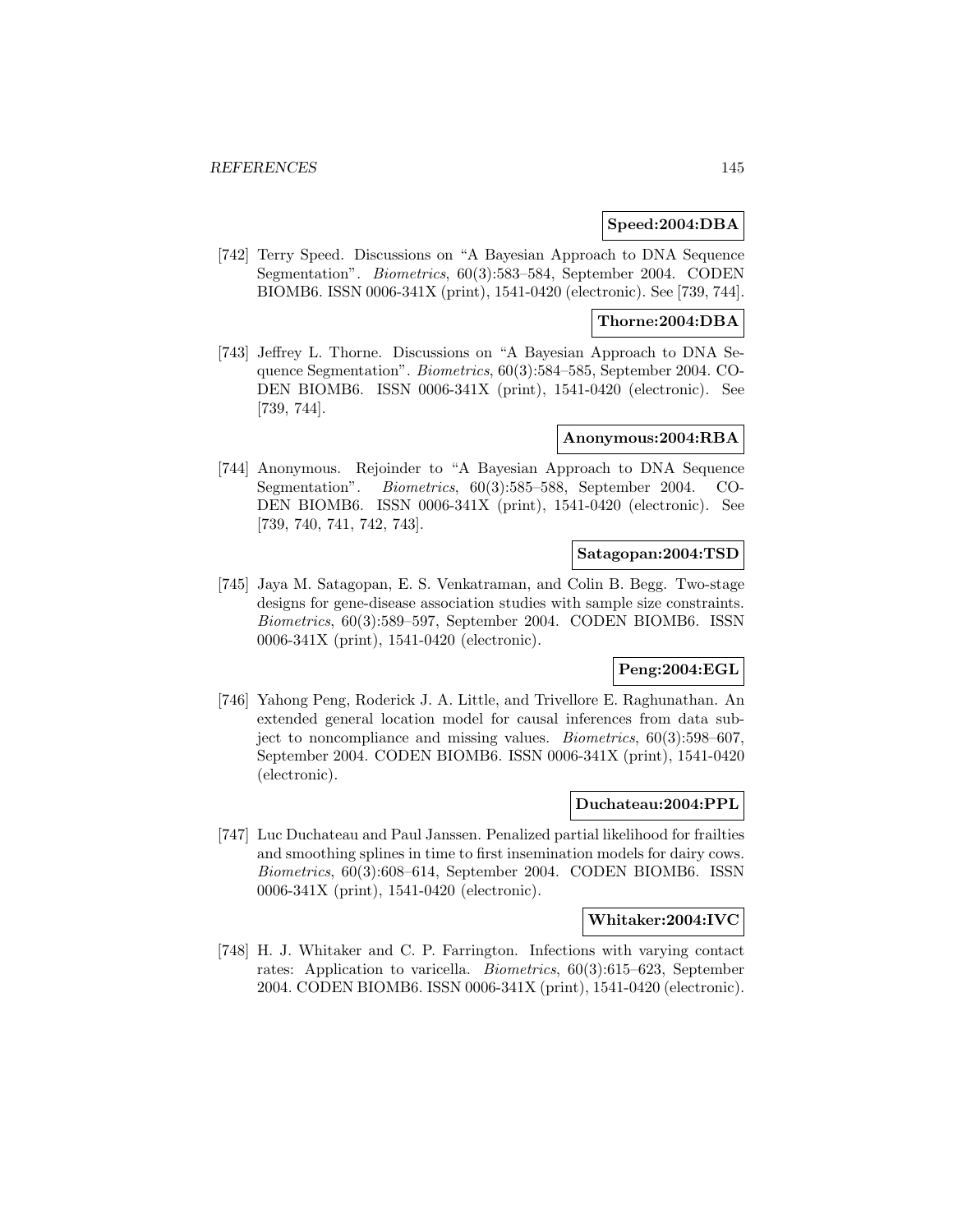## **Lee:2004:MLA**

[749] Sik-Yum Lee and Xin-Yuan Song. Maximum likelihood analysis of a general latent variable model with hierarchically mixed data. Biometrics, 60(3):624–636, September 2004. CODEN BIOMB6. ISSN 0006-341X (print), 1541-0420 (electronic).

# **Sun:2004:RAD**

[750] Liuquan Sun, Yang jin Kim, and Jianguo Sun. Regression analysis of doubly censored failure time data using the additive hazards model. Biometrics, 60(3):637–643, September 2004. CODEN BIOMB6. ISSN 0006- 341X (print), 1541-0420 (electronic).

## **Wang:2004:SMA**

[751] Molin Wang, John M. Williamson, and Susan Redline. A semiparametric method for analyzing matched case-control family studies with a continuous outcome and proband sampling. Biometrics, 60(3):644–650, September 2004. CODEN BIOMB6. ISSN 0006-341X (print), 1541-0420 (electronic).

# **Xu:2004:ECR**

[752] Jian-Lun Xu, Richard M. Fagerstrom, Philip C. Prorok, and Barnett S. Kramer. Estimating the cumulative risk of a false-positive test in a repeated screening program. Biometrics, 60(3):651–660, September 2004. CODEN BIOMB6. ISSN 0006-341X (print), 1541-0420 (electronic).

## **Conaway:2004:DSM**

[753] Mark R. Conaway, Stephanie Dunbar, and Shyamal D. Peddada. Designs for single- or multiple-agent Phase I trials. Biometrics, 60(3):661–669, September 2004. CODEN BIOMB6. ISSN 0006-341X (print), 1541-0420 (electronic).

# **Wang:2004:EGP**

[754] You-Gan Wang. Estimation of growth parameters from multiplerecapture data. Biometrics, 60(3):670–675, September 2004. CODEN BIOMB6. ISSN 0006-341X (print), 1541-0420 (electronic).

#### **Dunson:2004:BMM**

[755] D. B. Dunson, C. Holloman, C. Calder, and L. H. Gunn. Bayesian modeling of multiple lesion onset and growth from interval-censored data. Biometrics, 60(3):676–683, September 2004. CODEN BIOMB6. ISSN 0006-341X (print), 1541-0420 (electronic).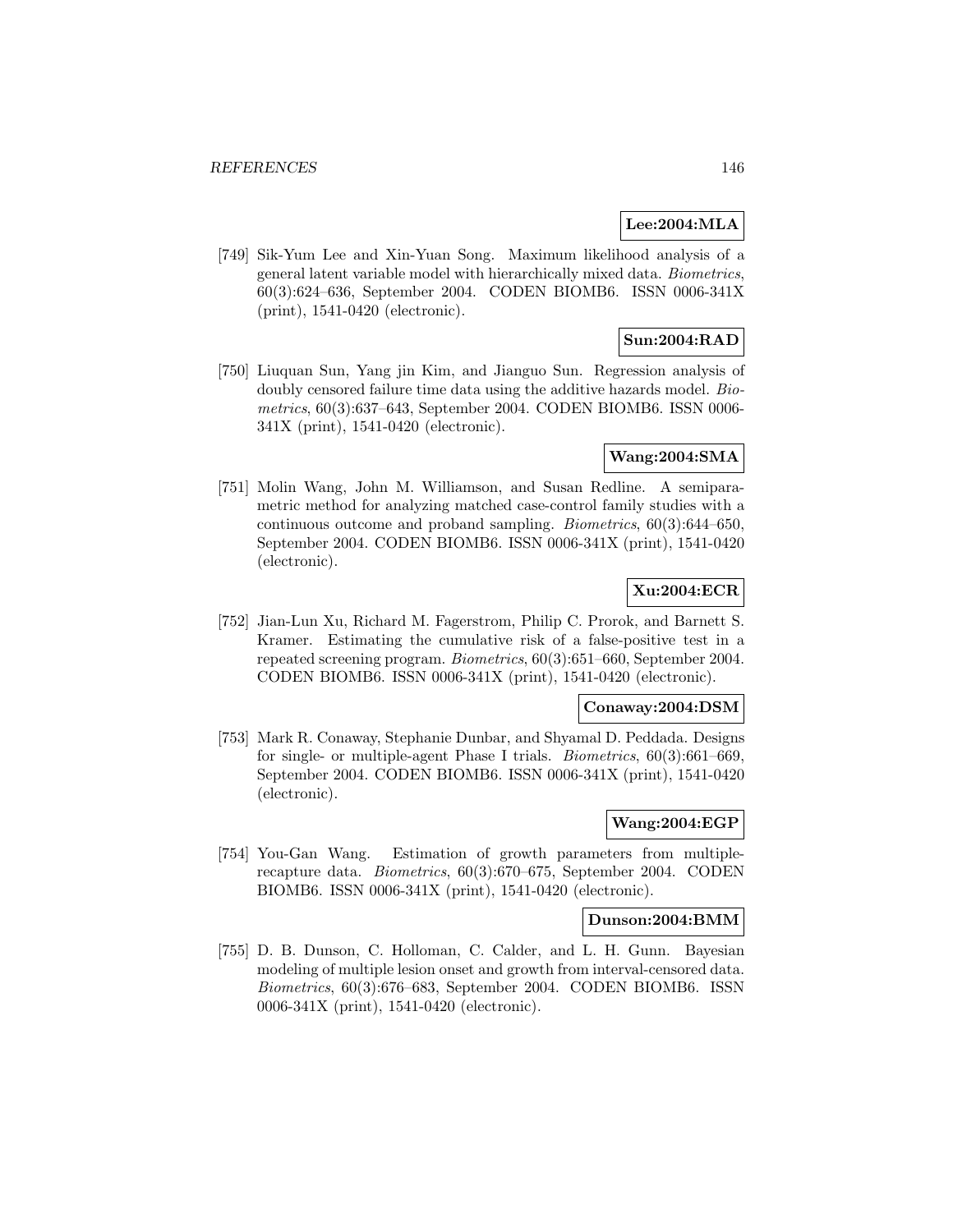## **Thall:2004:DFB**

[756] Peter F. Thall and John D. Cook. Dose-finding based on efficacytoxicity trade-offs. Biometrics, 60(3):684–693, September 2004. CODEN BIOMB6. ISSN 0006-341X (print), 1541-0420 (electronic).

# **Wellek:2004:TEC**

[757] Stefan Wellek. Tests for establishing compatibility of an observed genotype distribution with Hardy-Weinberg equilibrium in the case of a biallelic locus. Biometrics, 60(3):694–703, September 2004. CODEN BIOMB6. ISSN 0006-341X (print), 1541-0420 (electronic).

## **Siannis:2004:APM**

[758] Fotios Siannis. Applications of a parametric model for informative censoring. Biometrics, 60(3):704–714, September 2004. CODEN BIOMB6. ISSN 0006-341X (print), 1541-0420 (electronic).

### **Brannath:2004:OCE**

[759] Werner Brannath and Peter Bauer. Optimal conditional error functions for the control of conditional power. Biometrics, 60(3):715–723, September 2004. CODEN BIOMB6. ISSN 0006-341X (print), 1541-0420 (electronic).

## **Alonso:2004:PAM**

[760] Ariel Alonso, Geert Molenberghs, Tomasz Burzykowski, Didier Renard, Helena Geys, Ziv Shkedy, Fabián Tibaldi, José Cortiñas Abrahantes, and Marc Buyse. Prentice's approach and the meta-analytic paradigm: a reflection on the role of statistics in the evaluation of surrogate endpoints. Biometrics, 60(3):724–728, September 2004. CODEN BIOMB6. ISSN 0006-341X (print), 1541-0420 (electronic).

## **Wu:2004:FMQ**

[761] Rongling Wu, Chang-Xing Ma, Min Lin, Zuoheng Wang, and George Casella. Functional mapping of quantitative trait loci underlying growth trajectories using a transform-both-sides logistic model. Biometrics, 60(3):729–738, September 2004. CODEN BIOMB6. ISSN 0006-341X (print), 1541-0420 (electronic).

### **OBrien:2004:BML**

[762] Sean M. O'Brien and David B. Dunson. Bayesian multivariate logistic regression. Biometrics, 60(3):739–746, September 2004. CODEN BIOMB6. ISSN 0006-341X (print), 1541-0420 (electronic).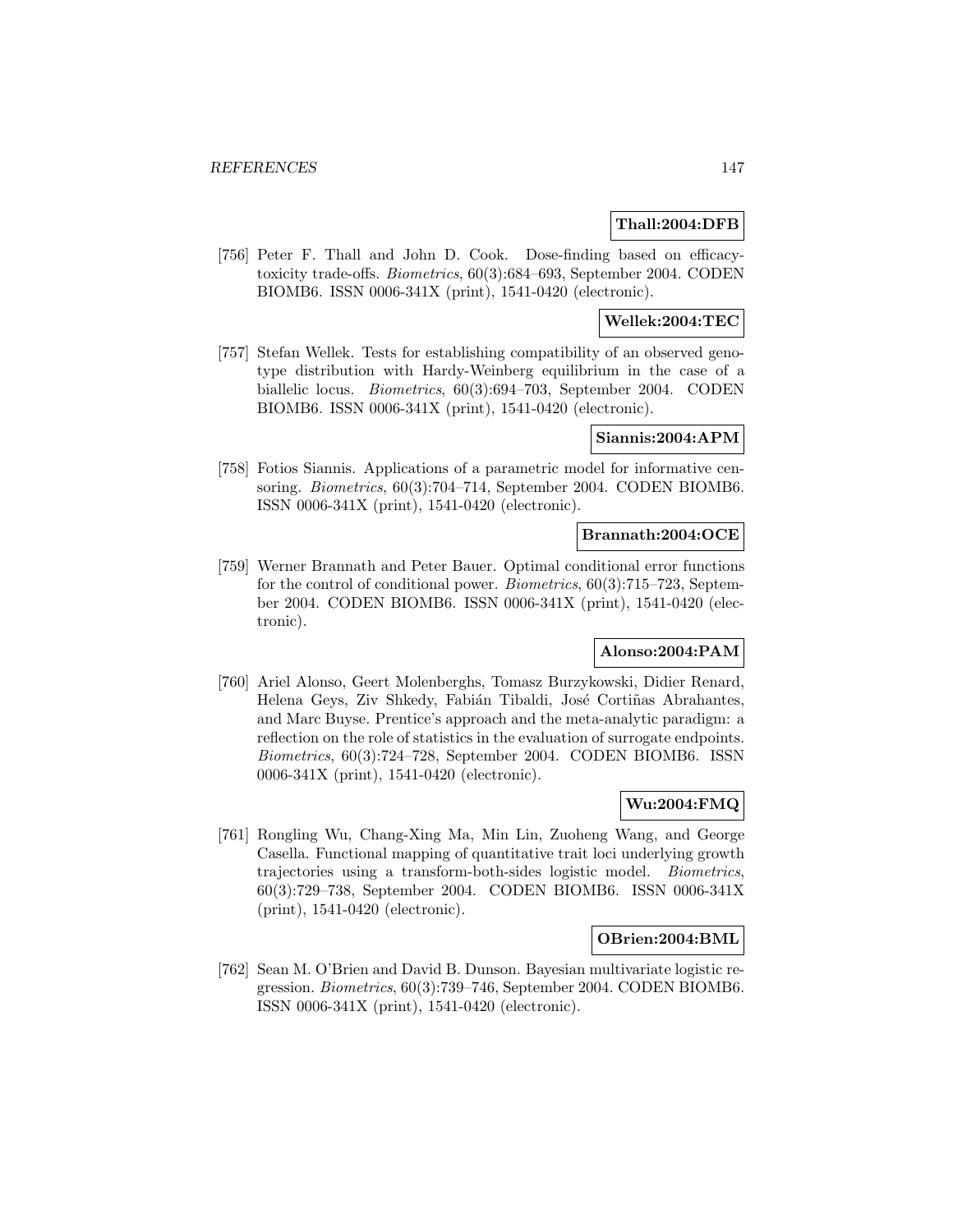# **Liu:2004:SFM**

[763] Lei Liu, Robert A. Wolfe, and Xuelin Huang. Shared frailty models for recurrent events and a terminal event. Biometrics, 60(3):747–756, September 2004. CODEN BIOMB6. ISSN 0006-341X (print), 1541-0420 (electronic).

# **Marques:2004:PCB**

[764] Tiago A. Marques. Predicting and correcting bias caused by measurement error in line transect sampling using multiplicative error models. Biometrics, 60(3):757–763, September 2004. CODEN BIOMB6. ISSN 0006-341X (print), 1541-0420 (electronic).

#### **Aalen:2004:DAM**

[765] Odd O. Aalen, Johan Fosen, Harald Weedon-Fekjær, Ørnulf Borgan, and Einar Husebye. Dynamic analysis of multivariate failure time data. Biometrics, 60(3):764–773, September 2004. CODEN BIOMB6. ISSN 0006-341X (print), 1541-0420 (electronic).

## **Delongchamp:2004:MTS**

[766] Robert R. Delongchamp, John F. Bowyer, James J. Chen, and Ralph L. Kodell. Multiple-testing strategy for analyzing cDNA array data on gene expression. Biometrics, 60(3):774–782, September 2004. CODEN BIOMB6. ISSN 0006-341X (print), 1541-0420 (electronic).

#### **McNamee:2004:TPS**

[767] R. McNamee. Two-phase sampling for simultaneous prevalence estimation and case detection. Biometrics, 60(3):783–792, September 2004. CODEN BIOMB6. ISSN 0006-341X (print), 1541-0420 (electronic).

#### **Greven:2004:PMS**

[768] Sonja Greven, A. John Bailer, Lawrence L. Kupper, Keith E. Muller, and Jeremy L. Craft. A parametric model for studying organism fitness using step-stress experiments. Biometrics, 60(3):793–799, September 2004. CODEN BIOMB6. ISSN 0006-341X (print), 1541-0420 (electronic).

#### **Jiang:2004:CSS**

[769] Qi Jiang, Steven Snapinn, and Boris Iglewicz. Calculation of sample size in survival trials: The impact of informative noncompliance. Biometrics, 60(3):800–806, September 2004. CODEN BIOMB6. ISSN 0006-341X (print), 1541-0420 (electronic).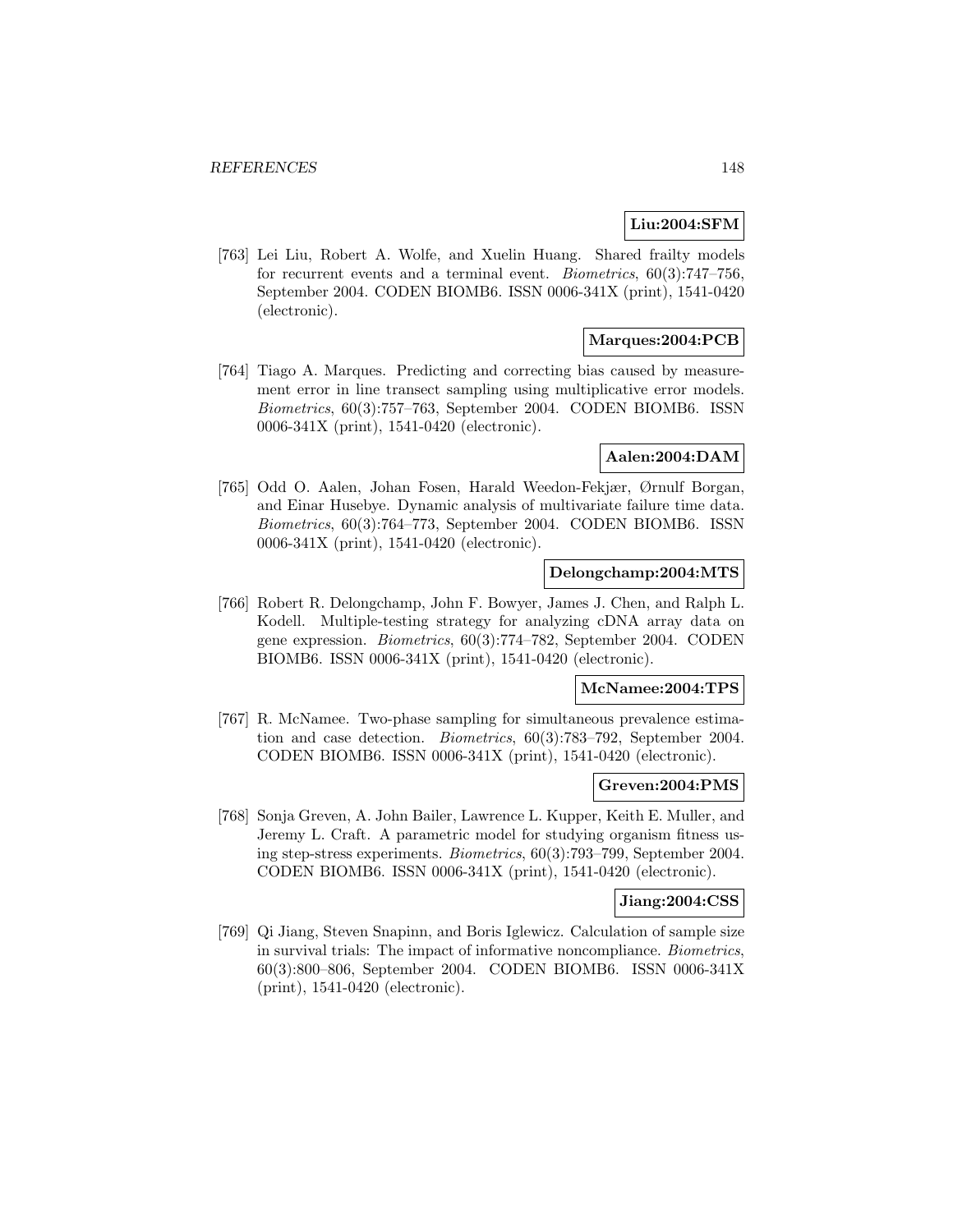# **Zou:2004:CIE**

[770] Guangyong Zou and Allan Donner. Confidence interval estimation of the intraclass correlation coefficient for binary outcome data. Biometrics, 60(3):807–811, September 2004. CODEN BIOMB6. ISSN 0006-341X (print), 1541-0420 (electronic).

# **Sha:2004:BVS**

[771] Naijun Sha, Marina Vannucci, Mahlet G. Tadesse, Philip J. Brown, Ilaria Dragoni, Nick Davies, Tracy C. Roberts, Andrea Contestabile, Mike Salmon, Chris Buckley, and Francesco Falciani. Bayesian variable selection in multinomial probit models to identify molecular signatures of disease stage. Biometrics, 60(3):812–819, September 2004. CODEN BIOMB6. ISSN 0006-341X (print), 1541-0420 (electronic).

## **Cook:2004:MAI**

[772] Richard J. Cook, Leilei Zeng, and Grace Y. Yi. Marginal analysis of incomplete longitudinal binary data: a cautionary note on LOCF imputation. Biometrics, 60(3):820–828, September 2004. CODEN BIOMB6. ISSN 0006-341X (print), 1541-0420 (electronic).

## **Ganju:2004:SUA**

[773] Jitendra Ganju. Some unexamined aspects of analysis of covariance in pretest-posttest studies. Biometrics, 60(3):829–833, September 2004. CODEN BIOMB6. ISSN 0006-341X (print), 1541-0420 (electronic).

#### **Holt:2004:LEB**

[774] John Holt and Gerarda Darlington. Letter to the Editor of Biometrics. Biometrics, 60(3):834–835, September 2004. CODEN BIOMB6. ISSN 0006-341X (print), 1541-0420 (electronic).

## **Indrayan:2004:LEB**

[775] Abhaya Indrayan. Letter to the Editor of Biometrics. Biometrics, 60(3): 836–837, September 2004. CODEN BIOMB6. ISSN 0006-341X (print), 1541-0420 (electronic).

# **Dunstan:2004:ARF**

[776] Frank Dunstan. The author replied as follows. Biometrics, 60(3):837, September 2004. CODEN BIOMB6. ISSN 0006-341X (print), 1541-0420 (electronic).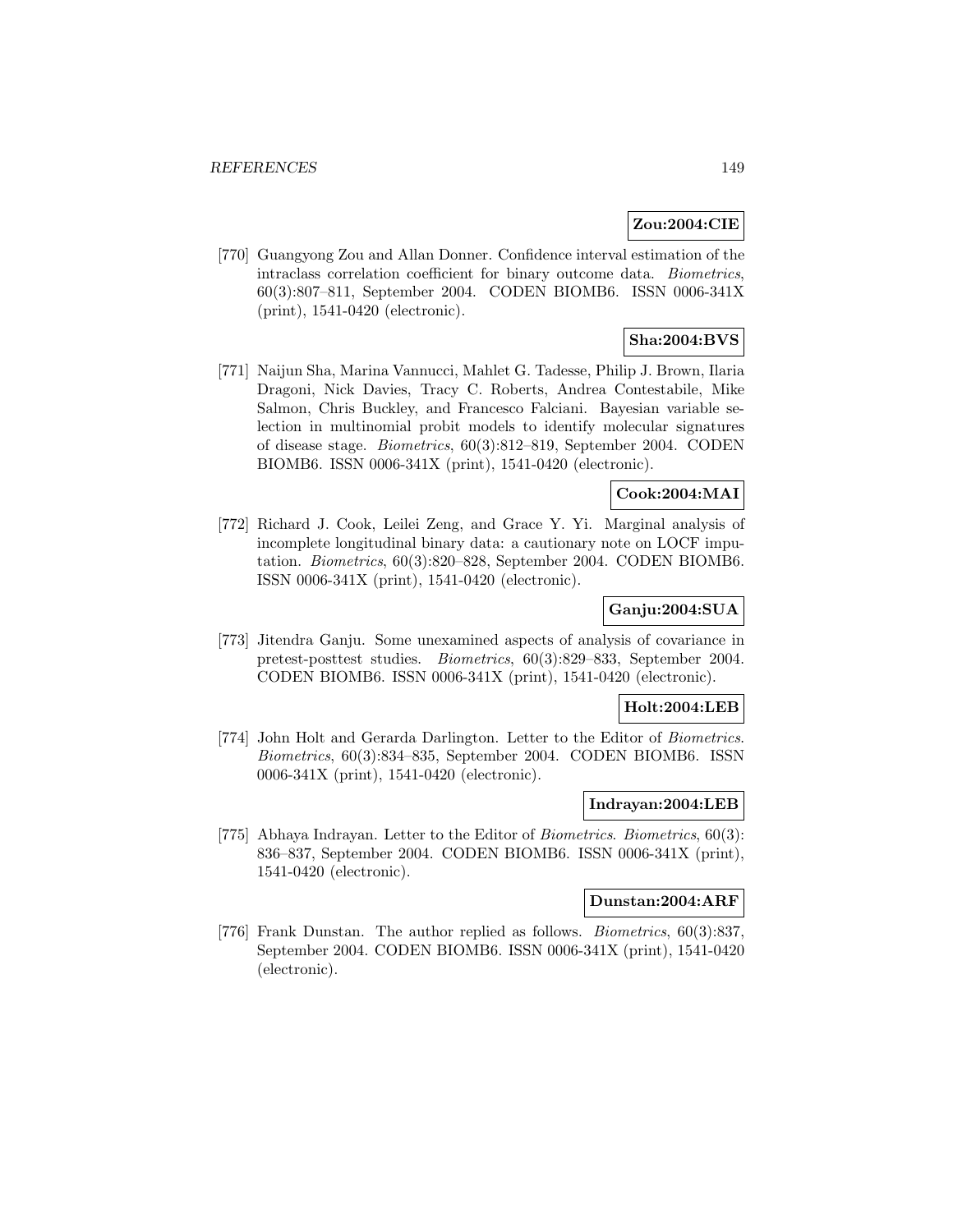#### **Bammann:2004:BR**

[777] K. Bammann. Book reviews: 1. Biometrics, 60(3):838–839, September 2004. CODEN BIOMB6. ISSN 0006-341X (print), 1541-0420 (electronic).

#### **Berke:2004:BR**

[778] O. Berke. Book reviews: 2. Biometrics, 60(3):839–840, September 2004. CODEN BIOMB6. ISSN 0006-341X (print), 1541-0420 (electronic).

#### **Fahrmeir:2004:BR**

[779] L. Fahrmeir. Book reviews: 3. Biometrics, 60(3):840, September 2004. CODEN BIOMB6. ISSN 0006-341X (print), 1541-0420 (electronic).

# **Fraga:2004:BR**

[780] S. Fraga. Book reviews: 4. Biometrics, 60(3):840–841, September 2004. CODEN BIOMB6. ISSN 0006-341X (print), 1541-0420 (electronic).

## **Hand:2004:BR**

[781] D. J. Hand. Book reviews: 5. Biometrics, 60(3):841, September 2004. CODEN BIOMB6. ISSN 0006-341X (print), 1541-0420 (electronic).

## **Held:2004:BR**

[782] L. Held. Book reviews: 6. Biometrics, 60(3):841–842, September 2004. CODEN BIOMB6. ISSN 0006-341X (print), 1541-0420 (electronic).

#### **Lebreton:2004:BR**

[783] J.-D. Lebreton. Book reviews: 7. Biometrics, 60(3):842–843, September 2004. CODEN BIOMB6. ISSN 0006-341X (print), 1541-0420 (electronic).

#### **Anonymous:2004:BREb**

[784] Anonymous. Brief reports by the Editor. Biometrics, 60(3):843–844, September 2004. CODEN BIOMB6. ISSN 0006-341X (print), 1541-0420 (electronic).

## **Alonso:2004:VSM**

[785] Ariel Alonso, Helena Geys, Geert Molenberghs, Michael G. Kenward, and Tony Vangeneugden. Validation of surrogate markers in multiple randomized clinical trials with repeated measurements: Canonical correlation approach. Biometrics, 60(4):845–853, December 2004. CODEN BIOMB6. ISSN 0006-341X (print), 1541-0420 (electronic).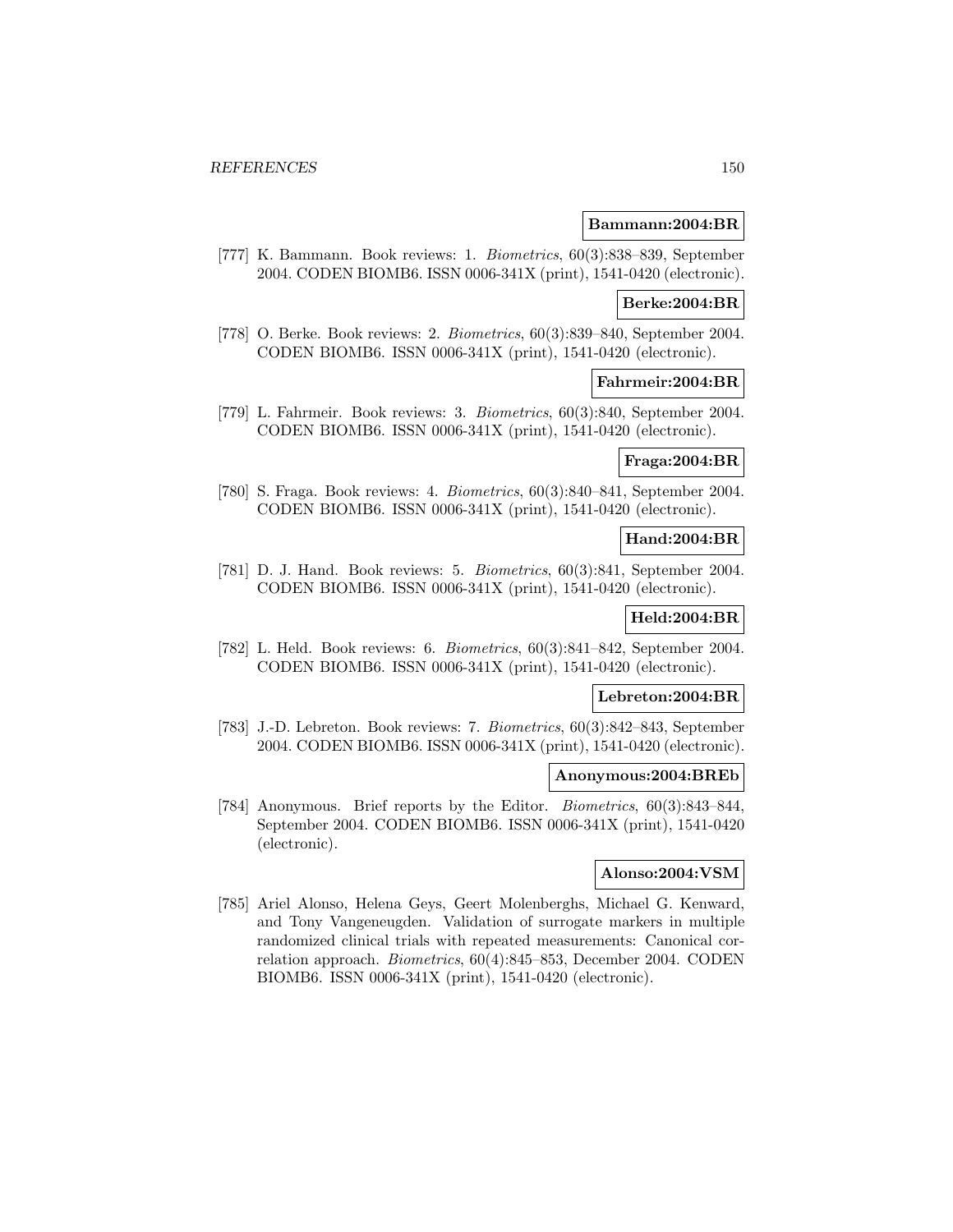#### **Hogan:2004:MVC**

[786] Joseph W. Hogan, Xihong Lin, and Benjamin Herman. Mixtures of varying coefficient models for longitudinal data with discrete or continuous nonignorable dropout. Biometrics, 60(4):854–864, December 2004. CO-DEN BIOMB6. ISSN 0006-341X (print), 1541-0420 (electronic).

## **MacNab:2004:EBD**

[787] Ying C. MacNab, Patrick J. Farrell, Paul Gustafson, and Sijin Wen. Estimation in Bayesian disease mapping. Biometrics, 60(4):865–873, December 2004. CODEN BIOMB6. ISSN 0006-341X (print), 1541-0420 (electronic).

## **Song:2004:EMS**

[788] Xiao Song and Margaret Sullivan Pepe. Evaluating markers for selecting a Patient's treatment. Biometrics, 60(4):874–883, December 2004. CODEN BIOMB6. ISSN 0006-341X (print), 1541-0420 (electronic).

## **Wang:2004:MBM**

[789] Zengri Wang and Thomas A. Louis. Marginalized binary mixed-effects models with covariate-dependent random effects and likelihood inference. Biometrics, 60(4):884–891, December 2004. CODEN BIOMB6. ISSN 0006-341X (print), 1541-0420 (electronic).

# **Ratcliffe:2004:JML**

[790] Sarah J. Ratcliffe, Wensheng Guo, and Thomas R. Ten Have. Joint modeling of longitudinal and survival data via a common frailty. Biometrics, 60(4):892–899, December 2004. CODEN BIOMB6. ISSN 0006-341X (print), 1541-0420 (electronic).

#### **Conn:2004:GMA**

[791] Paul B. Conn, William L. Kendall, and Michael D. Samuel. A general model for the analysis of mark-resight, mark-recapture, and bandrecovery data under tag loss. Biometrics, 60(4):900–909, December 2004. CODEN BIOMB6. ISSN 0006-341X (print), 1541-0420 (electronic).

#### **Cheng:2004:EPE**

[792] Yi Cheng and Yu Shen. Estimation of a parameter and its exact confidence interval following sequential sample size reestimation trials. Biometrics, 60(4):910–918, December 2004. CODEN BIOMB6. ISSN 0006- 341X (print), 1541-0420 (electronic).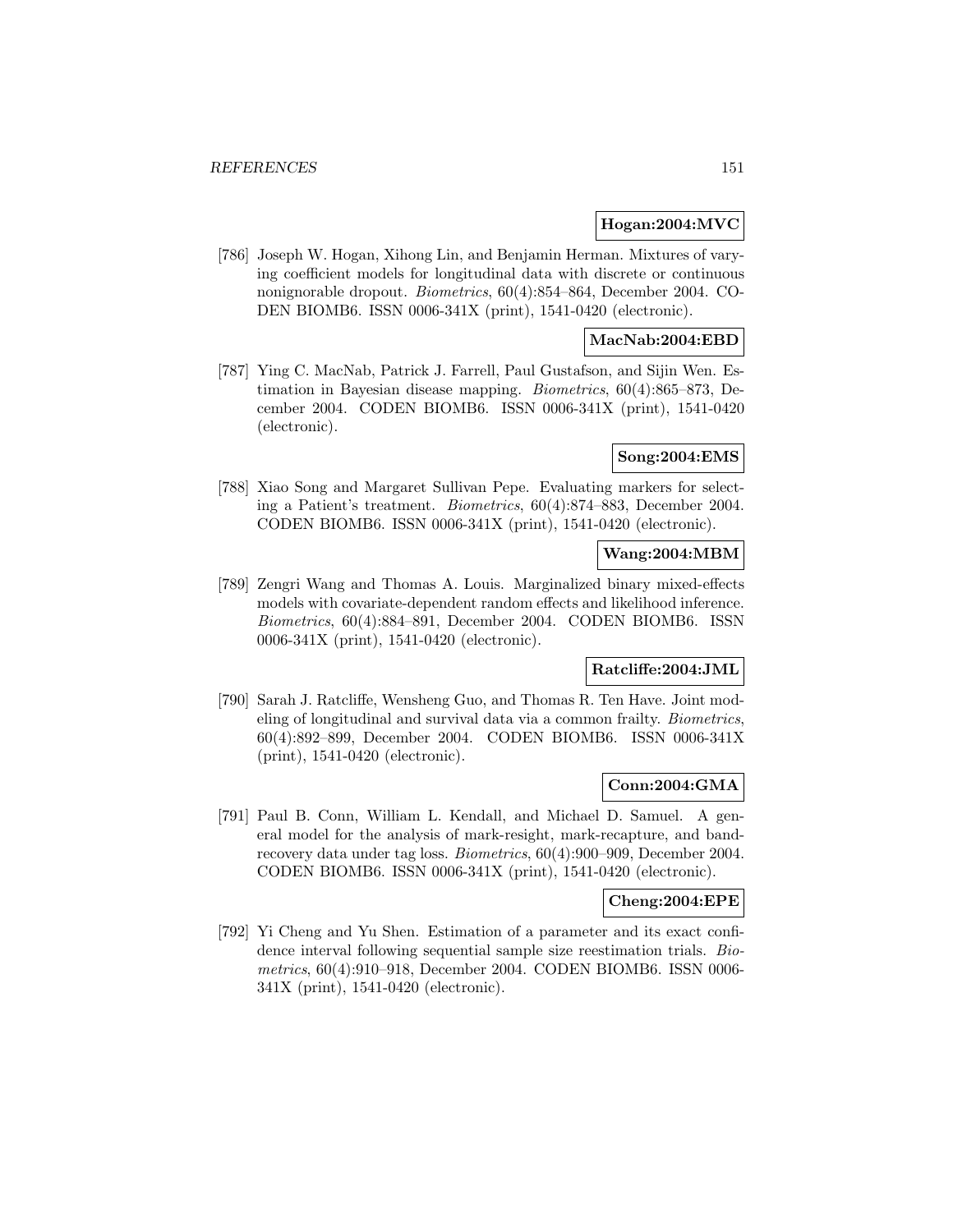#### **Donner:2004:MSA**

[793] Allan Donner, Neil Klar, and Guangyong Zou. Methods for the statistical analysis of binary data in split-cluster designs. Biometrics, 60(4):919– 925, December 2004. CODEN BIOMB6. ISSN 0006-341X (print), 1541- 0420 (electronic).

# **Herring:2004:MEB**

[794] Amy H. Herring, David B. Dunson, and Nancy Dole. Modeling the effects of a bidirectional latent predictor from multivariate questionnaire data. Biometrics, 60(4):926–935, December 2004. CODEN BIOMB6. ISSN 0006-341X (print), 1541-0420 (electronic).

## **Hsu:2004:SEM**

[795] Li Hsu, Lu Chen, Malka Gorfine, and Kathleen Malone. Semiparametric estimation of marginal hazard function from case-control family studies. Biometrics, 60(4):936–944, December 2004. CODEN BIOMB6. ISSN 0006-341X (print), 1541-0420 (electronic).

# **Ghidey:2004:SRE**

[796] Wendimagegn Ghidey, Emmanuel Lesaffre, and Paul Eilers. Smooth random effects distribution in a linear mixed model. Biometrics, 60(4): 945–953, December 2004. CODEN BIOMB6. ISSN 0006-341X (print), 1541-0420 (electronic).

# **Reilly:2004:UIC**

[797] Cavan Reilly, Phillip Price, Andrew Gelman, and Scott A. Sandgathe. Using image and curve registration for measuring the goodness of fit of spatial and temporal predictions. Biometrics, 60(4):954–964, December 2004. CODEN BIOMB6. ISSN 0006-341X (print), 1541-0420 (electronic).

#### **Matsui:2004:ATR**

[798] Shigeyuki Matsui. Analysis of times to repeated events in two-arm randomized trials with noncompliance and dependent censoring. Biometrics, 60(4):965–976, December 2004. CODEN BIOMB6. ISSN 0006-341X (print), 1541-0420 (electronic).

## **Ducharme:2004:STG**

[799] Gilles R. Ducharme and Bénédicte Fontez. A smooth test of goodness-offit for growth curves and monotonic nonlinear regression models. Biometrics, 60(4):977–986, December 2004. CODEN BIOMB6. ISSN 0006-341X (print), 1541-0420 (electronic).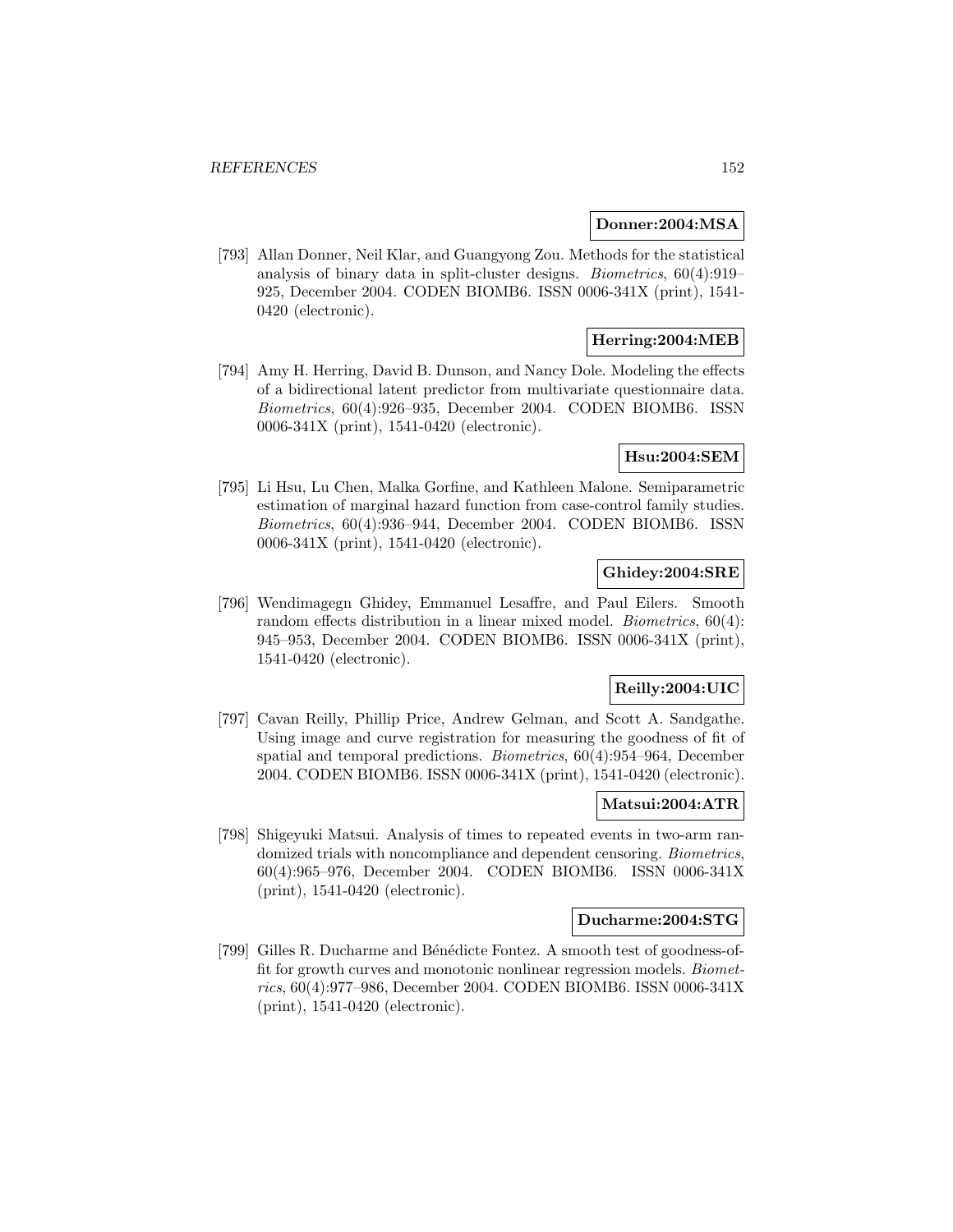#### **Greene:2004:MEC**

[800] Wendy F. Greene and Jianwen Cai. Measurement error in covariates in the marginal hazards model for multivariate failure time data. Biometrics, 60(4):987–996, December 2004. CODEN BIOMB6. ISSN 0006-341X (print), 1541-0420 (electronic).

# **Chen:2004:ERA**

[801] Zehua Chen and You-Gan Wang. Efficient regression analysis with ranked-set sampling. Biometrics, 60(4):997–1004, December 2004. CO-DEN BIOMB6. ISSN 0006-341X (print), 1541-0420 (electronic).

## **Kim:2004:CSL**

[802] Hyune-Ju Kim, Michael P. Fay, Binbing Yu, Michael J. Barrett, and Eric J. Feuer. Comparability of segmented line regression models. Biometrics, 60(4):1005–1014, December 2004. CODEN BIOMB6. ISSN 0006-341X (print), 1541-0420 (electronic).

# **Cai:2004:SSP**

[803] Jianwen Cai and Donglin Zeng. Sample size/power calculation for casecohort studies. Biometrics, 60(4):1015–1024, December 2004. CODEN BIOMB6. ISSN 0006-341X (print), 1541-0420 (electronic).

#### **Petzold:2004:SLM**

[804] Max Petzold, Christian Sonesson, Eva Bergman, and Helle Kieler. Surveillance in longitudinal models: Detection of intrauterine growth restriction. Biometrics, 60(4):1025–1033, December 2004. CODEN BIOMB6. ISSN 0006-341X (print), 1541-0420 (electronic).

## **Schmid:2004:BES**

[805] Volker Schmid and Leonhard Held. Bayesian extrapolation of space-time trends in cancer registry data. Biometrics, 60(4):1034–1042, December 2004. CODEN BIOMB6. ISSN 0006-341X (print), 1541-0420 (electronic).

## **Yasui:2004:ECI**

[806] Yutaka Yasui, Ziding Feng, Paula Diehr, Dale McLerran, Shirley A. A. Beresford, and Charles E. McCulloch. Evaluation of communityintervention trials via generalized linear mixed models. Biometrics, 60 (4):1043–1052, December 2004. CODEN BIOMB6. ISSN 0006-341X (print), 1541-0420 (electronic).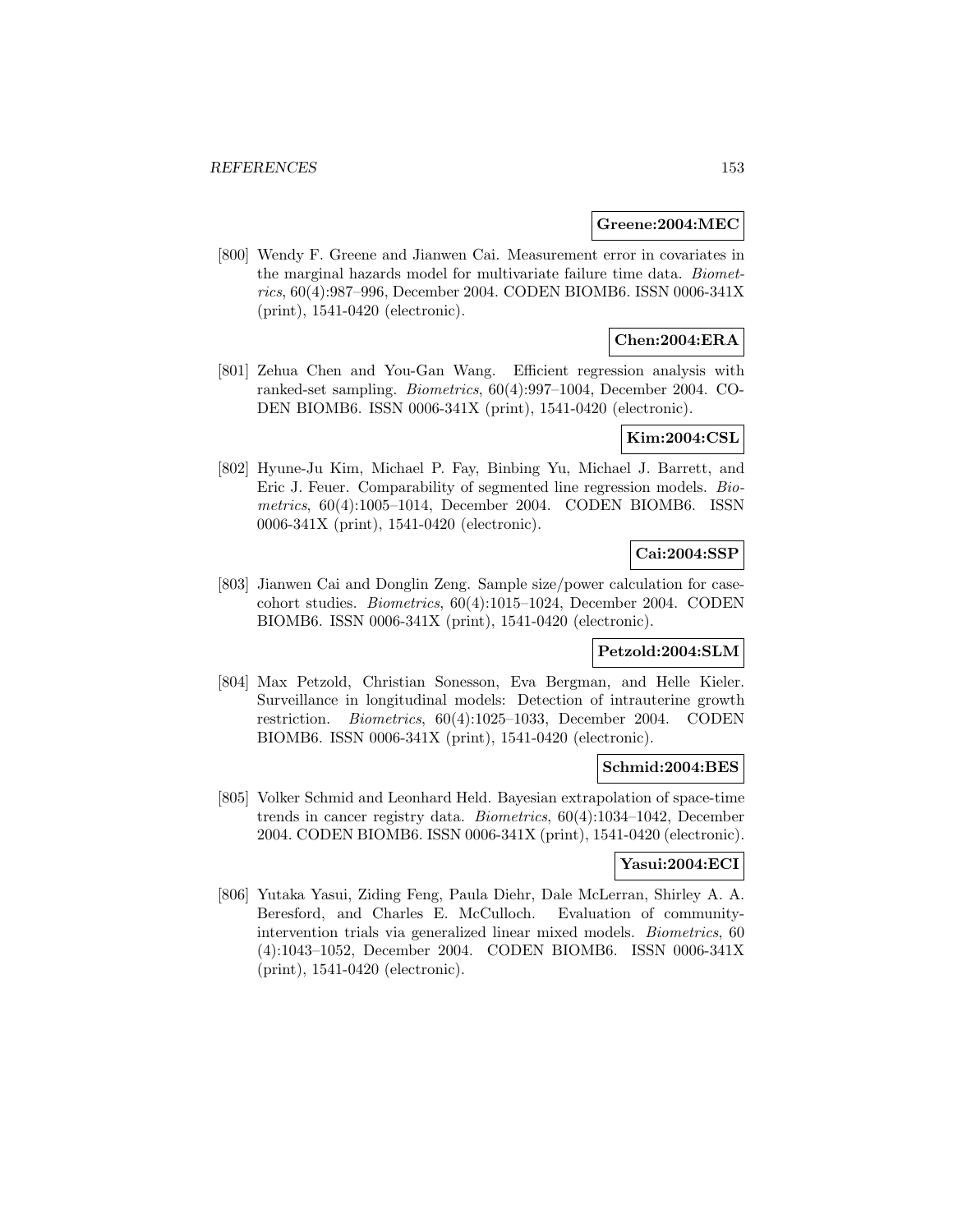#### **Anonymous:2004:EB**

[807] Anonymous. To the Editors of Biometrics. Biometrics, 60(4):1053–1054, December 2004. CODEN BIOMB6. ISSN 0006-341X (print), 1541-0420 (electronic).

### **Natarajan:2004:ARF**

[808] Loki Natarajan and Charles C. Berry. The authors replied as follows. Biometrics, 60(4):1054–1055, December 2004. CODEN BIOMB6. ISSN 0006-341X (print), 1541-0420 (electronic).

# **Casella:2004:BR**

[809] George Casella. Book reviews: 1. Biometrics, 60(4):1056–1057, December 2004. CODEN BIOMB6. ISSN 0006-341X (print), 1541-0420 (electronic).

#### **Osius:2004:BRb**

[810] Gerhard Osius. Book reviews: 4. Biometrics, 60(4):1056–1057, December 2004. CODEN BIOMB6. ISSN 0006-341X (print), 1541-0420 (electronic).

## **Didelez:2004:BRb**

[811] Vanessa Didelez. Book reviews: 2. Biometrics, 60(4):1057, December 2004. CODEN BIOMB6. ISSN 0006-341X (print), 1541-0420 (electronic).

## **Lausen:2004:BR**

[812] Berthold Lausen. Book reviews: 3. Biometrics, 60(4):1058, December 2004. CODEN BIOMB6. ISSN 0006-341X (print), 1541-0420 (electronic).

#### **Anonymous:2004:BREc**

[813] Anonymous. Brief reports by the Editor. Biometrics, 60(4):1059–1060, December 2004. CODEN BIOMB6. ISSN 0006-341X (print), 1541-0420 (electronic).

#### **Wagenmakers:2004:NNB**

[814] Eric-Jan Wagenmakers, Simon Farrell, and Roger Ratcliff. Naïve nonparametric bootstrap model weights are biased. Biometrics, 63(2):281– 283, March 2004. CODEN BIOMB6. ISSN 0006-341X (print), 1541-0420 (electronic). See rejoinder [815].

#### **Buckland:2004:REJ**

[815] S. T. Buckland, K. P. Burnham, and N. H. Augustin. Rejoinder to the Editors from E.-J. Wagenmakers, S. Farrell, and R. Ratcliff. Biometrics,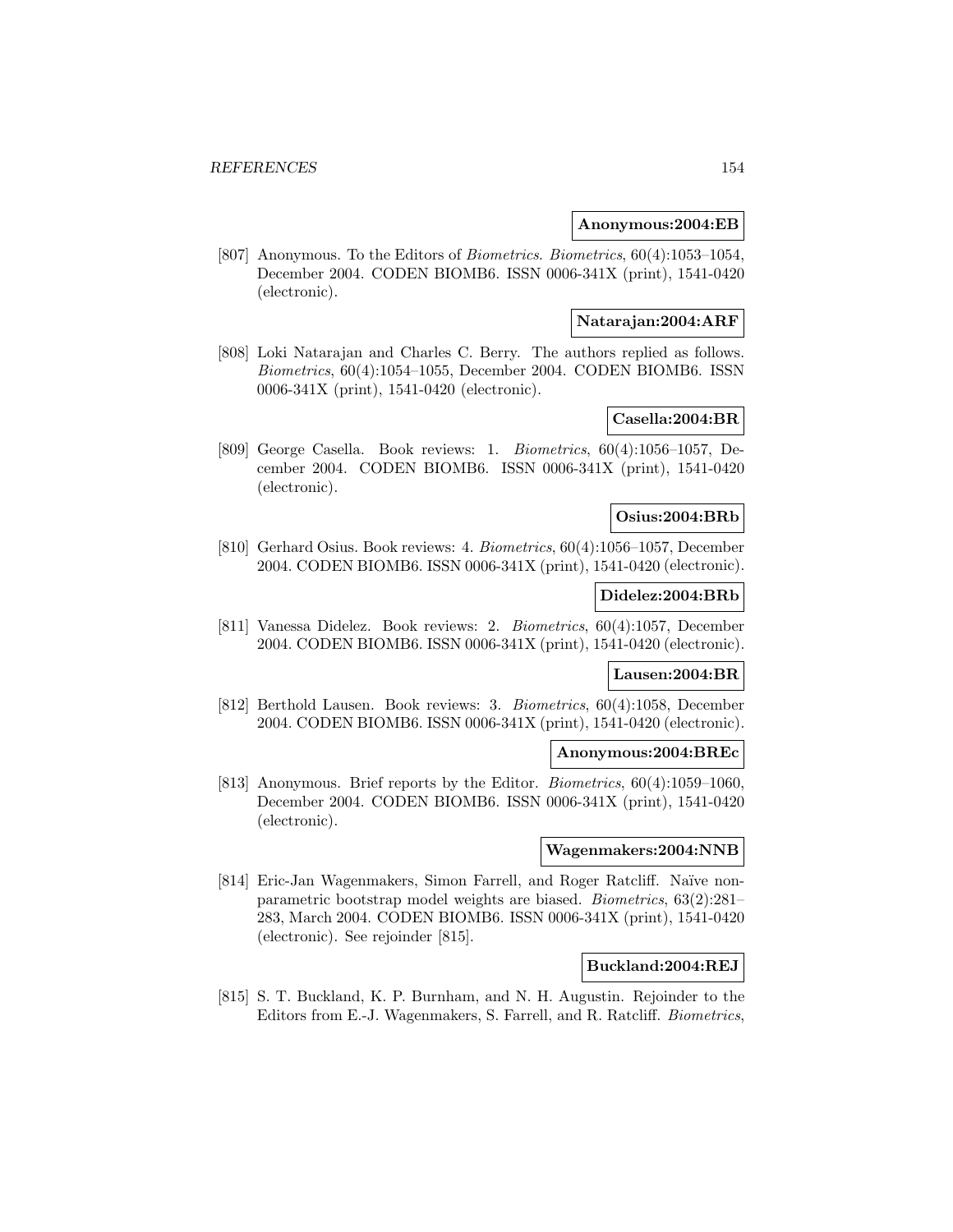63(2):283, March 2004. CODEN BIOMB6. ISSN 0006-341X (print), 1541-0420 (electronic). See [814].

## **Julious:2004:LE**

[816] Steven Julious. Letter to the Editors. Biometrics, 63(2):284, March 2004. CODEN BIOMB6. ISSN 0006-341X (print), 1541-0420 (electronic).

### **Zucker:2004:RSJ**

[817] David M. Zucker and Jonathan Denne. Rejoinder to steven Julious's letter to the Editors. Biometrics, 63(2):284–285, March 2004. CODEN BIOMB6. ISSN 0006-341X (print), 1541-0420 (electronic).

#### **Argac:2004:CV**

[818] D. Argac. Components of variance. Biometrics, 63(2):286–287, March 2004. CODEN BIOMB6. ISSN 0006-341X (print), 1541-0420 (electronic).

#### **Edwards:2004:SAG**

[819] D. Edwards. Statistical analysis of gene expression microarray data. Biometrics, 63(2):287–289, March 2004. CODEN BIOMB6. ISSN 0006- 341X (print), 1541-0420 (electronic).

### **Huesler:2004:SMP**

[820] J. Huesler. Stochastic musings. perspectives from the pioneers of the late 20th century. Biometrics, 63(2):289, March 2004. CODEN BIOMB6. ISSN 0006-341X (print), 1541-0420 (electronic).

## **Mansmann:2004:BRC**

[821] U. Mansmann. Book review: Case Studies in Bayesian Statistics (Volume IV). Biometrics, 63(2):289–290, March 2004. CODEN BIOMB6. ISSN 0006-341X (print), 1541-0420 (electronic).

#### **Mueller:2004:SSM**

[822] U. U. Mueller. The stress-strength model and its generalizations. theory and applications. Biometrics, 63(2):290–291, March 2004. CODEN BIOMB6. ISSN 0006-341X (print), 1541-0420 (electronic).

#### **Newman:2004:MMS**

[823] S. C. Newman. Modern medical statistics. a practical guide. Biometrics, 63(2):291, March 2004. CODEN BIOMB6. ISSN 0006-341X (print), 1541-0420 (electronic).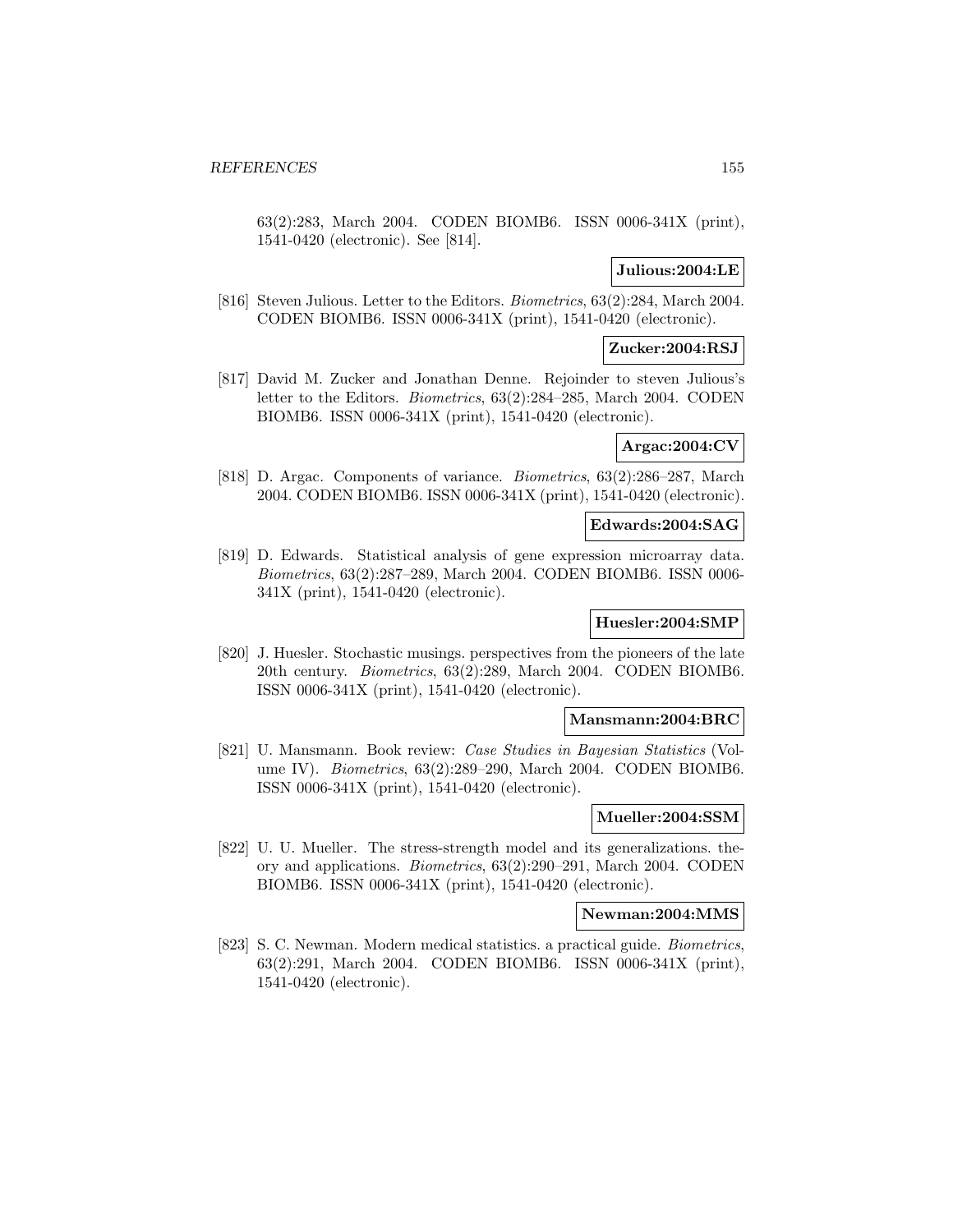## **Schill:2004:ALD**

[824] W. Schill. Applied longitudinal data analysis for epidemiology: a practical guide. Biometrics, 63(2):291–292, March 2004. CODEN BIOMB6. ISSN 0006-341X (print), 1541-0420 (electronic).

## **Anonymous:2004:BREd**

[825] Anonymous. Brief report by the Editor. *Biometrics*, 63(2):292–293, March 2004. CODEN BIOMB6. ISSN 0006-341X (print), 1541-0420 (electronic).

# **Cullis:2005:RCE**

[826] Brian Cullis, Laurence Freedman, Mike Kenward, and Xihong Lin. Report of the Co-Editors — 2004. Biometrics,  $61(1):$ vii–ix, March 2005. CODEN BIOMB6. ISSN 0006-341X (print), 1541-0420 (electronic).

#### **Molenberghs:2005:BBB**

[827] Geert Molenberghs. Biometry, biometrics, biostatistics, bioinformatics,  $\ldots$ , bio-X. *Biometrics*, 61(1):1–9, March 2005. CODEN BIOMB6. ISSN 0006-341X (print), 1541-0420 (electronic).

## **Tseng:2005:TCR**

[828] George C. Tseng and Wing H. Wong. Tight clustering: a resamplingbased approach for identifying stable and tight patterns in data. Biometrics, 61(1):10–16, March 2005. CODEN BIOMB6. ISSN 0006-341X (print), 1541-0420 (electronic).

### **Huang:2005:IPL**

[829] Jie Huang and David Harrington. Iterative partial least squares with right-censored data analysis: a comparison to other dimension reduction techniques. Biometrics, 61(1):17–24, March 2005. CODEN BIOMB6. ISSN 0006-341X (print), 1541-0420 (electronic).

## **Tadesse:2005:WTB**

[830] Mahlet G. Tadesse, Joseph G. Ibrahim, Marina Vannucci, and Robert Gentleman. Wavelet thresholding with Bayesian false discovery rate control. Biometrics, 61(1):25–35, March 2005. CODEN BIOMB6. ISSN 0006-341X (print), 1541-0420 (electronic).

#### **Fuentes:2005:MES**

[831] Montserrat Fuentes and Adrian E. Raftery. Model evaluation and spatial interpolation by Bayesian combination of observations with outputs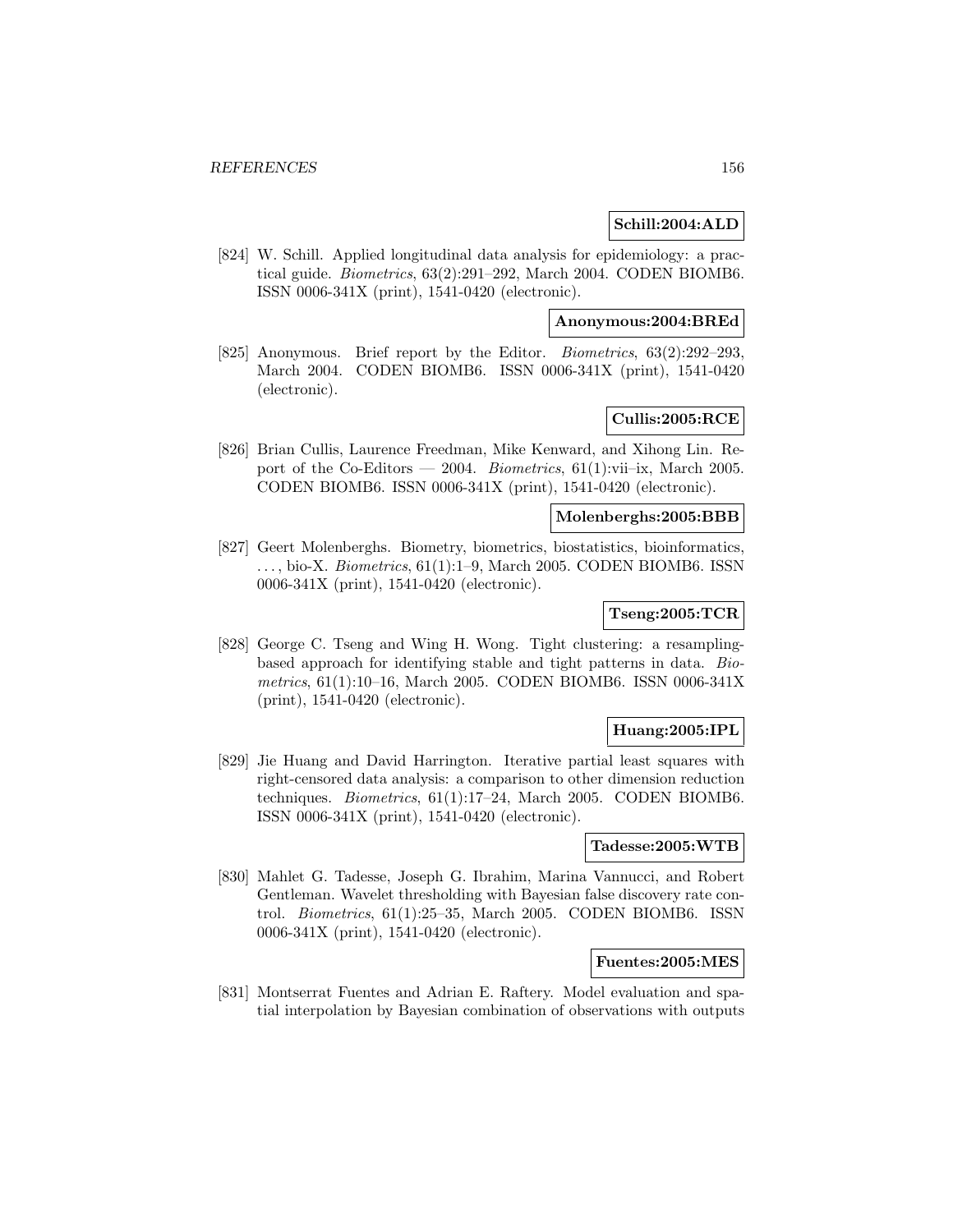from numerical models. Biometrics, 61(1):36–45, March 2005. CODEN BIOMB6. ISSN 0006-341X (print), 1541-0420 (electronic).

# **Link:2005:MAA**

[832] William A. Link and Richard J. Barker. Modeling association among demographic parameters in analysis of open population capture–recapture data. Biometrics, 61(1):46–54, March 2005. CODEN BIOMB6. ISSN 0006-341X (print), 1541-0420 (electronic).

# **Baker:2005:GSP**

[833] Stuart G. Baker, Paul Lichtenstein, Jaakko Kaprio, and Niels Holm. Genetic susceptibility to prostate, breast, and colorectal cancer among Nordic twins. Biometrics, 61(1):55–63, March 2005. CODEN BIOMB6. ISSN 0006-341X (print), 1541-0420 (electronic). See correction [1916].

# **Brown:2005:FBS**

[834] Elizabeth R. Brown, Joseph G. Ibrahim, and Victor DeGruttola. A flexible B-spline model for multiple longitudinal biomarkers and survival. Biometrics, 61(1):64–73, March 2005. CODEN BIOMB6. ISSN 0006- 341X (print), 1541-0420 (electronic).

## **Gelman:2005:MIM**

[835] Andrew Gelman, Iven Van Mechelen, Geert Verbeke, Daniel F. Heitjan, and Michel Meulders. Multiple imputation for model checking: Completed-data plots with missing and latent data. Biometrics, 61(1): 74–85, March 2005. CODEN BIOMB6. ISSN 0006-341X (print), 1541- 0420 (electronic).

## **Eng:2005:SSF**

[836] Kevin Hasegawa Eng and Michael R. Kosorok. A sample size formula for the supremum log-rank statistic. Biometrics, 61(1):86–91, March 2005. CODEN BIOMB6. ISSN 0006-341X (print), 1541-0420 (electronic).

#### **Heagerty:2005:SMP**

[837] Patrick J. Heagerty and Yingye Zheng. Survival model predictive accuracy and ROC curves. Biometrics, 61(1):92–105, March 2005. CODEN BIOMB6. ISSN 0006-341X (print), 1541-0420 (electronic).

### **Gilbert:2005:TST**

[838] Peter B. Gilbert, A. J. Rossini, and Raj Shankarappa. Two-sample tests for comparing intra-individual genetic sequence diversity between populations. Biometrics, 61(1):106–117, March 2005. CODEN BIOMB6. ISSN 0006-341X (print), 1541-0420 (electronic).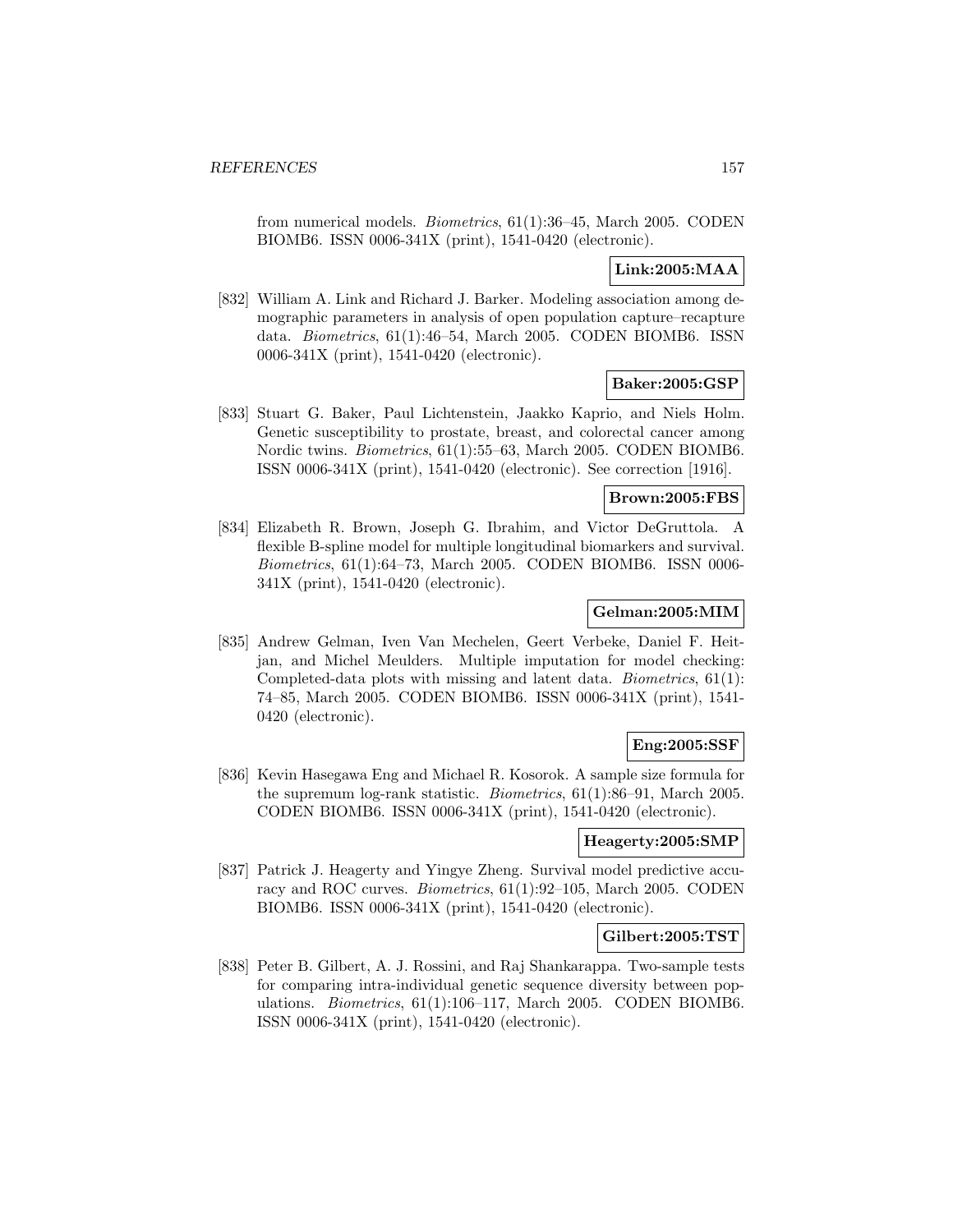### **Atkinson:2005:BAB**

[839] Anthony C. Atkinson and Atanu Biswas. Bayesian adaptive biased-coin designs for clinical trials with normal responses. Biometrics, 61(1):118– 125, March 2005. CODEN BIOMB6. ISSN 0006-341X (print), 1541-0420 (electronic).

## **Dunson:2005:BIP**

[840] David B. Dunson and Joseph B. Stanford. Bayesian inferences on predictors of conception probabilities. Biometrics, 61(1):126–133, March 2005. CODEN BIOMB6. ISSN 0006-341X (print), 1541-0420 (electronic).

## **Sutherland:2005:MLM**

[841] Jason Sutherland and Carl James Schwarz. Multi-list methods using incomplete lists in closed populations. Biometrics, 61(1):134–140, March 2005. CODEN BIOMB6. ISSN 0006-341X (print), 1541-0420 (electronic).

## **Zhai:2005:MCM**

[842] J. Zhai and R. W. Morris. A Markov chain model for animal estrous cycling data. Biometrics, 61(1):141–150, March 2005. CODEN BIOMB6. ISSN 0006-341X (print), 1541-0420 (electronic).

# **Yin:2005:QRM**

[843] Guosheng Yin and Jianwen Cai. Quantile regression models with multivariate failure time data. Biometrics, 61(1):151–161, March 2005. CO-DEN BIOMB6. ISSN 0006-341X (print), 1541-0420 (electronic).

#### **Dueck:2005:REM**

[844] Amylou Dueck and Sharon Lohr. Robust estimation of multivariate covariance components. Biometrics, 61(1):162–169, March 2005. CODEN BIOMB6. ISSN 0006-341X (print), 1541-0420 (electronic).

# **Chen:2005:SEP**

[845] Y. Q. Chen, N. P. Jewell, X. Lei, and S. C. Cheng. Semiparametric estimation of proportional mean residual life model in presence of censoring. Biometrics, 61(1):170–178, March 2005. CODEN BIOMB6. ISSN 0006-341X (print), 1541-0420 (electronic).

### **Saha:2005:BCM**

[846] Krishna Saha and Sudhir Paul. Bias-corrected maximum likelihood estimator of the negative binomial dispersion parameter. Biometrics, 61 (1):179–185, March 2005. CODEN BIOMB6. ISSN 0006-341X (print), 1541-0420 (electronic).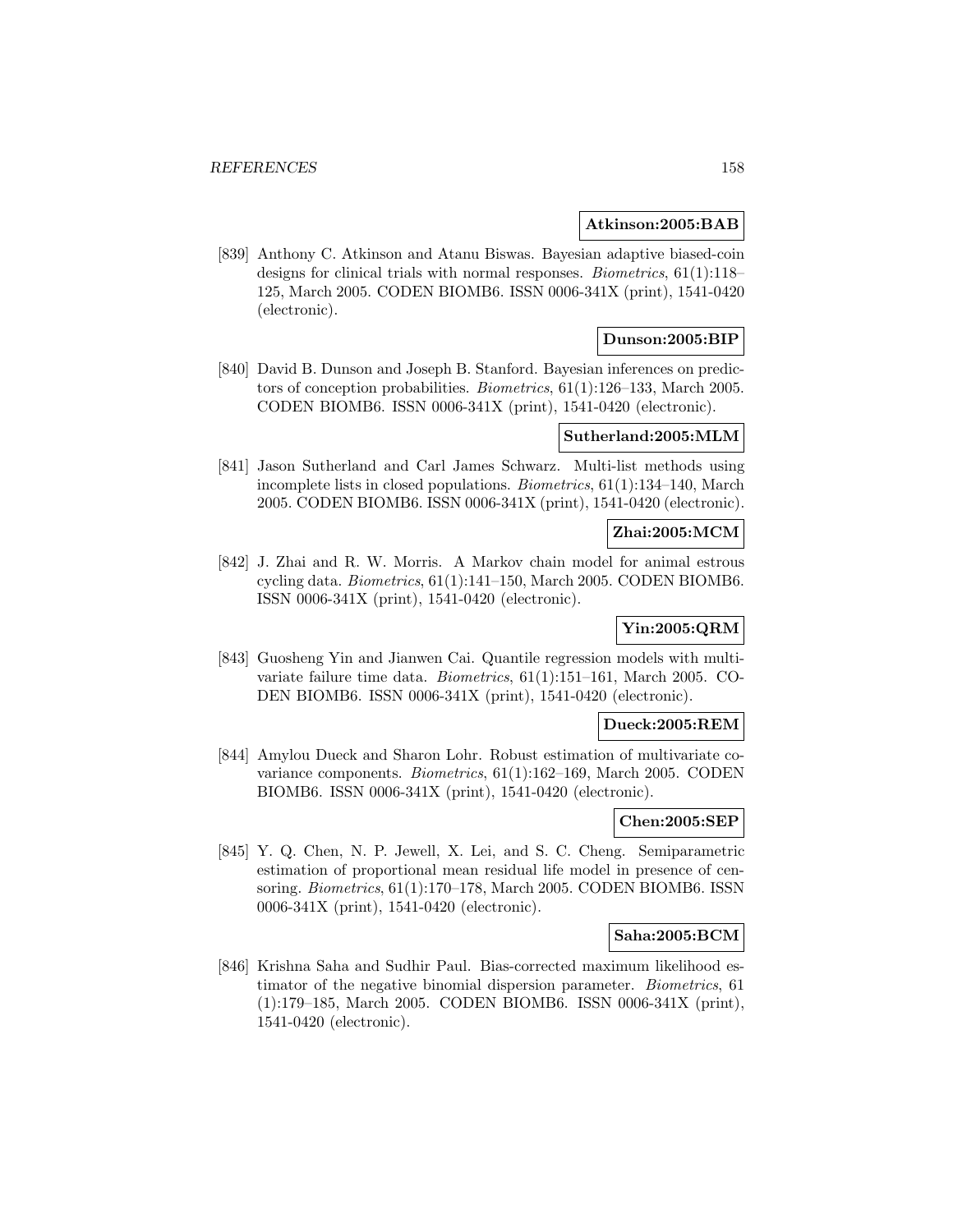## **Zheng:2005:GCA**

[847] Gang Zheng, Boris Freidlin, Zhaohai Li, and Joseph L. Gastwirth. Genomic control for association studies under various genetic models. Biometrics, 61(1):186–192, March 2005. CODEN BIOMB6. ISSN 0006-341X (print), 1541-0420 (electronic).

## **Crespi:2005:QMC**

[848] Catherine M. Crespi, William G. Cumberland, and Sally Blower. A queueing model for chronic recurrent conditions under panel observation. Biometrics, 61(1):193–198, March 2005. CODEN BIOMB6. ISSN 0006- 341X (print), 1541-0420 (electronic).

#### **Hyrien:2005:SMA**

[849] Ollivier Hyrien, Margot Mayer-Pröschel, Mark Noble, and Andrei Yakovlev. A stochastic model to analyze clonal data on multi-type cell populations. Biometrics, 61(1):199–207, March 2005. CODEN BIOMB6. ISSN 0006-341X (print), 1541-0420 (electronic).

# **Yin:2005:CBS**

[850] Guosheng Yin and Joseph G. Ibrahim. A class of Bayesian shared gamma frailty models with multivariate failure time data. Biometrics, 61(1):208– 216, March 2005. CODEN BIOMB6. ISSN 0006-341X (print), 1541-0420 (electronic).

### **Wang:2005:TDD**

[851] Kai Wang and Anastasia Ivanova. Two-dimensional dose finding in discrete dose space. Biometrics, 61(1):217–222, March 2005. CODEN BIOMB6. ISSN 0006-341X (print), 1541-0420 (electronic).

### **Klein:2005:RMC**

[852] John P. Klein and Per Kragh Andersen. Regression modeling of competing risks data based on pseudovalues of the cumulative incidence function. Biometrics, 61(1):223–229, March 2005. CODEN BIOMB6. ISSN 0006-341X (print), 1541-0420 (electronic).

## **Frigessi:2005:BPD**

[853] Arnoldo Frigessi, Marit Holden, Clare Marshall, Hildegunn Viljugrein, Nils Chr. Stenseth, Lars Holden, Vladimir Ageyev, and Nikolay L. Klassovskiy. Bayesian population dynamics of interacting species: Great gerbils and fleas in Kazakhstan. Biometrics, 61(1):230–238, March 2005. CODEN BIOMB6. ISSN 0006-341X (print), 1541-0420 (electronic).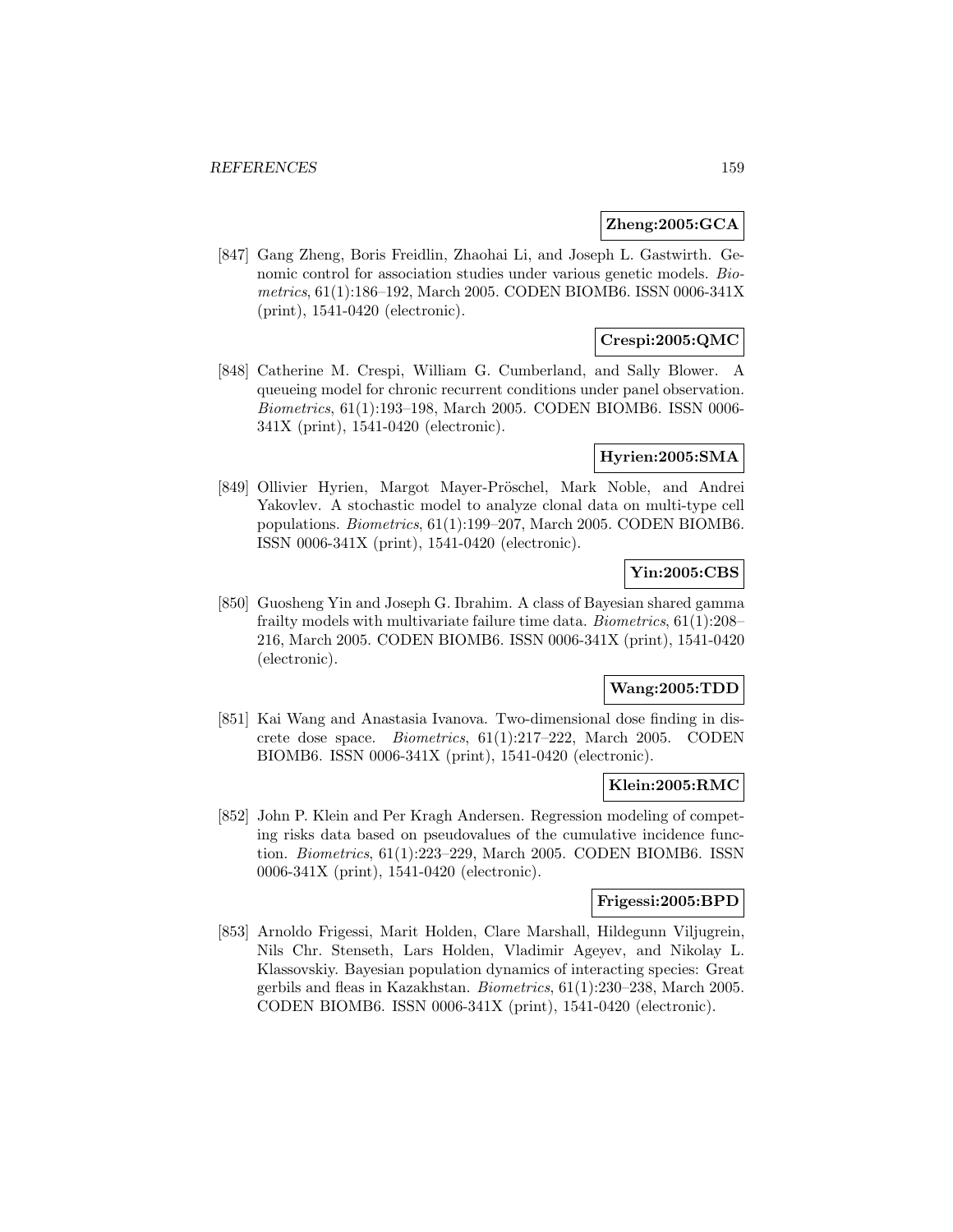#### **Rosner:2005:BMC**

[854] Gary L. Rosner. Bayesian monitoring of clinical trials with failure-time endpoints. Biometrics, 61(1):239–245, March 2005. CODEN BIOMB6. ISSN 0006-341X (print), 1541-0420 (electronic).

# **Rosenbaum:2005:AEC**

[855] Paul R. Rosenbaum. Attributable effects in case<sup>2</sup>-studies. *Biometrics*, 61(1):246–253, March 2005. CODEN BIOMB6. ISSN 0006-341X (print), 1541-0420 (electronic).

# **Zheng:2005:CMS**

[856] Gang Zheng and Zehua Chen. Comparison of maximum statistics for hypothesis testing when a nuisance parameter is present only under the alternative. Biometrics, 61(1):254–258, March 2005. CODEN BIOMB6. ISSN 0006-341X (print), 1541-0420 (electronic).

# **Zheng:2005:AAM**

[857] Yingye Zheng, William E. Barlow, and Gary Cutter. Assessing accuracy of mammography in the presence of verification bias and intrareader correlation. Biometrics, 61(1):259–268, March 2005. CODEN BIOMB6. ISSN 0006-341X (print), 1541-0420 (electronic).

# **Hellmich:2005:CPM**

[858] M. Hellmich and W. Lehmacher. Closure procedures for monotone bifactorial dose–response designs. Biometrics, 61(1):269–276, March 2005. CODEN BIOMB6. ISSN 0006-341X (print), 1541-0420 (electronic).

### **Nitcheva:2005:MAI**

[859] Daniela K. Nitcheva, Walter W. Piegorsch, R. Webster West, and Ralph L. Kodell. Multiplicity-adjusted inferences in risk assessment: Benchmark analysis with quantal response data. Biometrics, 61(1):277– 286, March 2005. CODEN BIOMB6. ISSN 0006-341X (print), 1541-0420 (electronic).

## **Lyles:2005:EMT**

[860] Robert H. Lyles, John M. Williamson, Hung-Mo Lin, and Charles M. Heilig. Extending McNemar's test: Estimation and inference when paired binary outcome data are misclassified. Biometrics, 61(1):287–294, March 2005. CODEN BIOMB6. ISSN 0006-341X (print), 1541-0420 (electronic).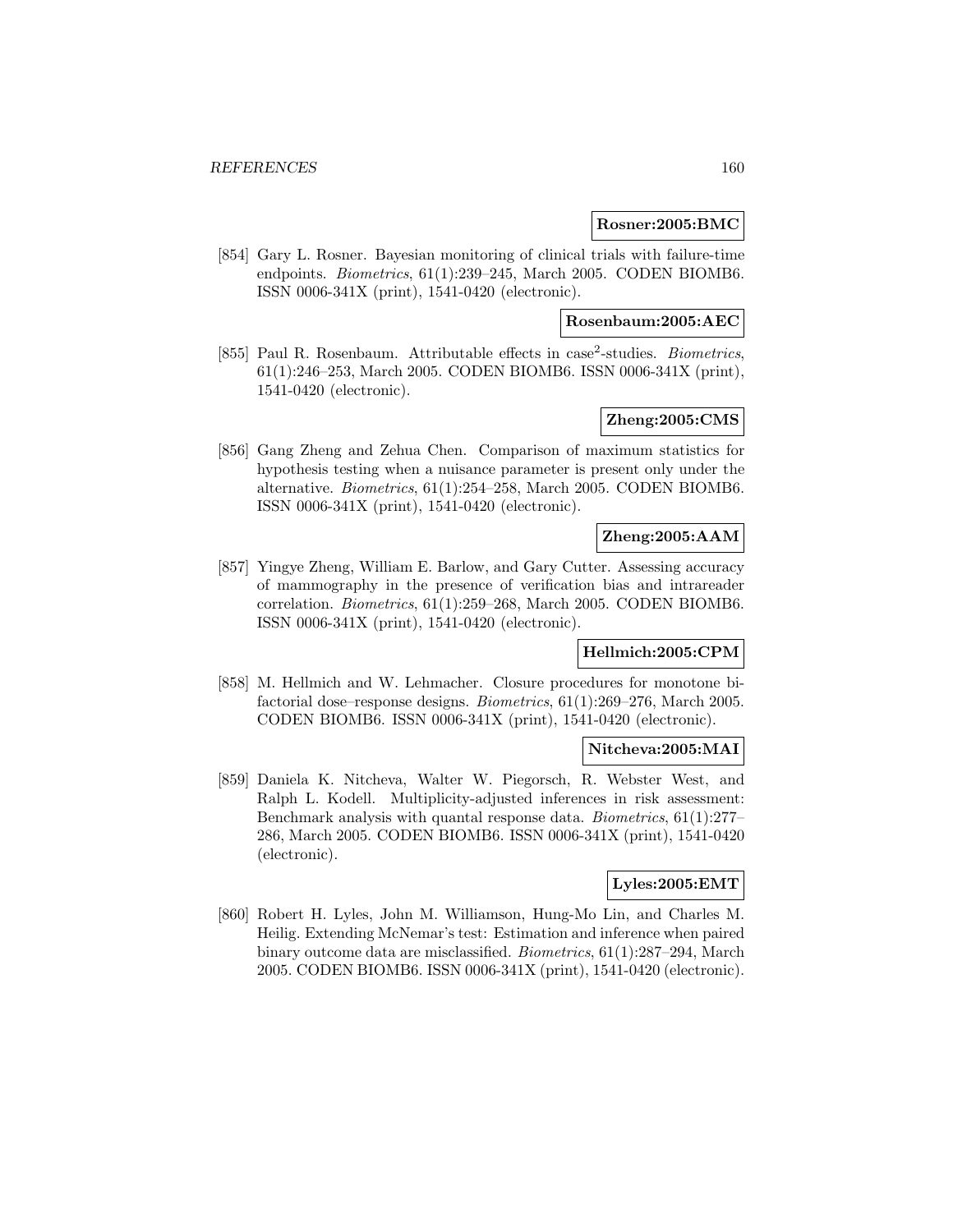#### **Vangeneugden:2005:ACG**

[861] Tony Vangeneugden, Annouschka Laenen, Helena Geys, Didier Renard, and Geert Molenberghs. Applying concepts of generalizability theory on clinical trial data to investigate sources of variation and their impact on reliability. Biometrics, 61(1):295–304, March 2005. CODEN BIOMB6. ISSN 0006-341X (print), 1541-0420 (electronic).

## **Hayden:2005:ETC**

[862] Douglas Hayden, Donna K. Pauler, and David Schoenfeld. An estimator for treatment comparisons among survivors in randomized trials. Biometrics, 61(1):305–310, March 2005. CODEN BIOMB6. ISSN 0006-341X (print), 1541-0420 (electronic).

## **Anonymous:2005:CK**

[863] Anonymous. Correction of Kodlin (1967). Biometrics, 61(1):311, March 2005. CODEN BIOMB6. ISSN 0006-341X (print), 1541-0420 (electronic). See [1].

#### **Arminger:2005:BR**

[864] Gerhard Arminger. Book reviews: 1. Biometrics, 61(1):312–313, March 2005. CODEN BIOMB6. ISSN 0006-341X (print), 1541-0420 (electronic).

## **Bammann:2005:BR**

[865] Karin Bammann. Book reviews: 2. Biometrics, 61(1):313–314, March 2005. CODEN BIOMB6. ISSN 0006-341X (print), 1541-0420 (electronic).

## **Bernardo:2005:BR**

[866] José M. Bernardo. Book reviews: 3.  $Biometrics$ ,  $61(1):314$ , March 2005. CODEN BIOMB6. ISSN 0006-341X (print), 1541-0420 (electronic).

#### **Boehning:2005:BR**

[867] Dankmar Boehning. Book reviews: 4. Biometrics, 61(1):314–315, March 2005. CODEN BIOMB6. ISSN 0006-341X (print), 1541-0420 (electronic).

## **Brueckner:2005:BR**

[868] Andreas Brueckner. Book reviews: 5. Biometrics, 61(1):315–316, March 2005. CODEN BIOMB6. ISSN 0006-341X (print), 1541-0420 (electronic).

#### **Kohl:2005:BR**

[869] Jochen Kohl and Arndt Von Haeseler. Book reviews: 6. Biometrics, 61(1):316, March 2005. CODEN BIOMB6. ISSN 0006-341X (print), 1541-0420 (electronic).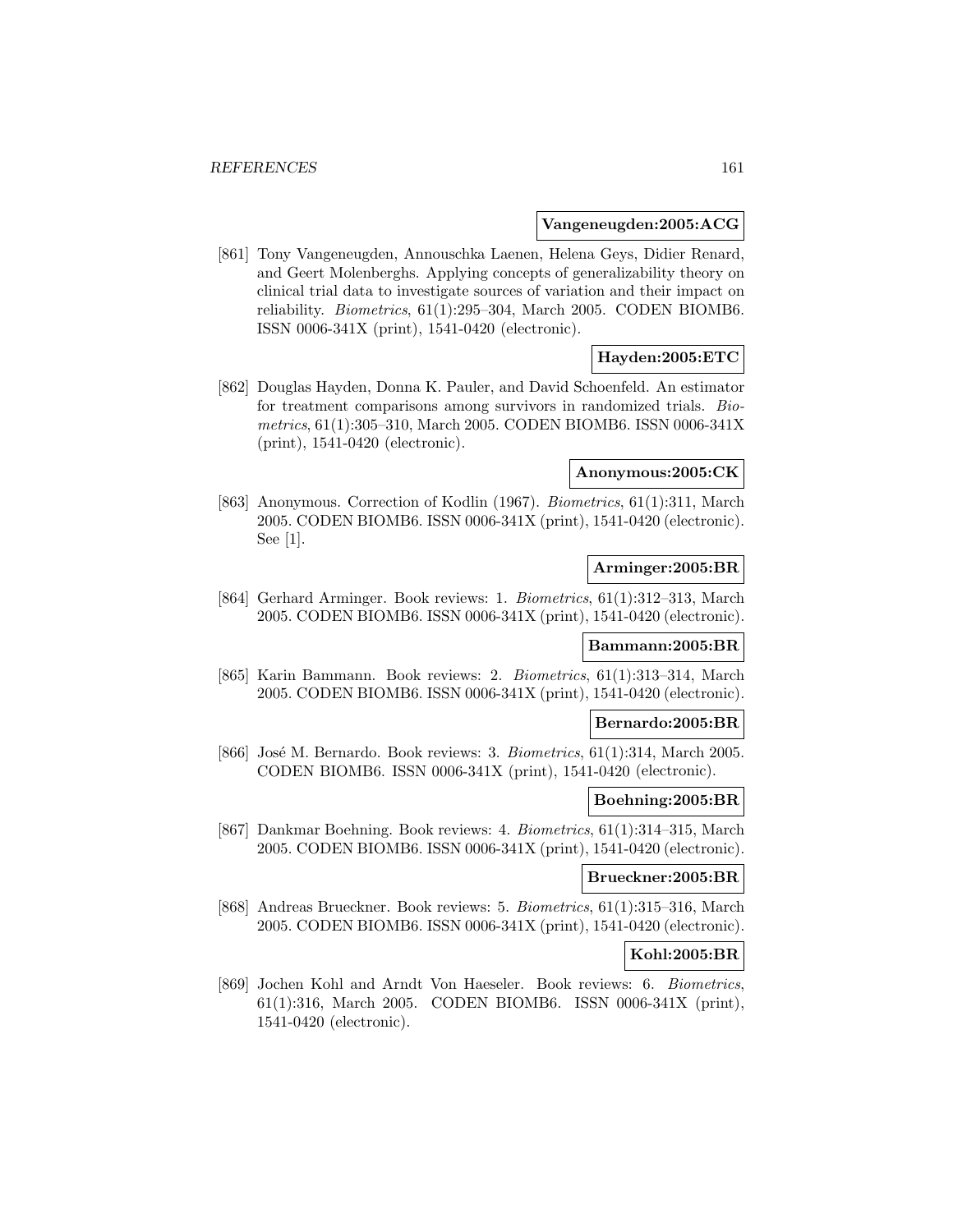## **Palta:2005:BR**

[870] Mari Palta. Book reviews: 7. Biometrics, 61(1):316–317, March 2005. CODEN BIOMB6. ISSN 0006-341X (print), 1541-0420 (electronic).

### **Peplies:2005:BR**

[871] Jenny Peplies. Book reviews: 8. Biometrics, 61(1):317–318, March 2005. CODEN BIOMB6. ISSN 0006-341X (print), 1541-0420 (electronic).

### **Pohlabeln:2005:BR**

[872] Hermann Pohlabeln. Book reviews: 9. Biometrics, 61(1):318–319, March 2005. CODEN BIOMB6. ISSN 0006-341X (print), 1541-0420 (electronic).

## **Steinberg:2005:BR**

[873] David M. Steinberg. Book reviews: 10. Biometrics, 61(1):319–320, March 2005. CODEN BIOMB6. ISSN 0006-341X (print), 1541-0420 (electronic).

## **Wackernagel:2005:BR**

[874] Hans Wackernagel. Book reviews: 11. Biometrics, 61(1):320, March 2005. CODEN BIOMB6. ISSN 0006-341X (print), 1541-0420 (electronic).

### **Yanagawa:2005:BR**

[875] Takashi Yanagawa. Book reviews: 12. Biometrics, 61(1):320–321, March 2005. CODEN BIOMB6. ISSN 0006-341X (print), 1541-0420 (electronic).

#### **Ziegler:2005:BR**

[876] Andreas Ziegler. Book reviews: 13. Biometrics, 61(1):321–322, March 2005. CODEN BIOMB6. ISSN 0006-341X (print), 1541-0420 (electronic).

### **Zimmermann:2005:BR**

[877] Karl-Heinz Zimmermann. Book reviews: 14. Biometrics, 61(1):322–323, March 2005. CODEN BIOMB6. ISSN 0006-341X (print), 1541-0420 (electronic).

## **Anonymous:2005:BREa**

[878] Anonymous. Brief reports by the Editor. Biometrics, 61(1):323–324, March 2005. CODEN BIOMB6. ISSN 0006-341X (print), 1541-0420 (electronic).

## **OMalley:2005:LMT**

[879] A. James O'Malley and Sharon-Lise T. Normand. Likelihood methods for treatment noncompliance and subsequent nonresponse in randomized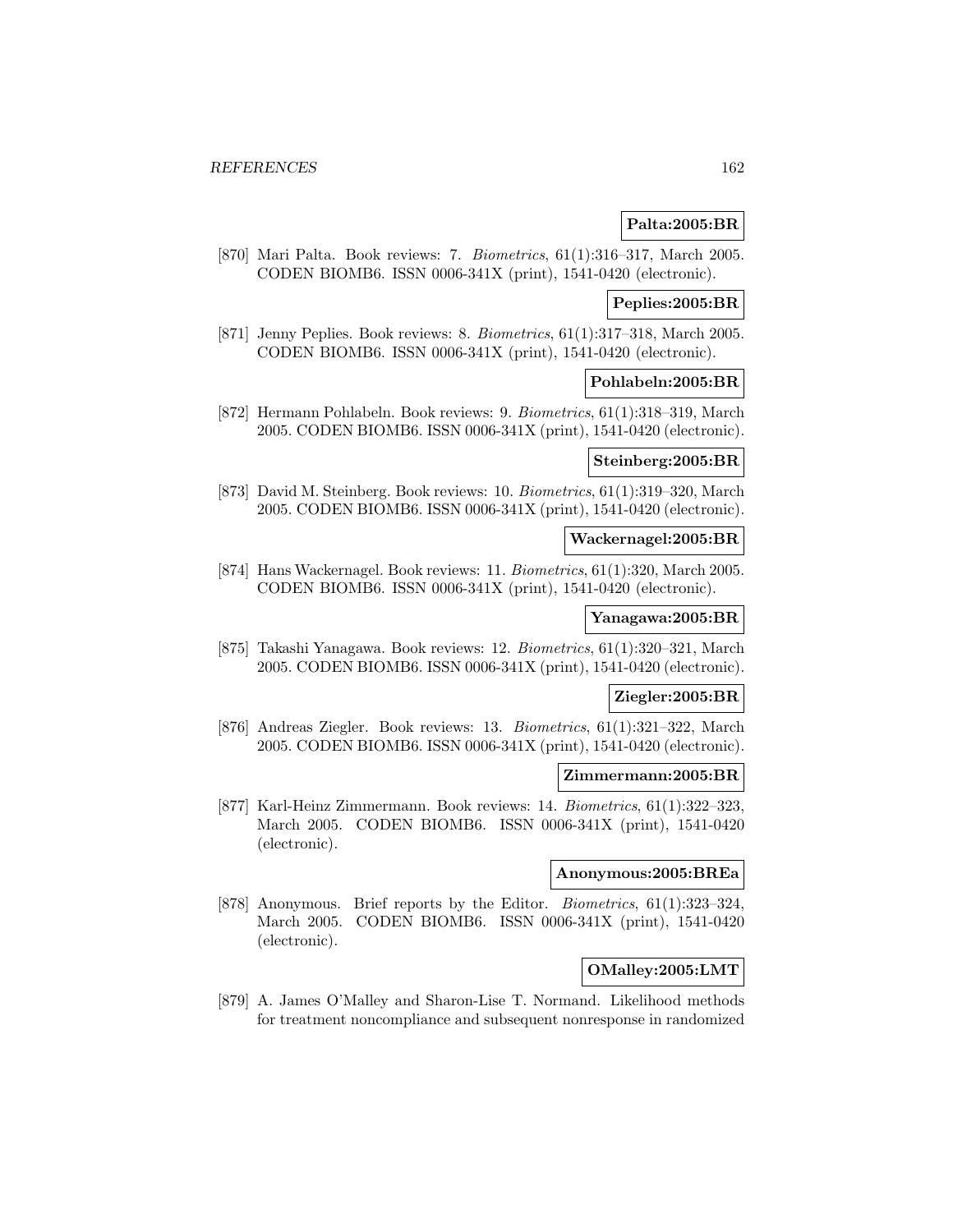trials. Biometrics, 61(2):325–334, June 2005. CODEN BIOMB6. ISSN 0006-341X (print), 1541-0420 (electronic).

### **Braun:2005:DMT**

[880] Thomas M. Braun, Zheng Yuan, and Peter F. Thall. Determining a maximum-tolerated schedule of a cytotoxic agent. *Biometrics*, 61(2): 335–343, June 2005. CODEN BIOMB6. ISSN 0006-341X (print), 1541- 0420 (electronic).

## **Bekele:2005:BAJ**

[881] B. Nebiyou Bekele and Yu Shen. A Bayesian approach to jointly modeling toxicity and biomarker expression in a Phase I/II dose-finding trial. Biometrics, 61(2):343–354, June 2005. CODEN BIOMB6. ISSN 0006- 341X (print), 1541-0420 (electronic).

#### **Miller:2005:VEC**

[882] Frank Miller. Variance estimation in clinical studies with interim sample size reestimation. Biometrics, 61(2):355–361, June 2005. CODEN BIOMB6. ISSN 0006-341X (print), 1541-0420 (electronic).

# **Yin:2005:ADE**

[883] Guosheng Yin and Yu Shen. Adaptive design and estimation in randomized clinical trials with correlated observations. Biometrics, 61(2): 362–369, June 2005. CODEN BIOMB6. ISSN 0006-341X (print), 1541- 0420 (electronic).

### **LeBlanc:2005:ARG**

[884] Michael LeBlanc, James Moon, and John Crowley. Adaptive risk group refinement. Biometrics, 61(2):370–378, June 2005. CODEN BIOMB6. ISSN 0006-341X (print), 1541-0420 (electronic).

### **Zheng:2005:PCS**

[885] Yingye Zheng and Patrick J. Heagerty. Partly conditional survival models for longitudinal data. Biometrics, 61(2):379–391, June 2005. CODEN BIOMB6. ISSN 0006-341X (print), 1541-0420 (electronic).

### **Huang:2005:NEB**

[886] Chiung-Yu Huang and Mei-Cheng Wang. Nonparametric estimation of the bivariate recurrence time distribution. Biometrics, 61(2):392–402, June 2005. CODEN BIOMB6. ISSN 0006-341X (print), 1541-0420 (electronic).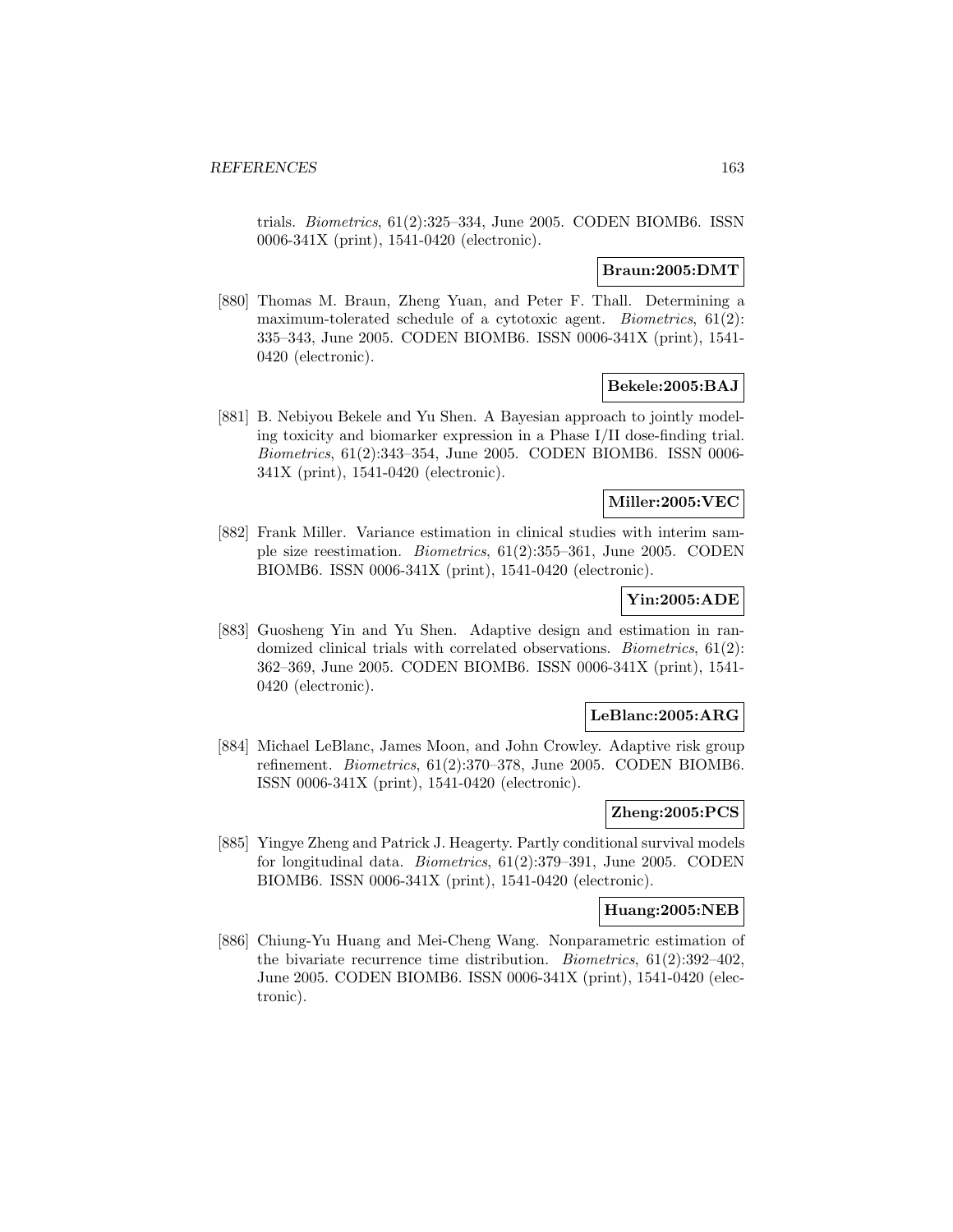# **Yin:2005:GCB**

[887] Guosheng Yin and Joseph G. Ibrahim. A general class of Bayesian survival models with zero and nonzero cure fractions. Biometrics, 61(2): 403–412, June 2005. CODEN BIOMB6. ISSN 0006-341X (print), 1541- 0420 (electronic).

# **Wang:2005:EVF**

[888] You-Gan Wang and Xu Lin. Effects of variance-function misspecification in analysis of longitudinal data. *Biometrics*,  $61(2):413-421$ , June 2005. CODEN BIOMB6. ISSN 0006-341X (print), 1541-0420 (electronic).

## **Morton:2005:EBV**

[889] Richard Morton and Jordan M. Howarth. Estimation of breeding values using selected pedigree records. Biometrics, 61(2):422–432, June 2005. CODEN BIOMB6. ISSN 0006-341X (print), 1541-0420 (electronic).

## **Mao:2005:ESA**

[890] Chang Xuan Mao, Robert K. Colwell, and Jing Chang. Estimating the species accumulation curve using mixtures. Biometrics, 61(2):433–441, June 2005. CODEN BIOMB6. ISSN 0006-341X (print), 1541-0420 (electronic).

### **Pradel:2005:MEM**

[891] Roger Pradel. Multievent: an extension of multistate capture–recapture models to uncertain states. Biometrics, 61(2):442–447, June 2005. CO-DEN BIOMB6. ISSN 0006-341X (print), 1541-0420 (electronic).

### **Calinski:2005:AME**

[892] T. Caliński, S. Czajka, Z. Kaczmarek, P. Krajewski, and W. Pilarczyk. Analyzing multi-environment variety trials using randomization-derived mixed models. Biometrics, 61(2):448–455, June 2005. CODEN BIOMB6. ISSN 0006-341X (print), 1541-0420 (electronic).

# **Qin:2005:STC**

[893] Jing Qin and Denis H. Y. Leung. A semiparametric two-component "compound" mixture model and its application to estimating malaria attributable fractions. Biometrics, 61(2):456–464, June 2005. CODEN BIOMB6. ISSN 0006-341X (print), 1541-0420 (electronic).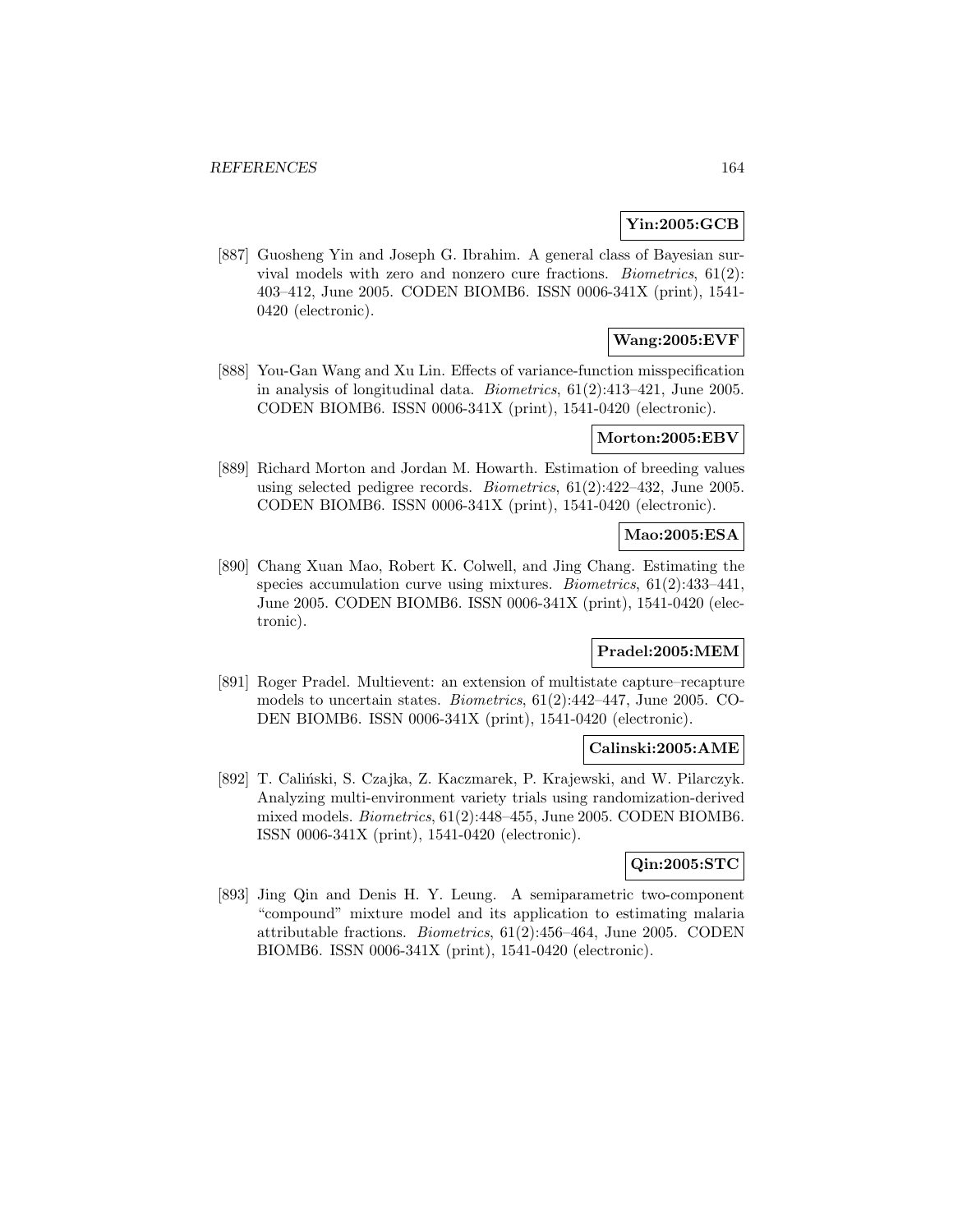## **Wang:2005:LAQ**

[894] K. Wang. A likelihood approach for quantitative-trait-locus mapping with selected pedigrees. *Biometrics*, 61(2):465–473, June 2005. CODEN BIOMB6. ISSN 0006-341X (print), 1541-0420 (electronic).

**Chen:2005:FEA**

[895] Zehua Chen. The full EM algorithm for the MLEs of QTL effects and positions and their estimated variances in multiple-interval mapping. Biometrics, 61(2):474–480, June 2005. CODEN BIOMB6. ISSN 0006-341X (print), 1541-0420 (electronic).

### **Goncalves:2005:SAP**

[896] Luzia Gonçalves, Líbia Zé-Zé, Hildete Prisco Pinheiro, and Maria Antónia Amaral-Turkman. Statistical aspects in physical mapping application to the genome of o. oeni strain GM. Biometrics, 61(2):481–487, June 2005. CODEN BIOMB6. ISSN 0006-341X (print), 1541-0420 (electronic).

#### **Tadesse:2005:BEV**

[897] Mahlet G. Tadesse, Joseph G. Ibrahim, Robert Gentleman, Sabina Chiaretti, Jerome Ritz, and Robin Foa. Bayesian error-in-variable survival model for the analysis of GeneChip arrays. Biometrics, 61(2):488– 497, June 2005. CODEN BIOMB6. ISSN 0006-341X (print), 1541-0420 (electronic).

### **Yang:2005:IVS**

[898] Xiaowei Yang, Thomas R. Belin, and W. John Boscardin. Imputation and variable selection in linear regression models with missing covariates. Biometrics, 61(2):498–506, June 2005. CODEN BIOMB6. ISSN 0006- 341X (print), 1541-0420 (electronic).

#### **Cantoni:2005:VSM**

[899] Eva Cantoni, Joanna Mills Flemming, and Elvezio Ronchetti. Variable selection for marginal longitudinal generalized linear models. Biometrics, 61(2):507–514, June 2005. CODEN BIOMB6. ISSN 0006-341X (print), 1541-0420 (electronic).

#### **Agresti:2005:FPB**

[900] Alan Agresti and Yongyi Min. Frequentist performance of Bayesian confidence intervals for comparing proportions in  $2 \times 2$  contingency tables. Biometrics, 61(2):515–523, June 2005. CODEN BIOMB6. ISSN 0006- 341X (print), 1541-0420 (electronic).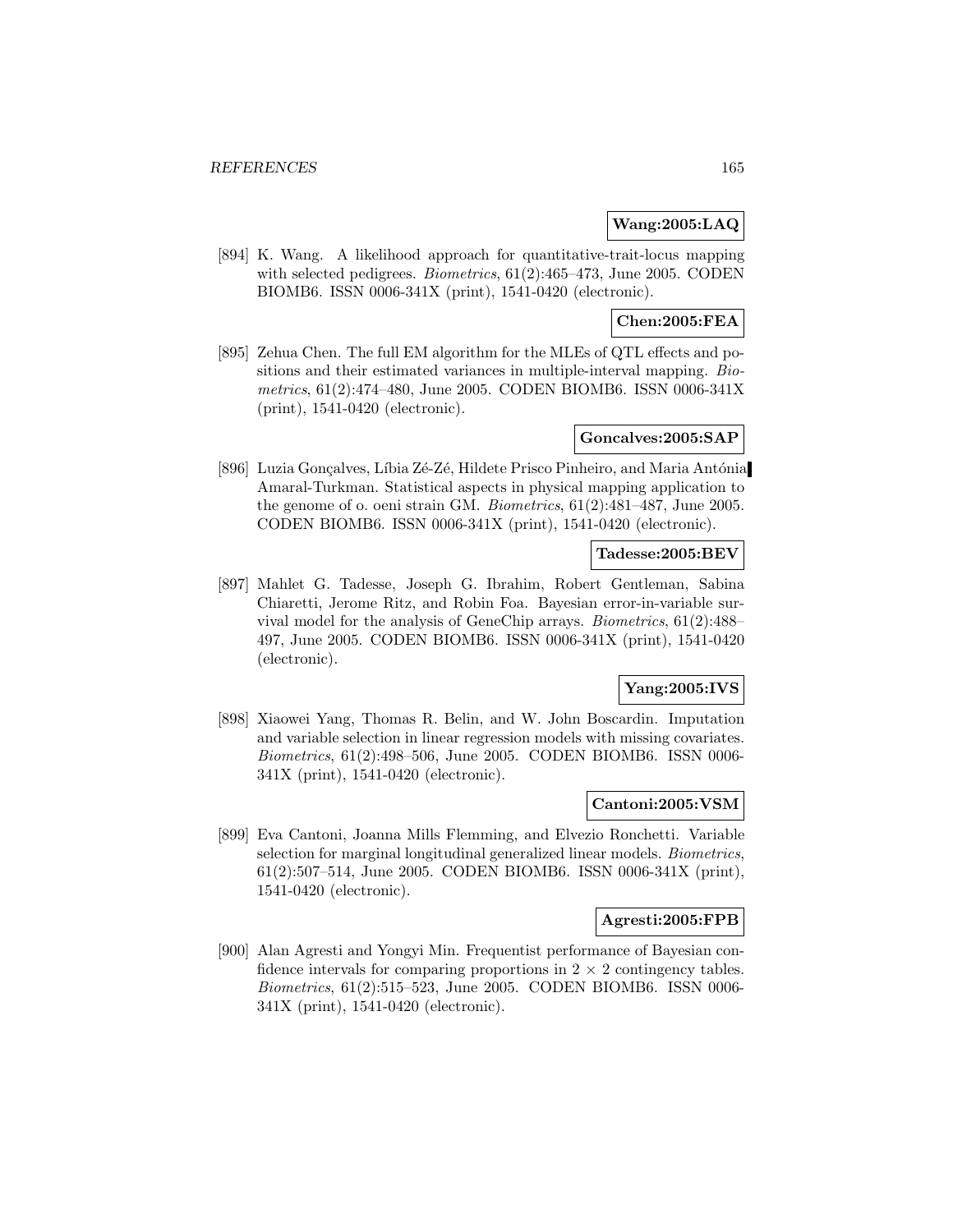#### **Cheung:2005:ETS**

[901] Ying Kuen Cheung. Exact two-sample inference with missing data. Biometrics, 61(2):524–531, June 2005. CODEN BIOMB6. ISSN 0006-341X (print), 1541-0420 (electronic).

# **Huang:2005:AOT**

[902] Peng Huang, Barbara C. Tilley, Robert F. Woolson, and Stuart Lipsitz. Adjusting O'Brien's test to control Type I error for the generalized nonparametric Behrens–Fisher problem. Biometrics, 61(2):532–539, June 2005. CODEN BIOMB6. ISSN 0006-341X (print), 1541-0420 (electronic).

### **Ivanova:2005:CTM**

[903] Anastasia Ivanova, Bahjat F. Qaqish, and Michael J. Schell. Continuous toxicity monitoring in Phase II trials in oncology. Biometrics, 61(2):540– 545, June 2005. CODEN BIOMB6. ISSN 0006-341X (print), 1541-0420 (electronic).

# **Gillen:2005:NVU**

[904] Daniel L. Gillen and Scott S. Emerson. A note on P-values under group sequential testing and nonproportional hazards. Biometrics, 61(2):546– 551, June 2005. CODEN BIOMB6. ISSN 0006-341X (print), 1541-0420 (electronic).

# **Yin:2005:BCR**

[905] Guosheng Yin. Bayesian cure rate frailty models with application to a root canal therapy study. Biometrics, 61(2):552–558, June 2005. CODEN BIOMB6. ISSN 0006-341X (print), 1541-0420 (electronic).

#### **Matsuura:2005:MLE**

[906] Masaaki Matsuura and Shinto Eguchi. Modeling late entry bias in survival analysis. Biometrics, 61(2):559–566, June 2005. CODEN BIOMB6. ISSN 0006-341X (print), 1541-0420 (electronic).

## **Jiang:2005:SAS**

[907] Hongyu Jiang, Jason P. Fine, and Rick Chappell. Semiparametric analysis of survival data with left truncation and dependent right censoring. Biometrics, 61(2):567–575, June 2005. CODEN BIOMB6. ISSN 0006- 341X (print), 1541-0420 (electronic).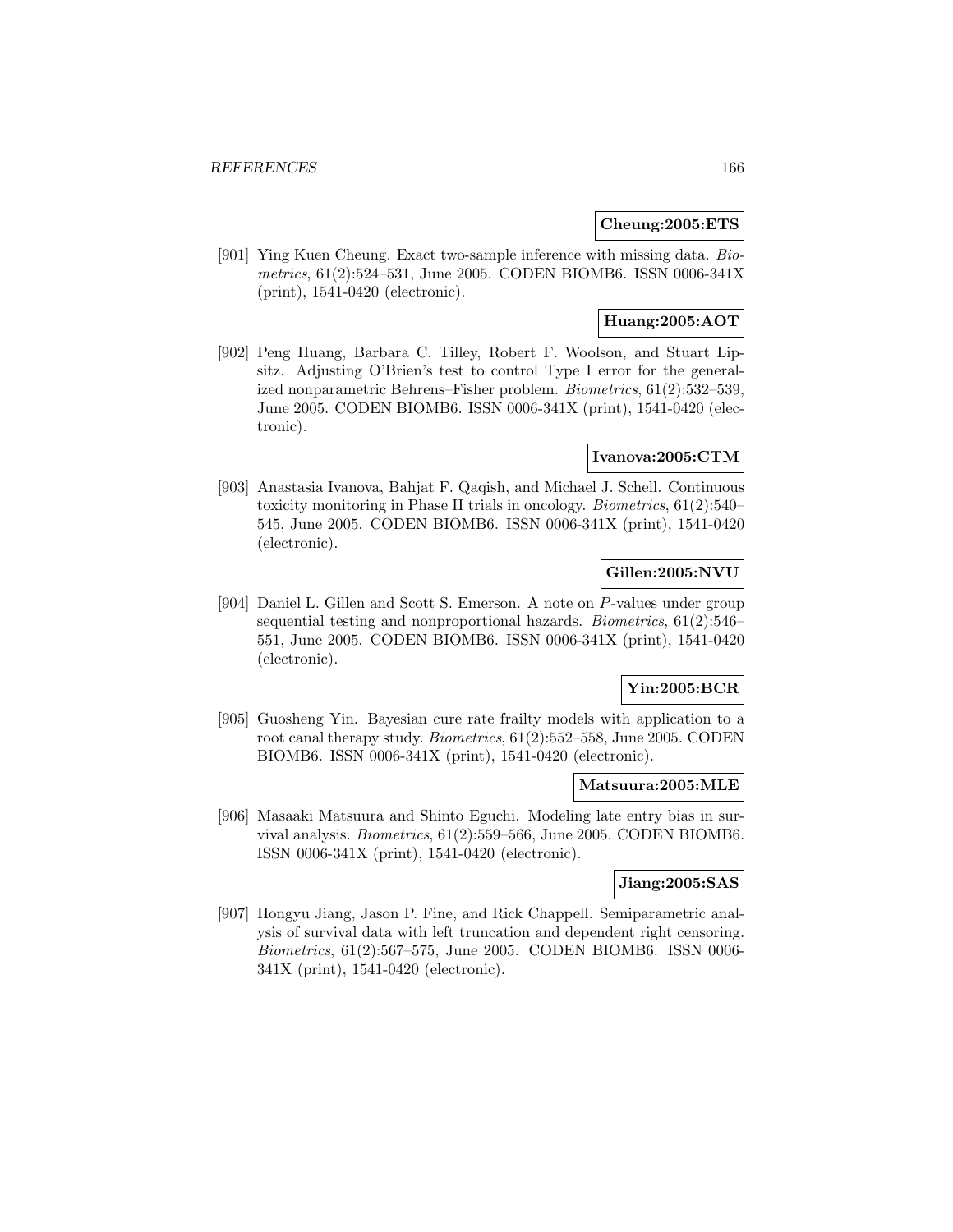### **Nan:2005:VCC**

[908] Bin Nan, Xihong Lin, Lynda D. Lisabeth, and Siobán D. Harlow. A varying-coefficient Cox model for the effect of age at a marker event on age at menopause. Biometrics, 61(2):576–583, June 2005. CODEN BIOMB6. ISSN 0006-341X (print), 1541-0420 (electronic).

## **Pfeiffer:2005:SCC**

[909] Ruth M. Pfeiffer and Nilanjan Chatterjee. On a supplemented casecontrol design. Biometrics, 61(2):584–590, June 2005. CODEN BIOMB6. ISSN 0006-341X (print), 1541-0420 (electronic).

#### **Zhao:2005:EBM**

[910] Jing X. Zhao, Andrea S. Foulkes, and Edward I. George. Exploratory Bayesian model selection for serial genetics data. Biometrics, 61(2):591– 599, June 2005. CODEN BIOMB6. ISSN 0006-341X (print), 1541-0420 (electronic).

## **Zhou:2005:NER**

[911] Xiao-Hua Zhou, Pete Castelluccio, and Chuan Zhou. Nonparametric estimation of ROC curves in the absence of a gold standard. Biometrics, 61(2):600–609, June 2005. CODEN BIOMB6. ISSN 0006-341X (print), 1541-0420 (electronic).

# **Clough:2005:QUA**

[912] H. E. Clough, D. Clancy, P. D. O'Neill, S. E. Robinson, and N. P. French. Quantifying uncertainty associated with microbial count data: a Bayesian approach. Biometrics, 61(2):610–616, June 2005. CODEN BIOMB6. ISSN 0006-341X (print), 1541-0420 (electronic).

#### **Banerjee:2005:GDC**

[913] Sudipto Banerjee. On geodetic distance computations in spatial modeling. Biometrics, 61(2):617–625, June 2005. CODEN BIOMB6. ISSN 0006-341X (print), 1541-0420 (electronic).

#### **Jung:2005:BTO**

[914] Byoung Cheol Jung, Myoungshic Jhun, and Jae Won Lee. Bootstrap tests for overdispersion in a zero-inflated Poisson regression model. Biometrics, 61(2):626–628, June 2005. CODEN BIOMB6. ISSN 0006-341X (print), 1541-0420 (electronic).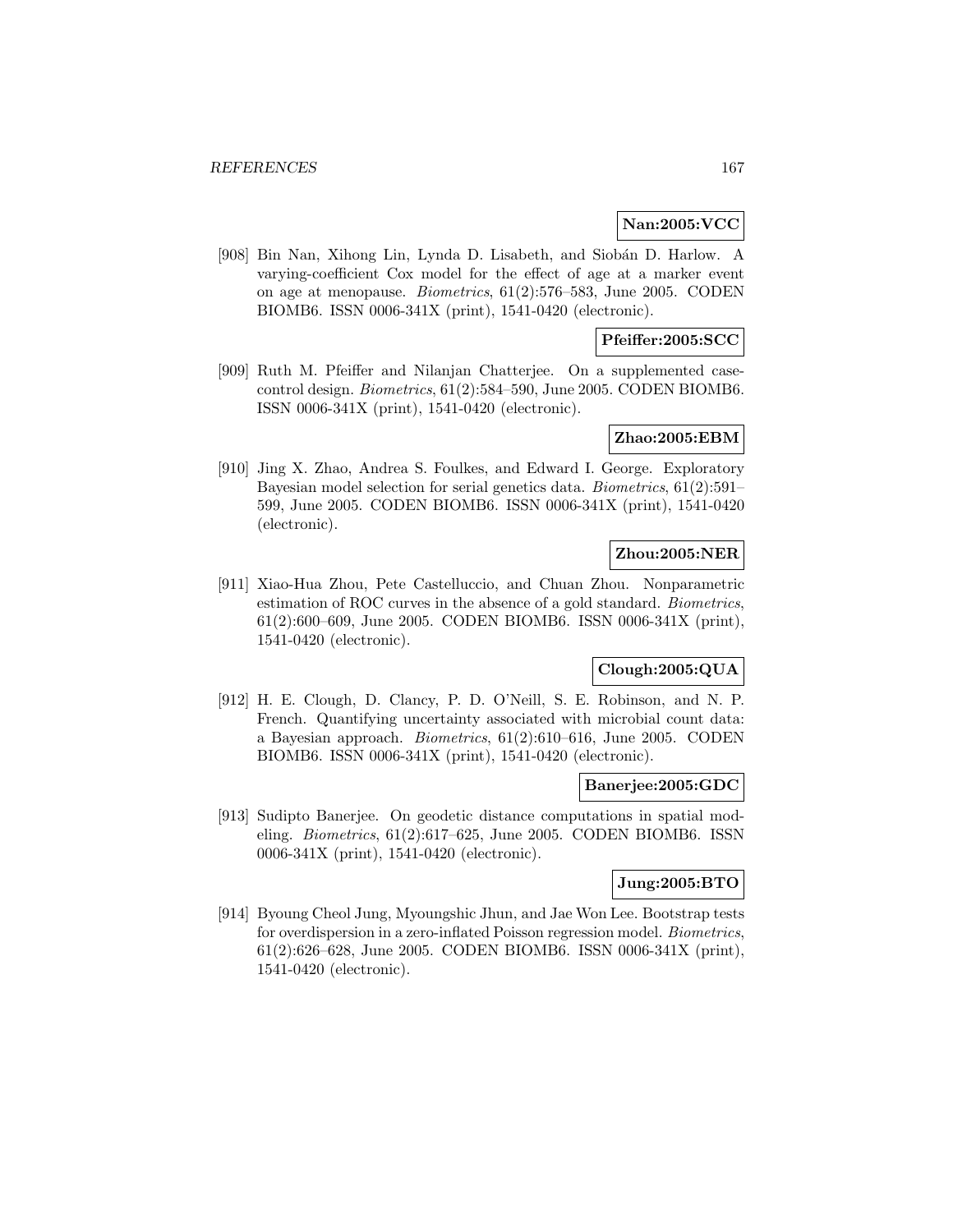#### **Ridout:2005:RBT**

[915] Martin Ridout, John P. Hinde, and Clarice G. B. Demétrio. Rejoinder to "Bootstrap Tests for Overdispersion in a Zero-Inflated Poisson Regression Model". Biometrics, 61(2):628–629, June 2005. CODEN BIOMB6. ISSN 0006-341X (print), 1541-0420 (electronic).

## **Pittelkow:2005:UPC**

[916] Yvonne Pittelkow and Susan R. Wilson. Use of principal component analysis and the GE-biplot for the graphical exploration of gene expression data. Biometrics, 61(2):630–632, June 2005. CODEN BIOMB6. ISSN 0006-341X (print), 1541-0420 (electronic). See rejoinder [917].

#### **Wouters:2005:RUP**

[917] Luc Wouters, Hinrich W. Göhlmann, Luc Bijnens, Stefan U. Kass, Geert Molenberghs, and Paul J. Lewi. Rejoinder to use of principal component analysis and the GE-biplot for the graphical exploration of gene expression data. Biometrics, 61(2):632–634, June 2005. CODEN BIOMB6. ISSN 0006-341X (print), 1541-0420 (electronic). See [916].

### **Booth:2005:DBA**

[918] Hilary S. Booth, Conrad J. Burden, John H. Maindonald, Lucia Santoso, Matthew J. Wakefield, and Susan R. Wilson. Discussion of "A Bayesian Approach to DNA Sequence Segmentation". Biometrics, 61(2):635–637, June 2005. CODEN BIOMB6. ISSN 0006-341X (print), 1541-0420 (electronic). See [739, 744].

## **Boys:2005:DBA**

[919] R. J. Boys and D. A. Henderson. Discussion of "A Bayesian Approach to DNA Sequence Segmentation". Biometrics, 61(2):637–639, June 2005. CODEN BIOMB6. ISSN 0006-341X (print), 1541-0420 (electronic). See [739, 744].

#### **Vines:2005:BR**

[920] S. Karen Vines. Book reviews: 1. Biometrics, 61(2):640, June 2005. CODEN BIOMB6. ISSN 0006-341X (print), 1541-0420 (electronic).

#### **Timmer:2005:BR**

[921] Antje Timmer. Book reviews: 2. Biometrics, 61(2):640–641, June 2005. CODEN BIOMB6. ISSN 0006-341X (print), 1541-0420 (electronic).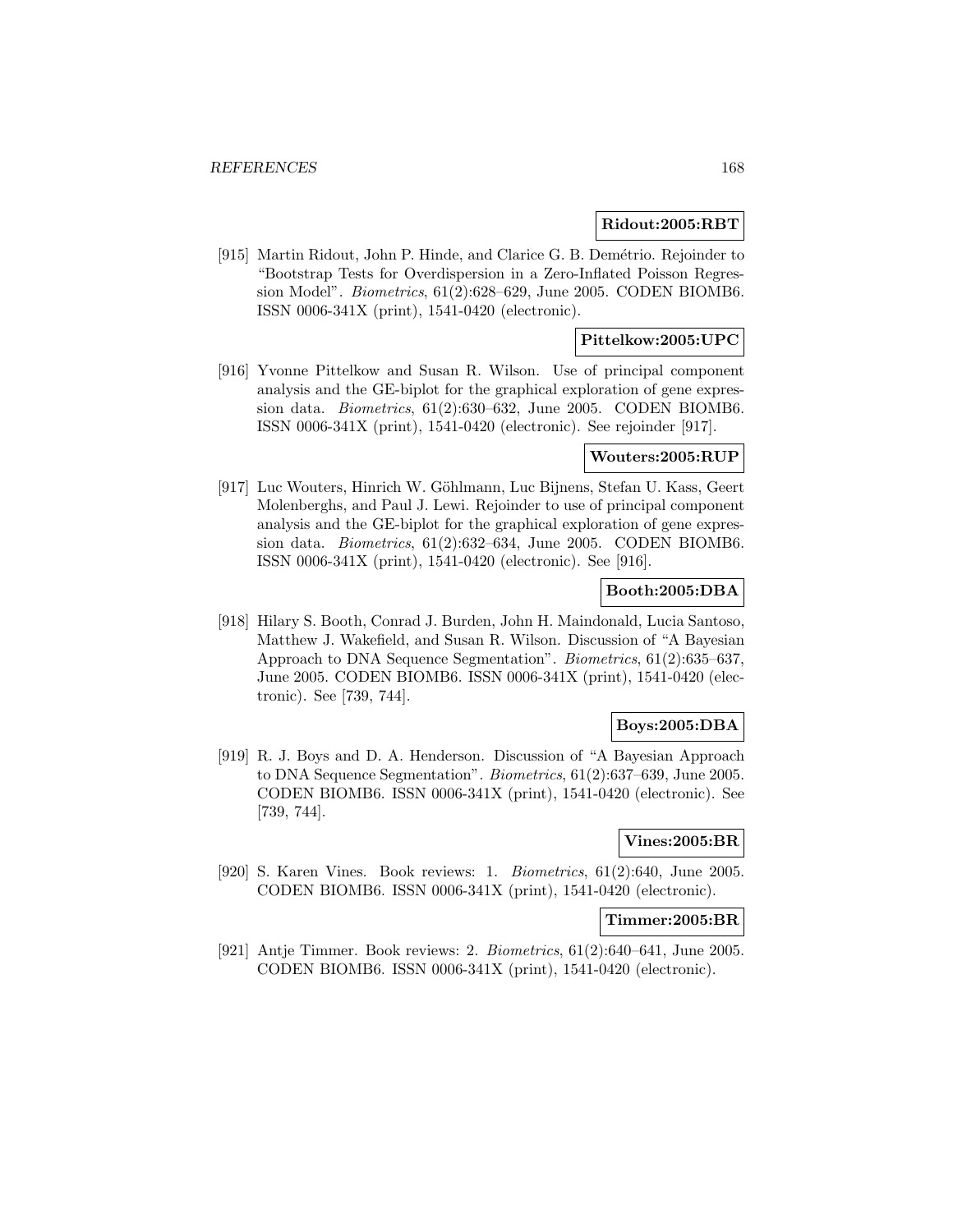#### **Edwards:2005:BR**

[922] David George Edwards. Book reviews: 3. Biometrics, 61(2):641–643, June 2005. CODEN BIOMB6. ISSN 0006-341X (print), 1541-0420 (electronic).

## **Singer:2005:BR**

[923] Judith D. Singer. Book reviews: 4. Biometrics, 61(2):643, June 2005. CODEN BIOMB6. ISSN 0006-341X (print), 1541-0420 (electronic).

#### **Didelez:2005:BR**

[924] Vanessa Didelez. Book reviews: 5. Biometrics, 61(2):643–644, June 2005. CODEN BIOMB6. ISSN 0006-341X (print), 1541-0420 (electronic).

#### **Baltas:2005:BR**

[925] George Baltas. Book reviews: 6. Biometrics, 61(2):644–645, June 2005. CODEN BIOMB6. ISSN 0006-341X (print), 1541-0420 (electronic).

#### **Anonymous:2005:BREb**

[926] Anonymous. Brief reports by the Editor. Biometrics, 61(2):645–646, June 2005. CODEN BIOMB6. ISSN 0006-341X (print), 1541-0420 (electronic).

### **Anonymous:2005:RAa**

[927] Anonymous. Regular articles. Biometrics, 61(2):647–652, June 2005. CODEN BIOMB6. ISSN 0006-341X (print), 1541-0420 (electronic).

#### **Anonymous:2005:AT**

[928] Anonymous. Abstract translations. Biometrics, 61(2):647–655, June 2005. CODEN BIOMB6. ISSN 0006-341X (print), 1541-0420 (electronic).

#### **Anonymous:2005:CFa**

[929] Anonymous. Consultant's forum. Biometrics, 61(2):652–655, June 2005. CODEN BIOMB6. ISSN 0006-341X (print), 1541-0420 (electronic).

#### **Anonymous:2005:RRa**

[930] Anonymous. Reader reaction. Biometrics, 61(2):655, June 2005. CODEN BIOMB6. ISSN 0006-341X (print), 1541-0420 (electronic).

### **Cowen:2005:CRS**

[931] Laura Cowen and Carl J. Schwarz. Capture–recapture studies using radio telemetry with premature radio-tag failure. Biometrics, 61(3):657–664,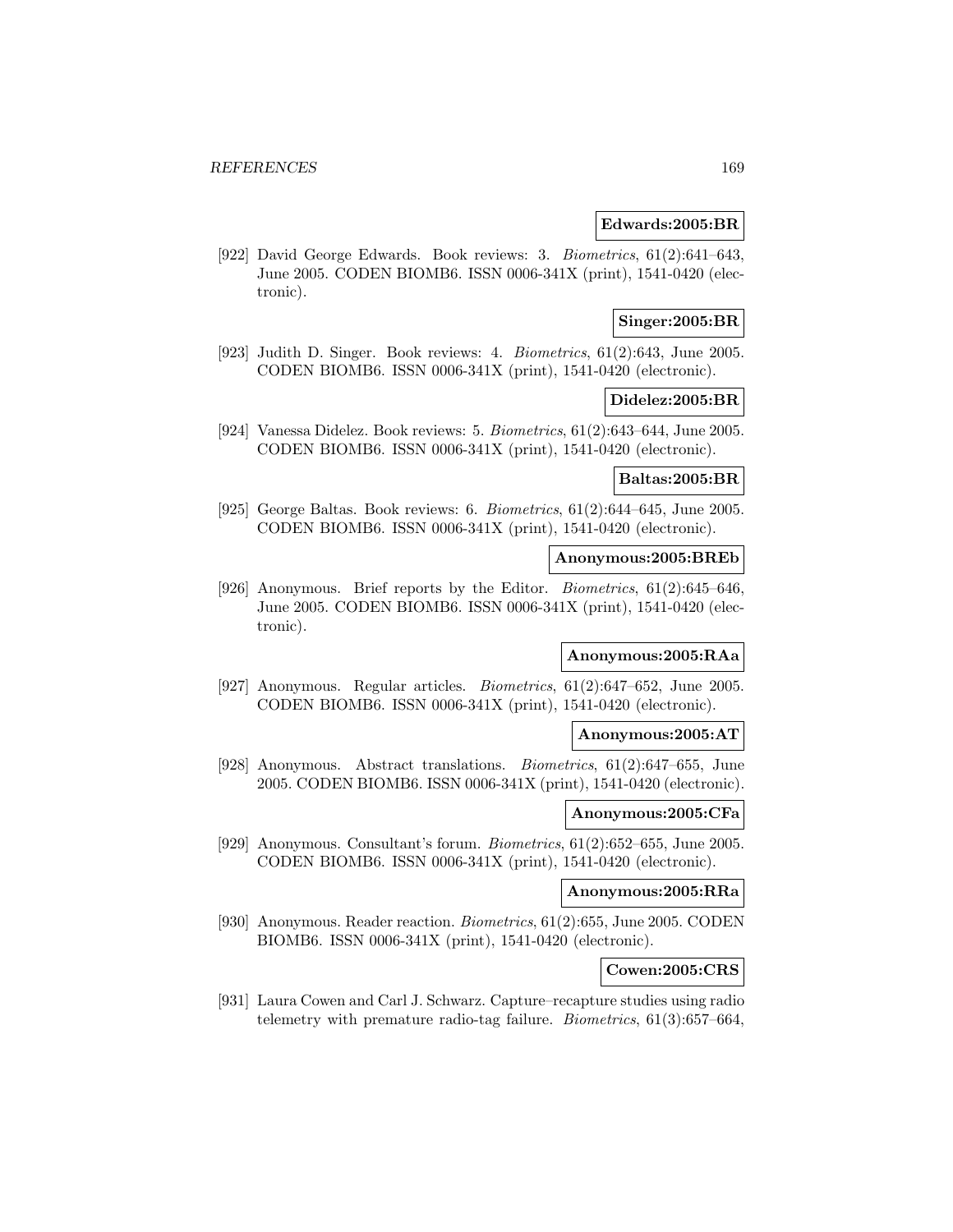September 2005. CODEN BIOMB6. ISSN 0006-341X (print), 1541-0420 (electronic).

#### **Suchard:2005:MEB**

[932] Marc A. Suchard, Robert E. Weiss, and Janet S. Sinsheimer. Models for estimating Bayes factors with applications to phylogeny and tests of monophyly. Biometrics, 61(3):665–673, September 2005. CODEN BIOMB6. ISSN 0006-341X (print), 1541-0420 (electronic).

# **Zhu:2005:GLL**

[933] J. Zhu, J. C. Eickhoff, and P. Yan. Generalized linear latent variable models for repeated measures of spatially correlated multivariate data. Biometrics, 61(3):674–683, September 2005. CODEN BIOMB6. ISSN 0006-341X (print), 1541-0420 (electronic).

## **Wang:2005:REF**

[934] You-Gan Wang, Xu Lin, and Min Zhu. Robust estimating functions and bias correction for longitudinal data analysis. Biometrics, 61(3):684–691, September 2005. CODEN BIOMB6. ISSN 0006-341X (print), 1541-0420 (electronic). See comments [1919, **?**] and rejoinder [1920, **?**].

# **Cook:2005:RTT**

[935] Richard J. Cook, Wei Wei, and Grace Y. Yi. Robust tests for treatment effects based on censored recurrent event data observed over multiple periods. Biometrics, 61(3):692–701, September 2005. CODEN BIOMB6. ISSN 0006-341X (print), 1541-0420 (electronic).

## **Song:2005:CSA**

[936] Xiao Song and Yijian Huang. On corrected score approach for proportional hazards model with covariate measurement error. Biometrics, 61(3):702–714, September 2005. CODEN BIOMB6. ISSN 0006-341X (print), 1541-0420 (electronic).

#### **Andrei:2005:SGS**

[937] Adin-Cristian Andrei and Susan Murray. Simultaneous group sequential analysis of rank-based and weighted Kaplan–Meier tests for paired censored survival data. Biometrics, 61(3):715–720, September 2005. CO-DEN BIOMB6. ISSN 0006-341X (print), 1541-0420 (electronic).

# **Lu:2005:PSM**

[938] Bo Lu. Propensity score matching with time-dependent covariates. Biometrics, 61(3):721–728, September 2005. CODEN BIOMB6. ISSN 0006- 341X (print), 1541-0420 (electronic).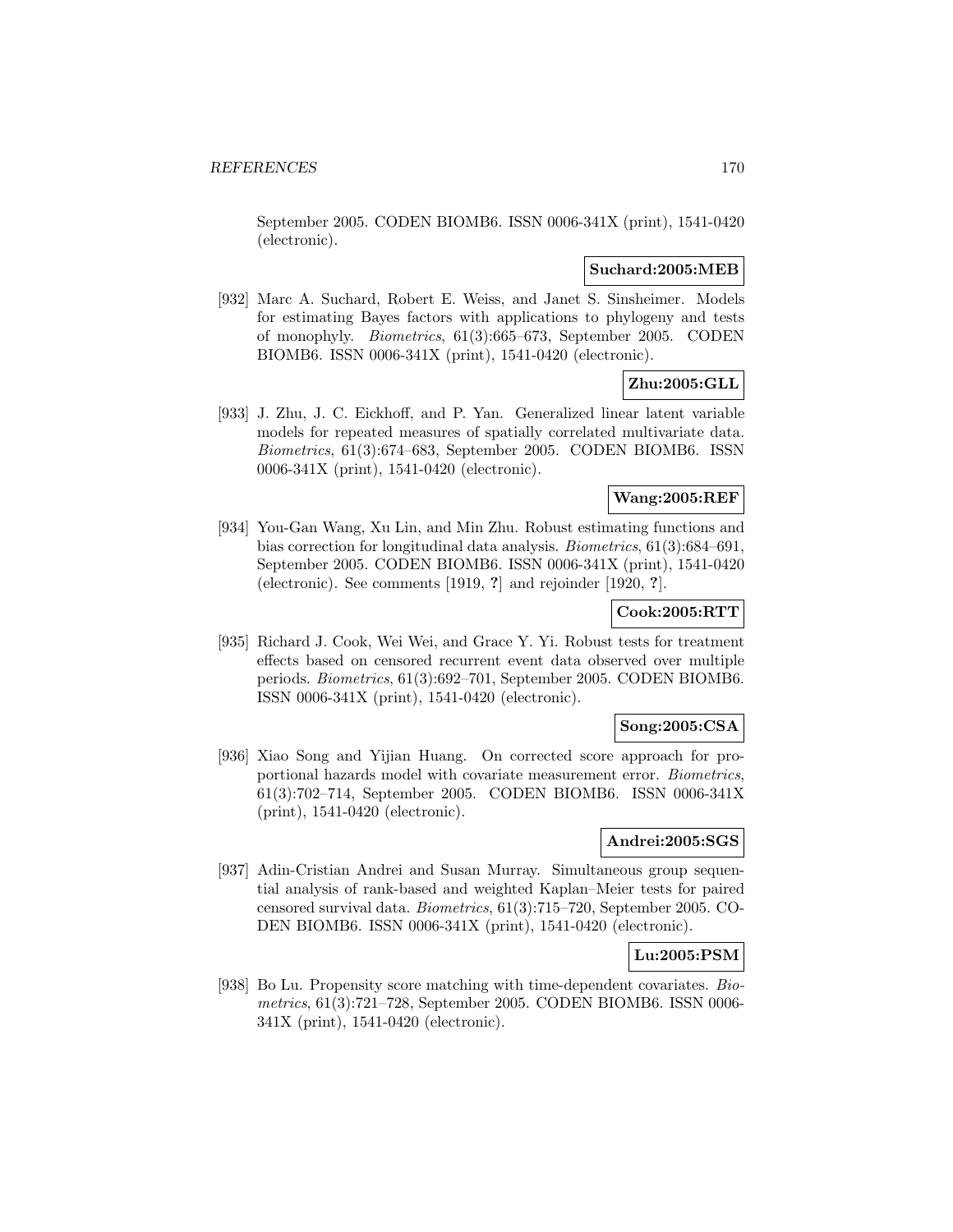#### **Naskar:2005:SMM**

[939] Malay Naskar, Kalyan Das, and Joseph G. Ibrahim. A semiparametric mixture model for analyzing clustered competing risks data. Biometrics, 61(3):729–737, September 2005. CODEN BIOMB6. ISSN 0006-341X (print), 1541-0420 (electronic).

# **Bretz:2005:CMC**

[940] F. Bretz, J. C. Pinheiro, and M. Branson. Combining multiple comparisons and modeling techniques in dose-response studies. Biometrics, 61(3):738–748, September 2005. CODEN BIOMB6. ISSN 0006-341X (print), 1541-0420 (electronic).

## **OQuigley:2005:RAS**

[941] John O'Quigley. Retrospective analysis of sequential dose-finding designs. Biometrics, 61(3):749–756, September 2005. CODEN BIOMB6. ISSN 0006-341X (print), 1541-0420 (electronic).

# **Yu:2005:QRA**

[942] Zi-Fan Yu and Paul J. Catalano. Quantitative risk assessment for multivariate continuous outcomes with application to neurotoxicology: The bivariate case. Biometrics, 61(3):757–766, September 2005. CODEN BIOMB6. ISSN 0006-341X (print), 1541-0420 (electronic).

# **Huang:2005:BAG**

[943] Lan Huang, Ming-Hui Chen, and Joseph G. Ibrahim. Bayesian analysis for generalized linear models with nonignorably missing covariates. Biometrics, 61(3):767–780, September 2005. CODEN BIOMB6. ISSN 0006-341X (print), 1541-0420 (electronic).

### **Golightly:2005:BIS**

[944] A. Golightly and D. J. Wilkinson. Bayesian inference for stochastic kinetic models using a diffusion approximation. Biometrics, 61(3):781–788, September 2005. CODEN BIOMB6. ISSN 0006-341X (print), 1541-0420 (electronic).

## **Diao:2005:SMM**

[945] Guoqing Diao and D. Y. Lin. Semiparametric methods for mapping quantitative trait loci with censored data. Biometrics, 61(3):789–798, September 2005. CODEN BIOMB6. ISSN 0006-341X (print), 1541-0420 (electronic).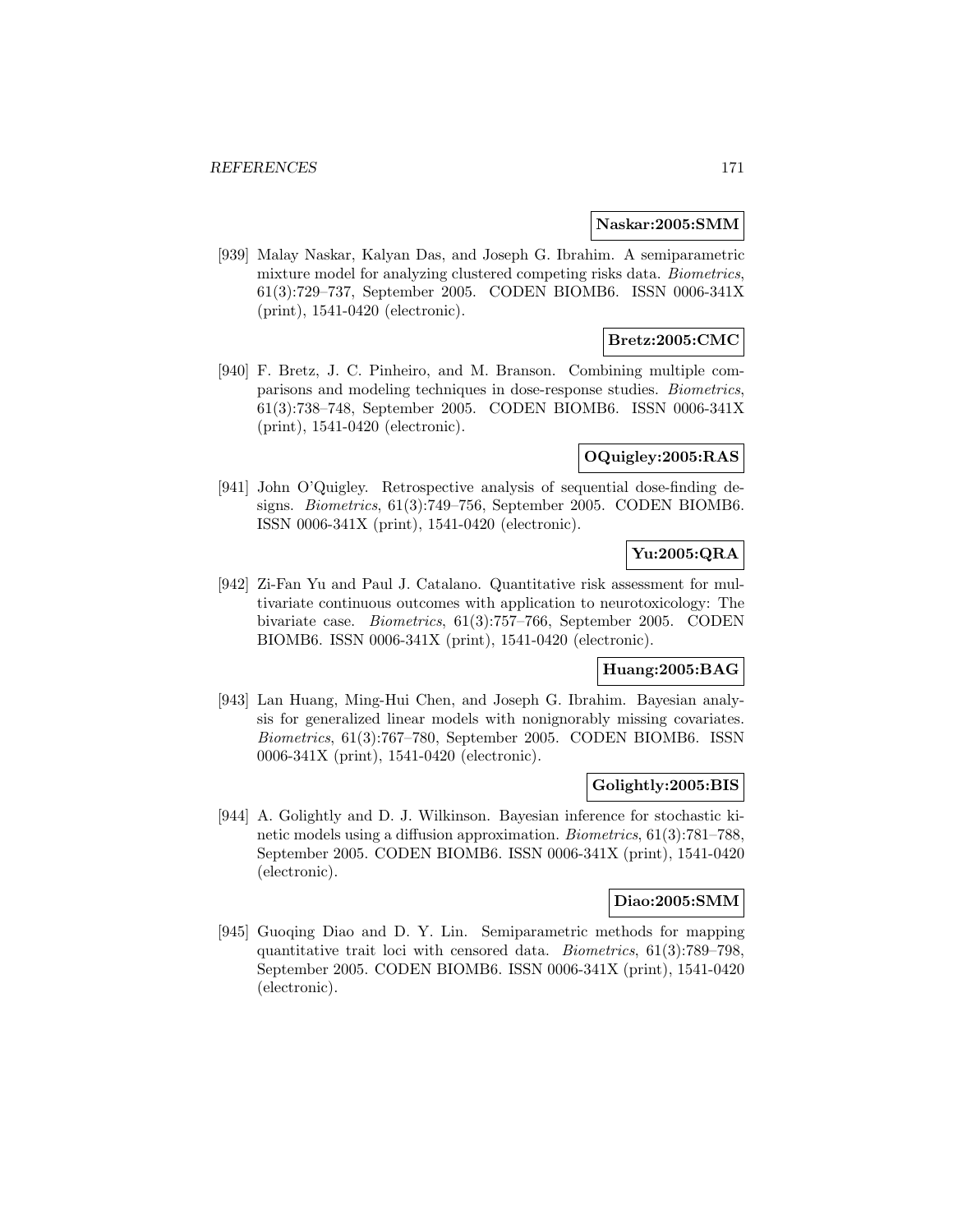### **Briggs:2005:ASY**

[946] William Briggs and David Ruppert. Assessing the skill of yes/no predictions. Biometrics, 61(3):799–807, September 2005. CODEN BIOMB6. ISSN 0006-341X (print), 1541-0420 (electronic).

## **Thas:2005:STZ**

[947] Olivier Thas and J. C. W. Rayner. Smooth tests for the zero-inflated Poisson distribution. Biometrics, 61(3):808–815, September 2005. CO-DEN BIOMB6. ISSN 0006-341X (print), 1541-0420 (electronic).

# **Matsui:2005:SAR**

[948] Shigeyuki Matsui. Stratified analysis in randomized trials with noncompliance. Biometrics, 61(3):816–823, September 2005. CODEN BIOMB6. ISSN 0006-341X (print), 1541-0420 (electronic).

## **Li:2005:LME**

[949] Liang Li, Jun Shao, and Mari Palta. A longitudinal measurement error model with a semicontinuous covariate. Biometrics, 61(3):824–830, September 2005. CODEN BIOMB6. ISSN 0006-341X (print), 1541-0420 (electronic).

## **Buonaccorsi:2005:EMB**

[950] John P. Buonaccorsi, Petter Laake, and Marit B. Veierød. On the effect of misclassification on bias of perfectly measured covariates in regression. Biometrics, 61(3):831–836, September 2005. CODEN BIOMB6. ISSN 0006-341X (print), 1541-0420 (electronic).

# **Roy:2005:MCL**

[951] Jason Roy and Xihong Lin. Missing covariates in longitudinal data with informative dropouts: Bias analysis and inference. Biometrics, 61(3): 837–846, September 2005. CODEN BIOMB6. ISSN 0006-341X (print), 1541-0420 (electronic).

## **Graubard:2005:SEA**

[952] Barry I. Graubard and Thomas R. Fears. Standard errors for attributable risk for simple and complex sample designs. Biometrics, 61(3):847–855, September 2005. CODEN BIOMB6. ISSN 0006-341X (print), 1541-0420 (electronic).

# **Fewster:2005:LTS**

[953] Rachel M. Fewster, Jeffrey L. Laake, and Stephen T. Buckland. Line transect sampling in small and large regions. Biometrics, 61(3):856–859,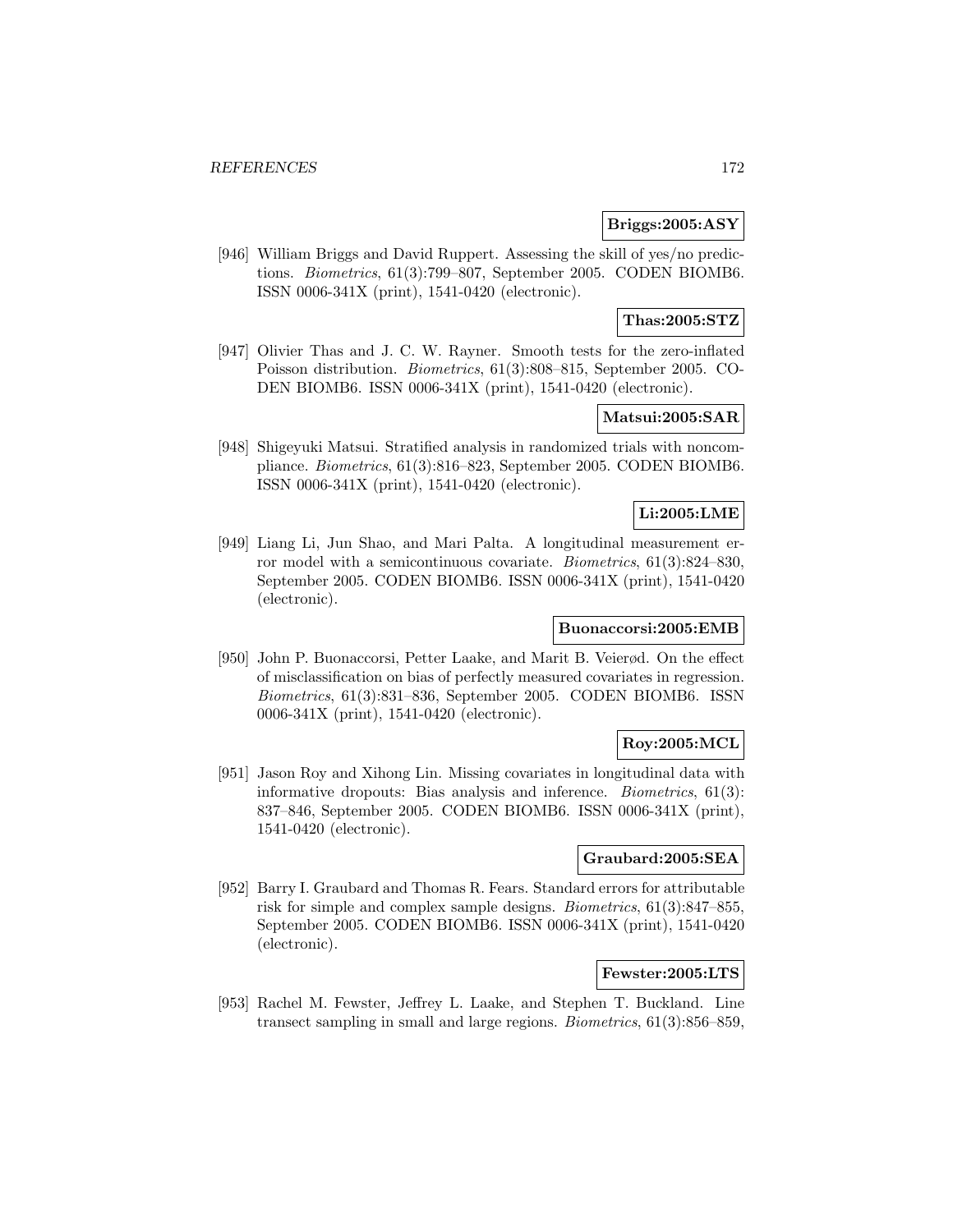September 2005. CODEN BIOMB6. ISSN 0006-341X (print), 1541-0420 (electronic).

## **Melville:2005:RLT**

[954] G. J. Melville and A. H. Welsh. Rejoinder to "Line Transect Sampling in Small and Large Regions". Biometrics, 61(3):859–861, September 2005. CODEN BIOMB6. ISSN 0006-341X (print), 1541-0420 (electronic).

# **Gueorguieva:2005:CAJ**

[955] Ralitza V. Gueorguieva. Comments about joint modeling of cluster size and binary and continuous subunit-specific outcomes. Biometrics, 61(3): 862–866, September 2005. CODEN BIOMB6. ISSN 0006-341X (print), 1541-0420 (electronic). See [569] and rejoinder [956].

# **Chen:2005:RCA**

[956] Zhen Chen and David B. Dunson. Rejoinder to "Comments about Joint Modeling of Cluster Size and Binary and Continuous Subunit-Specific Outcomes". Biometrics, 61(3):866–867, September 2005. CO-DEN BIOMB6. ISSN 0006-341X (print), 1541-0420 (electronic). See [569, 955].

## **Pledger:2005:PMM**

[957] Shirley Pledger. The performance of mixture models in heterogeneous closed population capture–recapture. Biometrics, 61(3):868–873, September 2005. CODEN BIOMB6. ISSN 0006-341X (print), 1541-0420 (electronic).

### **Dorazio:2005:RPM**

[958] Robert M. Dorazio and J. Andrew Royle. Rejoinder to "The Performance of Mixture Models in Heterogeneous Closed Population Capture– Recapture". Biometrics, 61(3):874–876, September 2005. CODEN BIOMB6. ISSN 0006-341X (print), 1541-0420 (electronic).

## **Cao:2005:BAB**

[959] Jing Cao and Chong Z. He. Bias adjustment in Bayesian estimation of bird nest age-specific survival rates. Biometrics, 61(3):877–878, September 2005. CODEN BIOMB6. ISSN 0006-341X (print), 1541-0420 (electronic).

#### **Albert:2005:LE**

[960] Paul S. Albert. Letter to the Editor. Biometrics, 61(3):879–880, September 2005. CODEN BIOMB6. ISSN 0006-341X (print), 1541-0420 (electronic).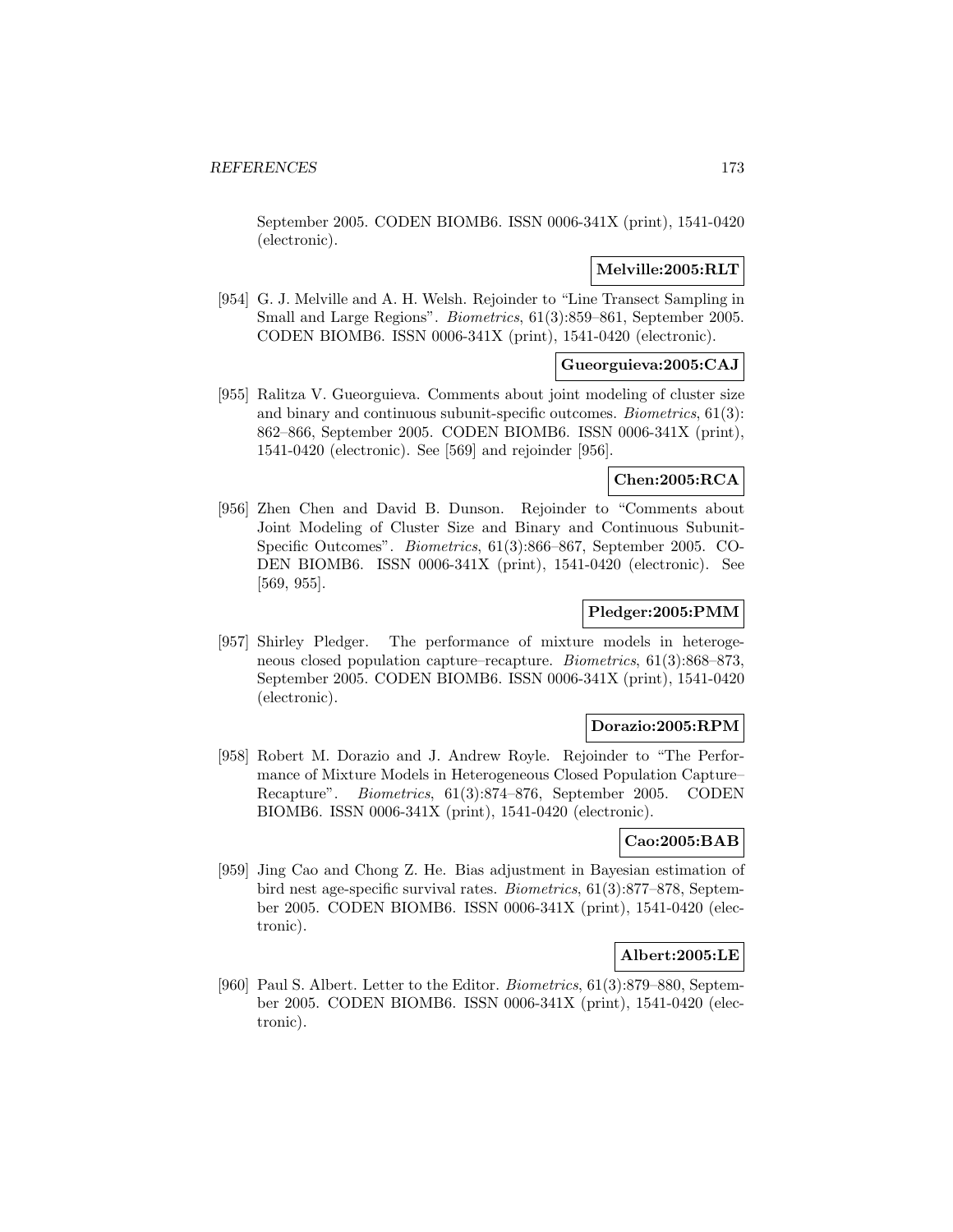## **Shih:2005:RLE**

[961] Weichung Joe Shih, Shou-En Lu, and Yong Lin. Rejoinder to the letter to the Editor from P. S. Albert. Biometrics, 61(3):880–881, September 2005. CODEN BIOMB6. ISSN 0006-341X (print), 1541-0420 (electronic).

## **Maller:2005:BR**

[962] Ross A. Maller. Book reviews: 1. Biometrics, 61(3):882–883, September 2005. CODEN BIOMB6. ISSN 0006-341X (print), 1541-0420 (electronic).

#### **Gentle:2005:BR**

[963] James E. Gentle. Book reviews: 2. Biometrics, 61(3):883–884, September 2005. CODEN BIOMB6. ISSN 0006-341X (print), 1541-0420 (electronic).

#### **Hand:2005:BR**

[964] David J. Hand. Book reviews: 3. Biometrics, 61(3):884, September 2005. CODEN BIOMB6. ISSN 0006-341X (print), 1541-0420 (electronic).

#### **Abrams:2005:BR**

[965] Peter A. Abrams. Book reviews: 4. Biometrics, 61(3):884–885, September 2005. CODEN BIOMB6. ISSN 0006-341X (print), 1541-0420 (electronic).

### **Gilbert:2005:BR**

[966] Richard O. Gilbert. Book reviews: 5. Biometrics, 61(3):885–886, September 2005. CODEN BIOMB6. ISSN 0006-341X (print), 1541-0420 (electronic).

## **Gurrin:2005:BR**

[967] Lyle Gurrin. Book reviews: 6. Biometrics, 61(3):886–887, September 2005. CODEN BIOMB6. ISSN 0006-341X (print), 1541-0420 (electronic).

### **Shoukri:2005:BR**

[968] Mohamed M. Shoukri. Book reviews: 7. Biometrics, 61(3):887–888, September 2005. CODEN BIOMB6. ISSN 0006-341X (print), 1541-0420 (electronic).

#### **Claustriaux:2005:BR**

[969] Jean-Jacques Claustriaux. Book reviews: 8. Biometrics, 61(3):888, September 2005. CODEN BIOMB6. ISSN 0006-341X (print), 1541-0420 (electronic).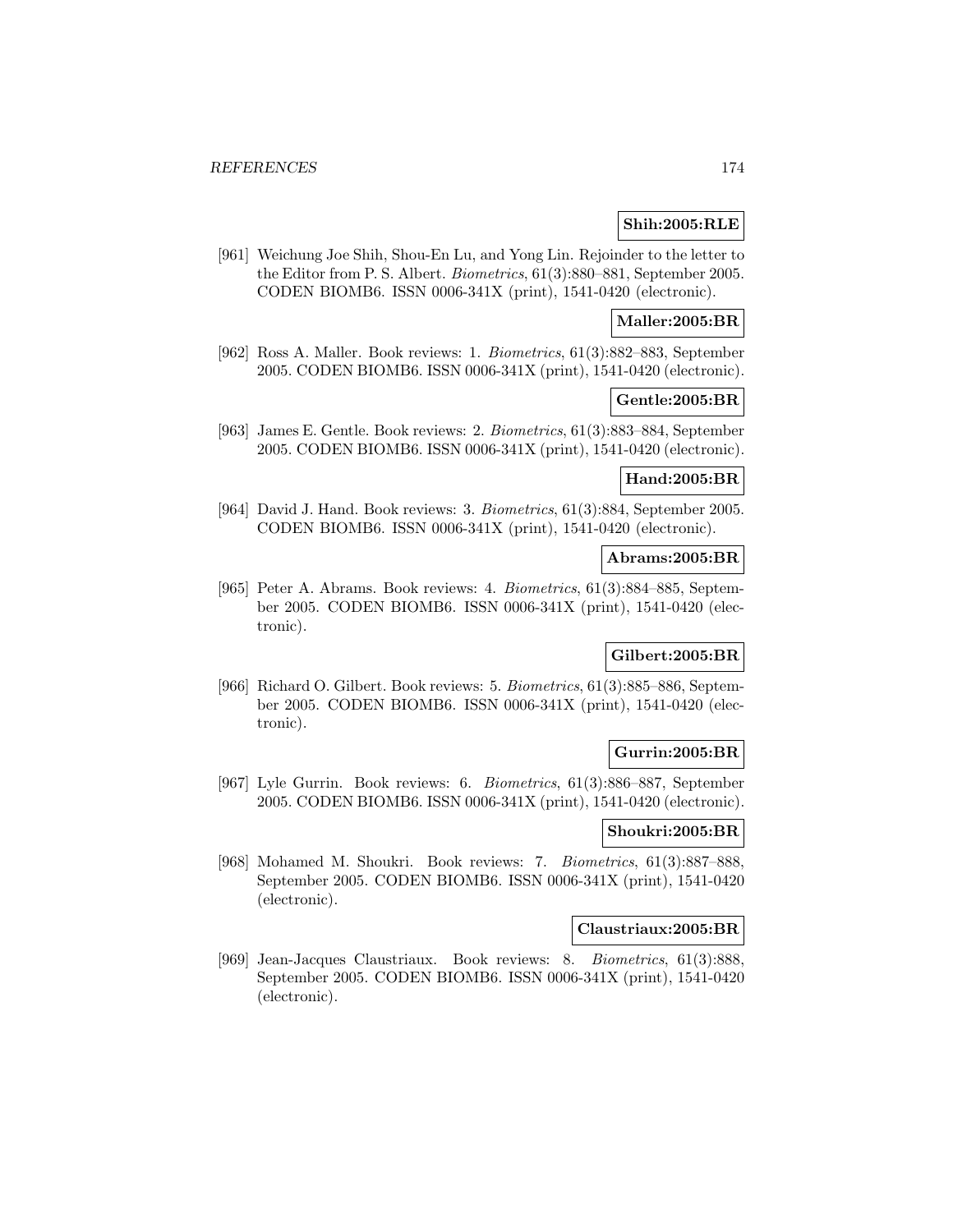## **Schill:2005:BR**

[970] Walter Schill. Book reviews: 9. Biometrics, 61(3):888, September 2005. CODEN BIOMB6. ISSN 0006-341X (print), 1541-0420 (electronic).

## **Anonymous:2005:BREc**

[971] Anonymous. Brief reports by the Editor. Biometrics, 61(3):888–889, September 2005. CODEN BIOMB6. ISSN 0006-341X (print), 1541-0420 (electronic).

#### **Anonymous:2005:BRa**

[972] Anonymous. Book reviews: 11. Biometrics, 61(3):889, September 2005. CODEN BIOMB6. ISSN 0006-341X (print), 1541-0420 (electronic).

#### **Anonymous:2005:BRb**

[973] Anonymous. Book reviews: 12. Biometrics, 61(3):889, September 2005. CODEN BIOMB6. ISSN 0006-341X (print), 1541-0420 (electronic).

#### **Anonymous:2005:BRc**

[974] Anonymous. Book reviews: 13. Biometrics, 61(3):890, September 2005. CODEN BIOMB6. ISSN 0006-341X (print), 1541-0420 (electronic).

#### **Anonymous:2005:RAb**

[975] Anonymous. Regular articles. Biometrics, 61(3):891–895, September 2005. CODEN BIOMB6. ISSN 0006-341X (print), 1541-0420 (electronic).

#### **Anonymous:2005:CFb**

[976] Anonymous. Consultant's forum. Biometrics, 61(3):895–896, September 2005. CODEN BIOMB6. ISSN 0006-341X (print), 1541-0420 (electronic).

#### **Anonymous:2005:RRb**

[977] Anonymous. Reader reaction. Biometrics, 61(3):896–897, September 2005. CODEN BIOMB6. ISSN 0006-341X (print), 1541-0420 (electronic).

#### **Anonymous:2005:C**

[978] Anonymous. Correspondence. Biometrics, 61(3):897, September 2005. CODEN BIOMB6. ISSN 0006-341X (print), 1541-0420 (electronic).

#### **Prentice:2005:SIA**

[979] Ross L. Prentice, Mary Pettinger, and Garnet L. Anderson. Statistical issues arising in the Women's Health Initiative. Biometrics, 61(4):899– 911, December 2005. CODEN BIOMB6. ISSN 0006-341X (print), 1541- 0420 (electronic). See discussion [980, 981, 982, 983, 984, 985, 986, 987].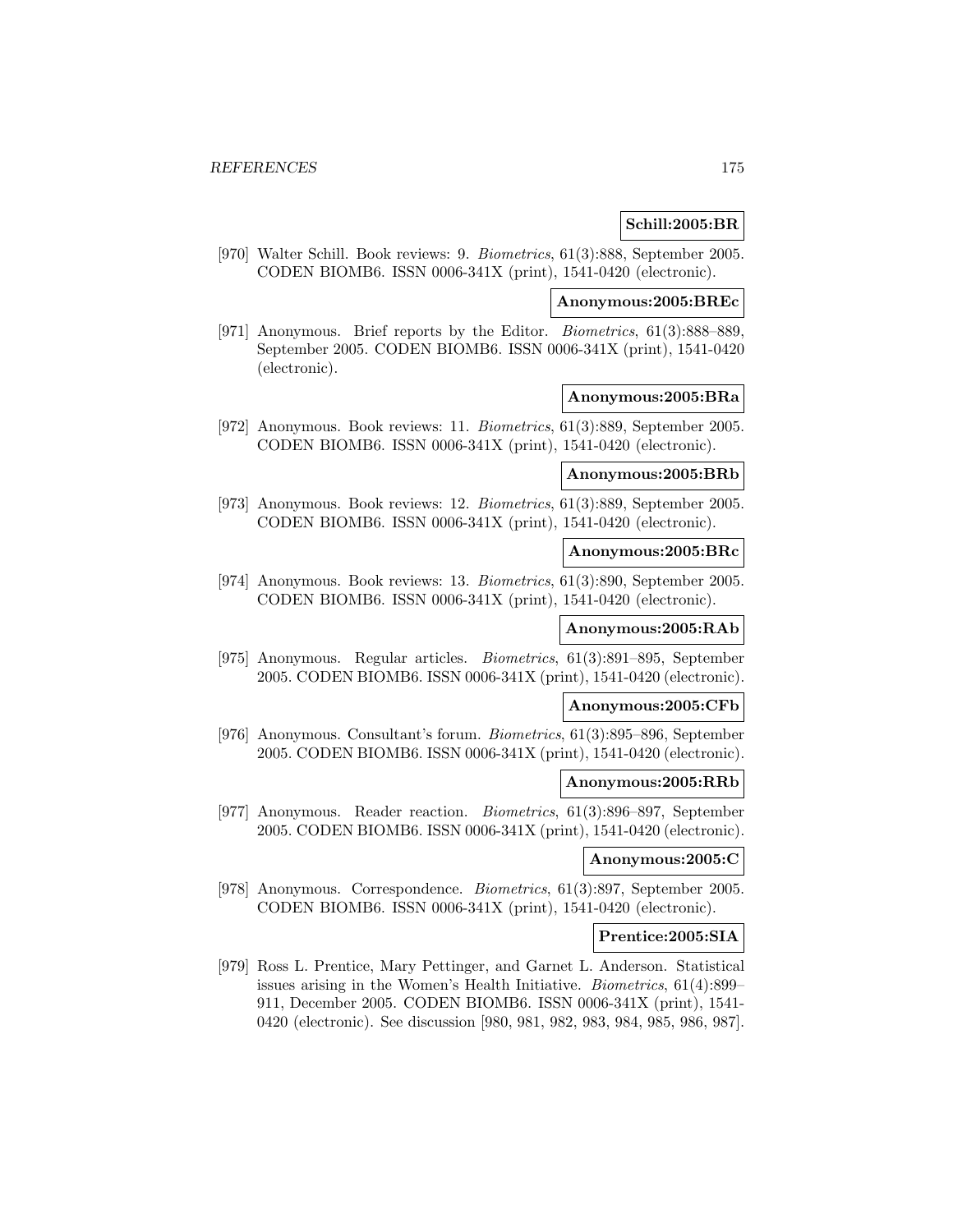#### **Carroll:2005:DSI**

[980] Raymond J. Carroll. Discussion on "Statistical Issues Arising in the Women's Health Initiative". Biometrics, 61(4):911–912, December 2005. CODEN BIOMB6. ISSN 0006-341X (print), 1541-0420 (electronic). See [979].

# **Day:2005:DSI**

[981] N. E. Day. Discussion on "Statistical Issues Arising in the Women's Health Initiative". Biometrics, 61(4):912–914, December 2005. CODEN BIOMB6. ISSN 0006-341X (print), 1541-0420 (electronic). See [979].

#### **DeMets:2005:DSI**

[982] David L. DeMets. Discussion on "Statistical Issues Arising in the Women's Health Initiative". Biometrics, 61(4):914–918, December 2005. CODEN BIOMB6. ISSN 0006-341X (print), 1541-0420 (electronic). See [979].

## **Freedman:2005:DSI**

[983] David A. Freedman and Diana B. Petitti. Discussion on "Statistical Issues Arising in the Women's Health Initiative". Biometrics, 61(4): 918–920, December 2005. CODEN BIOMB6. ISSN 0006-341X (print), 1541-0420 (electronic). See [979].

## **Greenland:2005:DSI**

[984] Sander Greenland. Discussion on "Statistical Issues Arising in the Women's Health Initiative". Biometrics, 61(4):920–921, December 2005. CODEN BIOMB6. ISSN 0006-341X (print), 1541-0420 (electronic). See [979].

#### **Hernan:2005:DSI**

[985] Miguel A. Hernán, James M. Robins, and Luis A. García Rodríguez. Discussion on "Statistical Issues Arising in the Women's Health Initiative". Biometrics, 61(4):922–930, December 2005. CODEN BIOMB6. ISSN 0006-341X (print), 1541-0420 (electronic). See [979].

#### **Thomas:2005:DSI**

[986] Duncan C. Thomas. Discussion on "Statistical Issues Arising in the Women's Health Initiative". Biometrics, 61(4):930–933, December 2005. CODEN BIOMB6. ISSN 0006-341X (print), 1541-0420 (electronic). See [979].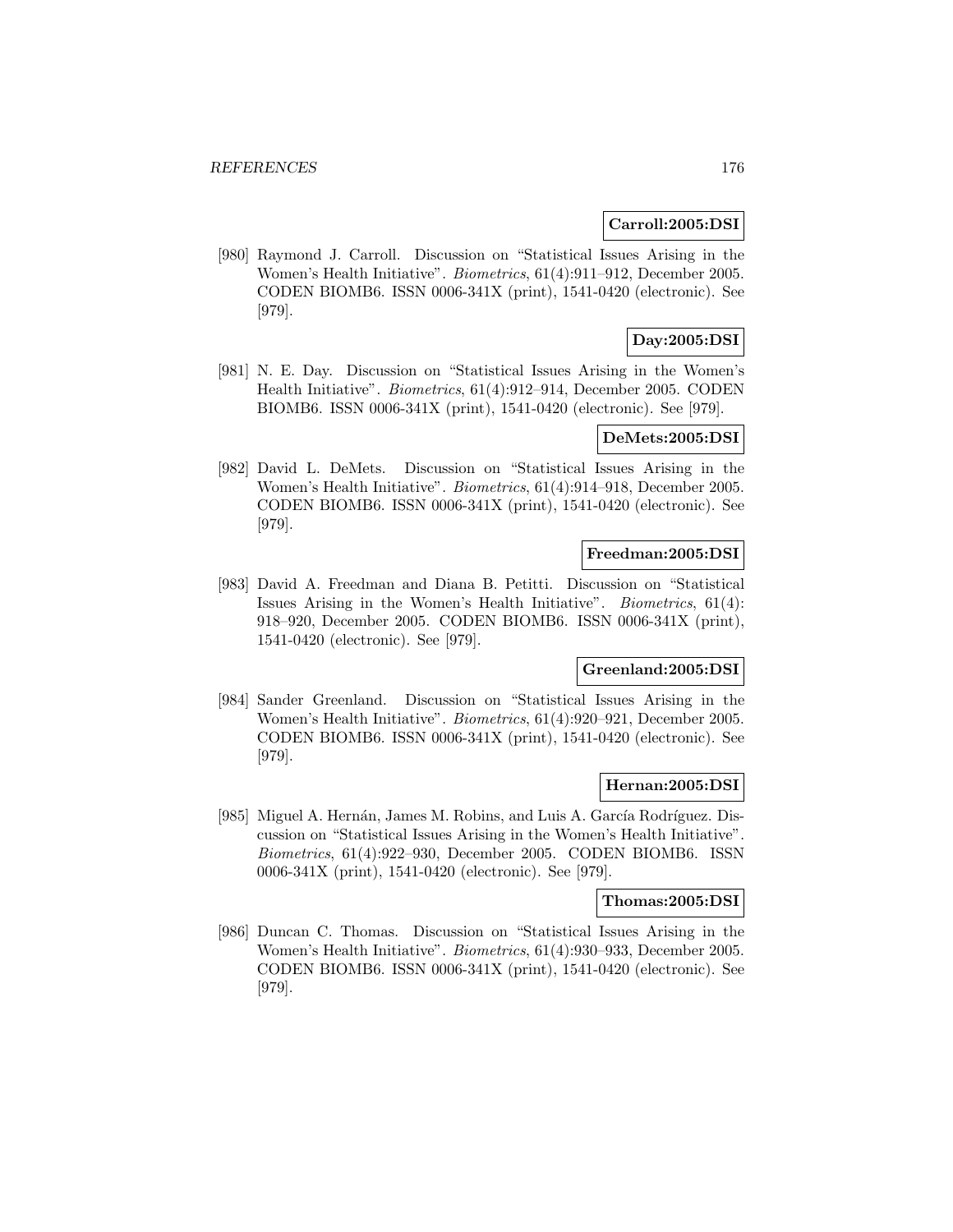#### **Tsiatis:2005:DSI**

[987] Anastasios A. Tsiatis and Marie Davidian. Discussion on "Statistical Issues Arising in the Women's Health Initiative". Biometrics, 61(4): 933–935, December 2005. CODEN BIOMB6. ISSN 0006-341X (print), 1541-0420 (electronic). See [979].

## **Prentice:2005:R**

[988] Ross L. Prentice, Mary Pettinger, and Garnet L. Anderson. Rejoinder. Biometrics, 61(4):935–941, December 2005. CODEN BIOMB6. ISSN 0006-341X (print), 1541-0420 (electronic).

### **DeLong:2005:ETW**

[989] Elizabeth R. DeLong, Laura P. Coombs, T. Bruce Ferguson Jr., and Eric D. Peterson. The evaluation of treatment when center-specific selection criteria vary with respect to patient risk. Biometrics, 61(4):942–949, December 2005. CODEN BIOMB6. ISSN 0006-341X (print), 1541-0420 (electronic).

# **Jin:2005:GHM**

[990] Xiaoping Jin, Bradley P. Carlin, and Sudipto Banerjee. Generalized hierarchical multivariate CAR models for areal data. *Biometrics*, 61(4): 950–961, December 2005. CODEN BIOMB6. ISSN 0006-341X (print), 1541-0420 (electronic).

### **Bang:2005:DRE**

[991] Heejung Bang and James M. Robins. Doubly robust estimation in missing data and causal inference models. Biometrics, 61(4):962–973, December 2005. CODEN BIOMB6. ISSN 0006-341X (print), 1541-0420 (electronic). See correction [1571].

## **Wang:2005:GMH**

[992] Molin Wang and John M. Williamson. Generalization of the Mantel– Haenszel estimating function for sparse clustered binary data. Biometrics, 61(4):973–981, December 2005. CODEN BIOMB6. ISSN 0006-341X (print), 1541-0420 (electronic).

#### **Pfeiffer:2005:CCD**

[993] Ruth M. Pfeiffer, Louise Ryan, Augusto Litonjua, and David Pee. A case-cohort design for assessing covariate effects in longitudinal studies. Biometrics, 61(4):982–991, December 2005. CODEN BIOMB6. ISSN 0006-341X (print), 1541-0420 (electronic).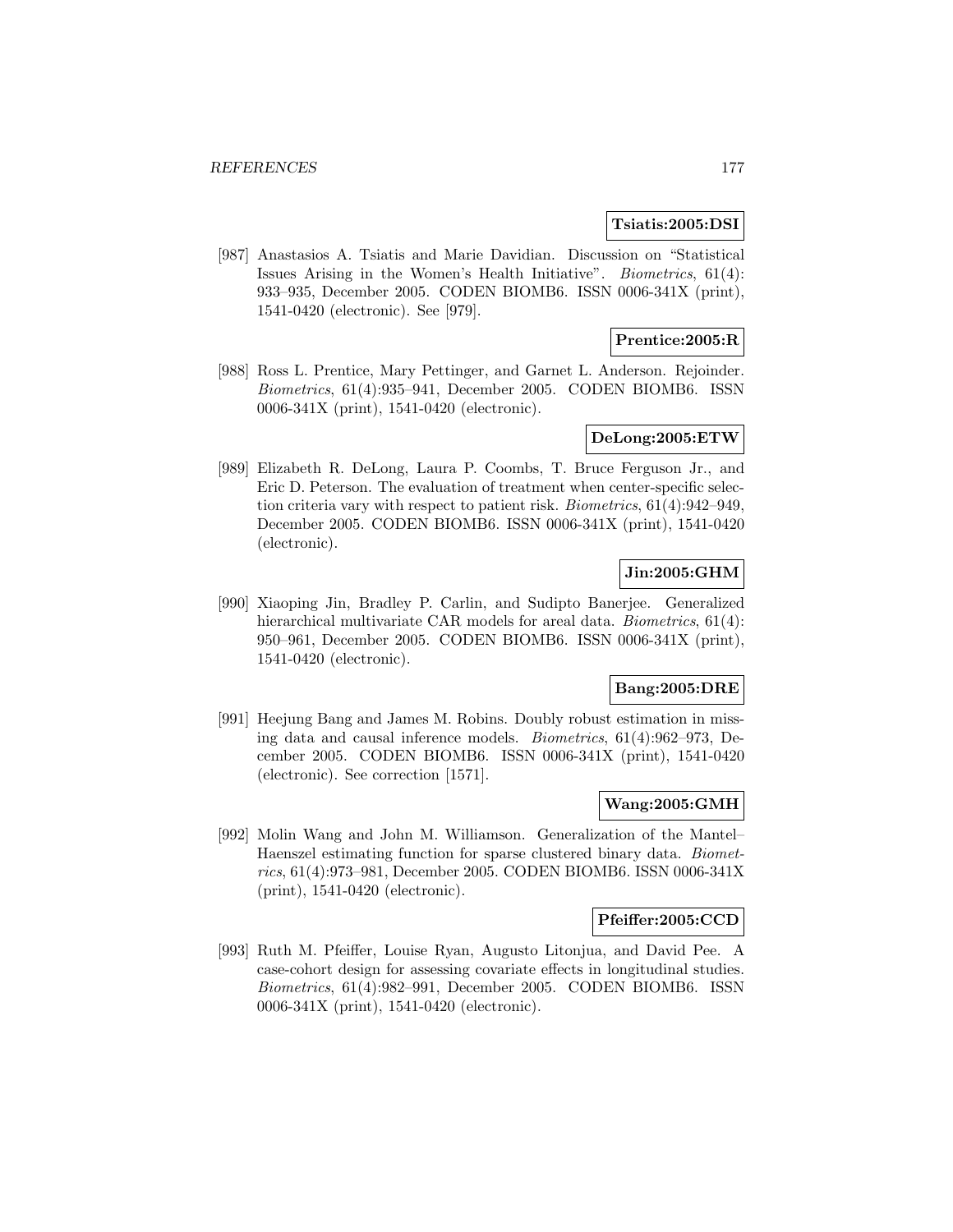## **Shen:2005:NEA**

[994] Yu Shen and Xuelin Huang. Nonparametric estimation of asymptomatic duration from a randomized prospective cancer screening trial. Biometrics, 61(4):992–999, December 2005. CODEN BIOMB6. ISSN 0006-341X (print), 1541-0420 (electronic).

# **Pan:2005:GFM**

[995] Zhiying Pan and D. Y. Lin. Goodness-of-fit methods for generalized linear mixed models. Biometrics, 61(4):1000–1009, December 2005. CO-DEN BIOMB6. ISSN 0006-341X (print), 1541-0420 (electronic).

# **Yang:2005:MAB**

[996] Hsin-Chou Yang and Anne Chao. Modeling animals' behavioral response by Markov chain models for capture–recapture experiments. Biometrics, 61(4):1010–1017, December 2005. CODEN BIOMB6. ISSN 0006-341X (print), 1541-0420 (electronic).

## **Hans:2005:BIU**

[997] Chris Hans and David B. Dunson. Bayesian inferences on umbrella orderings. Biometrics, 61(4):1018–1026, December 2005. CODEN BIOMB6. ISSN 0006-341X (print), 1541-0420 (electronic).

# **Hoff:2005:SCB**

[998] Peter D. Hoff. Subset clustering of binary sequences, with an application to genomic abnormality data. Biometrics, 61(4):1027–1036, December 2005. CODEN BIOMB6. ISSN 0006-341X (print), 1541-0420 (electronic).

# **Harezlak:2005:IPP**

[999] Jaroslaw Harezlak, Louise M. Ryan, Jay N. Giedd, and Nicholas Lange. Individual and population penalized regression splines for accelerated longitudinal designs. Biometrics, 61(4):1037–1048, December 2005. CO-DEN BIOMB6. ISSN 0006-341X (print), 1541-0420 (electronic).

## **Larsen:2005:CPH**

[1000] Klaus Larsen. The Cox proportional hazards model with a continuous latent variable measured by multiple binary indicators. Biometrics, 61 (4):1049–1055, December 2005. CODEN BIOMB6. ISSN 0006-341X (print), 1541-0420 (electronic).

# **Wu:2005:MBI**

[1001] Dongfeng Wu, Gary L. Rosner, and Lyle Broemeling. MLE and Bayesian inference of age-dependent sensitivity and transition probability in peri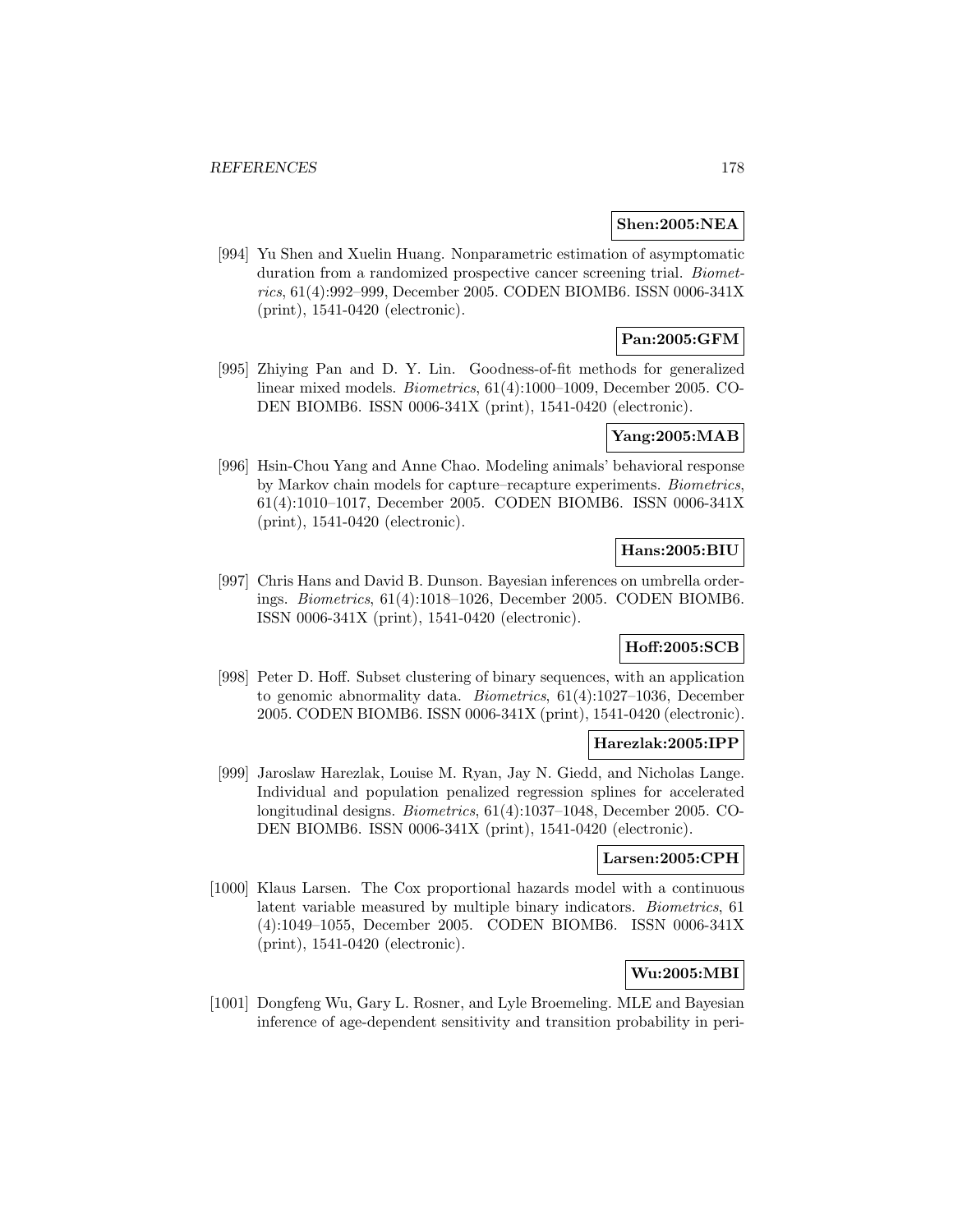odic screening. Biometrics, 61(4):1056–1063, December 2005. CODEN BIOMB6. ISSN 0006-341X (print), 1541-0420 (electronic).

# **Muller:2005:TVF**

[1002] Hans-Georg Müller and Ying Zhang. Time-varying functional regression for predicting remaining lifetime distributions from longitudinal trajectories. Biometrics, 61(4):1064–1075, December 2005. CODEN BIOMB6. ISSN 0006-341X (print), 1541-0420 (electronic).

# **Pang:2005:SRM**

[1003] Zhen Pang and Anthony Y. C. Kuk. A shared response model for clustered binary data in developmental toxicity studies. Biometrics, 61(4): 1076–1084, December 2005. CODEN BIOMB6. ISSN 0006-341X (print), 1541-0420 (electronic).

# **Yip:2005:SME**

[1004] Paul S. F. Yip, Hua-Zhen Lin, and Liqun Xi. A semiparametric method for estimating population size for capture–recapture experiments with random covariates in continuous time. Biometrics, 61(4):1085–1092, December 2005. CODEN BIOMB6. ISSN 0006-341X (print), 1541-0420 (electronic).

# **Dorazio:2005:IRB**

[1005] Robert M. Dorazio, Howard L. Jelks, and Frank Jordan. Improving removal-based estimates of abundance by sampling a population of spatially distinct subpopulations. Biometrics, 61(4):1093–1101, December 2005. CODEN BIOMB6. ISSN 0006-341X (print), 1541-0420 (electronic).

# **Taylor:2005:CLP**

[1006] Jeremy M. G. Taylor, Yue Wang, and Rodolphe Thiébaut. Counterfactual links to the proportion of treatment effect explained by a surrogate marker. Biometrics, 61(4):1102–1111, December 2005. CODEN BIOMB6. ISSN 0006-341X (print), 1541-0420 (electronic).

### **Faddy:2005:MDB**

[1007] M. J. Faddy and D. M. Smith. Modeling the dependence between the number of trials and the success probability in binary trials. *Biometrics*, 61(4):1112–1114, December 2005. CODEN BIOMB6. ISSN 0006-341X (print), 1541-0420 (electronic).

# **Albert:2005:ACR**

[1008] Paul S. Albert and Sally Hunsberger. On analyzing circadian rhythms data using nonlinear mixed models with harmonic terms. Biometrics,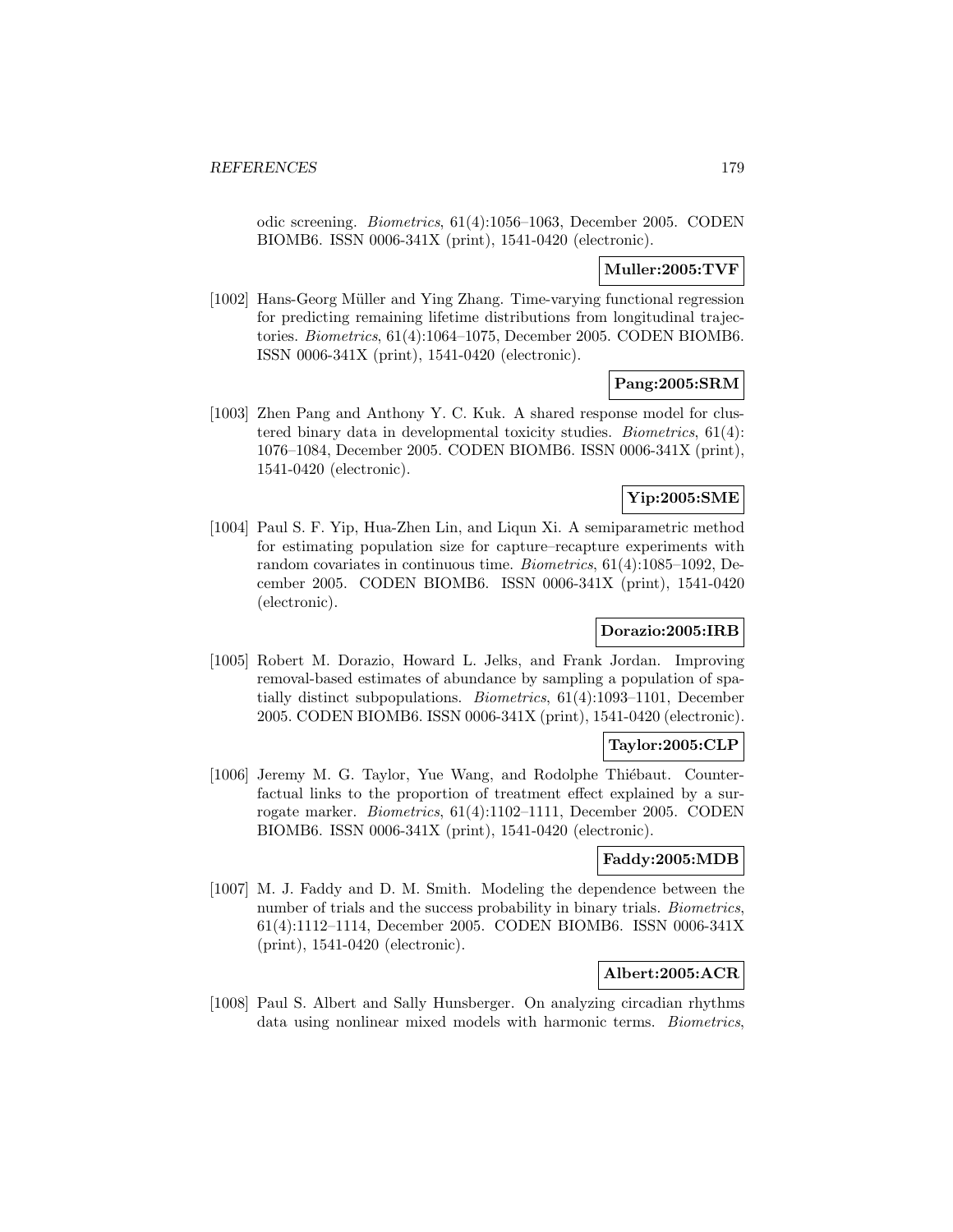61(4):1115–1120, December 2005. CODEN BIOMB6. ISSN 0006-341X (print), 1541-0420 (electronic).

## **Wang:2005:RAC**

[1009] Yuedong Wang, Chunlei Ke, and Morton B. Brown. Rejoinder to "On Analyzing Circadian Rhythms Data Using Nonlinear Mixed Models with Harmonic Terms". Biometrics, 61(4):1120–1122, December 2005. CO-DEN BIOMB6. ISSN 0006-341X (print), 1541-0420 (electronic).

### **Novikov:2005:MCP**

[1010] Ilya Novikov, Bernice Oberman, and Laurence Freedman. Modification of the computational procedure in Parker and Bregman's method of calculating sample size from matched case-control studies with a dichotomous exposure. Biometrics, 61(4):1123–1126, December 2005. CODEN BIOMB6. ISSN 0006-341X (print), 1541-0420 (electronic). See correction [1012].

## **Parker:2005:RMC**

[1011] Robert A. Parker. Rejoinder to "Modification of the Computational Procedure in Parker and Bregman's Method of Calculating Sample Size from Matched Case-Control Studies with a Dichotomous Exposure". Biometrics, 61(4):1126–1127, December 2005. CODEN BIOMB6. ISSN 0006- 341X (print), 1541-0420 (electronic).

## **Anonymous:2005:CMC**

[1012] Anonymous. Correction to "Modification of the computational procedure in Parker and Bregman's method of calculating sample size from matched case-control studies with a dichotomous exposure" by I. Novikov, B. Oberman, and L. Freedman; **61**, 1123–1126, December 2005. Biometrics, 61(4):1128, December 2005. CODEN BIOMB6. ISSN 0006-341X (print), 1541-0420 (electronic). See [1010].

## **Vanclay:2005:BR**

[1013] Jerry K. Vanclay. Book reviews: 1. Biometrics, 61(4):1129–1130, December 2005. CODEN BIOMB6. ISSN 0006-341X (print), 1541-0420 (electronic).

#### **Al-Saleh:2005:BR**

[1014] Mohammad Fraiwan Al-Saleh. Book reviews: 2. Biometrics, 61(4):1130, December 2005. CODEN BIOMB6. ISSN 0006-341X (print), 1541-0420 (electronic).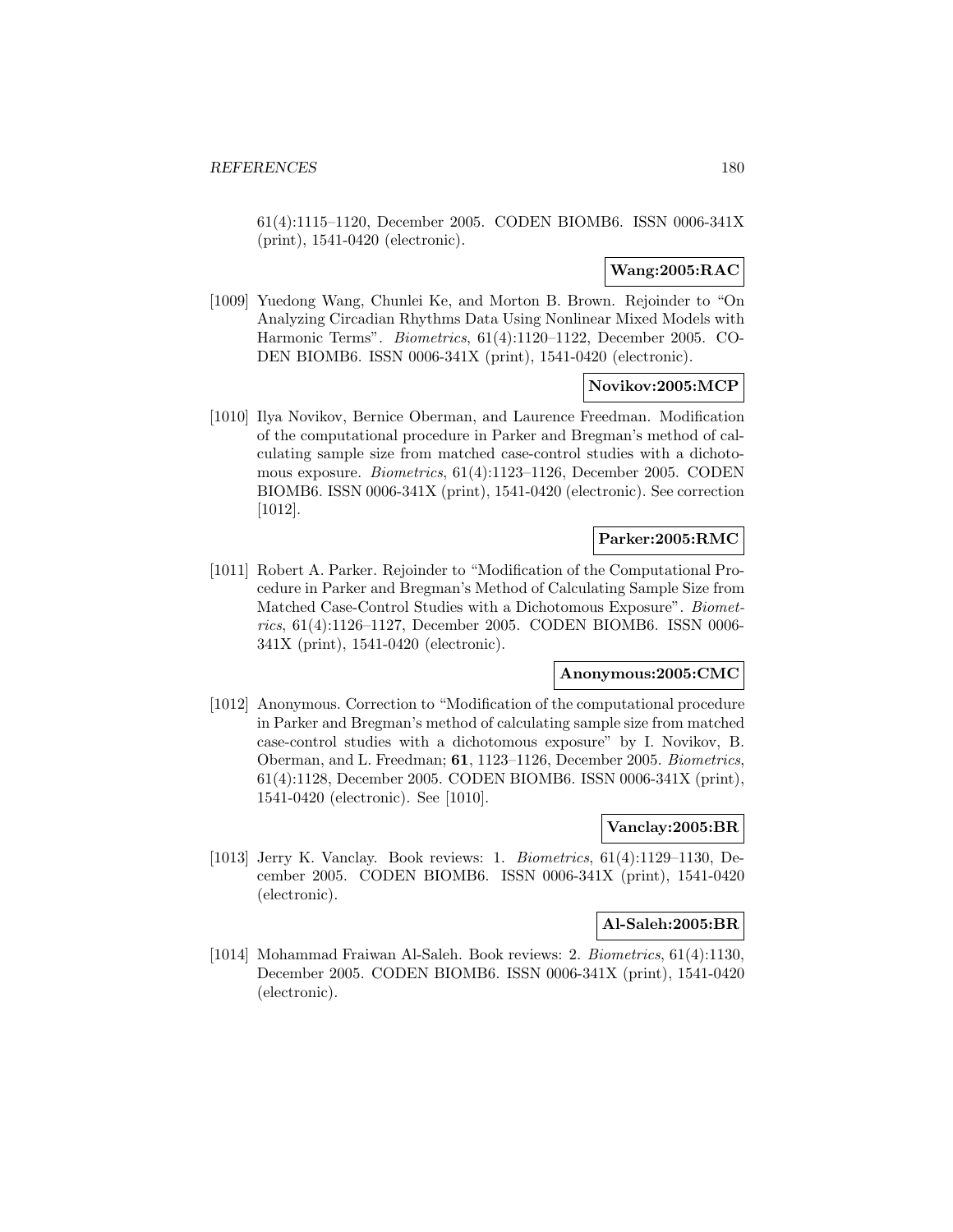## **Roehmel:2005:BR**

[1015] Joachim Roehmel. Book reviews: 3. Biometrics, 61(4):1130–1131, December 2005. CODEN BIOMB6. ISSN 0006-341X (print), 1541-0420 (electronic).

# **Dey:2005:BR**

[1016] Aloke Dey. Book reviews: 4. Biometrics, 61(4):1131–1132, December 2005. CODEN BIOMB6. ISSN 0006-341X (print), 1541-0420 (electronic).

### **Woolson:2005:BR**

[1017] Robert F. Woolson. Book reviews: 5. Biometrics, 61(4):1132, December 2005. CODEN BIOMB6. ISSN 0006-341X (print), 1541-0420 (electronic).

## **Cody:2005:BR**

[1018] Ronald Cody. Book reviews: 6. Biometrics, 61(4):1132–1133, December 2005. CODEN BIOMB6. ISSN 0006-341X (print), 1541-0420 (electronic).

### **Berke:2005:BR**

[1019] Olaf Berke. Book reviews: 7. Biometrics, 61(4):1133–1134, December 2005. CODEN BIOMB6. ISSN 0006-341X (print), 1541-0420 (electronic).

### **Hayter:2005:BR**

[1020] Anthony Hayter. Book reviews: 8. Biometrics, 61(4):1134–1135, December 2005. CODEN BIOMB6. ISSN 0006-341X (print), 1541-0420 (electronic).

### **Beirlant:2005:BR**

[1021] Jan Beirlant. Book reviews: 9. Biometrics, 61(4):1135, December 2005. CODEN BIOMB6. ISSN 0006-341X (print), 1541-0420 (electronic).

#### **Morton:2005:BR**

[1022] Richard Morton. Book reviews: 10. Biometrics, 61(4):1135–1136, December 2005. CODEN BIOMB6. ISSN 0006-341X (print), 1541-0420 (electronic).

#### **Hanley:2005:BR**

[1023] James A. Hanley. Book reviews: 11. Biometrics, 61(4):1136–1137, December 2005. CODEN BIOMB6. ISSN 0006-341X (print), 1541-0420 (electronic).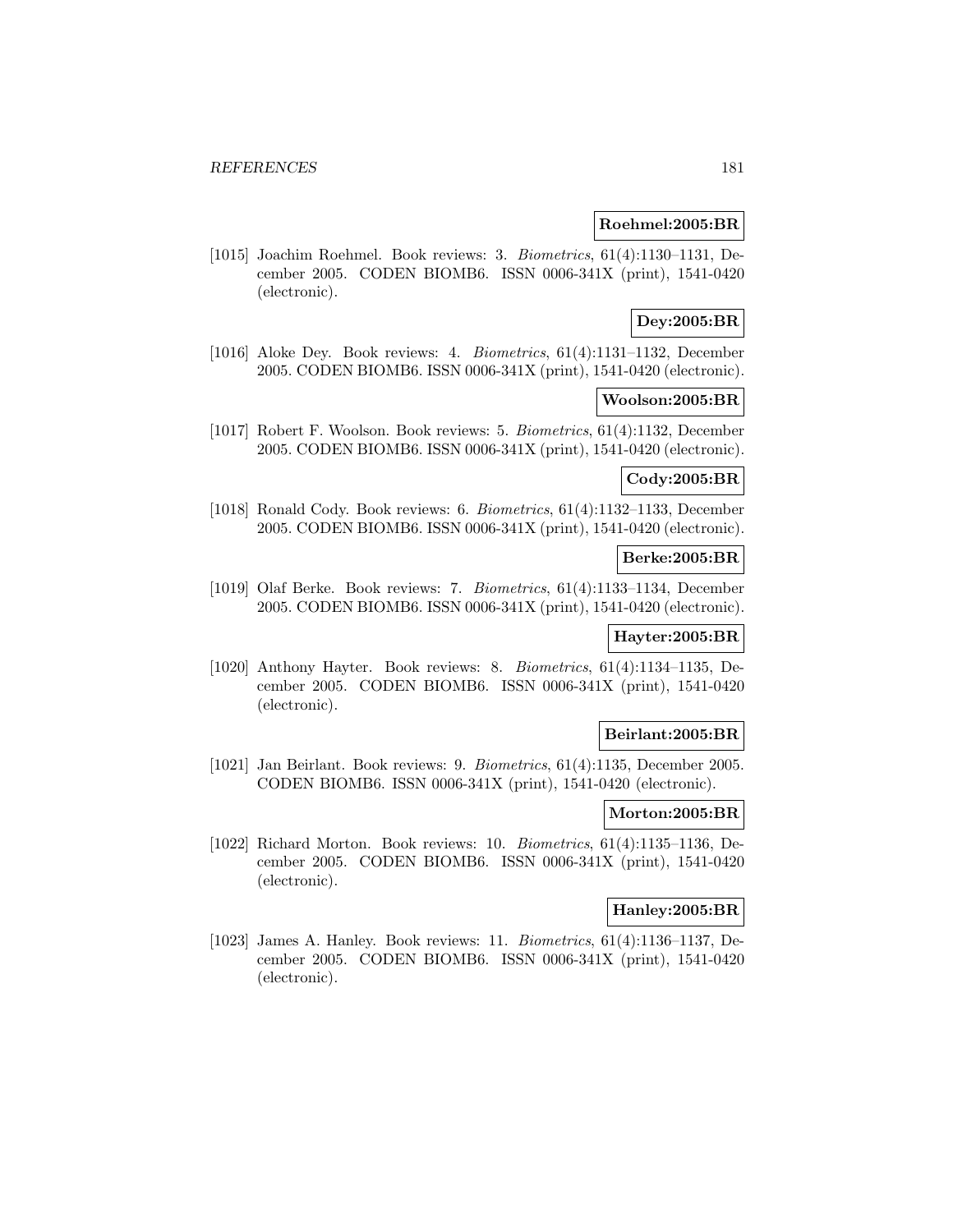# **Foraita:2005:BR**

[1024] Ronja Foraita. Book reviews: 12. Biometrics, 61(4):1137, December 2005. CODEN BIOMB6. ISSN 0006-341X (print), 1541-0420 (electronic).

#### **Hsu:2005:BR**

[1025] John S. J. Hsu. Book reviews: 13. Biometrics, 61(4):1137–1138, December 2005. CODEN BIOMB6. ISSN 0006-341X (print), 1541-0420 (electronic).

#### **Anonymous:2005:BREd**

[1026] Anonymous. Brief reports by the Editor: 1. Biometrics, 61(4):1138–1139, December 2005. CODEN BIOMB6. ISSN 0006-341X (print), 1541-0420 (electronic).

# **Anonymous:2005:BREe**

[1027] Anonymous. Brief reports by the Editor: 2. Biometrics, 61(4):1139, December 2005. CODEN BIOMB6. ISSN 0006-341X (print), 1541-0420 (electronic).

# **Anonymous:2005:BREf**

[1028] Anonymous. Brief reports by the Editor: 3. Biometrics, 61(4):1139, December 2005. CODEN BIOMB6. ISSN 0006-341X (print), 1541-0420 (electronic).

# **Anonymous:2005:BREg**

[1029] Anonymous. Brief reports by the Editor: 4. Biometrics, 61(4):1139–1140, December 2005. CODEN BIOMB6. ISSN 0006-341X (print), 1541-0420 (electronic).

#### **Anonymous:2005:BREh**

[1030] Anonymous. Brief reports by the Editor: 5. Biometrics, 61(4):1140, December 2005. CODEN BIOMB6. ISSN 0006-341X (print), 1541-0420 (electronic).

## **Anonymous:2005:BREi**

[1031] Anonymous. Brief reports by the Editor: 6. Biometrics, 61(4):1140, December 2005. CODEN BIOMB6. ISSN 0006-341X (print), 1541-0420 (electronic).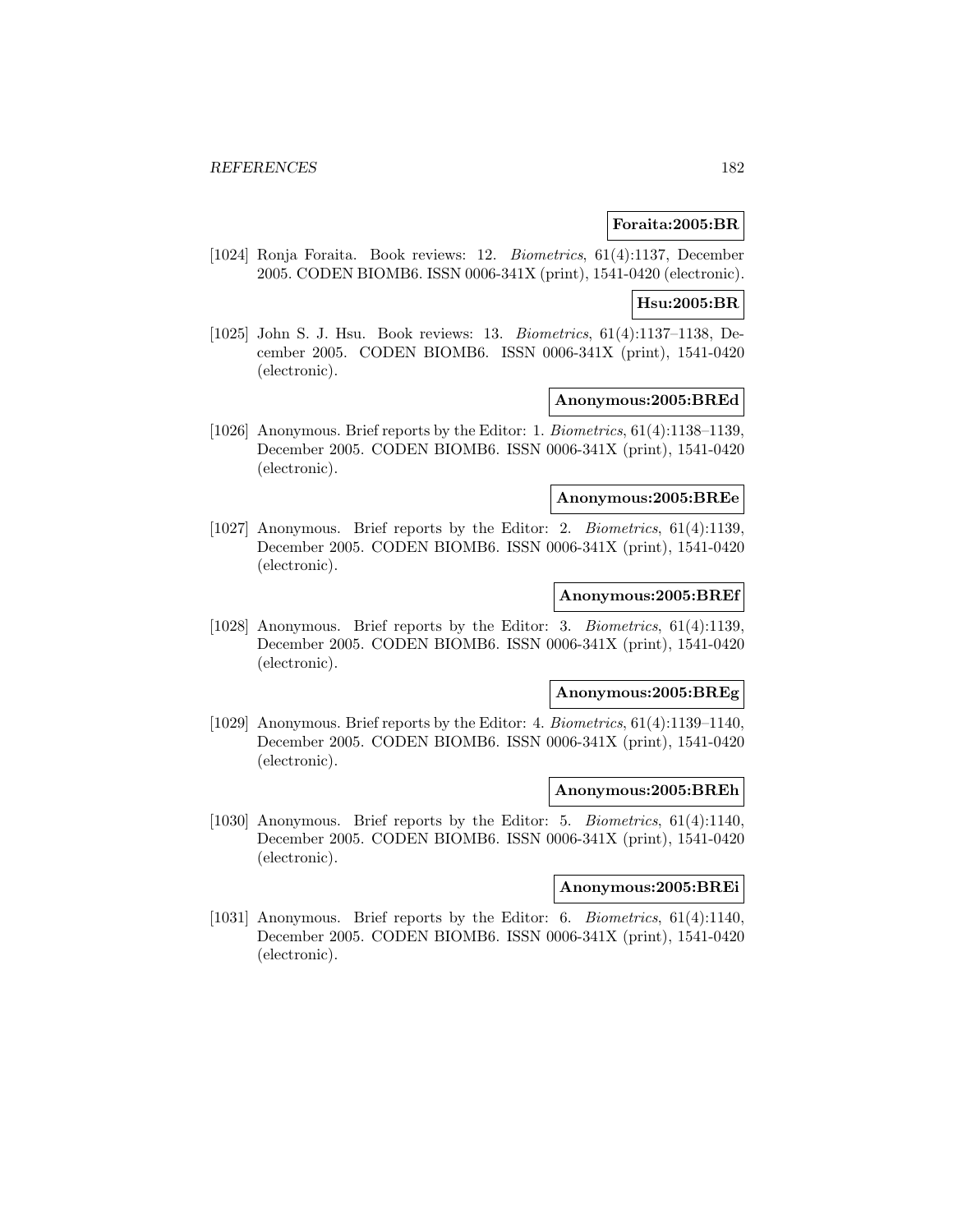### **Anonymous:2005:BREj**

[1032] Anonymous. Brief reports by the Editor: 7. Biometrics, 61(4):1140, December 2005. CODEN BIOMB6. ISSN 0006-341X (print), 1541-0420 (electronic).

#### **Anonymous:2005:DP**

[1033] Anonymous. Discussion paper. Biometrics, 61(4):1142, December 2005. CODEN BIOMB6. ISSN 0006-341X (print), 1541-0420 (electronic).

## **Anonymous:2005:RAc**

[1034] Anonymous. Regular articles. Biometrics, 61(4):1142–1146, December 2005. CODEN BIOMB6. ISSN 0006-341X (print), 1541-0420 (electronic).

## **Anonymous:2005:RRc**

[1035] Anonymous. Reader reaction. Biometrics, 61(4):1146–1147, December 2005. CODEN BIOMB6. ISSN 0006-341X (print), 1541-0420 (electronic).

# **Gottardo:2006:BRI**

[1036] Raphael Gottardo, Adrian E. Raftery, Ka Yee Yeung, and Roger E. Bumgarner. Bayesian robust inference for differential gene expression in microarrays with multiple samples. Biometrics, 62(1):10–18, March 2006. CODEN BIOMB6. ISSN 0006-341X (print), 1541-0420 (electronic).

# **Lewin:2006:BMD**

[1037] Alex Lewin, Sylvia Richardson, Clare Marshall, Anne Glazier, and Tim Aitman. Bayesian modeling of differential gene expression. Biometrics, 62(1):10–18, March 2006. CODEN BIOMB6. ISSN 0006-341X (print), 1541-0420 (electronic).

### **Kendziorski:2006:SME**

[1038] C. M. Kendziorski, M. Chen, M. Yuan, H. Lan, and A. D. Attie. Statistical methods for expression quantitative trait loci (eQTL) mapping. Biometrics, 62(1):19–27, March 2006. CODEN BIOMB6. ISSN 0006- 341X (print), 1541-0420 (electronic).

## **Chen:2006:HBA**

[1039] Jinbo Chen and Nilanjan Chatterjee. Haplotype-based association analysis in cohort and nested case-control studies. Biometrics, 62(1):28–35, March 2006. CODEN BIOMB6. ISSN 0006-341X (print), 1541-0420 (electronic).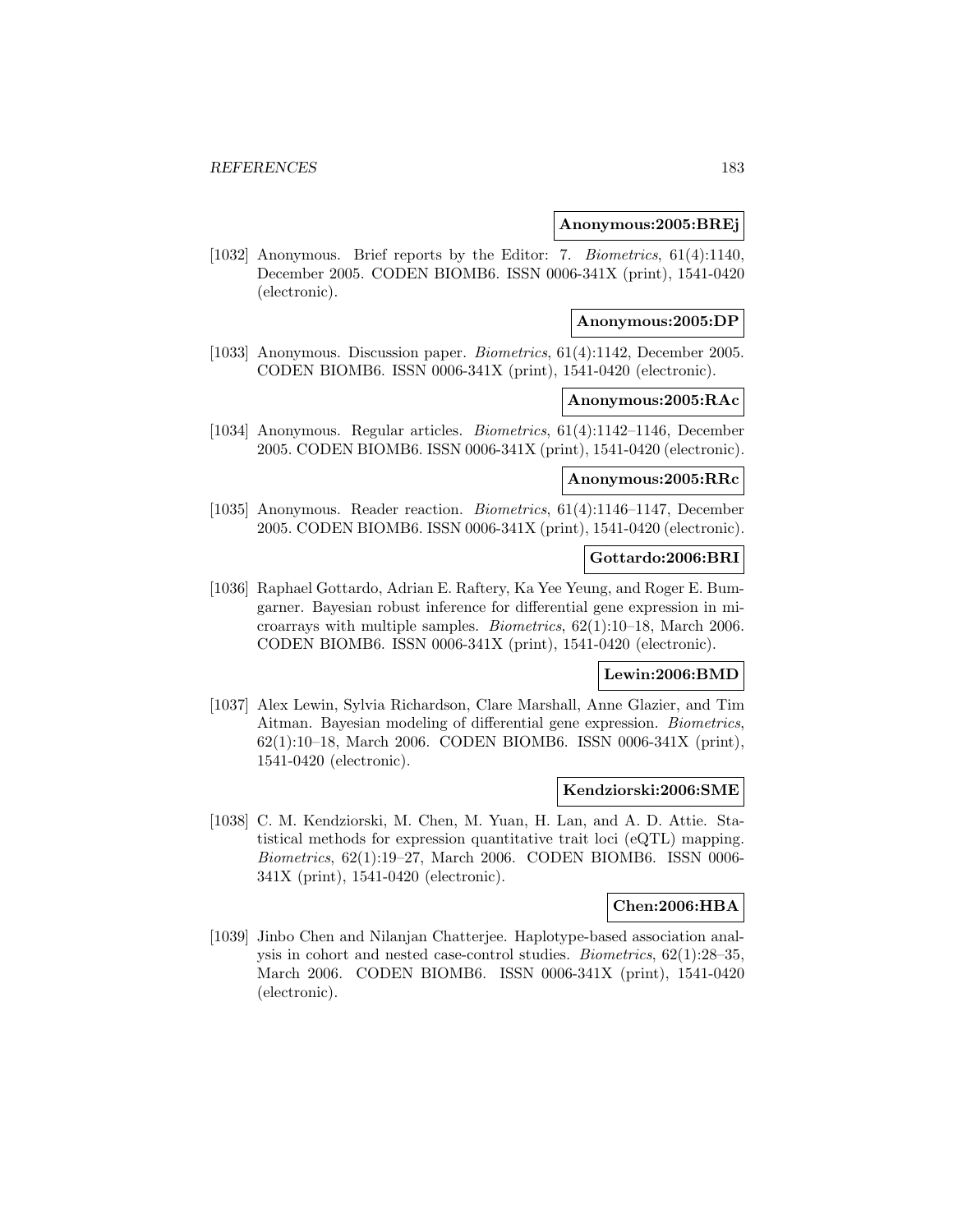### **Chatterjee:2006:CCC**

[1040] Nilanjan Chatterjee, Zeynep Kalaylioglu, Joanna H. Shih, and Mitchell H. Gail. Case-control and case-only designs with genotype and family history data: Estimating relative risk, residual familial aggregation, and cumulative risk. Biometrics, 62(1):36–48, March 2006. CODEN BIOMB6. ISSN 0006-341X (print), 1541-0420 (electronic).

# **Huber:2006:MCA**

[1041] Mark Huber, Yuguo Chen, Ian Dinwoodie, Adrian Dobra, and Mike Nicholas. Monte Carlo algorithms for Hardy-Weinberg proportions. Biometrics, 62(1):49–53, March 2006. CODEN BIOMB6. ISSN 0006-341X (print), 1541-0420 (electronic).

# **Bagiella:2006:ECD**

[1042] Emilia Bagiella. Estimating and comparing the distribution of onset of disease from prevalence case-control data. Biometrics, 62(1):54–60, March 2006. CODEN BIOMB6. ISSN 0006-341X (print), 1541-0420 (electronic).

# **Brookmeyer:2006:HTE**

[1043] Ron Brookmeyer and Xiaojun You. A hypothesis test for the end of a common source outbreak. Biometrics, 62(1):61–65, March 2006. CODEN BIOMB6. ISSN 0006-341X (print), 1541-0420 (electronic).

#### **Bertail:2006:IGS**

[1044] Patrice Bertail and Jessica Tressou. Incomplete generalized U-statistics for food risk assessment. Biometrics, 62(1):66–74, March 2006. CODEN BIOMB6. ISSN 0006-341X (print), 1541-0420 (electronic).

# **Carroll:2006:SUM**

[1045] Raymond J. Carroll, Douglas Midthune, Laurence S. Freedman, and Victor Kipnis. Seemingly unrelated measurement error models, with application to nutritional epidemiology. Biometrics, 62(1):75–84, March 2006. CODEN BIOMB6. ISSN 0006-341X (print), 1541-0420 (electronic).

# **Kuchenhoff:2006:GMD**

[1046] Helmut K¨uchenhoff, Samuel M. Mwalili, and Emmanuel Lesaffre. A general method for dealing with misclassification in regression: The misclassification SIMEX. Biometrics, 62(1):85–96, March 2006. CODEN BIOMB6. ISSN 0006-341X (print), 1541-0420 (electronic).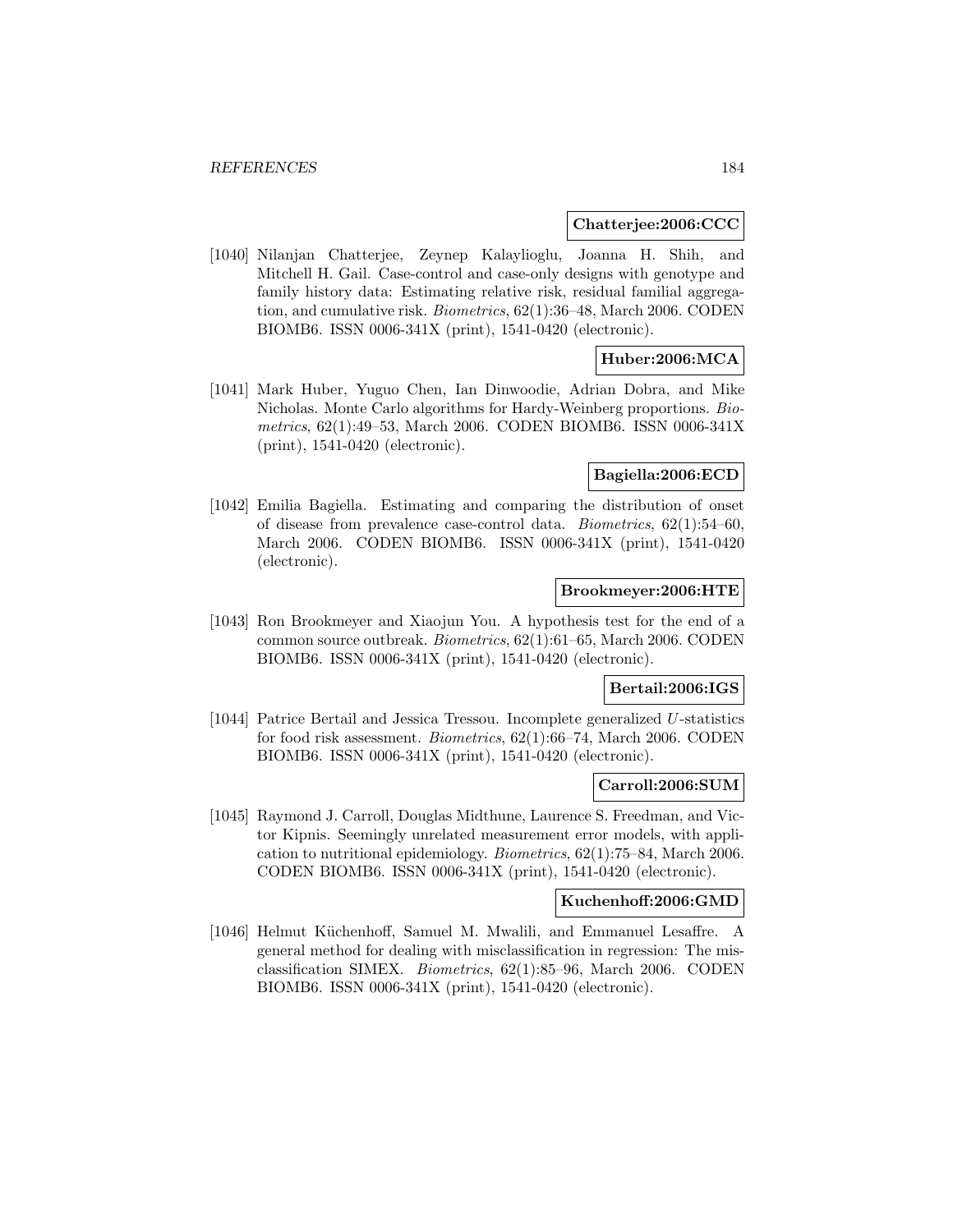# **Royle:2006:SOM**

[1047] J. Andrew Royle. Site occupancy models with heterogeneous detection probabilities. Biometrics, 62(1):97–102, March 2006. CODEN BIOMB6. ISSN 0006-341X (print), 1541-0420 (electronic).

## **Williams:2006:CRS**

[1048] E. R. Williams, J. A. John, and D. Whitaker. Construction of resolvable spatial row-column designs. Biometrics, 62(1):103–108, March 2006. CODEN BIOMB6. ISSN 0006-341X (print), 1541-0420 (electronic).

# **Kneib:2006:SAR**

[1049] Thomas Kneib and Ludwig Fahrmeir. Structured additive regression for categorical space-time data: a mixed model approach. Biometrics, 62 (1):109–118, March 2006. CODEN BIOMB6. ISSN 0006-341X (print), 1541-0420 (electronic).

### **Guan:2006:AIS**

[1050] Yongtao Guan, Michael Sherman, and James A. Calvin. Assessing isotropy for spatial point processes. Biometrics, 62(1):119–125, March 2006. CODEN BIOMB6. ISSN 0006-341X (print), 1541-0420 (electronic).

### **Guan:2006:TIB**

[1051] Yongtao Guan. Tests for independence between marks and points of a marked point process. Biometrics, 62(1):126–134, March 2006. CODEN BIOMB6. ISSN 0006-341X (print), 1541-0420 (electronic).

### **Haas:2006:ENS**

[1052] Peter J. Haas, Yushan Liu, and Lynne Stokes. An estimator of number of species from quadrat sampling. Biometrics, 62(1):135–141, March 2006. CODEN BIOMB6. ISSN 0006-341X (print), 1541-0420 (electronic).

# **Bonner:2006:ECJ**

[1053] S. J. Bonner and C. J. Schwarz. An extension of the Cormack–Jolly– Seber model for continuous covariates with application to Microtus pennsylvanicus. Biometrics, 62(1):142–149, March 2006. CODEN BIOMB6. ISSN 0006-341X (print), 1541-0420 (electronic).

# **Chen:2006:URS**

[1054] Haiying Chen, Elizabeth A. Stasny, and Douglas A. Wolfe. Unbalanced ranked set sampling for estimating a population proportion. Biometrics, 62(1):150–158, March 2006. CODEN BIOMB6. ISSN 0006-341X (print), 1541-0420 (electronic).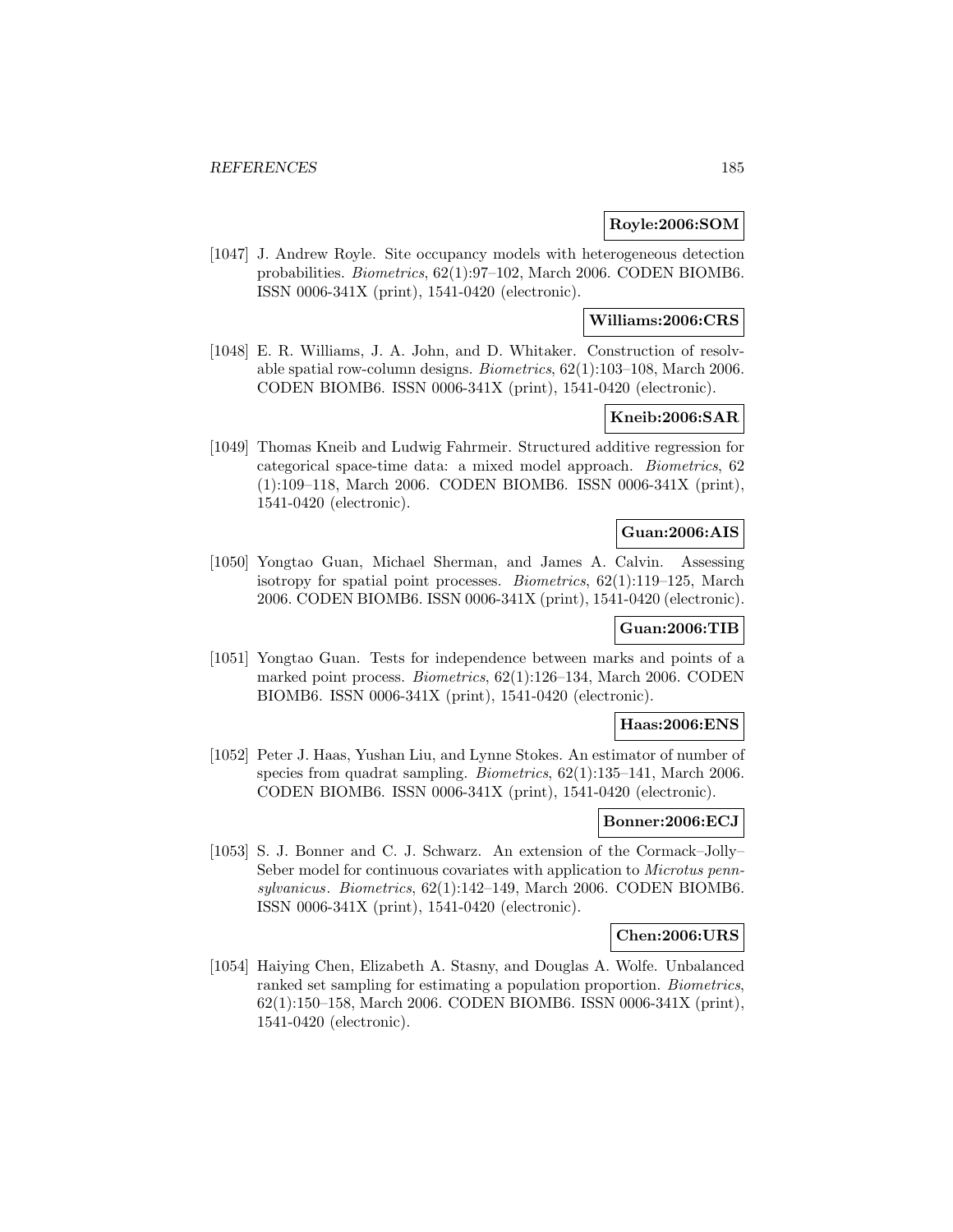# **Lai:2006:FMH**

[1055] Tze Leung Lai, Mei-Chiung Shih, and Samuel Po-Shing Wong. Flexible modeling via a hybrid estimation scheme in generalized mixed models for longitudinal data. Biometrics, 62(1):159–167, March 2006. CODEN BIOMB6. ISSN 0006-341X (print), 1541-0420 (electronic).

# **Wilkins:2006:HMN**

[1056] Kenneth J. Wilkins and Garrett M. Fitzmaurice. A hybrid model for nonignorable dropout in longitudinal binary responses. Biometrics, 62 (1):168–176, March 2006. CODEN BIOMB6. ISSN 0006-341X (print), 1541-0420 (electronic).

## **Chen:2006:SMM**

[1057] Qingxia Chen and Joseph G. Ibrahim. Semiparametric models for missing covariate and response data in regression models. Biometrics, 62(1):177– 184, March 2006. CODEN BIOMB6. ISSN 0006-341X (print), 1541-0420 (electronic).

# **Rosner:2006:WSR**

[1058] Bernard Rosner, Robert J. Glynn, and Mei-Ling T. Lee. The Wilcoxon signed rank test for paired comparisons of clustered data. Biometrics, 62 (1):185–192, March 2006. CODEN BIOMB6. ISSN 0006-341X (print), 1541-0420 (electronic).

# **Thall:2006:GAC**

[1059] Peter F. Thall, Leiko H. Wooten, and Elizabeth J. Shpall. A geometric approach to comparing treatments for rapidly fatal diseases. Biometrics, 62(1):193–201, March 2006. CODEN BIOMB6. ISSN 0006-341X (print), 1541-0420 (electronic).

# **Ma:2006:ARM**

[1060] Shuangge Ma, Michael R. Kosorok, and Jason P. Fine. Additive risk models for survival data with high-dimensional covariates. Biometrics, 62(1):202–210, March 2006. CODEN BIOMB6. ISSN 0006-341X (print), 1541-0420 (electronic).

# **King:2006:FIS**

[1061] R. King, S. P. Brooks, B. J. T. Morgan, and T. Coulson. Factors influencing Soay sheep survival: a Bayesian analysis. Biometrics, 62(1):211–220, March 2006. CODEN BIOMB6. ISSN 0006-341X (print), 1541-0420 (electronic).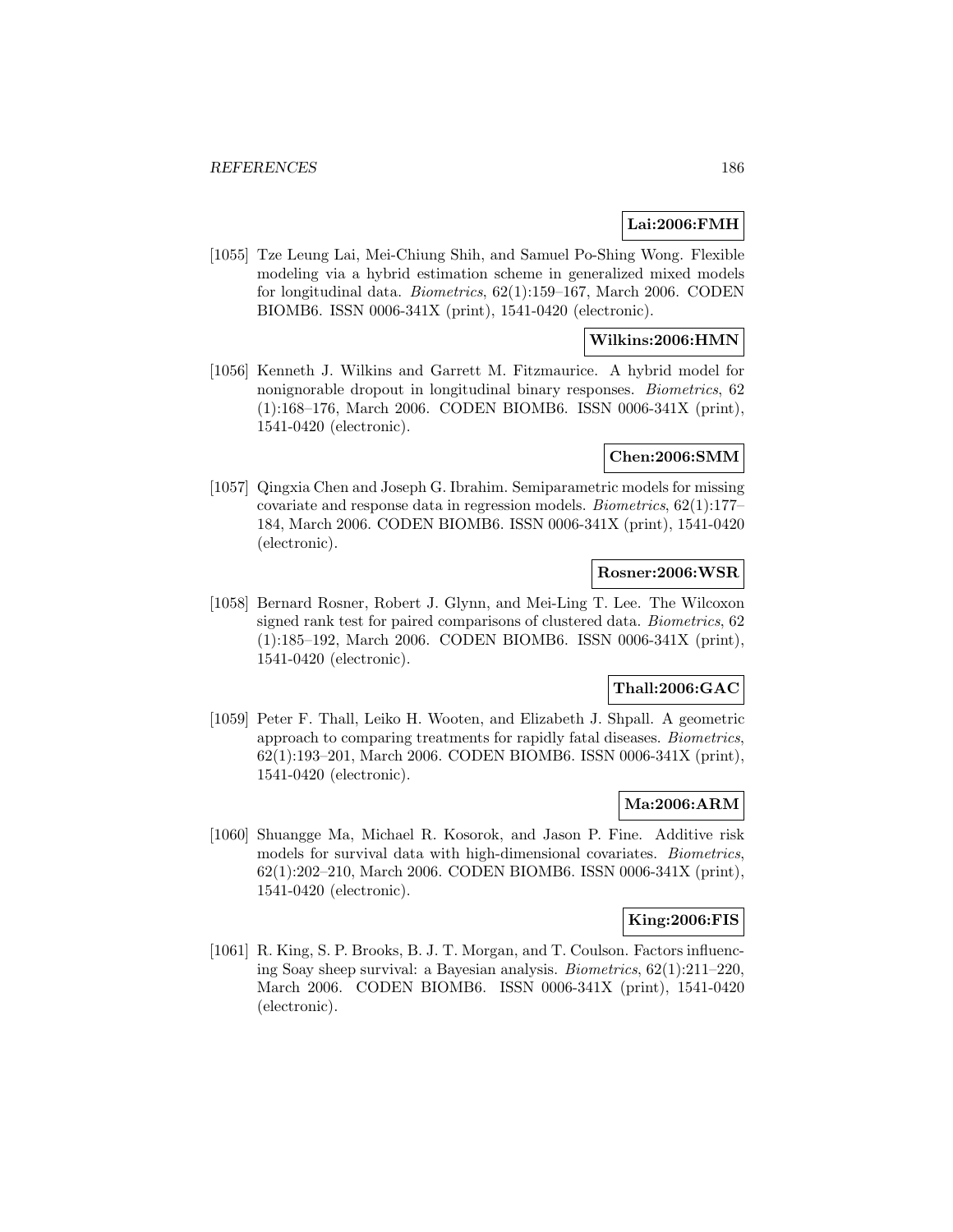## **Pepe:2006:CPC**

[1062] Margaret Sullivan Pepe, Tianxi Cai, and Gary Longton. Combining predictors for classification using the area under the receiver operating characteristic curve. Biometrics, 62(1):221–229, March 2006. CODEN BIOMB6. ISSN 0006-341X (print), 1541-0420 (electronic).

# **Yang:2006:DPH**

[1063] Yu-Chieh Yang, Anna Liu, and Yuedong Wang. Detecting pulsatile hormone secretions using nonlinear mixed effects partial spline models. Biometrics, 62(1):230–238, March 2006. CODEN BIOMB6. ISSN 0006-341X (print), 1541-0420 (electronic).

### **Krzanowski:2006:SMS**

[1064] W. J. Krzanowski. Sensitivity in metric scaling and analysis of distance. Biometrics, 62(1):239–244, March 2006. CODEN BIOMB6. ISSN 0006- 341X (print), 1541-0420 (electronic).

## **Anderson:2006:DBT**

[1065] Marti J. Anderson. Distance-based tests for homogeneity of multivariate dispersions. Biometrics, 62(1):245–253, March 2006. CODEN BIOMB6. ISSN 0006-341X (print), 1541-0420 (electronic).

#### **Jacqmin-Gadda:2006:RCM**

[1066] Hélène Jacqmin-Gadda, Daniel Commenges, and Jean-François Dartigues. Random changepoint model for joint modeling of cognitive decline and dementia. Biometrics, 62(1):254–260, March 2006. CODEN BIOMB6. ISSN 0006-341X (print), 1541-0420 (electronic).

# **Liu:2006:MER**

[1067] Li C. Liu and Donald Hedeker. A mixed-effects regression model for longitudinal multivariate ordinal data. Biometrics, 62(1):261–268, March 2006. CODEN BIOMB6. ISSN 0006-341X (print), 1541-0420 (electronic).

## **Congdon:2006:MFM**

[1068] Peter Congdon. A model framework for mortality and health data classified by age, area, and time. Biometrics, 62(1):269–278, March 2006. CODEN BIOMB6. ISSN 0006-341X (print), 1541-0420 (electronic).

# **Zheng:2006:ATD**

[1069] Yingye Zheng, Tianxi Cai, and Ziding Feng. Application of the timedependent ROC curves for prognostic accuracy with multiple biomarkers.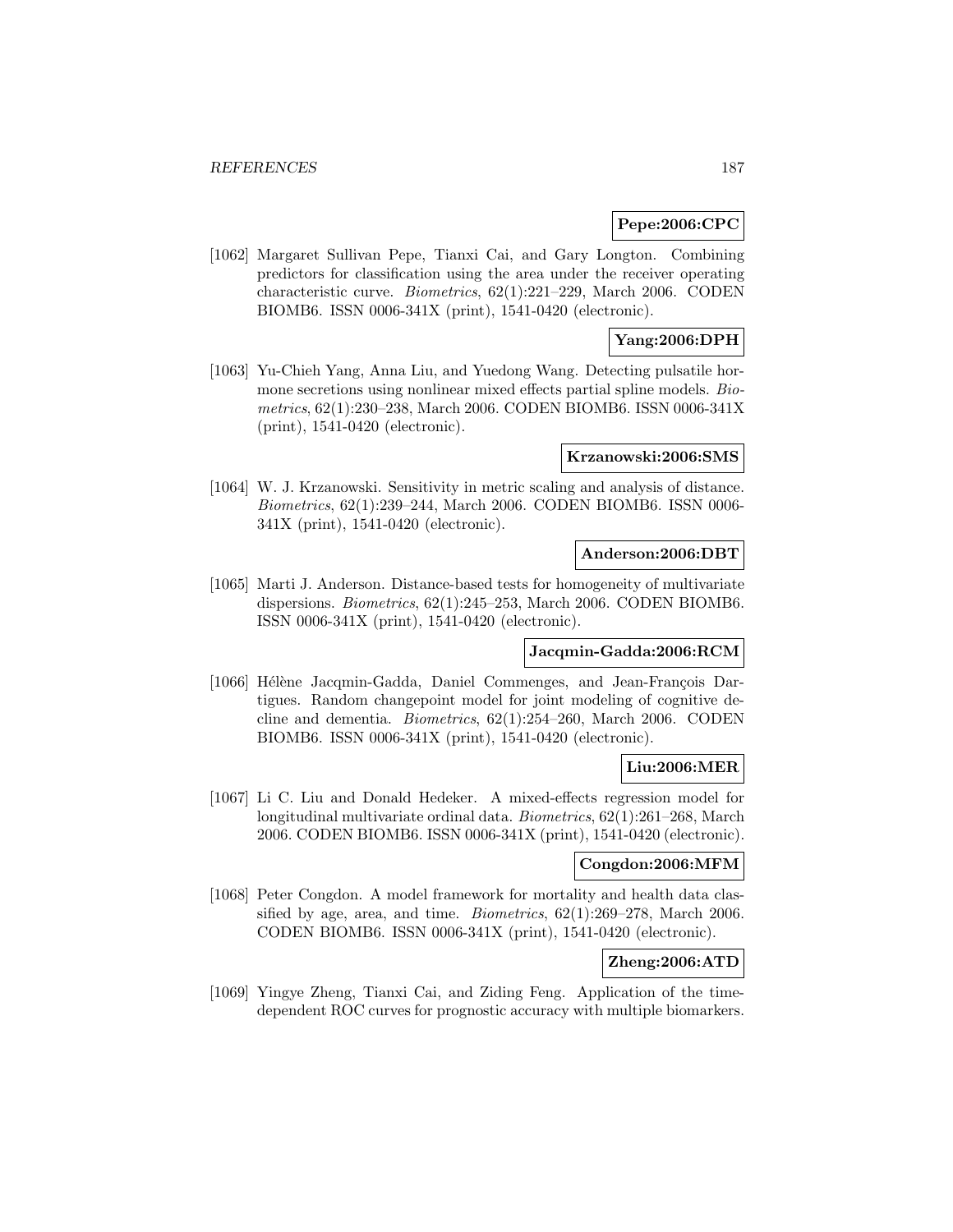Biometrics, 62(1):279–287, March 2006. CODEN BIOMB6. ISSN 0006- 341X (print), 1541-0420 (electronic).

# **Choudhary:2006:AAU**

[1070] Pankaj K. Choudhary and Hon Keung Tony Ng. Assessment of agreement under nonstandard conditions using regression models for mean and variance. Biometrics, 62(1):288–296, March 2006. CODEN BIOMB6. ISSN 0006-341X (print), 1541-0420 (electronic).

# **OQuigley:2006:QPC**

[1071] John O'Quigley and Philippe Flandre. Quantification of the Prentice criteria for surrogate endpoints. Biometrics, 62(1):297–300, March 2006. CODEN BIOMB6. ISSN 0006-341X (print), 1541-0420 (electronic).

# **Metcalfe:2006:LEB**

[1072] Chris Metcalfe. Letter to the Editor of Biometrics. Biometrics, 62(1): 301, March 2006. CODEN BIOMB6. ISSN 0006-341X (print), 1541-0420 (electronic).

# **Schill:2006:BRC**

[1073] Walter Schill. Book review: Categorical Data Analysis Using the SAS System, by M. E. Stokes, C. S. Davis and G. G. Koch. Biometrics, 62 (1):302–303, March 2006. CODEN BIOMB6. ISSN 0006-341X (print), 1541-0420 (electronic).

# **Behrens:2006:BRH**

[1074] Thomas Behrens. Book review: A History of Epidemiologic Methods and Concepts, edited by A. Morabia. Biometrics, 62(1):303, March 2006. CODEN BIOMB6. ISSN 0006-341X (print), 1541-0420 (electronic).

# **May:2006:BRA**

[1075] Susanne May. Book review: Advanced Excel(R) for Scientific Data Analysis, by R. De Levie. Biometrics, 62(1):303–304, March 2006. CODEN BIOMB6. ISSN 0006-341X (print), 1541-0420 (electronic).

# **Qu:2006:BRM**

[1076] Annie Qu. Book review: Mixed Models. Theory and Applications, by E. Demidenko. Biometrics, 62(1):304–305, March 2006. CODEN BIOMB6. ISSN 0006-341X (print), 1541-0420 (electronic).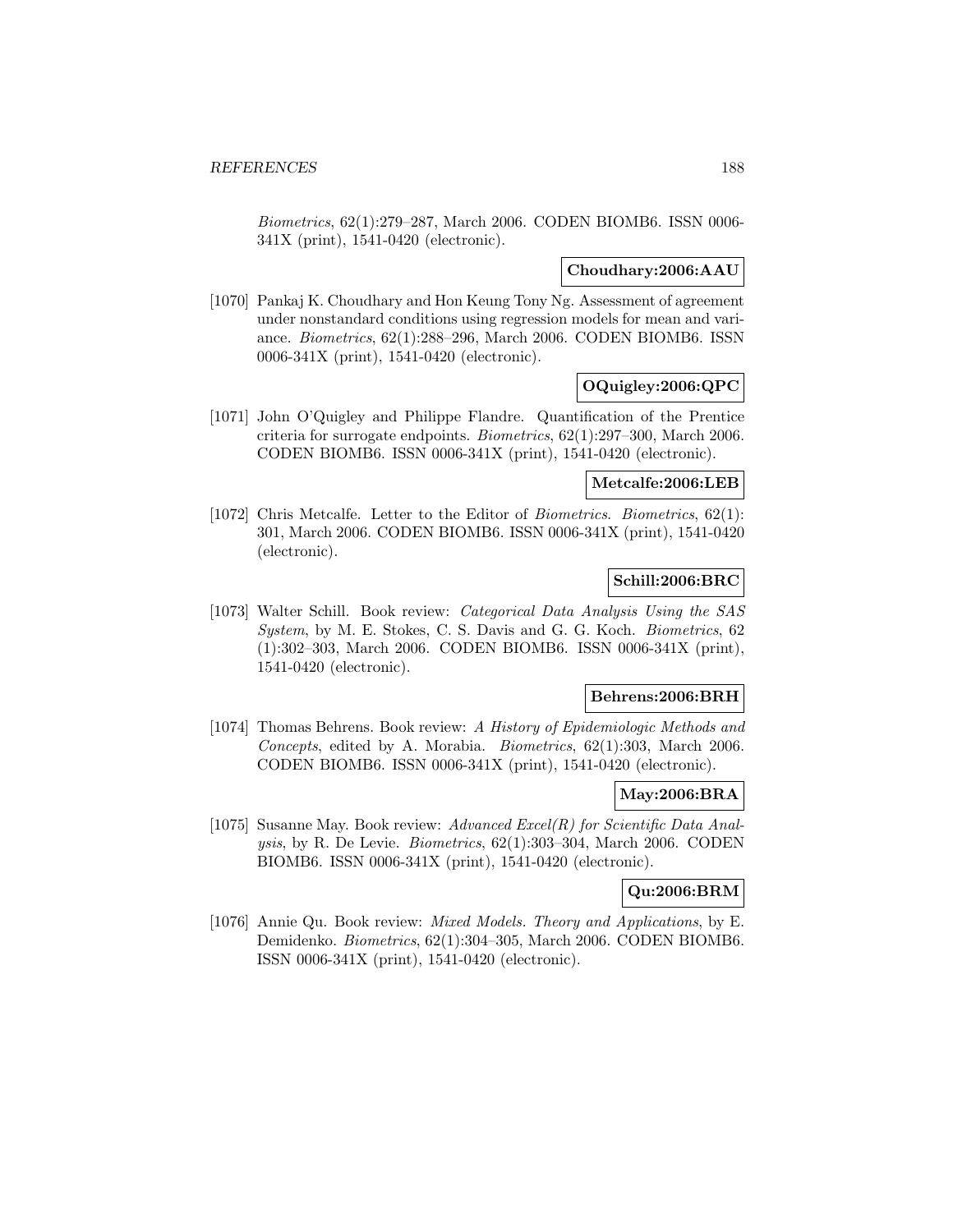## **Burger:2006:BRG**

[1077] Reinhard Bürger. Book review: *Genetic Structure and Selection in Sub*divided Populations, by F. Rousset. Biometrics, 62(1):305–306, March 2006. CODEN BIOMB6. ISSN 0006-341X (print), 1541-0420 (electronic).

## **Ades:2006:BRB**

[1078] Tony Ades. Book review: Bayesian Approaches to Clinical Trials and Health-Care Evaluation, by D. J. Spiegelhalter, K. R. Abrams and J. P. Miles. Biometrics, 62(1):306–307, March 2006. CODEN BIOMB6. ISSN 0006-341X (print), 1541-0420 (electronic).

# **Buzas:2006:BRM**

[1079] Jeffrey S. Buzas. Book review: Measurement Error and Misclassification in Statistics and Epidemiology: Impacts and Bayesian Adjustments, by P. Gustafson. Biometrics, 62(1):307–308, March 2006. CODEN BIOMB6. ISSN 0006-341X (print), 1541-0420 (electronic).

# **Berke:2006:BRP**

[1080] Olaf Berke. Book review: A Primer of Ecological Statistics, by H. J. Gotelli and A. M. Ellison. Biometrics, 62(1):308, March 2006. CODEN BIOMB6. ISSN 0006-341X (print), 1541-0420 (electronic).

# **Dahlhaus:2006:BRD**

[1081] Rainer Dahlhaus. Book review: Diagnostic Checks in Time Series, by W. K. Li. Biometrics, 62(1):308–309, March 2006. CODEN BIOMB6. ISSN 0006-341X (print), 1541-0420 (electronic).

### **Duembgen:2006:BRE**

[1082] Lutz Duembgen. Book review: Exploring Multivariate Data with the Forward Search, by A. Atkinson, M. Riani and A. Cerioli. Biometrics, 62(1):309, March 2006. CODEN BIOMB6. ISSN 0006-341X (print), 1541-0420 (electronic).

# **Kotz:2006:BRH**

[1083] Samuel Kotz. Book review: Handbook of Beta Distribution and Its Applications, edited by A. K. Gupta and S. Nadarajah. Biometrics, 62 (1):309–310, March 2006. CODEN BIOMB6. ISSN 0006-341X (print), 1541-0420 (electronic).

# **Anonymous:2006:BREa**

[1084] Anonymous. Brief reports by the Editor. Biometrics, 62(1):310, March 2006. CODEN BIOMB6. ISSN 0006-341X (print), 1541-0420 (electronic).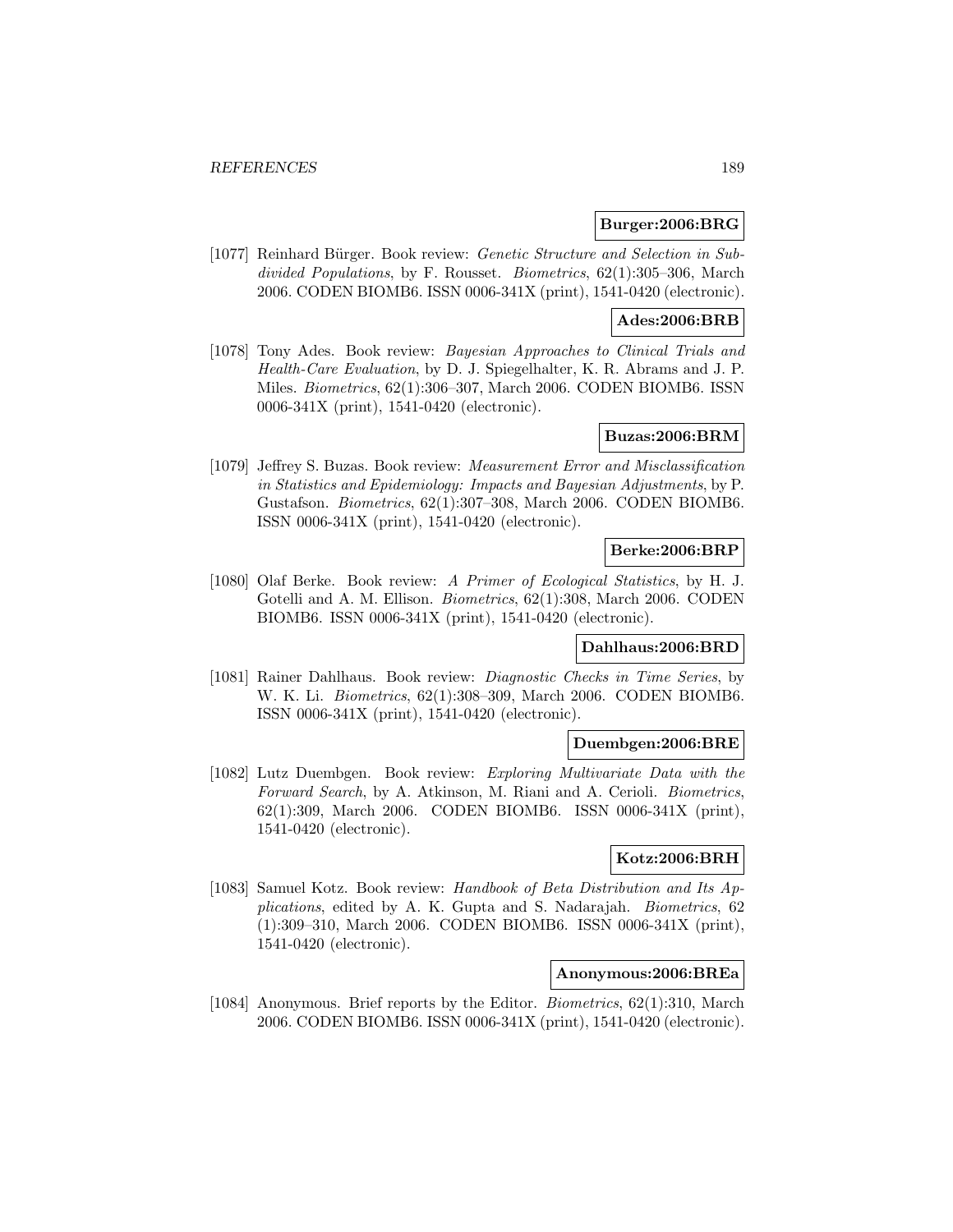#### **Anonymous:2006:BRU**

[1085] Anonymous. Book reviews: Using R for Introductory Statistics, by J. Verzani and An R and S-Plus Companion to Multivariate Analysis by B. S. Everitt. Biometrics, 62(1):311, March 2006. CODEN BIOMB6. ISSN 0006-341X (print), 1541-0420 (electronic).

### **Anonymous:2006:BRF**

[1086] Anonymous. Book review: Francis Galton. Pioneer of Heredity and *Biometry*, by M. Bulmer. *Biometrics*,  $62(1):311$ , March 2006. CODEN BIOMB6. ISSN 0006-341X (print), 1541-0420 (electronic).

## **Anonymous:2006:BRSa**

[1087] Anonymous. Book review: *Statistics without Math*, by W. E. Magnusson and G. Mourao. Biometrics, 62(1):311–312, March 2006. CODEN BIOMB6. ISSN 0006-341X (print), 1541-0420 (electronic).

### **Anonymous:2006:BRD**

[1088] Anonymous. Book review: Data Mining-Next Generation Challenges and Future Directions, edited by H. Kargupta, A. Joshi, K. Sivakumar and Y. Yesha. *Biometrics*, 62(1):312, March 2006. CODEN BIOMB6. ISSN 0006-341X (print), 1541-0420 (electronic).

#### **Anonymous:2006:BREb**

[1089] Anonymous. Book review: *Essentials of Statistical Inference*, by G. A. Young and R. L. Smith. *Biometrics*, 62(1):312, March 2006. CODEN BIOMB6. ISSN 0006-341X (print), 1541-0420 (electronic).

#### **Anonymous:2006:BRSb**

[1090] Anonymous. Book review: Survival Analysis: a Self-Learning Text, by D. G. Kleinbaum and M. Klein. Biometrics, 62(1):312, March 2006. CODEN BIOMB6. ISSN 0006-341X (print), 1541-0420 (electronic).

## **Anonymous:2006:RAa**

[1091] Anonymous. Regular articles. *Biometrics*,  $62(1):313-320$ , March 2006. CODEN BIOMB6. ISSN 0006-341X (print), 1541-0420 (electronic).

# **Anonymous:2006:CFa**

[1092] Anonymous. Consultant's forum. Biometrics, 62(1):320–321, March 2006. CODEN BIOMB6. ISSN 0006-341X (print), 1541-0420 (electronic).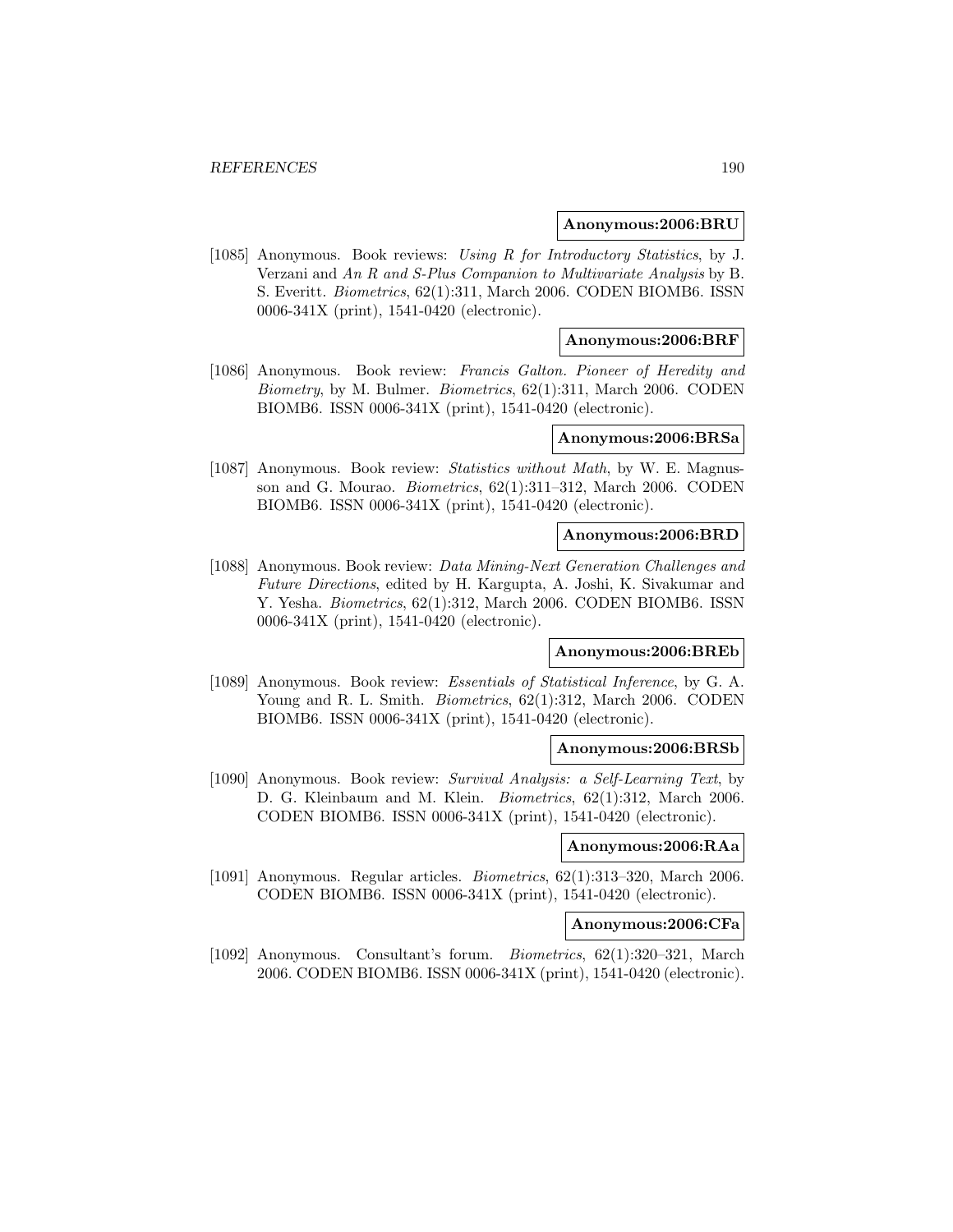## **Anonymous:2006:RRa**

[1093] Anonymous. Reader reaction. Biometrics, 62(1):321, March 2006. CO-DEN BIOMB6. ISSN 0006-341X (print), 1541-0420 (electronic).

# **Gilmour:2006:RSD**

[1094] Steven G. Gilmour. Response surface designs for experiments in bioprocessing. Biometrics, 62(2):323–331, June 2006. CODEN BIOMB6. ISSN 0006-341X (print), 1541-0420 (electronic).

# **Shepherd:2006:SAC**

[1095] Bryan E. Shepherd, Peter B. Gilbert, Yannis Jemiai, and Andrea Rotnitzky. Sensitivity analyses comparing outcomes only existing in a subset selected post-randomization, conditional on covariates, with application to HIV vaccine trials. Biometrics, 62(2):332–342, June 2006. CODEN BIOMB6. ISSN 0006-341X (print), 1541-0420 (electronic).

# **Li:2006:PCI**

[1096] Fan Li and Constantine E. Frangakis. Polydesigns and causal inference. Biometrics, 62(2):343–351, June 2006. CODEN BIOMB6. ISSN 0006- 341X (print), 1541-0420 (electronic).

# **Elliott:2006:POA**

[1097] Michael R. Elliott, Marshall M. Joffe, and Zhen Chen. A potential outcomes approach to developmental toxicity analyses. Biometrics, 62(2): 352–360, June 2006. CODEN BIOMB6. ISSN 0006-341X (print), 1541- 0420 (electronic).

# **Chao:2006:ABS**

[1098] Anne Chao, Robin L. Chazdon, Robert K. Colwell, and Tsung-Jen Shen. Abundance-based similarity indices and their estimation when there are unseen species in samples. Biometrics, 62(2):361–371, June 2006. CO-DEN BIOMB6. ISSN 0006-341X (print), 1541-0420 (electronic).

# **Borchers:2006:AUH**

[1099] D. L. Borchers, J. L. Laake, C. Southwell, and C. G. M. Paxton. Accommodating unmodeled heterogeneity in double-observer distance sampling surveys. Biometrics, 62(2):372–378, June 2006. CODEN BIOMB6. ISSN 0006-341X (print), 1541-0420 (electronic).

# **Qu:2006:QIF**

[1100] Annie Qu and Runze Li. Quadratic inference functions for varyingcoefficient models with longitudinal data. Biometrics, 62(2):379–391,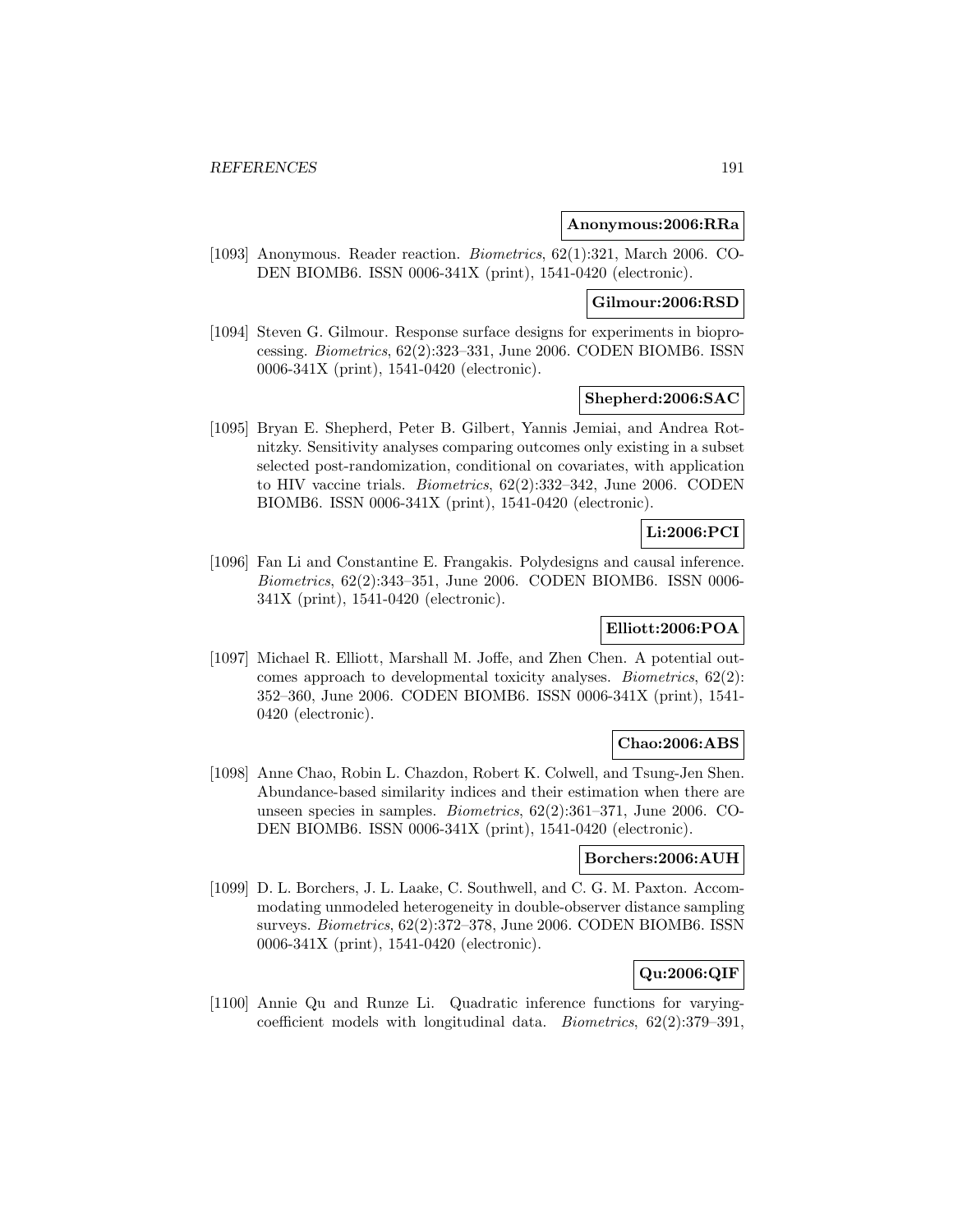June 2006. CODEN BIOMB6. ISSN 0006-341X (print), 1541-0420 (electronic).

# **Welham:2006:ALD**

[1101] Sue J. Welham, Brian R. Cullis, Michael G. Kenward, and Robin Thompson. The analysis of longitudinal data using mixed model L-splines. Biometrics, 62(2):392–401, June 2006. CODEN BIOMB6. ISSN 0006-341X (print), 1541-0420 (electronic).

# **Pan:2006:SIT**

[1102] Wenqin Pan, Xihong Lin, and Donglin Zeng. Structural inference in transition measurement error models for longitudinal data. Biometrics, 62(2):402–412, June 2006. CODEN BIOMB6. ISSN 0006-341X (print), 1541-0420 (electronic).

# **Huang:2006:HBM**

[1103] Yangxin Huang, Dacheng Liu, and Hulin Wu. Hierarchical Bayesian methods for estimation of parameters in a longitudinal HIV dynamic system. Biometrics, 62(2):413–423, June 2006. CODEN BIOMB6. ISSN 0006-341X (print), 1541-0420 (electronic).

# **Fieuws:2006:PFM**

[1104] Steffen Fieuws and Geert Verbeke. Pairwise fitting of mixed models for the joint modeling of multivariate longitudinal profiles. Biometrics, 62 (2):424–431, June 2006. CODEN BIOMB6. ISSN 0006-341X (print), 1541-0420 (electronic).

# **Chi:2006:JMM**

[1105] Yueh-Yun Chi and Joseph G. Ibrahim. Joint models for multivariate longitudinal and multivariate survival data. Biometrics, 62(2):432–445, June 2006. CODEN BIOMB6. ISSN 0006-341X (print), 1541-0420 (electronic).

# **Cai:2006:BCS**

[1106] Bo Cai and David B. Dunson. Bayesian covariance selection in generalized linear mixed models. Biometrics, 62(2):446–457, June 2006. CODEN BIOMB6. ISSN 0006-341X (print), 1541-0420 (electronic).

## **Kim:2006:RAD**

[1107] Yang-Jin Kim. Regression analysis of doubly censored failure time data with frailty. Biometrics, 62(2):458–464, June 2006. CODEN BIOMB6. ISSN 0006-341X (print), 1541-0420 (electronic).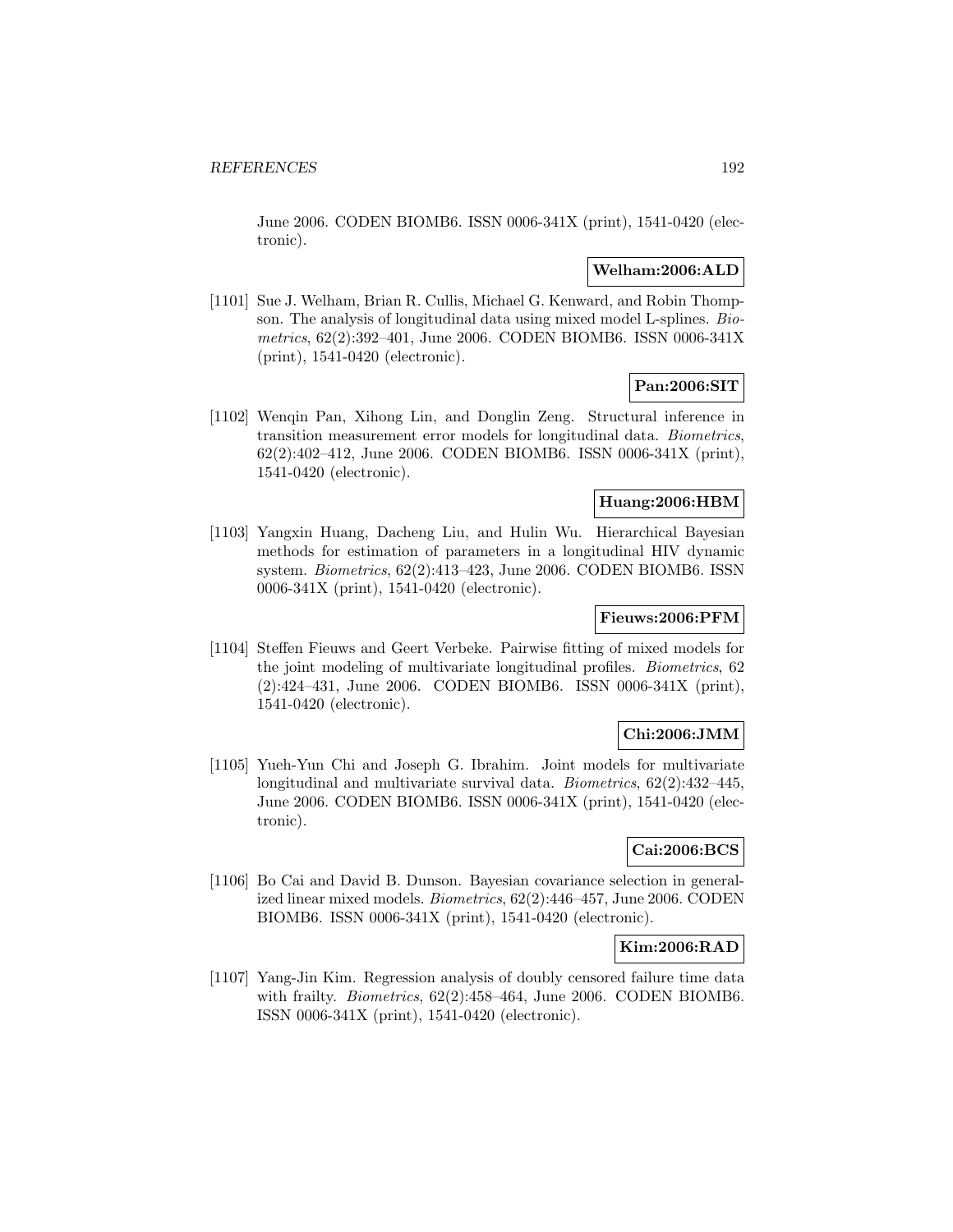### **Rosychuk:2006:SEC**

[1108] Rhonda J. Rosychuk, Carolyn Huston, and Narasimha G. N. Prasad. Spatial event cluster detection using a compound Poisson distribution. Biometrics, 62(2):465–470, June 2006. CODEN BIOMB6. ISSN 0006- 341X (print), 1541-0420 (electronic).

# **Ollier:2006:OTD**

[1109] S. Ollier, P. Couteron, and D. Chessel. Orthonormal transform to decompose the variance of a life-history trait across a phylogenetic tree. Biometrics, 62(2):471–477, June 2006. CODEN BIOMB6. ISSN 0006- 341X (print), 1541-0420 (electronic).

# **Katki:2006:EMF**

[1110] Hormuzd A. Katki. Effect of misreported family history on Mendelian mutation prediction models. Biometrics, 62(2):478–487, June 2006. CO-DEN BIOMB6. ISSN 0006-341X (print), 1541-0420 (electronic).

## **Neuhaus:2006:FSA**

[1111] J. M. Neuhaus, A. J. Scott, and C. J. Wild. Family-specific approaches to the analysis of case-control family data. Biometrics, 62(2):488–494, June 2006. CODEN BIOMB6. ISSN 0006-341X (print), 1541-0420 (electronic).

### **Swartz:2006:SSG**

[1112] Michael D. Swartz, Marek Kimmel, Peter Mueller, and Christopher I. Amos. Stochastic search gene suggestion: a Bayesian hierarchical model for gene mapping. Biometrics, 62(2):495–503, June 2006. CODEN BIOMB6. ISSN 0006-341X (print), 1541-0420 (electronic).

# **Wang:2006:IGA**

[1113] Dong Wang and Dan Nettleton. Identifying genes associated with a quantitative trait or quantitative trait locus via selective transcriptional profiling. Biometrics, 62(2):504–514, June 2006. CODEN BIOMB6. ISSN 0006-341X (print), 1541-0420 (electronic).

# **Zhou:2006:BMM**

[1114] Chuan Zhou and Jon Wakefield. A Bayesian mixture model for partitioning gene expression data. Biometrics, 62(2):515–525, June 2006. CODEN BIOMB6. ISSN 0006-341X (print), 1541-0420 (electronic).

# **Qin:2006:CRM**

[1115] Li-Xuan Qin and Steven G. Self. The clustering of regression models method with applications in gene expression data. *Biometrics*,  $62(2)$ :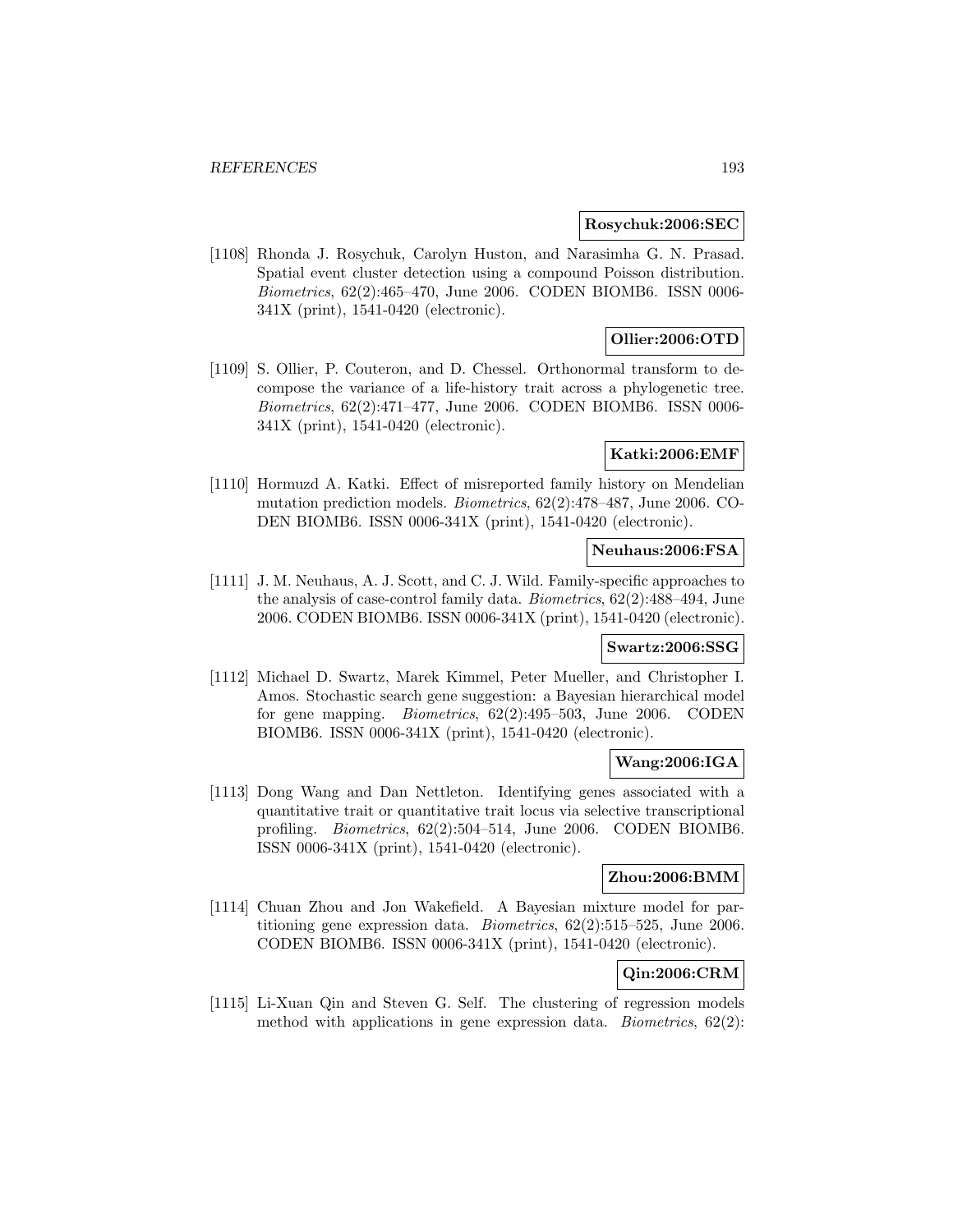526–533, June 2006. CODEN BIOMB6. ISSN 0006-341X (print), 1541- 0420 (electronic).

# **Hong:2006:FHM**

[1116] F. Hong and H. Li. Functional hierarchical models for identifying genes with different time-course expression profiles. *Biometrics*, 62(2):534-544, June 2006. CODEN BIOMB6. ISSN 0006-341X (print), 1541-0420 (electronic).

# **Song:2006:NIL**

[1117] Peter X.-K. Song, Xin Gao, Rui Liu, and Wen Le. Nonparametric inference for local extrema with application to oligonucleotide microarray data in yeast genome. Biometrics, 62(2):545–554, June 2006. CODEN BIOMB6. ISSN 0006-341X (print), 1541-0420 (electronic).

# **Ma:2006:RSM**

[1118] Shuangge Ma, Michael R. Kosorok, Jian Huang, Hehuang Xie, Liliana Manzella, and Marcelo Bento Soares. Robust semiparametric microarray normalization and significance analysis. Biometrics, 62(2):555–561, June 2006. CODEN BIOMB6. ISSN 0006-341X (print), 1541-0420 (electronic).

# **Zhang:2006:RAR**

[1119] Lanju Zhang and William F. Rosenberger. Response-adaptive randomization for clinical trials with continuous outcomes. Biometrics, 62(2): 562–569, June 2006. CODEN BIOMB6. ISSN 0006-341X (print), 1541- 0420 (electronic).

# **Wang:2006:EIC**

[1120] Hongkun Wang and Hongwei Zhao. Estimating incremental costeffectiveness ratios and their confidence intervals with differentially censored data. *Biometrics*,  $62(2):570-575$ , June 2006. CODEN BIOMB6. ISSN 0006-341X (print), 1541-0420 (electronic).

# **Dinh:2006:NSM**

[1121] Phillip Dinh and Xiao-Hua Zhou. Nonparametric statistical methods for cost-effectiveness analyses. Biometrics, 62(2):576–588, June 2006. CODEN BIOMB6. ISSN 0006-341X (print), 1541-0420 (electronic).

## **Randolph:2006:MPM**

[1122] T. W. Randolph and Y. Yasui. Multiscale processing of mass spectrometry data. Biometrics, 62(2):589–597, June 2006. CODEN BIOMB6. ISSN 0006-341X (print), 1541-0420 (electronic).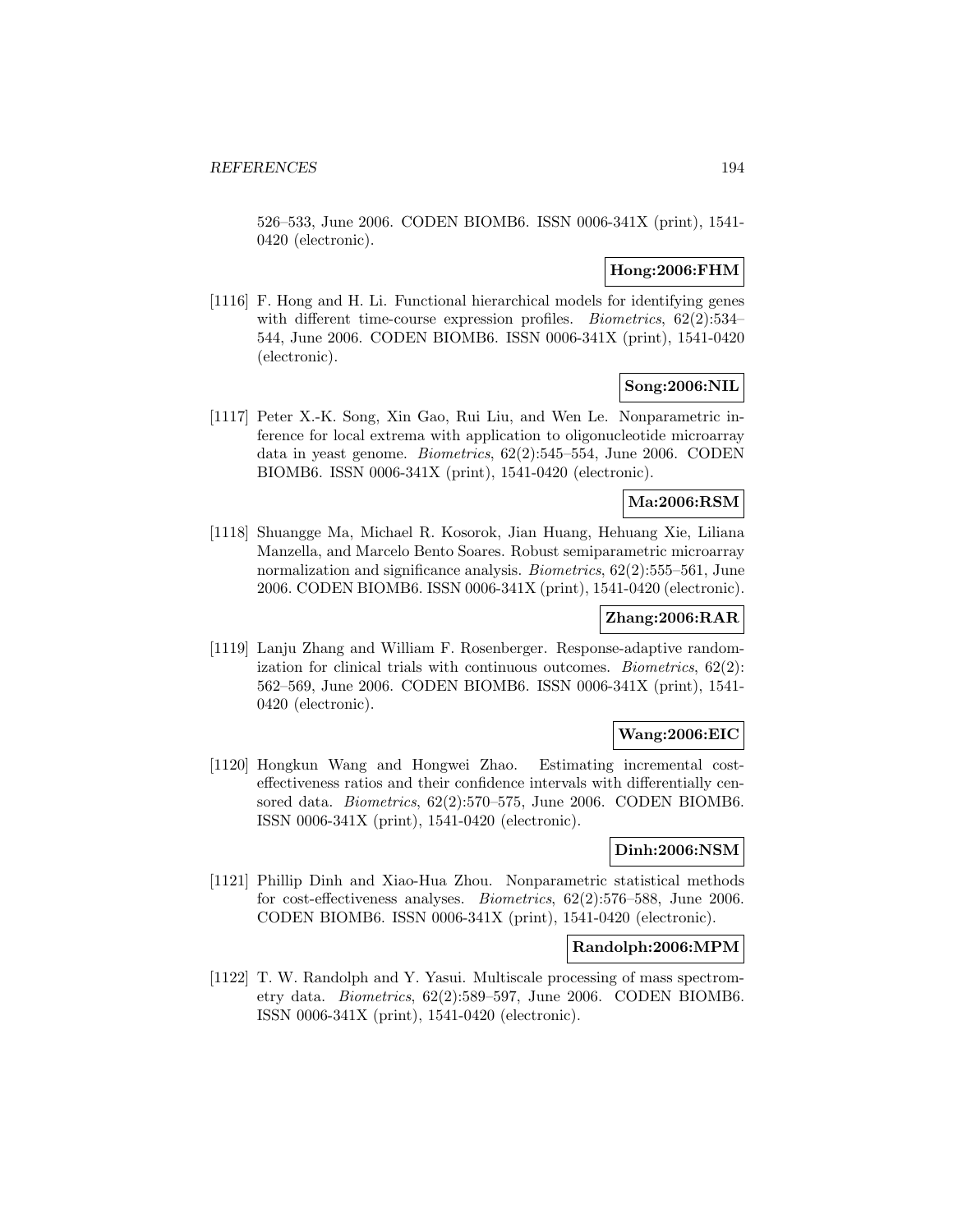## **Betensky:2006:HVV**

[1123] Rebecca A. Betensky, Caprice K. Christian, Michael L. Gustafson, Jennifer Daley, and Michael J. Zinner. Hospital volume versus outcome: an unusual example of bivariate association. Biometrics, 62(2):598–604, June 2006. CODEN BIOMB6. ISSN 0006-341X (print), 1541-0420 (electronic).

# **Alonzo:2006:NDE**

[1124] Todd A. Alonzo and John M. Kittelson. A novel design for estimating relative accuracy of screening tests when complete disease verification is not feasible. Biometrics, 62(2):605–612, June 2006. CODEN BIOMB6. ISSN 0006-341X (print), 1541-0420 (electronic).

# **Qin:2006:ELI**

[1125] Gengsheng Qin and Xiao-Hua Zhou. Empirical likelihood inference for the area under the ROC curve. Biometrics, 62(2):613–622, June 2006. CODEN BIOMB6. ISSN 0006-341X (print), 1541-0420 (electronic).

# **Gray:2006:LEB**

[1126] Robert Gray. Letter to the Editor of Biometrics. Biometrics, 62(2): 623, June 2006. CODEN BIOMB6. ISSN 0006-341X (print), 1541-0420 (electronic).

# **Chen:2006:ARF**

[1127] Zhen Chen and David B. Dunson. The authors replied as follows. Biometrics, 62(2):623–624, June 2006. CODEN BIOMB6. ISSN 0006-341X (print), 1541-0420 (electronic).

# **Augustin:2006:BRI**

[1128] Thomas Augustin and Carolin Strobl. Book review: Interactive Statistics for the Behavioral Sciences, Edited by P. Williams. Biometrics, 62(2): 625–626, June 2006. CODEN BIOMB6. ISSN 0006-341X (print), 1541- 0420 (electronic).

## **Bammann:2006:IBA**

[1129] Karin Bammann. An introduction to bioinformatics algorithms. Biometrics, 62(2):626, June 2006. CODEN BIOMB6. ISSN 0006-341X (print), 1541-0420 (electronic).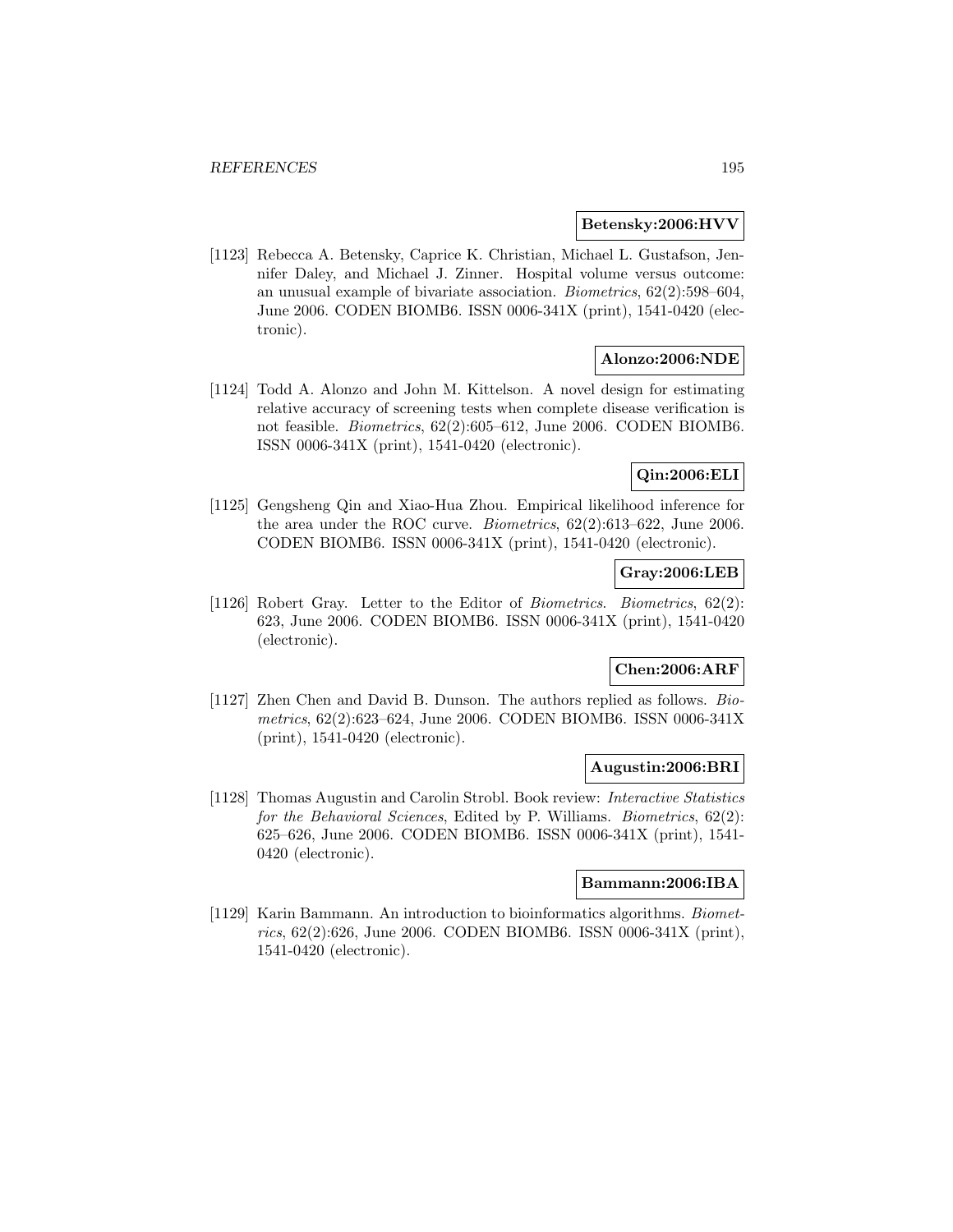### **Behrens:2006:PBM**

[1130] Thomas Behrens. Publication bias in meta-analyses: Prevention, assessment and adjustments. Biometrics, 62(2):626–627, June 2006. CODEN BIOMB6. ISSN 0006-341X (print), 1541-0420 (electronic).

# **Blair:2006:HE**

[1131] Aaron Blair. Handbook of epidemiology. Biometrics, 62(2):627–628, June 2006. CODEN BIOMB6. ISSN 0006-341X (print), 1541-0420 (electronic).

### **Karlsson:2006:MDL**

[1132] Andreas Karlsson. Models for discrete longitudinal data. Biometrics, 62 (2):628, June 2006. CODEN BIOMB6. ISSN 0006-341X (print), 1541- 0420 (electronic).

# **Klaassen:2006:NSM**

[1133] Chris A. J. Klaassen. Nonparametric and semiparametric models. Biometrics, 62(2):628–629, June 2006. CODEN BIOMB6. ISSN 0006-341X (print), 1541-0420 (electronic).

# **Kreiss:2006:NTS**

[1134] Jens-Peter Kreiss. Nonlinear time series-nonparametric and parametric methods. Biometrics, 62(2):629–630, June 2006. CODEN BIOMB6. ISSN 0006-341X (print), 1541-0420 (electronic).

# **Kuchenhoff:2006:MTP**

[1135] Helmut Küchenhoff. Measurement theory and practice: The world through qualification. Biometrics, 62(2):630–631, June 2006. CODEN BIOMB6. ISSN 0006-341X (print), 1541-0420 (electronic).

### **Langner:2006:SAT**

[1136] Ingo Langner. Survival analysis: Techniques for censored and truncated data. Biometrics, 62(2):631, June 2006. CODEN BIOMB6. ISSN 0006- 341X (print), 1541-0420 (electronic).

## **Reineke:2006:DAT**

[1137] Achim Reineke. Data analysis tools for DNA microarrays. Biometrics, 62(2):632, June 2006. CODEN BIOMB6. ISSN 0006-341X (print), 1541- 0420 (electronic).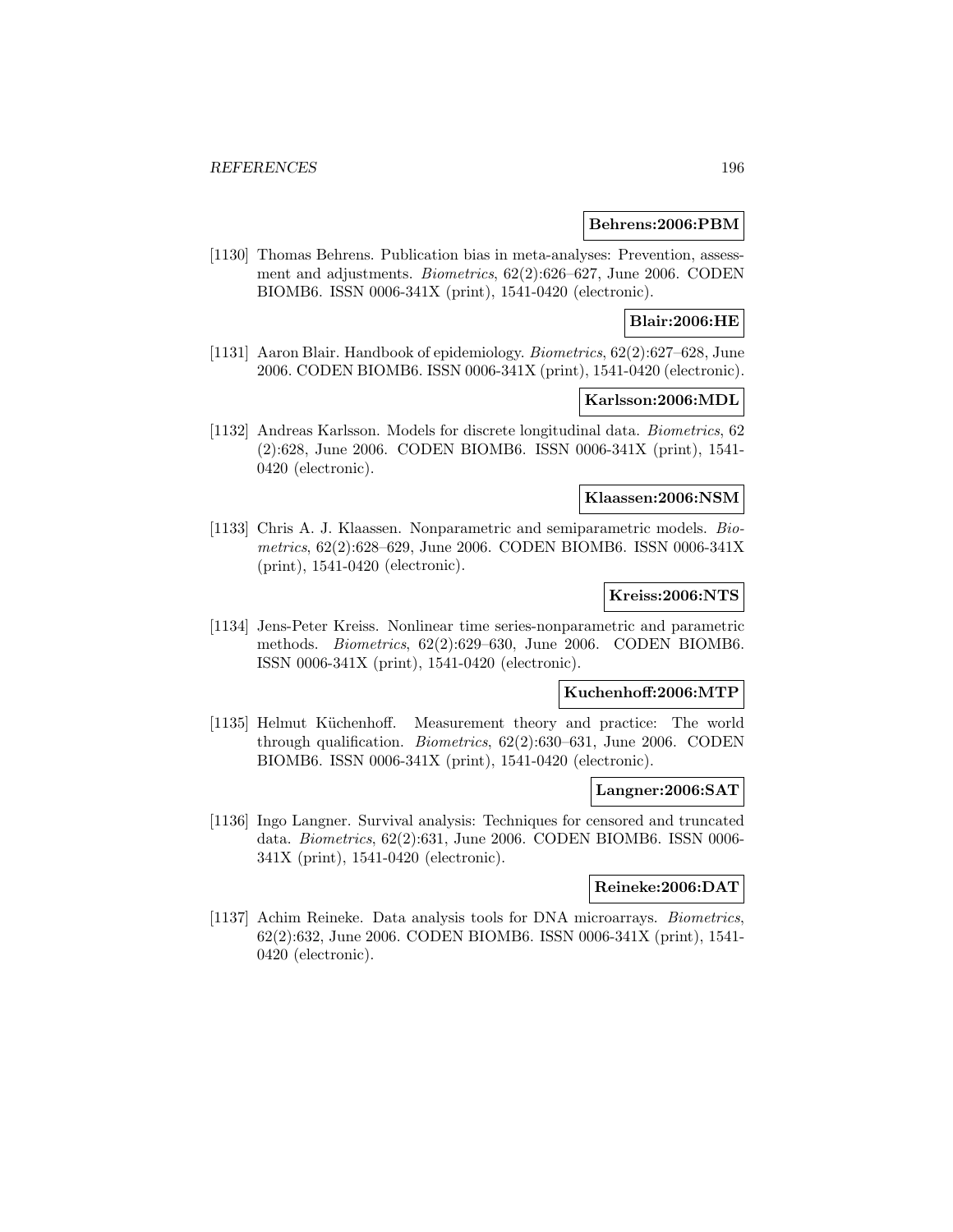# **Smith:2006:IRE**

[1138] Peter J. Smith. Introduction to rare event simulation. Biometrics, 62 (2):632–633, June 2006. CODEN BIOMB6. ISSN 0006-341X (print), 1541-0420 (electronic).

## **Trommer:2006:RMD**

[1139] Joerg Trommer. Resampling methods for dependent data. Biometrics, 62(2):633–634, June 2006. CODEN BIOMB6. ISSN 0006-341X (print), 1541-0420 (electronic).

# **Loughin:2006:BRE**

[1140] T. M. Loughin. Brief reports by the Editor. Biometrics, 62(2):634, June 2006. CODEN BIOMB6. ISSN 0006-341X (print), 1541-0420 (electronic).

# **Anonymous:2006:BRSc**

[1141] Anonymous. Book review: Statistical Analysis of Medical Data Using SAS, by Der, G. and Everitt, B. S., Taylor & Francis/CRC Press, Boca Raton, Florida, 2006. vi + 428 pp. US\$79.95/ $\pounds$ 39.99, ISBN 1-58488-469-X. Biometrics, 62(2):634–635, June 2006. CODEN BIOMB6. ISSN 0006-341X (print), 1541-0420 (electronic).

# **Anonymous:2006:RAb**

[1142] Anonymous. Regular articles. Biometrics, 62(2):636–643, June 2006. CODEN BIOMB6. ISSN 0006-341X (print), 1541-0420 (electronic).

# **Anonymous:2006:CFb**

[1143] Anonymous. Consultant's forum. Biometrics, 62(2):643, June 2006. CO-DEN BIOMB6. ISSN 0006-341X (print), 1541-0420 (electronic).

#### **Ji:2006:CBT**

[1144] Hongkai Ji and Wing Hung Wong. Computational biology: Toward deciphering gene regulatory information in mammalian genomes. Biometrics, 62(3):645–663, September 2006. CODEN BIOMB6. ISSN 0006-341X (print), 1541-0420 (electronic).

# **Burman:2006:FDS**

[1145] Carl-Fredrik Burman and Christian Sonesson. Are flexible designs sound? Biometrics, 62(3):664–669, September 2006. CODEN BIOMB6. ISSN 0006-341X (print), 1541-0420 (electronic).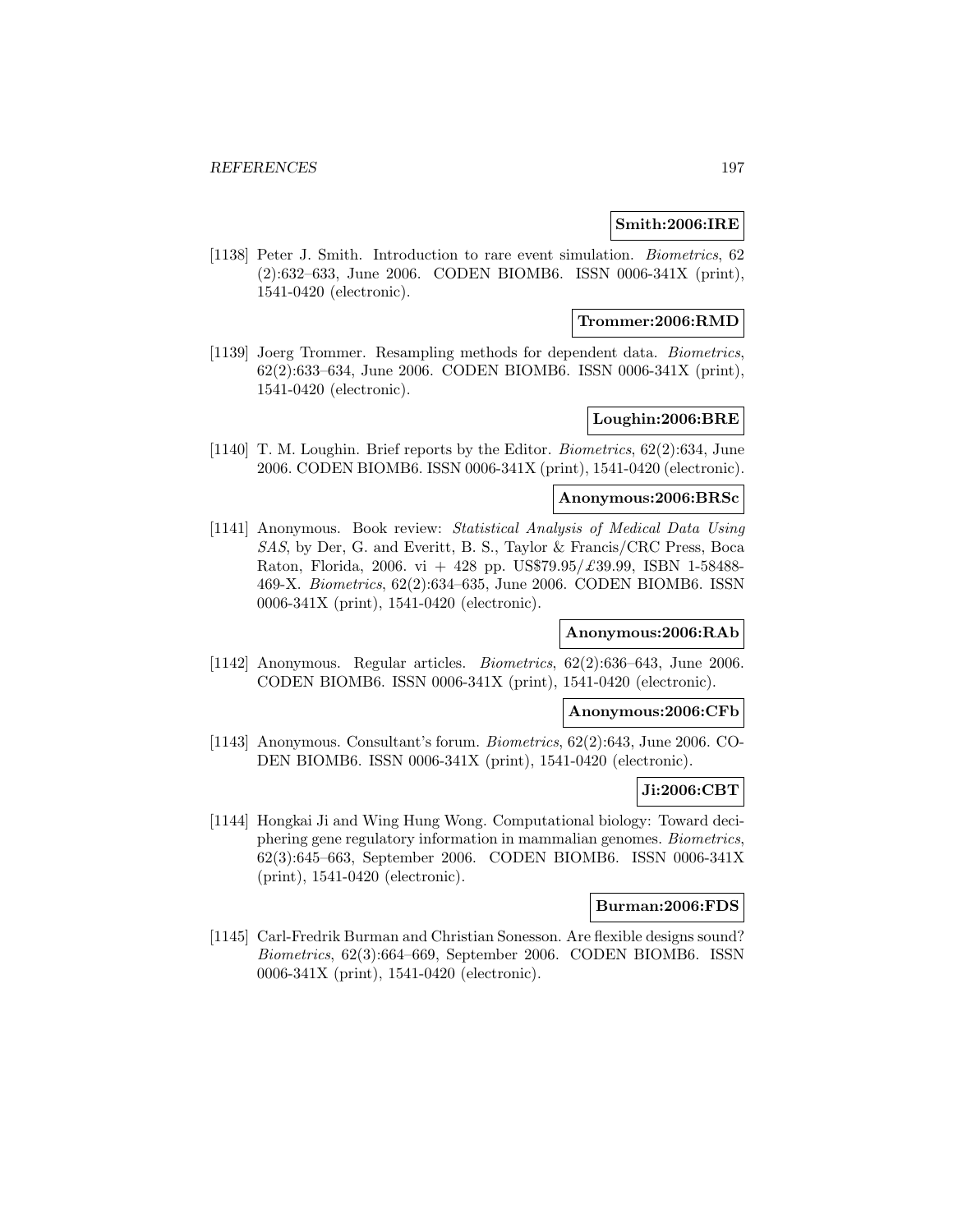# **Jennison:2006:D**

[1146] Christopher Jennison and Bruce W. Turnbull. Discussions. Biometrics, 62(3):670–673, September 2006. CODEN BIOMB6. ISSN 0006-341X (print), 1541-0420 (electronic).

# **Proschan:2006:D**

[1147] Michael A. Proschan. Discussions. Biometrics, 62(3):674–676, September 2006. CODEN BIOMB6. ISSN 0006-341X (print), 1541-0420 (electronic).

### **Bauer:2006:D**

[1148] P. Bauer. Discussions. Biometrics, 62(3):676–678, September 2006. CO-DEN BIOMB6. ISSN 0006-341X (print), 1541-0420 (electronic).

#### **Frisen:2006:D**

[1149] Marianne Frisén. Discussions. *Biometrics*, 62(3):678–680, September 2006. CODEN BIOMB6. ISSN 0006-341X (print), 1541-0420 (electronic).

### **Burman:2006:R**

[1150] Carl-Fredrik Burman and Christian Sonesson. Rejoinder. Biometrics, 62(3):680–683, September 2006. CODEN BIOMB6. ISSN 0006-341X (print), 1541-0420 (electronic).

# **Huggins:2006:SEA**

[1151] Richard Huggins. Semiparametric estimation of animal abundance using capture–recapture data from open populations. Biometrics, 62(3):684– 690, September 2006. CODEN BIOMB6. ISSN 0006-341X (print), 1541- 0420 (electronic).

#### **Gimenez:2006:SRC**

[1152] O. Gimenez, C. Crainiceanu, C. Barbraud, S. Jenouvrier, and B. J. T. Morgan. Semiparametric regression in capture–recapture modeling. Biometrics, 62(3):691–698, September 2006. CODEN BIOMB6. ISSN 0006- 341X (print), 1541-0420 (electronic).

# **Cowen:2006:JSM**

[1153] Laura Cowen and Carl J. Schwarz. The Jolly–Seber model with tag loss. Biometrics, 62(3):699–705, September 2006. CODEN BIOMB6. ISSN 0006-341X (print), 1541-0420 (electronic).

# **Dupuis:2006:BES**

[1154] Jérôme A. Dupuis and Jean Joachim. Bayesian estimation of species richness from quadrat sampling data in the presence of prior information.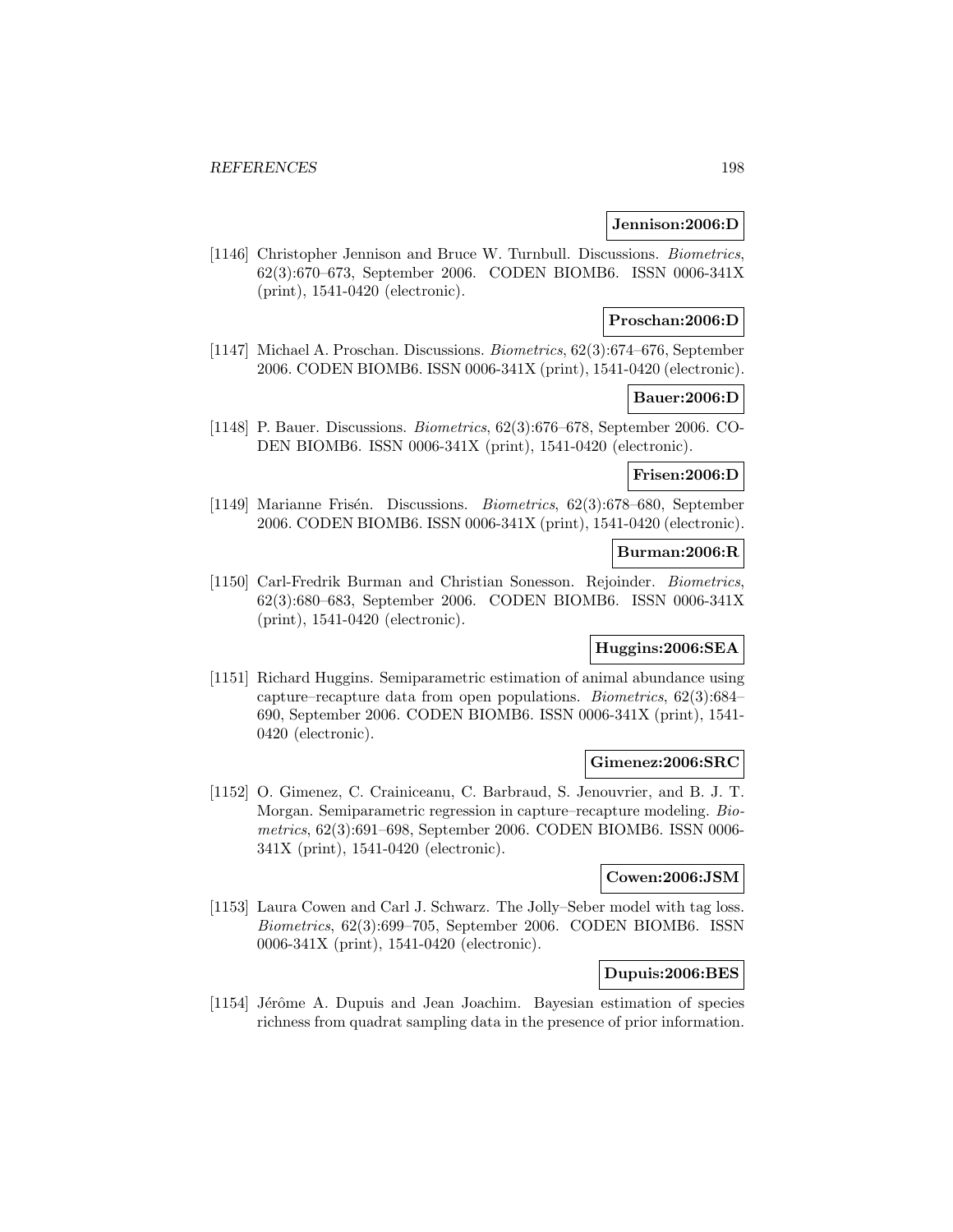Biometrics, 62(3):706–712, September 2006. CODEN BIOMB6. ISSN 0006-341X (print), 1541-0420 (electronic).

# **Cadigan:2006:LID**

[1155] N. G. Cadigan. Local influence diagnostics for quasi-likelihood and lognormal estimates of a biological reference point from some fish stock and recruitment models. Biometrics, 62(3):713–720, September 2006. CO-DEN BIOMB6. ISSN 0006-341X (print), 1541-0420 (electronic).

# **Newton:2006:STH**

[1156] Michael A. Newton, Linda Clipson, Andrew T. Thliveris, and Richard B. Halberg. A statistical test of the hypothesis that polyclonal intestinal tumors arise by random collision of initiated clones. Biometrics, 62(3): 721–727, September 2006. CODEN BIOMB6. ISSN 0006-341X (print), 1541-0420 (electronic).

## **Stewart:2006:IEG**

[1157] William C. L. Stewart and Elizabeth A. Thompson. Improving estimates of genetic maps: a maximum likelihood approach. Biometrics, 62(3): 728–734, September 2006. CODEN BIOMB6. ISSN 0006-341X (print), 1541-0420 (electronic).

# **Wu:2006:PNF**

[1158] Baolin Wu, Zhong Guan, and Hongyu Zhao. Parametric and nonparametric FDR estimation revisited. Biometrics, 62(3):735–744, September 2006. CODEN BIOMB6. ISSN 0006-341X (print), 1541-0420 (electronic).

### **Gurrin:2006:UBM**

[1159] Lyle C. Gurrin, John B. Carlin, Jonathan A. C. Sterne, Gillian S. Dite, and John L. Hopper. Using bivariate models to understand betweenand within-cluster regression coefficients, with application to twin data. Biometrics, 62(3):745–751, September 2006. CODEN BIOMB6. ISSN 0006-341X (print), 1541-0420 (electronic).

# **Chervoneva:2006:GAT**

[1160] Inna Chervoneva, Boris Iglewicz, and Terry Hyslop. A general approach for two-stage analysis of multilevel clustered non-Gaussian data. Biometrics, 62(3):752–759, September 2006. CODEN BIOMB6. ISSN 0006- 341X (print), 1541-0420 (electronic).

# **Gustafson:2006:PRC**

[1161] Paul Gustafson and Sander Greenland. The performance of random coefficient regression in accounting for residual confounding. Biometrics,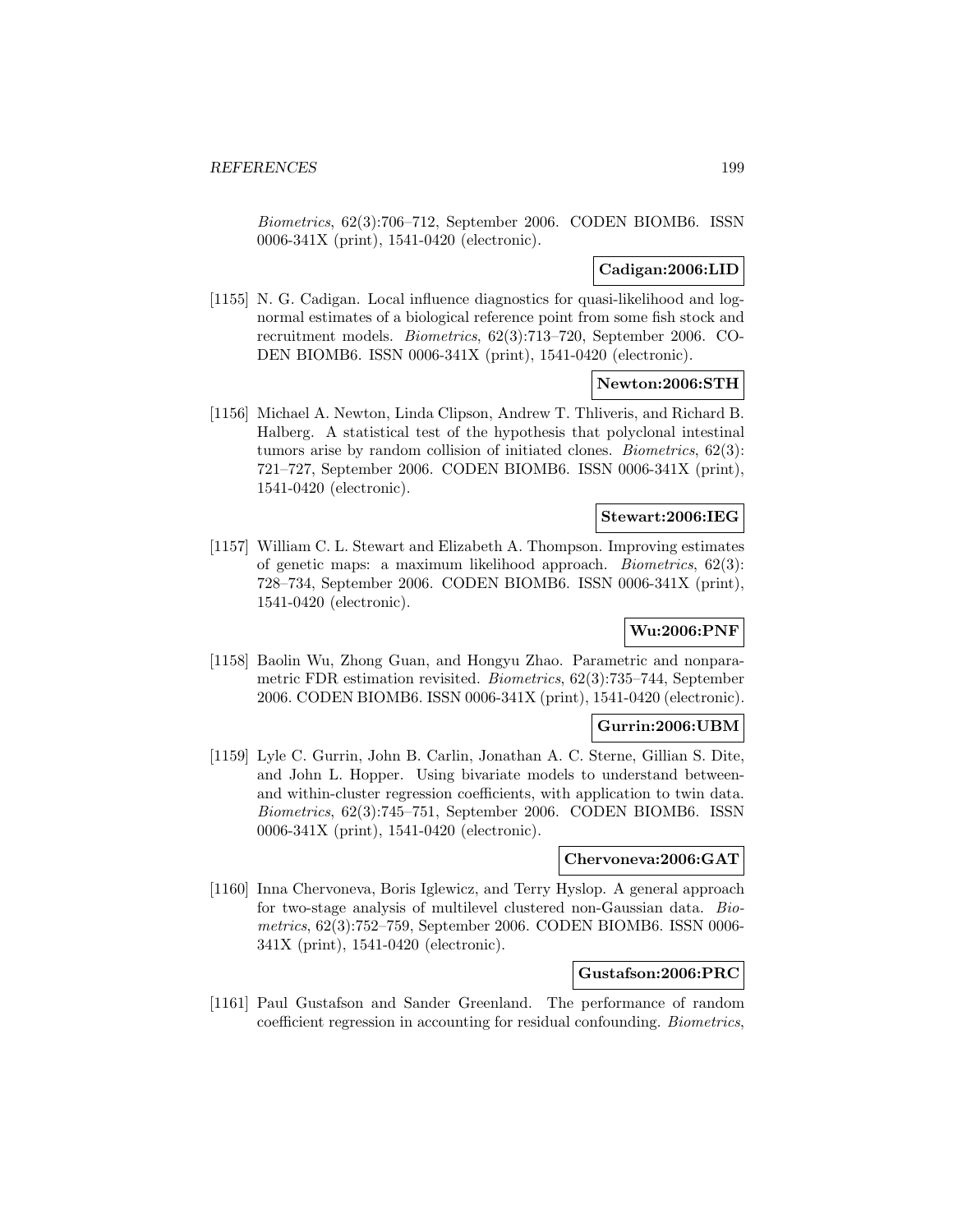62(3):760–768, September 2006. CODEN BIOMB6. ISSN 0006-341X (print), 1541-0420 (electronic).

# **Vittinghoff:2006:COA**

[1162] E. Vittinghoff and D. C. Bauer. Case-only analysis of treatment-covariate interactions in clinical trials. Biometrics, 62(3):769–776, September 2006. CODEN BIOMB6. ISSN 0006-341X (print), 1541-0420 (electronic).

# **Yin:2006:BDF**

[1163] Guosheng Yin, Yisheng Li, and Yuan Ji. Bayesian dose-finding in Phase I/II clinical trials using toxicity and efficacy odds ratios. Biometrics, 62(3):777–787, September 2006. CODEN BIOMB6. ISSN 0006-341X (print), 1541-0420 (electronic).

# **Baker:2006:UJI**

[1164] Rose Baker and Dan Jackson. Using journal impact factors to correct for the publication bias of medical studies. Biometrics, 62(3):785–792, September 2006. CODEN BIOMB6. ISSN 0006-341X (print), 1541-0420 (electronic).

# **Huang:2006:PSE**

[1165] Jianhua Z. Huang and Linxu Liu. Polynomial spline estimation and inference of proportional hazards regression models with flexible relative risk form. Biometrics, 62(3):793–802, September 2006. CODEN BIOMB6. ISSN 0006-341X (print), 1541-0420 (electronic).

# **Lin:2006:SSB**

[1166] Jiang Lin, Daowen Zhang, and Marie Davidian. Smoothing spline-based score tests for proportional hazards models. Biometrics, 62(3):803–812, September 2006. CODEN BIOMB6. ISSN 0006-341X (print), 1541-0420 (electronic).

# **Huang:2006:REA**

[1167] Jian Huang, Shuangge Ma, and Huiliang Xie. Regularized estimation in the accelerated failure time model with high-dimensional covariates. Biometrics, 62(3):813–820, September 2006. CODEN BIOMB6. ISSN 0006-341X (print), 1541-0420 (electronic).

# **Tian:2006:APO**

[1168] Lu Tian and Stephen Lagakos. Analysis of a partially observed binary covariate process and a censored failure time in the presence of truncation and competing risks. Biometrics, 62(3):821–828, September 2006. CODEN BIOMB6. ISSN 0006-341X (print), 1541-0420 (electronic).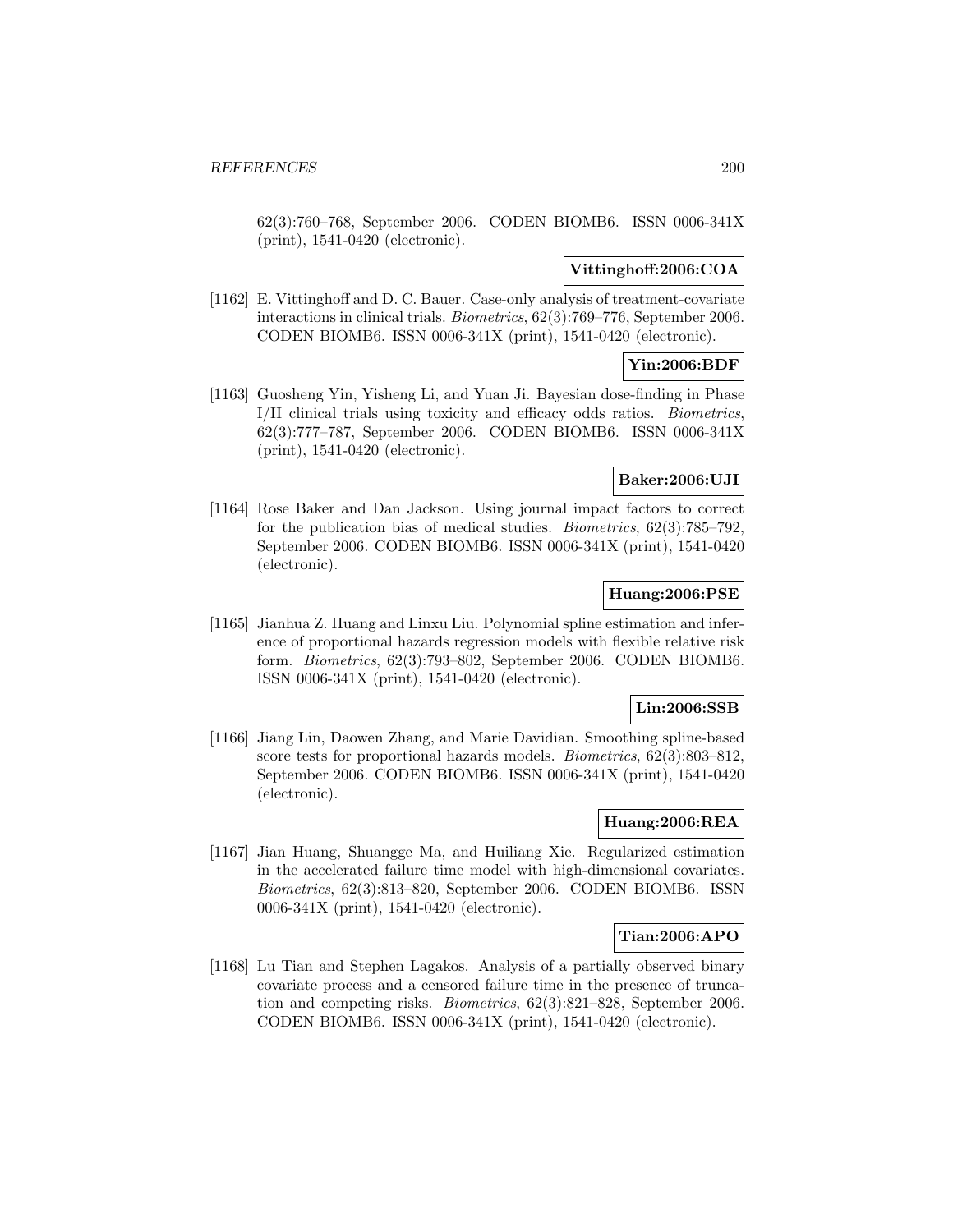# **Datta:2006:NES**

[1169] Somnath Datta and Rajeshwari Sundaram. Nonparametric estimation of stage occupation probabilities in a multistage model with current status data. Biometrics, 62(3):829–837, September 2006. CODEN BIOMB6. ISSN 0006-341X (print), 1541-0420 (electronic).

# **Song:2006:EDR**

[1170] Ruiguang Song, John M. Karon, Edward White, and Gary Goldbaum. Estimating the distribution of a renewal process from times at which events from an independent process are detected. Biometrics, 62(3): 838–846, September 2006. CODEN BIOMB6. ISSN 0006-341X (print), 1541-0420 (electronic).

# **Fay:2006:EAA**

[1171] Michael P. Fay, Ram C. Tiwari, Eric J. Feuer, and Zhaohui Zou. Estimating average annual percent change for disease rates without assuming constant change. Biometrics, 62(3):847–854, September 2006. CODEN BIOMB6. ISSN 0006-341X (print), 1541-0420 (electronic).

### **Fuentes:2006:SAB**

[1172] Montserrat Fuentes, Hae-Ryoung Song, Sujit K. Ghosh, David M. Holland, and Jerry M. Davis. Spatial association between speciated fine particles and mortality. Biometrics, 62(3):855–863, September 2006. CO-DEN BIOMB6. ISSN 0006-341X (print), 1541-0420 (electronic).

#### **Banerjee:2006:CSM**

[1173] Sudipto Banerjee and Gregg A. Johnson. Coregionalized single- and multiresolution spatially varying growth curve modeling with application to weed growth. Biometrics, 62(3):864–876, September 2006. CODEN BIOMB6. ISSN 0006-341X (print), 1541-0420 (electronic).

# **Wu:2006:MTS**

[1174] Yujun Wu, Marc G. Genton, and Leonard A. Stefanski. A multivariate two-sample mean test for small sample size and missing data. Biometrics, 62(3):877–885, September 2006. CODEN BIOMB6. ISSN 0006-341X (print), 1541-0420 (electronic).

# **Wright:2006:OED**

[1175] Stephen E. Wright and A. John Bailer. Optimal experimental design for a nonlinear response in environmental toxicology. Biometrics, 62(3): 886–892, September 2006. CODEN BIOMB6. ISSN 0006-341X (print), 1541-0420 (electronic).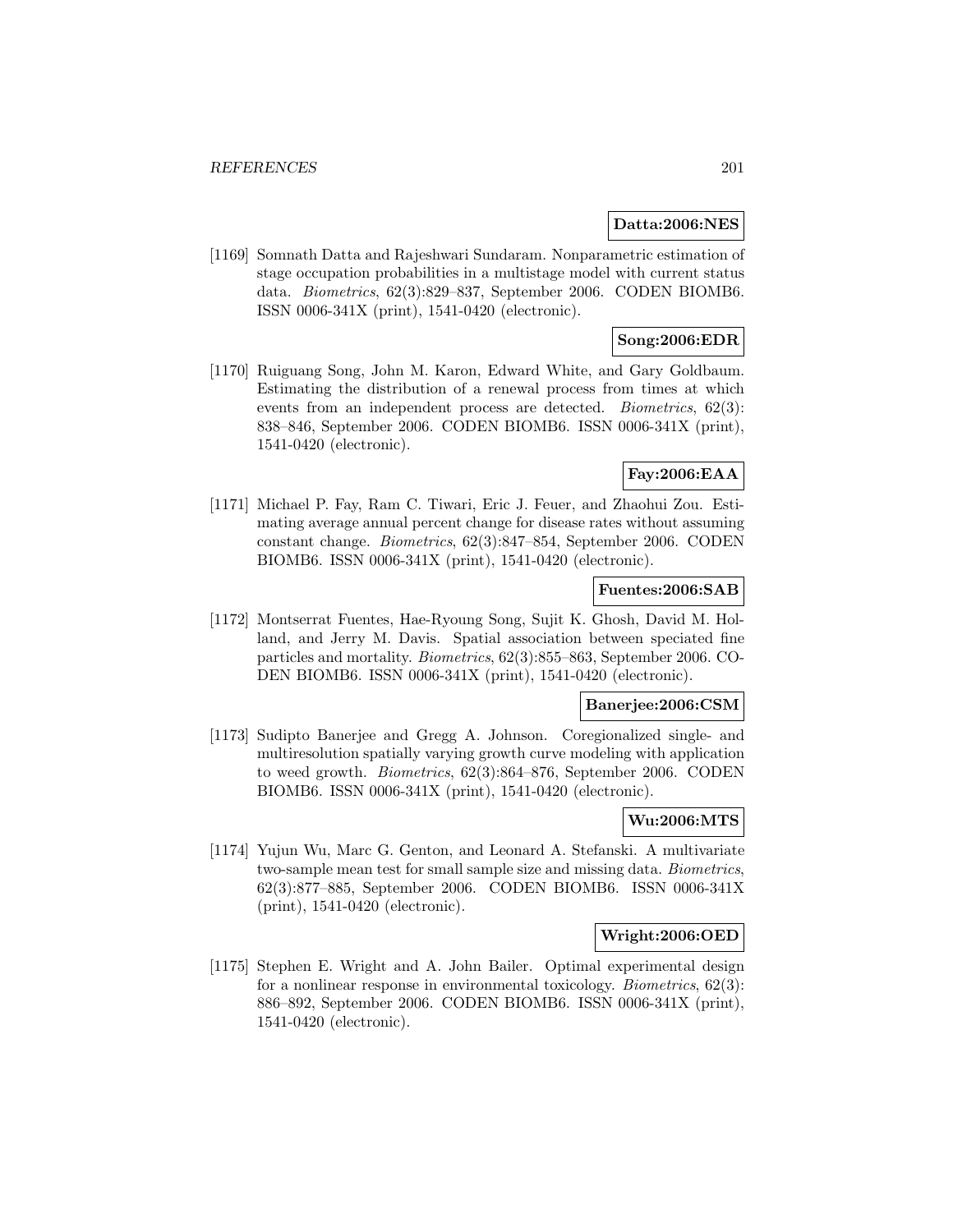### **Mehrotra:2006:CEM**

[1176] Devan V. Mehrotra, Xiaoming Li, and Peter B. Gilbert. A comparison of eight methods for the dual-endpoint evaluation of efficacy in a proof-ofconcept HIV vaccine trial. Biometrics, 62(3):893–900, September 2006. CODEN BIOMB6. ISSN 0006-341X (print), 1541-0420 (electronic).

# **Huang:2006:ECE**

[1177] Xuelin Huang, Janice N. Cormier, and Peter W. T. Pisters. Estimation of the causal effects on survival of two-stage nonrandomized treatment sequences for recurrent diseases. Biometrics, 62(3):901–909, September 2006. CODEN BIOMB6. ISSN 0006-341X (print), 1541-0420 (electronic).

# **Schaubel:2006:SSM**

[1178] Douglas E. Schaubel, Robert A. Wolfe, and Friedrich K. Port. A sequential stratification method for estimating the effect of a time-dependent experimental treatment in observational studies. Biometrics, 62(3):910– 917, September 2006. CODEN BIOMB6. ISSN 0006-341X (print), 1541- 0420 (electronic).

# **Ninan:2006:EMS**

[1179] Ipe Ninan, Ottavio Arancio, and Daniel Rabinowitz. Estimation of the mean from sums with unknown numbers of summands. Biometrics, 62(3):918–920, September 2006. CODEN BIOMB6. ISSN 0006-341X (print), 1541-0420 (electronic). See correction [1258].

# **Tutz:2006:GAM**

[1180] Gerhard Tutz and Harald Binder. Generalized additive modeling with implicit variable selection by likelihood-based boosting. Biometrics, 62(4):961–971, December 2006. CODEN BIOMB6. ISSN 0006-341X (print), 1541-0420 (electronic).

# **Claeskens:2006:VSL**

[1181] Gerda Claeskens, Christophe Croux, and Johan Van Kerckhoven. Variable selection for logistic regression using a prediction-focused information criterion. Biometrics, 62(4):972–979, December 2006. CODEN BIOMB6. ISSN 0006-341X (print), 1541-0420 (electronic).

# **Goeman:2006:GFT**

[1182] Jelle J. Goeman and Saskia le Cessie. A goodness-of-fit test for multinomial logistic regression. Biometrics, 62(4):980–985, December 2006. CODEN BIOMB6. ISSN 0006-341X (print), 1541-0420 (electronic).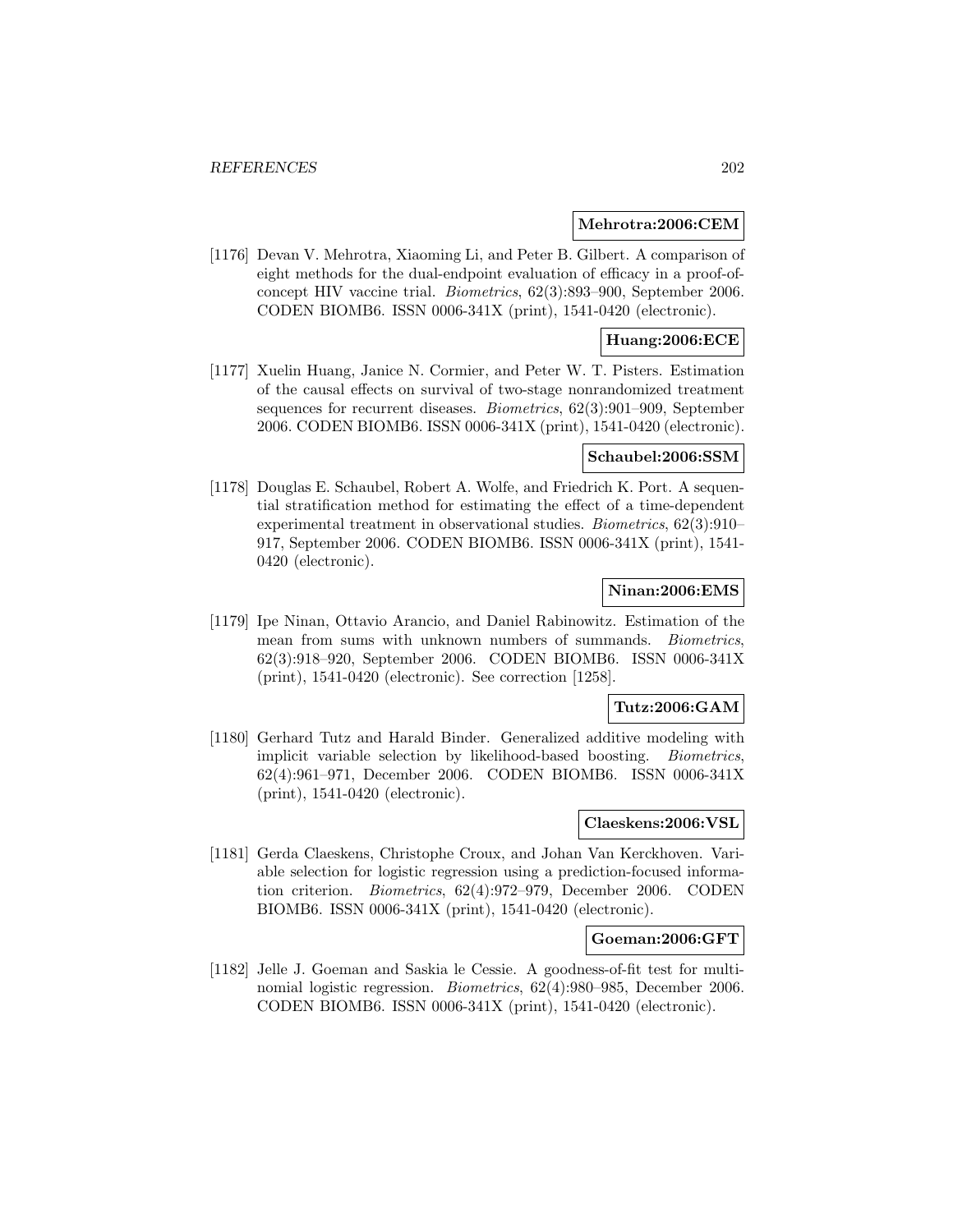# **Kong:2006:GRS**

[1183] Maiying Kong and J. Jack Lee. A generalized response surface model with varying relative potency for assessing drug interaction. Biometrics, 62(4):986–995, December 2006. CODEN BIOMB6. ISSN 0006-341X (print), 1541-0420 (electronic).

# **Lam:2006:SAZ**

[1184] K. F. Lam, Hongqi Xue, and Yin Bun Cheung. Semiparametric analysis of zero-inflated count data. Biometrics, 62(4):996–1003, December 2006. CODEN BIOMB6. ISSN 0006-341X (print), 1541-0420 (electronic).

# **Naskar:2006:SAT**

[1185] Malay Naskar and Kalyan Das. Semiparametric analysis of two-level bivariate binary data. Biometrics, 62(4):1004–1013, December 2006. CO-DEN BIOMB6. ISSN 0006-341X (print), 1541-0420 (electronic).

# **Proust:2006:NML**

[1186] Cécile Proust, Hélène Jacqmin-Gadda, Jeremy M. G. Taylor, Julien Ganiayre, and Daniel Commenges. A nonlinear model with latent process for cognitive evolution using multivariate longitudinal data. Biometrics, 62(4):1014–1024, December 2006. CODEN BIOMB6. ISSN 0006-341X (print), 1541-0420 (electronic).

# **Wood:2006:LRS**

[1187] Simon N. Wood. Low-rank scale-invariant tensor product smooths for generalized additive mixed models. Biometrics, 62(4):1025–1036, December 2006. CODEN BIOMB6. ISSN 0006-341X (print), 1541-0420 (electronic).

# **Hsieh:2006:JMS**

[1188] Fushing Hsieh, Yi-Kuan Tseng, and Jane-Ling Wang. Joint modeling of survival and longitudinal data: Likelihood approach revisited. Biometrics, 62(4):1037–1043, December 2006. CODEN BIOMB6. ISSN 0006-341X (print), 1541-0420 (electronic).

# **Pennell:2006:BSD**

[1189] Michael L. Pennell and David B. Dunson. Bayesian semiparametric dynamic frailty models for multiple event time data. Biometrics, 62(4): 1044–1052, December 2006. CODEN BIOMB6. ISSN 0006-341X (print), 1541-0420 (electronic).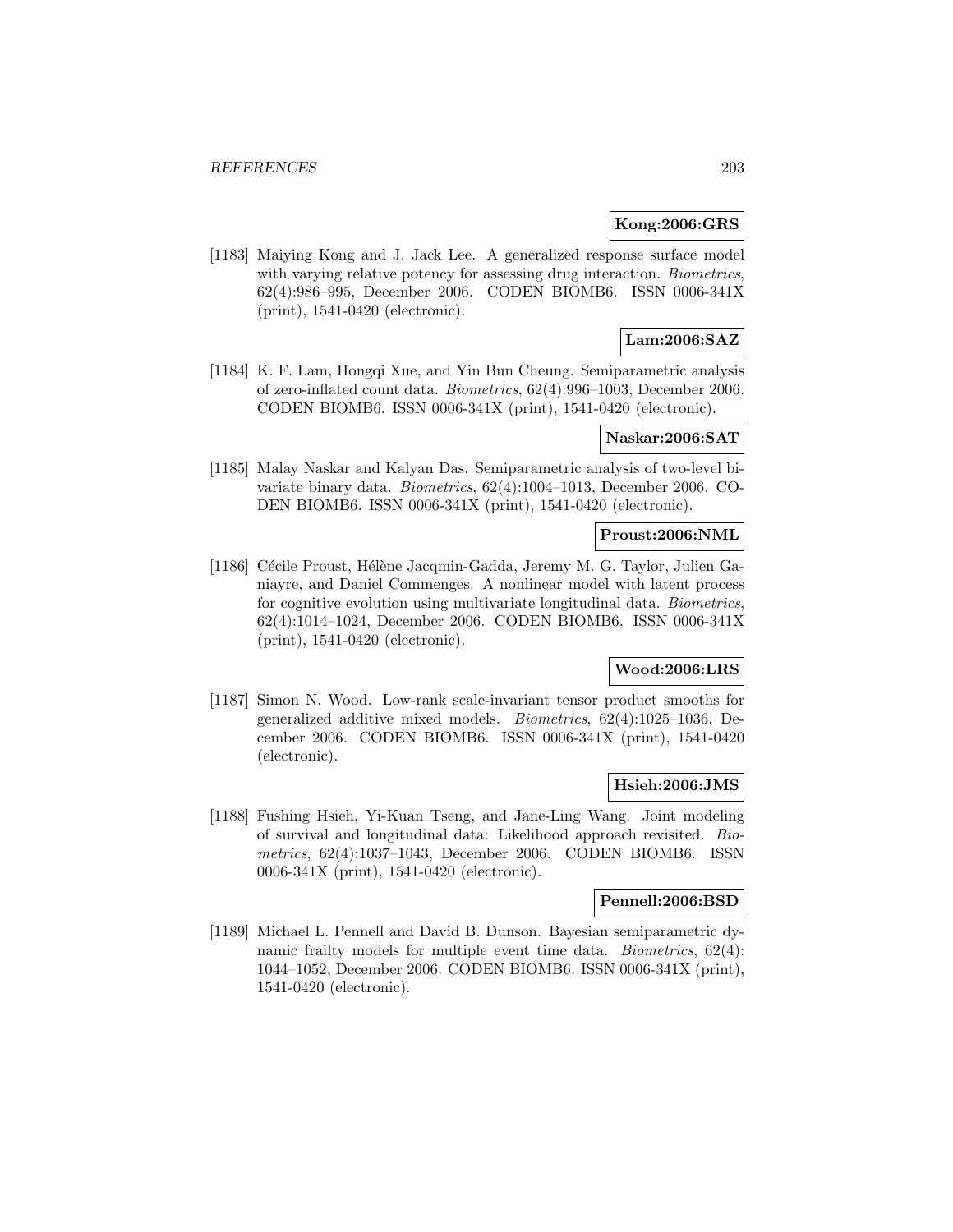# **Liu:2006:IMQ**

[1190] Mengling Liu, Wenbin Lu, and Yongzhao Shao. Interval mapping of quantitative trait loci for time-to-event data with the proportional hazards mixture cure model. Biometrics, 62(4):1053–1061, December 2006. CODEN BIOMB6. ISSN 0006-341X (print), 1541-0420 (electronic).

# **Houseman:2006:FSP**

[1191] E. Andrés Houseman, Brent A. Coull, and Rebecca A. Betensky. Featurespecific penalized latent class analysis for genomic data. Biometrics, 62 (4):1062–1070, December 2006. CODEN BIOMB6. ISSN 0006-341X (print), 1541-0420 (electronic).

## **Vincent:2006:QGI**

[1192] Quentin Vincent, Alexandre Alcaïs, Andrea Alter, Erwin Schurr, and Laurent Abel. Quantifying genomic imprinting in the presence of linkage. Biometrics, 62(4):1071–1080, December 2006. CODEN BIOMB6. ISSN 0006-341X (print), 1541-0420 (electronic).

# **Wang:2006:MEP**

[1193] Yuanjia Wang, Ruth Ottman, and Daniel Rabinowitz. A method for estimating penetrance from families sampled for linkage analysis. Biometrics, 62(4):1081–1088, December 2006. CODEN BIOMB6. ISSN 0006-341X (print), 1541-0420 (electronic).

# **Yuan:2006:UAS**

[1194] Ming Yuan and Christina Kendziorski. A unified approach for simultaneous gene clustering and differential expression identification. Biometrics, 62(4):1089–1098, December 2006. CODEN BIOMB6. ISSN 0006-341X (print), 1541-0420 (electronic).

# **Ghosh:2006:SVA**

[1195] Debashis Ghosh. Shrunken p-values for assessing differential expression with applications to genomic data analysis. *Biometrics*,  $62(4):1099-1106$ , December 2006. CODEN BIOMB6. ISSN 0006-341X (print), 1541-0420 (electronic).

## **Gort:2006:FLD**

[1196] Gerrit Gort, Wim J. M. Koopman, and Alfred Stein. Fragment length distributions and collision probabilities for AFLP markers. *Biometrics*, 62(4):1107–1115, December 2006. CODEN BIOMB6. ISSN 0006-341X (print), 1541-0420 (electronic).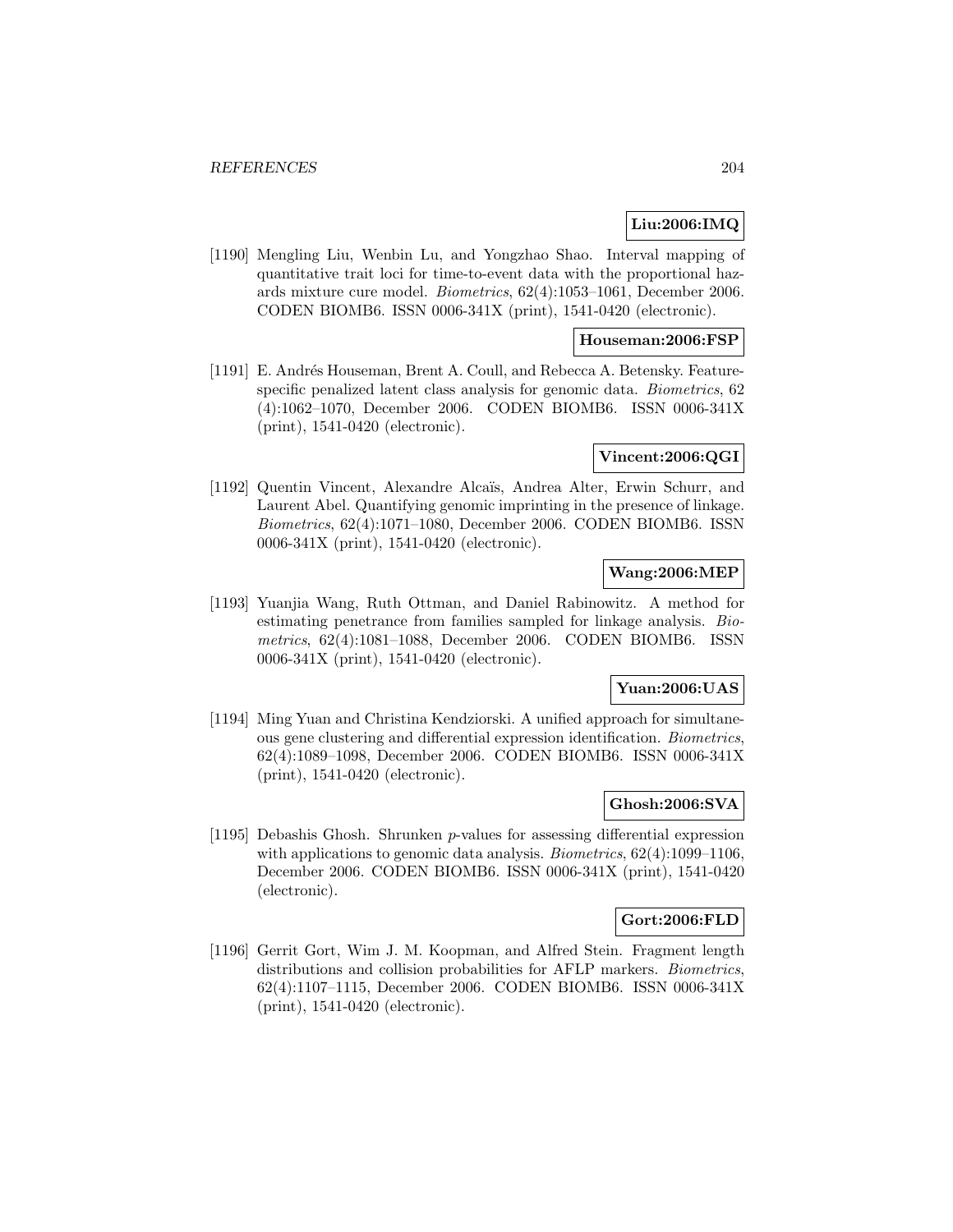#### **Moskvina:2006:SBH**

[1197] Valentina Moskvina and Karl Michael Schmidt. Susceptibility of biallelic haplotype and genotype frequencies to genotyping error. *Biometrics*, 62 (4):1116–1123, December 2006. CODEN BIOMB6. ISSN 0006-341X (print), 1541-0420 (electronic).

# **Zhang:2006:SAH**

[1198] H. Zhang, G. Zheng, and Z. Li. Statistical analysis for haplotype-based matched case-control studies. Biometrics, 62(4):1124–1131, December 2006. CODEN BIOMB6. ISSN 0006-341X (print), 1541-0420 (electronic).

### **Bukszar:2006:OTS**

[1199] József Bukszár and Edwin J. C. G. van den Oord. Optimization of two-stage genetic designs where data are combined using an accurate and efficient approximation for Pearson's statistic. Biometrics, 62(4): 1132–1137, December 2006. CODEN BIOMB6. ISSN 0006-341X (print), 1541-0420 (electronic).

# **Lu:2006:CCD**

[1200] Shou-En Lu and Joanna H. Shih. Case-cohort designs and analysis for clustered failure time data. Biometrics, 62(4):1138–1148, December 2006. CODEN BIOMB6. ISSN 0006-341X (print), 1541-0420 (electronic).

# **Wang:2006:SEL**

[1201] Xiaofei Wang and Haibo Zhou. A semiparametric empirical likelihood method for biased sampling schemes with auxiliary covariates. Biometrics, 62(4):1149–1160, December 2006. CODEN BIOMB6. ISSN 0006- 341X (print), 1541-0420 (electronic).

#### **Follmann:2006:ADA**

[1202] Dean Follmann. Augmented designs to assess immune response in vaccine trials. Biometrics, 62(4):1161–1169, December 2006. CODEN BIOMB6. ISSN 0006-341X (print), 1541-0420 (electronic).

## **Lekone:2006:SIS**

[1203] Phenyo E. Lekone and Bärbel F. Finkenstädt. Statistical inference in a stochastic epidemic SEIR model with control intervention: Ebola as a case study. Biometrics, 62(4):1170–1177, December 2006. CODEN BIOMB6. ISSN 0006-341X (print), 1541-0420 (electronic).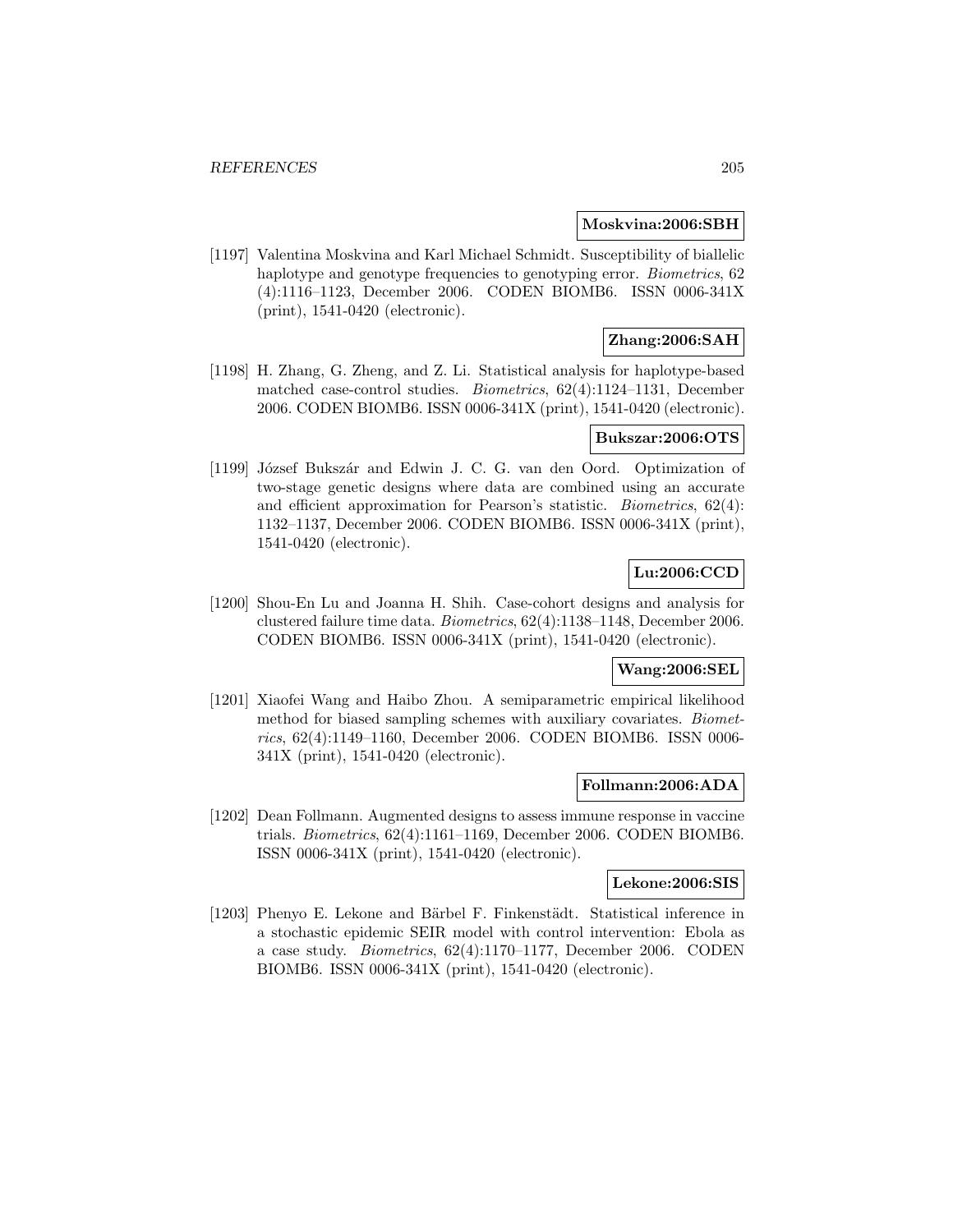#### **Staudenmayer:2006:MER**

[1204] John Staudenmayer and John P. Buonaccorsi. Measurement error in a random walk model with applications to population dynamics. Biometrics, 62(4):1178–1189, December 2006. CODEN BIOMB6. ISSN 0006-341X (print), 1541-0420 (electronic).

# **Liu:2006:MEM**

[1205] Aiyi Liu, Enrique F. Schisterman, and Chengqing Wu. Multistage evaluation of measurement error in a reliability study. *Biometrics*,  $62(4)$ : 1190–1196, December 2006. CODEN BIOMB6. ISSN 0006-341X (print), 1541-0420 (electronic).

## **Reich:2006:ERS**

[1206] Brian J. Reich, James S. Hodges, and Vesna Zadnik. Effects of residual smoothing on the posterior of the fixed effects in disease-mapping models. Biometrics, 62(4):1197–1206, December 2006. CODEN BIOMB6. ISSN 0006-341X (print), 1541-0420 (electronic).

# **Bohning:2006:ETC**

[1207] Dankmar Böhning and Ronny Kuhnert. Equivalence of truncated count mixture distributions and mixtures of truncated count distributions. Biometrics, 62(4):1207–1215, December 2006. CODEN BIOMB6. ISSN 0006-341X (print), 1541-0420 (electronic).

### **Ridout:2006:NAM**

[1208] M. S. Ridout, D. J. Cole, B. J. T. Morgan, L. J. Byrne, and M. F. Tuite. New approximations to the Malthusian parameter. Biometrics, 62(4): 1216–1223, December 2006. CODEN BIOMB6. ISSN 0006-341X (print), 1541-0420 (electronic).

# **Thompson:2006:AWS**

[1209] Steven K. Thompson. Adaptive Web sampling. Biometrics, 62(4):1224– 1234, December 2006. CODEN BIOMB6. ISSN 0006-341X (print), 1541- 0420 (electronic).

# **Ridall:2006:MUN**

[1210] P. Gareth Ridall, Anthony N. Pettitt, Robert D. Henderson, and Pamela A. McCombe. Motor unit number estimation — a Bayesian approach. Biometrics, 62(4):1235–1250, December 2006. CODEN BIOMB6. ISSN 0006-341X (print), 1541-0420 (electronic).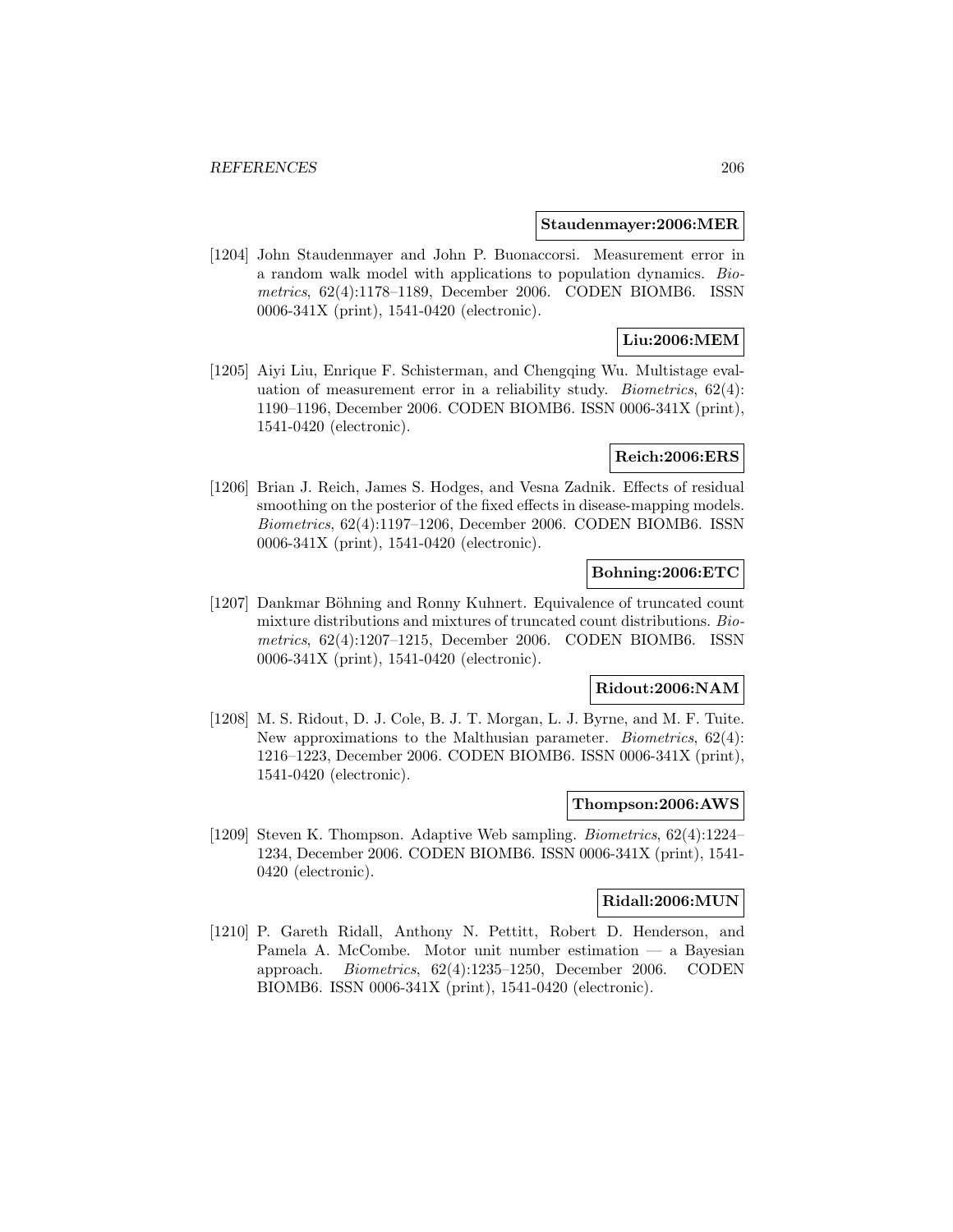### **Rosner:2006:ERS**

[1211] Bernard Rosner, Robert J. Glynn, and Mei-Ling T. Lee. Extension of the rank sum test for clustered data: Two-group comparisons with group membership defined at the subunit level. Biometrics, 62(4):1251–1259, December 2006. CODEN BIOMB6. ISSN 0006-341X (print), 1541-0420 (electronic).

# **Zhang:2006:SLS**

[1212] Jiameng Zhang and Daniel F. Heitjan. A simple local sensitivity analysis tool for nonignorable coarsening: Application to dependent censoring. Biometrics, 62(4):1260–1268, December 2006. CODEN BIOMB6. ISSN 0006-341X (print), 1541-0420 (electronic).

### **Asmussen:2006:BRB**

[1213] Søren Asmussen. Book review: Branching Processes: Variation, Growth and Extinction of Populations, edited by P. Haccou, P. Jagers, and V. A. Vatutin. Biometrics, 62(4):1269–1270, December 2006. CODEN BIOMB6. ISSN 0006-341X (print), 1541-0420 (electronic).

# **Doerge:2006:BRB**

[1214] R. W. Doerge. Book review: Bioinformatics and Computational Biology Solutions Using R and Bioconductor, edited by Gentleman, R., Carey, V., Huber, W., Irizarry, R., and Dudoit, S. Biometrics, 62(4):1270–1271, December 2006. CODEN BIOMB6. ISSN 0006-341X (print), 1541-0420 (electronic).

# **Elliott:2006:BRR**

[1215] Michael Elliott. Book review: Regression Methods in Biostatistics: Linear, Logistic, Survival, and Repeated Measures Models, Edited by Vittinghoff, E., Glidden, D. V., Shiboski, S. C., and McCulloch, C. E. Biometrics, 62(4):1271–1272, December 2006. CODEN BIOMB6. ISSN 0006-341X (print), 1541-0420 (electronic).

# **Gerow:2006:BRS**

[1216] Ken Gerow. Book review: Statistics Explained: an Introductory Guide for Life Scientists, Edited by Killup, S. Biometrics, 62(4):1272, December 2006. CODEN BIOMB6. ISSN 0006-341X (print), 1541-0420 (electronic).

# **Horgan:2006:BRS**

[1217] Graham Horgan. Book review: Stereology for Statisticians, Edited by Baddeley, A. and Vedel Jensen, E. B. Biometrics, 62(4):1272–1273, De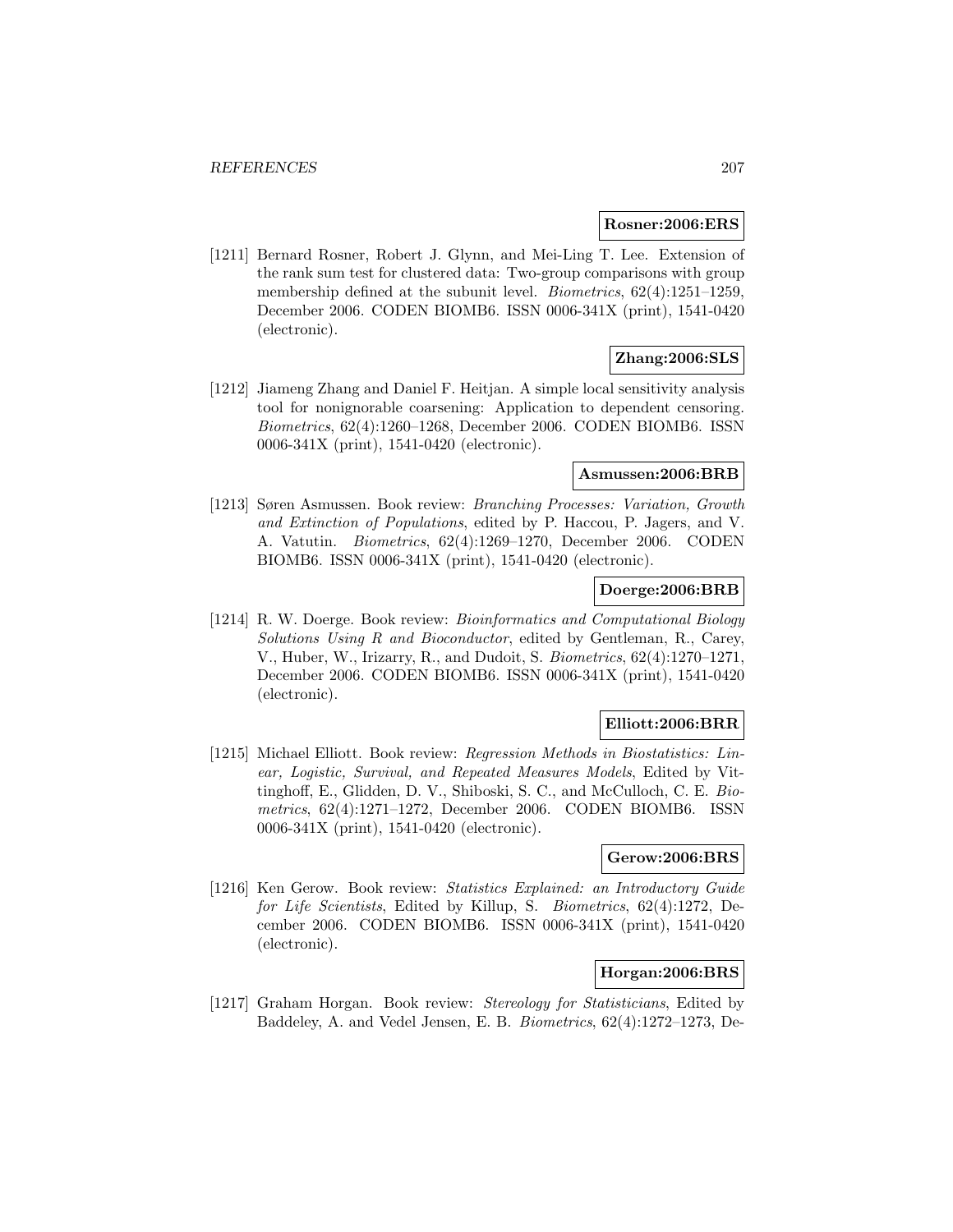cember 2006. CODEN BIOMB6. ISSN 0006-341X (print), 1541-0420 (electronic).

# **Loughin:2006:BRS**

[1218] Thomas M. Loughin. Book review:  $SAS(R)$  for Mixed Models, 2nd edition, edited by Littell, R. C., Milliken, G. A., Stroup, W. W., Wolfinger, R. D., and Schabenberger, O. Biometrics, 62(4):1273–1274, December 2006. CODEN BIOMB6. ISSN 0006-341X (print), 1541-0420 (electronic).

# **Pigeot:2006:BRD**

[1219] Iris Pigeot. Book review: Data Monitoring in Clinical Trials. A Case Studies Approach, edited by Demets, D. L., Furberg, C. D., and Friedman, L. M. Biometrics, 62(4):1274–1275, December 2006. CODEN BIOMB6. ISSN 0006-341X (print), 1541-0420 (electronic).

### **Pontius:2006:BRD**

[1220] Jeffrey S. Pontius. Book review: Design of Experiments for Agriculture and the Natural Sciences, 2nd edition, Edited by Hoshmand A. R. Biometrics, 62(4):1275, December 2006. CODEN BIOMB6. ISSN 0006-341X (print), 1541-0420 (electronic).

# **Espejo:2006:BRS**

[1221] M. Ruiz Espejo and F. J. Montero. Book review: Statistical Demography and Forecasting, edited by Alho, J. M. and Spencer, B. D. Biometrics, 62(4):1275–1276, December 2006. CODEN BIOMB6. ISSN 0006-341X (print), 1541-0420 (electronic).

#### **Sandercock:2006:BRH**

[1222] Brett K. Sandercock. Book review: Handbook of Capture–Recapture Analysis, Edited by Amstrup, S. C., Mcdonald, T. L., and Manly, B. F. J. Biometrics, 62(4):1276–1277, December 2006. CODEN BIOMB6. ISSN 0006-341X (print), 1541-0420 (electronic).

## **Sargent:2006:BRH**

[1223] Daniel Sargent, Sumithra Mandrekar, and Ann Oberg. Book review: Handbook of Statistics in Clinical Oncology, 2nd edition, Edited by Crowley, J. and Ankerst, D. P. Biometrics, 62(4):1277–1278, December 2006. CODEN BIOMB6. ISSN 0006-341X (print), 1541-0420 (electronic).

# **Wang:2006:BRE**

[1224] Haiyan Wang. Book review: Extending the Linear Model with R: Generalized Linear, Mixed Effects and Nonparametric Regression Models,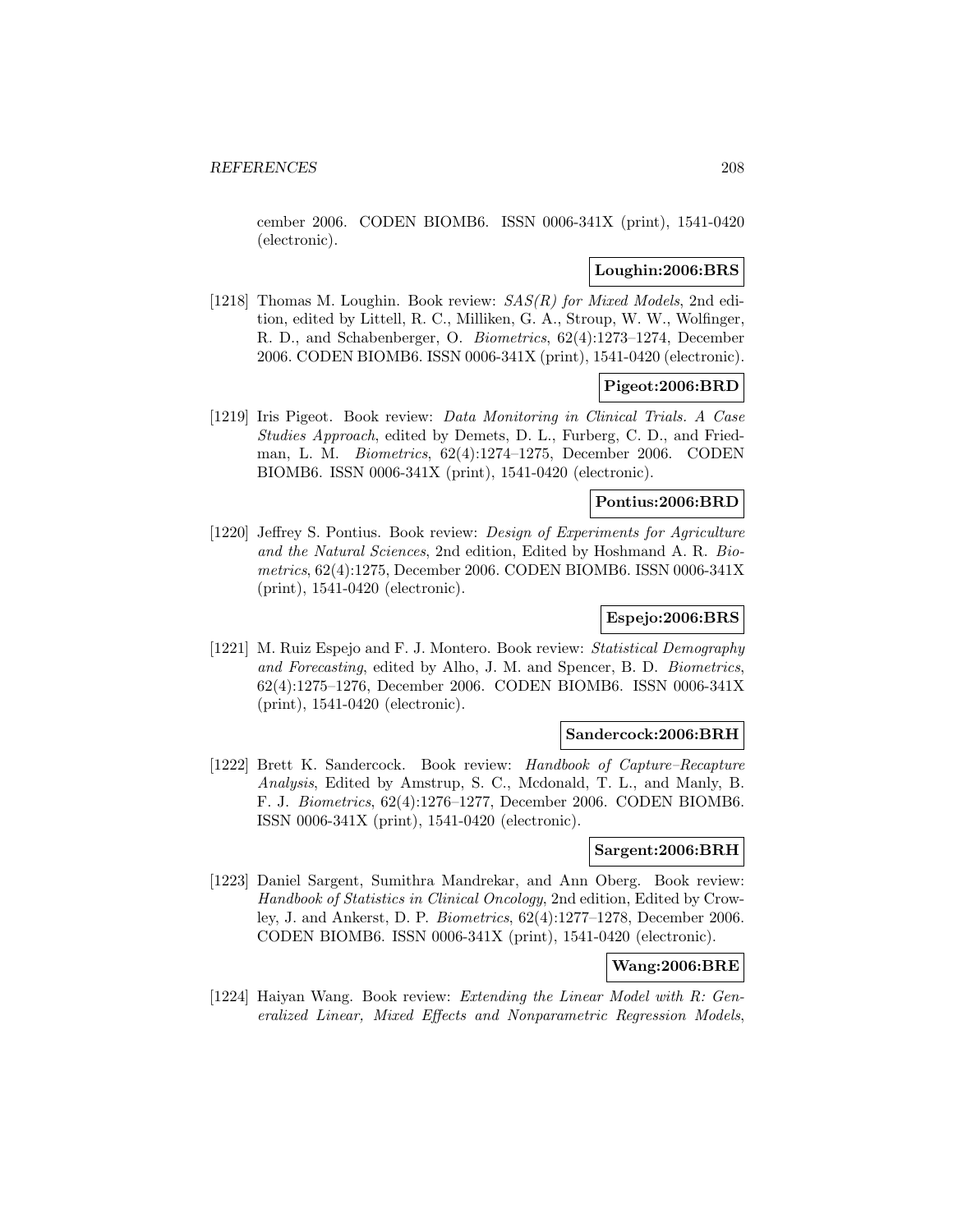Edited by Faraway, J. J. Biometrics, 62(4):1278, December 2006. CO-DEN BIOMB6. ISSN 0006-341X (print), 1541-0420 (electronic).

### **Anonymous:2006:BRHa**

[1225] Anonymous. Book review: A Handbook of Statistical Analyses Using R, Edited by Everitt, B. S. and Hothorn, T. Biometrics, 62(4):1279, December 2006. CODEN BIOMB6. ISSN 0006-341X (print), 1541-0420 (electronic).

## **Anonymous:2006:BRSd**

[1226] Anonymous. Book review: Screening: Methods for Experimentation in Industry, Drug Discovery, and Genetics, Edited by Dean, A. and Lewis, S. Biometrics, 62(4):1279, December 2006. CODEN BIOMB6. ISSN 0006-341X (print), 1541-0420 (electronic).

# **Anonymous:2006:BRHb**

[1227] Anonymous. Book review: Handbook of Univariate and Multivariate Data Analyses and Interpretation with SPSS, edited by Ho, R. Biometrics, 62(4):1279–1280, December 2006. CODEN BIOMB6. ISSN 0006-341X (print), 1541-0420 (electronic).

#### **Anonymous:2006:BRC**

[1228] Anonymous. Book review: Cancer Bioinformatics: From Therapy Design to Treatment, Edited by Nagl S. Biometrics, 62(4):1280, December 2006. CODEN BIOMB6. ISSN 0006-341X (print), 1541-0420 (electronic).

# **Anonymous:2006:RAc**

[1229] Anonymous. Regular articles. Biometrics, 62(4):1282–1290, December 2006. CODEN BIOMB6. ISSN 0006-341X (print), 1541-0420 (electronic).

#### **Anonymous:2006:CFc**

[1230] Anonymous. Consultant's forum. Biometrics, 62(4):1290, December 2006. CODEN BIOMB6. ISSN 0006-341X (print), 1541-0420 (electronic).

# **Klingenberg:2006:MEM**

[1231] Bernhard Klingenberg and Alan Agresti. Multivariate extensions of Mc-Nemar's Test. Biometrics, 63(2):921–928, September 2006. CODEN BIOMB6. ISSN 0006-341X (print), 1541-0420 (electronic).

# **Kim:2006:ACP**

[1232] Mimi Y. Kim, Xiaonan Xue, and Yunling Du. Approaches for calculating power for case-cohort studies. Biometrics, 63(2):929–933, September 2006. CODEN BIOMB6. ISSN 0006-341X (print), 1541-0420 (electronic).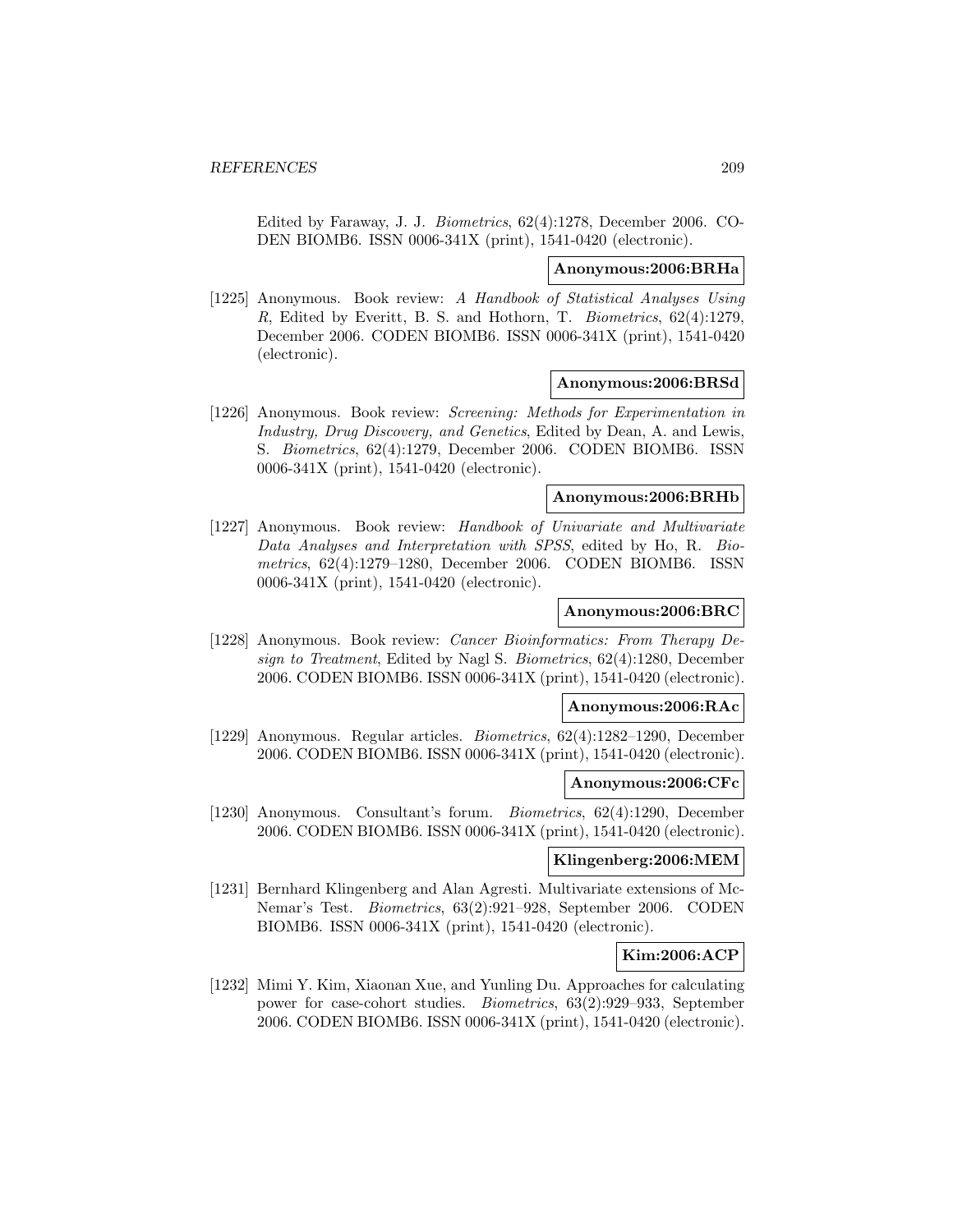# **Cai:2006:ARF**

[1233] Jianwen Cai and Donglin Zeng. The authors replied as follows. *Biomet*rics, 63(2):933, September 2006. CODEN BIOMB6. ISSN 0006-341X (print), 1541-0420 (electronic).

# **Holzmann:2006:ICR**

[1234] Hajo Holzmann, Axel Munk, and Walter Zucchini. On identifiability in capture–recapture models. Biometrics, 63(2):934–936, September 2006. CODEN BIOMB6. ISSN 0006-341X (print), 1541-0420 (electronic).

# **Link:2006:ARF**

[1235] William A. Link. The author replied as follows. Biometrics, 63(2):936– 939, September 2006. CODEN BIOMB6. ISSN 0006-341X (print), 1541- 0420 (electronic).

# **Alpizar-Jara:2006:BRA**

[1236] Russell Alpizar-Jara. Book review: Advanced Distance Sampling: Estimating Abundance of Biological Populations, Edited by S. T. Buckland, D. R. Anderson, K. P. Burnham, J. L. Laake, D. L. Borchers, and L. Thomas. Biometrics, 63(2):940–941, September 2006. CODEN BIOMB6. ISSN 0006-341X (print), 1541-0420 (electronic).

### **Andersen:2006:FMM**

[1237] Per Kragh Andersen. Flowgraph models for multistate time-to-event data. Biometrics, 63(2):941–942, September 2006. CODEN BIOMB6. ISSN 0006-341X (print), 1541-0420 (electronic).

# **Bailey:2006:SAG**

[1238] Trevor Bailey. Spatial analysis: a guide for ecologists. Biometrics, 63(2): 942–943, September 2006. CODEN BIOMB6. ISSN 0006-341X (print), 1541-0420 (electronic).

# **Bammann:2006:SMT**

[1239] Karin Bammann. Statistical models: Theory and practice. Biometrics, 63(2):943, September 2006. CODEN BIOMB6. ISSN 0006-341X (print), 1541-0420 (electronic).

#### **Fahrmeir:2006:HSS**

[1240] Ludwig Fahrmeir. Handbook of statistics 21: Stochastic processes: Modelling and simulation. Biometrics, 63(2):943–944, September 2006. CO-DEN BIOMB6. ISSN 0006-341X (print), 1541-0420 (electronic).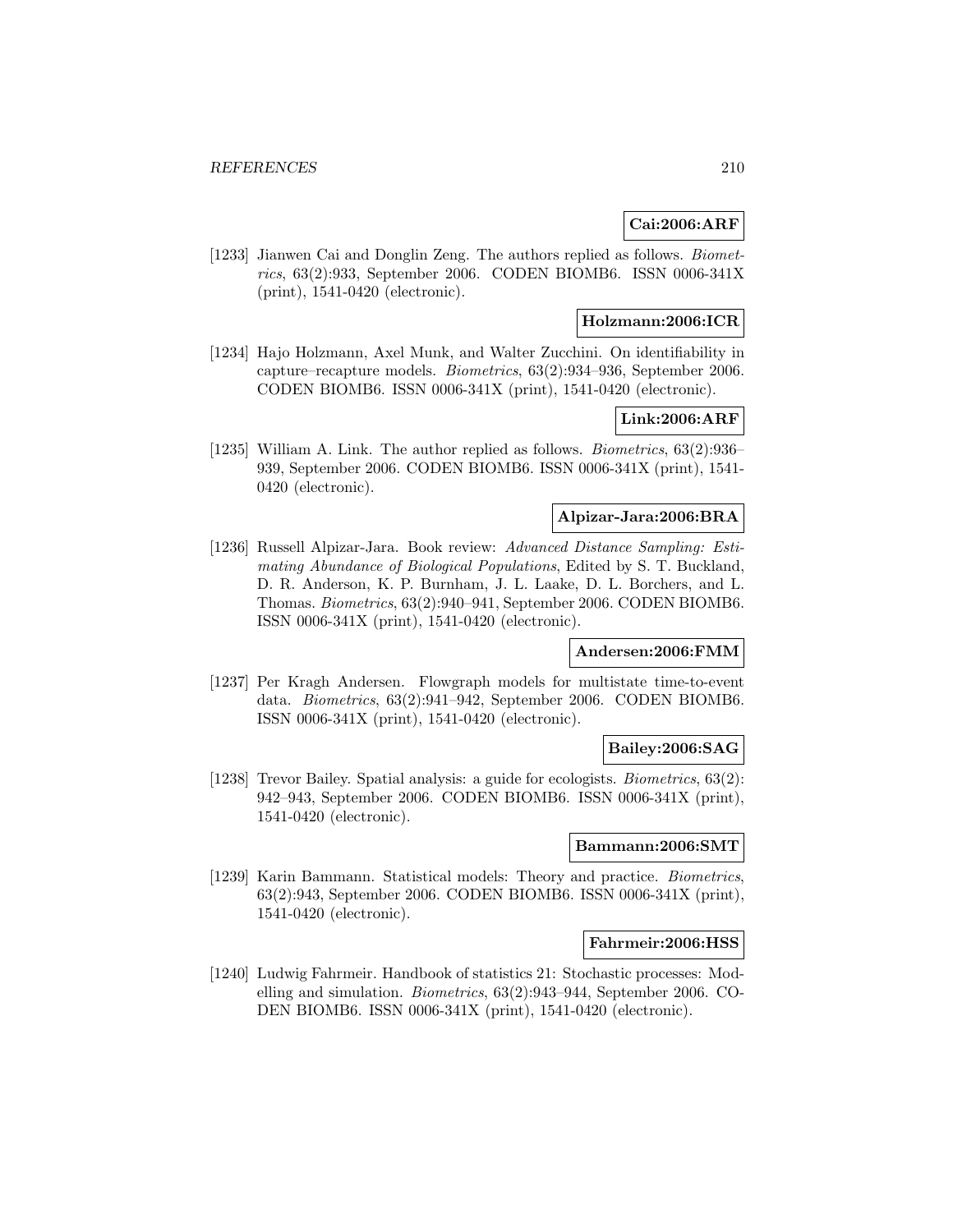## **Graur:2006:SMM**

[1241] Dan Graur and Dror Berel. Statistical methods in molecular evolution. Biometrics, 63(2):944, September 2006. CODEN BIOMB6. ISSN 0006- 341X (print), 1541-0420 (electronic).

**Gueorguieva:2006:MLD**

[1242] Ralitza Gueorguieva. Modeling longitudinal data. Biometrics, 63(2): 944–945, September 2006. CODEN BIOMB6. ISSN 0006-341X (print), 1541-0420 (electronic).

# **Hauschke:2006:BSC**

[1243] Dieter Hauschke. Bioequivalence and statistics in clinical pharmacology. Biometrics, 63(2):945–946, September 2006. CODEN BIOMB6. ISSN 0006-341X (print), 1541-0420 (electronic).

## **Karlsson:2006:NSE**

[1244] Andreas Karlsson. The nature of scientific evidence: Statistical, philosophical and empirical considerations. Biometrics, 63(2):946–947, September 2006. CODEN BIOMB6. ISSN 0006-341X (print), 1541-0420 (electronic).

## **Mortensen:2006:CCP**

[1245] Uwe Mortensen. Cognition and chance — the psychology of probabilistic reasoning. Biometrics, 63(2):947–948, September 2006. CODEN BIOMB6. ISSN 0006-341X (print), 1541-0420 (electronic).

#### **Rassler:2006:ABM**

[1246] Susanne Rässler. Applied Bayesian modeling and causal inference from incomplete-data perspectives. Biometrics, 63(2):948, September 2006. CODEN BIOMB6. ISSN 0006-341X (print), 1541-0420 (electronic).

# **VanHouwelingen:2006:ESE**

[1247] Hans C. Van Houwelingen. The evaluation of surrogate endpoints. Biometrics, 63(2):948–949, September 2006. CODEN BIOMB6. ISSN 0006- 341X (print), 1541-0420 (electronic).

# **Schill:2006:BRA**

[1248] Walter Schill. Book review: Advanced Log–Linear Models Using SAS, by D. Zelterman, SAS Institute, Cary, North Carolina, 2002 . vii + 189 pp . US\$34.95, ISBN 1-59047-080-X. Biometrics, 63(2):949–950, September 2006. CODEN BIOMB6. ISSN 0006-341X (print), 1541-0420 (electronic).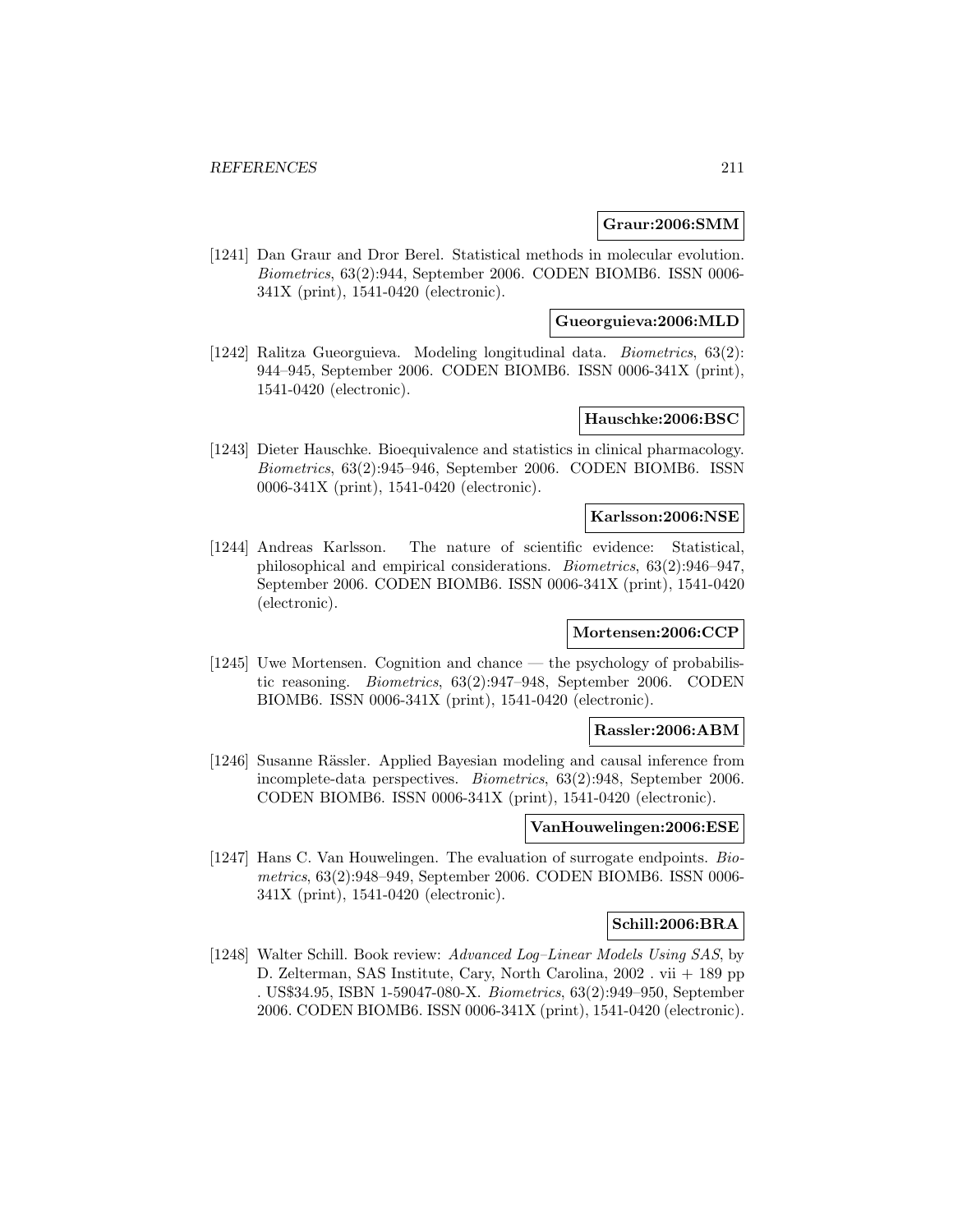# **Tu:2006:NMC**

[1249] Dongsheng Tu. Nonparametric Monte-Carlo tests and their applications. Biometrics, 63(2):950–951, September 2006. CODEN BIOMB6. ISSN 0006-341X (print), 1541-0420 (electronic).

### **Anonymous:2006:BREc**

[1250] Anonymous. Brief reports by the Editor. Biometrics, 63(2):951, September 2006. CODEN BIOMB6. ISSN 0006-341X (print), 1541-0420 (electronic).

# **Anonymous:2006:MDD**

[1251] Anonymous. Models for discrete data, revised edition. Biometrics, 63 (2):951, September 2006. CODEN BIOMB6. ISSN 0006-341X (print), 1541-0420 (electronic).

## **Anonymous:2006:MLM**

[1252] Anonymous. Multilevel and longitudinal modeling using Stata. Biometrics, 63(2):951, September 2006. CODEN BIOMB6. ISSN 0006-341X (print), 1541-0420 (electronic).

## **Anonymous:2006:DP**

[1253] Anonymous. Discussion paper. Biometrics, 63(2):952, September 2006. CODEN BIOMB6. ISSN 0006-341X (print), 1541-0420 (electronic).

# **Anonymous:2006:EIP**

[1254] Anonymous. Editors' invited paper. Biometrics, 63(2):952, September 2006. CODEN BIOMB6. ISSN 0006-341X (print), 1541-0420 (electronic).

## **Anonymous:2006:RAd**

[1255] Anonymous. Regular articles. Biometrics, 63(2):952–958, September 2006. CODEN BIOMB6. ISSN 0006-341X (print), 1541-0420 (electronic).

### **Anonymous:2006:CFd**

[1256] Anonymous. Consultant's forum. Biometrics, 63(2):958–959, September 2006. CODEN BIOMB6. ISSN 0006-341X (print), 1541-0420 (electronic).

## **Anonymous:2006:RRb**

[1257] Anonymous. Reader reaction. Biometrics, 63(2):959, September 2006. CODEN BIOMB6. ISSN 0006-341X (print), 1541-0420 (electronic).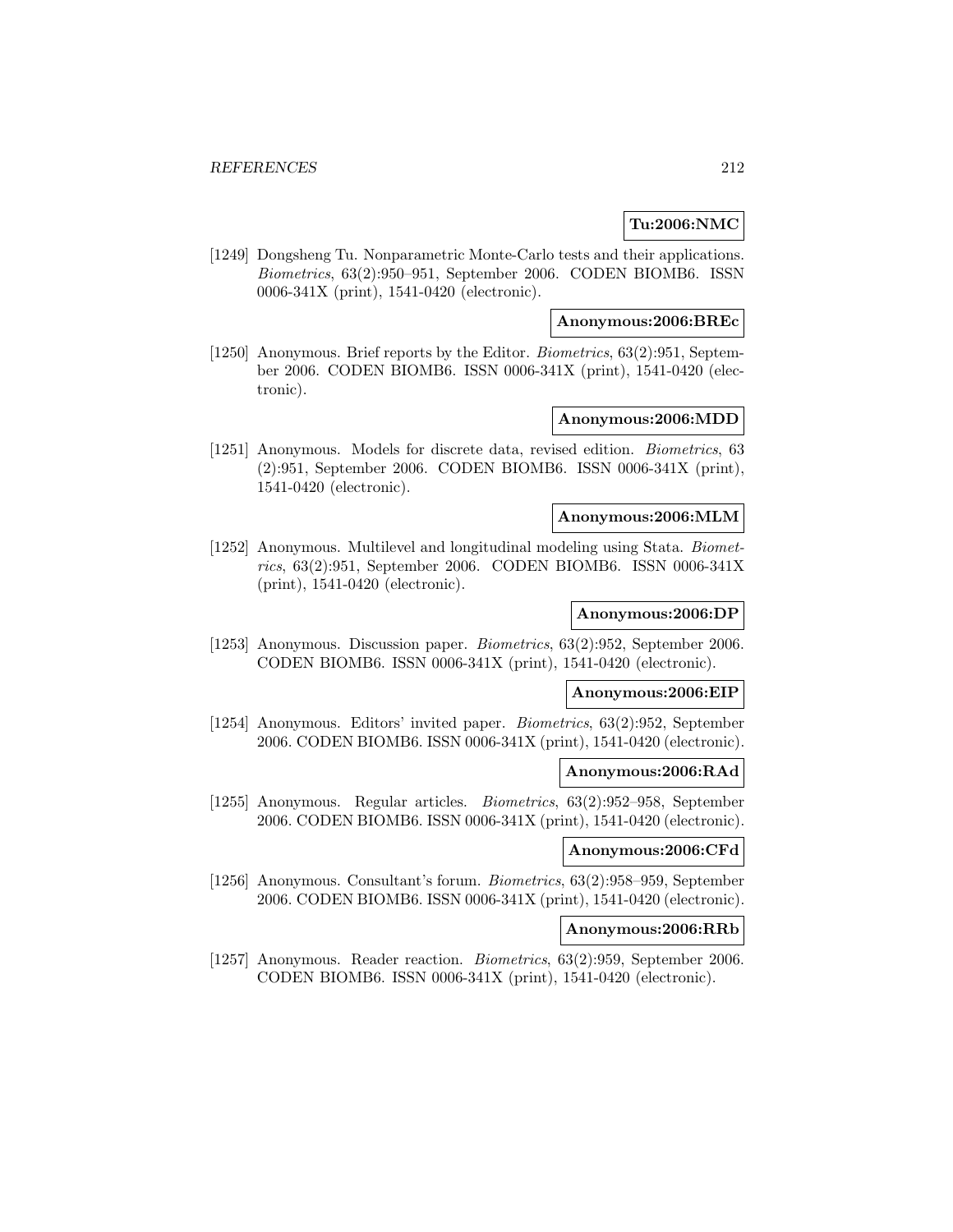### **Rabinowitz:2007:CEM**

[1258] Daniel Rabinowitz. Correction to "Estimation of the Mean from Sums with Unknown Numbers of Summands," by I. Ninan, O. Arancio, and D. Rabinowitz; **62**, 918–920, September 2006. Biometrics, 60(1):623, June 2007. CODEN BIOMB6. ISSN 0006-341X (print), 1541-0420 (electronic). See [1179].

# **Wakefield:2007:BRS**

[1259] Jon Wakefield. Book review: Statistical Analysis of Environmental Space-Time Processes, edited by N. D. Le and J. V. Zidek. Biometrics, 62(3): 624–625, June 2007. CODEN BIOMB6. ISSN 0006-341X (print), 1541- 0420 (electronic).

# **Kemp:2007:BRC**

[1260] A. W. Kemp. Book reviews: *Computer-Intensive Methods of Data Anal*ysis in Biology, edited by D. A. Roff. Randomization, Bootstrap, and Monte Carlo Methods in Biology (3rd edition) edited by B. F. J. Manly. Biometrics, 62(3):625–626, June 2007. CODEN BIOMB6. ISSN 0006- 341X (print), 1541-0420 (electronic).

# **Gurka:2007:BRA**

[1261] Matthew J. Gurka. Book review: Applied Mixed Models in Medicine, 2nd edition edited by H. Brown and R. Prescott. Biometrics, 62(3):626– 627, June 2007. CODEN BIOMB6. ISSN 0006-341X (print), 1541-0420 (electronic).

### **Wolkenhauer:2007:BRS**

[1262] Olaf Wolkenhauer. Book review: Stochastic Modeling for Systems Biol*ogy*, edited by D. J. Wilkinson. *Biometrics*,  $62(3):627-628$ , June 2007. CODEN BIOMB6. ISSN 0006-341X (print), 1541-0420 (electronic).

# **Zhang:2007:BRK**

[1263] Zhen Zhang. Book review: Knowledge Discovery in Proteomics, edited by I. Jurisica and D. Wigle. Biometrics, 62(3):628, June 2007. CODEN BIOMB6. ISSN 0006-341X (print), 1541-0420 (electronic).

### **Suling:2007:BRC**

[1264] Marc Suling. Book review: Computational Genome Analysis: an Introduction, by R. C. Deonier, S. Tavaré, and M. S. Waterman. Biometrics, 62(3):628–629, June 2007. CODEN BIOMB6. ISSN 0006-341X (print), 1541-0420 (electronic).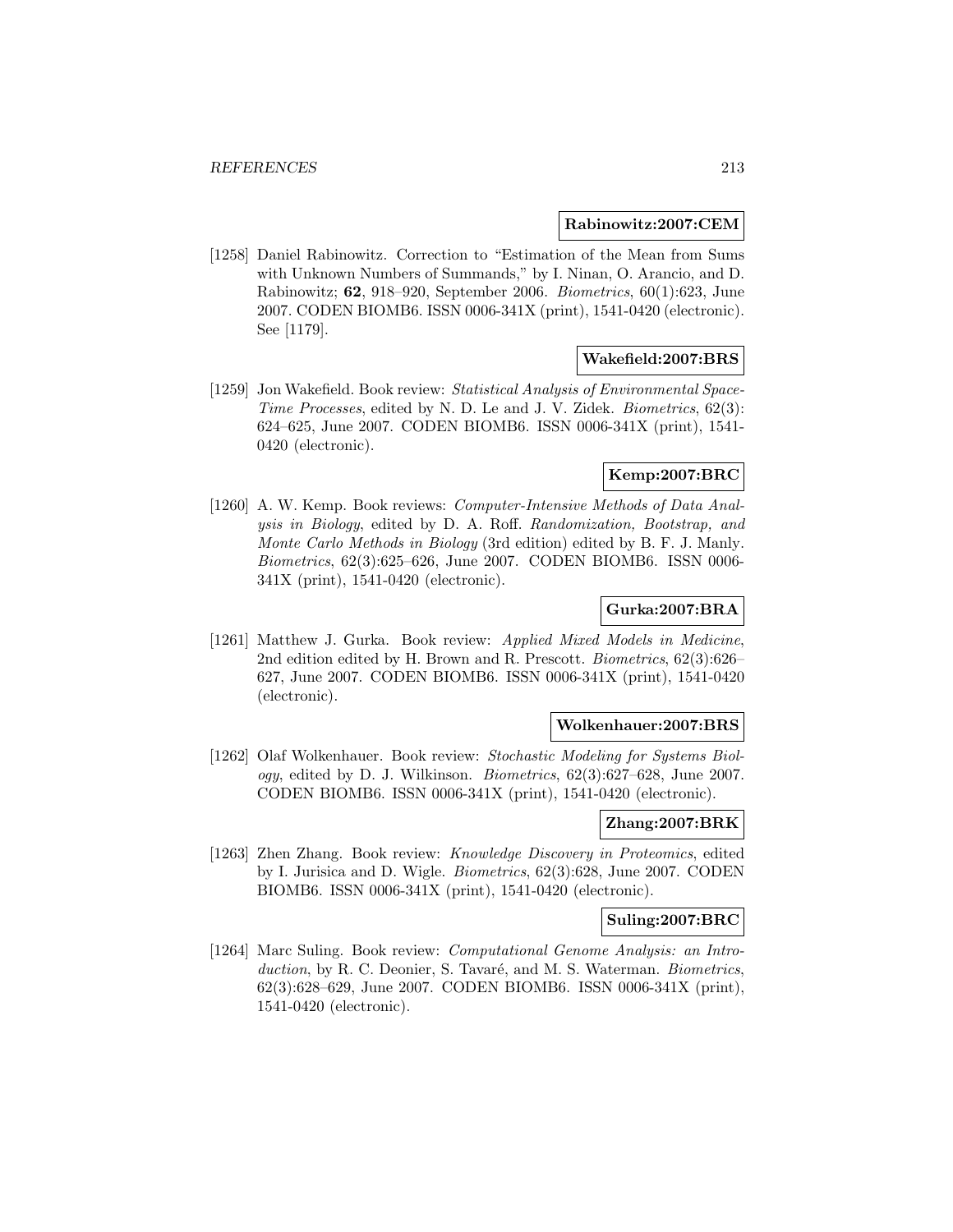### **Kochar:2007:BRS**

[1265] Subhash Kochar. Book review: Stochastic Orders, by M. Shaked and J. G. Shantikumar. Biometrics, 62(3):629, June 2007. CODEN BIOMB6. ISSN 0006-341X (print), 1541-0420 (electronic).

### **Anonymous:2007:BRMa**

[1266] Anonymous. Book review: Measurement Error in Nonlinear Models: a Modern Perspective, 2nd edition by R. J. Carroll, D. Ruppert, L. A. Stefansky, and C. M. Crainiceanu. Biometrics, 62(3):629–630, June 2007. CODEN BIOMB6. ISSN 0006-341X (print), 1541-0420 (electronic).

## **Anonymous:2007:BRBa**

[1267] Anonymous. Book review: Basic Statistics and Pharmaceutical Statistical Applications, 2nd edition by J. E. De Muth. Biometrics, 62(3): 630, June 2007. CODEN BIOMB6. ISSN 0006-341X (print), 1541-0420 (electronic).

## **Anonymous:2007:BRHa**

[1268] Anonymous. Book review: A Handbook of Statistical Analyses Using Stata, 4th edition by S. Rabe-Hesketh and B. S. Everitt. Biometrics, 62 (3):630, June 2007. CODEN BIOMB6. ISSN 0006-341X (print), 1541- 0420 (electronic).

# **Anonymous:2007:BRIa**

[1269] Anonymous. Book review: *Introduction to Randomized Controlled Clin*ical Trials, 2nd edition by J. N. S. Matthews. Biometrics, 62(3):630, June 2007. CODEN BIOMB6. ISSN 0006-341X (print), 1541-0420 (electronic).

#### **Anonymous:2007:BRPa**

[1270] Anonymous. Book review: A Pocket Guide to Epidemiology, by D. G. Kleinbaum, K. M. Sullivan, and N. D. Barker. Biometrics, 62(3):631, June 2007. CODEN BIOMB6. ISSN 0006-341X (print), 1541-0420 (electronic).

## **Anonymous:2007:BRSa**

[1271] Anonymous. Book review: Survival and Event History Analysis, edited by P. K. Andersen and N. Keiding. Biometrics, 62(3):631, June 2007. CODEN BIOMB6. ISSN 0006-341X (print), 1541-0420 (electronic).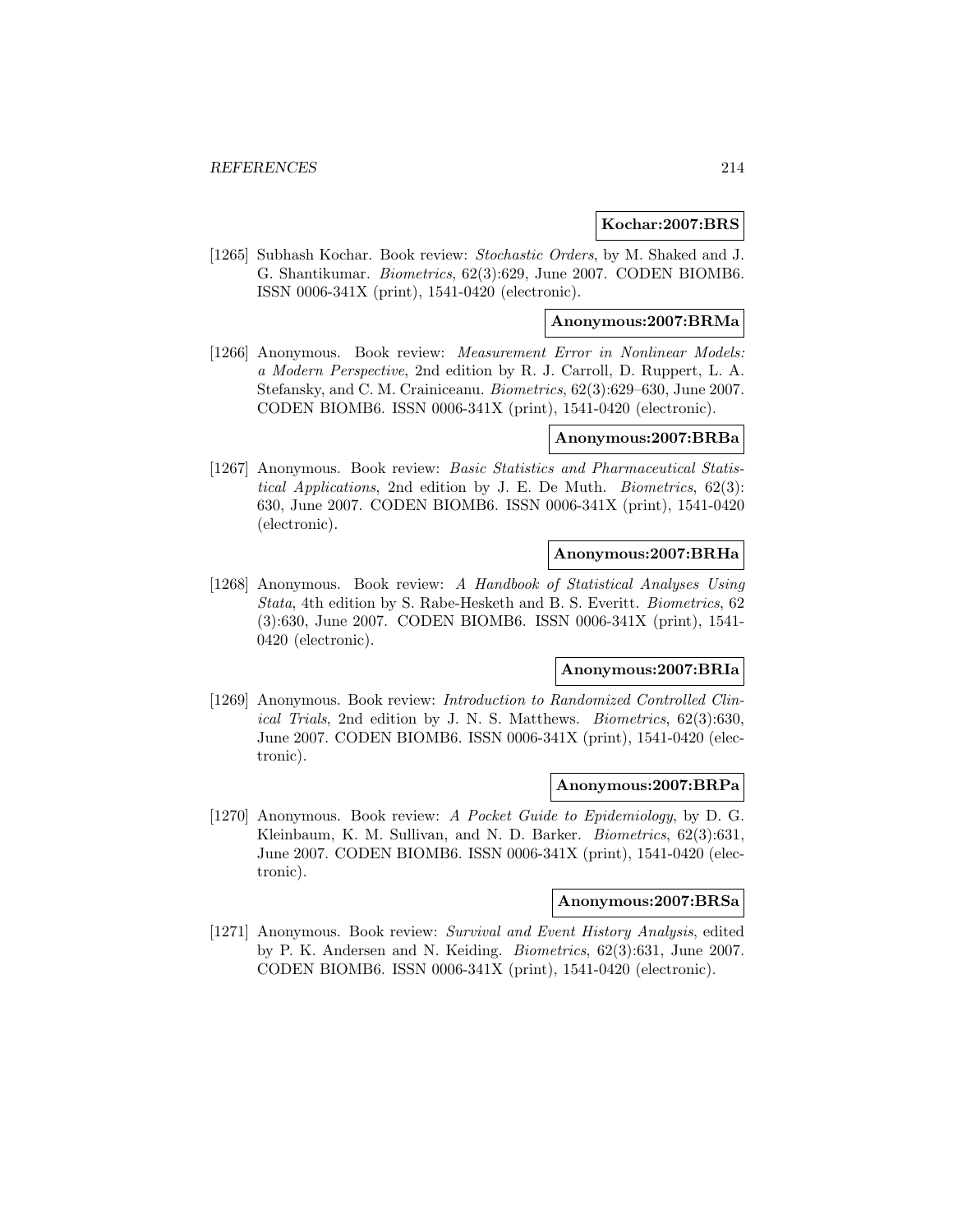## **Anonymous:2007:IAL**

[1272] Anonymous. IBS 60th anniversary lecture. Biometrics, 62(3):632, June 2007. CODEN BIOMB6. ISSN 0006-341X (print), 1541-0420 (electronic).

# **Anonymous:2007:RAa**

[1273] Anonymous. Regular articles. Biometrics, 62(3):632–639, June 2007. CODEN BIOMB6. ISSN 0006-341X (print), 1541-0420 (electronic).

## **Anonymous:2007:CFa**

[1274] Anonymous. Consultant's forum. Biometrics, 62(3):639–640, June 2007. CODEN BIOMB6. ISSN 0006-341X (print), 1541-0420 (electronic).

## **Louis:2007:OFH**

[1275] Thomas A. Louis. Our future as history. Biometrics, 63(1):1–9, March 2007. CODEN BIOMB6. ISSN 0006-341X (print), 1541-0420 (electronic).

# **Keles:2007:MMG**

[1276] Sündüz Keles. Mixture modeling for genome-wide localization of transcription factors. *Biometrics*, 63(1):10-21, March 2007. CODEN BIOMB6. ISSN 0006-341X (print), 1541-0420 (electronic).

# **Zhang:2007:MBI**

[1277] Nancy R. Zhang and David O. Siegmund. A modified Bayes information criterion with applications to the analysis of comparative genomic hybridization data. Biometrics, 63(1):22–32, March 2007. CODEN BIOMB6. ISSN 0006-341X (print), 1541-0420 (electronic).

### **Sterrett:2007:ILT**

[1278] Andrew Sterrett and Fred A. Wright. Inferring the location of tumor suppressor genes by modeling frequency of allelic loss. *Biometrics*, 63 (1):33–40, March 2007. CODEN BIOMB6. ISSN 0006-341X (print), 1541-0420 (electronic).

# **Hu:2007:ADG**

[1279] Jianhua Hu and Fred A. Wright. Assessing differential gene expression with small sample sizes in oligonucleotide arrays using a mean-variance model. Biometrics, 63(1):41–49, March 2007. CODEN BIOMB6. ISSN 0006-341X (print), 1541-0420 (electronic).

# **Hu:2007:EQN**

[1280] Jianhua Hu and Xuming He. Enhanced quantile normalization of microarray data to reduce loss of information in gene expression profiles.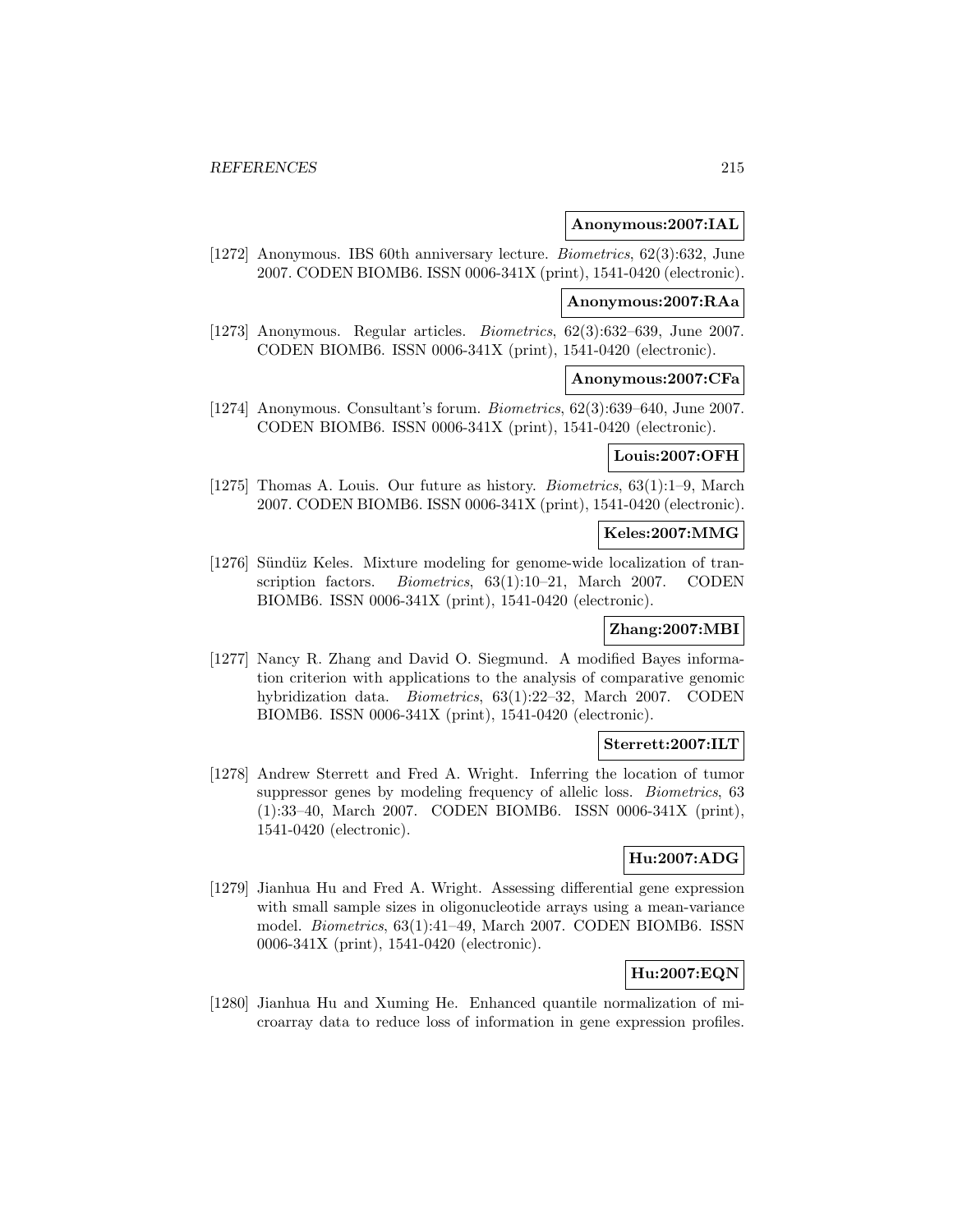Biometrics, 63(1):50–59, March 2007. CODEN BIOMB6. ISSN 0006- 341X (print), 1541-0420 (electronic).

# **Hu:2007:JMP**

[1281] Chengcheng Hu and Victor De Gruttola. Joint modeling of progression of HIV resistance mutations measured with uncertainty and failure time data. Biometrics, 63(1):60–68, March 2007. CODEN BIOMB6. ISSN 0006-341X (print), 1541-0420 (electronic).

# **Gustafson:2007:RMF**

[1282] Paul Gustafson. On robustness and model flexibility in survival analysis: Transformed hazard models and average effects. Biometrics, 63(1):69– 77, March 2007. CODEN BIOMB6. ISSN 0006-341X (print), 1541-0420 (electronic).

# **Ye:2007:SAC**

[1283] Yining Ye, John D. Kalbfleisch, and Douglas E. Schaubel. Semiparametric analysis of correlated recurrent and terminal events. Biometrics, 63(1):78–87, March 2007. CODEN BIOMB6. ISSN 0006-341X (print), 1541-0420 (electronic).

# **Hanson:2007:BSP**

[1284] Timothy Hanson and Mingan Yang. Bayesian semiparametric proportional odds models. Biometrics, 63(1):88–95, March 2007. CODEN BIOMB6. ISSN 0006-341X (print), 1541-0420 (electronic).

# **Peng:2007:RMS**

[1285] Limin Peng and Jason P. Fine. Regression modeling of semicompeting risks data. Biometrics, 63(1):96–108, March 2007. CODEN BIOMB6. ISSN 0006-341X (print), 1541-0420 (electronic).

# **Huang:2007:SSS**

[1286] Lan Huang, Martin Kulldorff, and David Gregorio. A spatial scan statistic for survival data. Biometrics, 63(1):109–118, March 2007. CODEN BIOMB6. ISSN 0006-341X (print), 1541-0420 (electronic).

# **Tango:2007:CMA**

[1287] Toshiro Tango. A class of multiplicity adjusted tests for spatial clustering based on case-control point data. Biometrics, 63(1):119–127, March 2007. CODEN BIOMB6. ISSN 0006-341X (print), 1541-0420 (electronic).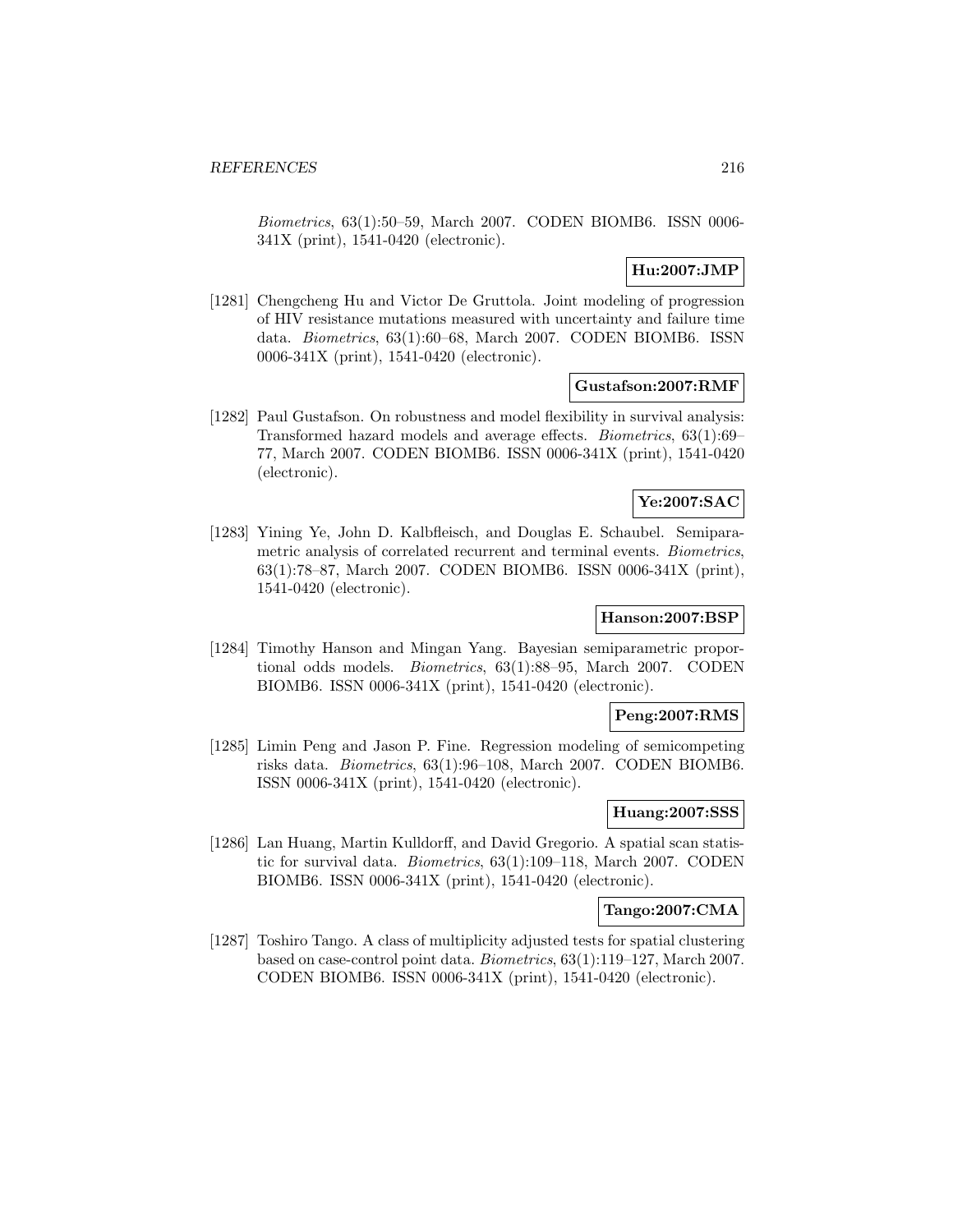#### **Haneuse:2007:HMC**

[1288] Sebastien J-P. A. Haneuse and Jonathan C. Wakefield. Hierarchical models for combining ecological and case-control data. Biometrics, 63(1):128– 136, March 2007. CODEN BIOMB6. ISSN 0006-341X (print), 1541-0420 (electronic).

# **Gorfine:2007:LME**

[1289] Malka Gorfine, Nurit Lipshtat, Laurence S. Freedman, and Ross L. Prentice. Linear measurement error models with restricted sampling. Biometrics, 63(1):137–142, March 2007. CODEN BIOMB6. ISSN 0006-341X (print), 1541-0420 (electronic).

# **Sugar:2007:LRE**

[1290] Elizabeth A. Sugar, Ching-Yun Wang, and Ross L. Prentice. Logistic regression with exposure biomarkers and flexible measurement error. Biometrics, 63(1):143–151, March 2007. CODEN BIOMB6. ISSN 0006-341X (print), 1541-0420 (electronic).

# **Cai:2007:MCR**

[1291] Tianxi Cai and Yingye Zheng. Model checking for ROC regression analysis. Biometrics, 63(1):152–163, March 2007. CODEN BIOMB6. ISSN 0006-341X (print), 1541-0420 (electronic).

# **Guo:2007:NEC**

[1292] Ying Guo and Amita K. Manatunga. Nonparametric estimation of the concordance correlation coefficient under univariate censoring. Biometrics, 63(1):164–172, March 2007. CODEN BIOMB6. ISSN 0006-341X (print), 1541-0420 (electronic).

### **Yuan:2007:CRM**

[1293] Z. Yuan, R. Chappell, and H. Bailey. The continual reassessment method for multiple toxicity grades: a Bayesian quasi-likelihood approach. Biometrics, 63(1):173–179, March 2007. CODEN BIOMB6. ISSN 0006-341X (print), 1541-0420 (electronic).

# **Alonso:2007:SME**

[1294] Ariel Alonso and Geert Molenberghs. Surrogate marker evaluation from an information theory perspective. Biometrics, 63(1):180–186, March 2007. CODEN BIOMB6. ISSN 0006-341X (print), 1541-0420 (electronic).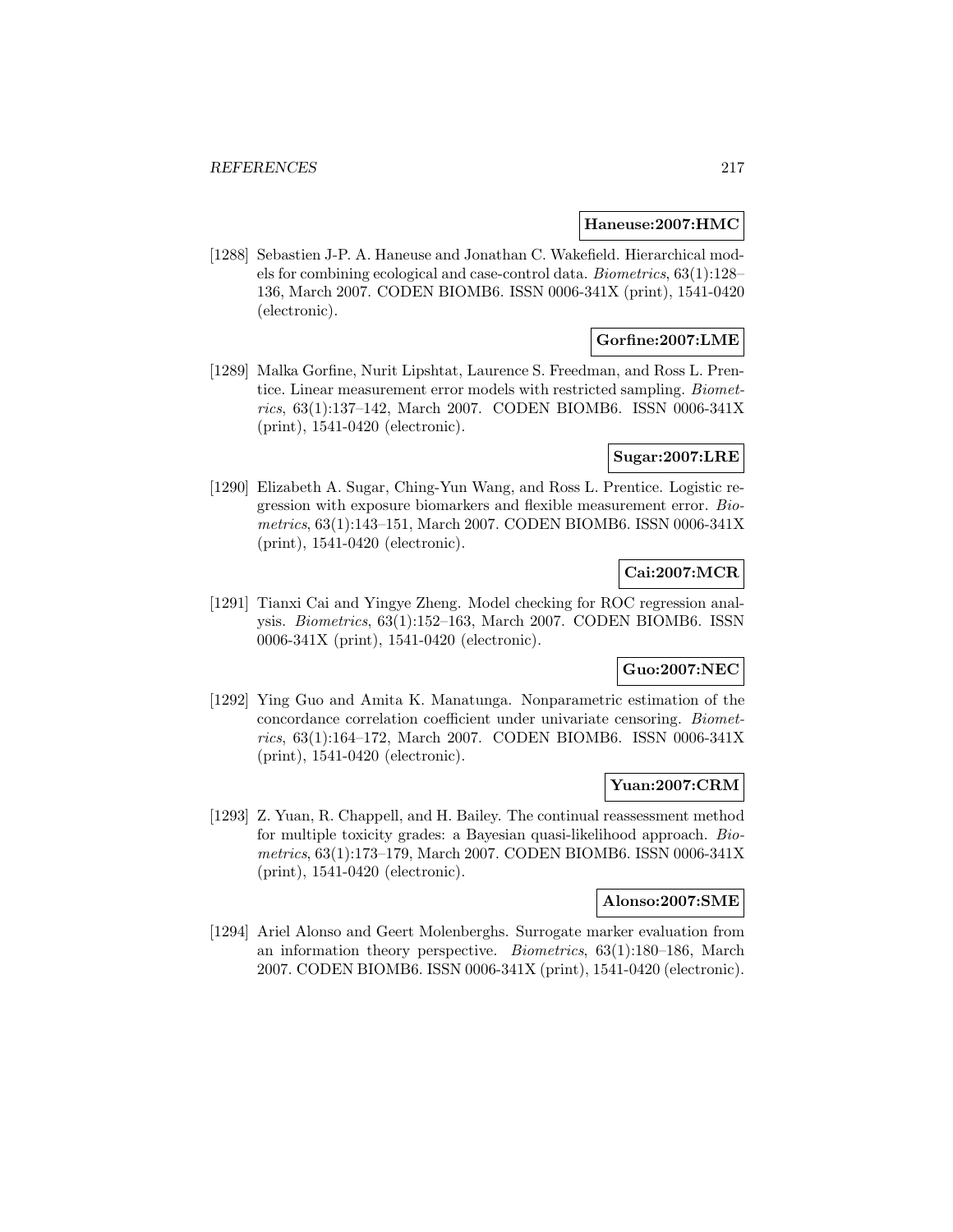#### **Jackson:2007:AIP**

[1295] Dan Jackson. Assessing the implications of publication bias for two popular estimates of between-study variance in meta-analysis. Biometrics, 63(1):187–193, March 2007. CODEN BIOMB6. ISSN 0006-341X (print), 1541-0420 (electronic).

# **May:2007:NTT**

[1296] Susanne May and Victor DeGruttola. Nonparametric tests for two-group comparisons of dependent observations obtained at varying time points. Biometrics, 63(1):194–200, March 2007. CODEN BIOMB6. ISSN 0006- 341X (print), 1541-0420 (electronic).

# **Liu:2007:MHS**

[1297] Anna Liu and Yuedong Wang. Modeling of hormone secretion-generating mechanisms with splines: a pseudo-likelihood approach. Biometrics, 63 (1):201–208, March 2007. CODEN BIOMB6. ISSN 0006-341X (print), 1541-0420 (electronic).

# **Wang:2007:LRS**

[1298] Haonan Wang and M. Giovanna Ranalli. Low-rank smoothing splines on complicated domains. Biometrics, 63(1):209–217, March 2007. CODEN BIOMB6. ISSN 0006-341X (print), 1541-0420 (electronic).

# **Pang:2007:TMC**

[1299] Zhen Pang and Anthony Y. C. Kuk. Test of marginal compatibility and smoothing methods for exchangeable binary data with unequal cluster sizes. Biometrics, 63(1):218–227, March 2007. CODEN BIOMB6. ISSN 0006-341X (print), 1541-0420 (electronic).

### **Xi:2007:ULB**

[1300] Liqun Xi, Paul S. F. Yip, and Ray Watson. A unified likelihood-based approach for estimating population size in continuous-time capture– recapture experiments with frailty. Biometrics, 63(1):228–236, March 2007. CODEN BIOMB6. ISSN 0006-341X (print), 1541-0420 (electronic).

### **Dryden:2007:SAU**

[1301] Ian L. Dryden, Jonathan D. Hirst, and James L. Melville. Statistical analysis of unlabeled point sets: Comparing molecules in chemoinformatics. Biometrics, 63(1):237–251, March 2007. CODEN BIOMB6. ISSN 0006-341X (print), 1541-0420 (electronic).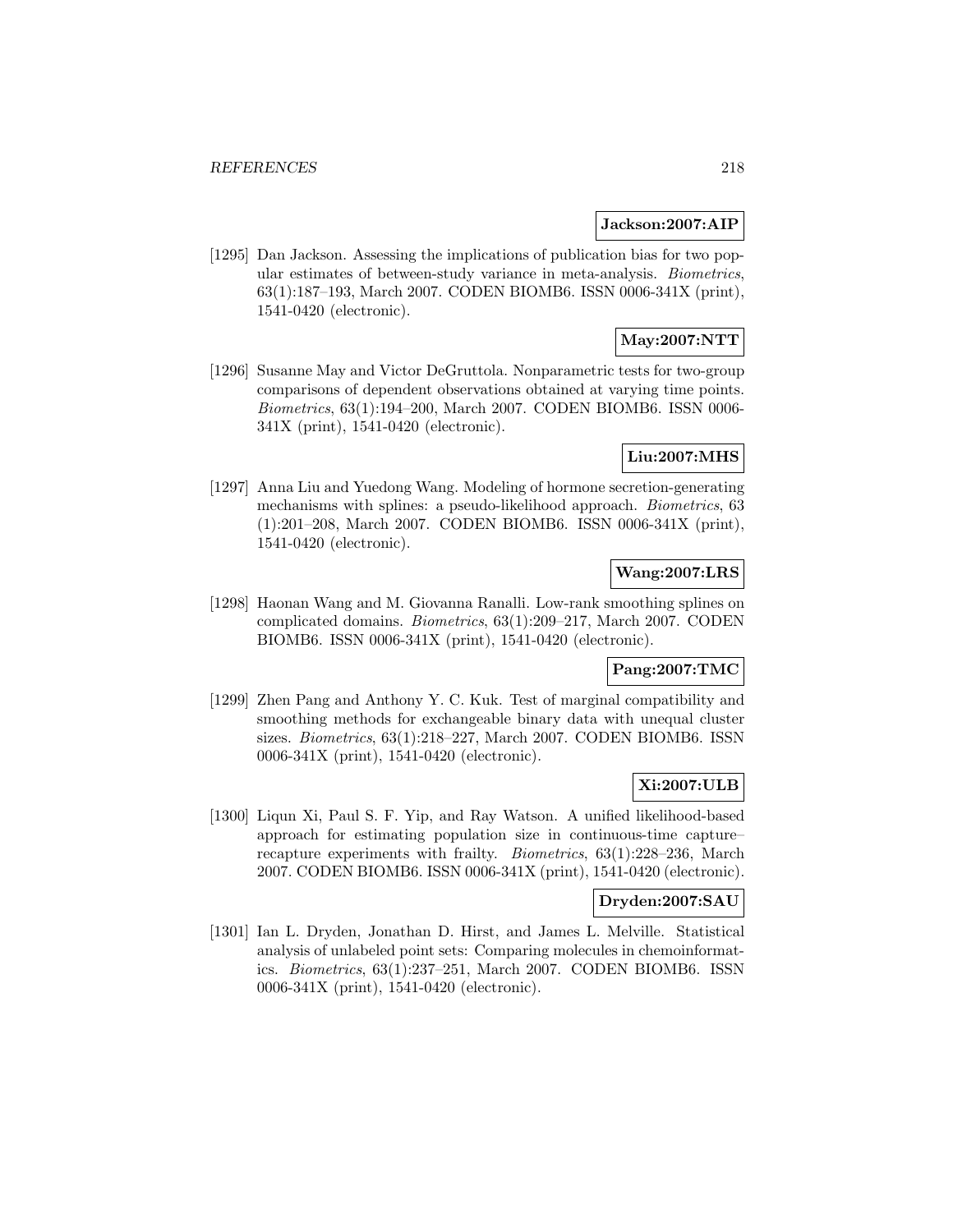#### **Waagepetersen:2007:EFA**

[1302] Rasmus Plenge Waagepetersen. An estimating function approach to inference for inhomogeneous Neyman-Scott processes. Biometrics, 63(1): 252–258, March 2007. CODEN BIOMB6. ISSN 0006-341X (print), 1541- 0420 (electronic).

# **Datta:2007:PPS**

[1303] Susmita Datta, Jennifer Le-Rademacher, and Somnath Datta. Predicting patient survival from microarray data by accelerated failure time modeling using partial least squares and LASSO. Biometrics, 63(1):259– 271, March 2007. CODEN BIOMB6. ISSN 0006-341X (print), 1541-0420 (electronic).

#### **Ladouceur:2007:RPE**

[1304] Martin Ladouceur, Elham Rahme, Christian A. Pineau, and Lawrence Joseph. Robustness of prevalence estimates derived from misclassified data from administrative databases. Biometrics, 63(1):272–279, March 2007. CODEN BIOMB6. ISSN 0006-341X (print), 1541-0420 (electronic).

### **Muller:2007:SBI**

[1305] Peter Müller, Fernando A. Quintana, and Gary L. Rosner. Semiparametric Bayesian inference for multilevel repeated measurement data. Biometrics, 63(1):280–289, March 2007. CODEN BIOMB6. ISSN 0006-341X (print), 1541-0420 (electronic).

#### **Assuncao:2007:NTS**

[1306] Renato Assunção and Alexandra Maia. A note on testing separability in spatial-temporal marked point processes. Biometrics, 63(1):290–294, March 2007. CODEN BIOMB6. ISSN 0006-341X (print), 1541-0420 (electronic).

### **Schoenberg:2007:ARF**

[1307] Frederic Paik Schoenberg. The authors replied as follows. *Biometrics*, 63 (1):294–295, March 2007. CODEN BIOMB6. ISSN 0006-341X (print), 1541-0420 (electronic).

#### **Senn:2007:DNS**

[1308] Stephen Senn. Drawbacks to noninteger scoring for ordered categorical data. Biometrics, 63(1):296–298, March 2007. CODEN BIOMB6. ISSN 0006-341X (print), 1541-0420 (electronic).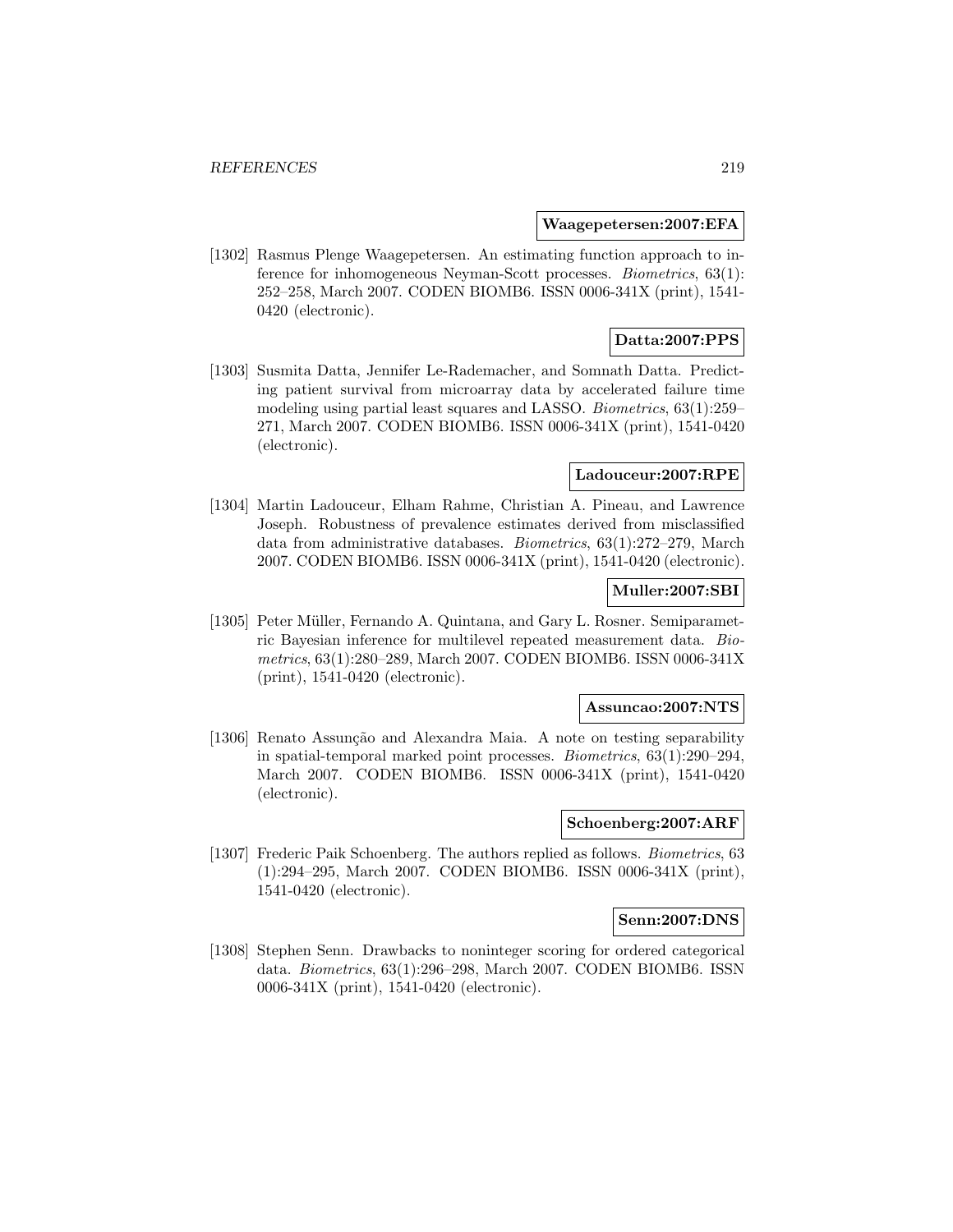### **Berger:2007:ARF**

[1309] Vance W. Berger. The authors replied as follows. Biometrics, 63(1):298– 299, March 2007. CODEN BIOMB6. ISSN 0006-341X (print), 1541-0420 (electronic).

### **Billheimer:2007:BRF**

[1310] D. Billheimer. Book review: Functional Data Analysis, 2nd edition edited by J. O. Ramsay and B. W. Silverman. Biometrics, 63(1):300–301, March 2007. CODEN BIOMB6. ISSN 0006-341X (print), 1541-0420 (electronic).

# **Park:2007:BRB**

[1311] Taesung Park. Book review: Bayesian Models for Categorical Data, edited by Congdon, P. Biometrics, 63(1):301–302, March 2007. CODEN BIOMB6. ISSN 0006-341X (print), 1541-0420 (electronic).

## **Mehrotra:2007:BRE**

[1312] Devan V. Mehrotra. Book review: Exact Analysis of Discrete Data, edited by Hirji, K. F. Biometrics, 63(1):302–303, March 2007. CODEN BIOMB6. ISSN 0006-341X (print), 1541-0420 (electronic).

#### **Naranjo:2007:BRR**

[1313] J. Naranjo. Book review: Robust Statistical Methods with R, edited by Jureckova, A. and Picek, J. Biometrics, 63(1):303, March 2007. CODEN BIOMB6. ISSN 0006-341X (print), 1541-0420 (electronic).

#### **Njuho:2007:BRD**

[1314] Peter M. Njuho. Book review: *Dose Finding in Drug Development*, edited by Naitee T. Biometrics, 63(1):303–304, March 2007. CODEN BIOMB6. ISSN 0006-341X (print), 1541-0420 (electronic).

#### **Therneau:2007:BRD**

[1315] Terry Therneau. Book review: Dynamic Regression Models for Survival Data, edited by Martinussen, T. and Scheike, T. H. Biometrics, 63(1): 304, March 2007. CODEN BIOMB6. ISSN 0006-341X (print), 1541-0420 (electronic).

#### **Berman:2007:BRS**

[1316] Nancy G. Berman. Book reviews: Statistical Evidence in Medical Trials: What Do the Data Really Tell Us?, edited by Simon, S. D.; Statistical Reasoning in Medicine: The Intuitive P-value Primer edited by Moye, L. A. Biometrics, 63(1):305–306, March 2007. CODEN BIOMB6. ISSN 0006-341X (print), 1541-0420 (electronic).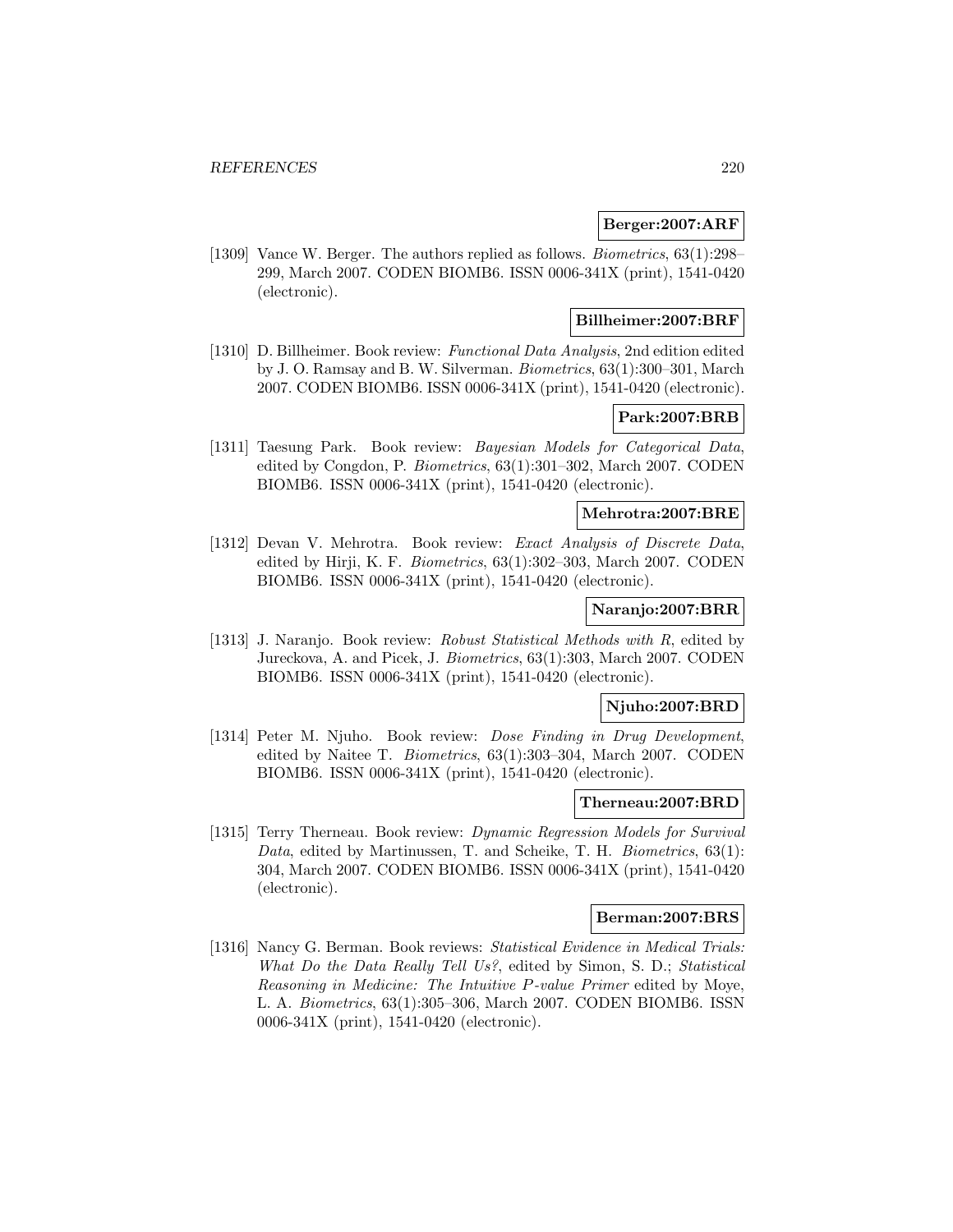#### **Anonymous:2007:BRMb**

[1317] Anonymous. Book review: Multivariable Analysis: a Practical Guide for Clinicians, 2nd edition, edited by Katz, M. H. Study Design and Statistical Analysis: a Practical Guide for Clinicians edited by Katz, M. H. Biometrics, 63(1):306, March 2007. CODEN BIOMB6. ISSN 0006-341X (print), 1541-0420 (electronic).

### **Anonymous:2007:BRSb**

[1318] Anonymous. Book review: Survival Analysis: a Practical Approach, 2nd Edition edited by Machin, D., Cheung, Y. B., and Parmar, M. K. Biometrics, 63(1):306–307, March 2007. CODEN BIOMB6. ISSN 0006- 341X (print), 1541-0420 (electronic).

#### **Anonymous:2007:BRL**

[1319] Anonymous. Book review: Linear Model Theory: Univariate, Multivariate, and Mixed Models, edited by Muller, K. E. and Stewart, P. W. Biometrics, 63(1):307, March 2007. CODEN BIOMB6. ISSN 0006-341X (print), 1541-0420 (electronic).

## **Anonymous:2007:BRIb**

[1320] Anonymous. Book review: Introduction to Randomized Controlled Clinical Trials, 2nd Edition edited by Matthews, J. N. S. Biometrics, 63 (1):307–308, March 2007. CODEN BIOMB6. ISSN 0006-341X (print), 1541-0420 (electronic).

#### **Anonymous:2007:PA**

[1321] Anonymous. Presidential address. *Biometrics*, 63(1):309, March 2007. CODEN BIOMB6. ISSN 0006-341X (print), 1541-0420 (electronic).

#### **Anonymous:2007:RAb**

[1322] Anonymous. Regular articles. Biometrics, 63(1):309–315, March 2007. CODEN BIOMB6. ISSN 0006-341X (print), 1541-0420 (electronic).

#### **Anonymous:2007:CFb**

[1323] Anonymous. Consultant's forum. Biometrics, 63(1):315–316, March 2007. CODEN BIOMB6. ISSN 0006-341X (print), 1541-0420 (electronic).

#### **Anonymous:2007:RRa**

[1324] Anonymous. Reader reaction. Biometrics, 63(1):316, March 2007. CO-DEN BIOMB6. ISSN 0006-341X (print), 1541-0420 (electronic).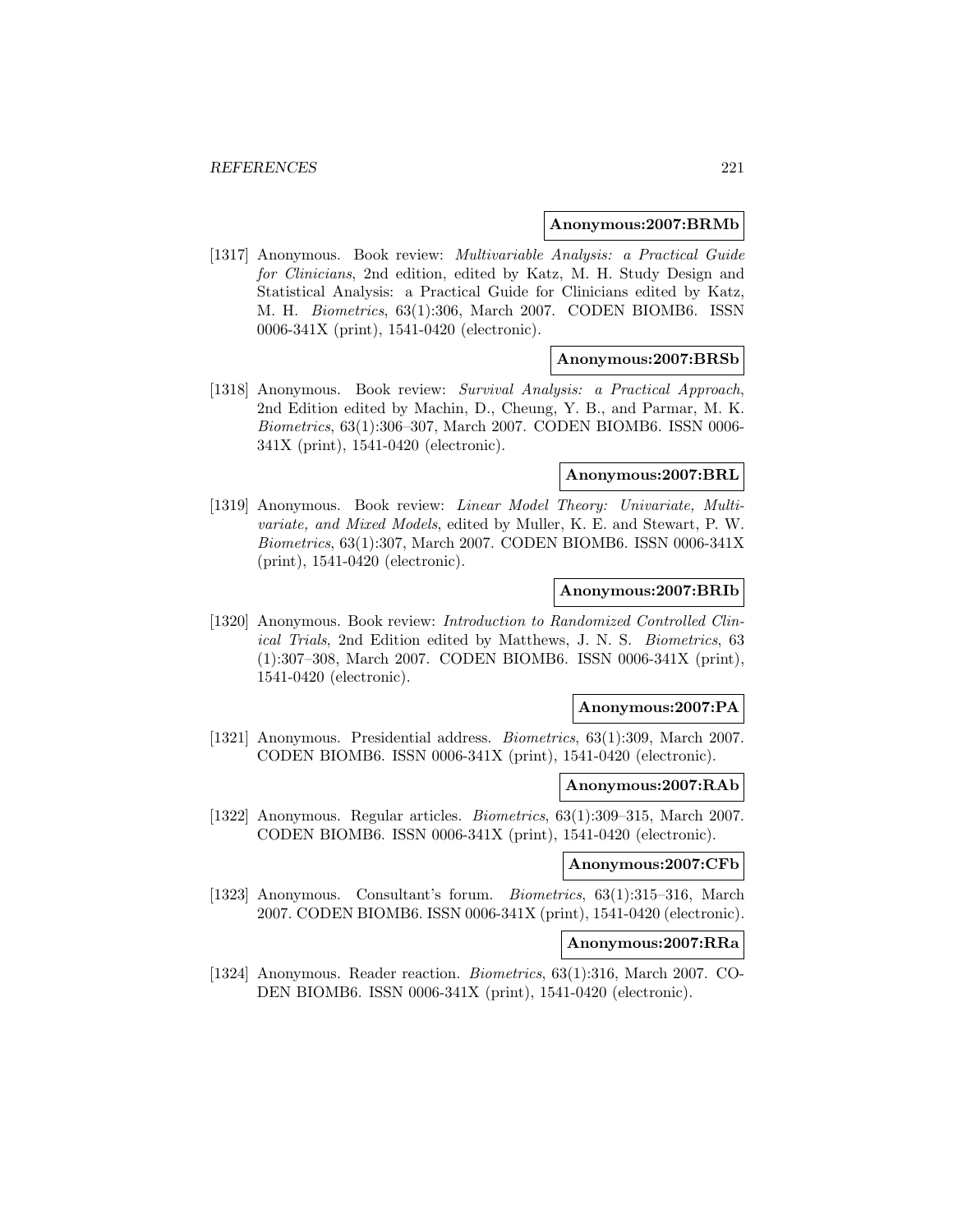# **Stigler:2007:PIB**

[1325] Stephen M. Stigler. The pedigree of the International Biometric Society. Biometrics, 63(2):317–321, June 2007. CODEN BIOMB6. ISSN 0006- 341X (print), 1541-0420 (electronic).

# **Schildcrout:2007:MMM**

[1326] Jonathan S. Schildcrout and Patrick J. Heagerty. Marginalized models for moderate to long series of longitudinal binary response data. Biometrics, 63(2):322–331, June 2007. CODEN BIOMB6. ISSN 0006-341X (print), 1541-0420 (electronic).

# **Zheng:2007:PAL**

[1327] Yingye Zheng and Patrick J. Heagerty. Prospective accuracy for longitudinal markers. Biometrics, 63(2):332–341, June 2007. CODEN BIOMB6. ISSN 0006-341X (print), 1541-0420 (electronic).

# **Liu:2007:SIS**

[1328] Wei Liu and Lang Wu. Simultaneous inference for semiparametric nonlinear mixed-effects models with covariate measurement errors and missing responses. Biometrics, 63(2):342–350, June 2007. CODEN BIOMB6. ISSN 0006-341X (print), 1541-0420 (electronic).

# **Zhang:2007:TSF**

[1329] Daowen Zhang, Xihong Lin, and MaryFran Sowers. Two-stage functional mixed models for evaluating the effect of longitudinal covariate profiles on a scalar outcome. Biometrics, 63(2):351–362, June 2007. CODEN BIOMB6. ISSN 0006-341X (print), 1541-0420 (electronic).

# **Liu:2007:JAL**

[1330] Mengling Liu and Zhiliang Ying. Joint analysis of longitudinal data with informative right censoring. *Biometrics*, 63(2):363–371, June 2007. CODEN BIOMB6. ISSN 0006-341X (print), 1541-0420 (electronic).

### **Hudgens:2007:NEJ**

[1331] Michael G. Hudgens, Marloes H. Maathuis, and Peter B. Gilbert. Nonparametric estimation of the joint distribution of a survival time subject to interval censoring and a continuous mark variable. Biometrics, 63 (2):372–380, June 2007. CODEN BIOMB6. ISSN 0006-341X (print), 1541-0420 (electronic).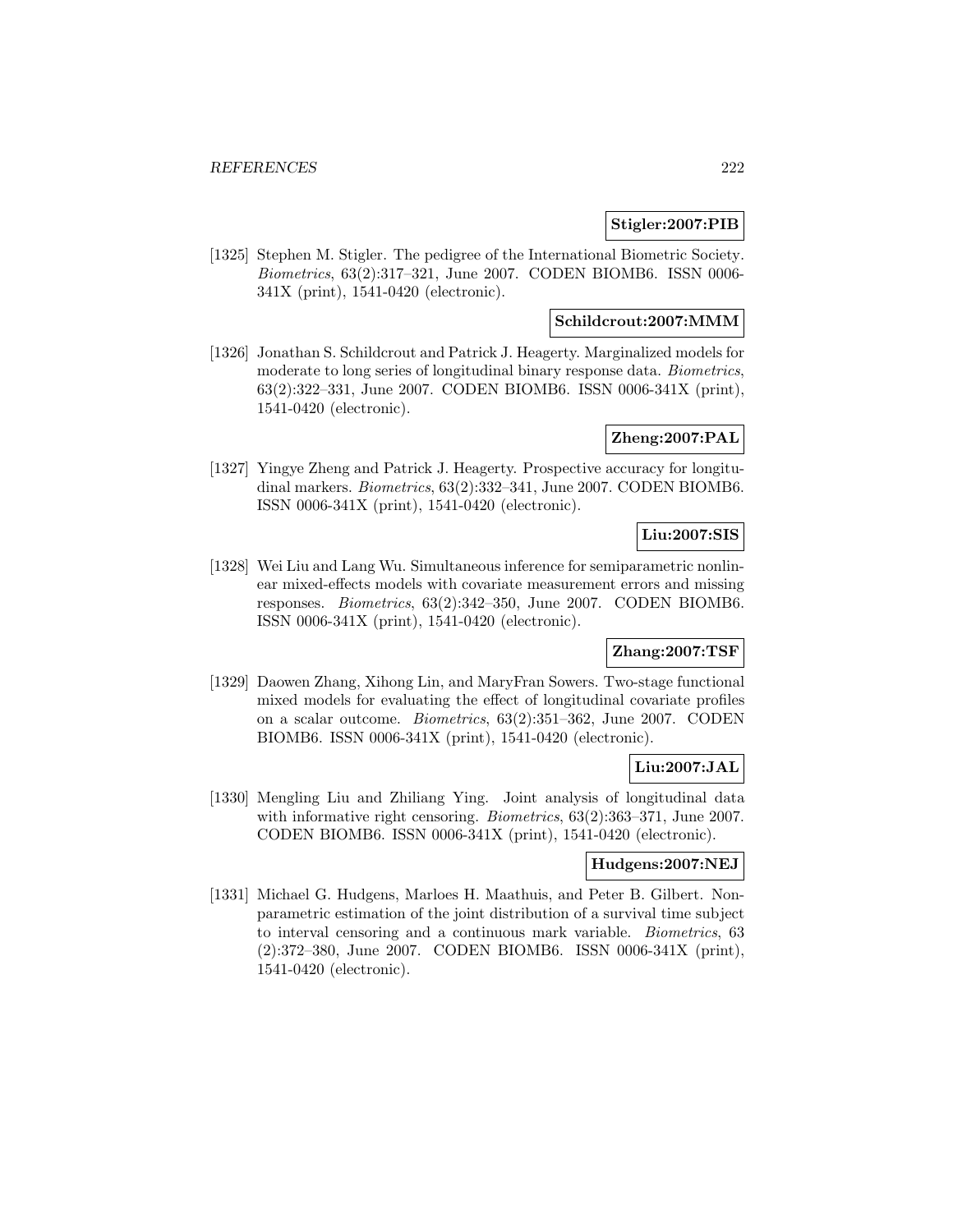### **Herring:2007:BMM**

[1332] Amy H. Herring and Juan Yang. Bayesian modeling of multiple episode occurrence and severity with a terminating event. Biometrics, 63(2):381– 388, June 2007. CODEN BIOMB6. ISSN 0006-341X (print), 1541-0420 (electronic).

# **Huang:2007:JFM**

[1333] Xuelin Huang and Lei Liu. A joint frailty model for survival and gap times between recurrent events. Biometrics, 63(2):389–397, June 2007. CODEN BIOMB6. ISSN 0006-341X (print), 1541-0420 (electronic).

#### **Andrei:2007:RMM**

[1334] Adin-Cristian Andrei and Susan Murray. Regression models for the mean of the quality-of-life-adjusted restricted survival time using pseudoobservations. Biometrics, 63(2):398–404, June 2007. CODEN BIOMB6. ISSN 0006-341X (print), 1541-0420 (electronic).

### **Mandel:2007:TGF**

[1335] Micha Mandel and Rebecca A. Betensky. Testing goodness of fit of a uniform truncation model. Biometrics, 63(2):405–412, June 2007. CODEN BIOMB6. ISSN 0006-341X (print), 1541-0420 (electronic).

### **Chen:2007:SOR**

[1336] Hua Yun Chen. A semiparametric odds ratio model for measuring association. Biometrics, 63(2):413–421, June 2007. CODEN BIOMB6. ISSN 0006-341X (print), 1541-0420 (electronic).

#### **Lokhnygina:2007:CRM**

[1337] Yuliya Lokhnygina and Jeffrey D. Helterbrand. Cox regression methods for two-stage randomization designs. Biometrics, 63(2):422–428, June 2007. CODEN BIOMB6. ISSN 0006-341X (print), 1541-0420 (electronic).

### **Huang:2007:PPI**

[1338] Xuelin Huang, Swati Biswas, Yasuhiro Oki, Jean-Pierre Issa, and Donald A. Berry. A parallel Phase I/II clinical trial design for combination therapies. Biometrics, 63(2):429–436, June 2007. CODEN BIOMB6. ISSN 0006-341X (print), 1541-0420 (electronic).

#### **Mattei:2007:APS**

[1339] A. Mattei and F. Mealli. Application of the principal stratification approach to the faenza randomized experiment on breast self-examination.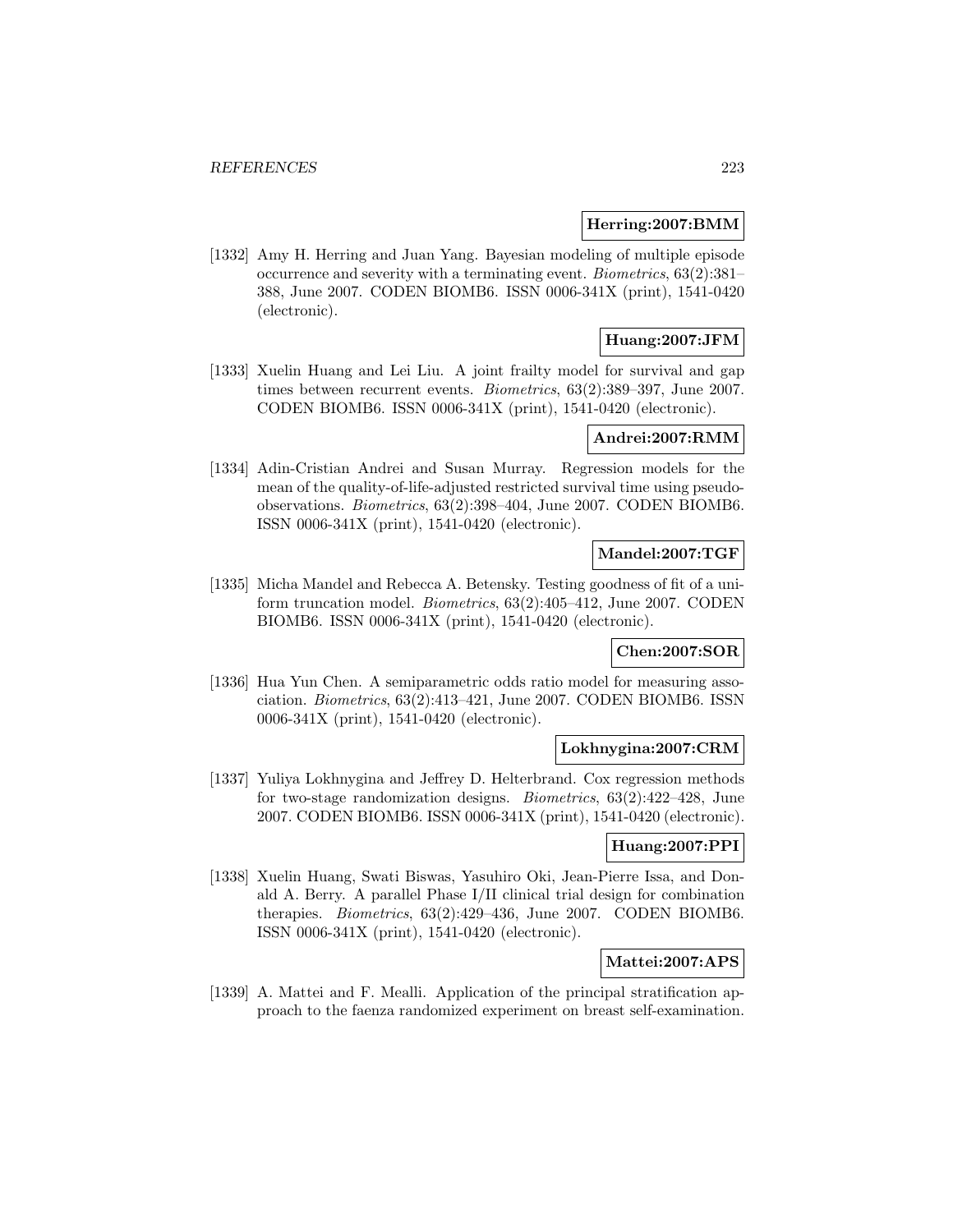Biometrics, 63(2):437–446, June 2007. CODEN BIOMB6. ISSN 0006- 341X (print), 1541-0420 (electronic).

## **Moodie:2007:DOD**

[1340] Erica E. M. Moodie, Thomas S. Richardson, and David A. Stephens. Demystifying optimal dynamic treatment regimes. *Biometrics*, 63(2): 447–455, June 2007. CODEN BIOMB6. ISSN 0006-341X (print), 1541- 0420 (electronic).

#### **Rosenbaum:2007:SAE**

[1341] Paul R. Rosenbaum. Sensitivity analysis for m-estimates, tests, and confidence intervals in matched observational studies. Biometrics, 63 (2):456–464, June 2007. CODEN BIOMB6. ISSN 0006-341X (print), 1541-0420 (electronic).

# **Fay:2007:AVS**

[1342] Michael P. Fay, M. Elizabeth Halloran, and Dean A. Follmann. Accounting for variability in sample size estimation with applications to nonadherence and estimation of variance and effect size. Biometrics, 63 (2):465–474, June 2007. CODEN BIOMB6. ISSN 0006-341X (print), 1541-0420 (electronic).

# **Henmi:2007:CIV**

[1343] Masayuki Henmi, John B. Copas, and Shinto Eguchi. Confidence intervals and P-values for meta-analysis with publication bias. Biometrics, 63(2):475–482, June 2007. CODEN BIOMB6. ISSN 0006-341X (print), 1541-0420 (electronic).

# **Ruppert:2007:EIV**

[1344] David Ruppert, Dan Nettleton, and J. T. Gene Hwang. Exploring the information in p-values for the analysis and planning of multiple-test experiments. Biometrics, 63(2):483–495, June 2007. CODEN BIOMB6. ISSN 0006-341X (print), 1541-0420 (electronic).

# **Chi:2007:BHM**

[1345] Yueh-Yun Chi, Joseph G. Ibrahim, Anika Bissahoyo, and David W. Threadgill. Bayesian hierarchical modeling for time course microarray experiments. Biometrics, 63(2):496–504, June 2007. CODEN BIOMB6. ISSN 0006-341X (print), 1541-0420 (electronic).

# **Mardia:2007:PBM**

[1346] Kanti V. Mardia, Charles C. Taylor, and Ganesh K. Subramaniam. Protein bioinformatics and mixtures of bivariate von Mises distributions for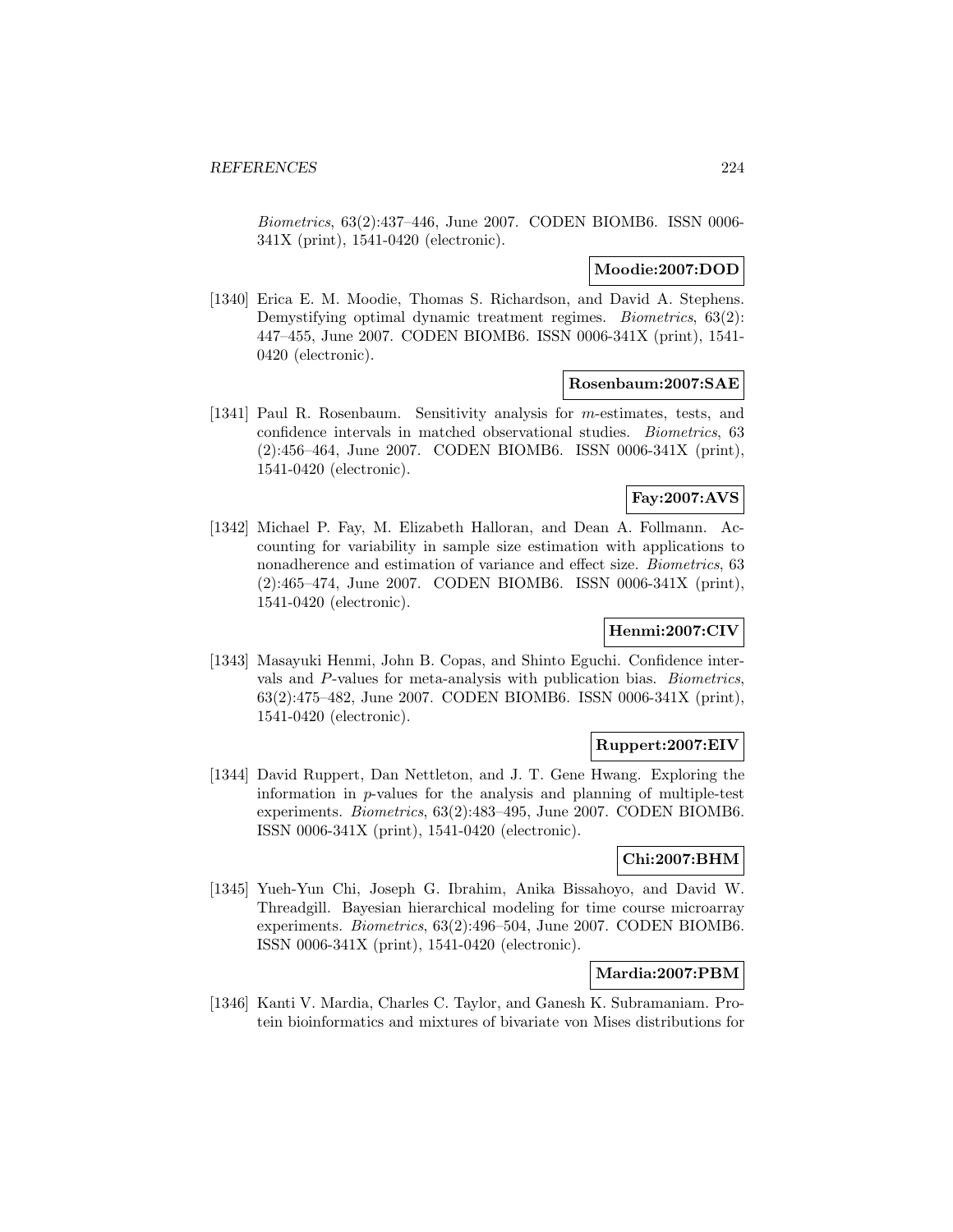angular data. Biometrics, 63(2):505–512, June 2007. CODEN BIOMB6. ISSN 0006-341X (print), 1541-0420 (electronic).

# **Xu:2007:EBM**

[1347] Shizhong Xu. An empirical Bayes method for estimating epistatic effects of quantitative trait loci. Biometrics, 63(2):513–521, June 2007. CODEN BIOMB6. ISSN 0006-341X (print), 1541-0420 (electronic).

# **Begg:2007:STC**

[1348] Colin B. Begg, Kevin H. Eng, and Amanda J. Hummer. Statistical tests for clonality. Biometrics, 63(2):522–530, June 2007. CODEN BIOMB6. ISSN 0006-341X (print), 1541-0420 (electronic).

# **Serban:2007:MMP**

[1349] Nicoleta Serban. MICE: Multiple-peak identification, characterization, and estimation. Biometrics, 63(2):531–539, June 2007. CODEN BIOMB6. ISSN 0006-341X (print), 1541-0420 (electronic).

# **Cook:2007:SCD**

[1350] Andrea J. Cook, Diane R. Gold, and Yi Li. Spatial cluster detection for censored outcome data. Biometrics, 63(2):540–549, June 2007. CODEN BIOMB6. ISSN 0006-341X (print), 1541-0420 (electronic).

### **Diggle:2007:SOA**

[1351] P. J. Diggle, V. Gómez-Rubio, P. E. Brown, A. G. Chetwynd, and S. Gooding. Second-order analysis of inhomogeneous spatial point processes using case-control data. Biometrics, 63(2):550–557, June 2007. CODEN BIOMB6. ISSN 0006-341X (print), 1541-0420 (electronic).

### **Hooten:2007:HSM**

[1352] Mevin B. Hooten, Christopher K. Wikle, Robert M. Dorazio, and J. Andrew Royle. Hierarchical spatiotemporal matrix models for characterizing invasions. Biometrics, 63(2):558–567, June 2007. CODEN BIOMB6. ISSN 0006-341X (print), 1541-0420 (electronic).

#### **Bartolucci:2007:CLM**

[1353] Francesco Bartolucci and Fulvia Pennoni. A class of latent Markov models for capture–recapture data allowing for time, heterogeneity, and behavior effects. *Biometrics*, 63(2):568–578, June 2007. CODEN BIOMB6. ISSN 0006-341X (print), 1541-0420 (electronic).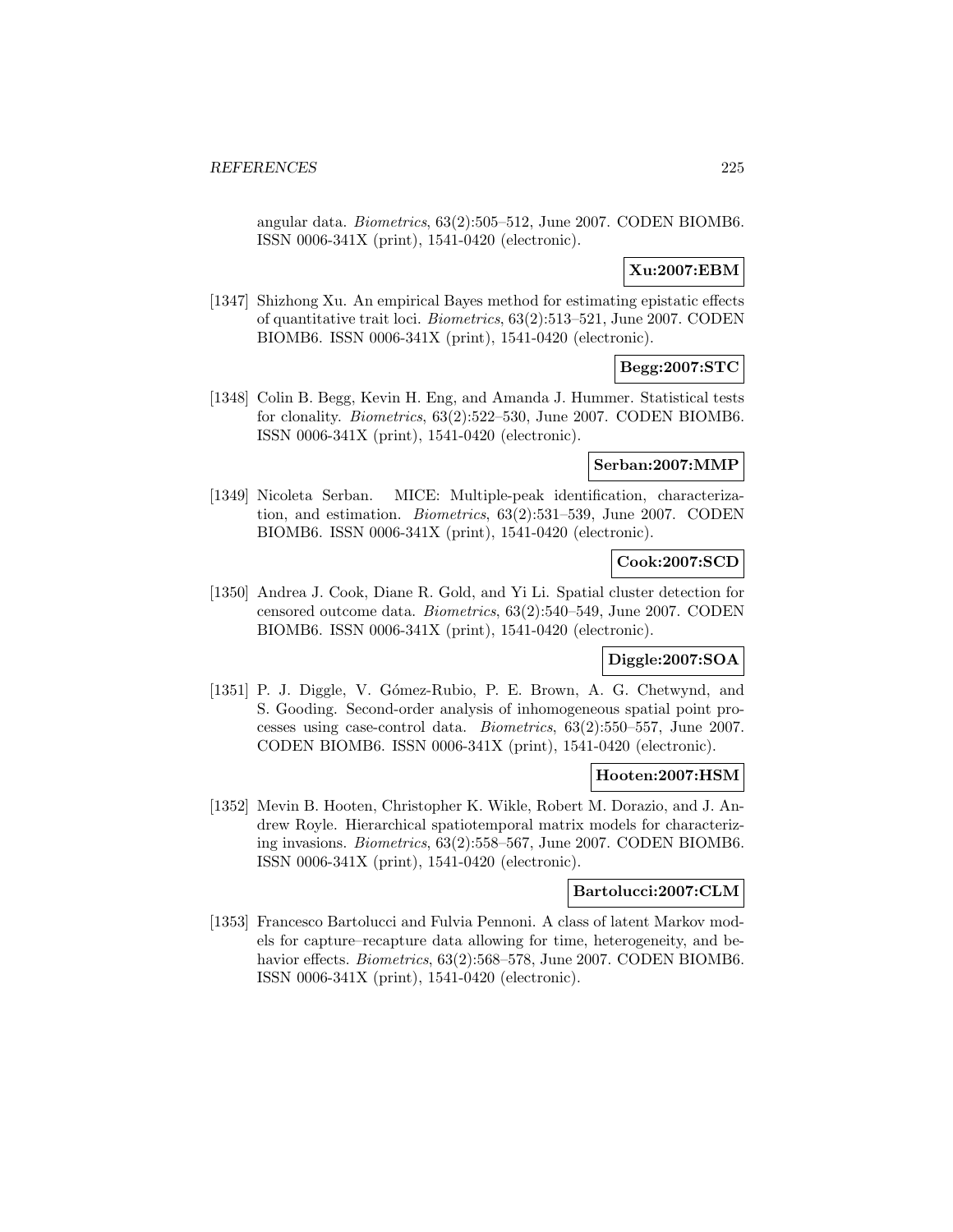#### **Fernandez-Duran:2007:MCL**

[1354] J. J. Fernández-Durán. Models for circular-linear and circular-circular data constructed from circular distributions based on nonnegative trigonometric sums. Biometrics, 63(2):579–585, June 2007. CODEN BIOMB6. ISSN 0006-341X (print), 1541-0420 (electronic).

## **Sexton:2007:BRT**

[1355] Joseph Sexton and Petter Laake. Boosted regression trees with errors in variables. Biometrics, 63(2):586–592, June 2007. CODEN BIOMB6. ISSN 0006-341X (print), 1541-0420 (electronic).

#### **Albert:2007:REM**

[1356] Paul S. Albert. Random effects modeling approaches for estimating ROC curves from repeated ordinal tests without a gold standard. Biometrics, 63(2):593–602, June 2007. CODEN BIOMB6. ISSN 0006-341X (print), 1541-0420 (electronic).

# **Nakas:2007:RGA**

[1357] Christos T. Nakas and Todd A. Alonzo. ROC graphs for assessing the ability of a diagnostic marker to detect three disease classes with an umbrella ordering. Biometrics, 63(2):603–609, June 2007. CODEN BIOMB6. ISSN 0006-341X (print), 1541-0420 (electronic).

# **Comulada:2007:MBD**

[1358] W. Scott Comulada and Robert E. Weiss. On models for binomial data with random numbers of trials. *Biometrics*, 63(2):610–617, June 2007. CODEN BIOMB6. ISSN 0006-341X (print), 1541-0420 (electronic).

#### **Morgan:2007:NSL**

[1359] Byron J. T. Morgan, David J. Revell, and Stephen N. Freeman. A note on simplifying likelihoods for site occupancy models. Biometrics, 63(2): 618–621, June 2007. CODEN BIOMB6. ISSN 0006-341X (print), 1541- 0420 (electronic).

### **Perlman:2007:CNO**

[1360] Michael D. Perlman and Lang Wu. Correction to "A Note on One-Sided Tests with Multiple Endpoints," by M. D. Perlman and L. Wu; **60**, 276– 280, March 2004. Biometrics, 63(2):622, June 2007. CODEN BIOMB6. ISSN 0006-341X (print), 1541-0420 (electronic). See [694].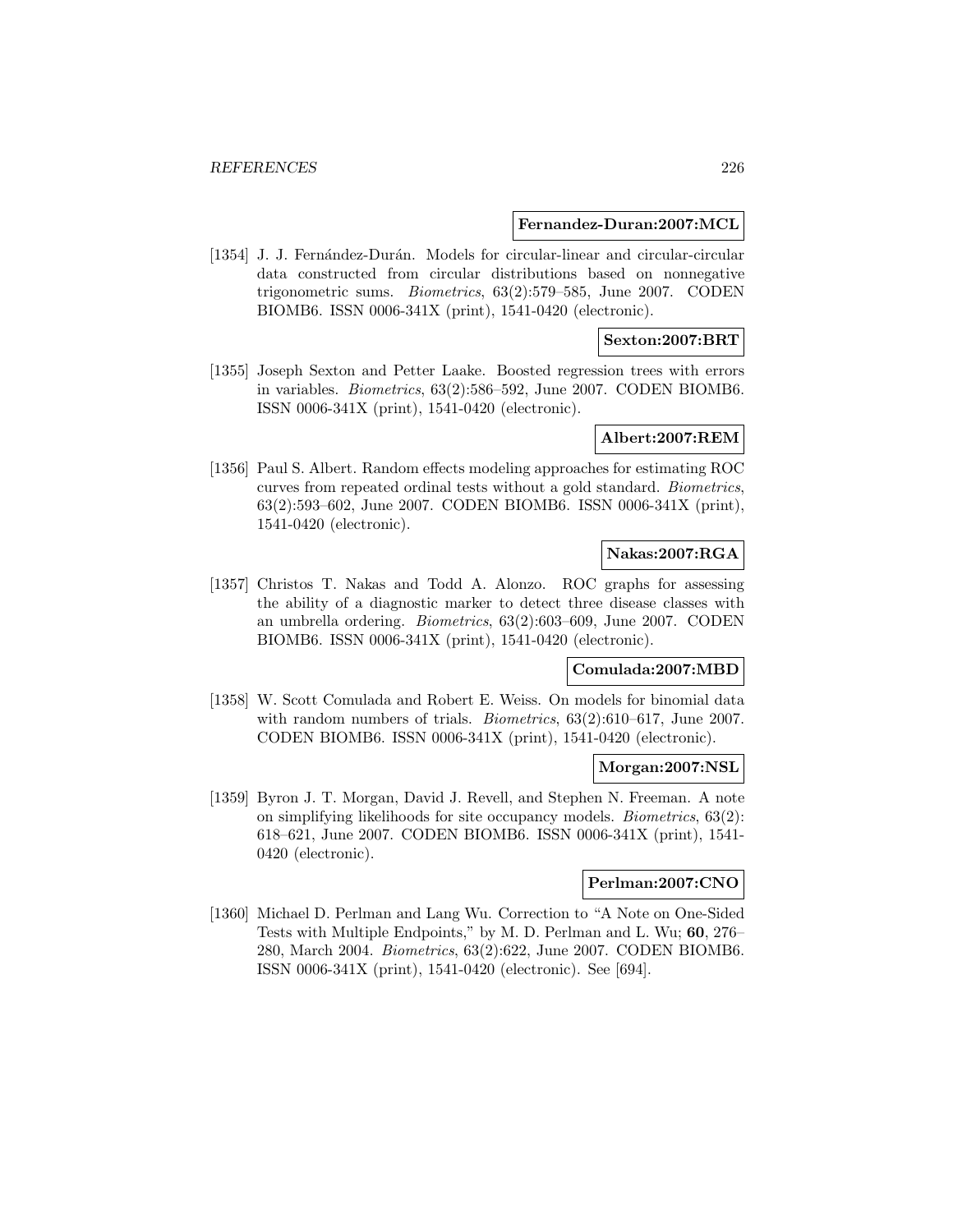#### **Frangakis:2007:PSD**

[1361] Constantine E. Frangakis, Donald B. Rubin, Ming-Wen An, and Ellen MacKenzie. Principal stratification designs to estimate input data missing due to death. Biometrics, 63(3):641–649, September 2007. CODEN BIOMB6. ISSN 0006-341X (print), 1541-0420 (electronic).

# **Robins:2007:D**

[1362] James Robins, Andrea Rotnitzky, and Stijn Vansteelandt. Discussions. Biometrics, 63(3):650–653, September 2007. CODEN BIOMB6. ISSN 0006-341X (print), 1541-0420 (electronic).

### **TenHave:2007:D**

[1363] Tom Ten Have. Discussions. Biometrics, 63(3):654–655, September 2007. CODEN BIOMB6. ISSN 0006-341X (print), 1541-0420 (electronic).

# **Xie:2007:D**

[1364] Yu Xie and Susan Murphy. Discussions. *Biometrics*, 63(3):655–658, September 2007. CODEN BIOMB6. ISSN 0006-341X (print), 1541-0420 (electronic).

# **Frangakis:2007:R**

[1365] Constantine E. Frangakis, Donald B. Rubin, Ming-Wen An, and Ellen MacKenzie. Rejoinder. Biometrics, 63(3):658–662, September 2007. CO-DEN BIOMB6. ISSN 0006-341X (print), 1541-0420 (electronic).

## **Cong:2007:MAC**

[1366] Xiuyu J. Cong, Guosheng Yin, and Yu Shen. Marginal analysis of correlated failure time data with informative cluster sizes. Biometrics, 63(3): 663–672, September 2007. CODEN BIOMB6. ISSN 0006-341X (print), 1541-0420 (electronic).

# **Shih:2007:AFT**

[1367] Joanna H. Shih and Shou-En Lu. Analysis of failure time data with multilevel clustering, with application to the child vitamin A intervention trial in Nepal. Biometrics, 63(3):673–680, September 2007. CODEN BIOMB6. ISSN 0006-341X (print), 1541-0420 (electronic).

### **Wang:2007:MPA**

[1368] You-Gan Wang and Yuning Zhao. A modified pseudolikelihood approach for analysis of longitudinal data. Biometrics, 63(3):681–689, September 2007. CODEN BIOMB6. ISSN 0006-341X (print), 1541-0420 (electronic).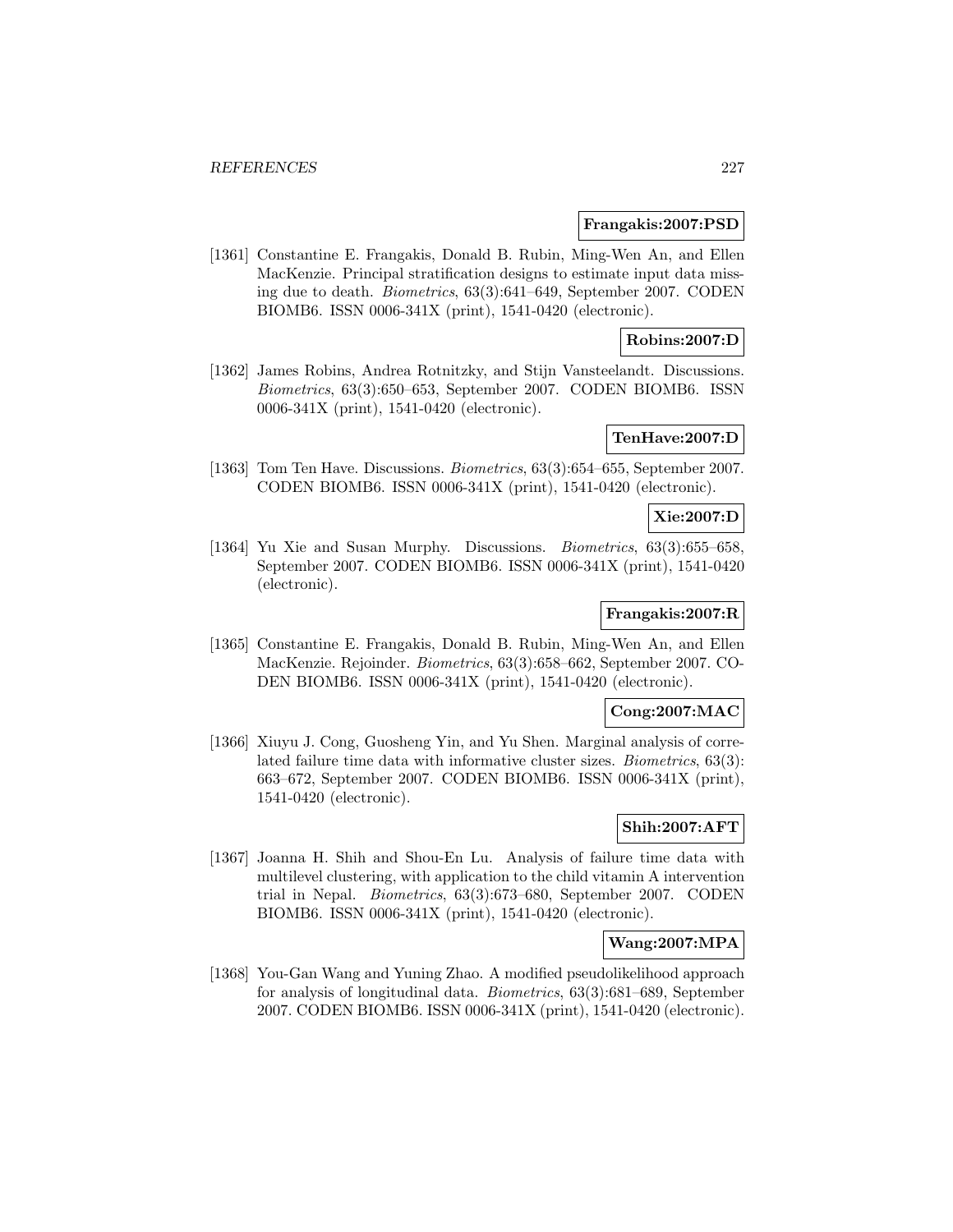#### **Kinney:2007:FRE**

[1369] Satkartar K. Kinney and David B. Dunson. Fixed and random effects selection in linear and logistic models. Biometrics, 63(3):690–698, September 2007. CODEN BIOMB6. ISSN 0006-341X (print), 1541-0420 (electronic).

# **Roy:2007:SSD**

[1370] Anindya Roy, Dulal K. Bhaumik, Subhash Aryal, and Robert D. Gibbons. Sample size determination for hierarchical longitudinal designs with differential attrition rates. Biometrics, 63(3):699–707, September 2007. CODEN BIOMB6. ISSN 0006-341X (print), 1541-0420 (electronic).

# **Huggins:2007:AAS**

[1371] Richard M. Huggins, Peter Hall, Paul S. F. Yip, and Quang M. Bui. Applications of additive semivarying coefficient models: Monthly suicide data from Hong Kong. Biometrics, 63(3):708–713, September 2007. CODEN BIOMB6. ISSN 0006-341X (print), 1541-0420 (electronic).

# **Shi:2007:GPF**

[1372] J. Q. Shi, B. Wang, R. Murray-Smith, and D. M. Titterington. Gaussian process functional regression modeling for batch data. Biometrics, 63(3): 714–723, September 2007. CODEN BIOMB6. ISSN 0006-341X (print), 1541-0420 (electronic).

### **Bigelow:2007:BAR**

[1373] Jamie L. Bigelow and David B. Dunson. Bayesian adaptive regression splines for hierarchical data. Biometrics, 63(3):724–732, September 2007. CODEN BIOMB6. ISSN 0006-341X (print), 1541-0420 (electronic).

### **Liang:2007:HSR**

[1374] Li-Jung Liang and Robert E. Weiss. A hierarchical semiparametric regression model for combining HIV-1 phylogenetic analyses using iterative reweighting algorithms. Biometrics, 63(3):733–741, September 2007. CODEN BIOMB6. ISSN 0006-341X (print), 1541-0420 (electronic).

#### **Healy:2007:CCS**

[1375] Brian Healy, Victor De Gruttola, and Marcello Pagano. Combining crosssectional and prospective data methods to improve transition parameter estimation for characterizing the accumulation of HIV-1 drug resistance mutations. Biometrics, 63(3):742–750, September 2007. CODEN BIOMB6. ISSN 0006-341X (print), 1541-0420 (electronic).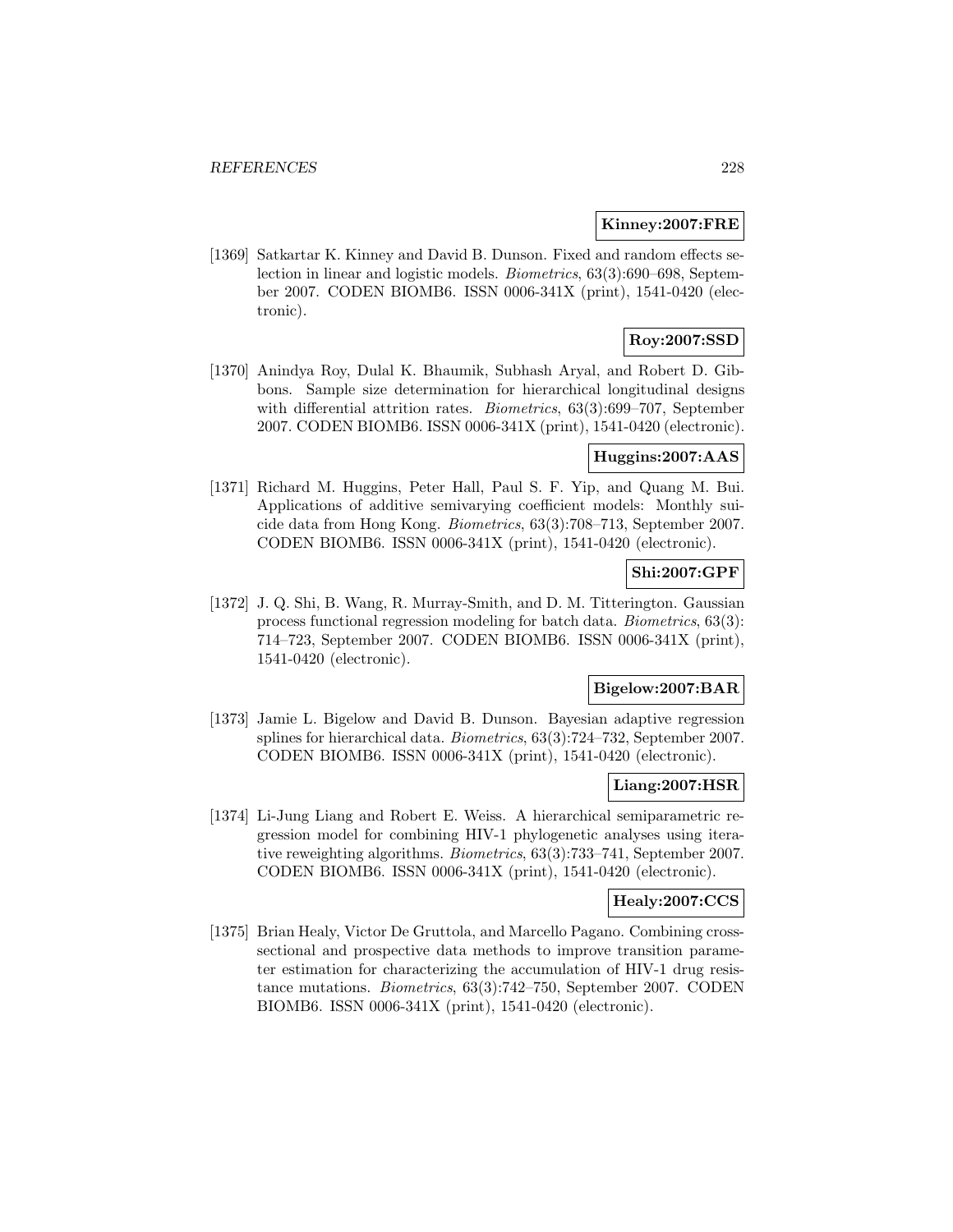# **Ma:2007:CMM**

[1376] Shuangge Ma and Jian Huang. Combining multiple markers for classification using ROC. Biometrics, 63(3):751–757, September 2007. CODEN BIOMB6. ISSN 0006-341X (print), 1541-0420 (electronic).

## **Picard:2007:SCM**

[1377] F. Picard, S. Robin, E. Lebarbier, and J.-J. Daudin. A segmentation/ clustering model for the analysis of array CGH data. Biometrics, 63(3): 758–766, September 2007. CODEN BIOMB6. ISSN 0006-341X (print), 1541-0420 (electronic).

# **Qiu:2007:SSC**

[1378] Jing Qiu and J. T. Gene Hwang. Sharp simultaneous confidence intervals for the means of selected populations with application to microarray data analysis. Biometrics, 63(3):767–776, September 2007. CODEN BIOMB6. ISSN 0006-341X (print), 1541-0420 (electronic). See comment [1744].

# **Wang:2007:MAM**

[1379] Zailong Wang, Shili Lin, Magdalena Popesco, and Andrej Rotter. Modeling and analysis of multi-library, multi-group SAGE data with application to a study of mouse cerebellum. Biometrics, 63(3):777–786, September 2007. CODEN BIOMB6. ISSN 0006-341X (print), 1541-0420 (electronic).

# **Zheng:2007:CCD**

[1380] Ming Zheng, Leah O. Barrera, Bing Ren, and Ying Nian Wu. ChIP-chip: Data, model, and analysis. Biometrics, 63(3):787–796, September 2007. CODEN BIOMB6. ISSN 0006-341X (print), 1541-0420 (electronic).

### **Gupta:2007:GHM**

[1381] Mayetri Gupta. Generalized hierarchical Markov models for the discovery of length-constrained sequence features from genome tiling arrays. Biometrics, 63(3):797–805, September 2007. CODEN BIOMB6. ISSN 0006-341X (print), 1541-0420 (electronic).

#### **vandeWiel:2007:EFD**

[1382] Mark A. van de Wiel and Kyung In Kim. Estimating the false discovery rate using nonparametric deconvolution. Biometrics, 63(3):806–815, September 2007. CODEN BIOMB6. ISSN 0006-341X (print), 1541-0420 (electronic).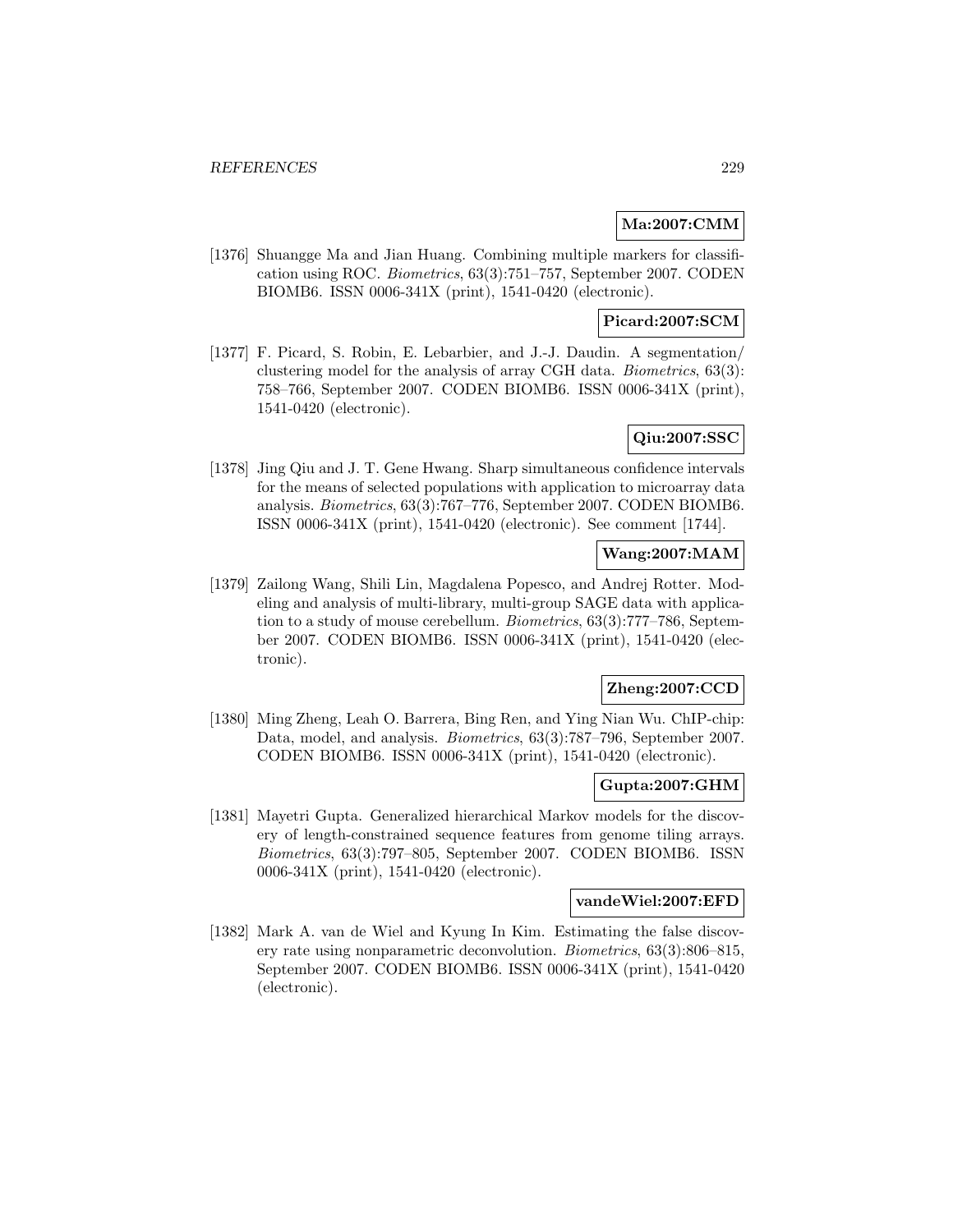#### **Khanin:2007:SRT**

[1383] R. Khanin, V. Vinciotti, V. Mersinias, C. P. Smith, and E. Wit. Statistical reconstruction of transcription factor activity using Michaelis–Menten kinetics. Biometrics, 63(3):816–823, September 2007. CODEN BIOMB6. ISSN 0006-341X (print), 1541-0420 (electronic).

# **Kim:2007:BMP**

[1384] Inyoung Kim, Yin Liu, and Hongyu Zhao. Bayesian methods for predicting interacting protein pairs using domain information. *Biometrics*, 63(3):824–833, September 2007. CODEN BIOMB6. ISSN 0006-341X (print), 1541-0420 (electronic).

#### **Mukherjee:2007:SBA**

[1385] Bhramar Mukherjee, Li Zhang, Malay Ghosh, and Samiran Sinha. Semiparametric Bayesian analysis of case-control data under conditional geneenvironment independence. Biometrics, 63(3):834–844, September 2007. CODEN BIOMB6. ISSN 0006-341X (print), 1541-0420 (electronic).

# **Chen:2007:SCI**

[1386] Yuguo Chen, Ian H. Dinwoodie, and Brenda MacGibbon. Sampling for conditional inference on case-control data. Biometrics, 63(3):845–855, September 2007. CODEN BIOMB6. ISSN 0006-341X (print), 1541-0420 (electronic).

### **Fan:2007:DPC**

[1387] Shenghua K. Fan and You-Gan Wang. Designs for Phase I clinical trials with multiple courses of subjects at different doses. *Biometrics*, 63(3): 856–864, September 2007. CODEN BIOMB6. ISSN 0006-341X (print), 1541-0420 (electronic).

### **Zhang:2007:SMR**

[1388] Yanqiong Zhang, William F. Rosenberger, and Robert T. Smythe. Sequential monitoring of randomization tests: Stratified randomization. Biometrics, 63(3):865–872, September 2007. CODEN BIOMB6. ISSN 0006-341X (print), 1541-0420 (electronic).

### **Wu:2007:BIL**

[1389] Dongfeng Wu, Gary L. Rosner, and Lyle D. Broemeling. Bayesian inference for the lead time in periodic cancer screening. Biometrics, 63(3): 873–880, September 2007. CODEN BIOMB6. ISSN 0006-341X (print), 1541-0420 (electronic).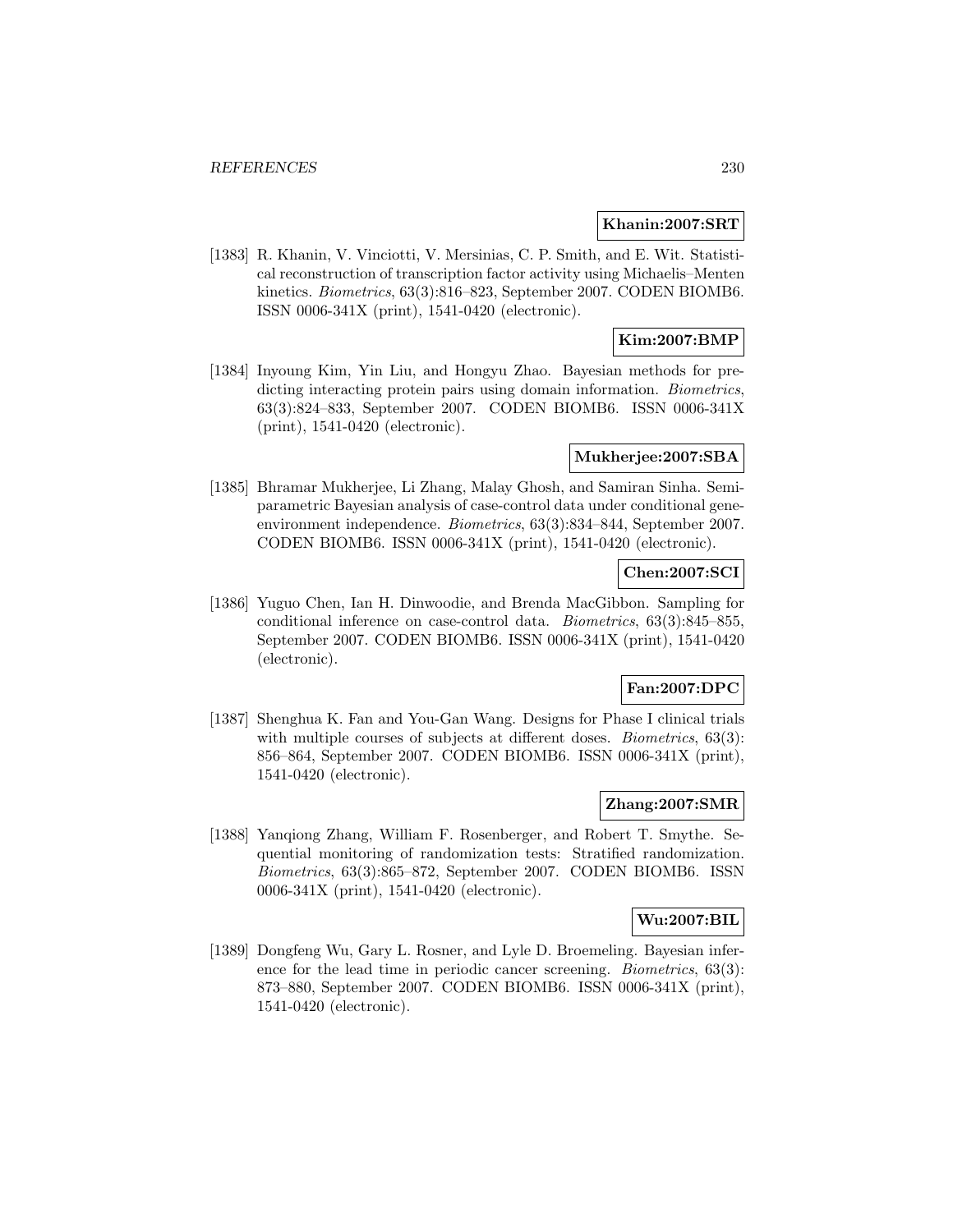#### **Nathoo:2007:MMS**

[1390] F. Nathoo and C. B. Dean. A mixed mover-stayer model for spatiotemporal two-state processes. Biometrics, 63(3):881–891, September 2007. CODEN BIOMB6. ISSN 0006-341X (print), 1541-0420 (electronic).

# **Oman:2007:ASD**

[1391] Samuel D. Oman, Victoria Landsman, Yohay Carmel, and Ronen Kadmon. Analyzing spatially distributed binary data using independentblock estimating equations. Biometrics, 63(3):892–900, September 2007. CODEN BIOMB6. ISSN 0006-341X (print), 1541-0420 (electronic).

### **Sun:2007:MBM**

[1392] Zhuoxin Sun, Ori Rosen, and Allan R. Sampson. Multivariate Bernoulli mixture models with application to postmortem tissue studies in schizophrenia. Biometrics, 63(3):901–909, September 2007. CODEN BIOMB6. ISSN 0006-341X (print), 1541-0420 (electronic).

### **Sutherland:2007:MPE**

[1393] Jason M. Sutherland, Carl James Schwarz, and Louis-Paul Rivest. Multilist population estimation with incomplete and partial stratification. Biometrics, 63(3):910–916, September 2007. CODEN BIOMB6. ISSN 0006-341X (print), 1541-0420 (electronic).

# **Xu:2007:EPS**

[1394] Ying Xu, Liping Liu, Na You, Hungyu Pan, and Paul Yip. Estimating population size for a continuous time frailty model with covariates in a capture–recapture study. Biometrics, 63(3):917–921, September 2007. CODEN BIOMB6. ISSN 0006-341X (print), 1541-0420 (electronic).

#### **Storvik:2007:DDS**

[1395] Geir Storvik and Thore Egeland. The DNA database search controversy revisited: Bridging the Bayesian-frequentist gap. Biometrics, 63(3):922– 925, September 2007. CODEN BIOMB6. ISSN 0006-341X (print), 1541- 0420 (electronic).

# **TenHave:2007:CMA**

[1396] Thomas R. Ten Have, Marshall M. Joffe, Kevin G. Lynch, Gregory K. Brown, Stephen A. Maisto, and Aaron T. Beck. Causal mediation analyses with rank preserving models. Biometrics, 63(3):926–934, September 2007. CODEN BIOMB6. ISSN 0006-341X (print), 1541-0420 (electronic).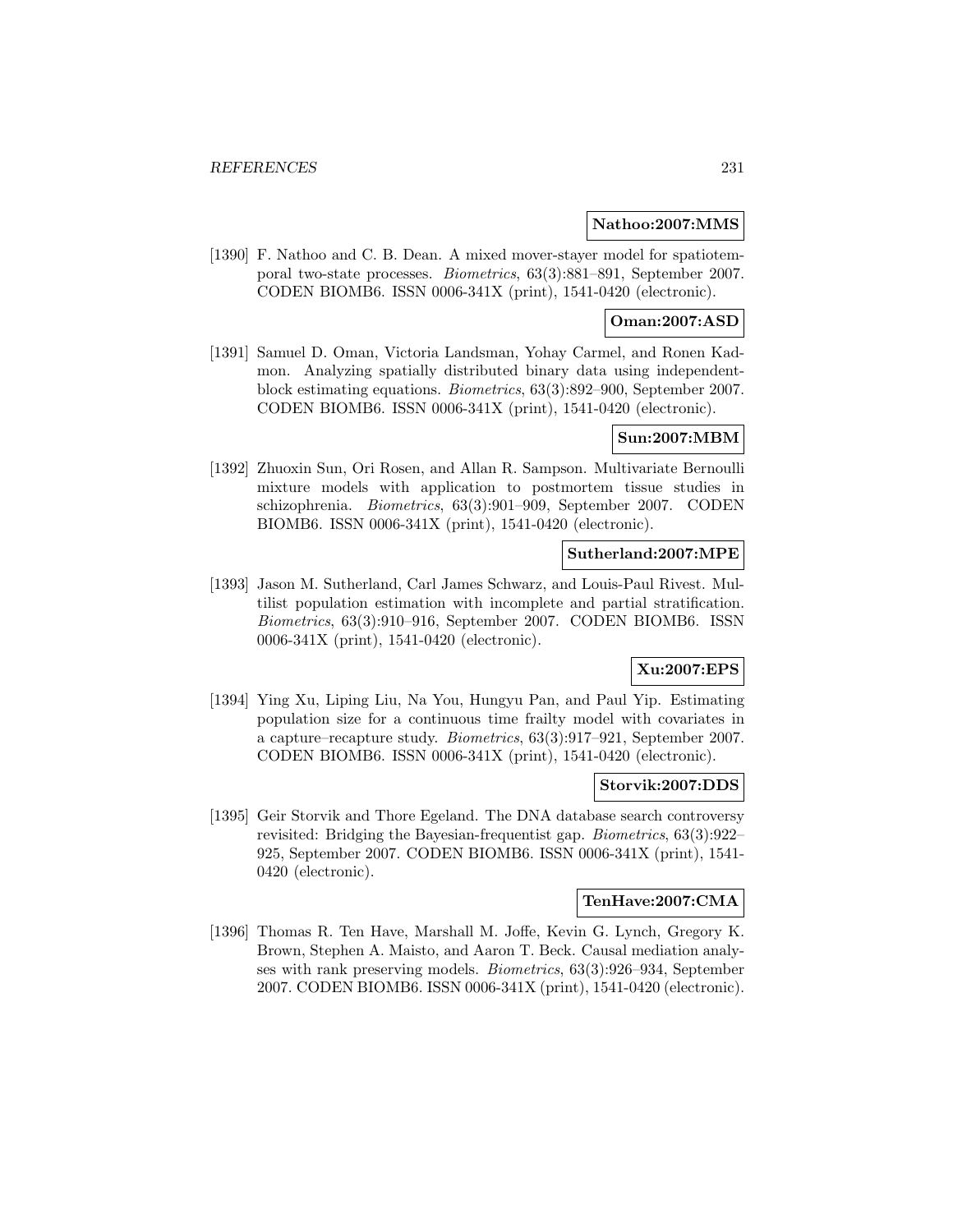# **Lu:2007:CTB**

[1397] Bing Lu, John S. Preisser, Bahjat F. Qaqish, Chirayath Suchindran, Shrikant I. Bangdiwala, and Mark Wolfson. A comparison of two biascorrected covariance estimators for generalized estimating equations. Biometrics, 63(3):935–941, September 2007. CODEN BIOMB6. ISSN 0006-341X (print), 1541-0420 (electronic).

## **Fitzmaurice:2007:NPT**

[1398] Garrett M. Fitzmaurice, Stuart R. Lipsitz, and Joseph G. Ibrahim. A note on permutation tests for variance components in multilevel generalized linear mixed models. Biometrics, 63(3):942–946, September 2007. CODEN BIOMB6. ISSN 0006-341X (print), 1541-0420 (electronic).

## **Albert:2007:IAE**

[1399] Paul S. Albert. Imputation approaches for estimating diagnostic accuracy for multiple tests from partially verified designs. Biometrics, 63(3):947– 957, September 2007. CODEN BIOMB6. ISSN 0006-341X (print), 1541- 0420 (electronic).

# **Qu:2007:QES**

[1400] Yongming Qu and Michael Case. Quantifying the effect of the surrogate marker by information gain. Biometrics, 63(3):958–960, September 2007. CODEN BIOMB6. ISSN 0006-341X (print), 1541-0420 (electronic).

#### **Alonso:2007:ARF**

[1401] A. Alonso, G. Molenberghs, T. Burzykowski, D. Renard, H. Geys, Z. Shkedy, F. Tibaldi, J. Cortinas Abrahantes, and M. Buyse. The authors replied as follows. Biometrics, 63(3):960–962, September 2007. CODEN BIOMB6. ISSN 0006-341X (print), 1541-0420 (electronic).

### **Begg:2007:LEB**

[1402] Colin B. Begg. Letter to the Editor of Biometrics. Biometrics, 63(3): 964–965, September 2007. CODEN BIOMB6. ISSN 0006-341X (print), 1541-0420 (electronic).

# **Chatterjee:2007:ARF**

[1403] Nilanjan Chatterjee, Zeynep Kalayliouglu, Joanna H. Shih, and Mitchell Gail. The authors replied as follows. *Biometrics*, 63(3):965–966, September 2007. CODEN BIOMB6. ISSN 0006-341X (print), 1541-0420 (electronic).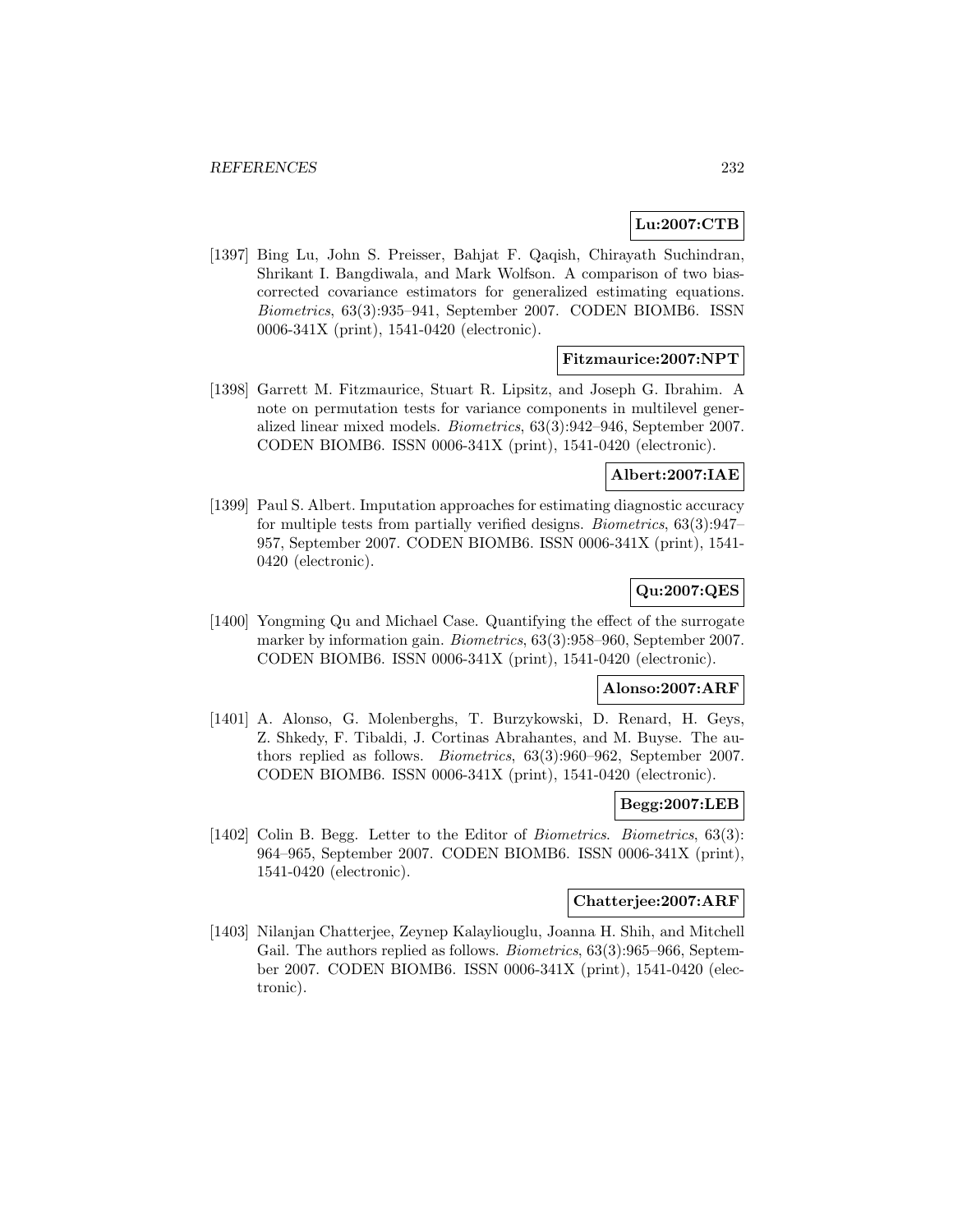#### **Janssen:2007:BRL**

[1404] Arnold Janssen. Book review: Laws of Small Numbers: Extremes and Rare Events, 2nd revised and extended edition edited by M. Falk, J. Huesler, and R.-D. Reiss. Biometrics, 63(3):967–968, September 2007. CODEN BIOMB6. ISSN 0006-341X (print), 1541-0420 (electronic).

## **Bailey:2007:BRS**

[1405] T. C. Bailey. Book review: Statistical Methods in Spatial Epidemiology, 2nd edition by A. B. Lawson. Biometrics, 63(3):968–969, September 2007. CODEN BIOMB6. ISSN 0006-341X (print), 1541-0420 (electronic).

## **Hu:2007:BRS**

[1406] X. Joan Hu. Book review: Statistical Monitoring of Clinical Trials: a Unified Approach, by M. A. Proschan, K. K. G. Lan, and J. T. Wittes. Biometrics, 63(3):969, September 2007. CODEN BIOMB6. ISSN 0006- 341X (print), 1541-0420 (electronic).

# **Chow:2007:BRB**

[1407] Shein-Chung Chow. Book review: Bioequivalence Studies in Drug Development, Methods and Applications, by D. Hauschke, V. Steinijans, and I. Pigeot. Biometrics, 63(3):969–970, September 2007. CODEN BIOMB6. ISSN 0006-341X (print), 1541-0420 (electronic).

# **Biswas:2007:BRT**

[1408] Atanu Biswas. Book review: The Theory of Response-Adaptive Randomization in Clinical Trials, by F. Hu and W. F. Rosenberger. Biometrics, 63(3):970–971, September 2007. CODEN BIOMB6. ISSN 0006-341X (print), 1541-0420 (electronic).

#### **Bohning:2007:BRF**

[1409] Dankmar Böhning. Book review: Finite Mixture and Markov Switching Models, by S. Frühwirth-Schnatter. Biometrics, 63(3):971–972, September 2007. CODEN BIOMB6. ISSN 0006-341X (print), 1541-0420 (electronic).

# **Flora:2007:BRI**

[1410] David B. Flora. Book review: An Introduction to Latent Variable Growth Curve Modeling: Concepts, Issues, and Applications, 2nd edition by T. E. Duncan, S. C. Duncan, and L. A. Strycker. Biometrics, 63(3):972–973, September 2007. CODEN BIOMB6. ISSN 0006-341X (print), 1541-0420 (electronic).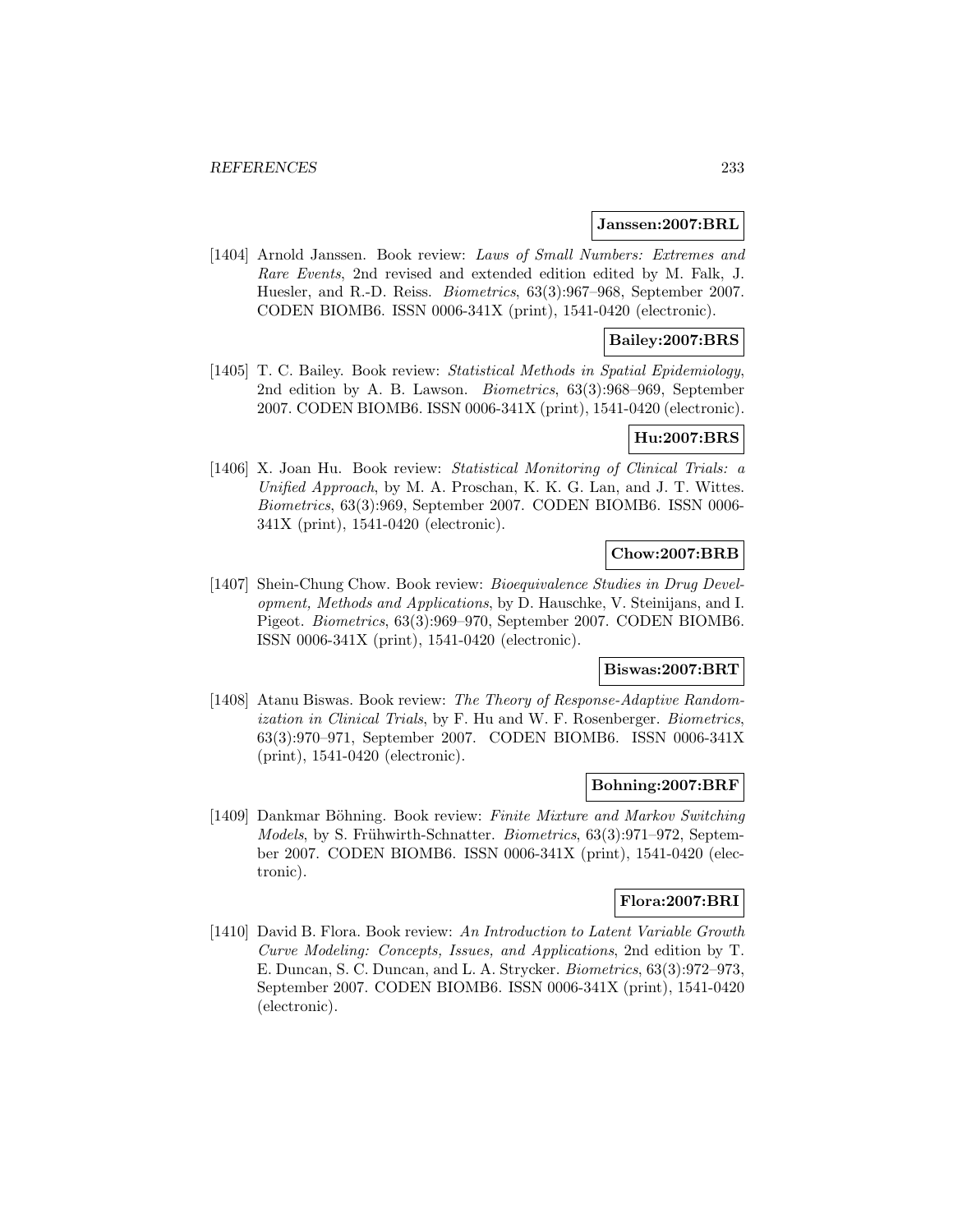### **McLeod:2007:BRM**

[1411] Robert G. McLeod. Book review: Modern Experimental Design, by T. P. Ryan. Biometrics, 63(3):973–974, September 2007. CODEN BIOMB6. ISSN 0006-341X (print), 1541-0420 (electronic).

### **Gomez:2007:BRS**

[1412] Guadalupe Gómez. Book review: The Statistical Analysis of Interval-Censored Failure Time Data, by J. Sun. Biometrics, 63(3):974, September 2007. CODEN BIOMB6. ISSN 0006-341X (print), 1541-0420 (electronic).

# **Schwarz:2007:BRD**

[1413] Carl James Schwarz. Book review: Data Analysis and Graphics using R, 2nd edition, by J. Maindonald and J. Braun. Biometrics, 63(3):974–975, September 2007. CODEN BIOMB6. ISSN 0006-341X (print), 1541-0420 (electronic).

# **Joseph:2007:BRB**

[1414] Lawrence Joseph. Book review: Bayesian Core: a Practical Approach to Computational Bayesian Statistics, by J. M. Marin and C. P. Robert. Biometrics, 63(3):975–976, September 2007. CODEN BIOMB6. ISSN 0006-341X (print), 1541-0420 (electronic).

#### **Anonymous:2007:BRBb**

[1415] Anonymous. Book review: Bayesian Statistical Modelling 2nd edition by P. Congdon. Biometrics, 63(3):976–977, September 2007. CODEN BIOMB6. ISSN 0006-341X (print), 1541-0420 (electronic).

#### **Anonymous:2007:BRSc**

[1416] Anonymous. Book review: Structural Equation Modeling and Natural Systems, by J. B. Grace. Biometrics, 63(3):977, September 2007. CO-DEN BIOMB6. ISSN 0006-341X (print), 1541-0420 (electronic).

#### **Anonymous:2007:BRPb**

[1417] Anonymous. Book reviews: *Principles of Statistical Inference*, by D. R. Cox. Modes of Parametric Statistical Inference by S. Geisser. Biometrics, 63(3):977–978, September 2007. CODEN BIOMB6. ISSN 0006-341X (print), 1541-0420 (electronic).

# **Anonymous:2007:DP**

[1418] Anonymous. Discussion paper. Biometrics, 63(3):979, September 2007. CODEN BIOMB6. ISSN 0006-341X (print), 1541-0420 (electronic).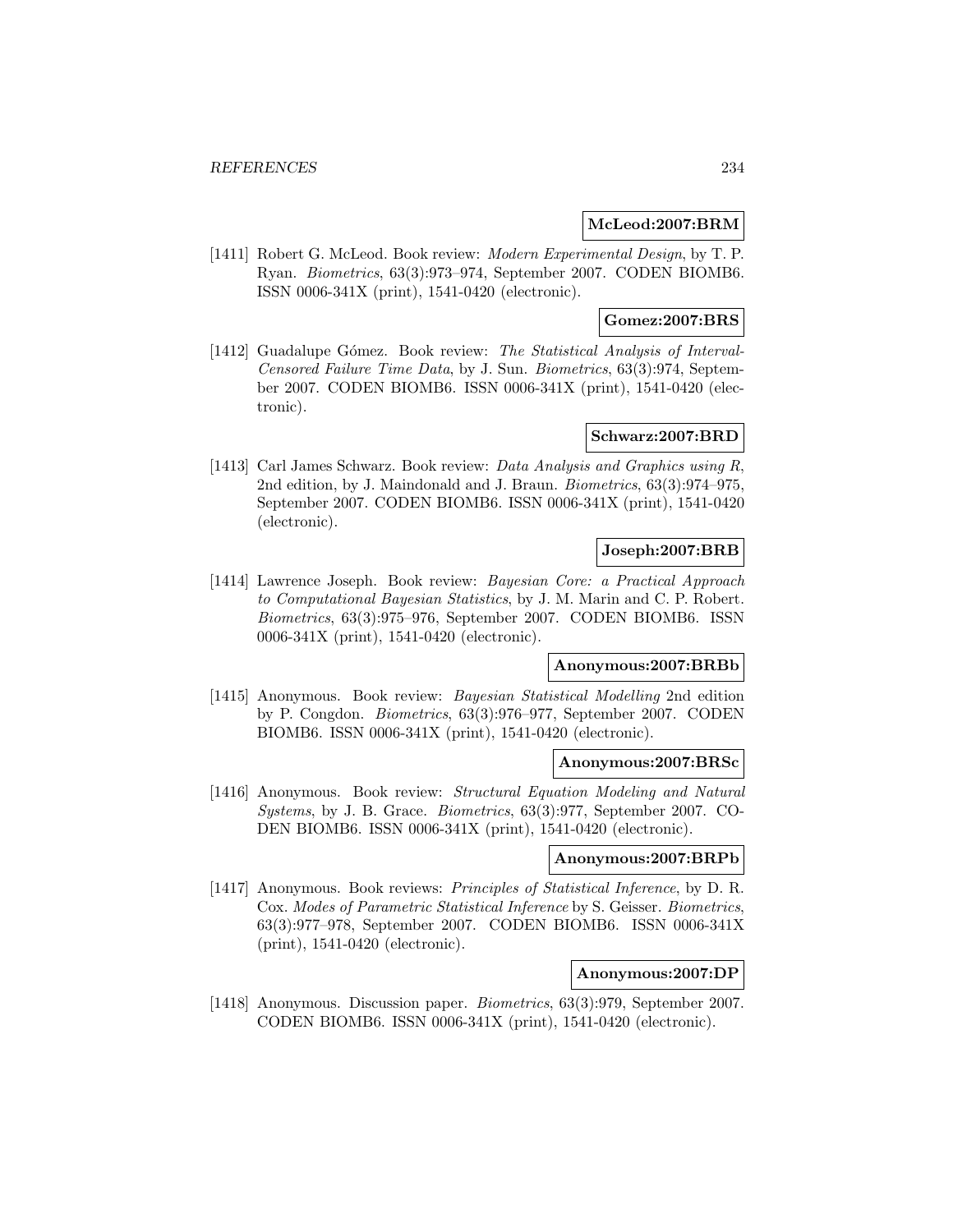#### **Anonymous:2007:RAc**

[1419] Anonymous. Regular articles. Biometrics, 63(3):979–986, September 2007. CODEN BIOMB6. ISSN 0006-341X (print), 1541-0420 (electronic).

#### **Anonymous:2007:CFc**

[1420] Anonymous. Consultant's forum. Biometrics, 63(3):986–987, September 2007. CODEN BIOMB6. ISSN 0006-341X (print), 1541-0420 (electronic).

#### **Anonymous:2007:RRb**

[1421] Anonymous. Reader reaction. Biometrics, 63(3):987, September 2007. CODEN BIOMB6. ISSN 0006-341X (print), 1541-0420 (electronic).

# **Buckland:2007:LTM**

[1422] S. T. Buckland, D. L. Borchers, A. Johnston, P. A. Henrys, and T. A. Marques. Line transect methods for plant surveys. *Biometrics*, 63(4): 989–998, December 2007. CODEN BIOMB6. ISSN 0006-341X (print), 1541-0420 (electronic).

# **Rivest:2007:AEC**

[1423] Louis-Paul Rivest and Sophie Baillargeon. Applications and extensions of Chao's moment estimator for the size of a closed population. Biometrics, 63(4):999–1006, December 2007. CODEN BIOMB6. ISSN 0006-341X (print), 1541-0420 (electronic).

## **Mazzetta:2007:STP**

[1424] Chiara Mazzetta, Steve Brooks, and Stephen N. Freeman. On smoothing trends in population index modeling. Biometrics, 63(4):1007–1014, December 2007. CODEN BIOMB6. ISSN 0006-341X (print), 1541-0420 (electronic).

#### **Dupuis:2007:BAM**

[1425] Jerome A. Dupuis and Carl James Schwarz. A Bayesian approach to the multistate Jolly–Seber capture–recapture model. Biometrics, 63(4): 1015–1022, December 2007. CODEN BIOMB6. ISSN 0006-341X (print), 1541-0420 (electronic).

#### **Cole:2007:AEG**

[1426] D. J. Cole, M. S. Ridout, B. J. T. Morgan, L. J. Byrne, and M. F. Tuite. Approximations for expected generation number. Biometrics, 63(4):1023–1030, December 2007. CODEN BIOMB6. ISSN 0006-341X (print), 1541-0420 (electronic).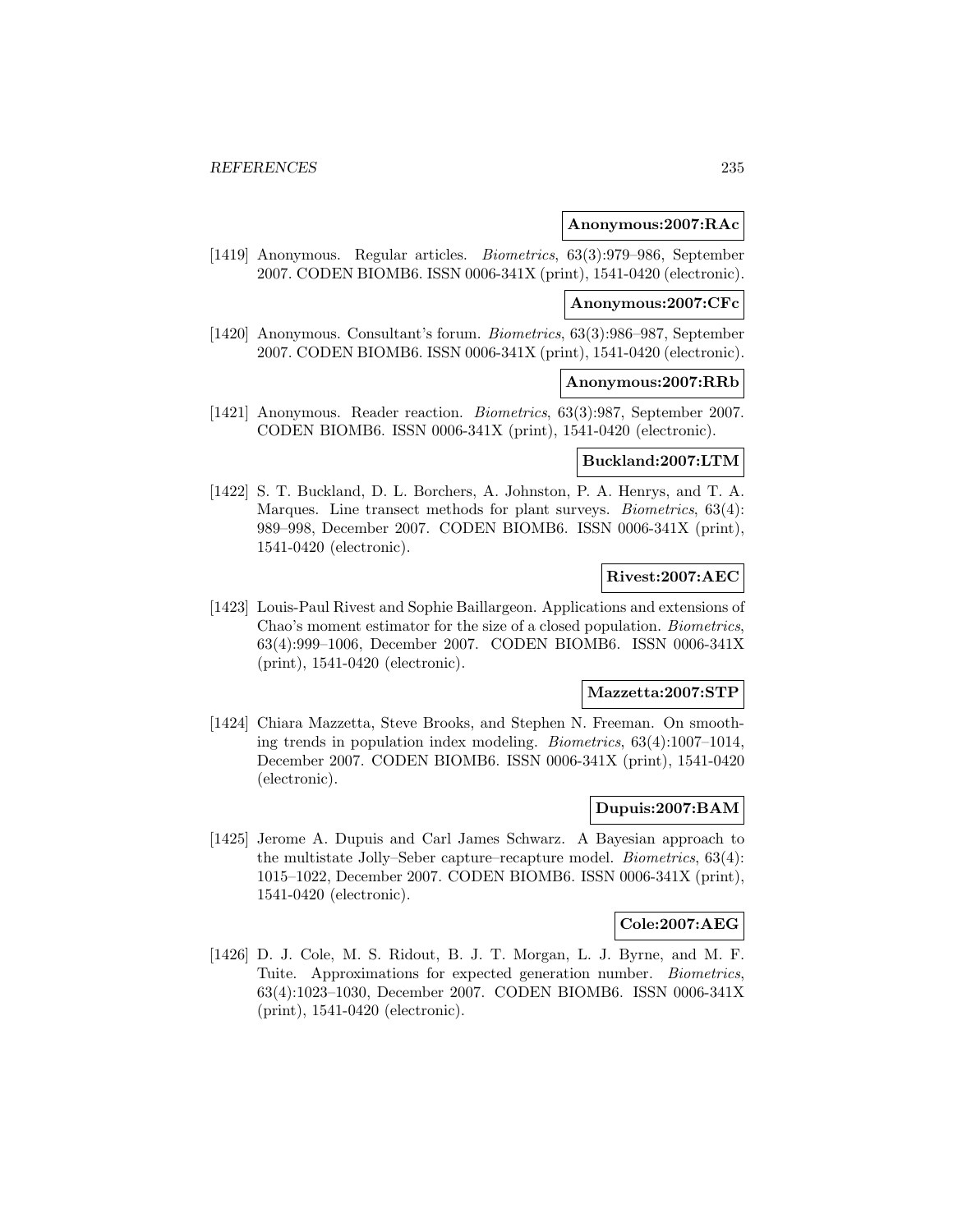# **Yan:2007:DNC**

[1427] Mingjin Yan and Keying Ye. Determining the number of clusters using the weighted gap statistic. Biometrics, 63(4):1031–1037, December 2007. CODEN BIOMB6. ISSN 0006-341X (print), 1541-0420 (electronic).

# **Litiere:2007:TTI**

[1428] Saskia Litière, Ariel Alonso, and Geert Molenberghs. Type I and Type II error under random-effects misspecification in generalized linear mixed models. Biometrics, 63(4):1038–1044, December 2007. CODEN BIOMB6. ISSN 0006-341X (print), 1541-0420 (electronic).

# **Copt:2007:RAT**

[1429] Samuel Copt and Stephane Heritier. Robust alternatives to the F-test in mixed linear models based on MM-estimates. Biometrics, 63(4):1045– 1052, December 2007. CODEN BIOMB6. ISSN 0006-341X (print), 1541- 0420 (electronic).

# **Sun:2007:RAP**

[1430] Jianguo Sun, Xingwei Tong, and Xin He. Regression analysis of panel count data with dependent observation times. Biometrics, 63(4):1053– 1059, December 2007. CODEN BIOMB6. ISSN 0006-341X (print), 1541- 0420 (electronic).

# **Lee:2007:CMM**

[1431] Keunbaik Lee and Michael J. Daniels. A class of Markov models for longitudinal ordinal data. Biometrics, 63(4):1060–1067, December 2007. CODEN BIOMB6. ISSN 0006-341X (print), 1541-0420 (electronic).

### **Li:2007:JMP**

[1432] Erning Li, Naisyin Wang, and Nae-Yuh Wang. Joint models for a primary endpoint and multiple longitudinal covariate processes. Biometrics, 63 (4):1068–1078, December 2007. CODEN BIOMB6. ISSN 0006-341X (print), 1541-0420 (electronic).

# **Liu:2007:SRM**

[1433] Dawei Liu, Xihong Lin, and Debashis Ghosh. Semiparametric regression of multidimensional genetic pathway data: Least-squares kernel machines and linear mixed models. Biometrics, 63(4):1079–1088, December 2007. CODEN BIOMB6. ISSN 0006-341X (print), 1541-0420 (electronic).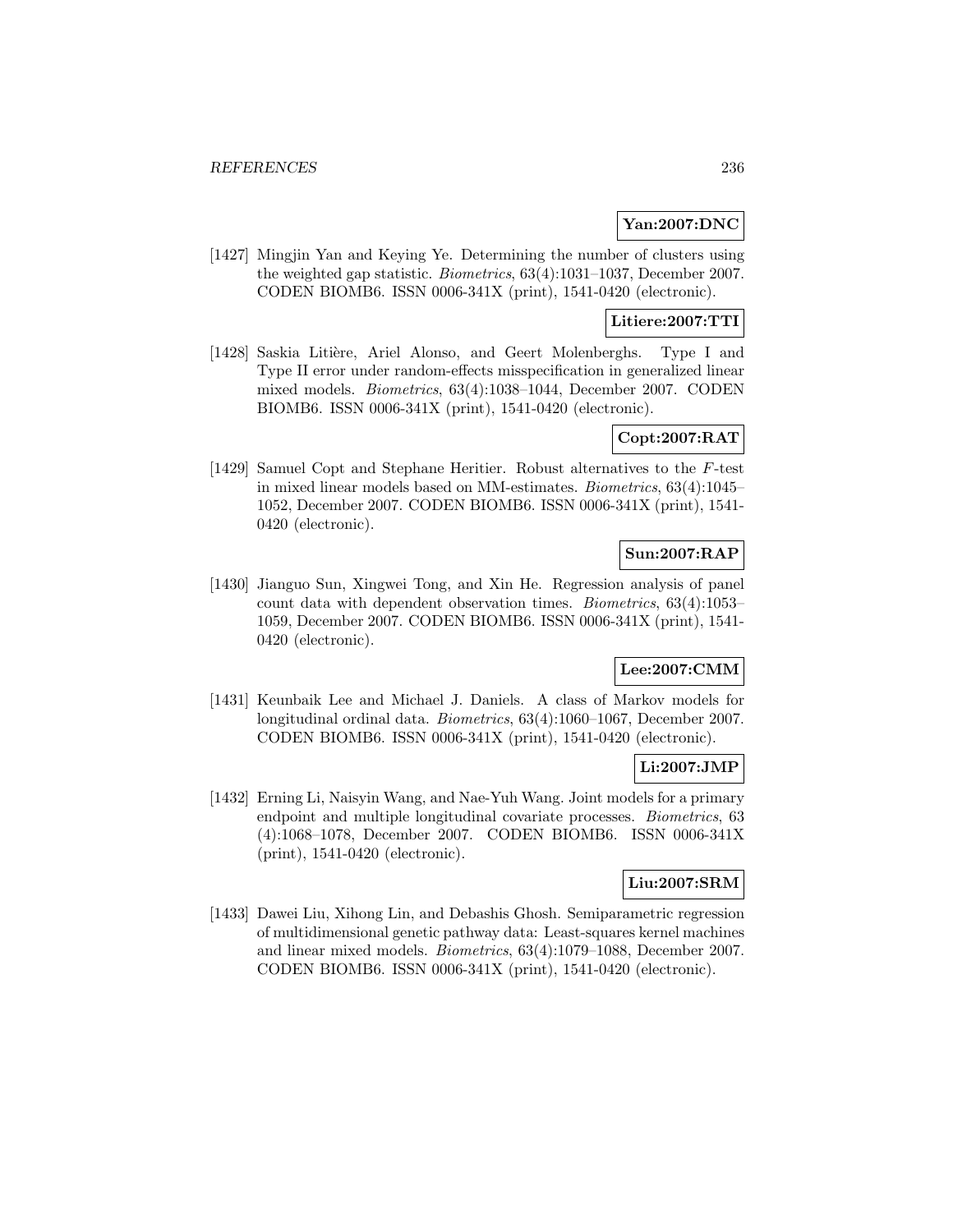#### **Owzar:2007:CAD**

[1434] Kouros Owzar, Sin-Ho Jung, and Pranab Kumar Sen. A copula approach for detecting prognostic genes associated with survival outcome in microarray studies. Biometrics, 63(4):1089–1098, December 2007. CODEN BIOMB6. ISSN 0006-341X (print), 1541-0420 (electronic).

# **Chen:2007:CLM**

[1435] Jinbo Chen and Carmen Rodriguez. Conditional likelihood methods for haplotype-based association analysis using matched case-control data. Biometrics, 63(4):1099–1107, December 2007. CODEN BIOMB6. ISSN 0006-341X (print), 1541-0420 (electronic).

### **Gelfond:2007:PME**

[1436] Jonathan A. L. Gelfond, Joseph G. Ibrahim, and Fei Zou. Proximity model for expression quantitative trait loci (eQTL) detection. Biometrics, 63(4):1108–1116, December 2007. CODEN BIOMB6. ISSN 0006- 341X (print), 1541-0420 (electronic).

## **Bochkina:2007:TPP**

[1437] N. Bochkina and S. Richardson. Tail posterior probability for inference in pairwise and multiclass gene expression data. Biometrics, 63(4):1117– 1125, December 2007. CODEN BIOMB6. ISSN 0006-341X (print), 1541- 0420 (electronic).

### **Tang:2007:NBE**

[1438] Yongqiang Tang, Subhashis Ghosal, and Anindya Roy. Nonparametric Bayesian estimation of positive false discovery rates. Biometrics, 63(4): 1126–1134, December 2007. CODEN BIOMB6. ISSN 0006-341X (print), 1541-0420 (electronic).

### **Ninomiya:2007:CTM**

[1439] Yoshiyuki Ninomiya and Hironori Fujisawa. A conservative test for multiple comparison based on highly correlated test statistics. Biometrics, 63(4):1135–1142, December 2007. CODEN BIOMB6. ISSN 0006-341X (print), 1541-0420 (electronic).

# **Strassburger:2007:OMC**

[1440] K. Strassburger, F. Bretz, and H. Finner. Ordered multiple comparisons with the best and their applications to dose-response studies. *Biometrics*, 63(4):1143–1151, December 2007. CODEN BIOMB6. ISSN 0006-341X (print), 1541-0420 (electronic).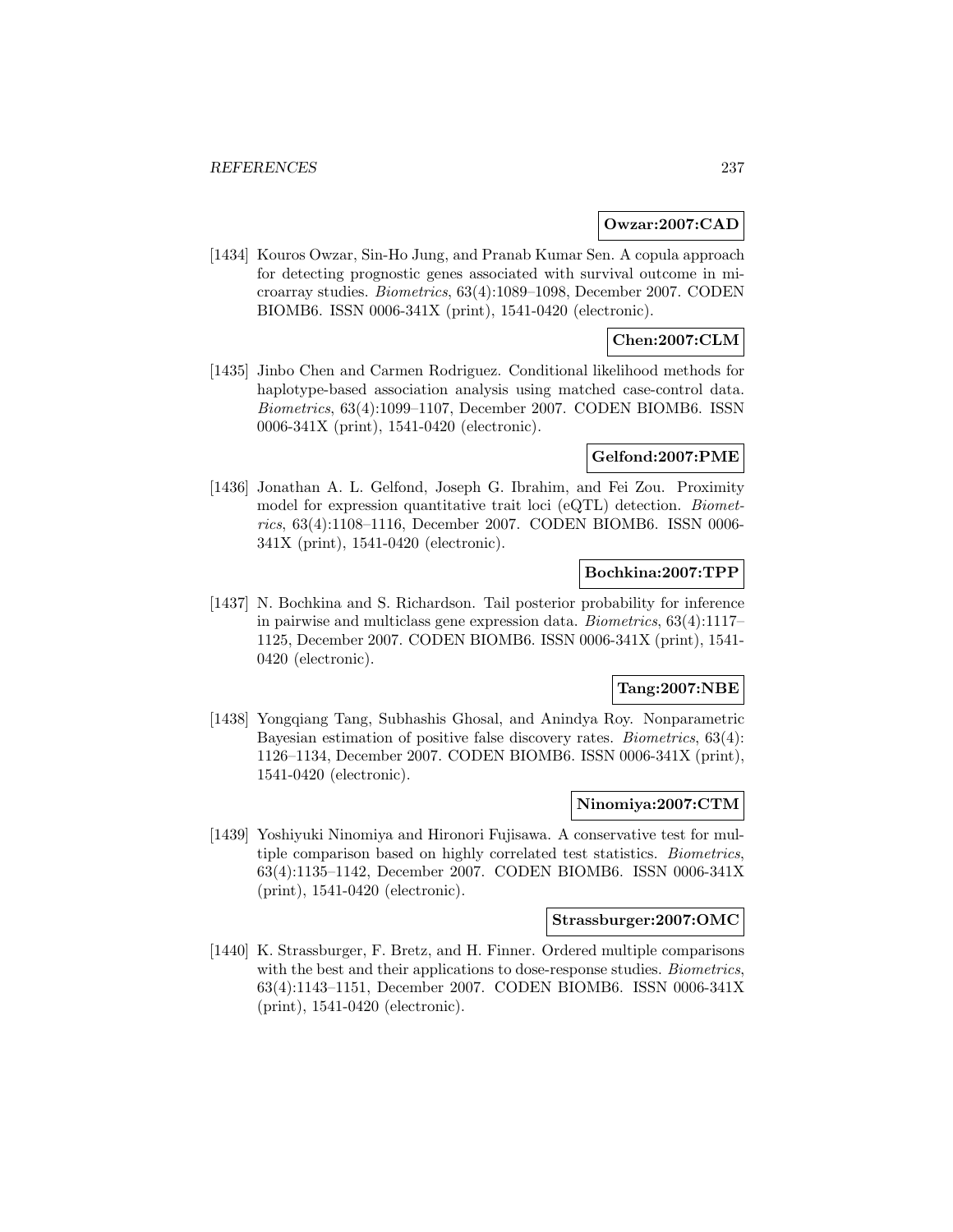## **Kim:2007:CGT**

[1441] Hae-Young Kim, Michael G. Hudgens, Jonathan M. Dreyfuss, Daniel J. Westreich, and Christopher D. Pilcher. Comparison of group testing algorithms for case identification in the presence of test error. Biometrics, 63(4):1152–1163, December 2007. CODEN BIOMB6. ISSN 0006-341X (print), 1541-0420 (electronic).

### **Rosenbaum:2007:CIU**

[1442] Paul R. Rosenbaum. Confidence intervals for uncommon but dramatic responses to treatment. Biometrics, 63(4):1164–1171, December 2007. CODEN BIOMB6. ISSN 0006-341X (print), 1541-0420 (electronic).

## **Yuan:2007:PSM**

[1443] Ying Yuan and Roderick J. A. Little. Parametric and semiparametric model-based estimates of the finite population mean for two-stage cluster samples with item nonresponse. Biometrics, 63(4):1172–1180, December 2007. CODEN BIOMB6. ISSN 0006-341X (print), 1541-0420 (electronic).

# **Huang:2007:EPC**

[1444] Ying Huang, Margaret Sullivan Pepe, and Ziding Feng. Evaluating the predictiveness of a continuous marker. Biometrics, 63(4):1181–1188, December 2007. CODEN BIOMB6. ISSN 0006-341X (print), 1541-0420 (electronic).

### **Gupte:2007:MMI**

[1445] N. Gupte, R. Brookmeyer, R. Bollinger, and G. Gray. Modeling maternal-infant HIV transmission in the presence of breastfeeding with an imperfect test. Biometrics, 63(4):1189–1197, December 2007. CO-DEN BIOMB6. ISSN 0006-341X (print), 1541-0420 (electronic).

#### **Guedj:2007:MLE**

[1446] J. Guedj, R. Thiébaut, and D. Commenges. Maximum likelihood estimation in dynamical models of HIV. Biometrics, 63(4):1198–1206, December 2007. CODEN BIOMB6. ISSN 0006-341X (print), 1541-0420 (electronic).

#### **Johnson:2007:APH**

[1447] Timothy D. Johnson. Analysis of pulsatile hormone concentration profiles with nonconstant basal concentration: a Bayesian approach. Biometrics, 63(4):1207–1217, December 2007. CODEN BIOMB6. ISSN 0006-341X (print), 1541-0420 (electronic).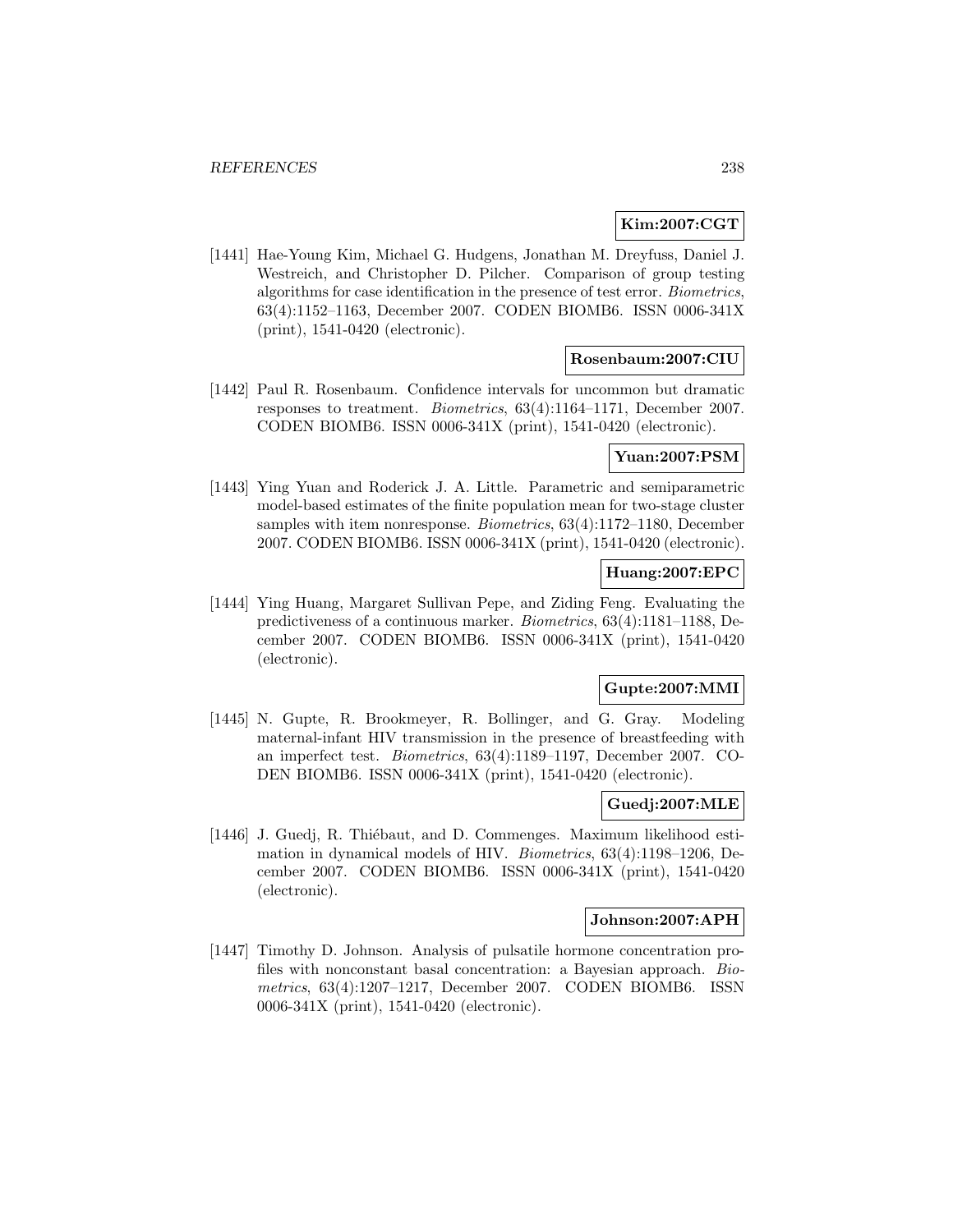## **Wang:2007:AAV**

[1448] Lan Wang and Xiao-Hua Zhou. Assessing the adequacy of variance function in heteroscedastic regression models. Biometrics, 63(4):1218–1225, December 2007. CODEN BIOMB6. ISSN 0006-341X (print), 1541-0420 (electronic).

# **Li:2007:SUM**

[1449] Yehua Li, Annamaria Guolo, F. Owen Hoffman, and Raymond J. Carroll. Shared uncertainty in measurement error problems, with application to Nevada test site fallout data. Biometrics, 63(4):1226–1236, December 2007. CODEN BIOMB6. ISSN 0006-341X (print), 1541-0420 (electronic).

### **Dahlberg:2007:PHC**

[1450] Suzanne E. Dahlberg and Molin Wang. A proportional hazards cure model for the analysis of time to event with frequently unidentifiable causes. Biometrics, 63(4):1237–1244, December 2007. CODEN BIOMB6. ISSN 0006-341X (print), 1541-0420 (electronic).

# **Dai:2007:ESS**

[1451] Jianliang Dai, Li Li, Sangkyu Kim, Beth Kimball, S. Michal Jazwinski, Jonathan Arnold, and for the Georgia Centenarian Study. Exact sample size needed to detect dependence in  $2 \times 2 \times 2$  tables. *Biometrics*, 63(4): 1245–1252, December 2007. CODEN BIOMB6. ISSN 0006-341X (print), 1541-0420 (electronic).

### **Lee:2007:TVC**

[1452] Duncan Lee and Gavin Shaddick. Time-varying coefficient models for the analysis of air pollution and health outcome data. Biometrics, 63(4): 1253–1261, December 2007. CODEN BIOMB6. ISSN 0006-341X (print), 1541-0420 (electronic).

# **Shin:2007:JIV**

[1453] Yongyun Shin and Stephen W. Raudenbush. Just-identified versus overidentified two-level hierarchical linear models with missing data. Biometrics, 63(4):1262–1268, December 2007. CODEN BIOMB6. ISSN 0006- 341X (print), 1541-0420 (electronic).

#### **Houseman:2007:PIR**

[1454] E. Andrés Houseman, Carmen Marsit, Margaret Karagas, and Louise M. Ryan. Penalized item response theory models: Application to epigenetic alterations in bladder cancer. Biometrics, 63(4):1269–1277, December 2007. CODEN BIOMB6. ISSN 0006-341X (print), 1541-0420 (electronic).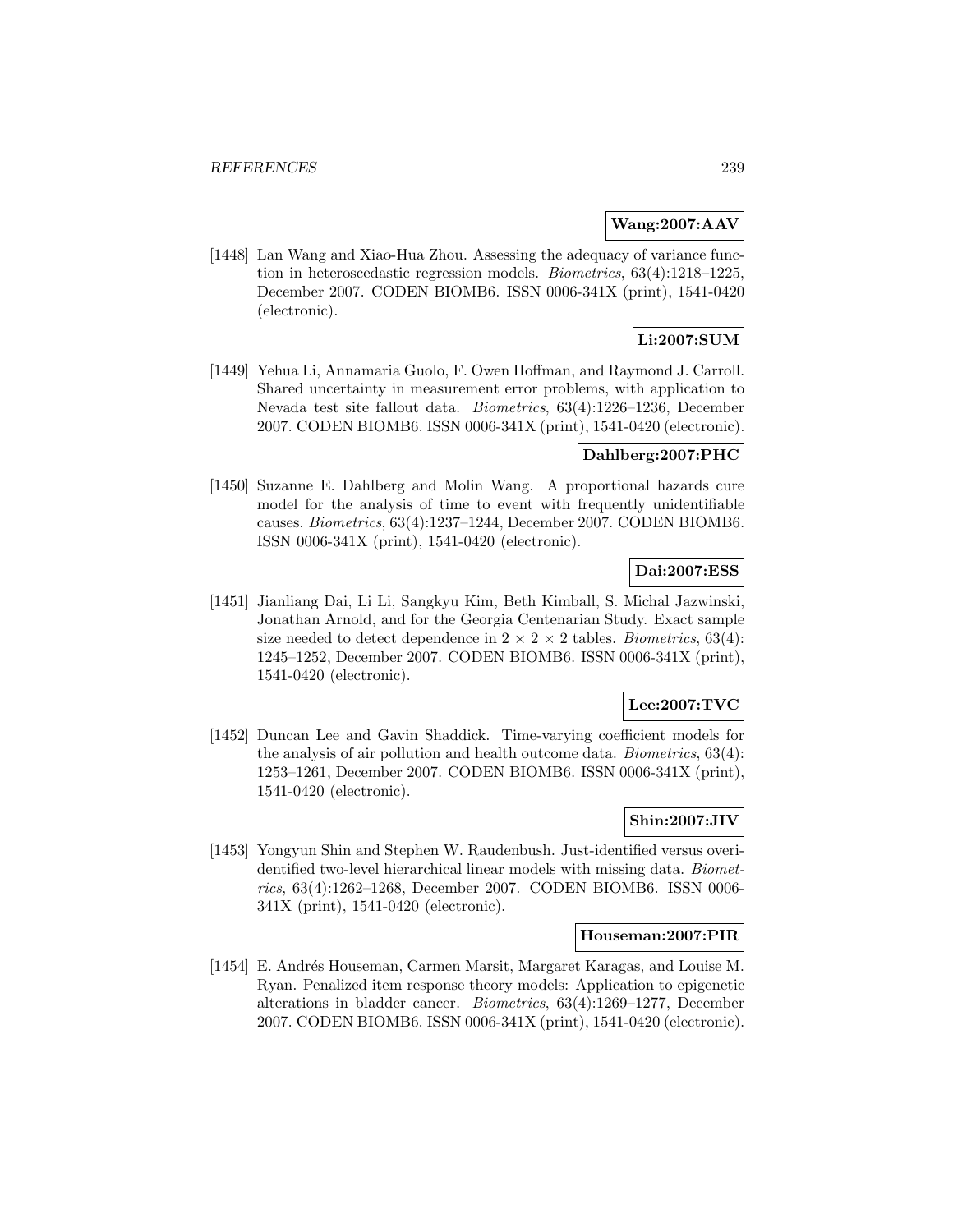### **Jeske:2007:TPO**

[1455] Daniel R. Jeske, Guangyao Wang, and Milton E. McGiffen, Jr. Testing a partial ordering of population means with application to inference about growth habits of cowpea genotypes. Biometrics, 63(4):1278–1282, December 2007. CODEN BIOMB6. ISSN 0006-341X (print), 1541-0420 (electronic).

# **Gerds:2007:ETM**

[1456] Thomas A. Gerds and Martin Schumacher. Efron-type measures of prediction error for survival analysis. *Biometrics*, 63(4):1283-1287, December 2007. CODEN BIOMB6. ISSN 0006-341X (print), 1541-0420 (electronic).

### **Cai:2007:PCC**

[1457] Jianwen Cai and Donglin Zeng. Power calculation for case-cohort studies with nonrare events. Biometrics, 63(4):1288–1295, December 2007. CODEN BIOMB6. ISSN 0006-341X (print), 1541-0420 (electronic).

# **Booth:2007:BRG**

[1458] James G. Booth. Book review: Generalized Linear Models with Random Effects: Unified Analysis via H-likelihood, by Y. Lee, J. A. Nelder, and Y. Pawitan. Biometrics, 63(4):1296–1297, December 2007. CODEN BIOMB6. ISSN 0006-341X (print), 1541-0420 (electronic).

### **Lee:2007:BRL**

[1459] Youngjo Lee. Book review: Linear and Generalized Linear Models and their Applications, by J. Jiang. Biometrics, 63(4):1297–1298, December 2007. CODEN BIOMB6. ISSN 0006-341X (print), 1541-0420 (electronic).

### **Stasinopoulos:2007:BRG**

[1460] Mikis Stasinopoulos. Book review: Generalized Additive Models: an Introduction with R, by S. N. Wood. Biometrics, 63(4):1298–1299, December 2007. CODEN BIOMB6. ISSN 0006-341X (print), 1541-0420 (electronic).

# **Walls:2007:BRL**

[1461] Theodore A. Walls and Moon-Ho Ringo Ho. Book review: *Longitudi*nal Models in the Behavioral and Related Sciences, edited by K. Van Montfort, J. Oud, and A. Satorra. Biometrics, 63(4):1299–1300, December 2007. CODEN BIOMB6. ISSN 0006-341X (print), 1541-0420 (electronic).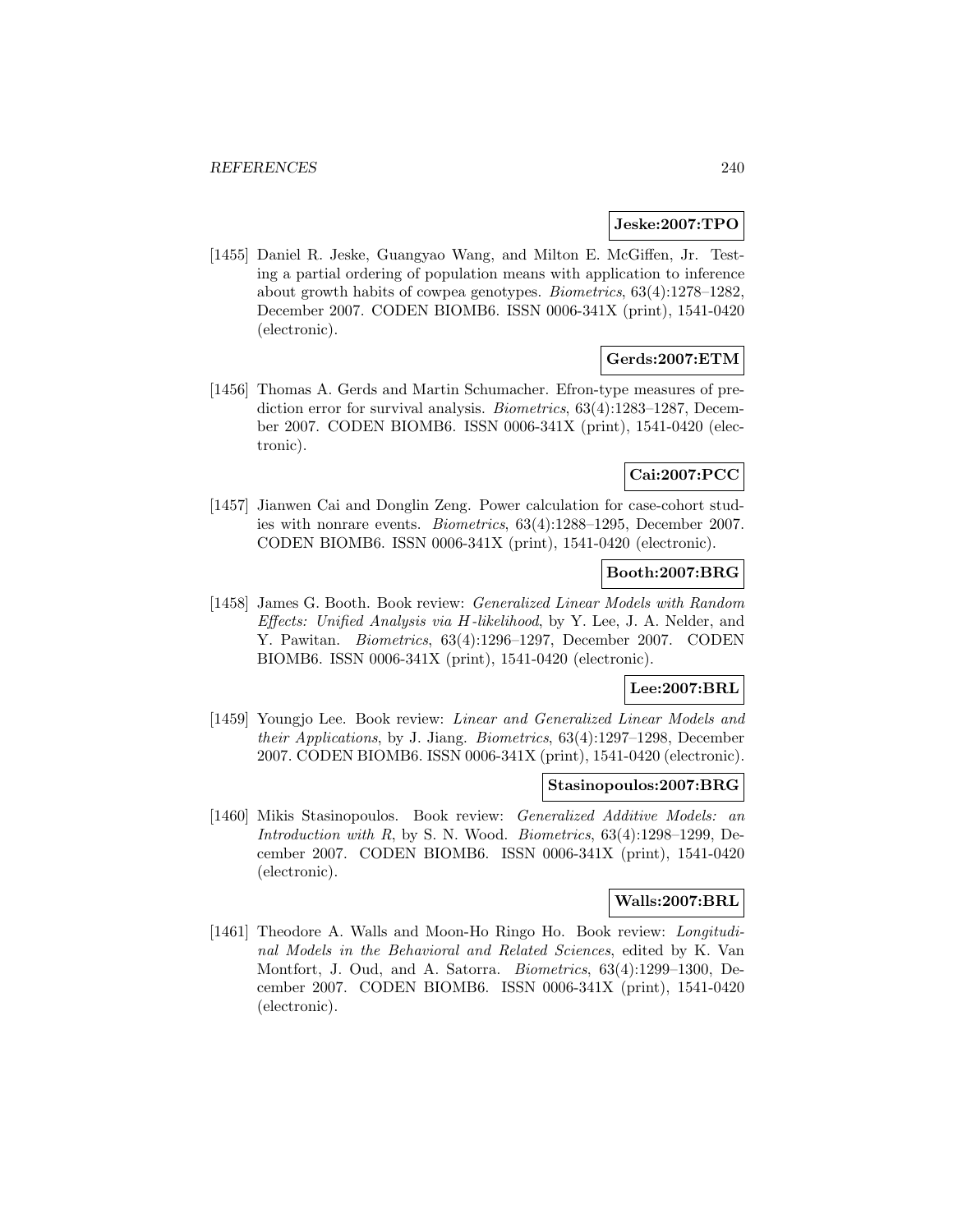#### **Pigeot:2007:BRS**

[1462] Iris Pigeot. Book review: Statistical Monitoring of Clinical Trials. Fundamentals for Investigators, by L. A. Moyé. Biometrics,  $63(4):1300-1301$ , December 2007. CODEN BIOMB6. ISSN 0006-341X (print), 1541-0420 (electronic).

# **Buncher:2007:BRP**

[1463] C. Ralph Buncher. Book review: Pharmaceutical Statistics Using SAS — A Practical Guide, edited by A. Dmitrienko, C. Chuang-Stein and R. D'Agostino. Biometrics, 63(4):1301, December 2007. CODEN BIOMB6. ISSN 0006-341X (print), 1541-0420 (electronic).

## **OQuigley:2007:BRS**

[1464] John O'Quigley. Book review: Statistical Methods for Dose-Finding Experiments, edited by S. Chevret. Biometrics, 63(4):1301–1302, December 2007. CODEN BIOMB6. ISSN 0006-341X (print), 1541-0420 (electronic).

### **Hammitt:2007:BRS**

[1465] James K. Hammitt. Book review: Statistical Analysis of Cost-Effectiveness Data, by A. R. Willan, and A. H. Briggs. Biometrics, 63(4):1302–1303, December 2007. CODEN BIOMB6. ISSN 0006-341X (print), 1541-0420 (electronic).

#### **Mengersen:2007:BRS**

[1466] Kerrie Mengersen. Book review: Structural Equation Modeling: a Bayesian Approach, by S.-Y. Lee. Biometrics, 63(4):1303, December 2007. CODEN BIOMB6. ISSN 0006-341X (print), 1541-0420 (electronic).

#### **Mielke:2007:BRR**

[1467] Paul W. Mielke, Jr. Book review: Randomization Tests, by E. S. Edgington and P. Onghena. Biometrics, 63(4):1303–1304, December 2007. CODEN BIOMB6. ISSN 0006-341X (print), 1541-0420 (electronic).

#### **Suchard:2007:BRA**

[1468] Marc A. Suchard. Book review: Analysis of Phylogenetics and Evolution with R, by E. Paradis. *Biometrics*,  $63(4):1304-1305$ , December 2007. CODEN BIOMB6. ISSN 0006-341X (print), 1541-0420 (electronic).

#### **Meyer:2007:BRR**

[1469] Mary Meyer. Book review: Restricted Parameter Space Estimation Problems, by C. Van Eeden. Biometrics, 63(4):1305–1306, December 2007. CODEN BIOMB6. ISSN 0006-341X (print), 1541-0420 (electronic).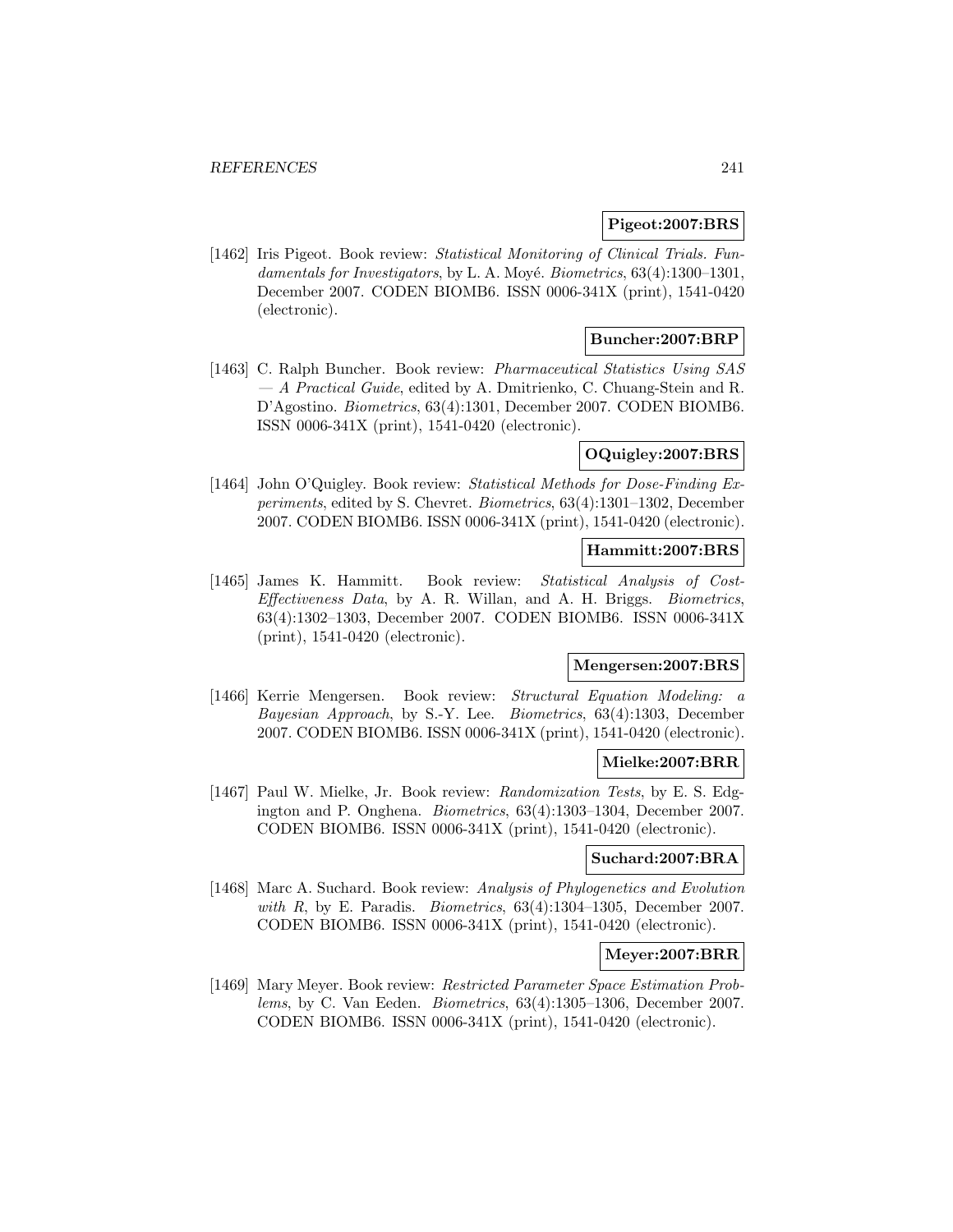#### **Anonymous:2007:BRHb**

[1470] Anonymous. Book review: Handbook of Regression and Modeling: Applications for the Clinical and Pharmaceutical Sciences, by D. S. Paulson. Biometrics, 63(4):1306, December 2007. CODEN BIOMB6. ISSN 0006- 341X (print), 1541-0420 (electronic).

### **Anonymous:2007:BRHc**

[1471] Anonymous. Book review: Handbook of Parametric and Nonparametric Statistical Procedures, 4th edition by D. J. Sheskin. Biometrics, 63(4): 1306, December 2007. CODEN BIOMB6. ISSN 0006-341X (print), 1541- 0420 (electronic).

#### **Anonymous:2007:BRMc**

[1472] Anonymous. Book review: Matched Sampling for Causal Effects, by D. R. Rubin. Biometrics, 63(4):1306–1307, December 2007. CODEN BIOMB6. ISSN 0006-341X (print), 1541-0420 (electronic).

#### **Anonymous:2007:BRIc**

[1473] Anonymous. Book review: An Introduction to Categorical Data Analysis, 2nd edition by A. Agresti. Biometrics, 63(4):1307, December 2007. CODEN BIOMB6. ISSN 0006-341X (print), 1541-0420 (electronic).

#### **Anonymous:2007:AT**

[1474] Anonymous. Acknowledgement of translators. *Biometrics*, 63(4):1308, December 2007. CODEN BIOMB6. ISSN 0006-341X (print), 1541-0420 (electronic).

### **Anonymous:2007:RAd**

[1475] Anonymous. Regular articles. Biometrics, 63(4):1309–1315, December 2007. CODEN BIOMB6. ISSN 0006-341X (print), 1541-0420 (electronic).

#### **Anonymous:2007:CFd**

[1476] Anonymous. Consultant's forum. Biometrics, 63(4):1315–1316, December 2007. CODEN BIOMB6. ISSN 0006-341X (print), 1541-0420 (electronic).

## **Anonymous:2007:AR**

[1477] Anonymous. Acknowledgement of referees. Biometrics, 63(4):1317–1318, December 2007. CODEN BIOMB6. ISSN 0006-341X (print), 1541-0420 (electronic).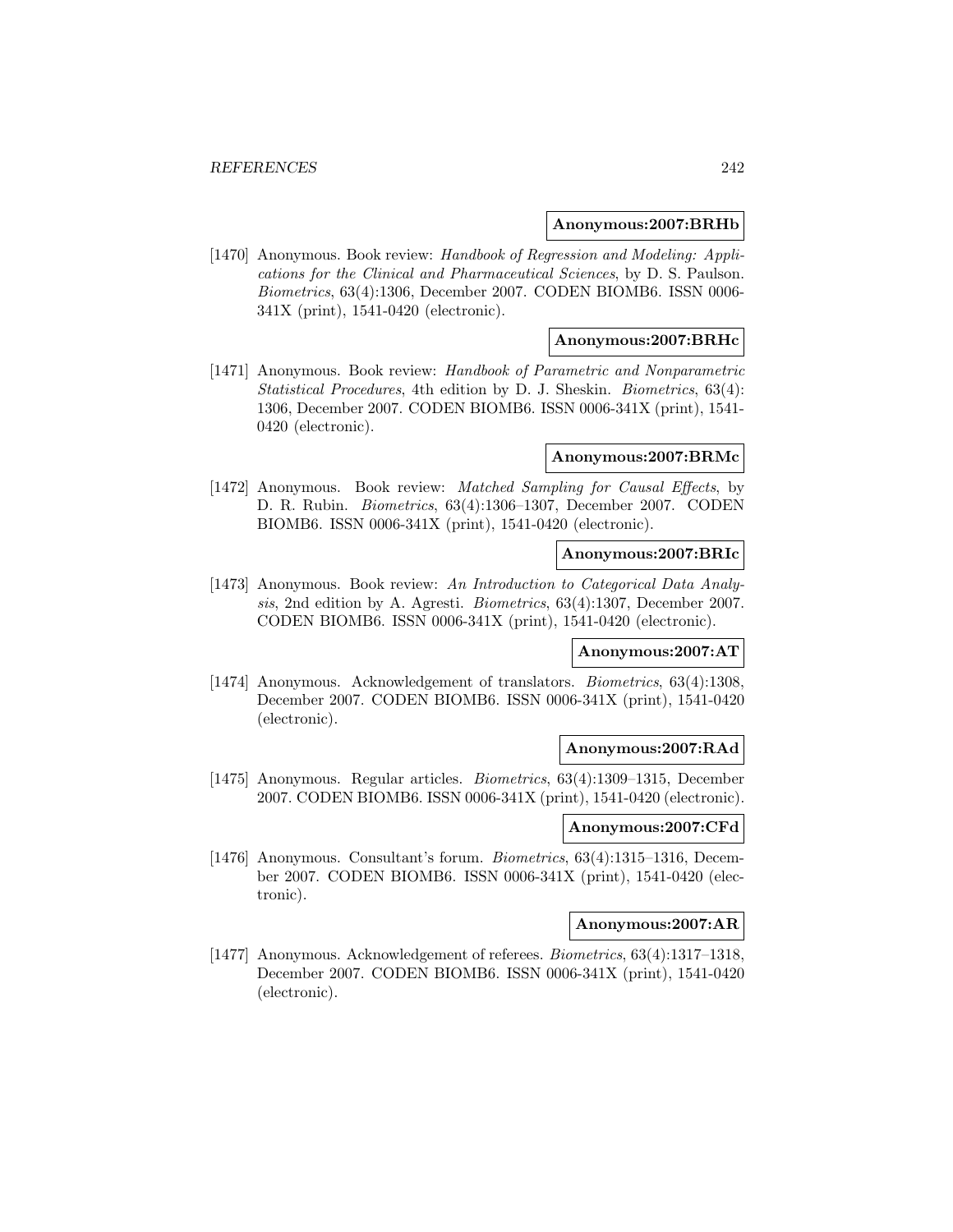#### **Freedman:2008:RE**

[1478] Laurence Freedman, Geert Molenberghs, Naisyin Wang, David Zucker, and Marie Davidian. Report of the Editors  $-2007$ . Biometrics, 64(1): vii–x, March 2008. CODEN BIOMB6. ISSN 0006-341X (print), 1541- 0420 (electronic).

# **Janes:2008:MSC**

[1479] Holly Janes and Margaret S. Pepe. Matching in studies of classification accuracy: Implications for analysis, efficiency, and assessment of incremental value. Biometrics, 64(1):1–9, March 2008. CODEN BIOMB6. ISSN 0006-341X (print), 1541-0420 (electronic).

# **Telesca:2008:ELT**

[1480] Donatello Telesca, Ruth Etzioni, and Roman Gulati. Estimating lead time and overdiagnosis associated with PSA screening from prostate cancer incidence trends. Biometrics, 64(1):10–19, March 2008. CODEN BIOMB6. ISSN 0006-341X (print), 1541-0420 (electronic).

# **Young:2008:RAD**

[1481] Jessica G. Young, Nicholas P. Jewell, and Steven J. Samuels. Regression analysis of a disease onset distribution using diagnosis data. Biometrics, 64(1):20–28, March 2008. CODEN BIOMB6. ISSN 0006-341X (print), 1541-0420 (electronic).

### **Zhang:2008:EEP**

[1482] Peng Zhang, Peter X.-K. Song, Annie Qu, and Tom Greene. Efficient estimation for patient-specific rates of disease progression using nonnormal linear mixed models. Biometrics, 64(1):29–38, March 2008. CODEN BIOMB6. ISSN 0006-341X (print), 1541-0420 (electronic).

#### **Wang:2008:WRR**

[1483] You-Gan Wang and Yudong Zhao. Weighted rank regression for clustered data analysis. Biometrics, 64(1):39–45, March 2008. CODEN BIOMB6. ISSN 0006-341X (print), 1541-0420 (electronic).

#### **Ninomiya:2008:SMD**

[1484] Yoshiyuki Ninomiya and Atsushi Yoshimoto. Statistical method for detecting structural change in the growth process. Biometrics, 64(1):46– 53, March 2008. CODEN BIOMB6. ISSN 0006-341X (print), 1541-0420 (electronic).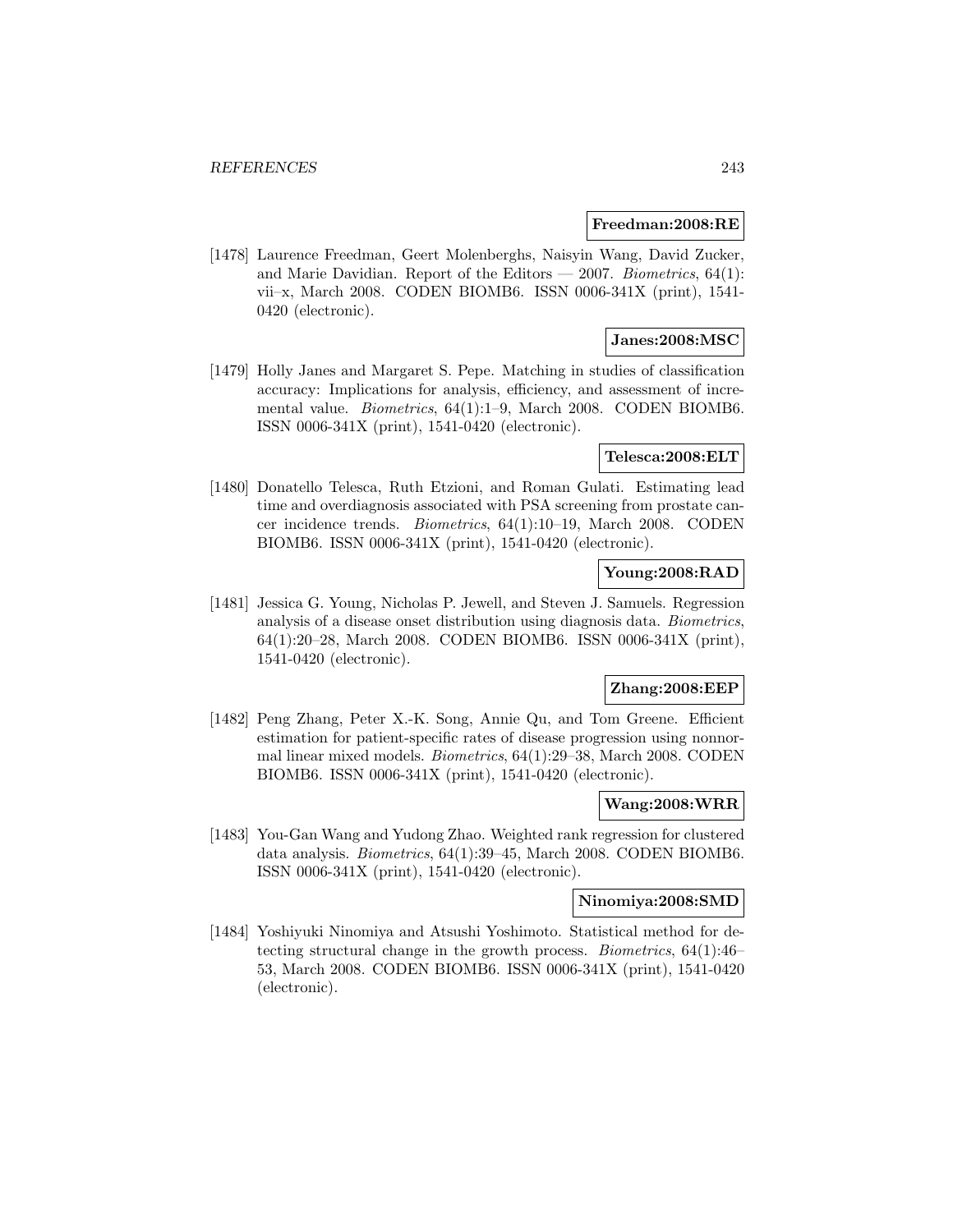#### **Thompson:2008:BMS**

[1485] Wesley K. Thompson and Ori Rosen. A Bayesian model for sparse functional data. Biometrics, 64(1):54–63, March 2008. CODEN BIOMB6. ISSN 0006-341X (print), 1541-0420 (electronic).

#### **Baladandayuthapani:2008:BHS**

[1486] Veerabhadran Baladandayuthapani, Bani K. Mallick, Mee Young Hong, Joanne R. Lupton, Nancy D. Turner, and Raymond J. Carroll. Bayesian hierarchical spatially correlated functional data analysis with application to colon carcinogenesis. Biometrics, 64(1):64–73, March 2008. CODEN BIOMB6. ISSN 0006-341X (print), 1541-0420 (electronic).

#### **Sun:2008:BAC**

[1487] L. Sun and M. K. Clayton. Bayesian analysis of crossclassified spatial data with autocorrelation. Biometrics, 64(1):74–84, March 2008. CO-DEN BIOMB6. ISSN 0006-341X (print), 1541-0420 (electronic).

### **Wang:2008:EEE**

[1488] C. Y. Wang, Yijian Huang, Edward C. Chao, and Marjorie K. Jeffcoat. Expected estimating equations for missing data, measurement error, and misclassification, with application to longitudinal nonignorable missing data. Biometrics, 64(1):85–95, March 2008. CODEN BIOMB6. ISSN 0006-341X (print), 1541-0420 (electronic).

#### **Beunckens:2008:LCM**

[1489] Caroline Beunckens, Geert Molenberghs, Geert Verbeke, and Craig Mallinckrodt. A latent-class mixture model for incomplete longitudinal Gaussian data. Biometrics, 64(1):96–105, March 2008. CODEN BIOMB6. ISSN 0006-341X (print), 1541-0420 (electronic).

#### **Sinha:2008:AMC**

[1490] Samiran Sinha and Tapabrata Maiti. Analysis of matched case-control data in presence of nonignorable missing exposure. Biometrics, 64(1): 106–114, March 2008. CODEN BIOMB6. ISSN 0006-341X (print), 1541- 0420 (electronic).

#### **Bondell:2008:SRS**

[1491] Howard D. Bondell and Brian J. Reich. Simultaneous regression shrinkage, variable selection, and supervised clustering of predictors with OS-CAR. Biometrics, 64(1):115–123, March 2008. CODEN BIOMB6. ISSN 0006-341X (print), 1541-0420 (electronic).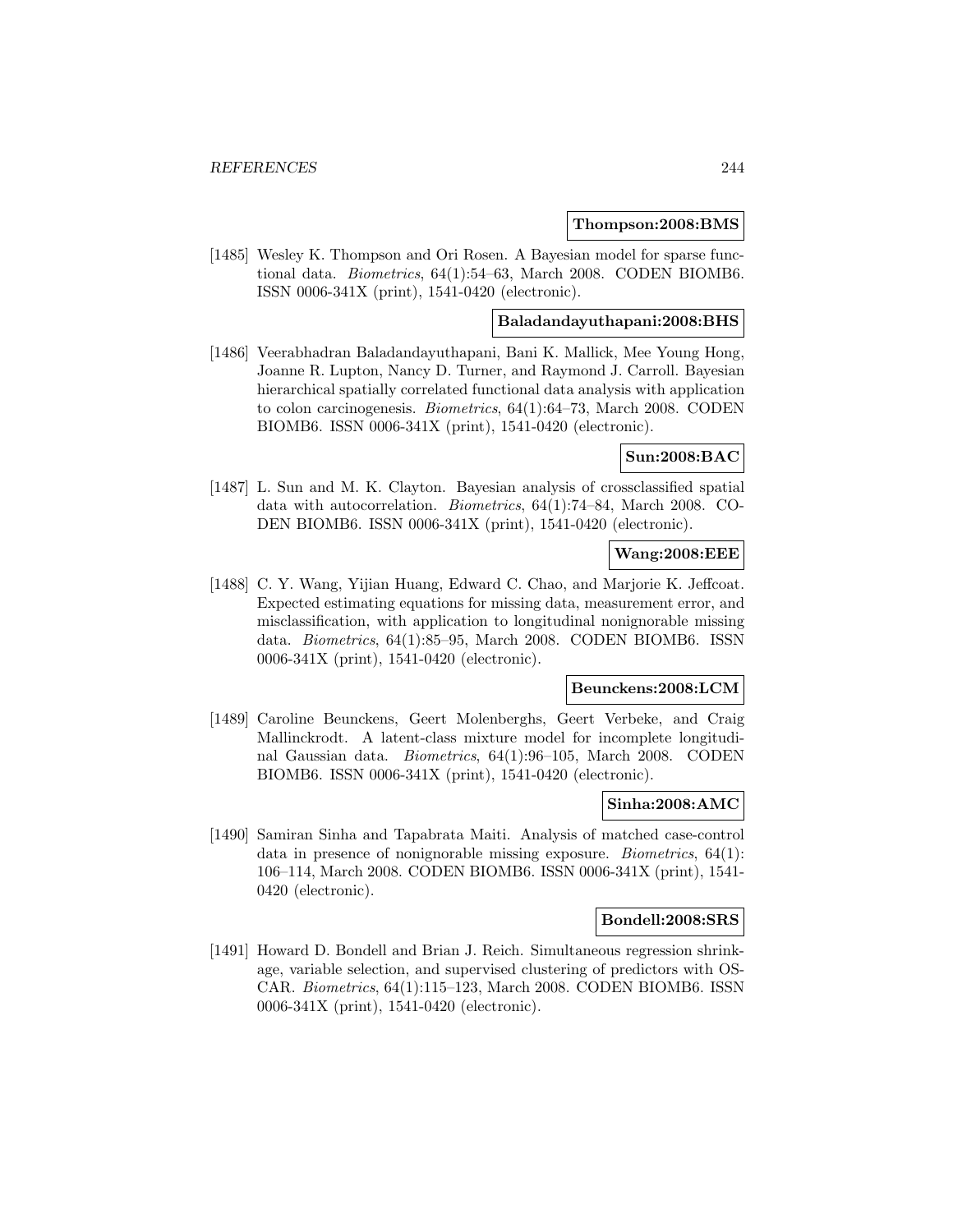# **Li:2008:SIR**

[1492] Lexin Li and Xiangrong Yin. Sliced inverse regression with regularizations. Biometrics, 64(1):124–131, March 2008. CODEN BIOMB6. ISSN 0006-341X (print), 1541-0420 (electronic).

# **Wang:2008:DPB**

[1493] Sijian Wang, Bin Nan, Ji Zhu, and David G. Beer. Doubly penalized Buckley-James method for survival data with high-dimensional covariates. Biometrics, 64(1):132–140, March 2008. CODEN BIOMB6. ISSN 0006-341X (print), 1541-0420 (electronic).

# **Ghosh:2008:PHR**

[1494] Debashis Ghosh. Proportional hazards regression for cancer studies. Biometrics, 64(1):141–148, March 2008. CODEN BIOMB6. ISSN 0006-341X (print), 1541-0420 (electronic).

#### **Ghosh:2008:SIS**

[1495] Debashis Ghosh. Semiparametric inference for surrogate endpoints with bivariate censored data. Biometrics, 64(1):149–156, March 2008. CO-DEN BIOMB6. ISSN 0006-341X (print), 1541-0420 (electronic).

# **Jeong:2008:NIM**

[1496] Jong-Hyeon Jeong, Sin-Ho Jung, and Joseph P. Costantino. Nonparametric inference on median residual life function. Biometrics, 64(1):157– 163, March 2008. CODEN BIOMB6. ISSN 0006-341X (print), 1541-0420 (electronic).

# **Martinussen:2008:MRE**

[1497] Torben Martinussen, Odd O. Aalen, and Thomas H. Scheike. The Mizon– Richard encompassing test for the Cox and Aalen additive hazards models. Biometrics, 64(1):164–171, March 2008. CODEN BIOMB6. ISSN 0006-341X (print), 1541-0420 (electronic).

# **Chen:2008:CRA**

[1498] Bingshu E. Chen, Joan L. Kramer, Mark H. Greene, and Philip S. Rosenberg. Competing risks analysis of correlated failure time data. Biometrics, 64(1):172–179, March 2008. CODEN BIOMB6. ISSN 0006-341X (print), 1541-0420 (electronic).

# **Lakhal:2008:ESA**

[1499] Lajmi Lakhal, Louis-Paul Rivest, and Belkacem Abdous. Estimating survival and association in a semicompeting risks model. Biometrics, 64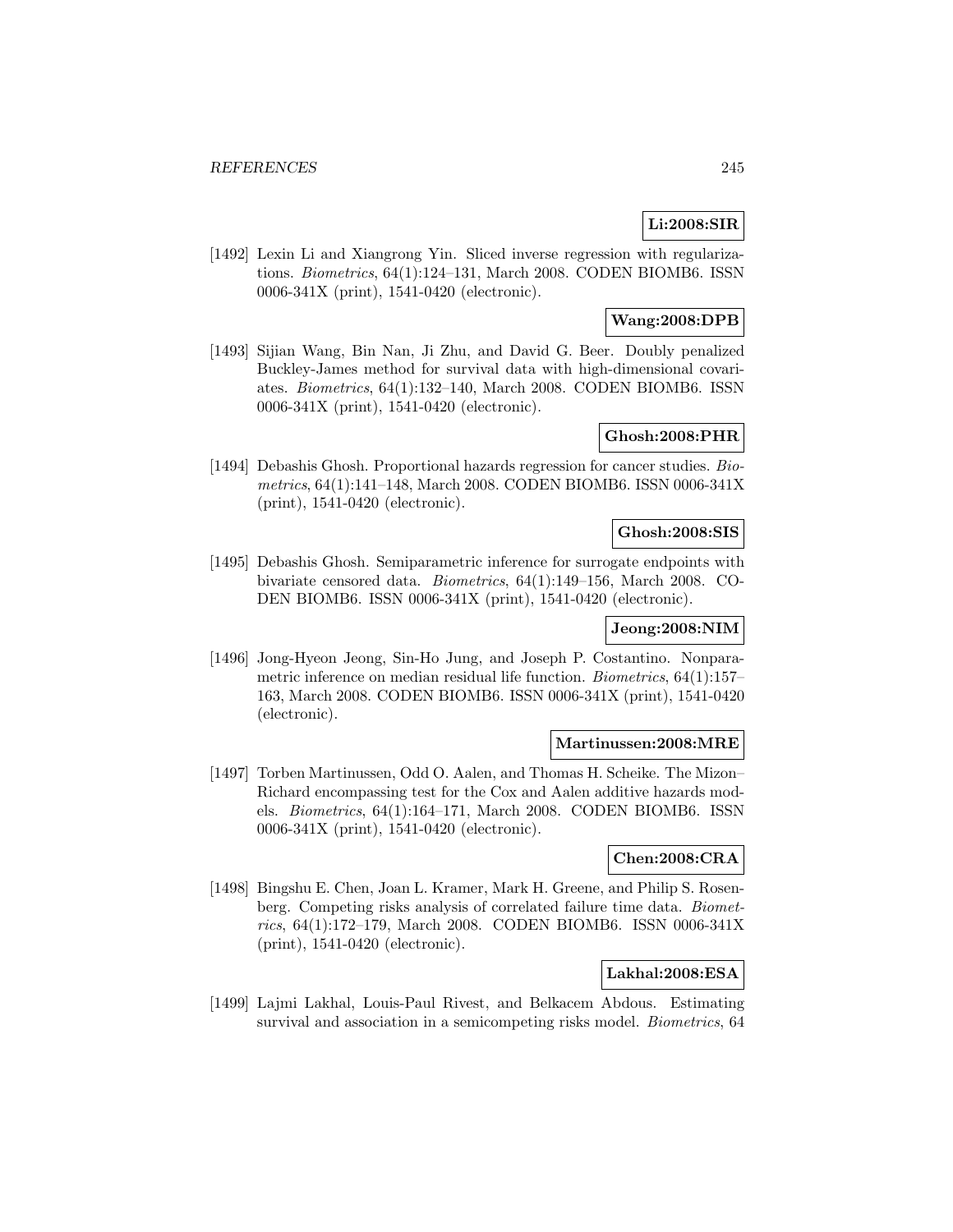(1):180–188, March 2008. CODEN BIOMB6. ISSN 0006-341X (print), 1541-0420 (electronic).

## **Brittain:2008:DCK**

[1500] Erica Brittain, Dean Follmann, and Song Yang. Dynamic comparison of Kaplan–Meier proportions: Monitoring a randomized clinical trial with a long-term binary endpoint. Biometrics, 64(1):189–197, March 2008. CODEN BIOMB6. ISSN 0006-341X (print), 1541-0420 (electronic).

# **Gilbert:2008:GST**

[1501] Peter B. Gilbert, Chunyuan Wu, and David V. Jobes. Genome scanning tests for comparing amino acid sequences between groups. Biometrics, 64(1):198–207, March 2008. CODEN BIOMB6. ISSN 0006-341X (print), 1541-0420 (electronic).

# **Jarrett:2008:DAT**

[1502] Richard G. Jarrett and Katya Ruggiero. Design and analysis of two-phase experiments for gene expression microarrays — Part I. Biometrics,  $64$ (1):208–216, March 2008. CODEN BIOMB6. ISSN 0006-341X (print), 1541-0420 (electronic).

### **Matsui:2008:SSC**

[1503] Shigeyuki Matsui, Shu Zeng, Takeharu Yamanaka, and John Shaughnessy. Sample size calculations based on ranking and selection in microarray experiments. Biometrics, 64(1):217–226, March 2008. CODEN BIOMB6. ISSN 0006-341X (print), 1541-0420 (electronic).

# **Korn:2008:NCN**

[1504] Edward L. Korn and Boris Freidlin. A note on controlling the number of false positives. Biometrics, 64(1):227–231, March 2008. CODEN BIOMB6. ISSN 0006-341X (print), 1541-0420 (electronic).

# **Polley:2008:TSD**

[1505] Mei-Yin Polley and Ying Kuen Cheung. Two-stage designs for dosefinding trials with a biologic endpoint using stepwise tests. *Biometrics*, 64(1):232–241, March 2008. CODEN BIOMB6. ISSN 0006-341X (print), 1541-0420 (electronic).

# **Xi:2008:MCP**

[1506] Liqun Xi, Ray Watson, and Paul S. F. Yip. The minimum capture proportion for reliable estimation in capture–recapture models. Biometrics, 64(1):242–249, March 2008. CODEN BIOMB6. ISSN 0006-341X (print), 1541-0420 (electronic).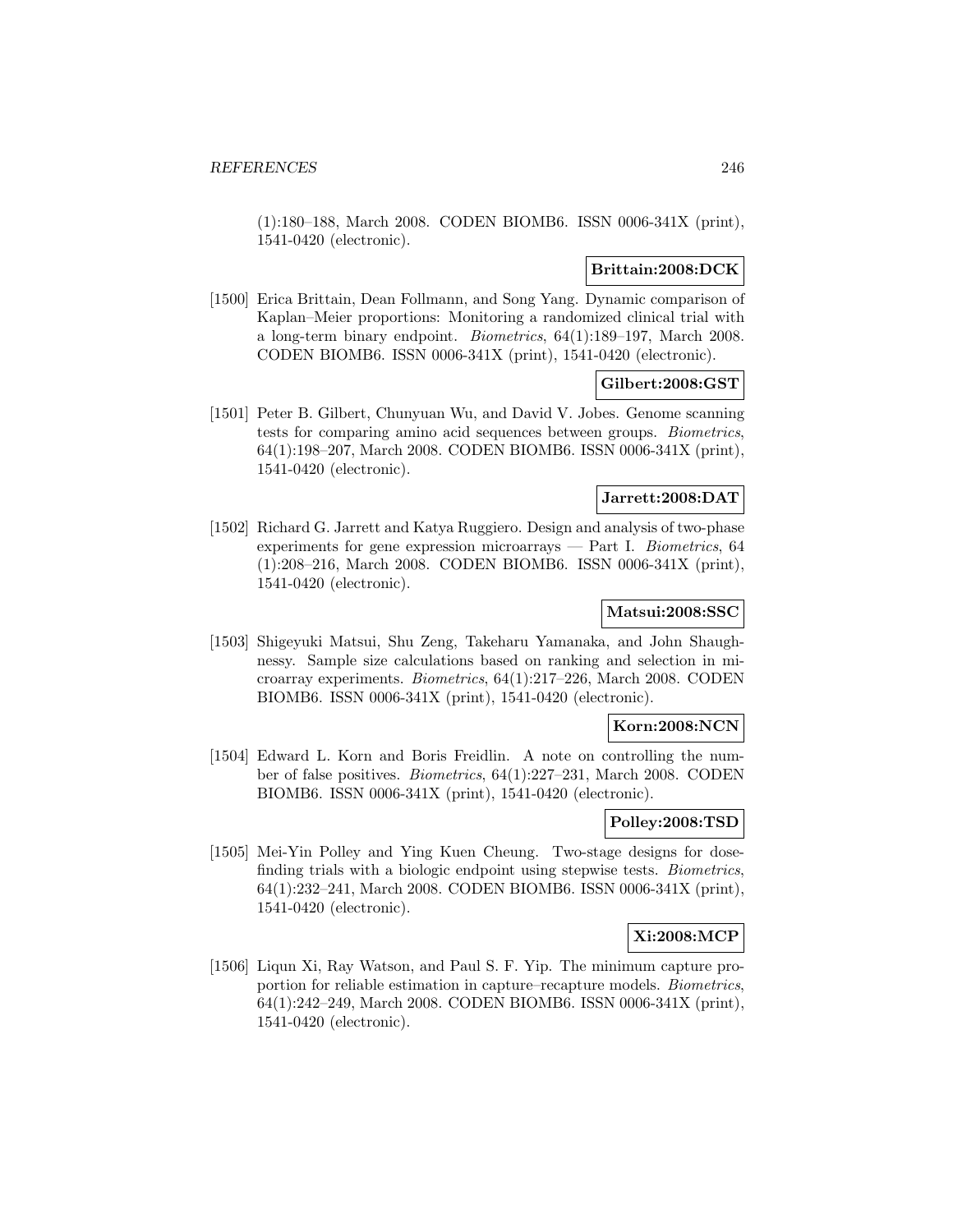#### **Briggs:2008:SPG**

[1507] William M. Briggs and Russell Zaretzki. The skill plot: a graphical technique for evaluating continuous diagnostic tests. Biometrics, 64(1): 250–256, March 2008. CODEN BIOMB6. ISSN 0006-341X (print), 1541- 0420 (electronic).

# **Pepe:2008:D**

[1508] Margaret Sullivan Pepe. Discussions. Biometrics, 64(1):256–258, March 2008. CODEN BIOMB6. ISSN 0006-341X (print), 1541-0420 (electronic).

# **Hand:2008:C**

[1509] David J. Hand. Comment. Biometrics, 64(1):259, March 2008. CODEN BIOMB6. ISSN 0006-341X (print), 1541-0420 (electronic).

# **Briggs:2008:R**

[1510] William M. Briggs and Russell Zaretzki. Rejoinder. Biometrics, 64(1): 259–261, March 2008. CODEN BIOMB6. ISSN 0006-341X (print), 1541- 0420 (electronic).

# **Zimmerman:2008:EIS**

[1511] Dale L. Zimmerman. Estimating the intensity of a spatial point process from locations coarsened by incomplete geocoding. Biometrics, 64(1): 262–270, March 2008. CODEN BIOMB6. ISSN 0006-341X (print), 1541- 0420 (electronic).

#### **Nathoo:2008:SMT**

[1512] F. S. Nathoo and C. B. Dean. Spatial multistate transitional models for longitudinal event data. Biometrics, 64(1):271–279, March 2008. CO-DEN BIOMB6. ISSN 0006-341X (print), 1541-0420 (electronic).

# **Rabe-Hesketh:2008:BMT**

[1513] S. Rabe-Hesketh, A. Skrondal, and H. K. Gjessing. Biometrical modeling of twin and family data using standard mixed model software. Biometrics, 64(1):280–288, March 2008. CODEN BIOMB6. ISSN 0006-341X (print), 1541-0420 (electronic).

#### **Midthune:2008:BRT**

[1514] Douglas Midthune, Victor Kipnis, Laurence S. Freedman, and Raymond J. Carroll. Binary regression in truncated samples, with application to comparing dietary instruments in a large prospective study. Biometrics, 64(1):289–298, March 2008. CODEN BIOMB6. ISSN 0006-341X (print), 1541-0420 (electronic).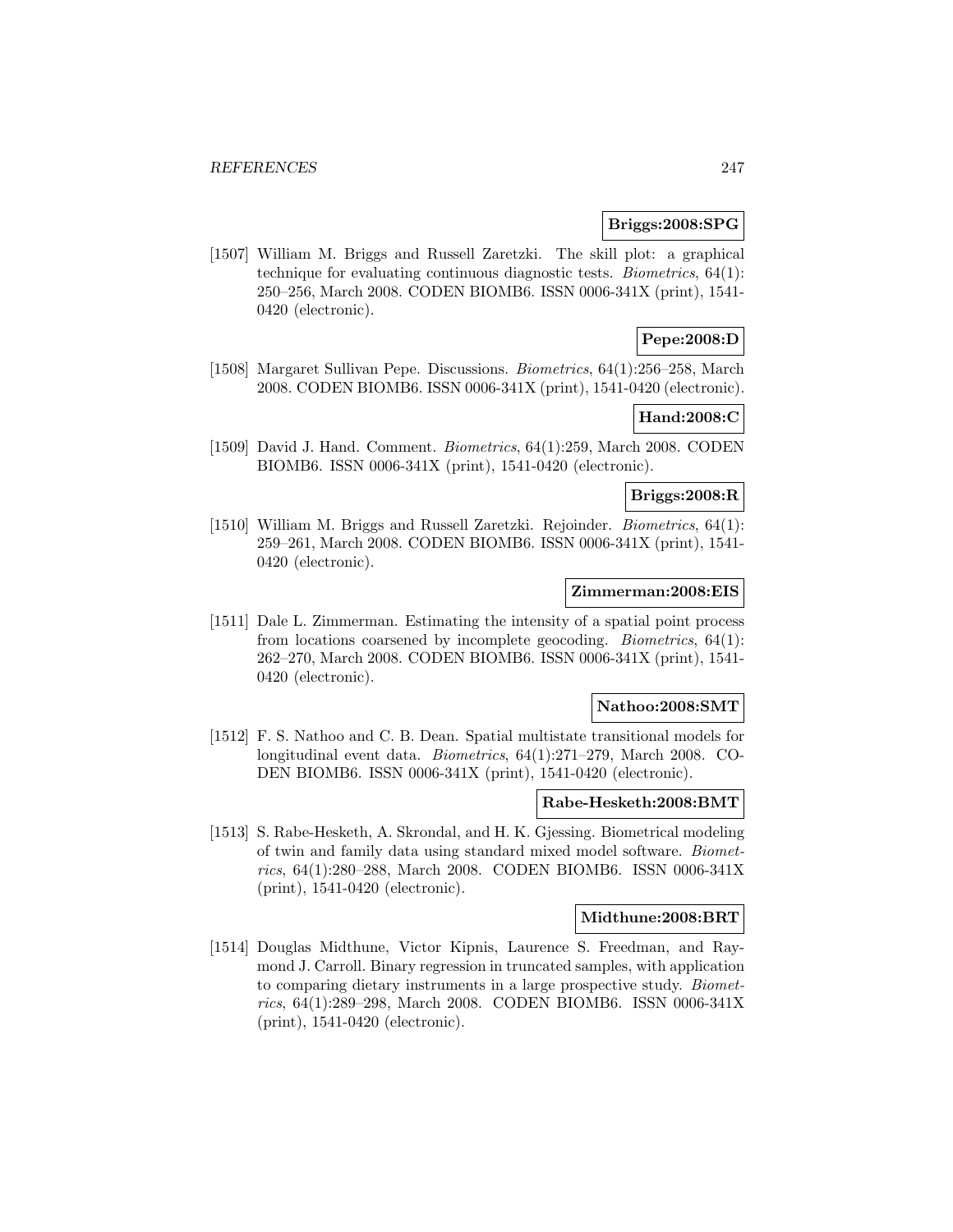### **Zhou:2008:IBD**

[1515] Yinghui Zhou, John Whitehead, Pasi Korhonen, and Mika Mustonen. Implementation of a Bayesian design in a dose-escalation study of an experimental agent in healthy volunteers. Biometrics, 64(1):299–308, March 2008. CODEN BIOMB6. ISSN 0006-341X (print), 1541-0420 (electronic).

### **Gumpertz:2008:BRV**

[1516] Marcia Gumpertz. Book review: Variations on Split Plot and Split Block Experiment Designs, by W. T. Federer and F. King. Biometrics, 64(1): 309–310, March 2008. CODEN BIOMB6. ISSN 0006-341X (print), 1541- 0420 (electronic).

#### **Schwarz:2008:BRAa**

[1517] Carl James Schwarz. Book review: Analysing Ecological Data, by A. F. Zuur, E. N. Ieno, and G. M. Smith. Biometrics, 64(1):310–311, March 2008. CODEN BIOMB6. ISSN 0006-341X (print), 1541-0420 (electronic).

# **Drake:2008:BRN**

[1518] John M. Drake. Book review: Niche Modeling: Predictions from Statistical Distributions, by D. Stockwell. Biometrics, 64(1):311–312, March 2008. CODEN BIOMB6. ISSN 0006-341X (print), 1541-0420 (electronic).

# **Brendel:2008:BRD**

[1519] Volker Brendel. Book review: DNA, Words and Models-Statistics of Exceptional Words, by S. Robin, F. Rodolphe, and S. Schbath. Biometrics, 64(1):312–313, March 2008. CODEN BIOMB6. ISSN 0006-341X (print), 1541-0420 (electronic).

### **Holford:2008:BRP**

[1520] Nick Holford. Book review: Pharmacometrics: The Science of Quantitative Pharmacology, by E. I. Ette and P. J. Williams. Biometrics, 64(1): 313, March 2008. CODEN BIOMB6. ISSN 0006-341X (print), 1541-0420 (electronic).

# **Behr:2008:BRN**

[1521] Sigrid Behr. Book review: New Drug Development: Design, Methodology, and Analysis, by J. R. Turner. Biometrics, 64(1):313–314, March 2008. CODEN BIOMB6. ISSN 0006-341X (print), 1541-0420 (electronic).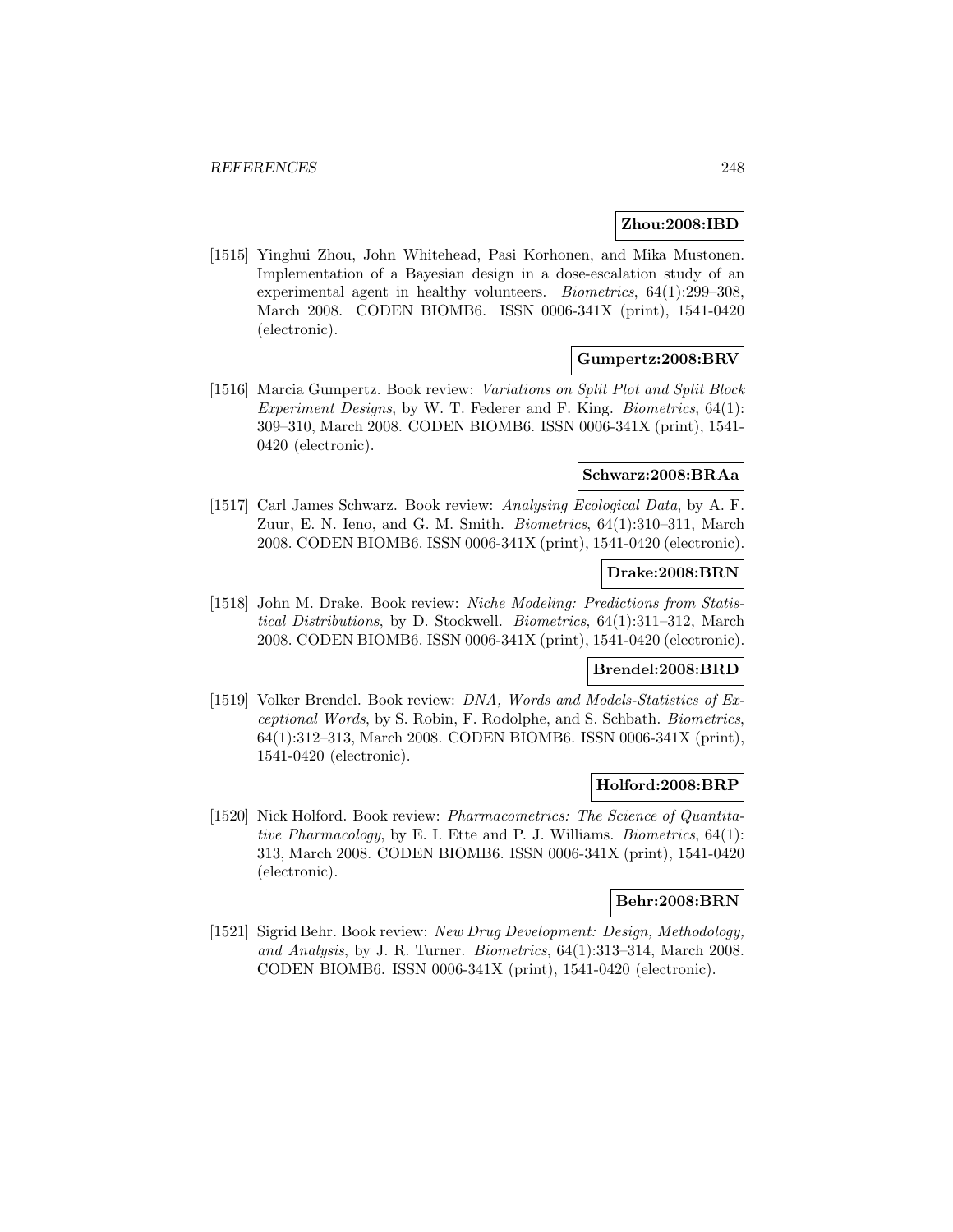#### **Friede:2008:BRA**

[1522] Tim Friede. Book review: Adaptive Design Methods in Clinical Trials, by S.-C. Chow and M. Chang. Biometrics, 64(1):314–315, March 2008. CODEN BIOMB6. ISSN 0006-341X (print), 1541-0420 (electronic).

### **Austin:2008:BRG**

[1523] Matt Austin. Book review: Graphics of Large Datasets: Visualizing a Million, by A. Unwin, M. Theus, and H. Hofmann. Biometrics, 64 (1):315–316, March 2008. CODEN BIOMB6. ISSN 0006-341X (print), 1541-0420 (electronic).

# **Hand:2008:BRD**

[1524] David J. Hand. Book review: *Data Mining: Methods and Models*, by D. T. Larose. Biometrics, 64(1):316, March 2008. CODEN BIOMB6. ISSN 0006-341X (print), 1541-0420 (electronic).

# **Gupta:2008:BRS**

[1525] Ramesh C. Gupta. Book review: Stochastic Ageing and Dependence for Reliability, by C.-D. Lai and M. Xie. Biometrics, 64(1):317, March 2008. CODEN BIOMB6. ISSN 0006-341X (print), 1541-0420 (electronic).

# **Loughin:2008:BRN**

[1526] Thomas M. Loughin. Book review: The Nature of Statistical Evidence, by B. Thompson. Biometrics, 64(1):317–318, March 2008. CODEN BIOMB6. ISSN 0006-341X (print), 1541-0420 (electronic).

#### **Anonymous:2008:BRIa**

[1527] Anonymous. Book review: *Introduction to Bioinformatics*, by A. Tramontano. Biometrics, 64(1):318, March 2008. CODEN BIOMB6. ISSN 0006-341X (print), 1541-0420 (electronic).

### **Anonymous:2008:BRAa**

[1528] Anonymous. Book review: Applied Nonparametric Statistical Methods, by P. Sprent and N. C. Smeeton. Biometrics, 64(1):318–319, March 2008. CODEN BIOMB6. ISSN 0006-341X (print), 1541-0420 (electronic).

#### **Anonymous:2008:BRR**

[1529] Anonymous. Book review: Reliability, Life Testing, and Prediction of Service Lives for Engineers and Scientists, by S. C. Saunders. Biometrics, 64(1):319, March 2008. CODEN BIOMB6. ISSN 0006-341X (print), 1541-0420 (electronic).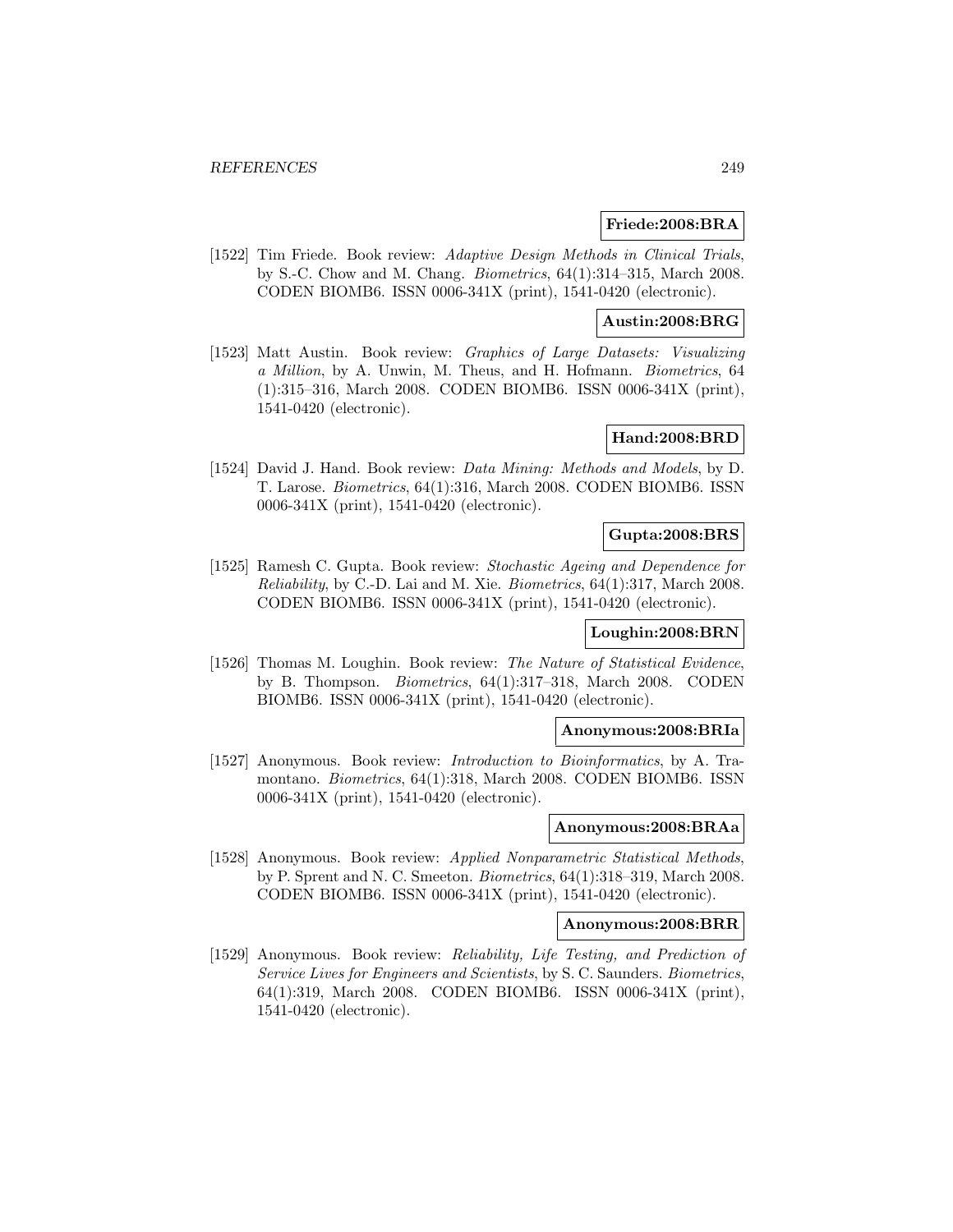#### **Anonymous:2008:BMa**

[1530] Anonymous. Biometric methodology. Biometrics, 64(1):320–326, March 2008. CODEN BIOMB6. ISSN 0006-341X (print), 1541-0420 (electronic).

#### **Anonymous:2008:BPa**

[1531] Anonymous. Biometric practice. Biometrics, 64(1):326–327, March 2008. CODEN BIOMB6. ISSN 0006-341X (print), 1541-0420 (electronic).

### **Yang:2008:RBM**

[1532] Yang Yang and Victor DeGruttola. Resampling-based multiple testing methods with covariate adjustment: Application to investigation of antiretroviral drug susceptibility. Biometrics, 64(2):329–336, June 2008. CODEN BIOMB6. ISSN 0006-341X (print), 1541-0420 (electronic).

## **Griffin:2008:DAA**

[1533] B. A. Griffin and S. W. Lagakos. Design and analysis of arm-in-cage experiments: Inference for three-state progressive disease models with common periodic observation times. Biometrics, 64(2):337–344, June 2008. CODEN BIOMB6. ISSN 0006-341X (print), 1541-0420 (electronic).

# **Du:2008:JPS**

[1534] Juan Du and Steven N. MacEachern. Judgement post-stratification for designed experiments. Biometrics, 64(2):345–354, June 2008. CODEN BIOMB6. ISSN 0006-341X (print), 1541-0420 (electronic).

#### **Wang:2008:NME**

[1535] Xinlei Wang, Johan Lim, and Lynne Stokes. A nonparametric mean estimator for judgment poststratified data. Biometrics, 64(2):355–363, June 2008. CODEN BIOMB6. ISSN 0006-341X (print), 1541-0420 (electronic).

# **Royle:2008:MIE**

[1536] J. Andrew Royle. Modeling individual effects in the Cormack–Jolly– Seber model: a state-space formulation. Biometrics, 64(2):364–370, June 2008. CODEN BIOMB6. ISSN 0006-341X (print), 1541-0420 (electronic).

# **You:2008:PSE**

[1537] Na You and Chang Xuan Mao. Population size estimation in a two-list surveillance system with a discrete covariate. Biometrics, 64(2):371– 376, June 2008. CODEN BIOMB6. ISSN 0006-341X (print), 1541-0420 (electronic).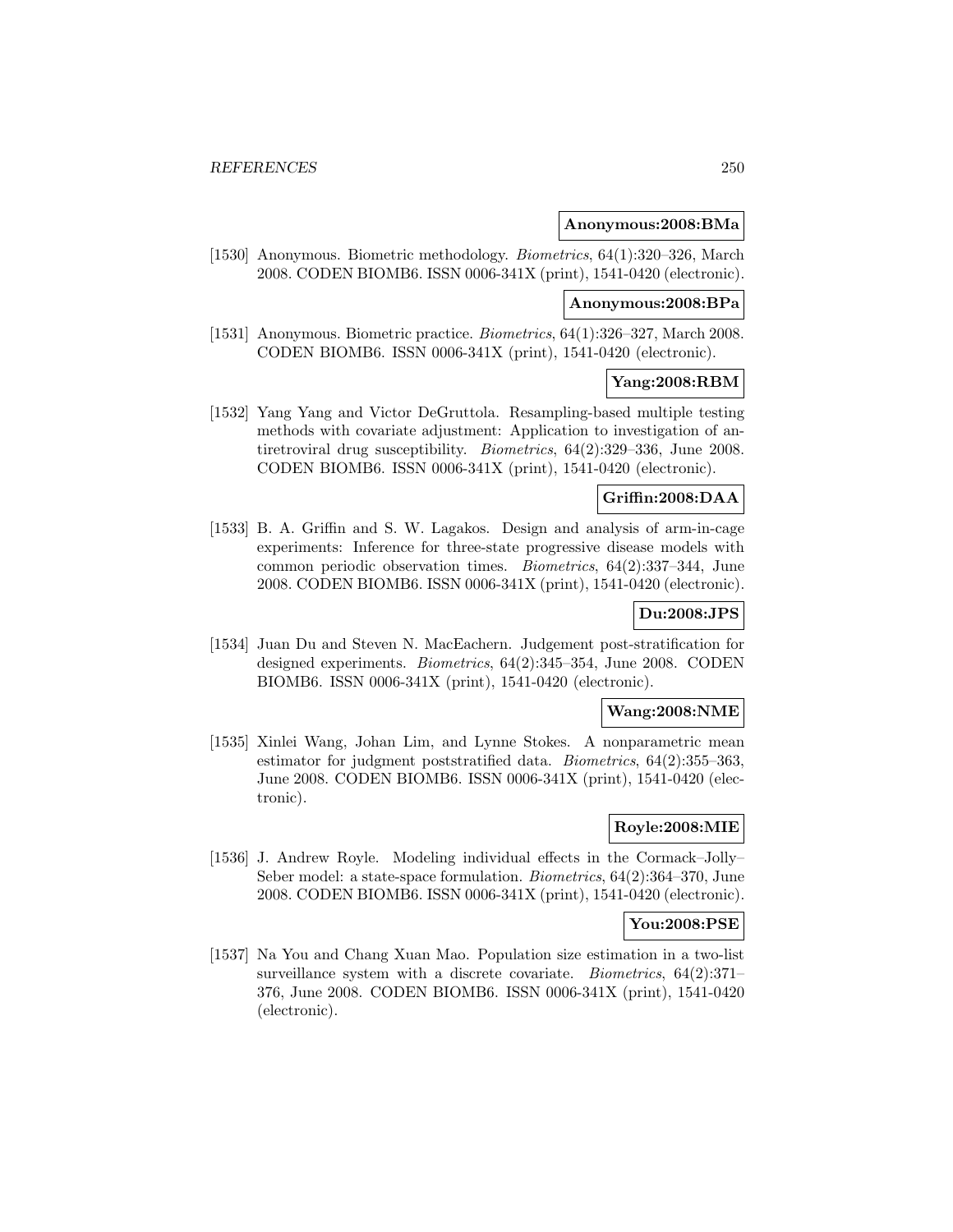#### **Borchers:2008:SEM**

[1538] D. L. Borchers and M. G. Efford. Spatially explicit maximum likelihood methods for capture–recapture studies. Biometrics, 64(2):377–385, June 2008. CODEN BIOMB6. ISSN 0006-341X (print), 1541-0420 (electronic).

### **Lee:2008:MME**

[1539] Sandra J. Lee and Marvin Zelen. Mortality modeling of early detection programs. Biometrics, 64(2):386–395, June 2008. CODEN BIOMB6. ISSN 0006-341X (print), 1541-0420 (electronic).

# **Kong:2008:SRS**

[1540] Maiying Kong and J. Jack Lee. A semiparametric response surface model for assessing drug interaction. Biometrics, 64(2):396–405, June 2008. CODEN BIOMB6. ISSN 0006-341X (print), 1541-0420 (electronic).

### **Chen:2008:TSS**

[1541] John T. Chen. A two-stage stepwise estimation procedure. Biometrics, 64(2):406–412, June 2008. CODEN BIOMB6. ISSN 0006-341X (print), 1541-0420 (electronic).

# **Pennell:2008:NBT**

[1542] Michael L. Pennell and David B. Dunson. Nonparametric Bayes testing of changes in a response distribution with an ordinal predictor. Biometrics, 64(2):413–423, June 2008. CODEN BIOMB6. ISSN 0006-341X (print), 1541-0420 (electronic).

### **Choi:2008:BAL**

[1543] Taeryon Choi, Mark J. Schervish, Ketra A. Schmitt, and Mitchell J. Small. A Bayesian approach to a logistic regression model with incomplete information. Biometrics, 64(2):424–430, June 2008. CODEN BIOMB6. ISSN 0006-341X (print), 1541-0420 (electronic).

### **Yuan:2008:CMB**

[1544] Zheng Yuan and Debashis Ghosh. Combining multiple biomarker models in logistic regression. Biometrics, 64(2):431–439, June 2008. CODEN BIOMB6. ISSN 0006-341X (print), 1541-0420 (electronic).

### **Wang:2008:VSM**

[1545] Sijian Wang and Ji Zhu. Variable selection for model-based highdimensional clustering and its application to microarray data. *Biomet*rics, 64(2):440–448, June 2008. CODEN BIOMB6. ISSN 0006-341X (print), 1541-0420 (electronic).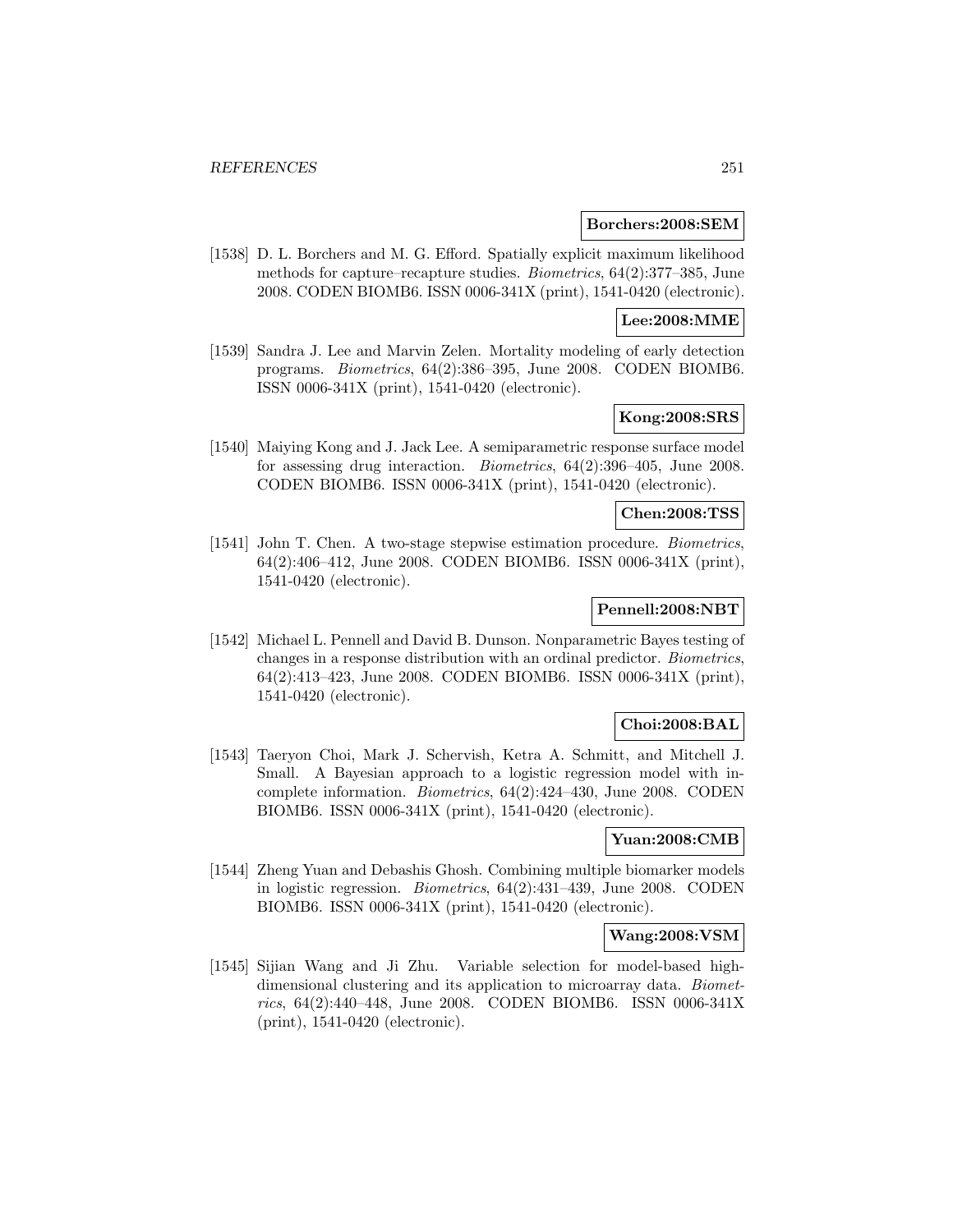## **Wang:2008:EQA**

[1546] Huixia Wang and Xuming He. An enhanced quantile approach for assessing differential gene expressions. Biometrics, 64(2):449–457, June 2008. CODEN BIOMB6. ISSN 0006-341X (print), 1541-0420 (electronic).

## **Vansteelandt:2008:TEG**

[1547] Stijn Vansteelandt, Dawn L. DeMeo, Jessica Lasky-Su, Jordan W. Smoller, Amy J. Murphy, Matt McQueen, Kady Schneiter, Juan C. Celedon, Scott T. Weiss, Edwin K. Silverman, and Christoph Lange. Testing and estimating gene-environment interactions in family-based association studies. Biometrics, 64(2):458–467, June 2008. CODEN BIOMB6. ISSN 0006-341X (print), 1541-0420 (electronic).

### **Gottardo:2008:FPB**

[1548] Raphael Gottardo, Wei Li, W. Evan Johnson, and X. Shirley Liu. A flexible and powerful Bayesian hierarchical model for ChIP-Chip experiments. Biometrics, 64(2):468–478, June 2008. CODEN BIOMB6. ISSN 0006-341X (print), 1541-0420 (electronic).

### **Morris:2008:BAM**

[1549] Jeffrey S. Morris, Philip J. Brown, Richard C. Herrick, Keith A. Baggerly, and Kevin R. Coombes. Bayesian analysis of mass spectrometry proteomic data using wavelet-based functional mixed models. Biometrics, 64(2):479–489, June 2008. CODEN BIOMB6. ISSN 0006-341X (print), 1541-0420 (electronic).

### **Apanasovich:2008:ACF**

[1550] Tatiyana V. Apanasovich, David Ruppert, Joanne R. Lupton, Natasa Popovic, Nancy D. Turner, Robert S. Chapkin, and Raymond J. Carroll. Aberrant crypt foci and semiparametric modeling of correlated binary data. Biometrics, 64(2):490–500, June 2008. CODEN BIOMB6. ISSN 0006-341X (print), 1541-0420 (electronic).

#### **Datta:2008:SRT**

[1551] Somnath Datta and Glen A. Satten. A signed-rank test for clustered data. Biometrics, 64(2):501–507, June 2008. CODEN BIOMB6. ISSN 0006-341X (print), 1541-0420 (electronic).

# **Xiang:2008:MHD**

[1552] Liming Xiang, Kelvin K. W. Yau, Yer Van Hui, and Andy H. Lee. Minimum Hellinger distance estimation for k-component Poisson mixture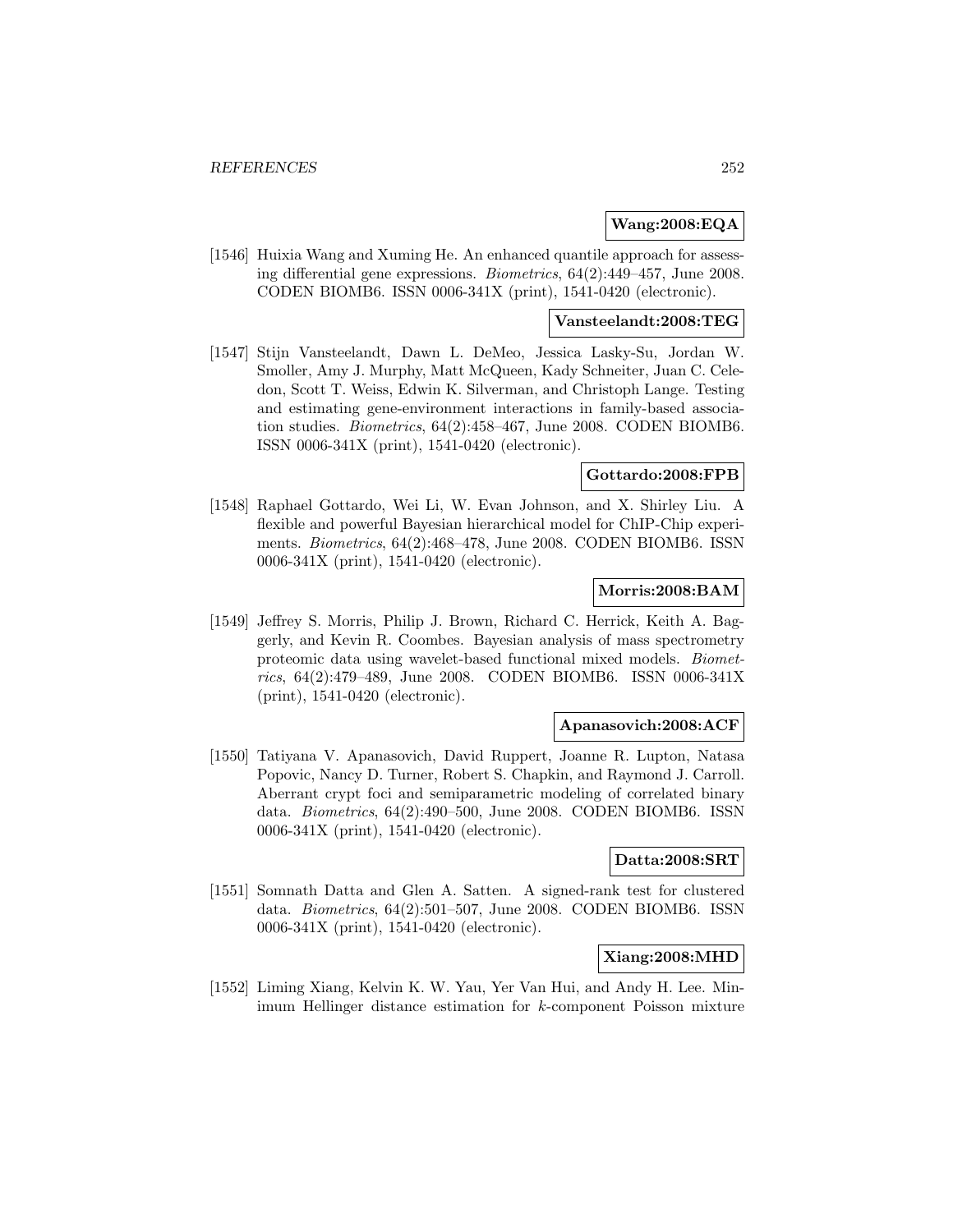with random effects. *Biometrics*, 64(2):508–518, June 2008. CODEN BIOMB6. ISSN 0006-341X (print), 1541-0420 (electronic).

# **Li:2008:VCM**

[1553] Liang Li and Tom Greene. Varying coefficients model with measurement error. Biometrics, 64(2):519–526, June 2008. CODEN BIOMB6. ISSN 0006-341X (print), 1541-0420 (electronic).

# **Albert:2008:MLB**

[1554] Paul S. Albert. Modeling longitudinal biomarker data from multiple assays that have different known detection limits. *Biometrics*,  $64(2)$ : 527–537, June 2008. CODEN BIOMB6. ISSN 0006-341X (print), 1541- 0420 (electronic).

# **Roy:2008:GCP**

[1555] Jason Roy and Michael J. Daniels. A general class of pattern mixture models for nonignorable dropout with many possible dropout times. Biometrics, 64(2):538–545, June 2008. CODEN BIOMB6. ISSN 0006-341X (print), 1541-0420 (electronic).

## **Ding:2008:MLD**

[1556] Jimin Ding and Jane-Ling Wang. Modeling longitudinal data with nonparametric multiplicative random effects jointly with survival data. Biometrics, 64(2):546–556, June 2008. CODEN BIOMB6. ISSN 0006-341X (print), 1541-0420 (electronic).

## **Song:2008:SAJ**

[1557] Xiao Song and C. Y. Wang. Semiparametric approaches for joint modeling of longitudinal and survival data with time-varying coefficients. Biometrics, 64(2):557–566, June 2008. CODEN BIOMB6. ISSN 0006-341X (print), 1541-0420 (electronic).

# **Zhang:2008:SSR**

[1558] Min Zhang and Marie Davidian. "Smooth" semiparametric regression analysis for arbitrarily censored time-to-event data. Biometrics, 64(2): 567–576, June 2008. CODEN BIOMB6. ISSN 0006-341X (print), 1541- 0420 (electronic).

#### **Bacchetti:2008:SDS**

[1559] Peter Bacchetti, Charles E. McCulloch, and Mark R. Segal. Simple, defensible sample sizes based on cost efficiency. Biometrics, 64(2):577– 585, June 2008. CODEN BIOMB6. ISSN 0006-341X (print), 1541-0420 (electronic).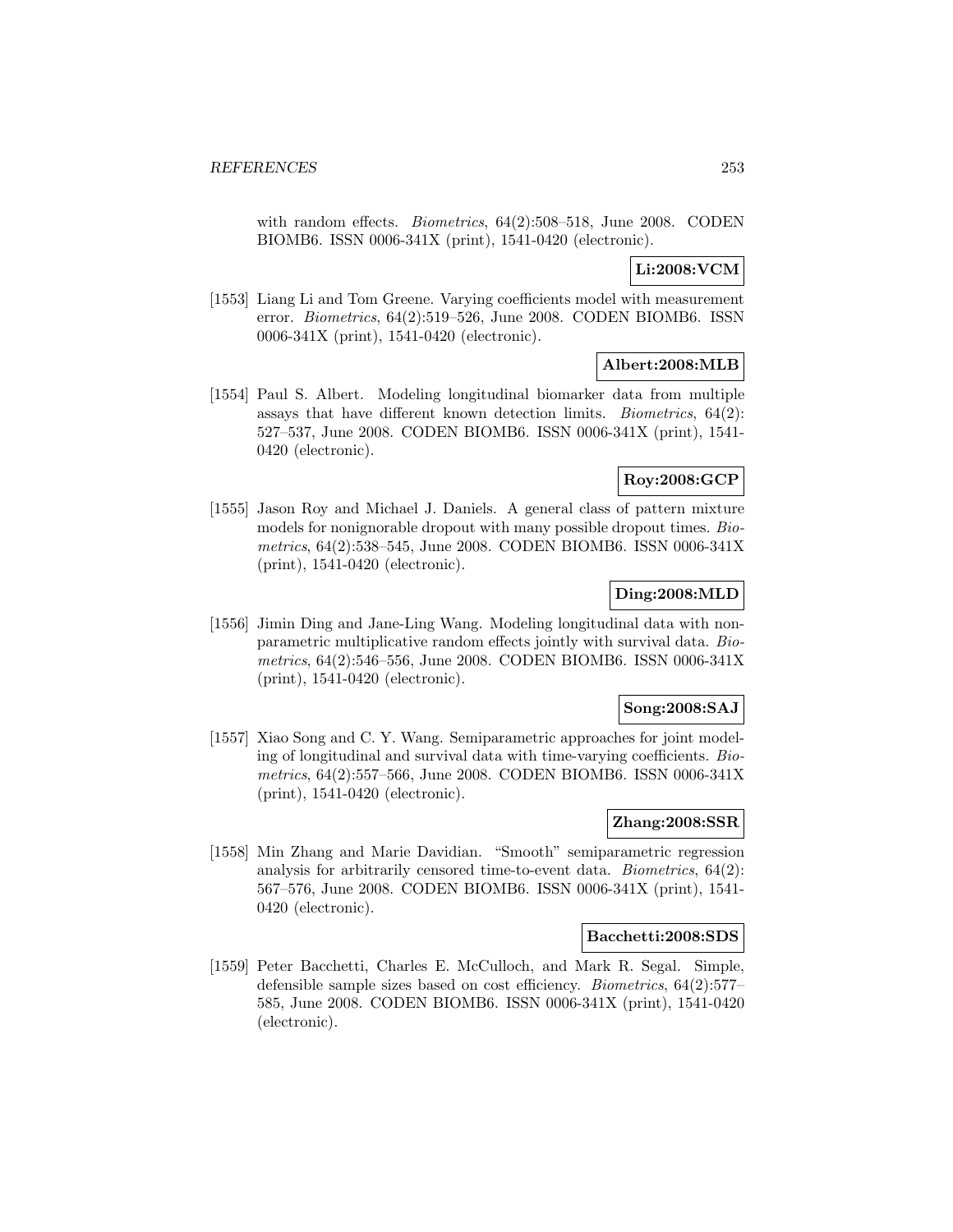# **Hanley:2008:D**

[1560] James A. Hanley and Stanley H. Shapiro. Discussions. Biometrics, 64 (2):586–587, June 2008. CODEN BIOMB6. ISSN 0006-341X (print), 1541-0420 (electronic).

## **Muller:2008:D**

[1561] Peter Müller and Gary L. Rosner. Discussions. *Biometrics*, 64(2):587– 589, June 2008. CODEN BIOMB6. ISSN 0006-341X (print), 1541-0420 (electronic).

# **Simon:2008:D**

[1562] Richard Simon. Discussions. Biometrics, 64(2):589–591, June 2008. CO-DEN BIOMB6. ISSN 0006-341X (print), 1541-0420 (electronic).

# **Bacchetti:2008:R**

[1563] Peter Bacchetti, Charles E. McCulloch, and Mark R. Segal. Rejoinder. Biometrics, 64(2):592–594, June 2008. CODEN BIOMB6. ISSN 0006- 341X (print), 1541-0420 (electronic).

# **Morita:2008:DES**

[1564] Satoshi Morita, Peter F. Thall, and Peter M¨uller. Determining the effective sample size of a parametric prior. Biometrics, 64(2):595–602, June 2008. CODEN BIOMB6. ISSN 0006-341X (print), 1541-0420 (electronic).

## **Schoop:2008:QPP**

[1565] R. Schoop, E. Graf, and M. Schumacher. Quantifying the predictive performance of prognostic models for censored survival data with timedependent covariates. Biometrics, 64(2):603–610, June 2008. CODEN BIOMB6. ISSN 0006-341X (print), 1541-0420 (electronic).

#### **Rizopoulos:2008:TPJ**

[1566] Dimitris Rizopoulos, Geert Verbeke, Emmanuel Lesaffre, and Yves Vanrenterghem. A two-part joint model for the analysis of survival and longitudinal binary data with excess zeros. *Biometrics*,  $64(2):611-619$ , June 2008. CODEN BIOMB6. ISSN 0006-341X (print), 1541-0420 (electronic).

#### **Salway:2008:GGL**

[1567] Ruth Salway and Jon Wakefield. Gamma generalized linear models for pharmacokinetic data. Biometrics, 64(2):620–626, June 2008. CODEN BIOMB6. ISSN 0006-341X (print), 1541-0420 (electronic).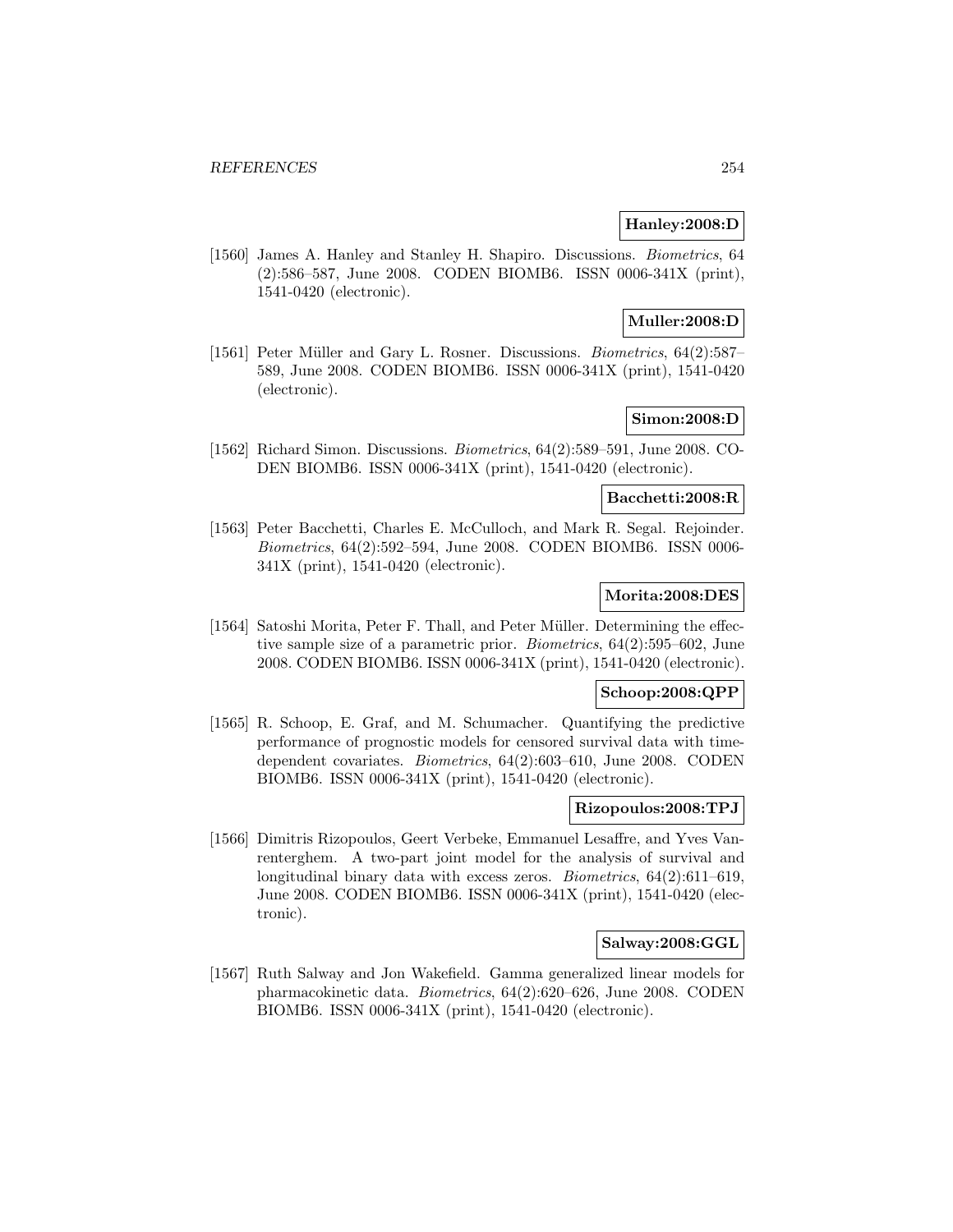#### **Hedeker:2008:AME**

[1568] Donald Hedeker, Robin J. Mermelstein, and Hakan Demirtas. An application of a mixed-effects location scale model for analysis of ecological momentary assessment (EMA) data. Biometrics, 64(2):627–634, June 2008. CODEN BIOMB6. ISSN 0006-341X (print), 1541-0420 (electronic).

## **Dorazio:2008:MUS**

[1569] Robert M. Dorazio, Bhramar Mukherjee, Li Zhang, Malay Ghosh, Howard L. Jelks, and Frank Jordan. Modeling unobserved sources of heterogeneity in animal abundance using a Dirichlet process prior. Biometrics, 64(2):635–644, June 2008. CODEN BIOMB6. ISSN 0006-341X (print), 1541-0420 (electronic).

#### **VanderWeele:2008:SAD**

[1570] Tyler J. VanderWeele. Sensitivity analysis: Distributional assumptions and confounding assumptions. Biometrics, 64(2):645–649, June 2008. CODEN BIOMB6. ISSN 0006-341X (print), 1541-0420 (electronic).

## **Bang:2008:CDR**

[1571] Heejung Bang and James M. Robins. Correction to "Doubly Robust Estimation in Missing Data and Causal Inference Models," by H. Bang and J. M. Robins; **61**, 962–972, December 2005. Biometrics, 64(2):650, June 2008. CODEN BIOMB6. ISSN 0006-341X (print), 1541-0420 (electronic). See [991].

## **Bailer:2008:BRU**

[1572] A. John Bailer. Book review: Useless Arithmetic: Why Environmental Scientists Can't Predict the Future, by Pilkey, O. H. and Pilkey-Jarvis, L. Biometrics, 64(2):651–652, June 2008. CODEN BIOMB6. ISSN 0006-341X (print), 1541-0420 (electronic).

## **Barabesi:2008:BRS**

[1573] Lucio Barabesi. Book review: Sampling Strategies for Natural Resources and the Environment, by Gregoire, T. G. and Valentine, H. T. Biometrics, 64(2):652–653, June 2008. CODEN BIOMB6. ISSN 0006-341X (print), 1541-0420 (electronic).

#### **Banerjee:2008:BRM**

[1574] Sudipto Banerjee. Book review: Model-Based Geostatistics, by Diggle, P. J. and Ribeiro, P. J. Biometrics, 64(2):653–654, June 2008. CODEN BIOMB6. ISSN 0006-341X (print), 1541-0420 (electronic).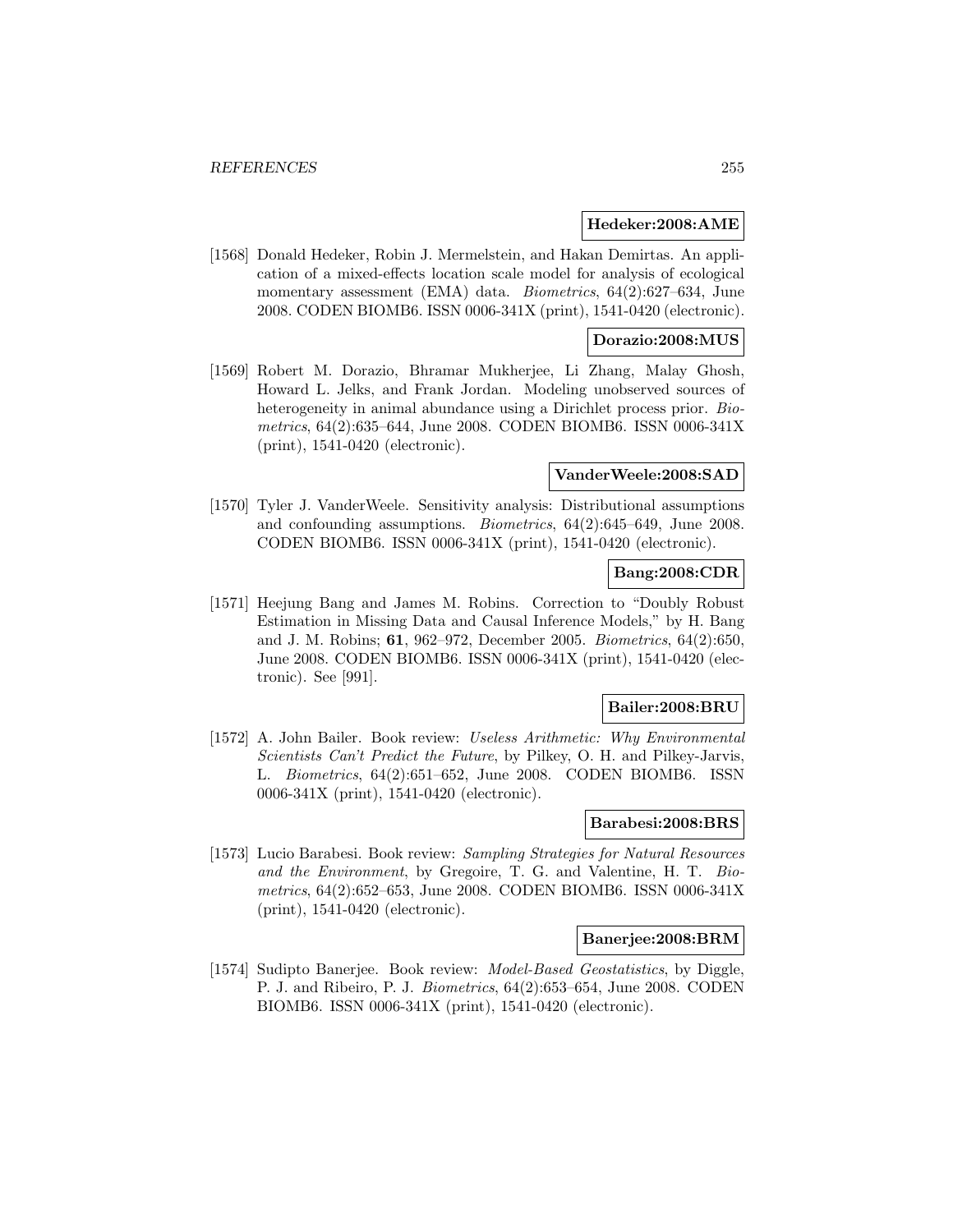#### **Paradis:2008:BRR**

[1575] Emmanuel Paradis. Book review: Reconstructing Evolution: New Mathematical and Computational Advances, edited by Gascuel, O. and Steel, M. Biometrics, 64(2):654, June 2008. CODEN BIOMB6. ISSN 0006- 341X (print), 1541-0420 (electronic).

# **Rao:2008:BRB**

[1576] J. Sunil Rao. Book review: *Bayesian Inference for Gene Expression and* Proteomics, by Do, K.-A., Müller, P., and Vannucci, M. Biometrics, 64 (2):654–655, June 2008. CODEN BIOMB6. ISSN 0006-341X (print), 1541-0420 (electronic).

#### **Hubert:2008:BRD**

[1577] Mia Hubert. Book review: Data Depth: Robust Multivariate Analysis, Computational Geometry and Applications, by Liu, R., Serfling, R., and Souvaine, D. L. Biometrics, 64(2):655–656, June 2008. CODEN BIOMB6. ISSN 0006-341X (print), 1541-0420 (electronic).

# **Celeux:2008:BRD**

[1578] Gilles Celeux. Book review: Data Clustering: Theory Algorithms and Applications, by Gan, G., Chaoqun, M. A., and Wu, J. Biometrics, 64 (2):656–657, June 2008. CODEN BIOMB6. ISSN 0006-341X (print), 1541-0420 (electronic).

## **Ryan:2008:BRR**

[1579] Louise M. Ryan. Book review: Reliability and Risk: a Bayesian Perspective, by Singpurwalla, N. D. Biometrics,  $64(2):657-658$ , June 2008. CODEN BIOMB6. ISSN 0006-341X (print), 1541-0420 (electronic).

#### **Chappell:2008:BRT**

[1580] Rick Chappell. Book review: Textbook of Clinical Trials, by Machin, D., Day, S., and Green, S. Biometrics, 64(2):658, June 2008. CODEN BIOMB6. ISSN 0006-341X (print), 1541-0420 (electronic).

#### **Steiner:2008:BRS**

[1581] Stefan Steiner. Book review: Statistical Development of Quality in Medicine, by Winkel, P. and Zhang, N. F. Biometrics, 64(2):658–659, June 2008. CODEN BIOMB6. ISSN 0006-341X (print), 1541-0420 (electronic).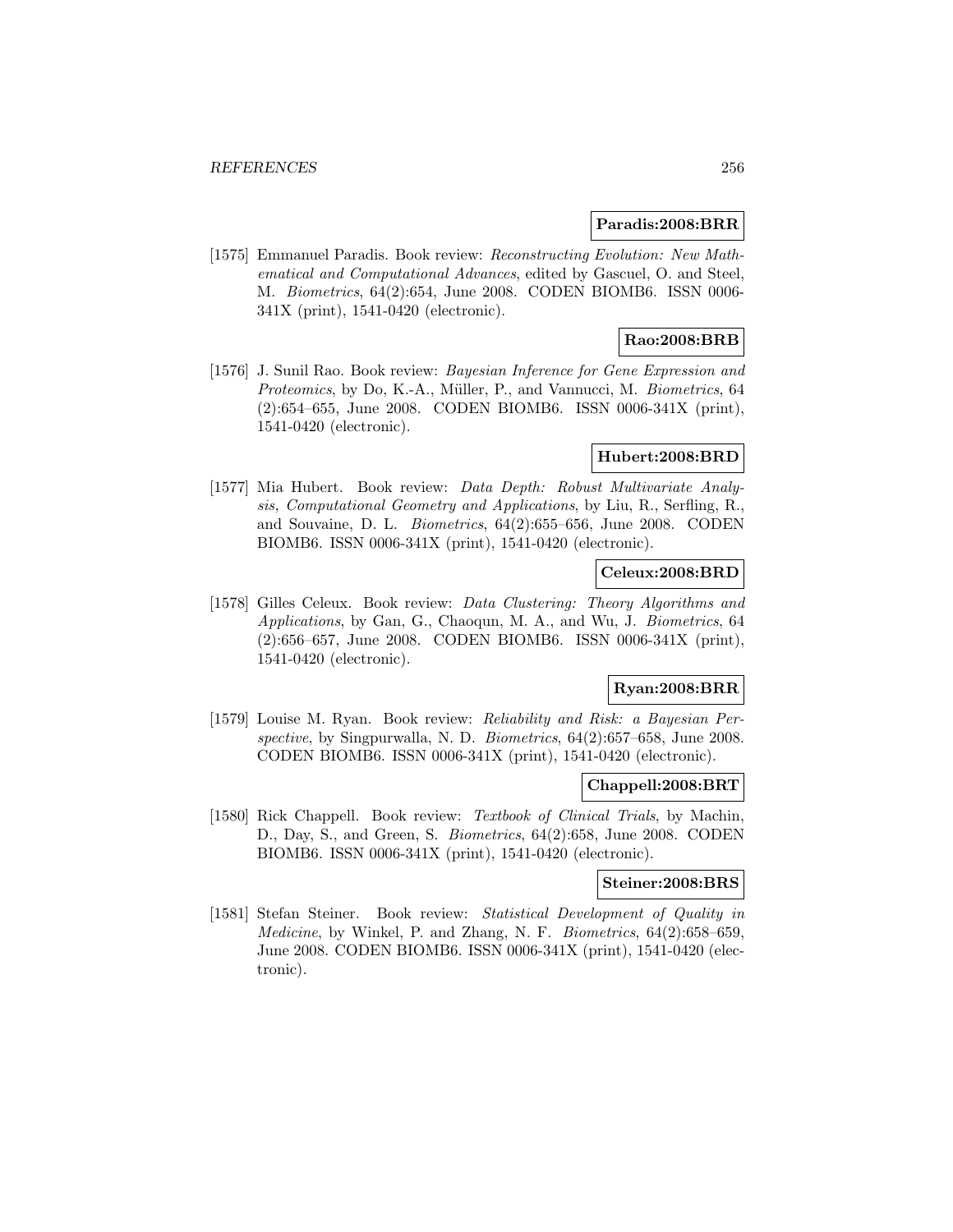# **Tang:2008:BRM**

[1582] Liansheng Tang. Book review: *Model-Based Geostatistics*, by Gönen, M. Biometrics, 64(2):659, June 2008. CODEN BIOMB6. ISSN 0006-341X (print), 1541-0420 (electronic).

## **Waldorp:2008:BRA**

[1583] Lourens Waldorp. Book review: Applied Asymptotics: Case Studies in Small Sample Statistics, by Brazzale, A. R., Davison, A. C., and Reid, N. Biometrics, 64(2):660, June 2008. CODEN BIOMB6. ISSN 0006-341X (print), 1541-0420 (electronic).

## **Anonymous:2008:BRAb**

[1584] Anonymous. Book review: Analysis of Correlated Data with SAS and R, 3rd edition. by Shoukri, M. M. and Chaudhary, M. A. Biometrics, 64(2):660–661, June 2008. CODEN BIOMB6. ISSN 0006-341X (print), 1541-0420 (electronic).

## **Anonymous:2008:BRE**

[1585] Anonymous. Book review: *Elementary Bayesian Statistics*, by Moyé, L. A. Biometrics, 64(2):661, June 2008. CODEN BIOMB6. ISSN 0006- 341X (print), 1541-0420 (electronic).

#### **Anonymous:2008:BRIb**

[1586] Anonymous. Book review: Information Criteria and Statistical Modeling, by Konishi, S. and Kitagawa, G. Biometrics, 64(2):661, June 2008. CODEN BIOMB6. ISSN 0006-341X (print), 1541-0420 (electronic).

## **Anonymous:2008:BRMa**

[1587] Anonymous. Book review: Modelling for Field Biologists and Other Interesting People, by Kokko, H. Biometrics, 64(2):662, June 2008. CO-DEN BIOMB6. ISSN 0006-341X (print), 1541-0420 (electronic).

## **Anonymous:2008:BMb**

[1588] Anonymous. Biometric methodology. Biometrics, 64(2):663–669, June 2008. CODEN BIOMB6. ISSN 0006-341X (print), 1541-0420 (electronic).

# **Anonymous:2008:BPb**

[1589] Anonymous. Biometric practice. Biometrics, 64(2):669, June 2008. CO-DEN BIOMB6. ISSN 0006-341X (print), 1541-0420 (electronic).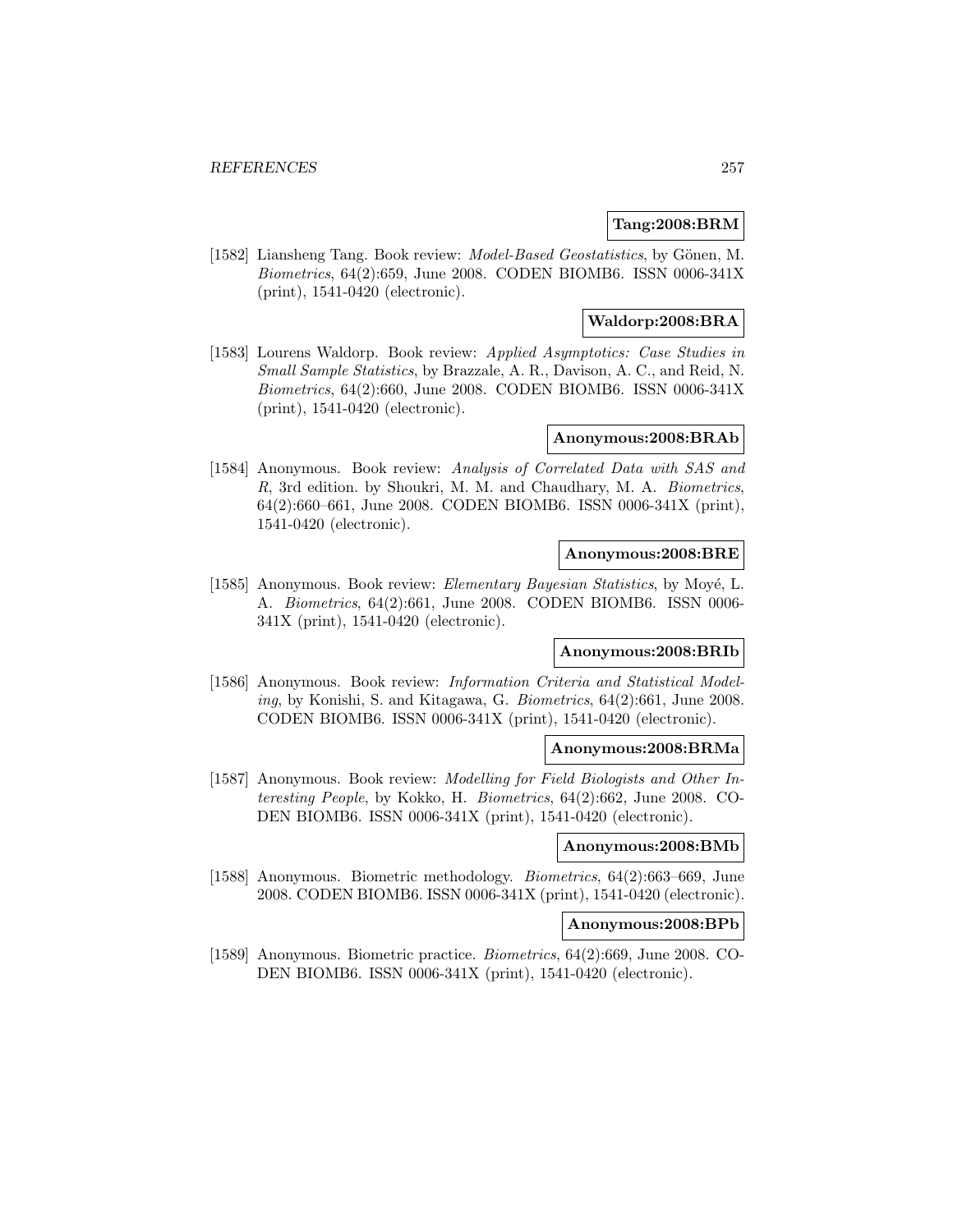#### **Anonymous:2008:CF**

[1590] Anonymous. Consultant's forum. Biometrics, 64(2):669–671, June 2008. CODEN BIOMB6. ISSN 0006-341X (print), 1541-0420 (electronic).

# **Anonymous:2008:RRa**

[1591] Anonymous. Reader reaction. Biometrics, 64(2):671, June 2008. CODEN BIOMB6. ISSN 0006-341X (print), 1541-0420 (electronic).

## **Lobach:2008:HBR**

[1592] Iryna Lobach, Raymond J. Carroll, Christine Spinka, Mitchell H. Gail, and Nilanjan Chatterjee. Haplotype-based regression analysis and inference of case-control studies with unphased genotypes and measurement errors in environmental exposures. Biometrics, 64(3):673–684, September 2008. CODEN BIOMB6. ISSN 0006-341X (print), 1541-0420 (electronic).

## **Mukherjee:2008:EGE**

[1593] Bhramar Mukherjee and Nilanjan Chatterjee. Exploiting geneenvironment independence for analysis of case-control studies: an empirical Bayes-type shrinkage estimator to trade-off between bias and efficiency. Biometrics, 64(3):685–694, September 2008. CODEN BIOMB6. ISSN 0006-341X (print), 1541-0420 (electronic).

# **Cai:2008:BDE**

[1594] Zhihong Cai, Manabu Kuroki, Judea Pearl, and Jin Tian. Bounds on direct effects in the presence of confounded intermediate variables. Biometrics, 64(3):695–701, September 2008. CODEN BIOMB6. ISSN 0006- 341X (print), 1541-0420 (electronic).

#### **VanderWeele:2008:SBU**

[1595] Tyler J. VanderWeele. The sign of the bias of unmeasured confounding. Biometrics, 64(3):702–706, September 2008. CODEN BIOMB6. ISSN 0006-341X (print), 1541-0420 (electronic).

#### **Zhang:2008:IEI**

[1596] Min Zhang, Anastasios A. Tsiatis, and Marie Davidian. Improving efficiency of inferences in randomized clinical trials using auxiliary covariates. Biometrics, 64(3):707–715, September 2008. CODEN BIOMB6. ISSN 0006-341X (print), 1541-0420 (electronic).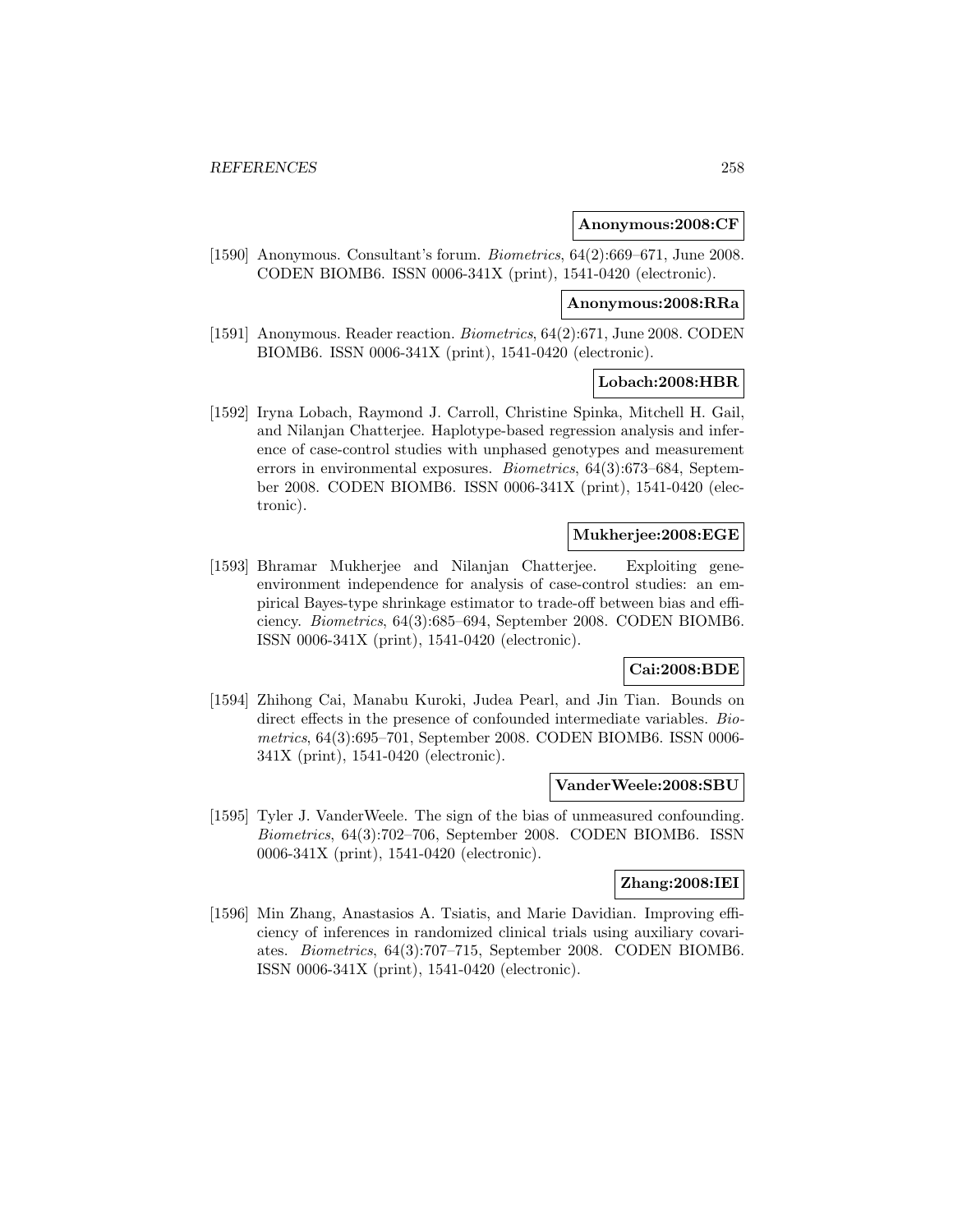## **Lloyd:2008:NEM**

[1597] Chris J. Lloyd. A new exact and more powerful unconditional test of no treatment effect from binary matched pairs. Biometrics, 64(3):716–723, September 2008. CODEN BIOMB6. ISSN 0006-341X (print), 1541-0420 (electronic).

# **Wei:2008:ECT**

[1598] Guanghui Wei and Douglas E. Schaubel. Estimating cumulative treatment effects in the presence of nonproportional hazards. Biometrics, 64(3):724–732, September 2008. CODEN BIOMB6. ISSN 0006-341X (print), 1541-0420 (electronic).

## **Logan:2008:CTP**

[1599] Brent R. Logan, John P. Klein, and Mei-Jie Zhang. Comparing treatments in the presence of crossing survival curves: an application to bone marrow transplantation. *Biometrics*, 64(3):733–740, September 2008. CODEN BIOMB6. ISSN 0006-341X (print), 1541-0420 (electronic).

# **Song:2008:RCA**

[1600] Rui Song, Michael R. Kosorok, and Jianwen Cai. Robust covariateadjusted log-rank statistics and corresponding sample size formula for recurrent events data. Biometrics, 64(3):741–750, September 2008. CO-DEN BIOMB6. ISSN 0006-341X (print), 1541-0420 (electronic).

# **Nielsen:2008:CMN**

[1601] J. D. Nielsen and C. B. Dean. Clustered mixed nonhomogeneous Poisson process spline models for the analysis of recurrent event panel data. Biometrics, 64(3):751–761, September 2008. CODEN BIOMB6. ISSN 0006-341X (print), 1541-0420 (electronic).

# **Elashoff:2008:JML**

[1602] Robert M. Elashoff, Gang Li, and Ning Li. A joint model for longitudinal measurements and survival data in the presence of multiple failure types. Biometrics, 64(3):762–771, September 2008. CODEN BIOMB6. ISSN 0006-341X (print), 1541-0420 (electronic).

#### **Goetgeluk:2008:CGE**

[1603] Sylvie Goetgeluk and Stijn Vansteelandt. Conditional generalized estimating equations for the analysis of clustered and longitudinal data. Biometrics, 64(3):772–780, September 2008. CODEN BIOMB6. ISSN 0006-341X (print), 1541-0420 (electronic).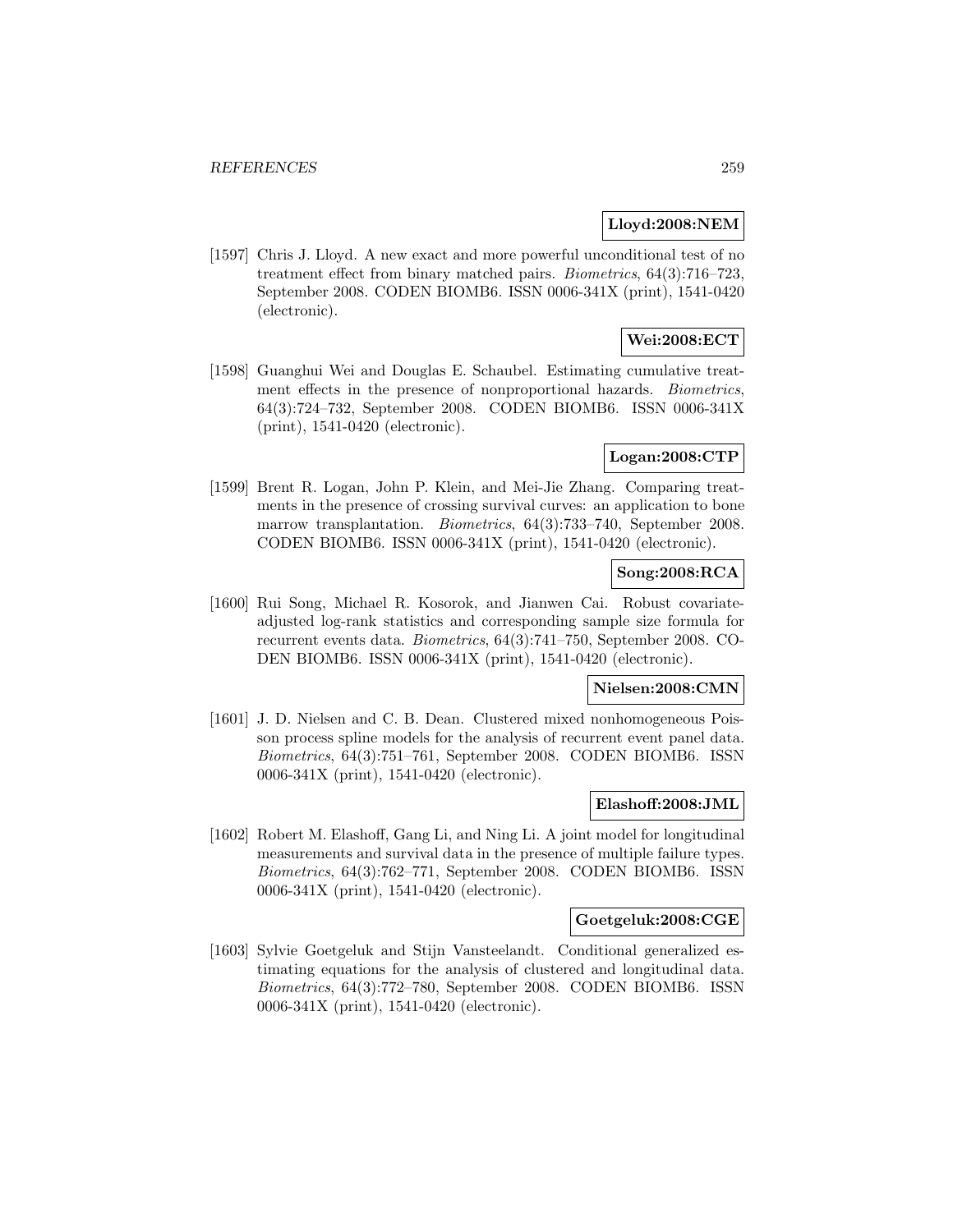## **Ma:2008:IKL**

[1604] Yan Ma, Wan Tang, Changyong Feng, and Xin M. Tu. Inference for kappas for longitudinal study data: Applications to sexual health research. Biometrics, 64(3):781–789, September 2008. CODEN BIOMB6. ISSN 0006-341X (print), 1541-0420 (electronic).

# **Reich:2008:MLS**

[1605] Brian J. Reich and James S. Hodges. Modeling longitudinal spatial periodontal data: a spatially adaptive model with tools for specifying priors and checking fit. Biometrics, 64(3):790–799, September 2008. CODEN BIOMB6. ISSN 0006-341X (print), 1541-0420 (electronic).

## **Guan:2008:KTS**

[1606] Yongtao Guan. A KPSS test for stationarity for spatial point processes. Biometrics, 64(3):800–806, September 2008. CODEN BIOMB6. ISSN 0006-341X (print), 1541-0420 (electronic).

# **Zucchini:2008:MTS**

[1607] Walter Zucchini, David Raubenheimer, and Iain L. MacDonald. Modeling time series of animal behavior by means of a latent-state model with feedback. Biometrics, 64(3):807–815, September 2008. CODEN BIOMB6. ISSN 0006-341X (print), 1541-0420 (electronic).

# **King:2008:BEC**

[1608] R. King and S. P. Brooks. On the Bayesian estimation of a closed population size in the presence of heterogeneity and model uncertainty. Biometrics, 64(3):816–824, September 2008. CODEN BIOMB6. ISSN 0006- 341X (print), 1541-0420 (electronic).

#### **Branscum:2008:BNM**

[1609] Adam J. Branscum and Timothy E. Hanson. Bayesian nonparametric meta-analysis using Polya tree mixture models. Biometrics, 64(3):825– 833, September 2008. CODEN BIOMB6. ISSN 0006-341X (print), 1541- 0420 (electronic).

#### **Massonnet:2008:FCS**

[1610] Goele Massonnet, Paul Janssen, and Tomasz Burzykowski. Fitting conditional survival models to meta-analytic data by using a transformation toward mixed-effects models. Biometrics, 64(3):834–842, September 2008. CODEN BIOMB6. ISSN 0006-341X (print), 1541-0420 (electronic).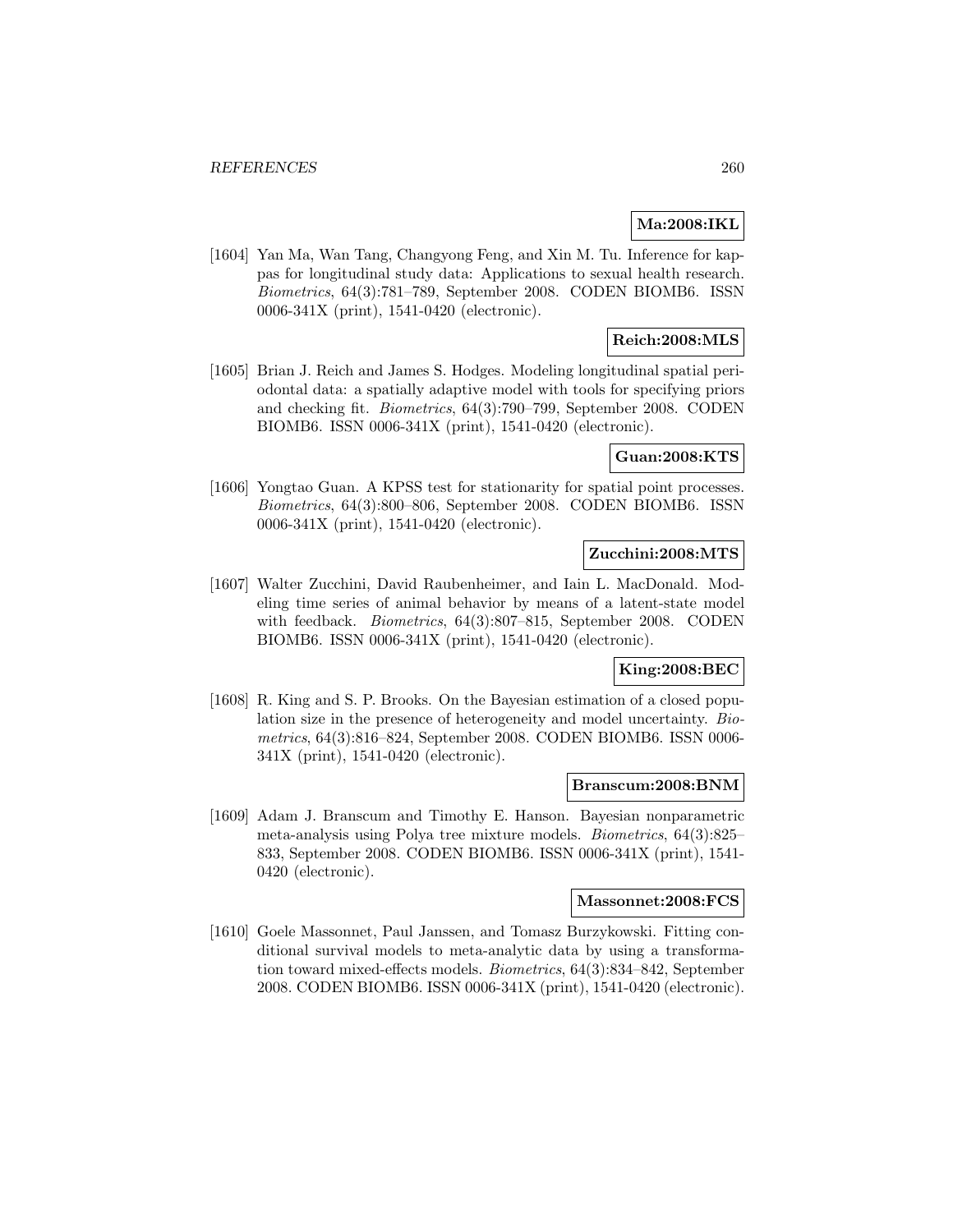#### **Hubbard:2008:MNM**

[1611] R. A. Hubbard, L. Y. T. Inoue, and J. R. Fann. Modeling nonhomogeneous Markov processes via time transformation. Biometrics, 64(3): 843–850, September 2008. CODEN BIOMB6. ISSN 0006-341X (print), 1541-0420 (electronic).

#### **Drovandi:2008:MMP**

[1612] C. C. Drovandi and A. N. Pettitt. Multivariate Markov process models for the transmission of methicillin-resistant staphylococcus aureus in a hospital Ward. Biometrics, 64(3):851–859, September 2008. CODEN BIOMB6. ISSN 0006-341X (print), 1541-0420 (electronic).

## **Cook:2008:OOT**

[1613] Alex R. Cook, Gavin J. Gibson, and Christopher A. Gilligan. Optimal observation times in experimental epidemic processes. Biometrics, 64(3): 860–868, September 2008. CODEN BIOMB6. ISSN 0006-341X (print), 1541-0420 (electronic).

## **Lam:2008:TCF**

[1614] K. F. Lam, J. V. Deshpande, E. H. Y. Lau, U. V. Naik-Nimbalkar, P. S. F. Yip, and Ying Xu. A test for constant fatality rate of an emerging epidemic: With applications to severe acute respiratory syndrome in Hong Kong and Beijing. Biometrics, 64(3):869–876, September 2008. CODEN BIOMB6. ISSN 0006-341X (print), 1541-0420 (electronic).

#### **Peng:2008:SCI**

[1615] Jianan Peng, Chu-In Charles Lee, Karelyn A. Davis, and Weizhen Wang. Stepwise confidence intervals for monotone dose-response studies. Biometrics, 64(3):877–885, September 2008. CODEN BIOMB6. ISSN 0006- 341X (print), 1541-0420 (electronic).

# **Ding:2008:BOD**

[1616] Meichun Ding, Gary L. Rosner, and Peter Müller. Bayesian optimal design for Phase II screening trials. Biometrics, 64(3):886–894, September 2008. CODEN BIOMB6. ISSN 0006-341X (print), 1541-0420 (electronic).

# **Vexler:2008:MLR**

[1617] Albert Vexler, Aiyi Liu, Ekaterina Eliseeva, and Enrique F. Schisterman. Maximum likelihood ratio tests for comparing the discriminatory ability of biomarkers subject to limit of detection. Biometrics, 64(3):895–903, September 2008. CODEN BIOMB6. ISSN 0006-341X (print), 1541-0420 (electronic).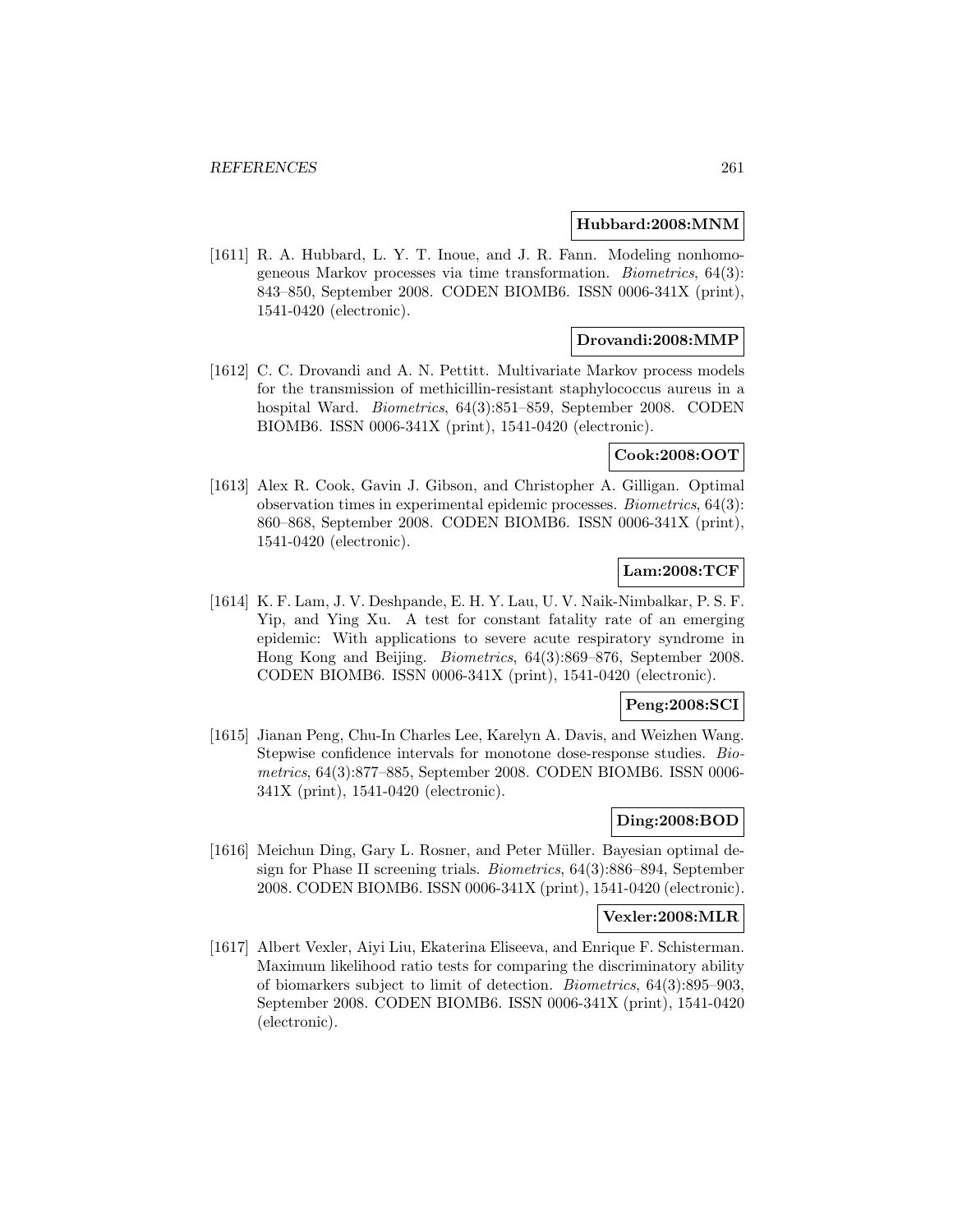# **Li:2008:ESI**

[1618] Runze Li and Lei Nie. Efficient statistical inference procedures for partially nonlinear models and their applications. Biometrics, 64(3):904– 911, September 2008. CODEN BIOMB6. ISSN 0006-341X (print), 1541- 0420 (electronic).

# **Deschepper:2008:TDP**

[1619] E. Deschepper, O. Thas, and J. P. Ottoy. Tests and diagnostic plots for detecting lack-of-fit for circular-linear regression models. Biometrics, 64(3):912–920, September 2008. CODEN BIOMB6. ISSN 0006-341X (print), 1541-0420 (electronic).

## **Xie:2008:VSP**

[1620] Benhuai Xie, Wei Pan, and Xiaotong Shen. Variable selection in penalized model-based clustering via regularization on grouped parameters. Biometrics, 64(3):921–930, September 2008. CODEN BIOMB6. ISSN 0006-341X (print), 1541-0420 (electronic).

# **Lee:2008:OPD**

[1621] Sang Han Lee, Johan Lim, Marina Vannucci, Eva Petkova, Maurice Preter, and Donald F. Klein. Order-preserving dimension reduction procedure for the dominance of two mean curves with application to tidal volume curves. Biometrics, 64(3):931–939, September 2008. CODEN BIOMB6. ISSN 0006-341X (print), 1541-0420 (electronic).

# **Cheung:2008:SSB**

[1622] Ying Kuen Cheung. Simple sequential boundaries for treatment selection in multi-armed randomized clinical trials with a control. Biometrics, 64(3):940–949, September 2008. CODEN BIOMB6. ISSN 0006-341X (print), 1541-0420 (electronic).

# **Liu:2008:ALD**

[1623] Lei Liu, Xuelin Huang, and John O'Quigley. Analysis of longitudinal data in the presence of informative observational times and a dependent terminal event, with application to medical cost data. Biometrics, 64(3): 950–958, September 2008. CODEN BIOMB6. ISSN 0006-341X (print), 1541-0420 (electronic).

# **Cao:2008:EPP**

[1624] Jiguo Cao, Gregor F. Fussmann, and James O. Ramsay. Estimating a predator-prey dynamical model with the parameter cascades method.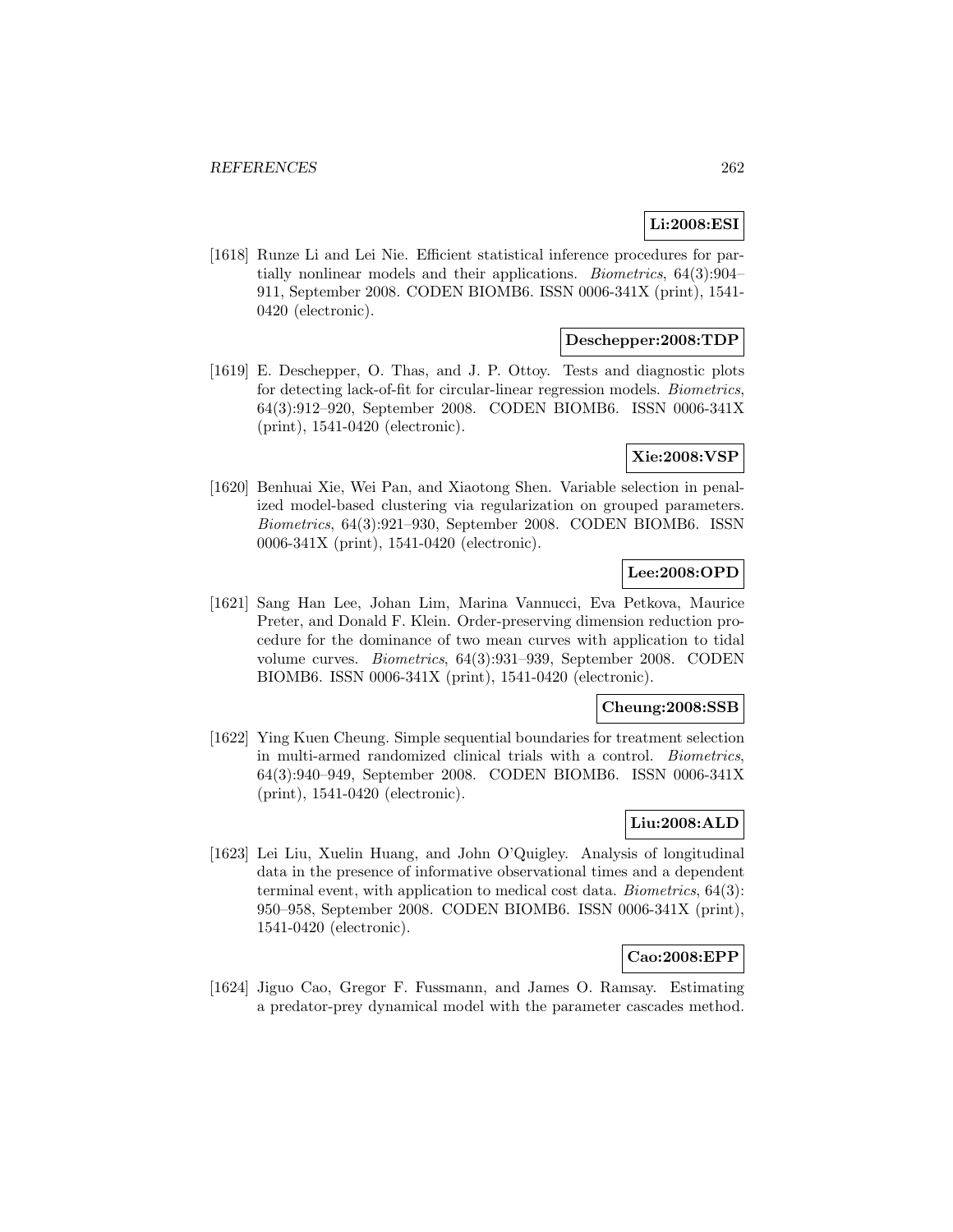Biometrics, 64(3):959–967, September 2008. CODEN BIOMB6. ISSN 0006-341X (print), 1541-0420 (electronic).

## **Johnson:2008:GFA**

[1625] Devin S. Johnson, Dana L. Thomas, Jay M. Ver Hoef, and Aaron Christ. A general framework for the analysis of animal resource selection from telemetry data. Biometrics, 64(3):968–976, September 2008. CODEN BIOMB6. ISSN 0006-341X (print), 1541-0420 (electronic).

### **Mao:2008:NPS**

[1626] Chang Xuan Mao. On the nonidentifiability of population sizes. Biometrics, 64(3):977–979, September 2008. CODEN BIOMB6. ISSN 0006- 341X (print), 1541-0420 (electronic).

#### **Holzmann:2008:ARF**

[1627] Hajo Holzmann and Axel Munk. The authors replied as follows. Biometrics, 64(3):979–981, September 2008. CODEN BIOMB6. ISSN 0006- 341X (print), 1541-0420 (electronic).

#### **Bernard-Michel:2008:NSI**

[1628] C. Bernard-Michel, L. Gardes, and S. Girard. A note on sliced inverse regression with regularizations. Biometrics, 64(3):982–984, September 2008. CODEN BIOMB6. ISSN 0006-341X (print), 1541-0420 (electronic).

## **Li:2008:ARF**

[1629] Lexin Li and Xiangrong Yin. The authors replied as follows. Biometrics, 64(3):984–986, September 2008. CODEN BIOMB6. ISSN 0006-341X (print), 1541-0420 (electronic).

## **Huang:2008:BRS**

[1630] Chiung-Yu Huang and Xianghua Luo. Book review: The Statistical Analysis of Recurrent Events, by Cook, R. J. and Lawless, J. F. Biometrics, 64(3):987–988, September 2008. CODEN BIOMB6. ISSN 0006-341X (print), 1541-0420 (electronic).

# **Feng:2008:BRI**

[1631] Changyong Feng. Book review: *Introduction to Empirical Processes and* Semiparametric Inference, by Kosorok, M. R. Biometrics, 64(3):988–989, September 2008. CODEN BIOMB6. ISSN 0006-341X (print), 1541-0420 (electronic).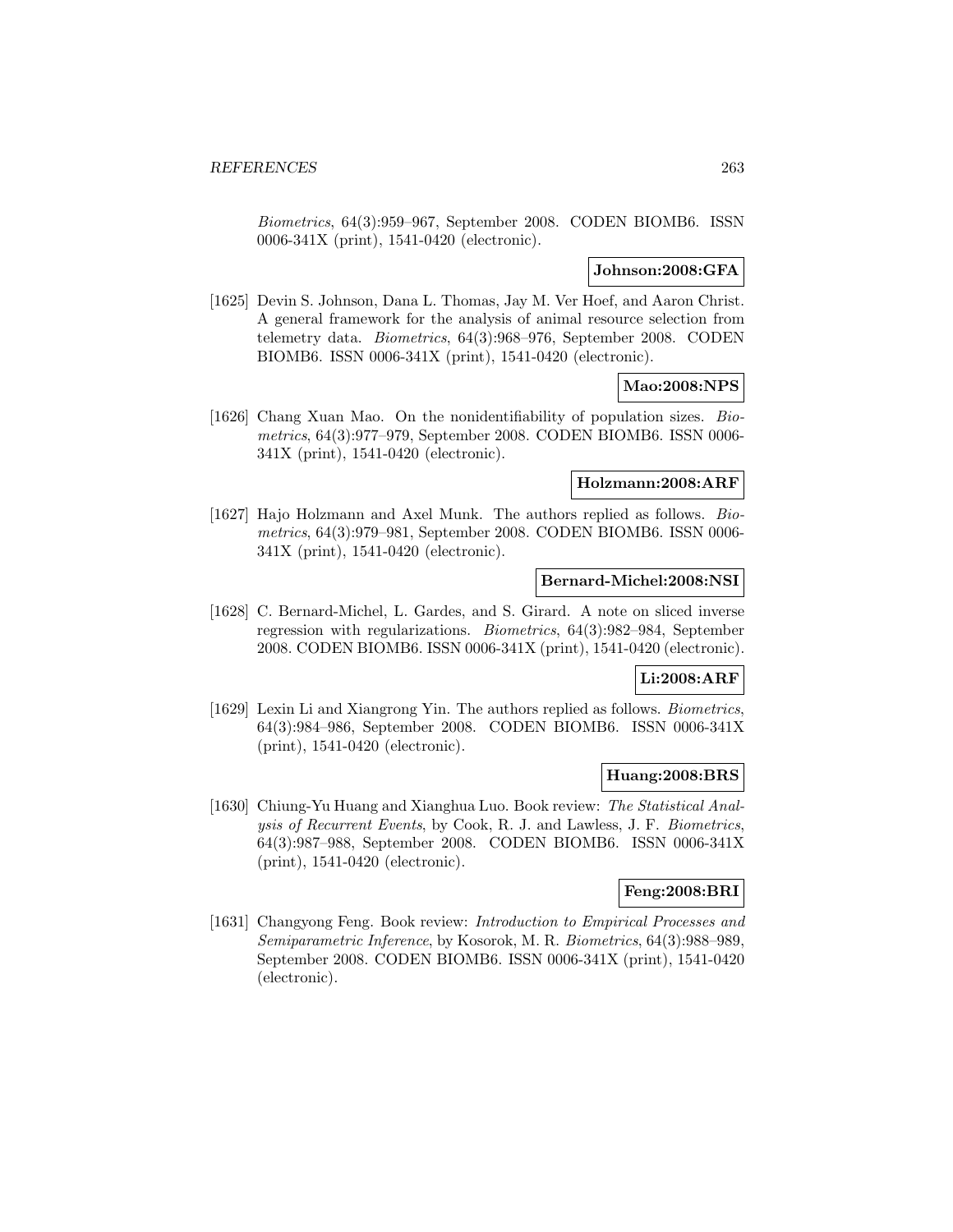#### **Dickey:2008:BRU**

[1632] James M. Dickey. Book review: Uncertain Judgements: Eliciting Experts' Probabilities, by O'Hagan, A, Buck, C. E., Daneshkhah, A., Eiser, J. R., Garthwaite, P. H., Jenkinson, D. J., Oakley, J. E., and Rakow, T. Biometrics, 64(3):989–990, September 2008. CODEN BIOMB6. ISSN 0006-341X (print), 1541-0420 (electronic).

## **Farewell:2008:BRM**

[1633] Daniel Farewell. Book review: Models for Intensive Longitudinal Data, edited by Walls, T. A. and Schafer, J. L. Biometrics, 64(3):990–991, September 2008. CODEN BIOMB6. ISSN 0006-341X (print), 1541-0420 (electronic).

#### **Bartell:2008:BRQ**

[1634] Scott M. Bartell. Book review: Quantitative Environmental Risk Analysis for Human Health, by Fjeld, R. A., Eisenberg, N. A., and Compton, K. L. Biometrics, 64(3):991–992, September 2008. CODEN BIOMB6. ISSN 0006-341X (print), 1541-0420 (electronic).

## **Schulte:2008:BRR**

[1635] Oliver Schulte. Book review: Reliable Reasoning: Induction and Statistical Learning Theory, by Harman, G. and Kulkarni, S. Biometrics, 64(3): 992–993, September 2008. CODEN BIOMB6. ISSN 0006-341X (print), 1541-0420 (electronic).

## **Lin:2008:BRM**

[1636] Carol Y. Lin. Book review: Modeling Infectious Diseases in Humans and Animals, by Keeling, M. J. and Rohani, P. Biometrics, 64(3):993, September 2008. CODEN BIOMB6. ISSN 0006-341X (print), 1541-0420 (electronic).

# **Leese:2008:BRC**

[1637] Morven Leese. Book review: Cluster and Classification Techniques for the Biosciences, by Fielding, A. H. Biometrics, 64(3):993–994, September 2008. CODEN BIOMB6. ISSN 0006-341X (print), 1541-0420 (electronic).

#### **Frey:2008:BRM**

[1638] Jesse Frey. Book review: Modern Applied U-Statistics, by Kowalski, J. and Tu, X. M. Biometrics, 64(3):994–995, September 2008. CODEN BIOMB6. ISSN 0006-341X (print), 1541-0420 (electronic).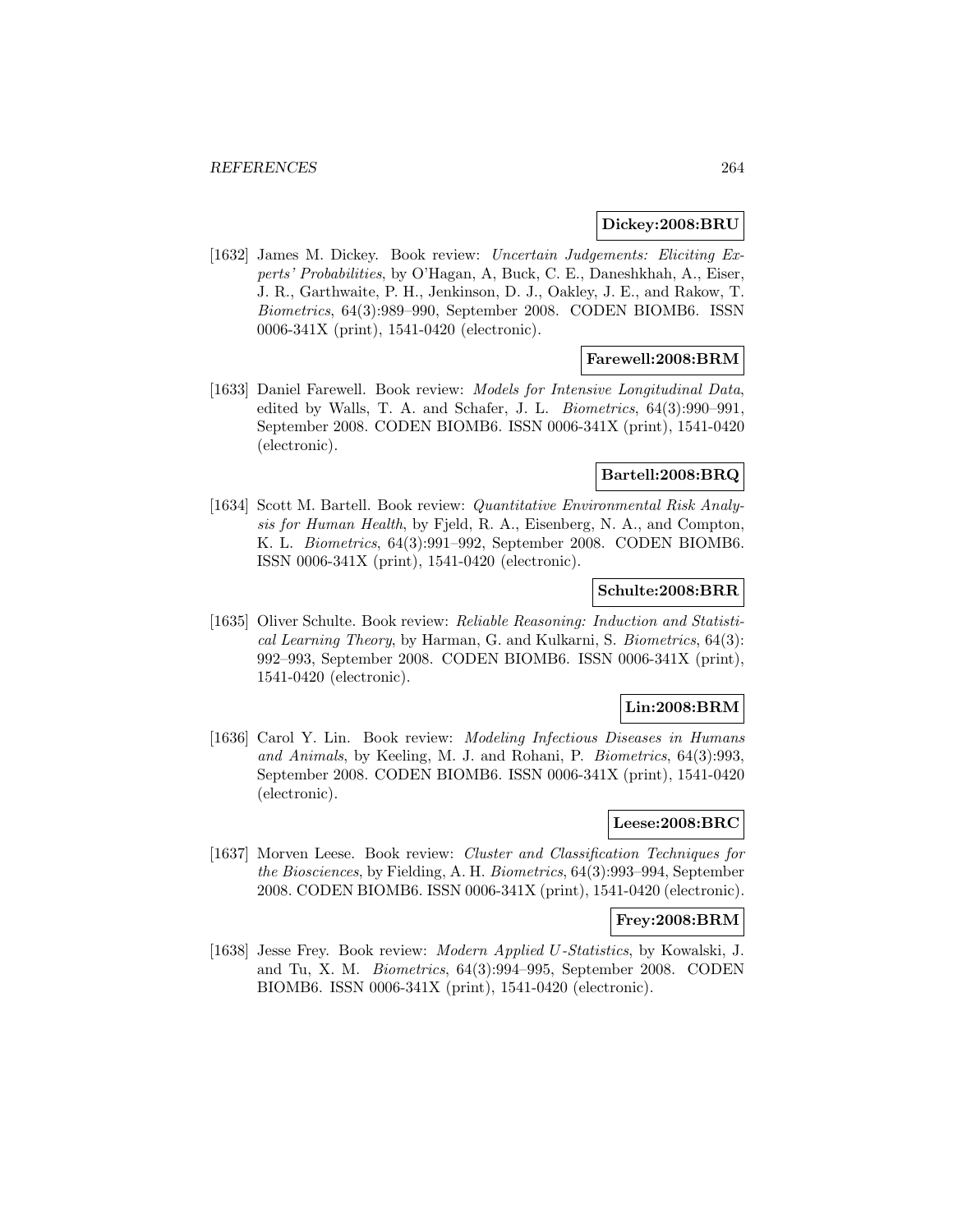#### **Bammann:2008:BRH**

[1639] Karin Bammann, Ronja Foraita, and Frauke Günther. Book review: Handbook of Statistical Genetics, edited by Balding, D. J., Bishop, M., and Cannings, C. Biometrics, 64(3):995, September 2008. CODEN BIOMB6. ISSN 0006-341X (print), 1541-0420 (electronic).

# **Sloan:2008:BRQ**

[1640] Jeff A. Sloan, Amylou Dueck, Rui Qin, Wenting Wu, Pamela J. Atherton, Paul Novotny, Heshan Liu, Kelli N. Burger, Angelina D. Tan, Daniel Szydlo, Victor M. Johnson, Sara J. Felten, Xinghua Zhao, and Brent Diekmann. Book review: Quality of Life: The Assessment, Analysis, and Interpretation of Patient-Reported Outcomes, by Fayers, P. M. and Machin, D. Biometrics, 64(3):996, September 2008. CODEN BIOMB6. ISSN 0006-341X (print), 1541-0420 (electronic).

## **Schwarz:2008:BRAb**

[1641] Carl James Schwarz. Book review: Advanced Distance Sampling: Estimating Abundance of Biological Populations, by Buckland, S. T., Anderson, D. R., Burnham, K. P., Laake, J. L., Borchers, C. L., and Thomas, L. Biometrics, 64(3):997, September 2008. CODEN BIOMB6. ISSN 0006-341X (print), 1541-0420 (electronic).

#### **Anonymous:2008:BRC**

[1642] Anonymous. Book review: The Construction of Optimal Stated Choice Experiments: Theory and Methods, by Street, D. J. and Burgess, L. Biometrics, 64(3):997–998, September 2008. CODEN BIOMB6. ISSN 0006-341X (print), 1541-0420 (electronic).

#### **Anonymous:2008:BRAc**

[1643] Anonymous. Book review: Asymptotic Theory of Statistics and Probability, by Dasgupta, A. Biometrics, 64(3):998, September 2008. CODEN BIOMB6. ISSN 0006-341X (print), 1541-0420 (electronic).

#### **Anonymous:2008:BRD**

[1644] Anonymous. Book review: *Design and Analysis of Experiments*, Volume 1: Introduction to Experimental Design, by Hinkelmann, K. and Kempthorne, O. Biometrics, 64(3):998, September 2008. CODEN BIOMB6. ISSN 0006-341X (print), 1541-0420 (electronic).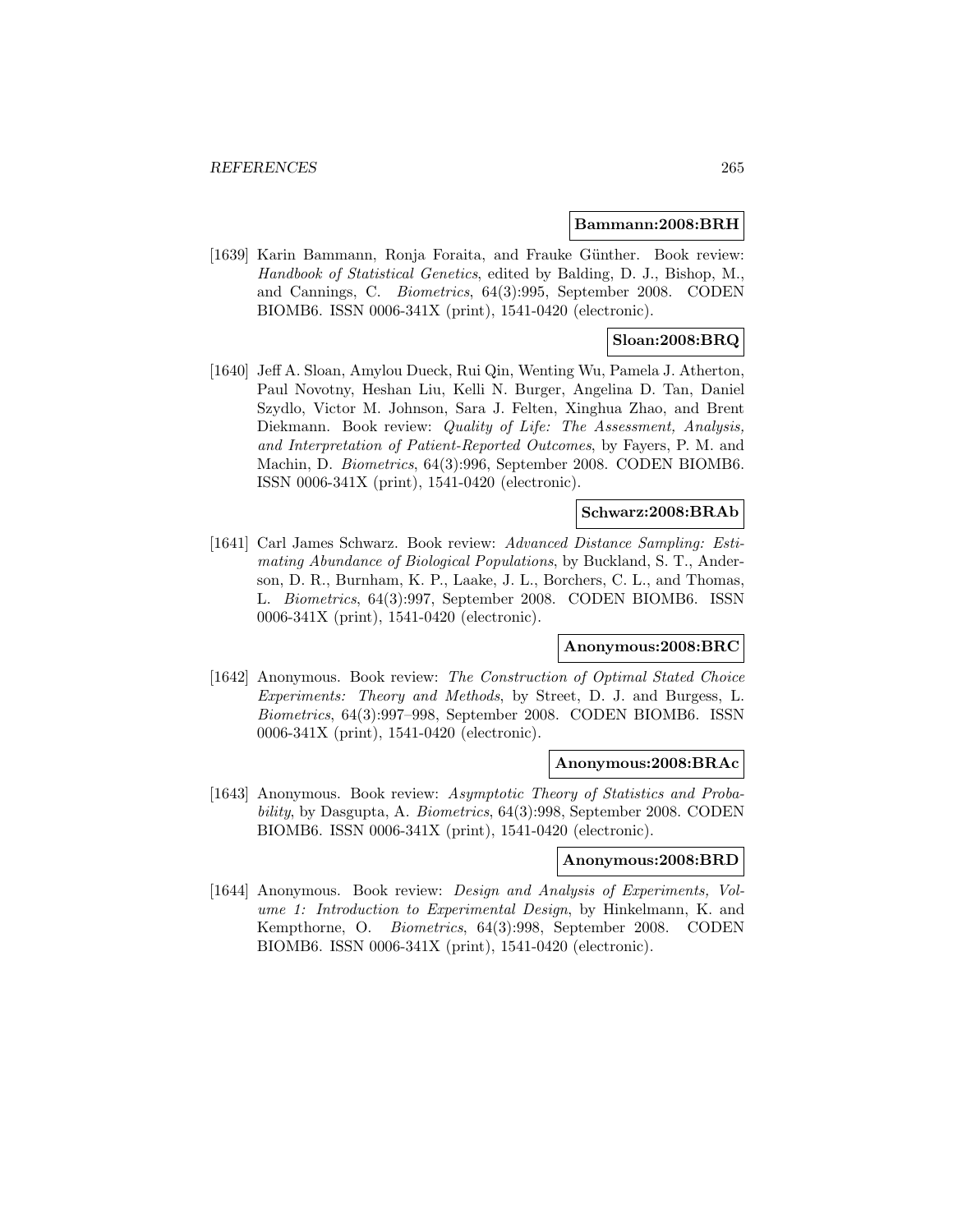#### **Anonymous:2008:BRIc**

[1645] Anonymous. Book review: *Introduction to Bayesian Statistics*, by Bolstad, W. M. Biometrics, 64(3):998, September 2008. CODEN BIOMB6. ISSN 0006-341X (print), 1541-0420 (electronic).

#### **Anonymous:2008:BRB**

[1646] Anonymous. Book review: Bootstrap Methods: a Guide for Practitioners and Researchers, by Chernick, M. R. Biometrics, 64(3):998–999, September 2008. CODEN BIOMB6. ISSN 0006-341X (print), 1541-0420 (electronic).

## **Anonymous:2008:BMc**

[1647] Anonymous. Biometric methodology. Biometrics, 64(3):1000–1007, September 2008. CODEN BIOMB6. ISSN 0006-341X (print), 1541-0420 (electronic).

#### **Anonymous:2008:BPc**

[1648] Anonymous. Biometric practice. Biometrics, 64(3):1007–1008, September 2008. CODEN BIOMB6. ISSN 0006-341X (print), 1541-0420 (electronic).

# **Anonymous:2008:RRb**

[1649] Anonymous. Reader reaction. Biometrics, 64(3):1008, September 2008. CODEN BIOMB6. ISSN 0006-341X (print), 1541-0420 (electronic).

## **Ghosh:2008:ICE**

[1650] Debashis Ghosh, Moulinath Banerjee, and Pinaki Biswas. Inference for constrained estimation of tumor size distributions. Biometrics, 64(4): 1009–1017, December 2008. CODEN BIOMB6. ISSN 0006-341X (print), 1541-0420 (electronic).

# **Ostrovnaya:2008:CPT**

[1651] Irina Ostrovnaya, Venkatraman E. Seshan, and Colin B. Begg. Comparison of properties of tests for assessing tumor clonality. Biometrics, 64(4):1018–1022, December 2008. CODEN BIOMB6. ISSN 0006-341X (print), 1541-0420 (electronic).

#### **Krafty:2008:VCM**

[1652] Robert T. Krafty, Phyllis A. Gimotty, David Holtz, George Coukos, and Wensheng Guo. Varying coefficient model with unknown within-subject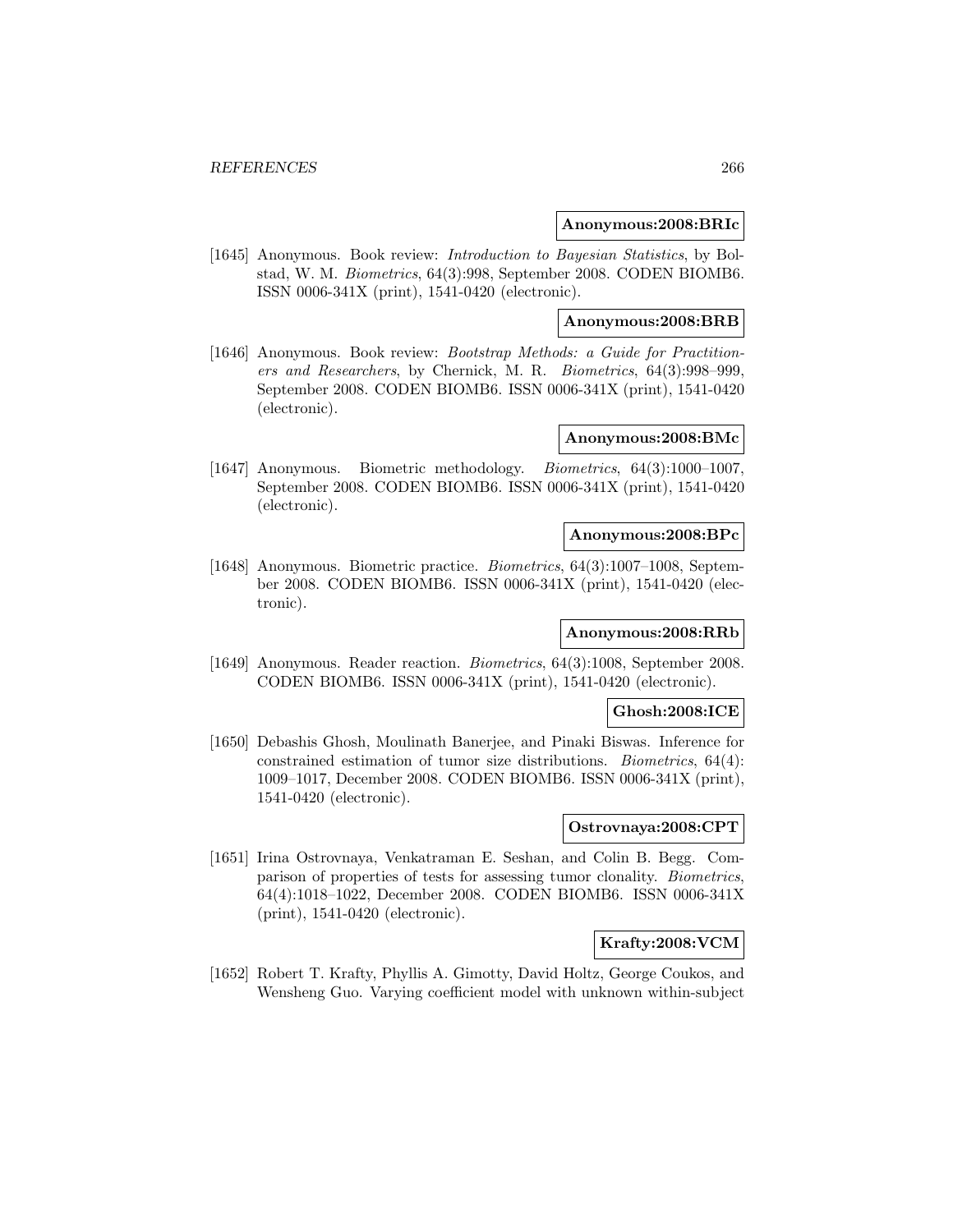covariance for analysis of tumor growth curves. Biometrics, 64(4):1023– 1031, December 2008. CODEN BIOMB6. ISSN 0006-341X (print), 1541- 0420 (electronic).

## **Lin:2008:STM**

[1653] Haiqun Lin, Zhenchao Guo, Peter N. Peduzzi, Thomas M. Gill, and Heather G. Allore. A semiparametric transition model with latent traits for longitudinal multistate data. Biometrics, 64(4):1032–1042, December 2008. CODEN BIOMB6. ISSN 0006-341X (print), 1541-0420 (electronic).

#### **Escaramis:2008:DSD**

[1654] Geòrgia Escaramís, Josep L. Carrasco, and Carlos Ascaso. Detection of significant disease risks using a spatial conditional autoregressive model. Biometrics, 64(4):1043–1053, December 2008. CODEN BIOMB6. ISSN 0006-341X (print), 1541-0420 (electronic).

## **Staniswalis:2008:IMC**

[1655] Joan G. Staniswalis. Incorporating marginal covariate information in a nonparametric regression model for a sample of  $R \times C$  tables. Biometrics, 64(4):1054–1061, December 2008. CODEN BIOMB6. ISSN 0006-341X (print), 1541-0420 (electronic).

### **Claeskens:2008:VSI**

[1656] Gerda Claeskens and Fabrizio Consentino. Variable selection with incomplete covariate data. Biometrics, 64(4):1062–1069, December 2008. CODEN BIOMB6. ISSN 0006-341X (print), 1541-0420 (electronic).

## **Sun:2008:TET**

[1657] Yanqing Sun, Seunggeun Hyun, and Peter Gilbert. Testing and estimation of time-varying cause-specific hazard ratios with covariate adjustment. Biometrics, 64(4):1070–1079, December 2008. CODEN BIOMB6. ISSN 0006-341X (print), 1541-0420 (electronic).

## **Peng:2008:NTC**

[1658] L. Peng and J. P. Fine. Nonparametric tests for continuous covariate effects with multistate survival data. Biometrics, 64(4):1080–1089, December 2008. CODEN BIOMB6. ISSN 0006-341X (print), 1541-0420 (electronic).

# **Huang:2008:RSA**

[1659] Xuelin Huang and Nan Zhang. Regression survival analysis with an assumed copula for dependent censoring: a sensitivity analysis approach.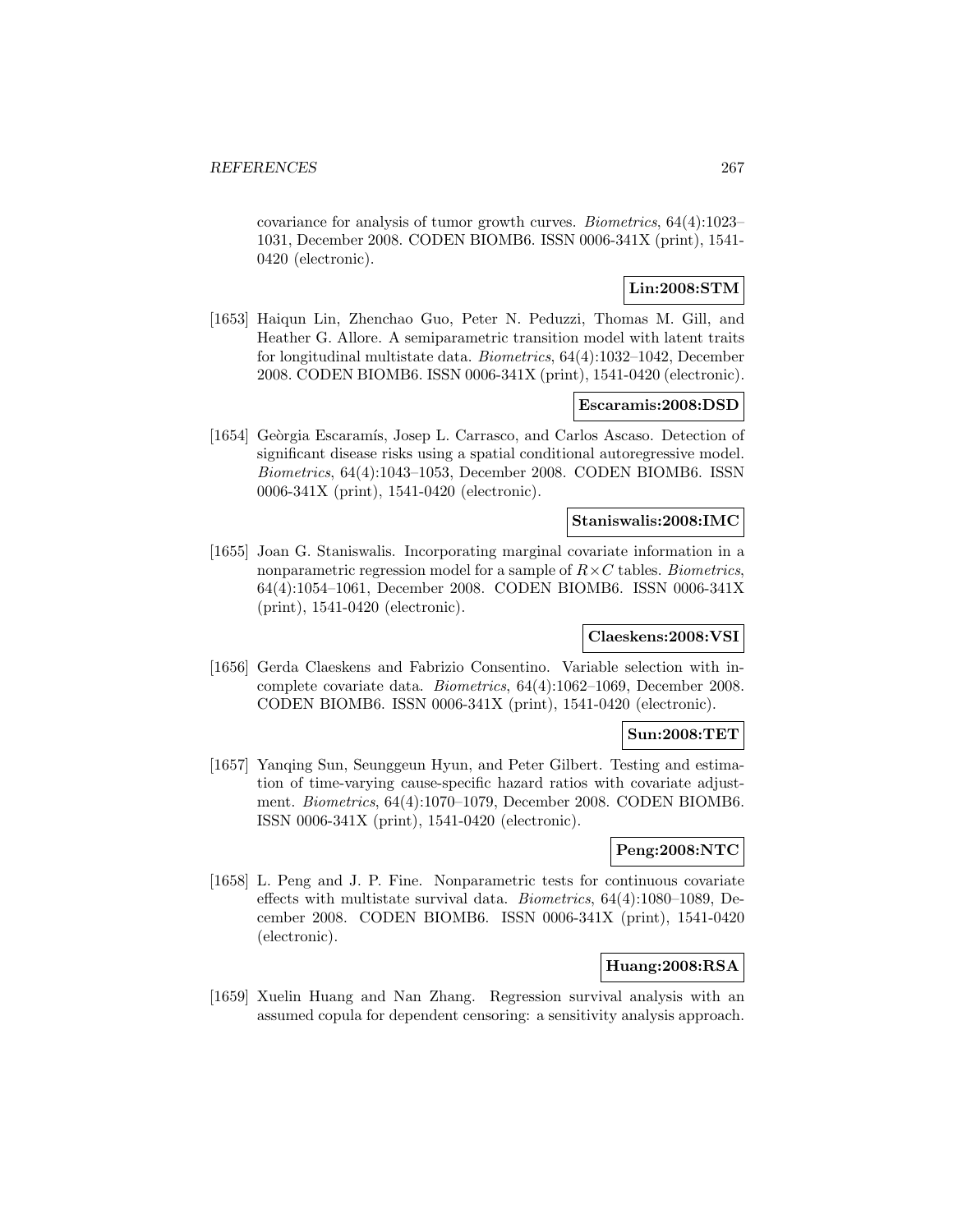Biometrics, 64(4):1090–1099, December 2008. CODEN BIOMB6. ISSN 0006-341X (print), 1541-0420 (electronic).

# **Cook:2008:MMB**

[1660] Richard J. Cook, Leilei Zeng, and Ker-Ai Lee. A multistate model for bivariate interval-censored failure time data. Biometrics, 64(4):1100– 1109, December 2008. CODEN BIOMB6. ISSN 0006-341X (print), 1541- 0420 (electronic).

# **Schacht:2008:NNA**

[1661] Alexander Schacht, Kris Bogaerts, Erich Bluhmki, and Emmanuel Lesaffre. A new nonparametric approach for baseline covariate adjustment for two-group comparative studies. Biometrics, 64(4):1110–1116, December 2008. CODEN BIOMB6. ISSN 0006-341X (print), 1541-0420 (electronic).

# **Pei:2008:SFQ**

[1662] Lixia Pei and Michael D. Hughes. A statistical framework for quantile equivalence clinical trials with application to pharmacokinetic studies that bridge from HIV-infected adults to children. Biometrics, 64(4): 1117–1125, December 2008. CODEN BIOMB6. ISSN 0006-341X (print), 1541-0420 (electronic).

## **Thall:2008:PSD**

[1663] Peter F. Thall, Hoang Q. Nguyen, and Elihu H. Estey. Patient-specific dose finding based on bivariate outcomes and covariates. Biometrics, 64(4):1126–1136, December 2008. CODEN BIOMB6. ISSN 0006-341X (print), 1541-0420 (electronic).

## **Tang:2008:NSG**

[1664] Liansheng Tang, Scott S. Emerson, and Xiao-Hua Zhou. Nonparametric and semiparametric group sequential methods for comparing accuracy of diagnostic tests. Biometrics, 64(4):1137–1145, December 2008. CODEN BIOMB6. ISSN 0006-341X (print), 1541-0420 (electronic).

## **Gilbert:2008:ECP**

[1665] Peter B. Gilbert and Michael G. Hudgens. Evaluating candidate principal surrogate endpoints. Biometrics, 64(4):1146–1154, December 2008. CODEN BIOMB6. ISSN 0006-341X (print), 1541-0420 (electronic).

# **Liu:2008:RBU**

[1666] Zhenqiu Liu and Ming Tan. ROC-based utility function maximization for feature selection and classification with applications to high-dimensional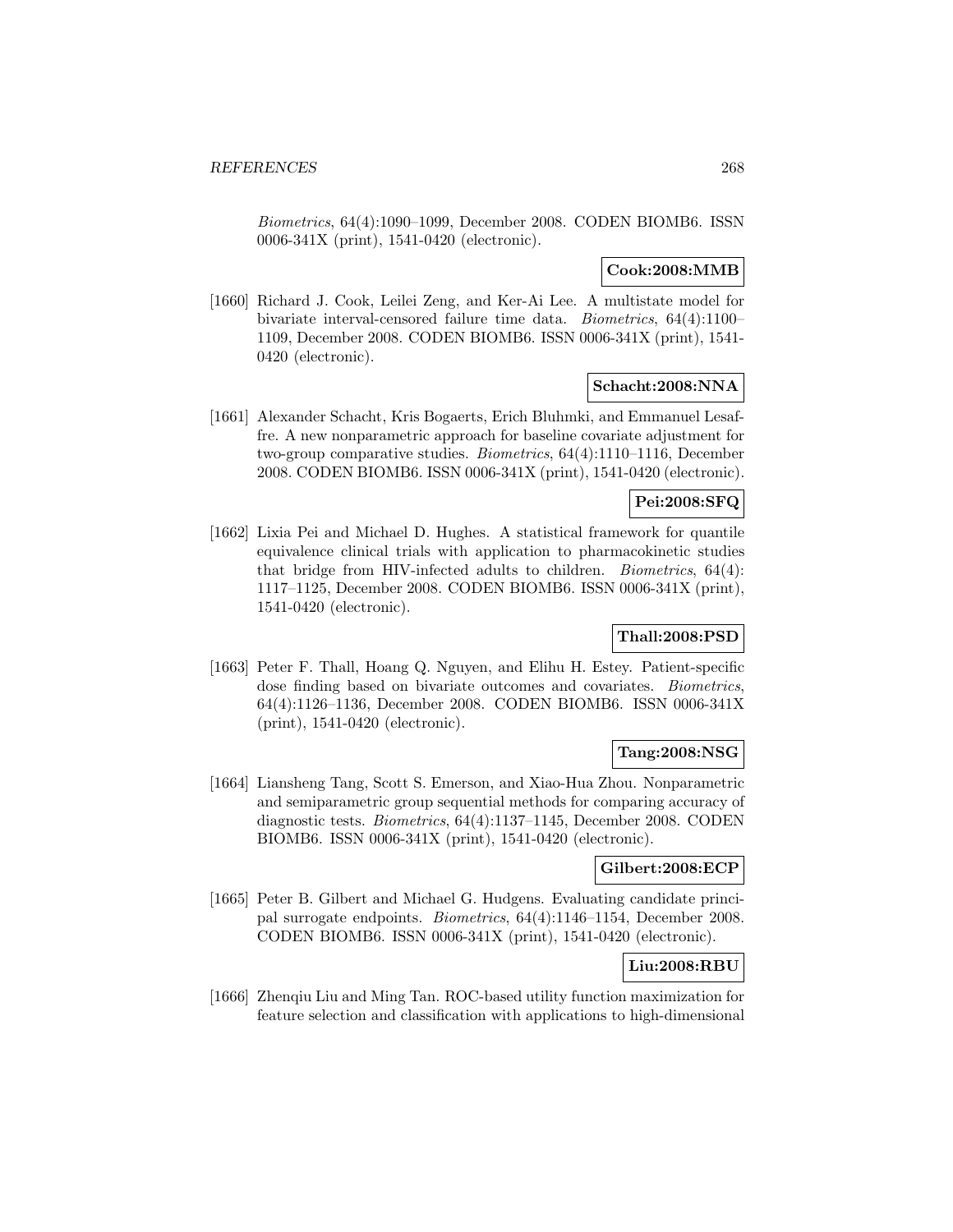protease data. Biometrics, 64(4):1155–1161, December 2008. CODEN BIOMB6. ISSN 0006-341X (print), 1541-0420 (electronic).

#### **Bogdan:2008:EMB**

[1667] Małgorzata Bogdan, Florian Frommlet, Przemysław Biecek, Riyan Cheng, Jayanta K. Ghosh, and R. W. Doerge. Extending the modified Bayesian information criterion (mBIC) to dense markers and multiple interval mapping. Biometrics, 64(4):1162–1169, December 2008. CODEN BIOMB6. ISSN 0006-341X (print), 1541-0420 (electronic).

### **Conn:2008:BAW**

[1668] Paul B. Conn, Duane R. Diefenbach, Jeffrey L. Laake, Mark A. Ternent, and Gary C. White. Bayesian analysis of wildlife age-at-harvest data. Biometrics, 64(4):1170–1177, December 2008. CODEN BIOMB6. ISSN 0006-341X (print), 1541-0420 (electronic).

### **Chao:2008:TSP**

[1669] Anne Chao, Lou Jost, S. C. Chiang, Y.-H. Jiang, and Robin L. Chazdon. A two-stage probabilistic approach to multiple-community similarity indices. Biometrics, 64(4):1178–1186, December 2008. CODEN BIOMB6. ISSN 0006-341X (print), 1541-0420 (electronic).

# **King:2008:ACC**

[1670] R. King, S. P. Brooks, and T. Coulson. Analyzing complex capture– recapture data in the presence of individual and temporal covariates and model uncertainty. Biometrics, 64(4):1187–1195, December 2008. CODEN BIOMB6. ISSN 0006-341X (print), 1541-0420 (electronic).

#### **Miller:2008:FSC**

[1671] Timothy J. Miller and Per K. Andersen. A finite-state continuoustime approach for inferring regional migration and mortality rates from archival tagging and conventional tag-recovery experiments. Biometrics, 64(4):1196–1206, December 2008. CODEN BIOMB6. ISSN 0006-341X (print), 1541-0420 (electronic).

#### **Guolo:2008:FAM**

[1672] A. Guolo. A flexible approach to measurement error correction in casecontrol studies. Biometrics, 64(4):1207–1214, December 2008. CODEN BIOMB6. ISSN 0006-341X (print), 1541-0420 (electronic).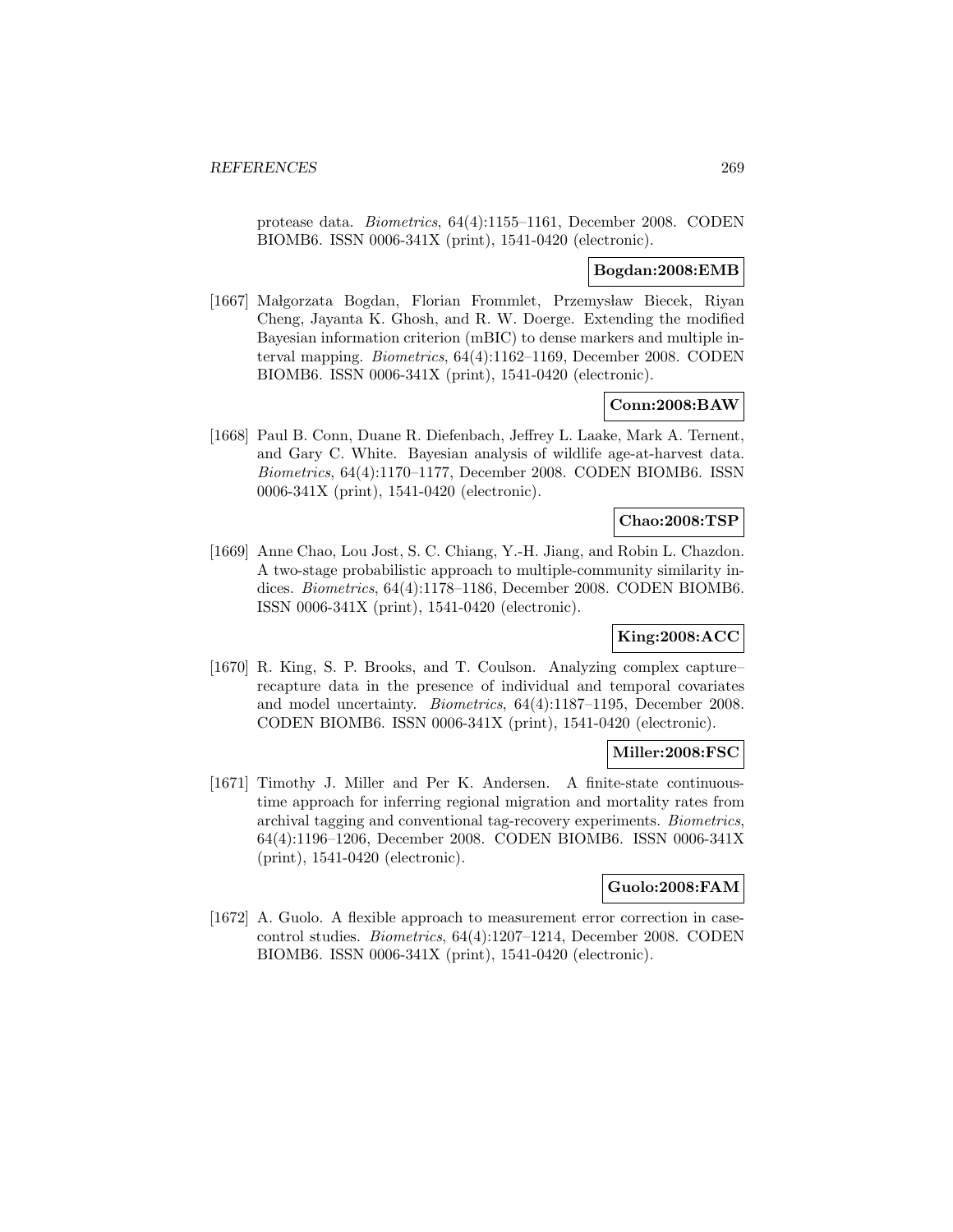#### **Benjamini:2008:SPC**

[1673] Yoav Benjamini and Ruth Heller. Screening for partial conjunction hypotheses. *Biometrics*, 64(4):1215–1222, December 2008. CODEN BIOMB6. ISSN 0006-341X (print), 1541-0420 (electronic).

# **Hu:2008:BEI**

[1674] Bo Hu, Yuan Ji, and Kam-Wah Tsui. Bayesian estimation of inverse dose response. Biometrics, 64(4):1223–1230, December 2008. CODEN BIOMB6. ISSN 0006-341X (print), 1541-0420 (electronic).

# **Wu:2008:BRE**

[1675] Grace Hui-Min Wu, Shu-Hui Chang, and Tony Hsiu-Hsi Chen. A Bayesian random-effects Markov model for tumor progression in women with a family history of breast cancer. Biometrics, 64(4):1231–1237, December 2008. CODEN BIOMB6. ISSN 0006-341X (print), 1541-0420 (electronic).

# **Ye:2008:SML**

[1676] Wen Ye, Xihong Lin, and Jeremy M. G. Taylor. Semiparametric modeling of longitudinal measurements and time-to-event data — a two-stage regression calibration approach. Biometrics, 64(4):1238–1246, December 2008. CODEN BIOMB6. ISSN 0006-341X (print), 1541-0420 (electronic).

# **Li:2008:WLM**

[1677] Zhiguo Li, Peter Gilbert, and Bin Nan. Weighted likelihood method for grouped survival data in case-cohort studies with application to HIV vaccine trials. Biometrics, 64(4):1247–1255, December 2008. CODEN BIOMB6. ISSN 0006-341X (print), 1541-0420 (electronic).

## **Heo:2008:SPS**

[1678] Moonseong Heo and Andrew C. Leon. Statistical power and sample size requirements for three level hierarchical cluster randomized trials. Biometrics, 64(4):1256–1262, December 2008. CODEN BIOMB6. ISSN 0006-341X (print), 1541-0420 (electronic).

#### **Hothorn:2008:GMS**

[1679] Torsten Hothorn and Achim Zeileis. Generalized maximally selected statistics. Biometrics, 64(4):1263–1269, December 2008. CODEN BIOMB6. ISSN 0006-341X (print), 1541-0420 (electronic).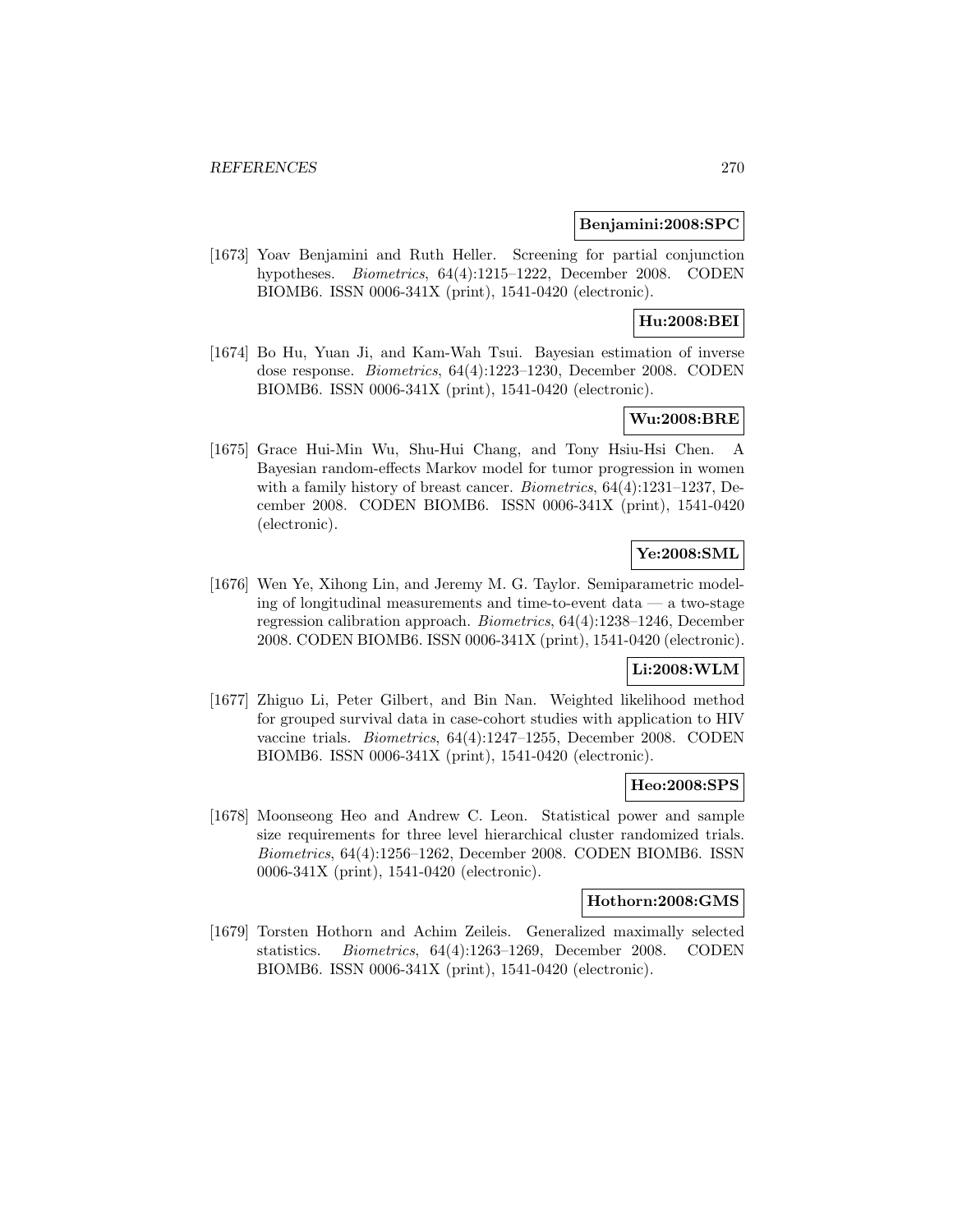## **Agresti:2008:SCI**

[1680] Alan Agresti, Matilde Bini, Bruno Bertaccini, and Euijung Ryu. Simultaneous confidence intervals for comparing binomial parameters. Biometrics, 64(4):1270–1275, December 2008. CODEN BIOMB6. ISSN 0006-341X (print), 1541-0420 (electronic).

# **Zheng:2008:AOC**

[1681] Gang Zheng. Analysis of ordered categorical data: Two scoreindependent approaches. Biometrics, 64(4):1276–1279, December 2008. CODEN BIOMB6. ISSN 0006-341X (print), 1541-0420 (electronic).

# **Li:2008:CTC**

[1682] Yi Li and Ram C. Tiwari. Comparing trends in cancer rates across overlapping regions. Biometrics, 64(4):1280–1286, December 2008. CODEN BIOMB6. ISSN 0006-341X (print), 1541-0420 (electronic).

#### **Commenges:2008:ADS**

[1683] Daniel Commenges and Benoit Liquet. Asymptotic distribution of score statistics for spatial cluster detection with censored data. Biometrics, 64(4):1287–1289, December 2008. CODEN BIOMB6. ISSN 0006-341X (print), 1541-0420 (electronic).

# **Cook:2008:ARF**

[1684] Andrea J. Cook and Yi Li. The authors replied as follow. Biometrics, 64(4):1289–1292, December 2008. CODEN BIOMB6. ISSN 0006-341X (print), 1541-0420 (electronic).

# **Tuyl:2008:IPC**

[1685] Frank Tuyl, Richard Gerlach, and Kerrie Mengersen. Inference for proportions in a  $2 \times 2$  contingency table: HPD or not HPD? *Biometrics*, 64(4):1293–1295, December 2008. CODEN BIOMB6. ISSN 0006-341X (print), 1541-0420 (electronic).

# **Agresti:2008:ARF**

[1686] Alan Agresti and Yongyi Min. The authors replied as follow. *Biometrics*, 64(4):1295–1296, December 2008. CODEN BIOMB6. ISSN 0006-341X (print), 1541-0420 (electronic).

#### **Feng:2008:LEB**

[1687] Changyong Feng. Letter to the Editor of Biometrics. Biometrics, 64 (4):1297, December 2008. CODEN BIOMB6. ISSN 0006-341X (print), 1541-0420 (electronic).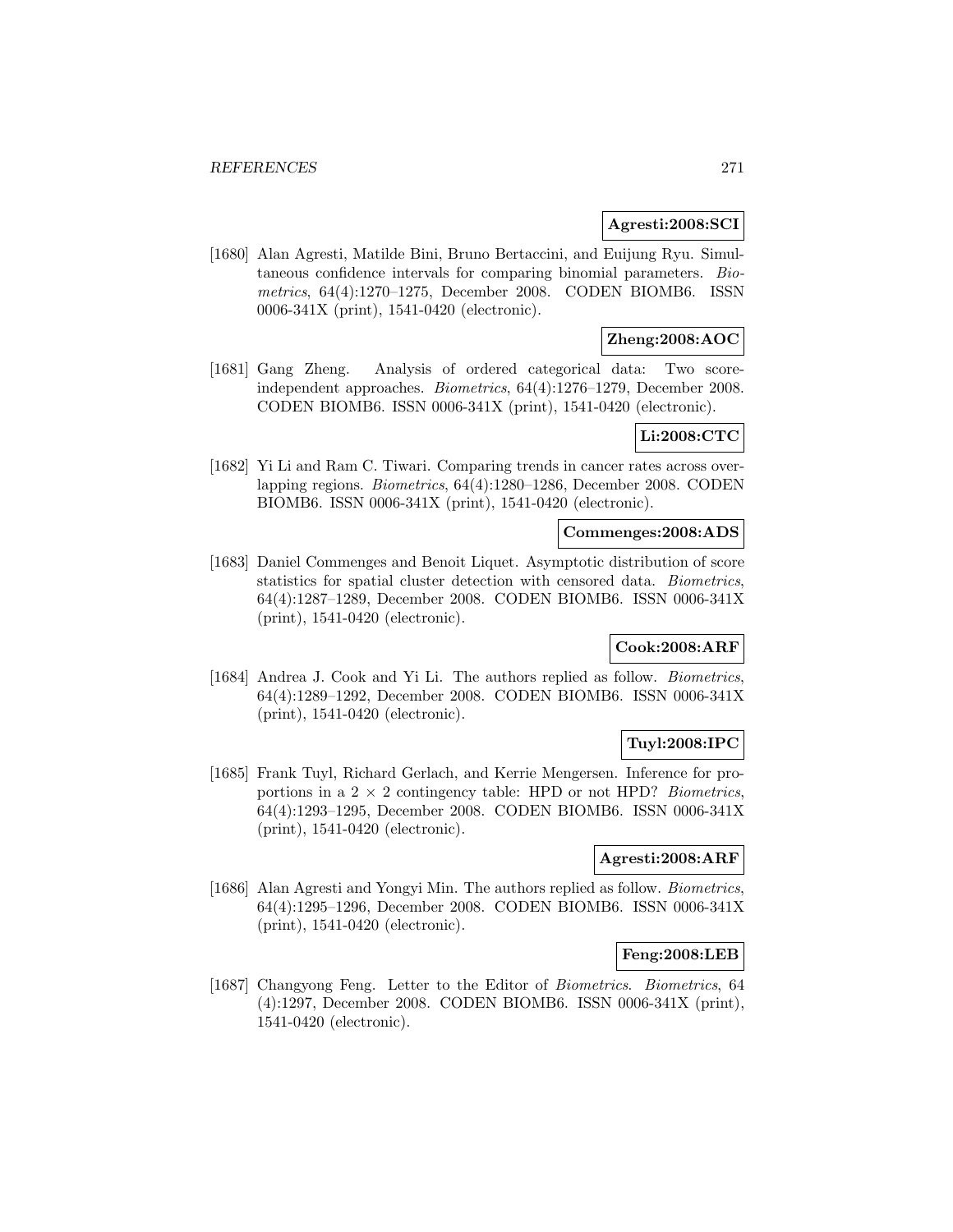#### **Chen:2008:ARF**

[1688] Bingshu E. Chen, Joan L. Kramer, Mark H. Greene, and Philip S. Rosenberg. The authors replied as follows. Biometrics, 64(4):1297–1298, December 2008. CODEN BIOMB6. ISSN 0006-341X (print), 1541-0420 (electronic).

# **Topaz:2008:BRC**

[1689] Chad Topaz. Book review: *Continuum Modeling in the Physical Sciences*, by Van Groesen, E. and Molenaar, J. Biometrics, 64(4):1299–1300, December 2008. CODEN BIOMB6. ISSN 0006-341X (print), 1541-0420 (electronic).

#### **Gueron:2008:BRR**

[1690] Shay Gueron. Book review: Random Fragmentation and Coagulation Processes, by Bertoin, J. Biometrics, 64(4):1300–1301, December 2008. CODEN BIOMB6. ISSN 0006-341X (print), 1541-0420 (electronic).

## **Zhang:2008:BRC**

[1691] Mei-Jie Zhang. Book review: Continuous Semi-Markov Process, by Harlamov, B. Biometrics, 64(4):1301, December 2008. CODEN BIOMB6. ISSN 0006-341X (print), 1541-0420 (electronic).

#### **Emerson:2008:BRI**

[1692] John W. Emerson. Book review: Interactive and Dynamic Graphics for Data Analysis: With R and GGobi, by Cook, D. and Swayne, D. Biometrics, 64(4):1301–1303, December 2008. CODEN BIOMB6. ISSN 0006-341X (print), 1541-0420 (electronic).

## **Bai:2008:BRI**

[1693] Z. D. Bai. Book review: *Inference and Prediction in Large Dimensions*, by Bosc, D. and Blanke, D. Biometrics, 64(4):1303–1304, December 2008. CODEN BIOMB6. ISSN 0006-341X (print), 1541-0420 (electronic).

#### **Vahl:2008:BRS**

[1694] Christopher I. Vahl. Book review: Statistical Design, by Casella, G. Biometrics, 64(4):1304–1305, December 2008. CODEN BIOMB6. ISSN 0006-341X (print), 1541-0420 (electronic).

#### **Kachman:2008:BRI**

[1695] Stephen D. Kachman. Book reviews: *Introduction to Mixed Modelling:* Beyond Regression and Analysis of Variance, by Galwey, N. W. Linear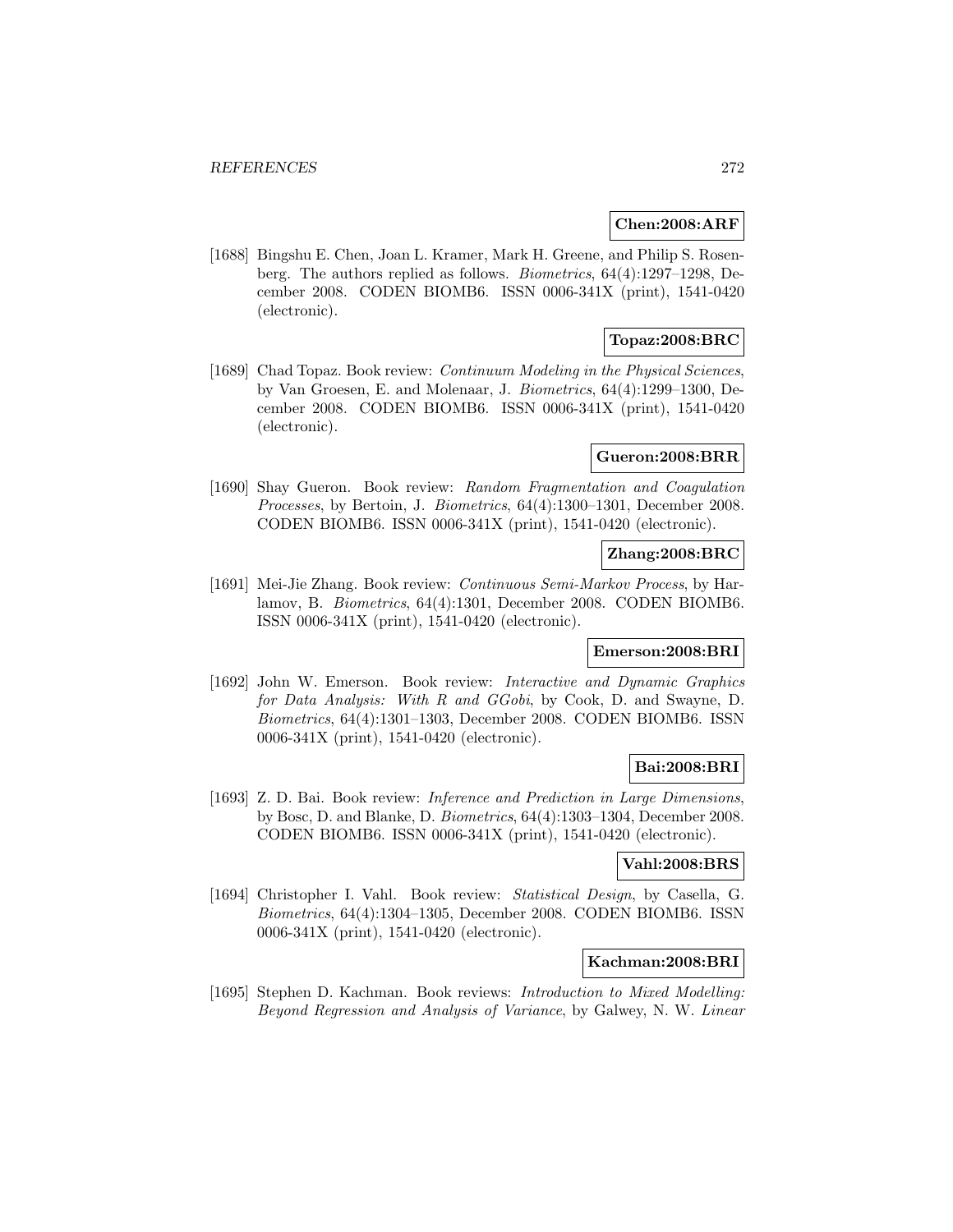Mixed Models: a Practical Guide Using Statistical Software by West, B. T., Welch, K. B., and Galecki, A. T. Biometrics, 64(4):1305, December 2008. CODEN BIOMB6. ISSN 0006-341X (print), 1541-0420 (electronic).

## **Woolson:2008:BRS**

[1696] Robert F. Woolson. Book review: Statistical Advances in the Biomedical Sciences: Clinical Trials, Epidemiology, Survival Analysis, and Bioinformatics, edited by Biswas, A., Datta, S., Fine, J. P., and Segal, M. R. Biometrics, 64(4):1305–1306, December 2008. CODEN BIOMB6. ISSN 0006-341X (print), 1541-0420 (electronic).

# **Day:2008:BRI**

[1697] Simon Day. Book review: Introduction to Statistical Methods for Clinical Trials, by Cook, T. D. and DeMets, D. L. Biometrics, 64(4):1306–1307, December 2008. CODEN BIOMB6. ISSN 0006-341X (print), 1541-0420 (electronic).

#### **Glueck:2008:BRS**

[1698] D. H. Glueck. Book review: Sample Size Calculations in Clinical Research, 2nd edition by Chow, S.-C., Shao, J., and Wang, H. Biometrics, 64(4):1307–1308, December 2008. CODEN BIOMB6. ISSN 0006-341X (print), 1541-0420 (electronic).

# **Gentle:2008:BRS**

[1699] James E. Gentle. Book review: Simulation and the Monte Carlo Method, 2nd edition by Rubinsteina, R. Y. and Kroese, D. P. Biometrics, 64(4): 1308, December 2008. CODEN BIOMB6. ISSN 0006-341X (print), 1541- 0420 (electronic).

## **Tseng:2008:BRG**

[1700] George C. Tseng. Book review: *Genomic Signal Processing*, by Shmulevich, I. and Dougherty, E. R. Biometrics, 64(4):1308–1309, December 2008. CODEN BIOMB6. ISSN 0006-341X (print), 1541-0420 (electronic).

#### **Anonymous:2008:BRMb**

[1701] Anonymous. Book review: Model Based Inference in the Life Sciences: a Primer on Evidence, by Anderson, D. A. Biometrics, 64(4):1309, December 2008. CODEN BIOMB6. ISSN 0006-341X (print), 1541-0420 (electronic).

## **Anonymous:2008:BRMc**

[1702] Anonymous. Book review: Medical Statistics: a Textbook for the Health Sciences, 4th edition by Campbell, M. J., Machin, D., and Walters, S. J.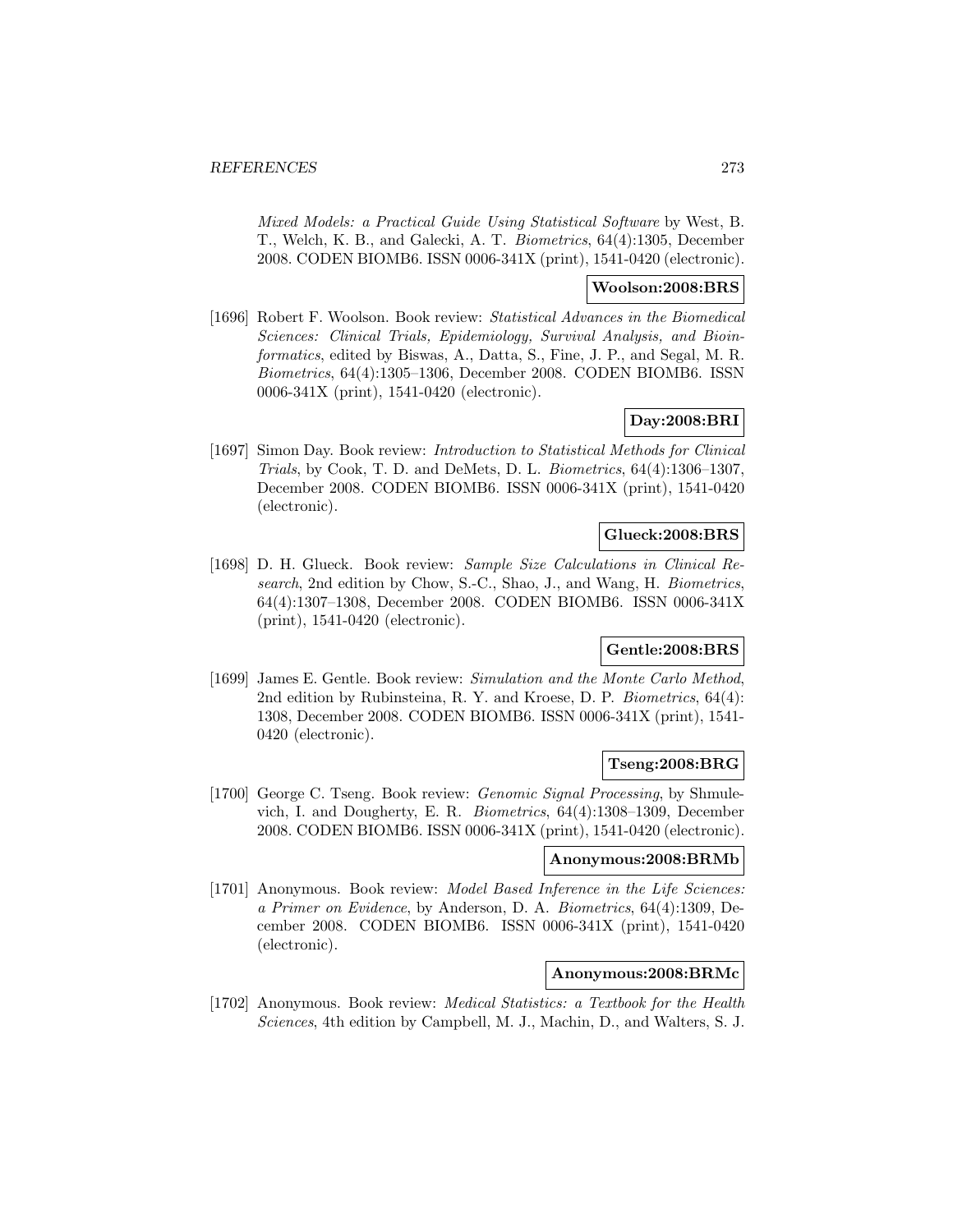Biometrics, 64(4):1309–1310, December 2008. CODEN BIOMB6. ISSN 0006-341X (print), 1541-0420 (electronic).

#### **Anonymous:2008:BRH**

[1703] Anonymous. Book review: Handbook of Hidden Markov Models in Bioinformatics, by Gollery, M. Biometrics, 64(4):1310, December 2008. CO-DEN BIOMB6. ISSN 0006-341X (print), 1541-0420 (electronic).

### **Anonymous:2008:BRMd**

[1704] Anonymous. Book review: Multilevel and Longitudinal Modeling Using Stata, 2nd edition by Rabe-Hesketh, S. and Skrondal, A. Biometrics, 64 (4):1310, December 2008. CODEN BIOMB6. ISSN 0006-341X (print), 1541-0420 (electronic).

#### **Anonymous:2008:BMd**

[1705] Anonymous. Biometric methodology. Biometrics, 64(4):1312–1318, December 2008. CODEN BIOMB6. ISSN 0006-341X (print), 1541-0420 (electronic).

## **Anonymous:2008:BPd**

[1706] Anonymous. Biometric practice. Biometrics, 64(4):1318–1320, December 2008. CODEN BIOMB6. ISSN 0006-341X (print), 1541-0420 (electronic).

#### **Anonymous:2008:RRc**

[1707] Anonymous. Reader reaction. Biometrics, 64(4):1320, December 2008. CODEN BIOMB6. ISSN 0006-341X (print), 1541-0420 (electronic).

#### **Molenberghs:2009:RE**

[1708] Geert Molenberghs, Naisyin Wang, David Zucker, and Marie Davidian. Report of the Editors — 2008. Biometrics,  $65(1)$ :vii-x, March 2009. CODEN BIOMB6. ISSN 0006-341X (print), 1541-0420 (electronic).

## **Mead:2009:BIS**

[1709] Andrew Mead. Biometry and the IBS — strength through diversity. Biometrics, 65(1):1–8, March 2009. CODEN BIOMB6. ISSN 0006-341X (print), 1541-0420 (electronic).

# **Lin:2009:IRL**

[1710] Shili Lin and Jie Ding. Integration of ranked lists via cross entropy Monte Carlo with applications to mRNA and microRNA studies. Biometrics, 65(1):9–18, March 2009. CODEN BIOMB6. ISSN 0006-341X (print), 1541-0420 (electronic).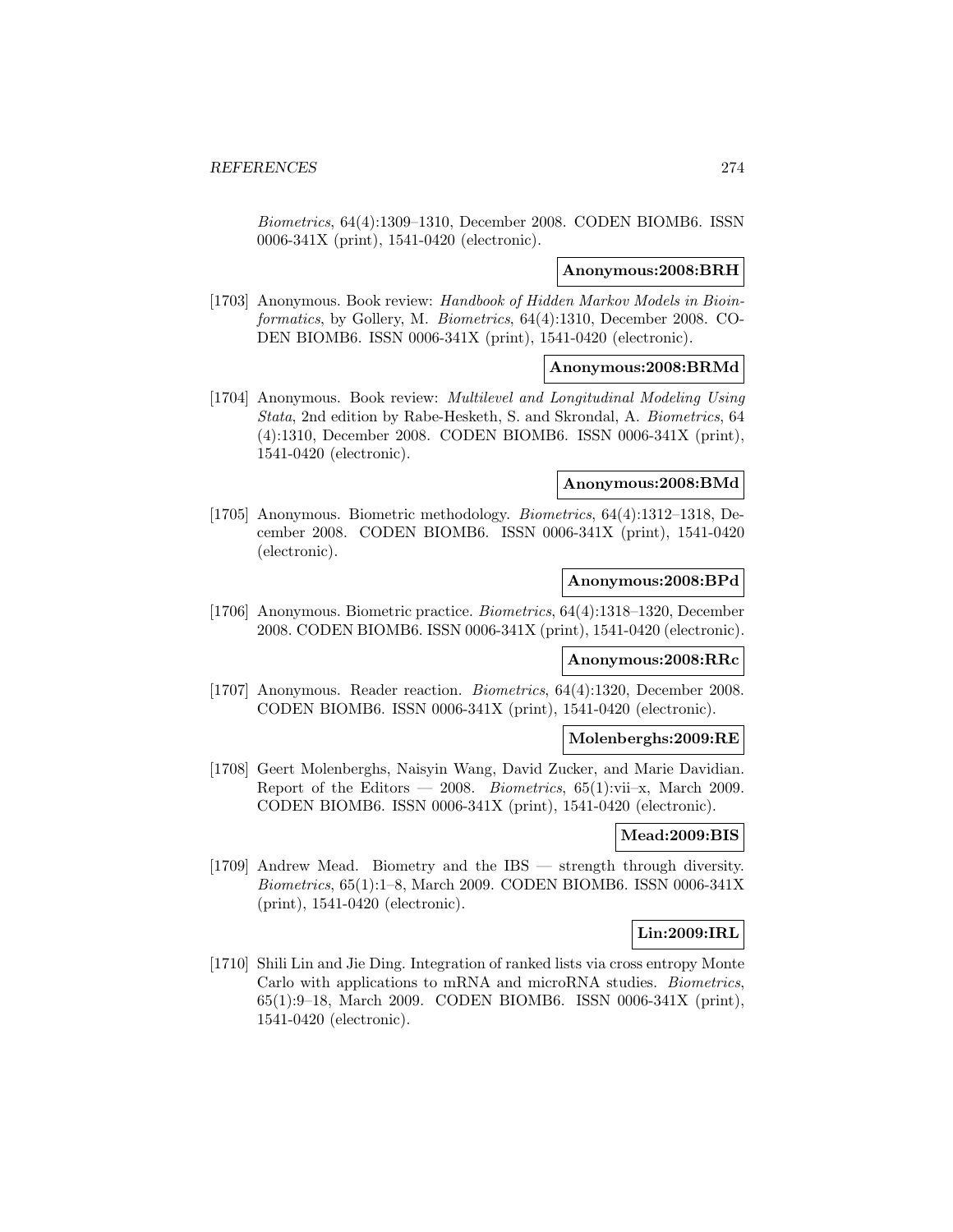#### **vanWieringen:2009:NTD**

[1711] Wessel N. van Wieringen and Mark A. van de Wiel. Nonparametric testing for DNA copy number induced differential mRNA gene expression. Biometrics, 65(1):19–29, March 2009. CODEN BIOMB6. ISSN 0006-341X (print), 1541-0420 (electronic).

# **Yang:2009:NFM**

[1712] Jie Yang, Rongling Wu, and George Casella. Nonparametric functional mapping of quantitative trait loci. Biometrics, 65(1):30–39, March 2009. CODEN BIOMB6. ISSN 0006-341X (print), 1541-0420 (electronic).

## **Tai:2009:GRU**

[1713] Yu Chuan Tai and Terence P. Speed. On gene ranking using replicated microarray time course data. Biometrics, 65(1):40–51, March 2009. CO-DEN BIOMB6. ISSN 0006-341X (print), 1541-0420 (electronic).

# **Qin:2009:RML**

[1714] Guo You Qin and Zhong Yi Zhu. Robustified maximum likelihood estimation in generalized partial linear mixed model for longitudinal data. Biometrics, 65(1):52–59, March 2009. CODEN BIOMB6. ISSN 0006- 341X (print), 1541-0420 (electronic).

#### **Song:2009:JRA**

[1715] Peter X.-K. Song, Mingyao Li, and Ying Yuan. Joint regression analysis of correlated data using Gaussian copulas. Biometrics, 65(1):60–68, March 2009. CODEN BIOMB6. ISSN 0006-341X (print), 1541-0420 (electronic).

#### **Marshall:2009:DAL**

[1716] Guillermo Marshall, Rolando De la Cruz-Mesía, Fernando A. Quintana, and Anna E. Barón. Discriminant analysis for longitudinal data with multiple continuous responses and possibly missing data. Biometrics, 65(1):69–80, March 2009. CODEN BIOMB6. ISSN 0006-341X (print), 1541-0420 (electronic).

# **Tsonaka:2009:SPS**

[1717] Roula Tsonaka, Geert Verbeke, and Emmanuel Lesaffre. A semiparametric shared parameter model to handle nonmonotone nonignorable missingness. Biometrics, 65(1):81–87, March 2009. CODEN BIOMB6. ISSN 0006-341X (print), 1541-0420 (electronic).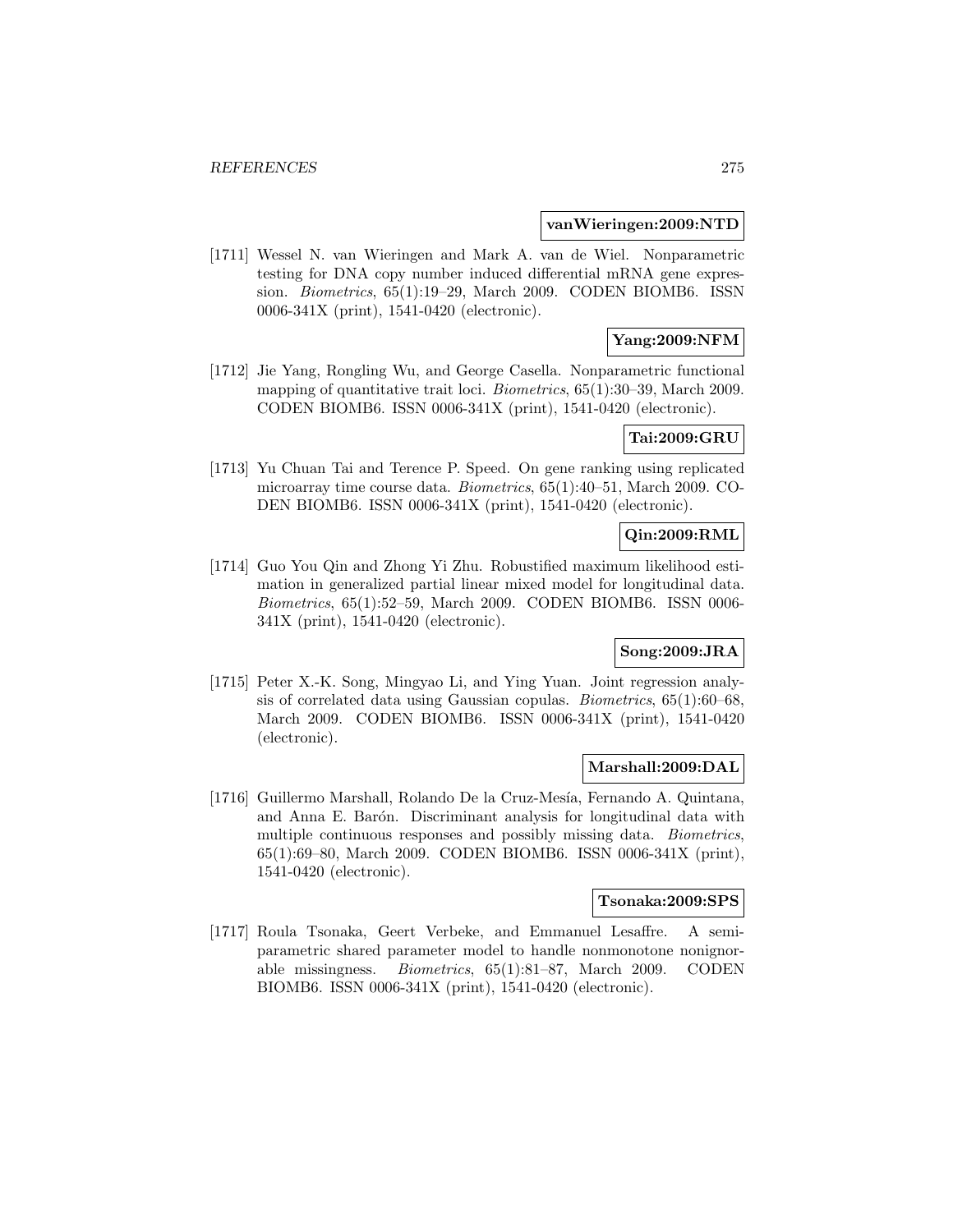## **Taylor:2009:MIM**

[1718] L. Taylor and X. H. Zhou. Multiple imputation methods for treatment noncompliance and nonresponse in randomized clinical trials. Biometrics, 65(1):88–95, March 2009. CODEN BIOMB6. ISSN 0006-341X (print), 1541-0420 (electronic).

# **Cheng:2009:EIC**

[1719] Jing Cheng. Estimation and inference for the causal effect of receiving treatment on a multinomial outcome. Biometrics, 65(1):96–103, March 2009. CODEN BIOMB6. ISSN 0006-341X (print), 1541-0420 (electronic).

# **Sanchez:2009:RBD**

[1720] B. N. Sánchez, E. A. Houseman, and L. M. Ryan. Residual-based diagnostics for structural equation models. Biometrics, 65(1):104–115, March 2009. CODEN BIOMB6. ISSN 0006-341X (print), 1541-0420 (electronic).

## **Cho:2009:BCI**

[1721] Hyunsoon Cho, Joseph G. Ibrahim, Debajyoti Sinha, and Hongtu Zhu. Bayesian case influence diagnostics for survival models. Biometrics, 65 (1):116–124, March 2009. CODEN BIOMB6. ISSN 0006-341X (print), 1541-0420 (electronic).

# **Guo:2009:MAM**

[1722] Ying Guo and Amita K. Manatunga. Measuring agreement of multivariate discrete survival times using a modified weighted kappa coefficient. Biometrics, 65(1):125–134, March 2009. CODEN BIOMB6. ISSN 0006- 341X (print), 1541-0420 (electronic).

# **Kong:2009:CCA**

[1723] Lan Kong and Jianwen Cai. Case-cohort analysis with accelerated failure time model. Biometrics, 65(1):135–142, March 2009. CODEN BIOMB6. ISSN 0006-341X (print), 1541-0420 (electronic).

#### **Frydman:2009:NEM**

[1724] Halina Frydman and Michael Szarek. Nonparametric estimation in a Markov "illness–death" process from interval censored observations with missing intermediate transition status. Biometrics, 65(1):143–151, March 2009. CODEN BIOMB6. ISSN 0006-341X (print), 1541-0420 (electronic).

# **Chiang:2009:EOC**

[1725] Chin-Tsang Chiang and Shr-Yan Huang. Estimation for the optimal combination of markers without modeling the censoring distribution. Bio-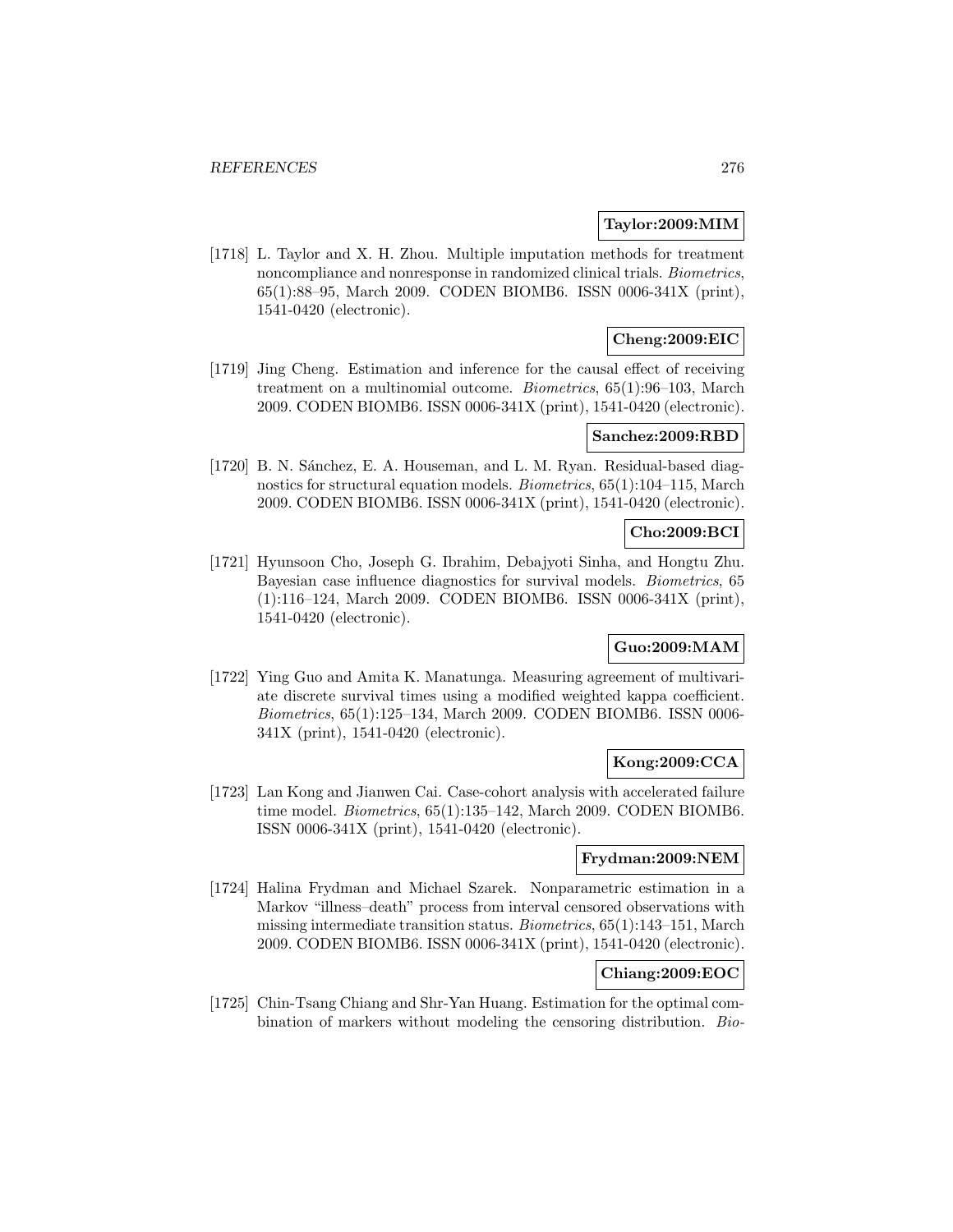metrics, 65(1):152–158, March 2009. CODEN BIOMB6. ISSN 0006-341X (print), 1541-0420 (electronic).

# **Qiao:2009:AWL**

[1726] Xingye Qiao and Yufeng Liu. Adaptive weighted learning for unbalanced multicategory classification. Biometrics, 65(1):159–168, March 2009. CODEN BIOMB6. ISSN 0006-341X (print), 1541-0420 (electronic).

# **Bondell:2009:SFS**

[1727] Howard D. Bondell and Brian J. Reich. Simultaneous factor selection and collapsing levels in ANOVA. Biometrics, 65(1):169–177, March 2009. CODEN BIOMB6. ISSN 0006-341X (print), 1541-0420 (electronic).

## **Dai:2009:SEE**

[1728] James Y. Dai, Michael LeBlanc, and Charles Kooperberg. Semiparametric estimation exploiting covariate independence in two-phase randomized trials. Biometrics, 65(1):178–187, March 2009. CODEN BIOMB6. ISSN 0006-341X (print), 1541-0420 (electronic).

## **Rosner:2009:PSS**

[1729] B. Rosner and R. J. Glynn. Power and sample size estimation for the Wilcoxon rank sum test with application to comparisons of c statistics from alternative prediction models. Biometrics, 65(1):188–197, March 2009. CODEN BIOMB6. ISSN 0006-341X (print), 1541-0420 (electronic).

#### **Bornkamp:2009:BNE**

[1730] Björn Bornkamp and Katja Ickstadt. Bayesian nonparametric estimation of continuous monotone functions with applications to dose-response analysis. Biometrics, 65(1):198–205, March 2009. CODEN BIOMB6. ISSN 0006-341X (print), 1541-0420 (electronic).

#### **Calder:2009:RSM**

[1731] C. A. Calder, P. F. Craigmile, and J. Zhang. Regional spatial modeling of topsoil geochemistry. Biometrics, 65(1):206–215, March 2009. CODEN BIOMB6. ISSN 0006-341X (print), 1541-0420 (electronic).

## **Pawlas:2009:PSS**

[1732] Zbynek Pawlas, Jens R. Nyengaard, and Eva B. Vedel Jensen. Particle sizes from sectional data. Biometrics, 65(1):216–224, March 2009. CODEN BIOMB6. ISSN 0006-341X (print), 1541-0420 (electronic).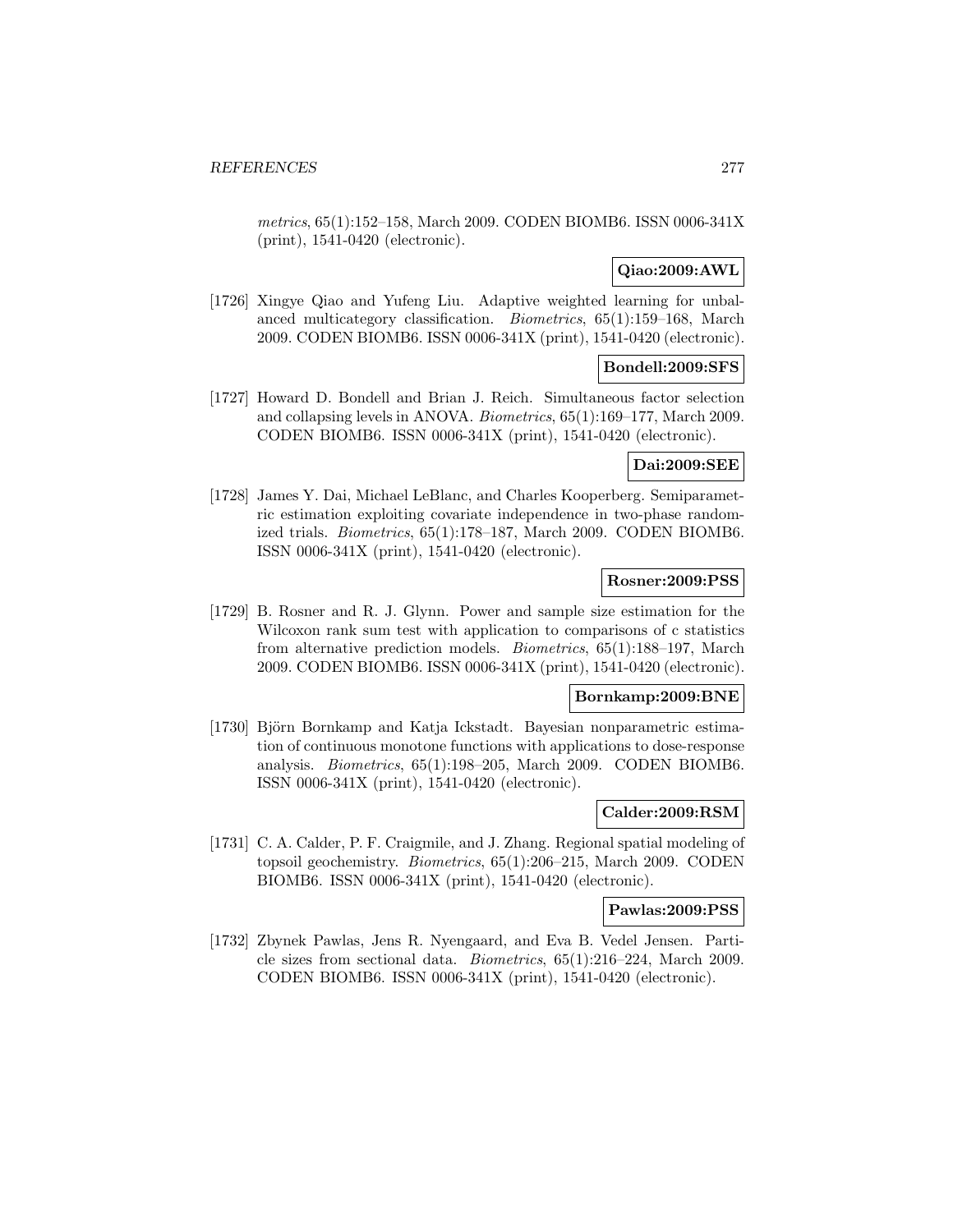#### **Fewster:2009:EER**

[1733] Rachel M. Fewster, Stephen T. Buckland, Kenneth P. Burnham, David L. Borchers, Peter E. Jupp, Jeffrey L. Laake, and Len Thomas. Estimating the encounter rate variance in distance sampling. Biometrics, 65(1):225– 236, March 2009. CODEN BIOMB6. ISSN 0006-341X (print), 1541-0420 (electronic).

# **McClintock:2009:EAU**

[1734] Brett T. McClintock, Gary C. White, Michael F. Antolin, and Daniel W. Tripp. Estimating abundance using mark-resight when sampling is with replacement or the number of marked individuals is unknown. Biometrics, 65(1):237–246, March 2009. CODEN BIOMB6. ISSN 0006-341X (print), 1541-0420 (electronic).

# **Bandos:2009:AUF**

[1735] Andriy I. Bandos, Howard E. Rockette, Tao Song, and David Gur. Area under the free-response ROC curve (FROC) and a related summary index. Biometrics, 65(1):247–256, March 2009. CODEN BIOMB6. ISSN 0006-341X (print), 1541-0420 (electronic).

## **Crepet:2009:UEL**

[1736] Amélie Crépet, Hugo Harari-Kermadec, and Jessica Tressou. Using empirical likelihood to combine data: Application to food risk assessment. Biometrics, 65(1):257–266, March 2009. CODEN BIOMB6. ISSN 0006- 341X (print), 1541-0420 (electronic).

# **Royle:2009:ACR**

[1737] J. Andrew Royle. Analysis of capture–recapture models with individual covariates using data augmentation. Biometrics, 65(1):267–274, March 2009. CODEN BIOMB6. ISSN 0006-341X (print), 1541-0420 (electronic).

## **OHara:2009:ERB**

[1738] R. B. O'Hara, S. Lampila, and M. Orell. Estimation of rates of births, deaths, and immigration from mark-recapture data. Biometrics, 65(1): 275–281, March 2009. CODEN BIOMB6. ISSN 0006-341X (print), 1541- 0420 (electronic).

## **Welty:2009:BDL**

[1739] L. J. Welty, R. D. Peng, S. L. Zeger, and F. Dominici. Bayesian distributed lag models: Estimating effects of particulate matter air pollution on daily mortality. Biometrics, 65(1):282–291, March 2009. CODEN BIOMB6. ISSN 0006-341X (print), 1541-0420 (electronic).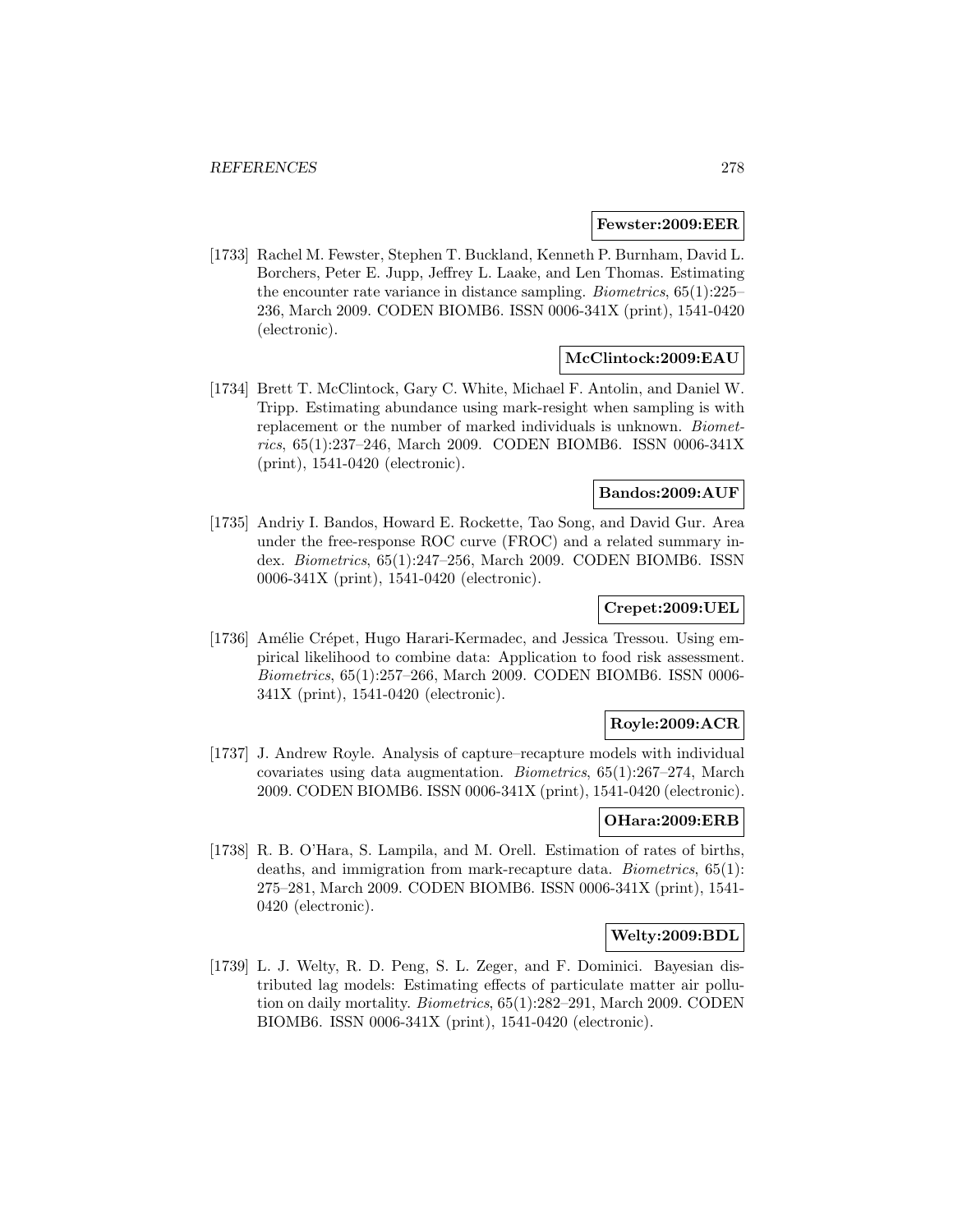## **Miao:2009:DEM**

[1740] Hongyu Miao, Carrie Dykes, Lisa M. Demeter, and Hulin Wu. Differential equation modeling of HIV viral fitness experiments: Model identification, model selection, and multimodel inference. Biometrics, 65 (1):292–300, March 2009. CODEN BIOMB6. ISSN 0006-341X (print), 1541-0420 (electronic).

# **An:2009:NDS**

[1741] Ming-Wen An, Constantine E. Frangakis, Beverly S. Musick, and Constantin T. Yiannoutsos. The need for double-sampling designs in survival studies: an application to monitor PEPFAR. Biometrics, 65(1):301–306, March 2009. CODEN BIOMB6. ISSN 0006-341X (print), 1541-0420 (electronic).

# **Ivanova:2009:DFC**

[1742] Anastasia Ivanova and Se Hee Kim. Dose finding for continuous and ordinal outcomes with a monotone objective function: a unified approach. Biometrics, 65(1):307–315, March 2009. CODEN BIOMB6. ISSN 0006- 341X (print), 1541-0420 (electronic).

#### **Proschan:2009:CT**

[1743] Michael A. Proschan and Martha Nason. Conditioning in  $2 \times 2$  tables. Biometrics, 65(1):316–322, March 2009. CODEN BIOMB6. ISSN 0006- 341X (print), 1541-0420 (electronic).

# **Glimm:2009:LEC**

[1744] Ekkehard Glimm. Letter to the Editor "Comment on Qiu and Hwang (2007), Biometrics **63**, 767–776". Biometrics, 65(1):323–324, March 2009. CODEN BIOMB6. ISSN 0006-341X (print), 1541-0420 (electronic). See [1378].

# **Qiu:2009:ARF**

[1745] Jing Qiu and J. T. Gene Hwang. The authors replied as follows. Biometrics, 65(1):324–325, March 2009. CODEN BIOMB6. ISSN 0006-341X (print), 1541-0420 (electronic).

#### **Rotnitzky:2009:BRS**

[1746] Andrea Rotnitzky. Book review: Semiparametric Theory and Missing Data, by Tsiatis, A. A. Biometrics, 65(1):326–328, March 2009. CODEN BIOMB6. ISSN 0006-341X (print), 1541-0420 (electronic).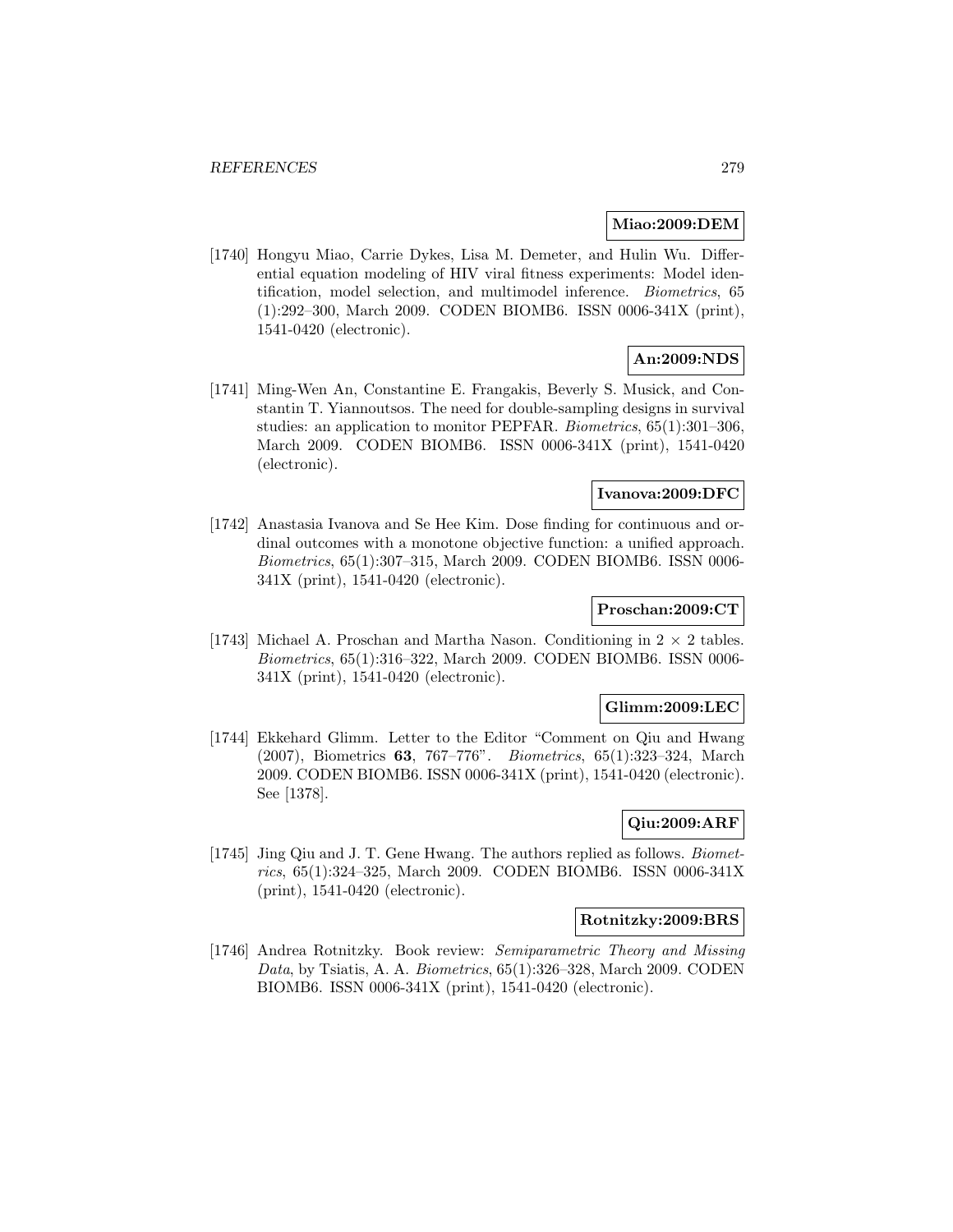#### **Heitjan:2009:BRM**

[1747] Daniel F. Heitjan. Book review: Missing Data in Longitudinal Studies: Strategies for Bayesian Modeling and Sensitivity Analysis, by Daniels, M. J. and Hogan, J. W. Biometrics, 65(1):328, March 2009. CODEN BIOMB6. ISSN 0006-341X (print), 1541-0420 (electronic).

## **Gustafson:2009:BRB**

[1748] Paul Gustafson. Book review: Bayesian Biostatistics and Diagnostic Medicine, by Broemeling, L. D. Biometrics, 65(1):328–329, March 2009. CODEN BIOMB6. ISSN 0006-341X (print), 1541-0420 (electronic).

#### **DAgostino:2009:BRS**

[1749] Ralph B. D'Agostino, Jr. Book review: Statistics in the Pharmaceutical Industry, 3rd edition edited by Buncher, C. R. and Tsay, J.-Y. Biometrics, 65(1):329–331, March 2009. CODEN BIOMB6. ISSN 0006-341X (print), 1541-0420 (electronic).

# **Liang:2009:BRI**

[1750] Yulan Liang. Book review: Introduction to Machine Learning and Bioinformatics, by Mitra, S., Datta, S., Perkins, T., and Michailidis, G. Biometrics, 65(1):331, March 2009. CODEN BIOMB6. ISSN 0006-341X (print), 1541-0420 (electronic).

# **Zhao:2009:BRS**

[1751] Hongyu Zhao. Book review: The Statistics of Gene Mapping, by Siegmund, D. and Yakir, B. Biometrics, 65(1):331–332, March 2009. CODEN BIOMB6. ISSN 0006-341X (print), 1541-0420 (electronic).

#### **Siegmund:2009:BRD**

[1752] Kimberly D. Siegmund. Book review: DNA Methylation Microarrays: Experimental Design and Statistical Analysis, by Wang, S.-C. and Petronis, A. Biometrics, 65(1):332–333, March 2009. CODEN BIOMB6. ISSN 0006-341X (print), 1541-0420 (electronic).

#### **Heller:2009:BRM**

[1753] Ruth Heller. Book review: Multiple Testing Procedures with Applications to Genomics, by Dudoit, S. and van der Laan, M. J. Biometrics, 65(1): 333–334, March 2009. CODEN BIOMB6. ISSN 0006-341X (print), 1541- 0420 (electronic).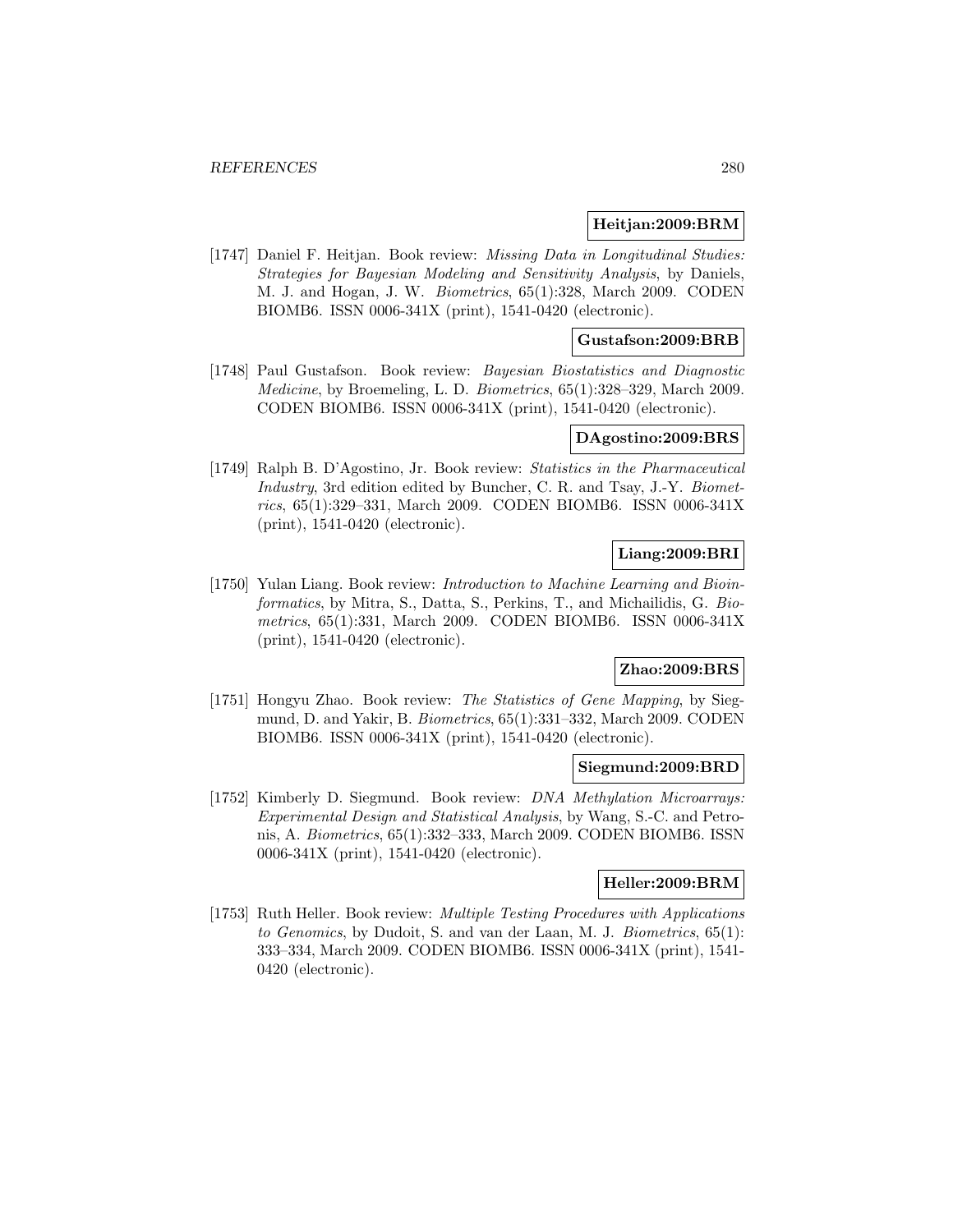#### **Thompson:2009:BRS**

[1754] Wesley K. Thompson. Book review: The Statistical Analysis of Functional MRI Data, by Lazar, N. A. Biometrics, 65(1):334–335, March 2009. CODEN BIOMB6. ISSN 0006-341X (print), 1541-0420 (electronic).

## **Campbell:2009:BRS**

[1755] Dave Campbell. Book review: Simulation and Inference for Stochastic Differential Equations with R Examples, by Iacus, S. M. Biometrics, 65 (1):335–336, March 2009. CODEN BIOMB6. ISSN 0006-341X (print), 1541-0420 (electronic).

#### **Gomes:2009:BRN**

[1756] M. Ivette Gomes. Book review: Nonparametric Analysis of Univariate Heavy-Tailed Data: Research and Practice, by Markovich, N. Biometrics, 65(1):336, March 2009. CODEN BIOMB6. ISSN 0006-341X (print), 1541-0420 (electronic).

## **Anonymous:2009:BRAa**

[1757] Anonymous. Book review: Analysis of Variance and Covariance: How to Choose and Construct Models for the Life Sciences, by Doncaster, C. P. and Davey, A. J. H. Biometrics, 65(1):337, March 2009. CODEN BIOMB6. ISSN 0006-341X (print), 1541-0420 (electronic).

## **Johnson:2009:BRT**

[1758] Timothy D. Johnson. Book review: Time Series Analysis with Applications in R, 2nd edition by Cryer, J. D. and Chan, K.-S. Biometrics, 65(1):337, March 2009. CODEN BIOMB6. ISSN 0006-341X (print), 1541-0420 (electronic).

#### **Anonymous:2009:BRCa**

[1759] Anonymous. Book review: Computational Statistics Handbook with  $MATLAB(R)$ , 2nd edition by Martinez, W. L. and Martinez, A. R. Biometrics, 65(1):338, March 2009. CODEN BIOMB6. ISSN 0006-341X (print), 1541-0420 (electronic).

#### **Anonymous:2009:BRMa**

[1760] Anonymous. Book review: Medical Biostatistics, 2nd edition by Indrayan, A. Biometrics, 65(1):338, March 2009. CODEN BIOMB6. ISSN 0006-341X (print), 1541-0420 (electronic).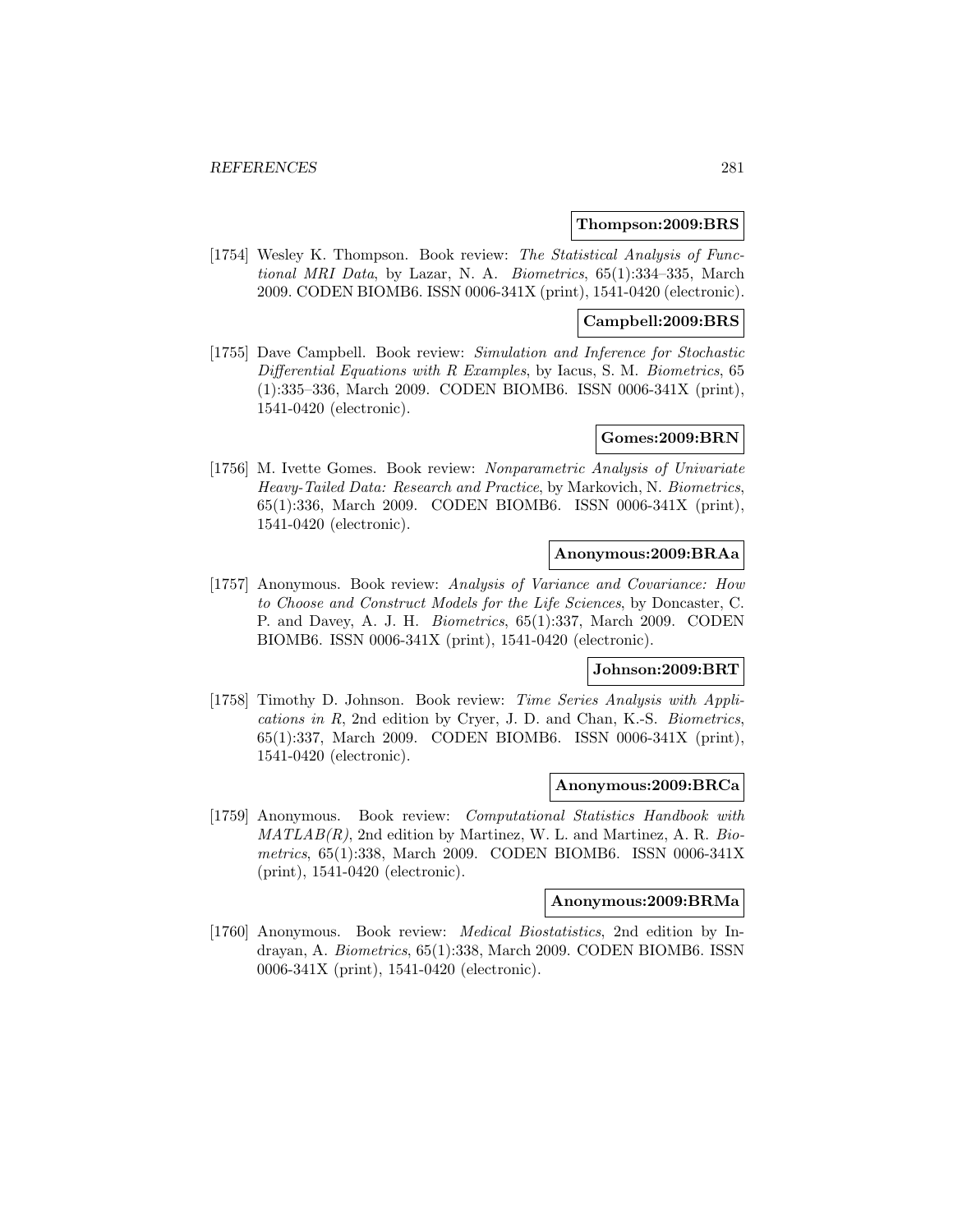#### **Anonymous:2009:BRMb**

[1761] Anonymous. Book review: Models for Probability and Statistical Inference: Theory and Applications, by Stapleton, J. H. Biometrics, 65(1): 338, March 2009. CODEN BIOMB6. ISSN 0006-341X (print), 1541-0420 (electronic).

## **Anonymous:2009:BRCb**

[1762] Anonymous. Book review: Computational Methods in Biomedical Research, edited by Khattree, R. and Naik, D. N. Biometrics, 65(1):338– 339, March 2009. CODEN BIOMB6. ISSN 0006-341X (print), 1541-0420 (electronic).

## **Maitra:2009:CPS**

[1763] Ranjan Maitra and Ivan P. Ramler. Clustering in the presence of scatter. Biometrics, 65(2):341–352, June 2009. CODEN BIOMB6. ISSN 0006- 341X (print), 1541-0420 (electronic).

# **Zhang:2009:CDB**

[1764] Tonglin Zhang and Ge Lin. Cluster detection based on spatial associations and iterated residuals in generalized linear mixed models. Biometrics, 65(2):353–360, June 2009. CODEN BIOMB6. ISSN 0006-341X (print), 1541-0420 (electronic).

# **Huang:2009:DRE**

[1765] Xianzheng Huang. Diagnosis of random-effect model misspecification in generalized linear mixed models for binary response. Biometrics, 65 (2):361–368, June 2009. CODEN BIOMB6. ISSN 0006-341X (print), 1541-0420 (electronic).

#### **Saville:2009:TRE**

[1766] Benjamin R. Saville and Amy H. Herring. Testing random effects in the linear mixed model using approximate Bayes factors. Biometrics, 65(2):369–376, June 2009. CODEN BIOMB6. ISSN 0006-341X (print), 1541-0420 (electronic).

#### **Liang:2009:JMA**

[1767] Yu Liang, Wenbin Lu, and Zhiliang Ying. Joint modeling and analysis of longitudinal data with informative observation times. Biometrics, 65 (2):377–384, June 2009. CODEN BIOMB6. ISSN 0006-341X (print), 1541-0420 (electronic).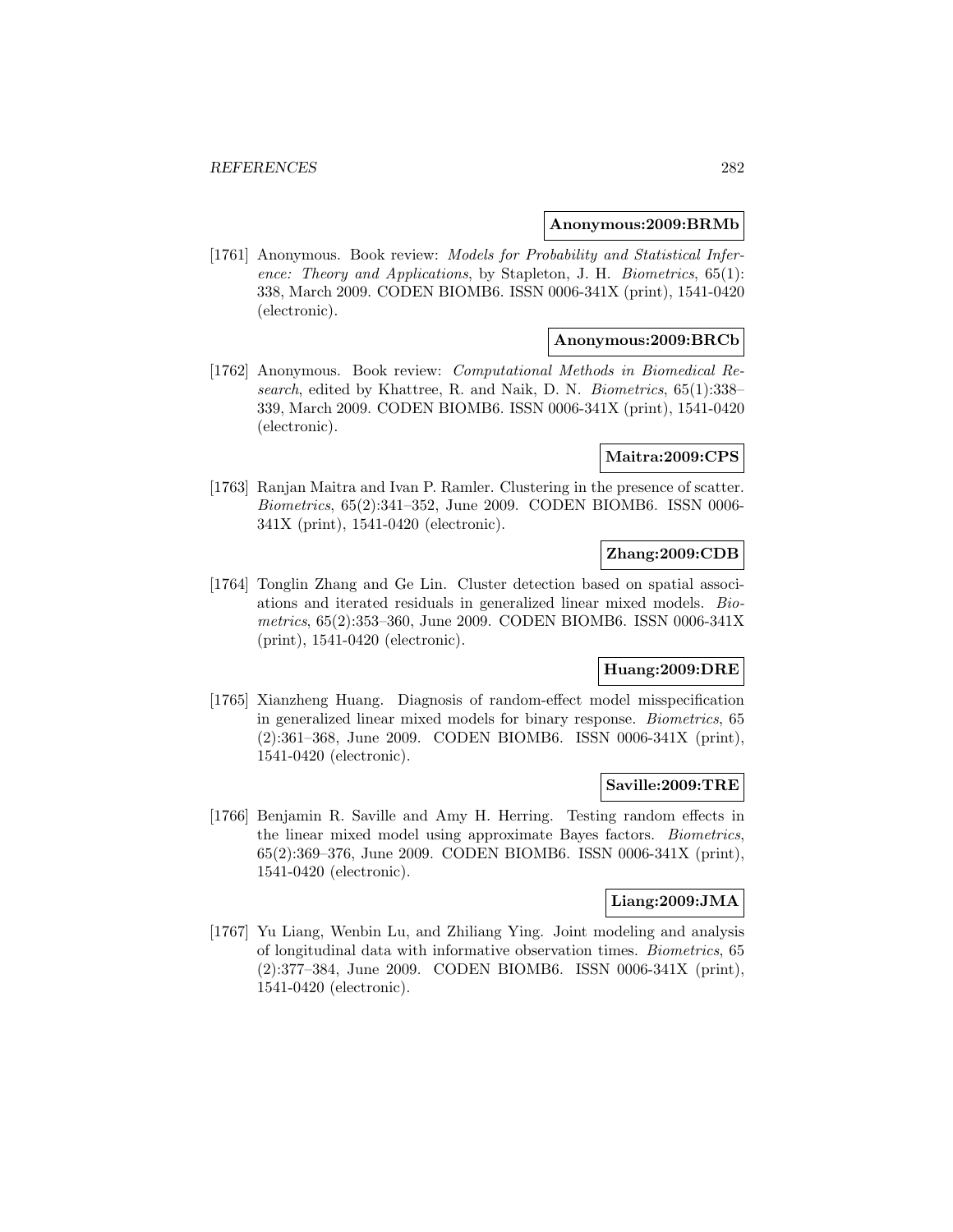## **Cheng:2009:NAA**

[1768] Yu Cheng, Jason P. Fine, and Michael R. Kosorok. Nonparametric association analysis of exchangeable clustered competing risks data. Biometrics, 65(2):385–393, June 2009. CODEN BIOMB6. ISSN 0006-341X (print), 1541-0420 (electronic).

# **Cai:2009:REA**

[1769] T. Cai, J. Huang, and L. Tian. Regularized estimation for the accelerated failure time model. *Biometrics*, 65(2):394–404, June 2009. CODEN BIOMB6. ISSN 0006-341X (print), 1541-0420 (electronic).

# **Kang:2009:MHR**

[1770] Sangwook Kang and Jianwen Cai. Marginal hazards regression for retrospective studies within cohort with possibly correlated failure time data. Biometrics, 65(2):405–414, June 2009. CODEN BIOMB6. ISSN 0006- 341X (print), 1541-0420 (electronic).

## **French:2009:MMR**

[1771] Benjamin French and Patrick J. Heagerty. Marginal mark regression analysis of recurrent marked point process data. Biometrics, 65(2):415– 422, June 2009. CODEN BIOMB6. ISSN 0006-341X (print), 1541-0420 (electronic).

# **Henrys:2009:ICI**

[1772] P. A. Henrys and P. E. Brown. Inference for clustered inhomogeneous spatial point processes. Biometrics, 65(2):423–430, June 2009. CODEN BIOMB6. ISSN 0006-341X (print), 1541-0420 (electronic).

# **Yan:2009:PFT**

[1773] Jun Yan and Jian Huang. Partly functional temporal process regression with semiparametric profile estimating functions. *Biometrics*, 65(2):431-440, June 2009. CODEN BIOMB6. ISSN 0006-341X (print), 1541-0420 (electronic).

# **Finley:2009:HSM**

[1774] Andrew O. Finley, Sudipto Banerjee, Patrik Waldmann, and Tore Ericsson. Hierarchical spatial modeling of additive and dominance genetic variance for large spatial trial datasets. Biometrics, 65(2):441–451, June 2009. CODEN BIOMB6. ISSN 0006-341X (print), 1541-0420 (electronic).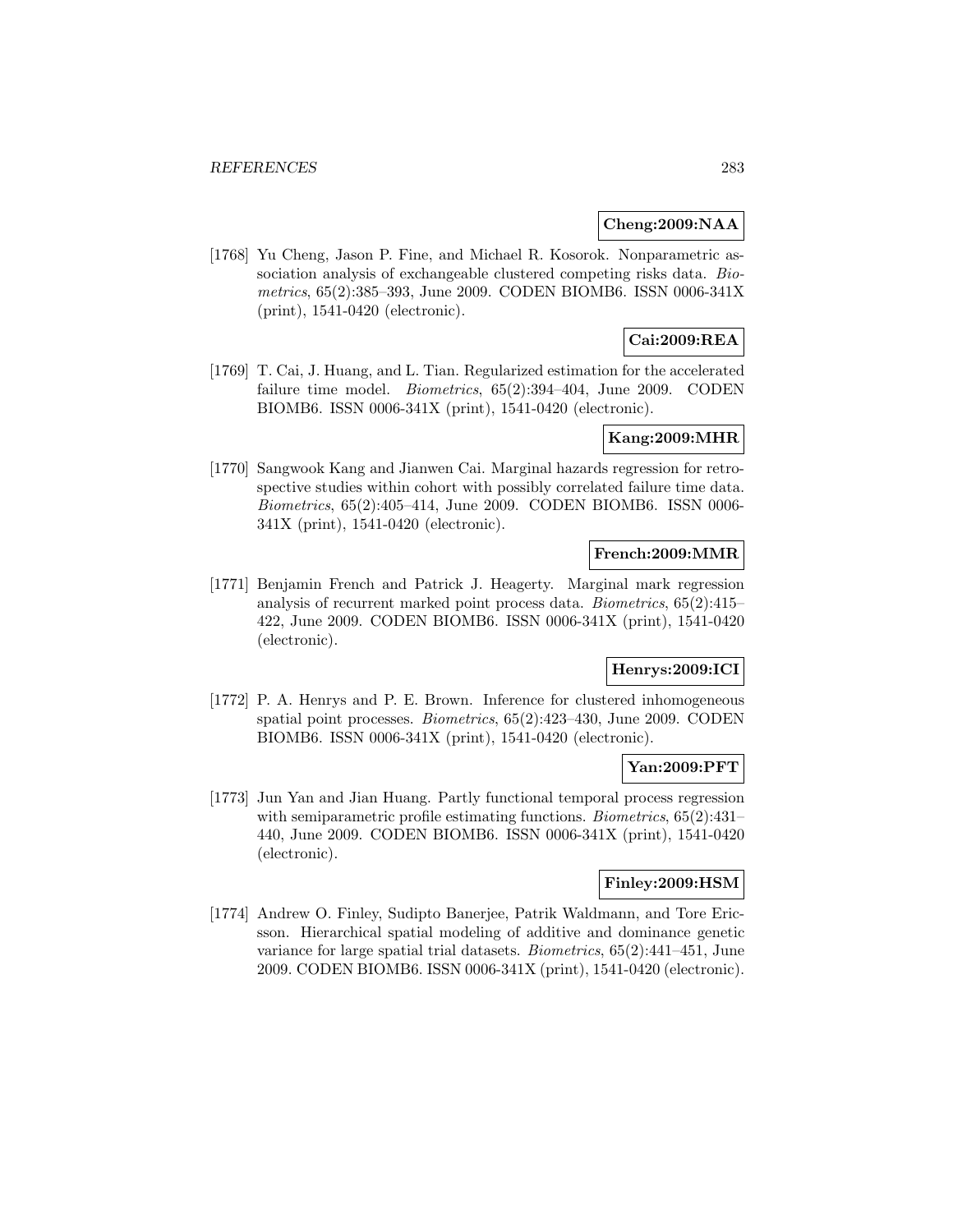#### **Klingenberg:2009:TMH**

[1775] B. Klingenberg, A. Solari, L. Salmaso, and F. Pesarin. Testing marginal homogeneity against stochastic order in multivariate ordinal data. Biometrics, 65(2):452–462, June 2009. CODEN BIOMB6. ISSN 0006-341X (print), 1541-0420 (electronic).

# **Lee:2009:EMF**

[1776] Hye-Seung Lee, Myunghee Cho Paik, and Joseph H. Lee. Estimating a multivariate familial correlation using joint models for canonical correlations: Application to memory score analysis from familial Hispanic Alzheimer's disease study. Biometrics, 65(2):463–469, June 2009. CO-DEN BIOMB6. ISSN 0006-341X (print), 1541-0420 (electronic).

## **Chen:2009:MGL**

[1777] Zehua Chen and Jianbin Liu. Mixture generalized linear models for multiple interval mapping of quantitative trait loci in experimental crosses. Biometrics, 65(2):470–477, June 2009. CODEN BIOMB6. ISSN 0006- 341X (print), 1541-0420 (electronic).

## **Yuan:2009:MEH**

[1778] Ying Yuan and Roderick J. A. Little. Mixed-effect hybrid models for longitudinal data with nonignorable dropout. *Biometrics*,  $65(2):478-$ 486, June 2009. CODEN BIOMB6. ISSN 0006-341X (print), 1541-0420 (electronic).

## **Yuan:2009:MAS**

[1779] Ying Yuan and Roderick J. A. Little. Meta-analysis of studies with missing data. Biometrics, 65(2):487–496, June 2009. CODEN BIOMB6. ISSN 0006-341X (print), 1541-0420 (electronic).

## **Egleston:2009:ESA**

[1780] Brian L. Egleston, Daniel O. Scharfstein, and Ellen MacKenzie. On estimation of the survivor average causal effect in observational studies when important confounders are missing due to death. *Biometrics*, 65 (2):497–504, June 2009. CODEN BIOMB6. ISSN 0006-341X (print), 1541-0420 (electronic).

## **Lin:2009:NMC**

[1781] Julia Y. Lin, Thomas R. Ten Have, and Michael R. Elliott. Nested Markov compliance class model in the presence of time-varying noncompliance. Biometrics, 65(2):505–513, June 2009. CODEN BIOMB6. ISSN 0006-341X (print), 1541-0420 (electronic).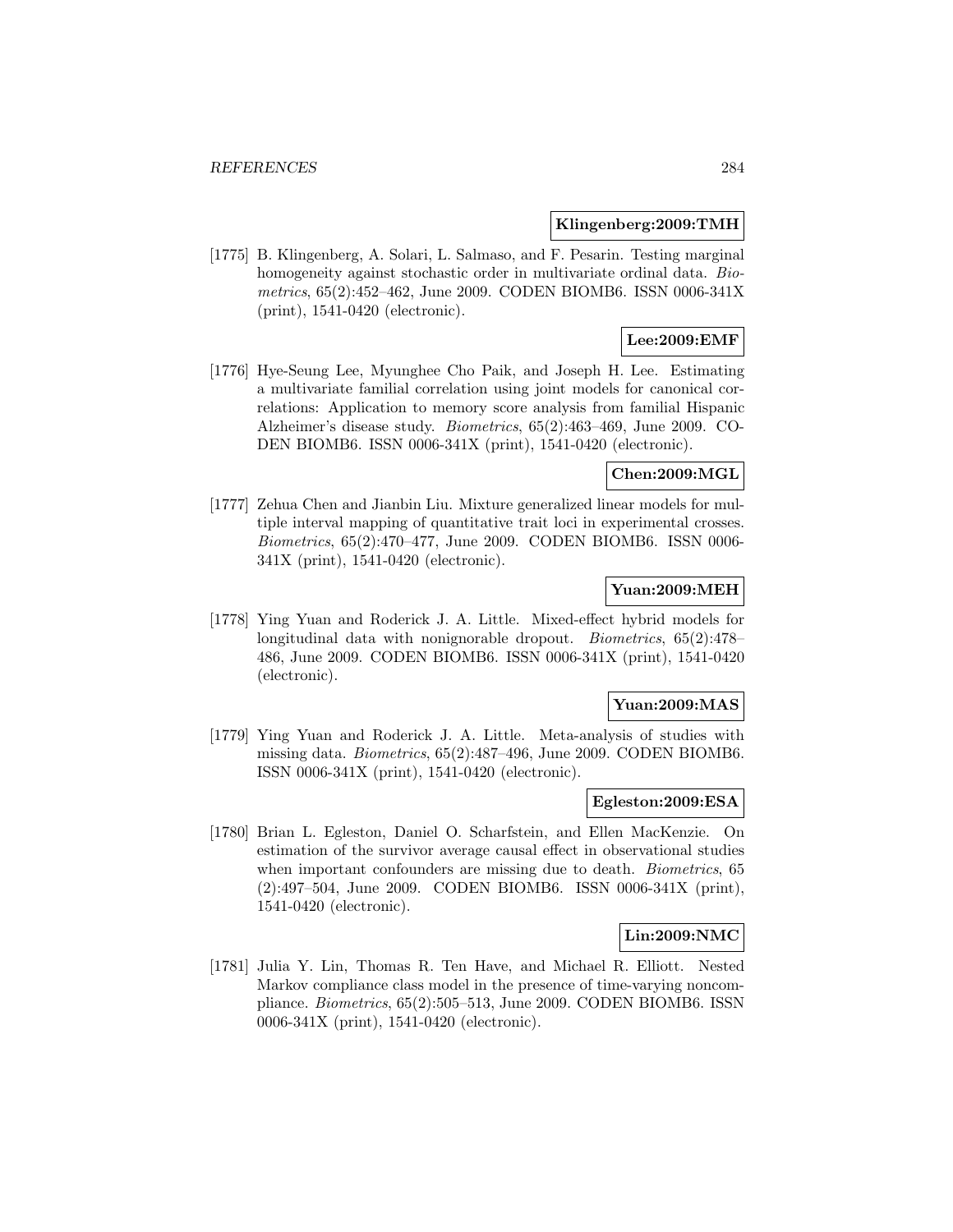#### **Sjolander:2009:SAP**

[1782] Arvid Sjölander, Keith Humphreys, Stijn Vansteelandt, Rino Bellocco, and Juni Palmgren. Sensitivity analysis for principal stratum direct effects, with an application to a study of physical activity and coronary heart disease. *Biometrics*, 65(2):514–520, June 2009. CODEN BIOMB6. ISSN 0006-341X (print), 1541-0420 (electronic).

# **Ghosh:2009:ASS**

[1783] Debashis Ghosh. On assessing surrogacy in a single trial setting using a semicompeting risks paradigm. Biometrics, 65(2):521–529, June 2009. CODEN BIOMB6. ISSN 0006-341X (print), 1541-0420 (electronic).

#### **Joffe:2009:RCF**

[1784] Marshall M. Joffe and Tom Greene. Related causal frameworks for surrogate outcomes. Biometrics, 65(2):530–538, June 2009. CODEN BIOMB6. ISSN 0006-341X (print), 1541-0420 (electronic).

## **Brannath:2009:ECB**

[1785] Werner Brannath, Cyrus R. Mehta, and Martin Posch. Exact confidence bounds following adaptive group sequential tests. Biometrics, 65(2):539– 546, June 2009. CODEN BIOMB6. ISSN 0006-341X (print), 1541-0420 (electronic).

# **Mao:2009:CMM**

[1786] Chang Xuan Mao and Na You. On comparison of mixture models for closed population capture–recapture studies. Biometrics, 65(2):547–553, June 2009. CODEN BIOMB6. ISSN 0006-341X (print), 1541-0420 (electronic).

## **Ward:2009:POD**

[1787] Gill Ward, Trevor Hastie, Simon Barry, Jane Elith, and John R. Leathwick. Presence-only data and the EM algorithm. *Biometrics*,  $65(2):554-$ 563, June 2009. CODEN BIOMB6. ISSN 0006-341X (print), 1541-0420 (electronic).

# **Wang:2009:WWT**

[1788] Lan Wang and Runze Li. Weighted Wilcoxon-type smoothly clipped absolute deviation method. Biometrics, 65(2):564–571, June 2009. CODEN BIOMB6. ISSN 0006-341X (print), 1541-0420 (electronic).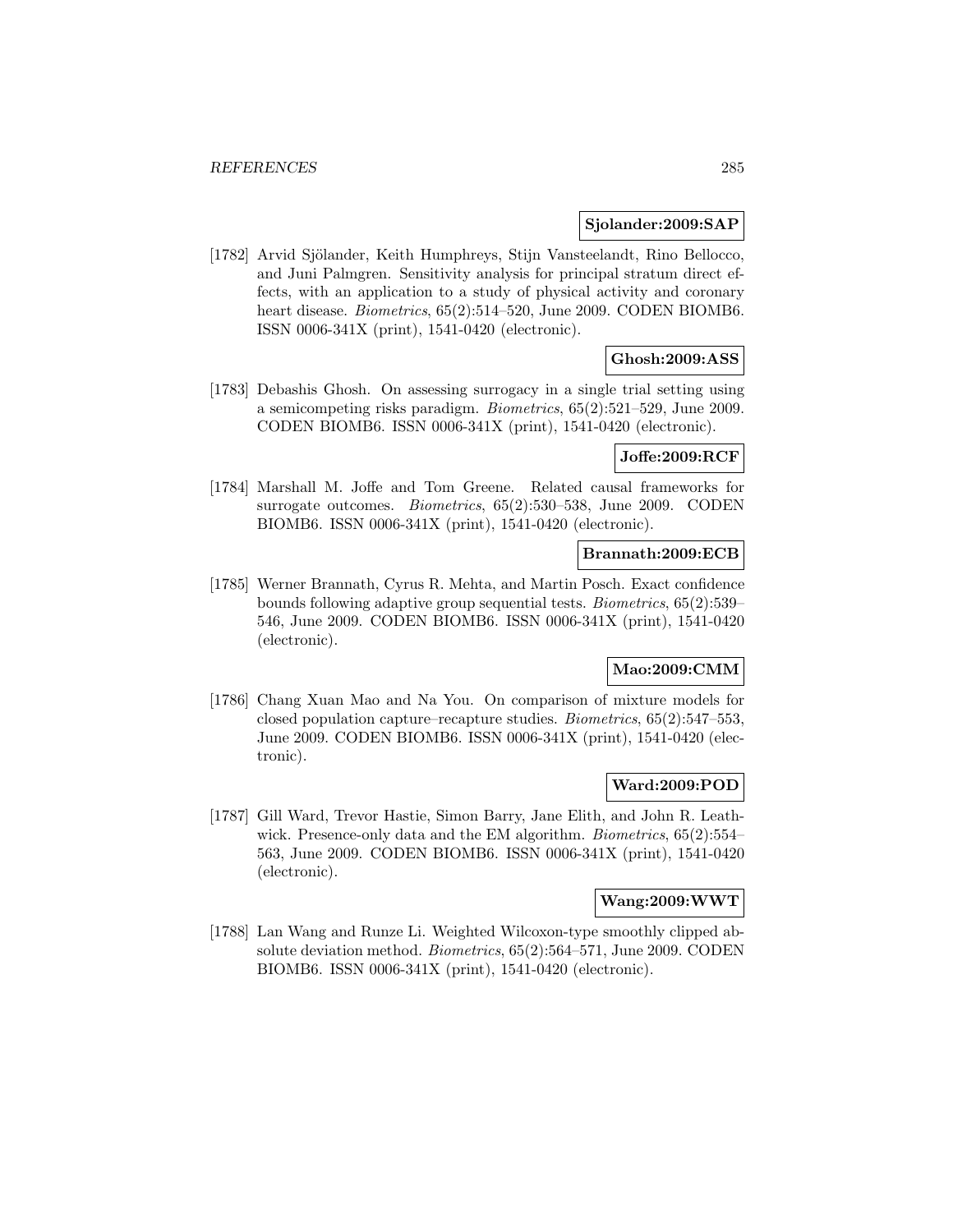#### **Newman:2009:MCI**

[1789] Ken B. Newman, Carmen Fernández, Len Thomas, and Stephen T. Buckland. Monte Carlo inference for state-space models of wild animal populations. Biometrics, 65(2):572–583, June 2009. CODEN BIOMB6. ISSN 0006-341X (print), 1541-0420 (electronic).

# **Feng:2009:ATD**

[1790] Rui Feng, Gongfu Zhou, Meizhuo Zhang, and Heping Zhang. Analysis of twin data using SAS. Biometrics, 65(2):584–589, June 2009. CODEN BIOMB6. ISSN 0006-341X (print), 1541-0420 (electronic).

#### **Gregoire:2009:REM**

[1791] Timothy G. Gregoire and Christian Salas. Ratio estimation with measurement error in the auxiliary variate. *Biometrics*, 65(2):590–598, June 2009. CODEN BIOMB6. ISSN 0006-341X (print), 1541-0420 (electronic).

#### **Langholz:2009:SMA**

[1792] Bryan Langholz, Duncan C. Thomas, Marilyn Stovall, Susan A. Smith, John D. Boice Jr., Roy E. Shore, Leslie Bernstein, Charles F. Lynch, Xinbo Zhang, and Jonine L. Bernstein. Statistical methods for analysis of radiation effects with tumor and dose location-specific information with application to the WECARE study of asynchronous contralateral breast cancer. Biometrics, 65(2):599–608, June 2009. CODEN BIOMB6. ISSN 0006-341X (print), 1541-0420 (electronic).

## **Ritz:2009:FRA**

[1793] Christian Ritz and Jens C. Streibig. Functional regression analysis of fluorescence curves. *Biometrics*, 65(2):609–617, June 2009. CODEN BIOMB6. ISSN 0006-341X (print), 1541-0420 (electronic).

#### **Yi:2009:MRM**

[1794] Grace Y. Yi and Wenqing He. Median regression models for longitudinal data with dropouts. Biometrics, 65(2):618–625, June 2009. CODEN BIOMB6. ISSN 0006-341X (print), 1541-0420 (electronic).

#### **Kneib:2009:VSM**

[1795] Thomas Kneib, Torsten Hothorn, and Gerhard Tutz. Variable selection and model choice in geoadditive regression models. Biometrics, 65(2): 626–634, June 2009. CODEN BIOMB6. ISSN 0006-341X (print), 1541- 0420 (electronic).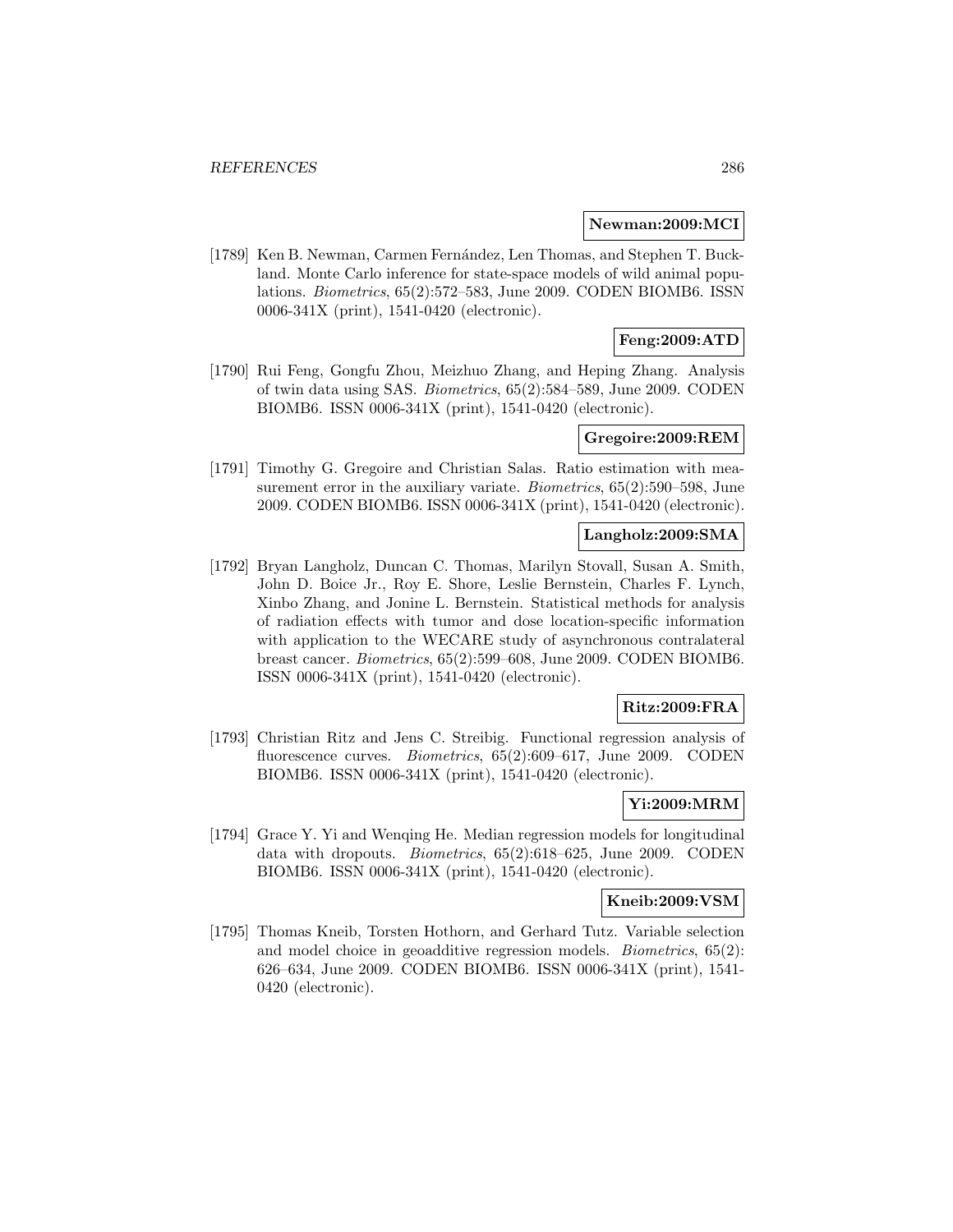#### **Shardell:2009:CSS**

[1796] Michelle D. Shardell and Samer S. El-Kamary. Calculating sample size for studies with expected all-or-none nonadherence and selection bias. Biometrics, 65(2):635–639, June 2009. CODEN BIOMB6. ISSN 0006- 341X (print), 1541-0420 (electronic).

# **Little:2009:CME**

[1797] Roderick J. Little, Qi Long, and Xihong Lin. A comparison of methods for estimating the causal effect of a treatment in randomized clinical trials subject to noncompliance. Biometrics, 65(2):640–649, June 2009. CODEN BIOMB6. ISSN 0006-341X (print), 1541-0420 (electronic).

# **Carlson:2009:BAM**

[1798] Nichole E. Carlson, Timothy D. Johnson, and Morton B. Brown. A Bayesian approach to modeling associations between pulsatile hormones. Biometrics, 65(2):650–659, June 2009. CODEN BIOMB6. ISSN 0006- 341X (print), 1541-0420 (electronic).

# **Hoef:2009:BRA**

[1799] Jay M. Ver Hoef. Book review: Applied Spatial Data Analysis with R. by Bivand, R. S., Pebesma, E. J., and Gomez-Rubio, V. Biometrics, 65(2):660–661, June 2009. CODEN BIOMB6. ISSN 0006-341X (print), 1541-0420 (electronic).

## **Law:2009:BRB**

[1800] J. Law. Book review: Bayesian Disease Mapping: Hierarchical Modeling in Spatial Epidemiology, by Lawson, A. B. Biometrics, 65(2):661–662, June 2009. CODEN BIOMB6. ISSN 0006-341X (print), 1541-0420 (electronic).

# **Pigeot:2009:BRD**

[1801] Iris Pigeot. Book review: Disease Surveillance: a Public Health Informatics Approach, edited by Lombardo, J. S. and Buckeridge, D. L. Biometrics, 65(2):662, June 2009. CODEN BIOMB6. ISSN 0006-341X (print), 1541-0420 (electronic).

#### **Valsecchi:2009:BRS**

[1802] M. G. Valsecchi. Book review: Survival Analysis for Epidemiologic and Medical Research, by Selvin, S. Biometrics, 65(2):663, June 2009. CO-DEN BIOMB6. ISSN 0006-341X (print), 1541-0420 (electronic).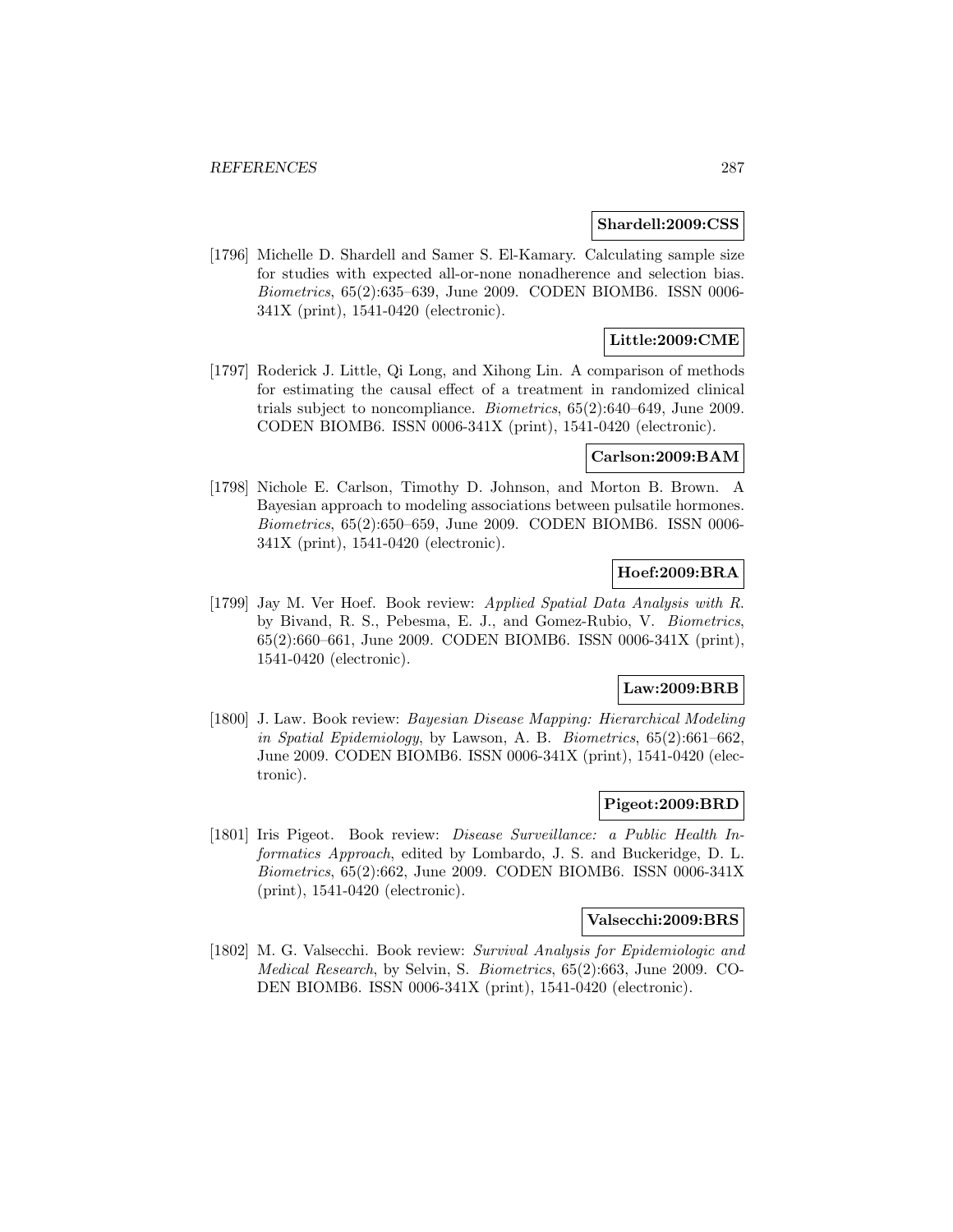#### **Grambsch:2009:BRS**

[1803] Patricia Grambsch. Book review: Survival and Event History Analysis: a Process Point of View, by Aalen, O. O., Borgan, O., and Gjessing, H. K. Biometrics, 65(2):663–665, June 2009. CODEN BIOMB6. ISSN 0006-341X (print), 1541-0420 (electronic).

# **Wang:2009:BRN**

[1804] Haonan Wang. Book review: Nonlinear Dimensionality Reduction, by Lee, J. A. and Verleysen, M. Biometrics, 65(2):665, June 2009. CODEN BIOMB6. ISSN 0006-341X (print), 1541-0420 (electronic).

#### **Loughin:2009:BRM**

[1805] Thomas M. Loughin. Book review: Model Selection and Model Averaging, by Claeskens, G. and Hjort, N. L. Biometrics, 65(2):666, June 2009. CODEN BIOMB6. ISSN 0006-341X (print), 1541-0420 (electronic).

## **Kaizar:2009:BRM**

[1806] Eloise Kaizar. Book review: Meta-Analysis of Binary Data Using Profile Likelihood, by Böhning, D., Kuhnert, R., and Rattanasiri, S. Biometrics, 65(2):666–667, June 2009. CODEN BIOMB6. ISSN 0006-341X (print), 1541-0420 (electronic).

#### **Morris:2009:BRW**

[1807] Jeffrey S. Morris. Book review: Wavelet Methods in Statistics with R, by Nason, G. P. Biometrics, 65(2):667–668, June 2009. CODEN BIOMB6. ISSN 0006-341X (print), 1541-0420 (electronic).

## **Hu:2009:BRA**

[1808] Feifang Hu. Book review: Adaptive Design Theory and Implementation Using SAS and R, by Chang, M. Biometrics, 65(2):668–669, June 2009. CODEN BIOMB6. ISSN 0006-341X (print), 1541-0420 (electronic).

## **Fewster:2009:BRE**

[1809] Rachel M. Fewster. Book review: Ecological Models and Data in R, by Bolker, B. M. Biometrics, 65(2):669–670, June 2009. CODEN BIOMB6. ISSN 0006-341X (print), 1541-0420 (electronic).

## **Coppi:2009:BRA**

[1810] Renato Coppi. Book review: Applied Multiway Data Analysis, by Kroonenberg, P. M. Biometrics, 65(2):670–671, June 2009. CODEN BIOMB6. ISSN 0006-341X (print), 1541-0420 (electronic).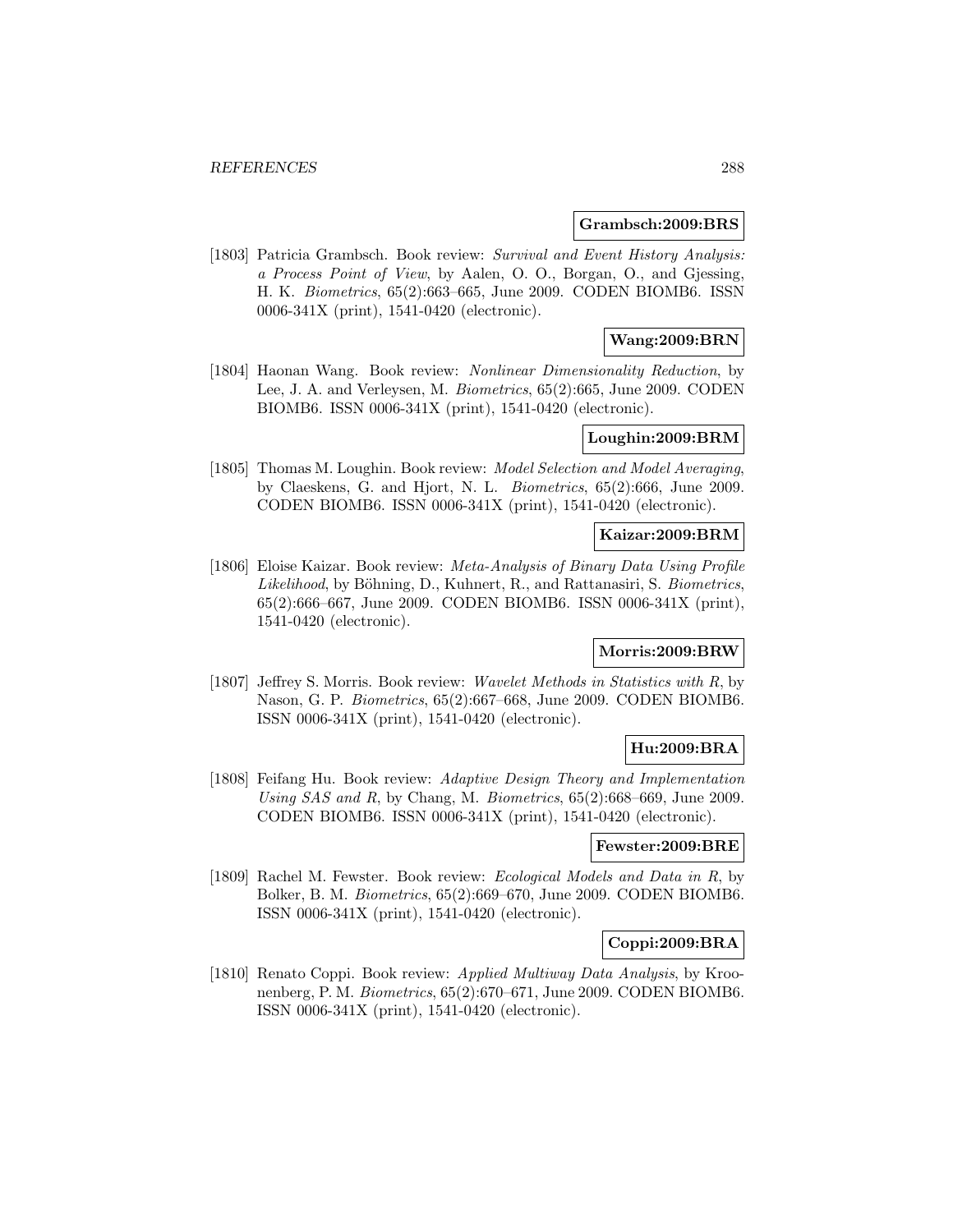#### **Anonymous:2009:BRSa**

[1811] Anonymous. Book review: Sampling of Populations: Methods and Applications, 4th edition by Levy, P. S. and Lemeshow, S. Biometrics, 65(2): 671, June 2009. CODEN BIOMB6. ISSN 0006-341X (print), 1541-0420 (electronic).

## **Anonymous:2009:BRAb**

[1812] Anonymous. Book review: Applied Survival Analysis: Regression Modeling of Time-to-Event Data, 2nd edition by Hosmer, D. W., Lemeshow, S., and May, S. Biometrics, 65(2):671–672, June 2009. CODEN BIOMB6. ISSN 0006-341X (print), 1541-0420 (electronic).

#### **Anonymous:2009:BRAc**

[1813] Anonymous. Book review: Advances in Mathematical and Statistical Modeling, edited by Arnold, B. C., Balakrishnan, N., Sarabia, J. M. and Minguez, R. Biometrics, 65(2):672, June 2009. CODEN BIOMB6. ISSN 0006-341X (print), 1541-0420 (electronic).

## **Anonymous:2009:BRSb**

[1814] Anonymous. Book review: SAS for Data Analysis: Intermediate Statistical Methods, by Marasinghe, M. G. and Kennedy, W. J. Biometrics, 65 (2):672, June 2009. CODEN BIOMB6. ISSN 0006-341X (print), 1541- 0420 (electronic).

#### **Anonymous:2009:BRI**

[1815] Anonymous. Book review: An Introduction to Generalized Linear Models, 3rd edition by Dobson, A. J. and Barnett, A. G. Biometrics, 65 (2):672–673, June 2009. CODEN BIOMB6. ISSN 0006-341X (print), 1541-0420 (electronic).

### **Anonymous:2009:BRD**

[1816] Anonymous. Book review: Design and Analysis of Bioavailability and Bioequivalence Studies, 3rd edition, by Chow, S.-C. and Liu, J.-P. Biometrics, 65(2):673, June 2009. CODEN BIOMB6. ISSN 0006-341X (print), 1541-0420 (electronic).

#### **Chen:2009:IEC**

[1817] Hua Chen, Zhi Geng, and Xiao-Hua Zhou. Identifiability and estimation of causal effects in randomized trials with noncompliance and completely nonignorable missing data. Biometrics, 65(3):675–682, September 2009. CODEN BIOMB6. ISSN 0006-341X (print), 1541-0420 (electronic). See discussion [1818].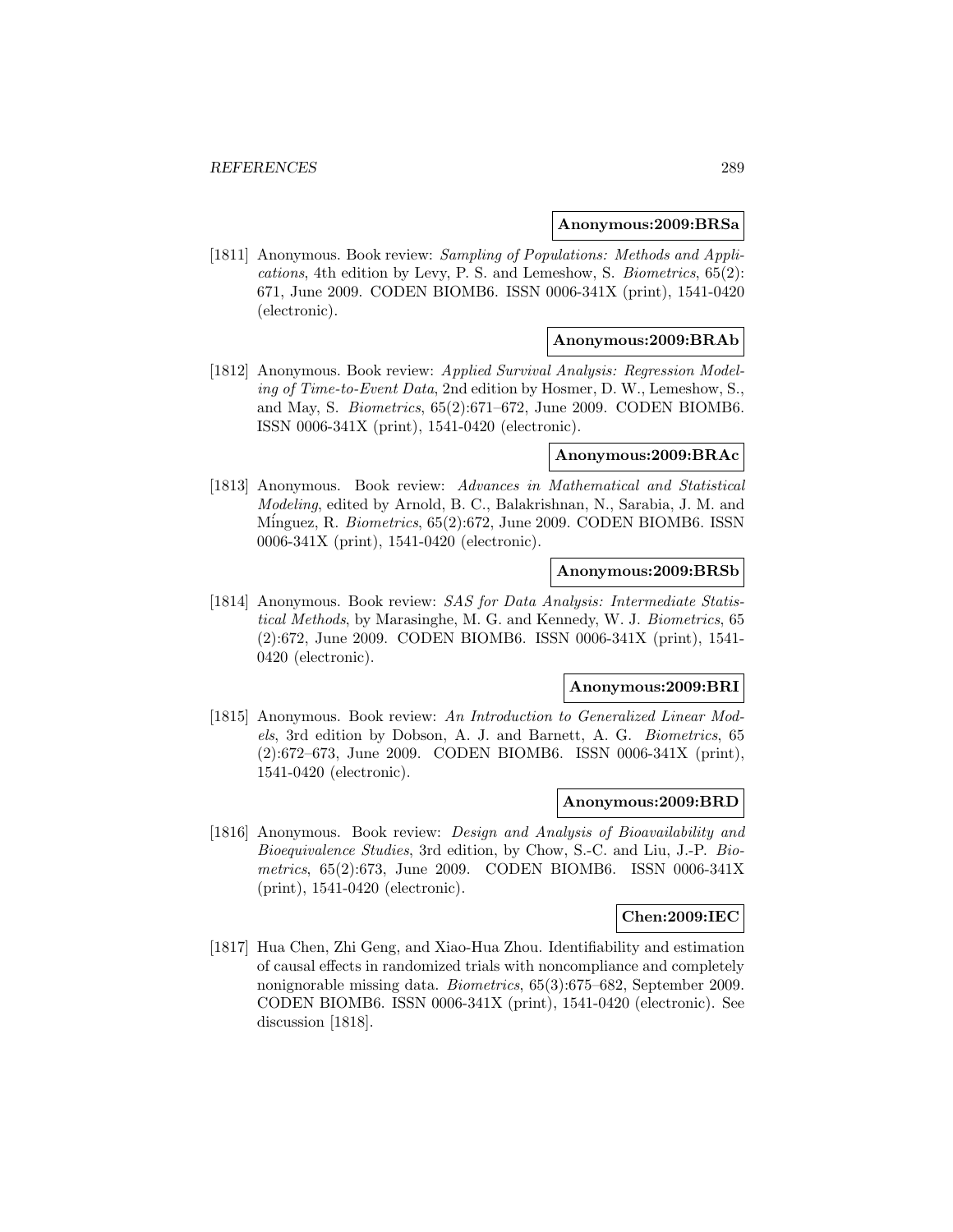### **Small:2009:DIE**

[1818] Dylan S. Small and Jing Cheng. Discussion of "Identifiability and Estimation of Causal Effects in Randomized Trials with Noncompliance and Completely Nonignorable Missing Data". Biometrics, 65(3):682–686, September 2009. CODEN BIOMB6. ISSN 0006-341X (print), 1541-0420 (electronic). See [1817].

## **Vansteelandt:2009:D**

[1819] Stijn Vansteelandt. Discussions. Biometrics, 65(3):686–689, September 2009. CODEN BIOMB6. ISSN 0006-341X (print), 1541-0420 (electronic).

## **Chen:2009:R**

[1820] Hua Chen, Zhi Geng, and Xiao-Hua Zhou. Rejoinder. *Biometrics*, 65(3): 689–691, September 2009. CODEN BIOMB6. ISSN 0006-341X (print), 1541-0420 (electronic).

## **Boos:2009:FFV**

[1821] Dennis D. Boos, Leonard A. Stefanski, and Yujun Wu. Fast FSR variable selection with applications to clinical trials. Biometrics, 65(3):692–700, September 2009. CODEN BIOMB6. ISSN 0006-341X (print), 1541-0420 (electronic).

#### **Maugis:2009:VSC**

[1822] Cathy Maugis, Gilles Celeux, and Marie-Laure Martin-Magniette. Variable selection for clustering with Gaussian mixture models. Biometrics, 65(3):701–709, September 2009. CODEN BIOMB6. ISSN 0006-341X (print), 1541-0420 (electronic).

## **Huang:2009:LVM**

[1823] Xianzheng Huang and Joshua M. Tebbs. On latent-variable model misspecification in structural measurement error models for binary response. Biometrics, 65(3):710–718, September 2009. CODEN BIOMB6. ISSN 0006-341X (print), 1541-0420 (electronic).

## **Huang:2009:LMR**

[1824] Xianzheng Huang, Leonard A. Stefanski, and Marie Davidian. Latentmodel robustness in joint models for a primary endpoint and a longitudinal process. Biometrics, 65(3):719–727, September 2009. CODEN BIOMB6. ISSN 0006-341X (print), 1541-0420 (electronic).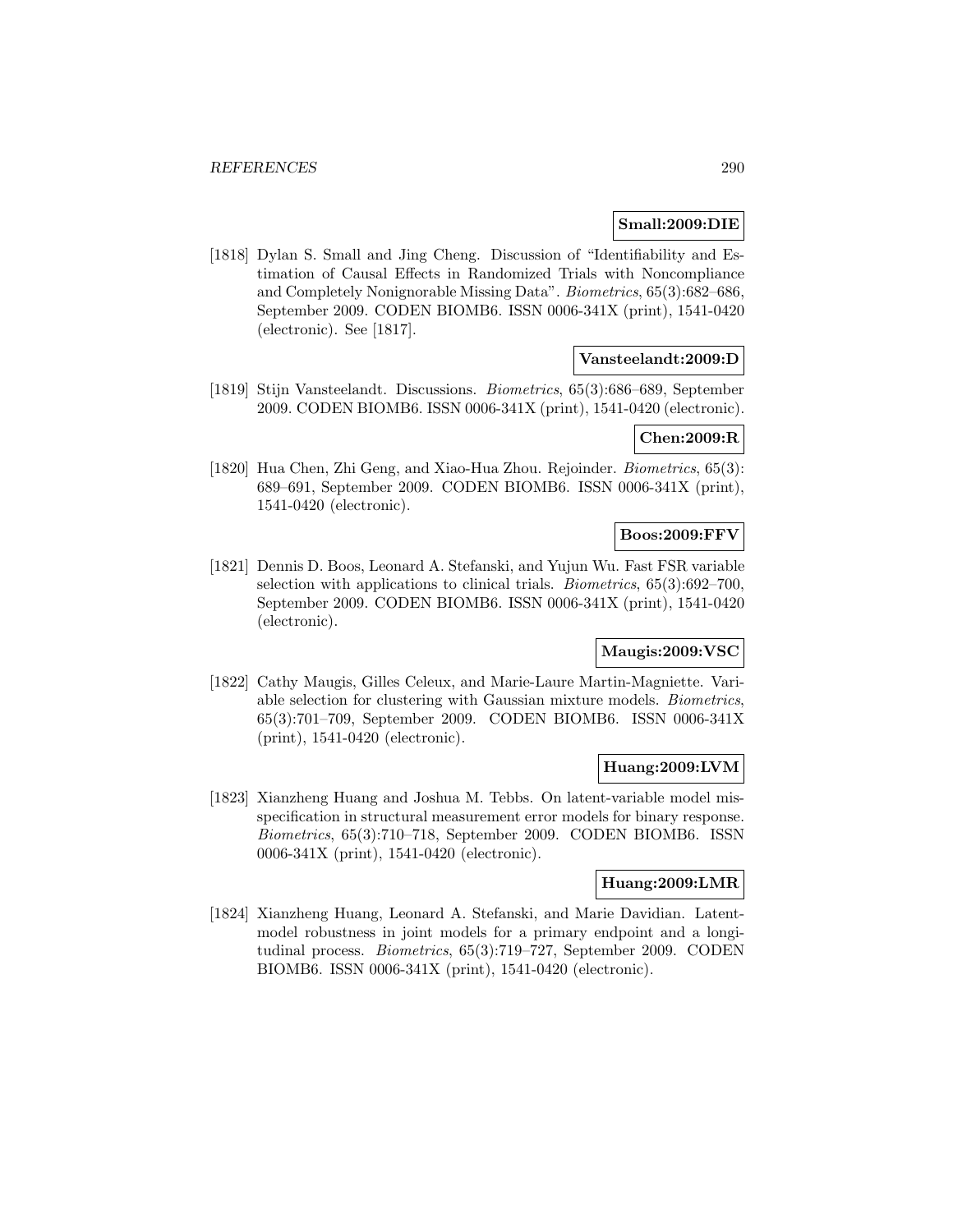## **Pan:2009:EST**

[1825] Wenqin Pan, Donglin Zeng, and Xihong Lin. Estimation in semiparametric transition measurement error models for longitudinal data. *Bio*metrics, 65(3):728–736, September 2009. CODEN BIOMB6. ISSN 0006- 341X (print), 1541-0420 (electronic).

# **Li:2009:SJM**

[1826] Liang Li, Bo Hu, and Tom Greene. A semiparametric joint model for longitudinal and survival data with application to hemodialysis study. Biometrics, 65(3):737–745, September 2009. CODEN BIOMB6. ISSN 0006-341X (print), 1541-0420 (electronic).

### **Zeng:2009:STM**

[1827] Donglin Zeng and D. Y. Lin. Semiparametric transformation models with random effects for joint analysis of recurrent and terminal events. Biometrics, 65(3):746–752, September 2009. CODEN BIOMB6. ISSN 0006-341X (print), 1541-0420 (electronic).

## **Pan:2009:FED**

[1828] Qing Pan and Douglas E. Schaubel. Flexible estimation of differences in treatment-specific recurrent event means in the presence of a terminating event. Biometrics, 65(3):753–761, September 2009. CODEN BIOMB6. ISSN 0006-341X (print), 1541-0420 (electronic).

### **DeIorio:2009:BNN**

[1829] Maria De Iorio, Wesley O. Johnson, Peter Müller, and Gary L. Rosner. Bayesian nonparametric nonproportional hazards survival modeling. Biometrics, 65(3):762–771, September 2009. CODEN BIOMB6. ISSN 0006-341X (print), 1541-0420 (electronic).

## **Scarpa:2009:BHF**

[1830] Bruno Scarpa and David B. Dunson. Bayesian hierarchical functional data analysis via contaminated informative priors. Biometrics, 65(3): 772–780, September 2009. CODEN BIOMB6. ISSN 0006-341X (print), 1541-0420 (electronic).

#### **Senturk:2009:CAC**

[1831] Damla Sentürk, Danh V. Nguyen, Flora Tassone, Randi J. Hagerman, Raymond J. Carroll, and Paul J. Hagerman. Covariate adjusted correlation analysis with application to FMR1 premutation female carrier data. Biometrics, 65(3):781–792, September 2009. CODEN BIOMB6. ISSN 0006-341X (print), 1541-0420 (electronic).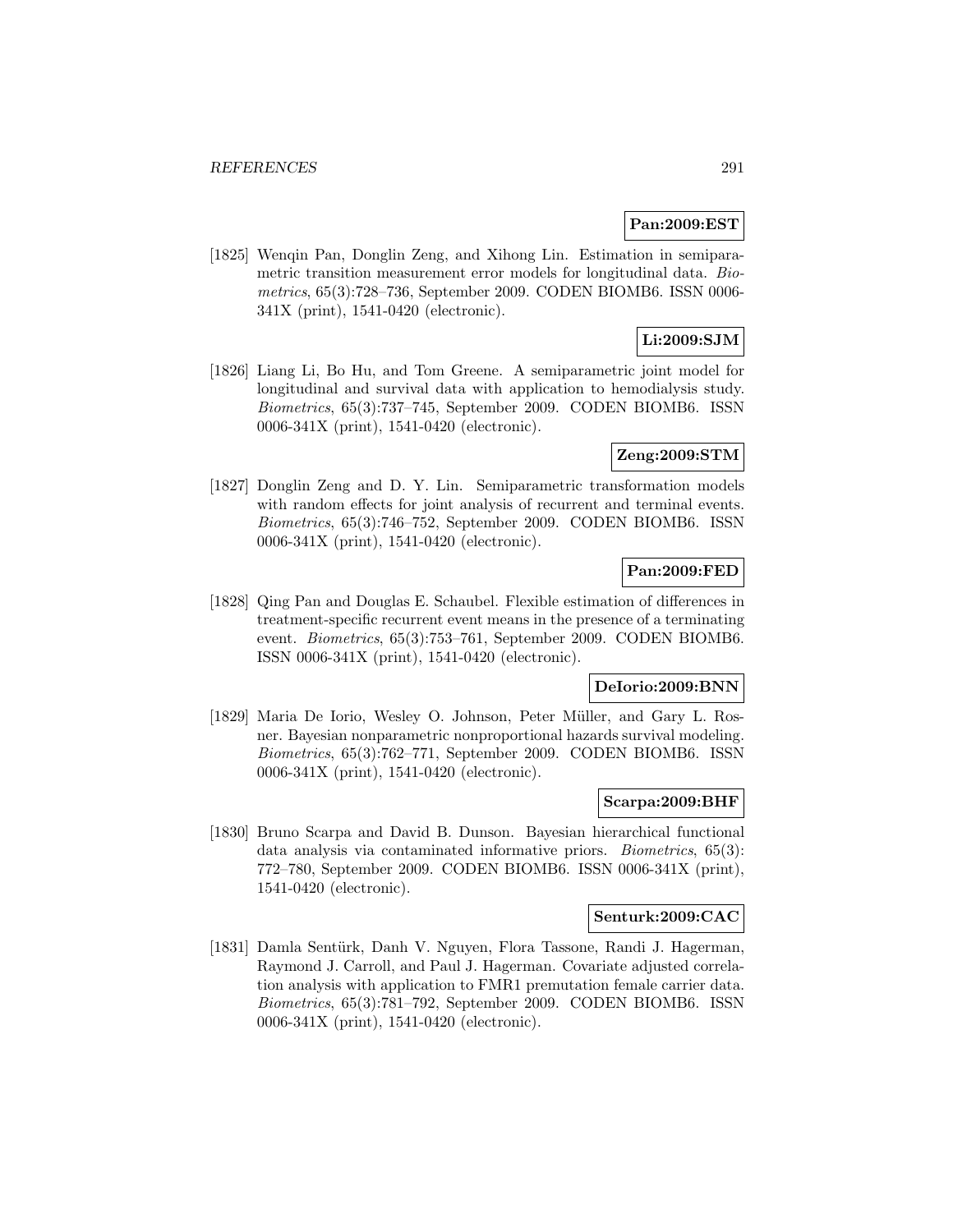#### **Telesca:2009:DEN**

[1832] Donatello Telesca, Lurdes Y. T. Inoue, Mauricio Neira, Ruth Etzioni, Martin Gleave, and Colleen Nelson. Differential expression and network inferences through functional data modeling. Biometrics, 65(3):793–804, September 2009. CODEN BIOMB6. ISSN 0006-341X (print), 1541-0420 (electronic).

# **Xiao:2009:IDD**

[1833] Guanghua Xiao, Cavan Reilly, and Arkady B. Khodursky. Improved detection of differentially expressed genes through incorporation of gene locations. Biometrics, 65(3):805–814, September 2009. CODEN BIOMB6. ISSN 0006-341X (print), 1541-0420 (electronic).

## **Scherag:2009:FDG**

[1834] André Scherag, Johannes Hebebrand, Helmut Schäfer, and Hans-Helge Müller. Flexible designs for genomewide association studies. *Biometrics*, 65(3):815–821, September 2009. CODEN BIOMB6. ISSN 0006-341X (print), 1541-0420 (electronic).

## **Tzeng:2009:GTS**

[1835] Jung-Ying Tzeng, Daowen Zhang, Sheng-Mao Chang, Duncan C. Thomas, and Marie Davidian. Gene-trait similarity regression for multimarker-based association analysis. Biometrics, 65(3):822–832, September 2009. CODEN BIOMB6. ISSN 0006-341X (print), 1541-0420 (electronic).

# **Wright:2009:IGU**

[1836] Janine A. Wright, Richard J. Barker, Matthew R. Schofield, Alain C. Frantz, Andrea E. Byrom, and Dianne M. Gleeson. Incorporating genotype uncertainty into mark-recapture-type models for estimating abundance using DNA samples. Biometrics, 65(3):833–840, September 2009. CODEN BIOMB6. ISSN 0006-341X (print), 1541-0420 (electronic).

## **Sutherland:2009:MMC**

[1837] Jason M. Sutherland, Pete Castelluccio, and Carl James Schwarz. A multilevel model for continuous time population estimation. Biometrics, 65(3):841–849, September 2009. CODEN BIOMB6. ISSN 0006-341X (print), 1541-0420 (electronic).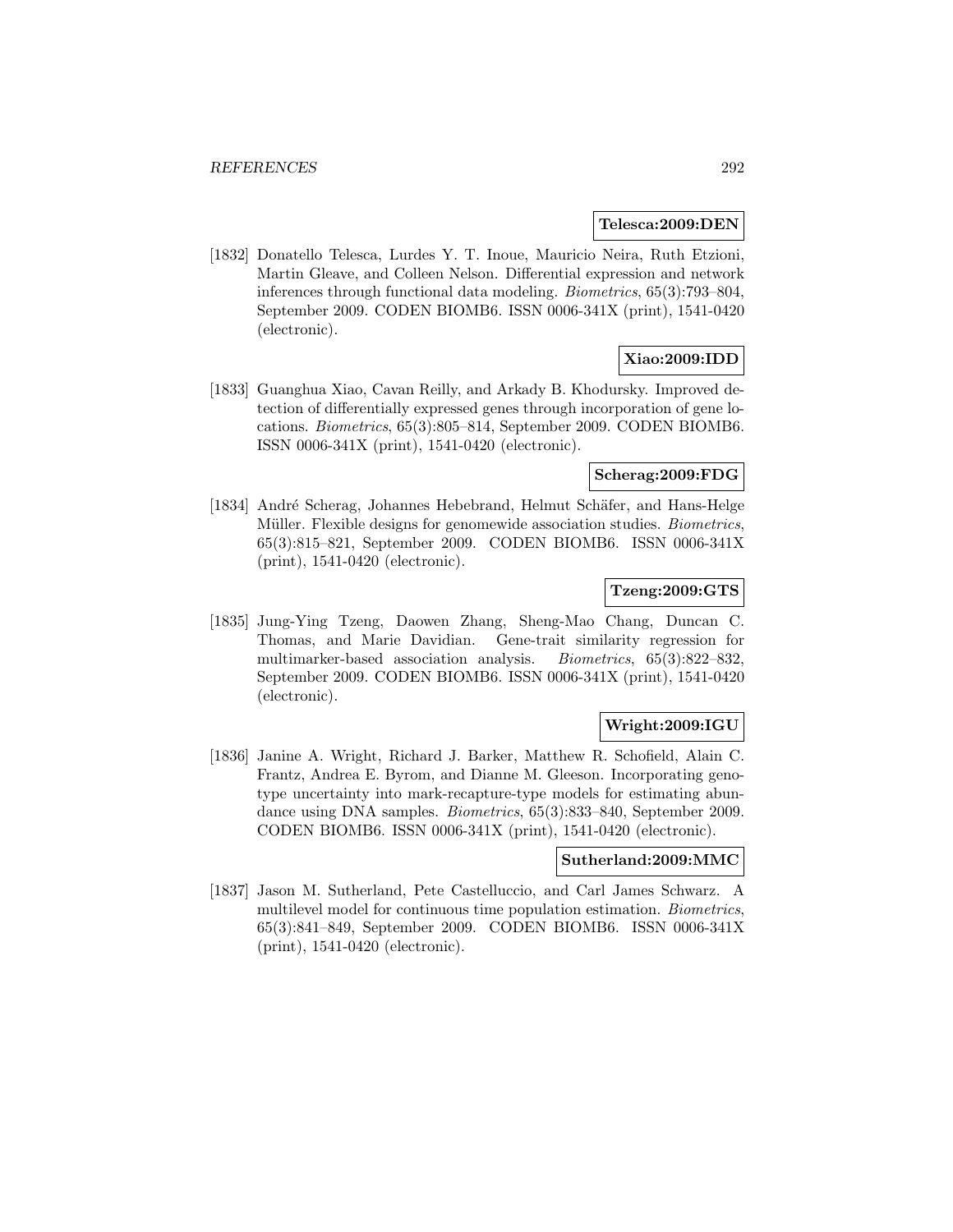### **Cangelosi:2009:MBS**

[1838] Amanda R. Cangelosi and Mevin B. Hooten. Models for bounded systems with continuous dynamics. *Biometrics*, 65(3):850–856, September 2009. CODEN BIOMB6. ISSN 0006-341X (print), 1541-0420 (electronic).

## **Kaiser:2009:EDD**

[1839] Mark S. Kaiser and Petruta C. Caragea. Exploring dependence with data on spatial lattices. Biometrics, 65(3):857–865, September 2009. CODEN BIOMB6. ISSN 0006-341X (print), 1541-0420 (electronic).

# **Yin:2009:LCT**

[1840] Guosheng Yin and Ying Yuan. A latent contingency table approach to dose finding for combinations of two agents. Biometrics, 65(3):866–875, September 2009. CODEN BIOMB6. ISSN 0006-341X (print), 1541-0420 (electronic).

## **Ji:2009:ARM**

[1841] Yuan Ji and B. Nebiyou Bekele. Adaptive randomization for multiarm comparative clinical trials based on joint efficacy/toxicity outcomes. Biometrics, 65(3):876–884, September 2009. CODEN BIOMB6. ISSN 0006- 341X (print), 1541-0420 (electronic).

## **Follmann:2009:CLT**

[1842] Dean Follmann, Michael P. Fay, and Michael Proschan. Chop-lump tests for vaccine trials. Biometrics, 65(3):885–893, September 2009. CODEN BIOMB6. ISSN 0006-341X (print), 1541-0420 (electronic).

## **Tian:2009:ISW**

[1843] L. Tian, T. Cai, and L. J. Wei. Identifying subjects who benefit from additional information for better prediction of the outcome variables. Biometrics, 65(3):894–902, September 2009. CODEN BIOMB6. ISSN 0006-341X (print), 1541-0420 (electronic).

## **Kim:2009:TDA**

[1844] Hae-Young Kim and Michael G. Hudgens. Three-dimensional arraybased group testing algorithms. Biometrics, 65(3):903–910, September 2009. CODEN BIOMB6. ISSN 0006-341X (print), 1541-0420 (electronic).

## **Zhang:2009:EPS**

[1845] Guangyu Zhang and Roderick Little. Extensions of the penalized spline of propensity prediction method of imputation. Biometrics, 65(3):911–918,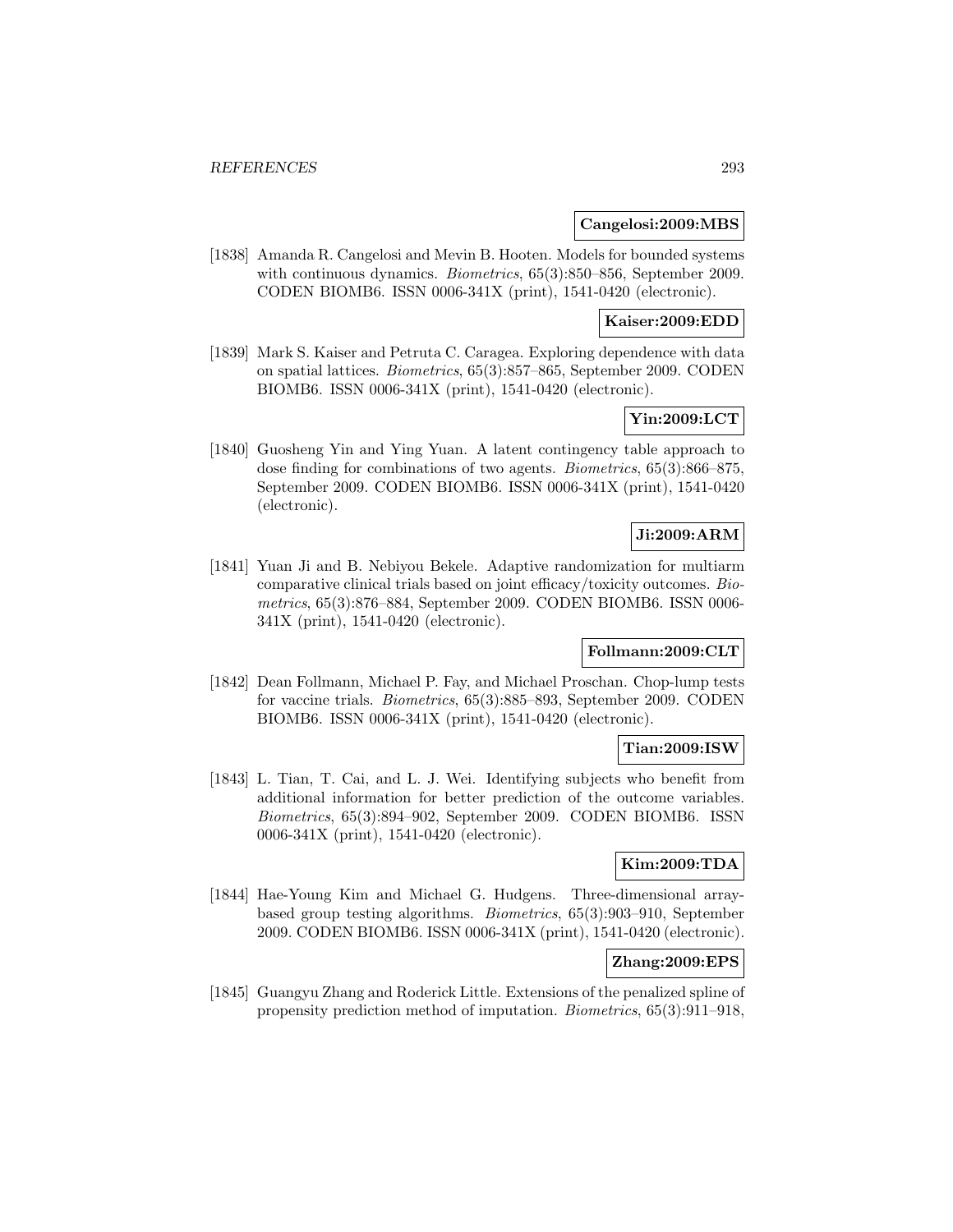September 2009. CODEN BIOMB6. ISSN 0006-341X (print), 1541-0420 (electronic).

# **Zhu:2009:AET**

[1846] Hongtu Zhu, Haibo Zhou, Jiahua Chen, Yimei Li, Jeffrey Lieberman, and Martin Styner. Adjusted exponentially tilted likelihood with applications to brain morphology. Biometrics, 65(3):919–927, September 2009. CODEN BIOMB6. ISSN 0006-341X (print), 1541-0420 (electronic).

## **Hooker:2009:FFD**

[1847] Giles Hooker. Forcing function diagnostics for nonlinear dynamics. Biometrics, 65(3):928–936, September 2009. CODEN BIOMB6. ISSN 0006- 341X (print), 1541-0420 (electronic).

## **Rosenblum:2009:URM**

[1848] Michael Rosenblum and Mark J. van der Laan. Using regression models to analyze randomized trials: Asymptotically valid hypothesis tests despite incorrectly specified models. Biometrics, 65(3):937–945, September 2009. CODEN BIOMB6. ISSN 0006-341X (print), 1541-0420 (electronic).

## **He:2009:CIC**

[1849] Yulei He and Alan M. Zaslavsky. Combining information from cancer registry and medical records data to improve analyses of adjuvant cancer therapies. Biometrics, 65(3):946–952, September 2009. CODEN BIOMB6. ISSN 0006-341X (print), 1541-0420 (electronic).

### **Buzoianu:2009:OBD**

[1850] Manuela Buzoianu and Joseph B. Kadane. Optimal Bayesian design for patient selection in a clinical study. Biometrics, 65(3):953–961, September 2009. CODEN BIOMB6. ISSN 0006-341X (print), 1541-0420 (electronic).

## **Millar:2009:CHB**

[1851] Russell B. Millar. Comparison of hierarchical Bayesian models for overdispersed count data using DIC and Bayes' factors. Biometrics, 65(3):962–969, September 2009. CODEN BIOMB6. ISSN 0006-341X (print), 1541-0420 (electronic).

## **Luo:2009:BIS**

[1852] Sheng Luo, Ciprian M. Crainiceanu, Thomas A. Louis, and Nilanjan Chatterjee. Bayesian inference for smoking cessation with a latent cure state. Biometrics, 65(3):970–978, September 2009. CODEN BIOMB6. ISSN 0006-341X (print), 1541-0420 (electronic).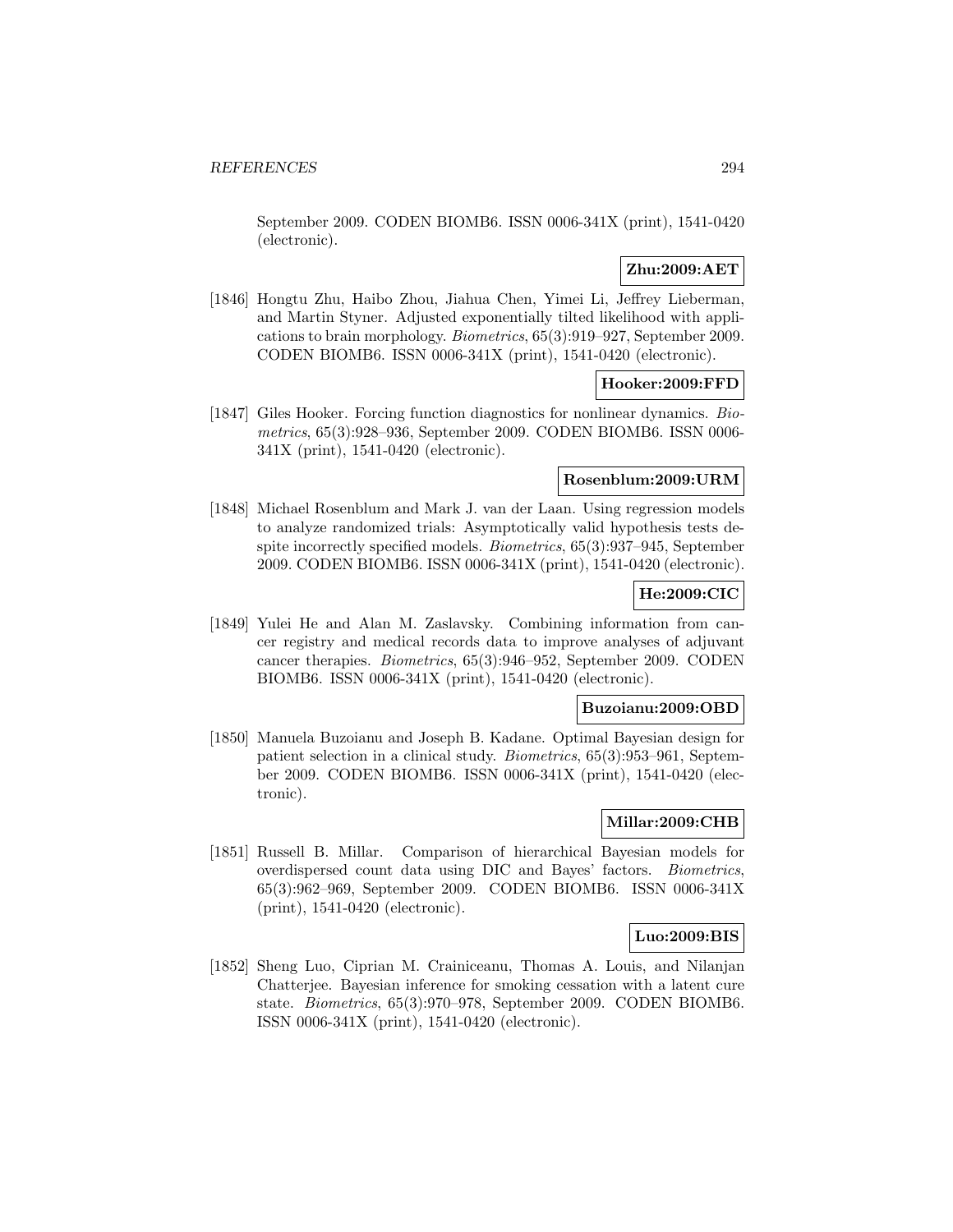### **Kawaguchi:2009:AEB**

[1853] Atsushi Kawaguchi, Gary G. Koch, and Ratna Ramaswamy. Applications of extensions of bivariate rank sum statistics to the crossover design to compare two treatments through four sequence groups. Biometrics, 65(3):979–988, September 2009. CODEN BIOMB6. ISSN 0006-341X (print), 1541-0420 (electronic).

## **Hosmer:2009:BRM**

[1854] David W. Hosmer. Book review: Multivariable Model-building: a Pragmatic Approach to Regression Analysis Based on Fractional Polynomials for Modelling Continuous Variables, by Royston, P. and Sauerbrei, W. Biometrics, 65(3):989–990, September 2009. CODEN BIOMB6. ISSN 0006-341X (print), 1541-0420 (electronic).

## **Ghosh:2009:BRM**

[1855] Debashis Ghosh. Book review: Modern Multivariate Statistical Techniques: Regression, Classification, and Manifold Learning, by Izenman, A. J. Biometrics, 65(3):990–991, September 2009. CODEN BIOMB6. ISSN 0006-341X (print), 1541-0420 (electronic).

#### **Srivastava:2009:BRP**

[1856] Muni S. Srivastava. Book review: A Primer on Linear Models, by Monahan, J. F. Biometrics, 65(3):991–992, September 2009. CODEN BIOMB6. ISSN 0006-341X (print), 1541-0420 (electronic).

### **Schwarz:2009:BRM**

[1857] Carl James Schwarz. Book review: Mixed Effects Models and Extensions in Ecology with R, by Zuur, A. F., Ieno, E. N., Walker, N. J., Saveliev, A. A., and Smith, G. M. Biometrics, 65(3):992–993, September 2009. CODEN BIOMB6. ISSN 0006-341X (print), 1541-0420 (electronic).

# **Rice:2009:BRR**

[1858] Kenneth Rice. Book review: Random Effect and Latent Variable Model Selection, edited by Dunson, D. B. Biometrics, 65(3):993, September 2009. CODEN BIOMB6. ISSN 0006-341X (print), 1541-0420 (electronic).

#### **Dubnicka:2009:BRM**

[1859] Suzanne R. Dubnicka. Book review: Missing Data in Clinical Studies, by Molenberghs, G. and Kenward, M. G. Biometrics, 65(3):993–994, September 2009. CODEN BIOMB6. ISSN 0006-341X (print), 1541-0420 (electronic).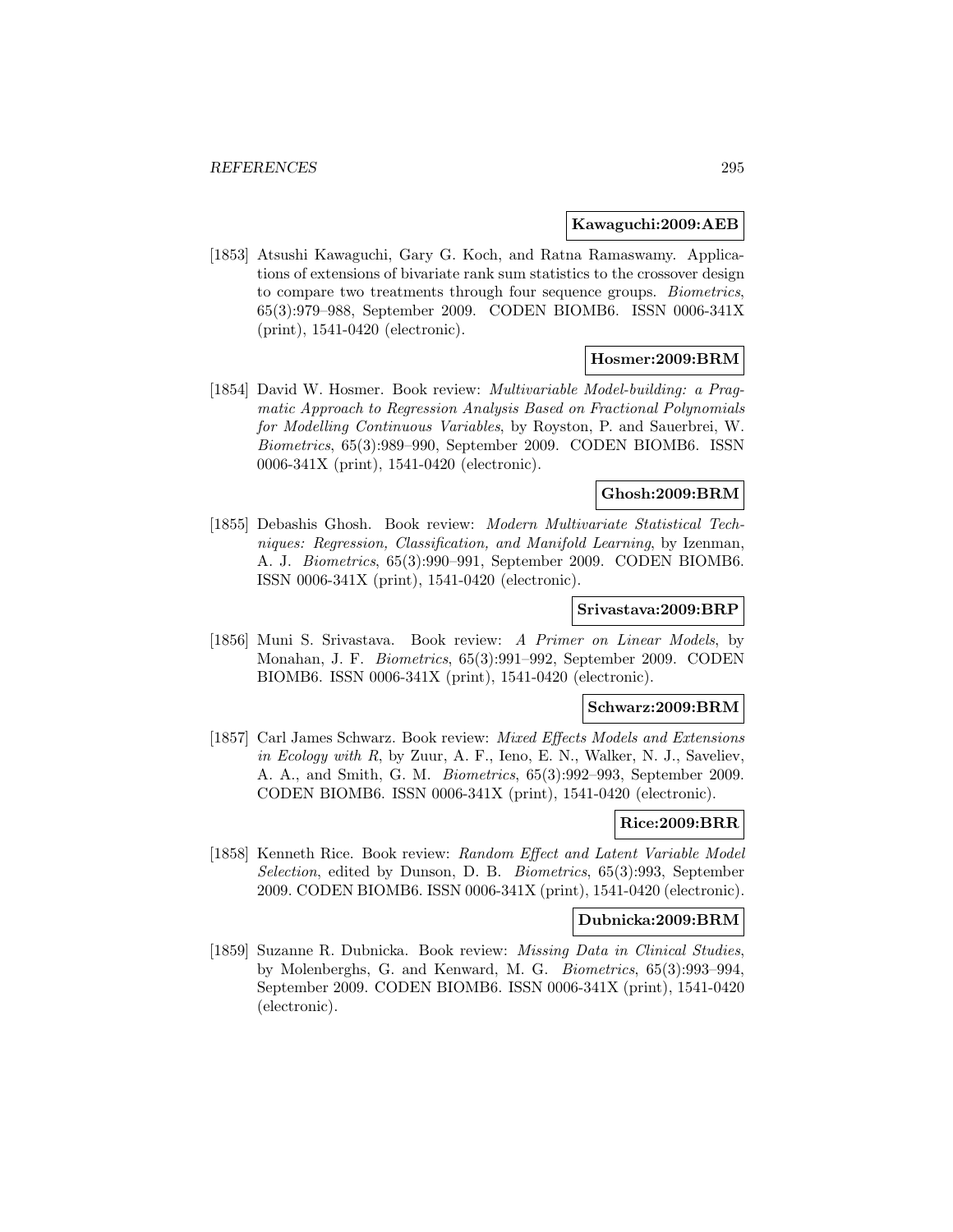#### **Nielsen:2009:BRF**

[1860] Jason D. Nielsen. Book review: Functional and Operatorial Statistics, edited by Dabo-Niang, S. and Ferraty, F. Biometrics, 65(3):994–995, September 2009. CODEN BIOMB6. ISSN 0006-341X (print), 1541-0420 (electronic).

## **Moller:2009:BRS**

[1861] Jesper Møller. Book review: Statistical Analysis and Modelling of Spatial Point Patterns, by Illian, J., Penttinen, A., Stoyan, H., and Stoyan, D. Biometrics, 65(3):995, September 2009. CODEN BIOMB6. ISSN 0006- 341X (print), 1541-0420 (electronic).

#### **Christensen:2009:BRS**

[1862] Ole F. Christensen. Book review: Solved Problem in Geostatistics, by Leuangthong, O., Khan, K. D., and Deutsch, C. V. Biometrics, 65(3): 995–996, September 2009. CODEN BIOMB6. ISSN 0006-341X (print), 1541-0420 (electronic).

## **Buckeridge:2009:BRS**

[1863] David Buckeridge. Book review: Statistical Methods for Environmental Epidemiology with R: a Case Study in Air Pollution and Health, by Peng, R. D. and Dominici, F. Biometrics, 65(3):996–997, September 2009. CODEN BIOMB6. ISSN 0006-341X (print), 1541-0420 (electronic).

#### **Heiser:2009:BRC**

[1864] Willem Heiser. Book review: Correspondence Analysis in Practice, by Greenacre, M. Biometrics, 65(3):997–998, September 2009. CODEN BIOMB6. ISSN 0006-341X (print), 1541-0420 (electronic).

#### **VanderWeele:2009:BRI**

[1865] Tyler J. VanderWeele. Book review: Introduction to Statistical Mediation Analysis, by MacKinnon, D. P. Biometrics, 65(3):998–1000, September 2009. CODEN BIOMB6. ISSN 0006-341X (print), 1541-0420 (electronic).

### **Anonymous:2009:BRE**

[1866] Anonymous. Book review: The EM Algorithm and Extensions, by McLachlan, G. J. and Krishnan, T. Biometrics, 65(3):1000, September 2009. CODEN BIOMB6. ISSN 0006-341X (print), 1541-0420 (electronic).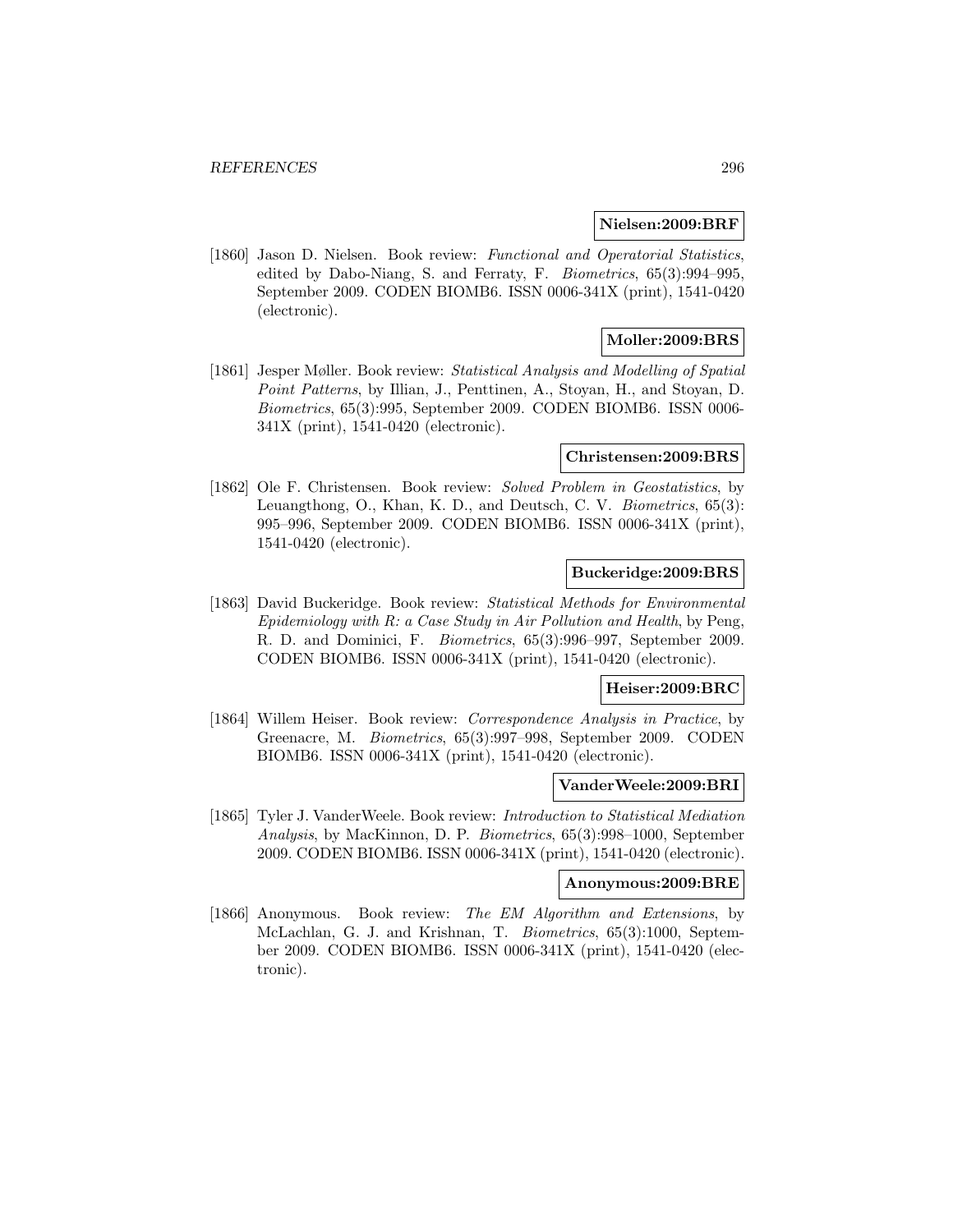#### **Anonymous:2009:BRP**

[1867] Anonymous. Book review: Probability Models for DNA Sequence Evolution, by Durrett, R. Biometrics, 65(3):1000, September 2009. CODEN BIOMB6. ISSN 0006-341X (print), 1541-0420 (electronic).

## **Anonymous:2009:BRB**

[1868] Anonymous. Book review: *Bayesian Methods for Data Analysis*, by Carlin, B. P. and Louis, T. A. Biometrics, 65(3):1000–1001, September 2009. CODEN BIOMB6. ISSN 0006-341X (print), 1541-0420 (electronic).

## **Anonymous:2009:BRCc**

[1869] Anonymous. Book review: Cancer Mortality and Morbidity Patterns in the U.S. Population: an Interdisciplinary Approach, by Manton, K. G., Akushevich, I., and Kravchenko, J. Biometrics, 65(3):1001, September 2009. CODEN BIOMB6. ISSN 0006-341X (print), 1541-0420 (electronic).

#### **Anonymous:2009:BRN**

[1870] Anonymous. Book review: Nonlinear Regression with R, by Ritz, C. and Streibig, J. C. Biometrics, 65(3):1001, September 2009. CODEN BIOMB6. ISSN 0006-341X (print), 1541-0420 (electronic).

## **Kipnis:2009:MDE**

[1871] Victor Kipnis, Douglas Midthune, Dennis W. Buckman, Kevin W. Dodd, Patricia M. Guenther, Susan M. Krebs-Smith, Amy F. Subar, Janet A. Tooze, Raymond J. Carroll, and Laurence S. Freedman. Modeling data with excess zeros and measurement error: Application to evaluating relationships between episodically consumed foods and health outcomes. Biometrics, 65(4):1003–1010, December 2009. CODEN BIOMB6. ISSN 0006-341X (print), 1541-0420 (electronic).

## **Xie:2009:LMD**

[1872] Minge Xie, Qiankun Sun, and Joseph Naus. A latent model to detect multiple clusters of varying sizes. Biometrics, 65(4):1011–1020, December 2009. CODEN BIOMB6. ISSN 0006-341X (print), 1541-0420 (electronic).

#### **Pang:2009:SBD**

[1873] Herbert Pang, Tiejun Tong, and Hongyu Zhao. Shrinkage-based diagonal discriminant analysis and its applications in high-dimensional data. Biometrics, 65(4):1021–1029, December 2009. CODEN BIOMB6. ISSN 0006-341X (print), 1541-0420 (electronic).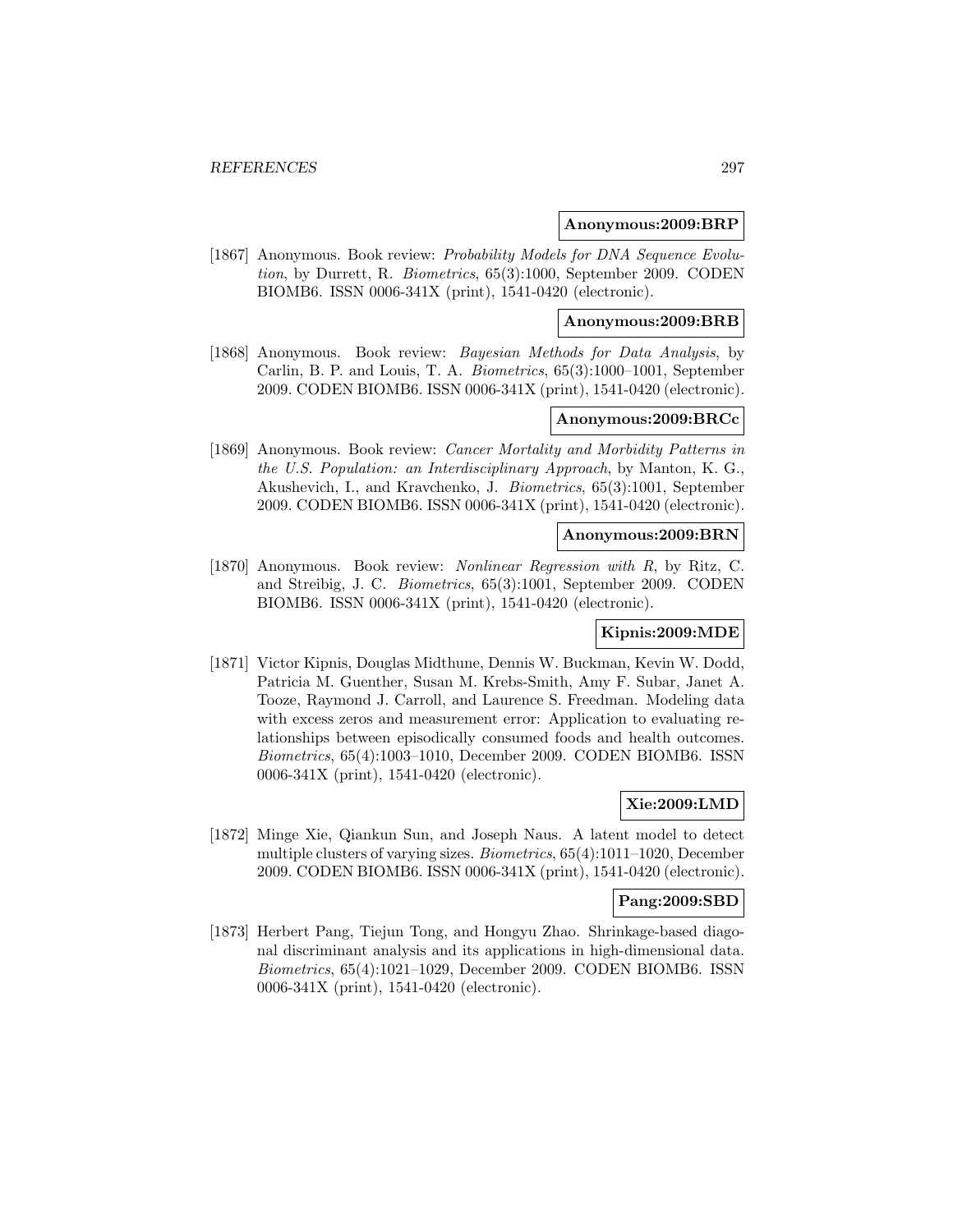## **Chen:2009:BVS**

[1874] Wei Chen, Debashis Ghosh, Trivellore E. Raghunathan, and Daniel J. Sargent. Bayesian variable selection with joint modeling of categorical and survival outcomes: an application to individualizing chemotherapy treatment in advanced colorectal cancer. Biometrics, 65(4):1030–1040, December 2009. CODEN BIOMB6. ISSN 0006-341X (print), 1541-0420 (electronic).

## **Xu:2009:MIS**

[1875] Lei Xu, Timothy D. Johnson, Thomas E. Nichols, and Derek E. Nee. Modeling inter-subject variability in fMRI activation location: a Bayesian hierarchical spatial model. Biometrics, 65(4):1041–1051, December 2009. CODEN BIOMB6. ISSN 0006-341X (print), 1541-0420 (electronic).

# **Cao:2009:MAN**

[1876] Jing Cao, Chong Z. He, Kimberly M. Suedkamp Wells, Joshua J. Millspaugh, and Mark R. Ryan. Modeling age and nest-specific survival using a hierarchical Bayesian approach. *Biometrics*,  $65(4):1052-1062$ . December 2009. CODEN BIOMB6. ISSN 0006-341X (print), 1541-0420 (electronic).

## **Mao:2009:CSA**

[1877] Chang Xuan Mao and Jun Li. Comparing species assemblages via species accumulation curves. Biometrics, 65(4):1063–1067, December 2009. CO-DEN BIOMB6. ISSN 0006-341X (print), 1541-0420 (electronic).

## **Yap:2009:NML**

[1878] John Stephen Yap, Jianqing Fan, and Rongling Wu. Nonparametric modeling of longitudinal covariance structure in functional mapping of quantitative trait loci. Biometrics, 65(4):1068–1077, December 2009. CODEN BIOMB6. ISSN 0006-341X (print), 1541-0420 (electronic).

## **Thurston:2009:BMM**

[1879] Sally W. Thurston, David Ruppert, and Philip W. Davidson. Bayesian models for multiple outcomes nested in domains. Biometrics, 65(4):1078– 1086, December 2009. CODEN BIOMB6. ISSN 0006-341X (print), 1541- 0420 (electronic).

## **Gelfond:2009:BHM**

[1880] Jonathan A. L. Gelfond, Mayetri Gupta, and Joseph G. Ibrahim. A Bayesian hidden Markov model for Motif discovery through joint mod-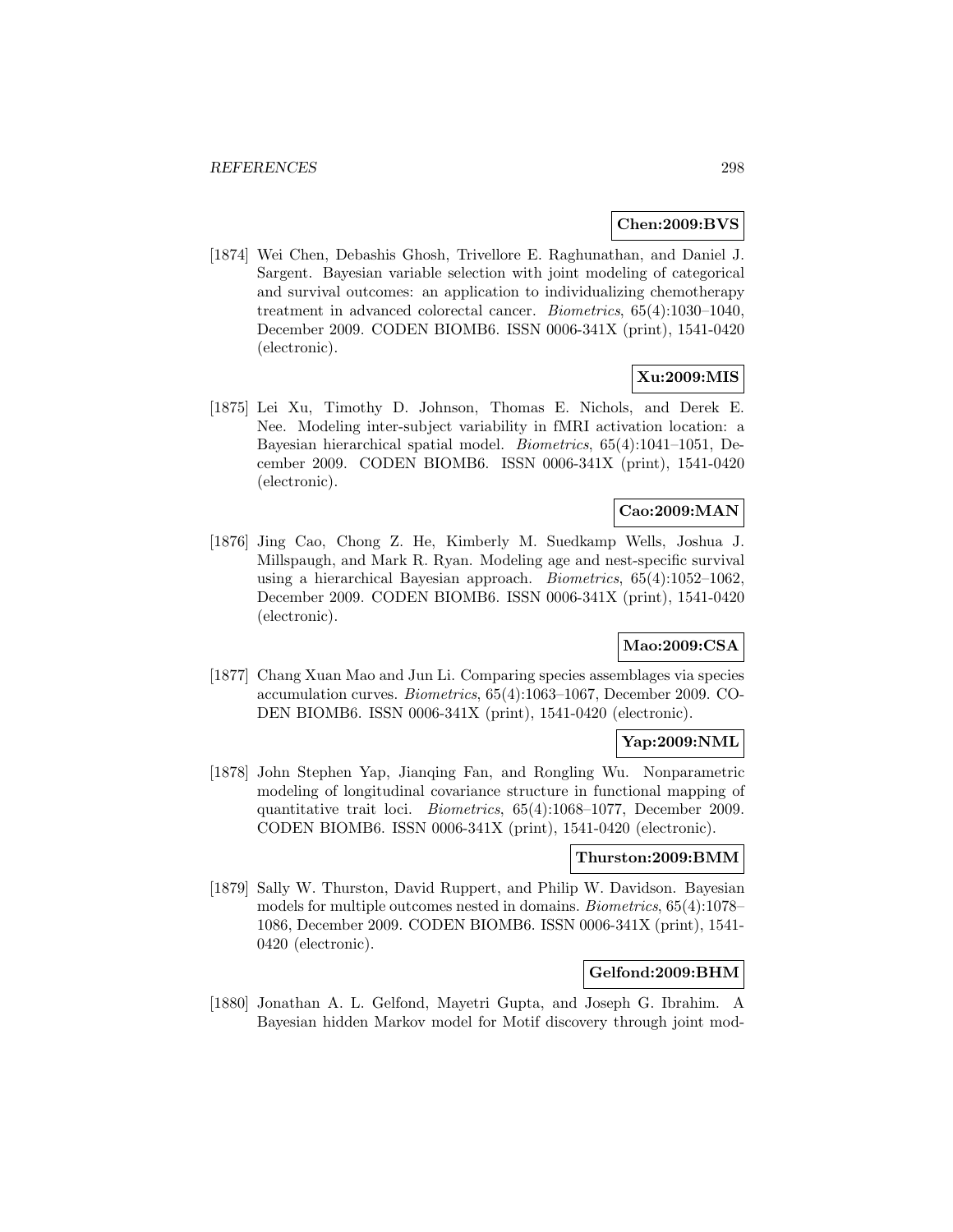eling of genomic sequence and ChIP-Chip data. Biometrics, 65(4):1087– 1095, December 2009. CODEN BIOMB6. ISSN 0006-341X (print), 1541- 0420 (electronic).

# **Li:2009:THW**

[1881] Yan Li and Barry I. Graubard. Testing Hardy-Weinberg equilibrium and homogeneity of Hardy-Weinberg disequilibrium using complex survey data. Biometrics, 65(4):1096–1104, December 2009. CODEN BIOMB6. ISSN 0006-341X (print), 1541-0420 (electronic).

## **Chen:2009:FMB**

[1882] Lu Chen, Li Hsu, and Kathleen Malone. A frailty-model-based approach to estimating the age-dependent penetrance function of candidate genes using population-based case-control study designs: an application to data on the BRCA1 gene. Biometrics, 65(4):1105–1114, December 2009. CO-DEN BIOMB6. ISSN 0006-341X (print), 1541-0420 (electronic).

# **Joo:2009:RGW**

[1883] Jungnam Joo, Minjung Kwak, Kwangmi Ahn, and Gang Zheng. A robust genome-wide scan statistic of the Wellcome Trust Case-Control Consortium. Biometrics, 65(4):1115–1122, December 2009. CODEN BIOMB6. ISSN 0006-341X (print), 1541-0420 (electronic).

## **Costain:2009:BPM**

[1884] Deborah A. Costain. Bayesian partitioning for modeling and mapping spatial case-control data. Biometrics, 65(4):1123–1132, December 2009. CODEN BIOMB6. ISSN 0006-341X (print), 1541-0420 (electronic).

#### **Huang:2009:PRM**

[1885] Y. Huang and M. S. Pepe. A parametric ROC model-based approach for evaluating the predictiveness of continuous markers in case-control studies. Biometrics, 65(4):1133–1144, December 2009. CODEN BIOMB6. ISSN 0006-341X (print), 1541-0420 (electronic).

## **Xu:2009:PLC**

[1886] Huiping Xu and Bruce A. Craig. A probit latent class model with general correlation structures for evaluating accuracy of diagnostic tests. Biometrics, 65(4):1145–1155, December 2009. CODEN BIOMB6. ISSN 0006-341X (print), 1541-0420 (electronic).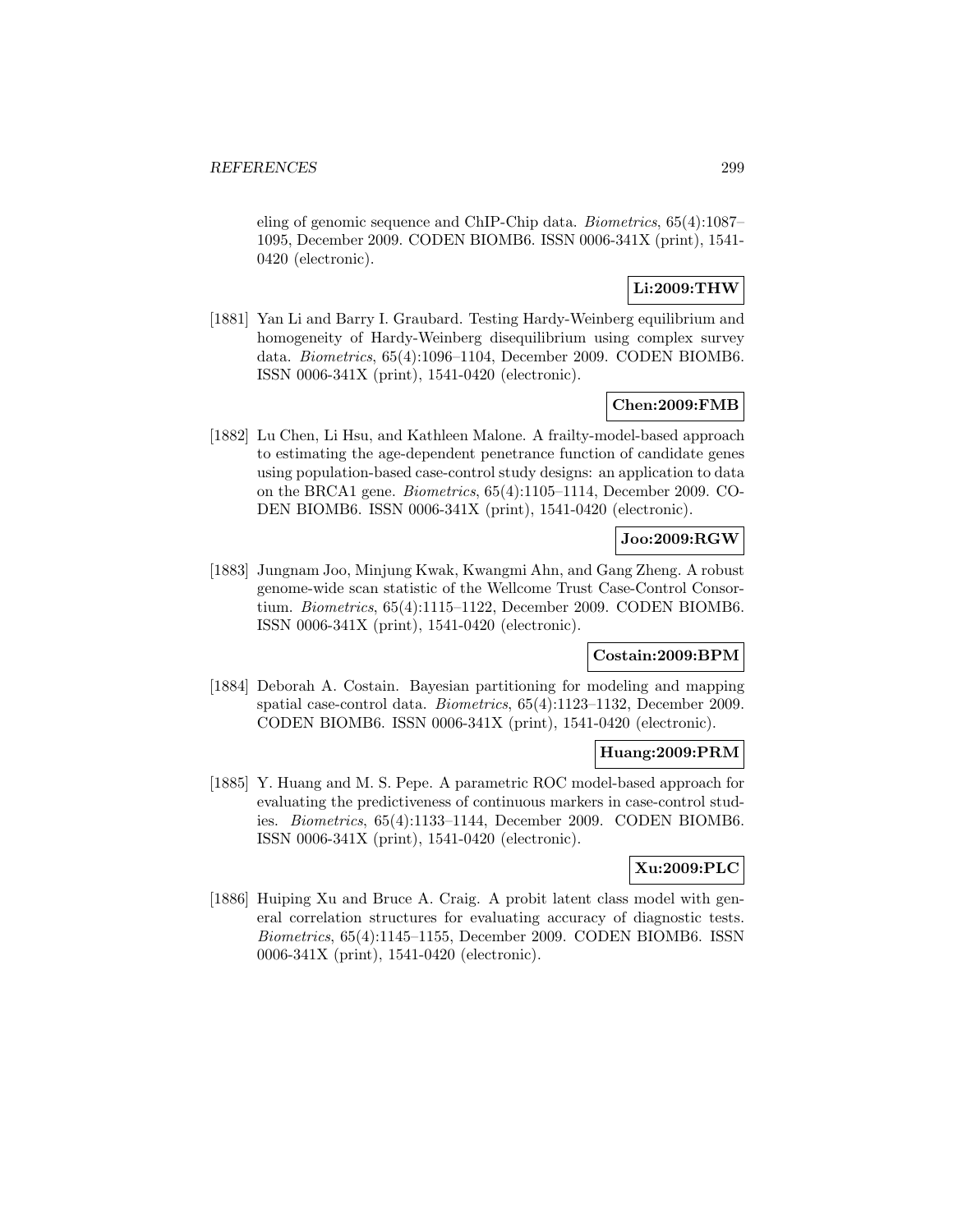## **Sexton:2009:SAB**

[1887] Joseph Sexton and Petter Laake. Stochastic approximation boosting for incomplete data problems. Biometrics, 65(4):1156–1163, December 2009. CODEN BIOMB6. ISSN 0006-341X (print), 1541-0420 (electronic).

## **Shi:2009:LIG**

[1888] Xiaoyan Shi, Hongtu Zhu, and Joseph G. Ibrahim. Local influence for generalized linear models with missing covariates. Biometrics, 65(4): 1164–1174, December 2009. CODEN BIOMB6. ISSN 0006-341X (print), 1541-0420 (electronic).

## **Xu:2009:ELP**

[1889] Lei Xu and Jun Shao. Estimation in longitudinal or panel data models with random-effect-based missing responses. Biometrics, 65(4):1175– 1183, December 2009. CODEN BIOMB6. ISSN 0006-341X (print), 1541- 0420 (electronic).

## **Liu:2009:EPL**

[1890] Yanyan Liu, Haibo Zhou, and Jianwen Cai. Estimated pseudopartiallikelihood method for correlated failure time data with auxiliary covariates. Biometrics, 65(4):1184–1193, December 2009. CODEN BIOMB6. ISSN 0006-341X (print), 1541-0420 (electronic).

## **DiRienzo:2009:FRM**

[1891] A. Gregory DiRienzo. Flexible regression model selection for survival probabilities: With application to AIDS. Biometrics, 65(4):1194–1202, December 2009. CODEN BIOMB6. ISSN 0006-341X (print), 1541-0420 (electronic).

## **Jung:2009:RQR**

[1892] Sin-Ho Jung, Jong-Hyeon Jeong, and Hanna Bandos. Regression on quantile residual life. Biometrics, 65(4):1203–1212, December 2009. CO-DEN BIOMB6. ISSN 0006-341X (print), 1541-0420 (electronic).

### **Ozturk:2009:ECV**

[1893] Omer Ozturk and N. Balakrishnan. An exact control-versus-treatment comparison test based on ranked set samples. Biometrics, 65(4):1213– 1222, December 2009. CODEN BIOMB6. ISSN 0006-341X (print), 1541- 0420 (electronic).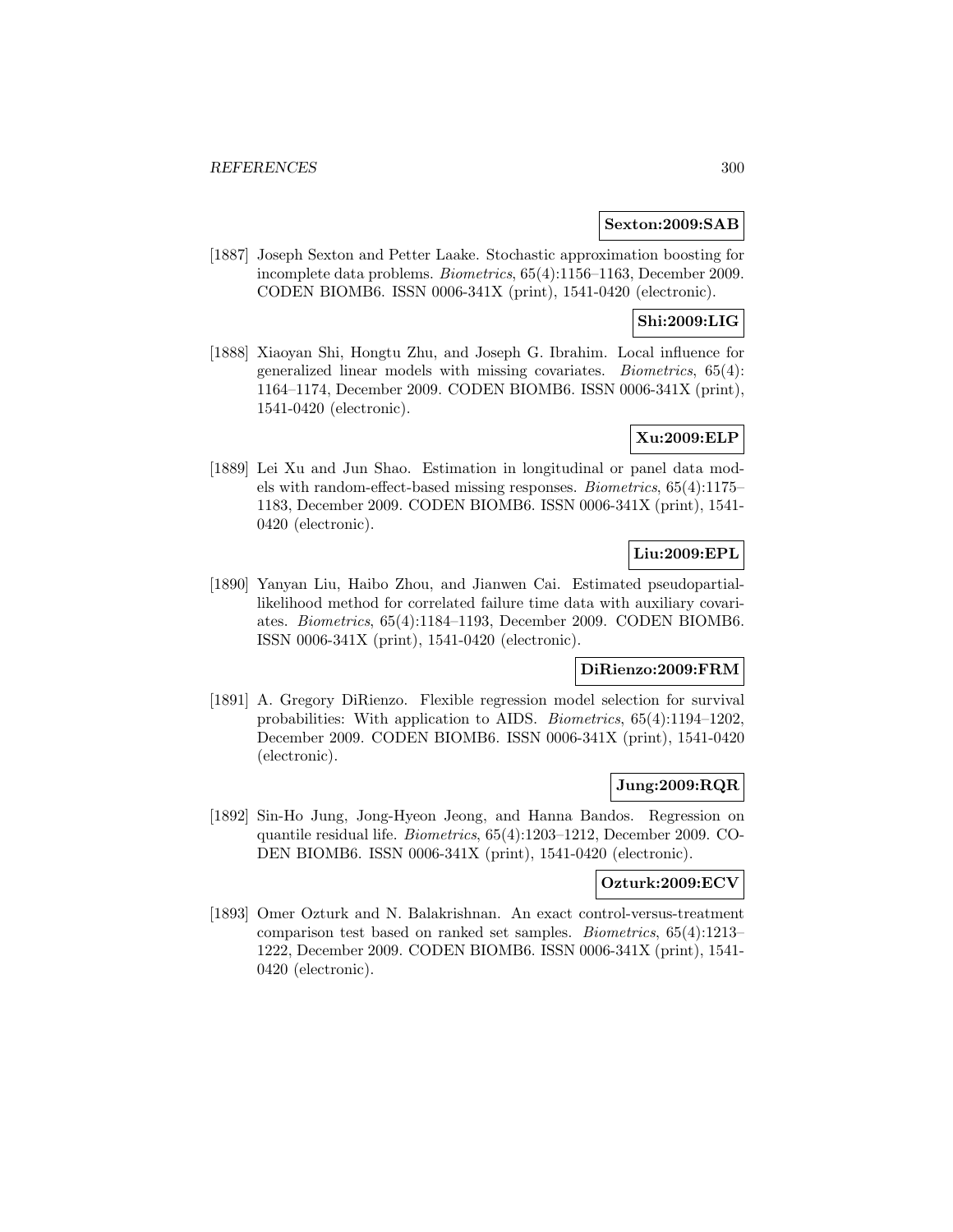## **Hudgens:2009:AVE**

[1894] Michael G. Hudgens and Peter B. Gilbert. Assessing vaccine effects in repeated low-dose challenge experiments. Biometrics, 65(4):1223–1232, December 2009. CODEN BIOMB6. ISSN 0006-341X (print), 1541-0420 (electronic).

## **Slaughter:2009:BLV**

[1895] James C. Slaughter, Amy H. Herring, and John M. Thorp. A Bayesian latent variable mixture model for longitudinal fetal growth. Biometrics, 65(4):1233–1242, December 2009. CODEN BIOMB6. ISSN 0006-341X (print), 1541-0420 (electronic).

## **Liang:2009:BWS**

[1896] Shengde Liang, Sudipto Banerjee, and Bradley P. Carlin. Bayesian wombling for spatial point processes. Biometrics, 65(4):1243–1253, December 2009. CODEN BIOMB6. ISSN 0006-341X (print), 1541-0420 (electronic).

## **Czado:2009:PMA**

[1897] Claudia Czado, Tilmann Gneiting, and Leonhard Held. Predictive model assessment for count data. Biometrics, 65(4):1254–1261, December 2009. CODEN BIOMB6. ISSN 0006-341X (print), 1541-0420 (electronic).

## **Maiti:2009:BRS**

[1898] Tapabrata Maiti and Vivek Pradhan. Bias reduction and a solution for separation of logistic regression with missing covariates. Biometrics, 65 (4):1262–1269, December 2009. CODEN BIOMB6. ISSN 0006-341X (print), 1541-0420 (electronic).

## **Chen:2009:GTR**

[1899] Peng Chen, Joshua M. Tebbs, and Christopher R. Bilder. Group testing regression models with fixed and random effects. Biometrics, 65(4):1270– 1278, December 2009. CODEN BIOMB6. ISSN 0006-341X (print), 1541- 0420 (electronic).

## **Liu:2009:ANN**

[1900] W. Liu, F. Bretz, A. J. Hayter, and H. P. Wynn. Assessing nonsuperiority, noninferiority, or equivalence when comparing two regression models over a restricted covariate region. Biometrics, 65(4):1279–1287, December 2009. CODEN BIOMB6. ISSN 0006-341X (print), 1541-0420 (electronic).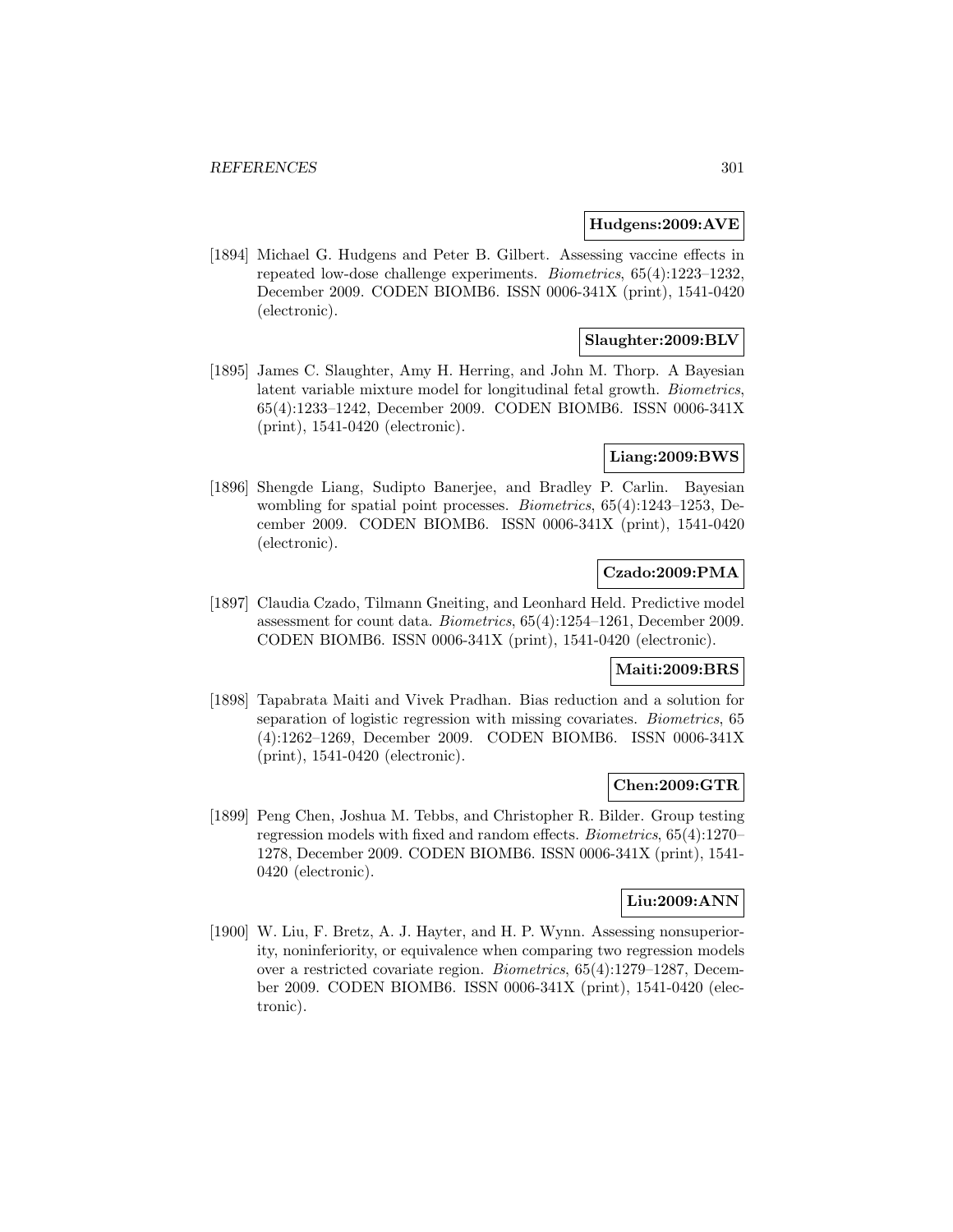### **Kwak:2009:RTT**

[1901] Minjung Kwak, Jungnam Joo, and Gang Zheng. A robust test for twostage design in genome-wide association studies. Biometrics, 65(4):1288– 1295, December 2009. CODEN BIOMB6. ISSN 0006-341X (print), 1541- 0420 (electronic).

## **DeSantis:2009:LCM**

[1902] Stacia M. DeSantis, E. Andrés Houseman, Brent A. Coull, David N. Louis, Gayatry Mohapatra, and Rebecca A. Betensky. A latent class model with hidden Markov dependence for array CGH data. Biometrics, 65(4):1296–1305, December 2009. CODEN BIOMB6. ISSN 0006-341X (print), 1541-0420 (electronic).

### **Goad:2009:BRD**

[1903] Carla L. Goad. Book review: Design of Comparative Experiments (Cambridge Series in Statistical and Probabilistic Mathematics) by Bailey, R. A. Biometrics, 65(4):1306–1307, December 2009. CODEN BIOMB6. ISSN 0006-341X (print), 1541-0420 (electronic).

## **Campbell:2009:BRC**

[1904] Michael J. Campbell. Book review: Cluster Randomised Trials, by Hayes, R. J. and Moulton, L. H. Biometrics, 65(4):1307–1308, December 2009. CODEN BIOMB6. ISSN 0006-341X (print), 1541-0420 (electronic).

### **Cai:2009:BRB**

[1905] Bo Cai. Book review: *Bayesian Evaluation of Informative Hypotheses*, edited by Hoijtink, H., Klugkist, I., and Boelen, P. A. Biometrics, 65(4): 1308–1309, December 2009. CODEN BIOMB6. ISSN 0006-341X (print), 1541-0420 (electronic).

#### **Hamilton:2009:BRB**

[1906] Cody Hamilton. Book review: Bayesian Methods for Measures of Agreement, by Broemeling, L. Biometrics, 65(4):1309, December 2009. CO-DEN BIOMB6. ISSN 0006-341X (print), 1541-0420 (electronic).

### **Yasui:2009:BRS**

[1907] Yutaka Yasui and Xiaoming Wang. Book review: Statistical Learning from a Regression Perspective, by Berk, R. A. Biometrics, 65(4):1309– 1310, December 2009. CODEN BIOMB6. ISSN 0006-341X (print), 1541- 0420 (electronic).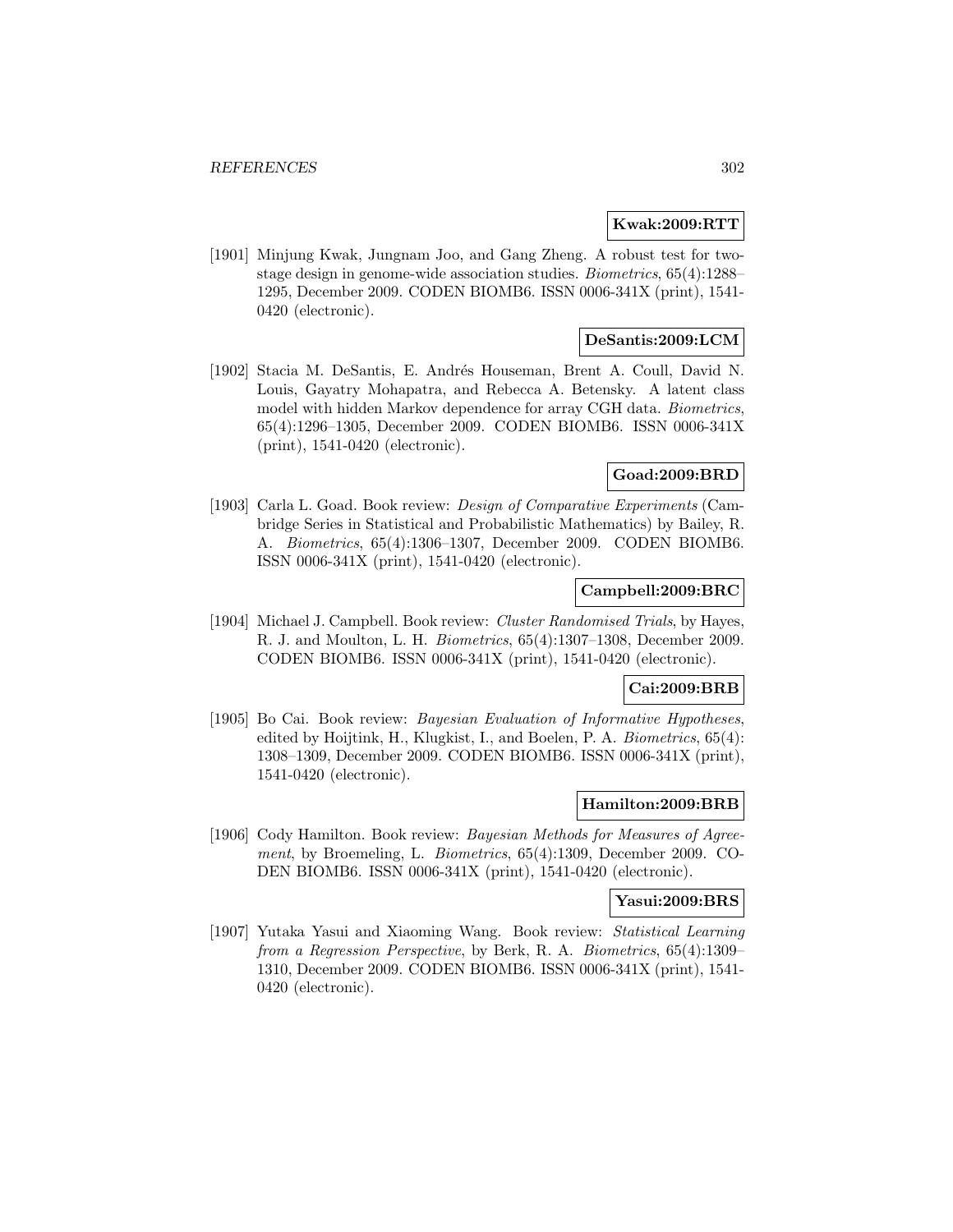#### **Ugarte:2009:BRS**

[1908] Maria Dolores Ugarte. Book review: Statistical Detection and Surveillance of Geographic Clusters, by Rogerson, P. and Yamada, I. Biometrics, 65(4):1310–1311, December 2009. CODEN BIOMB6. ISSN 0006-341X (print), 1541-0420 (electronic).

## **Shepherd:2009:BRG**

[1909] Bryan E. Shepherd. Book review: Global Sensitivity Analysis. The Primer, by Saltelli, A., Ratto, M., Andres, T., Campolongo, F., Cariboni, J., Gatelli, D., Saisana, M., And Tarantola, S. Biometrics, 65(4): 1311–1312, December 2009. CODEN BIOMB6. ISSN 0006-341X (print), 1541-0420 (electronic).

### **Guedon:2009:BRS**

[1910] Yann Guédon. Book review: Semi-Markov Chains and Hidden Semi-Markov Models toward Applications: Their Use in Reliability and DNA Analysis, by Barbu, V. S. and Limnios, N. Biometrics, 65(4):1312, December 2009. CODEN BIOMB6. ISSN 0006-341X (print), 1541-0420 (electronic).

#### **Anonymous:2009:BRH**

[1911] Anonymous. Book review: Handbook of Statistical Analyses Using SAS, 3rd edition by Der, G. and Everitt, B. S. Biometrics, 65(4):1312–1313, December 2009. CODEN BIOMB6. ISSN 0006-341X (print), 1541-0420 (electronic).

## **Anonymous:2009:BRRa**

[1912] Anonymous. Book review: Recent Advances in Linear Models and Related Areas: Essays in Honour of Helge Toutenburg, edited by Shalabh and Heumann, C. Biometrics, 65(4):1313, December 2009. CODEN BIOMB6. ISSN 0006-341X (print), 1541-0420 (electronic).

#### **Anonymous:2009:BRRb**

[1913] Anonymous. Book review: R for SAS and SPSS Users, by Muenchen, R. A. Biometrics, 65(4):1313, December 2009. CODEN BIOMB6. ISSN 0006-341X (print), 1541-0420 (electronic).

## **Anonymous:2009:BRSc**

[1914] Anonymous. Book review: Software for Data Analysis: Programming with  $R$ , by Chambers, J. M. *Biometrics*,  $65(4):1313$ , December 2009. CODEN BIOMB6. ISSN 0006-341X (print), 1541-0420 (electronic).